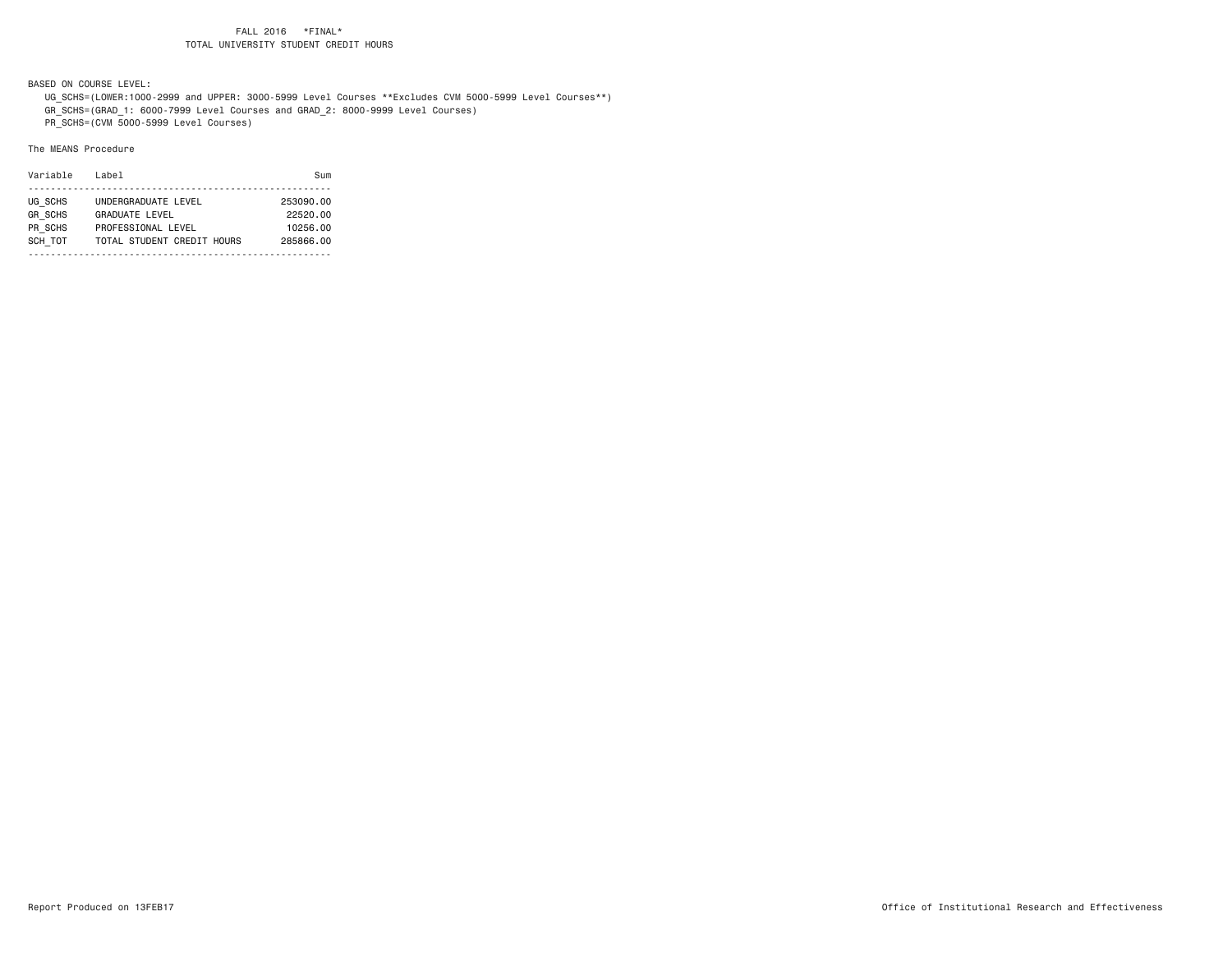BASED ON COURSE LEVEL:

 UG\_SCHS=(LOWER:1000-2999 and UPPER: 3000-5999 Level Courses \*\*Excludes CVM 5000-5999 Level Courses\*\*) GR\_SCHS=(GRAD\_1: 6000-7999 Level Courses and GRAD\_2: 8000-9999 Level Courses)

PR\_SCHS=(CVM 5000-5999 Level Courses)

| <b>CAMPUS</b> | Ν<br>Obs | Variable       | Label                      | Sum       |
|---------------|----------|----------------|----------------------------|-----------|
| Main          | 5402     | UG SCHS        | UNDERGRADUATE LEVEL        | 247969.00 |
|               |          | <b>GR SCHS</b> | <b>GRADUATE LEVEL</b>      | 21998.00  |
|               |          | PR SCHS        | PROFESSIONAL LEVEL         | 10256.00  |
|               |          | SCH TOT        | TOTAL STUDENT CREDIT HOURS | 280223.00 |
| Meridian      | 171      | UG SCHS        | UNDERGRADUATE LEVEL        | 5121.00   |
|               |          | <b>GR SCHS</b> | <b>GRADUATE LEVEL</b>      | 522.00    |
|               |          | PR SCHS        | PROFESSIONAL LEVEL         | 0.00      |
|               |          | SCH TOT        | TOTAL STUDENT CREDIT HOURS | 5643.00   |
|               |          |                |                            |           |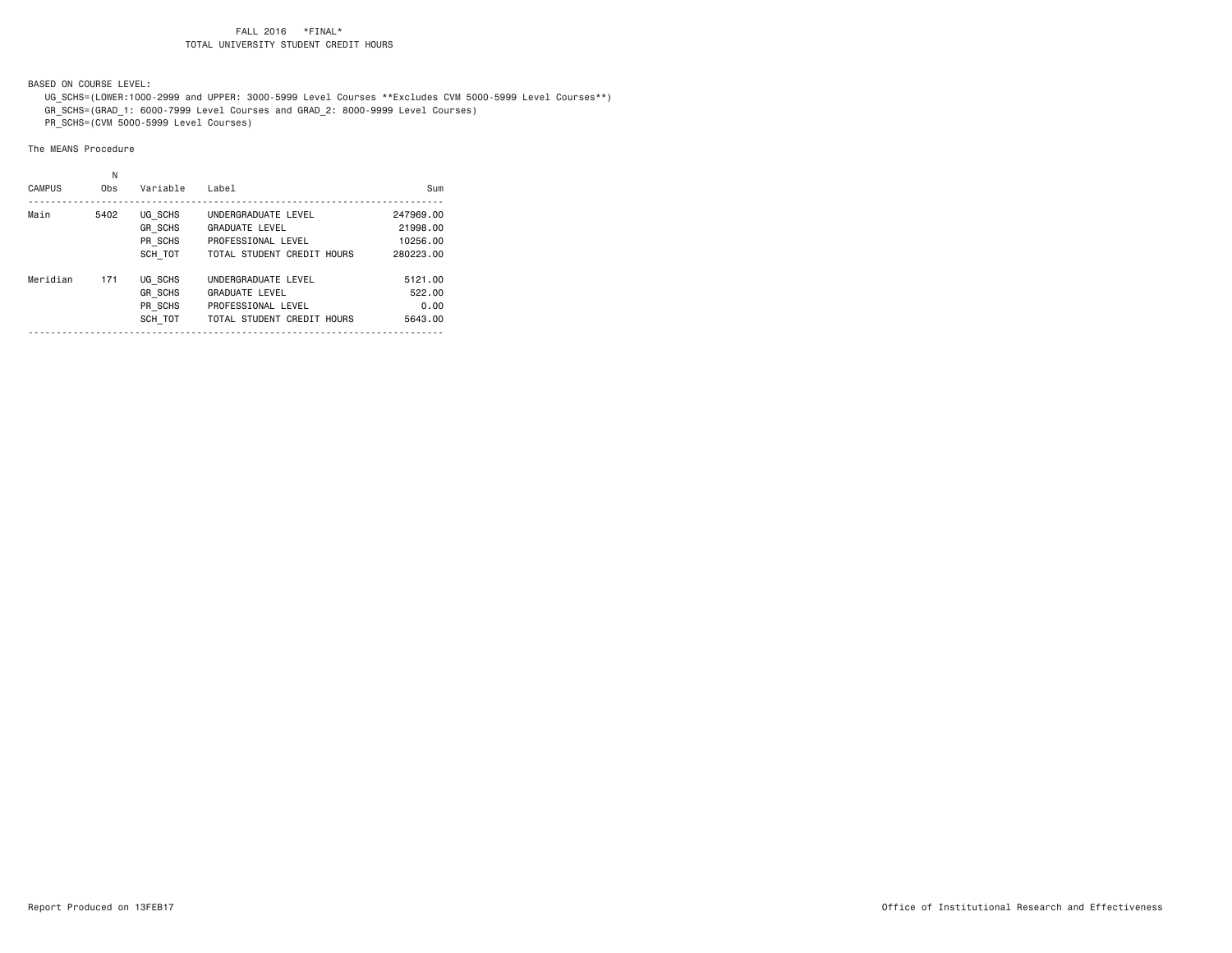BASED ON COURSE LEVEL:

 UG\_SCHS=(LOWER:1000-2999 and UPPER: 3000-5999 Level Courses \*\*Excludes CVM 5000-5999 Level Courses\*\*) GR\_SCHS=(GRAD\_1: 6000-7999 Level Courses and GRAD\_2: 8000-9999 Level Courses)

PR\_SCHS=(CVM 5000-5999 Level Courses)

|                      | N.             |                |                                     |           |
|----------------------|----------------|----------------|-------------------------------------|-----------|
| <b>COURSE CAMPUS</b> | Obs            | Variable Label |                                     | Sum       |
| Starkville           | 5034           |                | UG SCHS UNDERGRADUATE LEVEL         | 237953.00 |
|                      |                |                | GR SCHS GRADUATE LEVEL              | 17091.00  |
|                      |                |                | PR SCHS PROFESSIONAL LEVEL 10256.00 |           |
|                      |                | SCH TOT        | TOTAL STUDENT CREDIT HOURS          | 265300.00 |
| Meridian             | 171            |                | UG_SCHS UNDERGRADUATE LEVEL         | 5121.00   |
|                      |                |                | GR SCHS GRADUATE LEVEL              | 522.00    |
|                      |                |                | PR_SCHS PROFESSIONAL LEVEL          | 0.00      |
|                      |                | SCH TOT        | TOTAL STUDENT CREDIT HOURS          | 5643.00   |
| Distance Education   | 358            |                | UG SCHS UNDERGRADUATE LEVEL         | 9503.00   |
|                      |                |                | GR SCHS GRADUATE LEVEL              | 4901.00   |
|                      |                |                | PR SCHS PROFESSIONAL LEVEL          | 0.00      |
|                      |                | SCH TOT        | TOTAL STUDENT CREDIT HOURS          | 14404.00  |
| MSU Gulf Coast       | $\overline{7}$ |                | UG SCHS UNDERGRADUATE LEVEL         | 348,00    |
|                      |                |                | GR_SCHS GRADUATE LEVEL              | 0.00      |
|                      |                |                | PR_SCHS PROFESSIONAL LEVEL          | 0.00      |
|                      |                | SCH TOT        | TOTAL STUDENT CREDIT HOURS          | 348.00    |
| Study Abroad         | 3              |                | UG_SCHS UNDERGRADUATE LEVEL         | 165.00    |
|                      |                |                | GR_SCHS GRADUATE LEVEL              | 6.00      |
|                      |                |                | PR_SCHS PROFESSIONAL LEVEL          | 0.00      |
|                      |                | SCH TOT        | TOTAL STUDENT CREDIT HOURS          | 171.00    |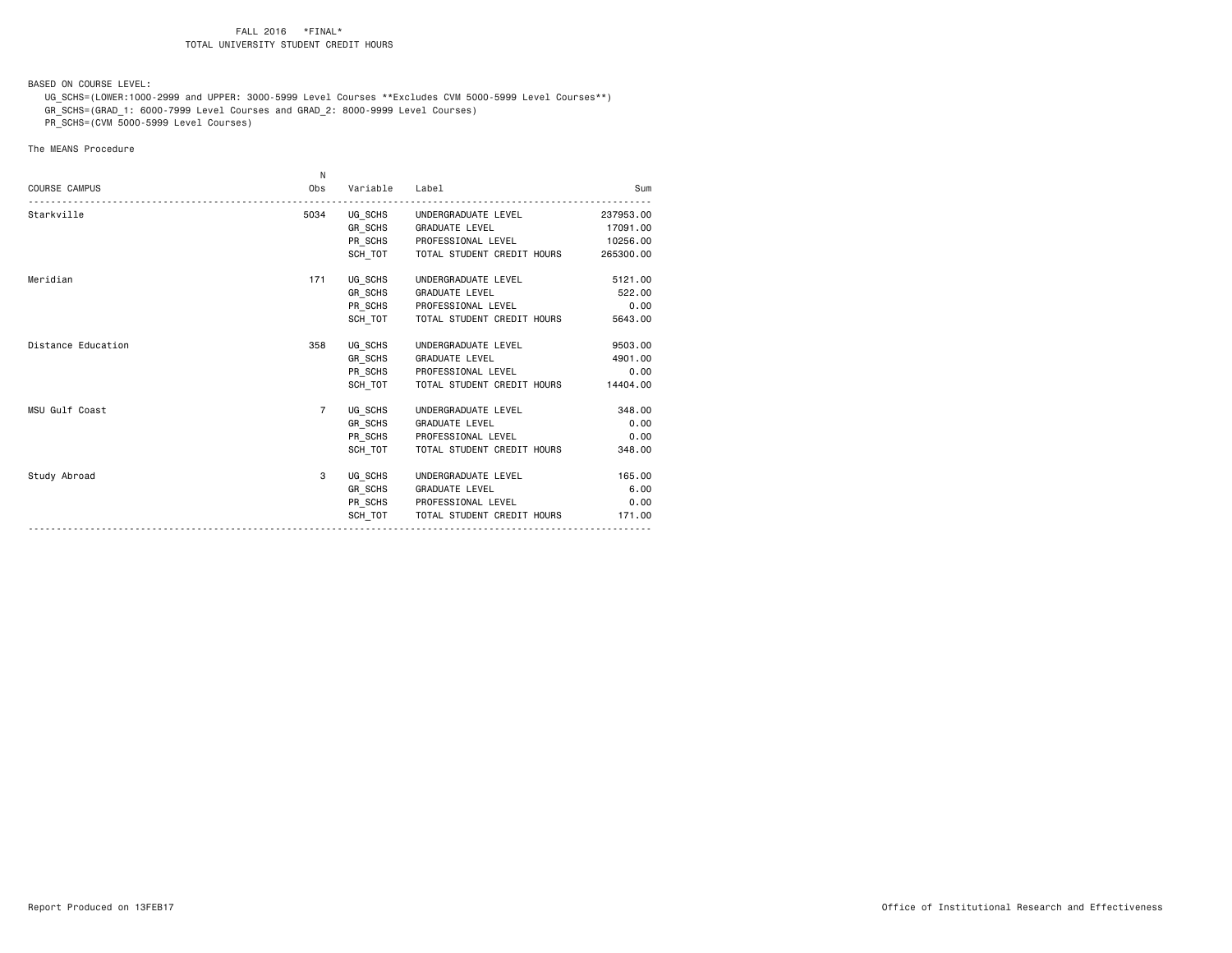BASED ON COURSE LEVEL:

 UG\_SCHS=(LOWER:1000-2999 and UPPER: 3000-5999 Level Courses \*\*Excludes CVM 5000-5999 Level Courses\*\*) GR\_SCHS=(GRAD\_1: 6000-7999 Level Courses and GRAD\_2: 8000-9999 Level Courses)

PR\_SCHS=(CVM 5000-5999 Level Courses)

|                             | N    |                    |                            |           |
|-----------------------------|------|--------------------|----------------------------|-----------|
| ACADEMIC COLLEGE            | Obs  | Variable           | Label                      | Sum       |
| Agriculture & Life Sciences | 684  | UG SCHS            | UNDERGRADUATE LEVEL        | 20066.30  |
|                             |      | GR SCHS            | GRADUATE LEVEL             | 2873.00   |
|                             |      | PR_SCHS            | PROFESSIONAL LEVEL         | 0.00      |
|                             |      | SCH TOT            | TOTAL STUDENT CREDIT HOURS | 22939.30  |
| Architecture, Art & Design  | 182  | UG_SCHS            | UNDERGRADUATE LEVEL        | 9054.00   |
|                             |      | GR SCHS            | GRADUATE LEVEL             | 1.00      |
|                             |      | PR_SCHS            | PROFESSIONAL LEVEL         | 0.00      |
|                             |      | SCH TOT            | TOTAL STUDENT CREDIT HOURS | 9055.00   |
| Arts & Sciences             | 2505 | UG SCHS            | UNDERGRADUATE LEVEL        | 132261.10 |
|                             |      | GR_SCHS<br>PR_SCHS | GRADUATE LEVEL             | 6725.00   |
|                             |      |                    | PROFESSIONAL LEVEL         | 0.00      |
|                             |      | SCH TOT            | TOTAL STUDENT CREDIT HOURS | 138986.10 |
| Business                    | 256  | UG SCHS            | UNDERGRADUATE LEVEL        | 28498.50  |
|                             |      | GR SCHS            | GRADUATE LEVEL             | 2091.00   |
|                             |      | PR_SCHS            | PROFESSIONAL LEVEL         | 0.00      |
|                             |      | SCH TOT            | TOTAL STUDENT CREDIT HOURS | 30589.50  |
| Education                   | 871  | UG SCHS            | UNDERGRADUATE LEVEL        | 33402.60  |
|                             |      | GR_SCHS            | GRADUATE LEVEL             | 4601.00   |
|                             |      | PR_SCHS            | PROFESSIONAL LEVEL         | 0.00      |
|                             |      | SCH TOT            | TOTAL STUDENT CREDIT HOURS | 38003.60  |
| Engineering                 | 682  | UG SCHS            | UNDERGRADUATE LEVEL        | 25720.50  |
|                             |      | GR_SCHS            | GRADUATE LEVEL             | 4631.00   |
|                             |      | PR SCHS            | PROFESSIONAL LEVEL         | 0.00      |
|                             |      | SCH TOT            | TOTAL STUDENT CREDIT HOURS | 30351.50  |
| Forest Resources            | 165  | UG SCHS            | UNDERGRADUATE LEVEL        | 3344.00   |
|                             |      | GR_SCHS            | GRADUATE LEVEL             | 1144.00   |
|                             |      | PR_SCHS            | PROFESSIONAL LEVEL         | 0.00      |
|                             |      | SCH TOT            | TOTAL STUDENT CREDIT HOURS | 4488.00   |
| Veterinary Medicine         | 228  | UG SCHS            | UNDERGRADUATE LEVEL        | 743.00    |
|                             |      | GR_SCHS            | <b>GRADUATE LEVEL</b>      | 454.00    |
|                             |      |                    | PR_SCHS PROFESSIONAL LEVEL | 10256.00  |
|                             |      | SCH TOT            | TOTAL STUDENT CREDIT HOURS | 11453.00  |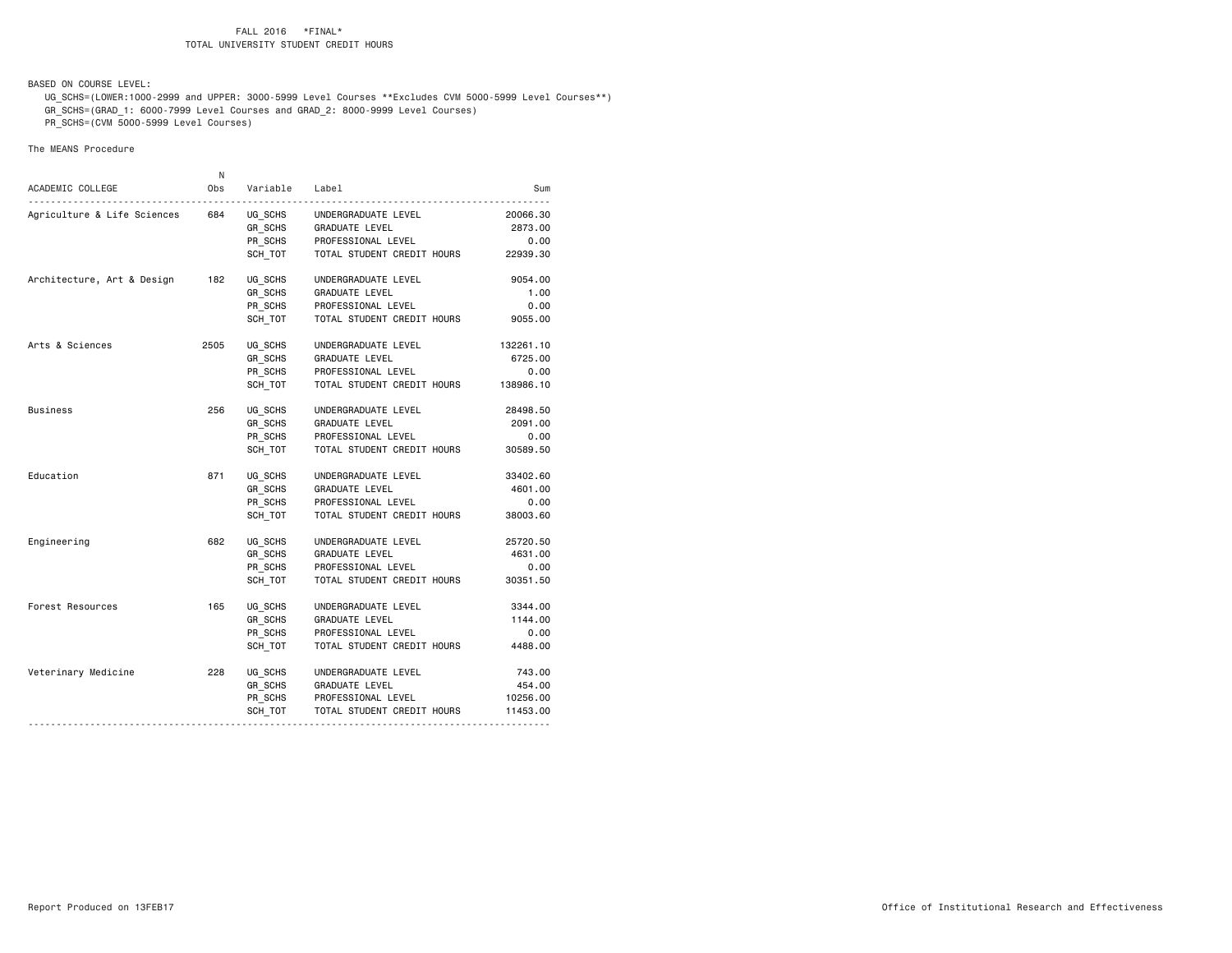BASED ON COURSE LEVEL:

UG\_SCHS=(LOWER:1000-2999 and UPPER: 3000-5999 Level Courses \*\*Excludes CVM 5000-5999 Level Courses\*\*)

GR\_SCHS=(GRAD\_1: 6000-7999 Level Courses and GRAD\_2: 8000-9999 Level Courses)

PR\_SCHS=(CVM 5000-5999 Level Courses)

|                                                               | UNDERGRADUATE | GRADUATE | PROFESSIONAL |          |
|---------------------------------------------------------------|---------------|----------|--------------|----------|
| ACADEMIC DEPARTMENT                                           | LEVEL         | LEVEL    | LEVEL        | TOTAL    |
|                                                               |               |          |              |          |
|                                                               |               |          |              |          |
| Ag & Bio Engineering                                          | 1030.00       | 61.00    | 0.00         | 1091.00  |
| Agricultural Economics                                        | 1339,00       | 154.00   | 0.00         | 1493.00  |
| Animal Dairy Science                                          | 2598.00       | 131.00   | 0.00         | 2729.00  |
| Biochemistry, Molecular Biology, Entomology & Plant Pathology | 2693.50       | 626,00   | 0.00         | 3319.50  |
| Food Science, Nutrition & Health Promotion                    | 2933.50       | 674.00   | 0.00         | 3607.50  |
| Landscape Architecture                                        | 1646.00       | 52.00    | 0.00         | 1698.00  |
| Plant & Soil Sciences                                         | 2455.30       | 565,00   | 0.00         | 3020.30  |
| Poultry Science                                               | 1416.00       | 72.00    | 0.00         | 1488.00  |
| School of Human Sciences                                      | 3955.00       | 538.00   | 0.00         | 4493.00  |
|                                                               |               |          |              |          |
|                                                               | 20066.30      | 2873.00  | 0.00         | 22939.30 |
|                                                               |               |          |              |          |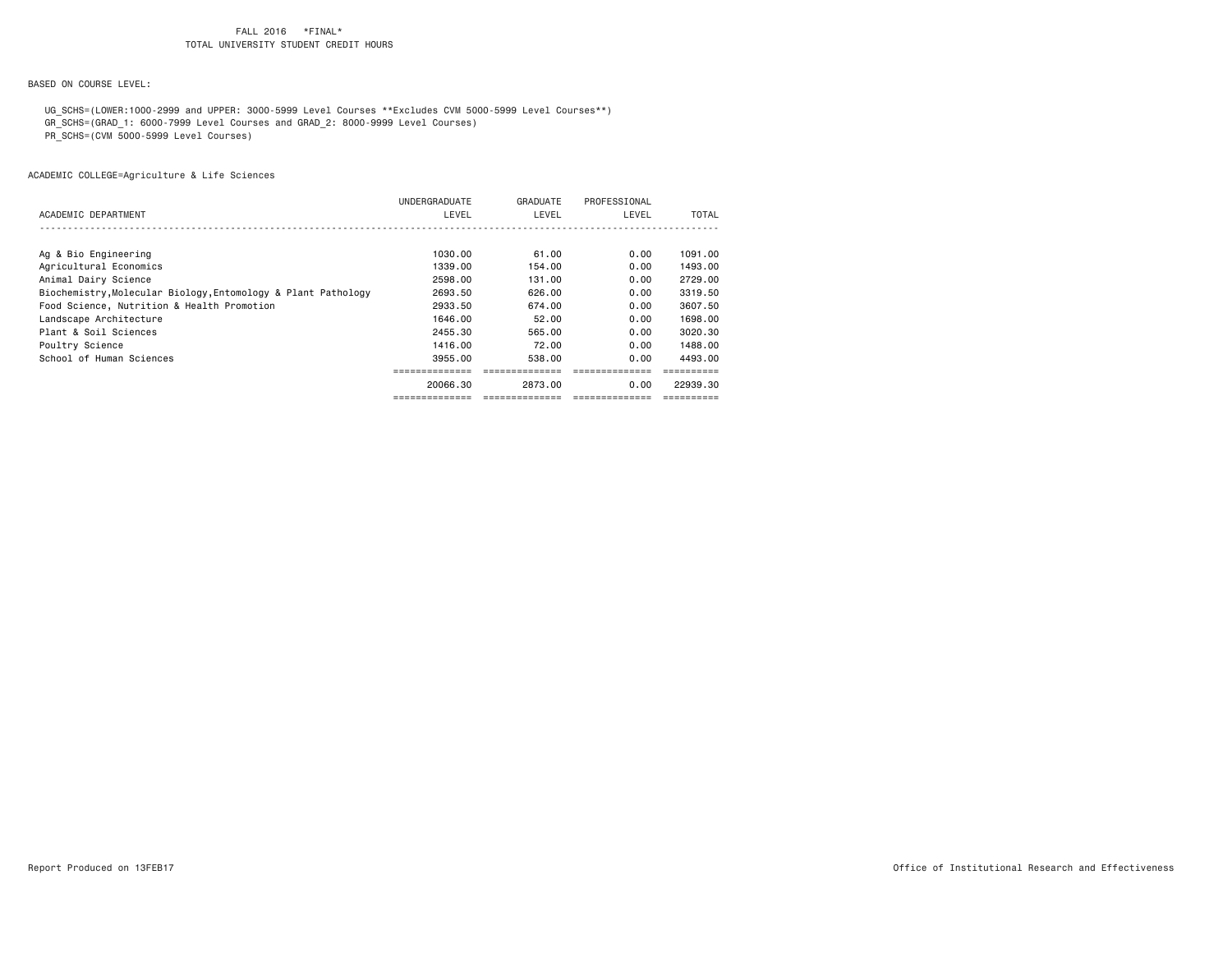BASED ON COURSE LEVEL:

UG\_SCHS=(LOWER:1000-2999 and UPPER: 3000-5999 Level Courses \*\*Excludes CVM 5000-5999 Level Courses\*\*)

GR\_SCHS=(GRAD\_1: 6000-7999 Level Courses and GRAD\_2: 8000-9999 Level Courses)

PR\_SCHS=(CVM 5000-5999 Level Courses)

ACADEMIC COLLEGE=Architecture, Art & Design

|                               | 9054.00       | 1.00     | 0.00         | 9055,00 |
|-------------------------------|---------------|----------|--------------|---------|
|                               |               |          |              |         |
| School of Architecture        | 3539.14       | 0.00     | 0.00         | 3539.14 |
| Interior Design               | 1228,00       | 0.00     | 0.00         | 1228.00 |
| Building Construction Science | 579.86        | 0.00     | 0.00         | 579.86  |
| Art AAD                       | 3707.00       | 1.00     | 0.00         | 3708.00 |
|                               |               |          |              |         |
| ACADEMIC DEPARTMENT           | LEVEL         | LEVEL    | LEVEL        | TOTAL   |
|                               | UNDERGRADUATE | GRADUATE | PROFESSIONAL |         |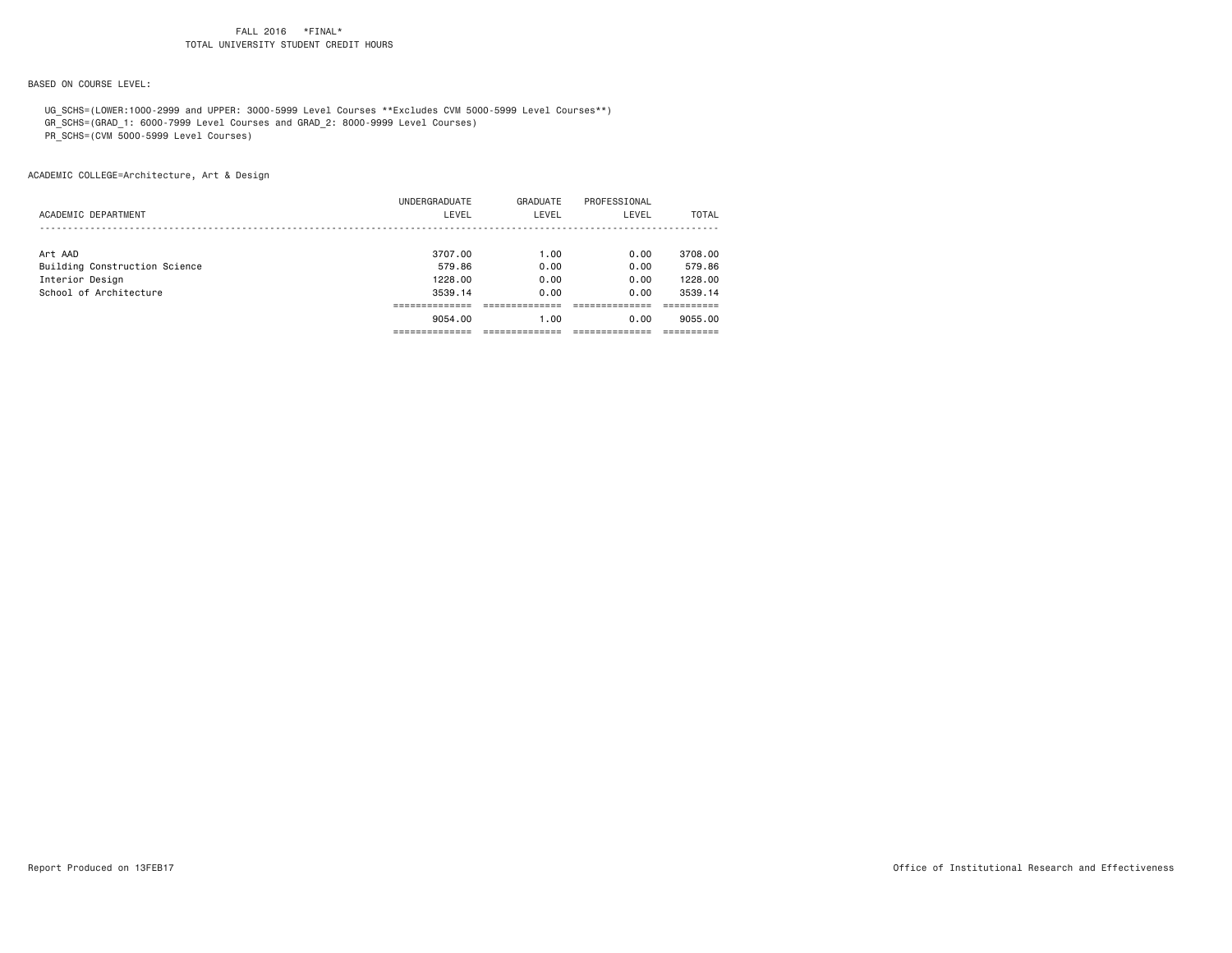BASED ON COURSE LEVEL:

 UG\_SCHS=(LOWER:1000-2999 and UPPER: 3000-5999 Level Courses \*\*Excludes CVM 5000-5999 Level Courses\*\*) GR\_SCHS=(GRAD\_1: 6000-7999 Level Courses and GRAD\_2: 8000-9999 Level Courses)

PR\_SCHS=(CVM 5000-5999 Level Courses)

ACADEMIC COLLEGE=Arts & Sciences

|                                            | UNDERGRADUATE  | GRADUATE       | PROFESSIONAL   |            |
|--------------------------------------------|----------------|----------------|----------------|------------|
| ACADEMIC DEPARTMENT                        | LEVEL          | LEVEL          | LEVEL          | TOTAL      |
|                                            |                |                |                |            |
|                                            |                |                |                |            |
| Aerospace Studies                          | 158.00         | 0.00           | 0.00           | 158.00     |
| Anthropology & Middle Eastern Cultures     | 2479.00        | 187.00         | 0.00           | 2666.00    |
| Biological Sciences                        | 13864.00       | 665,00         | 0.00           | 14529,00   |
| Chemistry                                  | 10643,00       | 789.00         | 0.00           | 11432.00   |
| Classical & Modern Languages & Literatures | 6749.00        | 57.00          | 0.00           | 6806.00    |
| Communication                              | 9009.00        | 59,00          | 0.00           | 9068,00    |
| English                                    | 14102.50       | 319,00         | 0.00           | 14421.50   |
| Geosciences                                | 8707.00        | 1400.00        | 0.00           | 10107.00   |
| History                                    | 7453.00        | 619,00         | 0.00           | 8072.00    |
| Mathematics & Statistics                   | 20491.00       | 923.00         | 0.00           | 21414.00   |
| Military Science                           | 283.00         | 0.00           | 0.00           | 283.00     |
| Philosophy & Religion                      | 5823.00        | 23.00          | 0.00           | 5846.00    |
| Physics & Astronomy                        | 4755.00        | 380.00         | 0.00           | 5135.00    |
| Political Science & Public Administration  | 5436.60        | 442.00         | 0.00           | 5878.60    |
| Psychology                                 | 11948.00       | 532.00         | 0.00           | 12480.00   |
| Sociology                                  | 10360.00       | 330,00         | 0.00           | 10690.00   |
|                                            | ============== | -------------- | ============== |            |
|                                            | 132261.10      | 6725.00        | 0.00           | 138986.10  |
|                                            |                |                |                | ========== |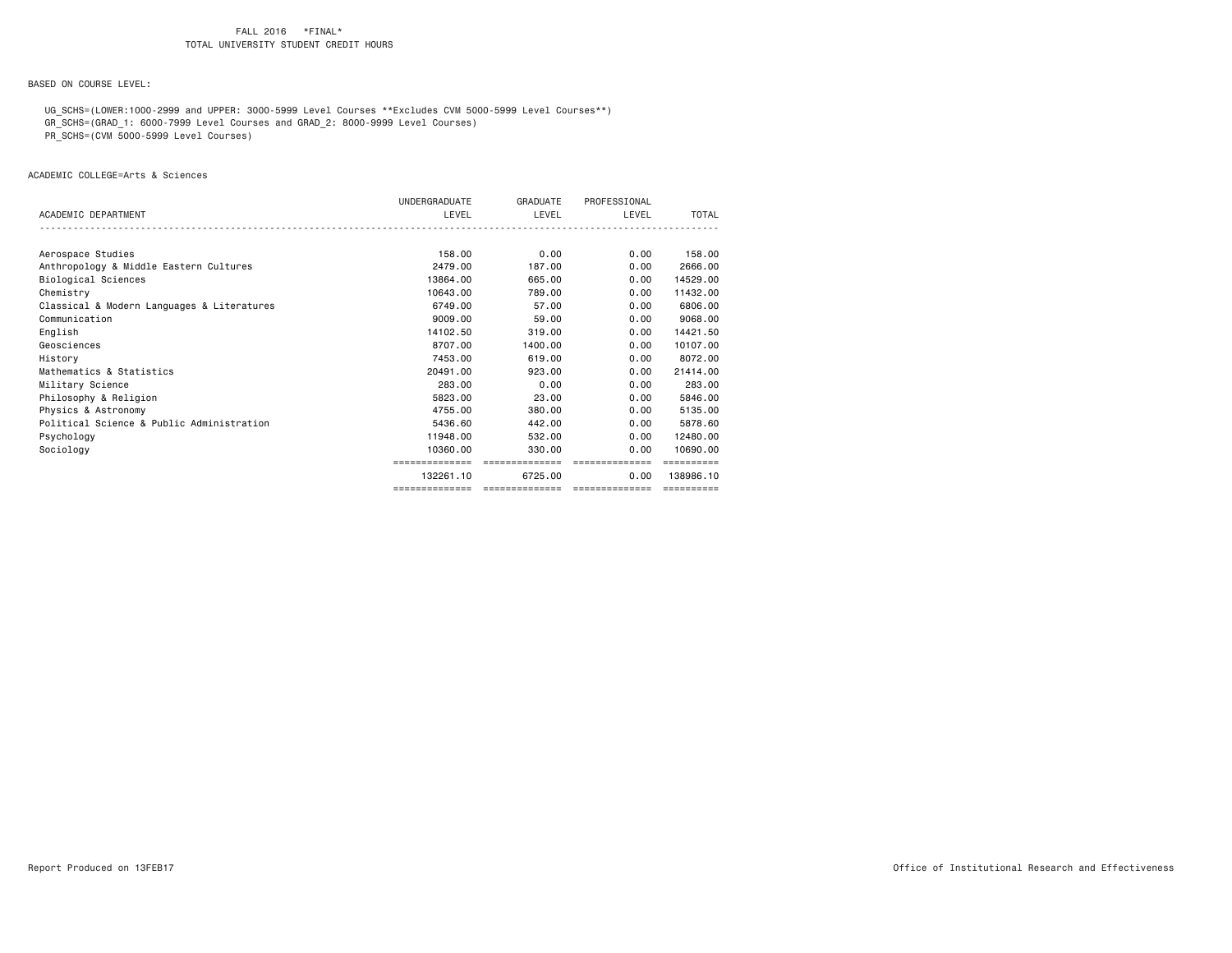## BASED ON COURSE LEVEL:

 UG\_SCHS=(LOWER:1000-2999 and UPPER: 3000-5999 Level Courses \*\*Excludes CVM 5000-5999 Level Courses\*\*) GR\_SCHS=(GRAD\_1: 6000-7999 Level Courses and GRAD\_2: 8000-9999 Level Courses)

PR\_SCHS=(CVM 5000-5999 Level Courses)

## ACADEMIC COLLEGE=Business

|                                                 | UNDERGRADUATE | GRADUATE | PROFESSIONAL |          |
|-------------------------------------------------|---------------|----------|--------------|----------|
| ACADEMIC DEPARTMENT                             | LEVEL         | LEVEL    | LEVEL        | TOTAL    |
|                                                 |               |          |              |          |
| Finance & Economics                             | 8668.00       | 267.00   | 0.00         | 8935.00  |
| Management & Information Systems                | 7816.50       | 541.00   | 0.00         | 8357.50  |
| Marketing, Quantitative Analysis & Business Law | 7840.00       | 611.00   | 0.00         | 8451.00  |
| School of Accountancy                           | 4174.00       | 672.00   | 0.00         | 4846.00  |
|                                                 |               |          |              |          |
|                                                 | 28498.50      | 2091.00  | 0.00         | 30589.50 |
|                                                 |               |          |              |          |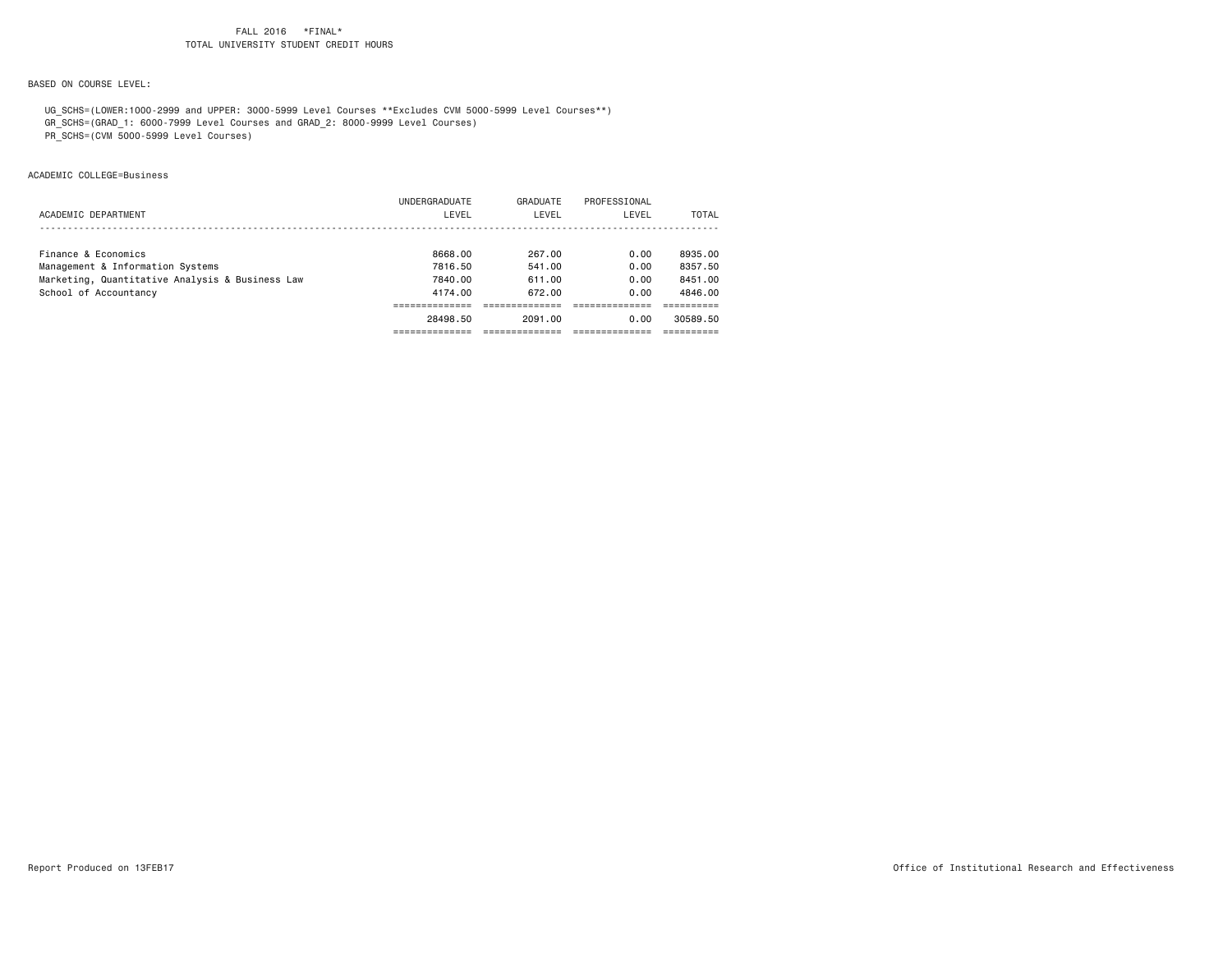BASED ON COURSE LEVEL:

 UG\_SCHS=(LOWER:1000-2999 and UPPER: 3000-5999 Level Courses \*\*Excludes CVM 5000-5999 Level Courses\*\*) GR\_SCHS=(GRAD\_1: 6000-7999 Level Courses and GRAD\_2: 8000-9999 Level Courses)

PR\_SCHS=(CVM 5000-5999 Level Courses)

ACADEMIC COLLEGE=Education

|                                                     | 33402.60      | 4601.00  | 0.00         | 38003.60 |
|-----------------------------------------------------|---------------|----------|--------------|----------|
|                                                     |               |          |              |          |
| Music                                               | 3683.00       | 0.00     | 0.00         | 3683.00  |
| Kinesiology                                         | 9742.00       | 433.00   | 0.00         | 10175.00 |
| Instructional Systems & Workforce Development       | 4041.00       | 479.00   | 0.00         | 4520.00  |
| Educational Leadership                              | 1759.50       | 1175.00  | 0.00         | 2934.50  |
| Curriculum, Instruction & Special Education         | 8343.00       | 981.00   | 0.00         | 9324.00  |
| Counseling, Educational Psychology, and Foundations | 5834.10       | 1533.00  | 0.00         | 7367.10  |
|                                                     |               |          |              |          |
| ACADEMIC DEPARTMENT                                 | LEVEL         | LEVEL    | LEVEL        | TOTAL    |
|                                                     | UNDERGRADUATE | GRADUATE | PROFESSIONAL |          |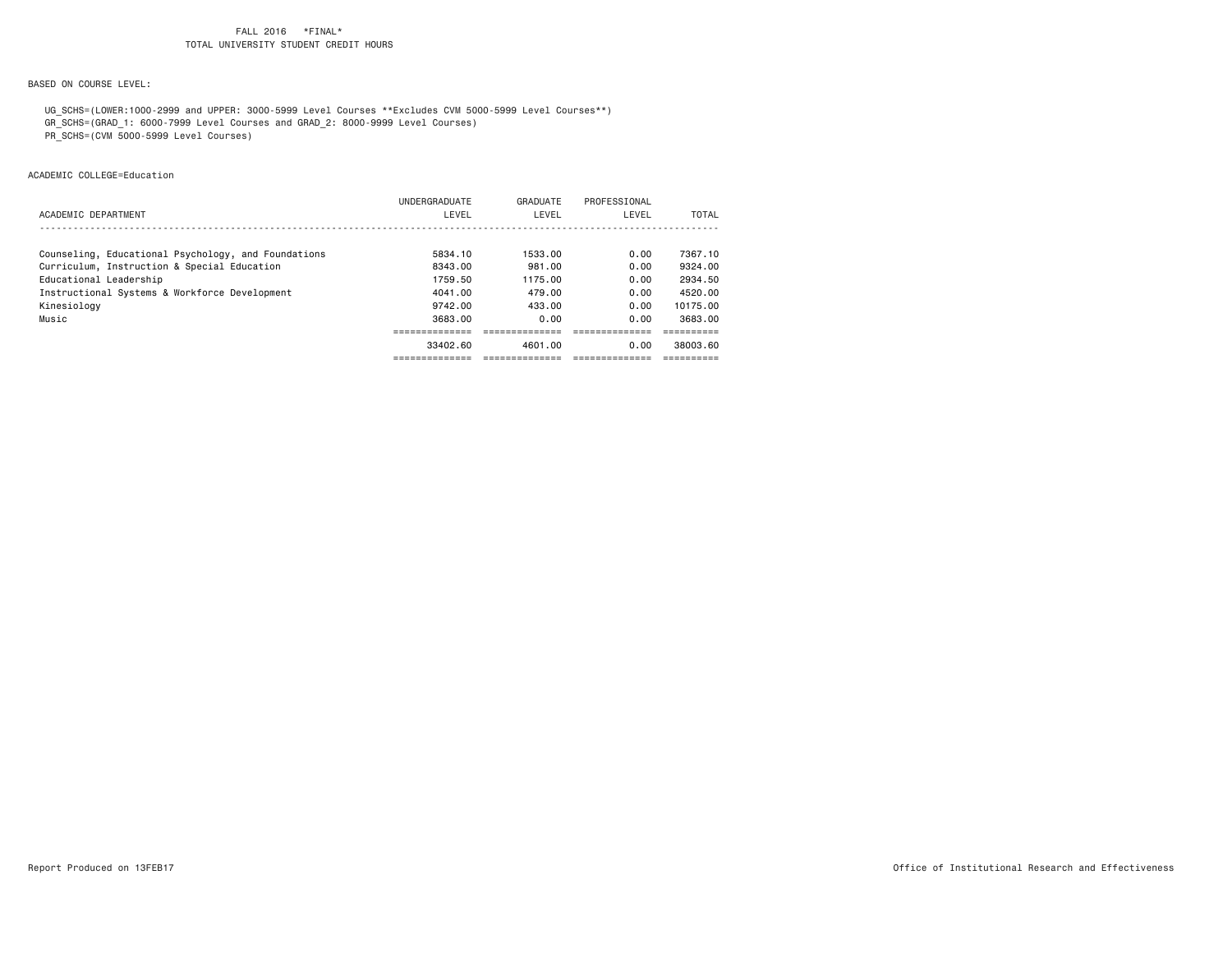BASED ON COURSE LEVEL:

UG\_SCHS=(LOWER:1000-2999 and UPPER: 3000-5999 Level Courses \*\*Excludes CVM 5000-5999 Level Courses\*\*)

- GR\_SCHS=(GRAD\_1: 6000-7999 Level Courses and GRAD\_2: 8000-9999 Level Courses)
- PR\_SCHS=(CVM 5000-5999 Level Courses)

ACADEMIC COLLEGE=Engineering

|                                   | UNDERGRADUATE | GRADUATE | PROFESSIONAL |          |
|-----------------------------------|---------------|----------|--------------|----------|
| ACADEMIC DEPARTMENT               | LEVEL         | LEVEL    | LEVEL        | TOTAL    |
|                                   |               |          |              |          |
|                                   |               |          |              |          |
| Aerospace Engineering             | 4930.50       | 687.00   | 0.00         | 5617.50  |
| Ag & Bio Engineering              | 1044.50       | 151.00   | 0.00         | 1195.50  |
| Civil & Environmental Engineering | 2649.00       | 465.00   | 0.00         | 3114.00  |
| Computer Science & Engineering    | 4768.00       | 870.00   | 0.00         | 5638,00  |
| Electrical & Computer Engineering | 2992.10       | 680.00   | 0.00         | 3672.10  |
| Industrial & Systems Engineering  | 2541.40       | 702.00   | 0.00         | 3243.40  |
| Mechanical Engineering            | 4008.00       | 910.00   | 0.00         | 4918.00  |
| School of Chemical Engineering    | 2787.00       | 166.00   | 0.00         | 2953.00  |
|                                   |               |          |              |          |
|                                   | 25720.50      | 4631.00  | 0.00         | 30351.50 |
|                                   |               |          |              |          |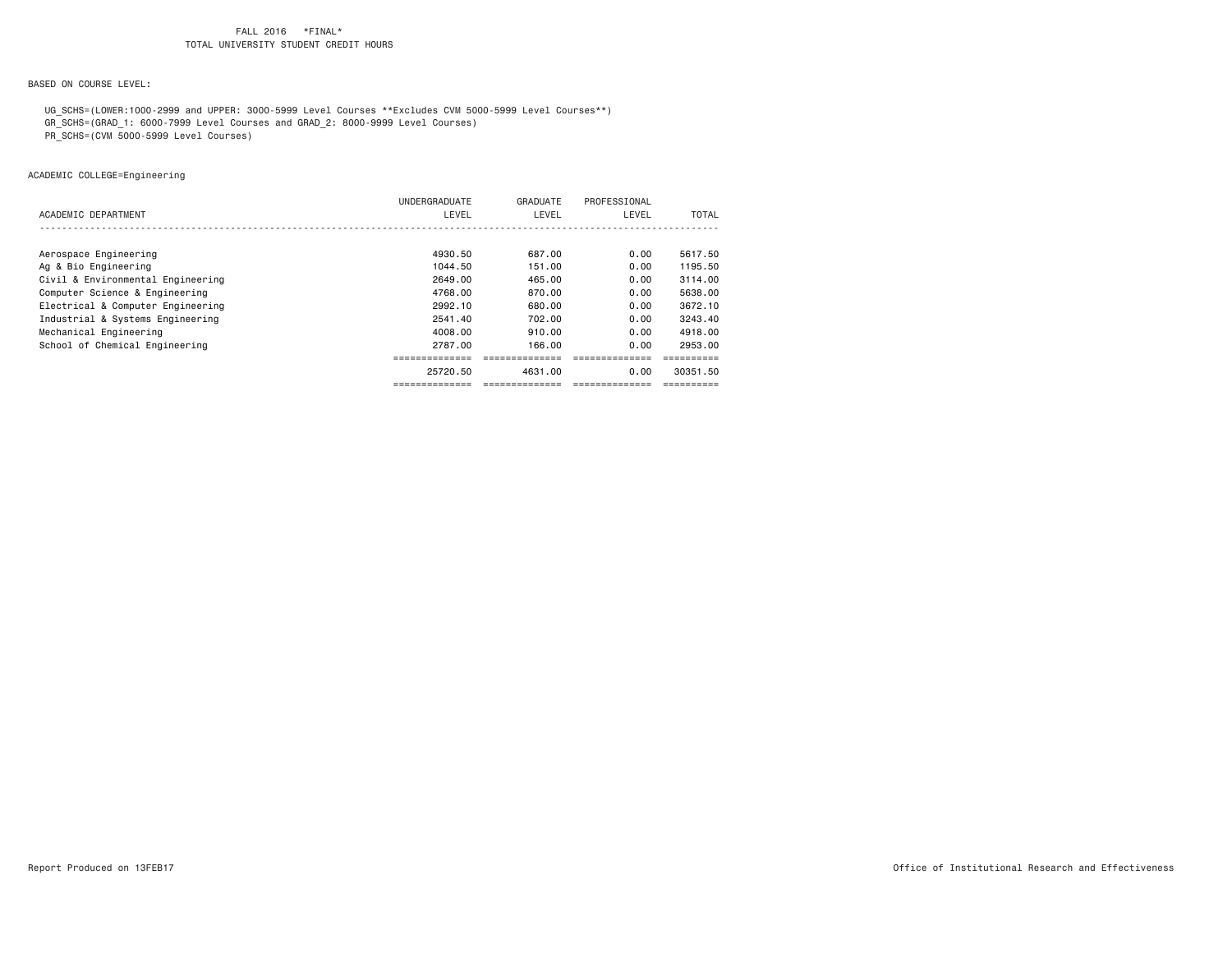BASED ON COURSE LEVEL:

 UG\_SCHS=(LOWER:1000-2999 and UPPER: 3000-5999 Level Courses \*\*Excludes CVM 5000-5999 Level Courses\*\*) GR\_SCHS=(GRAD\_1: 6000-7999 Level Courses and GRAD\_2: 8000-9999 Level Courses)

PR\_SCHS=(CVM 5000-5999 Level Courses)

ACADEMIC COLLEGE=Forest Resources

|                                   | 3344.00       | 1144.00  | 0.00         | 4488.00 |
|-----------------------------------|---------------|----------|--------------|---------|
|                                   |               |          |              |         |
| Wildlife, Fisheries & Aquaculture | 2231.00       | 501.00   | 0.00         | 2732.00 |
| Sustainable Bioproducts           | 140.00        | 317,00   | 0.00         | 457,00  |
| Forestry                          | 973.00        | 326.00   | 0.00         | 1299.00 |
|                                   |               |          |              |         |
| ACADEMIC DEPARTMENT               | LEVEL         | LEVEL    | LEVEL        | TOTAL   |
|                                   | UNDERGRADUATE | GRADUATE | PROFESSIONAL |         |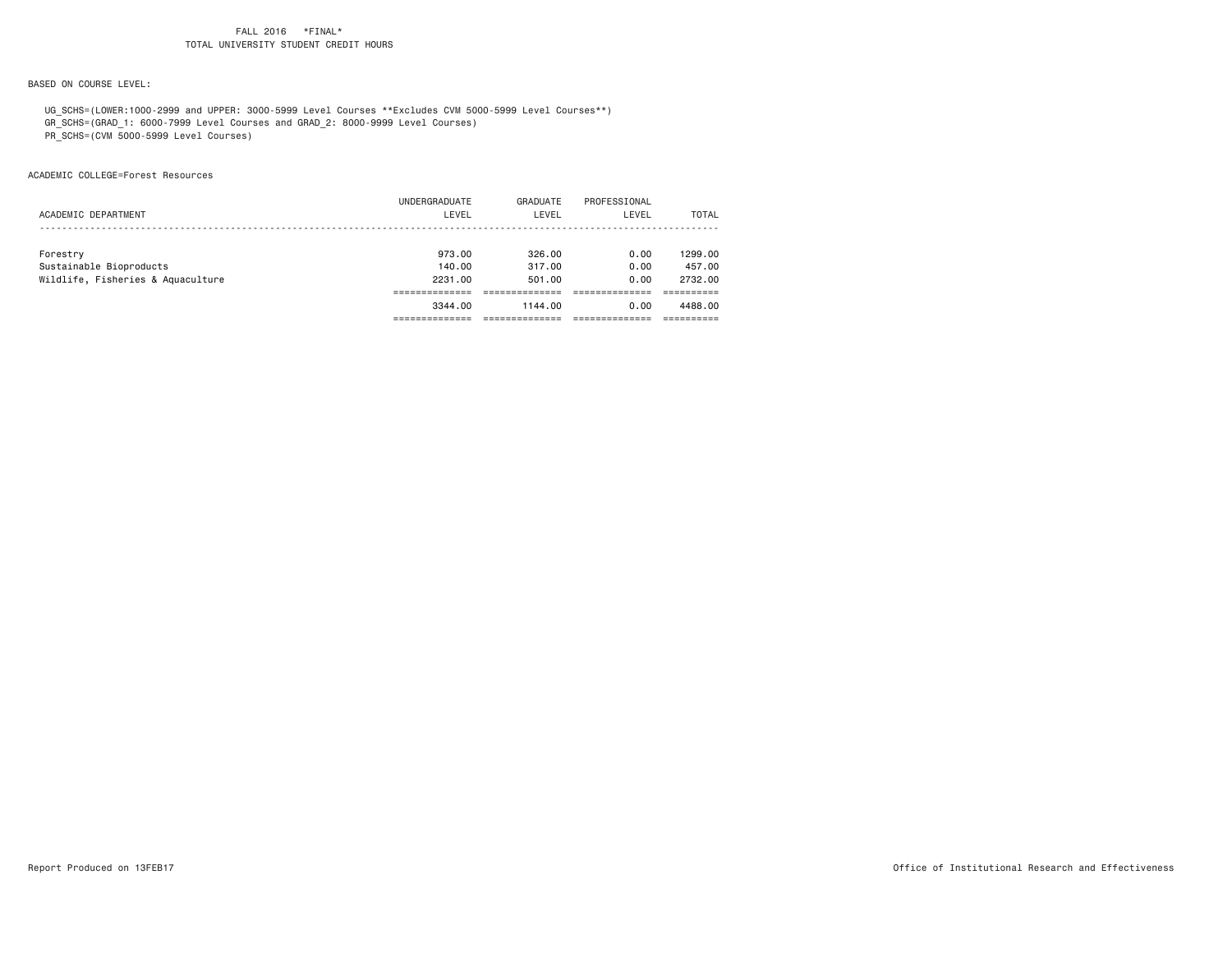BASED ON COURSE LEVEL:

UG\_SCHS=(LOWER:1000-2999 and UPPER: 3000-5999 Level Courses \*\*Excludes CVM 5000-5999 Level Courses\*\*)

GR\_SCHS=(GRAD\_1: 6000-7999 Level Courses and GRAD\_2: 8000-9999 Level Courses)

PR\_SCHS=(CVM 5000-5999 Level Courses)

ACADEMIC COLLEGE=Veterinary Medicine

|                     | UNDERGRADUATE | GRADUATE | PROFESSIONAL |              |
|---------------------|---------------|----------|--------------|--------------|
| ACADEMIC DEPARTMENT | LEVEL         | LEVEL    | LEVEL        | <b>TOTAL</b> |
|                     |               |          |              |              |
| Veterinary Medicine | 743.00        | 454.00   | 10256.00     | 11453.00     |
|                     |               |          |              |              |
|                     | 743.00        | 454.00   | 10256.00     | 11453.00     |
|                     |               |          |              |              |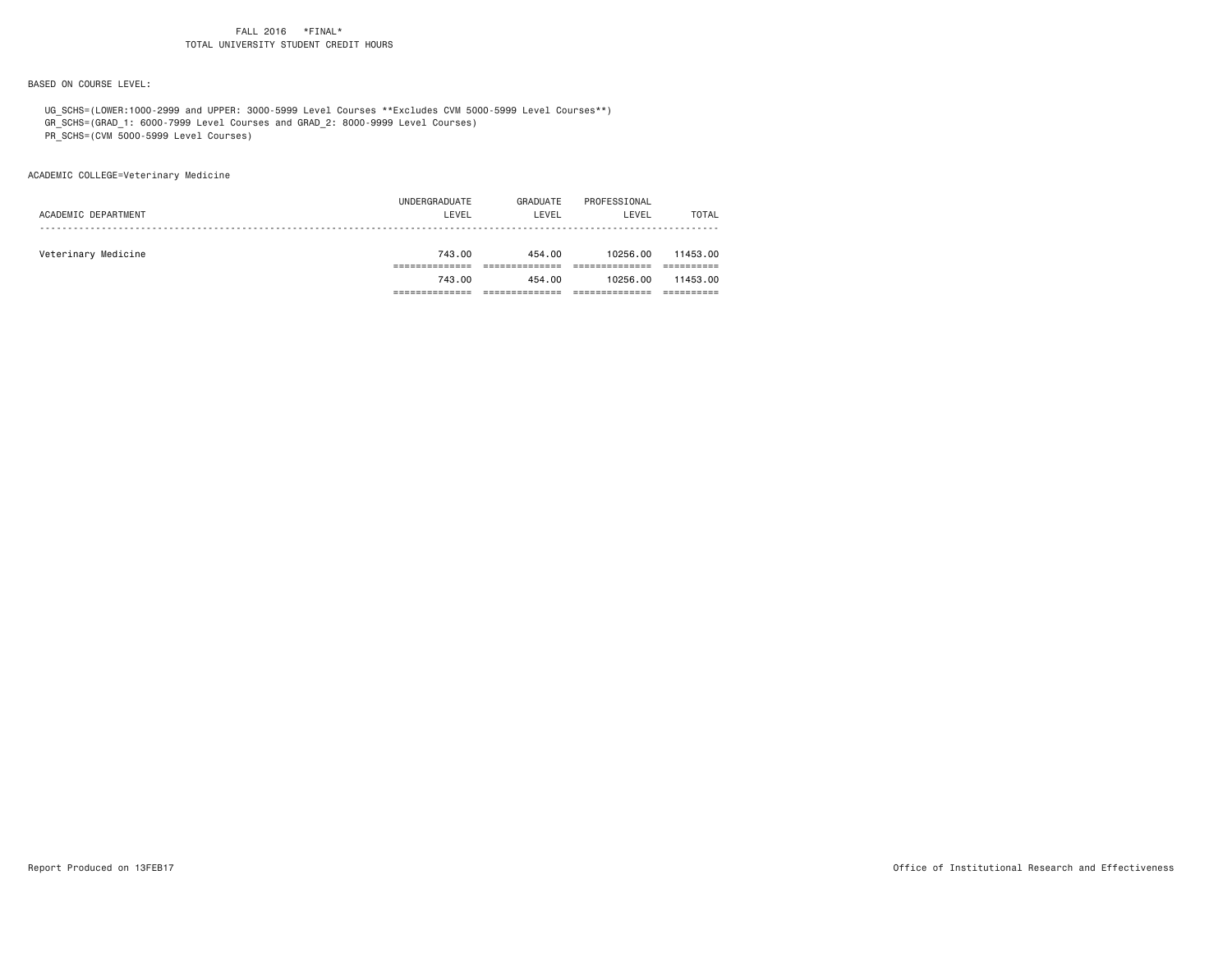|                      |                    |                  | Tenure         | Course |              |                       |                  |                |                      | Inst           | UG                                        | GR                    | PR                | Total                                                                                                                             |
|----------------------|--------------------|------------------|----------------|--------|--------------|-----------------------|------------------|----------------|----------------------|----------------|-------------------------------------------|-----------------------|-------------------|-----------------------------------------------------------------------------------------------------------------------------------|
| ACADEMIC DEPARTMENT  | Instructor Name    | Rank<br><u>.</u> | Status         | Cip #  | CRN          | Course #              |                  |                | Sec Type Title<br>.  | Per            | <b>SCHS</b>                               | <b>SCHS</b>           | <b>SCHS</b>       | <b>SCHS</b><br>$\sim$ $\sim$ $\sim$ $\sim$                                                                                        |
| Ag & Bio Engineering | Bora, Ganesh       | Associate Prof   | Ten Track      | 150699 | 30032        | ABE 4473              | 01               | C              | Electrical Applicati | $\mathbf{1}$   | 84.00                                     | 0.00                  | 0.00              | 84.00                                                                                                                             |
|                      |                    |                  |                |        | 30033        | ABE 4473              | 02               | К              | Electrical Applicati | $\overline{1}$ | 0.00                                      | 0.00                  | 0.00              | 0.00                                                                                                                              |
|                      |                    |                  |                |        | 30046        | ABE 6473              | 01               | C              | Electrical Applicati | $\overline{1}$ | 0.00                                      | 6.00                  | 0.00              | 6.00                                                                                                                              |
|                      |                    |                  |                |        | 30047        | ABE 6473              | 02               | K              | Electrical Applicati | $\overline{1}$ | 0.00                                      | 0.00                  | 0.00              | 0.00                                                                                                                              |
|                      |                    |                  |                |        |              |                       |                  |                |                      |                | $\sim$ $\sim$<br>84.00                    | 6.00                  | 0.00              | 90.00                                                                                                                             |
|                      | Chesser, Gary      | Non-Faculty      | Not Applicable | 010201 |              | 30015 ABE 1073        | 01               | C              | Technology Design I. | -1             | 75.00                                     | 0.00                  | 0.00              | 75.00                                                                                                                             |
|                      |                    |                  |                |        | 30016        | ABE 1073              | 02               | K              | Technology Design I. | $\overline{1}$ | 0.00                                      | 0.00                  | 0.00              | 0.00                                                                                                                              |
|                      |                    |                  |                |        |              | 30017 ABE 1073        | 03               | K              | Technology Design I. | $\overline{1}$ | 0.00                                      | 0.00                  | 0.00              | 0.00                                                                                                                              |
|                      |                    |                  |                |        |              |                       |                  |                |                      |                | $\sim$ $\sim$ $\sim$<br>المتماما<br>75.00 | .<br>0.00             | $- - - -$<br>0.00 | $- - - -$<br>75.00                                                                                                                |
|                      |                    |                  |                |        |              |                       |                  |                |                      |                |                                           |                       |                   |                                                                                                                                   |
|                      | Horton, Renita     | Assistant Prof   | Ten Track      |        | 140301 35679 | ABE 8000              | 03               | D              | Research / Thesis    | -1             | 0.00                                      | 6.00                  | 0.00              | 6.00                                                                                                                              |
|                      |                    |                  |                |        |              | 36402 ABE 4000        | 05               | $\mathbf{I}$   | Directed Indiv Study | -1             | 2.00<br>$\sim$ $\sim$<br>$\frac{1}{2}$    | 0.00<br>$\frac{1}{2}$ | 0.00              | 2.00<br>$\frac{1}{2} \left( \frac{1}{2} \right) \left( \frac{1}{2} \right) \left( \frac{1}{2} \right) \left( \frac{1}{2} \right)$ |
|                      |                    |                  |                |        |              |                       |                  |                |                      |                | 2.00                                      | 6.00                  | 0.00              | 8.00                                                                                                                              |
|                      | Linhoss, Anna      | Assistant Prof   | Ten Track      | 140301 | 36823        | ABE 7000              | 02               | $\mathbf{I}$   | Directed Indiv Study | $\overline{1}$ | 0.00                                      | 2.00                  | 0.00              | 2.00                                                                                                                              |
|                      |                    |                  |                | 140501 | 30041        | ABE 4803              | 01               | $\mathtt{C}$   | Biosyst Simulation   | $\overline{1}$ | 81.00                                     | 0.00                  | 0.00              | 81.00                                                                                                                             |
|                      |                    |                  |                |        |              | 34553 ABE 4313        | 01               | C              | Bio Trtmnt of NPS Po | $\overline{1}$ | 36.00                                     | 0.00                  | 0.00              | 36.00                                                                                                                             |
|                      |                    |                  |                |        |              |                       |                  |                |                      |                | 117.00                                    | 2.00                  | 0.00              | .<br>119.00                                                                                                                       |
|                      | Linhoss, John      | Non-Faculty      | Not Applicable |        |              | 150699 30031 ABE 4383 | 01               | C              | Bldg Const           | -1             | 99.00                                     | 0.00                  | 0.00              | 99.00                                                                                                                             |
|                      |                    |                  |                |        |              |                       |                  |                |                      |                | $\sim$ $\sim$ $\sim$<br>99.00             | 0.00                  | 0.00              | 99.00                                                                                                                             |
|                      | Paz, Joel          | Associate Prof   | Tenured        | 140301 | 35698        | ABE 9000              | 07               | D              | Research / Diss      | -1             | 0.00                                      | 13.00                 | 0.00              | 13.00                                                                                                                             |
|                      |                    |                  |                | 143801 | 30021        | ABE 2873              | 01               | C              | Land Surveying       | $\overline{1}$ | 60.00                                     | 0.00                  | 0.00              | 60.00                                                                                                                             |
|                      |                    |                  |                |        | 30022        | ABE 2873              | 02               | К              | Land Surveying       | -1             | 0.00                                      | 0.00                  | 0.00              | 0.00                                                                                                                              |
|                      |                    |                  |                |        | 30023        | ABE 2873              | 03               | К              | Land Surveying       | -1             | 0.00                                      | 0.00                  | 0.00              | 0.00                                                                                                                              |
|                      |                    |                  |                |        |              |                       |                  |                |                      |                | .<br>60.00                                | .<br>13.00            | .<br>0.00         | .<br>73.00                                                                                                                        |
|                      | Priddy, Lauren     | Assistant Prof   | Ten Track      |        |              | 140501 30019 ABE 1911 | 01               | C              | Eng In Life Sciences | -1             | 151.00                                    | 0.00                  | 0.00              | 151.00                                                                                                                            |
|                      |                    |                  |                |        |              |                       |                  |                |                      |                | $\sim$ $\sim$<br>.<br>151.00              | 0.00                  | 0.00              | 151.00                                                                                                                            |
|                      | Purswell, Joseph   | Non-Employee     | Not Applicable |        |              | 140301 36638 ABE 9000 | 16               | D              | Research / Diss      | -1             | 0.00                                      | 6.00                  | 0.00              | 6.00                                                                                                                              |
|                      |                    |                  |                |        |              |                       |                  |                |                      |                | $\omega$ is $\omega$ in .<br>0.00         | 6.00                  | 0.00              | 6.00                                                                                                                              |
|                      | Simpson, Chartrisa | Assistant Prof   | Ten Track      | 140301 | 30043        | ABE 4911              | 01               | -S             | Engineering Seminar  | $\overline{1}$ | 65.00                                     | 0.00                  | 0.00              | 65.00                                                                                                                             |
|                      |                    |                  |                |        | 35700        | ABE 9000              | 09               | D              | Research / Diss      | $\overline{1}$ | 0.00                                      | 3.00                  | 0.00              | 3.00                                                                                                                              |
|                      |                    |                  |                |        | 35894        | ABE 4000              | 02               | $\mathbf{I}$   | Directed Indiv Study | $\mathbf{1}$   | 3.00                                      | 0.00                  | 0.00              | 3.00                                                                                                                              |
|                      |                    |                  |                |        | 36519        | ABE 4000              | 09               | $\mathbf{I}$   | Directed Indiv Study | $\mathbf{1}$   | 3.00                                      | 0.00                  | 0.00              | 3.00                                                                                                                              |
|                      |                    |                  |                | 140501 | 30034        | ABE 4523              | 01               | C              | Biomedical Materials | $\mathbf{1}$   | 39.00                                     | 0.00                  | 0.00              | 39.00                                                                                                                             |
|                      |                    |                  |                |        | 30035        | ABE 4523              | 02               | C              | Biomedical Materials | $\mathbf{1}$   | 87.00                                     | 0.00                  | 0.00              | 87.00                                                                                                                             |
|                      |                    |                  |                |        | 30037        | ABE 4523              | H <sub>0</sub> 1 | C <sub>1</sub> | Honors Biomedical Ma | -1             | 15.00                                     | 0.00                  | 0.00              | 15.00                                                                                                                             |
|                      |                    |                  |                |        | 30048        | ABE 6523              | 01               | C              | BIomedical Materials | $\overline{1}$ | 0.00                                      | 6.00                  | 0.00              | 6.00                                                                                                                              |
|                      |                    |                  |                | 150699 | 30044        | ABE 4961              | 01               | <sub>S</sub>   | Seminar              | $\overline{1}$ | 29.00                                     | 0.00                  | 0.00              | 29.00                                                                                                                             |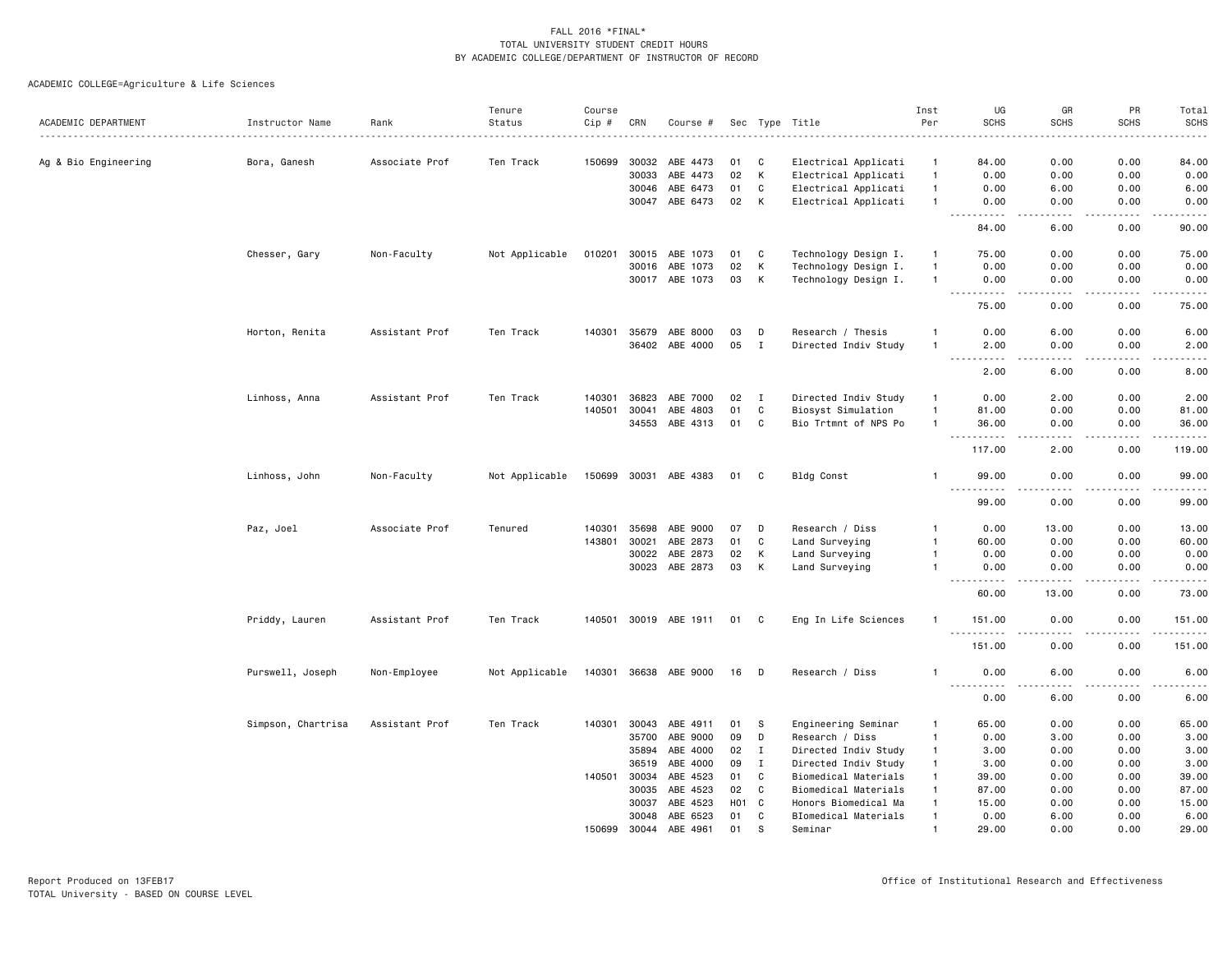| ACADEMIC DEPARTMENT                 | Instructor Name | Rank           | Tenure<br>Status | Course<br>Cip # | CRN | Course #                   |     |   | Sec Type Title      | Inst<br>Per | UG<br><b>SCHS</b>             | GR<br><b>SCHS</b> | PR<br>SCHS | Total<br>SCHS        |
|-------------------------------------|-----------------|----------------|------------------|-----------------|-----|----------------------------|-----|---|---------------------|-------------|-------------------------------|-------------------|------------|----------------------|
|                                     |                 |                |                  |                 |     |                            |     |   |                     |             |                               |                   |            |                      |
|                                     |                 |                |                  |                 |     |                            |     |   |                     |             | 241.00                        | 9.00              | 0.00       | .<br>250.00          |
| Ag & Bio Engineering                | Ward, Jason     | Non-Employee   | Not Applicable   |                 |     | 140301 35704 ABE 9000 13 D |     |   | Research / Diss     |             | 0.00                          | 6.00              | 0.00       | 6.00                 |
|                                     |                 |                |                  |                 |     |                            |     |   |                     |             | - - - - - - - - - -<br>0.00   | 6.00              | 0.00       | 6.00                 |
|                                     | Yu, Fei         | Associate Prof | Tenured          | 140301          |     | 35706 ABE 9000             | -15 | D | Research / Diss     |             | 0.00                          | 13.00             | 0.00       | 13.00                |
|                                     |                 |                |                  |                 |     | 140501 30042 ABE 4813      | 01  | B | Prin of Engr Design |             | 201.00                        | 0.00              | 0.00       | 201.00               |
|                                     |                 |                |                  |                 |     |                            |     |   |                     |             | - - - - - - - - - -<br>201.00 | .<br>13.00        | .<br>0.00  | ----------<br>214.00 |
| =================================== |                 |                |                  |                 |     |                            |     |   |                     |             | eccesses                      |                   |            |                      |
| Ag & Bio Engineering                |                 |                |                  |                 |     |                            |     |   |                     |             | 1030.00                       | 61.00             | 0.00       | 1091.00              |
|                                     |                 |                |                  |                 |     |                            |     |   |                     |             | ==========                    | ---------         | eeeeeeee   | =========            |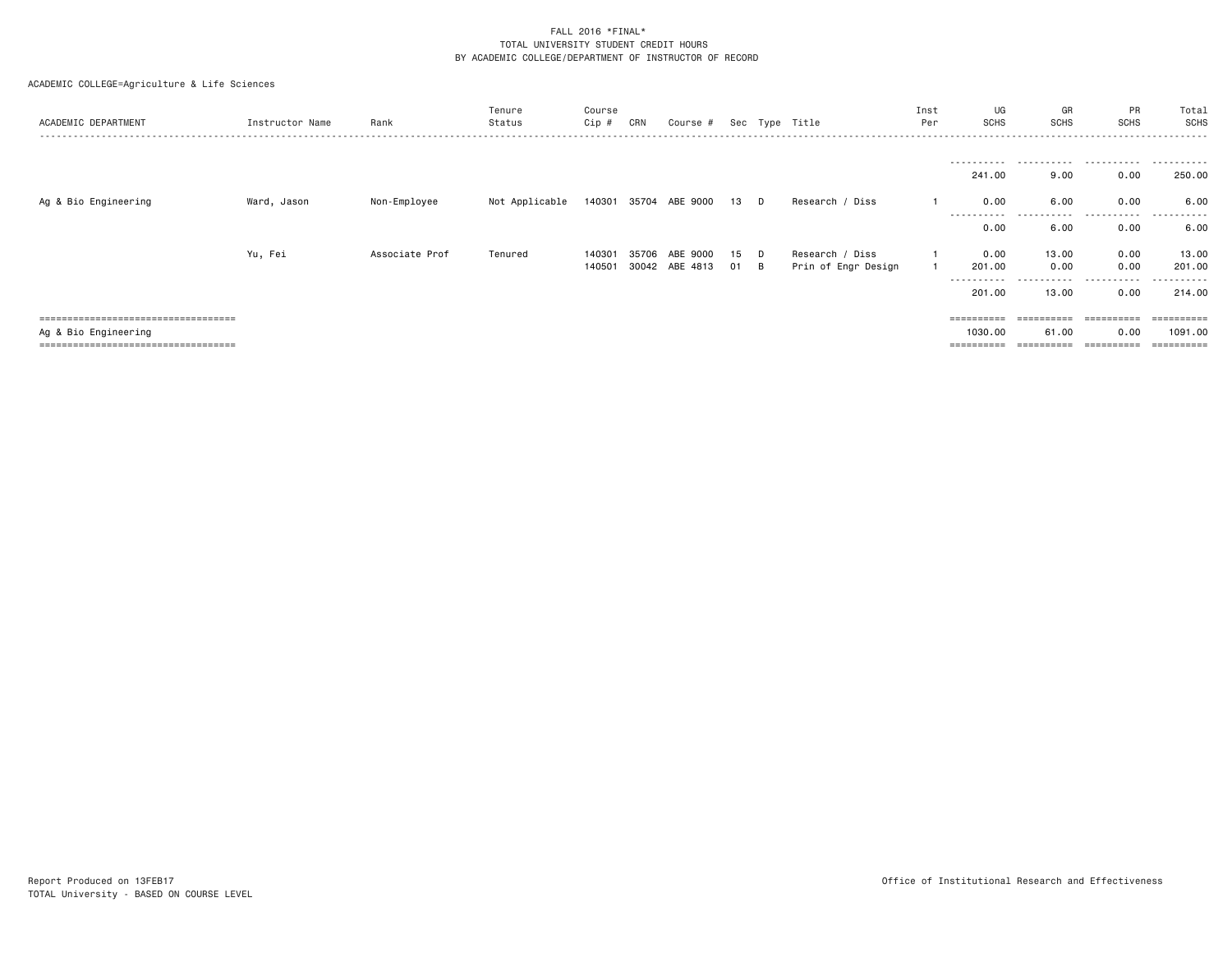| ACADEMIC DEPARTMENT    | Instructor Name                     | Rank            | Tenure<br>Status | Course<br>Cip # | CRN                   | Course #                          |             |                   | Sec Type Title                               | Inst<br>Per                  | UG<br><b>SCHS</b>                                                                                                                                            | GR<br><b>SCHS</b>                                                                                                                                             | PR<br><b>SCHS</b>                                                                                                                                                                                                                                                                                                                            | Total<br><b>SCHS</b> |
|------------------------|-------------------------------------|-----------------|------------------|-----------------|-----------------------|-----------------------------------|-------------|-------------------|----------------------------------------------|------------------------------|--------------------------------------------------------------------------------------------------------------------------------------------------------------|---------------------------------------------------------------------------------------------------------------------------------------------------------------|----------------------------------------------------------------------------------------------------------------------------------------------------------------------------------------------------------------------------------------------------------------------------------------------------------------------------------------------|----------------------|
| Agricultural Economics | Barefield, Danny                    | Ext Prof        | Non-Ten Track    | 010103 30169    | 30170                 | AEC 2713<br>AEC 2713              | 01<br>H01 C | C                 | Intro to Food & Reso<br>Hon Intro to Food &  | -1<br>$\mathbf{1}$           | 480.00<br>39.00                                                                                                                                              | 0.00<br>0.00                                                                                                                                                  | 0.00<br>0.00                                                                                                                                                                                                                                                                                                                                 | 480.00<br>39.00      |
|                        |                                     |                 |                  |                 |                       |                                   |             |                   |                                              |                              | .<br>519.00                                                                                                                                                  | 2.2.2.2.2<br>0.00                                                                                                                                             | $\frac{1}{2} \left( \begin{array}{ccc} 1 & 0 & 0 & 0 \\ 0 & 0 & 0 & 0 \\ 0 & 0 & 0 & 0 \\ 0 & 0 & 0 & 0 \\ 0 & 0 & 0 & 0 \\ 0 & 0 & 0 & 0 \\ 0 & 0 & 0 & 0 \\ 0 & 0 & 0 & 0 \\ 0 & 0 & 0 & 0 \\ 0 & 0 & 0 & 0 \\ 0 & 0 & 0 & 0 & 0 \\ 0 & 0 & 0 & 0 & 0 \\ 0 & 0 & 0 & 0 & 0 \\ 0 & 0 & 0 & 0 & 0 \\ 0 & 0 & 0 & 0 & 0 \\ 0 & 0 & 0$<br>0.00 | .<br>519.00          |
|                        | Barnes, James                       | Ext Assoc Prof  | Non-Ten Track    |                 | 010103 35270          | AEC 8000                          | 01          | D                 | Research / Thesis                            |                              | 0.00                                                                                                                                                         | 6.00                                                                                                                                                          | 0.00                                                                                                                                                                                                                                                                                                                                         | 6.00                 |
|                        |                                     |                 |                  |                 | 450602 34059          | AEC 6323                          | 501 C       |                   | Applied Region Econ                          | -1                           | 0.00                                                                                                                                                         | 15.00                                                                                                                                                         | 0.00                                                                                                                                                                                                                                                                                                                                         | 15.00                |
|                        |                                     |                 |                  |                 |                       |                                   |             |                   |                                              |                              | .<br>0.00                                                                                                                                                    | .<br>21.00                                                                                                                                                    | .<br>0.00                                                                                                                                                                                                                                                                                                                                    | .<br>21.00           |
|                        | Canales Medina, Domi Assistant Prof |                 | Ten Track        |                 |                       | 010103 30180 AEC 4711             | 01 L        |                   | Agri-marketing Pract                         | $\mathbf{1}$                 | 9.00                                                                                                                                                         | 0.00                                                                                                                                                          | 0.00                                                                                                                                                                                                                                                                                                                                         | 9.00                 |
|                        |                                     |                 |                  |                 |                       |                                   |             |                   |                                              |                              | .<br>9.00                                                                                                                                                    | .<br>0.00                                                                                                                                                     | $\frac{1}{2} \left( \frac{1}{2} \right) \left( \frac{1}{2} \right) \left( \frac{1}{2} \right) \left( \frac{1}{2} \right) \left( \frac{1}{2} \right)$<br>0.00                                                                                                                                                                                 | .<br>9.00            |
|                        | Coatney, Kalyn                      | Associate Prof  | Tenured          |                 |                       | 010103 35272 AEC 8000             | 03          | D                 | Research / Thesis                            | -1                           | 0.00<br>$\frac{1}{2} \left( \frac{1}{2} \right) \left( \frac{1}{2} \right) \left( \frac{1}{2} \right) \left( \frac{1}{2} \right) \left( \frac{1}{2} \right)$ | 13.00<br>$\frac{1}{2}$                                                                                                                                        | 0.00<br>.                                                                                                                                                                                                                                                                                                                                    | 13.00                |
|                        |                                     |                 |                  |                 |                       |                                   |             |                   |                                              |                              | 0.00                                                                                                                                                         | 13.00                                                                                                                                                         | 0.00                                                                                                                                                                                                                                                                                                                                         | .<br>13.00           |
|                        | Coble, Keith                        | Professor       | Tenured          |                 | 010103 30192          | AEC 8611                          | 01          | C                 | Research Seminar I                           | $\mathbf{1}$                 | 0.00                                                                                                                                                         | 5.00                                                                                                                                                          | 0.00                                                                                                                                                                                                                                                                                                                                         | 5.00                 |
|                        |                                     |                 |                  |                 | 36568                 | AEC 8000                          | 09          | D                 | Research / Thesis                            | $\mathbf{1}$                 | 0.00                                                                                                                                                         | 3.00                                                                                                                                                          | 0.00                                                                                                                                                                                                                                                                                                                                         | 3.00                 |
|                        |                                     |                 |                  |                 |                       |                                   |             |                   |                                              |                              | 0.00                                                                                                                                                         | 8.00                                                                                                                                                          | 0.00                                                                                                                                                                                                                                                                                                                                         | 8.00                 |
|                        | Harri, Ardian                       | Associate Prof  | Tenured          |                 | 010103 30175          | AEC 4123                          | 01          | C                 | Fin & Comm Futures M                         |                              | 78.00                                                                                                                                                        | 0.00                                                                                                                                                          | 0.00                                                                                                                                                                                                                                                                                                                                         | 78.00                |
|                        |                                     |                 |                  |                 | 30184                 | AEC 6123                          | 01          | C                 | Fin & Comm Futures M                         | -1                           | 0.00                                                                                                                                                         | 3.00                                                                                                                                                          | 0.00                                                                                                                                                                                                                                                                                                                                         | 3.00                 |
|                        |                                     |                 |                  |                 | 450603 30190          | AEC 6733                          | 01          | C                 | Economet Anal in Ag                          | -1                           | 0.00                                                                                                                                                         | 15.00                                                                                                                                                         | 0.00                                                                                                                                                                                                                                                                                                                                         | 15.00                |
|                        |                                     |                 |                  |                 |                       |                                   |             |                   |                                              |                              | .<br>78.00                                                                                                                                                   | $\frac{1}{2} \left( \frac{1}{2} \right) \left( \frac{1}{2} \right) \left( \frac{1}{2} \right) \left( \frac{1}{2} \right) \left( \frac{1}{2} \right)$<br>18.00 | .<br>0.00                                                                                                                                                                                                                                                                                                                                    | .<br>96.00           |
|                        |                                     |                 |                  |                 |                       |                                   |             |                   |                                              |                              |                                                                                                                                                              |                                                                                                                                                               |                                                                                                                                                                                                                                                                                                                                              |                      |
|                        | Interis, Matthew                    | Associate Prof  | Tenured          | 010103          | 30186                 | AEC 6243<br>030204 30177 AEC 4243 | 01<br>01    | C<br>$\mathtt{C}$ | Natural Resource Eco<br>Natural Resource Eco | -1<br>$\overline{1}$         | 0.00<br>27.00                                                                                                                                                | 3.00<br>0.00                                                                                                                                                  | 0.00<br>0.00                                                                                                                                                                                                                                                                                                                                 | 3.00<br>27.00        |
|                        |                                     |                 |                  |                 |                       |                                   |             |                   |                                              |                              | $\sim$ $\sim$ $\sim$<br>.                                                                                                                                    |                                                                                                                                                               |                                                                                                                                                                                                                                                                                                                                              |                      |
|                        |                                     |                 |                  |                 |                       |                                   |             |                   |                                              |                              | 27.00                                                                                                                                                        | 3.00                                                                                                                                                          | 0.00                                                                                                                                                                                                                                                                                                                                         | 30.00                |
|                        | Keenum, Mark                        | Non-Faculty     | Tenured          |                 |                       | 240101 32530 HON 2081             | 01          | - S               | Honors Forum III                             | -1                           | 19.00                                                                                                                                                        | 0.00                                                                                                                                                          | 0.00                                                                                                                                                                                                                                                                                                                                         | 19.00                |
|                        |                                     |                 |                  |                 |                       |                                   |             |                   |                                              |                              | 19.00                                                                                                                                                        | 0.00                                                                                                                                                          | 0.00                                                                                                                                                                                                                                                                                                                                         | 19.00                |
|                        | Li, Xiaofei                         | Non-Faculty     | Not Applicable   |                 |                       | 450601 30191 AEC 8163             | 01          | C.                | Consum, Produc, Mark                         | $\mathbf{1}$                 | 0.00                                                                                                                                                         | 15.00                                                                                                                                                         | 0.00                                                                                                                                                                                                                                                                                                                                         | 15.00                |
|                        |                                     |                 |                  |                 |                       |                                   |             |                   |                                              |                              | .<br>0.00                                                                                                                                                    | .<br>15.00                                                                                                                                                    | $\frac{1}{2} \left( \frac{1}{2} \right) \left( \frac{1}{2} \right) \left( \frac{1}{2} \right) \left( \frac{1}{2} \right) \left( \frac{1}{2} \right)$<br>0.00                                                                                                                                                                                 | .<br>15.00           |
|                        | Little, Randall                     | Professor       | Tenured          | 010101          | 30168                 | AEC 2611                          | 01          | C                 | Seminar I                                    | $\mathbf{1}$                 | 50.00                                                                                                                                                        | 0.00                                                                                                                                                          | 0.00                                                                                                                                                                                                                                                                                                                                         | 50.00                |
|                        |                                     |                 |                  |                 | 30179                 | AEC 4530                          | 01          | E                 | Internship AEC-AGBM                          | -1                           | 66.00                                                                                                                                                        | 0.00                                                                                                                                                          | 0.00                                                                                                                                                                                                                                                                                                                                         | 66.00                |
|                        |                                     |                 |                  |                 | 30188                 | AEC 6530                          | 01          | E                 | Internship AEC-AGBM                          | $\mathbf{1}$                 | 0.00                                                                                                                                                         | 3.00                                                                                                                                                          | 0.00                                                                                                                                                                                                                                                                                                                                         | 3.00                 |
|                        |                                     |                 |                  |                 | 010103 30173          | AEC 3513                          | 01          | C                 | Food & Fiber Product                         | $\mathbf{1}$                 | 144.00                                                                                                                                                       | 0.00                                                                                                                                                          | 0.00                                                                                                                                                                                                                                                                                                                                         | 144.00               |
|                        |                                     |                 |                  |                 | 35360                 | AEC 4000                          | 01          | I                 | Directed Indiv Study                         | $\mathbf{1}$                 | 1.00                                                                                                                                                         | 0.00                                                                                                                                                          | 0.00                                                                                                                                                                                                                                                                                                                                         | 1.00                 |
|                        |                                     |                 |                  |                 | 36702                 | AEC 4000<br>AEC 4000              | 02          | $\mathbf{I}$      | Directed Indiv Study                         | $\mathbf{1}$<br>$\mathbf{1}$ | 3.00                                                                                                                                                         | 0.00                                                                                                                                                          | 0.00                                                                                                                                                                                                                                                                                                                                         | 3.00                 |
|                        |                                     |                 |                  |                 | 36703<br>450603 30171 | AEC 3113                          | 03<br>01    | Ι.<br>C           | Directed Indiv Study<br>Intro To Quant Econ  | $\mathbf{1}$                 | 3.00<br>90.00                                                                                                                                                | 0.00<br>0.00                                                                                                                                                  | 0.00<br>0.00                                                                                                                                                                                                                                                                                                                                 | 3.00<br>90.00        |
|                        |                                     |                 |                  |                 |                       |                                   |             |                   |                                              |                              | .                                                                                                                                                            |                                                                                                                                                               |                                                                                                                                                                                                                                                                                                                                              |                      |
|                        |                                     |                 |                  |                 |                       |                                   |             |                   |                                              |                              | 357.00                                                                                                                                                       | 3.00                                                                                                                                                          | 0.00                                                                                                                                                                                                                                                                                                                                         | 360.00               |
|                        | Parman, Bryon                       | Ext Assist Prof | Non-Ten Track    |                 |                       | 010103 30187 AEC 6343             | 01 C        |                   | Adv Farm Management                          | -1                           | 0.00                                                                                                                                                         | 9.00                                                                                                                                                          | 0.00                                                                                                                                                                                                                                                                                                                                         | 9.00                 |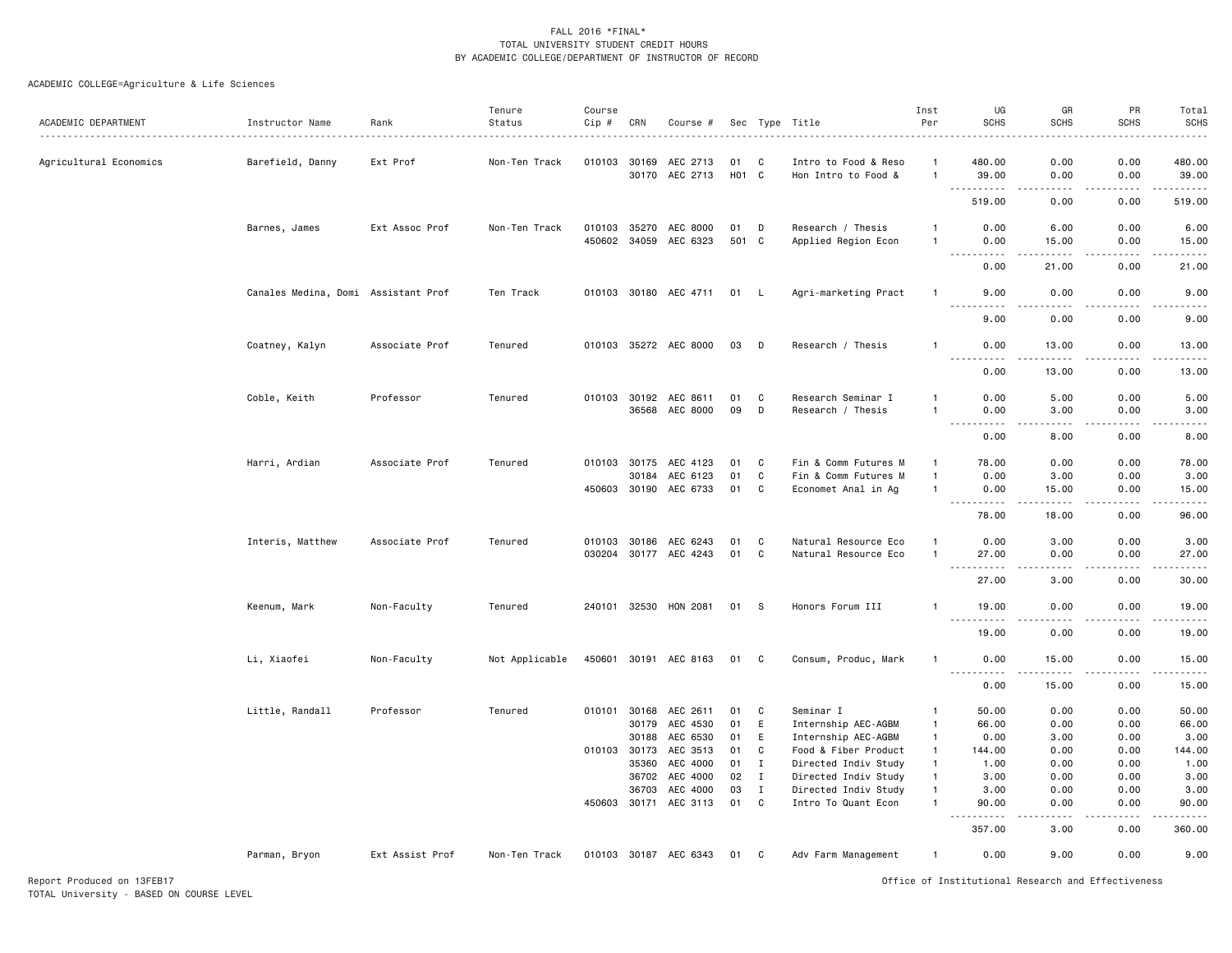| ACADEMIC DEPARTMENT                   | Instructor Name    | Rank            | Tenure<br>Status | Course<br>Cip #        | CRN            | Course #              |             |           | Sec Type Title                           | Inst<br>Per | UG<br><b>SCHS</b>      | GR<br><b>SCHS</b><br>. | <b>PR</b><br><b>SCHS</b> | Total<br>SCHS<br>------ |
|---------------------------------------|--------------------|-----------------|------------------|------------------------|----------------|-----------------------|-------------|-----------|------------------------------------------|-------------|------------------------|------------------------|--------------------------|-------------------------|
| Agricultural Economics                | Parman, Bryon      | Ext Assist Prof | Non-Ten Track    | 010104 30178           |                | AEC 4343              | 01          | C         | Adv Farm Management                      | -1          | 51.00                  | 0.00                   | 0.00                     | 51.00                   |
|                                       |                    |                 |                  |                        |                |                       |             |           |                                          |             | 51.00                  | 9.00                   | 0.00                     | 60.00                   |
|                                       | Petrolia, Daniel   | Associate Prof  | Tenured          | 450602 34514<br>450603 | 30189          | AEC 8233<br>AEC 6713  | 01<br>01    | - C<br>C. | App Welf & Env Econo<br>Quant Econ       |             | 0.00<br>0.00           | 18,00<br>24.00         | 0.00<br>0.00             | 18.00<br>24.00          |
|                                       |                    |                 |                  |                        |                |                       |             |           |                                          |             | 0.00                   | 42.00                  | ----<br>0.00             | .<br>42.00              |
|                                       | Tack, Jesse        | Non-Employee    | Not Applicable   | 010103 35275           |                | AEC 8000              | 06          | - D       | Research / Thesis                        |             | 0.00                   | 4.00                   | 0.00                     | 4.00                    |
|                                       |                    |                 |                  |                        |                |                       |             |           |                                          |             | .<br>0.00              | 4.00                   | 0.00                     | 4.00                    |
|                                       | Turner, Steven     | Professor       | Tenured          | 010101                 | 30174          | AEC 4113              | 01          | C.        | Agribusiness Firm Mg                     |             | 60.00                  | 0.00                   | 0.00                     | 60.00                   |
|                                       |                    |                 |                  | 010103<br>521003       | 30183<br>32221 | AEC 6113<br>FYE 1001  | 01<br>F01 C | C.        | Agribus Firm Mgt<br>Freshman Year Experi |             | 0.00<br>24.00          | 12.00<br>0.00          | 0.00<br>0.00             | 12.00<br>24.00          |
|                                       |                    |                 |                  |                        |                |                       |             |           |                                          |             | .<br>$\cdots$<br>84.00 | - - - -<br>12.00       | . <u>.</u> .<br>0.00     | .<br>96.00              |
|                                       | Williams, Angelica | Non-Faculty     | Not Applicable   |                        |                | 010101 30172 AEC 3133 | 01          | C.        | Introductory Agribus                     |             | 195.00<br>-----------  | 0.00<br>----           | 0.00<br>.                | 195.00<br>------        |
|                                       |                    |                 |                  |                        |                |                       |             |           |                                          |             | 195.00                 | 0.00                   | 0.00                     | 195.00                  |
|                                       | Williams, Brian    | Ext Assist Prof | Non-Ten Track    | 010103 35313           |                | AEC 8000              | 08          | D         | Research / Thesis                        |             | 0.00<br>----------     | 6.00                   | 0.00<br>. <b>.</b> .     | 6.00                    |
|                                       |                    |                 |                  |                        |                |                       |             |           |                                          |             | 0.00                   | 6.00                   | 0.00                     | 6.00                    |
| Agricultural Economics                |                    |                 |                  |                        |                |                       |             |           |                                          |             | ==========<br>1339.00  | ==========<br>154.00   | -----------<br>0.00      | ==========<br>1493.00   |
| ------------------------------------- |                    |                 |                  |                        |                |                       |             |           |                                          |             | ==========             | ==========             | ==========               | ==========              |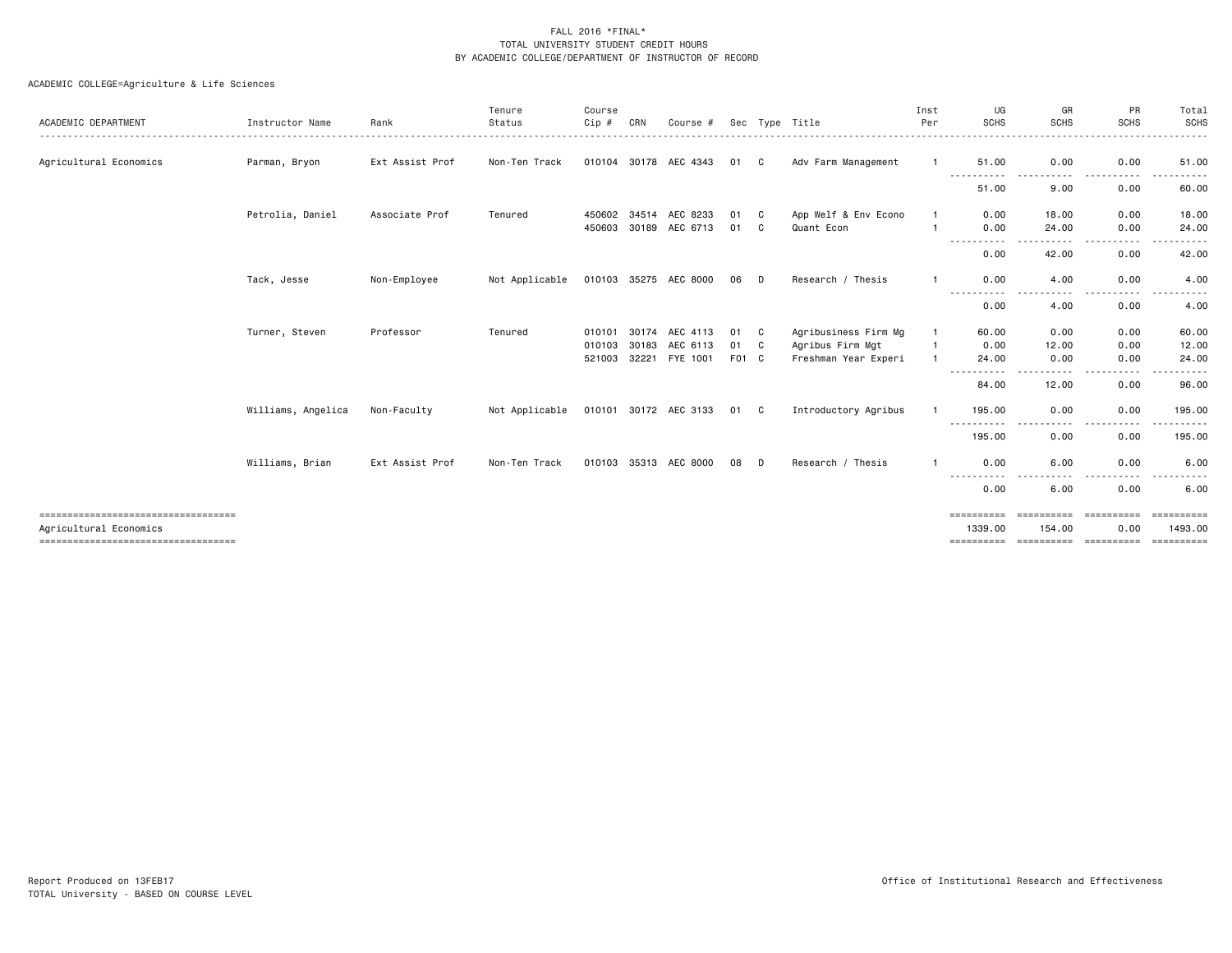| ACADEMIC DEPARTMENT  | Instructor Name                     | Rank            | Tenure<br>Status | Course<br>Cip #  | CRN            | Course #              |                  |              | Sec Type Title                       | Inst<br>Per          | UG<br><b>SCHS</b>                                                                                                         | GR<br><b>SCHS</b>                                                                                                                                            | PR<br><b>SCHS</b> | Total<br><b>SCHS</b>                                                                                                                                                                    |
|----------------------|-------------------------------------|-----------------|------------------|------------------|----------------|-----------------------|------------------|--------------|--------------------------------------|----------------------|---------------------------------------------------------------------------------------------------------------------------|--------------------------------------------------------------------------------------------------------------------------------------------------------------|-------------------|-----------------------------------------------------------------------------------------------------------------------------------------------------------------------------------------|
| Animal Dairy Science | Blanton, John                       | Professor       | Tenured          |                  |                | 010901 35732 ADS 8000 | 01               | D            | Research/Thesis                      | -1                   | 0.00                                                                                                                      | 1.00                                                                                                                                                         | 0.00              | 1.00                                                                                                                                                                                    |
|                      |                                     |                 |                  |                  |                |                       |                  |              |                                      |                      | .                                                                                                                         | .                                                                                                                                                            |                   | المستما                                                                                                                                                                                 |
|                      |                                     |                 |                  |                  |                |                       |                  |              |                                      |                      | 0.00                                                                                                                      | 1.00                                                                                                                                                         | 0.00              | 1.00                                                                                                                                                                                    |
|                      | Cavinder, Clay                      | Associate Prof  | Tenured          | 010101           |                | 35977 ADS 4000        | 02               | $\mathbf{I}$ | Directed Indiv Study                 | -1                   | 3.00                                                                                                                      | 0.00                                                                                                                                                         | 0.00              | 3.00                                                                                                                                                                                    |
|                      |                                     |                 |                  |                  | 35979          | ADS 4000              | 04               | $\mathbf{I}$ | Directed Indiv Study                 | $\mathbf{1}$         | 3.00                                                                                                                      | 0.00                                                                                                                                                         | 0.00              | 3.00                                                                                                                                                                                    |
|                      |                                     |                 |                  |                  | 35980          | ADS 4000              | 05               | $\mathbf{I}$ | Directed Indiv Study                 | $\mathbf{1}$         | 3.00                                                                                                                      | 0.00                                                                                                                                                         | 0.00              | 3.00                                                                                                                                                                                    |
|                      |                                     |                 |                  |                  | 35991          | ADS 4000              | 06               | $\mathbf{I}$ | Directed Indiv Study                 | $\mathbf{1}$         | 3.00                                                                                                                      | 0.00                                                                                                                                                         | 0.00              | 3.00                                                                                                                                                                                    |
|                      |                                     |                 |                  |                  | 35992          | ADS 4000              | 07               | $\mathbf{I}$ | Directed Indiv Study                 | -1                   | 3.00                                                                                                                      | 0.00                                                                                                                                                         | 0.00              | 3.00                                                                                                                                                                                    |
|                      |                                     |                 |                  |                  | 36073          | ADS 4000              | 08               | $\mathbf{I}$ | Directed Indiv Study                 | $\mathbf{1}$         | 3.00                                                                                                                      | 0.00                                                                                                                                                         | 0.00              | 3.00                                                                                                                                                                                    |
|                      |                                     |                 |                  | 010507<br>010901 | 30107<br>35733 | ADS 2122<br>ADS 8000  | 01<br>02         | L<br>D       | Adv Equine Eval                      | $\overline{1}$<br>-1 | 14.00<br>0.00                                                                                                             | 0.00<br>4.00                                                                                                                                                 | 0.00<br>0.00      | 14.00<br>4.00                                                                                                                                                                           |
|                      |                                     |                 |                  |                  | 35768          | ADS 9000              | 06               | D            | Research/Thesis                      |                      | 0.00                                                                                                                      | 6.00                                                                                                                                                         | 0.00              |                                                                                                                                                                                         |
|                      |                                     |                 |                  |                  | 010999 34759   | ADS 4520              | 02               | E            | Research/Diss<br>Livestock Extension | $\overline{1}$       | 7.00                                                                                                                      | 0.00                                                                                                                                                         | 0.00              | 6.00<br>7.00                                                                                                                                                                            |
|                      |                                     |                 |                  |                  |                |                       |                  |              |                                      |                      | $\frac{1}{2} \left( \frac{1}{2} \right) \left( \frac{1}{2} \right) \left( \frac{1}{2} \right) \left( \frac{1}{2} \right)$ | -----                                                                                                                                                        | .                 | $\frac{1}{2}$                                                                                                                                                                           |
|                      |                                     |                 |                  |                  |                |                       |                  |              |                                      |                      | 39.00                                                                                                                     | 10.00                                                                                                                                                        | 0.00              | 49.00                                                                                                                                                                                   |
|                      | Crow, Brett                         | Instructor      | Non-Ten Track    | 010901           | 30119          | ADS 4212              | 01               | - L          | Livestock Eval                       |                      | 60.00                                                                                                                     | 0.00                                                                                                                                                         | 0.00              | 60.00                                                                                                                                                                                   |
|                      |                                     |                 |                  | 010906           |                | 30113 ADS 3312        | 01               | L.           | Livestock Mgt Prac                   | -1                   | 50.00                                                                                                                     | 0.00                                                                                                                                                         | 0.00              | 50.00                                                                                                                                                                                   |
|                      |                                     |                 |                  |                  |                |                       |                  |              |                                      |                      | 110.00                                                                                                                    | 0.00                                                                                                                                                         | 0.00              | 110.00                                                                                                                                                                                  |
|                      |                                     |                 |                  |                  |                |                       |                  |              |                                      |                      |                                                                                                                           |                                                                                                                                                              |                   |                                                                                                                                                                                         |
|                      | Devost-Burnett, Derr Assistant Prof |                 | Ten Track        | 010901           | 30110          | ADS 3213              | 01               | C            | Growth Development E                 | -1                   | 51.00                                                                                                                     | 0.00                                                                                                                                                         | 0.00              | 51.00                                                                                                                                                                                   |
|                      |                                     |                 |                  |                  | 30111          | ADS 3213              | 02               | K            | Growth Development E                 | $\overline{1}$       | 0.00                                                                                                                      | 0.00                                                                                                                                                         | 0.00              | 0.00                                                                                                                                                                                    |
|                      |                                     |                 |                  |                  | 30112          | ADS 3213              | H <sub>0</sub> 1 | $\mathbf{C}$ | Growth Development E                 | $\overline{1}$       | 3.00                                                                                                                      | 0.00                                                                                                                                                         | 0.00              | 3.00                                                                                                                                                                                    |
|                      |                                     |                 |                  |                  | 35734          | ADS 8000              | 03               | D            | Research/Thesis                      | $\overline{1}$       | 0.00                                                                                                                      | 5.00                                                                                                                                                         | 0.00              | 5.00                                                                                                                                                                                    |
|                      |                                     |                 |                  |                  | 36857          | ADS 7000              | 01               | $\mathbf{I}$ | Directed Indiv Study                 | $\overline{1}$       | 0.00                                                                                                                      | 3.00                                                                                                                                                         | 0.00              | 3.00                                                                                                                                                                                    |
|                      |                                     |                 |                  |                  | 010999 34760   | ADS 1001              | 01               | C            | First Year Seminar                   | 0.5                  | 8.50                                                                                                                      | 0.00<br>$\sim$ $\sim$ $\sim$ $\sim$                                                                                                                          | 0.00<br>.         | 8.50<br>المتمامين                                                                                                                                                                       |
|                      |                                     |                 |                  |                  |                |                       |                  |              |                                      |                      | 62.50                                                                                                                     | 8.00                                                                                                                                                         | 0.00              | 70.50                                                                                                                                                                                   |
|                      | Dinh, Thu                           | Assistant Prof  | Ten Track        | 010401           | 30114          | ADS 3314              | 01               | C            | Intro to Meat Scienc                 | $\mathbf{1}$         | 196.00                                                                                                                    | 0.00                                                                                                                                                         | 0.00              | 196.00                                                                                                                                                                                  |
|                      |                                     |                 |                  |                  | 30115          | ADS 3314              | 02               | K            | Intro to Meat Scienc                 | $\overline{1}$       | 0.00                                                                                                                      | 0.00                                                                                                                                                         | 0.00              | 0.00                                                                                                                                                                                    |
|                      |                                     |                 |                  |                  | 30116          | ADS 3314              | 03               | K            | Intro to Meat Scienc                 | $\overline{1}$       | 0.00                                                                                                                      | 0.00                                                                                                                                                         | 0.00              | 0.00                                                                                                                                                                                    |
|                      |                                     |                 |                  | 010901           | 35735          | ADS 8000              | 04               | D            | Research/Thesis                      | $\overline{1}$       | 0.00                                                                                                                      | 4.00                                                                                                                                                         | 0.00              | 4.00                                                                                                                                                                                    |
|                      |                                     |                 |                  |                  | 35781          | ADS 9000              | 19               | D            | Research/Diss                        | $\overline{1}$       | 0.00                                                                                                                      | 11.00                                                                                                                                                        | 0.00              | 11.00                                                                                                                                                                                   |
|                      |                                     |                 |                  |                  |                | 010999 34760 ADS 1001 | 01               | C            | First Year Seminar                   | 0.5                  | 8.50<br><u>.</u>                                                                                                          | 0.00<br>$\frac{1}{2} \left( \frac{1}{2} \right) \left( \frac{1}{2} \right) \left( \frac{1}{2} \right) \left( \frac{1}{2} \right) \left( \frac{1}{2} \right)$ | 0.00<br>-----     | 8.50<br>$\frac{1}{2} \left( \frac{1}{2} \right) \left( \frac{1}{2} \right) \left( \frac{1}{2} \right) \left( \frac{1}{2} \right) \left( \frac{1}{2} \right) \left( \frac{1}{2} \right)$ |
|                      |                                     |                 |                  |                  |                |                       |                  |              |                                      |                      | 204.50                                                                                                                    | 15.00                                                                                                                                                        | 0.00              | 219.50                                                                                                                                                                                  |
|                      | Graves, Jessica                     | Instructor      | Non-Ten Track    | 010000           | 35031          | ADS 1013              | 01               | C            | Animal Agriculture &                 | 0.5                  | 66.00                                                                                                                     | 0.00                                                                                                                                                         | 0.00              | 66.00                                                                                                                                                                                   |
|                      |                                     |                 |                  |                  | 35032          | PO 1013               | 01               | C            | Animal Agriculture &                 | 0.5                  | 12.00                                                                                                                     | 0.00                                                                                                                                                         | 0.00              | 12.00                                                                                                                                                                                   |
|                      |                                     |                 |                  | 010101           | 30126          | ADS 4420              | 01               | E            | ADS Internship                       | $\overline{1}$       | 39.00                                                                                                                     | 0.00                                                                                                                                                         | 0.00              | 39.00                                                                                                                                                                                   |
|                      |                                     |                 |                  | 010901           | 30092          | ADS 1111              | 01               | C            | Orientation to ADS                   | $\overline{1}$       | 123.00                                                                                                                    | 0.00                                                                                                                                                         | 0.00              | 123.00                                                                                                                                                                                  |
|                      |                                     |                 |                  |                  | 30120          | ADS 4221              | S01              | <b>S</b>     | Capstone in Animal &                 | 0.5                  | 15.00<br>$\sim$ $\sim$                                                                                                    | 0.00                                                                                                                                                         | 0.00              | 15.00                                                                                                                                                                                   |
|                      |                                     |                 |                  |                  |                |                       |                  |              |                                      |                      | 255.00                                                                                                                    | 0.00                                                                                                                                                         | 0.00              | 255.00                                                                                                                                                                                  |
|                      | Karisch, Brandi                     | Ext Assist Prof | Non-Ten Track    |                  | 010901 30120   | ADS 4221              | S01 S            |              | Capstone in Animal &                 | 0.5                  | 15.00                                                                                                                     | 0.00                                                                                                                                                         | 0.00              | 15.00                                                                                                                                                                                   |
|                      |                                     |                 |                  |                  | 35736          | ADS 8000              | 05               | D            | Research/Thesis                      | $\overline{1}$       | 0.00                                                                                                                      | 3.00                                                                                                                                                         | 0.00              | 3.00                                                                                                                                                                                    |
|                      |                                     |                 |                  | 010999           | 30140          | ADS 4520              | 01               | E            | Livestock Extension                  | -1                   | 4.00                                                                                                                      | 0.00                                                                                                                                                         | 0.00              | 4.00                                                                                                                                                                                    |
|                      |                                     |                 |                  |                  |                |                       |                  |              |                                      |                      | $\frac{1}{2}$<br>19,00                                                                                                    | $\frac{1}{2}$<br>3.00                                                                                                                                        | 0.00              | 22.00                                                                                                                                                                                   |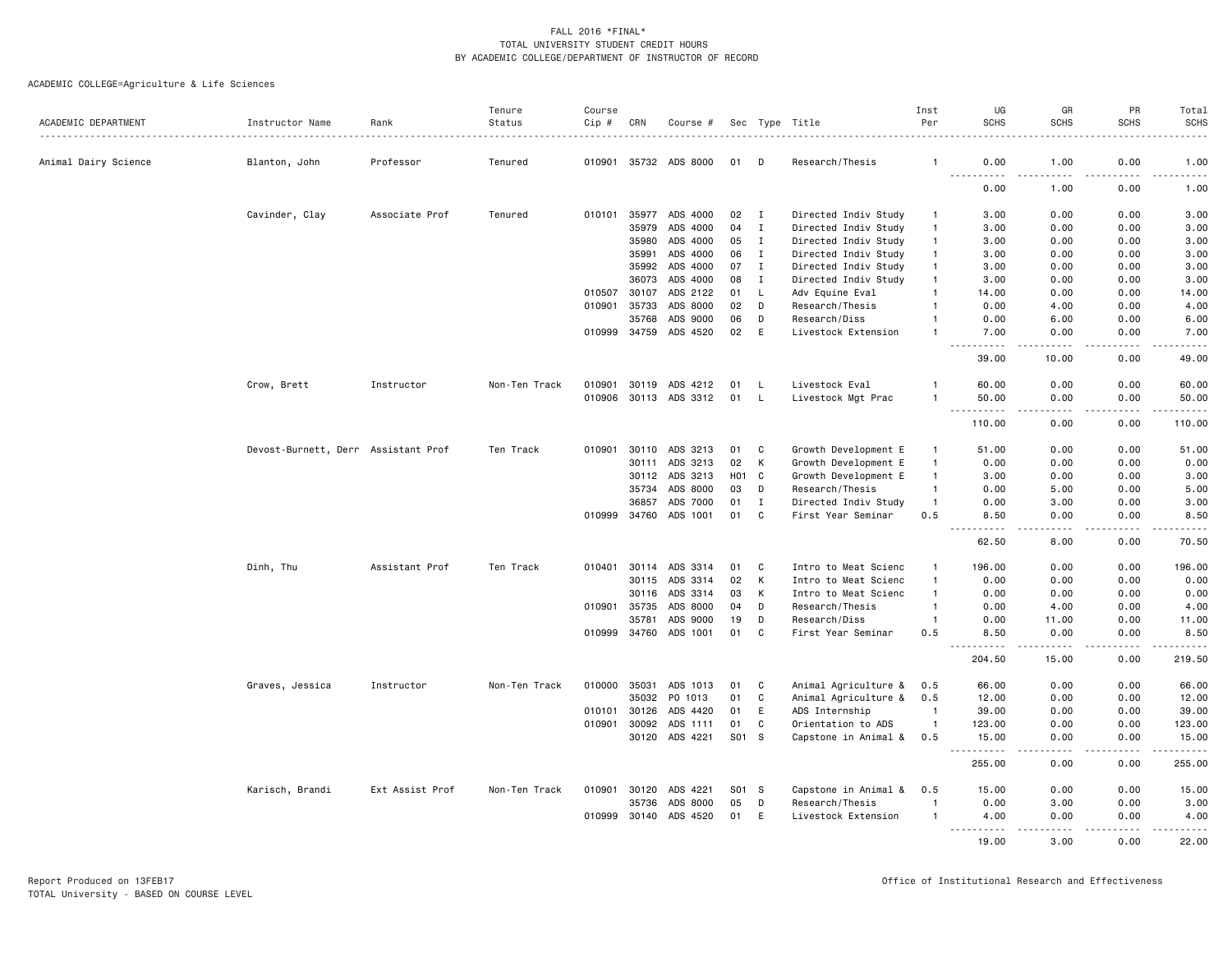|                      |                                         |                | Tenure        | Course |              |                       |                  |              |                      | Inst         | UG                                             | GR                    | PR          | Total                                                                                                                                                        |
|----------------------|-----------------------------------------|----------------|---------------|--------|--------------|-----------------------|------------------|--------------|----------------------|--------------|------------------------------------------------|-----------------------|-------------|--------------------------------------------------------------------------------------------------------------------------------------------------------------|
| ACADEMIC DEPARTMENT  | Instructor Name                         | Rank           | Status        | Cip #  | CRN          | Course #              |                  |              | Sec Type Title<br>.  | Per          | <b>SCHS</b>                                    | <b>SCHS</b>           | <b>SCHS</b> | <b>SCHS</b>                                                                                                                                                  |
| Animal Dairy Science | Larson, Jamie                           | Associate Prof | Tenured       | 010000 | 36767        | GA 4000               | 04               | I            | Dis in Agriculture   | $\mathbf{1}$ | 1.00                                           | 0.00                  | 0.00        | 1.00                                                                                                                                                         |
|                      |                                         |                |               | 010901 | 35322        | ADS 1113              | 03               | C            | Animal Science       | $\mathbf{1}$ | 153.00                                         | 0.00                  | 0.00        | 153.00                                                                                                                                                       |
|                      |                                         |                |               |        | 35323        | ADS 1113              | 04               | C            | Animal Science       | $\mathbf{1}$ | 69.00                                          | 0.00                  | 0.00        | 69.00                                                                                                                                                        |
|                      |                                         |                |               |        | 35737        | ADS 8000              | 06               | D            | Research/Thesis      | -1           | 0.00                                           | 2.00                  | 0.00        | 2.00                                                                                                                                                         |
|                      |                                         |                |               | 010904 | 30163        | ADS 8111              | 01               | S            | Nutrition Seminar    |              | 0.00                                           | 4.00                  | 0.00        | 4.00                                                                                                                                                         |
|                      |                                         |                |               | 011001 | 30164        | ADS 8121              | 01               | S            | Nutrition Seminar    | $\mathbf{1}$ | 0.00                                           | 5.00                  | 0.00        | 5.00                                                                                                                                                         |
|                      |                                         |                |               |        | 30165        | ADS 8131              | 01               | <sub>S</sub> | Nutrition Seminar    | $\mathbf{1}$ | 0.00                                           | 2.00                  | 0.00        | 2.00                                                                                                                                                         |
|                      |                                         |                |               |        | 260707 30141 | ADS 4611              | 01               | L.           | Prac In Phy & Repro  | $\mathbf{1}$ | 23,00                                          | 0.00                  | 0.00        | 23.00                                                                                                                                                        |
|                      |                                         |                |               |        | 30142        | ADS 4611              | 02               | L            | Prac In Phy & Repro  | $\mathbf{1}$ | 24.00                                          | 0.00                  | 0.00        | 24.00                                                                                                                                                        |
|                      |                                         |                |               |        | 30143        | ADS 4613              | 01               | $\mathbf{C}$ | Physiology Of Repro  | $\mathbf{1}$ | 132.00                                         | 0.00                  | 0.00        | 132.00                                                                                                                                                       |
|                      |                                         |                |               |        | 30144        | ADS 4613              | H <sub>0</sub> 1 | C            | Physiology Of Repro- | $\mathbf{1}$ | 9.00                                           | 0.00                  | 0.00        | 9.00                                                                                                                                                         |
|                      |                                         |                |               |        | 33401        | PHY 6611              | 01               | L.           | Prac In Phy & Repro  | $\mathbf{1}$ | 0.00                                           | 2.00                  | 0.00        | 2.00                                                                                                                                                         |
|                      |                                         |                |               |        | 33403        | PHY 6613              | 01               | C            | Physiology Of Repro  | $\mathbf{1}$ | 0.00                                           | 3.00                  | 0.00        | 3.00                                                                                                                                                         |
|                      |                                         |                |               |        | 33407        | PHY 8811              | 01               | -S           | Animal Phys Seminar  | $\mathbf{1}$ | 0.00                                           | 1.00                  | 0.00        | 1.00                                                                                                                                                         |
|                      |                                         |                |               |        |              |                       |                  |              |                      |              | $\sim$ $\sim$ $\sim$<br>المالم عامات<br>411.00 | .<br>19.00            | .<br>0.00   | $\begin{array}{cccccccccc} \bullet & \bullet & \bullet & \bullet & \bullet & \bullet & \bullet \end{array}$<br>430.00                                        |
|                      | Lemley, Caleb                           | Assistant Prof | Ten Track     | 010901 | 35738        | ADS 8000              | 07               | D            | Research/Thesis      | $\mathbf{1}$ | 0.00                                           | 5.00                  | 0.00        | 5.00                                                                                                                                                         |
|                      |                                         |                |               |        | 35772        | ADS 9000              | 10               | D            | Research/Diss        | $\mathbf{1}$ | 0.00                                           | 9.00                  | 0.00        | 9.00                                                                                                                                                         |
|                      |                                         |                |               | 512501 | 33851        | VS 3014               | 01               | B            | Anatomy & Physiology | $\mathbf{1}$ | 76.00                                          | 0.00                  | 0.00        | 76.00                                                                                                                                                        |
|                      |                                         |                |               |        | 33852        | VS 3014               | 02               | B            | Anatomy & Physiology | $\mathbf{1}$ | 80.00                                          | 0.00                  | 0.00        | 80.00                                                                                                                                                        |
|                      |                                         |                |               |        |              |                       |                  |              |                      |              | $\overline{a}$<br>المتمام المتحدة<br>156.00    | 14.00                 | 0.00        | .<br>170.00                                                                                                                                                  |
|                      | Liao, Shengfa                           | Assistant Prof | Ten Track     | 010901 | 35739        | ADS 8000              | 08               | D            | Research/Thesis      |              | 0.00                                           | 9.00                  | 0.00        | 9.00                                                                                                                                                         |
|                      |                                         |                |               |        | 35773        | ADS 9000              | 11               | D            | Research/Diss        | $\mathbf{1}$ | 0.00                                           | 8.00                  | 0.00        | 8.00                                                                                                                                                         |
|                      |                                         |                |               |        |              |                       |                  |              |                      |              | الدامات بال<br>$\sim$ $\sim$ $\sim$            | .                     | .           | .                                                                                                                                                            |
|                      |                                         |                |               |        |              |                       |                  |              |                      |              | 0.00                                           | 17.00                 | 0.00        | 17.00                                                                                                                                                        |
|                      | Memili, Erdogan                         | Associate Prof | Tenured       | 010302 | 30118        | ADS 4211              | 02               | <b>L</b>     | Goat and Sheep Produ | $\mathbf{1}$ | 17.00                                          | 0.00                  | 0.00        | 17.00                                                                                                                                                        |
|                      |                                         |                |               |        | 30121        | ADS 4223              | 01               | C            | Goat and Sheep Produ | $\mathbf{1}$ | 87.00                                          | 0.00                  | 0.00        | 87.00                                                                                                                                                        |
|                      |                                         |                |               |        |              | 010901 35774 ADS 9000 | 12               | D            | Research/Diss        | $\mathbf{1}$ | 0.00<br>$  -$<br>.                             | 9.00<br>.             | 0.00<br>.   | 9.00<br>$\frac{1}{2} \left( \frac{1}{2} \right) \left( \frac{1}{2} \right) \left( \frac{1}{2} \right) \left( \frac{1}{2} \right) \left( \frac{1}{2} \right)$ |
|                      |                                         |                |               |        |              |                       |                  |              |                      |              | 104.00                                         | 9.00                  | 0.00        | 113.00                                                                                                                                                       |
|                      | Nguekam Feugang, Jea Resrch Assist Prof |                | Non-Ten Track | 010000 | 36787        | GA 4000               | 05               | $\mathbf{I}$ | Dis in Agriculture   | $\mathbf{1}$ | 3.00                                           | 0.00                  | 0.00        | 3.00                                                                                                                                                         |
|                      |                                         |                |               |        | 36788        | GA 4000               | 06               | $\mathbf{I}$ | Dis in Agriculture   | $\mathbf{1}$ | 3.00                                           | 0.00                  | 0.00        | 3.00                                                                                                                                                         |
|                      |                                         |                |               | 260707 | 35925        | PHY 8000              | 03               | D            | Research / Thesis    | $\mathbf{1}$ | 0.00                                           | 3.00                  | 0.00        | 3.00                                                                                                                                                         |
|                      |                                         |                |               |        | 36691        | PHY 7000              | 01               | $\mathbf I$  | Directed Indiv Study | $\mathbf{1}$ | 0.00<br>$- - - - -$<br>$- - -$                 | 4.00<br>د د د د       | 0.00<br>.   | 4.00<br>.                                                                                                                                                    |
|                      |                                         |                |               |        |              |                       |                  |              |                      |              | 6.00                                           | 7.00                  | 0.00        | 13.00                                                                                                                                                        |
|                      | Nicodemus, Molly                        | Associate Prof | Tenured       | 010507 | 30104        | ADS 1132              | 01               | C            | Intro to Horsemanshi | $\mathbf{1}$ | 38.00                                          | 0.00                  | 0.00        | 38.00                                                                                                                                                        |
|                      |                                         |                |               |        | 30105        | ADS 1132              | 02               | K            | Intro to Horsemanshi | $\mathbf{1}$ | 0.00                                           | 0.00                  | 0.00        | 0.00                                                                                                                                                         |
|                      |                                         |                |               |        | 30125        | ADS 4333              | 01               | C            | Equine Exercise Phy  | $\mathbf{1}$ | 78.00                                          | 0.00                  | 0.00        | 78.00                                                                                                                                                        |
|                      |                                         |                |               |        | 34756        | ADS 1132              | 03               | К            | Intro to Horsemanshi | $\mathbf{1}$ | 0.00                                           | 0.00                  | 0.00        | 0.00                                                                                                                                                         |
|                      |                                         |                |               | 010901 | 30106        | ADS 2111              | 01               | C            | ADS Career Planning  | $\mathbf{1}$ | 52.00                                          | 0.00                  | 0.00        | 52.00                                                                                                                                                        |
|                      |                                         |                |               |        | 512313 34761 | ADS 3233              | 01               | B            | Equine Assisted Ther | $\mathbf{1}$ | 27.00                                          | 0.00                  | 0.00        | 27.00                                                                                                                                                        |
|                      |                                         |                |               |        | 34762        | ADS 3233              | 02               | B            | Equine Assisted Ther | $\mathbf{1}$ | 30.00<br>.<br>$ -$                             | 0.00<br>$\frac{1}{2}$ | 0.00<br>.   | 30.00<br>.                                                                                                                                                   |
|                      |                                         |                |               |        |              |                       |                  |              |                      |              | 225.00                                         | 0.00                  | 0.00        | 225.00                                                                                                                                                       |
|                      | Rivera, J.                              | Ext Assoc Prof | Non-Ten Track |        |              | 010901 35744 ADS 8000 | 13               | D            | Research/Thesis      | $\mathbf{1}$ | 0.00                                           | 2.00                  | 0.00        | 2.00                                                                                                                                                         |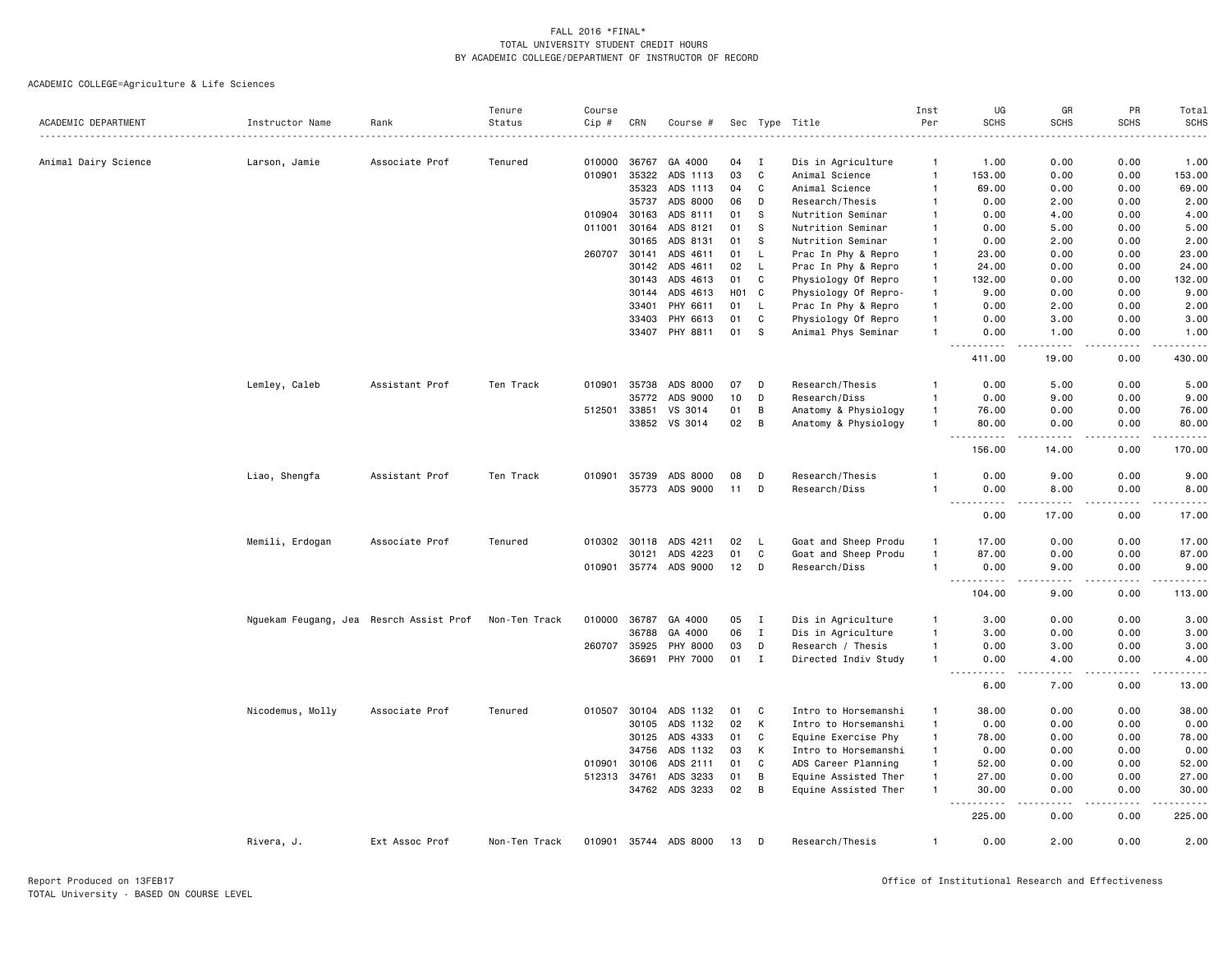| <b>ACADEMIC DEPARTMENT</b>                                    | Instructor Name | Rank           | Tenure<br>Status | Course<br>Cip # | CRN          | Course #       |    |              | Sec Type Title       | Inst<br>Per | UG<br><b>SCHS</b>     | GR<br><b>SCHS</b>     | PR<br><b>SCHS</b>  | Total<br>SCHS         |
|---------------------------------------------------------------|-----------------|----------------|------------------|-----------------|--------------|----------------|----|--------------|----------------------|-------------|-----------------------|-----------------------|--------------------|-----------------------|
|                                                               |                 |                |                  |                 |              |                |    |              |                      |             | -----------<br>0.00   | .<br>2.00             | .<br>0.00          | <u>.</u><br>2.00      |
| Animal Dairy Science                                          | Rude, Brian     | Professor      | Tenured          | 010901          | 30093        | ADS 1113       | 01 | C.           | Animal Science       |             | 216.00                | 0.00                  | 0.00               | 216.00                |
|                                                               |                 |                |                  |                 | 30094        | ADS 1113       | 02 | C.           | Animal Science       |             | 72.00                 | 0.00                  | 0.00               | 72.00                 |
|                                                               |                 |                |                  |                 | 30097        | ADS 1121       | 01 | -L           | Animal Science Labor |             | 23.00                 | 0.00                  | 0.00               | 23.00                 |
|                                                               |                 |                |                  |                 | 30098        | ADS 1121       | 02 | - L          | Animal Science Labor |             | 24.00                 | 0.00                  | 0.00               | 24.00                 |
|                                                               |                 |                |                  |                 | 30099        | ADS 1121       | 03 | - L          | Animal Science Labor |             | 25.00                 | 0.00                  | 0.00               | 25.00                 |
|                                                               |                 |                |                  |                 | 30100        | ADS 1121       | 04 | - 1.         | Animal Science Labor |             | 24.00                 | 0.00                  | 0.00               | 24.00                 |
|                                                               |                 |                |                  |                 | 30101        | ADS 1121       | 05 | - L          | Animal Science Labor |             | 23.00                 | 0.00                  | 0.00               | 23.00                 |
|                                                               |                 |                |                  |                 | 30102        | ADS 1121       | 06 | - L          | Animal Science Labor |             | 25.00                 | 0.00                  | 0.00               | 25.00                 |
|                                                               |                 |                |                  |                 | 30117        | ADS 4114       | 01 | C            | Animal Nutrition     |             | 372.00                | 0.00                  | 0.00               | 372.00                |
|                                                               |                 |                |                  |                 | 30149        | ADS 6114       | 01 | C            | Animal Nutrition     |             | 0.00                  | 8.00                  | 0.00               | 8.00                  |
|                                                               |                 |                |                  |                 | 35745        | ADS 8000       | 14 | D            | Research/Thesis      |             | 0.00                  | 13.00                 | 0.00               | 13.00                 |
|                                                               |                 |                |                  |                 | 35779        | ADS 9000       | 17 | D            | Research/Diss        |             | 0.00                  | 5.00                  | 0.00               | 5.00                  |
|                                                               |                 |                |                  |                 |              |                |    |              |                      |             | ----------<br>804.00  | . <u>.</u> .<br>26.00 | .<br>0.00          | .<br>830.00           |
|                                                               | Ryan, Peter     | Non-Faculty    | Tenured          | 309999          | 33200        | NSE 4200       | 01 | A            | Natl Student Exchang |             | 30.00                 | 0.00                  | 0.00               | 30.00                 |
|                                                               |                 |                |                  |                 |              | 33201 NSE 4200 | 02 | A            | Natl Student Exch.   |             | 12.00<br><u>.</u>     | 0.00<br>$- - - -$     | 0.00               | 12.00<br>.            |
|                                                               |                 |                |                  |                 |              |                |    |              |                      |             | 42.00                 | 0.00                  | 0.00               | 42.00                 |
|                                                               | Smith, Trent    | Associate Prof | Tenured          | 010000          | 36837        | GA 4000        | 07 | $\mathbf{I}$ | Dis in Agriculture   |             | 2.00                  | 0.00                  | 0.00               | 2.00                  |
|                                                               |                 |                |                  |                 | 010302 30122 | ADS 4321       | 01 | - L          | Beef Cattle Laborato |             | 20.00                 | 0.00                  | 0.00               | 20.00                 |
|                                                               |                 |                |                  |                 | 30123        | ADS 4321       | 02 | <b>L</b>     | Beef Cattle Laborato |             | 15.00                 | 0.00                  | 0.00               | 15.00                 |
|                                                               |                 |                |                  |                 | 010901 30124 | ADS 4323       | 01 | C.           | Beef Cattle Science  |             | 123.00                | 0.00                  | 0.00               | 123.00                |
|                                                               |                 |                |                  |                 |              |                |    |              |                      |             | 160.00                | 0.00                  | 0.00               | .<br>160.00           |
| =====================================<br>Animal Dairy Science |                 |                |                  |                 |              |                |    |              |                      |             | ==========<br>2598.00 | ==========<br>131.00  | ==========<br>0.00 | ==========<br>2729.00 |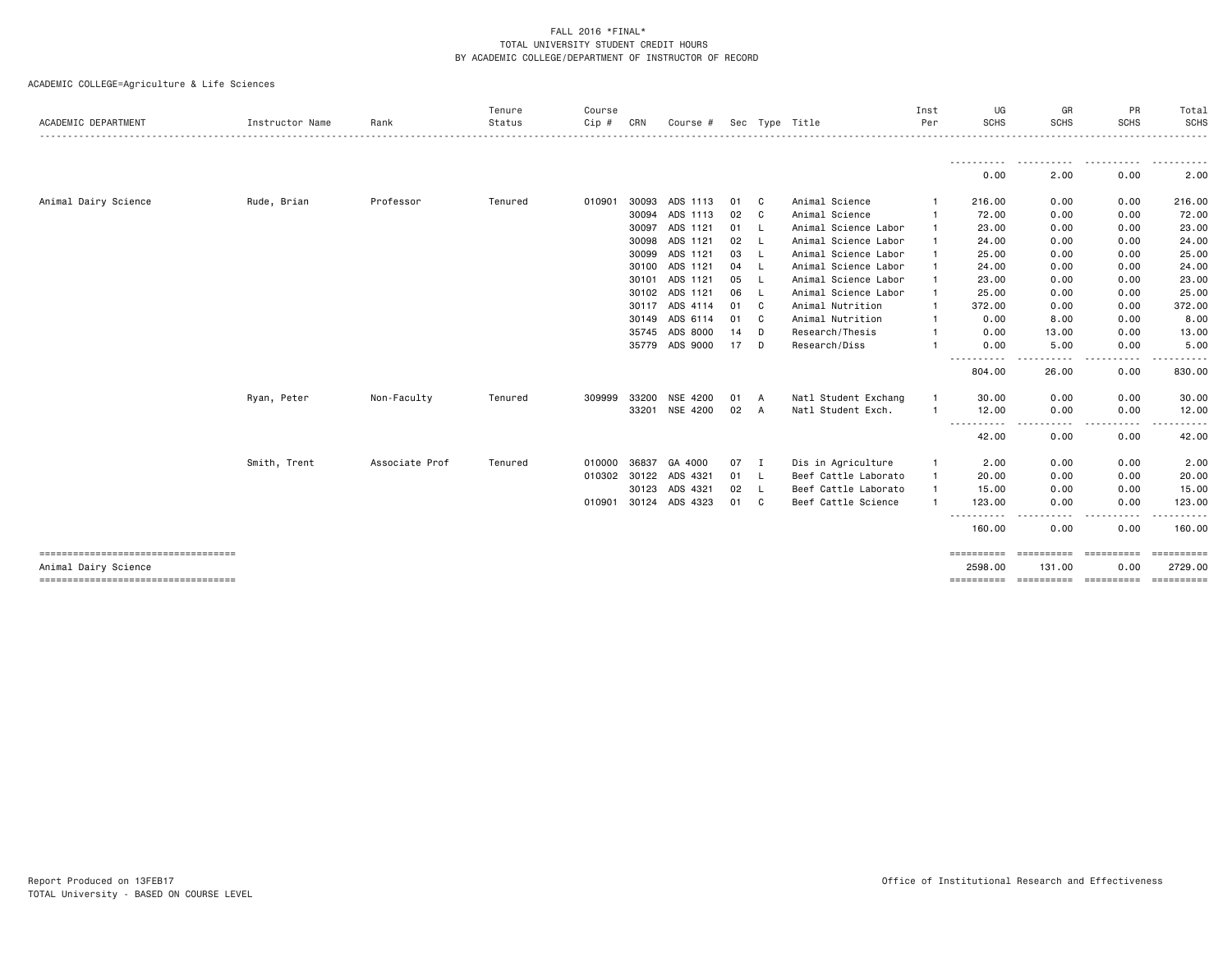| ACADEMIC DEPARTMENT                                 | Instructor Name                  | Rank               | Tenure<br>Status | Course<br>Cip # | CRN          | Course #              |              |              | Sec Type Title       | Inst<br>Per  | UG<br><b>SCHS</b>                     | GR<br><b>SCHS</b> | PR<br><b>SCHS</b> | Total<br><b>SCHS</b>  |
|-----------------------------------------------------|----------------------------------|--------------------|------------------|-----------------|--------------|-----------------------|--------------|--------------|----------------------|--------------|---------------------------------------|-------------------|-------------------|-----------------------|
|                                                     |                                  |                    |                  |                 |              |                       |              |              |                      |              |                                       |                   |                   |                       |
| Biochemistry, Molecular Biology, Ento Allen, Thomas |                                  | Ext Assoc Prof     | Non-Ten Track    | 260702 35630    |              | EPP 8000              | 04           | D            | Research / Thesis    | -1           | 0.00                                  | 8.00              | 0.00              | 8.00                  |
|                                                     |                                  |                    |                  |                 | 35906        | EPP 9000              | 01           | D            | Research / Diss      | $\mathbf{1}$ | 0.00                                  | 8.00              | 0.00              | 8.00                  |
|                                                     |                                  |                    |                  |                 |              |                       |              |              |                      |              | 0.00                                  | 16.00             | 0.00              | 16.00                 |
|                                                     | Baird, Richard                   | Professor          | Tenured          |                 |              | 260702 36885 EPP 4000 | $01 \quad I$ |              | Directed Indiv Study | $\mathbf{1}$ | 3.00<br>$ -$<br>.                     | 0.00<br>.         | 0.00<br>.         | 3.00<br>$- - - -$     |
|                                                     |                                  |                    |                  |                 |              |                       |              |              |                      |              | 3.00                                  | 0.00              | 0.00              | 3.00                  |
|                                                     | Baker, Gerald                    | Professor          | Tenured          | 260702 31870    |              | EPP 2213              | 01           | C            | Intro To Insects     | $\mathbf{1}$ | 177.00                                | 0.00              | 0.00              | 177.00                |
|                                                     |                                  |                    |                  |                 | 31871        | EPP 2213              | 02           | К            | Intro To Insects     | $\mathbf{1}$ | 0.00                                  | 0.00              | 0.00              | 0.00                  |
|                                                     |                                  |                    |                  |                 | 31872        | EPP 2213              | 03           | К            | Intro To Insects     | $\mathbf{1}$ | 0.00                                  | 0.00              | 0.00              | 0.00                  |
|                                                     |                                  |                    |                  |                 | 31873        | EPP 2213              | 04           | K            | Intro To Insects     | -1           | 0.00                                  | 0.00              | 0.00              | 0.00                  |
|                                                     |                                  |                    |                  |                 | 31874        | EPP 2213              | 05           | K            | Intro To Insects     | $\mathbf{1}$ | 0.00                                  | 0.00              | 0.00              | 0.00                  |
|                                                     |                                  |                    |                  |                 | 31878        | EPP 3423              | 01           | C            | Ornamtl Turf Insects | $\mathbf{1}$ | 66.00                                 | 0.00              | 0.00              | 66.00                 |
|                                                     |                                  |                    |                  |                 | 31879        | EPP 3423              | 02           | K            | Ornamtl Turf Insects | $\mathbf{1}$ | 0.00                                  | 0.00              | 0.00              | 0.00                  |
|                                                     |                                  |                    |                  |                 | 31880        | EPP 3423              | 03           | К            | Ornamtl Turf Insects | $\mathbf{1}$ | 0.00                                  | 0.00              | 0.00              | 0.00                  |
|                                                     |                                  |                    |                  |                 | 31884        | EPP 4154              | 01           | C            | General Entomology   | $\mathbf{1}$ | 52.00                                 | 0.00              | 0.00              | 52.00                 |
|                                                     |                                  |                    |                  |                 | 31885        | EPP 4154              | 02           | к            | General Entomology   | $\mathbf{1}$ | 0.00                                  | 0.00              | 0.00              | 0.00                  |
|                                                     |                                  |                    |                  |                 | 31894        | EPP 6154              | 01           | C            | General Entomology   | $\mathbf{1}$ | 0.00                                  | 12.00             | 0.00              | 12.00                 |
|                                                     |                                  |                    |                  |                 | 31895        | EPP 6154              | 02           | К            | General Entomology   | $\mathbf{1}$ | 0.00                                  | 0.00              | 0.00              | 0.00                  |
|                                                     |                                  |                    |                  |                 | 31904        | EPP 8223              | 01           | C            | Scanning E M         |              | 0.00                                  | 27.00             | 0.00              | 27.00                 |
|                                                     |                                  |                    |                  |                 |              | 31905 EPP 8223        | 02           | К            | Scanning E M         |              | 0.00                                  | 0.00              | 0.00              | 0.00                  |
|                                                     |                                  |                    |                  |                 |              |                       |              |              |                      |              | .<br>295.00                           | .<br>39.00        | .<br>0.00         | .<br>334.00           |
|                                                     | Brown Johnson, Ashli Non-Faculty |                    | Tenured          | 260202          | 30425        | <b>BCH 3901</b>       | 01           | -S           | Senior Seminar       | 0.5          | 11.50                                 | 0.00              | 0.00              | 11.50                 |
|                                                     |                                  |                    |                  |                 | 34845        | <b>BCH 1001</b>       | 01           | C            | Intro To Biochem     | $\mathbf{1}$ | 232.00                                | 0.00              | 0.00              | 232.00                |
|                                                     |                                  |                    |                  |                 | 35626        | <b>BCH 9000</b>       | 02           | D            | Research/Diss        | $\mathbf{1}$ | 0.00                                  | 11.00             | 0.00              | 11.00                 |
|                                                     |                                  |                    |                  |                 | 35908        | <b>BCH 4000</b>       | 03           | $\mathbf I$  | Directed Indiv Study | 0.5          | 1.50<br>.                             | 0.00<br>.         | 0.00<br>.         | 1.50<br>.             |
|                                                     |                                  |                    |                  |                 |              |                       |              |              |                      |              | 245.00                                | 11.00             | 0.00              | 256.00                |
|                                                     | Brown, Richard                   | Professor          | Tenured          |                 | 260702 35709 | EPP 8000              | 05           | D            | Research / Thesis    | $\mathbf{1}$ | 0.00                                  | 9.00              | 0.00              | 9.00                  |
|                                                     |                                  |                    |                  |                 | 36246        | EPP 7000              | 01           | $\mathbf{I}$ | Directed Indiv Study | $\mathbf{1}$ | 0.00                                  | 4.00              | 0.00              | 4.00                  |
|                                                     |                                  |                    |                  |                 | 36247        | EPP 7000              | 02           | $\mathbf I$  | Directed Indiv Study | $\mathbf{1}$ | 0.00                                  | 4.00              | 0.00              | 4.00                  |
|                                                     |                                  |                    |                  |                 | 36248        | EPP 7000              | 03           | $\mathbf{I}$ | Directed Indiv Study | $\mathbf{1}$ | 0.00                                  | 4.00              | 0.00              | 4.00                  |
|                                                     |                                  |                    |                  |                 | 36249        | EPP 7000              | 04           | I            | Directed Indiv Study | $\mathbf{1}$ | 0.00                                  | 4.00              | 0.00              | 4.00                  |
|                                                     |                                  |                    |                  |                 |              | 36451 EPP 7000        | 07           | $\mathbf{I}$ | Directed Indiv Study | $\mathbf{1}$ | 0.00<br>.<br>$\sim$ $\sim$            | 2.00<br>.         | 0.00<br>.         | 2.00<br>.             |
|                                                     |                                  |                    |                  |                 |              |                       |              |              |                      |              | 0.00                                  | 27.00             | 0.00              | 27.00                 |
|                                                     | Caprio, Michael                  | Professor          | Tenured          |                 | 260305 31901 | EPP 8111              | 01           | S.           | Seminar              | $\mathbf{1}$ | 0.00                                  | 6.00              | 0.00              | 6.00                  |
|                                                     |                                  |                    |                  |                 | 31903        | EPP 8121              | 01           | S            | Seminar              | $\mathbf{1}$ | 0.00<br>$- - -$<br>$- - - - -$        | 7.00              | 0.00              | 7.00<br>$\frac{1}{2}$ |
|                                                     |                                  |                    |                  |                 |              |                       |              |              |                      |              | 0.00                                  | 13.00             | 0.00              | 13.00                 |
|                                                     | Catchot, Angus                   | Ext Prof           | Non-Ten Track    |                 |              | 260702 35592 EPP 8000 | 02           | D            | Research / Thesis    | $\mathbf{1}$ | 0.00                                  | 18.00             | 0.00              | 18.00                 |
|                                                     |                                  |                    |                  |                 |              | 35909 EPP 9000        | 02           | D            | Research / Diss      | $\mathbf{1}$ | 0.00                                  | 21.00             | 0.00              | 21.00                 |
|                                                     |                                  |                    |                  |                 |              |                       |              |              |                      |              | $\sim$ $\sim$ $\sim$<br>$\frac{1}{2}$ | $- - - - -$       | .                 | .                     |
|                                                     |                                  |                    |                  |                 |              |                       |              |              |                      |              | 0.00                                  | 39.00             | 0.00              | 39.00                 |
|                                                     | Chastain, Daryl                  | Resrch Assist Prof | Non-Ten Track    | 011101 36460    |              | PSS 9000              | 26           | D            | Research / Diss      | $\mathbf{1}$ | 0.00                                  | 6.00              | 0.00              | 6.00                  |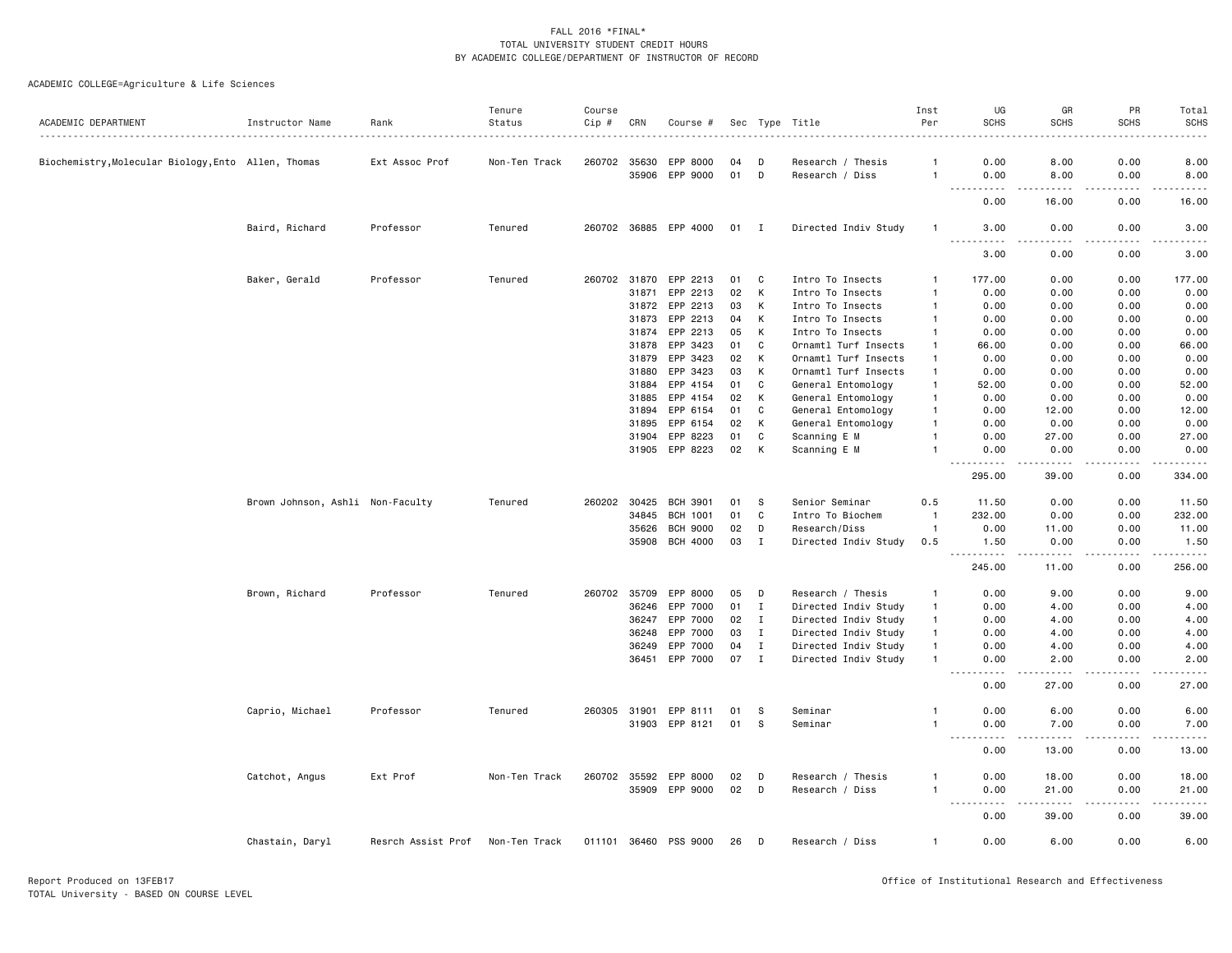|  | ACADEMIC COLLEGE=Agriculture & Life Sciences |  |  |  |
|--|----------------------------------------------|--|--|--|
|--|----------------------------------------------|--|--|--|

| ACADEMIC DEPARTMENT                                   | Instructor Name    | Rank            | Tenure<br>Status | Course<br>Cip # | CRN          | Course #             |                  |              | Sec Type Title       | Inst<br>Per    | UG<br><b>SCHS</b>                     | GR<br><b>SCHS</b>                    | PR<br><b>SCHS</b> | Total<br><b>SCHS</b>                                                                                                               |
|-------------------------------------------------------|--------------------|-----------------|------------------|-----------------|--------------|----------------------|------------------|--------------|----------------------|----------------|---------------------------------------|--------------------------------------|-------------------|------------------------------------------------------------------------------------------------------------------------------------|
|                                                       |                    |                 |                  |                 |              |                      |                  |              |                      |                |                                       |                                      |                   |                                                                                                                                    |
|                                                       |                    |                 |                  |                 |              |                      |                  |              |                      |                | .<br>0.00                             | 6.00                                 | 0.00              | 6.00                                                                                                                               |
| Biochemistry, Molecular Biology, Ento Goddard, Jerome |                    | Ext Prof        | Non-Ten Track    | 260702          | 36152        | EPP 9000             | 04               | D            | Research / Diss      | $\mathbf{1}$   | 0.00                                  | 14.00                                | 0.00              | 14.00                                                                                                                              |
|                                                       |                    |                 |                  |                 | 36443        | EPP 7000             | 05               | $\mathbf I$  | Directed Indiv Study | $\mathbf{1}$   | 0.00                                  | 3.00                                 | 0.00              | 3.00                                                                                                                               |
|                                                       |                    |                 |                  |                 | 36445        | EPP 7000             | 06               | $\mathbf{I}$ | Directed Indiv Study | $\mathbf{1}$   | 0.00                                  | 3.00                                 | 0.00              | 3.00                                                                                                                               |
|                                                       |                    |                 |                  |                 | 36848        | EPP 7000             | 09               | $\mathbf I$  | Directed Indiv Study | $\mathbf{1}$   | 0.00                                  | 3.00                                 | 0.00              | 3.00                                                                                                                               |
|                                                       |                    |                 |                  |                 |              |                      |                  |              |                      |                | .<br>$\sim$ $\sim$ $\sim$ .<br>0.00   | 22222<br>23.00                       | .<br>0.00         | .<br>23.00                                                                                                                         |
|                                                       | Harris, Jeffrey    | Ext Assist Prof | Non-Ten Track    |                 | 260702 36056 | EPP 8000             | 08               | D            | Research / Thesis    | -1             | 0.00                                  | 9.00                                 | 0.00              | 9.00                                                                                                                               |
|                                                       |                    |                 |                  |                 |              |                      |                  |              |                      |                | $- - -$<br>$- - - -$<br>0.00          | $- - - -$<br>9.00                    | .<br>0.00         | $\frac{1}{2}$<br>9.00                                                                                                              |
|                                                       |                    |                 |                  |                 |              |                      |                  |              |                      |                |                                       |                                      |                   |                                                                                                                                    |
|                                                       | Hoffmann, Federico | Assistant Prof  | Ten Track        | 010000          | 36704        | GA 4000              | 03               | I            | Dis in Agriculture   | -1             | 3.00                                  | 0.00                                 | 0.00              | 3.00                                                                                                                               |
|                                                       |                    |                 |                  |                 | 260202 30435 | <b>BCH 4503</b>      | 01               | C            | Sci Comm Skills      | -1             | 189.00                                | 0.00                                 | 0.00              | 189.00                                                                                                                             |
|                                                       |                    |                 |                  |                 | 30448        | BCH 6503             | 01               | C            | Sci Comm Skills      | -1             | 0.00                                  | 3.00                                 | 0.00              | 3.00                                                                                                                               |
|                                                       |                    |                 |                  |                 | 35584        | <b>BCH 9000</b>      | 01               | D            | Research/Diss        |                | 0.00<br>.                             | 2.00<br>$- - -$                      | 0.00<br>.         | 2.00<br>.                                                                                                                          |
|                                                       |                    |                 |                  |                 |              |                      |                  |              |                      |                | 192.00                                | 5.00                                 | 0.00              | 197.00                                                                                                                             |
|                                                       | King, Jonas        | Assistant Prof  | Ten Track        | 240101          | 35731        | HON 4000             | 01               | I            | Directed Individual  | $\mathbf{1}$   | 3.00                                  | 0.00                                 | 0.00              | 3.00                                                                                                                               |
|                                                       |                    |                 |                  | 260202          | 35395        | <b>BCH 4000</b>      | 01               | I            | Directed Indiv Study | $\mathbf{1}$   | 2.00                                  | 0.00                                 | 0.00              | 2.00                                                                                                                               |
|                                                       |                    |                 |                  |                 | 35448        | <b>BCH 4000</b>      | 02               | $\mathbf{I}$ | Directed Indiv Study | $\mathbf{1}$   | 1.00                                  | 0.00                                 | 0.00              | 1.00                                                                                                                               |
|                                                       |                    |                 |                  |                 | 36088        | <b>BCH 9000</b>      | 08               | D            | Research/Diss        | $\mathbf{1}$   | 0.00                                  | 3.00                                 | 0.00              | 3.00                                                                                                                               |
|                                                       |                    |                 |                  |                 | 36318        | <b>BCH 4000</b>      | 04               | $\mathbf I$  | Directed Indiv Study | $\mathbf{1}$   | 1.00                                  | 0.00                                 | 0.00              | 1.00                                                                                                                               |
|                                                       |                    |                 |                  |                 | 36484        | <b>BCH 4000</b>      | 05               | $\mathbf I$  | Directed Indiv Study | $\mathbf{1}$   | 2.00                                  | 0.00                                 | 0.00              | 2.00                                                                                                                               |
|                                                       |                    |                 |                  |                 | 36633        | <b>BCH 7000</b>      | 04               | $\mathbf I$  | Directed Indiv Study | $\overline{1}$ | 0.00                                  | 2.00                                 | 0.00              | 2.00                                                                                                                               |
|                                                       |                    |                 |                  |                 | 36786        | <b>BCH 4000</b>      | 12               | $\mathbf{I}$ | Directed Indiv Study | 0.5            | 1.00                                  | 0.00                                 | 0.00              | 1.00                                                                                                                               |
|                                                       |                    |                 |                  |                 | 36957        | <b>BCH 8000</b>      | 06               | D            | Research / Thesis    | $\mathbf{1}$   | 0.00                                  | 2.00                                 | 0.00              | 2.00                                                                                                                               |
|                                                       |                    |                 |                  |                 | 260702 35953 | EPP 8000             | 07               | D            | Research / Thesis    | -1             | 0.00                                  | 3.00                                 | 0.00              | 3.00                                                                                                                               |
|                                                       |                    |                 |                  |                 |              |                      |                  |              |                      |                | $\sim$<br>.<br>10.00                  | $\sim$ $\sim$ $\sim$ $\sim$<br>10.00 | .<br>0.00         | $\frac{1}{2} \left( \frac{1}{2} \right) \left( \frac{1}{2} \right) \left( \frac{1}{2} \right) \left( \frac{1}{2} \right)$<br>20.00 |
|                                                       | Krishnan, Natraj   | Assistant Prof  | Ten Track        |                 |              | 010000 36665 GA 4000 | 02 I             |              | Dis in Agriculture   | $\mathbf{1}$   | 3.00                                  | 0.00                                 | 0.00              | 3.00                                                                                                                               |
|                                                       |                    |                 |                  |                 |              |                      |                  |              |                      |                | .<br>3.00                             | .<br>0.00                            | -----<br>0.00     | .<br>3.00                                                                                                                          |
|                                                       | Lawrence, Gary     | Associate Prof  | Tenured          | 260305          | 31902        | EPP 8113             | 01               | B            | Plant Nematology     | -1             | 0.00                                  | 18.00                                | 0.00              | 18.00                                                                                                                              |
|                                                       |                    |                 |                  |                 | 260702 35986 | EPP 9000             | 03               | D            | Research / Diss      | -1             | 0.00                                  | 9.00                                 | 0.00              | 9.00                                                                                                                               |
|                                                       |                    |                 |                  |                 |              |                      |                  |              |                      |                | $ -$<br>0.00                          | 27.00                                | 0.00              | 27.00                                                                                                                              |
|                                                       | Li, Jiaxu          | Associate Prof  | Tenured          |                 | 260202 30426 | BCH 4013             | 01               | C            | Principles of Bioche | $\mathbf{1}$   | 585.00                                | 0.00                                 | 0.00              | 585.00                                                                                                                             |
|                                                       |                    |                 |                  |                 | 36067        | <b>BCH 9000</b>      | 06               | D            | Research/Diss        | $\mathbf{1}$   | 0.00                                  | 6.00                                 | 0.00              | 6.00                                                                                                                               |
|                                                       |                    |                 |                  |                 | 36076        | <b>BCH 8000</b>      | 03               | D            | Research / Thesis    | $\mathbf{1}$   | 0.00                                  | 1.00                                 | 0.00              | 1.00                                                                                                                               |
|                                                       |                    |                 |                  |                 | 36533        | <b>BCH 7000</b>      | 02               | Ι.           | Directed Indiv Study | $\mathbf{1}$   | 0.00                                  | 3.00                                 | 0.00              | 3.00                                                                                                                               |
|                                                       |                    |                 |                  |                 | 36561        | <b>BCH 7000</b>      | 03               | $\mathbf{I}$ | Directed Indiv Study | $\mathbf{1}$   | 0.00                                  | 2.00                                 | 0.00              | 2.00                                                                                                                               |
|                                                       |                    |                 |                  |                 |              |                      |                  |              |                      |                | $\sim$ $\sim$ $\sim$ $\sim$<br>585.00 | 12.00                                | 0.00              | 597.00                                                                                                                             |
|                                                       | Lu, Shien          | Professor       | Tenured          |                 | 011105 35212 | EPP 1001             | F <sub>0</sub> 1 | C            | First Year Experienc | -1             | 13.00                                 | 0.00                                 | 0.00              | 13.00                                                                                                                              |
|                                                       |                    |                 |                  | 260305 31881    |              | EPP 4113             | 01               | C            | Principles of Plant  | $\mathbf{1}$   | 132.00                                | 0.00                                 | 0.00              | 132.00                                                                                                                             |
|                                                       |                    |                 |                  |                 | 31882        | EPP 4113             | 02               | K            | Principles of Plant  | $\mathbf{1}$   | 0.00                                  | 0.00                                 | 0.00              | 0.00                                                                                                                               |
|                                                       |                    |                 |                  |                 |              |                      |                  |              |                      |                |                                       |                                      |                   |                                                                                                                                    |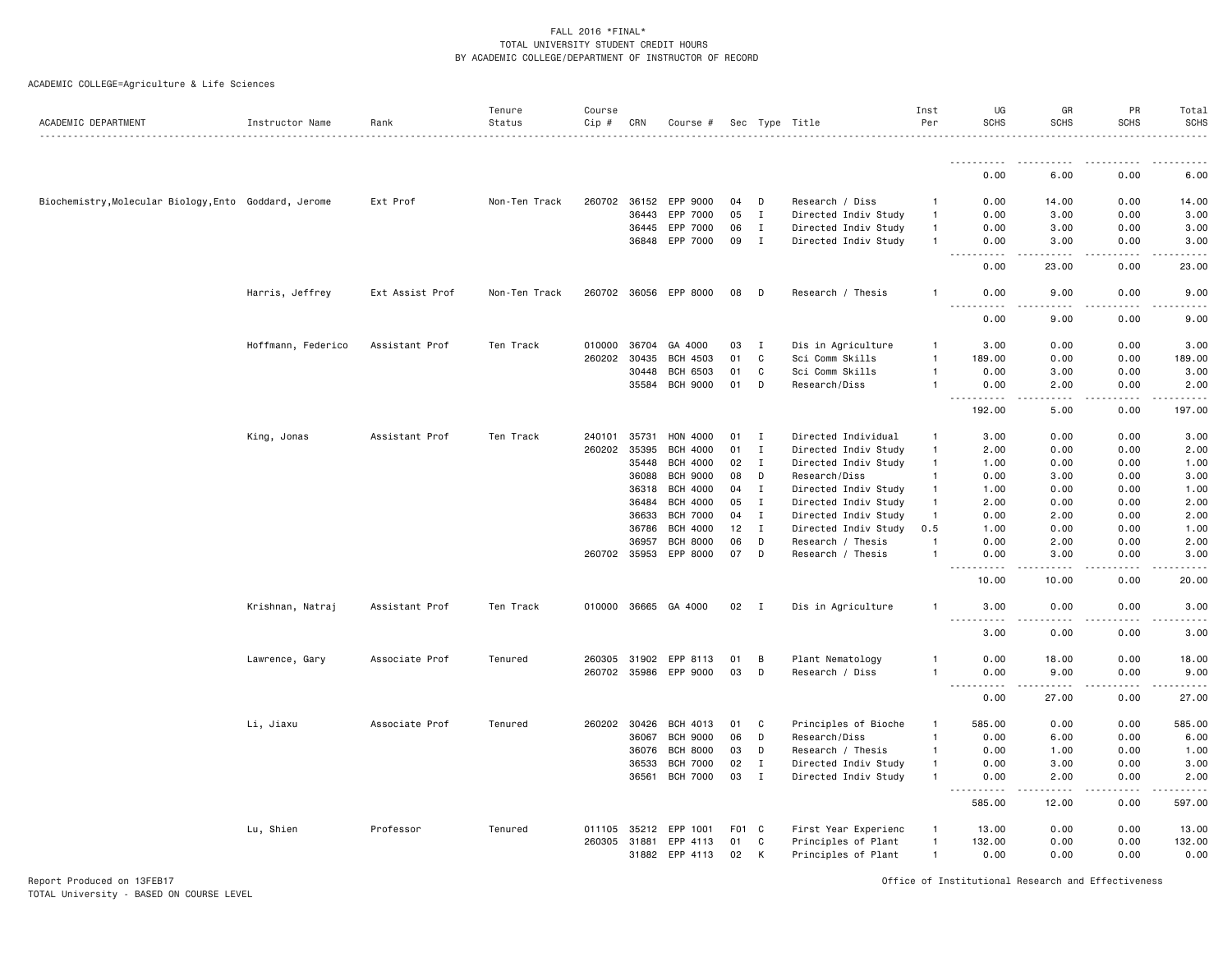ACADEMIC COLLEGE=Agriculture & Life Sciences

|                                                 |                  |                | Tenure    | Course |              |                 |                   |              |                      | Inst           | UG                                                                                                                                                                                                                                                                                                                                                                                                                  | GR               | PR                    | Total                                                                                                                                                        |
|-------------------------------------------------|------------------|----------------|-----------|--------|--------------|-----------------|-------------------|--------------|----------------------|----------------|---------------------------------------------------------------------------------------------------------------------------------------------------------------------------------------------------------------------------------------------------------------------------------------------------------------------------------------------------------------------------------------------------------------------|------------------|-----------------------|--------------------------------------------------------------------------------------------------------------------------------------------------------------|
| ACADEMIC DEPARTMENT                             | Instructor Name  | Rank           | Status    | Cip #  | CRN          | Course #        | Sec               | Type         | Title                | Per            | <b>SCHS</b>                                                                                                                                                                                                                                                                                                                                                                                                         | <b>SCHS</b>      | <b>SCHS</b>           | <b>SCHS</b>                                                                                                                                                  |
|                                                 |                  |                |           |        |              |                 |                   |              |                      |                |                                                                                                                                                                                                                                                                                                                                                                                                                     |                  |                       |                                                                                                                                                              |
| Biochemistry, Molecular Biology, Ento Lu, Shien |                  | Professor      | Tenured   | 260305 | 31883        | EPP 4113        | 03                | к            | Principles of Plant  | $\mathbf{1}$   | 0.00                                                                                                                                                                                                                                                                                                                                                                                                                | 0.00             | 0.00                  | 0.00                                                                                                                                                         |
|                                                 |                  |                |           |        | 31891        | EPP 6113        | 01                | C            | Principles of Plant  | $\mathbf{1}$   | 0.00                                                                                                                                                                                                                                                                                                                                                                                                                | 3.00             | 0.00                  | 3.00                                                                                                                                                         |
|                                                 |                  |                |           |        | 31893        | EPP 6113        | 03                | К            | Principles of Plant  | $\overline{1}$ | 0.00                                                                                                                                                                                                                                                                                                                                                                                                                | 0.00             | 0.00                  | 0.00                                                                                                                                                         |
|                                                 |                  |                |           |        | 260702 35610 | EPP 8000        | 03                | D            | Research / Thesis    | -1             | 0.00<br>.                                                                                                                                                                                                                                                                                                                                                                                                           | 8.00<br>.        | 0.00<br>.             | 8.00<br>.                                                                                                                                                    |
|                                                 |                  |                |           |        |              |                 |                   |              |                      |                | 145.00                                                                                                                                                                                                                                                                                                                                                                                                              | 11.00            | 0.00                  | 156.00                                                                                                                                                       |
|                                                 | Ma, Din-Pow      | Professor      | Tenured   | 260202 | 30452        | <b>BCH 8101</b> | 01                | -S           | Seminar              | $\mathbf{1}$   | 0.00                                                                                                                                                                                                                                                                                                                                                                                                                | 6.00             | 0.00                  | 6.00                                                                                                                                                         |
|                                                 |                  |                |           |        | 36208        | <b>BCH 9000</b> | 10                | D            | Research/Diss        | $\mathbf{1}$   | 0.00                                                                                                                                                                                                                                                                                                                                                                                                                | 9.00             | 0.00                  | 9.00                                                                                                                                                         |
|                                                 |                  |                |           |        | 36214        | <b>BCH 8000</b> | 04                | D            | Research / Thesis    | $\overline{1}$ | 0.00                                                                                                                                                                                                                                                                                                                                                                                                                | 3.00             | 0.00                  | 3.00                                                                                                                                                         |
|                                                 |                  |                |           |        | 36509        | <b>BCH 7000</b> | 01                | $\mathbf{I}$ | Directed Indiv Study | $\overline{1}$ | 0.00<br>$ -$<br>.                                                                                                                                                                                                                                                                                                                                                                                                   | 3.00<br>-----    | 0.00<br>.             | 3.00<br>$\frac{1}{2} \left( \frac{1}{2} \right) \left( \frac{1}{2} \right) \left( \frac{1}{2} \right) \left( \frac{1}{2} \right) \left( \frac{1}{2} \right)$ |
|                                                 |                  |                |           |        |              |                 |                   |              |                      |                | 0.00                                                                                                                                                                                                                                                                                                                                                                                                                | 21.00            | 0.00                  | 21.00                                                                                                                                                        |
|                                                 | Meyer, Florencia | Assistant Prof | Ten Track | 260202 | 30444        | <b>BCH 6333</b> | 01                | C            | Adv Forensic Science | -1             | 0.00                                                                                                                                                                                                                                                                                                                                                                                                                | 6.00             | 0.00                  | 6.00                                                                                                                                                         |
|                                                 |                  |                |           |        | 36634        | <b>BCH 8000</b> | 05                | D            | Research / Thesis    | $\overline{1}$ | 0.00                                                                                                                                                                                                                                                                                                                                                                                                                | 3.00             | 0.00                  | 3.00                                                                                                                                                         |
|                                                 |                  |                |           |        | 36786        | <b>BCH 4000</b> | 12                | I            | Directed Indiv Study | 0.5            | 1.00                                                                                                                                                                                                                                                                                                                                                                                                                | 0.00             | 0.00                  | 1.00                                                                                                                                                         |
|                                                 |                  |                |           | 400510 | 30430        | BCH 4333        | 01                | C            | Adv Forensic Science | $\overline{1}$ | 30.00                                                                                                                                                                                                                                                                                                                                                                                                               | 0.00             | 0.00                  | 30.00                                                                                                                                                        |
|                                                 |                  |                |           |        | 30431        | BCH 4333        | H <sub>01</sub> C |              | Adv Forensic Science | $\overline{1}$ | 3.00<br>.<br>$\sim$ $\sim$ .                                                                                                                                                                                                                                                                                                                                                                                        | 0.00<br>د د د د  | 0.00<br>.             | 3.00<br>.                                                                                                                                                    |
|                                                 |                  |                |           |        |              |                 |                   |              |                      |                | 34.00                                                                                                                                                                                                                                                                                                                                                                                                               | 9.00             | 0.00                  | 43.00                                                                                                                                                        |
|                                                 | Musser, Fred     | Professor      | Tenured   |        | 260702 31887 | EPP 4234        | 01                | C            | Field Crop Insect    | -1             | 92.00                                                                                                                                                                                                                                                                                                                                                                                                               | 0.00             | 0.00                  | 92.00                                                                                                                                                        |
|                                                 |                  |                |           |        | 31888        | EPP 4234        | 02                | К            | Field Crop Insect    | $\overline{1}$ | 0.00                                                                                                                                                                                                                                                                                                                                                                                                                | 0.00             | 0.00                  | 0.00                                                                                                                                                         |
|                                                 |                  |                |           |        | 31897        | EPP 6234        | 01                | C            | Field Crop Insect    | $\mathbf{1}$   | 0.00                                                                                                                                                                                                                                                                                                                                                                                                                | 28.00            | 0.00                  | 28.00                                                                                                                                                        |
|                                                 |                  |                |           |        | 31898        | EPP 6234        | 02                | K            | Field Crop Insect    | -1             | 0.00                                                                                                                                                                                                                                                                                                                                                                                                                | 0.00             | 0.00                  | 0.00                                                                                                                                                         |
|                                                 |                  |                |           |        | 35627        | EPP 6234        | 03                | К            | Field Crop Insect    | $\mathbf{1}$   | 0.00                                                                                                                                                                                                                                                                                                                                                                                                                | 0.00             | 0.00                  | 0.00                                                                                                                                                         |
|                                                 |                  |                |           |        | 35628        | EPP 4234        | 03                | K            | Field Crop Insect    | $\mathbf{1}$   | 0.00<br>$\frac{1}{2} \frac{1}{2} \frac{1}{2} \frac{1}{2} \frac{1}{2} \frac{1}{2} \frac{1}{2} \frac{1}{2} \frac{1}{2} \frac{1}{2} \frac{1}{2} \frac{1}{2} \frac{1}{2} \frac{1}{2} \frac{1}{2} \frac{1}{2} \frac{1}{2} \frac{1}{2} \frac{1}{2} \frac{1}{2} \frac{1}{2} \frac{1}{2} \frac{1}{2} \frac{1}{2} \frac{1}{2} \frac{1}{2} \frac{1}{2} \frac{1}{2} \frac{1}{2} \frac{1}{2} \frac{1}{2} \frac{$<br>$- - - - -$ | 0.00<br><u>.</u> | 0.00<br>$\frac{1}{2}$ | 0.00<br>.                                                                                                                                                    |
|                                                 |                  |                |           |        |              |                 |                   |              |                      |                | 92.00                                                                                                                                                                                                                                                                                                                                                                                                               | 28,00            | 0.00                  | 120,00                                                                                                                                                       |
|                                                 | Peng, Zhaohua    | Professor      | Tenured   | 260202 | 35907        | <b>BCH 9000</b> | 05                | D            | Research/Diss        | $\overline{1}$ | 0.00                                                                                                                                                                                                                                                                                                                                                                                                                | 9.00             | 0.00                  | 9.00                                                                                                                                                         |
|                                                 |                  |                |           | 260204 | 30451        | BCH 6713        | 01                | C            | Molecular Biology    | $\mathbf{1}$   | 0.00                                                                                                                                                                                                                                                                                                                                                                                                                | 57.00            | 0.00                  | 57.00                                                                                                                                                        |
|                                                 |                  |                |           | 260210 | 30440        | BCH 4713        | 01                | C            | Molecular Biology    | $\mathbf{1}$   | 198.00                                                                                                                                                                                                                                                                                                                                                                                                              | 0.00             | 0.00                  | 198.00                                                                                                                                                       |
|                                                 |                  |                |           |        | 30441        | BCH 4713        | <b>HO1</b>        | $\mathbf c$  | Honors Molecular Bio | $\mathbf{1}$   | 3.00<br><b>.</b>                                                                                                                                                                                                                                                                                                                                                                                                    | 0.00<br>.        | 0.00<br>.             | 3.00<br>22222                                                                                                                                                |
|                                                 |                  |                |           |        |              |                 |                   |              |                      |                | 201.00                                                                                                                                                                                                                                                                                                                                                                                                              | 66.00            | 0.00                  | 267.00                                                                                                                                                       |
|                                                 | Popescu, Sorina  | Assistant Prof | Ten Track | 260202 | 30436        | BCH 4603        | 01                | C            | Gen Biochem          | $\overline{1}$ | 255.00                                                                                                                                                                                                                                                                                                                                                                                                              | 0.00             | 0.00                  | 255.00                                                                                                                                                       |
|                                                 |                  |                |           |        | 30437        | BCH 4603        | H <sub>0</sub> 1  | C            | Honors Gen Biochem   | 1              | 24.00                                                                                                                                                                                                                                                                                                                                                                                                               | 0.00             | 0.00                  | 24.00                                                                                                                                                        |
|                                                 |                  |                |           |        | 30449        | <b>BCH 6603</b> | 01                | C            | Gen Biochem          | 1              | 0.00                                                                                                                                                                                                                                                                                                                                                                                                                | 60.00            | 0.00                  | 60.00                                                                                                                                                        |
|                                                 |                  |                |           |        | 35109        | <b>BCH 8990</b> | 01                | C            | Special Topic In BCH | -1             | 0.00                                                                                                                                                                                                                                                                                                                                                                                                                | 39.00            | 0.00                  | 39.00                                                                                                                                                        |
|                                                 |                  |                |           |        | 36068        | <b>BCH 9000</b> | 07                | D            | Research/Diss        | $\mathbf{1}$   | 0.00                                                                                                                                                                                                                                                                                                                                                                                                                | 6.00             | 0.00                  | 6.00                                                                                                                                                         |
|                                                 |                  |                |           |        | 36562        | <b>BCH 4000</b> | 06                | I            | Directed Indiv Study | -1             | 3.00                                                                                                                                                                                                                                                                                                                                                                                                                | 0.00             | 0.00                  | 3.00                                                                                                                                                         |
|                                                 |                  |                |           |        | 36628        | <b>BCH 4000</b> | 07                | $\mathbf{I}$ | Directed Indiv Study | $\overline{1}$ | 3.00                                                                                                                                                                                                                                                                                                                                                                                                                | 0.00             | 0.00                  | 3.00                                                                                                                                                         |
|                                                 |                  |                |           |        | 36719        | <b>BCH 4000</b> | 10                | $\mathbf{I}$ | Directed Indiv Study | $\overline{1}$ | 2.00                                                                                                                                                                                                                                                                                                                                                                                                                | 0.00             | 0.00                  | 2.00                                                                                                                                                         |
|                                                 |                  |                |           |        | 36740        | BCH 4000        | 11                | $\mathbf{I}$ | Directed Indiv Study | $\overline{1}$ | 3.00<br>.<br>$\sim$ $\sim$                                                                                                                                                                                                                                                                                                                                                                                          | 0.00<br>.        | 0.00<br>.             | 3.00<br>.                                                                                                                                                    |
|                                                 |                  |                |           |        |              |                 |                   |              |                      |                | 290.00                                                                                                                                                                                                                                                                                                                                                                                                              | 105.00           | 0.00                  | 395.00                                                                                                                                                       |
|                                                 | Riggins, John    | Associate Prof | Tenured   |        | 260702 31875 | EPP 3124        | 01                | C            | Forest Pest Mgt      | -1             | 164.00                                                                                                                                                                                                                                                                                                                                                                                                              | 0.00             | 0.00                  | 164.00                                                                                                                                                       |
|                                                 |                  |                |           |        | 31876        | EPP 3124        | 02                | К            | Forest Pest Mgt      | -1             | 0.00                                                                                                                                                                                                                                                                                                                                                                                                                | 0.00             | 0.00                  | 0.00                                                                                                                                                         |
|                                                 |                  |                |           |        | 31877        | EPP 3124        | 03                | К            | Forest Pest Mgt      | $\overline{1}$ | 0.00                                                                                                                                                                                                                                                                                                                                                                                                                | 0.00             | 0.00                  | 0.00                                                                                                                                                         |
|                                                 |                  |                |           |        | 35587        | EPP 8000        | 01                | D            | Research / Thesis    | $\mathbf{1}$   | 0.00                                                                                                                                                                                                                                                                                                                                                                                                                | 20.00            | 0.00                  | 20.00                                                                                                                                                        |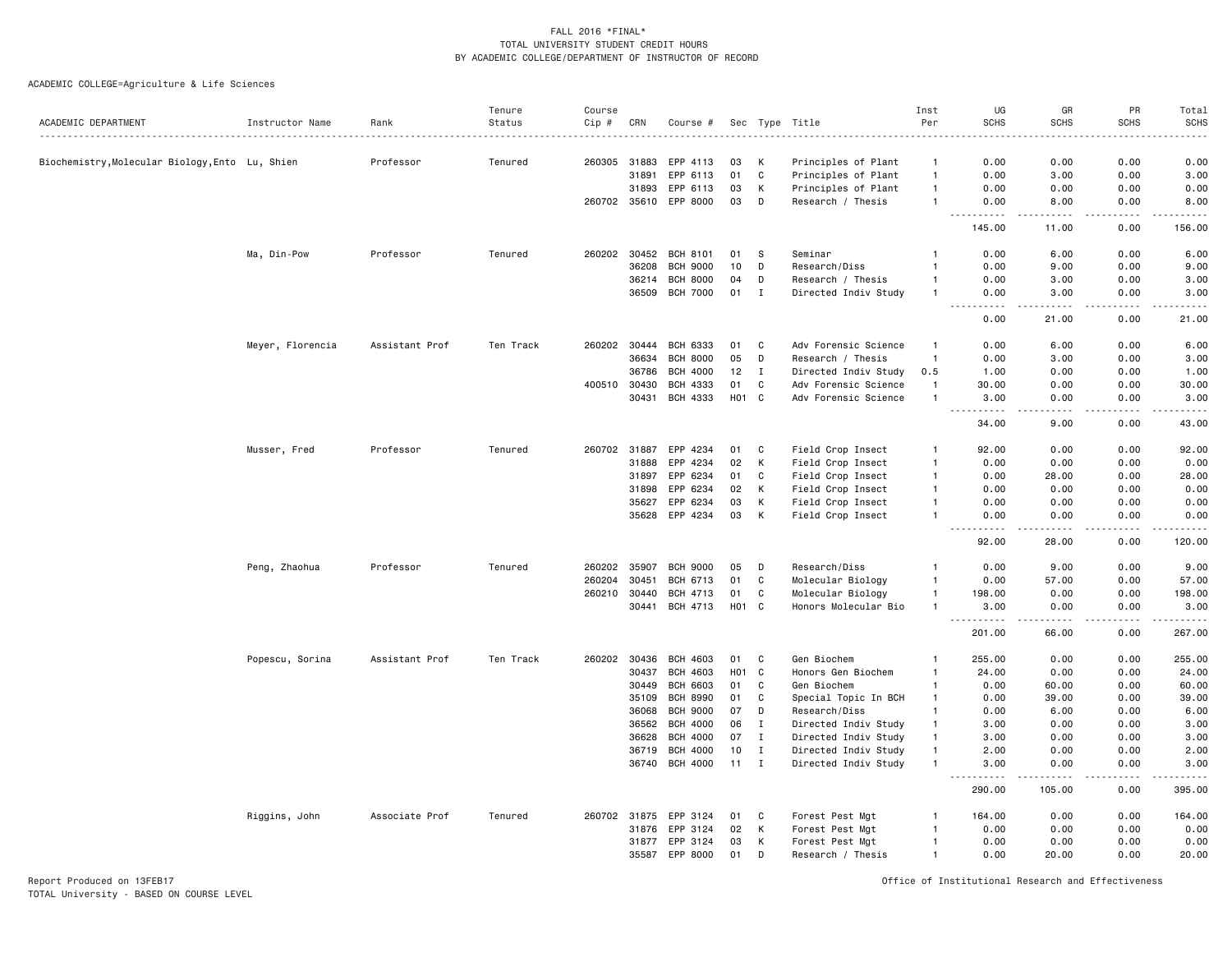| ACADEMIC DEPARTMENT                                                         | Instructor Name                        | Rank               | Tenure<br>Status<br>. | Course<br>Cip # | CRN   | Course #        |                 |              | Sec Type Title       | Inst<br>Per    | UG<br><b>SCHS</b>               | GR<br><b>SCHS</b>                                                                                                                                             | PR<br><b>SCHS</b>  | Total<br><b>SCHS</b><br>. |
|-----------------------------------------------------------------------------|----------------------------------------|--------------------|-----------------------|-----------------|-------|-----------------|-----------------|--------------|----------------------|----------------|---------------------------------|---------------------------------------------------------------------------------------------------------------------------------------------------------------|--------------------|---------------------------|
|                                                                             |                                        |                    |                       |                 |       |                 |                 |              |                      |                | -----------                     | .                                                                                                                                                             | <u>.</u>           |                           |
|                                                                             |                                        |                    |                       |                 |       |                 |                 |              |                      |                | 164.00                          | 20.00                                                                                                                                                         | 0.00               | 184.00                    |
| Biochemistry, Molecular Biology, Ento Shan, Xueyan                          |                                        | Resrch Assist Prof | Non-Ten Track         | 010000          | 36555 | GA 4000         | 01              | Ι.           | Dis in Agriculture   | $\overline{1}$ | 3.00                            | 0.00                                                                                                                                                          | 0.00               | 3.00                      |
|                                                                             |                                        |                    |                       | 260202          | 30432 | <b>BCH 4414</b> | 01              | $\mathtt{C}$ | Protein Methods      | 0.5            | 130.00                          | 0.00                                                                                                                                                          | 0.00               | 130.00                    |
|                                                                             |                                        |                    |                       |                 | 30433 | <b>BCH 4414</b> | 02              | К            | Protein Methods      | 0.5            | 0.00                            | 0.00                                                                                                                                                          | 0.00               | 0.00                      |
|                                                                             |                                        |                    |                       |                 | 30434 | <b>BCH 4414</b> | 03              | К            | Protein Methods      | 0.5            | 0.00                            | 0.00                                                                                                                                                          | 0.00               | 0.00                      |
|                                                                             |                                        |                    |                       |                 | 30445 | BCH 6414        | 01              | C            | Protein Methods      | 0.5            | 0.00                            | 8.00                                                                                                                                                          | 0.00               | 8.00                      |
|                                                                             |                                        |                    |                       |                 | 30446 | BCH 6414        | 02              | K            | Protein Methods      | 0.5            | 0.00                            | 0.00                                                                                                                                                          | 0.00               | 0.00                      |
|                                                                             |                                        |                    |                       |                 | 30447 | BCH 6414        | 03              | К            | Protein Methods      | 0.5            | 0.00                            | 0.00                                                                                                                                                          | 0.00               | 0.00                      |
|                                                                             |                                        |                    |                       |                 | 35585 | <b>BCH 8000</b> | 01              | D            | Research / Thesis    | $\overline{1}$ | 0.00                            | 3.00                                                                                                                                                          | 0.00               | 3.00                      |
|                                                                             |                                        |                    |                       |                 | 36860 | <b>BCH 7000</b> | 05              | $\mathbf I$  | Directed Indiv Study | $\mathbf{1}$   | 0.00                            | 3.00                                                                                                                                                          | 0.00               | 3.00<br>.                 |
|                                                                             |                                        |                    |                       |                 |       |                 |                 |              |                      |                | 133.00                          | 14.00                                                                                                                                                         | 0.00               | 147.00                    |
|                                                                             | Sparks, Darrell                        | Associate Prof     | Tenured               | 260202          | 30425 | <b>BCH 3901</b> | 01              | S            | Senior Seminar       | 0.5            | 11.50                           | 0.00                                                                                                                                                          | 0.00               | 11.50                     |
|                                                                             |                                        |                    |                       |                 | 30427 | BCH 4013        | HO <sub>1</sub> | $\mathbf C$  | Principles of BCH-Ho | $\overline{1}$ | 75.00                           | 0.00                                                                                                                                                          | 0.00               | 75.00                     |
|                                                                             |                                        |                    |                       |                 | 30442 | BCH 6013        | 01              | $\mathtt{C}$ | Principles of Bioche | $\overline{1}$ | 0.00                            | 36.00                                                                                                                                                         | 0.00               | 36.00                     |
|                                                                             |                                        |                    |                       | 260707          | 35919 | <b>PHY 9000</b> | 05              | D            | Research / Diss      | $\overline{1}$ | 0.00                            | 9.00                                                                                                                                                          | 0.00               | 9.00                      |
|                                                                             |                                        |                    |                       |                 |       |                 |                 |              |                      |                | $  -$<br>.<br>86.50             | $\frac{1}{2} \left( \frac{1}{2} \right) \left( \frac{1}{2} \right) \left( \frac{1}{2} \right) \left( \frac{1}{2} \right) \left( \frac{1}{2} \right)$<br>45.00 | .<br>0.00          | .<br>131.50               |
|                                                                             | Tomaso-Peterson, Mar Resrch Assoc Prof |                    | Non-Ten Track         | 260305          | 31889 | EPP 4523        | 01              | C            | Turfgrass Diseases   | $\mathbf{1}$   | 15.00                           | 0.00                                                                                                                                                          | 0.00               | 15.00                     |
|                                                                             |                                        |                    |                       |                 | 31890 | EPP 4523        | 02              | К            | Turfgrass Diseases   | $\overline{1}$ | 0.00                            | 0.00                                                                                                                                                          | 0.00               | 0.00                      |
|                                                                             |                                        |                    |                       |                 | 31899 | EPP 6523        | 01              | $\mathtt{C}$ | Turfgrass Diseases   | $\overline{1}$ | 0.00                            | 3.00                                                                                                                                                          | 0.00               | 3.00                      |
|                                                                             |                                        |                    |                       |                 | 31900 | EPP 6523        | 02              | К            | Turfgrass Diseases   | $\mathbf{1}$   | 0.00                            | 0.00                                                                                                                                                          | 0.00               | 0.00                      |
|                                                                             |                                        |                    |                       | 260702 35871    |       | EPP 8000        | 06              | D            | Research / Thesis    | $\mathbf{1}$   | 0.00<br>$\frac{1}{2}$           | 8,00<br>.                                                                                                                                                     | 0.00<br>.          | 8.00<br>$   -$            |
|                                                                             |                                        |                    |                       |                 |       |                 |                 |              |                      |                | 15.00                           | 11.00                                                                                                                                                         | 0.00               | 26.00                     |
|                                                                             | Vance, Carrie                          | Resrch Assist Prof | Non-Ten Track         | 260202          | 30438 | BCH 4613        | 01              | C            | Gen Biochem          |                | 66.00                           | 0.00                                                                                                                                                          | 0.00               | 66.00                     |
|                                                                             |                                        |                    |                       |                 | 30450 | BCH 6613        | 01              | $\mathtt{C}$ | Gen Biochem          | $\mathbf{1}$   | 0.00                            | 21.00                                                                                                                                                         | 0.00               | 21.00                     |
|                                                                             |                                        |                    |                       |                 | 35676 | <b>BCH 8000</b> | 02              | D            | Research / Thesis    | $\mathbf{1}$   | 0.00                            | 6.00                                                                                                                                                          | 0.00               | 6.00                      |
|                                                                             |                                        |                    |                       |                 | 36629 | <b>BCH 4000</b> | 08              | Ι.           | Directed Indiv Study | $\overline{1}$ | 2.00                            | 0.00                                                                                                                                                          | 0.00               | 2.00                      |
|                                                                             |                                        |                    |                       |                 | 36632 | <b>BCH 4000</b> | 09              | $\mathbf I$  | Directed Indiv Study | $\overline{1}$ | 2.00                            | 0.00                                                                                                                                                          | 0.00               | 2.00                      |
|                                                                             |                                        |                    |                       |                 |       |                 |                 |              |                      |                | <b><i><u>.</u></i></b><br>70.00 | $\frac{1}{2} \left( \frac{1}{2} \right) \left( \frac{1}{2} \right) \left( \frac{1}{2} \right) \left( \frac{1}{2} \right) \left( \frac{1}{2} \right)$<br>27.00 | .<br>0.00          | .<br>97.00                |
|                                                                             | Willeford, Kenneth                     | Professor          | Tenured               | 260202          | 30432 | <b>BCH 4414</b> | 01              | C            | Protein Methods      | 0.5            | 130.00                          | 0.00                                                                                                                                                          | 0.00               | 130.00                    |
|                                                                             |                                        |                    |                       |                 | 30433 | <b>BCH 4414</b> | 02              | К            | Protein Methods      | 0.5            | 0.00                            | 0.00                                                                                                                                                          | 0.00               | 0.00                      |
|                                                                             |                                        |                    |                       |                 | 30434 | <b>BCH 4414</b> | 03              | К            | Protein Methods      | 0.5            | 0.00                            | 0.00                                                                                                                                                          | 0.00               | 0.00                      |
|                                                                             |                                        |                    |                       |                 | 30445 | BCH 6414        | 01              | C            | Protein Methods      | 0.5            | 0.00                            | 8.00                                                                                                                                                          | 0.00               | 8.00                      |
|                                                                             |                                        |                    |                       |                 | 30446 | BCH 6414        | 02              | К            | Protein Methods      | 0.5            | 0.00                            | 0.00                                                                                                                                                          | 0.00               | 0.00                      |
|                                                                             |                                        |                    |                       |                 | 30447 | BCH 6414        | 03              | К            | Protein Methods      | 0.5            | 0.00                            | 0.00                                                                                                                                                          | 0.00               | 0.00                      |
|                                                                             |                                        |                    |                       |                 | 35631 | <b>BCH 9000</b> | 04              | D            | Research/Diss        |                | 0.00                            | 24.00                                                                                                                                                         | 0.00               | 24.00                     |
|                                                                             |                                        |                    |                       |                 |       |                 |                 |              |                      |                | - - -<br>130.00                 | 32.00                                                                                                                                                         | .<br>0.00          | .<br>162.00               |
| ----------------------------------<br>Biochemistry, Molecular Biology, Ento |                                        |                    |                       |                 |       |                 |                 |              |                      |                | ==========<br>2693.50           | 626.00                                                                                                                                                        | ==========<br>0.00 | ==========<br>3319.50     |
| -------------------------------------                                       |                                        |                    |                       |                 |       |                 |                 |              |                      |                |                                 |                                                                                                                                                               |                    | ==========                |
|                                                                             |                                        |                    |                       |                 |       |                 |                 |              |                      |                |                                 |                                                                                                                                                               |                    |                           |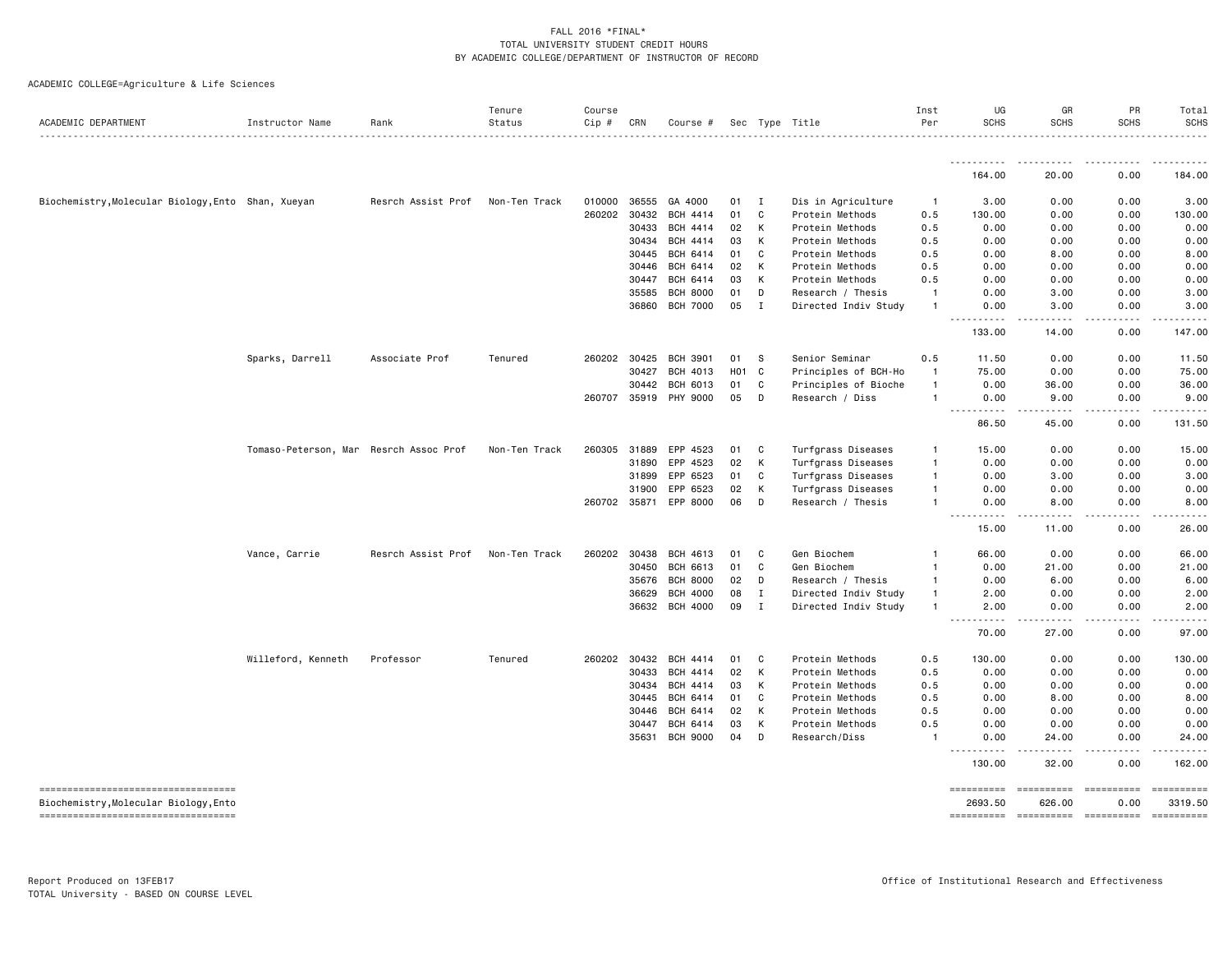|                                                    |                  |                | Tenure         | Course |       |                                 |          |                             |                                              | Inst                           | UG                                        | GR                                                                                                                                                            | PR           | Total                                                                                                                             |
|----------------------------------------------------|------------------|----------------|----------------|--------|-------|---------------------------------|----------|-----------------------------|----------------------------------------------|--------------------------------|-------------------------------------------|---------------------------------------------------------------------------------------------------------------------------------------------------------------|--------------|-----------------------------------------------------------------------------------------------------------------------------------|
| ACADEMIC DEPARTMENT                                | Instructor Name  | Rank           | Status         | Cip #  | CRN   | Course #                        |          |                             | Sec Type Title                               | Per                            | <b>SCHS</b>                               | <b>SCHS</b>                                                                                                                                                   | <b>SCHS</b>  | <b>SCHS</b>                                                                                                                       |
| Food Science, Nutrition & Health Pr Allsopp, Marie |                  | Assistant Prof | Ten Track      | 190501 | 32151 | <b>FNH 4373</b>                 | 01       | C                           | NTR Ed & Counsel Ski                         | $\mathbf{1}$                   | 84.00                                     | 0.00                                                                                                                                                          | 0.00         | 84.00                                                                                                                             |
|                                                    |                  |                |                | 190504 | 32141 | FNH 3701                        | 01       | - S                         | NTR Professional Dev                         | $\overline{1}$                 | 26.00                                     | 0.00                                                                                                                                                          | 0.00         | 26.00                                                                                                                             |
|                                                    |                  |                |                |        |       | 513102 32164 FNH 6373           | 01       | C                           | NTR Ed & Counsel Ski                         | -1                             | 0.00                                      | 3.00                                                                                                                                                          | 0.00         | 3.00                                                                                                                              |
|                                                    |                  |                |                |        |       |                                 |          |                             |                                              |                                | .                                         | .                                                                                                                                                             | .            | 2.2.2.2.2.3                                                                                                                       |
|                                                    |                  |                |                |        |       |                                 |          |                             |                                              |                                | 110.00                                    | 3.00                                                                                                                                                          | 0.00         | 113.00                                                                                                                            |
|                                                    | Ball, Carol      | Non-Faculty    | Not Applicable | 190504 | 32131 | <b>FNH 2283</b>                 | 01       | C                           | Child Health & Nutri                         | -1                             | 36.00                                     | 0.00                                                                                                                                                          | 0.00         | 36.00                                                                                                                             |
|                                                    |                  |                |                |        | 32565 | HS 2283                         | 01       | C                           | Child Health & Nutri                         | $\overline{1}$                 | 117.00<br>.                               | 0.00<br>-----                                                                                                                                                 | 0.00<br>.    | 117.00<br>.                                                                                                                       |
|                                                    |                  |                |                |        |       |                                 |          |                             |                                              |                                | 153.00                                    | 0.00                                                                                                                                                          | 0.00         | 153.00                                                                                                                            |
|                                                    | Byrd, Sylvia     | Professor      | Tenured        | 190501 | 32128 | <b>FNH 2203</b>                 | 01       | В                           | Science of Food Prep                         | $\mathbf{1}$                   | 87.00                                     | 0.00                                                                                                                                                          | 0.00         | 87.00                                                                                                                             |
|                                                    |                  |                |                | 190599 | 35166 | <b>FNH 8000</b>                 | 01       | D                           | Research/Thesis                              | $\overline{1}$                 | 0.00                                      | 6.00                                                                                                                                                          | 0.00         | 6.00                                                                                                                              |
|                                                    |                  |                |                |        | 35181 | <b>FNH 9000</b>                 | 09       | D                           | Research/Diss                                | -1                             | 0.00                                      | 3.00                                                                                                                                                          | 0.00         | 3.00                                                                                                                              |
|                                                    |                  |                |                |        |       | 240101 32548 HON 4093           | H06 E    |                             | Honors Thesis                                | $\overline{1}$                 | 3.00<br>$\sim$ $\sim$<br>د د د د          | 0.00<br>$\sim$ $\sim$ $\sim$ $\sim$                                                                                                                           | 0.00<br>.    | 3.00<br>$\frac{1}{2} \left( \frac{1}{2} \right) \left( \frac{1}{2} \right) \left( \frac{1}{2} \right) \left( \frac{1}{2} \right)$ |
|                                                    |                  |                |                |        |       |                                 |          |                             |                                              |                                | 90.00                                     | 9.00                                                                                                                                                          | 0.00         | 99.00                                                                                                                             |
|                                                    | Chang, Kow-Ching | Professor      | Tenured        |        |       | 190599 35167 FNH 8000           | 02       | D                           | Research/Thesis                              | $\mathbf{1}$                   | 0.00                                      | 1.00                                                                                                                                                          | 0.00         | 1.00                                                                                                                              |
|                                                    |                  |                |                |        | 35182 | <b>FNH 9000</b>                 | 10       | D                           | Research/Diss                                | $\overline{1}$                 | 0.00                                      | 7.00                                                                                                                                                          | 0.00         | 7.00                                                                                                                              |
|                                                    |                  |                |                |        |       | 240101 32547 HON 4093           | H05 E    |                             | Honors Thesis                                | 0.5                            | 1.50<br>المتمامين<br>$\sim$ $\sim$ $\sim$ | 0.00<br>-----                                                                                                                                                 | 0.00<br>.    | 1.50<br>$\sim$ $\sim$ $\sim$ $\sim$ $\sim$                                                                                        |
|                                                    |                  |                |                |        |       |                                 |          |                             |                                              |                                | 1.50                                      | 8.00                                                                                                                                                          | 0.00         | 9.50                                                                                                                              |
|                                                    | Cheng, Wen-Hsing | Associate Prof | Ten Track      | 190504 | 32168 | FNH 8253                        | 01       | B                           | Ntr & Food Sci Resea                         | -1                             | 0.00                                      | 24.00                                                                                                                                                         | 0.00         | 24.00                                                                                                                             |
|                                                    |                  |                |                | 190599 | 35168 | <b>FNH 8000</b>                 | 03       | D                           | Research/Thesis                              | $\overline{1}$                 | 0.00                                      | 2.00                                                                                                                                                          | 0.00         | 2.00                                                                                                                              |
|                                                    |                  |                |                |        |       | 35183 FNH 9000                  | 11       | D                           | Research/Diss                                | -1                             | 0.00<br>$\sim$ $\sim$<br>-----            | 27.00<br>$\frac{1}{2} \left( \frac{1}{2} \right) \left( \frac{1}{2} \right) \left( \frac{1}{2} \right) \left( \frac{1}{2} \right) \left( \frac{1}{2} \right)$ | 0.00         | 27.00<br>.                                                                                                                        |
|                                                    |                  |                |                |        |       |                                 |          |                             |                                              |                                | 0.00                                      | 53.00                                                                                                                                                         | 0.00         | 53.00                                                                                                                             |
|                                                    | Cord, Christine  | Non-Faculty    | Not Applicable | 011001 | 32149 | FNH 4333                        | 01       | C                           | Food Law                                     |                                | 36.00                                     | 0.00                                                                                                                                                          | 0.00         | 36.00                                                                                                                             |
|                                                    |                  |                |                |        | 32150 | FNH 4333                        | 02       | К                           | Food Law                                     | 1                              | 0.00                                      | 0.00                                                                                                                                                          | 0.00         | 0.00                                                                                                                              |
|                                                    |                  |                |                | 190501 | 32144 | FNH 4173                        | 01       | C                           | Food Packaging                               | $\mathbf{1}$                   | 15.00                                     | 0.00                                                                                                                                                          | 0.00         | 15.00                                                                                                                             |
|                                                    |                  |                |                |        |       | 32158 FNH 6173                  | 01       | C                           | Food Packaging                               | -1                             | 0.00                                      | 12.00                                                                                                                                                         | 0.00         | 12.00                                                                                                                             |
|                                                    |                  |                |                |        |       | 32162 FNH 6333                  | 01       | C                           | Food Law                                     | $\mathbf{1}$                   | 0.00                                      | 12.00                                                                                                                                                         | 0.00         | 12.00                                                                                                                             |
|                                                    |                  |                |                |        | 32163 | FNH 6333                        | 02       | К                           | Food Law                                     | -1                             | 0.00                                      | 0.00                                                                                                                                                          | 0.00         | 0.00                                                                                                                              |
|                                                    |                  |                |                |        |       | 36819 FNH 4000                  | 01       | I                           | Directed Indiv Study                         | -1                             | 2.00                                      | 0.00                                                                                                                                                          | 0.00         | 2.00                                                                                                                              |
|                                                    |                  |                |                |        | 36826 | FNH 4000                        | 02       | $\mathbf{I}$                | Directed Indiv Study                         | -1                             | 2.00                                      | 0.00                                                                                                                                                          | 0.00         | 2.00                                                                                                                              |
|                                                    |                  |                |                |        | 36838 | FNH 4000                        | 03       | $\mathbf{I}$                | Directed Indiv Study                         | $\mathbf{1}$                   | 2.00                                      | 0.00                                                                                                                                                          | 0.00         | 2.00                                                                                                                              |
|                                                    |                  |                |                |        | 36839 | FNH 4000<br>36840 FNH 4000      | 04<br>05 | $\mathbf I$<br>$\mathbf{I}$ | Directed Indiv Study<br>Directed Indiv Study | $\overline{1}$<br>-1           | 2.00<br>2.00                              | 0.00<br>0.00                                                                                                                                                  | 0.00<br>0.00 | 2.00<br>2.00                                                                                                                      |
|                                                    |                  |                |                |        |       |                                 |          |                             |                                              |                                | $\frac{1}{2}$<br>.<br>61.00               | د د د د<br>24.00                                                                                                                                              | .<br>0.00    | $\frac{1}{2} \frac{1}{2} \frac{1}{2} \frac{1}{2} \frac{1}{2} \frac{1}{2} \frac{1}{2} \frac{1}{2}$<br>85.00                        |
|                                                    |                  |                |                |        |       |                                 |          |                             |                                              |                                |                                           |                                                                                                                                                               |              |                                                                                                                                   |
|                                                    | Evans, Marion    | Professor      | Ten Track      | 190504 |       | 32132 FNH 2293<br>32566 HS 2293 | 01<br>01 | C<br>C                      | Indiv & Family Nutri<br>Indiv & Family Nutri | $\mathbf{1}$<br>$\overline{1}$ | 612.00<br>222.00                          | 0.00<br>0.00                                                                                                                                                  | 0.00<br>0.00 | 612.00<br>222.00                                                                                                                  |
|                                                    |                  |                |                |        |       |                                 |          |                             |                                              |                                | $  -$<br>.                                | .                                                                                                                                                             | .            | .                                                                                                                                 |
|                                                    |                  |                |                |        |       |                                 |          |                             |                                              |                                | 834.00                                    | 0.00                                                                                                                                                          | 0.00         | 834.00                                                                                                                            |
|                                                    | Fountain, Brent  | Ext Assoc Prof | Non-Ten Track  |        |       | 513102 32142 FNH 4013           | 01       | B                           | Nutrition Assessment                         | 1                              | 84.00                                     | 0.00                                                                                                                                                          | 0.00         | 84.00                                                                                                                             |
|                                                    |                  |                |                |        |       | 32156 FNH 6013                  | 01       | B                           | Nutrition Assessment                         | $\overline{1}$                 | 0.00                                      | 18.00                                                                                                                                                         | 0.00         | 18.00                                                                                                                             |
|                                                    |                  |                |                |        |       |                                 |          |                             |                                              |                                | <u>.</u><br>84.00                         | . <u>.</u> .<br>18.00                                                                                                                                         | .<br>0.00    | $- - - - - -$<br>102.00                                                                                                           |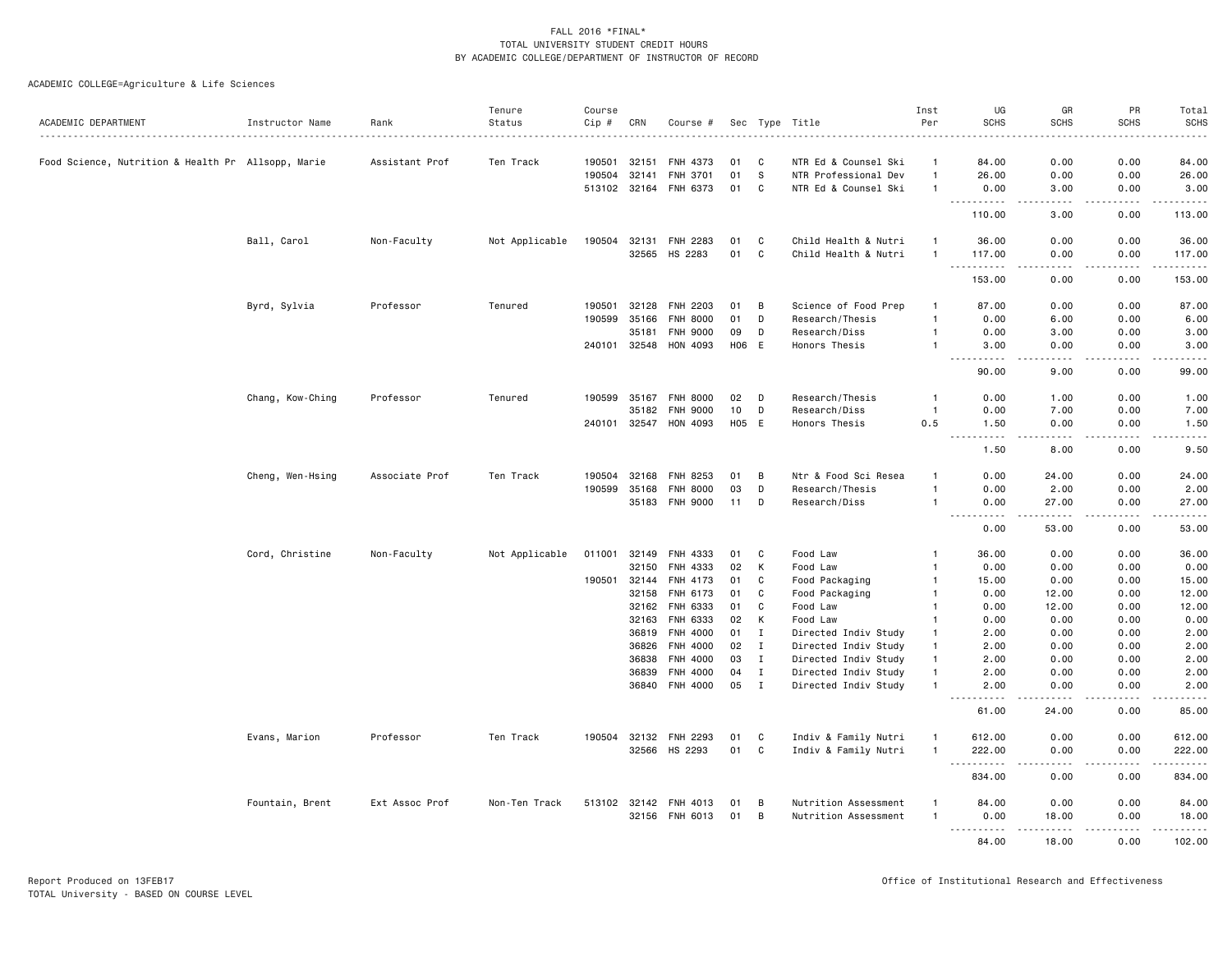| ACADEMIC DEPARTMENT                                  | Instructor Name                        | Rank           | Tenure<br>Status | Course<br>Cip # | CRN          | Course #              | Sec   | Type         | Title                                       | Inst<br>Per    | UG<br><b>SCHS</b>                                                                                                                 | GR<br><b>SCHS</b>                                                                                                                 | PR<br><b>SCHS</b> | Total<br><b>SCHS</b> |
|------------------------------------------------------|----------------------------------------|----------------|------------------|-----------------|--------------|-----------------------|-------|--------------|---------------------------------------------|----------------|-----------------------------------------------------------------------------------------------------------------------------------|-----------------------------------------------------------------------------------------------------------------------------------|-------------------|----------------------|
| Food Science, Nutrition & Health Pr Gardner, Antonio |                                        | Assistant Prof | Ten Track        | 512207          | 32135        | FNH 3163              | 02    | C            | Basic Principle Heal                        | $\mathbf{1}$   | 138.00                                                                                                                            | 0.00                                                                                                                              | 0.00              | 138.00               |
|                                                      |                                        |                |                  |                 | 32172        | <b>FNH 8563</b>       | 01    | C            | Prin Epic & Hlth Sci                        | $\mathbf{1}$   | 0.00                                                                                                                              | 24.00                                                                                                                             | 0.00              | 24.00                |
|                                                      |                                        |                |                  |                 |              | 34827 FNH 8563        |       | 501 C        | Prin Epic & Hlth Sci                        | $\mathbf{1}$   | 0.00                                                                                                                              | 36.00                                                                                                                             | 0.00              | 36.00                |
|                                                      |                                        |                |                  |                 |              |                       |       |              |                                             |                | $- - -$<br>.<br>138.00                                                                                                            | $- - - - -$<br>60.00                                                                                                              | -----<br>0.00     | .<br>198.00          |
|                                                      | Haque, Zahur                           | Professor      | Tenured          |                 |              | 190599 35184 FNH 9000 | 12    | $\mathsf D$  | Research/Diss                               | -1             | 0.00                                                                                                                              | 9.00                                                                                                                              | 0.00              | 9.00                 |
|                                                      |                                        |                |                  |                 |              |                       |       |              |                                             |                | $\sim$ $\sim$ $\sim$ $\sim$<br>0.00                                                                                               | $\sim$ $\sim$ $\sim$ $\sim$<br>9.00                                                                                               | .<br>0.00         | .<br>9.00            |
|                                                      |                                        |                |                  |                 |              |                       |       |              |                                             |                |                                                                                                                                   |                                                                                                                                   |                   |                      |
|                                                      | Hunt, Barry                            | Professor      | Tenured          | 512207          | 32170        | FNH 8513              | 01    | C            | Theory Pract in Hlt                         | $\mathbf{1}$   | 0.00                                                                                                                              | 48.00                                                                                                                             | 0.00              | 48.00                |
|                                                      |                                        |                |                  |                 | 34207        | FNH 8513              | 501   | C            | Theory Pract in Hlt                         | $\mathbf{1}$   | 0.00                                                                                                                              | 51.00                                                                                                                             | 0.00              | 51.00                |
|                                                      |                                        |                |                  |                 | 34210        | FNH 8673              | 501 I |              | Appl Proj for CHES                          | $\mathbf{1}$   | 0.00<br>$\frac{1}{2} \left( \frac{1}{2} \right) \left( \frac{1}{2} \right) \left( \frac{1}{2} \right) \left( \frac{1}{2} \right)$ | 33.00<br>. <u>.</u>                                                                                                               | 0.00<br>.         | 33.00<br>.           |
|                                                      |                                        |                |                  |                 |              |                       |       |              |                                             |                | 0.00                                                                                                                              | 132.00                                                                                                                            | 0.00              | 132.00               |
|                                                      | Kim, Tae Jo                            | Non-Employee   | Not Applicable   |                 |              | 190599 35171 FNH 8000 | 06    | D            | Research/Thesis                             |                | 0.00<br>$\sim$ $\sim$ $\sim$<br>$\sim$ $\sim$ $\sim$ $\sim$                                                                       | 13.00                                                                                                                             | 0.00              | 13.00                |
|                                                      |                                        |                |                  |                 |              |                       |       |              |                                             |                | 0.00                                                                                                                              | 13.00                                                                                                                             | 0.00              | 13.00                |
|                                                      | Mahmoud, Barakat                       | Ext Assoc Prof | Non-Ten Track    |                 |              | 190599 35172 FNH 9000 | 01    | D            | Research/Diss                               |                | 0.00<br>$\frac{1}{2} \left( \frac{1}{2} \right) \left( \frac{1}{2} \right) \left( \frac{1}{2} \right) \left( \frac{1}{2} \right)$ | 13.00<br>.                                                                                                                        | 0.00<br>-----     | 13.00<br>.           |
|                                                      |                                        |                |                  |                 |              |                       |       |              |                                             |                | 0.00                                                                                                                              | 13.00                                                                                                                             | 0.00              | 13.00                |
|                                                      | Matich, June                           | Instructor     | Non-Ten Track    | 190501          | 36877        | FNH 4000              | 08    | $\mathbf{I}$ | Directed Indiv Study                        | $\mathbf{1}$   | 1.00                                                                                                                              | 0.00                                                                                                                              | 0.00              | 1.00                 |
|                                                      |                                        |                |                  |                 | 36878        | FNH 4000              | 09    | $\mathbf{I}$ | Directed Indiv Study                        | $\mathbf{1}$   | 1.00                                                                                                                              | 0.00                                                                                                                              | 0.00              | 1.00                 |
|                                                      |                                        |                |                  |                 | 190504 32133 | FNH 2293              | 02    | C            | Indiv & Family Nutri                        | $\mathbf{1}$   | 126.00                                                                                                                            | 0.00                                                                                                                              | 0.00              | 126.00               |
|                                                      |                                        |                |                  |                 | 32567        | HS 2293               | 02    | C            | Indiv & Family Nutri                        | $\mathbf{1}$   | 24.00                                                                                                                             | 0.00                                                                                                                              | 0.00              | 24.00                |
|                                                      |                                        |                |                  | 190505 32137    |              | FNH 3283              | 01    | C            | The Foodservice Syst                        | $\mathbf{1}$   | 132.00                                                                                                                            | 0.00                                                                                                                              | 0.00              | 132.00               |
|                                                      |                                        |                |                  | 513102 32134    |              | <b>FNH 3003</b>       | 01    | E            | Nutr Field Experienc                        | $\mathbf{1}$   | 45.00                                                                                                                             | 0.00                                                                                                                              | 0.00              | 45.00                |
|                                                      |                                        |                |                  |                 |              |                       |       |              |                                             |                | $\sim$ $\sim$<br>.<br>329.00                                                                                                      | 0.00                                                                                                                              | 0.00              | 329.00               |
|                                                      | Mosby, Terezie                         | Assistant Prof | Ten Track        | 190599          | 35173        | <b>FNH 9000</b>       | 02    | D            | Research/Diss                               | $\mathbf{1}$   | 0.00                                                                                                                              | 3.00                                                                                                                              | 0.00              | 3.00                 |
|                                                      |                                        |                |                  |                 |              | FNH 4233              | 01    | C            |                                             | -1             | 87.00                                                                                                                             | 0.00                                                                                                                              | 0.00              |                      |
|                                                      |                                        |                |                  | 513101 32147    | 32169        | <b>FNH 8286</b>       | 01    | E            | Medical Nutrition Th<br>Supervised Practice | $\mathbf{1}$   | 0.00                                                                                                                              | 66.00                                                                                                                             | 0.00              | 87.00<br>66.00       |
|                                                      |                                        |                |                  | 513102 32160    |              | FNH 6233              | 01    | C            | Medical Nutrition Th                        | $\mathbf{1}$   | 0.00                                                                                                                              | 3.00                                                                                                                              | 0.00              | 3.00                 |
|                                                      |                                        |                |                  |                 |              |                       |       |              |                                             |                | .<br>87.00                                                                                                                        | 72.00                                                                                                                             | 0.00              | 159.00               |
|                                                      |                                        |                |                  |                 |              |                       |       |              |                                             |                |                                                                                                                                   |                                                                                                                                   |                   |                      |
|                                                      | Mukherjee, Dipaloke                    | Non-Faculty    | Not Applicable   | 190504          | 30429        | <b>BCH 4253</b>       | 01    | C            | Macronutrients                              |                | 3.00                                                                                                                              | 0.00                                                                                                                              | 0.00              | 3.00                 |
|                                                      |                                        |                |                  |                 | 32148        | FNH 4253              | 01    | C            | Macronutrients                              |                | 78.00                                                                                                                             | 0.00                                                                                                                              | 0.00              | 78.00                |
|                                                      |                                        |                |                  |                 | 32161        | FNH 6253              | 01    | C            | Macronutrients                              | -1             | 0.00<br>. <u>.</u>                                                                                                                | 3.00<br>الدامات ب                                                                                                                 | 0.00<br>.         | 3.00<br>.            |
|                                                      |                                        |                |                  |                 |              |                       |       |              |                                             |                | 81.00                                                                                                                             | 3.00                                                                                                                              | 0.00              | 84.00                |
|                                                      | Nannapaneni, Ramakri Resrch Assoc Prof |                | Non-Ten Track    | 190599          | 35174        | <b>FNH 9000</b>       | 03    | D            | Research/Diss                               | $\mathbf{1}$   | 0.00                                                                                                                              | 2.00                                                                                                                              | 0.00              | 2.00                 |
|                                                      |                                        |                |                  |                 | 35189        | <b>FNH 8000</b>       | 09    | D            | Research/Thesis                             | $\mathbf{1}$   | 0.00                                                                                                                              | 2.00                                                                                                                              | 0.00              | 2.00                 |
|                                                      |                                        |                |                  |                 | 36403        | <b>FNH 7000</b>       | 02    | $\mathbf{I}$ | Directed Indiv Study                        | $\mathbf{1}$   | 0.00                                                                                                                              | 4.00                                                                                                                              | 0.00              | 4.00                 |
|                                                      |                                        |                |                  |                 |              |                       |       |              |                                             |                | ----<br>0.00                                                                                                                      | $\frac{1}{2} \left( \frac{1}{2} \right) \left( \frac{1}{2} \right) \left( \frac{1}{2} \right) \left( \frac{1}{2} \right)$<br>8.00 | .<br>0.00         | ----<br>8.00         |
|                                                      | Oliver, Brittney                       | Assistant Prof | Ten Track        |                 | 190599 35639 | <b>FNH 7000</b>       | 01    | $\mathbf{I}$ | Directed Indiv Study                        | $\mathbf{1}$   | 0.00                                                                                                                              | 1.00                                                                                                                              | 0.00              | 1.00                 |
|                                                      |                                        |                |                  |                 | 36539        | <b>FNH 7000</b>       | 501 I |              | Directed Indiv Study                        | $\overline{1}$ | 0.00                                                                                                                              | 1.00                                                                                                                              | 0.00              | 1.00                 |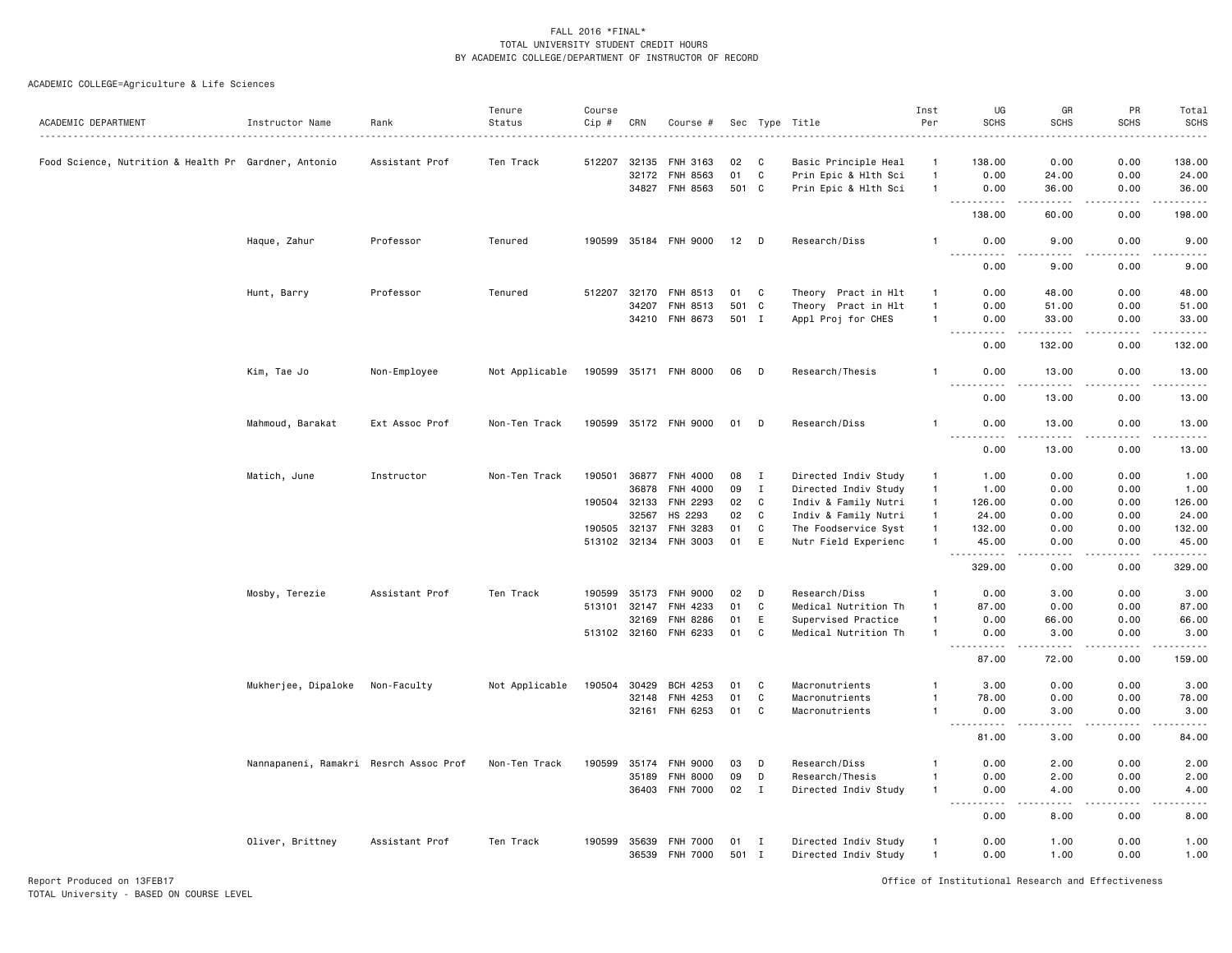| ACADEMIC DEPARTMENT                                  | Instructor Name | Rank           | Tenure<br>Status | Course<br>Cip # | CRN          | Course #              | Sec   |              | Type Title           | Inst<br>Per    | UG<br><b>SCHS</b>                   | GR<br>SCHS             | PR<br><b>SCHS</b> | Total<br><b>SCHS</b>    |
|------------------------------------------------------|-----------------|----------------|------------------|-----------------|--------------|-----------------------|-------|--------------|----------------------|----------------|-------------------------------------|------------------------|-------------------|-------------------------|
|                                                      |                 |                |                  |                 |              |                       |       |              | . <u>.</u> .         |                |                                     |                        |                   |                         |
| Food Science, Nutrition & Health Pr Oliver, Brittney |                 | Assistant Prof | Ten Track        |                 | 512207 32171 | <b>FNH 8523</b>       | 01    | C            | Health Promotion Tec | $\mathbf{1}$   | 0.00                                | 57.00                  | 0.00              | 57.00                   |
|                                                      |                 |                |                  |                 | 34208        | <b>FNH 8523</b>       | 501 C |              | Health Promotion Tec | $\mathbf{1}$   | 0.00                                | 39.00                  | 0.00              | 39.00                   |
|                                                      |                 |                |                  |                 |              | 34209 FNH 8543        | 501 C |              | Health Ed for Divers |                | 0.00<br>$\sim$ $\sim$ $\sim$ $\sim$ | 36.00<br>.             | 0.00              | 36.00                   |
|                                                      |                 |                |                  |                 |              |                       |       |              |                      |                | 0.00                                | 134.00                 | 0.00              | 134.00                  |
|                                                      | Pylate, Leah    | Non-Faculty    | Not Applicable   | 422703          | 33622        | PSY 3803              | 03    | C            | Int Dev Psychology   | 1              | 150.00                              | 0.00                   | 0.00              | 150.00                  |
|                                                      |                 |                |                  |                 |              | 512207 35180 FNH 3163 | 501 C |              | Basic Principle Heal | 1              | 129.00<br>.                         | 0.00<br>.              | 0.00<br><u>.</u>  | 129.00<br>.             |
|                                                      |                 |                |                  |                 |              |                       |       |              |                      |                | 279.00                              | 0.00                   | 0.00              | 279.00                  |
|                                                      | Schilling, Mark | Professor      | Tenured          | 120509          | 32145        | <b>FNH 4200</b>       | 01    | C            | Dual Enroll MUW Culi | $\overline{1}$ | 44.00                               | 0.00                   | 0.00              | 44.00                   |
|                                                      |                 |                |                  | 190501          | 32127        | FNH 2011              | 01    | C            | Career Pln/Succ Food | $\mathbf{1}$   | 21.00                               | 0.00                   | 0.00              | 21.00                   |
|                                                      |                 |                |                  |                 | 35891        | <b>FNH 4480</b>       | 01    | Ε            | Food Science Interns | 1              | 21.00                               | 0.00                   | 0.00              | 21.00                   |
|                                                      |                 |                |                  |                 | 190599 35176 | <b>FNH 9000</b>       | 05    | D            | Research/Diss        |                | 0.00                                | 20.00                  | 0.00              | 20.00                   |
|                                                      |                 |                |                  |                 | 35192        | <b>FNH 8000</b>       | 11    | D            | Research/Thesis      | 1              | 0.00                                | 16.00                  | 0.00              | 16.00                   |
|                                                      |                 |                |                  |                 |              | 36843 FNH 7000        | 05    | I            | Directed Indiv Study | 1              | 0.00<br>.                           | 2.00<br>-----          | 0.00<br>.         | 2.00<br>$- - - - -$     |
|                                                      |                 |                |                  |                 |              |                       |       |              |                      |                | 86.00                               | 38.00                  | 0.00              | 124.00                  |
|                                                      | Silva, Juan     | Professor      | Tenured          |                 | 011001 32154 | FNH 4583              | 01    | B            | Food Preservation Te | -1             | 33.00                               | 0.00                   | 0.00              | 33.00                   |
|                                                      |                 |                |                  |                 | 32166        | <b>FNH 6583</b>       | 01    | В            | Food Preservation Te | $\mathbf{1}$   | 0.00                                | 18.00                  | 0.00              | 18.00                   |
|                                                      |                 |                |                  |                 | 190599 35177 | <b>FNH 9000</b>       | 06    | D            | Research/Diss        | 1              | 0.00                                | 9.00                   | 0.00              | 9.00                    |
|                                                      |                 |                |                  |                 | 35193        | <b>FNH 8000</b>       | 12    | D            | Research/Thesis      | $\mathbf{1}$   | 0.00                                | 1.00                   | 0.00              | 1.00                    |
|                                                      |                 |                |                  |                 | 36851        | <b>FNH 7000</b>       | 06    | $\mathbf{I}$ | Directed Indiv Study | $\mathbf{1}$   | 0.00                                | 3.00                   | 0.00              | 3.00                    |
|                                                      |                 |                |                  |                 | 36852        | <b>FNH 7000</b>       | 07    | $\mathbf I$  | Directed Indiv Study | $\mathbf{1}$   | 0.00                                | 3.00                   | 0.00              | 3.00                    |
|                                                      |                 |                |                  |                 |              | 36853 FNH 7000        | 08    | I            | Directed Indiv Study | 1              | 0.00<br>$\sim$ $\sim$ $\sim$<br>.   | 3.00<br>.              | 0.00<br>.         | 3.00                    |
|                                                      |                 |                |                  |                 |              |                       |       |              |                      |                | 33.00                               | 37.00                  | 0.00              | 70.00                   |
|                                                      | Street, Susan   | Lecturer       | Non-Ten Track    | 190504          | 34205        | FNH 2283              | 501 C |              | Child Health & Nutri | $\overline{1}$ | 72.00                               | 0.00                   | 0.00              | 72.00                   |
|                                                      |                 |                |                  |                 | 34206        | <b>FNH 2293</b>       | 501   | $\mathbf{C}$ | Indiv & Family Nutri | $\mathbf{1}$   | 111.00                              | 0.00                   | 0.00              | 111.00                  |
|                                                      |                 |                |                  |                 | 34268        | HS 2283               | 501 C |              | Child Health & Nutri | 1              | 24.00                               | 0.00                   | 0.00              | 24.00                   |
|                                                      |                 |                |                  |                 | 34269        | HS 2293               | 501 C |              | Indiv & Family Nutri | $\mathbf{1}$   | 24.00<br><b></b>                    | 0.00<br>د د د د        | 0.00<br>.         | 24.00<br>.              |
|                                                      |                 |                |                  |                 |              |                       |       |              |                      |                | 231.00                              | 0.00                   | 0.00              | 231.00                  |
|                                                      | Tidwell, Diane  | Professor      | Tenured          | 190501          | 32125        | FNH 1103              | 01    | C            | Intro Food Sci, Nutr | $\overline{1}$ | 204.00                              | 0.00                   | 0.00              | 204.00                  |
|                                                      |                 |                |                  | 190504          | 32136        | FNH 3263              | 01    | B            | Research Mth in Fd & | $\mathbf{1}$   | 102.00                              | 0.00                   | 0.00              | 102.00                  |
|                                                      |                 |                |                  |                 | 190599 35178 | <b>FNH 9000</b>       | 07    | D            | Research/Diss        | 1              | 0.00                                | 6.00                   | 0.00              | 6.00                    |
|                                                      |                 |                |                  |                 |              | 35194 FNH 8000        | 13    | D            | Research/Thesis      | $\mathbf{1}$   | 0.00<br>.                           | 1.00<br>.              | 0.00<br>.         | 1.00<br>.               |
|                                                      |                 |                |                  |                 |              |                       |       |              |                      |                | 306.00                              | 7.00                   | 0.00              | 313.00                  |
|                                                      | White, Kelly    | Non-Faculty    | Not Applicable   | 190501          | 32159        | FNH 6223              | 01    | C            | Sports Nutrition     | 1              | 0.00                                | 33.00                  | 0.00              | 33.00                   |
|                                                      |                 |                |                  | 190504          |              | 32146 FNH 4223        | 01    | C            | Sports Nutrition     | 1              | 30.00<br><b></b>                    | 0.00                   | 0.00              | 30.00                   |
|                                                      |                 |                |                  |                 |              |                       |       |              |                      |                | 30.00                               | 33.00                  | 0.00              | 63.00                   |
| ====================================                 |                 |                |                  |                 |              |                       |       |              |                      |                | ==========                          | ==========             | ==========        | $=$ = = = = = = = = = = |
| Food Science, Nutrition & Health Pr                  |                 |                |                  |                 |              |                       |       |              |                      |                | 2933.50                             | 674.00                 | 0.00              | 3607.50                 |
| ----------------------------------                   |                 |                |                  |                 |              |                       |       |              |                      |                | ==========                          | ----------- ---------- |                   | ==========              |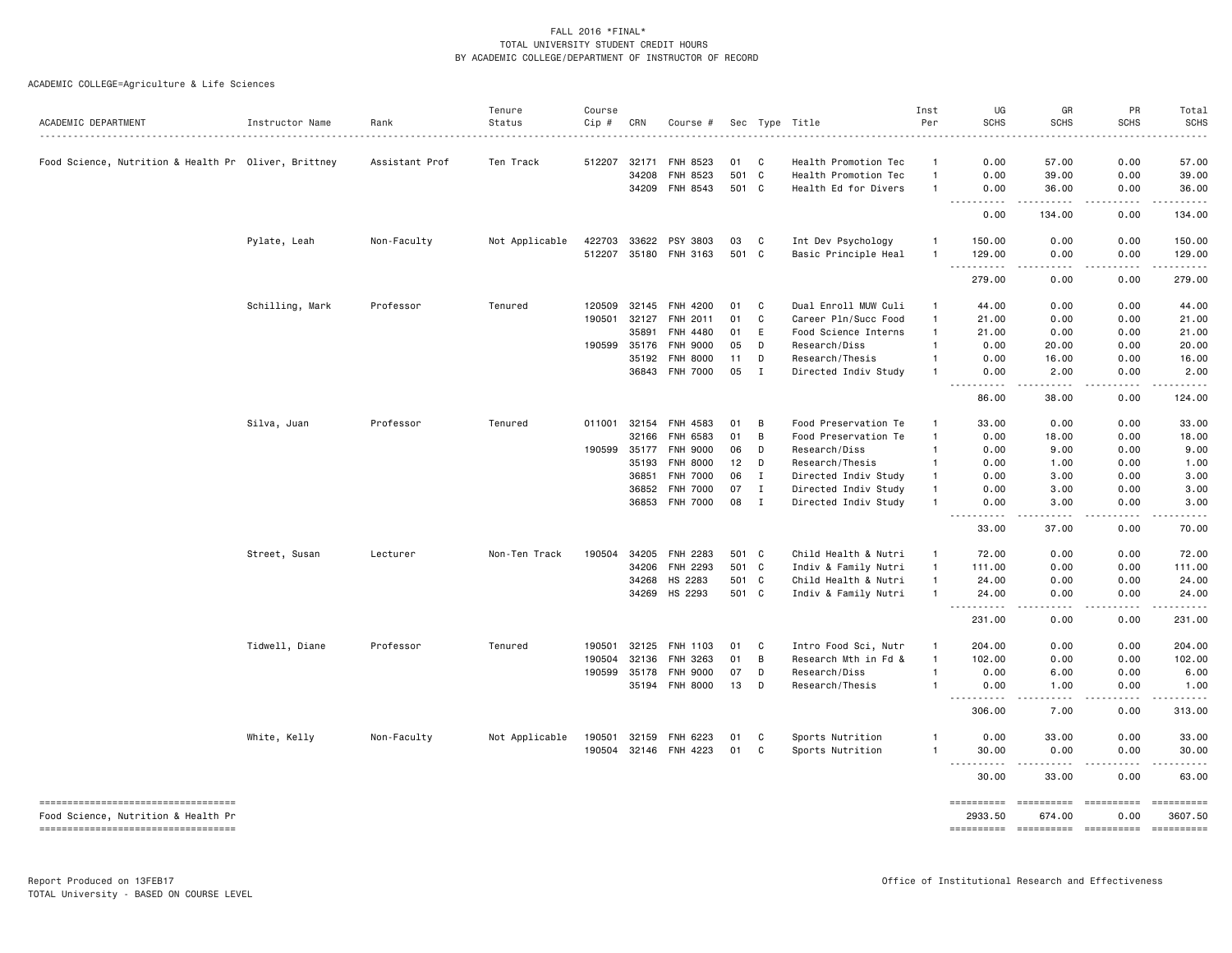| ACADEMIC DEPARTMENT    | Instructor Name  | Rank           | Tenure<br>Status | Course<br>$Cip \#$ | CRN          | Course #              |                  |              | Sec Type Title        | Inst<br>Per    | UG<br><b>SCHS</b>                        | GR<br><b>SCHS</b>                   | PR<br><b>SCHS</b>                   | Total<br><b>SCHS</b>    |
|------------------------|------------------|----------------|------------------|--------------------|--------------|-----------------------|------------------|--------------|-----------------------|----------------|------------------------------------------|-------------------------------------|-------------------------------------|-------------------------|
| Landscape Architecture | Brzuszek, Robert | Professor      | Tenured          | 040601             | 32700        | LA 1333               | 01               | B            | Landscape Sys. & Pla  | $\mathbf{1}$   | 96.00                                    | 0.00                                | 0.00                                | 96.00                   |
|                        |                  |                |                  |                    | 32706        | LA 2554               | 01               | L            | Land Arch Des I:Site  | $\mathbf{1}$   | 88.00                                    | 0.00                                | 0.00                                | 88.00                   |
|                        |                  |                |                  |                    |              | 35899 LA 8000         | 01               | D            | Research / Thesis     | $\overline{1}$ | 0.00                                     | 25.00                               | 0.00                                | 25.00                   |
|                        |                  |                |                  |                    |              |                       |                  |              |                       |                | $\sim$ $\sim$ $\sim$<br>.<br>184.00      | -----<br>25.00                      | -----<br>0.00                       | .<br>209.00             |
|                        | Fulford, Charles | Associate Prof | Tenured          |                    |              | 040601 32701 LA 1533  | 01               | L.           | Pres Meth & Media     | $\overline{1}$ | 57.00                                    | 0.00                                | 0.00                                | 57.00                   |
|                        |                  |                |                  |                    |              | 32702 LA 1533         | 02               | L            | Pres Meth & Media     |                | 39.00                                    | 0.00                                | 0.00                                | 39.00                   |
|                        |                  |                |                  |                    |              |                       |                  |              |                       |                | 96.00                                    | 0.00                                | 0.00                                | 96.00                   |
|                        | Gallo, Katarzyna | Instructor     | Non-Ten Track    |                    | 130101 31921 | EPY 4033              | 01               | C            | Lear Theo Ed Rel Set  | $\overline{1}$ | 66.00                                    | 0.00                                | 0.00                                | 66.00                   |
|                        |                  |                |                  | 130499             | 34562        | EPY 3063              | 01               | $\mathbf c$  | Indiv Diff/Exception  | $\overline{1}$ | 150.00                                   | 0.00                                | 0.00                                | 150.00                  |
|                        |                  |                |                  |                    |              | 231303 31918 EPY 3513 | 01               | C            | Behavioral Sci Writi  | $\overline{1}$ | 60.00                                    | 0.00                                | 0.00                                | 60.00                   |
|                        |                  |                |                  |                    |              |                       |                  |              |                       |                | .<br>276.00                              | $\sim$ $\sim$ $\sim$ $\sim$<br>0.00 | .<br>0.00                           | .<br>276.00             |
|                        | Gallo, Warren    | Associate Prof | Tenured          | 040601             |              | 32708 LA 3534         | 01               | B            | Construction III: Hyd | $\overline{1}$ | 68.00                                    | 0.00                                | 0.00                                | 68.00                   |
|                        |                  |                |                  |                    | 32725        | LA 8513               | 01               | $\Omega$     | LA Grad Design Studi  | $\overline{1}$ | 0.00                                     | 3.00                                | 0.00                                | 3.00                    |
|                        |                  |                |                  |                    | 32728        | LA 8711               | 01               | C            | Sem Watershed Man     | $\overline{1}$ | 0.00                                     | 1.00                                | 0.00                                | 1.00                    |
|                        |                  |                |                  |                    | 36569        | LA 4000               | 02               | $\mathbf{I}$ | Directed Indiv Study  | $\overline{1}$ | 1.00                                     | 0.00                                | 0.00                                | 1.00                    |
|                        |                  |                |                  | 521003             | 32241        | FYE 1001              | F21              | C            | Freshman Year Experi  | $\mathbf{1}$   | 21.00                                    | 0.00                                | 0.00                                | 21.00                   |
|                        |                  |                |                  |                    |              | 32242 FYE 1001        | F22 C            |              | Freshman Year Experi  | $\overline{1}$ | 13.00                                    | 0.00                                | 0.00                                | 13.00                   |
|                        |                  |                |                  |                    |              |                       |                  |              |                       |                | $\sim$ $\sim$ $\sim$<br>.<br>103.00      | 4.00                                | 0.00                                | ------<br>107.00        |
|                        | Li, Chuo         | Assistant Prof | Ten Track        | 040601             |              | 32714 LA 4113         | 01               | C            | LA Theory and Critic  | $\mathbf{1}$   | 3.00                                     | 0.00                                | 0.00                                | 3.00                    |
|                        |                  |                |                  |                    | 32721        | LA 6113               | 01               | C            | LA Theory and Critic  | $\overline{1}$ | 0.00                                     | 3.00                                | 0.00                                | 3.00                    |
|                        |                  |                |                  |                    | 32727        | LA 8613               | 01               | $\mathtt{C}$ | Int Res Meth in LA    | -1             | 0.00                                     | 3.00                                | 0.00                                | 3.00                    |
|                        |                  |                |                  |                    |              |                       |                  |              |                       |                | $\sim$ $\sim$ $\sim$ $\sim$<br>.<br>3.00 | .<br>6.00                           | .<br>0.00                           | $- - - -$<br>9.00       |
|                        | Mansfield, James | Lecturer       | Non-Ten Track    |                    |              | 040601 32717 LA 4723  | 01               | C            | L Arch Pro Practice   | $\overline{1}$ | 42.00                                    | 0.00                                | 0.00                                | 42.00                   |
|                        |                  |                |                  |                    |              |                       |                  |              |                       |                | 42.00                                    | 0.00                                | 0.00                                | 42.00                   |
|                        | Rood, Cynthia    | Lecturer       | Non-Ten Track    |                    |              | 040601 32704 LA 1803  | 01               | C            | Land Arch Appre       | -1             | 315.00                                   | 0.00                                | 0.00                                | 315.00                  |
|                        |                  |                |                  |                    |              | 34288 LA 1803         | 501 C            |              | Land Arch Appre       | $\overline{1}$ | 219.00<br>$ -$<br>------                 | 0.00<br>$- - - -$                   | 0.00<br>$\cdots$                    | 219.00<br>$- - - - - -$ |
|                        |                  |                |                  |                    |              |                       |                  |              |                       |                | 534.00                                   | 0.00                                | 0.00                                | 534.00                  |
|                        | Seymour, Michael | Associate Prof | Tenured          | 040601             | 32709        | LA 3554               | 01               | Q            | Design III Small Tow  | $\overline{1}$ | 64.00                                    | 0.00                                | 0.00                                | 64.00                   |
|                        |                  |                |                  |                    | 32710        | LA 3623               | 01               | C            | Urban Planning        | $\mathbf{1}$   | 60.00                                    | 0.00                                | 0.00                                | 60.00                   |
|                        |                  |                |                  |                    | 32726        | LA 8533               | 01               | Q            | LA Grad Design Studi  | $\mathbf{1}$   | 0.00                                     | 6.00                                | 0.00                                | 6.00                    |
|                        |                  |                |                  |                    | 32729        | LA 8731               | 01               | C            | Seminar Com Bas Plan  | $\overline{1}$ | 0.00                                     | 2.00                                | 0.00                                | 2.00                    |
|                        |                  |                |                  |                    | 521003 32227 | FYE 1001              | F <sub>0</sub> 7 | C            | Freshman Year Experi  | 0.5            | 7.00                                     | 0.00                                | 0.00                                | 7.00                    |
|                        |                  |                |                  |                    |              | 32228 FYE 1001        | F08              | C            | Freshman Year Experi  | 0.5            | 6.50<br>$\sim$ $\sim$                    | 0.00                                | 0.00<br>$\sim$ $\sim$ $\sim$ $\sim$ | 6.50                    |
|                        |                  |                |                  |                    |              |                       |                  |              |                       |                | 137.50                                   | 8.00                                | 0.00                                | 145.50                  |
|                        | Summerlin, Peter | Assistant Prof | Ten Track        | 040601             | 32705        | LA 2544               | 01               | B            | LA Contruction I:Mat  | $\mathbf{1}$   | 92.00                                    | 0.00                                | 0.00                                | 92.00                   |
|                        |                  |                |                  |                    | 32720        | LA 4754               | 01               | L,           | LA Design V-Regional  | $\overline{1}$ | 28.00                                    | 0.00                                | 0.00                                | 28.00                   |
|                        |                  |                |                  |                    | 36777        | LA 7000               | 01               | $\mathbf{I}$ | Directed Indiv Study  | $\overline{1}$ | 0.00                                     | 1.00                                | 0.00                                | 1.00                    |
|                        |                  |                |                  |                    | 521003 32227 | FYE 1001              | F07              | C            | Freshman Year Experi  | 0.5            | 7.00                                     | 0.00                                | 0.00                                | 7.00                    |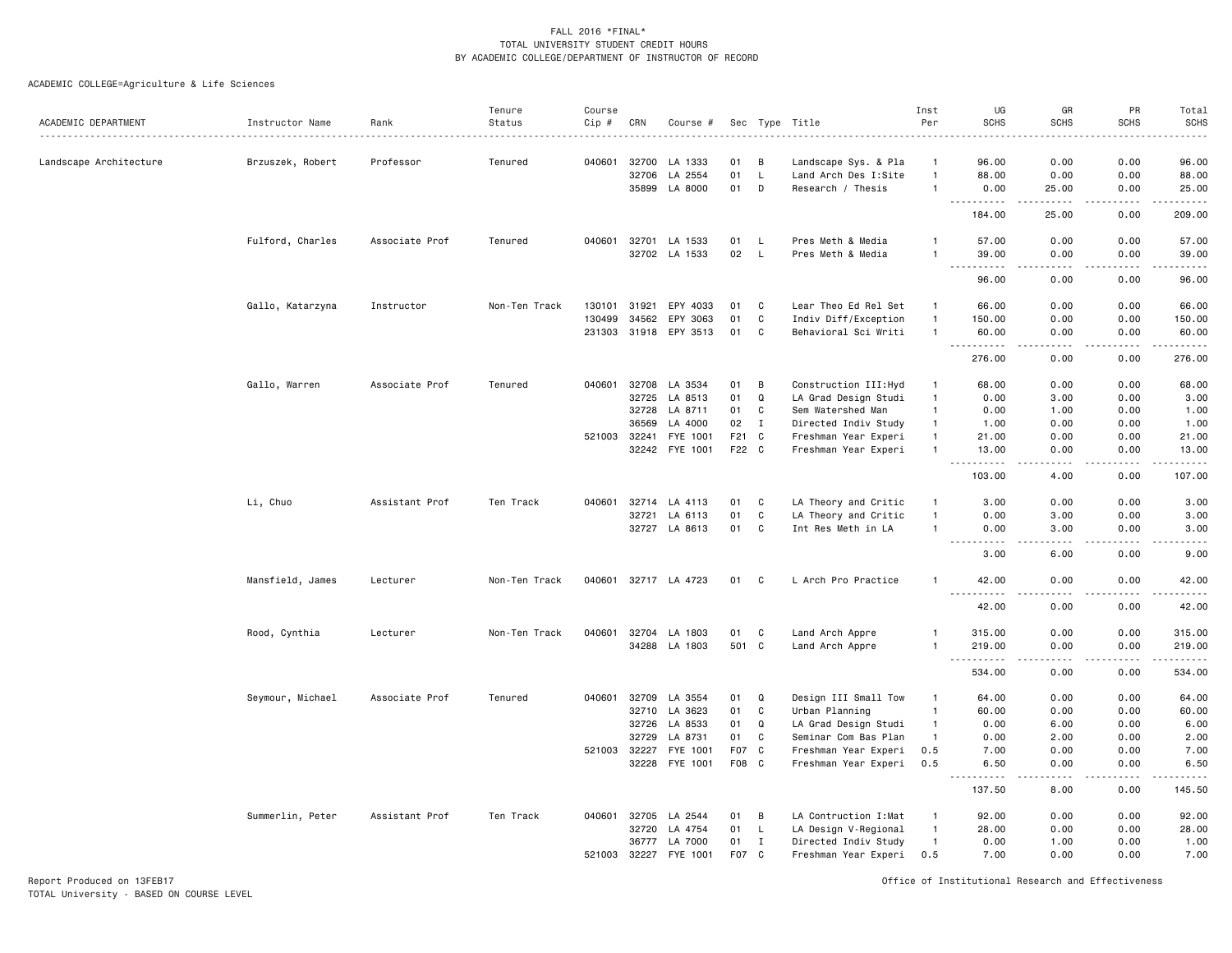|                                      |                  |                | Tenure    | Course |       |                       |       |     |                      | Inst | UG                    | GR           | PR            | Total   |
|--------------------------------------|------------------|----------------|-----------|--------|-------|-----------------------|-------|-----|----------------------|------|-----------------------|--------------|---------------|---------|
| ACADEMIC DEPARTMENT                  | Instructor Name  | Rank           | Status    | Cip#   | CRN   | Course #              |       |     | Sec Type Title       | Per  | <b>SCHS</b>           | <b>SCHS</b>  | <b>SCHS</b>   | SCHS    |
|                                      |                  |                |           |        |       |                       |       |     |                      |      |                       |              |               |         |
| Landscape Architecture               | Summerlin, Peter | Assistant Prof | Ten Track |        |       | 521003 32228 FYE 1001 | F08 C |     | Freshman Year Experi | 0.5  | 6.50                  | 0.00         | 0.00          | 6.50    |
|                                      |                  |                |           |        |       |                       |       |     |                      |      | 133.50                | 1.00         | 0.00          | 134.50  |
|                                      | Tofte, Elizabeth | Assistant Prof | Ten Track | 040601 | 32697 | LA 1001               | F01 C |     | First Year Seminar   |      | 20.00                 | 0.00         | 0.00          | 20.00   |
|                                      |                  |                |           |        |       | 32698 LA 1153         | 01 L  |     | Intro to Land Arch   |      | 36.00                 | 0.00         | 0.00          | 36.00   |
|                                      |                  |                |           |        | 32699 | LA 1153               | 02    | - L | Intro to Land Arch   |      | 54.00                 | 0.00         | 0.00          | 54.00   |
|                                      |                  |                |           |        | 35988 | LA 4000               | 01 I  |     | Directed Indiv Study |      | 1.00                  | 0.00         | 0.00          | 1.00    |
|                                      |                  |                |           |        |       |                       |       |     |                      |      | -----------<br>111.00 | ----<br>0.00 | -----<br>0.00 | 111.00  |
|                                      | Walker, Jason    | Associate Prof | Tenured   | 010605 | 32711 | LA 3701               | 01    | C.  | LC Seminar II        |      | 10.00                 | 0.00         | 0.00          | 10.00   |
|                                      |                  |                |           |        |       | 32716 LA 4701         | 01    | C.  | LC Seminar III       |      | 4.00                  | 0.00         | 0.00          | 4.00    |
|                                      |                  |                |           | 040601 | 32715 | LA 4124               | 01    | B   | LA Construction Docs |      | 12.00                 | 0.00         | 0.00          | 12.00   |
|                                      |                  |                |           |        | 32722 | LA 6124               | 01    | B   | LA Construction Docs |      | 0.00                  | 8.00         | 0.00          | 8.00    |
|                                      |                  |                |           |        |       |                       |       |     |                      |      | -----                 |              |               |         |
|                                      |                  |                |           |        |       |                       |       |     |                      |      | 26.00                 | 8.00         | 0.00          | 34.00   |
| ==================================== |                  |                |           |        |       |                       |       |     |                      |      | ==========            |              |               |         |
| Landscape Architecture               |                  |                |           |        |       |                       |       |     |                      |      | 1646.00               | 52.00        | 0.00          | 1698,00 |
| ==================================== |                  |                |           |        |       |                       |       |     |                      |      |                       |              |               | ======  |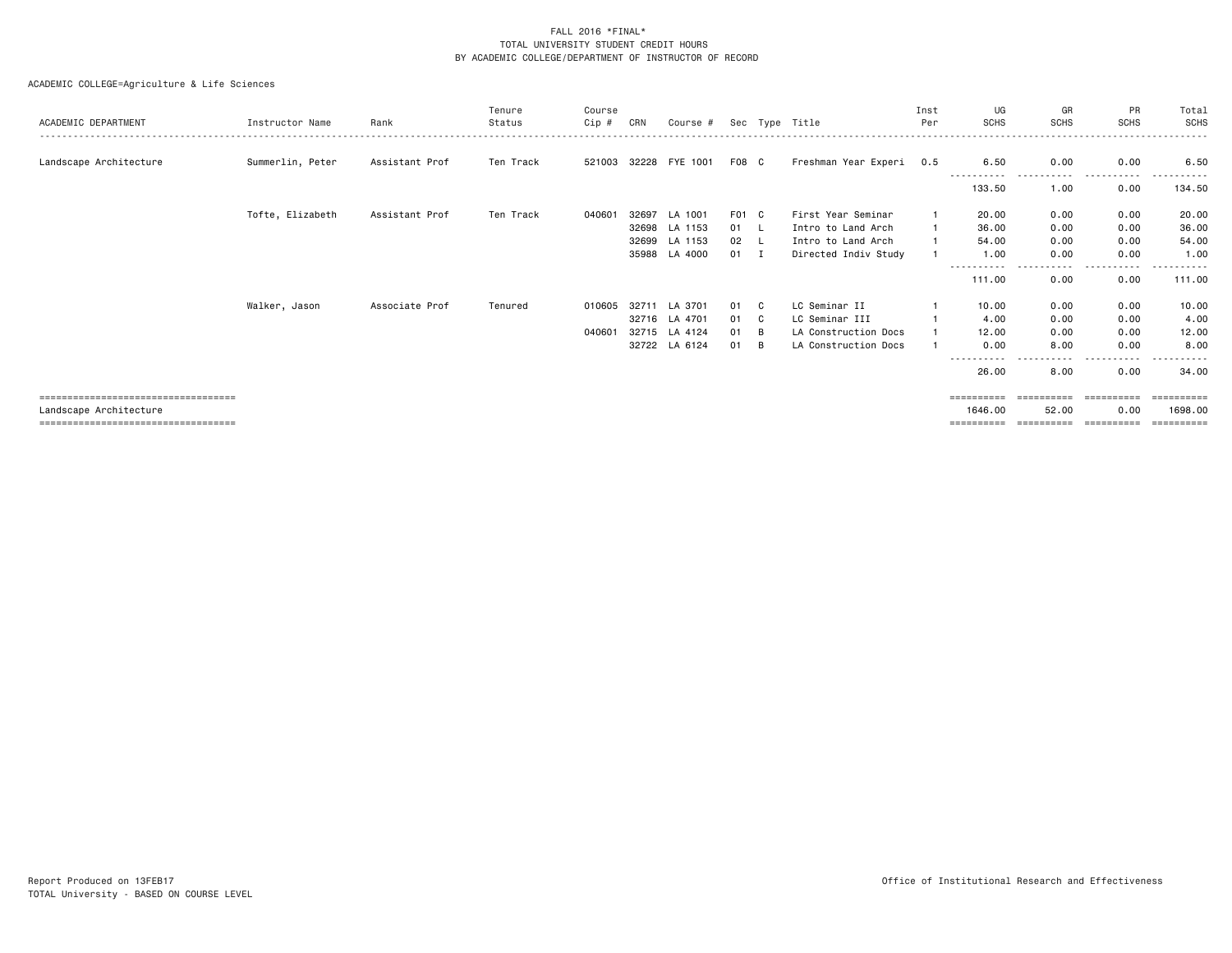ACADEMIC COLLEGE=Agriculture & Life Sciences

|                       |                   |                  | Tenure        | Course       |       |                       |    |       |                      | Inst           | UG                                    | GR                                                                                                                                | PR          | Total                                                                                                                                                        |
|-----------------------|-------------------|------------------|---------------|--------------|-------|-----------------------|----|-------|----------------------|----------------|---------------------------------------|-----------------------------------------------------------------------------------------------------------------------------------|-------------|--------------------------------------------------------------------------------------------------------------------------------------------------------------|
| ACADEMIC DEPARTMENT   | Instructor Name   | Rank             | Status        | Cip #        | CRN   | Course #              |    |       | Sec Type Title       | Per            | <b>SCHS</b>                           | <b>SCHS</b>                                                                                                                       | <b>SCHS</b> | <b>SCHS</b>                                                                                                                                                  |
|                       |                   |                  |               |              |       |                       |    |       |                      |                |                                       |                                                                                                                                   |             |                                                                                                                                                              |
| Plant & Soil Sciences | Baldwin, Brian    | Professor        | Tenured       | 010304       | 35214 | PSS 8000              | 01 | D     | Research / Thesis    | -1             | 0.00                                  | 3.00                                                                                                                              | 0.00        | 3.00                                                                                                                                                         |
|                       |                   |                  |               | 011101       | 35245 | PSS 9000              | 01 | D     | Research / Diss      | $\overline{1}$ | 0.00                                  | 4.00                                                                                                                              | 0.00        | 4.00                                                                                                                                                         |
|                       |                   |                  |               | 011102       | 33508 | PSS 3423              | 02 | E     | Agronomy Internship  | $\overline{1}$ | 12.00                                 | 0.00                                                                                                                              | 0.00        | 12.00                                                                                                                                                        |
|                       |                   |                  |               | 011104 33527 |       | PSS 4503              | 02 | C     | Plant Breeding       | $\overline{1}$ | 12.00                                 | 0.00                                                                                                                              | 0.00        | 12.00                                                                                                                                                        |
|                       |                   |                  |               |              | 33549 | PSS 6503              | 02 | C     | Plant Breeding       | $\mathbf{1}$   | 0.00<br>$\sim$ $\sim$ $\sim$<br>----- | 36.00<br>$\frac{1}{2}$                                                                                                            | 0.00<br>.   | 36.00<br>.                                                                                                                                                   |
|                       |                   |                  |               |              |       |                       |    |       |                      |                | 24.00                                 | 43.00                                                                                                                             | 0.00        | 67.00                                                                                                                                                        |
|                       | Bi, Guihong       | Resrch Professor | Non-Ten Track | 010601       | 33495 | PSS 2423              | 01 | C     | Plant Matl I         | -1             | 147.00                                | 0.00                                                                                                                              | 0.00        | 147.00                                                                                                                                                       |
|                       |                   |                  |               |              | 33496 | PSS 2423              | 02 | K     | Plant Matl I Lab     | $\overline{1}$ | 0.00                                  | 0.00                                                                                                                              | 0.00        | 0.00                                                                                                                                                         |
|                       |                   |                  |               |              | 33497 | PSS 2423              | 03 | K     | Plant Matl I         | $\overline{1}$ | 0.00                                  | 0.00                                                                                                                              | 0.00        | 0.00                                                                                                                                                         |
|                       |                   |                  |               |              | 33498 | PSS 2423              | 04 | К     | Plant Matl I         |                | 0.00                                  | 0.00                                                                                                                              | 0.00        | 0.00                                                                                                                                                         |
|                       |                   |                  |               | 011101 35246 |       | PSS 9000              | 02 | D     | Research / Diss      | -1             | 0.00                                  | 4.00                                                                                                                              | 0.00        | 4.00                                                                                                                                                         |
|                       |                   |                  |               |              |       |                       |    |       |                      |                |                                       |                                                                                                                                   |             | .                                                                                                                                                            |
|                       |                   |                  |               |              |       |                       |    |       |                      |                | 147.00                                | 4.00                                                                                                                              | 0.00        | 151.00                                                                                                                                                       |
|                       | Bond, Jason       | Ext Prof         | Non-Ten Track |              |       | 010304 35219 PSS 8000 | 06 | D     | Research / Thesis    | $\mathbf{1}$   | 0.00<br><u>.</u>                      | 8.00<br>$- - - -$                                                                                                                 | 0.00<br>.   | 8.00<br>$\frac{1}{2} \left( \frac{1}{2} \right) \left( \frac{1}{2} \right) \left( \frac{1}{2} \right) \left( \frac{1}{2} \right) \left( \frac{1}{2} \right)$ |
|                       |                   |                  |               |              |       |                       |    |       |                      |                | 0.00                                  | 8.00                                                                                                                              | 0.00        | 8.00                                                                                                                                                         |
|                       | Bradford, Timothy | Instructor       | Non-Ten Track | 010304       | 36368 | PSS 7000              | 01 | I     | Directed Indiv Study | $\mathbf{1}$   | 0.00                                  | 2.00                                                                                                                              | 0.00        | 2.00                                                                                                                                                         |
|                       |                   |                  |               | 011102 33500 |       | PSS 3133              | 01 | C     | Intro Weed Science   | $\overline{1}$ | 189.00                                | 0.00                                                                                                                              | 0.00        | 189.00                                                                                                                                                       |
|                       |                   |                  |               |              |       |                       |    |       |                      |                |                                       |                                                                                                                                   |             |                                                                                                                                                              |
|                       |                   |                  |               |              | 35562 | PSS 4990              | 01 | C     | Special Topic In PSS | $\overline{1}$ | 39.00                                 | 0.00                                                                                                                              | 0.00        | 39.00                                                                                                                                                        |
|                       |                   |                  |               |              | 35566 | PSS 4990              | 02 | B     | Special Topic In PSS | $\overline{1}$ | 39.00                                 | 0.00                                                                                                                              | 0.00        | 39.00                                                                                                                                                        |
|                       |                   |                  |               | 140301       | 35559 | ABE 4990              | 01 | B     | Special Topic In ABE | $\overline{1}$ | 12.00                                 | 0.00                                                                                                                              | 0.00        | 12.00                                                                                                                                                        |
|                       |                   |                  |               |              | 35564 | ABE 4990              | 02 | B     | Special Topic In ABE | $\overline{1}$ | 6.00<br>.                             | 0.00<br>$\omega$ $\omega$ $\omega$ $\omega$                                                                                       | 0.00<br>.   | 6.00<br>.                                                                                                                                                    |
|                       |                   |                  |               |              |       |                       |    |       |                      |                | 285.00                                | 2.00                                                                                                                              | 0.00        | 287.00                                                                                                                                                       |
|                       | Broderick, Shaun  | Ext Assist Prof  | Non-Ten Track | 010304 35220 |       | PSS 8000              | 07 | D     | Research / Thesis    | $\mathbf{1}$   | 0.00<br>.                             | 3.00<br>$\frac{1}{2} \left( \frac{1}{2} \right) \left( \frac{1}{2} \right) \left( \frac{1}{2} \right) \left( \frac{1}{2} \right)$ | 0.00<br>.   | 3.00<br>.                                                                                                                                                    |
|                       |                   |                  |               |              |       |                       |    |       |                      |                | 0.00                                  | 3.00                                                                                                                              | 0.00        | 3.00                                                                                                                                                         |
|                       | Byrd, John        | Ext Prof         | Non-Ten Track | 010304       | 35221 | PSS 8000              | 08 | D     | Research / Thesis    | $\mathbf{1}$   | 0.00                                  | 3.00                                                                                                                              | 0.00        | 3.00                                                                                                                                                         |
|                       |                   |                  |               | 011101       | 35249 | PSS 9000              | 05 | D     | Research / Diss      | $\overline{1}$ | 0.00                                  | 2.00                                                                                                                              | 0.00        | 2.00                                                                                                                                                         |
|                       |                   |                  |               | 240101 32547 |       | HON 4093              |    | H05 E | Honors Thesis        | 0.5            | 1.50                                  | 0.00                                                                                                                              | 0.00        | 1.50                                                                                                                                                         |
|                       |                   |                  |               |              |       |                       |    |       |                      |                | $\sim$ $\sim$                         |                                                                                                                                   |             |                                                                                                                                                              |
|                       |                   |                  |               |              |       |                       |    |       |                      |                | 1.50                                  | 5.00                                                                                                                              | 0.00        | 6.50                                                                                                                                                         |
|                       | Coker, Christine  | Ext Assoc Prof   | Non-Ten Track |              |       | 011101 35250 PSS 9000 | 06 | D     | Research / Diss      | -1             | 0.00                                  | 1.00<br>$- - - -$                                                                                                                 | 0.00<br>.   | 1.00<br>$- - - -$                                                                                                                                            |
|                       |                   |                  |               |              |       |                       |    |       |                      |                | 0.00                                  | 1.00                                                                                                                              | 0.00        | 1.00                                                                                                                                                         |
|                       | Cox, Michael      | Professor        | Tenured       | 010304       | 35223 | PSS 8000              | 10 | D     | Research / Thesis    | -1             | 0.00                                  | 6.00                                                                                                                              | 0.00        | 6.00                                                                                                                                                         |
|                       |                   |                  |               | 011201       | 34537 | PSS 8333              | 01 | B     | Adv Soil Fertility   | $\mathbf{1}$   | 0.00                                  | 45.00                                                                                                                             | 0.00        | 45.00                                                                                                                                                        |
|                       |                   |                  |               |              |       |                       |    |       |                      |                | ----                                  | ----                                                                                                                              | $   -$      | $\frac{1}{2}$                                                                                                                                                |
|                       |                   |                  |               |              |       |                       |    |       |                      |                | 0.00                                  | 51.00                                                                                                                             | 0.00        | 51.00                                                                                                                                                        |
|                       | Denny, Geoffrey   | Ext Assist Prof  | Non-Ten Track | 010699       | 33519 | PSS 4353              | 01 | C     | Arboriculture        | -1             | 69.00                                 | 0.00                                                                                                                              | 0.00        | 69.00                                                                                                                                                        |
|                       |                   |                  |               |              | 33520 | PSS 4353              | 02 | K     | Arboriculture        | $\overline{1}$ | 0.00                                  | 0.00                                                                                                                              | 0.00        | 0.00                                                                                                                                                         |
|                       |                   |                  |               |              |       |                       |    |       |                      |                | .                                     |                                                                                                                                   |             | د د د د د                                                                                                                                                    |
|                       |                   |                  |               |              |       |                       |    |       |                      |                | 69.00                                 | 0.00                                                                                                                              | 0.00        | 69.00                                                                                                                                                        |
|                       | Dodds, Darrin     | Ext Assoc Prof   | Non-Ten Track | 010304 35225 |       | PSS 8000              | 12 | D     | Research / Thesis    | $\overline{1}$ | 0.00                                  | 3.00                                                                                                                              | 0.00        | 3.00                                                                                                                                                         |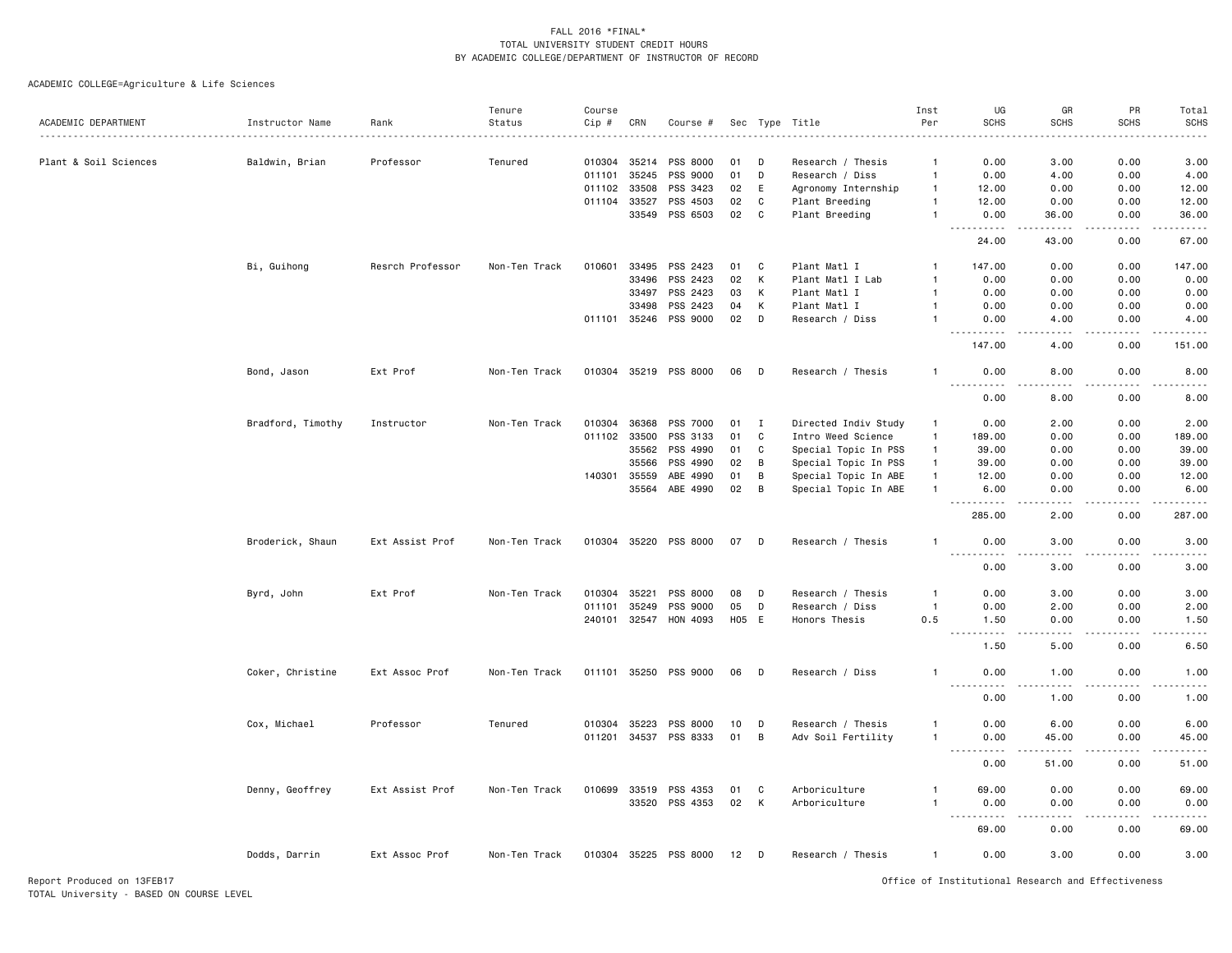ACADEMIC COLLEGE=Agriculture & Life Sciences

| ACADEMIC DEPARTMENT   | Instructor Name    | Rank              | Tenure<br>Status | Course<br>$Cip \#$ | CRN          | Course #              |      |              | Sec Type Title       | Inst<br>Per    | UG<br><b>SCHS</b>                 | GR<br><b>SCHS</b>                                                                                                                                            | PR<br><b>SCHS</b> | Total<br><b>SCHS</b>                |
|-----------------------|--------------------|-------------------|------------------|--------------------|--------------|-----------------------|------|--------------|----------------------|----------------|-----------------------------------|--------------------------------------------------------------------------------------------------------------------------------------------------------------|-------------------|-------------------------------------|
|                       |                    |                   |                  |                    |              |                       |      |              |                      |                |                                   |                                                                                                                                                              |                   |                                     |
| Plant & Soil Sciences | Dodds, Darrin      | Ext Assoc Prof    | Non-Ten Track    | 011101 35252       |              | PSS 9000              | 08   | D            | Research / Diss      | -1             | 0.00                              | 9.00                                                                                                                                                         | 0.00              | 9.00                                |
|                       |                    |                   |                  |                    | 36554        | PSS 4000              | 01 I |              | Directed Indiv Study | $\overline{1}$ | 3.00<br>.<br>$\sim$ $\sim$ $\sim$ | 0.00<br>$\frac{1}{2} \left( \frac{1}{2} \right) \left( \frac{1}{2} \right) \left( \frac{1}{2} \right) \left( \frac{1}{2} \right) \left( \frac{1}{2} \right)$ | 0.00<br>.         | 3.00<br>.                           |
|                       |                    |                   |                  |                    |              |                       |      |              |                      |                | 3.00                              | 12.00                                                                                                                                                        | 0.00              | 15.00                               |
|                       | Etheredge, Coleman | Assistant Prof    | Ten Track        | 010608             | 33488        | PSS 2343              | 01   | C            | Floral Design        | $\mathbf{1}$   | 252.00                            | 0.00                                                                                                                                                         | 0.00              | 252.00                              |
|                       |                    |                   |                  |                    | 33489        | PSS 2343              | 02   | К            | Floral Design        | -1             | 0.00                              | 0.00                                                                                                                                                         | 0.00              | 0.00                                |
|                       |                    |                   |                  |                    | 33490        | PSS 2343              | 03   | K            | Floral Design        | $\overline{1}$ | 0.00                              | 0.00                                                                                                                                                         | 0.00              | 0.00                                |
|                       |                    |                   |                  |                    | 33491        | PSS 2343              | 04   | K            | Floral Design        | $\overline{1}$ | 0.00                              | 0.00                                                                                                                                                         | 0.00              | 0.00                                |
|                       |                    |                   |                  |                    |              | 33492 PSS 2343        | 05   | K            | Floral Design        | $\overline{1}$ | 0.00                              | 0.00                                                                                                                                                         | 0.00              | 0.00                                |
|                       |                    |                   |                  |                    |              |                       |      |              |                      |                | <u>.</u><br>252.00                | .<br>0.00                                                                                                                                                    | .<br>0.00         | $- - - - -$<br>252.00               |
|                       | Evans, William     | Resrch Assoc Prof | Non-Ten Track    |                    |              | 011101 35253 PSS 9000 | 09   | D            | Research / Diss      | -1             | 0.00                              | 6.00                                                                                                                                                         | 0.00              | 6.00                                |
|                       |                    |                   |                  |                    |              |                       |      |              |                      |                | <b>.</b><br>0.00                  | $\sim$ $\sim$ $\sim$ $\sim$<br>6.00                                                                                                                          | 22222<br>0.00     | $\sim$ $\sim$ $\sim$ $\sim$<br>6.00 |
|                       | Golden, Bobby      | Ext Assoc Prof    | Non-Ten Track    |                    |              | 011101 35254 PSS 9000 | 10   | D            | Research / Diss      | -1             | 0.00<br>.<br>- - -                | 3.00<br>.                                                                                                                                                    | 0.00<br>.         | 3.00<br>.                           |
|                       |                    |                   |                  |                    |              |                       |      |              |                      |                | 0.00                              | 3.00                                                                                                                                                         | 0.00              | 3.00                                |
|                       | Harkess, Richard   | Professor         | Tenured          | 010304             | 35228        | PSS 8000              | 15   | D            | Research / Thesis    | $\mathbf{1}$   | 0.00                              | 6.00                                                                                                                                                         | 0.00              | 6.00                                |
|                       |                    |                   |                  | 010601             | 33509        | PSS 3433              | 01   | E            | Hort Internship      | -1             | 6.00                              | 0.00                                                                                                                                                         | 0.00              | 6.00                                |
|                       |                    |                   |                  | 010604             | 33518        | PSS 4343              | 01   | C            | Control Enviro Ag    | $\overline{1}$ | 54.00                             | 0.00                                                                                                                                                         | 0.00              | 54.00                               |
|                       |                    |                   |                  | 011101             | 35255        | PSS 9000              | 11   | D            | Research / Diss      | $\mathbf{1}$   | 0.00                              | 9.00                                                                                                                                                         | 0.00              | 9.00                                |
|                       |                    |                   |                  | 011103             | 33528        | PSS 4553              | 01   | C            | Plant Growth & Devel | $\overline{1}$ | 156.00                            | 0.00                                                                                                                                                         | 0.00              | 156.00                              |
|                       |                    |                   |                  |                    | 33529        | PSS 4553              | 02   | C            | Plant Growth & Devel | $\mathbf{1}$   | 24.00                             | 0.00                                                                                                                                                         | 0.00              | 24.00                               |
|                       |                    |                   |                  |                    | 33540        | PSS 6343              | 01   | C            | Control Enviro Ag    | $\mathbf{1}$   | 0.00                              | 15.00                                                                                                                                                        | 0.00              | 15.00                               |
|                       |                    |                   |                  |                    | 33550        | PSS 6553              | 01   | $\mathbf C$  | Plant Growth & Devel | $\mathbf{1}$   | 0.00                              | 42.00                                                                                                                                                        | 0.00              | 42.00                               |
|                       |                    |                   |                  |                    | 33551        | PSS 6553              | 02   | C            | Plant Growth & Devel | -1             | 0.00                              | 36.00                                                                                                                                                        | 0.00              | 36.00                               |
|                       |                    |                   |                  |                    | 34536        | PSS 3633              | 01   | C            | Sustain & Organic Ho | $\mathbf{1}$   | 66.00                             | 0.00                                                                                                                                                         | 0.00              | 66.00                               |
|                       |                    |                   |                  | 011105 33517       |              | PSS 4341              | 01   | L,           | Contrl Enviro Ag Lab | $\overline{1}$ | 8.00                              | 0.00                                                                                                                                                         | 0.00              | 8.00                                |
|                       |                    |                   |                  |                    | 33539        | PSS 6341              | 01   | $\mathsf{L}$ | Control Enviro Ag La | $\overline{1}$ | 0.00                              | 1.00                                                                                                                                                         | 0.00              | 1.00                                |
|                       |                    |                   |                  |                    |              |                       |      |              |                      |                | 314.00                            | 109.00                                                                                                                                                       | 0.00              | 423.00                              |
|                       | Henry, William     | Professor         | Ten Track        | 010304             | 35229        | PSS 8000              | 16   | D            | Research / Thesis    | -1             | 0.00                              | 5.00                                                                                                                                                         | 0.00              | 5.00                                |
|                       |                    |                   |                  | 011101             | 35256        | PSS 9000              | 12   | D            | Research / Diss      | $\mathbf{1}$   | 0.00                              | 7.00                                                                                                                                                         | 0.00              | 7.00                                |
|                       |                    |                   |                  |                    | 030506 33523 | PSS 4411              | 01   | C            | Remote Sensing Semin | -1             | 14.00                             | 0.00                                                                                                                                                         | 0.00              | 14.00                               |
|                       |                    |                   |                  |                    | 33545        | PSS 6411              | 01   | C            | Remote Sensing Semin | $\mathbf{1}$   | 0.00                              | 3.00                                                                                                                                                         | 0.00              | 3.00                                |
|                       |                    |                   |                  | 450701             | 32356        | GR 4411               | 01   | C            | Remote Sensing Semin | $\mathbf{1}$   | 1.00                              | 0.00                                                                                                                                                         | 0.00              | 1.00                                |
|                       |                    |                   |                  |                    | 32381        | GR 6411               | 01   | C            | Remote Sensing Semin | $\mathbf{1}$   | 0.00                              | 1.00                                                                                                                                                         | 0.00              | 1.00                                |
|                       |                    |                   |                  |                    | 450702 31436 | ECE 4411              | 01   | C            | Remote Sensing Semin | $\overline{1}$ | 1.00                              | 0.00                                                                                                                                                         | 0.00              | 1.00                                |
|                       |                    |                   |                  |                    |              | 32201 F0 6411         | 01   | C            | Remote Sensing Semin | $\overline{1}$ | 0.00                              | 1.00                                                                                                                                                         | 0.00              | 1.00<br>.                           |
|                       |                    |                   |                  |                    |              |                       |      |              |                      |                | ----<br>16.00                     | $\frac{1}{2}$<br>17.00                                                                                                                                       | 0.00              | 33.00                               |
|                       | Irby, Jon          | Ext Assist Prof   | Non-Ten Track    |                    |              | 010304 35230 PSS 8000 | 17   | D            | Research / Thesis    | -1             | 0.00<br>.                         | 6.00                                                                                                                                                         | 0.00              | 6.00                                |
|                       |                    |                   |                  |                    |              |                       |      |              |                      |                | 0.00                              | 6.00                                                                                                                                                         | 0.00              | 6.00                                |
|                       | Jones, Keri        | Lecturer          | Non-Ten Track    |                    | 011101 33536 | PSS 6223              | 01   | C            | Seed Production      | -1             | 0.00                              | 9.00                                                                                                                                                         | 0.00              | 9.00                                |
|                       |                    |                   |                  |                    | 33537        | PSS 6223              | 02   | К            | Seed Production      | $\overline{1}$ | 0.00                              | 0.00                                                                                                                                                         | 0.00              | 0.00                                |
|                       |                    |                   |                  | 011102 33514       |              | PSS 4223              | 01   | C            | Seed Production      | $\mathbf{1}$   | 72.00                             | 0.00                                                                                                                                                         | 0.00              | 72.00                               |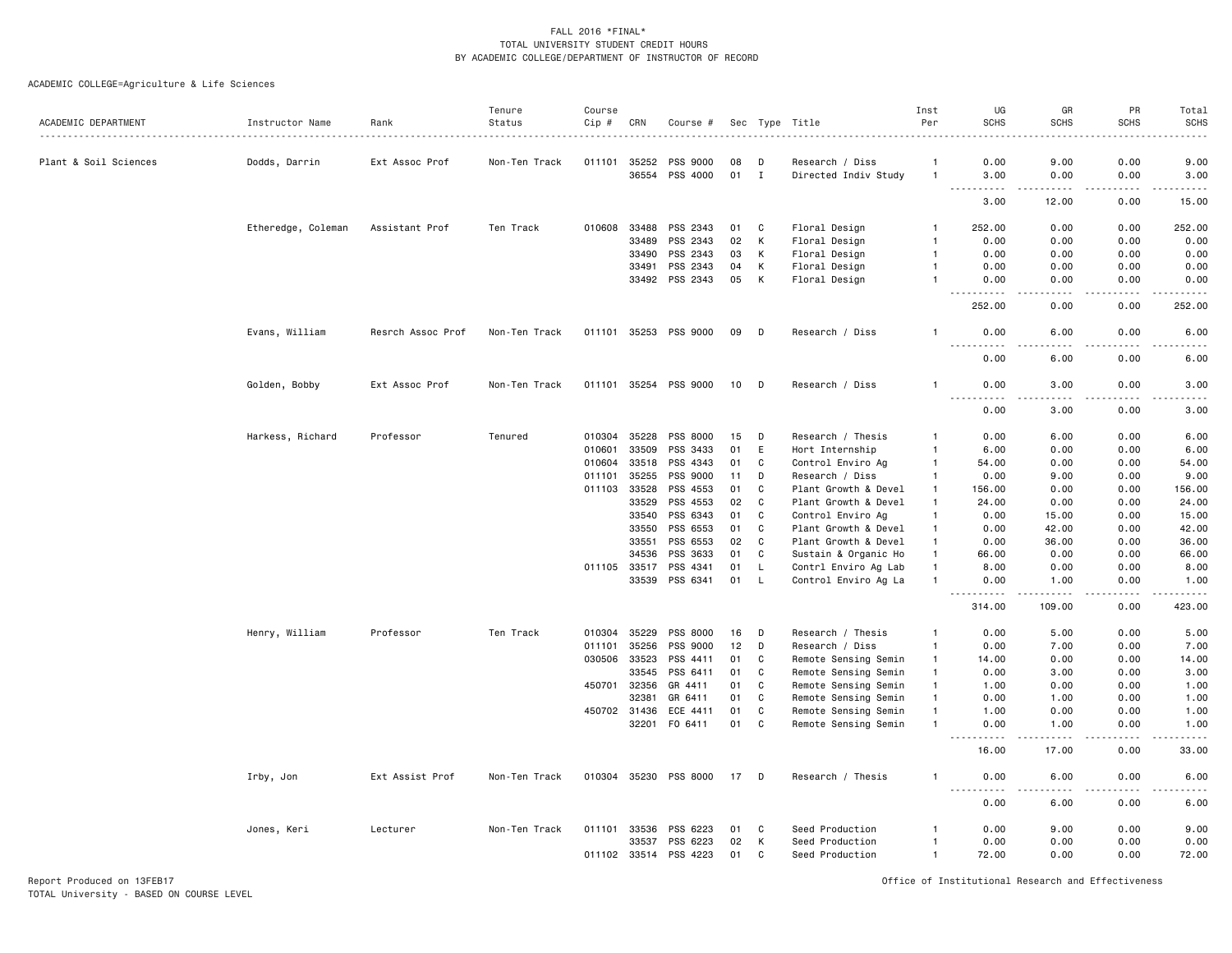## ACADEMIC COLLEGE=Agriculture & Life Sciences

|                       |                    |                 | Tenure        | Course       |              |                       |    |              |                      | Inst           | UG                                            | GR                                  | PR              | Total                                                                                                                                                        |
|-----------------------|--------------------|-----------------|---------------|--------------|--------------|-----------------------|----|--------------|----------------------|----------------|-----------------------------------------------|-------------------------------------|-----------------|--------------------------------------------------------------------------------------------------------------------------------------------------------------|
| ACADEMIC DEPARTMENT   | Instructor Name    | Rank            | Status        | $Cip$ #      | CRN          | Course #              |    |              | Sec Type Title       | Per            | <b>SCHS</b>                                   | <b>SCHS</b>                         | <b>SCHS</b>     | <b>SCHS</b>                                                                                                                                                  |
| Plant & Soil Sciences | Jones, Keri        | Lecturer        | Non-Ten Track |              |              | 011102 33515 PSS 4223 | 02 | K            | Seed Production      | -1             | 0.00<br>$  -$                                 | 0.00                                | 0.00            | 0.00<br>$    -$                                                                                                                                              |
|                       |                    |                 |               |              |              |                       |    |              |                      |                | .<br>72.00                                    | 9.00                                | 0.00            | 81.00                                                                                                                                                        |
|                       | Kingery, William   | Professor       | Tenured       | 011101       | 35258        | PSS 9000              | 14 | D            | Research / Diss      |                | 0.00                                          | 1.00                                | 0.00            | 1.00                                                                                                                                                         |
|                       |                    |                 |               | 011201       | 33516        | PSS 4333              | 01 | B            | Soil Conservation    | $\mathbf{1}$   | 33.00                                         | 0.00                                | 0.00            | 33.00                                                                                                                                                        |
|                       |                    |                 |               |              | 33538        | PSS 6333              | 01 | B            | Soil Conservation    | $\overline{1}$ | 0.00<br><u>.</u>                              | 6.00<br>.                           | 0.00<br>.       | 6.00<br>$\frac{1}{2} \left( \frac{1}{2} \right) \left( \frac{1}{2} \right) \left( \frac{1}{2} \right) \left( \frac{1}{2} \right) \left( \frac{1}{2} \right)$ |
|                       |                    |                 |               |              |              |                       |    |              |                      |                | 33.00                                         | 7.00                                | 0.00            | 40.00                                                                                                                                                        |
|                       | Krutz, Larry       | Ext Assoc Prof  | Non-Ten Track | 010304       | 35232        | PSS 8000              | 19 | D            | Research / Thesis    | $\overline{1}$ | 0.00                                          | 2.00                                | 0.00            | 2.00                                                                                                                                                         |
|                       |                    |                 |               | 011101       | 35259        | PSS 9000              | 15 | D            | Research / Diss      | $\mathbf{1}$   | 0.00<br>.                                     | 15.00                               | 0.00            | 15.00<br>$    -$                                                                                                                                             |
|                       |                    |                 |               |              |              |                       |    |              |                      |                | 0.00                                          | 17.00                               | 0.00            | 17.00                                                                                                                                                        |
|                       | Lang, David        | Professor       | Tenured       | 010304       | 33512        | PSS 4103              | 01 | C            | Forage Pasture       | -1             | 111.00                                        | 0.00                                | 0.00            | 111.00                                                                                                                                                       |
|                       |                    |                 |               |              | 33513        | PSS 4103              | 02 | К            | Forage Pasture       |                | 0.00                                          | 0.00                                | 0.00            | 0.00                                                                                                                                                         |
|                       |                    |                 |               |              | 33534        | PSS 6103              | 01 | C            | Forage Pasture       |                | 0.00                                          | 9.00                                | 0.00            | 9.00                                                                                                                                                         |
|                       |                    |                 |               |              | 33535        | PSS 6103              | 02 | K            | Forage Pasture       | $\mathbf{1}$   | 0.00<br>.                                     | 0.00<br>$\sim$ $\sim$ $\sim$ $\sim$ | 0.00<br>د د د د | 0.00<br>.                                                                                                                                                    |
|                       |                    |                 |               |              |              |                       |    |              |                      |                | 111.00                                        | 9.00                                | 0.00            | 120.00                                                                                                                                                       |
|                       | Li, Tongyin        | Assistant Prof  | Ten Track     |              |              | 011103 33478 PSS 1113 | 01 | B            | The Gardening Experi | $\mathbf{1}$   | 60.00<br>$\sim$ $\sim$ $\sim$<br>$- - - - -$  | 0.00<br>----                        | 0.00<br>$  -$   | 60.00<br>$- - - - -$                                                                                                                                         |
|                       |                    |                 |               |              |              |                       |    |              |                      |                | 60.00                                         | 0.00                                | 0.00            | 60.00                                                                                                                                                        |
|                       | McCurdy, James     | Assistant Prof  | Ten Track     | 010304       | 35234        | PSS 8000              | 21 | D            | Research / Thesis    | $\mathbf{1}$   | 0.00                                          | 3.00                                | 0.00            | 3.00                                                                                                                                                         |
|                       |                    |                 |               | 010607       | 34534        | PSS 4823              | 01 | B            | Turf Weed Management | $\overline{1}$ | 24.00                                         | 0.00                                | 0.00            | 24.00                                                                                                                                                        |
|                       |                    |                 |               | 011101 35577 |              | PSS 9000              | 24 | D            | Research / Diss      | $\mathbf{1}$   | 0.00<br>$\sim$ $\sim$ $\sim$<br>.             | 3.00<br>$\frac{1}{2}$               | 0.00<br>.       | 3,00<br>د د د د د                                                                                                                                            |
|                       |                    |                 |               |              |              |                       |    |              |                      |                | 24.00                                         | 6.00                                | 0.00            | 30.00                                                                                                                                                        |
|                       | McDougald, Lynette | Instructor      | Non-Ten Track | 010608       | 33506        | PSS 3413              | 01 | Ε            | Floristry Internship | $\mathbf{1}$   | 3.00                                          | 0.00                                | 0.00            | 3.00                                                                                                                                                         |
|                       |                    |                 |               |              | 33510        | PSS 4073              | 01 | B            | Sympathy Floral Desi | $\overline{1}$ | 18.00                                         | 0.00                                | 0.00            | 18.00                                                                                                                                                        |
|                       |                    |                 |               |              | 33511        | PSS 4083              | 01 | B            | Flor Des Spec Events | $\overline{1}$ | 18.00                                         | 0.00                                | 0.00            | 18.00                                                                                                                                                        |
|                       |                    |                 |               |              | 33532        | PSS 6073              | 01 | B            | Sympathy Floral Desi | $\overline{1}$ | 0.00                                          | 3.00                                | 0.00            | 3.00                                                                                                                                                         |
|                       |                    |                 |               |              | 33533        | PSS 6083              | 01 | B            | Flor Des Spec Events | $\overline{1}$ | 0.00<br>$\sim$ $\sim$ $\sim$<br>$\frac{1}{2}$ | 3.00<br>.                           | 0.00            | 3.00<br>.                                                                                                                                                    |
|                       |                    |                 |               |              |              |                       |    |              |                      |                | 39.00                                         | 6.00                                | 0.00            | 45.00                                                                                                                                                        |
|                       | Meyers, Stephen    | Ext Assist Prof | Non-Ten Track |              |              | 010304 35235 PSS 8000 | 22 | D            | Research / Thesis    | $\mathbf{1}$   | 0.00<br>$\sim$ $\sim$ $\sim$<br>-----         | 1.00<br>.                           | 0.00<br>.       | 1.00<br>$\frac{1}{2} \left( \frac{1}{2} \right) \left( \frac{1}{2} \right) \left( \frac{1}{2} \right) \left( \frac{1}{2} \right) \left( \frac{1}{2} \right)$ |
|                       |                    |                 |               |              |              |                       |    |              |                      |                | 0.00                                          | 1.00                                | 0.00            | 1.00                                                                                                                                                         |
|                       | Nagel, David       | Ext Prof        | Non-Ten Track | 010304       | 33525        | PSS 4453              | 01 | C            | Vegetable Production | $\overline{1}$ | 33.00                                         | 0.00                                | 0.00            | 33.00                                                                                                                                                        |
|                       |                    |                 |               |              | 33526        | PSS 4453              | 02 | К            | Vegetable Production | $\overline{1}$ | 0.00                                          | 0.00                                | 0.00            | 0.00                                                                                                                                                         |
|                       |                    |                 |               | 010608       | 33547        | PSS 6453              | 01 | C            | Vegetable Production | $\overline{1}$ | 0.00                                          | 3.00                                | 0.00            | 3.00                                                                                                                                                         |
|                       |                    |                 |               |              | 33548        | PSS 6453              | 02 | К            | Vegetable Production | $\overline{1}$ | 0.00<br>$\sim$ $\sim$ $\sim$                  | 0.00<br>$\sim$ $\sim$ $\sim$ $\sim$ | 0.00<br>.       | 0.00<br>$\frac{1}{2} \left( \frac{1}{2} \right) \left( \frac{1}{2} \right) \left( \frac{1}{2} \right) \left( \frac{1}{2} \right) \left( \frac{1}{2} \right)$ |
|                       |                    |                 |               |              |              |                       |    |              |                      |                | 33.00                                         | 3.00                                | 0.00            | 36.00                                                                                                                                                        |
|                       | Peterson, Daniel   | Non-Faculty     | Tenured       | 260202 34541 |              | PSS 8653              | 01 | C            | Genomes & Genomics   |                | 0.00                                          | 12.00                               | 0.00            | 12.00                                                                                                                                                        |
|                       |                    |                 |               |              | 36355        | <b>BCH 9000</b>       | 11 | D            | Research/Diss        |                | 0.00                                          | 3.00                                | 0.00            | 3.00                                                                                                                                                         |
|                       |                    |                 |               |              | 260802 35153 | <b>BCH 8653</b>       | 01 | $\mathsf{C}$ | Genomes & Genomics   | $\overline{1}$ | 0.00                                          | 57.00                               | 0.00            | 57.00                                                                                                                                                        |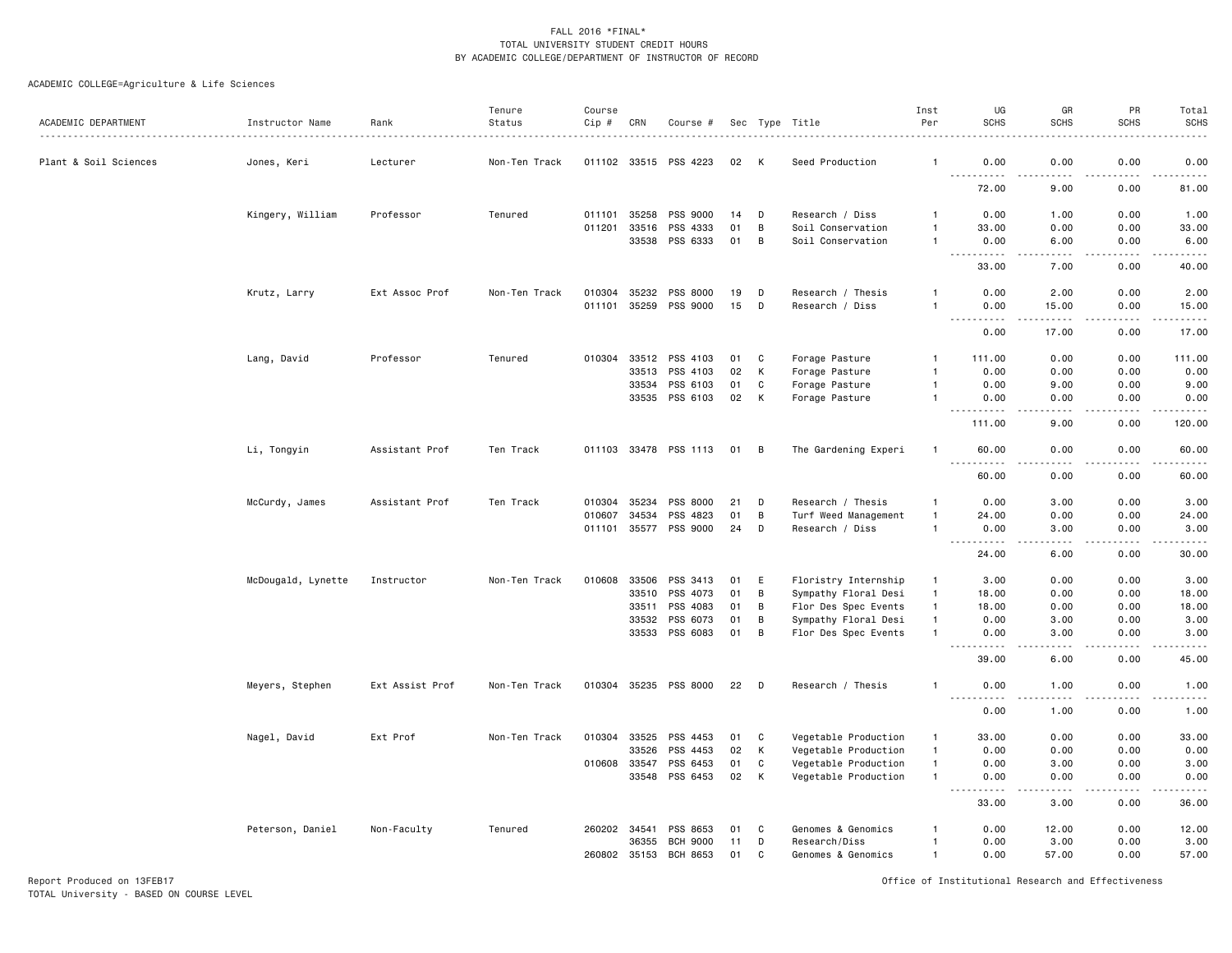| ACADEMIC DEPARTMENT   | Instructor Name  | Rank             | Tenure<br>Status | Course<br>Cip # | CRN          | Course #                   |          |              | Sec Type Title                 | Inst<br>Per    | UG<br><b>SCHS</b>                   | GR<br><b>SCHS</b> | PR<br><b>SCHS</b> | Total<br><b>SCHS</b>  |
|-----------------------|------------------|------------------|------------------|-----------------|--------------|----------------------------|----------|--------------|--------------------------------|----------------|-------------------------------------|-------------------|-------------------|-----------------------|
|                       |                  |                  |                  |                 |              |                            |          |              |                                |                |                                     |                   |                   |                       |
|                       |                  |                  |                  |                 |              |                            |          |              |                                |                | <u>.</u><br>0.00                    | 72.00             | 0.00              | 72.00                 |
| Plant & Soil Sciences | Phillips, Jerry  | Professor        | Tenured          |                 | 011101 33566 | PSS 8811                   | 01       | -S           | Seminar                        |                | 0.00                                | 7.00              | 0.00              | 7.00                  |
|                       |                  |                  |                  |                 | 33567        | PSS 8821                   | 01       | s            | Seminar                        | -1             | 0.00                                | 9.00              | 0.00              | 9.00                  |
|                       |                  |                  |                  |                 |              | 030101 31822 ENS 4102      | 01       | E            | Practicum                      |                | 2.00                                | 0.00              | 0.00              | 2.00                  |
|                       |                  |                  |                  |                 |              |                            |          |              |                                |                | .<br>2.00                           | 16.00             | 0.00              | 18.00                 |
|                       | Reddy, Kambham   | Resrch Professor | Non-Ten Track    |                 |              | 011101 35261 PSS 9000      | 17 D     |              | Research / Diss                |                | 0.00<br>$ -$                        | 24.00             | 0.00<br>.         | 24.00                 |
|                       |                  |                  |                  |                 |              |                            |          |              |                                |                | 0.00                                | 24.00             | 0.00              | 24.00                 |
|                       | Reynolds, Daniel | Professor        | Tenured          |                 |              | 010304 35237 PSS 8000      | 24       | D            | Research / Thesis              | -1             | 0.00<br>$\sim$ $\sim$ $\sim$ $\sim$ | 5.00<br>$- - -$   | 0.00<br>.         | 5.00                  |
|                       |                  |                  |                  |                 |              |                            |          |              |                                |                | 0.00                                | 5.00              | 0.00              | 5.00                  |
|                       | Richard, Michael | Non-Faculty      | Not Applicable   |                 |              | 010607 33487 PSS 2113      | 01       | $\mathbf{C}$ | Intr to Turf Science           | $\mathbf{1}$   | 162.00<br>$\sim$ $\sim$<br>.        | 0.00              | 0.00              | 162.00                |
|                       |                  |                  |                  |                 |              |                            |          |              |                                |                | 162.00                              | 0.00              | 0.00              | 162.00                |
|                       | Rushing, Jason   | Ext Assist Prof  | Non-Ten Track    |                 |              | 010304 35238 PSS 8000      | 25       | D            | Research / Thesis              | -1             | 0.00<br>$- - - -$<br>.              | 8.00<br>د د د د   | 0.00<br>-----     | 8.00<br>----          |
|                       |                  |                  |                  |                 |              |                            |          |              |                                |                | 0.00                                | 8.00              | 0.00              | 8.00                  |
|                       | Shaw, David      | Non-Faculty      | Tenured          |                 |              | 011101 35264 PSS 9000      | 20       | D            | Research / Diss                | $\mathbf{1}$   | 0.00<br><u>.</u><br>.               | 4.00<br>$- - -$   | 0.00<br>.         | 4.00<br>$- - - -$     |
|                       |                  |                  |                  |                 |              |                            |          |              |                                |                | 0.00                                | 4.00              | 0.00              | 4.00                  |
|                       | Smith, Marshall  | Non-Faculty      | Not Applicable   | 521003          | 33690        | SLCE 1002 S01 C            |          |              | Day One Leadership C           | 0.4            | 138.40                              | 0.00              | 0.00              | 138.40                |
|                       |                  |                  |                  |                 | 35300        | <b>SLCE 1002</b>           | S02 B    |              | Day One Leadership C           | 0.4            | 19.20                               | 0.00              | 0.00              | 19.20                 |
|                       |                  |                  |                  |                 | 35304        | SLCE 1002 S03 B            |          |              | Day One Leadership C           | 0.4            | 7.20<br><u>.</u>                    | 0.00              | 0.00              | 7.20<br>$\frac{1}{2}$ |
|                       |                  |                  |                  |                 |              |                            |          |              |                                |                | 164.80                              | 0.00              | 0.00              | 164.80                |
|                       | Stewart, Barry   | Associate Prof   | Tenured          |                 | 010304 35244 | PSS 8000                   | 31       | D            | Research / Thesis              | -1             | 0.00                                | 11.00             | 0.00              | 11.00                 |
|                       |                  |                  |                  |                 | 010607 33484 | PSS 2111                   | 01       | L            | Turf Management Lab            | $\overline{1}$ | 18.00                               | 0.00              | 0.00              | 18.00                 |
|                       |                  |                  |                  |                 | 33485        | PSS 2111                   | 02       | L.           | Turf Management Lab            | $\mathbf{1}$   | 14.00                               | 0.00              | 0.00              | 14.00                 |
|                       |                  |                  |                  |                 | 33524        | PSS 4413                   | 01       | C            | Turfgrass Management           | $\overline{1}$ | 21.00                               | 0.00              | 0.00              | 21.00                 |
|                       |                  |                  |                  |                 | 011101 33505 | PSS 3411                   | 01       | C            | Turf Seminar I                 | $\overline{1}$ | 19.00                               | 0.00              | 0.00              | 19.00                 |
|                       |                  |                  |                  | 011103          | 33479        | PSS 1313                   | 01       | C            | Plant Science                  | $\overline{1}$ | 264.00                              | 0.00              | 0.00              | 264.00                |
|                       |                  |                  |                  |                 | 33480        | PSS 1313                   | 02       | K            | Plant Science                  |                | 0.00                                | 0.00              | 0.00              | 0.00                  |
|                       |                  |                  |                  |                 | 33481        | PSS 1313                   | 03       | К            | Plant Science                  |                | 0.00                                | 0.00              | 0.00              | 0.00                  |
|                       |                  |                  |                  |                 | 33482        | PSS 1313<br>33483 PSS 1313 | 04<br>05 | К<br>К       | Plant Science<br>Plant Science | $\overline{1}$ | 0.00<br>0.00                        | 0.00<br>0.00      | 0.00<br>0.00      | 0.00<br>0.00          |
|                       |                  |                  |                  |                 |              |                            |          |              |                                |                | $\frac{1}{2}$<br>336.00             | .<br>11.00        | .<br>0.00         | .<br>347.00           |
|                       | Tseng, Te Ming   | Assistant Prof   | Ten Track        |                 | 010304 35241 | PSS 8000                   | 28       | D            | Research / Thesis              | -1             | 0.00                                | 4.00              | 0.00              | 4.00                  |
|                       |                  |                  |                  | 011101          | 36655        | PSS 9000                   | 27       | D            | Research / Diss                |                | 0.00                                | 2.00              | 0.00              | 2.00                  |
|                       |                  |                  |                  |                 |              | 011102 34539 PSS 8634      | 01       | C            | Environ Fate Herb              | -1             | 0.00                                | 76.00             | 0.00              | 76.00                 |
|                       |                  |                  |                  |                 | 34540        | PSS 8634                   | 02       |              | Environ Fate Herb              |                | 0.00                                | 0.00              | 0.00              | 0.00                  |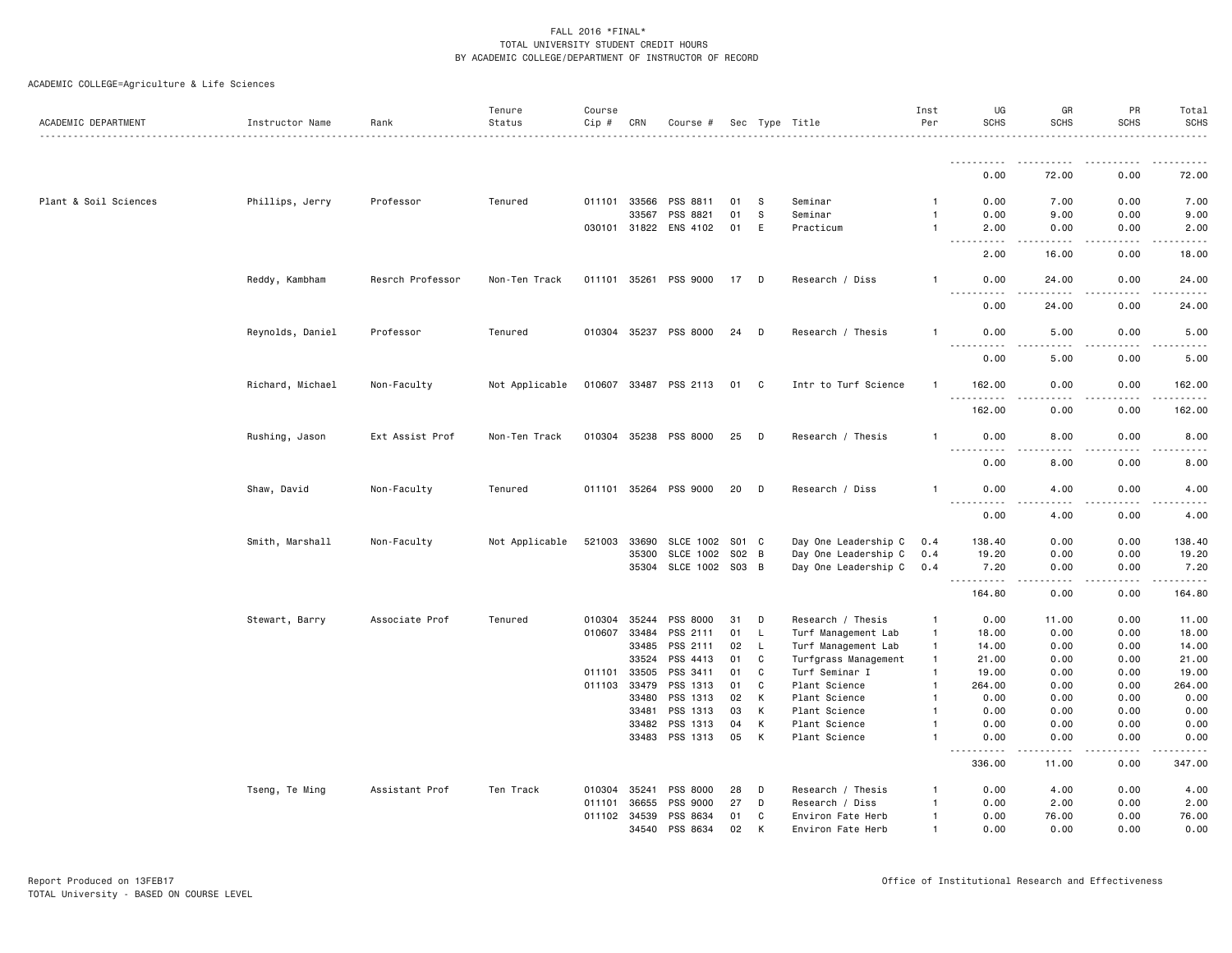|                                       |                    |                | Tenure         | Course       |       |          |    |          |                   | Inst | UG          | GR         | <b>PR</b>         | Total       |
|---------------------------------------|--------------------|----------------|----------------|--------------|-------|----------|----|----------|-------------------|------|-------------|------------|-------------------|-------------|
| ACADEMIC DEPARTMENT                   | Instructor Name    | Rank           | Status         | Cip #        | CRN   | Course # |    |          | Sec Type Title    | Per  | <b>SCHS</b> | SCHS       | <b>SCHS</b>       | <b>SCHS</b> |
|                                       |                    |                |                |              |       |          |    |          |                   |      |             |            |                   |             |
|                                       |                    |                |                |              |       |          |    |          |                   |      | 0.00        | 82.00      | 0.00              | 82.00       |
|                                       |                    |                |                |              |       |          |    |          |                   |      |             |            |                   |             |
| Plant & Soil Sciences                 | Varco, Jac         | Professor      | Tenured        | 010605       | 33501 | PSS 3301 | 01 |          | Soils Laboratory  |      | 23.00       | 0.00       | 0.00              | 23.00       |
|                                       |                    |                |                |              | 33502 | PSS 3301 | 02 | - L      | Soils Laboratory  |      | 19,00       | 0.00       | 0.00              | 19.00       |
|                                       |                    |                |                |              | 33503 | PSS 3301 | 03 | └        | Soils Laboratory  |      | 22,00       | 0.00       | 0.00              | 22.00       |
|                                       |                    |                |                |              | 33504 | PSS 3303 | 01 | C        | Soils             |      | 243.00      | 0.00       | 0.00              | 243.00      |
|                                       |                    |                |                |              |       |          |    |          |                   |      | ----------- | $\cdots$   | .                 | .           |
|                                       |                    |                |                |              |       |          |    |          |                   |      | 307.00      | 0.00       | 0.00              | 307.00      |
|                                       | Wallace, Teddy     | Associate Prof | Tenured        | 010304 35243 |       | PSS 8000 | 30 | D        | Research / Thesis |      | 0.00        | 9.00       | 0.00              | 9.00        |
|                                       |                    |                |                |              |       |          |    |          |                   |      | 0.00        | 9.00       | $- - - -$<br>0.00 | 9.00        |
|                                       | Warburton, Marilyn | Non-Employee   | Not Applicable | 011101 35266 |       | PSS 9000 | 22 | D        | Research / Diss   |      | 0.00        | 3.00       | 0.00              | 3.00        |
|                                       |                    |                |                |              |       |          |    |          |                   |      | 0.00        | 3.00       | ----<br>0.00      | 3.00        |
|                                       | Williams, W.       | Non-Employee   | Not Applicable | 011101 35267 |       | PSS 9000 | 23 | <b>D</b> | Research / Diss   |      | 0.00        | 3.00       | 0.00              | 3.00        |
|                                       |                    |                |                |              |       |          |    |          |                   |      | 0.00        | 3.00       | 0.00              | 3.00        |
| ;=============================        |                    |                |                |              |       |          |    |          |                   |      | ==========  |            | ==========        | ========    |
| Plant & Soil Sciences                 |                    |                |                |              |       |          |    |          |                   |      | 2455.30     | 565.00     | 0.00              | 3020.30     |
| ===================================== |                    |                |                |              |       |          |    |          |                   |      | ==========  | ========== | -----------       | -========== |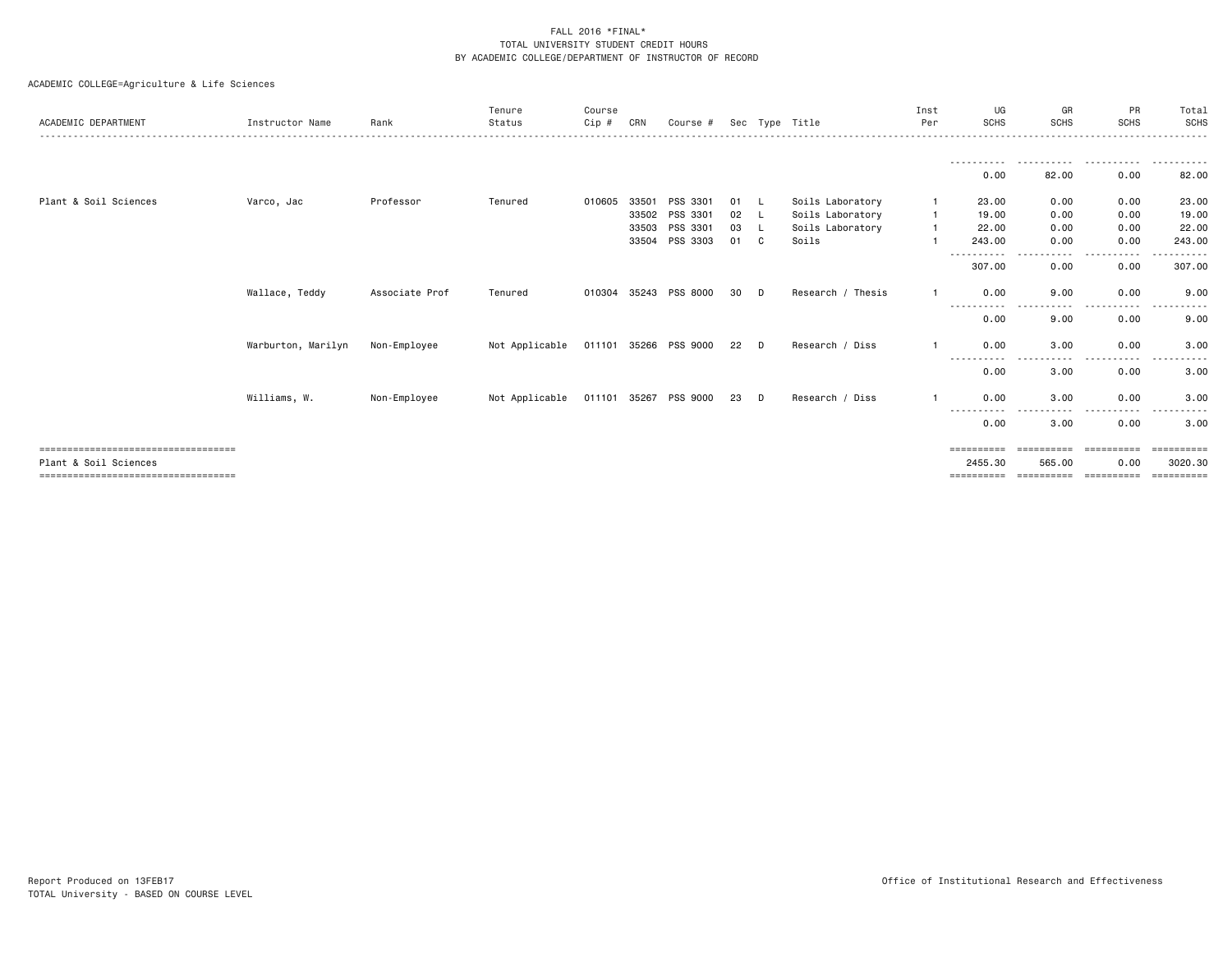| ACADEMIC DEPARTMENT | Instructor Name                | Rank           | Tenure<br>Status | Course<br>$Cip \#$ | CRN          | Course #             |    |                | Sec Type Title       | Inst<br>Per  | UG<br><b>SCHS</b>                                    | GR<br><b>SCHS</b> | PR<br><b>SCHS</b> | Total<br><b>SCHS</b>         |
|---------------------|--------------------------------|----------------|------------------|--------------------|--------------|----------------------|----|----------------|----------------------|--------------|------------------------------------------------------|-------------------|-------------------|------------------------------|
|                     |                                |                |                  |                    |              |                      |    |                |                      |              |                                                      |                   |                   |                              |
| Poultry Science     | Beck, Mary                     | Professor      | Tenured          |                    | 010907 33428 | PO 8011              | 01 | -S             | Graduate Seminar in  | -1           | 0.00<br>.<br>.                                       | 1.00              | 0.00              | 1.00<br>$\sim$ $\sim$ $\sim$ |
|                     |                                |                |                  |                    |              |                      |    |                |                      |              | 0.00                                                 | 1.00              | 0.00              | 1.00                         |
|                     | Kiess, Aaron                   | Associate Prof | Tenured          |                    |              | 010907 36044 PO 8000 | 02 | D              | Research / Thesis    | 1            | 0.00<br>.<br>----                                    | 4.00              | 0.00              | 4.00<br>المتحدث              |
|                     |                                |                |                  |                    |              |                      |    |                |                      |              | 0.00                                                 | 4.00              | 0.00              | 4.00                         |
|                     | McDaniel, Christophe Professor |                | Tenured          | 010907             | 33418        | PO 4324              | 01 | C              | Avian Reproduction   | $\mathbf{1}$ | 56.00                                                | 0.00              | 0.00              | 56.00                        |
|                     |                                |                |                  |                    | 33419        | PO 4324              | 02 | K              | Avian Reproduction   | $\mathbf{1}$ | 0.00                                                 | 0.00              | 0.00              | 0.00                         |
|                     |                                |                |                  |                    | 33423        | PO 6324              | 01 | C              | Avian Reproduction   | $\mathbf{1}$ | 0.00                                                 | 4.00              | 0.00              | 4.00                         |
|                     |                                |                |                  |                    | 33424        | PO 6324              | 02 | К              | Avian Reproduction   | -1           | 0.00                                                 | 0.00              | 0.00              | 0.00                         |
|                     |                                |                |                  |                    | 36033        | PO 9000              | 05 | D              | Research / Diss      | 1            | 0.00                                                 | 2.00              | 0.00              | 2.00                         |
|                     |                                |                |                  |                    |              | 36045 PO 8000        | 03 | D              | Research / Thesis    |              | 0.00                                                 | 2.00              | 0.00              | 2.00                         |
|                     |                                |                |                  |                    |              |                      |    |                |                      |              | .<br>56.00                                           | .<br>8.00         | .<br>0.00         | $- - - -$<br>64.00           |
|                     | Peebles, Edgar                 | Professor      | Tenured          | 010907             | 36035        | PO 9000              | 07 | D              | Research / Diss      | $\mathbf{1}$ | 0.00                                                 | 6.00              | 0.00              | 6.00                         |
|                     |                                |                |                  |                    | 36046        | P0 8000              | 04 | D              | Research / Thesis    | $\mathbf{1}$ | 0.00                                                 | 5.00              | 0.00              | 5.00                         |
|                     |                                |                |                  | 260801             | 30551        | BIO 3103             | 01 | C              | Genetics I           | $\mathbf{1}$ | 474.00                                               | 0.00              | 0.00              | 474.00                       |
|                     |                                |                |                  |                    | 30552        | BIO 3103             | 02 | К              | Genetics I           | $\mathbf{1}$ | 0.00                                                 | 0.00              | 0.00              | 0.00                         |
|                     |                                |                |                  |                    | 30553        | BIO 3103             | 03 | К              | Genetics I           | $\mathbf{1}$ | 0.00                                                 | 0.00              | 0.00              | 0.00                         |
|                     |                                |                |                  |                    | 32319        | GNS 3103             | 01 | C              | Genetics I           |              | 48.00                                                | 0.00              | 0.00              | 48.00                        |
|                     |                                |                |                  |                    | 32320        | GNS 3103             | 02 | К              | Genetics I           |              | 0.00                                                 | 0.00              | 0.00              | 0.00                         |
|                     |                                |                |                  |                    | 32321        | GNS 3103             | 03 | К              | Genetics I           |              | 0.00                                                 | 0.00              | 0.00              | 0.00                         |
|                     |                                |                |                  |                    | 33410        | PO 3103              | 01 | C              | Genetics I           |              | 165.00                                               | 0.00              | 0.00              | 165.00                       |
|                     |                                |                |                  |                    | 33411        | PO 3103              | 02 | K              | Genetics I           |              | 0.00                                                 | 0.00              | 0.00              | 0.00                         |
|                     |                                |                |                  |                    |              | 33412 PO 3103        | 03 | K              | Genetics I           |              | 0.00<br>.                                            | 0.00<br>.         | 0.00<br>.         | 0.00<br>.                    |
|                     |                                |                |                  |                    |              |                      |    |                |                      |              | 687.00                                               | 11.00             | 0.00              | 698.00                       |
|                     | Sadler, Clarence               | Lecturer       | Non-Ten Track    |                    |              | 010907 33420 PO 4333 | 01 | C <sub>1</sub> | Broiler Production   | $\mathbf{1}$ | 96.00<br>.                                           | 0.00<br>$   -$    | 0.00<br>.         | 96.00<br>.                   |
|                     |                                |                |                  |                    |              |                      |    |                |                      |              | 96.00                                                | 0.00              | 0.00              | 96.00                        |
|                     | Sharma, Chander                | Assistant Prof | Ten Track        | 010907             | 32152        | FNH 4514             | 01 | B              | Poultry Processing   | $\mathbf{1}$ | 16.00                                                | 0.00              | 0.00              | 16.00                        |
|                     |                                |                |                  |                    | 32165        | FNH 6514             | 01 | B              | Poultry Processing   | $\mathbf{1}$ | 0.00                                                 | 4.00              | 0.00              | 4.00                         |
|                     |                                |                |                  |                    | 33422        | PO 4514              | 01 | B              | Poultry Processing   | $\mathbf{1}$ | 56.00                                                | 0.00              | 0.00              | 56.00                        |
|                     |                                |                |                  |                    | 36038        | P0 9000              | 10 | D              | Research / Diss      | 1            | 0.00                                                 | 9.00              | 0.00              | 9.00                         |
|                     |                                |                |                  |                    | 36047        | PO 8000              | 05 | D              | Research / Thesis    |              | 0.00<br>.<br>----                                    | 4.00<br>د د د د   | 0.00<br>$- - - -$ | 4.00<br>.                    |
|                     |                                |                |                  |                    |              |                      |    |                |                      |              | 72.00                                                | 17.00             | 0.00              | 89.00                        |
|                     | Wamsley, Kelley                | Assistant Prof | Ten Track        | 010907             | 33415        | PO 3433              | 01 | B              | Poultry Evaluation I | $\mathbf{1}$ | 45.00                                                | 0.00              | 0.00              | 45.00                        |
|                     |                                |                |                  |                    | 35893        | P0 4000              | 01 | I              | Directed Indiv Study | $\mathbf{1}$ | 3.00                                                 | 0.00              | 0.00              | 3.00                         |
|                     |                                |                |                  |                    | 35942        | P0 4000              | 02 | $\bf{I}$       | Directed Indiv Study | $\mathbf{1}$ | 3.00                                                 | 0.00              | 0.00              | 3.00                         |
|                     |                                |                |                  |                    | 36039        | PO 9000              | 11 | D              | Research / Diss      | $\mathbf{1}$ | 0.00                                                 | 2.00              | 0.00              | 2.00                         |
|                     |                                |                |                  |                    | 36048        | P0 8000              | 06 | D              | Research / Thesis    | $\mathbf{1}$ | 0.00<br>$\sim$ $\sim$ $\sim$<br>$\sim$ $\sim$ $\sim$ | 8.00              | 0.00              | 8.00<br>.                    |
|                     |                                |                |                  |                    |              |                      |    |                |                      |              | 51.00                                                | 10.00             | 0.00              | 61.00                        |
|                     | Wells, Jessica                 | Ext Instructor | Non-Ten Track    | 010000 35031       |              | ADS 1013             | 01 | C              | Animal Agriculture & | 0.5          | 66.00                                                | 0.00              | 0.00              | 66.00                        |
|                     |                                |                |                  |                    | 35032        | PO 1013              | 01 | C              | Animal Agriculture & | 0.5          | 12.00                                                | 0.00              | 0.00              | 12.00                        |
|                     |                                |                |                  | 010907 33413       |              | PO 3313              | 01 | C              | Com Poultry Prod     | $\mathbf{1}$ | 141.00                                               | 0.00              | 0.00              | 141.00                       |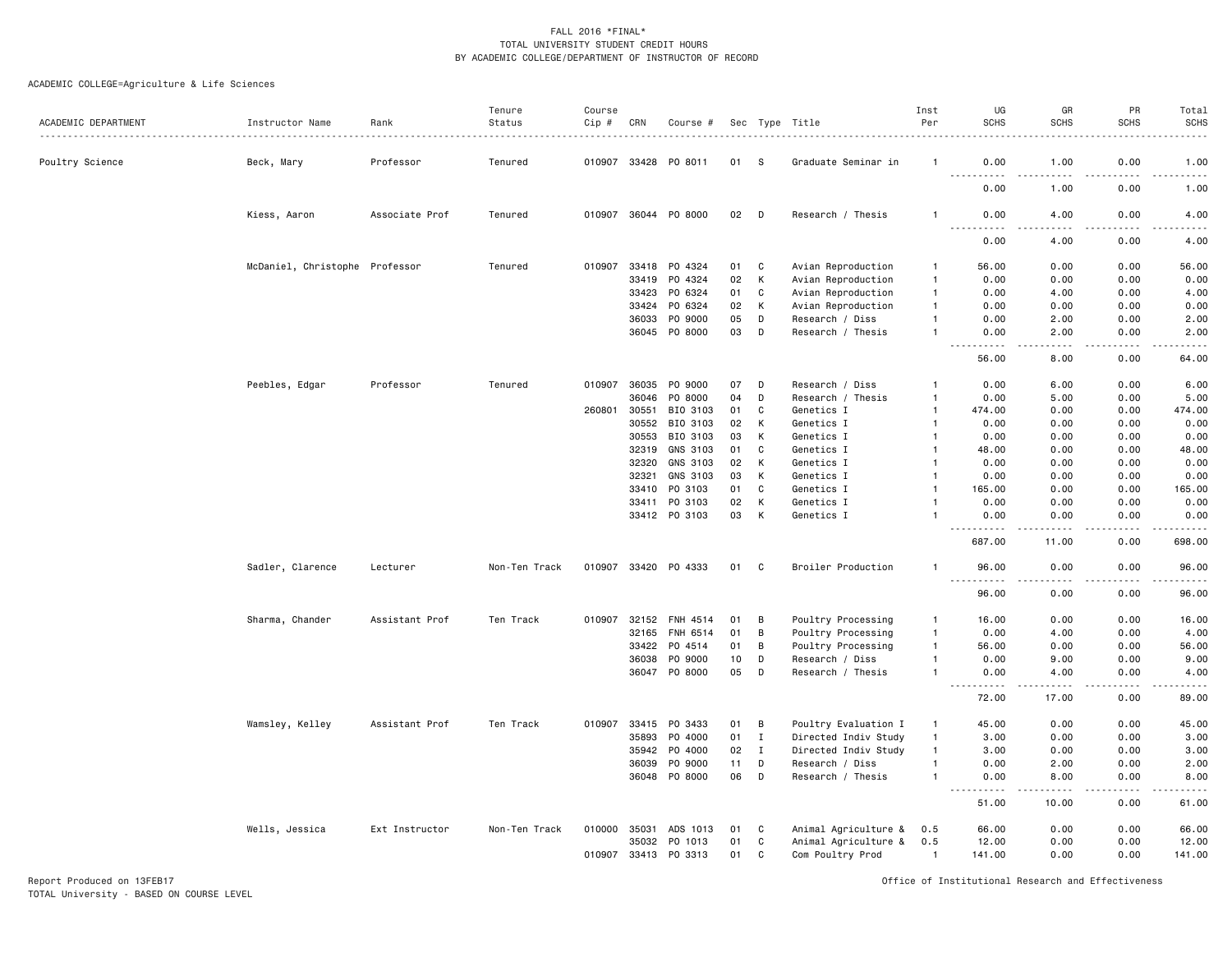| ACADEMIC DEPARTMENT                    | Instructor Name | Rank           | Tenure<br>Status | Course<br>Cip # | CRN   | Course $#$ Sec Type Title |    |     |                   | Inst<br>Per | UG<br><b>SCHS</b> | GR<br><b>SCHS</b>     | PR<br><b>SCHS</b>     | Total<br>SCHS      |
|----------------------------------------|-----------------|----------------|------------------|-----------------|-------|---------------------------|----|-----|-------------------|-------------|-------------------|-----------------------|-----------------------|--------------------|
| Poultry Science                        | Wells, Jessica  | Ext Instructor | Non-Ten Track    |                 |       | 010907 33414 P0 3313      | 02 | C   | Com Poultry Prod  |             | 138.00            | 0.00                  | 0.00                  | 138,00             |
|                                        |                 |                |                  |                 |       |                           |    |     |                   |             | .<br>357.00       | -----------<br>0.00   | .<br>0.00             | -------<br>357.00  |
|                                        | Zhai, Wei       | Assistant Prof | Ten Track        | 010907          | 33408 | PO 3011                   | 01 | -S  | Seminar           |             | 10.00             | 0.00                  | 0.00                  | 10.00              |
|                                        |                 |                |                  |                 | 33409 | PO 3021                   | 01 | -S  | Seminar           |             | 9.00              | 0.00                  | 0.00                  | 9.00               |
|                                        |                 |                |                  |                 | 33416 | PO 4031                   | 01 | - S | Seminar           |             | 7.00              | 0.00                  | 0.00                  | 7.00               |
|                                        |                 |                |                  |                 | 33417 | PO 4041                   | 01 | - S | Seminar           |             | 5.00              | 0.00                  | 0.00                  | 5.00               |
|                                        |                 |                |                  |                 | 33421 | PO 4413                   | 01 | C.  | Poultry Nutrition |             | 66.00             | 0.00                  | 0.00                  | 66.00              |
|                                        |                 |                |                  |                 | 33426 | PO 6413                   | 01 | C   | Poultry Nutrition |             | 0.00              | 9.00                  | 0.00                  | 9.00               |
|                                        |                 |                |                  |                 | 36041 | PO 9000                   | 13 | D   | Research / Diss   |             | 0.00              | 9.00                  | 0.00                  | 9.00               |
|                                        |                 |                |                  |                 | 36049 | PO 8000                   | 07 | D   | Research / Thesis |             | 0.00              | 3.00                  | 0.00                  | 3.00               |
|                                        |                 |                |                  |                 |       |                           |    |     |                   |             | .<br>97.00        | .<br>21.00            | $\cdots$<br>.<br>0.00 | <u>.</u><br>118.00 |
| ====================================== |                 |                |                  |                 |       |                           |    |     |                   |             | ==========        | ===================== |                       | ==========         |
| Poultry Science                        |                 |                |                  |                 |       |                           |    |     |                   |             | 1416.00           | 72.00                 | 0.00                  | 1488.00            |
| -------------------------------------  |                 |                |                  |                 |       |                           |    |     |                   |             | ==========        | ==========            | ==========            | ==========         |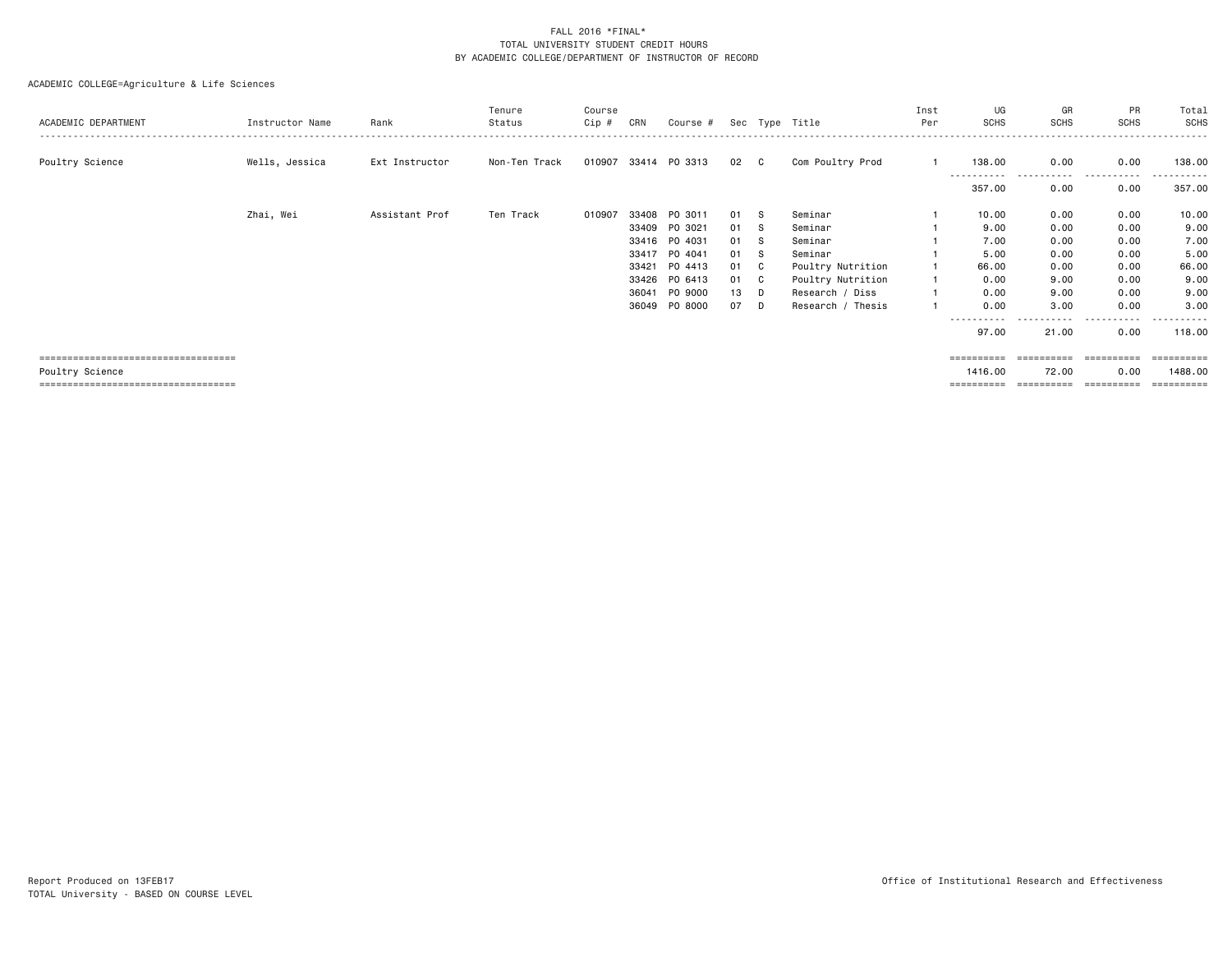|                          |                     |                 | Tenure         | Course |              |                                         |          |                  |                                              | Inst                         | UG                                                                                                                                                             | GR                   | PR           | Total                     |
|--------------------------|---------------------|-----------------|----------------|--------|--------------|-----------------------------------------|----------|------------------|----------------------------------------------|------------------------------|----------------------------------------------------------------------------------------------------------------------------------------------------------------|----------------------|--------------|---------------------------|
| ACADEMIC DEPARTMENT      | Instructor Name     | Rank            | Status         | Cip #  | CRN          | Course #                                |          |                  | Sec Type Title                               | Per                          | <b>SCHS</b>                                                                                                                                                    | <b>SCHS</b>          | <b>SCHS</b>  | <b>SCHS</b><br>والمناصبات |
| School of Human Sciences | Black, Catherine    | Visit Professor | Non-Ten Track  | 190101 | 35580        | HS 4990                                 | 02       | C                | Special Topic In HS                          | $\mathbf{1}$                 | 42.00                                                                                                                                                          | 0.00                 | 0.00         | 42.00                     |
|                          |                     |                 |                |        | 35887        | HS 4990                                 | 03       | $\mathbf{C}$     | Special Topic In HS                          | $\mathbf{1}$                 | 30.00                                                                                                                                                          | 0.00                 | 0.00         | 30.00                     |
|                          |                     |                 |                |        | 500407 32554 | HS 1523                                 | 01       | C                | Visual Dsgn & Dress                          | $\mathbf{1}$                 | 150.00                                                                                                                                                         | 0.00                 | 0.00         | 150.00                    |
|                          |                     |                 |                |        |              |                                         |          |                  |                                              |                              | .<br>$\sim$ $\sim$                                                                                                                                             | .                    | .            | .                         |
|                          |                     |                 |                |        |              |                                         |          |                  |                                              |                              | 222.00                                                                                                                                                         | 0.00                 | 0.00         | 222.00                    |
|                          | Boutwell, Angela    | Lecturer        | Non-Ten Track  |        |              | 190706 34270 HS 2803                    |          | 501 B            | Prenatal & Infant De                         | $\mathbf{1}$                 | 33.00<br>.<br><b>.</b>                                                                                                                                         | 0.00                 | 0.00         | 33.00<br>.                |
|                          |                     |                 |                |        |              |                                         |          |                  |                                              |                              | 33.00                                                                                                                                                          | 0.00                 | 0.00         | 33.00                     |
|                          | Browning, Ned       | Lecturer        | Non-Ten Track  |        |              | 090101 30924 CO 1013                    | 15       | $\mathbf{C}$     | Intro to Communicati                         | $\mathbf{1}$                 | 99.00<br>.<br>.                                                                                                                                                | 0.00<br>. <b>.</b> . | 0.00<br>.    | 99.00<br>.                |
|                          |                     |                 |                |        |              |                                         |          |                  |                                              |                              | 99.00                                                                                                                                                          | 0.00                 | 0.00         | 99.00                     |
|                          | Downey, Laura       | Ext Assoc Prof  | Non-Ten Track  | 131301 | 30219        | AIS 8503                                | 01       | C                | Pro Pln & Dev AIS                            | 0.5                          | 0.00                                                                                                                                                           | 33.00                | 0.00         | 33.00                     |
|                          |                     |                 |                |        | 30224        | AIS 8803                                | 01       | C                | App Res Meth To AIS                          | 0.5                          | 0.00                                                                                                                                                           | 27.00                | 0.00         | 27.00                     |
|                          |                     |                 |                |        |              | 35438 AIS 9000                          | 02       | D                | Research/Diss                                | $\mathbf{1}$                 | 0.00<br>$\sim$ $\sim$<br>.                                                                                                                                     | 13.00<br>.           | 0.00<br>.    | 13.00<br>.                |
|                          |                     |                 |                |        |              |                                         |          |                  |                                              |                              | 0.00                                                                                                                                                           | 73.00                | 0.00         | 73.00                     |
|                          | Elmore-Staton, Lori | Assistant Prof  | Ten Track      | 190101 | 36150        | <b>HS 7000</b>                          | 02       | $\mathbf{I}$     | Directed Indiv Study                         | $\mathbf{1}$                 | 0.00                                                                                                                                                           | 3.00                 | 0.00         | 3.00                      |
|                          |                     |                 |                |        | 36378        | HS 4000                                 | 01       | $\mathbf I$      | Directed Indiv Study                         | $\mathbf{1}$                 | 1.00                                                                                                                                                           | 0.00                 | 0.00         | 1.00                      |
|                          |                     |                 |                | 190701 | 32561        | HS 1813                                 | 01       | C                | Devel through Lifesp                         | $\mathbf{1}$                 | 240.00                                                                                                                                                         | 0.00                 | 0.00         | 240.00                    |
|                          |                     |                 |                |        | 35506        | <b>HS 9000</b>                          | 01       | D                | Research/Dissertatio                         | $\mathbf{1}$                 | 0.00                                                                                                                                                           | 12.00                | 0.00         | 12.00                     |
|                          |                     |                 |                | 190704 | 32599        | HS 4803                                 | 01       | C                | Parenting                                    | $\mathbf{1}$                 | 132.00                                                                                                                                                         | 0.00                 | 0.00         | 132.00                    |
|                          |                     |                 |                |        | 190708 32613 | HS 6803                                 | 01       | C                | Parenting                                    | $\mathbf{1}$                 | 0.00                                                                                                                                                           | 12.00                | 0.00<br>.    | 12.00<br>.                |
|                          |                     |                 |                |        |              |                                         |          |                  |                                              |                              | $\frac{1}{2} \left( \frac{1}{2} \right) \left( \frac{1}{2} \right) \left( \frac{1}{2} \right) \left( \frac{1}{2} \right) \left( \frac{1}{2} \right)$<br>373.00 | <u>.</u><br>27.00    | 0.00         | 400.00                    |
|                          | Fason, Angel        | Instructor      | Non-Ten Track  | 010101 | 32594        | HS 4750                                 | 01       | E                | Internship                                   | $\mathbf{1}$                 | 6.00                                                                                                                                                           | 0.00                 | 0.00         | 6.00                      |
|                          |                     |                 |                | 190101 | 32591        | HS 4701                                 | 01       | $\mathtt{C}$     | Internship Placement                         | $\mathbf{1}$                 | 23.00                                                                                                                                                          | 0.00                 | 0.00         | 23.00                     |
|                          |                     |                 |                | 190701 | 32593        | HS 4740                                 | 01       | E                | PreK-K Teacher Cand                          | $\mathbf{1}$                 | 48.00                                                                                                                                                          | 0.00                 | 0.00         | 48.00                     |
|                          |                     |                 |                |        | 32595        | HS 4760                                 | 01       | E                | Child Development In                         | $\mathbf{1}$                 | 48.00                                                                                                                                                          | 0.00                 | 0.00         | 48.00                     |
|                          |                     |                 |                |        | 32597        | HS 4780                                 | 01       | E                | Youth Development In                         | $\mathbf{1}$                 | 108.00                                                                                                                                                         | 0.00                 | 0.00         | 108.00                    |
|                          |                     |                 |                |        | 190706 32571 | HS 2803                                 | 01       | B                | Prenatal & Infant De                         | $\mathbf{1}$                 | 144.00                                                                                                                                                         | 0.00                 | 0.00         | 144.00                    |
|                          |                     |                 |                |        | 32572        | HS 2813                                 | 01       | B                | Child Development                            | $\mathbf{1}$                 | 126.00<br>$\sim$ $\sim$ $\sim$<br>. <b>.</b>                                                                                                                   | 0.00<br>$- - - -$    | 0.00<br>.    | 126.00<br>.               |
|                          |                     |                 |                |        |              |                                         |          |                  |                                              |                              | 503.00                                                                                                                                                         | 0.00                 | 0.00         | 503.00                    |
|                          | Freeman, Charles    | Assistant Prof  | Ten Track      | 190101 | 32592        | HS 4702                                 | 01       | C                | HS Senior Seminar                            | 0.25                         | 23.50                                                                                                                                                          | 0.00                 | 0.00         | 23.50                     |
|                          |                     |                 |                |        | 36461        | HS 4000                                 | 02       | $\mathbf{I}$     | Directed Indiv Study                         | $\mathbf{1}$                 | 3.00                                                                                                                                                           | 0.00                 | 0.00         | 3.00                      |
|                          |                     |                 |                |        | 36498        | HS 4000                                 | 03       | $\mathbf{I}$     | Directed Indiv Study                         | $\mathbf{1}$                 | 3.00                                                                                                                                                           | 0.00                 | 0.00         | 3.00                      |
|                          |                     |                 |                | 190901 | 32562        | HS 2123                                 | 01       | $\mathbf{C}$     | Product Development                          | $\mathbf{1}$                 | 147.00                                                                                                                                                         | 0.00                 | 0.00         | 147.00                    |
|                          |                     |                 |                |        | 32563        | HS 2123                                 | 02       | к                | Product Development                          | $\mathbf{1}$                 | 0.00                                                                                                                                                           | 0.00                 | 0.00         | 0.00                      |
|                          |                     |                 |                |        | 32575        | HS 3593                                 | 01       | C                | Mdse & Promotion Str                         | $\mathbf{1}$                 | 120.00                                                                                                                                                         | 0.00                 | 0.00         | 120.00                    |
|                          |                     |                 |                |        | 34586        | HS 2123                                 | 03       | К                | Product Development                          | $\mathbf{1}$                 | 0.00                                                                                                                                                           | 0.00                 | 0.00         | 0.00                      |
|                          |                     |                 |                |        | 35206        | HS 2593                                 | 01       | $\overline{B}$   | Product Development                          | $\mathbf{1}$                 | 48.00<br>.                                                                                                                                                     | 0.00<br>.            | 0.00<br>.    | 48.00<br>-----            |
|                          |                     |                 |                |        |              |                                         |          |                  |                                              |                              | 344.50                                                                                                                                                         | 0.00                 | 0.00         | 344.50                    |
|                          | Green, Tina         | Non-Faculty     | Not Applicable | 010801 |              | 30202 AIS 4203<br>131301 36492 AIS 4000 | 01<br>02 | В<br>$\mathbf I$ | App Compute Tech AIS<br>Directed Indiv Study | $\mathbf{1}$<br>$\mathbf{1}$ | 84.00<br>3.00                                                                                                                                                  | 0.00<br>0.00         | 0.00<br>0.00 | 84.00<br>3.00             |
|                          |                     |                 |                |        |              |                                         |          |                  |                                              |                              |                                                                                                                                                                |                      |              |                           |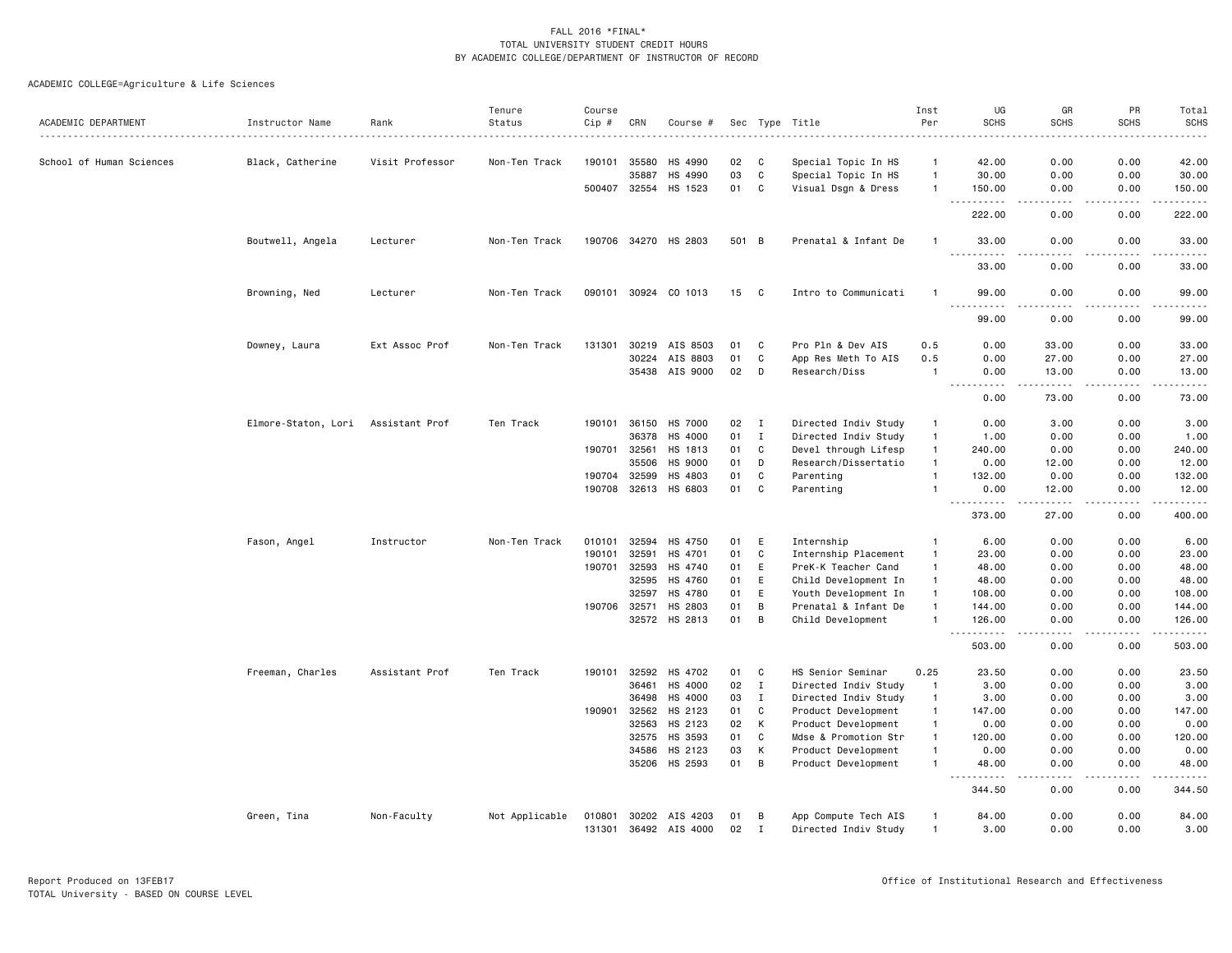ACADEMIC COLLEGE=Agriculture & Life Sciences

| ACADEMIC DEPARTMENT      | Instructor Name | Rank           | Tenure<br>Status | Course<br>Cip # | CRN          | Course #              |                  |              | Sec Type Title       | Inst<br>Per    | UG<br><b>SCHS</b>                  | GR<br><b>SCHS</b>     | PR<br><b>SCHS</b> | Total<br><b>SCHS</b>  |
|--------------------------|-----------------|----------------|------------------|-----------------|--------------|-----------------------|------------------|--------------|----------------------|----------------|------------------------------------|-----------------------|-------------------|-----------------------|
|                          |                 |                |                  |                 |              |                       |                  |              |                      |                |                                    |                       |                   |                       |
|                          |                 |                |                  |                 |              |                       |                  |              |                      |                | 87.00                              | 0.00                  | 0.00              | 87.00                 |
| School of Human Sciences | Greenhaw, Laura | Assistant Prof | Ten Track        |                 |              | 010801 30201 AIS 3803 | 01               | C            | Fnd Ldsh Ag/Life Sci | $\mathbf{1}$   | 84.00                              | 0.00                  | 0.00              | 84.00                 |
|                          |                 |                |                  |                 | 30220        | AIS 8513              | 01               | C            | Vol Develop Ag & Ext | $\overline{1}$ | 0.00                               | 30.00                 | 0.00              | 30.00                 |
|                          |                 |                |                  |                 | 36822        | AIS 8100              | 02               | $\mathbf{I}$ | Creative Component A | $\mathbf{1}$   | 0.00                               | 2.00                  | 0.00              | 2.00                  |
|                          |                 |                |                  | 131301          | 30200        | AIS 3500              | 01               | E            | Internship           | 1              | 12.00                              | 0.00                  | 0.00              | 12.00                 |
|                          |                 |                |                  |                 | 34585        | AIS 3500              | 02               | E            | Internship           | 1              | 3.00                               | 0.00                  | 0.00              | 3.00                  |
|                          |                 |                |                  |                 |              | 35439 AIS 9000        | 03               | D            | Research/Diss        |                | 0.00                               | 14.00                 | 0.00              | 14.00                 |
|                          |                 |                |                  |                 |              | 35645 AIS 8000        | 02               | D            | Research/Thesis      | 1              | 0.00                               | 9.00                  | 0.00              | 9.00                  |
|                          |                 |                |                  |                 |              |                       |                  |              |                      |                | $\frac{1}{2}$<br>99.00             | 55.00                 | 0.00              | 154.00                |
|                          | Hardman, Alisha | Assistant Prof | Ten Track        | 190701          | 32618        | HS 8813               | 01               | C            | Seminar in HDFS      | 1              | 0.00                               | 15.00                 | 0.00              | 15.00                 |
|                          |                 |                |                  |                 | 35507        | HS 9000               | 02               | D            | Research/Dissertatio | $\mathbf{1}$   | 0.00                               | 6.00                  | 0.00              | 6.00                  |
|                          |                 |                |                  |                 | 36066        | HS 8000               | 05               | D            | Research/Thesis      | $\mathbf{1}$   | 0.00                               | 3.00                  | 0.00              | 3.00                  |
|                          |                 |                |                  |                 |              |                       |                  |              |                      |                | $\frac{1}{2}$<br>0.00              | . <u>.</u> .<br>24.00 | .<br>0.00         | . <u>.</u> .<br>24.00 |
|                          | Jagger, Carla   | Assistant Prof | Ten Track        | 010801          | 30193        | AIS 2413              | 01               | C            | Intro to Ag Info Sci | 1              | 132.00                             | 0.00                  | 0.00              | 132.00                |
|                          |                 |                |                  | 131301          | 30205        | AIS 4424              | 01               | C            | Teach Meth in Ag & H | $\mathbf{1}$   | 24.00                              | 0.00                  | 0.00              | 24.00                 |
|                          |                 |                |                  |                 | 30206        | AIS 4424              | 02               | К            | Teach Meth in Ag & H | $\overline{1}$ | 0.00                               | 0.00                  | 0.00              | 0.00                  |
|                          |                 |                |                  |                 | 30208        | AIS 4424              | 04               | Κ            | Teach Meth in Ag & H | $\mathbf{1}$   | 0.00                               | 0.00                  | 0.00              | 0.00                  |
|                          |                 |                |                  |                 | 30209        | AIS 4424              | 05               | К            | Teach Meth in Ag & H | $\overline{1}$ | 0.00                               | 0.00                  | 0.00              | 0.00                  |
|                          |                 |                |                  |                 | 30210        | AIS 4424              | 06               | К            | Teach Meth in Ag & H | $\overline{1}$ | 0.00                               | 0.00                  | 0.00              | 0.00                  |
|                          |                 |                |                  |                 | 30211        | AIS 4424              | 07               | К            | Teach Meth in Ag & H | $\overline{1}$ | 0.00                               | 0.00                  | 0.00              | 0.00                  |
|                          |                 |                |                  |                 | 131308 32582 | HS 4424               | 01               | C            | Teach Methods in Ag  | $\mathbf{1}$   | 212.00                             | 0.00                  | 0.00              | 212.00                |
|                          |                 |                |                  |                 | 32583        | HS 4424               | 02               | К            | Teach Methods in Ag  | $\mathbf{1}$   | 0.00                               | 0.00                  | 0.00              | 0.00                  |
|                          |                 |                |                  |                 | 32584        | HS 4424               | 03               | Κ            | Teach Methods in Ag  | $\mathbf{1}$   | 0.00                               | 0.00                  | 0.00              | 0.00                  |
|                          |                 |                |                  |                 | 32585        | HS 4424               | 04               | К            | Teach Methods in Ag  | $\mathbf{1}$   | 0.00                               | 0.00                  | 0.00              | 0.00                  |
|                          |                 |                |                  |                 | 32586        | HS 4424               | 05               | К            | Teach Methods in Ag  | 1              | 0.00                               | 0.00                  | 0.00              | 0.00                  |
|                          |                 |                |                  |                 | 32587        | HS 4424               | 06               | К            | Teach Methods in Ag  | 1              | 0.00                               | 0.00                  | 0.00              | 0.00                  |
|                          |                 |                |                  |                 | 32588        | HS 4424               | 07               | Κ            | Teach Methods in Ag  | 1              | 0.00                               | 0.00                  | 0.00              | 0.00                  |
|                          |                 |                |                  |                 | 36337        | HS 4424               | 08               | К            | Teach Methods in Ag  | $\mathbf{1}$   | 0.00<br>$\sim$ $\sim$ $\sim$       | 0.00<br>$\frac{1}{2}$ | 0.00<br>بالمستعاد | 0.00                  |
|                          |                 |                |                  |                 |              |                       |                  |              |                      |                | د د د د<br>368.00                  | 0.00                  | 0.00              | 368.00                |
|                          | Kobia, Caroline | Assistant Prof | Ten Track        | 190201          | 35213        | HS 4583               | 01               | C            | Fashion Entrepreneur | -1             | 102.00                             | 0.00                  | 0.00              | 102.00                |
|                          |                 |                |                  | 190904          | 32568        | HS 2524               | 01               | C            | Textiles for Apparel | $\mathbf{1}$   | 168.00                             | 0.00                  | 0.00              | 168.00                |
|                          |                 |                |                  |                 | 32569        | HS 2524               | 02               | К            | Textiles for Apparel | $\mathbf{1}$   | 0.00                               | 0.00                  | 0.00              | 0.00                  |
|                          |                 |                |                  |                 |              | 32570 HS 2524         | 03               | К            | Textiles for Apparel | $\mathbf{1}$   | 0.00                               | 0.00                  | 0.00              | 0.00                  |
|                          |                 |                |                  |                 |              |                       |                  |              |                      |                | 270.00                             | 0.00                  | 0.00              | 270.00                |
|                          | Lee, JuYoung    | Assistant Prof | Ten Track        | 190101          | 35359        | HS 4990               | 01               | C            | Special Topic In HS  | $\overline{1}$ | 108.00                             | 0.00                  | 0.00              | 108.00                |
|                          |                 |                |                  |                 |              | 190901 32574 HS 3553  | 01               | B            | Fashion Retailing    | $\mathbf{1}$   | 54.00<br>$\sim$ $\sim$ $\sim$<br>. | 0.00                  | 0.00              | 54.00                 |
|                          |                 |                |                  |                 |              |                       |                  |              |                      |                | 162.00                             | 0.00                  | 0.00              | 162.00                |
|                          | Miller, Phyllis | Professor      | Tenured          | 190101          | 36060        | HS 4990               | 04               | C            | Special Topic In HS  | $\mathbf{1}$   | 18.00                              | 0.00                  | 0.00              | 18.00                 |
|                          |                 |                |                  |                 | 36675        | HS 4000               | 04               | Ι.           | Directed Indiv Study | $\overline{1}$ | 3.00                               | 0.00                  | 0.00              | 3.00                  |
|                          |                 |                |                  |                 | 36688        | HS 4000               | 05               | I            | Directed Indiv Study | $\mathbf{1}$   | 3.00                               | 0.00                  | 0.00              | 3.00                  |
|                          |                 |                |                  | 199999          | 32553        | HS 1001               | F <sub>0</sub> 1 | C            | First Year Seminar   | $\overline{1}$ | 24.00                              | 0.00                  | 0.00              | 24.00                 |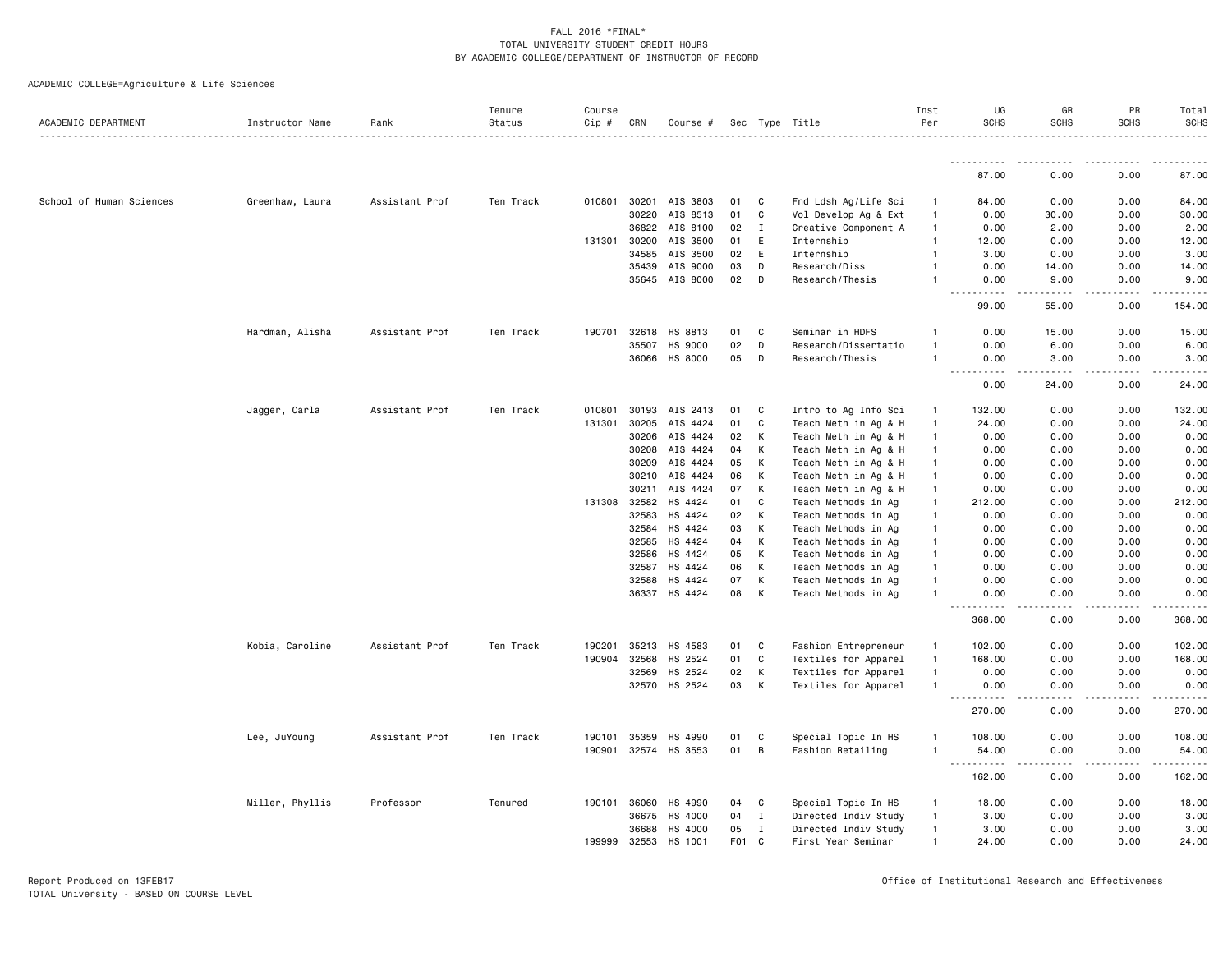|  | ACADEMIC COLLEGE=Agriculture & Life Sciences |  |  |  |
|--|----------------------------------------------|--|--|--|
|--|----------------------------------------------|--|--|--|

| ACADEMIC DEPARTMENT      | Instructor Name  | Rank              | Tenure<br>Status | Course<br>Cip # | CRN          | Course #              |       |                | Sec Type Title       | Inst<br>Per    | UG<br><b>SCHS</b>                  | GR<br><b>SCHS</b>     | PR<br><b>SCHS</b>   | Total<br><b>SCHS</b> |
|--------------------------|------------------|-------------------|------------------|-----------------|--------------|-----------------------|-------|----------------|----------------------|----------------|------------------------------------|-----------------------|---------------------|----------------------|
|                          |                  |                   |                  |                 |              |                       |       |                |                      |                |                                    |                       |                     |                      |
|                          |                  |                   |                  |                 |              |                       |       |                |                      |                | <u>.</u><br>48.00                  | 0.00                  | 0.00                | 48.00                |
| School of Human Sciences | Morrison, Carley | Grad Res Assist   | Not Applicable   |                 |              | 010801 30199 AIS 3333 | S01 C |                | Present Ag and Life  | 1              | 60.00                              | 0.00                  | 0.00                | 60.00                |
|                          |                  |                   |                  |                 |              |                       |       |                |                      |                | .<br>60.00                         | 0.00                  | 0.00                | 60.00                |
|                          | Newman, Michael  | Professor         | Tenured          | 010801          | 30223        | AIS 8801              | 01    | s              | Graduate Prof Semina |                | 0.00                               | 13.00                 | 0.00                | 13.00                |
|                          |                  |                   |                  | 131301          | 35440        | AIS 9000              | 04    | D              | Research/Diss        | 1              | 0.00                               | 15.00                 | 0.00                | 15.00                |
|                          |                  |                   |                  |                 | 35761        | AIS 8000              | 03    | D              | Research/Thesis      | $\mathbf{1}$   | 0.00                               | 4.00                  | 0.00                | 4.00                 |
|                          |                  |                   |                  |                 | 190101 32558 | HS 1701               | 01    | C              | Survey Of Human Sci  | $\mathbf{1}$   | 60.00                              | 0.00                  | 0.00                | 60.00                |
|                          |                  |                   |                  |                 | 32559        | HS 1701               | 02    | C              | Survey Of Human Sci  | 1              | 29,00<br>.<br>$\sim$ $\sim$ $\sim$ | 0.00<br><u>.</u>      | 0.00<br>$- - - - -$ | 29.00<br>.           |
|                          |                  |                   |                  |                 |              |                       |       |                |                      |                | 89.00                              | 32.00                 | 0.00                | 121.00               |
|                          | Noffsinger, Rick | Non-Faculty       | Not Applicable   |                 |              | 231303 30196 AIS 3203 | 02    | $\overline{c}$ | Prof Writing ANR Hum | $\mathbf{1}$   | 81.00<br>.                         | 0.00<br>$\frac{1}{2}$ | 0.00<br>.           | 81.00<br>.           |
|                          |                  |                   |                  |                 |              |                       |       |                |                      |                | 81.00                              | 0.00                  | 0.00                | 81.00                |
|                          | Owen, Sean       | Resrch Assoc Prof | Non-Ten Track    |                 |              | 131202 31526 EDF 3423 | 02    | $\mathbf{C}$   | Exploring Diversity  | 1              | 87.00<br>.                         | 0.00                  | 0.00                | 87.00                |
|                          |                  |                   |                  |                 |              |                       |       |                |                      |                | 87.00                              | 0.00                  | 0.00                | 87.00                |
|                          | Parker, Julie    | Assistant Prof    | Ten Track        |                 | 190701 35503 | <b>HS 8000</b>        | 02    | D              | Research/Thesis      | $\mathbf{1}$   | 0.00                               | 7.00                  | 0.00                | 7.00                 |
|                          |                  |                   |                  |                 | 35508        | <b>HS 9000</b>        | 03    | D              | Research/Dissertatio | $\mathbf{1}$   | 0.00                               | 17.00                 | 0.00                | 17.00                |
|                          |                  |                   |                  |                 | 190706 32579 | HS 3843               | 01    | C              | Guiding Child Behavi | $\overline{1}$ | 120.00                             | 0.00                  | 0.00                | 120.00               |
|                          |                  |                   |                  |                 | 190799 32600 | HS 4833               | 01    | C              | The Hospitalized Chi | $\mathbf{1}$   | 36.00<br><b></b>                   | 0.00                  | 0.00                | 36.00                |
|                          |                  |                   |                  |                 |              |                       |       |                |                      |                | 156.00                             | 24.00                 | 0.00                | 180.00               |
|                          | Peterson, Donna  | Ext Assoc Prof    | Non-Ten Track    |                 |              | 131301 30219 AIS 8503 | 01    | C              | Pro Pln & Dev AIS    | 0.5            | 0.00<br>.                          | 33.00                 | 0.00                | 33.00                |
|                          |                  |                   |                  |                 |              |                       |       |                |                      |                | 0.00                               | 33.00                 | 0.00                | 33.00                |
|                          | Phillips, Tommy  | Associate Prof    | Tenured          | 190101          | 36314        | <b>HS 7000</b>        | 03    | I              | Directed Indiv Study | $\mathbf{1}$   | 0.00                               | 6.00                  | 0.00                | 6.00                 |
|                          |                  |                   |                  |                 | 36965        | HS 4000               | 06    | $\mathbf{I}$   | Directed Indiv Study | $\overline{1}$ | 1.00                               | 0.00                  | 0.00                | 1.00                 |
|                          |                  |                   |                  | 190701          | 32603        | HS 4873               | 01    | C              | Positive Youth Dev   | $\mathbf{1}$   | 42.00                              | 0.00                  | 0.00                | 42.00                |
|                          |                  |                   |                  |                 | 32616        | HS 6873               | 01    | C              | Positive Youth Dev   | 1              | 0.00                               | 18.00                 | 0.00                | 18.00                |
|                          |                  |                   |                  |                 | 32619        | HS 8823               | 01    | C              | Theories in HDFS     | 1              | 0.00                               | 30.00                 | 0.00                | 30.00                |
|                          |                  |                   |                  |                 | 34598        | HS 8423               | 01    | C              | Dev Intimate Relatio | $\mathbf{1}$   | 0.00                               | 27.00                 | 0.00                | 27.00                |
|                          |                  |                   |                  |                 | 35505        | HS 8000               | 04    | D              | Research/Thesis      | 1              | 0.00<br>$\sim$                     | 9.00                  | 0.00                | 9.00                 |
|                          |                  |                   |                  |                 |              |                       |       |                |                      |                | 43.00                              | 90.00                 | 0.00                | 133.00               |
|                          | Settle, Quisto   | Assistant Prof    | Ten Track        | 010801          | 35105        | AIS 1001              | F01 C |                | First Year Seminar   | 0.5            | 11.50                              | 0.00                  | 0.00                | 11.50                |
|                          |                  |                   |                  | 131301          | 30224        | AIS 8803              | 01    | C              | App Res Meth To AIS  | 0.5            | 0.00                               | 27.00                 | 0.00                | 27.00                |
|                          |                  |                   |                  |                 | 36466        | AIS 8000              | 05    | D              | Research/Thesis      | $\overline{1}$ | 0.00                               | 3.00                  | 0.00                | 3.00                 |
|                          |                  |                   |                  |                 | 36481        | AIS 4000              | 01    | $\mathbf{I}$   | Directed Indiv Study | $\overline{1}$ | 2.00                               | 0.00                  | 0.00                | 2.00                 |
|                          |                  |                   |                  |                 |              | 231303 30198 AIS 3203 | 04    | C              | Prof Writing ANR Hum | $\overline{1}$ | 75.00<br>.<br>$  -$                | 0.00<br>-----         | 0.00<br>-----       | 75.00<br>.           |
|                          |                  |                   |                  |                 |              |                       |       |                |                      |                | 88.50                              | 30.00                 | 0.00                | 118.50               |
|                          | Shaw, Emily      | Non-Faculty       | Not Applicable   |                 |              | 010801 35105 AIS 1001 | F01 C |                | First Year Seminar   | 0.5            | 11.50                              | 0.00                  | 0.00                | 11.50                |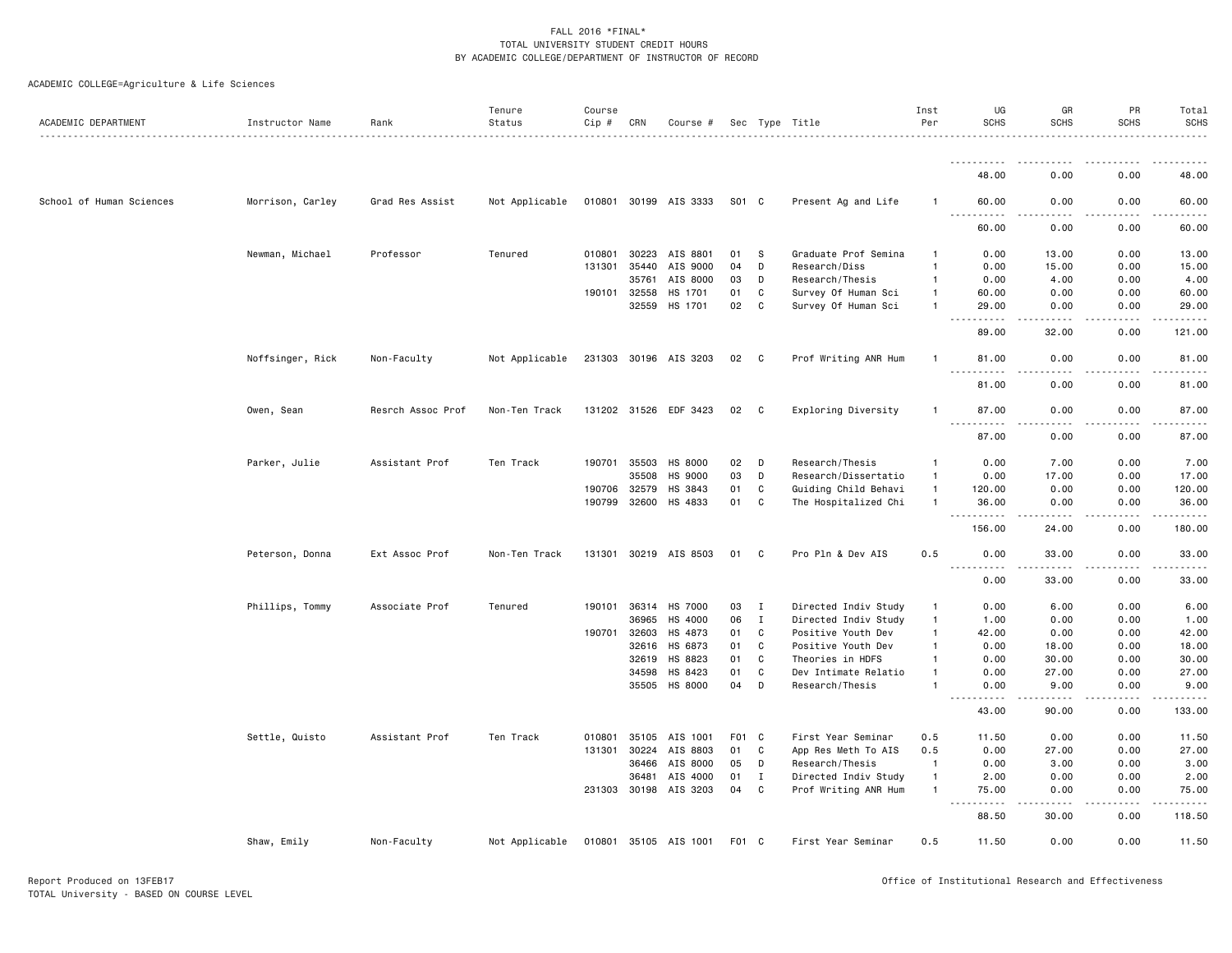ACADEMIC COLLEGE=Agriculture & Life Sciences

| ACADEMIC DEPARTMENT                                                | Instructor Name                  | Rank           | Tenure<br>Status | Course<br>$Cip \#$ | CRN          | Course #             |      |              | Sec Type Title       | Inst<br>Per    | UG<br><b>SCHS</b>                                                                                                                                                       | GR<br><b>SCHS</b>      | PR<br><b>SCHS</b>                                                                                                                                            | Total<br>SCHS                                                                                                                    |
|--------------------------------------------------------------------|----------------------------------|----------------|------------------|--------------------|--------------|----------------------|------|--------------|----------------------|----------------|-------------------------------------------------------------------------------------------------------------------------------------------------------------------------|------------------------|--------------------------------------------------------------------------------------------------------------------------------------------------------------|----------------------------------------------------------------------------------------------------------------------------------|
|                                                                    |                                  |                |                  |                    |              |                      |      |              |                      |                |                                                                                                                                                                         |                        |                                                                                                                                                              |                                                                                                                                  |
|                                                                    |                                  |                |                  |                    |              |                      |      |              |                      |                | 11.50                                                                                                                                                                   | 0.00                   | 0.00                                                                                                                                                         | 11.50                                                                                                                            |
| School of Human Sciences                                           | Smith, Jennifer                  | Non-Employee   | Not Applicable   | 190702 34583       |              | HS 4813              | 01   | C            | Adult Dev: Mid Yrs   | 0.25           | 18.00                                                                                                                                                                   | 0.00                   | 0.00                                                                                                                                                         | 18.00                                                                                                                            |
|                                                                    |                                  |                |                  |                    |              | 190704 32602 HS 4853 | 01   | C            | Family: Human Ecolog | 0.25           | 31.50                                                                                                                                                                   | 0.00                   | 0.00                                                                                                                                                         | 31.50                                                                                                                            |
|                                                                    |                                  |                |                  |                    |              |                      |      |              |                      |                | 49.50                                                                                                                                                                   | 0.00                   | 0.00                                                                                                                                                         | 49.50                                                                                                                            |
|                                                                    | Swortzel, Kirk                   | Professor      | Tenured          | 010801             | 30194        | AIS 3013             | 01   | E            | Field Experience in  | $\mathbf{1}$   | 18.00                                                                                                                                                                   | 0.00                   | 0.00                                                                                                                                                         | 18.00                                                                                                                            |
|                                                                    |                                  |                |                  |                    | 30212        | AIS 4873             | 01   | C            | Prof Seminar In AIS  | $\mathbf{1}$   | 3.00                                                                                                                                                                    | 0.00                   | 0.00                                                                                                                                                         | 3.00                                                                                                                             |
|                                                                    |                                  |                |                  |                    | 30215        | AIS 8100             | 01   | I            | Creative Component A | $\mathbf{1}$   | 0.00                                                                                                                                                                    | 25.00                  | 0.00                                                                                                                                                         | 25.00                                                                                                                            |
|                                                                    |                                  |                |                  |                    | 30221        | AIS 8603             | 01   | -F           | Teaching Internship  | $\mathbf{1}$   | 0.00                                                                                                                                                                    | 3.00                   | 0.00                                                                                                                                                         | 3.00                                                                                                                             |
|                                                                    |                                  |                |                  |                    | 30222        | AIS 8613             | 01   | -F           | Teaching Internship  | $\mathbf{1}$   | 0.00                                                                                                                                                                    | 3.00                   | 0.00                                                                                                                                                         | 3.00                                                                                                                             |
|                                                                    |                                  |                |                  |                    | 30225        | AIS 9583             | 01   | C            | Analysis of Data in  | $\mathbf{1}$   | 0.00                                                                                                                                                                    | 18.00                  | 0.00                                                                                                                                                         | 18.00                                                                                                                            |
|                                                                    |                                  |                |                  | 131301 30213       |              | AIS 4886             | 01   | F            | Stu Teach AIS        | $\mathbf{1}$   | 6.00                                                                                                                                                                    | 0.00                   | 0.00                                                                                                                                                         | 6.00                                                                                                                             |
|                                                                    |                                  |                |                  |                    | 30214        | AIS 4896             | 01   | $\mathsf{F}$ | Stu Teach AIS        | $\mathbf{1}$   | 6.00                                                                                                                                                                    | 0.00                   | 0.00                                                                                                                                                         | 6.00                                                                                                                             |
|                                                                    |                                  |                |                  |                    | 30218        | AIS 8403             | 01   | C            | Directing Learn Exp  | $\mathbf{1}$   | 0.00                                                                                                                                                                    | 9.00                   | 0.00                                                                                                                                                         | 9.00                                                                                                                             |
|                                                                    |                                  |                |                  |                    | 35332        | AIS 9000             | 01   | D            | Research/Diss        | $\mathbf{1}$   | 0.00                                                                                                                                                                    | 55.00                  | 0.00                                                                                                                                                         | 55.00                                                                                                                            |
|                                                                    |                                  |                |                  |                    | 35762        | AIS 8000             | 04   | D            | Research/Thesis      | $\mathbf{1}$   | 0.00                                                                                                                                                                    | 4.00                   | 0.00                                                                                                                                                         | 4.00                                                                                                                             |
|                                                                    |                                  |                |                  |                    | 36584        | AIS 7000             | 01   | $\mathbf{I}$ | Directed Indiv Study | $\mathbf{1}$   | 0.00                                                                                                                                                                    | 3.00                   | 0.00                                                                                                                                                         | 3.00                                                                                                                             |
|                                                                    |                                  |                |                  |                    | 36585        | AIS 7000             | 02   | $\mathbf{I}$ | Directed Indiv Study | $\overline{1}$ | 0.00                                                                                                                                                                    | 3.00                   | 0.00                                                                                                                                                         | 3.00                                                                                                                             |
|                                                                    |                                  |                |                  | 190101             | 36605        | HS 7000              | 04   | $\mathbf{I}$ | Directed Indiv Study | $\mathbf{1}$   | 0.00                                                                                                                                                                    | 3.00                   | 0.00                                                                                                                                                         | 3.00                                                                                                                             |
|                                                                    |                                  |                |                  |                    |              |                      |      |              |                      |                | 33.00                                                                                                                                                                   | 126.00                 | 0.00                                                                                                                                                         | 159.00                                                                                                                           |
|                                                                    | Tenhet, Melissa                  | Instructor     | Non-Ten Track    |                    |              | 190708 32578 HS 3803 | 01 B |              | Creat & Play Young C | $\mathbf{1}$   | 111.00<br>$- - -$<br>.                                                                                                                                                  | 0.00<br>.              | 0.00                                                                                                                                                         | 111.00<br>$\frac{1}{2}$                                                                                                          |
|                                                                    |                                  |                |                  |                    |              |                      |      |              |                      |                | 111.00                                                                                                                                                                  | 0.00                   | 0.00                                                                                                                                                         | 111.00                                                                                                                           |
|                                                                    | Washington, Adrienne Non-Faculty |                | Not Applicable   | 190101 32560       |              | HS 1711              | 01   | C            | Profess Protocol     | -1             | 48.00<br>.                                                                                                                                                              | 0.00<br>.              | 0.00<br>.                                                                                                                                                    | 48.00<br>.                                                                                                                       |
|                                                                    |                                  |                |                  |                    |              |                      |      |              |                      |                | 48.00                                                                                                                                                                   | 0.00                   | 0.00                                                                                                                                                         | 48.00                                                                                                                            |
|                                                                    | Wheeler, Brandan                 | Assistant Prof | Ten Track        | 190402             | 32573        | HS 3303              | 01   | C            | Consumer Economics   | $\mathbf{1}$   | 138.00                                                                                                                                                                  | 0.00                   | 0.00                                                                                                                                                         | 138.00                                                                                                                           |
|                                                                    |                                  |                |                  |                    | 32605        | HS 6333              | 01   | C            | Family Public Policy | $\mathbf{1}$   | 0.00                                                                                                                                                                    | 3.00                   | 0.00                                                                                                                                                         | 3.00                                                                                                                             |
|                                                                    |                                  |                |                  | 190403 32581       |              | HS 4333              | 01   | C            | Family Public Policy | $\overline{1}$ | 111.00                                                                                                                                                                  | 0.00                   | 0.00                                                                                                                                                         | 111.00                                                                                                                           |
|                                                                    |                                  |                |                  |                    | 190702 34595 | HS 4863              | 01   | C            | Cons Aspects Aging   | $\mathbf{1}$   | 21.00                                                                                                                                                                   | 0.00                   | 0.00                                                                                                                                                         | 21.00                                                                                                                            |
|                                                                    |                                  |                |                  |                    | 34597        | HS 6863              | 01   | C            | Cons Aspects Aging   | -1             | 0.00<br>$- - -$<br>$\frac{1}{2} \left( \frac{1}{2} \right) \left( \frac{1}{2} \right) \left( \frac{1}{2} \right) \left( \frac{1}{2} \right) \left( \frac{1}{2} \right)$ | 3.00                   | 0.00                                                                                                                                                         | 3.00                                                                                                                             |
|                                                                    |                                  |                |                  |                    |              |                      |      |              |                      |                | 270.00                                                                                                                                                                  | 6.00                   | 0.00                                                                                                                                                         | 276.00                                                                                                                           |
|                                                                    | Wilmoth, Joe                     | Associate Prof | Tenured          | 190101             | 32592        | HS 4702              | 01   | C            | HS Senior Seminar    | 0.75           | 70.50                                                                                                                                                                   | 0.00                   | 0.00                                                                                                                                                         | 70.50                                                                                                                            |
|                                                                    |                                  |                |                  |                    | 190701 35504 | <b>HS 8000</b>       | 03   | D            | Research/Thesis      | $\overline{1}$ | 0.00                                                                                                                                                                    | 3.00                   | 0.00                                                                                                                                                         | 3.00                                                                                                                             |
|                                                                    |                                  |                |                  |                    | 35510        | HS 9000              | 05   | D            | Research/Dissertatio | $\overline{1}$ | 0.00                                                                                                                                                                    | 6.00                   | 0.00                                                                                                                                                         | 6.00                                                                                                                             |
|                                                                    |                                  |                |                  |                    | 190702 34583 | HS 4813              | 01   | C            | Adult Dev: Mid Yrs   | 0.75           | 54.00                                                                                                                                                                   | 0.00                   | 0.00                                                                                                                                                         | 54.00                                                                                                                            |
|                                                                    |                                  |                |                  | 190704             | 32602        | HS 4853              | 01   | C            | Family:Human Ecolog  | 0.75           | 94.50                                                                                                                                                                   | 0.00                   | 0.00                                                                                                                                                         | 94.50                                                                                                                            |
|                                                                    |                                  |                |                  | 190708             | 32615        | HS 6853              | 01   | C            | Family: An Ecologica | - 1            | 0.00<br><u>.</u>                                                                                                                                                        | 9.00<br>.<br>$- - -$   | 0.00<br>$\frac{1}{2} \left( \frac{1}{2} \right) \left( \frac{1}{2} \right) \left( \frac{1}{2} \right) \left( \frac{1}{2} \right) \left( \frac{1}{2} \right)$ | 9.00<br>.                                                                                                                        |
|                                                                    |                                  |                |                  |                    |              |                      |      |              |                      |                | 219.00                                                                                                                                                                  | 18.00                  | 0.00                                                                                                                                                         | 237.00                                                                                                                           |
| ======================================<br>School of Human Sciences |                                  |                |                  |                    |              |                      |      |              |                      |                | $=$ ==========<br>3955.00                                                                                                                                               | ==========<br>538.00   | <b>ESSESSESSE</b><br>0.00                                                                                                                                    | 4493.00                                                                                                                          |
| ----------------------------------                                 |                                  |                |                  |                    |              |                      |      |              |                      |                | ==========                                                                                                                                                              | ---------------------- |                                                                                                                                                              | $\begin{minipage}{0.9\linewidth} \hspace*{-0.2cm} \textbf{m} = \textbf{m} = \textbf{m} = \textbf{m} = \textbf{m} \end{minipage}$ |
|                                                                    |                                  |                |                  |                    |              |                      |      |              |                      |                |                                                                                                                                                                         |                        |                                                                                                                                                              |                                                                                                                                  |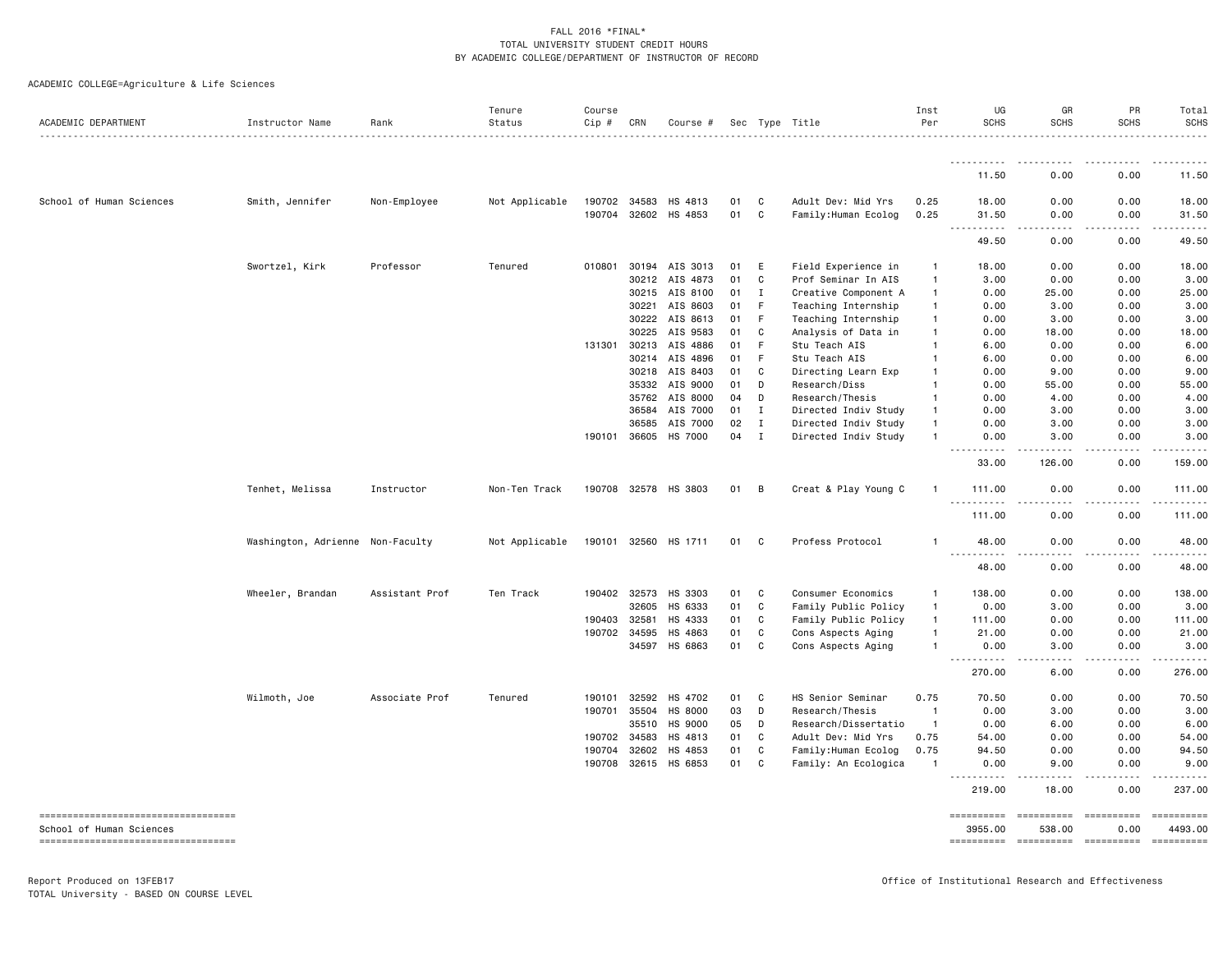| ACADEMIC DEPARTMENT | Instructor Name   | Rank           | Tenure<br>Status | Course<br>Cip # | CRN   | Course #              |                   |              | Sec Type Title<br>.  | Inst<br>Per  | UG<br><b>SCHS</b>                                                                                                                                            | GR<br><b>SCHS</b> | PR<br><b>SCHS</b>                   | Total<br><b>SCHS</b><br><u>.</u>              |
|---------------------|-------------------|----------------|------------------|-----------------|-------|-----------------------|-------------------|--------------|----------------------|--------------|--------------------------------------------------------------------------------------------------------------------------------------------------------------|-------------------|-------------------------------------|-----------------------------------------------|
| Art AAD             | Baham, Tracey     | Non-Faculty    | Not Applicable   |                 |       | 500701 36867 ART 4000 | 13                |              | Directed Indiv Study |              | 3.00                                                                                                                                                         | 0.00              | 0.00                                | 3.00                                          |
|                     |                   |                |                  |                 |       |                       |                   |              |                      |              | $\frac{1}{2} \left( \frac{1}{2} \right) \left( \frac{1}{2} \right) \left( \frac{1}{2} \right) \left( \frac{1}{2} \right) \left( \frac{1}{2} \right)$<br>3.00 | 0.00              | 0.00                                | .<br>3.00                                     |
|                     | Bostic, Alexander | Associate Prof | Tenured          | 500401          | 30326 | ART 1123              | 01                | L.           | Design I             | $\mathbf{1}$ | 39.00                                                                                                                                                        | 0.00              | 0.00                                | 39.00                                         |
|                     |                   |                |                  |                 | 30327 | ART 1123              | 02                | L.           | Design I             | $\mathbf{1}$ | 45.00                                                                                                                                                        | 0.00              | 0.00                                | 45.00                                         |
|                     |                   |                |                  |                 | 30328 | ART 1123              | 03                | L.           | Design I             | $\mathbf{1}$ | 42.00                                                                                                                                                        | 0.00              | 0.00                                | 42.00                                         |
|                     |                   |                |                  | 500701          |       | 30315 ART 1001        | F01 C             |              | First Year Seminar   | $\mathbf{1}$ | 13.00<br>.                                                                                                                                                   | 0.00              | 0.00<br>$\sim$ $\sim$ $\sim$ $\sim$ | 13.00<br>د د د د د                            |
|                     |                   |                |                  |                 |       |                       |                   |              |                      |              | 139.00                                                                                                                                                       | 0.00              | 0.00                                | 139.00                                        |
|                     | Bourgeois, Angi   | Professor      | Tenured          | 500703          | 30365 | ART 3143              | 01                | C            | Ital Ren Art Hist    | -1           | 102.00                                                                                                                                                       | 0.00              | 0.00                                | 102.00                                        |
|                     |                   |                |                  | 500799          | 36601 | ART 7000              | 01                | I            | Directed Indiv Study | $\mathbf{1}$ | 0.00<br>-----                                                                                                                                                | 1.00              | 0.00<br>.                           | 1.00<br>.                                     |
|                     |                   |                |                  |                 |       |                       |                   |              |                      |              | 102.00                                                                                                                                                       | 1.00              | 0.00                                | 103.00                                        |
|                     | Callander, Neil   | Assistant Prof | Ten Track        | 500401          | 30330 | ART 1123              | 05                | L.           | Design I             | -1           | 51.00                                                                                                                                                        | 0.00              | 0.00                                | 51.00                                         |
|                     |                   |                |                  | 500705          | 30338 | ART 1213              | 01                | L            | Drawing I            |              | 48.00                                                                                                                                                        | 0.00              | 0.00                                | 48.00                                         |
|                     |                   |                |                  | 509999          | 35030 | ART 3801              | 01                | N            | Art Field Study      | $\mathbf{1}$ | 11.00<br>.                                                                                                                                                   | 0.00<br>$- - - -$ | 0.00<br>.                           | 11.00<br>$\omega$ is a second set of $\omega$ |
|                     |                   |                |                  |                 |       |                       |                   |              |                      |              | 110.00                                                                                                                                                       | 0.00              | 0.00                                | 110.00                                        |
|                     | Campbell, Frank   | Associate Prof | Tenured          | 500701          | 36808 | ART 4000              | 07                | Ι.           | Directed Indiv Study | $\mathbf{1}$ | 3.00                                                                                                                                                         | 0.00              | 0.00                                | 3.00                                          |
|                     |                   |                |                  | 500709          | 30357 | ART 2403              | 02                | L            | Sculpture Survey     | $\mathbf{1}$ | 45.00                                                                                                                                                        | 0.00              | 0.00                                | 45.00                                         |
|                     |                   |                |                  |                 | 34838 | ART 2403              | 01                | L            | Sculpture Survey     | $\mathbf{1}$ | 45.00                                                                                                                                                        | 0.00              | 0.00                                | 45.00                                         |
|                     |                   |                |                  |                 | 34843 | ART 4733              | 01                | Q            | Sculp.Furniture Maki | $\mathbf{1}$ | 36.00<br>.                                                                                                                                                   | 0.00              | 0.00<br>$- - - -$                   | 36.00<br>.                                    |
|                     |                   |                |                  |                 |       |                       |                   |              |                      |              | 129.00                                                                                                                                                       | 0.00              | 0.00                                | 129.00                                        |
|                     | Gipson, Claire    | Assistant Prof | Ten Track        | 500402          | 30377 | ART 4403              | 03                | L.           | Advertising Design I | $\mathbf{1}$ | 42.00                                                                                                                                                        | 0.00              | 0.00                                | 42.00                                         |
|                     |                   |                |                  | 500409          | 30367 | ART 3313              | 01                | L            | Graphic Art Des I    | $\mathbf{1}$ | 39.00                                                                                                                                                        | 0.00              | 0.00                                | 39.00                                         |
|                     |                   |                |                  |                 | 30368 | ART 3313              | 02                | <b>L</b>     | Graphic Art Des I    | $\mathbf{1}$ | 36.00<br>----                                                                                                                                                | 0.00<br>$- - - -$ | 0.00<br>.                           | 36.00<br>.                                    |
|                     |                   |                |                  |                 |       |                       |                   |              |                      |              | 117.00                                                                                                                                                       | 0.00              | 0.00                                | 117.00                                        |
|                     | Gootee, Marita    | Professor      | Tenured          | 500605          | 30384 | ART 4683              | 01                | Ε            | Photography Internsh | $\mathbf{1}$ | 9.00                                                                                                                                                         | 0.00              | 0.00                                | 9.00                                          |
|                     |                   |                |                  |                 | 34842 | ART 4660              | 01                | $\mathsf{L}$ | Advanced Photography | $\mathbf{1}$ | 21.00                                                                                                                                                        | 0.00              | 0.00                                | 21.00                                         |
|                     |                   |                |                  | 500701          | 30316 | ART 1001              | F02 C             |              | First Year Seminar   | $\mathbf{1}$ | 9.00                                                                                                                                                         | 0.00              | 0.00                                | 9.00                                          |
|                     |                   |                |                  |                 | 36827 | ART 4000              | 09                | $\mathbf I$  | Directed Indiv Study | $\mathbf{1}$ | 3.00                                                                                                                                                         | 0.00              | 0.00                                | 3.00                                          |
|                     |                   |                |                  | 500799          |       | 35412 ART 4990        | 02                | Q            | Special Topic In ART | $\mathbf{1}$ | 36.00<br>-----                                                                                                                                               | 0.00              | 0.00<br>$\sim$ $\sim$ $\sim$ $\sim$ | 36.00<br>.                                    |
|                     |                   |                |                  |                 |       |                       |                   |              |                      |              | 78.00                                                                                                                                                        | 0.00              | 0.00                                | 78.00                                         |
|                     | Gordon, Jeffery   | Non-Faculty    | Not Applicable   | 500703          | 30323 | ART 1113              | 01                | C            | Art Appreciation     | $\mathbf{1}$ | 387.00                                                                                                                                                       | 0.00              | 0.00                                | 387.00                                        |
|                     |                   |                |                  |                 | 30325 | ART 1113              | H <sub>01</sub> C |              | Honors Art Appreciat | $\mathbf{1}$ | 63.00                                                                                                                                                        | 0.00              | 0.00                                | 63.00                                         |
|                     |                   |                |                  |                 | 34061 | ART 1113              | 501 C             |              | Art Appreciation     | $\mathbf{1}$ | 117.00<br>- - -<br>$\sim$ $\sim$ $\sim$ $\sim$                                                                                                               | 0.00              | 0.00<br>$- - - -$                   | 117.00                                        |
|                     |                   |                |                  |                 |       |                       |                   |              |                      |              | 567.00                                                                                                                                                       | 0.00              | 0.00                                | 567.00                                        |
|                     | Harvey, Benjamin  | Associate Prof | Tenured          | 500703          | 30321 | ART 1023              | 01                | C            | History Of Art II    | -1           | 99.00                                                                                                                                                        | 0.00              | 0.00                                | 99.00                                         |
|                     |                   |                |                  |                 | 30322 | ART 1023              | H <sub>01</sub> C |              | Honors History Of Ar | $\mathbf{1}$ | 42.00                                                                                                                                                        | 0.00              | 0.00                                | 42.00                                         |
|                     |                   |                |                  |                 | 34841 | ART 3613              | 01                | C            | Art and Film         | $\mathbf{1}$ | 90.00                                                                                                                                                        | 0.00              | 0.00                                | 90.00                                         |
|                     |                   |                |                  | 500799          | 35581 | ART 4990              | 03                | $\mathsf{C}$ | Special Topic In ART | $\mathbf{1}$ | 87.00                                                                                                                                                        | 0.00              | 0.00                                | 87.00                                         |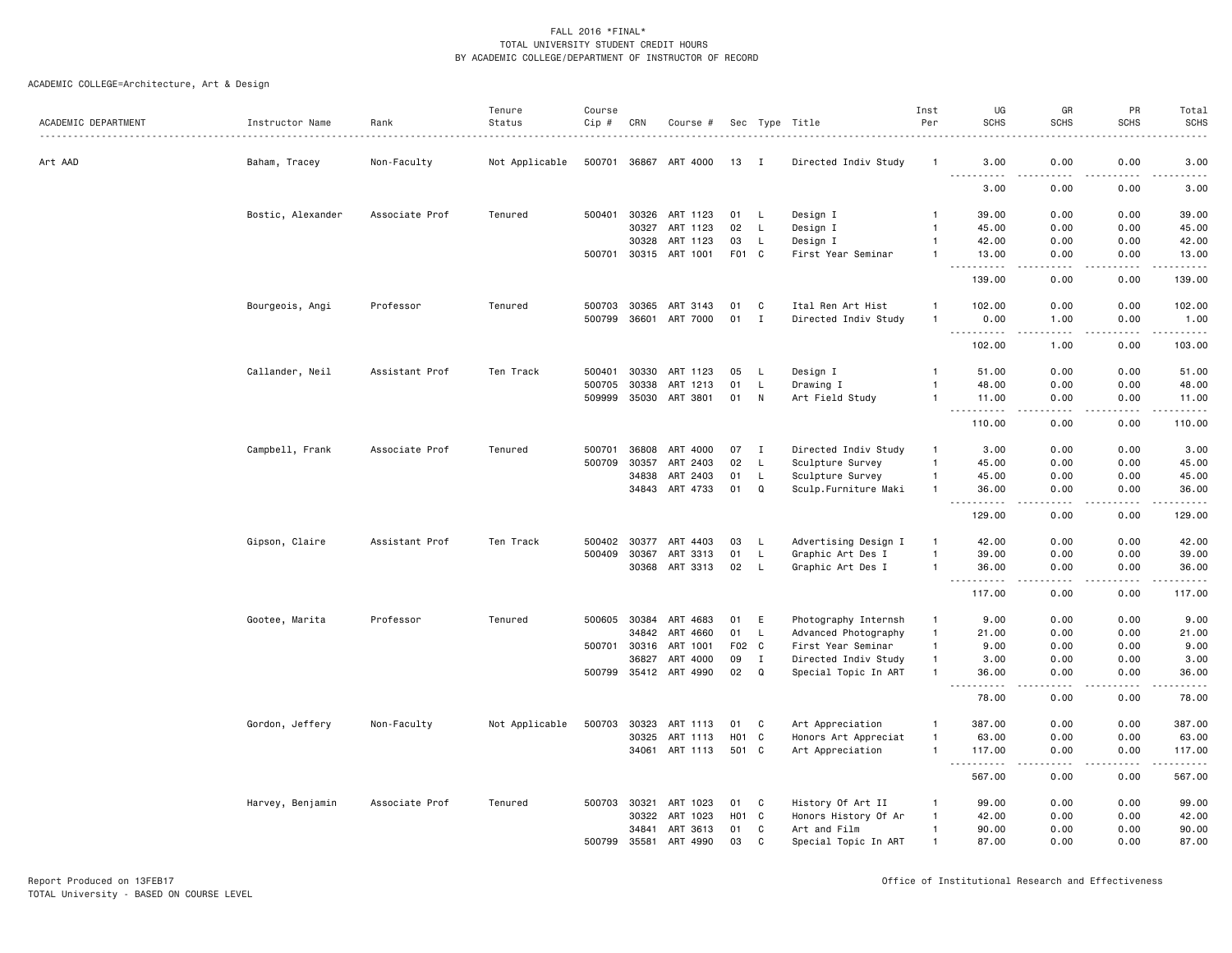ACADEMIC COLLEGE=Architecture, Art & Design

| ACADEMIC DEPARTMENT | Instructor Name   | Rank           | Tenure<br>Status | Course<br>Cip # | CRN          | Course #              |     |              | Sec Type Title       | Inst<br>Per    | UG<br><b>SCHS</b>                             | GR<br><b>SCHS</b> | PR<br><b>SCHS</b> | Total<br><b>SCHS</b> |
|---------------------|-------------------|----------------|------------------|-----------------|--------------|-----------------------|-----|--------------|----------------------|----------------|-----------------------------------------------|-------------------|-------------------|----------------------|
|                     |                   |                |                  |                 |              |                       |     |              |                      |                | .                                             |                   | .                 | .                    |
|                     |                   |                |                  |                 |              |                       |     |              |                      |                | 318.00                                        | 0.00              | 0.00              | 318.00               |
| Art AAD             | Haug, Rowan       | Lecturer       | Non-Ten Track    | 500401          | 30331        | ART 1123              | 06  | L.           | Design I             | 1              | 45.00                                         | 0.00              | 0.00              | 45.00                |
|                     |                   |                |                  |                 | 30335        | ART 1153              | 01  | L            | Three-Dimen Design   | $\overline{1}$ | 42.00                                         | 0.00              | 0.00              | 42.00                |
|                     |                   |                |                  |                 | 30336        | ART 1153              | 02  | L.           | Three-Dimen Design   | $\mathbf{1}$   | 42.00                                         | 0.00              | 0.00              | 42.00                |
|                     |                   |                |                  |                 | 500701 36592 | ART 4000              | 02  | $\mathbf{I}$ | Directed Indiv Study | $\mathbf{1}$   | 3.00<br><b></b>                               | 0.00<br>.         | 0.00<br>-----     | 3.00                 |
|                     |                   |                |                  |                 |              |                       |     |              |                      |                | 132.00                                        | 0.00              | 0.00              | 132.00               |
|                     | Haupt, Jeffrey    | Professor      | Tenured          | 500701          | 35884        | ART 4000              | 01  | $\mathbf I$  | Directed Indiv Study | $\overline{1}$ | 3.00                                          | 0.00              | 0.00              | 3.00                 |
|                     |                   |                |                  |                 | 36759        | ART 4000              | 05  | I            | Directed Indiv Study | $\mathbf{1}$   | 3.00                                          | 0.00              | 0.00              | 3.00                 |
|                     |                   |                |                  | 500705          | 30353        | ART 2213              | 02  | L.           | Life Drawing I       | 1              | 30.00                                         | 0.00              | 0.00              | 30.00                |
|                     |                   |                |                  |                 | 500708 30349 | ART 2013              | 01  | L            | Painting Survey      | $\mathbf{1}$   | 39.00                                         | 0.00              | 0.00              | 39.00                |
|                     |                   |                |                  |                 | 30350        | ART 2013              | 02  | L.           | Painting Survey      | $\mathbf{1}$   | 36.00<br>والأمام                              | 0.00              | 0.00              | 36.00                |
|                     |                   |                |                  |                 |              |                       |     |              |                      |                | 111.00                                        | 0.00              | 0.00              | 111.00               |
|                     | Hester, Cassie    | Assistant Prof | Ten Track        |                 | 500402 30372 | ART 4103              | 01  | L            | Typography I         | -1             | 39.00                                         | 0.00              | 0.00              | 39.00                |
|                     |                   |                |                  |                 | 30373        | ART 4103              | 02  | L.           | Typography I         | 1              | 27.00                                         | 0.00              | 0.00              | 27.00                |
|                     |                   |                |                  |                 | 500701 36828 | ART 4000              | 10  | $\mathbf{I}$ | Directed Indiv Study | -1             | 3.00                                          | 0.00              | 0.00              | 3.00                 |
|                     |                   |                |                  |                 | 36829        | ART 4000              | 11  | $\mathbf{I}$ | Directed Indiv Study | -1             | 3.00                                          | 0.00              | 0.00              | 3.00                 |
|                     |                   |                |                  |                 | 36831        | ART 4000              | 12  | $\mathbf{I}$ | Directed Indiv Study | $\mathbf{1}$   | 3.00<br>$\sim$ $\sim$ $\sim$<br>$\frac{1}{2}$ | 0.00              | 0.00              | 3.00                 |
|                     |                   |                |                  |                 |              |                       |     |              |                      |                | 75.00                                         | 0.00              | 0.00              | 75.00                |
|                     | Hitt, Candace     | Lecturer       | Non-Ten Track    | 500605          | 30351        | ART 2103              | 01  | C            | Photography Survey   | $\mathbf{1}$   | 33.00                                         | 0.00              | 0.00              | 33.00                |
|                     |                   |                |                  |                 | 30352        | ART 2103              | 02  | B            | Photography Survey   | $\mathbf{1}$   | 36.00                                         | 0.00              | 0.00              | 36.00                |
|                     |                   |                |                  |                 | 34062        | ART 2103              | 501 | B            | Photography Survey   | $\mathbf{1}$   | 30.00                                         | 0.00              | 0.00              | 30.00                |
|                     |                   |                |                  |                 |              | 34840 ART 3243        | 01  | Q            | Intermediate Darkroo | $\mathbf{1}$   | 33.00<br>.                                    | 0.00              | 0.00              | 33.00                |
|                     |                   |                |                  |                 |              |                       |     |              |                      |                | 132.00                                        | 0.00              | 0.00              | 132.00               |
|                     | Hsu, Shih         | Assistant Prof | Ten Track        | 500409          | 30389        | ART 4883              | 01  | В            | Graphic Design for W |                | 51.00                                         | 0.00              | 0.00              | 51.00                |
|                     |                   |                |                  |                 |              | 500706 34844 ART 4813 | 01  | B            | Multimedia I         | $\mathbf{1}$   | 48.00                                         | 0.00              | 0.00              | 48.00                |
|                     |                   |                |                  |                 |              |                       |     |              |                      |                | .<br>$\sim$ $\sim$ $\sim$<br>99.00            | .<br>0.00         | .<br>0.00         | 99.00                |
|                     |                   |                |                  |                 |              |                       |     |              |                      |                |                                               |                   |                   |                      |
|                     | Koch, Zachary     | Lecturer       | Non-Ten Track    |                 | 500705 30343 | ART 1213              | 06  | L            | Drawing I            | 1              | 42.00                                         | 0.00              | 0.00              | 42.00                |
|                     |                   |                |                  |                 | 30345        | ART 1213              | 08  | L.           | Drawing I            | 1              | 45.00                                         | 0.00              | 0.00              | 45.00                |
|                     |                   |                |                  |                 | 30346        | ART 1213              | 09  | L.           | Drawing I            | 1              | 45.00                                         | 0.00              | 0.00              | 45.00                |
|                     |                   |                |                  |                 |              | 36278 ART 1213        | 10  | L.           | Drawing I            | 1              | 36.00<br>$\sim$ $\sim$ $\sim$<br>د د د د د    | 0.00              | 0.00              | 36.00                |
|                     |                   |                |                  |                 |              |                       |     |              |                      |                | 168.00                                        | 0.00              | 0.00              | 168.00               |
|                     | Lippillo, Dominic | Assistant Prof | Ten Track        |                 | 500605 30380 | ART 4593              | 01  | Q            | Photographic Portfol | -1             | 6.00                                          | 0.00              | 0.00              | 6.00                 |
|                     |                   |                |                  | 500701          | 36705        | ART 4000              | 04  | $\mathbf I$  | Directed Indiv Study | $\overline{1}$ | 3.00                                          | 0.00              | 0.00              | 3.00                 |
|                     |                   |                |                  |                 | 500702 34839 | ART 3233              | 01  | Q            | Studio Lighting      | $\mathbf{1}$   | 27.00                                         | 0.00              | 0.00              | 27.00                |
|                     |                   |                |                  |                 |              | 500799 35411 ART 4990 | 01  | Q            | Special Topic In ART | $\mathbf{1}$   | 21.00<br>د د د د<br>$\sim$ $\sim$ $\sim$      | 0.00<br>$- - -$   | 0.00              | 21.00                |
|                     |                   |                |                  |                 |              |                       |     |              |                      |                | 57.00                                         | 0.00              | 0.00              | 57.00                |
|                     | Long, Robert      | Professor      | Tenured          | 500701          | 36820        | ART 4000              | 08  | I            | Directed Indiv Study | $\mathbf{1}$   | 3.00                                          | 0.00              | 0.00              | 3.00                 |
|                     |                   |                |                  |                 | 500711 30358 | ART 2503              | 01  | L            | Ceramic Art Survey   | $\mathbf{1}$   | 45.00                                         | 0.00              | 0.00              | 45.00                |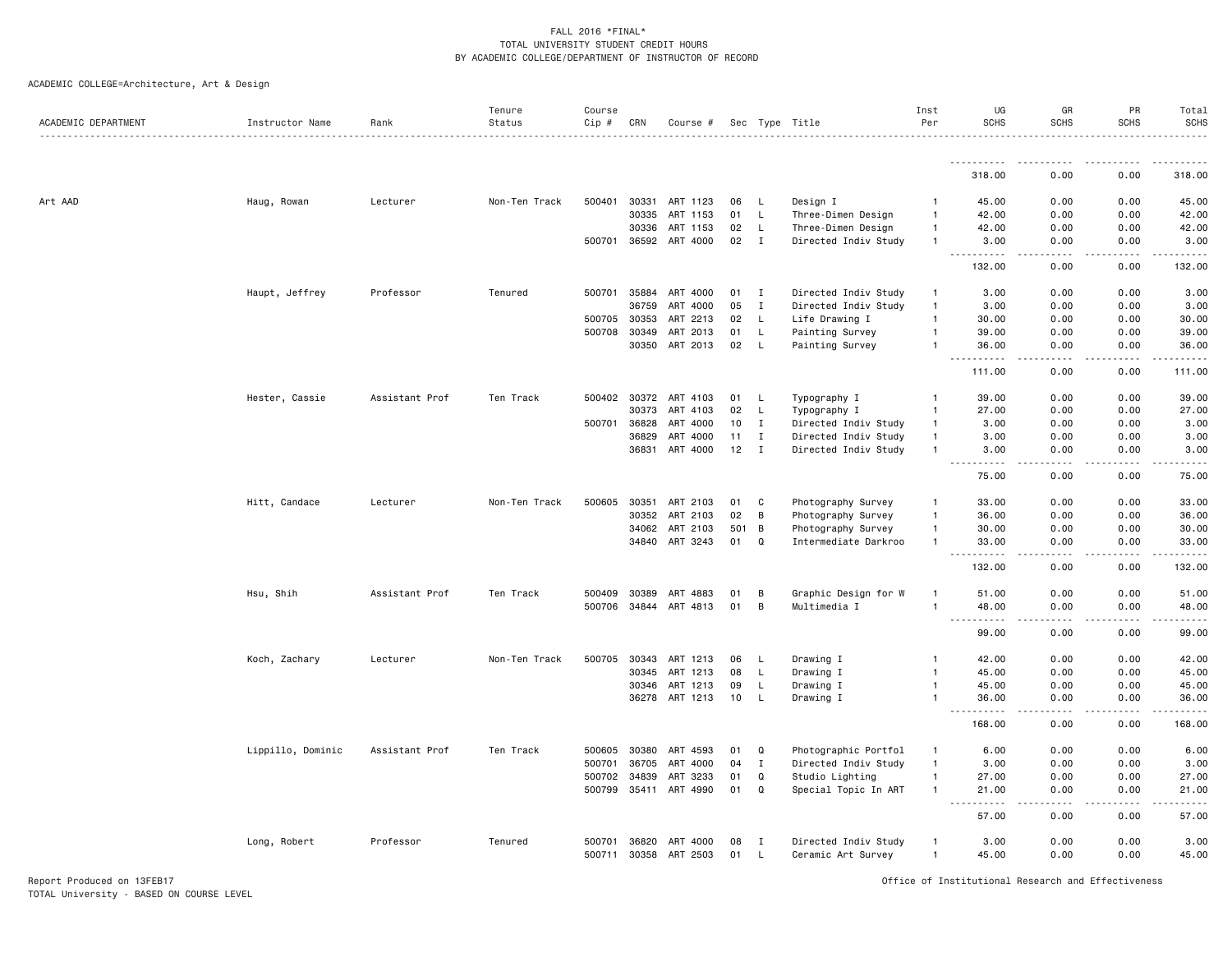# ACADEMIC COLLEGE=Architecture, Art & Design

| ACADEMIC DEPARTMENT | Instructor Name   | Rank           | Tenure<br>Status | Course<br>$Cip$ # | CRN          | Course #              |            |              | Sec Type Title       | Inst<br>Per    | UG<br><b>SCHS</b>             | GR<br><b>SCHS</b>     | PR<br><b>SCHS</b>                   | Total<br><b>SCHS</b>                                                                                                                                          |
|---------------------|-------------------|----------------|------------------|-------------------|--------------|-----------------------|------------|--------------|----------------------|----------------|-------------------------------|-----------------------|-------------------------------------|---------------------------------------------------------------------------------------------------------------------------------------------------------------|
| Art AAD             | Long, Robert      | Professor      | Tenured          |                   | 500711 30383 | ART 4650              | 01         |              | Advanced Studio-Cera |                | 44.00                         | 0.00                  | 0.00                                | 44.00                                                                                                                                                         |
|                     |                   |                |                  |                   |              |                       |            |              |                      |                | $- - -$<br>.<br>92.00         | 0.00                  | 0.00                                | $\cdots$<br>92.00                                                                                                                                             |
|                     | Martin, Gregory   | Assistant Prof | Ten Track        | 500705            | 30342        | ART 1213              | 05         | L            | Drawing I            |                | 45.00                         | 0.00                  | 0.00                                | 45.00                                                                                                                                                         |
|                     |                   |                |                  |                   | 30344        | ART 1213              | 07         | L            | Drawing I            | $\mathbf{1}$   | 42.00                         | 0.00                  | 0.00                                | 42.00                                                                                                                                                         |
|                     |                   |                |                  |                   | 35981        | ART 1223              | 02         | L            | Drawing II           | $\mathbf{1}$   | 45.00<br>.                    | 0.00<br>$\frac{1}{2}$ | 0.00<br>.                           | 45.00<br>.                                                                                                                                                    |
|                     |                   |                |                  |                   |              |                       |            |              |                      |                | 132.00                        | 0.00                  | 0.00                                | 132.00                                                                                                                                                        |
|                     | McCourt, Timothy  | Professor      | Tenured          | 500401            | 30334        | ART 1133              | 01         | L            | Design II            | $\overline{1}$ | 42.00                         | 0.00                  | 0.00                                | 42.00                                                                                                                                                         |
|                     |                   |                |                  |                   | 35982        | ART 1133              | 02         | L            | Design II            | $\mathbf{1}$   | 39.00                         | 0.00                  | 0.00                                | 39.00                                                                                                                                                         |
|                     |                   |                |                  | 500708            | 30363        | ART 3033              | 01         | L            | Non-Representational | $\overline{1}$ | 45.00                         | 0.00                  | 0.00                                | 45.00<br>$\frac{1}{2} \left( \frac{1}{2} \right) \left( \frac{1}{2} \right) \left( \frac{1}{2} \right) \left( \frac{1}{2} \right) \left( \frac{1}{2} \right)$ |
|                     |                   |                |                  |                   |              |                       |            |              |                      |                | 126.00                        | 0.00                  | 0.00                                | 126.00                                                                                                                                                        |
|                     | McElfish, Aaron   | Non-Faculty    | Not Applicable   | 500701            | 36658        | ART 4000              | 03         | $\mathbf{I}$ | Directed Indiv Study | $\mathbf{1}$   | 3.00                          | 0.00                  | 0.00                                | 3.00                                                                                                                                                          |
|                     |                   |                |                  | 500705            | 30339        | ART 1213              | 02         | L.           | Drawing I            | $\overline{1}$ | 42.00                         | 0.00                  | 0.00                                | 42.00                                                                                                                                                         |
|                     |                   |                |                  |                   | 30341        | ART 1213              | 04         | L            | Drawing I            | $\mathbf{1}$   | 39.00<br>.                    | 0.00                  | 0.00<br>.                           | 39.00<br>د د د د د                                                                                                                                            |
|                     |                   |                |                  |                   |              |                       |            |              |                      |                | 84.00                         | 0.00                  | 0.00                                | 84.00                                                                                                                                                         |
|                     | Neuenfeldt, Lori  | Instructor     | Non-Ten Track    | 500703            | 30317        | ART 1013              | 01         | C            | History Of Art I     | $\mathbf{1}$   | 120.00                        | 0.00                  | 0.00                                | 120.00                                                                                                                                                        |
|                     |                   |                |                  |                   | 30318        | ART 1013              | 02         | C            | History Of Art I     | $\overline{1}$ | 135.00                        | 0.00                  | 0.00                                | 135.00                                                                                                                                                        |
|                     |                   |                |                  |                   | 30320        | ART 1013              | <b>HO1</b> | C            | History Of Art I - H | $\overline{1}$ | 33.00                         | 0.00                  | 0.00                                | 33.00                                                                                                                                                         |
|                     |                   |                |                  | 500799            | 30371        | ART 4083              | 01         | S            | Senior Research      | $\mathbf{1}$   | 30.00                         | 0.00                  | 0.00                                | 30.00<br>.                                                                                                                                                    |
|                     |                   |                |                  |                   |              |                       |            |              |                      |                | 318.00                        | 0.00                  | 0.00                                | 318.00                                                                                                                                                        |
|                     | Ngoh, Soon        | Professor      | Tenured          | 500701            | 30381        | ART 4620              | 01         | Q            | Advanced Studio - Fi | $\mathbf{1}$   | 42.00                         | 0.00                  | 0.00                                | 42.00                                                                                                                                                         |
|                     |                   |                |                  | 500705            | 30348        | ART 1223              | 01         | L            | Drawing II           |                | 33.00                         | 0.00                  | 0.00                                | 33.00                                                                                                                                                         |
|                     |                   |                |                  |                   | 30354        | ART 2233              | 01         | L            | Drawing III          | $\mathbf{1}$   | 39.00<br>-----                | 0.00<br>.             | 0.00<br>$\sim$ $\sim$ $\sim$ $\sim$ | 39.00<br>.                                                                                                                                                    |
|                     |                   |                |                  |                   |              |                       |            |              |                      |                | 114.00                        | 0.00                  | 0.00                                | 114.00                                                                                                                                                        |
|                     | Powney, Jeralyn   | Assistant Prof | Ten Track        | 500409            | 30379        | ART 4523              | 01         | L.           | Graphic Art Intern   | $\mathbf{1}$   | 39.00                         | 0.00                  | 0.00                                | 39.00                                                                                                                                                         |
|                     |                   |                |                  |                   | 30382        | ART 4640              | 01         | L.           | Adv Studio - Graphic | $\overline{1}$ | 24.00                         | 0.00                  | 0.00                                | 24.00                                                                                                                                                         |
|                     |                   |                |                  |                   |              | 500710 30370 ART 3913 | 01         | $\mathsf Q$  | Intro to Print Produ | $\mathbf{1}$   | 39.00<br>.<br>$- - -$         | 0.00<br>$   -$        | 0.00<br>.                           | 39.00<br>.                                                                                                                                                    |
|                     |                   |                |                  |                   |              |                       |            |              |                      |                | 102.00                        | 0.00                  | 0.00                                | 102.00                                                                                                                                                        |
|                     | Seckinger, Linda  | Professor      | Tenured          | 500701            | 36764        | ART 4000              | 06         | $\mathbf{I}$ | Directed Indiv Study | $\overline{1}$ | 3.00                          | 0.00                  | 0.00                                | 3.00                                                                                                                                                          |
|                     |                   |                |                  | 500710            | 30355        | ART 2303              | 01         | L.           | Printmaking Survey   | $\overline{1}$ | 33.00                         | 0.00                  | 0.00                                | 33.00                                                                                                                                                         |
|                     |                   |                |                  |                   |              | 30356 ART 2303        | 02         | $\mathsf{L}$ | Printmaking Survey   | $\mathbf{1}$   | 33.00<br>.                    | 0.00<br>.             | 0.00<br>$- - - -$                   | 33.00<br>$- - - - -$                                                                                                                                          |
|                     |                   |                |                  |                   |              |                       |            |              |                      |                | 69.00                         | 0.00                  | 0.00                                | 69.00                                                                                                                                                         |
|                     | Shafer, Debra     | Lecturer       | Non-Ten Track    |                   |              | 500402 30376 ART 4403 | 02         | - L          | Advertising Design I |                | 39.00<br>$\sim$ $\sim$ $\sim$ | 0.00                  | 0.00<br>$\sim$ $\sim$ $\sim$ $\sim$ | 39.00<br>وبالمستريث                                                                                                                                           |
|                     |                   |                |                  |                   |              |                       |            |              |                      |                | 39.00                         | 0.00                  | 0.00                                | 39.00                                                                                                                                                         |
|                     | Spencer, Brittany | Lecturer       | Non-Ten Track    | 500401            | 30332        | ART 1123              | 07         | - L          | Design I             |                | 45.00                         | 0.00                  | 0.00                                | 45.00                                                                                                                                                         |
|                     |                   |                |                  |                   | 30359        | ART 2803              | 01         | B            | Intro to Computing A | $\overline{1}$ | 33.00                         | 0.00                  | 0.00                                | 33.00                                                                                                                                                         |
|                     |                   |                |                  |                   | 30360        | ART 2803              | 03         | B            | Intro to Computing A | $\mathbf{1}$   | 45.00                         | 0.00                  | 0.00                                | 45.00                                                                                                                                                         |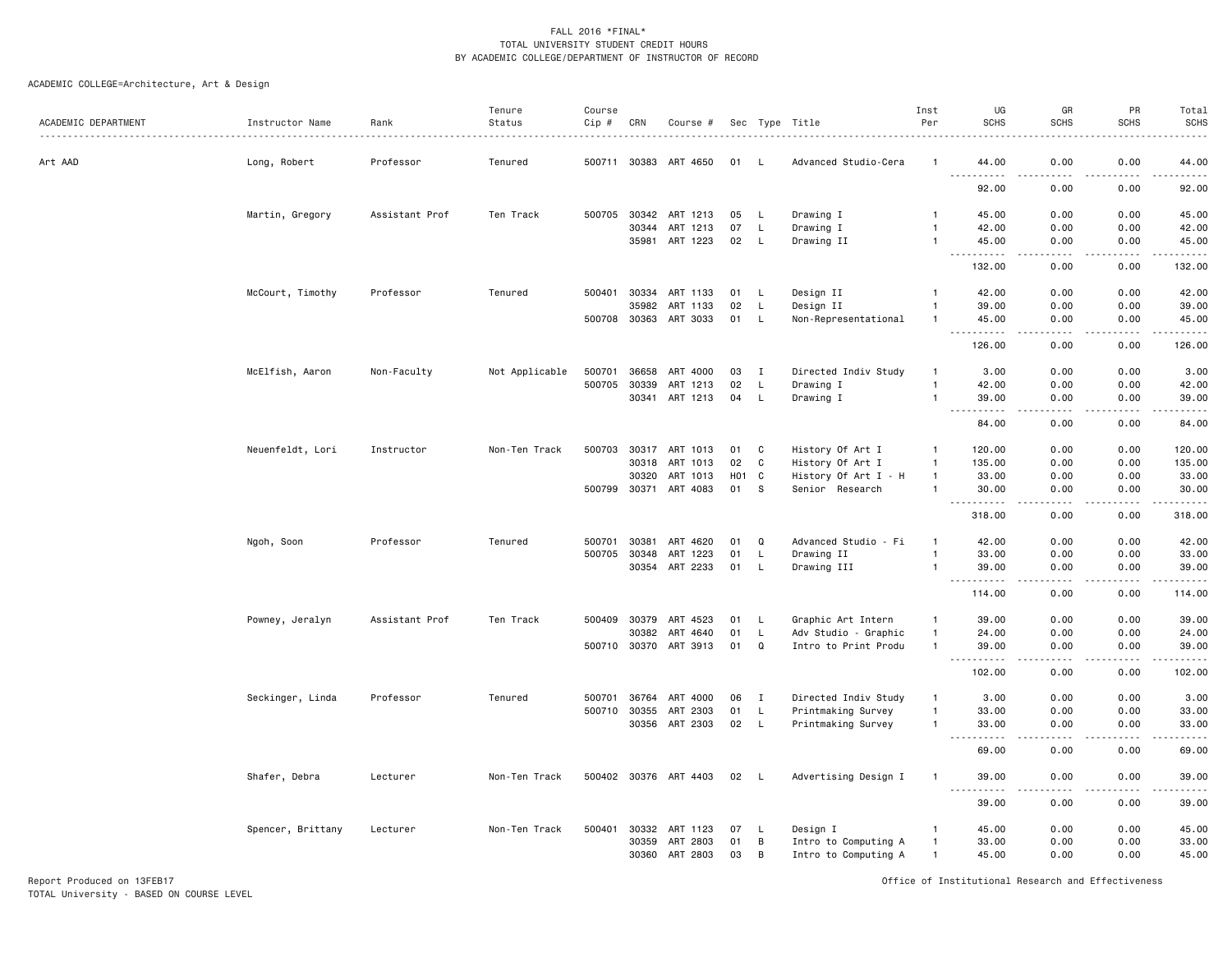| ACADEMIC DEPARTMENT                   | Instructor Name   | Rank     | Tenure<br>Status | Course<br>Cip # | CRN   | Course #       |      | Sec Type Title       | Inst<br>Per | UG<br><b>SCHS</b>   | GR<br><b>SCHS</b>  | PR<br>SCHS  | Total<br>SCHS    |
|---------------------------------------|-------------------|----------|------------------|-----------------|-------|----------------|------|----------------------|-------------|---------------------|--------------------|-------------|------------------|
| Art AAD                               | Spencer, Brittany | Lecturer | Non-Ten Track    | 500401          |       | 30361 ART 2803 | 04 B | Intro to Computing A |             | 39.00<br>---------- | 0.00<br>---------- | 0.00<br>.   | 39.00<br>------- |
|                                       |                   |          |                  |                 |       |                |      |                      |             | 162.00              | 0.00               | 0.00        | 162.00           |
|                                       | Weaver, Christina | Lecturer | Non-Ten Track    | 500401          | 30329 | ART 1123       | 04   | Design I             |             | 48.00               | 0.00               | 0.00        | 48.00            |
|                                       |                   |          |                  | 500705          | 30340 | ART 1213       | 03   | Drawing I            |             | 45.00               | 0.00               | 0.00        | 45.00            |
|                                       |                   |          |                  |                 |       | 36333 ART 1213 | 11   | Drawing I            |             | 39.00               | 0.00               | 0.00        | 39.00            |
|                                       |                   |          |                  |                 |       |                |      |                      |             | ----------          | ------             | .           | . <u>.</u> .     |
|                                       |                   |          |                  |                 |       |                |      |                      |             | 132.00              | 0.00               | 0.00        | 132.00           |
| ===================================== |                   |          |                  |                 |       |                |      |                      |             | ==========          | ==========         | ----------- | ----------       |
| Art AAD                               |                   |          |                  |                 |       |                |      |                      |             | 3707.00             | 1.00               | 0.00        | 3708.00          |
| ===================================   |                   |          |                  |                 |       |                |      |                      |             |                     | ==========         | eessesses   | ==========       |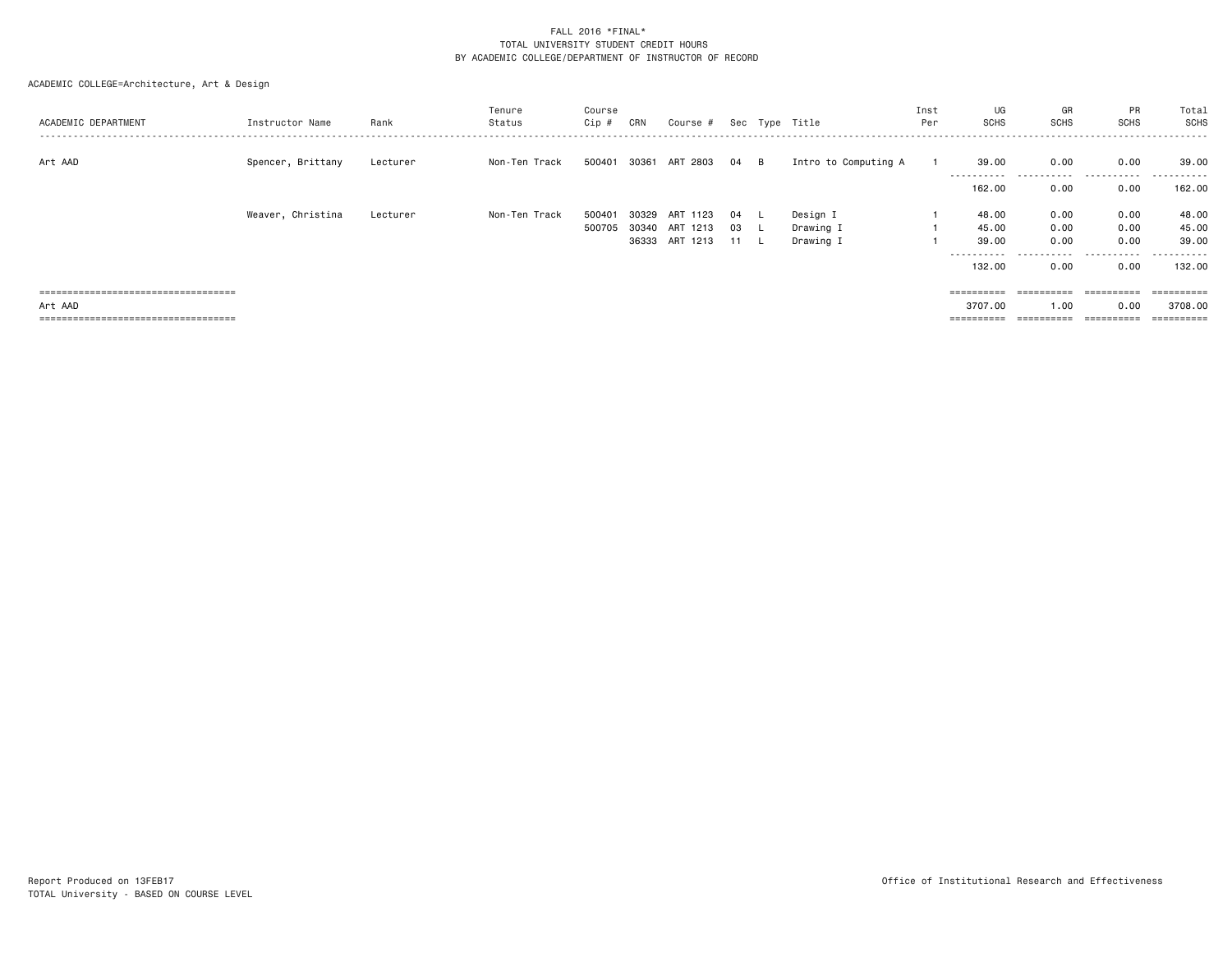| ACADEMIC DEPARTMENT                                                   | Instructor Name   | Rank              | Tenure<br>Status | Course<br>Cip # | CRN   | Course #       |    |    | Sec Type Title            | Inst<br>Per | UG<br><b>SCHS</b>             | GR<br><b>SCHS</b>  | PR<br><b>SCHS</b>    | Total<br>SCHS<br>.     |
|-----------------------------------------------------------------------|-------------------|-------------------|------------------|-----------------|-------|----------------|----|----|---------------------------|-------------|-------------------------------|--------------------|----------------------|------------------------|
| Building Construction Science                                         | Beatty, David     | Lecturer          | Non-Ten Track    | 522001          | 30456 | BCS 1116       | 01 | Q  | Build Construct Stud 0.49 |             | 117.60<br>-----------         | 0.00               | 0.00<br>. <u>.</u> . | 117.60                 |
|                                                                       |                   |                   |                  |                 |       |                |    |    |                           |             | 117.60                        | 0.00               | 0.00                 | 117.60                 |
|                                                                       | Duff, Mike        | Visit Assist Prof | Non-Ten Track    | 522001          | 30461 | BCS 3116       | 01 | Q  | Building Constructio      |             | 84.00                         | 0.00               | 0.00                 | 84.00                  |
|                                                                       |                   |                   |                  |                 | 30462 | BCS 3213       | 01 | C. | Electrical Systems        |             | 39.00                         | 0.00               | 0.00                 | 39.00                  |
|                                                                       |                   |                   |                  |                 |       |                |    |    |                           |             | 123.00                        | 0.00               | 0.00                 | 123.00                 |
|                                                                       | Herrmann, Michele | Assistant Prof    | Ten Track        | 522001          | 30465 | BCS 4116       | 01 | Q  | Build Construct Stud      |             | 54.00                         | 0.00               | 0.00                 | 54.00                  |
|                                                                       |                   |                   |                  |                 |       | 30466 BCS 4222 | 01 | C  | Pro Comm and Practic      |             | 18.00<br>.                    | 0.00               | 0.00<br>----         | 18.00                  |
|                                                                       |                   |                   |                  |                 |       |                |    |    |                           |             | 72.00                         | 0.00               | 0.00                 | 72.00                  |
|                                                                       | Leathem, Thomas   | Assistant Prof    | Ten Track        | 460412          | 30460 | BCS 3006       | 01 | E  | Construction Interns      |             | 24.00                         | 0.00               | 0.00                 | 24.00                  |
|                                                                       |                   |                   |                  | 522001          | 30456 | BCS 1116       | 01 | Q  | Build Construct Stud 0.51 |             | 122.40                        | 0.00               | 0.00                 | 122.40                 |
|                                                                       |                   |                   |                  |                 |       |                |    |    |                           |             | - - - - - - - - - -<br>146.40 | - - - -<br>0.00    | ----<br>0.00         | . <u>.</u> .<br>146.40 |
|                                                                       | Mawlana, Mohammed | Visit Assist Prof | Non-Ten Track    | 522001          | 30457 | BCS 2116       | 01 | Q  | Building Constructio 0.99 |             | 112,86                        | 0.00               | 0.00                 | 112.86                 |
|                                                                       |                   |                   |                  |                 | 35285 | BCS 4990       | 01 | E  | Special Topics IN BC      |             | 8.00                          | 0.00<br>----       | 0.00<br>.            | 8.00<br>.              |
|                                                                       |                   |                   |                  |                 |       |                |    |    |                           |             | 120.86                        | 0.00               | 0.00                 | 120.86                 |
| ====================================<br>Building Construction Science |                   |                   |                  |                 |       |                |    |    |                           |             | ==========<br>579.86          | ==========<br>0.00 | ==========<br>0.00   | ==========<br>579.86   |
| ====================================                                  |                   |                   |                  |                 |       |                |    |    |                           |             | $=$ = = = = = = = = =         | ==========         | ==========           | ==========             |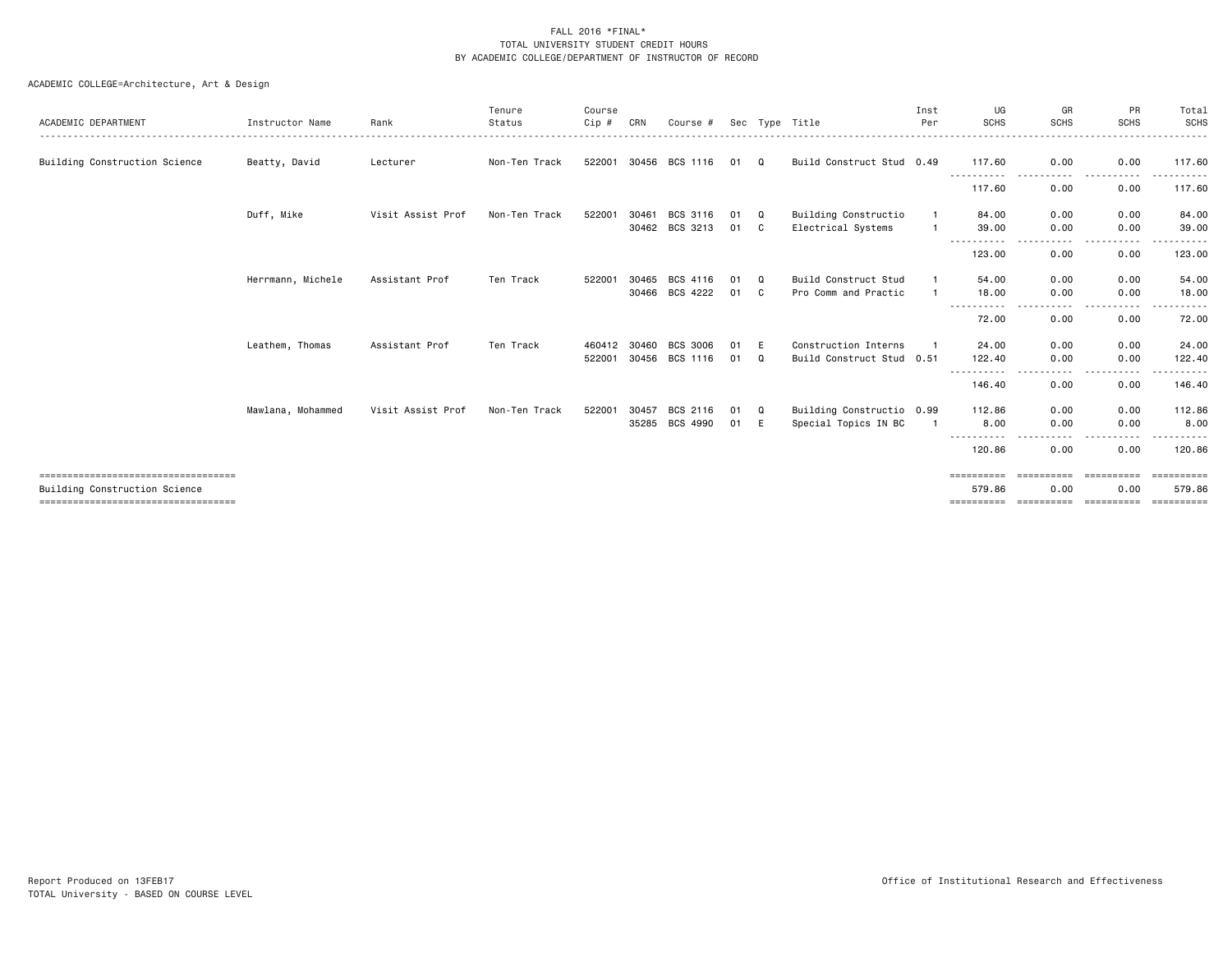|                                                       |                               |                   | Tenure        | Course |              |                      |       |                |                      | Inst         | UG                     | GR                                                                                                     | PR          | Total                 |
|-------------------------------------------------------|-------------------------------|-------------------|---------------|--------|--------------|----------------------|-------|----------------|----------------------|--------------|------------------------|--------------------------------------------------------------------------------------------------------|-------------|-----------------------|
| ACADEMIC DEPARTMENT                                   | Instructor Name               | Rank              | Status        | Cip #  | CRN          | Course #             |       |                | Sec Type Title       | Per          | <b>SCHS</b>            | <b>SCHS</b>                                                                                            | <b>SCHS</b> | <b>SCHS</b>           |
| Interior Design                                       | Carroll, Robin                | Instructor        | Non-Ten Track | 040501 | 32635        | ID 3663              | 01    | C              | Color & Lighting for | $\mathbf{1}$ | 75.00                  | 0.00                                                                                                   | 0.00        | 75.00                 |
|                                                       |                               |                   |               | 190601 | 32576        | HS 3673              | 01    | C              | Envir For Sp Needs   | $\mathbf{1}$ | 15.00                  | 0.00                                                                                                   | 0.00        | 15.00                 |
|                                                       |                               |                   |               |        | 32577        | HS 3673              | 02    | C              | Envir For Sp Needs   | $\mathbf{1}$ | 3.00                   | 0.00                                                                                                   | 0.00        | 3.00                  |
|                                                       |                               |                   |               |        | 32637        | ID 3673              | 01    | C              | Environments for Spe | -1           | 54.00                  | 0.00                                                                                                   | 0.00        | 54.00                 |
|                                                       |                               |                   |               |        | 32638        | ID 3673              | 02    | C              | Environments for Spe |              | 78.00                  | 0.00                                                                                                   | 0.00        | 78.00                 |
|                                                       |                               |                   |               |        | 34802        | ID 3673              | 501 C |                | Environments for Spe |              | 6.00                   | 0.00                                                                                                   | 0.00        | 6.00                  |
|                                                       |                               |                   |               |        | 34803        | HS 3673              | 501 C |                | Envir For Sp Needs   |              | 24.00                  | 0.00                                                                                                   | 0.00        | 24.00                 |
|                                                       |                               |                   |               |        | 500408 32631 | ID 3603              | D01 C |                | Digital Design for I |              | 30.00                  | 0.00                                                                                                   | 0.00        | 30.00                 |
|                                                       |                               |                   |               |        |              |                      |       |                |                      |              | .<br>285.00            | 0.00                                                                                                   | 0.00        | 285.00                |
|                                                       | Crumpton, Amy                 | Associate Prof    | Tenured       | 040501 | 32641        | ID 4663              | 01    | C              | Professional Practic |              | 42.00                  | 0.00                                                                                                   | 0.00        | 42.00                 |
|                                                       |                               |                   |               | 500408 | 32625        | ID 1683              | 01    | C              | Interior Design Grap |              | 66.00                  | 0.00                                                                                                   | 0.00        | 66.00                 |
|                                                       |                               |                   |               |        | 32626        | ID 1683              | 02    | C              | Interior Design Grap |              | 72.00                  | 0.00                                                                                                   | 0.00        | 72.00                 |
|                                                       |                               |                   |               |        |              |                      |       |                |                      |              | .<br>180.00            | .<br>0.00                                                                                              | .<br>0.00   | .<br>180.00           |
|                                                       | Fulton, Glen                  | Visit Assist Prof | Non-Ten Track | 040501 | 32630        | ID 2664              | 01    | B              | Textiles for Interio | -1           | 92.00                  | 0.00                                                                                                   | 0.00        | 92.00                 |
|                                                       |                               |                   |               |        | 36064        | ID 2664              | 02    | B              | Textiles for Interio |              | 72.00                  | 0.00                                                                                                   | 0.00        | 72.00                 |
|                                                       |                               |                   |               |        | 500408 35295 | ID 4990              | 01    | C              | Special Topics In ID | $\mathbf{1}$ | 66.00<br><u>.</u>      | 0.00<br>. <b>.</b> .                                                                                   | 0.00        | 66.00<br>.            |
|                                                       |                               |                   |               |        |              |                      |       |                |                      |              | 230.00                 | 0.00                                                                                                   | 0.00        | 230.00                |
|                                                       | Miller, Beth                  | Professor         | Tenured       |        |              | 040501 32634 ID 3643 | 01    | C              | History of Interiors |              | 126.00<br>----------   | 0.00<br>$\frac{1}{2} \left( \frac{1}{2} \right) \left( \frac{1}{2} \right) \left( \frac{1}{2} \right)$ | 0.00        | 126.00<br>.           |
|                                                       |                               |                   |               |        |              |                      |       |                |                      |              | 126.00                 | 0.00                                                                                                   | 0.00        | 126.00                |
|                                                       | Miller, Lyndsey               | Assistant Prof    | Ten Track     | 040501 | 32629        | ID 2633              | 01    | C              | Int Mat, Treat & Res | $\mathbf{1}$ | 75.00                  | 0.00                                                                                                   | 0.00        | 75.00                 |
|                                                       |                               |                   |               |        | 500408 32633 | ID 3614              | 02    | $\overline{B}$ | Interior Design Stud | $\mathbf{1}$ | 100.00                 | 0.00                                                                                                   | 0.00        | 100.00                |
|                                                       |                               |                   |               |        |              |                      |       |                |                      |              | .                      |                                                                                                        |             |                       |
|                                                       |                               |                   |               |        |              |                      |       |                |                      |              | 175.00                 | 0.00                                                                                                   | 0.00        | 175.00                |
|                                                       | Riehm, William                | Assistant Prof    | Ten Track     | 190601 | 32642        | ID 4693              | 01    | B              | Furniture Design     | $\mathbf{1}$ | 36.00                  | 0.00                                                                                                   | 0.00        | 36.00                 |
|                                                       |                               |                   |               |        | 500408 32628 | ID 2614              | 01    | B              | ID Studio II         | $\mathbf{1}$ | 76.00                  | 0.00                                                                                                   | 0.00        | 76.00                 |
|                                                       |                               |                   |               |        | 34758        | ID 2614              | 02    | B              | ID Studio II         | -1           | 56.00<br>$  -$<br>---- | 0.00                                                                                                   | 0.00        | 56.00                 |
|                                                       |                               |                   |               |        |              |                      |       |                |                      |              | 168.00                 | 0.00                                                                                                   | 0.00        | 168.00                |
|                                                       | Studdard Hughes, Lau Lecturer |                   | Non-Ten Track |        |              | 500408 32640 ID 4644 | 02    | $\overline{B}$ | Interior Design Stud | $\mathbf{1}$ | 64.00                  | 0.00                                                                                                   | 0.00        | 64.00                 |
|                                                       |                               |                   |               |        |              |                      |       |                |                      |              | .<br>64.00             | 0.00                                                                                                   | 0.00        | 64.00                 |
| ----------------------------------                    |                               |                   |               |        |              |                      |       |                |                      |              | ==========             | ==========                                                                                             |             | ==========            |
| Interior Design<br>---------------------------------- |                               |                   |               |        |              |                      |       |                |                      |              | 1228.00<br>==========  | 0.00<br>=====================                                                                          | 0.00        | 1228.00<br>========== |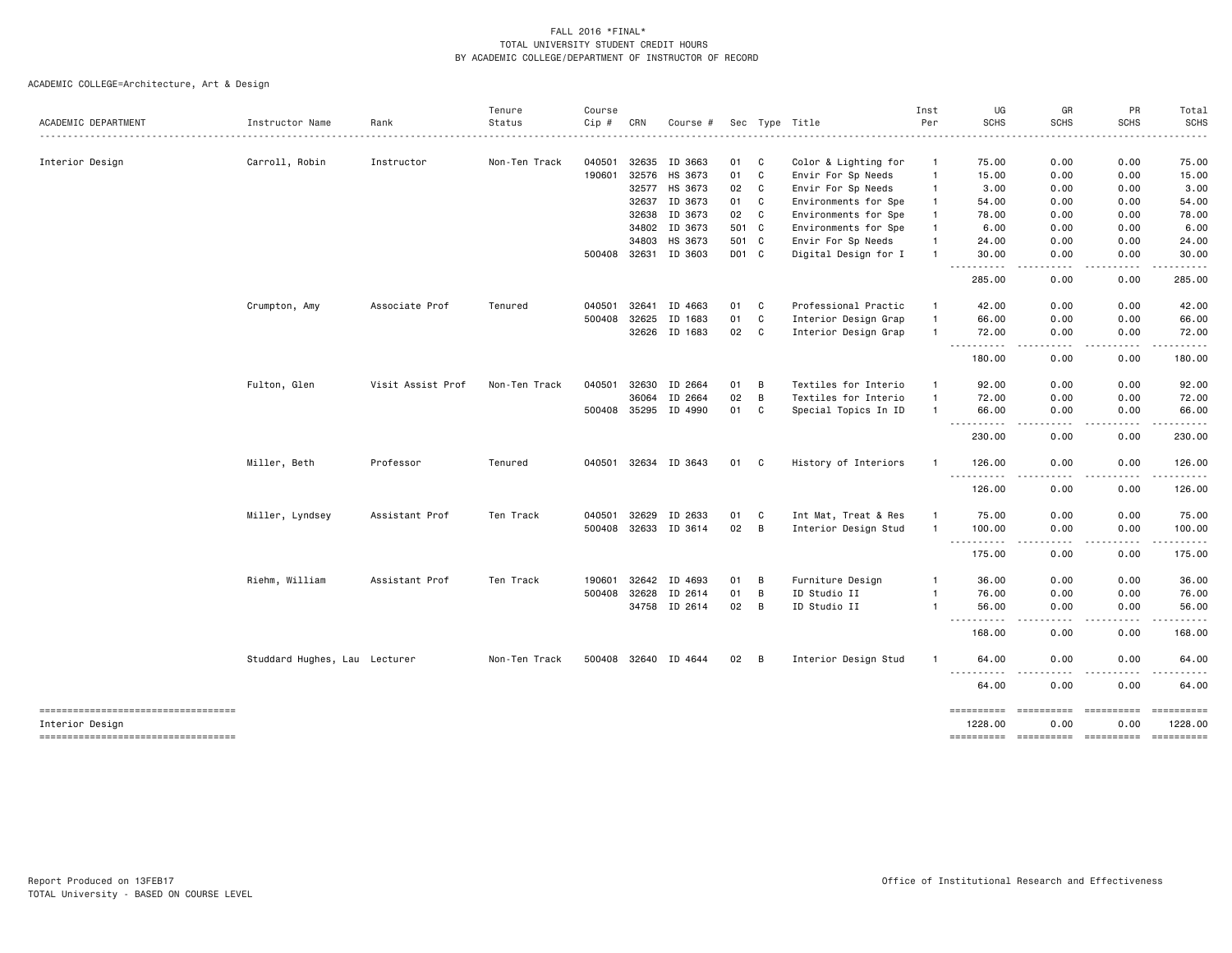| ACADEMIC DEPARTMENT    | Instructor Name     | Rank              | Tenure<br>Status | Course<br>Cip # | CRN            | Course #              |                 |                             | Sec Type Title                               | Inst<br>Per                    | UG<br><b>SCHS</b>                                                                                                                      | GR<br><b>SCHS</b>                                                                                                                 | PR<br><b>SCHS</b>            | Total<br><b>SCHS</b>                                                                                                                                         |
|------------------------|---------------------|-------------------|------------------|-----------------|----------------|-----------------------|-----------------|-----------------------------|----------------------------------------------|--------------------------------|----------------------------------------------------------------------------------------------------------------------------------------|-----------------------------------------------------------------------------------------------------------------------------------|------------------------------|--------------------------------------------------------------------------------------------------------------------------------------------------------------|
|                        |                     |                   |                  |                 |                |                       |                 |                             |                                              |                                |                                                                                                                                        |                                                                                                                                   |                              | $\frac{1}{2}$                                                                                                                                                |
| School of Architecture | Berk, Michael       | Professor         | Tenured          | 040201          | 36431          | ARC 4000              | 01              | I                           | Directed Indiv Study                         | $\overline{1}$                 | 3.00                                                                                                                                   | 0.00                                                                                                                              | 0.00                         | 3.00                                                                                                                                                         |
|                        |                     |                   |                  |                 | 36436          | ARC 4000              | 02              | $\mathbf{I}$                | Directed Indiv Study                         | $\mathbf{1}$                   | 3.00                                                                                                                                   | 0.00<br>$- - - -$                                                                                                                 | 0.00<br>.                    | 3.00<br>$\frac{1}{2} \left( \frac{1}{2} \right) \left( \frac{1}{2} \right) \left( \frac{1}{2} \right) \left( \frac{1}{2} \right) \left( \frac{1}{2} \right)$ |
|                        |                     |                   |                  |                 |                |                       |                 |                             |                                              |                                | 6.00                                                                                                                                   | 0.00                                                                                                                              | 0.00                         | 6.00                                                                                                                                                         |
|                        | Callender, Jassen   | Associate Prof    | Tenured          | 040201          | 30308          | ARC 5576              | 01              | В                           | Arch Design V-A                              | $\mathbf{1}$                   | 120.00                                                                                                                                 | 0.00                                                                                                                              | 0.00                         | 120.00                                                                                                                                                       |
|                        |                     |                   |                  |                 | 30310          | ARC 5623              | 01              | C                           | Urban Design Studies                         | $\overline{1}$                 | 84.00<br>.<br>$\sim$ $\sim$ $\sim$                                                                                                     | 0.00<br>$- - -$                                                                                                                   | 0.00<br>.                    | 84.00<br>.                                                                                                                                                   |
|                        |                     |                   |                  |                 |                |                       |                 |                             |                                              |                                | 204.00                                                                                                                                 | 0.00                                                                                                                              | 0.00                         | 204.00                                                                                                                                                       |
|                        | Carson, Foster      | Lecturer          | Non-Ten Track    |                 |                | 522001 30458 BCS 2116 | 02              | Q                           | Building Constructio 0.99                    |                                | 106.92<br><u>.</u>                                                                                                                     | 0.00<br>$\frac{1}{2}$                                                                                                             | 0.00<br>.                    | 106.92<br>. <u>.</u> .                                                                                                                                       |
|                        |                     |                   |                  |                 |                |                       |                 |                             |                                              |                                | 106.92                                                                                                                                 | 0.00                                                                                                                              | 0.00                         | 106.92                                                                                                                                                       |
|                        | Esenwein, Frederick | Assistant Prof    | Ten Track        | 040201          | 30293          | ARC 3536              | 01              | В                           | Arch Design III-A                            | 0.01                           | 0.72                                                                                                                                   | 0.00                                                                                                                              | 0.00                         | 0.72                                                                                                                                                         |
|                        |                     |                   |                  |                 | 30294          | ARC 3536              | 02              | B                           | Arch Design III-A                            | $\overline{1}$                 | 78.00                                                                                                                                  | 0.00                                                                                                                              | 0.00                         | 78.00                                                                                                                                                        |
|                        |                     |                   |                  |                 | 30295          | ARC 3536              | 03              | B                           | Arch Design III-A                            | 0.01                           | 0.78                                                                                                                                   | 0.00                                                                                                                              | 0.00                         | 0.78                                                                                                                                                         |
|                        |                     |                   |                  |                 | 30299          | ARC 4313              | 01              | C                           | Architectural Theory                         | -1                             | 39.00                                                                                                                                  | 0.00<br>- - - -                                                                                                                   | 0.00<br>بالمستعاد            | 39.00<br>.                                                                                                                                                   |
|                        |                     |                   |                  |                 |                |                       |                 |                             |                                              |                                | 118.50                                                                                                                                 | 0.00                                                                                                                              | 0.00                         | 118.50                                                                                                                                                       |
|                        | Gines, Jacob        | Assistant Prof    | Ten Track        | 040201          | 30301          | ARC 4536              | 01              | В                           | Arch Design IV-A                             | -1                             | 66.00                                                                                                                                  | 0.00                                                                                                                              | 0.00                         | 66.00                                                                                                                                                        |
|                        |                     |                   |                  |                 | 30302          | ARC 4536              | 02              | B                           | Arch Design IV-A                             | 0.01                           | 0.72                                                                                                                                   | 0.00                                                                                                                              | 0.00                         | 0.72                                                                                                                                                         |
|                        |                     |                   |                  |                 |                | 35413 ARC 4990        | 01              | B                           | Special Topic In ARC                         | -1                             | 30.00<br>$\sim$ $\sim$ .<br>د د د د                                                                                                    | 0.00<br>.                                                                                                                         | 0.00<br>$\sim$ $\sim$ $\sim$ | 30.00<br>$    -$                                                                                                                                             |
|                        |                     |                   |                  |                 |                |                       |                 |                             |                                              |                                | 96.72                                                                                                                                  | 0.00                                                                                                                              | 0.00                         | 96.72                                                                                                                                                        |
|                        | Gregory, Alexis     | Associate Prof    | Tenured          | 040201          | 30295          | ARC 3536              | 03              | B                           | Arch Design III-A                            | 0.99                           | 77.22                                                                                                                                  | 0.00                                                                                                                              | 0.00                         | 77.22                                                                                                                                                        |
|                        |                     |                   |                  |                 |                | 30296 ARC 3713        | 01              | C                           | Assemblages                                  | $\overline{1}$                 | 57.00                                                                                                                                  | 0.00                                                                                                                              | 0.00                         | 57.00                                                                                                                                                        |
|                        |                     |                   |                  |                 |                |                       |                 |                             |                                              |                                | $\sim$ $\sim$ $\sim$<br>.<br>134.22                                                                                                    | $\frac{1}{2}$<br>0.00                                                                                                             | .<br>0.00                    | .<br>134.22                                                                                                                                                  |
|                        |                     |                   |                  |                 |                |                       |                 |                             |                                              |                                |                                                                                                                                        |                                                                                                                                   |                              |                                                                                                                                                              |
|                        | Hankins, Francesca  | Visit Assist Prof | Non-Ten Track    | 040201          | 30282          | ARC 1013              | 02              | C                           | Arch Appreciation                            | $\overline{1}$                 | 486.00                                                                                                                                 | 0.00                                                                                                                              | 0.00                         | 486.00                                                                                                                                                       |
|                        |                     |                   |                  |                 | 30286          | ARC 1536              | 04              | B                           | Arch Design I-A                              | 0.99                           | 65.34                                                                                                                                  | 0.00                                                                                                                              | 0.00                         | 65.34                                                                                                                                                        |
|                        |                     |                   |                  |                 | 36928          | ARC 4000              | 04              | $\mathbf I$                 | Directed Indiv Study                         | -1                             | 3.00                                                                                                                                   | 0.00                                                                                                                              | 0.00                         | 3.00                                                                                                                                                         |
|                        |                     |                   |                  |                 | 36936          | ARC 4000              | 11              | Ι.                          | Directed Indiv Study                         | $\overline{1}$                 | 3.00                                                                                                                                   | 0.00                                                                                                                              | 0.00                         | 3.00                                                                                                                                                         |
|                        |                     |                   |                  |                 | 36937          | ARC 4000              | 12              | $\mathbf I$                 | Directed Indiv Study                         | $\mathbf{1}$                   | 3.00                                                                                                                                   | 0.00                                                                                                                              | 0.00                         | 3.00                                                                                                                                                         |
|                        |                     |                   |                  |                 | 36938          | ARC 4000              | 13              | I                           | Directed Indiv Study                         | $\mathbf{1}$<br>$\overline{1}$ | 3.00                                                                                                                                   | 0.00                                                                                                                              | 0.00                         | 3.00                                                                                                                                                         |
|                        |                     |                   |                  |                 | 36939<br>36940 | ARC 4000<br>ARC 4000  | 14<br>15        | $\mathbf{I}$<br>$\mathbf I$ | Directed Indiv Study<br>Directed Indiv Study | $\overline{1}$                 | 3.00<br>3.00                                                                                                                           | 0.00<br>0.00                                                                                                                      | 0.00<br>0.00                 | 3.00<br>3.00                                                                                                                                                 |
|                        |                     |                   |                  |                 |                |                       |                 |                             |                                              |                                | 569.34                                                                                                                                 | 0.00                                                                                                                              | 0.00                         | 569.34                                                                                                                                                       |
|                        |                     |                   |                  |                 |                |                       |                 |                             |                                              |                                |                                                                                                                                        |                                                                                                                                   |                              |                                                                                                                                                              |
|                        | Herrmann, Hans      | Associate Prof    | Tenured          | 040201          | 30288          | ARC 2536              | 01              | B                           | Arch Design II-A                             | $\mathbf{1}$                   | 66.00                                                                                                                                  | 0.00                                                                                                                              | 0.00                         | 66.00                                                                                                                                                        |
|                        |                     |                   |                  |                 | 30289          | ARC 2536              | 02              | B                           | Arch Design II-A                             | 0.01                           | 0.78                                                                                                                                   | 0.00                                                                                                                              | 0.00                         | 0.78                                                                                                                                                         |
|                        |                     |                   |                  |                 | 30290          | ARC 2536              | HO <sub>1</sub> | $\overline{B}$              | Hon Arch Design II-A                         | - 1                            | 12.00                                                                                                                                  | 0.00                                                                                                                              | 0.00                         | 12.00                                                                                                                                                        |
|                        |                     |                   |                  | 522001          | 30457          | BCS 2116              | 01              | Q                           | Building Constructio 0.01                    |                                | 1.14                                                                                                                                   | 0.00                                                                                                                              | 0.00                         | 1.14                                                                                                                                                         |
|                        |                     |                   |                  |                 | 30458          | BCS 2116              | 02              | Q                           | Building Constructio 0.01                    |                                | 1.08<br>$\frac{1}{2} \left( \frac{1}{2} \right) \left( \frac{1}{2} \right) \left( \frac{1}{2} \right) \left( \frac{1}{2} \right)$<br>. | 0.00<br>$\frac{1}{2} \left( \frac{1}{2} \right) \left( \frac{1}{2} \right) \left( \frac{1}{2} \right) \left( \frac{1}{2} \right)$ | 0.00<br>.                    | 1.08<br>.                                                                                                                                                    |
|                        |                     |                   |                  |                 |                |                       |                 |                             |                                              |                                | 81.00                                                                                                                                  | 0.00                                                                                                                              | 0.00                         | 81.00                                                                                                                                                        |
|                        | Jones, William      | Lecturer          | Non-Ten Track    |                 |                | 040201 36732 ARC 2536 | 03              | B                           | Arch Design II-A                             | -1                             | 90.00                                                                                                                                  | 0.00                                                                                                                              | 0.00                         | 90.00                                                                                                                                                        |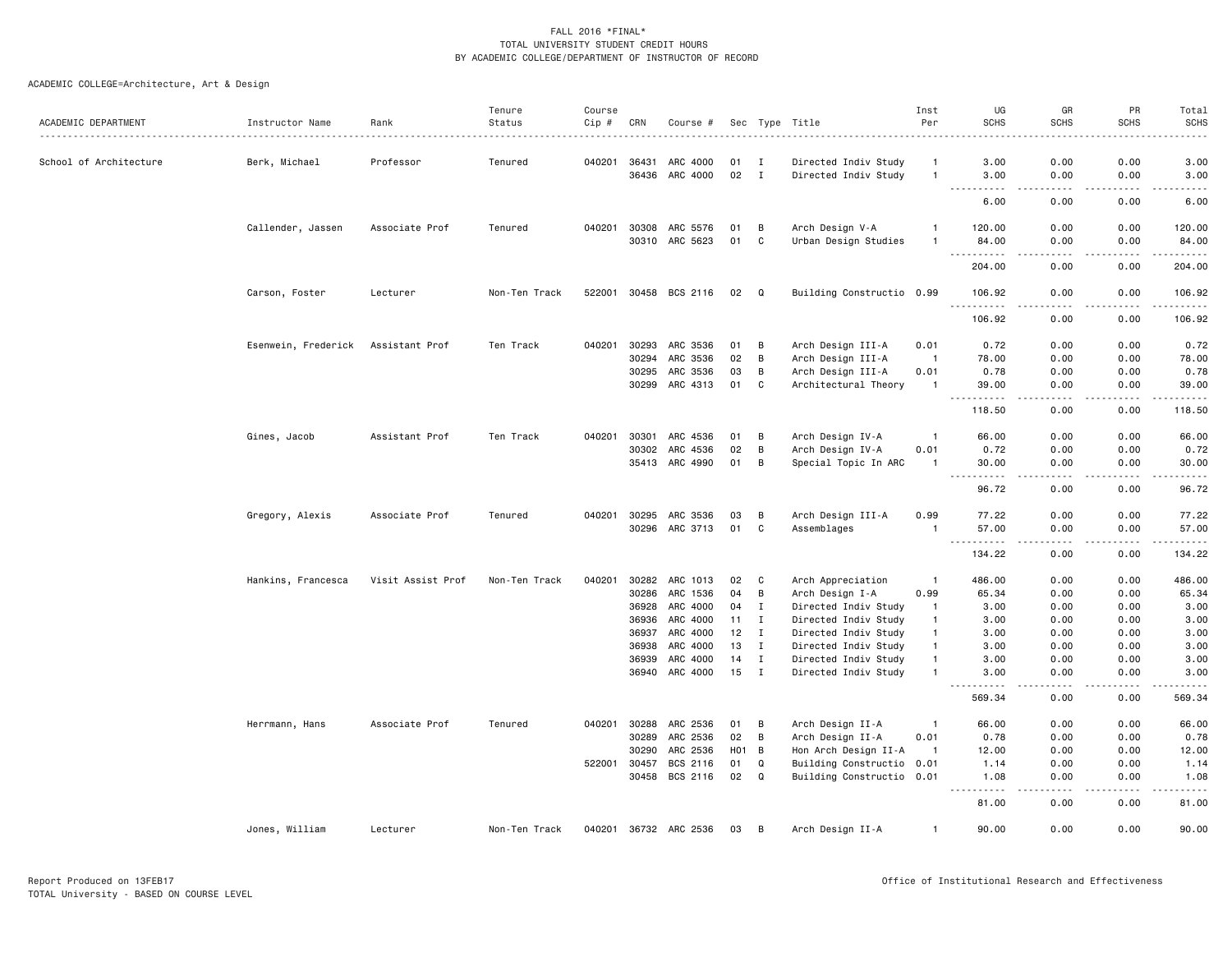|  | ACADEMIC COLLEGE=Architecture, Art & Design |  |  |  |
|--|---------------------------------------------|--|--|--|
|--|---------------------------------------------|--|--|--|

| ACADEMIC DEPARTMENT    | Instructor Name | Rank                              | Tenure<br>Status | Course<br>Cip # | CRN          | Course #              |       |              | Sec Type Title       | Inst<br>Per              | UG<br><b>SCHS</b>                          | GR<br><b>SCHS</b>                   | PR<br><b>SCHS</b> | Total<br><b>SCHS</b>                                                                                                                                          |
|------------------------|-----------------|-----------------------------------|------------------|-----------------|--------------|-----------------------|-------|--------------|----------------------|--------------------------|--------------------------------------------|-------------------------------------|-------------------|---------------------------------------------------------------------------------------------------------------------------------------------------------------|
|                        |                 |                                   |                  |                 |              |                       |       |              |                      |                          | ----------                                 |                                     |                   |                                                                                                                                                               |
|                        |                 |                                   |                  |                 |              |                       |       |              |                      |                          | 90.00                                      | 0.00                                | 0.00              | 90.00                                                                                                                                                         |
| School of Architecture | Kemp, Leah      | Non-Faculty                       | Not Applicable   |                 |              | 040201 34060 ARC 1013 | 501 C |              | Arch Appreciation    | -1                       | 54.00<br>$\sim$ $\sim$ $\sim$<br>.         | 0.00<br>.                           | 0.00              | 54.00<br>$\frac{1}{2} \left( \frac{1}{2} \right) \left( \frac{1}{2} \right) \left( \frac{1}{2} \right) \left( \frac{1}{2} \right) \left( \frac{1}{2} \right)$ |
|                        |                 |                                   |                  |                 |              |                       |       |              |                      |                          | 54.00                                      | 0.00                                | 0.00              | 54.00                                                                                                                                                         |
|                        | Latham, Angela  | Instructor                        | Non-Ten Track    | 500799          | 33815        | TKI 2413              | 01    | C            | Hi & Appr Artcrafts  | $\mathbf{1}$             | 75.00                                      | 0.00                                | 0.00              | 75.00                                                                                                                                                         |
|                        |                 |                                   |                  |                 | 33816        | TKI 2413              | 02    | C            | Hi & Appr Artcrafts  | $\overline{1}$           | 75.00                                      | 0.00                                | 0.00              | 75.00                                                                                                                                                         |
|                        |                 |                                   |                  |                 | 33817        | TKI 2413              | 03    | C            | Hi & Appr Artcrafts  | $\overline{1}$           | 75.00                                      | 0.00                                | 0.00              | 75.00                                                                                                                                                         |
|                        |                 |                                   |                  |                 |              | 33818 TKI 2413        | H04 C |              | Honors Hi & Appr Art | $\overline{1}$           | 75.00<br>.                                 | 0.00<br>$   -$                      | 0.00<br>$   -$    | 75.00<br>.                                                                                                                                                    |
|                        |                 |                                   |                  |                 |              |                       |       |              |                      |                          | 300.00                                     | 0.00                                | 0.00              | 300.00                                                                                                                                                        |
|                        | Martin, George  | Visit Assoc Prof                  | Non-Ten Track    | 040201          | 30281        | ARC 1013              | 01    | C            | Arch Appreciation    | $\overline{1}$           | 525.00                                     | 0.00                                | 0.00              | 525.00                                                                                                                                                        |
|                        |                 |                                   |                  |                 | 30285        | ARC 1536              | 02    | B            | Arch Design I-A      | 0.99                     | 83.16                                      | 0.00                                | 0.00              | 83.16                                                                                                                                                         |
|                        |                 |                                   |                  |                 | 36929        | ARC 4000              | 05    | I            | Directed Indiv Study | -1                       | 3.00                                       | 0.00                                | 0.00              | 3.00                                                                                                                                                          |
|                        |                 |                                   |                  |                 | 36930        | ARC 4000              | 06    | $\mathbf{I}$ | Directed Indiv Study | $\overline{1}$           | 3.00                                       | 0.00                                | 0.00              | 3.00                                                                                                                                                          |
|                        |                 |                                   |                  |                 | 36931        | ARC 4000              | 07    | $\mathbf{I}$ | Directed Indiv Study | $\mathbf{1}$             | 3.00                                       | 0.00                                | 0.00              | 3.00                                                                                                                                                          |
|                        |                 |                                   |                  |                 | 36932        | ARC 4000              | 08    | I            | Directed Indiv Study | $\overline{1}$           | 3.00                                       | 0.00                                | 0.00              | 3.00                                                                                                                                                          |
|                        |                 |                                   |                  |                 | 36934        | ARC 4000              | 09    | I            | Directed Indiv Study | -1                       | 1.00                                       | 0.00                                | 0.00              | 1.00                                                                                                                                                          |
|                        |                 |                                   |                  |                 | 36935        | ARC 4000              | 10    | $\mathbf{I}$ | Directed Indiv Study | $\overline{1}$           | 3.00<br>.                                  | 0.00<br>$\frac{1}{2}$               | 0.00<br>.         | 3.00<br>.                                                                                                                                                     |
|                        |                 |                                   |                  |                 |              |                       |       |              |                      |                          | 624.16                                     | 0.00                                | 0.00              | 624.16                                                                                                                                                        |
|                        | McGlohn, Emily  | Assistant Prof                    | Ten Track        | 040201          | 30302        | ARC 4536              | 02    | B            | Arch Design IV-A     | 0.99                     | 71.28                                      | 0.00                                | 0.00              | 71.28                                                                                                                                                         |
|                        |                 |                                   |                  |                 | 35910        | ARC 4990              | 03    | C            | Special Topic In ARC | $\overline{1}$           | 51.00                                      | 0.00                                | 0.00              | 51.00                                                                                                                                                         |
|                        |                 |                                   |                  |                 | 240101 32535 | HON 4003              | HO1 I |              | Oxbridge Tutorial    | $\overline{1}$           | 3.00<br>-----                              | 0.00<br>$\sim$ $\sim$ $\sim$ $\sim$ | 0.00<br>.         | 3.00<br>.                                                                                                                                                     |
|                        |                 |                                   |                  |                 |              |                       |       |              |                      |                          | 125.28                                     | 0.00                                | 0.00              | 125.28                                                                                                                                                        |
|                        | Newman, Charles | Lecturer                          | Non-Ten Track    | 040201          |              | 30306 ARC 5443        | 01    | B            | Architectural Progra | -1                       | 84.00                                      | 0.00                                | 0.00              | 84.00                                                                                                                                                         |
|                        |                 |                                   |                  |                 |              |                       |       |              |                      |                          | 84.00                                      | 0.00                                | 0.00              | 84.00                                                                                                                                                         |
|                        | Poros, John     | Associate Prof                    | Tenured          | 040201          | 30289        | ARC 2536              | 02    | В            | Arch Design II-A     | 0.99                     | 77.22                                      | 0.00                                | 0.00              | 77.22                                                                                                                                                         |
|                        |                 |                                   |                  |                 | 30297        | ARC 3904              | 01    | C            | Structures I         | -1                       | 164.00                                     | 0.00                                | 0.00              | 164.00                                                                                                                                                        |
|                        |                 |                                   |                  |                 | 30298        | ARC 3904              | 02    | К            | Structures I         | $\overline{1}$           | 0.00                                       | 0.00                                | 0.00              | 0.00                                                                                                                                                          |
|                        |                 |                                   |                  |                 | 30463        | BCS 3904              | 01    | C            | Structures I         | $\overline{1}$           | 112.00                                     | 0.00                                | 0.00              | 112.00                                                                                                                                                        |
|                        |                 |                                   |                  |                 | 30464        | BCS 3904              | 02    | К            | Structures I         | -1                       | 0.00                                       | 0.00<br>.                           | 0.00              | 0.00<br>.                                                                                                                                                     |
|                        |                 |                                   |                  |                 |              |                       |       |              |                      |                          | 353.22                                     | 0.00                                | 0.00              | 353.22                                                                                                                                                        |
|                        | Salmon, Amelia  | Lecturer                          | Non-Ten Track    |                 |              | 040201 30307 ARC 5493 | 01    | C            | Arch Practice        | -1                       | 84.00                                      | 0.00                                | 0.00              | 84.00                                                                                                                                                         |
|                        |                 |                                   |                  |                 |              |                       |       |              |                      |                          | $\sim$ $\sim$ $\sim$<br>د د د د د<br>84.00 | $\sim$ $\sim$ $\sim$ $\sim$<br>0.00 | .<br>0.00         | .<br>84.00                                                                                                                                                    |
|                        | Taylor, Justin  | Clinical Assist Pro Non-Ten Track |                  | 040201          | 30291        | ARC 2713              | 01    | C            | Passive Build Sys    | $\overline{\phantom{0}}$ | 126.00                                     | 0.00                                | 0.00              | 126.00                                                                                                                                                        |
|                        |                 |                                   |                  |                 | 30293        | ARC 3536              | 01    | В            | Arch Design III-A    | 0.99                     | 71.28                                      | 0.00                                | 0.00              | 71.28                                                                                                                                                         |
|                        |                 |                                   |                  |                 | 30459        | BCS 2713              | 01    | C            | Passive Building Sys | $\overline{1}$           | 48.00                                      | 0.00                                | 0.00              | 48.00                                                                                                                                                         |
|                        |                 |                                   |                  |                 | 36850        | ARC 4000              | 03    | I            | Directed Indiv Study | -1                       | 3.00<br>.                                  | 0.00<br>الدامات بال                 | 0.00<br>.         | 3.00<br>$\frac{1}{2} \left( \frac{1}{2} \right) \left( \frac{1}{2} \right) \left( \frac{1}{2} \right) \left( \frac{1}{2} \right) \left( \frac{1}{2} \right)$  |
|                        |                 |                                   |                  |                 |              |                       |       |              |                      |                          | 248.28                                     | 0.00                                | 0.00              | 248.28                                                                                                                                                        |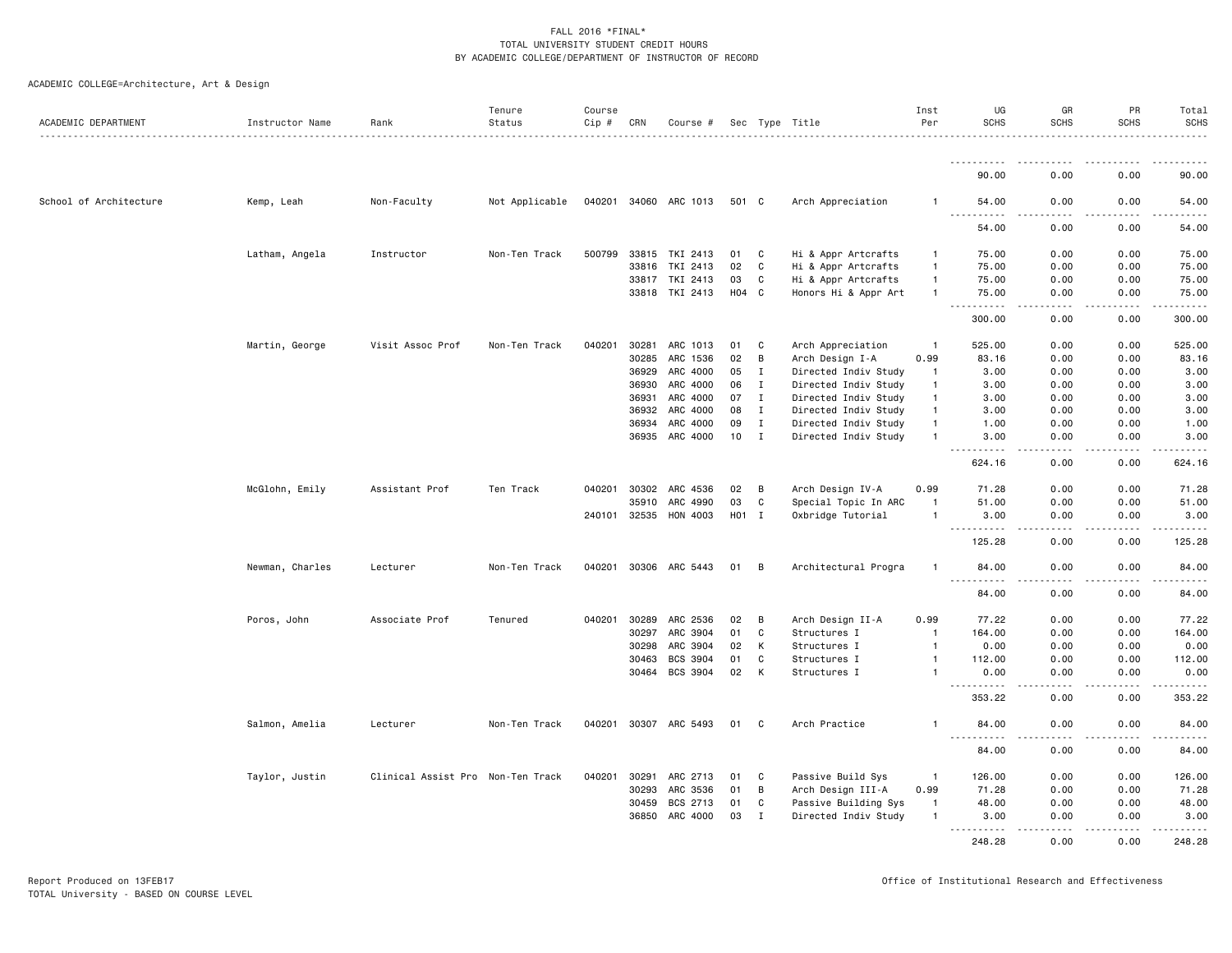| ACADEMIC DEPARTMENT                                          | Instructor Name | Rank           | Tenure<br>Status | Course<br>Cip # | CRN                     | Course #                         |                         |          | Sec Type Title                                                   | Inst<br>Per  | UG<br><b>SCHS</b>             | GR<br><b>SCHS</b>          | PR<br><b>SCHS</b>     | Total<br>SCHS          |
|--------------------------------------------------------------|-----------------|----------------|------------------|-----------------|-------------------------|----------------------------------|-------------------------|----------|------------------------------------------------------------------|--------------|-------------------------------|----------------------------|-----------------------|------------------------|
| School of Architecture                                       | Tripp, Andrew   | Assistant Prof | Ten Track        | 040201          | 30284<br>30285<br>30286 | ARC 1536<br>ARC 1536<br>ARC 1536 | 01<br>02<br>04 B        | B<br>- B | Arch Design I-A<br>Arch Design I-A<br>Arch Design I-A            | 0.01<br>0.01 | 90.00<br>0.84<br>0.66         | 0.00<br>0.00<br>0.00       | 0.00<br>0.00<br>0.00  | 90.00<br>0.84<br>0.66  |
|                                                              |                 |                |                  | 240101          | 30287<br>30292<br>36367 | ARC 1536<br>ARC 3313<br>HON 4000 | $H01$ B<br>01 C<br>06 I |          | Hon Arch Design I-A<br>History Of Arch II<br>Directed Individual |              | 36.00<br>81.00<br>3.00        | 0.00<br>0.00<br>0.00       | 0.00<br>0.00<br>0.00  | 36.00<br>81.00<br>3,00 |
|                                                              |                 |                |                  |                 |                         |                                  |                         |          |                                                                  |              | - - - - - - - - - -<br>211.50 | - - - - - <b>-</b><br>0.00 | .<br>$\cdots$<br>0.00 | ------<br>211.50       |
|                                                              | Vaughan, Mark   | Lecturer       | Non-Ten Track    | 040201          |                         | 30309 ARC 5576                   | $02 \quad B$            |          | Arch Design V-A                                                  |              | 48.00<br>-----------<br>48.00 | 0.00<br>------<br>0.00     | 0.00<br>.<br>0.00     | 48.00<br>.<br>48.00    |
| ==================================<br>School of Architecture |                 |                |                  |                 |                         |                                  |                         |          |                                                                  |              | 3539.14                       | 0.00                       | 0.00                  | ==========<br>3539.14  |
| ------------------------------------                         |                 |                |                  |                 |                         |                                  |                         |          |                                                                  |              | ==========                    |                            | ==========            | ==========             |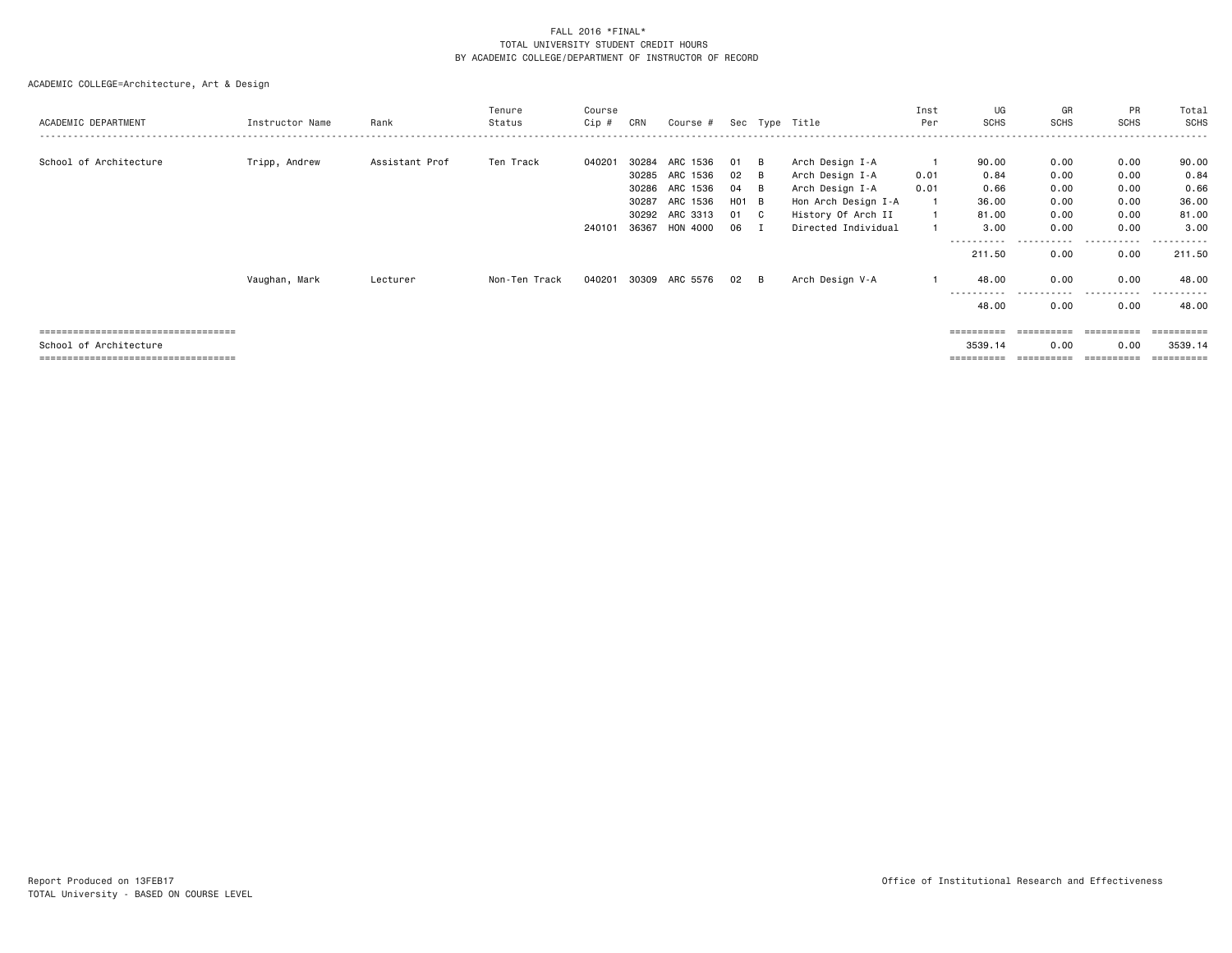| ACADEMIC DEPARTMENT                   | Instructor Name   | Rank         | Tenure<br>Status | Course<br>Cip # | CRN   | Course #             |      |   | Sec Type Title       | Inst<br>Per | UG<br><b>SCHS</b>   | GR<br><b>SCHS</b>     | PR<br><b>SCHS</b>  | Total<br>SCHS   |
|---------------------------------------|-------------------|--------------|------------------|-----------------|-------|----------------------|------|---|----------------------|-------------|---------------------|-----------------------|--------------------|-----------------|
| Aerospace Studies                     | Cassidy, Joseph   | Non-Employee | Not Applicable   |                 |       | 280101 30398 AS 4013 | 01 B |   | NSA/Prep for Act Dut |             | 36.00<br>---------- | 0.00<br>----          | 0.00<br>---------- | 36.00<br>------ |
|                                       |                   |              |                  |                 |       |                      |      |   |                      |             | 36.00               | 0.00                  | 0.00               | 36.00           |
|                                       | Charney, Nicholas | Non-Employee | Not Applicable   | 280101          | 30391 | AS 1012              | 01 B |   | Foundations of USAF- |             | 32.00               | 0.00                  | 0.00               | 32.00           |
|                                       |                   |              |                  |                 | 30392 | AS 1012              | 02   | B | Foundations of USAF- |             | 36.00               | 0.00                  | 0.00               | 36.00           |
|                                       |                   |              |                  |                 | 30397 | AS 3013              | 01   | B | Af Leadership Studie |             | 54.00               | 0.00                  | 0.00               | 54.00           |
|                                       |                   |              |                  |                 |       |                      |      |   |                      |             | ----------          | -------               | .                  | -------         |
|                                       |                   |              |                  |                 |       |                      |      |   |                      |             | 122.00              | 0.00                  | 0.00               | 122.00          |
| ===================================== |                   |              |                  |                 |       |                      |      |   |                      |             | ==========          | $=$ = = = = = = = = = | ==========         | ==========      |
|                                       |                   |              |                  |                 |       |                      |      |   |                      |             |                     |                       |                    |                 |
| Aerospace Studies                     |                   |              |                  |                 |       |                      |      |   |                      |             | 158,00              | 0.00                  | 0.00               | 158.00          |
| ===================================== |                   |              |                  |                 |       |                      |      |   |                      |             | ==========          | ==========            | ==========         | ==========      |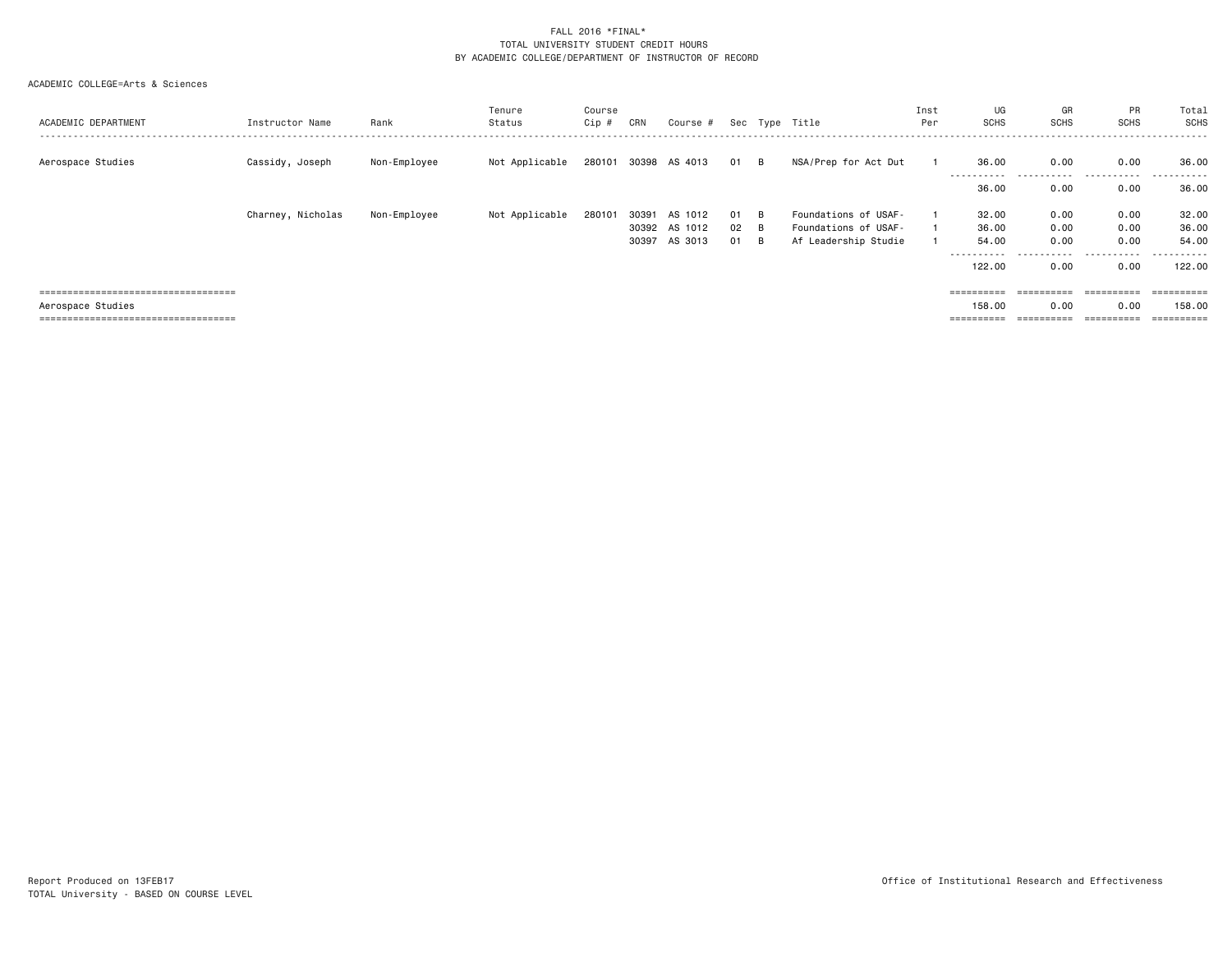#### ACADEMIC COLLEGE=Arts & Sciences

|                                                     |                  |                | Tenure         | Course |       |               |                   |              |                      | Inst           | UG                                                                                                                                                            | GR                           | PR          | Total              |
|-----------------------------------------------------|------------------|----------------|----------------|--------|-------|---------------|-------------------|--------------|----------------------|----------------|---------------------------------------------------------------------------------------------------------------------------------------------------------------|------------------------------|-------------|--------------------|
| ACADEMIC DEPARTMENT                                 | Instructor Name  | Rank           | Status         | Cip #  | CRN   | Course #      |                   |              | Sec Type Title       | Per            | <b>SCHS</b>                                                                                                                                                   | <b>SCHS</b>                  | <b>SCHS</b> | <b>SCHS</b><br>.   |
| Anthropology & Middle Eastern Cultu Anderson, Derek |                  | Non-Faculty    | Not Applicable | 450201 | 35148 | AN 1001       | F02 C             |              | First Year Seminar   |                | 40.00                                                                                                                                                         | 0.00                         | 0.00        | 40.00              |
|                                                     |                  |                |                |        |       |               |                   |              |                      |                | 40.00                                                                                                                                                         | 0.00                         | 0.00        | 40.00              |
|                                                     | Copeland, Toni   | Assistant Prof | Ten Track      | 240101 | 32549 | HON 4093      | H07 E             |              | Honors Thesis        |                | 3.00                                                                                                                                                          | 0.00                         | 0.00        | 3.00               |
|                                                     |                  |                |                | 450201 | 35151 | AN 8103       | 01                | C            | Applied Cultural Ant | $\overline{1}$ | 0.00                                                                                                                                                          | 9.00                         | 0.00        | 9.00               |
|                                                     |                  |                |                |        | 35287 | AN 8000       | 01                | D            | Thesis Research      | $\mathbf{1}$   | 0.00                                                                                                                                                          | 19.00                        | 0.00        | 19.00              |
|                                                     |                  |                |                |        | 36259 | AN 7000       | 02                | $\mathbf I$  | Directed Indiv Study | $\overline{1}$ | 0.00                                                                                                                                                          | 3.00                         | 0.00        | 3.00               |
|                                                     |                  |                |                | 450204 | 30232 | AN 1143       | 01                | C            | Cultural Anthro      | $\overline{1}$ | 90.00                                                                                                                                                         | 0.00                         | 0.00        | 90.00              |
|                                                     |                  |                |                |        | 30233 | AN 1143       | 02                | C            | Cultural Anthro      | $\mathbf{1}$   | 90.00                                                                                                                                                         | 0.00                         | 0.00        | 90.00              |
|                                                     |                  |                |                |        | 30234 | AN 1143       | 03                | C            | Cultural Anthro      | $\overline{1}$ | 90.00                                                                                                                                                         | 0.00                         | 0.00        | 90.00              |
|                                                     |                  |                |                |        | 30235 | AN 1143       | 04                | C            | Cultural Anthro      | $\mathbf{1}$   | 90.00                                                                                                                                                         | 0.00                         | 0.00        | 90.00              |
|                                                     |                  |                |                |        | 30237 | AN 1143       | <b>HO1</b>        | C            | Cultural Anthro - Ho | $\mathbf{1}$   | 75.00<br>.                                                                                                                                                    | 0.00<br>د د د د              | 0.00<br>.   | 75.00<br>.         |
|                                                     |                  |                |                |        |       |               |                   |              |                      |                | 438.00                                                                                                                                                        | 31.00                        | 0.00        | 469.00             |
|                                                     | Galaty, Michael  | Professor      | Tenured        | 450201 | 30253 | AN 4123       | 01                | C            | Anthro Theory        | $\mathbf{1}$   | 66.00                                                                                                                                                         | 0.00                         | 0.00        | 66.00              |
|                                                     |                  |                |                |        | 30261 | AN 6123       | 01                | $\mathbf C$  | Anthro Theory        | $\mathbf{1}$   | 0.00                                                                                                                                                          | 12.00                        | 0.00        | 12.00              |
|                                                     |                  |                |                |        | 35288 | AN 8000       | 02                | D            | Thesis Research      | $\mathbf{1}$   | 0.00                                                                                                                                                          | 6.00                         | 0.00        | 6.00               |
|                                                     |                  |                |                |        | 36606 | AN 7000       | 03                | Ι            | Directed Indiv Study | $\mathbf{1}$   | 0.00                                                                                                                                                          | 3.00                         | 0.00        | 3.00               |
|                                                     |                  |                |                |        | 36607 | AN 7000       | 04                | $\mathbf I$  | Directed Indiv Study | $\overline{1}$ | 0.00                                                                                                                                                          | 3.00                         | 0.00        | 3.00               |
|                                                     |                  |                |                |        |       |               |                   |              |                      |                | $\frac{1}{2} \left( \frac{1}{2} \right) \left( \frac{1}{2} \right) \left( \frac{1}{2} \right) \left( \frac{1}{2} \right) \left( \frac{1}{2} \right)$<br>66.00 | .<br>24.00                   | .<br>0.00   | .<br>90.00         |
|                                                     | Hardin, James    | Associate Prof | Tenured        | 050299 | 32498 | HI 4403       | 01                | C            | Ancient Near East    | -1             | 51.00                                                                                                                                                         | 0.00                         | 0.00        | 51.00              |
|                                                     |                  |                |                | 380201 | 32986 | MEC 4403      | 01                | $\mathtt{C}$ | Ancient Near East    | $\overline{1}$ | 21.00                                                                                                                                                         | 0.00                         | 0.00        | 21.00              |
|                                                     |                  |                |                |        | 32987 | MEC 6403      | 01                | C            | Ancient Near East    | $\overline{1}$ | 0.00                                                                                                                                                          | 6.00                         | 0.00        | 6.00               |
|                                                     |                  |                |                |        | 33686 | REL 4403      | 01                | C            | Ancient Near East    | $\overline{1}$ | 6.00                                                                                                                                                          | 0.00                         | 0.00        | 6.00               |
|                                                     |                  |                |                | 450201 | 34747 | AN 1103       | 05                | C            | Intro To Anthro      | $\mathbf{1}$   | 237.00                                                                                                                                                        | 0.00                         | 0.00        | 237.00             |
|                                                     |                  |                |                |        | 35289 | AN 8000       | 03                | D            | Thesis Research      | $\mathbf{1}$   | 0.00                                                                                                                                                          | 12.00                        | 0.00        | 12.00              |
|                                                     |                  |                |                |        | 35331 | AN 4000       | 01                | $\mathbf I$  | Directed Indiv Study | $\overline{1}$ | 2.00                                                                                                                                                          | 0.00                         | 0.00        | 2.00               |
|                                                     |                  |                |                |        | 35784 | AN 4000       | 02                | $\mathbf{I}$ | Directed Indiv Study | $\overline{1}$ | 3.00                                                                                                                                                          | 0.00                         | 0.00        | 3.00               |
|                                                     |                  |                |                |        |       | 36847 AN 4000 | 03                | $\mathbf I$  | Directed Indiv Study | $\overline{1}$ | 2.00                                                                                                                                                          | 0.00<br>$- - -$              | 0.00        | 2.00<br>.          |
|                                                     |                  |                |                |        |       |               |                   |              |                      |                | 322.00                                                                                                                                                        | 18.00                        | 0.00        | 340.00             |
|                                                     | Hoffman, David   | Associate Prof | Tenured        | 450201 |       | 35290 AN 8000 | 04                | D            | Thesis Research      | $\overline{1}$ | 0.00<br>.                                                                                                                                                     | 1.00<br>.                    | 0.00<br>.   | 1.00<br>.          |
|                                                     |                  |                |                |        |       |               |                   |              |                      |                | 0.00                                                                                                                                                          | 1.00                         | 0.00        | 1.00               |
|                                                     | Marcus, Jean     | Instructor     | Non-Ten Track  | 450201 | 30227 | AN 1103       | 01                | C            | Intro To Anthro      | $\mathbf{1}$   | 126.00                                                                                                                                                        | 0.00                         | 0.00        | 126.00             |
|                                                     |                  |                |                |        | 30228 | AN 1103       | 02                | C            | Intro To Anthro      | $\overline{1}$ | 132.00                                                                                                                                                        | 0.00                         | 0.00        | 132.00             |
|                                                     |                  |                |                |        | 30230 | AN 1103       | 04                | C            | Intro To Anthro      | $\mathbf{1}$   | 132.00                                                                                                                                                        | 0.00                         | 0.00        | 132.00             |
|                                                     |                  |                |                |        |       |               |                   |              |                      |                | $\sim$ $\sim$ $\sim$<br>.<br>390.00                                                                                                                           | 0.00                         | 0.00        | <u>.</u><br>390.00 |
|                                                     | McClellan, Laura | Assistant Prof | Ten Track      | 450201 |       | 30272 AN 8215 | 03                | E            | Internship in Applie | $\mathbf{1}$   | 0.00<br>.                                                                                                                                                     | 5.00<br>$\sim$ $\sim$ $\sim$ | 0.00        | 5.00<br>.          |
|                                                     |                  |                |                |        |       |               |                   |              |                      |                | 0.00                                                                                                                                                          | 5.00                         | 0.00        | 5.00               |
|                                                     | Miller, Darcy    | Assistant Prof | Ten Track      | 450201 | 30229 | AN 1103       | 03                | C            | Intro To Anthro      | -1             | 255.00                                                                                                                                                        | 0.00                         | 0.00        | 255.00             |
|                                                     |                  |                |                |        | 30231 | AN 1103       | H <sub>01</sub> C |              | Intro To Anthro - Ho | $\mathbf{1}$   | 78.00                                                                                                                                                         | 0.00                         | 0.00        | 78.00              |
|                                                     |                  |                |                |        | 30274 | AN 8215       | 05                | E            | Internship in Applie | $\overline{1}$ | 0.00                                                                                                                                                          | 5.00                         | 0.00        | 5.00               |
|                                                     |                  |                |                |        | 35292 | AN 8000       | 06                | D            | Thesis Research      | $\overline{1}$ | 0.00                                                                                                                                                          | 13.00                        | 0.00        | 13.00              |
|                                                     |                  |                |                |        |       |               |                   |              |                      |                |                                                                                                                                                               |                              |             |                    |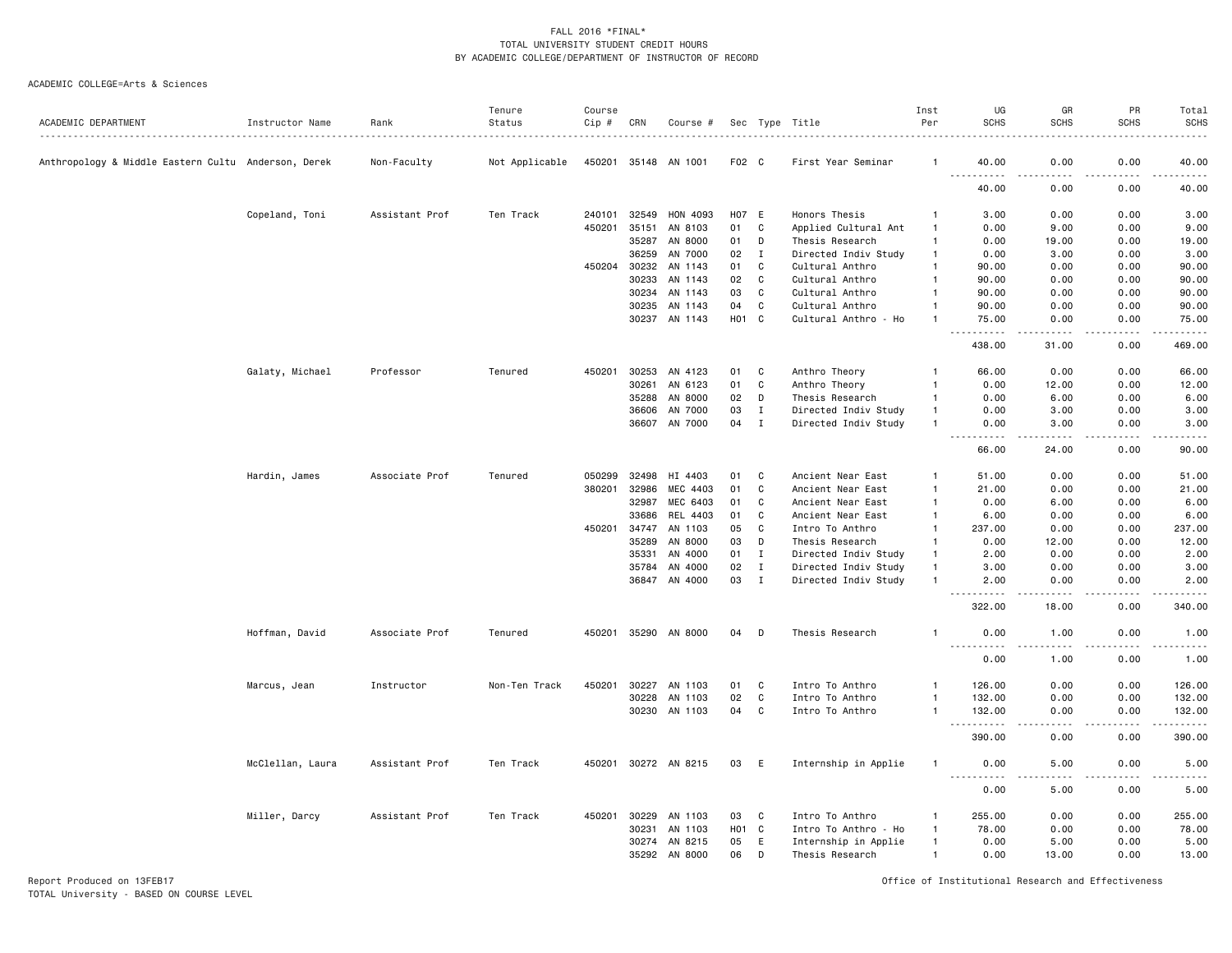| ACADEMIC DEPARTMENT                                                        | Instructor Name  | Rank           | Tenure<br>Status | Course<br>Cip # | CRN            | Course #           |          |        | Sec Type Title                          | Inst<br>Per                  | UG<br><b>SCHS</b>     | GR<br><b>SCHS</b>    | PR<br><b>SCHS</b>                                                                                                                 | Total<br><b>SCHS</b>                                                                                                                                                                                                                                                                                                                                                                                                                                                                   |
|----------------------------------------------------------------------------|------------------|----------------|------------------|-----------------|----------------|--------------------|----------|--------|-----------------------------------------|------------------------------|-----------------------|----------------------|-----------------------------------------------------------------------------------------------------------------------------------|----------------------------------------------------------------------------------------------------------------------------------------------------------------------------------------------------------------------------------------------------------------------------------------------------------------------------------------------------------------------------------------------------------------------------------------------------------------------------------------|
|                                                                            |                  |                |                  |                 |                |                    |          |        |                                         |                              |                       |                      |                                                                                                                                   |                                                                                                                                                                                                                                                                                                                                                                                                                                                                                        |
| Anthropology & Middle Eastern Cultu Miller, Darcy                          |                  | Assistant Prof | Ten Track        | 450301          |                | 34746 AN 3523      | 01       | C      | N American Archlgy                      | $\mathbf{1}$                 | 45.00<br>.            | 0.00<br><u>.</u>     | 0.00<br>. <u>.</u> .                                                                                                              | 45.00<br>.                                                                                                                                                                                                                                                                                                                                                                                                                                                                             |
|                                                                            |                  |                |                  |                 |                |                    |          |        |                                         |                              | 378.00                | 18.00                | 0.00                                                                                                                              | 396.00                                                                                                                                                                                                                                                                                                                                                                                                                                                                                 |
|                                                                            | Osterholtz, Anna | Assistant Prof | Ten Track        | 450201          | 30226          | AN 1001            | F01 C    |        | First Year Seminar                      | -1                           | 26.00                 | 0.00                 | 0.00                                                                                                                              | 26.00                                                                                                                                                                                                                                                                                                                                                                                                                                                                                  |
|                                                                            |                  |                |                  |                 | 34752          | AN 4303            | 01       | C      | Human Variation and                     | $\mathbf{1}$                 | 48.00                 | 0.00                 | 0.00                                                                                                                              | 48.00                                                                                                                                                                                                                                                                                                                                                                                                                                                                                  |
|                                                                            |                  |                |                  |                 | 34753          | AN 6303            | 01       | C      | Human Variation and                     | -1                           | 0.00                  | 6.00                 | 0.00                                                                                                                              | 6.00                                                                                                                                                                                                                                                                                                                                                                                                                                                                                   |
|                                                                            |                  |                |                  | 450202          | 34748          | AN 3343            | 25       | C      | Intro to Forensic An                    | $\mathbf{1}$                 | 72.00<br>.            | 0.00<br>----         | 0.00<br>$\frac{1}{2}$                                                                                                             | 72.00<br>.                                                                                                                                                                                                                                                                                                                                                                                                                                                                             |
|                                                                            |                  |                |                  |                 |                |                    |          |        |                                         |                              | 146.00                | 6.00                 | 0.00                                                                                                                              | 152.00                                                                                                                                                                                                                                                                                                                                                                                                                                                                                 |
|                                                                            | Peacock, Claude  | Professor      | Tenured          | 450201          | 30269          | AN 8011            | 01       | -S     | Professn Applied Ant                    | $\mathbf{1}$                 | 0.00                  | 7.00                 | 0.00                                                                                                                              | 7.00                                                                                                                                                                                                                                                                                                                                                                                                                                                                                   |
|                                                                            |                  |                |                  |                 | 35293          | AN 8000            | 07       | D      | Thesis Research                         | $\mathbf{1}$                 | 0.00                  | 28.00                | 0.00                                                                                                                              | 28.00                                                                                                                                                                                                                                                                                                                                                                                                                                                                                  |
|                                                                            |                  |                |                  |                 | 36022          | AN 7000            | 01       | Ι      | Directed Indiv Study                    | $\mathbf{1}$                 | 0.00                  | 3.00                 | 0.00                                                                                                                              | 3.00                                                                                                                                                                                                                                                                                                                                                                                                                                                                                   |
|                                                                            |                  |                |                  | 450301          | 30245          | AN 1543            | 01       | C      | Intro To Archaeology                    | -1                           | 54.00                 | 0.00                 | 0.00                                                                                                                              | 54.00                                                                                                                                                                                                                                                                                                                                                                                                                                                                                  |
|                                                                            |                  |                |                  |                 | 30246          | AN 1543            | 02       | C      | Intro To Archaeology                    | $\mathbf{1}$                 | 63.00                 | 0.00                 | 0.00                                                                                                                              | 63.00                                                                                                                                                                                                                                                                                                                                                                                                                                                                                  |
|                                                                            |                  |                |                  |                 | 30247          | AN 1543            | 03       | C      | Intro To Archaeology                    | $\mathbf{1}$                 | 57.00                 | 0.00                 | 0.00                                                                                                                              | 57.00                                                                                                                                                                                                                                                                                                                                                                                                                                                                                  |
|                                                                            |                  |                |                  |                 | 30248          | AN 1543            | 04       | C      | Intro To Archaeology                    | $\mathbf{1}$                 | 60.00                 | 0.00                 | 0.00                                                                                                                              | 60.00                                                                                                                                                                                                                                                                                                                                                                                                                                                                                  |
|                                                                            |                  |                |                  |                 | 34755          | AN 8553            | 01       | C      | Applications in Arch                    | $\mathbf{1}$                 | 0.00<br>.             | 18.00<br>- - - -     | 0.00<br>.                                                                                                                         | 18.00<br>.                                                                                                                                                                                                                                                                                                                                                                                                                                                                             |
|                                                                            |                  |                |                  |                 |                |                    |          |        |                                         |                              | 234.00                | 56.00                | 0.00                                                                                                                              | 290.00                                                                                                                                                                                                                                                                                                                                                                                                                                                                                 |
|                                                                            | Turner, James    | Lecturer       | Non-Ten Track    | 450201          | 33905          | AN 2203            | 201 C    |        | Racial Minorities                       |                              | 69.00                 | 0.00                 | 0.00                                                                                                                              | 69.00                                                                                                                                                                                                                                                                                                                                                                                                                                                                                  |
|                                                                            |                  |                |                  |                 | 34038          | SO 2203            | 201 C    |        | Racial Minorities                       | $\mathbf{1}$                 | 3.00                  | 0.00                 | 0.00                                                                                                                              | 3.00                                                                                                                                                                                                                                                                                                                                                                                                                                                                                   |
|                                                                            |                  |                |                  |                 |                |                    |          |        |                                         |                              | .<br>72.00            | 0.00                 | .<br>0.00                                                                                                                         | .<br>72.00                                                                                                                                                                                                                                                                                                                                                                                                                                                                             |
|                                                                            | Zuckerman, Molly | Associate Prof | Ten Track        | 450201          | 30239          | AN 1344            | 01       | C      | Intro to Biol Anthro                    | -1                           | 168.00                | 0.00                 | 0.00                                                                                                                              | 168.00                                                                                                                                                                                                                                                                                                                                                                                                                                                                                 |
|                                                                            |                  |                |                  |                 | 30240          | AN 1344            | 02       | K      | Intro to Biol Anthro                    | $\mathbf{1}$                 | 0.00                  | 0.00                 | 0.00                                                                                                                              | 0.00                                                                                                                                                                                                                                                                                                                                                                                                                                                                                   |
|                                                                            |                  |                |                  |                 | 30241          | AN 1344            | 03       | K      | Intro to Biol Anthro                    | $\mathbf{1}$                 | 0.00                  | 0.00                 | 0.00                                                                                                                              | 0.00                                                                                                                                                                                                                                                                                                                                                                                                                                                                                   |
|                                                                            |                  |                |                  |                 | 30242          | AN 1344            | 04       | K      | Intro to Biol Anthro                    | $\mathbf{1}$                 | 0.00                  | 0.00                 | 0.00                                                                                                                              | 0.00                                                                                                                                                                                                                                                                                                                                                                                                                                                                                   |
|                                                                            |                  |                |                  |                 | 30243          | AN 1344            | 05       | K      | Intro to Biol Anthro                    |                              | 0.00                  | 0.00                 | 0.00                                                                                                                              | 0.00                                                                                                                                                                                                                                                                                                                                                                                                                                                                                   |
|                                                                            |                  |                |                  |                 | 30244          | AN 1344            | 06       | C      | Intro to Biol Anthro                    | $\mathbf{1}$                 | 168.00                | 0.00                 | 0.00                                                                                                                              | 168.00                                                                                                                                                                                                                                                                                                                                                                                                                                                                                 |
|                                                                            |                  |                |                  |                 | 30257          | AN 4323            | 01       | C      | Plagues and People                      | $\mathbf{1}$                 | 57.00                 | 0.00                 | 0.00                                                                                                                              | 57.00                                                                                                                                                                                                                                                                                                                                                                                                                                                                                  |
|                                                                            |                  |                |                  |                 | 30265          | AN 6323            | 01       | C<br>E | Plagues and People                      | $\mathbf{1}$<br>$\mathbf{1}$ | 0.00                  | 6.00                 | 0.00                                                                                                                              | 6.00                                                                                                                                                                                                                                                                                                                                                                                                                                                                                   |
|                                                                            |                  |                |                  |                 | 30276<br>35294 | AN 8215<br>AN 8000 | 07<br>08 | D      | Internship in Applie<br>Thesis Research | $\mathbf{1}$                 | 0.00<br>0.00          | 10.00<br>12.00       | 0.00<br>0.00                                                                                                                      | 10.00<br>12.00                                                                                                                                                                                                                                                                                                                                                                                                                                                                         |
|                                                                            |                  |                |                  |                 |                |                    |          |        |                                         |                              | 393.00                | 28.00                | $\frac{1}{2} \left( \frac{1}{2} \right) \left( \frac{1}{2} \right) \left( \frac{1}{2} \right) \left( \frac{1}{2} \right)$<br>0.00 | .<br>421.00                                                                                                                                                                                                                                                                                                                                                                                                                                                                            |
| ----------------------------------                                         |                  |                |                  |                 |                |                    |          |        |                                         |                              | ==========            | ==========           | $=$ ==========                                                                                                                    | $\begin{array}{cccccccccc} \multicolumn{2}{c}{} & \multicolumn{2}{c}{} & \multicolumn{2}{c}{} & \multicolumn{2}{c}{} & \multicolumn{2}{c}{} & \multicolumn{2}{c}{} & \multicolumn{2}{c}{} & \multicolumn{2}{c}{} & \multicolumn{2}{c}{} & \multicolumn{2}{c}{} & \multicolumn{2}{c}{} & \multicolumn{2}{c}{} & \multicolumn{2}{c}{} & \multicolumn{2}{c}{} & \multicolumn{2}{c}{} & \multicolumn{2}{c}{} & \multicolumn{2}{c}{} & \multicolumn{2}{c}{} & \multicolumn{2}{c}{} & \mult$ |
| Anthropology & Middle Eastern Cultu<br>----------------------------------- |                  |                |                  |                 |                |                    |          |        |                                         |                              | 2479.00<br>========== | 187.00<br>========== | 0.00                                                                                                                              | 2666.00<br>==========                                                                                                                                                                                                                                                                                                                                                                                                                                                                  |
|                                                                            |                  |                |                  |                 |                |                    |          |        |                                         |                              |                       |                      |                                                                                                                                   |                                                                                                                                                                                                                                                                                                                                                                                                                                                                                        |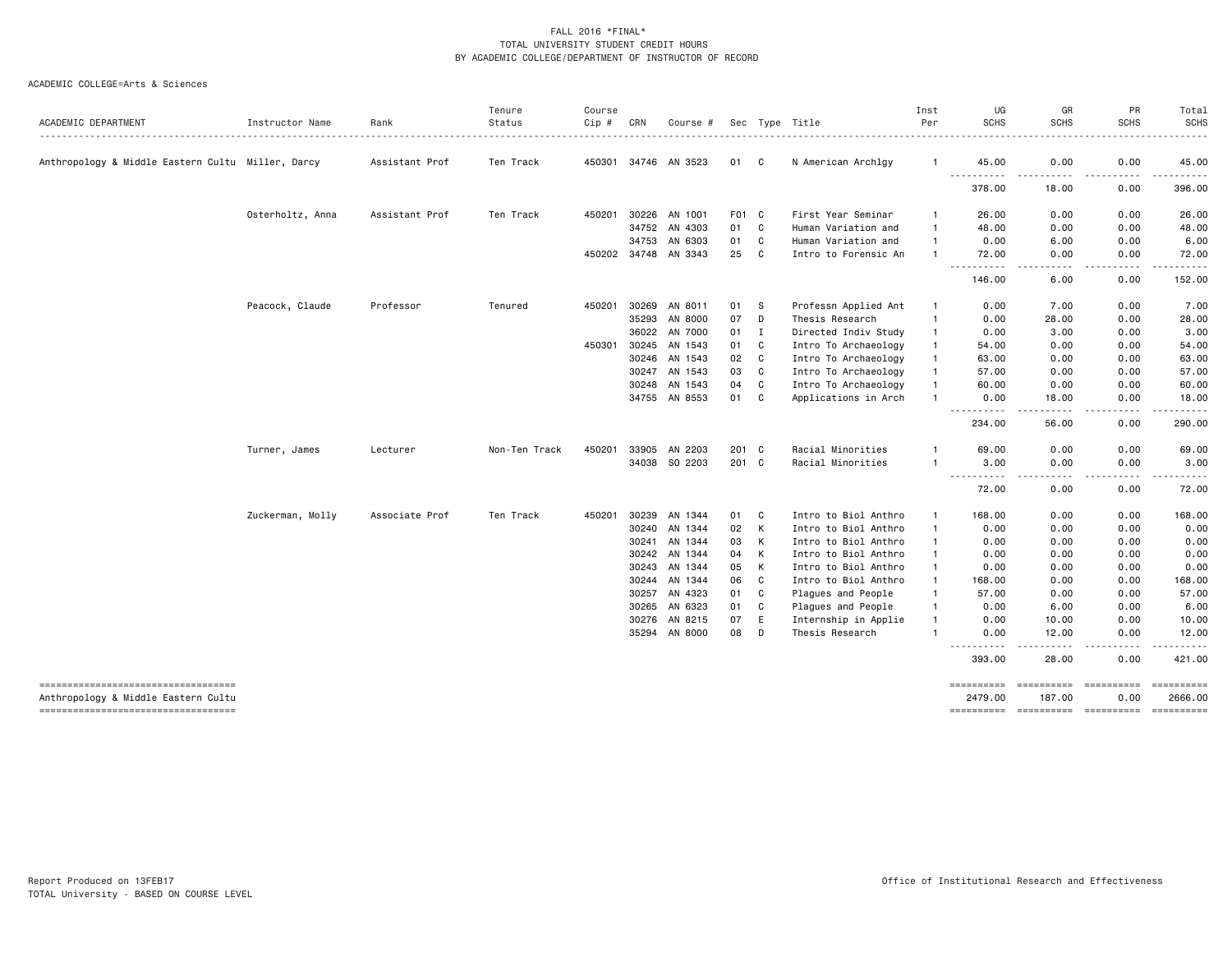#### ACADEMIC COLLEGE=Arts & Sciences

|                     |                     |                | Tenure         | Course |       |                |       |              |                                                     | Inst         | UG                                                                                                                                | GR             | PR                                  | Total                                                                                                                                                         |
|---------------------|---------------------|----------------|----------------|--------|-------|----------------|-------|--------------|-----------------------------------------------------|--------------|-----------------------------------------------------------------------------------------------------------------------------------|----------------|-------------------------------------|---------------------------------------------------------------------------------------------------------------------------------------------------------------|
| ACADEMIC DEPARTMENT | Instructor Name     | Rank           | Status         | Cip #  | CRN   | Course #       |       |              | Sec Type Title<br>_________________________________ | Per          | <b>SCHS</b>                                                                                                                       | <b>SCHS</b>    | <b>SCHS</b>                         | <b>SCHS</b><br>$- - - - -$                                                                                                                                    |
| Biological Sciences | Barrett, Amanda     | Non-Employee   | Not Applicable | 280101 | 30394 | AS 2012        | 01    | в            | Air and Space Power-                                | $\mathbf{1}$ | 22.00                                                                                                                             | 0.00           | 0.00                                | 22.00                                                                                                                                                         |
|                     |                     |                |                |        | 30395 | AS 2012        | 02    | B            | Air and Space Power-                                | $\mathbf{1}$ | 18.00                                                                                                                             | 0.00           | 0.00                                | 18.00                                                                                                                                                         |
|                     |                     |                |                |        |       | 36308 AS 1012  | 03    | B            | Foundations of USAF-                                | $\mathbf{1}$ | 50.00                                                                                                                             | 0.00           | 0.00                                | 50.00                                                                                                                                                         |
|                     |                     |                |                |        |       |                |       |              |                                                     |              | $- - -$<br>. <b>.</b><br>90.00                                                                                                    | .<br>0.00      | .<br>0.00                           | .<br>90.00                                                                                                                                                    |
|                     | Barton, Brandon     | Assistant Prof | Ten Track      | 269999 | 35044 | BIO 8990       | 01    | в            | Special Topic in BIO                                | -1           | 0.00                                                                                                                              | 75.00          | 0.00                                | 75.00                                                                                                                                                         |
|                     |                     |                |                |        | 35114 | BIO 8000       | 01    | D            | Research/Thesis                                     | $\mathbf{1}$ | 0.00                                                                                                                              | 1.00           | 0.00                                | 1.00                                                                                                                                                          |
|                     |                     |                |                |        | 35131 | BIO 9000       | 01    | D            | Research / Diss                                     | $\mathbf{1}$ | 0.00                                                                                                                              | 4.00           | 0.00                                | 4.00                                                                                                                                                          |
|                     |                     |                |                |        | 36689 | BIO 4000       | 15    | $\mathbf I$  | Directed Indiv Study                                | $\mathbf{1}$ | 4.00                                                                                                                              | 0.00           | 0.00                                | 4.00                                                                                                                                                          |
|                     |                     |                |                |        | 36690 | BIO 4000       | 16    | I            | Directed Indiv Study                                | $\mathbf{1}$ | 3.00                                                                                                                              | 0.00           | 0.00                                | 3.00                                                                                                                                                          |
|                     |                     |                |                |        |       |                |       |              |                                                     |              | .<br>7.00                                                                                                                         | .<br>80.00     | .<br>0.00                           | $- - - - -$<br>87.00                                                                                                                                          |
|                     | Brooks, Christopher | Associate Prof | Tenured        | 261301 | 30554 | BIO 3104       | 01    | C            | Ecology                                             | -1           | 156.00                                                                                                                            | 0.00           | 0.00                                | 156.00                                                                                                                                                        |
|                     |                     |                |                |        | 30555 | BIO 3104       | 02    | К            | Ecology                                             | $\mathbf{1}$ | 0.00                                                                                                                              | 0.00           | 0.00                                | 0.00                                                                                                                                                          |
|                     |                     |                |                |        | 30556 | BIO 3104       | 04    | Κ            | Ecology                                             | -1           | 0.00                                                                                                                              | 0.00           | 0.00                                | 0.00                                                                                                                                                          |
|                     |                     |                |                | 269999 | 35115 | BIO 8000       | 02    | D            | Research/Thesis                                     |              | 0.00                                                                                                                              | 5.00           | 0.00                                | 5.00                                                                                                                                                          |
|                     |                     |                |                |        | 35132 | BIO 9000       | 02    | D            | Research / Diss                                     | -1           | 0.00                                                                                                                              | 9.00           | 0.00                                | 9.00                                                                                                                                                          |
|                     |                     |                |                |        | 36654 | BIO 7000       | 01    | $\mathbf{I}$ | Directed Indiv Study                                |              | 0.00                                                                                                                              | 3.00           | 0.00                                | 3.00                                                                                                                                                          |
|                     |                     |                |                |        |       |                |       |              |                                                     |              | 156.00                                                                                                                            | 17.00          | 0.00                                | 173.00                                                                                                                                                        |
|                     | Brown, Matthew      | Assistant Prof | Ten Track      | 260503 | 30580 | BIO 4442       | 01    | L            | Bacterial Genetics L                                | -1           | 70.00                                                                                                                             | 0.00           | 0.00                                | 70.00                                                                                                                                                         |
|                     |                     |                |                | 269999 | 35116 | BIO 8000       | 03    | D            | Research/Thesis                                     | $\mathbf{1}$ | 0.00                                                                                                                              | 3.00           | 0.00                                | 3.00                                                                                                                                                          |
|                     |                     |                |                |        | 35133 | BIO 9000       | 03    | D            | Research / Diss                                     | $\mathbf{1}$ | 0.00                                                                                                                              | 12.00          | 0.00                                | 12.00                                                                                                                                                         |
|                     |                     |                |                |        |       |                |       |              |                                                     |              | 70.00                                                                                                                             | 15.00          | 0.00                                | $\frac{1}{2} \left( \frac{1}{2} \right) \left( \frac{1}{2} \right) \left( \frac{1}{2} \right) \left( \frac{1}{2} \right) \left( \frac{1}{2} \right)$<br>85.00 |
|                     | Chevalier, David    | Lecturer       | Non-Ten Track  | 260701 |       | 34069 BIO 6043 | 501 C |              | Develop & Reproduct                                 | -1           | 0.00                                                                                                                              | 30.00          | 0.00                                | 30.00                                                                                                                                                         |
|                     |                     |                |                |        |       |                |       |              |                                                     |              | $- - - -$<br>0.00                                                                                                                 | .<br>30.00     | $\frac{1}{2}$<br>0.00               | $- - - - -$<br>30.00                                                                                                                                          |
|                     | Counterman, Brian   | Associate Prof | Tenured        | 260801 | 30573 | BIO 4143       | 01    | C            | Population Genetics                                 | -1           | 81.00                                                                                                                             | 0.00           | 0.00                                | 81.00                                                                                                                                                         |
|                     |                     |                |                |        | 30594 | BIO 6143       | 01    | $\mathtt{C}$ | Population Genetics                                 | $\mathbf{1}$ | 0.00                                                                                                                              | 18.00          | 0.00                                | 18.00                                                                                                                                                         |
|                     |                     |                |                | 269999 | 35117 | BIO 8000       | 04    | D            | Research/Thesis                                     | $\mathbf{1}$ | 0.00                                                                                                                              | 8.00           | 0.00                                | 8.00                                                                                                                                                          |
|                     |                     |                |                |        | 35134 | BIO 9000       | 04    | D            | Research / Diss                                     | $\mathbf{1}$ | 0.00                                                                                                                              | 21.00          | 0.00                                | 21.00                                                                                                                                                         |
|                     |                     |                |                |        |       |                |       |              |                                                     |              | - - -<br>81.00                                                                                                                    | $  -$<br>47.00 | ----<br>0.00                        | $    -$<br>128.00                                                                                                                                             |
|                     | Dawe, Angus         | Professor      | Tenured        | 269999 |       | 36523 BIO 9000 | 18    | D            | Research / Diss                                     | -1           | 0.00                                                                                                                              | 7.00           | 0.00                                | 7.00                                                                                                                                                          |
|                     |                     |                |                |        |       |                |       |              |                                                     |              | $\frac{1}{2} \left( \frac{1}{2} \right) \left( \frac{1}{2} \right) \left( \frac{1}{2} \right) \left( \frac{1}{2} \right)$<br>0.00 | 7.00           | $\sim$ $\sim$ $\sim$ $\sim$<br>0.00 | .<br>7.00                                                                                                                                                     |
|                     | Echols, Jeffrey     | Instructor     | Non-Ten Track  | 260502 | 30562 | BIO 3304       | 03    | К            | General Microbiology                                | $\mathbf{1}$ | 0.00                                                                                                                              | 0.00           | 0.00                                | 0.00                                                                                                                                                          |
|                     |                     |                |                |        | 30563 | BIO 3304       | 04    | К            | General Microbiology                                | $\mathbf{1}$ | 0.00                                                                                                                              | 0.00           | 0.00                                | 0.00                                                                                                                                                          |
|                     |                     |                |                |        | 30564 | BIO 3304       | 05    | Κ            | General Microbiology                                | $\mathbf{1}$ | 0.00                                                                                                                              | 0.00           | 0.00                                | 0.00                                                                                                                                                          |
|                     |                     |                |                |        | 30565 | BIO 3304       | 06    | К            | General Microbiology                                | $\mathbf{1}$ | 0.00                                                                                                                              | 0.00           | 0.00                                | 0.00                                                                                                                                                          |
|                     |                     |                |                |        | 30566 | BIO 3304       | 07    | Κ            | General Microbiology                                | $\mathbf{1}$ | 0.00                                                                                                                              | 0.00           | 0.00                                | 0.00                                                                                                                                                          |
|                     |                     |                |                |        | 30567 | BIO 3304       | 08    | К            | General Microbiology                                | $\mathbf{1}$ | 0.00                                                                                                                              | 0.00           | 0.00                                | 0.00                                                                                                                                                          |
|                     |                     |                |                | 260503 | 30578 | BIO 4405       | 02    | К            | Pathogenic Micro                                    | 0.5          | 0.00                                                                                                                              | 0.00           | 0.00                                | 0.00                                                                                                                                                          |
|                     |                     |                |                |        | 30579 | BIO 4405       | 03    | K            | Pathogenic Micro                                    | 0.5          | 0.00                                                                                                                              | 0.00           | 0.00                                | 0.00                                                                                                                                                          |
|                     |                     |                |                |        | 30599 | BIO 6405       | 02    | K            | Pathogenic Micro                                    | 0.5          | 0.00                                                                                                                              | 0.00           | 0.00                                | 0.00                                                                                                                                                          |
|                     |                     |                |                |        | 30600 | BIO 6405       | 03    | K            | Pathogenic Micro                                    | 0.5          | 0.00                                                                                                                              | 0.00           | 0.00                                | 0.00                                                                                                                                                          |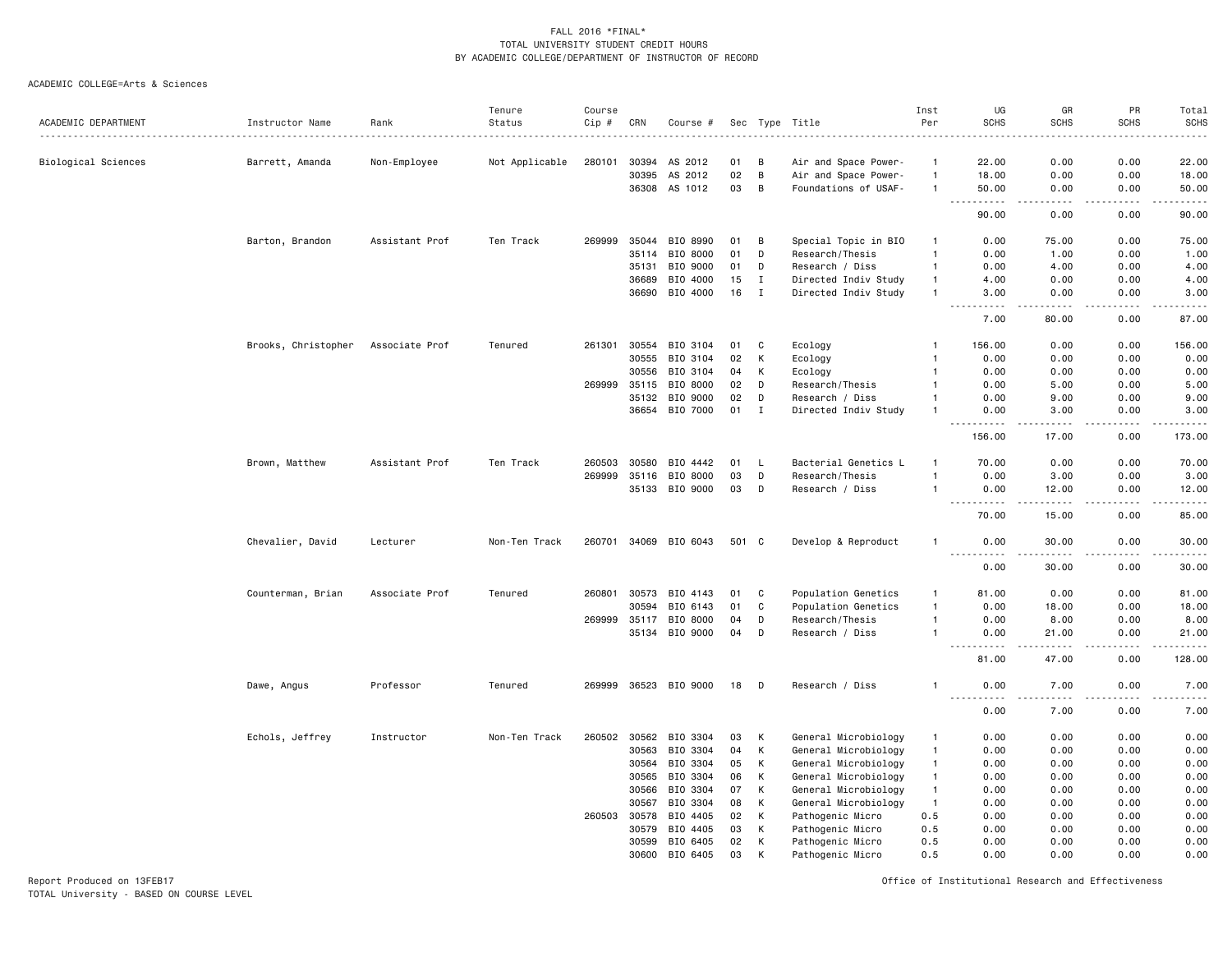#### ACADEMIC COLLEGE=Arts & Sciences

| ACADEMIC DEPARTMENT | Instructor Name | Rank           | Tenure<br>Status | Course<br>Cip # | CRN   | Course # |       |              | Sec Type Title       | Inst<br>Per    | UG<br><b>SCHS</b>                                                                                                                                            | GR<br><b>SCHS</b> | PR<br><b>SCHS</b>            | Total<br><b>SCHS</b> |
|---------------------|-----------------|----------------|------------------|-----------------|-------|----------|-------|--------------|----------------------|----------------|--------------------------------------------------------------------------------------------------------------------------------------------------------------|-------------------|------------------------------|----------------------|
|                     |                 |                |                  |                 |       |          |       |              |                      | .              |                                                                                                                                                              |                   |                              | .                    |
| Biological Sciences | Echols, Jeffrey | Instructor     | Non-Ten Track    | 260701          | 30568 | BIO 3504 | 01    | C            | Comparative Anatomy  | $\mathbf{1}$   | 276.00                                                                                                                                                       | 0.00              | 0.00                         | 276.00               |
|                     |                 |                |                  |                 | 30569 | BIO 3504 | 02    | К            | Comparative Anatomy  | $\overline{1}$ | 0.00                                                                                                                                                         | 0.00              | 0.00                         | 0.00                 |
|                     |                 |                |                  |                 | 30570 | BIO 3504 | 03    | К            | Comparative Anatomy  | $\overline{1}$ | 0.00                                                                                                                                                         | 0.00              | 0.00                         | 0.00                 |
|                     |                 |                |                  |                 | 30571 | BIO 3504 | 04    | К            | Comparative Anatomy  | $\mathbf{1}$   | 0.00<br>. <b>.</b>                                                                                                                                           | 0.00<br>.         | 0.00<br>.                    | 0.00<br>.            |
|                     |                 |                |                  |                 |       |          |       |              |                      |                | 276.00                                                                                                                                                       | 0.00              | 0.00                         | 276.00               |
|                     | Ervin, Gary     | Professor      | Tenured          | 261305          | 34490 | BIO 4233 | 01    | C            | Living w Global Chan | $\overline{1}$ | 135.00                                                                                                                                                       | 0.00              | 0.00                         | 135.00               |
|                     |                 |                |                  | 269999          | 35120 | BIO 8000 | 07    | D            | Research/Thesis      | $\mathbf{1}$   | 0.00                                                                                                                                                         | 5.00              | 0.00                         | 5.00                 |
|                     |                 |                |                  |                 | 35137 | BIO 9000 | 07    | D            | Research / Diss      | $\overline{1}$ | 0.00<br>.                                                                                                                                                    | 9.00<br>.         | 0.00<br>.                    | 9.00<br>.            |
|                     |                 |                |                  |                 |       |          |       |              |                      |                | 135.00                                                                                                                                                       | 14.00             | 0.00                         | 149.00               |
|                     | Fogarty, Jarrod | Instructor     | Non-Ten Track    | 240102          | 34005 | IDS 4111 | 201 C |              | Professional Seminar | $\overline{1}$ | 15.00                                                                                                                                                        | 0.00              | 0.00                         | 15.00                |
|                     |                 |                |                  | 260701          | 35269 | BIO 3233 | 201   | B            | Biology of Birds     | $\mathbf{1}$   | 39.00                                                                                                                                                        | 0.00              | 0.00                         | 39.00                |
|                     |                 |                |                  | 269999          | 34645 | BIO 4990 | 202 C |              | Special Topic in BIO | $\mathbf{1}$   | 30.00                                                                                                                                                        | 0.00              | 0.00                         | 30.00                |
|                     |                 |                |                  |                 | 36941 | BIO 4000 | 201 I |              | Directed Indiv Study | $\mathbf{1}$   | 3.00                                                                                                                                                         | 0.00              | 0.00                         | 3.00                 |
|                     |                 |                |                  |                 | 36960 | BIO 4000 | 202 I |              | Directed Indiv Study | $\mathbf{1}$   | 1.00                                                                                                                                                         | 0.00              | 0.00                         | 1.00                 |
|                     |                 |                |                  | 270501          | 34009 | MA 2113  | 201 C |              | Intro to Stats       | $\overline{1}$ | 36.00                                                                                                                                                        | 0.00              | 0.00                         | 36.00                |
|                     |                 |                |                  |                 | 34046 | ST 2113  | 201 C |              | Intro to Stats       | $\overline{1}$ | 45.00<br>.                                                                                                                                                   | 0.00<br>- - - -   | 0.00<br>$\sim$ $\sim$ $\sim$ | 45.00<br>.           |
|                     |                 |                |                  |                 |       |          |       |              |                      |                | 169.00                                                                                                                                                       | 0.00              | 0.00                         | 169.00               |
|                     | Gordon, Donna   | Associate Prof | Tenured          | 240101          | 36363 | HON 4000 | 02    | $\mathbf{I}$ | Directed Individual  | $\mathbf{1}$   | 2.00                                                                                                                                                         | 0.00              | 0.00                         | 2.00                 |
|                     |                 |                |                  | 260101          | 34072 | BIO 8191 | 501   | S            | Seminar in General B | $\overline{1}$ | 0.00                                                                                                                                                         | 3.00              | 0.00                         | 3.00                 |
|                     |                 |                |                  | 260401          | 30534 | BIO 2103 | 01    | C            | Cell Biology         | $\overline{1}$ | 567.00                                                                                                                                                       | 0.00              | 0.00                         | 567.00               |
|                     |                 |                |                  | 269999          | 35121 | BIO 8000 | 08    | D            | Research/Thesis      | $\overline{1}$ | 0.00                                                                                                                                                         | 8.00              | 0.00                         | 8.00                 |
|                     |                 |                |                  |                 | 35138 | BIO 9000 | 08    | D            | Research / Diss      | $\mathbf{1}$   | 0.00                                                                                                                                                         | 3.00              | 0.00                         | 3.00                 |
|                     |                 |                |                  |                 | 36651 | BIO 4000 | 13    | Ι.           | Directed Indiv Study | $\mathbf{1}$   | 2.00                                                                                                                                                         | 0.00              | 0.00                         | 2.00                 |
|                     |                 |                |                  |                 | 36653 | BIO 4000 | 14    | $\mathbf I$  | Directed Indiv Study | $\overline{1}$ | 1.00<br>.                                                                                                                                                    | 0.00<br>.         | 0.00<br>.                    | 1.00<br>2.2.2.2.2.2  |
|                     |                 |                |                  |                 |       |          |       |              |                      |                | 572.00                                                                                                                                                       | 14.00             | 0.00                         | 586.00               |
|                     | Holder, Thomas  | Instructor     | Non-Ten Track    | 260101          | 30521 | BIO 1144 | 01    | C            | Biology II-SI        | $\overline{1}$ | 668.00                                                                                                                                                       | 0.00              | 0.00                         | 668.00               |
|                     |                 |                |                  |                 | 30522 | BIO 1144 | 02    | $\mathtt{C}$ | Biology II-SI        | $\overline{1}$ | 816.00                                                                                                                                                       | 0.00              | 0.00                         | 816.00               |
|                     |                 |                |                  |                 | 30523 | BIO 1144 | 03    | К            | Biology II           | $\mathbf{1}$   | 0.00                                                                                                                                                         | 0.00              | 0.00                         | 0.00                 |
|                     |                 |                |                  |                 | 30524 | BIO 1144 | 04    | К            | Biology II           |                | 0.00                                                                                                                                                         | 0.00              | 0.00                         | 0.00                 |
|                     |                 |                |                  |                 | 30525 | BIO 1144 | 05    | К            | Biology II           | -1             | 0.00                                                                                                                                                         | 0.00              | 0.00                         | 0.00                 |
|                     |                 |                |                  |                 | 30526 | BIO 1144 | 06    | К            | Biology II           | $\mathbf{1}$   | 0.00                                                                                                                                                         | 0.00              | 0.00                         | 0.00                 |
|                     |                 |                |                  |                 | 30527 | BIO 1144 | 07    | K            | Biology II           |                | 0.00                                                                                                                                                         | 0.00              | 0.00                         | 0.00                 |
|                     |                 |                |                  |                 | 30528 | BIO 1144 | 08    | К            | Biology II           | $\mathbf{1}$   | 0.00                                                                                                                                                         | 0.00              | 0.00                         | 0.00                 |
|                     |                 |                |                  |                 | 30529 | BIO 1144 | 09    | К            | Biology II           |                | 0.00                                                                                                                                                         | 0.00              | 0.00                         | 0.00                 |
|                     |                 |                |                  |                 | 30530 | BIO 1144 | 10    | К            | Biology II           |                | 0.00                                                                                                                                                         | 0.00              | 0.00                         | 0.00                 |
|                     |                 |                |                  |                 | 30531 | BIO 1144 | 11    | К            | Biology II           |                | 0.00                                                                                                                                                         | 0.00              | 0.00                         | 0.00                 |
|                     |                 |                |                  | 260301          | 30536 | BIO 2113 | 02    | K<br>K       | Plant Biology        |                | 0.00                                                                                                                                                         | 0.00              | 0.00                         | 0.00                 |
|                     |                 |                |                  |                 | 30537 | BIO 2113 | 03    |              | Plant Biology        |                | 0.00<br>$\frac{1}{2} \left( \frac{1}{2} \right) \left( \frac{1}{2} \right) \left( \frac{1}{2} \right) \left( \frac{1}{2} \right) \left( \frac{1}{2} \right)$ | 0.00<br>د د د د   | 0.00<br>.                    | 0.00<br>.            |
|                     |                 |                |                  |                 |       |          |       |              |                      |                | 1484.00                                                                                                                                                      | 0.00              | 0.00                         | 1484.00              |
|                     | Jordan, Heather | Assistant Prof | Ten Track        | 240101          | 36549 | HON 4000 | 10    | Ι.           | Directed Individual  | -1             | 3.00                                                                                                                                                         | 0.00              | 0.00                         | 3.00                 |
|                     |                 |                |                  | 260101          | 30606 | BIO 8021 | 01    | S            | Seminar II           | $\overline{1}$ | 0.00                                                                                                                                                         | 2.00              | 0.00                         | 2.00                 |
|                     |                 |                |                  | 260503          | 30577 | BIO 4405 | 01    | C            | Pathogenic Micro     | $\overline{1}$ | 360.00                                                                                                                                                       | 0.00              | 0.00                         | 360.00               |
|                     |                 |                |                  |                 | 30598 | BIO 6405 | 01    | C            | Pathogenic Micro     | $\mathbf{1}$   | 0.00                                                                                                                                                         | 20.00             | 0.00                         | 20.00                |
|                     |                 |                |                  | 269999          | 30605 | BIO 8011 | 01    | s            | Seminar I            | $\mathbf{1}$   | 0.00                                                                                                                                                         | 47.00             | 0.00                         | 47.00                |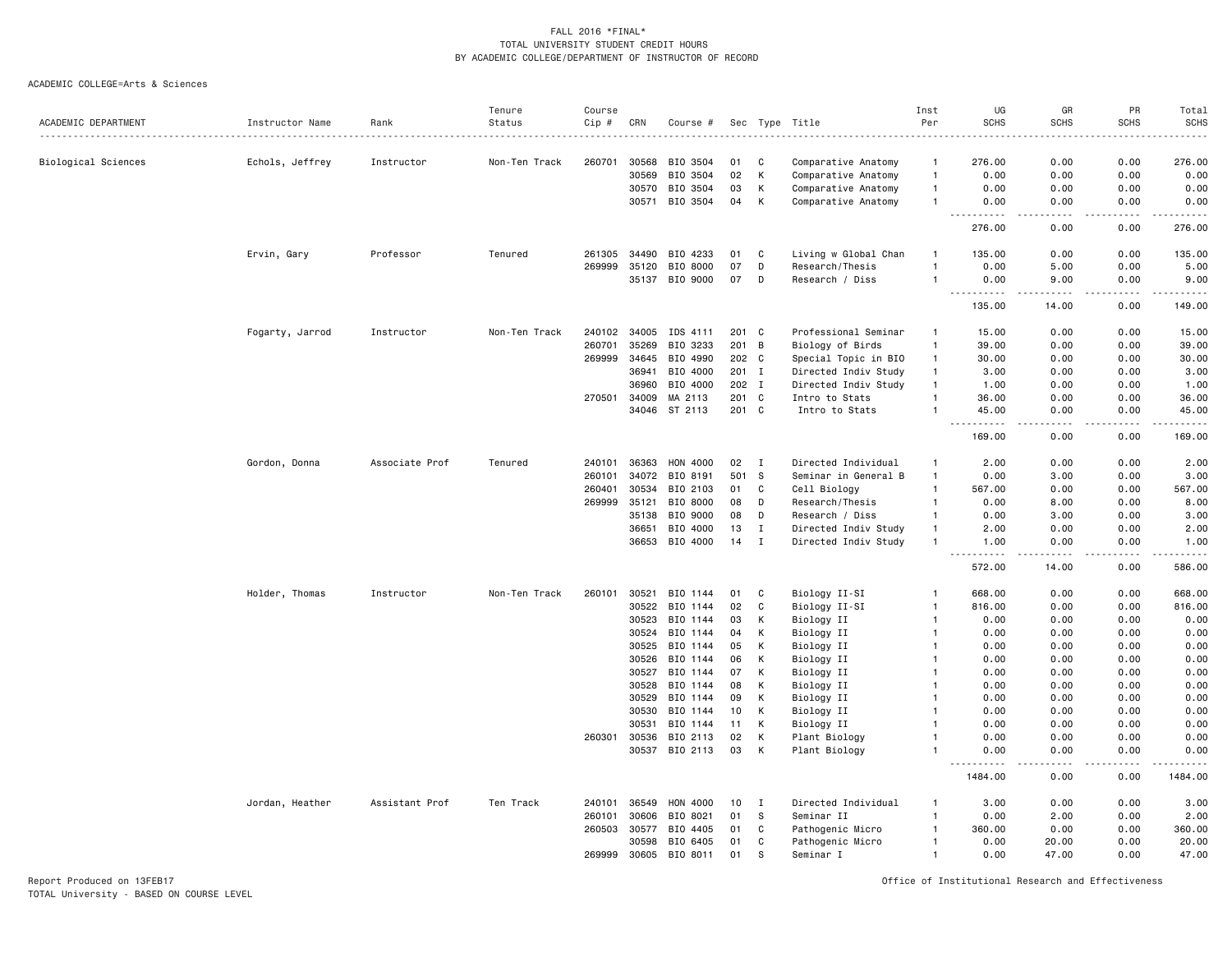#### ACADEMIC COLLEGE=Arts & Sciences

|                     |                   |                | Tenure        | Course |       |                            |                  |              |                        | Inst           | UG                                                                                                                                | GR              | PR              | Total        |
|---------------------|-------------------|----------------|---------------|--------|-------|----------------------------|------------------|--------------|------------------------|----------------|-----------------------------------------------------------------------------------------------------------------------------------|-----------------|-----------------|--------------|
| ACADEMIC DEPARTMENT | Instructor Name   | Rank           | Status        | Cip #  | CRN   | Course #                   |                  |              | Sec Type Title         | Per            | <b>SCHS</b>                                                                                                                       | <b>SCHS</b>     | <b>SCHS</b>     | <b>SCHS</b>  |
| Biological Sciences | Jordan, Heather   | Assistant Prof | Ten Track     | 269999 | 35122 | BIO 8000                   | 09               | D            | Research/Thesis        | $\mathbf{1}$   | 0.00                                                                                                                              | 3.00            | 0.00            | 3.00         |
|                     |                   |                |               |        | 35139 | BIO 9000                   | 09               | D            | Research / Diss        | $\overline{1}$ | 0.00                                                                                                                              | 8.00            | 0.00            | 8.00         |
|                     |                   |                |               |        |       | 36517 BIO 4000             | 09               | I            | Directed Indiv Study   | $\mathbf{1}$   | 3.00                                                                                                                              | 0.00            | 0.00            | 3.00         |
|                     |                   |                |               |        | 36518 | BIO 4000                   | 10               | $\mathbf{I}$ | Directed Indiv Study   | $\mathbf{1}$   | 3.00                                                                                                                              | 0.00            | 0.00            | 3.00         |
|                     |                   |                |               |        |       |                            |                  |              |                        |                | 369.00                                                                                                                            | 80.00           | $- - -$<br>0.00 | 449.00       |
|                     | Kaplan, Evan      | Instructor     | Non-Ten Track | 260101 | 30489 | BIO 1134                   | 01               | C            | Biology I-SI           | -1             | 836.00                                                                                                                            | 0.00            | 0.00            | 836.00       |
|                     |                   |                |               |        | 30491 | BIO 1134                   | 03               | C            | Biology I - SI         | $\overline{1}$ | 832.00                                                                                                                            | 0.00            | 0.00            | 832.00       |
|                     |                   |                |               |        |       | 35042 BIO 2990             | 01               | C            | Special Topic in BI    | $\overline{1}$ | 24.00                                                                                                                             | 0.00            | 0.00            | 24.00        |
|                     |                   |                |               |        | 35043 | BIO 2990                   | H <sub>0</sub> 1 | C            | Special Topic in BI    | $\overline{1}$ | 33.00<br>$- - - - -$                                                                                                              | 0.00<br>- - - - | 0.00<br>د د د د | 33.00<br>.   |
|                     |                   |                |               |        |       |                            |                  |              |                        |                | 1725.00                                                                                                                           | 0.00            | 0.00            | 1725.00      |
|                     | Klink, Vincent    | Associate Prof | Tenured       | 260301 | 30535 | BIO 2113                   | 01               | C            | Plant Biology          | -1             | 183.00                                                                                                                            | 0.00            | 0.00            | 183.00       |
|                     |                   |                |               | 269999 | 35140 | BIO 9000                   | 10               | D            | Research / Diss        | $\overline{1}$ | 0.00                                                                                                                              | 27.00           | 0.00            | 27.00        |
|                     |                   |                |               |        | 36154 | BIO 4000                   | 03               | $\mathbf{I}$ | Directed Indiv Study   | $\mathbf{1}$   | 3.00                                                                                                                              | 0.00            | 0.00            | 3.00         |
|                     |                   |                |               |        | 36155 | BIO 4000                   | 04               | $\mathbf I$  | Directed Indiv Study   | $\overline{1}$ | 3.00                                                                                                                              | 0.00            | 0.00            | 3.00         |
|                     |                   |                |               |        |       | 36157 BIO 4000             | 06               | $\mathbf I$  | Directed Indiv Study   | $\overline{1}$ | 2.00                                                                                                                              | 0.00            | 0.00            | 2.00         |
|                     |                   |                |               |        |       | 36975 BIO 4000             | 22               | $\mathbf I$  | Directed Indiv Study   | $\overline{1}$ | 3.00<br>$\frac{1}{2} \left( \frac{1}{2} \right) \left( \frac{1}{2} \right) \left( \frac{1}{2} \right) \left( \frac{1}{2} \right)$ | 0.00<br>.       | 0.00<br>.       | 3.00<br>.    |
|                     |                   |                |               |        |       |                            |                  |              |                        |                | 194.00                                                                                                                            | 27.00           | 0.00            | 221.00       |
|                     | McCurdy, Victoria | Instructor     | Non-Ten Track | 260101 |       | 30490 BIO 1134             | 02               | C            | Biology I - SI         | $\overline{1}$ | 1120.00                                                                                                                           | 0.00            | 0.00            | 1120.00      |
|                     |                   |                |               |        | 30494 | BIO 1134                   | 06               | к            | Biology I              | 0.5            | 0.00                                                                                                                              | 0.00            | 0.00            | 0.00         |
|                     |                   |                |               |        | 30495 | BIO 1134                   | 07               | К            | Biology I              | 0.5            | 0.00                                                                                                                              | 0.00            | 0.00            | 0.00         |
|                     |                   |                |               |        | 30496 | BIO 1134                   | 08               | К            | Biology I              | 0.5            | 0.00                                                                                                                              | 0.00            | 0.00            | 0.00         |
|                     |                   |                |               |        | 30497 | BIO 1134                   | 09               | К            | Biology I              | 0.5            | 0.00                                                                                                                              | 0.00            | 0.00            | 0.00         |
|                     |                   |                |               |        | 30498 | BIO 1134                   | 10               | К            | Biology I              | 0.5            | 0.00                                                                                                                              | 0.00            | 0.00            | 0.00         |
|                     |                   |                |               |        | 30499 | BIO 1134                   | 11               | К            | Biology I              | 0.5            | 0.00                                                                                                                              | 0.00            | 0.00            | 0.00         |
|                     |                   |                |               |        | 30500 | BIO 1134                   | 12               | К            | Biology I              | 0.5            | 0.00                                                                                                                              | 0.00            | 0.00            | 0.00         |
|                     |                   |                |               |        | 30501 | BIO 1134                   | 13               | К            | Biology I              | 0.5            | 0.00                                                                                                                              | 0.00            | 0.00            | 0.00         |
|                     |                   |                |               |        | 30502 | BIO 1134                   | 14               | К            | Biology I              | 0.5            | 0.00                                                                                                                              | 0.00            | 0.00            | 0.00         |
|                     |                   |                |               |        | 30503 | BIO 1134                   | 15               | К            | Biology I              | 0.5            | 0.00                                                                                                                              | 0.00            | 0.00            | 0.00         |
|                     |                   |                |               |        | 30504 | BIO 1134                   | 16               | К            | Biology I              | 0.5            | 0.00                                                                                                                              | 0.00            | 0.00            | 0.00         |
|                     |                   |                |               |        | 30505 | BIO 1134                   | 17               | К            | Biology I              | 0.5            | 0.00                                                                                                                              | 0.00            | 0.00            | 0.00         |
|                     |                   |                |               |        | 30506 | BIO 1134                   | 18               | К            | Biology I              | 0.5            | 0.00                                                                                                                              | 0.00            | 0.00            | 0.00         |
|                     |                   |                |               |        | 30507 | BIO 1134                   | 19               | К            | Biology I              | 0.5            | 0.00                                                                                                                              | 0.00            | 0.00            | 0.00         |
|                     |                   |                |               |        | 30508 | BIO 1134                   | 20               | К            | Biology I              | 0.5            | 0.00                                                                                                                              | 0.00            | 0.00            | 0.00         |
|                     |                   |                |               |        | 30509 | BIO 1134                   | 21               | К            | Biology I              | 0.5            | 0.00                                                                                                                              | 0.00            | 0.00            | 0.00         |
|                     |                   |                |               |        | 30510 | BIO 1134                   | 22               | К            | Biology I              | 0.5            | 0.00                                                                                                                              | 0.00<br>0.00    | 0.00            | 0.00         |
|                     |                   |                |               |        | 30511 | BIO 1134                   | 23               | К            | Biology I              | 0.5            | 0.00                                                                                                                              |                 | 0.00            | 0.00         |
|                     |                   |                |               |        | 30513 | 30512 BIO 1134<br>BIO 1134 | 24<br>25         | К<br>К       | Biology I<br>Biology I | 0.5<br>0.5     | 0.00<br>0.00                                                                                                                      | 0.00<br>0.00    | 0.00<br>0.00    | 0.00<br>0.00 |
|                     |                   |                |               |        |       | 30514 BIO 1134             | 26               | К            | Biology I              | 0.5            | 0.00                                                                                                                              | 0.00            | 0.00            | 0.00         |
|                     |                   |                |               |        | 30515 | BIO 1134                   | 27               | К            | Biology I              | 0.5            | 0.00                                                                                                                              | 0.00            | 0.00            | 0.00         |
|                     |                   |                |               |        |       | 30516 BIO 1134             | 28               | К            | Biology I              | 0.5            | 0.00                                                                                                                              | 0.00            | 0.00            | 0.00         |
|                     |                   |                |               |        |       | 30517 BIO 1134             | 29               | К            | Biology I              | 0.5            | 0.00                                                                                                                              | 0.00            | 0.00            | 0.00         |
|                     |                   |                |               |        | 30518 | BIO 1134                   | 30               | К            | Biology I              | 0.5            | 0.00                                                                                                                              | 0.00            | 0.00            | 0.00         |
|                     |                   |                |               |        | 30519 | BIO 1134                   | 31               | К            | Biology I              | 0.5            | 0.00                                                                                                                              | 0.00            | 0.00            | 0.00         |
|                     |                   |                |               |        | 34480 | BIO 1134                   | 32               | К            | Biology I              | 0.5            | 0.00                                                                                                                              | 0.00            | 0.00            | 0.00         |
|                     |                   |                |               |        | 34481 | BIO 1134                   | 33               | К            | Biology I              | 0.5            | 0.00                                                                                                                              | 0.00            | 0.00            | 0.00         |
|                     |                   |                |               |        |       | 34482 BIO 1134             | 34               | К            | Biology I              | 0.5            | 0.00                                                                                                                              | 0.00            | 0.00            | 0.00         |
|                     |                   |                |               |        | 34483 | BIO 1134                   | 35               | K            | Biology I              | 0.5            | 0.00                                                                                                                              | 0.00            | 0.00            | 0.00         |
|                     |                   |                |               |        |       |                            |                  |              |                        |                |                                                                                                                                   |                 |                 |              |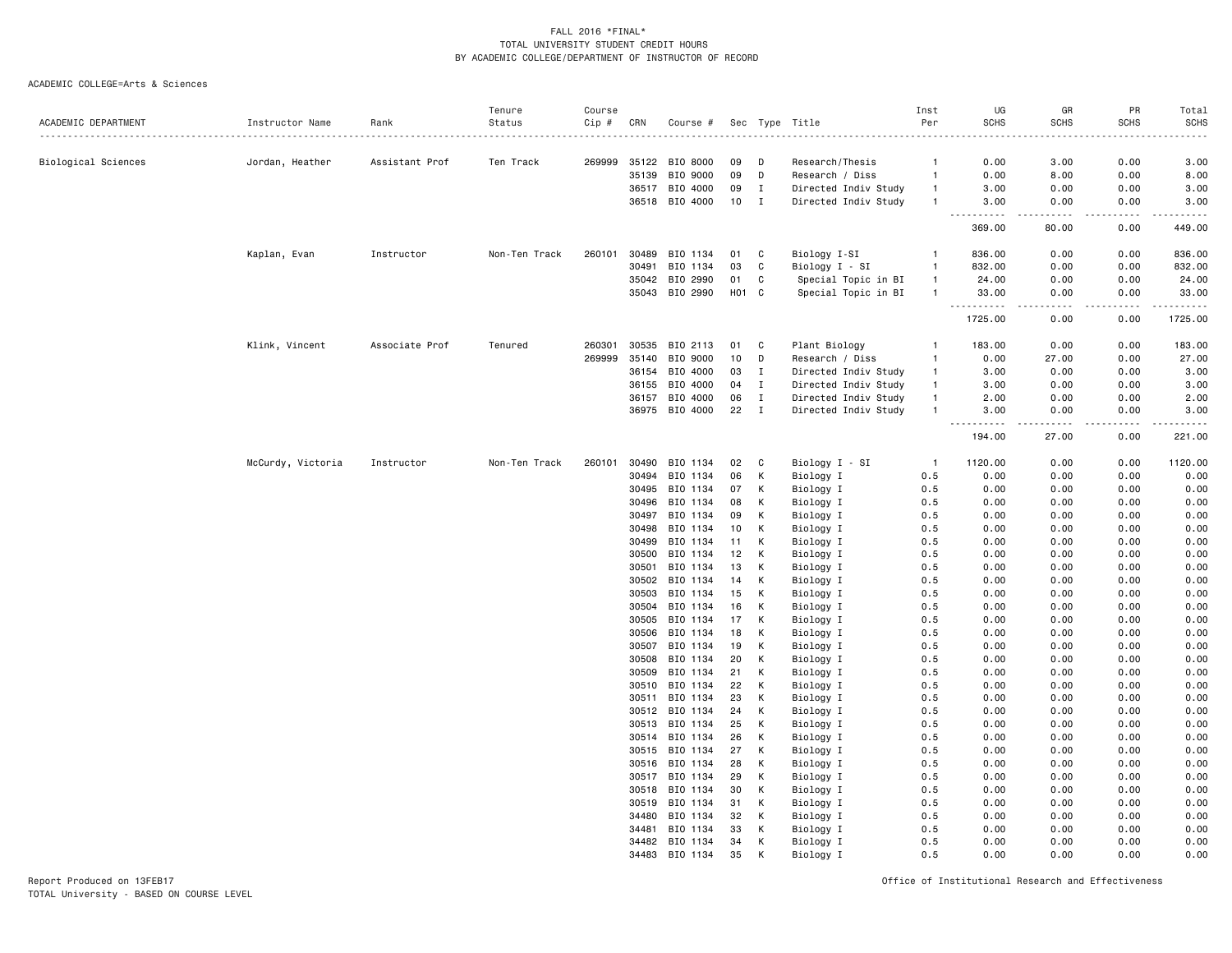#### ACADEMIC COLLEGE=Arts & Sciences

| Status<br>Per<br><b>SCHS</b><br><b>SCHS</b><br>SCHS<br>ACADEMIC DEPARTMENT<br>Instructor Name<br>Cip #<br>CRN<br>Sec Type<br>Title<br><b>SCHS</b><br>Rank<br>Course #<br>260101<br>34484<br>BIO 1134<br>0.00<br>0.00<br>0.00<br>0.00<br>Biological Sciences<br>McCurdy, Victoria<br>Non-Ten Track<br>К<br>Biology I<br>0.5<br>Instructor<br>36<br>37<br>К<br>Biology I<br>0.00<br>0.00<br>34485<br>BIO 1134<br>0.5<br>0.00<br>0.00<br>К<br>34486<br>BIO 1134<br>38<br>Biology I<br>0.5<br>0.00<br>0.00<br>0.00<br>0.00<br>34487<br>BIO 1134<br>39<br>к<br>Biology I<br>0.5<br>0.00<br>0.00<br>0.00<br>0.00<br>BIO 1134<br>0.00<br>36287<br>41<br>К<br>Biology I<br>0.5<br>0.00<br>0.00<br>0.00<br>36288<br>BIO 1134<br>42<br>К<br>Biology I<br>0.00<br>0.00<br>0.00<br>0.00<br>0.5<br>36317<br>BIO 1134<br>К<br>Biology I<br>0.00<br>0.00<br>0.00<br>43<br>0.5<br>0.00<br>36360<br>К<br>BIO 1134<br>Biology I<br>0.5<br>0.00<br>0.00<br>0.00<br>0.00<br>44<br>260802 34068 BIO 6013<br>501<br>C<br>Genetics & Molecular<br>0.00<br>69.00<br>$\overline{1}$<br>0.00<br>69.00<br>1189.00<br>1120.00<br>69.00<br>0.00<br>260799<br>30592<br>0.00<br>60.00<br>Outlaw, Diana<br>Associate Prof<br>Tenured<br>BIO 4703<br>C<br>Avian Diversity<br>60.00<br>0.00<br>01<br>1<br>30593<br>BIO 4703<br>02<br>К<br>Avian Diversity<br>0.00<br>0.00<br>0.00<br>0.00<br>-1<br>BIO 6703<br>30603<br>01<br>C<br>Avian Diversity<br>0.00<br>3.00<br>0.00<br>3.00<br>$\mathbf{1}$<br>BIO 6703<br>0.00<br>30604<br>02<br>К<br>Avian Diversity<br>0.00<br>0.00<br>0.00<br>$\mathbf{1}$<br>269999<br>35124<br>BIO 8000<br>11<br>D<br>Research/Thesis<br>0.00<br>4.00<br>0.00<br>4.00<br>$\mathbf{1}$<br>BIO 4000<br>36760<br>17<br>$\mathbf{I}$<br>Directed Indiv Study<br>1.00<br>0.00<br>0.00<br>1.00<br>$\mathbf{1}$<br>BIO 7000<br>36761<br>02<br>Directed Indiv Study<br>0.00<br>3.00<br>0.00<br>3.00<br>$\mathbf{I}$<br>$\overline{1}$<br>BIO 4000<br>18<br>Directed Indiv Study<br>0.00<br>36762<br>I<br>$\overline{1}$<br>1.00<br>0.00<br>1.00<br>$-$<br>.<br>$\sim$ $\sim$ $\sim$ $\sim$<br>. <u>.</u> .<br>$\frac{1}{2}$<br>62.00<br>10.00<br>0.00<br>72.00<br>Outlaw, Robert<br>Instructor<br>Non-Ten Track<br>260101<br>30493<br>BIO 1134<br>Biology I-SI<br>1108.00<br>0.00<br>0.00<br>1108.00<br>05<br>C<br>$\overline{1}$<br>30494<br>BIO 1134<br>06<br>К<br>Biology I<br>0.00<br>0.00<br>0.00<br>0.5<br>0.00<br>K<br>0.00<br>30495<br>BIO 1134<br>07<br>Biology I<br>0.5<br>0.00<br>0.00<br>0.00<br>К<br>30496<br>BIO 1134<br>Biology I<br>0.5<br>0.00<br>0.00<br>0.00<br>0.00<br>08<br>BIO 1134<br>К<br>Biology I<br>0.00<br>30497<br>09<br>0.5<br>0.00<br>0.00<br>0.00<br>30498<br>BIO 1134<br>10<br>К<br>Biology I<br>0.5<br>0.00<br>0.00<br>0.00<br>0.00<br>BIO 1134<br>0.00<br>30499<br>11<br>К<br>Biology I<br>0.5<br>0.00<br>0.00<br>0.00<br>0.00<br>30500<br>BIO 1134<br>12<br>K<br>Biology I<br>0.5<br>0.00<br>0.00<br>0.00<br>30501<br>BIO 1134<br>13<br>К<br>Biology I<br>0.5<br>0.00<br>0.00<br>0.00<br>0.00<br>BIO 1134<br>K<br>0.00<br>30502<br>14<br>Biology I<br>0.5<br>0.00<br>0.00<br>0.00<br>30503<br>BIO 1134<br>15<br>Κ<br>Biology I<br>0.5<br>0.00<br>0.00<br>0.00<br>0.00<br>30504<br>BIO 1134<br>16<br>К<br>Biology I<br>0.5<br>0.00<br>0.00<br>0.00<br>0.00<br>30505<br>BIO 1134<br>17<br>К<br>Biology I<br>0.00<br>0.00<br>0.00<br>0.00<br>0.5<br>30506<br>BIO 1134<br>К<br>Biology I<br>0.00<br>0.00<br>0.00<br>18<br>0.5<br>0.00<br>BIO 1134<br>19<br>К<br>Biology I<br>0.00<br>0.00<br>0.00<br>0.00<br>30507<br>0.5<br>BIO 1134<br>30508<br>20<br>К<br>Biology I<br>0.5<br>0.00<br>0.00<br>0.00<br>0.00<br>30509<br>BIO 1134<br>21<br>K<br>Biology I<br>0.00<br>0.00<br>0.00<br>0.00<br>0.5<br>BIO 1134<br>К<br>Biology I<br>0.00<br>30510<br>22<br>0.5<br>0.00<br>0.00<br>0.00<br>30511<br>BIO 1134<br>23<br>К<br>Biology I<br>0.5<br>0.00<br>0.00<br>0.00<br>0.00<br>30512 BIO 1134<br>0.00<br>24<br>К<br>Biology I<br>0.5<br>0.00<br>0.00<br>0.00<br>30513<br>BIO 1134<br>25<br>К<br>Biology I<br>0.5<br>0.00<br>0.00<br>0.00<br>0.00<br>K<br>BIO 1134<br>26<br>Biology I<br>0.00<br>0.00<br>0.00<br>0.00<br>30514<br>0.5<br>BIO 1134<br>К<br>30515<br>27<br>Biology I<br>0.5<br>0.00<br>0.00<br>0.00<br>0.00<br>К<br>30516<br>BIO 1134<br>Biology I<br>0.5<br>0.00<br>0.00<br>0.00<br>0.00<br>28<br>30517<br>BIO 1134<br>29<br>K<br>Biology I<br>0.5<br>0.00<br>0.00<br>0.00<br>0.00<br>30518<br>BIO 1134<br>30<br>К<br>Biology I<br>0.00<br>0.00<br>0.00<br>0.00<br>0.5<br>30519<br>BIO 1134<br>31<br>К<br>Biology I<br>0.00<br>0.00<br>0.00<br>0.00<br>0.5<br>34480<br>BIO 1134<br>32<br>К<br>Biology I<br>0.00<br>0.00<br>0.5<br>0.00<br>0.00<br>34481<br>BIO 1134<br>33<br>K<br>Biology I<br>0.5<br>0.00<br>0.00<br>0.00<br>0.00<br>34482<br>BIO 1134<br>К<br>Biology I<br>0.00<br>0.00<br>0.00<br>34<br>0.5<br>0.00<br>35<br>34483<br>BIO 1134<br>K<br>Biology I<br>0.5<br>0.00<br>0.00<br>0.00<br>0.00 |  | Tenure | Course |  |  | Inst | UG | GR | PR | Total |
|-------------------------------------------------------------------------------------------------------------------------------------------------------------------------------------------------------------------------------------------------------------------------------------------------------------------------------------------------------------------------------------------------------------------------------------------------------------------------------------------------------------------------------------------------------------------------------------------------------------------------------------------------------------------------------------------------------------------------------------------------------------------------------------------------------------------------------------------------------------------------------------------------------------------------------------------------------------------------------------------------------------------------------------------------------------------------------------------------------------------------------------------------------------------------------------------------------------------------------------------------------------------------------------------------------------------------------------------------------------------------------------------------------------------------------------------------------------------------------------------------------------------------------------------------------------------------------------------------------------------------------------------------------------------------------------------------------------------------------------------------------------------------------------------------------------------------------------------------------------------------------------------------------------------------------------------------------------------------------------------------------------------------------------------------------------------------------------------------------------------------------------------------------------------------------------------------------------------------------------------------------------------------------------------------------------------------------------------------------------------------------------------------------------------------------------------------------------------------------------------------------------------------------------------------------------------------------------------------------------------------------------------------------------------------------------------------------------------------------------------------------------------------------------------------------------------------------------------------------------------------------------------------------------------------------------------------------------------------------------------------------------------------------------------------------------------------------------------------------------------------------------------------------------------------------------------------------------------------------------------------------------------------------------------------------------------------------------------------------------------------------------------------------------------------------------------------------------------------------------------------------------------------------------------------------------------------------------------------------------------------------------------------------------------------------------------------------------------------------------------------------------------------------------------------------------------------------------------------------------------------------------------------------------------------------------------------------------------------------------------------------------------------------------------------------------------------------------------------------------------------------------------------------------------------------------------------------------------------------------------------------------------------------------------------------------------------------------------------------------------------------------------------------------------------------------------------------------------------------------------------------------------------------------------------------------------------------------------------------------------------------------------------------------------------------------------------------------------------------------------------------------------------------------------------------------------------------------------------------------------------------------------------------------------------------------------|--|--------|--------|--|--|------|----|----|----|-------|
|                                                                                                                                                                                                                                                                                                                                                                                                                                                                                                                                                                                                                                                                                                                                                                                                                                                                                                                                                                                                                                                                                                                                                                                                                                                                                                                                                                                                                                                                                                                                                                                                                                                                                                                                                                                                                                                                                                                                                                                                                                                                                                                                                                                                                                                                                                                                                                                                                                                                                                                                                                                                                                                                                                                                                                                                                                                                                                                                                                                                                                                                                                                                                                                                                                                                                                                                                                                                                                                                                                                                                                                                                                                                                                                                                                                                                                                                                                                                                                                                                                                                                                                                                                                                                                                                                                                                                                                                                                                                                                                                                                                                                                                                                                                                                                                                                                                                                                                                           |  |        |        |  |  |      |    |    |    |       |
|                                                                                                                                                                                                                                                                                                                                                                                                                                                                                                                                                                                                                                                                                                                                                                                                                                                                                                                                                                                                                                                                                                                                                                                                                                                                                                                                                                                                                                                                                                                                                                                                                                                                                                                                                                                                                                                                                                                                                                                                                                                                                                                                                                                                                                                                                                                                                                                                                                                                                                                                                                                                                                                                                                                                                                                                                                                                                                                                                                                                                                                                                                                                                                                                                                                                                                                                                                                                                                                                                                                                                                                                                                                                                                                                                                                                                                                                                                                                                                                                                                                                                                                                                                                                                                                                                                                                                                                                                                                                                                                                                                                                                                                                                                                                                                                                                                                                                                                                           |  |        |        |  |  |      |    |    |    |       |
|                                                                                                                                                                                                                                                                                                                                                                                                                                                                                                                                                                                                                                                                                                                                                                                                                                                                                                                                                                                                                                                                                                                                                                                                                                                                                                                                                                                                                                                                                                                                                                                                                                                                                                                                                                                                                                                                                                                                                                                                                                                                                                                                                                                                                                                                                                                                                                                                                                                                                                                                                                                                                                                                                                                                                                                                                                                                                                                                                                                                                                                                                                                                                                                                                                                                                                                                                                                                                                                                                                                                                                                                                                                                                                                                                                                                                                                                                                                                                                                                                                                                                                                                                                                                                                                                                                                                                                                                                                                                                                                                                                                                                                                                                                                                                                                                                                                                                                                                           |  |        |        |  |  |      |    |    |    |       |
|                                                                                                                                                                                                                                                                                                                                                                                                                                                                                                                                                                                                                                                                                                                                                                                                                                                                                                                                                                                                                                                                                                                                                                                                                                                                                                                                                                                                                                                                                                                                                                                                                                                                                                                                                                                                                                                                                                                                                                                                                                                                                                                                                                                                                                                                                                                                                                                                                                                                                                                                                                                                                                                                                                                                                                                                                                                                                                                                                                                                                                                                                                                                                                                                                                                                                                                                                                                                                                                                                                                                                                                                                                                                                                                                                                                                                                                                                                                                                                                                                                                                                                                                                                                                                                                                                                                                                                                                                                                                                                                                                                                                                                                                                                                                                                                                                                                                                                                                           |  |        |        |  |  |      |    |    |    |       |
|                                                                                                                                                                                                                                                                                                                                                                                                                                                                                                                                                                                                                                                                                                                                                                                                                                                                                                                                                                                                                                                                                                                                                                                                                                                                                                                                                                                                                                                                                                                                                                                                                                                                                                                                                                                                                                                                                                                                                                                                                                                                                                                                                                                                                                                                                                                                                                                                                                                                                                                                                                                                                                                                                                                                                                                                                                                                                                                                                                                                                                                                                                                                                                                                                                                                                                                                                                                                                                                                                                                                                                                                                                                                                                                                                                                                                                                                                                                                                                                                                                                                                                                                                                                                                                                                                                                                                                                                                                                                                                                                                                                                                                                                                                                                                                                                                                                                                                                                           |  |        |        |  |  |      |    |    |    |       |
|                                                                                                                                                                                                                                                                                                                                                                                                                                                                                                                                                                                                                                                                                                                                                                                                                                                                                                                                                                                                                                                                                                                                                                                                                                                                                                                                                                                                                                                                                                                                                                                                                                                                                                                                                                                                                                                                                                                                                                                                                                                                                                                                                                                                                                                                                                                                                                                                                                                                                                                                                                                                                                                                                                                                                                                                                                                                                                                                                                                                                                                                                                                                                                                                                                                                                                                                                                                                                                                                                                                                                                                                                                                                                                                                                                                                                                                                                                                                                                                                                                                                                                                                                                                                                                                                                                                                                                                                                                                                                                                                                                                                                                                                                                                                                                                                                                                                                                                                           |  |        |        |  |  |      |    |    |    |       |
|                                                                                                                                                                                                                                                                                                                                                                                                                                                                                                                                                                                                                                                                                                                                                                                                                                                                                                                                                                                                                                                                                                                                                                                                                                                                                                                                                                                                                                                                                                                                                                                                                                                                                                                                                                                                                                                                                                                                                                                                                                                                                                                                                                                                                                                                                                                                                                                                                                                                                                                                                                                                                                                                                                                                                                                                                                                                                                                                                                                                                                                                                                                                                                                                                                                                                                                                                                                                                                                                                                                                                                                                                                                                                                                                                                                                                                                                                                                                                                                                                                                                                                                                                                                                                                                                                                                                                                                                                                                                                                                                                                                                                                                                                                                                                                                                                                                                                                                                           |  |        |        |  |  |      |    |    |    |       |
|                                                                                                                                                                                                                                                                                                                                                                                                                                                                                                                                                                                                                                                                                                                                                                                                                                                                                                                                                                                                                                                                                                                                                                                                                                                                                                                                                                                                                                                                                                                                                                                                                                                                                                                                                                                                                                                                                                                                                                                                                                                                                                                                                                                                                                                                                                                                                                                                                                                                                                                                                                                                                                                                                                                                                                                                                                                                                                                                                                                                                                                                                                                                                                                                                                                                                                                                                                                                                                                                                                                                                                                                                                                                                                                                                                                                                                                                                                                                                                                                                                                                                                                                                                                                                                                                                                                                                                                                                                                                                                                                                                                                                                                                                                                                                                                                                                                                                                                                           |  |        |        |  |  |      |    |    |    |       |
|                                                                                                                                                                                                                                                                                                                                                                                                                                                                                                                                                                                                                                                                                                                                                                                                                                                                                                                                                                                                                                                                                                                                                                                                                                                                                                                                                                                                                                                                                                                                                                                                                                                                                                                                                                                                                                                                                                                                                                                                                                                                                                                                                                                                                                                                                                                                                                                                                                                                                                                                                                                                                                                                                                                                                                                                                                                                                                                                                                                                                                                                                                                                                                                                                                                                                                                                                                                                                                                                                                                                                                                                                                                                                                                                                                                                                                                                                                                                                                                                                                                                                                                                                                                                                                                                                                                                                                                                                                                                                                                                                                                                                                                                                                                                                                                                                                                                                                                                           |  |        |        |  |  |      |    |    |    |       |
|                                                                                                                                                                                                                                                                                                                                                                                                                                                                                                                                                                                                                                                                                                                                                                                                                                                                                                                                                                                                                                                                                                                                                                                                                                                                                                                                                                                                                                                                                                                                                                                                                                                                                                                                                                                                                                                                                                                                                                                                                                                                                                                                                                                                                                                                                                                                                                                                                                                                                                                                                                                                                                                                                                                                                                                                                                                                                                                                                                                                                                                                                                                                                                                                                                                                                                                                                                                                                                                                                                                                                                                                                                                                                                                                                                                                                                                                                                                                                                                                                                                                                                                                                                                                                                                                                                                                                                                                                                                                                                                                                                                                                                                                                                                                                                                                                                                                                                                                           |  |        |        |  |  |      |    |    |    |       |
|                                                                                                                                                                                                                                                                                                                                                                                                                                                                                                                                                                                                                                                                                                                                                                                                                                                                                                                                                                                                                                                                                                                                                                                                                                                                                                                                                                                                                                                                                                                                                                                                                                                                                                                                                                                                                                                                                                                                                                                                                                                                                                                                                                                                                                                                                                                                                                                                                                                                                                                                                                                                                                                                                                                                                                                                                                                                                                                                                                                                                                                                                                                                                                                                                                                                                                                                                                                                                                                                                                                                                                                                                                                                                                                                                                                                                                                                                                                                                                                                                                                                                                                                                                                                                                                                                                                                                                                                                                                                                                                                                                                                                                                                                                                                                                                                                                                                                                                                           |  |        |        |  |  |      |    |    |    |       |
|                                                                                                                                                                                                                                                                                                                                                                                                                                                                                                                                                                                                                                                                                                                                                                                                                                                                                                                                                                                                                                                                                                                                                                                                                                                                                                                                                                                                                                                                                                                                                                                                                                                                                                                                                                                                                                                                                                                                                                                                                                                                                                                                                                                                                                                                                                                                                                                                                                                                                                                                                                                                                                                                                                                                                                                                                                                                                                                                                                                                                                                                                                                                                                                                                                                                                                                                                                                                                                                                                                                                                                                                                                                                                                                                                                                                                                                                                                                                                                                                                                                                                                                                                                                                                                                                                                                                                                                                                                                                                                                                                                                                                                                                                                                                                                                                                                                                                                                                           |  |        |        |  |  |      |    |    |    |       |
|                                                                                                                                                                                                                                                                                                                                                                                                                                                                                                                                                                                                                                                                                                                                                                                                                                                                                                                                                                                                                                                                                                                                                                                                                                                                                                                                                                                                                                                                                                                                                                                                                                                                                                                                                                                                                                                                                                                                                                                                                                                                                                                                                                                                                                                                                                                                                                                                                                                                                                                                                                                                                                                                                                                                                                                                                                                                                                                                                                                                                                                                                                                                                                                                                                                                                                                                                                                                                                                                                                                                                                                                                                                                                                                                                                                                                                                                                                                                                                                                                                                                                                                                                                                                                                                                                                                                                                                                                                                                                                                                                                                                                                                                                                                                                                                                                                                                                                                                           |  |        |        |  |  |      |    |    |    |       |
|                                                                                                                                                                                                                                                                                                                                                                                                                                                                                                                                                                                                                                                                                                                                                                                                                                                                                                                                                                                                                                                                                                                                                                                                                                                                                                                                                                                                                                                                                                                                                                                                                                                                                                                                                                                                                                                                                                                                                                                                                                                                                                                                                                                                                                                                                                                                                                                                                                                                                                                                                                                                                                                                                                                                                                                                                                                                                                                                                                                                                                                                                                                                                                                                                                                                                                                                                                                                                                                                                                                                                                                                                                                                                                                                                                                                                                                                                                                                                                                                                                                                                                                                                                                                                                                                                                                                                                                                                                                                                                                                                                                                                                                                                                                                                                                                                                                                                                                                           |  |        |        |  |  |      |    |    |    |       |
|                                                                                                                                                                                                                                                                                                                                                                                                                                                                                                                                                                                                                                                                                                                                                                                                                                                                                                                                                                                                                                                                                                                                                                                                                                                                                                                                                                                                                                                                                                                                                                                                                                                                                                                                                                                                                                                                                                                                                                                                                                                                                                                                                                                                                                                                                                                                                                                                                                                                                                                                                                                                                                                                                                                                                                                                                                                                                                                                                                                                                                                                                                                                                                                                                                                                                                                                                                                                                                                                                                                                                                                                                                                                                                                                                                                                                                                                                                                                                                                                                                                                                                                                                                                                                                                                                                                                                                                                                                                                                                                                                                                                                                                                                                                                                                                                                                                                                                                                           |  |        |        |  |  |      |    |    |    |       |
|                                                                                                                                                                                                                                                                                                                                                                                                                                                                                                                                                                                                                                                                                                                                                                                                                                                                                                                                                                                                                                                                                                                                                                                                                                                                                                                                                                                                                                                                                                                                                                                                                                                                                                                                                                                                                                                                                                                                                                                                                                                                                                                                                                                                                                                                                                                                                                                                                                                                                                                                                                                                                                                                                                                                                                                                                                                                                                                                                                                                                                                                                                                                                                                                                                                                                                                                                                                                                                                                                                                                                                                                                                                                                                                                                                                                                                                                                                                                                                                                                                                                                                                                                                                                                                                                                                                                                                                                                                                                                                                                                                                                                                                                                                                                                                                                                                                                                                                                           |  |        |        |  |  |      |    |    |    |       |
|                                                                                                                                                                                                                                                                                                                                                                                                                                                                                                                                                                                                                                                                                                                                                                                                                                                                                                                                                                                                                                                                                                                                                                                                                                                                                                                                                                                                                                                                                                                                                                                                                                                                                                                                                                                                                                                                                                                                                                                                                                                                                                                                                                                                                                                                                                                                                                                                                                                                                                                                                                                                                                                                                                                                                                                                                                                                                                                                                                                                                                                                                                                                                                                                                                                                                                                                                                                                                                                                                                                                                                                                                                                                                                                                                                                                                                                                                                                                                                                                                                                                                                                                                                                                                                                                                                                                                                                                                                                                                                                                                                                                                                                                                                                                                                                                                                                                                                                                           |  |        |        |  |  |      |    |    |    |       |
|                                                                                                                                                                                                                                                                                                                                                                                                                                                                                                                                                                                                                                                                                                                                                                                                                                                                                                                                                                                                                                                                                                                                                                                                                                                                                                                                                                                                                                                                                                                                                                                                                                                                                                                                                                                                                                                                                                                                                                                                                                                                                                                                                                                                                                                                                                                                                                                                                                                                                                                                                                                                                                                                                                                                                                                                                                                                                                                                                                                                                                                                                                                                                                                                                                                                                                                                                                                                                                                                                                                                                                                                                                                                                                                                                                                                                                                                                                                                                                                                                                                                                                                                                                                                                                                                                                                                                                                                                                                                                                                                                                                                                                                                                                                                                                                                                                                                                                                                           |  |        |        |  |  |      |    |    |    |       |
|                                                                                                                                                                                                                                                                                                                                                                                                                                                                                                                                                                                                                                                                                                                                                                                                                                                                                                                                                                                                                                                                                                                                                                                                                                                                                                                                                                                                                                                                                                                                                                                                                                                                                                                                                                                                                                                                                                                                                                                                                                                                                                                                                                                                                                                                                                                                                                                                                                                                                                                                                                                                                                                                                                                                                                                                                                                                                                                                                                                                                                                                                                                                                                                                                                                                                                                                                                                                                                                                                                                                                                                                                                                                                                                                                                                                                                                                                                                                                                                                                                                                                                                                                                                                                                                                                                                                                                                                                                                                                                                                                                                                                                                                                                                                                                                                                                                                                                                                           |  |        |        |  |  |      |    |    |    |       |
|                                                                                                                                                                                                                                                                                                                                                                                                                                                                                                                                                                                                                                                                                                                                                                                                                                                                                                                                                                                                                                                                                                                                                                                                                                                                                                                                                                                                                                                                                                                                                                                                                                                                                                                                                                                                                                                                                                                                                                                                                                                                                                                                                                                                                                                                                                                                                                                                                                                                                                                                                                                                                                                                                                                                                                                                                                                                                                                                                                                                                                                                                                                                                                                                                                                                                                                                                                                                                                                                                                                                                                                                                                                                                                                                                                                                                                                                                                                                                                                                                                                                                                                                                                                                                                                                                                                                                                                                                                                                                                                                                                                                                                                                                                                                                                                                                                                                                                                                           |  |        |        |  |  |      |    |    |    |       |
|                                                                                                                                                                                                                                                                                                                                                                                                                                                                                                                                                                                                                                                                                                                                                                                                                                                                                                                                                                                                                                                                                                                                                                                                                                                                                                                                                                                                                                                                                                                                                                                                                                                                                                                                                                                                                                                                                                                                                                                                                                                                                                                                                                                                                                                                                                                                                                                                                                                                                                                                                                                                                                                                                                                                                                                                                                                                                                                                                                                                                                                                                                                                                                                                                                                                                                                                                                                                                                                                                                                                                                                                                                                                                                                                                                                                                                                                                                                                                                                                                                                                                                                                                                                                                                                                                                                                                                                                                                                                                                                                                                                                                                                                                                                                                                                                                                                                                                                                           |  |        |        |  |  |      |    |    |    |       |
|                                                                                                                                                                                                                                                                                                                                                                                                                                                                                                                                                                                                                                                                                                                                                                                                                                                                                                                                                                                                                                                                                                                                                                                                                                                                                                                                                                                                                                                                                                                                                                                                                                                                                                                                                                                                                                                                                                                                                                                                                                                                                                                                                                                                                                                                                                                                                                                                                                                                                                                                                                                                                                                                                                                                                                                                                                                                                                                                                                                                                                                                                                                                                                                                                                                                                                                                                                                                                                                                                                                                                                                                                                                                                                                                                                                                                                                                                                                                                                                                                                                                                                                                                                                                                                                                                                                                                                                                                                                                                                                                                                                                                                                                                                                                                                                                                                                                                                                                           |  |        |        |  |  |      |    |    |    |       |
|                                                                                                                                                                                                                                                                                                                                                                                                                                                                                                                                                                                                                                                                                                                                                                                                                                                                                                                                                                                                                                                                                                                                                                                                                                                                                                                                                                                                                                                                                                                                                                                                                                                                                                                                                                                                                                                                                                                                                                                                                                                                                                                                                                                                                                                                                                                                                                                                                                                                                                                                                                                                                                                                                                                                                                                                                                                                                                                                                                                                                                                                                                                                                                                                                                                                                                                                                                                                                                                                                                                                                                                                                                                                                                                                                                                                                                                                                                                                                                                                                                                                                                                                                                                                                                                                                                                                                                                                                                                                                                                                                                                                                                                                                                                                                                                                                                                                                                                                           |  |        |        |  |  |      |    |    |    |       |
|                                                                                                                                                                                                                                                                                                                                                                                                                                                                                                                                                                                                                                                                                                                                                                                                                                                                                                                                                                                                                                                                                                                                                                                                                                                                                                                                                                                                                                                                                                                                                                                                                                                                                                                                                                                                                                                                                                                                                                                                                                                                                                                                                                                                                                                                                                                                                                                                                                                                                                                                                                                                                                                                                                                                                                                                                                                                                                                                                                                                                                                                                                                                                                                                                                                                                                                                                                                                                                                                                                                                                                                                                                                                                                                                                                                                                                                                                                                                                                                                                                                                                                                                                                                                                                                                                                                                                                                                                                                                                                                                                                                                                                                                                                                                                                                                                                                                                                                                           |  |        |        |  |  |      |    |    |    |       |
|                                                                                                                                                                                                                                                                                                                                                                                                                                                                                                                                                                                                                                                                                                                                                                                                                                                                                                                                                                                                                                                                                                                                                                                                                                                                                                                                                                                                                                                                                                                                                                                                                                                                                                                                                                                                                                                                                                                                                                                                                                                                                                                                                                                                                                                                                                                                                                                                                                                                                                                                                                                                                                                                                                                                                                                                                                                                                                                                                                                                                                                                                                                                                                                                                                                                                                                                                                                                                                                                                                                                                                                                                                                                                                                                                                                                                                                                                                                                                                                                                                                                                                                                                                                                                                                                                                                                                                                                                                                                                                                                                                                                                                                                                                                                                                                                                                                                                                                                           |  |        |        |  |  |      |    |    |    |       |
|                                                                                                                                                                                                                                                                                                                                                                                                                                                                                                                                                                                                                                                                                                                                                                                                                                                                                                                                                                                                                                                                                                                                                                                                                                                                                                                                                                                                                                                                                                                                                                                                                                                                                                                                                                                                                                                                                                                                                                                                                                                                                                                                                                                                                                                                                                                                                                                                                                                                                                                                                                                                                                                                                                                                                                                                                                                                                                                                                                                                                                                                                                                                                                                                                                                                                                                                                                                                                                                                                                                                                                                                                                                                                                                                                                                                                                                                                                                                                                                                                                                                                                                                                                                                                                                                                                                                                                                                                                                                                                                                                                                                                                                                                                                                                                                                                                                                                                                                           |  |        |        |  |  |      |    |    |    |       |
|                                                                                                                                                                                                                                                                                                                                                                                                                                                                                                                                                                                                                                                                                                                                                                                                                                                                                                                                                                                                                                                                                                                                                                                                                                                                                                                                                                                                                                                                                                                                                                                                                                                                                                                                                                                                                                                                                                                                                                                                                                                                                                                                                                                                                                                                                                                                                                                                                                                                                                                                                                                                                                                                                                                                                                                                                                                                                                                                                                                                                                                                                                                                                                                                                                                                                                                                                                                                                                                                                                                                                                                                                                                                                                                                                                                                                                                                                                                                                                                                                                                                                                                                                                                                                                                                                                                                                                                                                                                                                                                                                                                                                                                                                                                                                                                                                                                                                                                                           |  |        |        |  |  |      |    |    |    |       |
|                                                                                                                                                                                                                                                                                                                                                                                                                                                                                                                                                                                                                                                                                                                                                                                                                                                                                                                                                                                                                                                                                                                                                                                                                                                                                                                                                                                                                                                                                                                                                                                                                                                                                                                                                                                                                                                                                                                                                                                                                                                                                                                                                                                                                                                                                                                                                                                                                                                                                                                                                                                                                                                                                                                                                                                                                                                                                                                                                                                                                                                                                                                                                                                                                                                                                                                                                                                                                                                                                                                                                                                                                                                                                                                                                                                                                                                                                                                                                                                                                                                                                                                                                                                                                                                                                                                                                                                                                                                                                                                                                                                                                                                                                                                                                                                                                                                                                                                                           |  |        |        |  |  |      |    |    |    |       |
|                                                                                                                                                                                                                                                                                                                                                                                                                                                                                                                                                                                                                                                                                                                                                                                                                                                                                                                                                                                                                                                                                                                                                                                                                                                                                                                                                                                                                                                                                                                                                                                                                                                                                                                                                                                                                                                                                                                                                                                                                                                                                                                                                                                                                                                                                                                                                                                                                                                                                                                                                                                                                                                                                                                                                                                                                                                                                                                                                                                                                                                                                                                                                                                                                                                                                                                                                                                                                                                                                                                                                                                                                                                                                                                                                                                                                                                                                                                                                                                                                                                                                                                                                                                                                                                                                                                                                                                                                                                                                                                                                                                                                                                                                                                                                                                                                                                                                                                                           |  |        |        |  |  |      |    |    |    |       |
|                                                                                                                                                                                                                                                                                                                                                                                                                                                                                                                                                                                                                                                                                                                                                                                                                                                                                                                                                                                                                                                                                                                                                                                                                                                                                                                                                                                                                                                                                                                                                                                                                                                                                                                                                                                                                                                                                                                                                                                                                                                                                                                                                                                                                                                                                                                                                                                                                                                                                                                                                                                                                                                                                                                                                                                                                                                                                                                                                                                                                                                                                                                                                                                                                                                                                                                                                                                                                                                                                                                                                                                                                                                                                                                                                                                                                                                                                                                                                                                                                                                                                                                                                                                                                                                                                                                                                                                                                                                                                                                                                                                                                                                                                                                                                                                                                                                                                                                                           |  |        |        |  |  |      |    |    |    |       |
|                                                                                                                                                                                                                                                                                                                                                                                                                                                                                                                                                                                                                                                                                                                                                                                                                                                                                                                                                                                                                                                                                                                                                                                                                                                                                                                                                                                                                                                                                                                                                                                                                                                                                                                                                                                                                                                                                                                                                                                                                                                                                                                                                                                                                                                                                                                                                                                                                                                                                                                                                                                                                                                                                                                                                                                                                                                                                                                                                                                                                                                                                                                                                                                                                                                                                                                                                                                                                                                                                                                                                                                                                                                                                                                                                                                                                                                                                                                                                                                                                                                                                                                                                                                                                                                                                                                                                                                                                                                                                                                                                                                                                                                                                                                                                                                                                                                                                                                                           |  |        |        |  |  |      |    |    |    |       |
|                                                                                                                                                                                                                                                                                                                                                                                                                                                                                                                                                                                                                                                                                                                                                                                                                                                                                                                                                                                                                                                                                                                                                                                                                                                                                                                                                                                                                                                                                                                                                                                                                                                                                                                                                                                                                                                                                                                                                                                                                                                                                                                                                                                                                                                                                                                                                                                                                                                                                                                                                                                                                                                                                                                                                                                                                                                                                                                                                                                                                                                                                                                                                                                                                                                                                                                                                                                                                                                                                                                                                                                                                                                                                                                                                                                                                                                                                                                                                                                                                                                                                                                                                                                                                                                                                                                                                                                                                                                                                                                                                                                                                                                                                                                                                                                                                                                                                                                                           |  |        |        |  |  |      |    |    |    |       |
|                                                                                                                                                                                                                                                                                                                                                                                                                                                                                                                                                                                                                                                                                                                                                                                                                                                                                                                                                                                                                                                                                                                                                                                                                                                                                                                                                                                                                                                                                                                                                                                                                                                                                                                                                                                                                                                                                                                                                                                                                                                                                                                                                                                                                                                                                                                                                                                                                                                                                                                                                                                                                                                                                                                                                                                                                                                                                                                                                                                                                                                                                                                                                                                                                                                                                                                                                                                                                                                                                                                                                                                                                                                                                                                                                                                                                                                                                                                                                                                                                                                                                                                                                                                                                                                                                                                                                                                                                                                                                                                                                                                                                                                                                                                                                                                                                                                                                                                                           |  |        |        |  |  |      |    |    |    |       |
|                                                                                                                                                                                                                                                                                                                                                                                                                                                                                                                                                                                                                                                                                                                                                                                                                                                                                                                                                                                                                                                                                                                                                                                                                                                                                                                                                                                                                                                                                                                                                                                                                                                                                                                                                                                                                                                                                                                                                                                                                                                                                                                                                                                                                                                                                                                                                                                                                                                                                                                                                                                                                                                                                                                                                                                                                                                                                                                                                                                                                                                                                                                                                                                                                                                                                                                                                                                                                                                                                                                                                                                                                                                                                                                                                                                                                                                                                                                                                                                                                                                                                                                                                                                                                                                                                                                                                                                                                                                                                                                                                                                                                                                                                                                                                                                                                                                                                                                                           |  |        |        |  |  |      |    |    |    |       |
|                                                                                                                                                                                                                                                                                                                                                                                                                                                                                                                                                                                                                                                                                                                                                                                                                                                                                                                                                                                                                                                                                                                                                                                                                                                                                                                                                                                                                                                                                                                                                                                                                                                                                                                                                                                                                                                                                                                                                                                                                                                                                                                                                                                                                                                                                                                                                                                                                                                                                                                                                                                                                                                                                                                                                                                                                                                                                                                                                                                                                                                                                                                                                                                                                                                                                                                                                                                                                                                                                                                                                                                                                                                                                                                                                                                                                                                                                                                                                                                                                                                                                                                                                                                                                                                                                                                                                                                                                                                                                                                                                                                                                                                                                                                                                                                                                                                                                                                                           |  |        |        |  |  |      |    |    |    |       |
|                                                                                                                                                                                                                                                                                                                                                                                                                                                                                                                                                                                                                                                                                                                                                                                                                                                                                                                                                                                                                                                                                                                                                                                                                                                                                                                                                                                                                                                                                                                                                                                                                                                                                                                                                                                                                                                                                                                                                                                                                                                                                                                                                                                                                                                                                                                                                                                                                                                                                                                                                                                                                                                                                                                                                                                                                                                                                                                                                                                                                                                                                                                                                                                                                                                                                                                                                                                                                                                                                                                                                                                                                                                                                                                                                                                                                                                                                                                                                                                                                                                                                                                                                                                                                                                                                                                                                                                                                                                                                                                                                                                                                                                                                                                                                                                                                                                                                                                                           |  |        |        |  |  |      |    |    |    |       |
|                                                                                                                                                                                                                                                                                                                                                                                                                                                                                                                                                                                                                                                                                                                                                                                                                                                                                                                                                                                                                                                                                                                                                                                                                                                                                                                                                                                                                                                                                                                                                                                                                                                                                                                                                                                                                                                                                                                                                                                                                                                                                                                                                                                                                                                                                                                                                                                                                                                                                                                                                                                                                                                                                                                                                                                                                                                                                                                                                                                                                                                                                                                                                                                                                                                                                                                                                                                                                                                                                                                                                                                                                                                                                                                                                                                                                                                                                                                                                                                                                                                                                                                                                                                                                                                                                                                                                                                                                                                                                                                                                                                                                                                                                                                                                                                                                                                                                                                                           |  |        |        |  |  |      |    |    |    |       |
|                                                                                                                                                                                                                                                                                                                                                                                                                                                                                                                                                                                                                                                                                                                                                                                                                                                                                                                                                                                                                                                                                                                                                                                                                                                                                                                                                                                                                                                                                                                                                                                                                                                                                                                                                                                                                                                                                                                                                                                                                                                                                                                                                                                                                                                                                                                                                                                                                                                                                                                                                                                                                                                                                                                                                                                                                                                                                                                                                                                                                                                                                                                                                                                                                                                                                                                                                                                                                                                                                                                                                                                                                                                                                                                                                                                                                                                                                                                                                                                                                                                                                                                                                                                                                                                                                                                                                                                                                                                                                                                                                                                                                                                                                                                                                                                                                                                                                                                                           |  |        |        |  |  |      |    |    |    |       |
|                                                                                                                                                                                                                                                                                                                                                                                                                                                                                                                                                                                                                                                                                                                                                                                                                                                                                                                                                                                                                                                                                                                                                                                                                                                                                                                                                                                                                                                                                                                                                                                                                                                                                                                                                                                                                                                                                                                                                                                                                                                                                                                                                                                                                                                                                                                                                                                                                                                                                                                                                                                                                                                                                                                                                                                                                                                                                                                                                                                                                                                                                                                                                                                                                                                                                                                                                                                                                                                                                                                                                                                                                                                                                                                                                                                                                                                                                                                                                                                                                                                                                                                                                                                                                                                                                                                                                                                                                                                                                                                                                                                                                                                                                                                                                                                                                                                                                                                                           |  |        |        |  |  |      |    |    |    |       |
|                                                                                                                                                                                                                                                                                                                                                                                                                                                                                                                                                                                                                                                                                                                                                                                                                                                                                                                                                                                                                                                                                                                                                                                                                                                                                                                                                                                                                                                                                                                                                                                                                                                                                                                                                                                                                                                                                                                                                                                                                                                                                                                                                                                                                                                                                                                                                                                                                                                                                                                                                                                                                                                                                                                                                                                                                                                                                                                                                                                                                                                                                                                                                                                                                                                                                                                                                                                                                                                                                                                                                                                                                                                                                                                                                                                                                                                                                                                                                                                                                                                                                                                                                                                                                                                                                                                                                                                                                                                                                                                                                                                                                                                                                                                                                                                                                                                                                                                                           |  |        |        |  |  |      |    |    |    |       |
|                                                                                                                                                                                                                                                                                                                                                                                                                                                                                                                                                                                                                                                                                                                                                                                                                                                                                                                                                                                                                                                                                                                                                                                                                                                                                                                                                                                                                                                                                                                                                                                                                                                                                                                                                                                                                                                                                                                                                                                                                                                                                                                                                                                                                                                                                                                                                                                                                                                                                                                                                                                                                                                                                                                                                                                                                                                                                                                                                                                                                                                                                                                                                                                                                                                                                                                                                                                                                                                                                                                                                                                                                                                                                                                                                                                                                                                                                                                                                                                                                                                                                                                                                                                                                                                                                                                                                                                                                                                                                                                                                                                                                                                                                                                                                                                                                                                                                                                                           |  |        |        |  |  |      |    |    |    |       |
|                                                                                                                                                                                                                                                                                                                                                                                                                                                                                                                                                                                                                                                                                                                                                                                                                                                                                                                                                                                                                                                                                                                                                                                                                                                                                                                                                                                                                                                                                                                                                                                                                                                                                                                                                                                                                                                                                                                                                                                                                                                                                                                                                                                                                                                                                                                                                                                                                                                                                                                                                                                                                                                                                                                                                                                                                                                                                                                                                                                                                                                                                                                                                                                                                                                                                                                                                                                                                                                                                                                                                                                                                                                                                                                                                                                                                                                                                                                                                                                                                                                                                                                                                                                                                                                                                                                                                                                                                                                                                                                                                                                                                                                                                                                                                                                                                                                                                                                                           |  |        |        |  |  |      |    |    |    |       |
|                                                                                                                                                                                                                                                                                                                                                                                                                                                                                                                                                                                                                                                                                                                                                                                                                                                                                                                                                                                                                                                                                                                                                                                                                                                                                                                                                                                                                                                                                                                                                                                                                                                                                                                                                                                                                                                                                                                                                                                                                                                                                                                                                                                                                                                                                                                                                                                                                                                                                                                                                                                                                                                                                                                                                                                                                                                                                                                                                                                                                                                                                                                                                                                                                                                                                                                                                                                                                                                                                                                                                                                                                                                                                                                                                                                                                                                                                                                                                                                                                                                                                                                                                                                                                                                                                                                                                                                                                                                                                                                                                                                                                                                                                                                                                                                                                                                                                                                                           |  |        |        |  |  |      |    |    |    |       |
|                                                                                                                                                                                                                                                                                                                                                                                                                                                                                                                                                                                                                                                                                                                                                                                                                                                                                                                                                                                                                                                                                                                                                                                                                                                                                                                                                                                                                                                                                                                                                                                                                                                                                                                                                                                                                                                                                                                                                                                                                                                                                                                                                                                                                                                                                                                                                                                                                                                                                                                                                                                                                                                                                                                                                                                                                                                                                                                                                                                                                                                                                                                                                                                                                                                                                                                                                                                                                                                                                                                                                                                                                                                                                                                                                                                                                                                                                                                                                                                                                                                                                                                                                                                                                                                                                                                                                                                                                                                                                                                                                                                                                                                                                                                                                                                                                                                                                                                                           |  |        |        |  |  |      |    |    |    |       |
|                                                                                                                                                                                                                                                                                                                                                                                                                                                                                                                                                                                                                                                                                                                                                                                                                                                                                                                                                                                                                                                                                                                                                                                                                                                                                                                                                                                                                                                                                                                                                                                                                                                                                                                                                                                                                                                                                                                                                                                                                                                                                                                                                                                                                                                                                                                                                                                                                                                                                                                                                                                                                                                                                                                                                                                                                                                                                                                                                                                                                                                                                                                                                                                                                                                                                                                                                                                                                                                                                                                                                                                                                                                                                                                                                                                                                                                                                                                                                                                                                                                                                                                                                                                                                                                                                                                                                                                                                                                                                                                                                                                                                                                                                                                                                                                                                                                                                                                                           |  |        |        |  |  |      |    |    |    |       |
|                                                                                                                                                                                                                                                                                                                                                                                                                                                                                                                                                                                                                                                                                                                                                                                                                                                                                                                                                                                                                                                                                                                                                                                                                                                                                                                                                                                                                                                                                                                                                                                                                                                                                                                                                                                                                                                                                                                                                                                                                                                                                                                                                                                                                                                                                                                                                                                                                                                                                                                                                                                                                                                                                                                                                                                                                                                                                                                                                                                                                                                                                                                                                                                                                                                                                                                                                                                                                                                                                                                                                                                                                                                                                                                                                                                                                                                                                                                                                                                                                                                                                                                                                                                                                                                                                                                                                                                                                                                                                                                                                                                                                                                                                                                                                                                                                                                                                                                                           |  |        |        |  |  |      |    |    |    |       |
|                                                                                                                                                                                                                                                                                                                                                                                                                                                                                                                                                                                                                                                                                                                                                                                                                                                                                                                                                                                                                                                                                                                                                                                                                                                                                                                                                                                                                                                                                                                                                                                                                                                                                                                                                                                                                                                                                                                                                                                                                                                                                                                                                                                                                                                                                                                                                                                                                                                                                                                                                                                                                                                                                                                                                                                                                                                                                                                                                                                                                                                                                                                                                                                                                                                                                                                                                                                                                                                                                                                                                                                                                                                                                                                                                                                                                                                                                                                                                                                                                                                                                                                                                                                                                                                                                                                                                                                                                                                                                                                                                                                                                                                                                                                                                                                                                                                                                                                                           |  |        |        |  |  |      |    |    |    |       |
|                                                                                                                                                                                                                                                                                                                                                                                                                                                                                                                                                                                                                                                                                                                                                                                                                                                                                                                                                                                                                                                                                                                                                                                                                                                                                                                                                                                                                                                                                                                                                                                                                                                                                                                                                                                                                                                                                                                                                                                                                                                                                                                                                                                                                                                                                                                                                                                                                                                                                                                                                                                                                                                                                                                                                                                                                                                                                                                                                                                                                                                                                                                                                                                                                                                                                                                                                                                                                                                                                                                                                                                                                                                                                                                                                                                                                                                                                                                                                                                                                                                                                                                                                                                                                                                                                                                                                                                                                                                                                                                                                                                                                                                                                                                                                                                                                                                                                                                                           |  |        |        |  |  |      |    |    |    |       |
|                                                                                                                                                                                                                                                                                                                                                                                                                                                                                                                                                                                                                                                                                                                                                                                                                                                                                                                                                                                                                                                                                                                                                                                                                                                                                                                                                                                                                                                                                                                                                                                                                                                                                                                                                                                                                                                                                                                                                                                                                                                                                                                                                                                                                                                                                                                                                                                                                                                                                                                                                                                                                                                                                                                                                                                                                                                                                                                                                                                                                                                                                                                                                                                                                                                                                                                                                                                                                                                                                                                                                                                                                                                                                                                                                                                                                                                                                                                                                                                                                                                                                                                                                                                                                                                                                                                                                                                                                                                                                                                                                                                                                                                                                                                                                                                                                                                                                                                                           |  |        |        |  |  |      |    |    |    |       |
|                                                                                                                                                                                                                                                                                                                                                                                                                                                                                                                                                                                                                                                                                                                                                                                                                                                                                                                                                                                                                                                                                                                                                                                                                                                                                                                                                                                                                                                                                                                                                                                                                                                                                                                                                                                                                                                                                                                                                                                                                                                                                                                                                                                                                                                                                                                                                                                                                                                                                                                                                                                                                                                                                                                                                                                                                                                                                                                                                                                                                                                                                                                                                                                                                                                                                                                                                                                                                                                                                                                                                                                                                                                                                                                                                                                                                                                                                                                                                                                                                                                                                                                                                                                                                                                                                                                                                                                                                                                                                                                                                                                                                                                                                                                                                                                                                                                                                                                                           |  |        |        |  |  |      |    |    |    |       |
|                                                                                                                                                                                                                                                                                                                                                                                                                                                                                                                                                                                                                                                                                                                                                                                                                                                                                                                                                                                                                                                                                                                                                                                                                                                                                                                                                                                                                                                                                                                                                                                                                                                                                                                                                                                                                                                                                                                                                                                                                                                                                                                                                                                                                                                                                                                                                                                                                                                                                                                                                                                                                                                                                                                                                                                                                                                                                                                                                                                                                                                                                                                                                                                                                                                                                                                                                                                                                                                                                                                                                                                                                                                                                                                                                                                                                                                                                                                                                                                                                                                                                                                                                                                                                                                                                                                                                                                                                                                                                                                                                                                                                                                                                                                                                                                                                                                                                                                                           |  |        |        |  |  |      |    |    |    |       |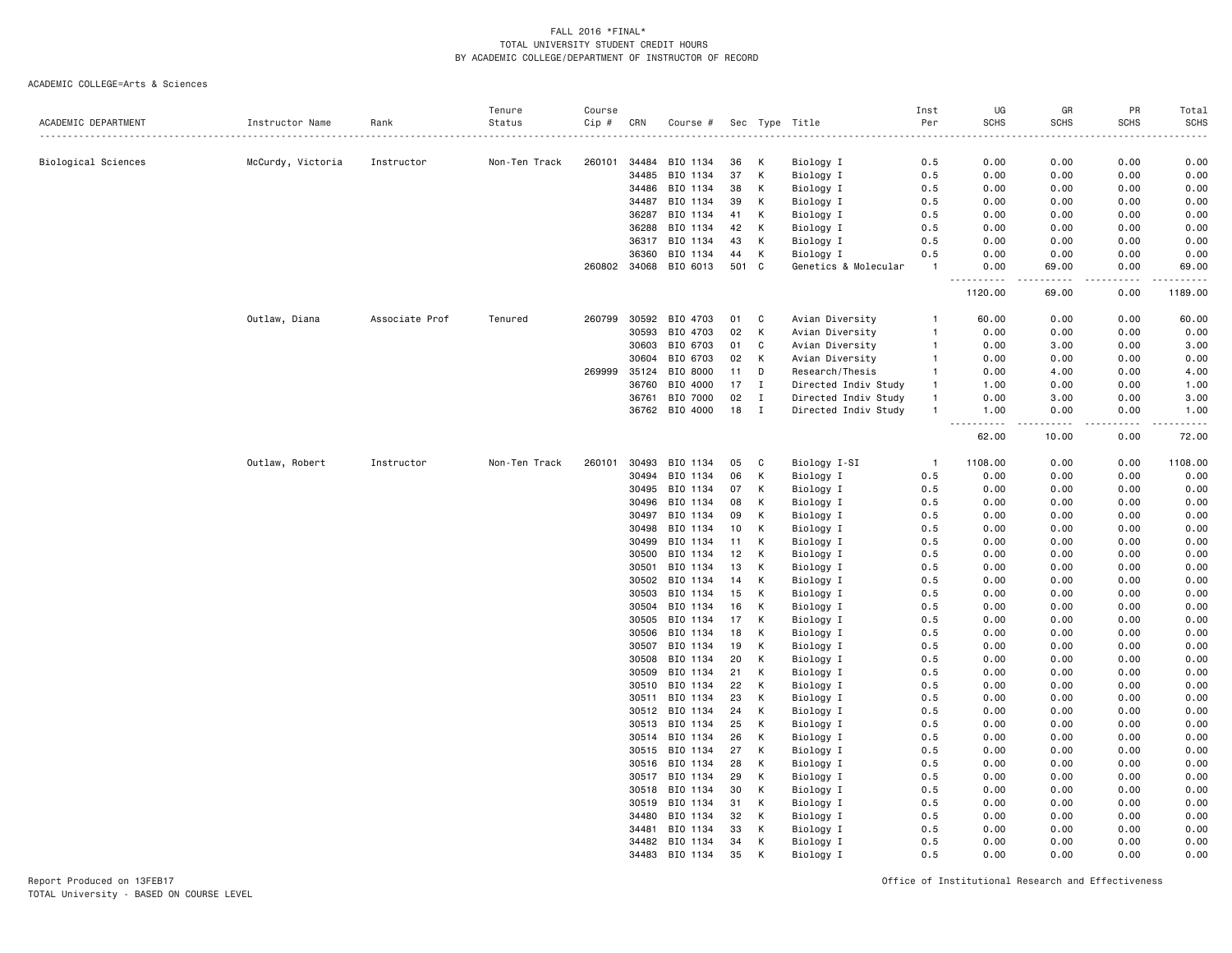#### ACADEMIC COLLEGE=Arts & Sciences

|                     |                 |                | Tenure        | Course |       |                       |     |              |                      | Inst                                                                                                                                                                                   | UG                                                                                                                                | GR                    | <b>PR</b>         | Total                    |
|---------------------|-----------------|----------------|---------------|--------|-------|-----------------------|-----|--------------|----------------------|----------------------------------------------------------------------------------------------------------------------------------------------------------------------------------------|-----------------------------------------------------------------------------------------------------------------------------------|-----------------------|-------------------|--------------------------|
| ACADEMIC DEPARTMENT | Instructor Name | Rank           | Status        | Cip #  | CRN   | Course #              |     |              | Sec Type Title       | Per<br>$\frac{1}{2} \left( \frac{1}{2} \right) \left( \frac{1}{2} \right) \left( \frac{1}{2} \right) \left( \frac{1}{2} \right) \left( \frac{1}{2} \right) \left( \frac{1}{2} \right)$ | <b>SCHS</b>                                                                                                                       | <b>SCHS</b>           | <b>SCHS</b>       | <b>SCHS</b><br>$- - - -$ |
|                     |                 |                |               |        |       |                       |     |              |                      |                                                                                                                                                                                        |                                                                                                                                   |                       |                   |                          |
| Biological Sciences | Outlaw, Robert  | Instructor     | Non-Ten Track | 260101 | 34484 | BIO 1134              | 36  | К            | Biology I            | 0.5                                                                                                                                                                                    | 0.00                                                                                                                              | 0.00                  | 0.00              | 0.00                     |
|                     |                 |                |               |        | 34485 | BIO 1134              | 37  | К            | Biology I            | 0.5                                                                                                                                                                                    | 0.00                                                                                                                              | 0.00                  | 0.00              | 0.00                     |
|                     |                 |                |               |        | 34486 | BIO 1134              | 38  | K            | Biology I            | 0.5                                                                                                                                                                                    | 0.00                                                                                                                              | 0.00                  | 0.00              | 0.00                     |
|                     |                 |                |               |        | 34487 | BIO 1134              | 39  | К            | Biology I            | 0.5                                                                                                                                                                                    | 0.00                                                                                                                              | 0.00                  | 0.00              | 0.00                     |
|                     |                 |                |               |        | 36287 | BIO 1134              | 41  | К            | Biology I            | 0.5                                                                                                                                                                                    | 0.00                                                                                                                              | 0.00                  | 0.00              | 0.00                     |
|                     |                 |                |               |        | 36288 | BIO 1134              | 42  | K            | Biology I            | 0.5                                                                                                                                                                                    | 0.00                                                                                                                              | 0.00                  | 0.00              | 0.00                     |
|                     |                 |                |               |        | 36317 | BIO 1134              | 43  | К            | Biology I            | 0.5                                                                                                                                                                                    | 0.00                                                                                                                              | 0.00                  | 0.00              | 0.00                     |
|                     |                 |                |               |        | 36360 | BIO 1134              | 44  | К            | Biology I            | 0.5                                                                                                                                                                                    | 0.00                                                                                                                              | 0.00                  | 0.00              | 0.00                     |
|                     |                 |                |               | 260701 | 30467 | BIO 1023              | 01  | C            | Plants & Humans      | $\mathbf{1}$                                                                                                                                                                           | 627.00                                                                                                                            | 0.00                  | 0.00              | 627.00                   |
|                     |                 |                |               |        | 30468 | BIO 1023              | 02  | C            | Plants & Humans      | $\mathbf{1}$                                                                                                                                                                           | 588.00                                                                                                                            | 0.00                  | 0.00              | 588.00                   |
|                     |                 |                |               |        | 30469 | BIO 1023              | 03  | К            | Plants & Humans      | $\mathbf{1}$                                                                                                                                                                           | 0.00                                                                                                                              | 0.00                  | 0.00              | 0.00                     |
|                     |                 |                |               |        | 30470 | BIO 1023              | 04  | К            | Plants & Humans      | 1                                                                                                                                                                                      | 0.00                                                                                                                              | 0.00                  | 0.00              | 0.00                     |
|                     |                 |                |               |        | 30471 | BIO 1023              | 05  | К            | Plants & Humans      |                                                                                                                                                                                        | 0.00                                                                                                                              | 0.00                  | 0.00              | 0.00                     |
|                     |                 |                |               |        | 30472 | BIO 1023              | 06  | К            | Plants & Humans      |                                                                                                                                                                                        | 0.00                                                                                                                              | 0.00                  | 0.00              | 0.00                     |
|                     |                 |                |               |        | 30473 | BIO 1023              | 07  | K            | Plants & Humans      |                                                                                                                                                                                        | 0.00                                                                                                                              | 0.00                  | 0.00              | 0.00                     |
|                     |                 |                |               |        | 30474 | BIO 1023              | 08  | K            | Plants & Humans      |                                                                                                                                                                                        | 0.00                                                                                                                              | 0.00                  | 0.00              | 0.00                     |
|                     |                 |                |               |        | 30475 | BIO 1023              | 09  | К            | Plants & Humans      |                                                                                                                                                                                        | 0.00                                                                                                                              | 0.00                  | 0.00              | 0.00                     |
|                     |                 |                |               |        | 30476 | BIO 1023              | 10  | K            | Plants & Humans      |                                                                                                                                                                                        | 0.00<br>$\frac{1}{2} \left( \frac{1}{2} \right) \left( \frac{1}{2} \right) \left( \frac{1}{2} \right) \left( \frac{1}{2} \right)$ | 0.00<br>$\frac{1}{2}$ | 0.00<br>$- - - -$ | 0.00<br>.                |
|                     |                 |                |               |        |       |                       |     |              |                      |                                                                                                                                                                                        | 2323.00                                                                                                                           | 0.00                  | 0.00              | 2323.00                  |
|                     | Range, Ryan     | Assistant Prof | Ten Track     | 269999 | 35040 | BIO 4990              | 01  | C            | Special Topic in BIO | $\mathbf{1}$                                                                                                                                                                           | 48.00                                                                                                                             | 0.00                  | 0.00              | 48.00                    |
|                     |                 |                |               |        | 35041 | BIO 6990              | 01  | C            | Special Topic in BIO | $\mathbf{1}$                                                                                                                                                                           | 0.00                                                                                                                              | 9.00                  | 0.00              | 9.00                     |
|                     |                 |                |               |        | 35125 | BIO 8000              | 12  | D            | Research/Thesis      | $\mathbf{1}$                                                                                                                                                                           | 0.00                                                                                                                              | 2.00                  | 0.00              | 2.00                     |
|                     |                 |                |               |        | 35142 | BIO 9000              | 12  | D            | Research / Diss      | $\mathbf{1}$                                                                                                                                                                           | 0.00<br>.                                                                                                                         | 20.00<br>.            | 0.00<br>$- - - -$ | 20.00<br>.               |
|                     |                 |                |               |        |       |                       |     |              |                      |                                                                                                                                                                                        | 48.00                                                                                                                             | 31.00                 | 0.00              | 79.00                    |
|                     | Reese, Mary     | Instructor     | Non-Ten Track | 260701 | 35034 | BIO 4503              | 01  | B            | Vertebrate Histology | 0.5                                                                                                                                                                                    | 34.50                                                                                                                             | 0.00                  | 0.00              | 34.50                    |
|                     |                 |                |               |        | 35035 | BIO 6503              | 01  | B            | Vertebrate Histology | 0.5                                                                                                                                                                                    | 0.00                                                                                                                              | 1.50                  | 0.00              | 1.50                     |
|                     |                 |                |               | 269999 | 36810 | BIO 4000              | 19  | $\mathbf{I}$ | Directed Indiv Study | $\overline{1}$                                                                                                                                                                         | 1.00                                                                                                                              | 0.00                  | 0.00              | 1.00                     |
|                     |                 |                |               |        | 36919 | BIO 4000              | 21  | $\mathbf{I}$ | Directed Indiv Study | $\mathbf{1}$                                                                                                                                                                           | 1.00                                                                                                                              | 0.00                  | 0.00              | 1.00                     |
|                     |                 |                |               |        |       | 511005 30572 BIO 4100 | 01  | H            | Med Tech Clinicals   | $\mathbf{1}$                                                                                                                                                                           | 72.00<br>.<br>$\overline{a}$                                                                                                      | 0.00<br>.             | 0.00<br>.         | 72.00<br>.               |
|                     |                 |                |               |        |       |                       |     |              |                      |                                                                                                                                                                                        | 108.50                                                                                                                            | 1.50                  | 0.00              | 110.00                   |
|                     | Reichert, Nancy | Professor      | Tenured       | 260301 | 30574 | BIO 4204              | 01  | C            | Plant Anatomy        | $\mathbf{1}$                                                                                                                                                                           | 104.00                                                                                                                            | 0.00                  | 0.00              | 104.00                   |
|                     |                 |                |               |        | 30575 | BIO 4204              | 02  | К            | Plant Anatomy        | -1                                                                                                                                                                                     | 0.00                                                                                                                              | 0.00                  | 0.00              | 0.00                     |
|                     |                 |                |               |        | 30576 | BIO 4204              | 03  | К            | Plant Anatomy        | $\mathbf{1}$                                                                                                                                                                           | 0.00                                                                                                                              | 0.00                  | 0.00              | 0.00                     |
|                     |                 |                |               | 260399 | 30595 | BIO 6204              | 01  | C            | Plant Anatomy        |                                                                                                                                                                                        | 0.00                                                                                                                              | 8.00                  | 0.00              | 8.00                     |
|                     |                 |                |               |        | 30596 | BIO 6204              | 02  | К            | Plant Anatomy        |                                                                                                                                                                                        | 0.00                                                                                                                              | 0.00                  | 0.00              | 0.00                     |
|                     |                 |                |               | 269999 | 35126 | BIO 8000              | 13  | D            | Research/Thesis      |                                                                                                                                                                                        | 0.00                                                                                                                              | 5.00                  | 0.00              | 5.00                     |
|                     |                 |                |               |        |       | 35143 BIO 9000        | 13  | D            | Research / Diss      | 1                                                                                                                                                                                      | 0.00                                                                                                                              | 4.00                  | 0.00              | 4.00                     |
|                     |                 |                |               |        |       |                       |     |              |                      |                                                                                                                                                                                        | 104.00                                                                                                                            | 17.00                 | 0.00              | 121.00                   |
|                     | Roberts, Brandy | Lecturer       | Non-Ten Track | 260502 | 34070 | BIO 8023              | 501 | C            | Modern Microbiology  | -1                                                                                                                                                                                     | 0.00                                                                                                                              | 66.00                 | 0.00              | 66.00                    |
|                     |                 |                |               | 260503 | 30578 | BIO 4405              | 02  | K            | Pathogenic Micro     | 0.5                                                                                                                                                                                    | 0.00                                                                                                                              | 0.00                  | 0.00              | 0.00                     |
|                     |                 |                |               |        | 30579 | BIO 4405              | 03  | к            | Pathogenic Micro     | 0.5                                                                                                                                                                                    | 0.00                                                                                                                              | 0.00                  | 0.00              | 0.00                     |
|                     |                 |                |               |        | 30581 | BIO 4463              | 01  | C            | Bacterial Physiology | $\mathbf{1}$                                                                                                                                                                           | 159.00                                                                                                                            | 0.00                  | 0.00              | 159.00                   |
|                     |                 |                |               |        | 30599 | BIO 6405              | 02  | К            | Pathogenic Micro     | 0.5                                                                                                                                                                                    | 0.00                                                                                                                              | 0.00                  | 0.00              | 0.00                     |
|                     |                 |                |               |        | 30600 | BIO 6405              | 03  | K            | Pathogenic Micro     | 0.5                                                                                                                                                                                    | 0.00                                                                                                                              | 0.00                  | 0.00              | 0.00                     |
|                     |                 |                |               | 260505 | 30557 | BIO 3303              | 01  | C            | Parasitology         | $\mathbf{1}$                                                                                                                                                                           | 165.00                                                                                                                            | 0.00                  | 0.00              | 165.00                   |
|                     |                 |                |               |        | 30558 | BIO 3303              | 02  | К            | Parasitology         | $\mathbf{1}$                                                                                                                                                                           | 0.00                                                                                                                              | 0.00                  | 0.00              | 0.00                     |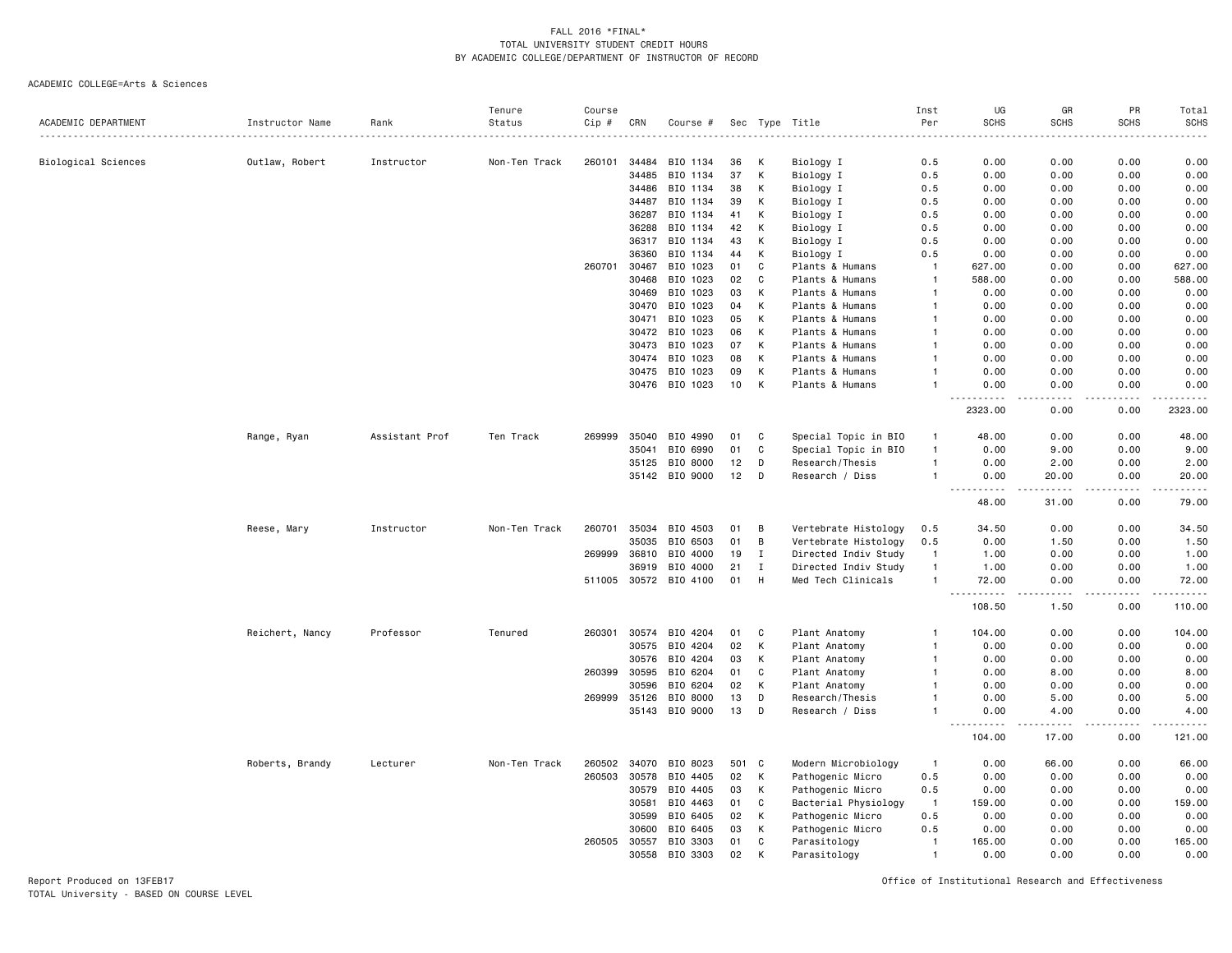ACADEMIC COLLEGE=Arts & Sciences

|                     |                   |                | Tenure        | Course |              |                       |     |              |                      | Inst           | UG                                          | GR                                                                                                                                                           | PR              | Total                           |
|---------------------|-------------------|----------------|---------------|--------|--------------|-----------------------|-----|--------------|----------------------|----------------|---------------------------------------------|--------------------------------------------------------------------------------------------------------------------------------------------------------------|-----------------|---------------------------------|
| ACADEMIC DEPARTMENT | Instructor Name   | Rank           | Status        | Cip #  | CRN          | Course #              |     |              | Sec Type Title       | Per            | <b>SCHS</b>                                 | <b>SCHS</b>                                                                                                                                                  | <b>SCHS</b>     | <b>SCHS</b>                     |
| Biological Sciences | Roberts, Brandy   | Lecturer       | Non-Ten Track | 260505 | 36535        | BIO 3303              | 03  | к            | Parasitology         | -1             | 0.00                                        | 0.00                                                                                                                                                         | 0.00            | 0.00                            |
|                     |                   |                |               | 269999 |              | 30602 BIO 6463        | 01  | C            | Bacterial Physiology | $\overline{1}$ | 0.00<br>.                                   | 3.00<br>$\frac{1}{2} \left( \frac{1}{2} \right) \left( \frac{1}{2} \right) \left( \frac{1}{2} \right) \left( \frac{1}{2} \right) \left( \frac{1}{2} \right)$ | 0.00<br>.       | 3.00<br>$- - - - - -$           |
|                     |                   |                |               |        |              |                       |     |              |                      |                | 324.00                                      | 69.00                                                                                                                                                        | 0.00            | 393.00                          |
|                     | Stewart, James    | Assistant Prof | Ten Track     | 240101 | 36546        | HON 4000              | 07  | I            | Directed Individual  | $\mathbf{1}$   | 3.00                                        | 0.00                                                                                                                                                         | 0.00            | 3.00                            |
|                     |                   |                |               |        | 36548        | HON 4000              | 09  | $\mathbf{I}$ | Directed Individual  | $\overline{1}$ | 3.00                                        | 0.00                                                                                                                                                         | 0.00            | 3.00                            |
|                     |                   |                |               | 260701 | 30538        | BIO 3004              | 01  | C            | Human Anatomy        | $\overline{1}$ | 196.00                                      | 0.00                                                                                                                                                         | 0.00            | 196.00                          |
|                     |                   |                |               |        | 30539        | BIO 3004              | 02  | C            | Human Anatomy        | $\overline{1}$ | 1076.00                                     | 0.00                                                                                                                                                         | 0.00            | 1076.00                         |
|                     |                   |                |               |        | 30540        | BIO 3004              | 03  | К            | Human Anatomy        | $\overline{1}$ | 0.00                                        | 0.00                                                                                                                                                         | 0.00            | 0.00                            |
|                     |                   |                |               |        | 30541        | BIO 3004              | 04  | К            | Human Anatomy        | -1             | 0.00                                        | 0.00                                                                                                                                                         | 0.00            | 0.00                            |
|                     |                   |                |               |        | 30542        | BIO 3004              | 05  | К            | Human Anatomy        | -1             | 0.00                                        | 0.00                                                                                                                                                         | 0.00            | 0.00                            |
|                     |                   |                |               |        | 30543        | BIO 3004              | 06  | К            | Human Anatomy        |                | 0.00                                        | 0.00                                                                                                                                                         | 0.00            | 0.00                            |
|                     |                   |                |               |        | 30544        | BIO 3004              | 07  | К            | Human Anatomy        |                | 0.00                                        | 0.00                                                                                                                                                         | 0.00            | 0.00                            |
|                     |                   |                |               |        | 30545        | BIO 3004              | 08  | к            | Human Anatomy        | $\mathbf{1}$   | 0.00                                        | 0.00                                                                                                                                                         | 0.00            | 0.00                            |
|                     |                   |                |               |        | 30546        | BIO 3004              | 09  | К            | Human Anatomy        |                | 0.00                                        | 0.00                                                                                                                                                         | 0.00            | 0.00                            |
|                     |                   |                |               |        | 30547        | BIO 3004              | 10  | К            | Human Anatomy        | -1             | 0.00                                        | 0.00                                                                                                                                                         | 0.00            | 0.00                            |
|                     |                   |                |               |        | 30548        | BIO 3004              | 11  | К            | Human Anatomy        | -1             | 0.00                                        | 0.00                                                                                                                                                         | 0.00            | 0.00                            |
|                     |                   |                |               |        | 30549        | BIO 3004              | 12  | К            | Human Anatomy        | -1             | 0.00                                        | 0.00                                                                                                                                                         | 0.00            | 0.00                            |
|                     |                   |                |               |        | 30550        | BIO 3004              | 13  | К            | Human Anatomy        | $\mathbf{1}$   | 0.00                                        | 0.00                                                                                                                                                         | 0.00            | 0.00                            |
|                     |                   |                |               |        | 34071        | BIO 8053              | 501 | $\mathbf c$  | Comp Study of Animal | -1             | 0.00                                        | 42.00                                                                                                                                                        | 0.00            | 42.00                           |
|                     |                   |                |               | 269999 | 35144        | BIO 9000              | 14  | D            | Research / Diss      | $\overline{1}$ | 0.00                                        | 4.00                                                                                                                                                         | 0.00            | 4.00                            |
|                     |                   |                |               |        | 35952        | BIO 4000              | 01  | I            | Directed Indiv Study | -1             | 3.00                                        | 0.00                                                                                                                                                         | 0.00            | 3.00                            |
|                     |                   |                |               |        | 36084        | BIO 4000              | 02  | I            | Directed Indiv Study | $\overline{1}$ | 3.00                                        | 0.00                                                                                                                                                         | 0.00            | 3.00                            |
|                     |                   |                |               |        | 36487        | BIO 4000              | 08  | $\mathbf{I}$ | Directed Indiv Study | $\overline{1}$ | 1.00                                        | 0.00                                                                                                                                                         | 0.00            | 1.00                            |
|                     |                   |                |               |        |              |                       |     |              |                      |                | <b>.</b><br>$\sim$ $\sim$ $\sim$<br>1285.00 | .<br>46.00                                                                                                                                                   | .<br>0.00       | $\omega$ is a set of<br>1331.00 |
|                     | Thornton, Justin  | Assistant Prof | Ten Track     | 260502 | 30560        | BIO 3304              | 01  | C            | General Microbiology | $\mathbf{1}$   | 192.00                                      | 0.00                                                                                                                                                         | 0.00            | 192.00                          |
|                     |                   |                |               |        | 30561        | BIO 3304              | 02  | C            | General Microbiology | $\overline{1}$ | 656.00                                      | 0.00                                                                                                                                                         | 0.00            | 656.00                          |
|                     |                   |                |               | 269999 | 35145        | BIO 9000              | 15  | D            | Research / Diss      | $\overline{1}$ | 0.00                                        | 4.00                                                                                                                                                         | 0.00            | 4.00                            |
|                     |                   |                |               |        | 36377        | BIO 4000              | 07  | I            | Directed Indiv Study | $\overline{1}$ | 3.00<br>.                                   | 0.00<br>$\omega$ $\omega$ $\omega$ $\omega$                                                                                                                  | 0.00<br>د د د د | 3.00<br>22222                   |
|                     |                   |                |               |        |              |                       |     |              |                      |                | 851.00                                      | 4.00                                                                                                                                                         | 0.00            | 855.00                          |
|                     | Wallace, Lisa     | Associate Prof | Tenured       | 260399 | 34491        | BIO 4603              | 01  | C            | Ethnobotany          | $\mathbf{1}$   | 120.00                                      | 0.00                                                                                                                                                         | 0.00            | 120.00                          |
|                     |                   |                |               |        | 34492        | BIO 6603              | 01  | C            | Ethnobotany          | $\mathbf{1}$   | 0.00                                        | 9.00                                                                                                                                                         | 0.00            | 9.00                            |
|                     |                   |                |               | 269999 | 35129        | BIO 8000              | 16  | D            | Research/Thesis      | 1              | 0.00                                        | 2.00                                                                                                                                                         | 0.00            | 2.00                            |
|                     |                   |                |               |        | 35146        | BIO 9000              | 16  | D            | Research / Diss      | $\mathbf{1}$   | 0.00                                        | 17.00                                                                                                                                                        | 0.00            | 17.00                           |
|                     |                   |                |               |        | 36613        | BIO 4000              | 12  | I            | Directed Indiv Study | -1             | 3.00                                        | 0.00                                                                                                                                                         | 0.00            | 3.00                            |
|                     |                   |                |               |        |              |                       |     |              |                      |                | 123.00                                      | 28.00                                                                                                                                                        | 0.00            | 151.00                          |
|                     | Welch, Mark       | Associate Prof | Tenured       |        | 260708 34488 | BIO 4123              | 01  | C            | Behavioral Ecology   | -1             | 99.00                                       | 0.00                                                                                                                                                         | 0.00            | 99.00                           |
|                     |                   |                |               |        | 34489        | BIO 6123              | 01  | C            | Behavioral Ecology   | $\overline{1}$ | 0.00                                        | 21.00                                                                                                                                                        | 0.00            | 21.00                           |
|                     |                   |                |               |        |              | 269999 35147 BIO 9000 | 17  | D            | Research / Diss      | $\overline{1}$ | 0.00<br>-----                               | 36.00<br>$\frac{1}{2}$                                                                                                                                       | 0.00<br>.       | 36.00<br>.                      |
|                     |                   |                |               |        |              |                       |     |              |                      |                | 99.00                                       | 57.00                                                                                                                                                        | 0.00            | 156.00                          |
|                     | Williamson, Emily | Instructor     | Non-Ten Track | 260101 | 30492        | BIO 1134              | 04  | C            | Biology I - SI       | $\mathbf{1}$   | 836.00                                      | 0.00                                                                                                                                                         | 0.00            | 836.00                          |
|                     |                   |                |               | 260701 | 30478        | BIO 1123              | 01  | C            | Animal Biology       | $\mathbf{1}$   | 615.00                                      | 0.00                                                                                                                                                         | 0.00            | 615.00                          |
|                     |                   |                |               |        | 30479        | BIO 1123              | 02  | C            | Animal Biology       | $\mathbf{1}$   | 603.00                                      | 0.00                                                                                                                                                         | 0.00            | 603.00                          |
|                     |                   |                |               |        | 30480        | BIO 1123              | 03  | K            | Animal Biology       | $\overline{1}$ | 0.00                                        | 0.00                                                                                                                                                         | 0.00            | 0.00                            |
|                     |                   |                |               |        | 30481        | BIO 1123              | 04  | К            | Animal Biology       | $\mathbf{1}$   | 0.00                                        | 0.00                                                                                                                                                         | 0.00            | 0.00                            |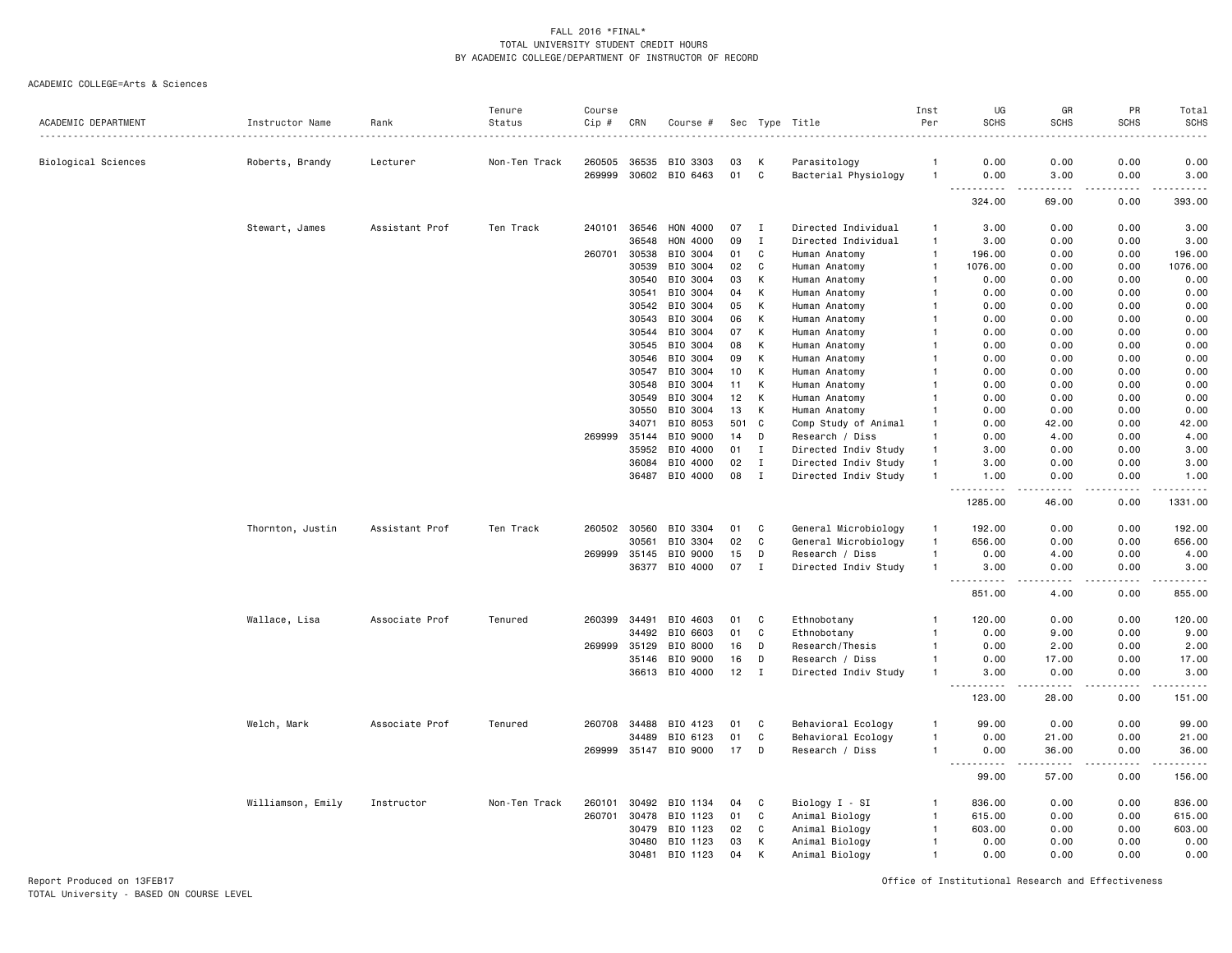|                                       |                   |            | Tenure        | Course |       |                |      |     |                      | Inst | UG                    | GR                    | PR           | Total      |
|---------------------------------------|-------------------|------------|---------------|--------|-------|----------------|------|-----|----------------------|------|-----------------------|-----------------------|--------------|------------|
| ACADEMIC DEPARTMENT                   | Instructor Name   | Rank       | Status        | Cip #  | CRN   | Course #       |      |     | Sec Type Title       | Per  | <b>SCHS</b>           | <b>SCHS</b>           | <b>SCHS</b>  | SCHS       |
|                                       |                   |            |               |        |       |                |      |     |                      |      |                       |                       |              |            |
| Biological Sciences                   | Williamson, Emily | Instructor | Non-Ten Track | 260701 | 30482 | BIO 1123       | 05   | K   | Animal Biology       |      | 0.00                  | 0.00                  | 0.00         | 0.00       |
|                                       |                   |            |               |        |       | 30483 BIO 1123 | 06   | K   | Animal Biology       |      | 0.00                  | 0.00                  | 0.00         | 0.00       |
|                                       |                   |            |               |        | 30484 | BIO 1123       | 07   | K   | Animal Biology       |      | 0.00                  | 0.00                  | 0.00         | 0.00       |
|                                       |                   |            |               |        | 30485 | BIO 1123       | 08   | K   | Animal Biology       |      | 0.00                  | 0.00                  | 0.00         | 0.00       |
|                                       |                   |            |               |        | 30486 | BIO 1123       | 09   | K   | Animal Biology       |      | 0.00                  | 0.00                  | 0.00         | 0.00       |
|                                       |                   |            |               |        | 30487 | BIO 1123       | 10 K |     | Animal Biology       |      | 0.00                  | 0.00                  | 0.00         | 0.00       |
|                                       |                   |            |               |        | 35034 | BIO 4503       | 01   | — В | Vertebrate Histology | 0.5  | 34.50                 | 0.00                  | 0.00         | 34.50      |
|                                       |                   |            |               |        | 35035 | BIO 6503       | 01   | B   | Vertebrate Histology | 0.5  | 0.00                  | 1.50                  | 0.00         | 1.50       |
|                                       |                   |            |               |        |       |                |      |     |                      |      | ------                | -----------           | $- - -$<br>. | .          |
|                                       |                   |            |               |        |       |                |      |     |                      |      | 2088.50               | 1.50                  | 0.00         | 2090.00    |
|                                       |                   |            |               |        |       |                |      |     |                      |      |                       |                       |              |            |
| ===================================== |                   |            |               |        |       |                |      |     |                      |      |                       | $=$ = = = = = = = = = | ==========   | ========== |
| Biological Sciences                   |                   |            |               |        |       |                |      |     |                      |      | 13864.00              | 665.00                | 0.00         | 14529.00   |
| ===================================== |                   |            |               |        |       |                |      |     |                      |      | $=$ = = = = = = = = = | $=$ = = = = = = = = = | ==========   | ========== |
|                                       |                   |            |               |        |       |                |      |     |                      |      |                       |                       |              |            |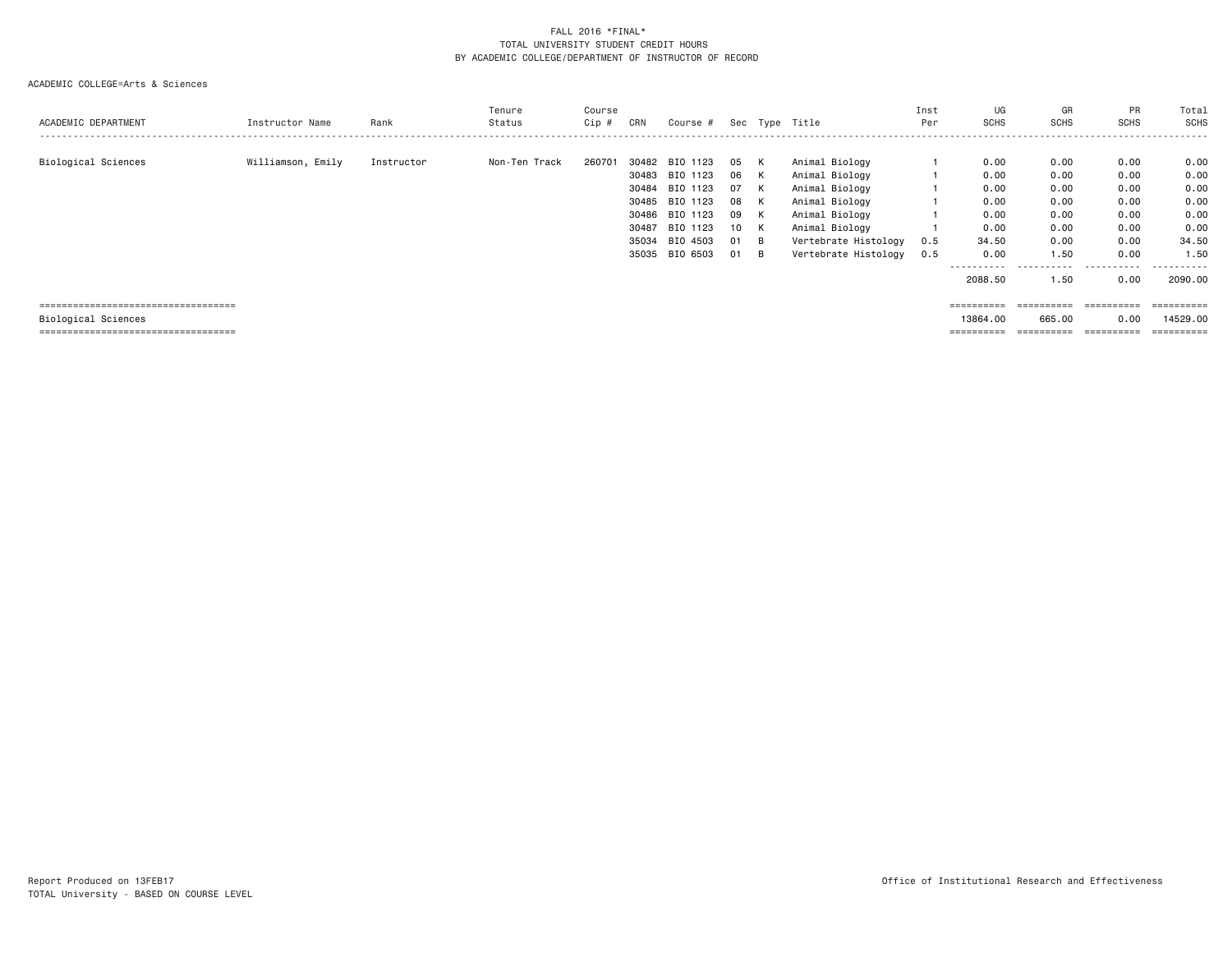|                     |                     |                | Tenure         | Course |       |                      |            |              |                      | Inst           | UG                                                                                                                                                                                | GR                   | PR                   | Total                |
|---------------------|---------------------|----------------|----------------|--------|-------|----------------------|------------|--------------|----------------------|----------------|-----------------------------------------------------------------------------------------------------------------------------------------------------------------------------------|----------------------|----------------------|----------------------|
| ACADEMIC DEPARTMENT | Instructor Name     | Rank           | Status         | Cip #  | CRN   | Course #             |            | Sec Type     | Title                | Per            | <b>SCHS</b>                                                                                                                                                                       | <b>SCHS</b>          | <b>SCHS</b>          | SCHS                 |
|                     |                     |                |                |        |       |                      |            |              |                      |                |                                                                                                                                                                                   | - - - -              | $\sim$ $\sim$ $\sim$ |                      |
| Chemistry           | Abeyratne Kuragama, | Lecturer       | Non-Ten Track  | 400504 |       | 30814 CH 4511        | 02         | L.           | Org Chem Lab I       | $\mathbf{1}$   | 21.00                                                                                                                                                                             | 0.00                 | 0.00                 | 21.00                |
|                     |                     |                |                |        | 30815 | CH 4511              | 03         | L            | Org Chem Lab I       | $\overline{1}$ | 22.00                                                                                                                                                                             | 0.00                 | 0.00                 | 22.00                |
|                     |                     |                |                |        | 30817 | CH 4511              | 05         | $\mathsf{L}$ | Org Chem Lab I       | $\overline{1}$ | 22.00                                                                                                                                                                             | 0.00                 | 0.00                 | 22.00                |
|                     |                     |                |                |        |       | 30818 CH 4511        | 06         | L            | Org Chem Lab I       | -1             | 23.00                                                                                                                                                                             | 0.00                 | 0.00                 | 23.00                |
|                     |                     |                |                |        | 30819 | CH 4511              | 07         | L            | Org Chem Lab I       | $\overline{1}$ | 23.00                                                                                                                                                                             | 0.00                 | 0.00                 | 23.00                |
|                     |                     |                |                |        | 30820 | CH 4511              | 08         | L.           | Org Chem Lab I       | $\mathbf{1}$   | 17.00                                                                                                                                                                             | 0.00                 | 0.00                 | 17.00                |
|                     |                     |                |                |        | 30821 | CH 4511              | 09         | L            | Org Chem Lab I       | $\mathbf{1}$   | 13.00                                                                                                                                                                             | 0.00                 | 0.00                 | 13.00                |
|                     |                     |                |                |        | 30822 | CH 4511              | 10         | L.           | Org Chem Lab I       | -1             | 24.00                                                                                                                                                                             | 0.00                 | 0.00                 | 24.00                |
|                     |                     |                |                |        | 30823 | CH 4511              | 11         | L.           | Org Chem Lab I       | $\mathbf{1}$   | 11.00                                                                                                                                                                             | 0.00                 | 0.00                 | 11.00                |
|                     |                     |                |                |        | 30824 | CH 4511              | 12         | L            | Org Chem Lab I       | $\overline{1}$ | 23.00                                                                                                                                                                             | 0.00                 | 0.00                 | 23.00                |
|                     |                     |                |                |        | 30825 | CH 4511              | 13         | L            | Org Chem Lab I       | $\overline{1}$ | 23.00                                                                                                                                                                             | 0.00                 | 0.00                 | 23.00                |
|                     |                     |                |                |        | 30827 | CH 4513              | 02         | C            | Organic Chemistry I  | $\mathbf{1}$   | 285.00                                                                                                                                                                            | 0.00                 | 0.00                 | 285.00               |
|                     |                     |                |                |        | 30830 | CH 4521              | 01         | L            | Org Chem Lab II      | $\overline{1}$ | 24.00                                                                                                                                                                             | 0.00                 | 0.00                 | 24.00                |
|                     |                     |                |                |        | 30831 | CH 4521              | 02         | L.           | Org Chem Lab II      | $\overline{1}$ | 24.00                                                                                                                                                                             | 0.00                 | 0.00                 | 24.00                |
|                     |                     |                |                |        | 30832 | CH 4521              | 03         | $\mathsf{L}$ | Org Chem Lab II      | $\overline{1}$ | 15.00                                                                                                                                                                             | 0.00                 | 0.00                 | 15.00                |
|                     |                     |                |                |        | 34991 | CH 4511              | 01         | L.           | Org Chem Lab I       | $\mathbf{1}$   | 15.00                                                                                                                                                                             | 0.00                 | 0.00                 | 15.00                |
|                     |                     |                |                |        | 34992 | CH 4511              | 14         | L            | Org Chem Lab I       | $\overline{1}$ | 22.00                                                                                                                                                                             | 0.00                 | 0.00                 | 22.00                |
|                     |                     |                |                |        | 34994 | CH 4511              | 16         | L            | Org Chem Lab I       | $\overline{1}$ | 16.00                                                                                                                                                                             | 0.00                 | 0.00                 | 16.00                |
|                     |                     |                |                |        |       | 34995 CH 4511        | 18         | L            | Org Chem Lab I       | $\overline{1}$ | 19.00                                                                                                                                                                             | 0.00                 | 0.00                 | 19.00                |
|                     |                     |                |                |        |       |                      |            |              |                      |                | .<br>$-$                                                                                                                                                                          | $\sim$ $\sim$ $\sim$ | .                    | .                    |
|                     |                     |                |                |        |       |                      |            |              |                      |                | 642.00                                                                                                                                                                            | 0.00                 | 0.00                 | 642.00               |
|                     | Cui, Xin            | Assistant Prof | Ten Track      | 400504 |       | 34997 CH 4523        | 02         | C            | Organic Chemistry II | -1             | 138.00                                                                                                                                                                            | 0.00                 | 0.00                 | 138.00               |
|                     |                     |                |                |        |       |                      |            |              |                      |                | $- - - - - - -$<br>$\sim$ $\sim$<br>138.00                                                                                                                                        | $- - - -$<br>0.00    | .<br>0.00            | . <b>.</b><br>138.00 |
|                     |                     |                |                |        |       |                      |            |              |                      |                |                                                                                                                                                                                   |                      |                      |                      |
|                     | Dornshuld, Eric     | Non-Faculty    | Not Applicable | 400501 | 34960 | CH 1213              | 30         | C            | Chemistry I          | 0.9            | 97.20                                                                                                                                                                             | 0.00                 | 0.00                 | 97.20                |
|                     |                     |                |                |        | 34961 | CH 1213              | 31         | C            | Chemistry I          | 0.9            | 97.20                                                                                                                                                                             | 0.00                 | 0.00                 | 97.20                |
|                     |                     |                |                |        |       | 34962 CH 1213        | 32         | C            | Chemistry I          | 0.9            | 102.60                                                                                                                                                                            | 0.00                 | 0.00                 | 102.60               |
|                     |                     |                |                |        | 34963 | CH 1213              | 33         | C            | Chemistry I          | 0.9            | 94.50                                                                                                                                                                             | 0.00                 | 0.00                 | 94.50                |
|                     |                     |                |                |        | 34965 | CH 1213              | 34         | $\mathtt{C}$ | Chemistry I          | 0.9            | 99.90                                                                                                                                                                             | 0.00                 | 0.00                 | 99.90                |
|                     |                     |                |                |        | 34967 | CH 1213              | 35         | $\mathtt{C}$ | Chemistry I          | 0.9            | 91.80                                                                                                                                                                             | 0.00                 | 0.00                 | 91.80                |
|                     |                     |                |                |        | 34969 | CH 1213              | 36         | $\mathbf{C}$ | Chemistry I          | 0.9            | 97.20                                                                                                                                                                             | 0.00                 | 0.00                 | 97.20                |
|                     |                     |                |                |        | 34977 | CH 1213              | 37         | $\mathtt{C}$ | Chemistry I          | 0.9            | 94.50                                                                                                                                                                             | 0.00                 | 0.00                 | 94.50                |
|                     |                     |                |                |        | 34978 | CH 1213              | 38         | $\mathbf{C}$ | Chemistry I          | 0.9            | 70.20                                                                                                                                                                             | 0.00                 | 0.00                 | 70.20                |
|                     |                     |                |                |        |       | 34979 CH 1213        | 39         | C            | Chemistry I          | 0.9            | 83.70<br>$\omega_{\rm c}$<br>$\frac{1}{2} \left( \frac{1}{2} \right) \left( \frac{1}{2} \right) \left( \frac{1}{2} \right) \left( \frac{1}{2} \right) \left( \frac{1}{2} \right)$ | 0.00                 | 0.00<br>د د د د      | 83.70<br>المتمامين   |
|                     |                     |                |                |        |       |                      |            |              |                      |                | 928.80                                                                                                                                                                            | 0.00                 | 0.00                 | 928.80               |
|                     | Emerson, Joseph     | Associate Prof | Tenured        | 400501 |       | 35782 CH 4000        | 06         | $\mathbf{I}$ | Directed Indiv Study | $\overline{1}$ | 3.00                                                                                                                                                                              | 0.00                 | 0.00                 | 3.00                 |
|                     |                     |                |                |        | 35993 | CH 9000              | 01         | D            | Research / Diss      | $\mathbf{1}$   | 0.00                                                                                                                                                                              | 62.00                | 0.00                 | 62.00                |
|                     |                     |                |                |        | 36024 | CH 4000              | 10         | I            | Directed Indiv Study | $\mathbf{1}$   | 2.00                                                                                                                                                                              | 0.00                 | 0.00                 | 2.00                 |
|                     |                     |                |                |        | 36454 | CH 4000              | 15         | $\mathbf I$  | Directed Indiv Study | $\mathbf{1}$   | 2.00                                                                                                                                                                              | 0.00                 | 0.00                 | 2.00                 |
|                     |                     |                |                |        | 36560 | CH 4000              | 17         | $\mathbf I$  | Directed Indiv Study | $\overline{1}$ | 1.00                                                                                                                                                                              | 0.00                 | 0.00                 | 1.00                 |
|                     |                     |                |                |        | 36886 | CH 4000              | 34         | $\mathbf{I}$ | Directed Indiv Study | $\mathbf{1}$   | 3.00                                                                                                                                                                              | 0.00                 | 0.00                 | 3.00                 |
|                     |                     |                |                | 400504 | 30798 | CH 1234              | 01         | C            | Integrated Chemistry | $\mathbf{1}$   | 112.00                                                                                                                                                                            | 0.00                 | 0.00                 | 112.00               |
|                     |                     |                |                |        | 30799 | CH 1234              | 02         | K            | Integrated Chemistry | $\overline{1}$ | 0.00                                                                                                                                                                              | 0.00                 | 0.00                 | 0.00                 |
|                     |                     |                |                |        | 30800 | CH 1234              | 03         | К            | Integrated Chemistry | $\mathbf{1}$   | 0.00                                                                                                                                                                              | 0.00                 | 0.00                 | 0.00                 |
|                     |                     |                |                |        | 30801 | CH 1234              | 04         | K            | Integrated Chemistry | $\overline{1}$ | 0.00                                                                                                                                                                              | 0.00                 | 0.00                 | 0.00                 |
|                     |                     |                |                |        |       | 30802 CH 1234        | <b>HO1</b> | $\mathbf{C}$ | Integrated Chemistry | $\overline{1}$ | 48.00                                                                                                                                                                             | 0.00                 | 0.00                 | 48.00                |
|                     |                     |                |                |        |       |                      |            |              |                      |                | 171.00                                                                                                                                                                            | 62.00                | 0.00                 | 233.00               |
|                     | Fitzkee, Nicholas   | Assistant Prof | Ten Track      |        |       | 260202 35783 CH 8613 | 01         | C            | Methods in Biophys C | -1             | 0.00                                                                                                                                                                              | 27.00                | 0.00                 | 27.00                |
|                     |                     |                |                |        |       |                      |            |              |                      |                |                                                                                                                                                                                   |                      |                      |                      |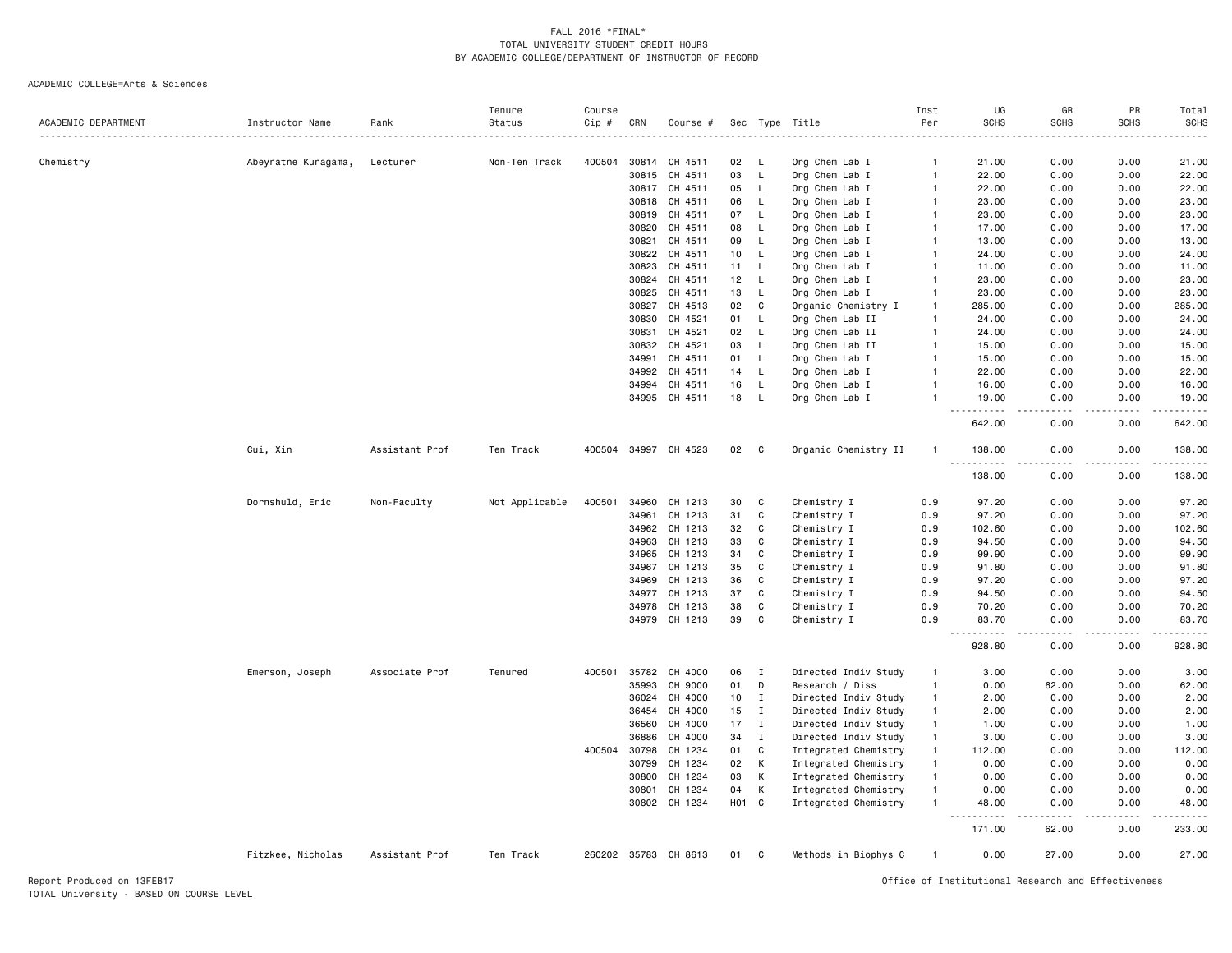#### ACADEMIC COLLEGE=Arts & Sciences

|                     |                   |                | Tenure    | Course |       |                      |       |              |                      | Inst           | UG                      | GR                                                                                                                                                             | PR          | Total                                                                                                                              |
|---------------------|-------------------|----------------|-----------|--------|-------|----------------------|-------|--------------|----------------------|----------------|-------------------------|----------------------------------------------------------------------------------------------------------------------------------------------------------------|-------------|------------------------------------------------------------------------------------------------------------------------------------|
| ACADEMIC DEPARTMENT | Instructor Name   | Rank           | Status    | Cip #  | CRN   | Course #             |       |              | Sec Type Title       | Per            | <b>SCHS</b>             | <b>SCHS</b>                                                                                                                                                    | <b>SCHS</b> | <b>SCHS</b>                                                                                                                        |
| Chemistry           | Fitzkee, Nicholas | Assistant Prof | Ten Track | 400501 | 30847 | CH 4603              | 13    | -L           | Undergraduate Resear | -1             | 3.00                    | 0.00                                                                                                                                                           | 0.00        | 3.00                                                                                                                               |
|                     |                   |                |           |        | 35165 | CH 4000              | 01    | $\mathbf I$  | Directed Indiv Study | $\overline{1}$ | 3.00                    | 0.00                                                                                                                                                           | 0.00        | 3.00                                                                                                                               |
|                     |                   |                |           |        | 35994 | CH 9000              | 02    | D            | Research / Diss      | $\overline{1}$ | 0.00                    | 58.00                                                                                                                                                          | 0.00        | 58.00                                                                                                                              |
|                     |                   |                |           |        | 36663 | CH 4000              | 19    | $\mathbf{I}$ | Directed Indiv Study | $\overline{1}$ | 1.00                    | 0.00                                                                                                                                                           | 0.00        | 1.00                                                                                                                               |
|                     |                   |                |           |        |       | 36817 CH 4000        | 32    | $\mathbf I$  | Directed Indiv Study | $\overline{1}$ | 2.00                    | 0.00                                                                                                                                                           | 0.00        | 2.00                                                                                                                               |
|                     |                   |                |           |        |       |                      |       |              |                      |                | 9.00                    | 85.00                                                                                                                                                          | 0.00        | -----<br>94.00                                                                                                                     |
|                     | Foster, Stephen   | Associate Prof | Tenured   | 400501 | 30795 | CH 1223              | 01    | C            | Chemistry II-SI      | $\overline{1}$ | 492.00                  | 0.00                                                                                                                                                           | 0.00        | 492.00                                                                                                                             |
|                     |                   |                |           |        | 30796 | CH 1223              | 02    | C            | Chemistry II-SI      | $\overline{1}$ | 489.00                  | 0.00                                                                                                                                                           | 0.00        | 489.00                                                                                                                             |
|                     |                   |                |           |        | 35995 | CH 9000              | 03    | D            | Research / Diss      | $\overline{1}$ | 0.00                    | 99.00                                                                                                                                                          | 0.00        | 99.00                                                                                                                              |
|                     |                   |                |           |        | 36010 | CH 8000              | 03    | D            | Research / Thesis    | $\overline{1}$ | 0.00                    | 9.00                                                                                                                                                           | 0.00        | 9.00                                                                                                                               |
|                     |                   |                |           | 400506 | 30809 | CH 4411              | 01    | L            | Physical Chem Lab I  | 0.4            | 2.40                    | 0.00                                                                                                                                                           | 0.00        | 2.40                                                                                                                               |
|                     |                   |                |           |        | 30810 | CH 4411              | 02    | L            | Physical Chem Lab I  | 0.4            | 3.60                    | 0.00                                                                                                                                                           | 0.00        | 3.60                                                                                                                               |
|                     |                   |                |           |        |       |                      |       |              |                      |                | .<br>987.00             | $\frac{1}{2} \left( \frac{1}{2} \right) \left( \frac{1}{2} \right) \left( \frac{1}{2} \right) \left( \frac{1}{2} \right) \left( \frac{1}{2} \right)$<br>108.00 | .<br>0.00   | .<br>1095.00                                                                                                                       |
|                     | Gwaltney, Steven  | Professor      | Tenured   | 400501 | 35996 | CH 9000              | 04    | D            | Research / Diss      | -1             | 0.00                    | 10.00                                                                                                                                                          | 0.00        | 10.00                                                                                                                              |
|                     |                   |                |           |        | 36011 | CH 8000              | 04    | D            | Research / Thesis    | -1             | 0.00                    | 28.00                                                                                                                                                          | 0.00        | 28.00                                                                                                                              |
|                     |                   |                |           |        |       | 400506 30812 CH 4413 | 02    | $\mathbf C$  | Thermo and Kinetics  | $\overline{1}$ | 264.00                  | 0.00                                                                                                                                                           | 0.00        | 264.00                                                                                                                             |
|                     |                   |                |           |        |       |                      |       |              |                      |                | 264.00                  | 38.00                                                                                                                                                          | 0.00        | .<br>302.00                                                                                                                        |
|                     | Hollis, Thedford  | Associate Prof | Tenured   | 400501 | 36542 | CH 4000              | 16    | $\mathbf{I}$ | Directed Indiv Study | $\overline{1}$ | 2.00                    | 0.00                                                                                                                                                           | 0.00        | 2.00                                                                                                                               |
|                     |                   |                |           | 400504 | 30828 | CH 4513              | 03    | $\mathbf C$  | Organic Chemistry I  | $\overline{1}$ | 276.00                  | 0.00                                                                                                                                                           | 0.00        | 276.00                                                                                                                             |
|                     |                   |                |           |        | 30829 | CH 4513              | 04    | $\mathbf C$  | Organic Chemistry I  | $\overline{1}$ | 285.00                  | 0.00                                                                                                                                                           | 0.00        | 285.00                                                                                                                             |
|                     |                   |                |           |        |       |                      |       |              |                      |                | $\sim$ $\sim$<br>563.00 | 0.00                                                                                                                                                           | 0.00        | <u>.</u><br>563.00                                                                                                                 |
|                     | Lewis, Edwin      | Professor      | Tenured   | 240101 | 32544 | HON 4093             | H02 E |              | Honors Thesis        | -1             | 3.00                    | 0.00                                                                                                                                                           | 0.00        | 3.00                                                                                                                               |
|                     |                   |                |           | 400501 | 30841 | CH 4603              | 07    | L.           | Undergraduate Resear | $\mathbf{1}$   | 6.00                    | 0.00                                                                                                                                                           | 0.00        | 6.00                                                                                                                               |
|                     |                   |                |           |        | 35998 | CH 9000              | 06    | D            | Research / Diss      | $\overline{1}$ | 0.00                    | 21.00                                                                                                                                                          | 0.00        | 21.00                                                                                                                              |
|                     |                   |                |           |        | 36673 | CH 4000              | 20    | $\mathbf I$  | Directed Indiv Study | $\overline{1}$ | 2.00                    | 0.00                                                                                                                                                           | 0.00        | 2.00                                                                                                                               |
|                     |                   |                |           |        | 36748 | CH 4000              | 28    | $\mathbf I$  | Directed Indiv Study | $\mathbf{1}$   | 2.00                    | 0.00                                                                                                                                                           | 0.00        | 2.00                                                                                                                               |
|                     |                   |                |           |        | 36776 | CH 4000              | 29    | $\;$ I       | Directed Indiv Study | $\overline{1}$ | 2.00                    | 0.00                                                                                                                                                           | 0.00        | 2.00                                                                                                                               |
|                     |                   |                |           | 400599 |       | 35444 CH 4990        | 01    | C            | Special Topic In CH  | $\mathbf{1}$   | 51.00<br>----           | 0.00                                                                                                                                                           | 0.00        | 51.00<br>$\frac{1}{2} \left( \frac{1}{2} \right) \left( \frac{1}{2} \right) \left( \frac{1}{2} \right) \left( \frac{1}{2} \right)$ |
|                     |                   |                |           |        |       |                      |       |              |                      |                | 66.00                   | 21.00                                                                                                                                                          | 0.00        | 87.00                                                                                                                              |
|                     | Mlsna, Debra      | Assistant Prof | Ten Track | 400501 | 30776 | CH 1213              | 01    | C            | Chemistry I          | 0.1            | 10.80                   | 0.00                                                                                                                                                           | 0.00        | 10.80                                                                                                                              |
|                     |                   |                |           |        | 30777 | CH 1213              | 02    | C            | Chemistry I          | 0.1            | 11.40                   | 0.00                                                                                                                                                           | 0.00        | 11.40                                                                                                                              |
|                     |                   |                |           |        | 30778 | CH 1213              | 03    | C            | Chemistry I          | 0.1            | 11.10                   | 0.00                                                                                                                                                           | 0.00        | 11.10                                                                                                                              |
|                     |                   |                |           |        | 30779 | CH 1213              | 04    | $\mathtt{C}$ | Chemistry I          | 0.1            | 9.60                    | 0.00                                                                                                                                                           | 0.00        | 9.60                                                                                                                               |
|                     |                   |                |           |        | 30780 | CH 1213              | 05    | C            | Chemistry I          | 0.1            | 10.50                   | 0.00                                                                                                                                                           | 0.00        | 10.50                                                                                                                              |
|                     |                   |                |           |        | 30781 | CH 1213              | 06    | C            | Chemistry I          | 0.1            | 10.80                   | 0.00                                                                                                                                                           | 0.00        | 10.80                                                                                                                              |
|                     |                   |                |           |        | 30782 | CH 1213              | 07    | C            | Chemistry I          | 0.1            | 10.50                   | 0.00                                                                                                                                                           | 0.00        | 10.50                                                                                                                              |
|                     |                   |                |           |        | 34920 | CH 1213              | 08    | C            | Chemistry I          | 0.1            | 11.70                   | 0.00                                                                                                                                                           | 0.00        | 11.70                                                                                                                              |
|                     |                   |                |           |        | 34921 | CH 1213              | 09    | C            | Chemistry I          | 0.1            | 10.80                   | 0.00                                                                                                                                                           | 0.00        | 10.80                                                                                                                              |
|                     |                   |                |           |        | 34922 | CH 1213              | 10    | C            | Chemistry I          | 0.1            | 11.40                   | 0.00                                                                                                                                                           | 0.00        | 11.40                                                                                                                              |
|                     |                   |                |           |        | 34924 | CH 1213              | 11    | C            | Chemistry I          | $\overline{1}$ | 117.00                  | 0.00                                                                                                                                                           | 0.00        | 117.00                                                                                                                             |
|                     |                   |                |           |        | 34926 | CH 1213              | 12    | C            | Chemistry I          | $\overline{1}$ | 108.00                  | 0.00                                                                                                                                                           | 0.00        | 108.00                                                                                                                             |
|                     |                   |                |           |        | 34929 | CH 1213              | 13    | C            | Chemistry I          | $\overline{1}$ | 117.00                  | 0.00                                                                                                                                                           | 0.00        | 117.00                                                                                                                             |
|                     |                   |                |           |        | 34932 | CH 1213              | 14    | C            | Chemistry I          | $\overline{1}$ | 108.00                  | 0.00                                                                                                                                                           | 0.00        | 108.00                                                                                                                             |
|                     |                   |                |           |        | 34934 | CH 1213              | 15    | C            | Chemistry I          | $\overline{1}$ | 111.00                  | 0.00                                                                                                                                                           | 0.00        | 111.00                                                                                                                             |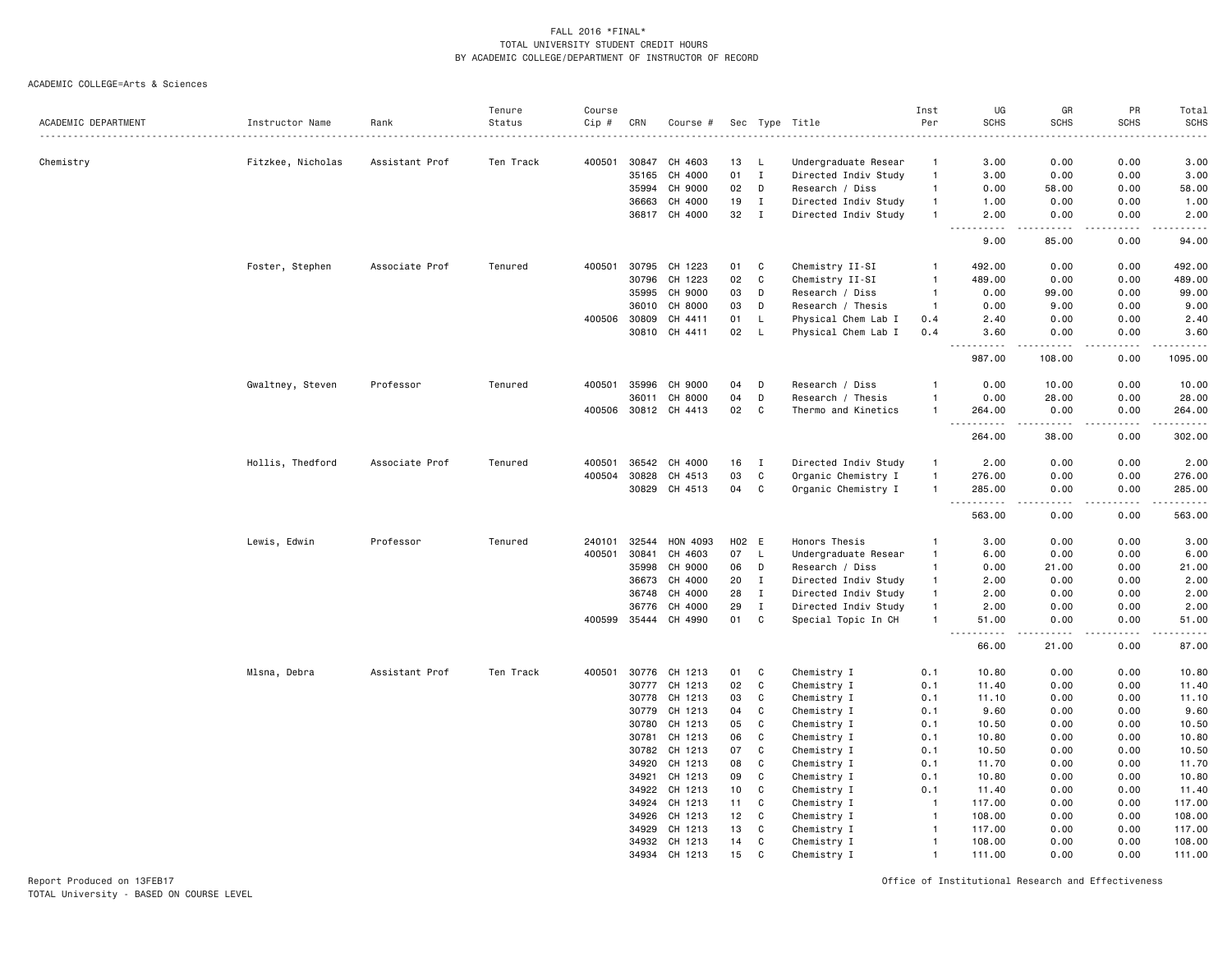#### ACADEMIC COLLEGE=Arts & Sciences

|                     |                               |                | Tenure        | Course |       |                    |          |                   |                      | Inst           | UG                                       | GR           | PR              | Total                                        |
|---------------------|-------------------------------|----------------|---------------|--------|-------|--------------------|----------|-------------------|----------------------|----------------|------------------------------------------|--------------|-----------------|----------------------------------------------|
| ACADEMIC DEPARTMENT | Instructor Name               | Rank           | Status        | Cip #  | CRN   | Course #           |          |                   | Sec Type Title       | Per            | <b>SCHS</b>                              | <b>SCHS</b>  | <b>SCHS</b>     | <b>SCHS</b>                                  |
|                     |                               |                |               |        |       |                    |          |                   |                      |                |                                          |              |                 | $\omega$ $\omega$ $\omega$ $\omega$ $\omega$ |
| Chemistry           | Mlsna, Debra                  | Assistant Prof | Ten Track     | 400501 | 34936 | CH 1213            | 16       | C                 | Chemistry I          | $\overline{1}$ | 108.00                                   | 0.00         | 0.00            | 108.00                                       |
|                     |                               |                |               |        | 34938 | CH 1213            | 17       | C                 | Chemistry I          | $\overline{1}$ | 111.00                                   | 0.00         | 0.00            | 111.00                                       |
|                     |                               |                |               |        | 34939 | CH 1213            | 18       | $\mathbf C$       | Chemistry I          | $\mathbf{1}$   | 111.00                                   | 0.00         | 0.00            | 111.00                                       |
|                     |                               |                |               |        | 34940 | CH 1213            | 19       | C                 | Chemistry I          | $\overline{1}$ | 117.00                                   | 0.00         | 0.00            | 117.00                                       |
|                     |                               |                |               |        | 34941 | CH 1213            | 20       | C                 | Chemistry I          | $\overline{1}$ | 117.00                                   | 0.00         | 0.00            | 117.00                                       |
|                     |                               |                |               |        | 34943 | CH 1213            | 21       | $\mathtt{C}$      | Chemistry I          | $\overline{1}$ | 102.00                                   | 0.00         | 0.00            | 102.00                                       |
|                     |                               |                |               |        | 34944 | CH 1213            | 22       | C                 | Chemistry I          | $\overline{1}$ | 108.00                                   | 0.00         | 0.00            | 108.00                                       |
|                     |                               |                |               |        | 34946 | CH 1213            | 23       | C                 | Chemistry I          | $\overline{1}$ | 114.00                                   | 0.00         | 0.00            | 114.00                                       |
|                     |                               |                |               |        | 34947 | CH 1213            | 24       | C                 | Chemistry I          | $\overline{1}$ | 114.00                                   | 0.00         | 0.00            | 114.00                                       |
|                     |                               |                |               |        | 34949 | CH 1213            | 25       | C                 | Chemistry I          | 0.1            | 10.20                                    | 0.00         | 0.00            | 10.20                                        |
|                     |                               |                |               |        | 34952 | CH 1213            | 26       | C                 | Chemistry I          | 0.1            | 11.40                                    | 0.00         | 0.00            | 11.40                                        |
|                     |                               |                |               |        | 34954 | CH 1213            | 27       | C                 | Chemistry I          | 0.1            | 11.10                                    | 0.00         | 0.00            | 11.10                                        |
|                     |                               |                |               |        | 34956 | CH 1213            | 28       | C                 | Chemistry I          | 0.1            | 9.90                                     | 0.00         | 0.00            | 9.90                                         |
|                     |                               |                |               |        |       | 34957 CH 1213      | 29       | C                 | Chemistry I          | 0.1            | 10.20                                    | 0.00         | 0.00            | 10.20                                        |
|                     |                               |                |               |        | 34960 | CH 1213            | 30       | $\mathbb{C}$      | Chemistry I          | 0.1            | 10.80                                    | 0.00         | 0.00            | 10.80                                        |
|                     |                               |                |               |        | 34961 | CH 1213            | 31       | C                 | Chemistry I          | 0.1            | 10.80                                    | 0.00         | 0.00            | 10.80                                        |
|                     |                               |                |               |        | 34962 | CH 1213            | 32       | C                 | Chemistry I          | 0.1            | 11.40                                    | 0.00         | 0.00            | 11.40                                        |
|                     |                               |                |               |        | 34963 | CH 1213            | 33       | $\mathbb{C}$      | Chemistry I          | 0.1            | 10.50                                    | 0.00         | 0.00            | 10.50                                        |
|                     |                               |                |               |        | 34965 | CH 1213            | 34       | C                 | Chemistry I          | 0.1            | 11.10                                    | 0.00         | 0.00            | 11.10                                        |
|                     |                               |                |               |        |       |                    |          |                   |                      |                |                                          |              |                 |                                              |
|                     |                               |                |               |        | 34967 | CH 1213<br>CH 1213 | 35<br>36 | C<br>$\mathtt{C}$ | Chemistry I          | 0.1            | 10.20                                    | 0.00<br>0.00 | 0.00            | 10.20<br>10.80                               |
|                     |                               |                |               |        | 34969 |                    |          |                   | Chemistry I          | 0.1            | 10.80                                    |              | 0.00            |                                              |
|                     |                               |                |               |        | 34977 | CH 1213            | 37       | C                 | Chemistry I          | 0.1            | 10.50                                    | 0.00         | 0.00            | 10.50                                        |
|                     |                               |                |               |        | 34978 | CH 1213            | 38       | $\mathbb{C}$      | Chemistry I          | 0.1            | 7.80                                     | 0.00         | 0.00            | 7.80                                         |
|                     |                               |                |               |        | 34979 | CH 1213            | 39       | C                 | Chemistry I          | 0.1            | 9.30                                     | 0.00         | 0.00            | 9.30                                         |
|                     |                               |                |               |        | 36000 | CH 9000            | 08       | D                 | Research / Diss      | $\overline{1}$ | 0.00                                     | 11.00        | 0.00            | 11.00                                        |
|                     |                               |                |               |        | 36861 | CH 4000            | 33       | $\mathbf I$       | Directed Indiv Study | $\overline{1}$ | 3.00<br>$\sim$ $\sim$ $\sim$<br><u>.</u> | 0.00<br>.    | 0.00            | 3.00<br>.                                    |
|                     |                               |                |               |        |       |                    |          |                   |                      |                | 1830.60                                  | 11.00        | 0.00            | 1841.60                                      |
|                     | Mlsna, Todd                   | Associate Prof | Tenured       | 400501 | 30846 | CH 4603            | 12       | L                 | Undergraduate Resear | $\mathbf{1}$   | 3.00                                     | 0.00         | 0.00            | 3.00                                         |
|                     |                               |                |               |        | 35646 | CH 4000            | 05       | $\mathbf I$       | Directed Indiv Study | $\overline{1}$ | 3.00                                     | 0.00         | 0.00            | 3.00                                         |
|                     |                               |                |               |        | 36001 | CH 9000            | 09       | D                 | Research / Diss      | $\overline{1}$ | 0.00                                     | 79.00        | 0.00            | 79.00                                        |
|                     |                               |                |               |        | 36016 | CH 8000            | 09       | D                 | Research / Thesis    | $\overline{1}$ | 0.00                                     | 9.00         | 0.00            | 9.00                                         |
|                     |                               |                |               |        | 36074 | CH 4000            | 11       | $\mathbf I$       | Directed Indiv Study | $\overline{1}$ | 3.00                                     | 0.00         | 0.00            | 3.00                                         |
|                     |                               |                |               |        | 36106 | CH 4000            | 12       | $\mathbf I$       | Directed Indiv Study | $\overline{1}$ | 1.00                                     | 0.00         | 0.00            | 1.00                                         |
|                     |                               |                |               |        | 36677 | CH 4000            | 21       | I                 | Directed Indiv Study | $\mathbf{1}$   | 1.00                                     | 0.00         | 0.00            | 1.00                                         |
|                     |                               |                |               |        | 36685 | CH 4000            | 23       | $\mathbf I$       | Directed Indiv Study | $\overline{1}$ | 2.00                                     | 0.00         | 0.00            | 2.00                                         |
|                     |                               |                |               |        | 36686 | CH 4000            | 24       | $\mathbf I$       | Directed Indiv Study | $\overline{1}$ | 2.00                                     | 0.00         | 0.00            | 2.00                                         |
|                     |                               |                |               |        | 36717 | CH 4000            | 25       | $\mathbf I$       | Directed Indiv Study | $\overline{1}$ | 1.00                                     | 0.00         | 0.00            | 1.00                                         |
|                     |                               |                |               |        | 36744 | CH 4000            | 27       | $\mathbf I$       | Directed Indiv Study | $\mathbf{1}$   | 1.00                                     | 0.00         | 0.00            | 1.00                                         |
|                     |                               |                |               |        | 36801 | CH 4000            | 30       | $\mathbf I$       | Directed Indiv Study | $\mathbf{1}$   | 2.00                                     | 0.00         | 0.00            | 2.00                                         |
|                     |                               |                |               | 400502 | 34989 | CH 2313            | 01       | C                 | Analytical Chemistry | $\mathbf{1}$   | 96.00                                    | 0.00         | 0.00            | 96.00                                        |
|                     |                               |                |               |        |       |                    |          |                   |                      |                | .<br>- - -<br>115.00                     | .<br>88.00   | د د د د<br>0.00 | .<br>203.00                                  |
|                     | Nareddy, Radhika Red Lecturer |                | Non-Ten Track | 400504 | 30826 | CH 4513            | 01       | C                 | Organic Chemistry I  | $\mathbf{1}$   | 165.00                                   | 0.00         | 0.00            | 165.00                                       |
|                     |                               |                |               |        |       |                    |          |                   |                      |                | 165.00                                   | 0.00         | ----<br>0.00    | .<br>165.00                                  |
|                     | Nettles, Charles              | Lecturer       | Non-Ten Track | 400501 | 30720 | CH 1141            | 01       | C                 | Prof Chem: Paths     | $\overline{1}$ | 31.00                                    | 0.00         | 0.00            | 31.00                                        |
|                     |                               |                |               |        | 34949 | CH 1213            | 25       | C                 | Chemistry I          | 0.9            | 91.80                                    | 0.00         | 0.00            | 91.80                                        |
|                     |                               |                |               |        | 34952 | CH 1213            | 26       | C                 |                      | 0.9            | 102.60                                   | 0.00         | 0.00            |                                              |
|                     |                               |                |               |        |       |                    |          |                   | Chemistry I          |                |                                          |              |                 | 102.60                                       |
|                     |                               |                |               |        | 34954 | CH 1213            | 27       | C                 | Chemistry I          | 0.9            | 99.90                                    | 0.00         | 0.00            | 99.90                                        |
|                     |                               |                |               |        | 34956 | CH 1213            | 28       | $\mathsf{C}$      | Chemistry I          | 0.9            | 89.10                                    | 0.00         | 0.00            | 89.10                                        |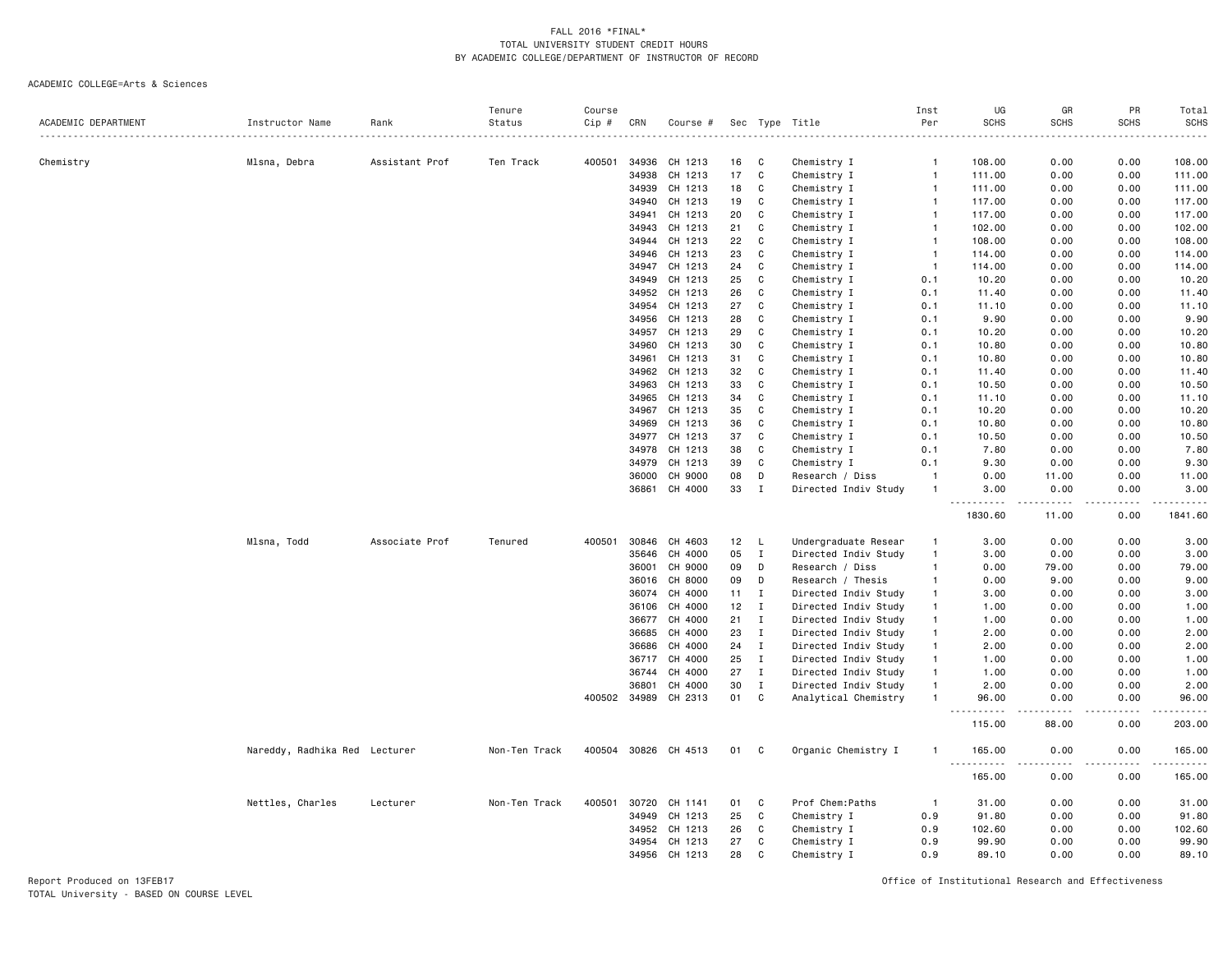#### ACADEMIC COLLEGE=Arts & Sciences

|                     |                  |          | Tenure        | Course |       |          |    |              |                      | Inst         | UG          | GR               | PR          | Total                   |
|---------------------|------------------|----------|---------------|--------|-------|----------|----|--------------|----------------------|--------------|-------------|------------------|-------------|-------------------------|
| ACADEMIC DEPARTMENT | Instructor Name  | Rank     | Status        | Cip #  | CRN   | Course # |    |              | Sec Type Title       | Per          | <b>SCHS</b> | <b>SCHS</b>      | <b>SCHS</b> | SCHS                    |
| Chemistry           | Nettles, Charles | Lecturer | Non-Ten Track | 400501 | 34957 | CH 1213  | 29 | C            | Chemistry I          | 0.9          | 91.80       | 0.00             | 0.00        | 91.80                   |
|                     |                  |          |               |        | 34999 | CH 1141  | 02 | C            | Prof Chem: Paths     | $\mathbf{1}$ | 27.00       | 0.00             | 0.00        | 27.00                   |
|                     |                  |          |               |        |       |          |    |              |                      |              | .<br>533.20 | $\cdots$<br>0.00 | .<br>0.00   | $- - - - - -$<br>533.20 |
|                     | Nettles, Whitnee | Lecturer | Non-Ten Track | 400501 | 30737 | CH 1211  | 17 | - L          | Invst In Chemistry I |              | 24.00       | 0.00             | 0.00        | 24.00                   |
|                     |                  |          |               |        | 30738 | CH 1211  | 18 | L            | Invst In Chemistry I | $\mathbf{1}$ | 24.00       | 0.00             | 0.00        | 24.00                   |
|                     |                  |          |               |        | 30739 | CH 1211  | 19 | L.           | Invst In Chemistry I | $\mathbf{1}$ | 23.00       | 0.00             | 0.00        | 23.00                   |
|                     |                  |          |               |        | 30740 | CH 1211  | 20 | L            | Invst In Chemistry I | $\mathbf{1}$ | 23.00       | 0.00             | 0.00        | 23.00                   |
|                     |                  |          |               |        | 30741 | CH 1211  | 21 | $\mathsf{L}$ | Invst In Chemistry I | $\mathbf{1}$ | 24.00       | 0.00             | 0.00        | 24.00                   |
|                     |                  |          |               |        | 30742 | CH 1211  | 22 | $\mathsf{L}$ | Invst In Chemistry I | $\mathbf{1}$ | 24.00       | 0.00             | 0.00        | 24.00                   |
|                     |                  |          |               |        | 30743 | CH 1211  | 23 | L            | Invst In Chemistry I | $\mathbf{1}$ | 21.00       | 0.00             | 0.00        | 21.00                   |
|                     |                  |          |               |        | 30744 | CH 1211  | 24 | L.           | Invst In Chemistry I | $\mathbf{1}$ | 22.00       | 0.00             | 0.00        | 22.00                   |
|                     |                  |          |               |        | 30745 | CH 1211  | 25 | L.           | Invst In Chemistry I | $\mathbf{1}$ | 20.00       | 0.00             | 0.00        | 20.00                   |
|                     |                  |          |               |        | 30746 | CH 1211  | 26 | L.           | Invst In Chemistry I | $\mathbf{1}$ | 23.00       | 0.00             | 0.00        | 23.00                   |
|                     |                  |          |               |        | 30747 | CH 1211  | 27 | $\mathsf{L}$ | Invst In Chemistry I | $\mathbf{1}$ | 23.00       | 0.00             | 0.00        | 23.00                   |
|                     |                  |          |               |        | 30748 | CH 1211  | 28 | $\mathsf{L}$ | Invst In Chemistry I | $\mathbf{1}$ | 24.00       | 0.00             | 0.00        | 24.00                   |
|                     |                  |          |               |        | 30749 | CH 1211  | 29 | L.           | Invst In Chemistry I |              | 23.00       | 0.00             | 0.00        | 23.00                   |
|                     |                  |          |               |        | 30751 | CH 1211  | 31 | L            | Invst In Chemistry I |              | 20.00       | 0.00             | 0.00        | 20.00                   |
|                     |                  |          |               |        | 30752 | CH 1211  | 32 | $\mathsf{L}$ | Invst In Chemistry I | $\mathbf{1}$ | 21.00       | 0.00             | 0.00        | 21.00                   |
|                     |                  |          |               |        | 30753 | CH 1211  | 33 | $\mathsf{L}$ | Invst In Chemistry I | $\mathbf{1}$ | 24.00       | 0.00             | 0.00        | 24.00                   |
|                     |                  |          |               |        | 30754 | CH 1211  | 34 | $\mathsf L$  | Invst In Chemistry I | $\mathbf{1}$ | 24.00       | 0.00             | 0.00        | 24.00                   |
|                     |                  |          |               |        | 30755 | CH 1211  | 35 | $\mathsf{L}$ | Invst In Chemistry I | $\mathbf{1}$ | 20.00       | 0.00             | 0.00        | 20.00                   |
|                     |                  |          |               |        | 30756 | CH 1211  | 36 | L.           | Invst In Chemistry I | $\mathbf{1}$ | 22.00       | 0.00             | 0.00        | 22.00                   |
|                     |                  |          |               |        | 30757 | CH 1211  | 37 | L.           | Invst In Chemistry I |              | 24.00       | 0.00             | 0.00        | 24.00                   |
|                     |                  |          |               |        | 30758 | CH 1211  | 38 | $\mathsf L$  | Invst In Chemistry I | $\mathbf{1}$ | 23.00       | 0.00             | 0.00        | 23.00                   |
|                     |                  |          |               |        | 30759 | CH 1211  | 39 | L.           | Invst In Chemistry I | $\mathbf{1}$ | 21.00       | 0.00             | 0.00        | 21.00                   |
|                     |                  |          |               |        | 30760 | CH 1211  | 40 | $\mathsf{L}$ | Invst In Chemistry I | $\mathbf{1}$ | 23.00       | 0.00             | 0.00        | 23.00                   |
|                     |                  |          |               |        | 30761 | CH 1211  | 41 | L            | Invst In Chemistry I | $\mathbf{1}$ | 23.00       | 0.00             | 0.00        | 23.00                   |
|                     |                  |          |               |        | 30762 | CH 1211  | 42 | $\mathsf{L}$ | Invst In Chemistry I | $\mathbf{1}$ | 24.00       | 0.00             | 0.00        | 24.00                   |
|                     |                  |          |               |        | 30763 | CH 1211  | 43 | L            | Invst In Chemistry I | $\mathbf{1}$ | 23.00       | 0.00             | 0.00        | 23.00                   |
|                     |                  |          |               |        | 30764 | CH 1211  | 44 | L.           | Invst In Chemistry I |              | 21.00       | 0.00             | 0.00        | 21.00                   |
|                     |                  |          |               |        | 30765 | CH 1211  | 45 | L.           | Invst In Chemistry I | $\mathbf{1}$ | 22.00       | 0.00             | 0.00        | 22.00                   |
|                     |                  |          |               |        | 30766 | CH 1211  | 46 | $\mathsf{L}$ | Invst In Chemistry I | $\mathbf{1}$ | 22.00       | 0.00             | 0.00        | 22.00                   |
|                     |                  |          |               |        | 30767 | CH 1211  | 47 | L.           | Invst In Chemistry I | $\mathbf{1}$ | 23.00       | 0.00             | 0.00        | 23.00                   |
|                     |                  |          |               |        | 30768 | CH 1211  | 48 | L            | Invst In Chemistry I | $\mathbf{1}$ | 23.00       | 0.00             | 0.00        | 23.00                   |
|                     |                  |          |               |        | 30769 | CH 1211  | 49 | L            | Invst In Chemistry I | $\mathbf{1}$ | 24.00       | 0.00             | 0.00        | 24.00                   |
|                     |                  |          |               |        | 30770 | CH 1211  | 50 | L            | Invst In Chemistry I | $\mathbf{1}$ | 24.00       | 0.00             | 0.00        | 24.00                   |
|                     |                  |          |               |        | 30771 | CH 1211  | 51 | L.           | Invst In Chemistry I | $\mathbf{1}$ | 23.00       | 0.00             | 0.00        | 23.00                   |
|                     |                  |          |               |        | 30772 | CH 1211  | 52 | $\mathsf{L}$ | Invst In Chemistry I | $\mathbf{1}$ | 24.00       | 0.00             | 0.00        | 24.00                   |
|                     |                  |          |               |        | 30773 | CH 1211  | 53 | L            | Invst In Chemistry I | $\mathbf{1}$ | 21.00       | 0.00             | 0.00        | 21.00                   |
|                     |                  |          |               |        | 30774 | CH 1211  | 54 | L.           | Invst In Chemistry I |              | 23.00       | 0.00             | 0.00        | 23.00                   |
|                     |                  |          |               |        | 30786 | CH 1221  | 03 | L            | Invst Chemistry II   |              | 18.00       | 0.00             | 0.00        | 18.00                   |
|                     |                  |          |               |        | 30787 | CH 1221  | 04 | L.           | Invst Chemistry II   | $\mathbf{1}$ | 17.00       | 0.00             | 0.00        | 17.00                   |
|                     |                  |          |               |        | 30789 | CH 1221  | 06 | $\mathsf L$  | Invst Chemistry II   | $\mathbf{1}$ | 20.00       | 0.00             | 0.00        | 20.00                   |
|                     |                  |          |               |        | 30790 | CH 1221  | 08 | $\mathsf{L}$ | Invst Chemistry II   | $\mathbf{1}$ | 23.00       | 0.00             | 0.00        | 23.00                   |
|                     |                  |          |               |        | 30791 | CH 1221  | 09 | L.           | Invst Chemistry II   | $\mathbf{1}$ | 22.00       | 0.00             | 0.00        | 22.00                   |
|                     |                  |          |               |        | 30792 | CH 1221  | 11 | L.           | Invst Chemistry II   | $\mathbf{1}$ | 19.00       | 0.00             | 0.00        | 19.00                   |
|                     |                  |          |               |        | 34857 | CH 1211  | 01 | L            | Invst In Chemistry I |              | 24.00       | 0.00             | 0.00        | 24.00                   |
|                     |                  |          |               |        | 34858 | CH 1211  | 02 | L.           | Invst In Chemistry I | $\mathbf{1}$ | 22.00       | 0.00             | 0.00        | 22.00                   |
|                     |                  |          |               |        | 34859 | CH 1211  | 03 | L.           | Invst In Chemistry I | $\mathbf{1}$ | 24.00       | 0.00             | 0.00        | 24.00                   |
|                     |                  |          |               |        | 34860 | CH 1211  | 04 | L.           | Invst In Chemistry I | $\mathbf{1}$ | 24.00       | 0.00             | 0.00        | 24.00                   |
|                     |                  |          |               |        | 34861 | CH 1211  | 05 | $\mathsf{L}$ | Invst In Chemistry I | $\mathbf{1}$ | 24.00       | 0.00             | 0.00        | 24.00                   |
|                     |                  |          |               |        | 34862 | CH 1211  | 06 | $\mathsf{L}$ | Invst In Chemistry I |              | 20.00       | 0.00             | 0.00        | 20.00                   |
|                     |                  |          |               |        |       |          |    |              |                      |              |             |                  |             |                         |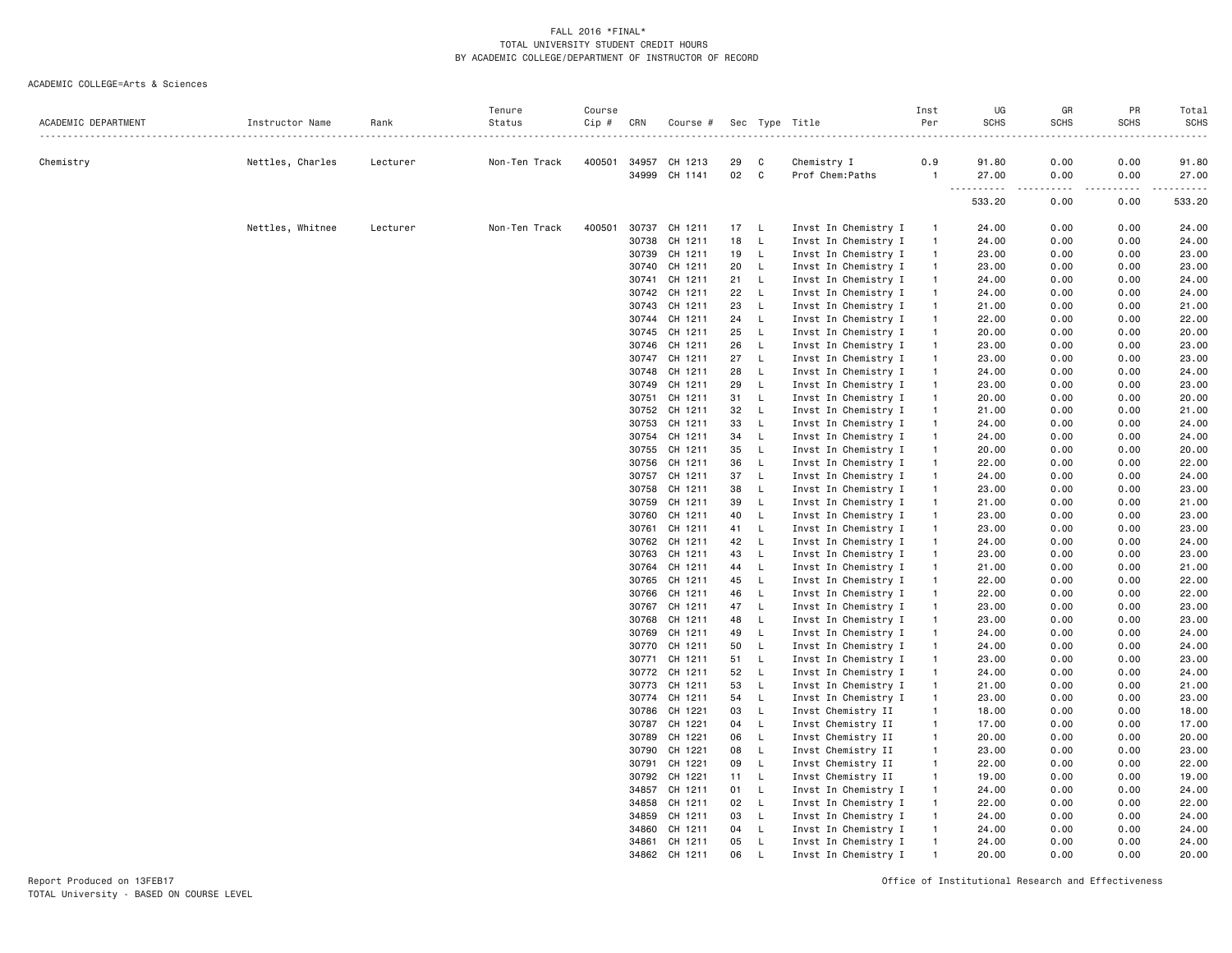|                     |                  |                | Tenure        | Course |       |                      |                 |             |                      | Inst           | UG                                         | GR                           | PR            | Total        |
|---------------------|------------------|----------------|---------------|--------|-------|----------------------|-----------------|-------------|----------------------|----------------|--------------------------------------------|------------------------------|---------------|--------------|
| ACADEMIC DEPARTMENT | Instructor Name  | Rank           | Status        | Cip #  | CRN   | Course #             |                 |             | Sec Type Title       | Per            | <b>SCHS</b>                                | <b>SCHS</b>                  | <b>SCHS</b>   | SCHS         |
|                     |                  |                |               |        |       |                      |                 |             |                      |                |                                            |                              |               | .            |
| Chemistry           | Nettles, Whitnee | Lecturer       | Non-Ten Track | 400501 | 34863 | CH 1211              | 07              | L           | Invst In Chemistry I | $\overline{1}$ | 24.00                                      | 0.00                         | 0.00          | 24.00        |
|                     |                  |                |               |        | 34864 | CH 1211              | 08              | L           | Invst In Chemistry I | $\overline{1}$ | 23.00                                      | 0.00                         | 0.00          | 23.00        |
|                     |                  |                |               |        | 34865 | CH 1211              | 09              | L           | Invst In Chemistry I | $\overline{1}$ | 23.00                                      | 0.00                         | 0.00          | 23.00        |
|                     |                  |                |               |        | 34867 | CH 1211              | 10              | L           | Invst In Chemistry I | $\overline{1}$ | 21.00                                      | 0.00                         | 0.00          | 21.00        |
|                     |                  |                |               |        | 34868 | CH 1211              | 11              | L           | Invst In Chemistry I | $\overline{1}$ | 22.00                                      | 0.00                         | 0.00          | 22.00        |
|                     |                  |                |               |        | 34870 | CH 1211              | 12              | L,          | Invst In Chemistry I | $\overline{1}$ | 21.00                                      | 0.00                         | 0.00          | 21.00        |
|                     |                  |                |               |        | 34872 | CH 1211              | 13              | L.          | Invst In Chemistry I | $\overline{1}$ | 24.00                                      | 0.00                         | 0.00          | 24.00        |
|                     |                  |                |               |        | 34875 | CH 1211              | 16              | L           | Invst In Chemistry I | $\mathbf{1}$   | 23.00                                      | 0.00                         | 0.00          | 23.00        |
|                     |                  |                |               |        | 34910 | CH 1211              | 55              | <b>L</b>    | Invst In Chemistry I | $\overline{1}$ | 23.00                                      | 0.00                         | 0.00          | 23.00        |
|                     |                  |                |               |        | 34911 | CH 1211              | 56              | L           | Invst In Chemistry I | $\overline{1}$ | 23.00                                      | 0.00                         | 0.00          | 23.00        |
|                     |                  |                |               |        | 34912 | CH 1211              | 57              | L           | Invst In Chemistry I | $\mathbf{1}$   | 23.00                                      | 0.00                         | 0.00          | 23.00        |
|                     |                  |                |               |        | 34913 | CH 1211              | 58              | L.          | Invst In Chemistry I | $\overline{1}$ | 23.00                                      | 0.00                         | 0.00          | 23.00        |
|                     |                  |                |               |        | 34914 | CH 1211              | 59              | L           | Invst In Chemistry I | $\overline{1}$ | 23.00                                      | 0.00                         | 0.00          | 23.00        |
|                     |                  |                |               |        |       | 34915 CH 1211        | 60              | L           | Invst In Chemistry I | $\mathbf{1}$   | 23.00                                      | 0.00                         | 0.00          | 23.00        |
|                     |                  |                |               |        | 34916 | CH 1211              | 62              | L           | Invst In Chemistry I | $\overline{1}$ | 24.00                                      | 0.00                         | 0.00          | 24.00        |
|                     |                  |                |               |        | 34917 | CH 1211              | 63              | L           | Invst In Chemistry I | $\overline{1}$ | 22.00                                      | 0.00                         | 0.00          | 22.00        |
|                     |                  |                |               |        | 34981 | CH 1221              | 07              | L           | Invst Chemistry II   | $\overline{1}$ | 22.00                                      | 0.00                         | 0.00          | 22.00        |
|                     |                  |                |               |        | 34982 | CH 1221              | 13              | L           | Invst Chemistry II   | $\overline{1}$ | 21.00                                      | 0.00                         | 0.00          | 21.00        |
|                     |                  |                |               |        | 34983 | CH 1221              | 14              | L           | Invst Chemistry II   | $\overline{1}$ | 17.00                                      | 0.00                         | 0.00          | 17.00        |
|                     |                  |                |               |        | 34984 | CH 1221              | 15              | L           | Invst Chemistry II   | $\overline{1}$ | 20.00                                      | 0.00                         | 0.00          | 20.00        |
|                     |                  |                |               |        | 34985 | CH 1221              | 16              | L           | Invst Chemistry II   | $\overline{1}$ | 22.00                                      | 0.00                         | 0.00          | 22.00        |
|                     |                  |                |               |        |       | 34986 CH 1221        | 17              | L           | Invst Chemistry II   | $\overline{1}$ | 8.00                                       | 0.00                         | 0.00          | 8.00         |
|                     |                  |                |               |        |       |                      |                 |             |                      |                | .                                          | $\sim$ $\sim$ $\sim$ $\sim$  | .             |              |
|                     |                  |                |               |        |       |                      |                 |             |                      |                | 1572.00                                    | 0.00                         | 0.00          | 1572.00      |
|                     | Scott, Colleen   | Assistant Prof | Ten Track     | 400501 | 34998 | CH 4603              | 01              | L           | Undergraduate Resear | $\mathbf{1}$   | 3.00                                       | 0.00                         | 0.00          | 3.00         |
|                     |                  |                |               |        | 36002 | CH 9000              | 10              | D           | Research / Diss      | $\overline{1}$ | 0.00                                       | 3.00                         | 0.00          | 3.00         |
|                     |                  |                |               |        |       | 400599 36672 CH 8990 | 01              | C           | Special Topic In CH  | $\overline{1}$ | 0.00                                       | 39.00                        | 0.00          | 39.00        |
|                     |                  |                |               |        |       |                      |                 |             |                      |                | $\sim$ $\sim$ $\sim$<br>د د د د<br>3.00    | . <u>.</u> .<br>42.00        | -----<br>0.00 | .<br>45.00   |
|                     | Smith, Laura     | Instructor     | Non-Ten Track | 400501 | 30717 | CH 1043              | 01              | C           | Survey of Chemistry  | $\overline{1}$ | 909.00                                     | 0.00                         | 0.00          | 909.00       |
|                     |                  |                |               |        | 30718 | CH 1051              | 01              | L           | Experimental Chem    | $\overline{1}$ | 87.00                                      | 0.00                         | 0.00          | 87.00        |
|                     |                  |                |               |        | 30719 | CH 1053              | 01              | C           | Survey of Chemistry  | $\overline{1}$ | 186.00                                     | 0.00                         | 0.00          | 186.00       |
|                     |                  |                |               |        | 34099 | CH 1043              | 501             | C           | Survey of Chemistry  | $\overline{1}$ | 69.00                                      | 0.00                         | 0.00          | 69.00        |
|                     |                  |                |               |        | 34100 | CH 1051              | 501             | L           | Experimental Chem    | $\overline{1}$ | 10.00                                      | 0.00                         | 0.00          | 10.00        |
|                     |                  |                |               |        | 34101 | CH 1053              | 501             | C           | Survey of Chemistry  | $\overline{1}$ | 3.00                                       | 0.00                         | 0.00          | 3.00         |
|                     |                  |                |               |        | 35398 | CH 4000              | 03              | $\mathbf I$ | Directed Indiv Study | $\overline{1}$ | 1.00                                       | 0.00                         | 0.00          | 1.00         |
|                     |                  |                |               |        | 36241 | CH 4000              | 14              | $\mathbf I$ | Directed Indiv Study | $\mathbf{1}$   | 1.00                                       | 0.00                         | 0.00          | 1.00         |
|                     |                  |                |               | 400502 | 30803 | CH 2311              | 01              | L           | Analytical Chem I La | $\overline{1}$ | 12.00                                      | 0.00                         | 0.00          | 12.00        |
|                     |                  |                |               |        | 30804 | CH 2311              | 02              | L           | Analytical Chem I La | $\overline{1}$ | 12.00                                      | 0.00                         | 0.00          | 12.00        |
|                     |                  |                |               |        | 34988 | CH 2311              | 03              | L           | Analytical Chem I La | $\overline{1}$ | 7.00                                       | 0.00                         | 0.00          | 7.00         |
|                     |                  |                |               | 400506 | 30809 | CH 4411              | 01              | L           | Physical Chem Lab I  | 0.6            | 3.60                                       | 0.00                         | 0.00          | 3.60         |
|                     |                  |                |               |        |       | 30810 CH 4411        | 02              | L           | Physical Chem Lab I  | 0.6            | 5.40                                       | 0.00                         | 0.00          | 5.40         |
|                     |                  |                |               |        |       |                      |                 |             |                      |                | $\sim$ $\sim$ $\sim$<br>د د د د<br>1306.00 | $\sim$ $\sim$ $\sim$<br>0.00 | .<br>0.00     | .<br>1306.00 |
|                     | Stokes, Sean     | Instructor     | Non-Ten Track | 400504 | 30834 | CH 4554              | 01              | C           | Integrated Organic I | $\mathbf{1}$   | 72.00                                      | 0.00                         | 0.00          | 72.00        |
|                     |                  |                |               |        | 30835 | CH 4554              | 02              | K           | Integrated Organic I | $\overline{1}$ | 0.00                                       | 0.00                         | 0.00          | 0.00         |
|                     |                  |                |               |        | 30836 | CH 4554              | 03              | К           | Integrated Organic I | $\overline{1}$ | 0.00                                       | 0.00                         | 0.00          | 0.00         |
|                     |                  |                |               |        | 30837 | CH 4554              | HO <sub>1</sub> | C           | Integrated Organic I | $\overline{1}$ | 36.00<br><u>----------</u>                 | 0.00<br>.                    | 0.00<br>.     | 36.00<br>.   |
|                     |                  |                |               |        |       |                      |                 |             |                      |                | 108,00                                     | 0.00                         | 0.00          | 108,00       |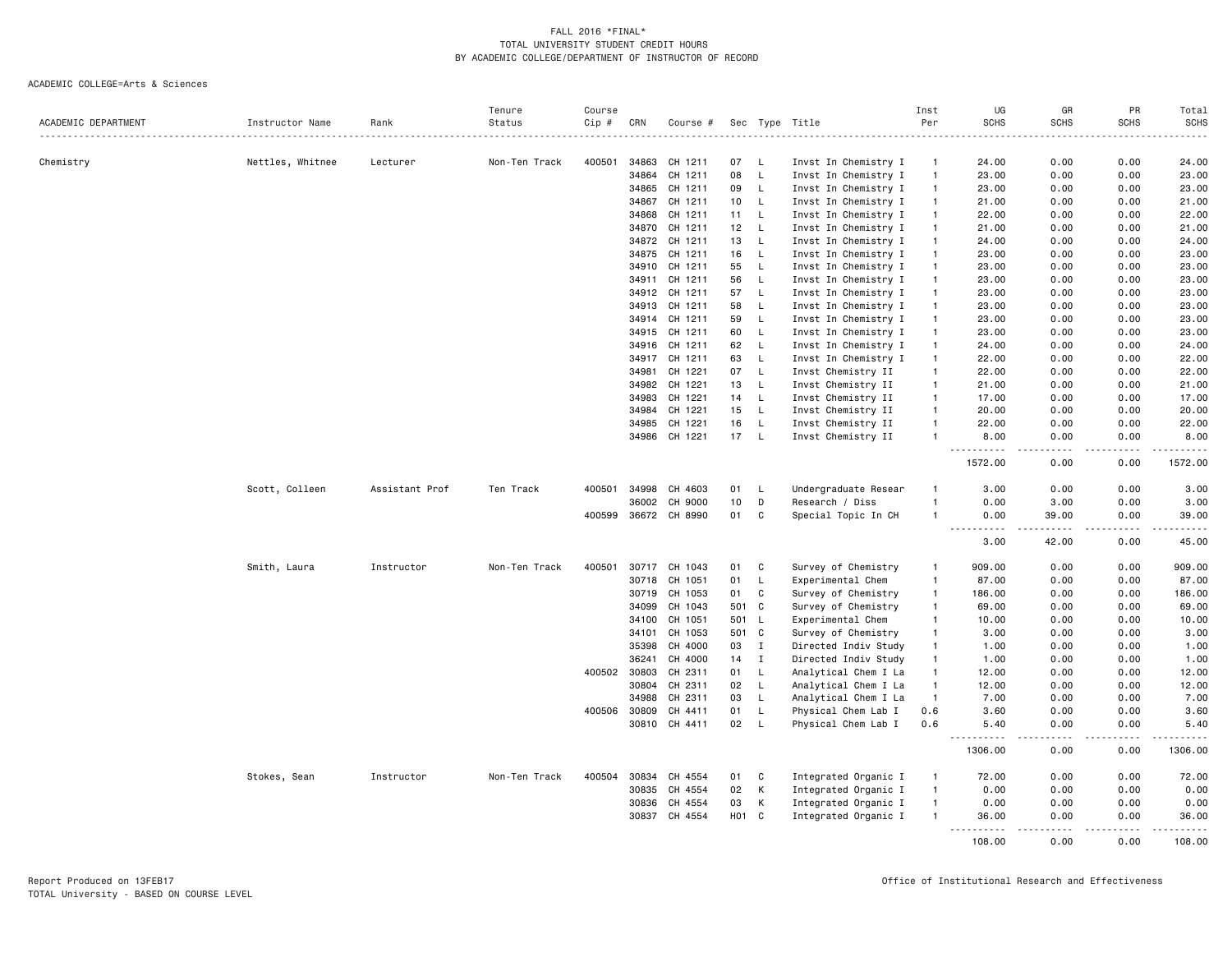|                                                 |                  |                                   | Tenure  | Course |              |                      |      |              |                      | Inst           | UG                                                                                                                                                              | GR                                                                                                                                | PR                                                                                                                                                           | Total                  |
|-------------------------------------------------|------------------|-----------------------------------|---------|--------|--------------|----------------------|------|--------------|----------------------|----------------|-----------------------------------------------------------------------------------------------------------------------------------------------------------------|-----------------------------------------------------------------------------------------------------------------------------------|--------------------------------------------------------------------------------------------------------------------------------------------------------------|------------------------|
| ACADEMIC DEPARTMENT                             | Instructor Name  | Rank                              | Status  | Cip #  | CRN          | Course #             |      |              | Sec Type Title       | Per            | <b>SCHS</b>                                                                                                                                                     | <b>SCHS</b>                                                                                                                       | <b>SCHS</b>                                                                                                                                                  | <b>SCHS</b><br>.       |
| Chemistry                                       | Sygula, Andrzej  | Professor                         | Tenured |        |              | 400504 30833 CH 4523 | 01 C |              | Organic Chemistry II | $\mathbf{1}$   | 219.00                                                                                                                                                          | 0.00                                                                                                                              | 0.00                                                                                                                                                         | 219.00                 |
|                                                 |                  |                                   |         |        |              |                      |      |              |                      |                | <u>.</u><br>219.00                                                                                                                                              | $\frac{1}{2} \left( \frac{1}{2} \right) \left( \frac{1}{2} \right) \left( \frac{1}{2} \right) \left( \frac{1}{2} \right)$<br>0.00 | .<br>0.00                                                                                                                                                    | . <u>.</u><br>219.00   |
|                                                 | Webster, Charles | Professor                         | Tenured | 400501 | 35397        | CH 4000              | 02   | $\mathbf{I}$ | Directed Indiv Study | -1             | 3.00                                                                                                                                                            | 0.00                                                                                                                              | 0.00                                                                                                                                                         | 3.00                   |
|                                                 |                  |                                   |         |        | 35787        | CH 4000              | 07   | $\mathbf{I}$ | Directed Indiv Study | $\overline{1}$ | 3.00                                                                                                                                                            | 0.00                                                                                                                              | 0.00                                                                                                                                                         | 3.00                   |
|                                                 |                  |                                   |         |        | 36005        | CH 9000              | 13   | D            | Research / Diss      | -1             | 0.00                                                                                                                                                            | 60.00                                                                                                                             | 0.00                                                                                                                                                         | 60.00                  |
|                                                 |                  |                                   |         |        | 400503 30856 | CH 8203              | 01   | C            | Adv Inorg Chem II    | $\mathbf{1}$   | 0.00<br>$  -$<br>.                                                                                                                                              | 48.00                                                                                                                             | 0.00<br>.                                                                                                                                                    | 48.00<br>.             |
|                                                 |                  |                                   |         |        |              |                      |      |              |                      |                | 6.00                                                                                                                                                            | .<br>108.00                                                                                                                       | 0.00                                                                                                                                                         | 114.00                 |
|                                                 | Wipf, David      | Professor                         | Tenured | 400501 | 30848        | CH 4711              | 01   | C            | Senior Seminar       |                | 12.00                                                                                                                                                           | 0.00                                                                                                                              | 0.00                                                                                                                                                         | 12.00                  |
|                                                 |                  |                                   |         |        | 30858        | CH 8711              | 01   | S            | Seminar              |                | 0.00                                                                                                                                                            | 2.00                                                                                                                              | 0.00                                                                                                                                                         | 2.00                   |
|                                                 |                  |                                   |         |        | 30859        | CH 8721              | 01   | s            | Seminar              | -1             | 0.00                                                                                                                                                            | 6.00                                                                                                                              | 0.00                                                                                                                                                         | 6.00                   |
|                                                 |                  |                                   |         |        | 30860        | CH 8731              | 01   | S            | Seminar              |                | 0.00                                                                                                                                                            | 3.00                                                                                                                              | 0.00                                                                                                                                                         | 3.00                   |
|                                                 |                  |                                   |         |        | 36006        | CH 9000              | 14   | D            | Research / Diss      |                | 0.00                                                                                                                                                            | 48.00                                                                                                                             | 0.00                                                                                                                                                         | 48.00                  |
|                                                 |                  |                                   |         |        | 36020        | CH 8000              | 13   | D            | Research / Thesis    | -1             | 0.00                                                                                                                                                            | 19.00                                                                                                                             | 0.00                                                                                                                                                         | 19.00                  |
|                                                 |                  |                                   |         |        | 36469        | CH 7000              | 01   | $\mathbf I$  | Directed Indiv Study | $\mathbf{1}$   | 0.00                                                                                                                                                            | 3.00                                                                                                                              | 0.00                                                                                                                                                         | 3.00                   |
|                                                 |                  |                                   |         | 400502 | 36467        | CH 8333              | 01   | C            | Adv Instrum Analysis | -1             | 0.00                                                                                                                                                            | 72.00                                                                                                                             | 0.00                                                                                                                                                         | 72.00                  |
|                                                 |                  |                                   |         |        |              | 400504 30855 CH 8111 | 01   | C            | Professional Chemist |                | 0.00<br>. <b>.</b><br>$\frac{1}{2}$                                                                                                                             | 25.00<br>.                                                                                                                        | 0.00<br>$- - - - -$                                                                                                                                          | 25.00<br>$- - - - - -$ |
|                                                 |                  |                                   |         |        |              |                      |      |              |                      |                | 12.00                                                                                                                                                           | 178.00                                                                                                                            | 0.00                                                                                                                                                         | 190.00                 |
|                                                 | Xu, Xue          | Clinical Assist Pro Non-Ten Track |         | 400501 | 30776        | CH 1213              | 01   | C            | Chemistry I          | 0.9            | 97.20                                                                                                                                                           | 0.00                                                                                                                              | 0.00                                                                                                                                                         | 97.20                  |
|                                                 |                  |                                   |         |        | 30777        | CH 1213              | 02   | C            | Chemistry I          | 0.9            | 102.60                                                                                                                                                          | 0.00                                                                                                                              | 0.00                                                                                                                                                         | 102.60                 |
|                                                 |                  |                                   |         |        | 30778        | CH 1213              | 03   | C            | Chemistry I          | 0.9            | 99.90                                                                                                                                                           | 0.00                                                                                                                              | 0.00                                                                                                                                                         | 99.90                  |
|                                                 |                  |                                   |         |        | 30779        | CH 1213              | 04   | C            | Chemistry I          | 0.9            | 86.40                                                                                                                                                           | 0.00                                                                                                                              | 0.00                                                                                                                                                         | 86.40                  |
|                                                 |                  |                                   |         |        | 30780        | CH 1213              | 05   | C            | Chemistry I          | 0.9            | 94.50                                                                                                                                                           | 0.00                                                                                                                              | 0.00                                                                                                                                                         | 94.50                  |
|                                                 |                  |                                   |         |        | 30781        | CH 1213              | 06   | C            | Chemistry I          | 0.9            | 97.20                                                                                                                                                           | 0.00                                                                                                                              | 0.00                                                                                                                                                         | 97.20                  |
|                                                 |                  |                                   |         |        | 30782        | CH 1213              | 07   | C            | Chemistry I          | 0.9            | 94.50                                                                                                                                                           | 0.00                                                                                                                              | 0.00                                                                                                                                                         | 94.50                  |
|                                                 |                  |                                   |         |        | 30807        | CH 3141              | 01   | C            | Prof Chem: Literatur | -1             | 27.00                                                                                                                                                           | 0.00                                                                                                                              | 0.00                                                                                                                                                         | 27.00                  |
|                                                 |                  |                                   |         |        | 34920        | CH 1213              | 08   | C            | Chemistry I          | 0.9            | 105.30                                                                                                                                                          | 0.00                                                                                                                              | 0.00                                                                                                                                                         | 105.30                 |
|                                                 |                  |                                   |         |        | 34921        | CH 1213              | 09   | C            | Chemistry I          | 0.9            | 97.20                                                                                                                                                           | 0.00                                                                                                                              | 0.00                                                                                                                                                         | 97.20                  |
|                                                 |                  |                                   |         |        |              | 34922 CH 1213        | 10   | C            | Chemistry I          | 0.9            | 102.60                                                                                                                                                          | 0.00                                                                                                                              | 0.00                                                                                                                                                         | 102.60                 |
|                                                 |                  |                                   |         |        |              |                      |      |              |                      |                | $\frac{1}{2} \left( \frac{1}{2} \right) \left( \frac{1}{2} \right) \left( \frac{1}{2} \right) \left( \frac{1}{2} \right) \left( \frac{1}{2} \right)$<br>1004.40 | .<br>0.00                                                                                                                         | $\frac{1}{2} \left( \frac{1}{2} \right) \left( \frac{1}{2} \right) \left( \frac{1}{2} \right) \left( \frac{1}{2} \right) \left( \frac{1}{2} \right)$<br>0.00 | .<br>1004.40           |
|                                                 | Zhang, Dongmao   | Associate Prof                    | Tenured |        |              | 400501 36007 CH 9000 | 15   | D            | Research / Diss      | -1             | 0.00                                                                                                                                                            | 48.00                                                                                                                             | 0.00                                                                                                                                                         | 48.00                  |
|                                                 |                  |                                   |         |        |              |                      |      |              |                      |                | <u>.</u><br>0.00                                                                                                                                                | 48.00                                                                                                                             | 0.00                                                                                                                                                         | .<br>48.00             |
| ----------------------------------<br>Chemistry |                  |                                   |         |        |              |                      |      |              |                      |                | ==========<br>10643.00                                                                                                                                          | 789.00                                                                                                                            | ==========<br>0.00                                                                                                                                           | 11432.00               |
| -----------------------------------             |                  |                                   |         |        |              |                      |      |              |                      |                | ==========                                                                                                                                                      | ==========                                                                                                                        | -----------                                                                                                                                                  | ==========             |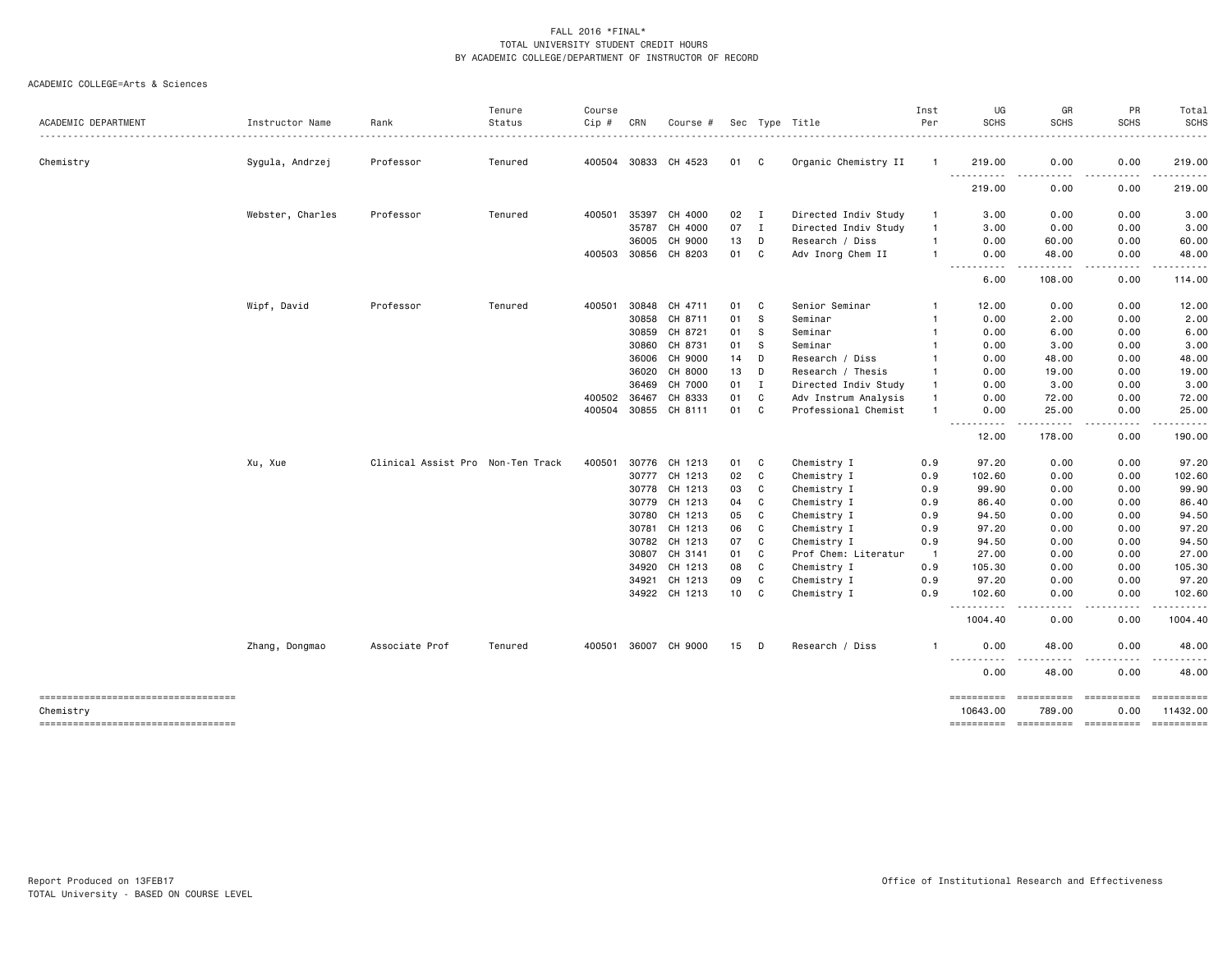#### ACADEMIC COLLEGE=Arts & Sciences

|                                                     |                              |                 | Tenure         | Course       |       |                       |       |              |                      | Inst                    | UG                                               | GR                    | PR                                                                                                                                | Total                           |
|-----------------------------------------------------|------------------------------|-----------------|----------------|--------------|-------|-----------------------|-------|--------------|----------------------|-------------------------|--------------------------------------------------|-----------------------|-----------------------------------------------------------------------------------------------------------------------------------|---------------------------------|
| ACADEMIC DEPARTMENT                                 | Instructor Name              | Rank            | Status         | Cip #        | CRN   | Course #              |       |              | Sec Type Title       | Per                     | <b>SCHS</b>                                      | <b>SCHS</b>           | <b>SCHS</b>                                                                                                                       | <b>SCHS</b>                     |
| Classical & Modern Languages & Lite Acker, Geoffrey |                              | Lecturer        | Non-Ten Track  | 160501       | 32024 | FLG 1113              | 02    | C            | German I             | -1                      | 66.00                                            | 0.00                  | 0.00                                                                                                                              | 66.00                           |
|                                                     |                              |                 |                |              | 32025 | FLG 1113              | 03    | C            | German I             | $\mathbf{1}$            | 75.00                                            | 0.00                  | 0.00                                                                                                                              | 75.00                           |
|                                                     |                              |                 |                |              | 32027 | FLG 1123              | 01    | C            | German II            | $\mathbf{1}$            | 54.00                                            | 0.00                  | 0.00                                                                                                                              | 54.00                           |
|                                                     |                              |                 |                |              |       | 34734 FLG 1113        | 04    | C            | German I             | $\mathbf{1}$            | 66.00                                            | 0.00                  | 0.00                                                                                                                              | 66.00                           |
|                                                     |                              |                 |                |              |       |                       |       |              |                      |                         | .<br>$- - -$<br>261.00                           | المتمامين<br>0.00     | .<br>0.00                                                                                                                         | .<br>261.00                     |
|                                                     | Aju, Magda                   | Grad Tch Assist | Not Applicable | 160905       | 32070 | FLS 1113              | 13    | C            | Spanish I            | $\overline{1}$          | 87.00                                            | 0.00                  | 0.00                                                                                                                              | 87.00                           |
|                                                     |                              |                 |                |              | 32077 | FLS 1113              | 20    | C            | Spanish I            | 0.25                    | 20.25                                            | 0.00                  | 0.00                                                                                                                              | 20.25                           |
|                                                     |                              |                 |                |              |       | 32113 FLS 3121        | 02    | L            | Advan Spanish Conv P | $\overline{\mathbf{1}}$ | 24.00                                            | 0.00                  | 0.00                                                                                                                              | 24.00                           |
|                                                     |                              |                 |                |              |       |                       |       |              |                      |                         | 131.25                                           | 0.00                  | 0.00                                                                                                                              | 131.25                          |
|                                                     | Arroyo, Silvia               | Assistant Prof  | Ten Track      | 160905       | 32059 | FLS 1113              | 02    | C            | Spanish I            | 0.75                    | 58.50                                            | 0.00                  | 0.00                                                                                                                              | 58.50                           |
|                                                     |                              |                 |                |              | 32061 | FLS 1113              | 04    | C            | Spanish I            | 0.75                    | 58.50                                            | 0.00                  | 0.00                                                                                                                              | 58.50                           |
|                                                     |                              |                 |                |              |       | 34744 FLS 4213        | 01    | C            | Mod Span Women Write | $\overline{1}$          | 15.00                                            | 0.00                  | 0.00                                                                                                                              | 15.00                           |
|                                                     |                              |                 |                |              |       | 35443 FLS 6213        | 01    | C            | Mod Span Women Write | $\mathbf{1}$            | 0.00<br><u>.</u>                                 | 12.00<br>.            | 0.00<br>.                                                                                                                         | 12.00<br>.                      |
|                                                     |                              |                 |                |              |       |                       |       |              |                      |                         | 132.00                                           | 12.00                 | 0.00                                                                                                                              | 144.00                          |
|                                                     | Bartera, Salvador            | Assistant Prof  | Ten Track      | 161202       | 32038 | FLH 2133              | 01    | C            | Greek III            |                         | 18.00                                            | 0.00                  | 0.00                                                                                                                              | 18.00                           |
|                                                     |                              |                 |                | 161203       | 32047 | FLL 1113              | 03    | C            | Latin I              |                         | 51.00                                            | 0.00                  | 0.00                                                                                                                              | 51.00                           |
|                                                     |                              |                 |                | 240101 36366 |       | HON 4000              | 05    | $\mathbf I$  | Directed Individual  | -1                      | 3.00                                             | 0.00                  | 0.00                                                                                                                              | 3.00                            |
|                                                     |                              |                 |                |              |       |                       |       |              |                      |                         | 72.00                                            | 0.00                  | 0.00                                                                                                                              | $\omega$ is a $\omega$<br>72.00 |
|                                                     | Blackbourn, Forrest Lecturer |                 | Non-Ten Track  | 160905       | 32089 | FLS 1123              | 04    | C            | Spanish II           | 0.75                    | 63.00                                            | 0.00                  | 0.00                                                                                                                              | 63.00                           |
|                                                     |                              |                 |                |              | 32091 | FLS 1123              | 06    | $\mathtt{C}$ | Spanish II           | 0.75                    | 54.00                                            | 0.00                  | 0.00                                                                                                                              | 54.00                           |
|                                                     |                              |                 |                |              |       | 32092 FLS 1123        | 07    | C            | Spanish II           | 0.75                    | 63.00                                            | 0.00                  | 0.00                                                                                                                              | 63.00                           |
|                                                     |                              |                 |                |              | 32103 | FLS 2133              | 08    | C            | Spanish III          | $\overline{1}$          | 69.00                                            | 0.00                  | 0.00                                                                                                                              | 69.00                           |
|                                                     |                              |                 |                |              |       | 32104 FLS 2133        | 09    | C            | Spanish III          | $\mathbf{1}$            | 72.00<br><b><i><u>.</u></i></b><br>$\sim$ $\sim$ | 0.00                  | 0.00                                                                                                                              | 72.00<br>.                      |
|                                                     |                              |                 |                |              |       |                       |       |              |                      |                         | 321.00                                           | 0.00                  | 0.00                                                                                                                              | 321.00                          |
|                                                     | Boufous, Nadine              | Lecturer        | Non-Ten Track  |              |       | 160901 34196 FLF 1113 | 501 C |              | French I             | $\mathbf{1}$            | 30.00                                            | 0.00                  | 0.00                                                                                                                              | 30.00                           |
|                                                     |                              |                 |                |              |       |                       |       |              |                      |                         | د د د د د<br>30.00                               | 0.00                  | 0.00                                                                                                                              | .<br>30.00                      |
|                                                     | Bullington, Suzanne          | Grad Tch Assist | Not Applicable | 160901       | 32003 | FLF 1113              | 02    | C            | French I             | -1                      | 90.00                                            | 0.00                  | 0.00                                                                                                                              | 90.00                           |
|                                                     |                              |                 |                |              |       | 32005 FLF 1113        | 04    | C            | French I             | 0.5                     | 43.50<br>.                                       | 0.00<br>$\frac{1}{2}$ | 0.00<br>.                                                                                                                         | 43.50<br>.                      |
|                                                     |                              |                 |                |              |       |                       |       |              |                      |                         | 133.50                                           | 0.00                  | 0.00                                                                                                                              | 133.50                          |
|                                                     | Bunz, Morgane                | Grad Tch Assist | Not Applicable | 160901       | 32005 | FLF 1113              | 04    | C            | French I             | 0.5                     | 43.50                                            | 0.00                  | 0.00                                                                                                                              | 43.50                           |
|                                                     |                              |                 |                |              | 32006 | FLF 1113              | 05    | C            | French I             | $\mathbf{1}$            | 78.00                                            | 0.00                  | 0.00                                                                                                                              | 78.00                           |
|                                                     |                              |                 |                |              |       |                       |       |              |                      |                         | 121.50                                           | 0.00                  | 0.00                                                                                                                              | 121.50                          |
|                                                     |                              |                 |                |              |       |                       |       |              |                      |                         |                                                  |                       |                                                                                                                                   |                                 |
|                                                     | Calderon, Beth               | Lecturer        | Non-Ten Track  | 160905       |       | 36277 FLS 2133        | 201 C |              | Spanish III          | $\mathbf{1}$            | 9.00                                             | 0.00                  | 0.00                                                                                                                              | 9.00                            |
|                                                     |                              |                 |                |              |       | 169999 34650 FLS 2990 | 201 C |              | Special Topic In FLS | $\mathbf{1}$            | 33.00<br>$\sim$ $\sim$ $\sim$<br>.               | 0.00<br>. <u>. .</u>  | 0.00<br>$\frac{1}{2} \left( \frac{1}{2} \right) \left( \frac{1}{2} \right) \left( \frac{1}{2} \right) \left( \frac{1}{2} \right)$ | 33.00<br>.                      |
|                                                     |                              |                 |                |              |       |                       |       |              |                      |                         | 42.00                                            | 0.00                  | 0.00                                                                                                                              | 42.00                           |
|                                                     | Clark, Mark                  | Associate Prof  | Tenured        |              |       | 161202 32037 FLH 1113 | 01    | C            | Greek I              | $\mathbf{1}$            | 75.00                                            | 0.00                  | 0.00                                                                                                                              | 75.00                           |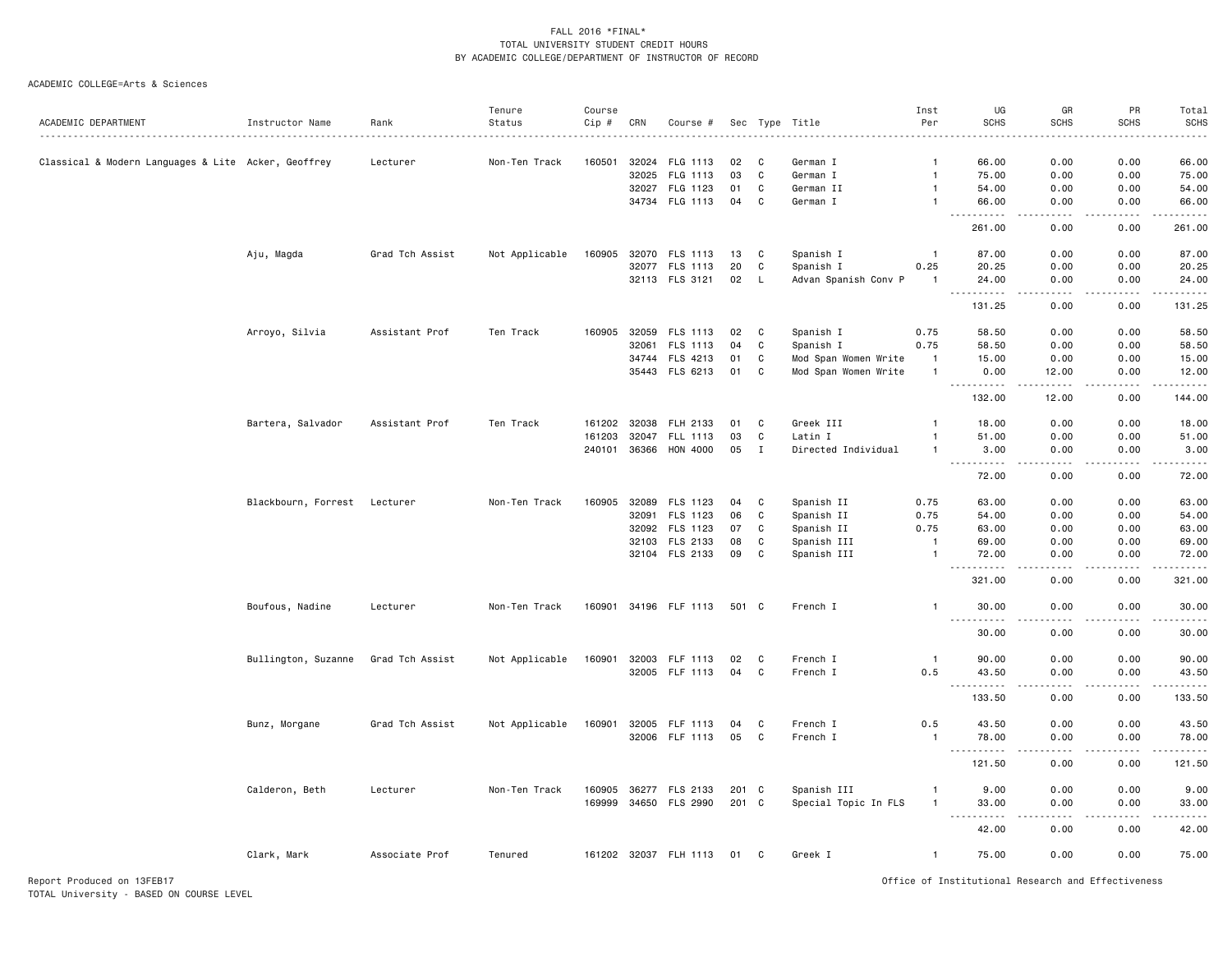|                                                 |                  |                   | Tenure        | Course       |              |                       |                  |              |                      | Inst           | UG                                  | GR                                                                                                                                                            | PR                 | Total       |
|-------------------------------------------------|------------------|-------------------|---------------|--------------|--------------|-----------------------|------------------|--------------|----------------------|----------------|-------------------------------------|---------------------------------------------------------------------------------------------------------------------------------------------------------------|--------------------|-------------|
| ACADEMIC DEPARTMENT                             | Instructor Name  | Rank              | Status        | Cip #        | CRN          | Course #              |                  |              | Sec Type Title       | Per            | <b>SCHS</b>                         | <b>SCHS</b>                                                                                                                                                   | <b>SCHS</b>        | <b>SCHS</b> |
| Classical & Modern Languages & Lite Clark, Mark |                  | Associate Prof    | Tenured       |              | 161202 36604 | FLH 4000              | 02               | $\mathbf I$  | Directed Individual  | -1             | 1.00                                | 0.00                                                                                                                                                          | 0.00               | 1.00        |
|                                                 |                  |                   |               |              | 36698        | FLH 4000              | 03               | $\bf{I}$     | Directed Individual  | $\mathbf{1}$   | 1.00                                | 0.00                                                                                                                                                          | 0.00               | 1.00        |
|                                                 |                  |                   |               | 161203 32046 |              | FLL 1113              | 02               | C            | Latin I              | $\mathbf{1}$   | 138.00                              | 0.00                                                                                                                                                          | 0.00               | 138.00      |
|                                                 |                  |                   |               |              | 36595        | FLL 4000              | 01               | I            | Directed Indiv Study | $\mathbf{1}$   | 3.00                                | 0.00                                                                                                                                                          | 0.00               | 3.00        |
|                                                 |                  |                   |               |              |              | 169999 31996 FL 1001  | F01 C            |              | First Year Seminar   |                | 16.00                               | 0.00                                                                                                                                                          | 0.00               | 16.00       |
|                                                 |                  |                   |               |              |              |                       |                  |              |                      |                | -----<br>234.00                     | د د د د<br>0.00                                                                                                                                               | .<br>0.00          | .<br>234.00 |
|                                                 | Cui, Xiangshan   | Lecturer          | Non-Ten Track | 160101       | 31999        | FLC 1113              | 01               | C            | Chinese I            | $\mathbf{1}$   | 54.00                               | 0.00                                                                                                                                                          | 0.00               | 54.00       |
|                                                 |                  |                   |               |              | 32000        | FLC 1113              | 02               | B            | Chinese I            | -1             | 51.00                               | 0.00                                                                                                                                                          | 0.00               | 51.00       |
|                                                 |                  |                   |               |              | 32001        | FLC 2133              | 01               | C            | Chinese III          | 1              | 48.00                               | 0.00                                                                                                                                                          | 0.00               | 48.00       |
|                                                 |                  |                   |               | 169999       | 35437        | FLC 4000              | 01               | $\mathbf I$  | Directed Indiv Study | $\mathbf{1}$   | 4.00                                | 0.00                                                                                                                                                          | 0.00               | 4.00        |
|                                                 |                  |                   |               |              | 35499        | FLC 4000              | 02               | I            | Directed Indiv Study | $\mathbf{1}$   | 3.00                                | 0.00                                                                                                                                                          | 0.00               | 3.00        |
|                                                 |                  |                   |               |              | 36099        | <b>FLC 4000</b>       | 03               | $\mathbf I$  | Directed Indiv Study | $\mathbf{1}$   | 3.00                                | 0.00                                                                                                                                                          | 0.00               | 3.00        |
|                                                 |                  |                   |               |              | 36420        | FLC 4000              | 04               | $\mathbf I$  | Directed Indiv Study | $\mathbf{1}$   | 3.00                                | 0.00                                                                                                                                                          | 0.00               | 3.00        |
|                                                 |                  |                   |               |              | 36649        | FLC 4000              | 05               | I            | Directed Indiv Study | $\mathbf{1}$   | 3.00                                | 0.00                                                                                                                                                          | 0.00               | 3.00        |
|                                                 |                  |                   |               |              | 36750        | FLC 4000              | 06               | Ι            | Directed Indiv Study |                | 3.00                                | 0.00                                                                                                                                                          | 0.00               | 3.00        |
|                                                 |                  |                   |               |              |              | 36845 FLC 4000        | 08               | $\mathbf I$  | Directed Indiv Study | -1             | 3.00                                | 0.00                                                                                                                                                          | 0.00               | 3.00        |
|                                                 |                  |                   |               |              | 36846        | <b>FLC 4000</b>       | 09               | $\mathbf{I}$ | Directed Indiv Study |                | 3.00                                | 0.00                                                                                                                                                          | 0.00               | 3.00        |
|                                                 |                  |                   |               |              |              |                       |                  |              |                      |                | 178.00                              | 0.00                                                                                                                                                          | 0.00               | 178.00      |
|                                                 | Davisson, Brian  | Assistant Prof    | Ten Track     | 160104       | 34741        | FL 8113               | 01               | -S           | Capstone Seminar     | $\mathbf{1}$   | 0.00                                | 15.00                                                                                                                                                         | 0.00               | 15.00       |
|                                                 |                  |                   |               | 160905       | 32085        | FLS 1113              | H <sub>0</sub> 1 | C            | Spanish I - Honors   | 0.75           | 56.25                               | 0.00                                                                                                                                                          | 0.00               | 56.25       |
|                                                 |                  |                   |               |              |              | 35826 FLS 3113        | 02               | C            | Advanced Spanish Com | $\overline{1}$ | 36.00                               | 0.00                                                                                                                                                          | 0.00               | 36.00       |
|                                                 |                  |                   |               |              |              |                       |                  |              |                      |                | .<br>$\sim$ $\sim$ $\sim$<br>92.25  | $\frac{1}{2} \left( \frac{1}{2} \right) \left( \frac{1}{2} \right) \left( \frac{1}{2} \right) \left( \frac{1}{2} \right) \left( \frac{1}{2} \right)$<br>15.00 | .<br>0.00          | .<br>107.25 |
|                                                 | Debicka, Anna    | Instructor        | Non-Ten Track | 160901       | 32004        | FLF 1113              | 03               | C            | French I             | $\mathbf{1}$   | 87.00                               | 0.00                                                                                                                                                          | 0.00               | 87.00       |
|                                                 |                  |                   |               | 160905       | 32086        | FLS 1123              | 01               | C            | Spanish II           | 0.75           | 60.75                               | 0.00                                                                                                                                                          | 0.00               | 60.75       |
|                                                 |                  |                   |               |              | 32087        | FLS 1123              | 02               | C            | Spanish II           | 0.75           | 54.00                               | 0.00                                                                                                                                                          | 0.00               | 54.00       |
|                                                 |                  |                   |               |              |              | 32088 FLS 1123        | 03               | C            | Spanish II           | 0.75           | 63.00                               | 0.00                                                                                                                                                          | 0.00               | 63.00       |
|                                                 |                  |                   |               |              |              |                       |                  |              |                      |                | $\sim$ $\sim$<br>.<br>264.75        | 0.00                                                                                                                                                          | .<br>0.00          | .<br>264.75 |
|                                                 | DiGiulio, Scott  | Visit Assist Prof | Non-Ten Track | 160101       | 35310        | FL 4143               | 02               | C            | Classical Mythology  | -1             | 123.00                              | 0.00                                                                                                                                                          | 0.00               | 123.00      |
|                                                 |                  |                   |               |              |              | 161203 32048 FLL 1113 | 04               | C            | Latin I              | $\mathbf{1}$   | 75.00<br>.                          | 0.00<br>$\frac{1}{2}$                                                                                                                                         | 0.00<br>.          | 75.00<br>.  |
|                                                 |                  |                   |               |              |              |                       |                  |              |                      |                | 198.00                              | 0.00                                                                                                                                                          | 0.00               | 198.00      |
|                                                 | Dunlap, Monika   | Instructor        | Non-Ten Track | 160501       | 32029        | FLG 2133              | 01               | C            | German III           | $\mathbf{1}$   | 48.00                               | 0.00                                                                                                                                                          | 0.00               | 48.00       |
|                                                 |                  |                   |               | 160901       | 32008        | FLF 1123              | 01               | C            | French II            |                | 69.00                               | 0.00                                                                                                                                                          | 0.00               | 69.00       |
|                                                 |                  |                   |               |              | 32009        | FLF 1123              | 02               | C            | French II            |                | 78.00                               | 0.00                                                                                                                                                          | 0.00               | 78.00       |
|                                                 |                  |                   |               |              |              | 32017 FLF 3114        | 01               | B            | Adv French Comp      |                | 64.00                               | 0.00                                                                                                                                                          | 0.00               | 64.00       |
|                                                 |                  |                   |               |              |              |                       |                  |              |                      |                | $\sim$ $\sim$ $\sim$<br>.<br>259.00 | المتمامين<br>0.00                                                                                                                                             | . <b>.</b><br>0.00 | .<br>259.00 |
|                                                 | Espinosa, Carlos | Associate Prof    | Tenured       | 160905       | 32097        | FLS 2133              | 02               | C            | Spanish III          | $\mathbf{1}$   | 63.00                               | 0.00                                                                                                                                                          | 0.00               | 63.00       |
|                                                 |                  |                   |               |              | 32100        | FLS 2133              | 05               | C            | Spanish III          | $\mathbf{1}$   | 33.00                               | 0.00                                                                                                                                                          | 0.00               | 33.00       |
|                                                 |                  |                   |               | 169999 35198 |              | FLS 4990              | 01               | C            | Special Topic In FLS | $\mathbf{1}$   | 9.00                                | 0.00                                                                                                                                                          | 0.00               | 9.00        |
|                                                 |                  |                   |               |              | 35311        | FLS 6990              | 01               | C            | Special Topic In FLS |                | 0.00                                | 3.00                                                                                                                                                          | 0.00               | 3.00        |
|                                                 |                  |                   |               |              |              |                       |                  |              |                      |                | 105.00                              | 3.00                                                                                                                                                          | 0.00               | 108.00      |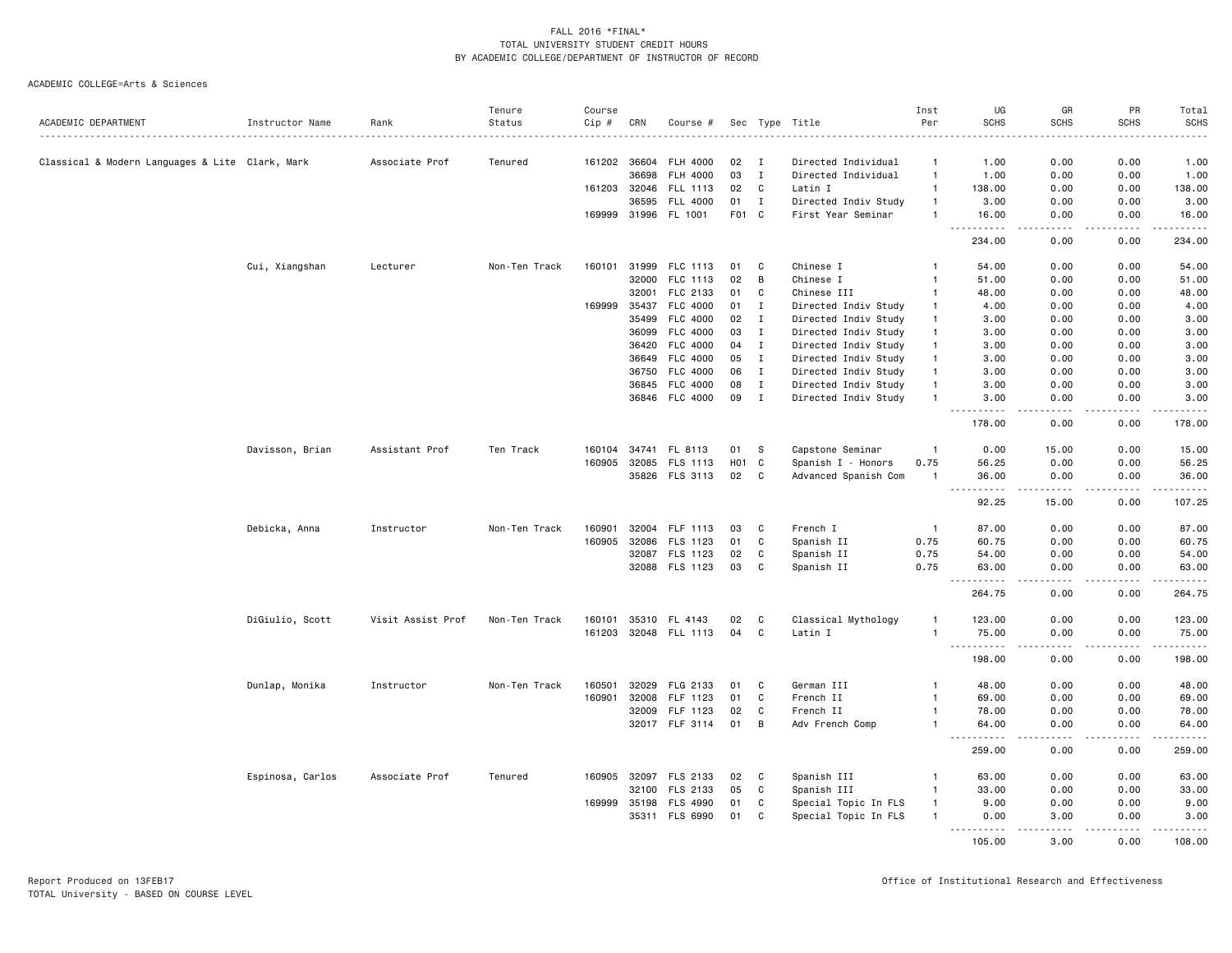|                                                      |                     |                 | Tenure         | Course |       |                       |       |              |                      | Inst           | UG                                  | GR                                                                                                                                | PR                  | Total                                                                                                                                                                                    |
|------------------------------------------------------|---------------------|-----------------|----------------|--------|-------|-----------------------|-------|--------------|----------------------|----------------|-------------------------------------|-----------------------------------------------------------------------------------------------------------------------------------|---------------------|------------------------------------------------------------------------------------------------------------------------------------------------------------------------------------------|
| ACADEMIC DEPARTMENT                                  | Instructor Name     | Rank            | Status         | Cip #  | CRN   | Course #              |       |              | Sec Type Title       | Per            | <b>SCHS</b>                         | <b>SCHS</b>                                                                                                                       | <b>SCHS</b>         | SCHS                                                                                                                                                                                     |
|                                                      |                     |                 |                |        |       |                       |       |              |                      |                |                                     |                                                                                                                                   |                     |                                                                                                                                                                                          |
| Classical & Modern Languages & Lite Fabel, Ekaterina |                     | Lecturer        | Non-Ten Track  | 160402 | 32054 | FLR 1113              | 01    | C            | Russian I            | $\mathbf{1}$   | 24.00                               | 0.00                                                                                                                              | 0.00                | 24.00                                                                                                                                                                                    |
|                                                      |                     |                 |                |        | 32055 | <b>FLR 1113</b>       | 02    | C            | Russian I            | $\mathbf{1}$   | 42.00                               | 0.00                                                                                                                              | 0.00                | 42.00                                                                                                                                                                                    |
|                                                      |                     |                 |                |        | 32056 | FLR 2133              | 01    | C            | Russian III          | $\mathbf{1}$   | 24.00                               | 0.00                                                                                                                              | 0.00                | 24.00                                                                                                                                                                                    |
|                                                      |                     |                 |                |        | 36608 | FLR 4000              | 01    | $\mathbf I$  | Directed Indiv Study | $\overline{1}$ | 3.00                                | 0.00                                                                                                                              | 0.00                | 3.00                                                                                                                                                                                     |
|                                                      |                     |                 |                |        |       | 36610 FLR 4000        | 03    | $\mathbf I$  | Directed Indiv Study |                | 3.00                                | 0.00                                                                                                                              | 0.00                | 3.00                                                                                                                                                                                     |
|                                                      |                     |                 |                |        |       | 36711 FLR 4000        | 04    | $\mathbf{I}$ | Directed Indiv Study | 1              | 3.00<br>$\sim$ $\sim$ $\sim$<br>.   | 0.00<br>$\frac{1}{2} \left( \frac{1}{2} \right) \left( \frac{1}{2} \right) \left( \frac{1}{2} \right) \left( \frac{1}{2} \right)$ | 0.00<br>$-$ - $-$ - | 3.00<br>والمستحدث                                                                                                                                                                        |
|                                                      |                     |                 |                |        |       |                       |       |              |                      |                | 99.00                               | 0.00                                                                                                                              | 0.00                | 99.00                                                                                                                                                                                    |
|                                                      | Fondren, Chevy      | Grad Tch Assist | Not Applicable |        |       | 160501 32023 FLG 1113 | 01    | C            | German I             | $\mathbf{1}$   | 81.00<br>. <u>.</u>                 | 0.00<br>$- - - -$                                                                                                                 | 0.00<br>$- - - -$   | 81.00<br>.                                                                                                                                                                               |
|                                                      |                     |                 |                |        |       |                       |       |              |                      |                | 81.00                               | 0.00                                                                                                                              | 0.00                | 81.00                                                                                                                                                                                    |
|                                                      | Guerra, Victor      | Lecturer        | Non-Ten Track  | 160905 | 32081 | FLS 1113              | 24    | C            | Spanish I            | $\mathbf{1}$   | 75.00                               | 0.00                                                                                                                              | 0.00                | 75.00                                                                                                                                                                                    |
|                                                      |                     |                 |                |        |       | 32083 FLS 1113        | 27    | C            | Spanish I            | $\mathbf{1}$   | 78.00                               | 0.00                                                                                                                              | 0.00                | 78.00                                                                                                                                                                                    |
|                                                      |                     |                 |                |        |       |                       |       |              |                      |                | $\sim$ $\sim$ $\sim$<br>.<br>153.00 | ----<br>0.00                                                                                                                      | 0.00                | .<br>153.00                                                                                                                                                                              |
|                                                      |                     |                 |                |        |       |                       |       |              |                      |                |                                     |                                                                                                                                   |                     |                                                                                                                                                                                          |
|                                                      | Harland, Robert     | Associate Prof  | Tenured        | 160901 |       | 32002 FLF 1113        | 01    | C            | French I             | $\mathbf{1}$   | 87.00                               | 0.00                                                                                                                              | 0.00                | 87.00                                                                                                                                                                                    |
|                                                      |                     |                 |                | 160905 | 32099 | FLS 2133              | 04    | C            | Spanish III          | $\mathbf{1}$   | 45.00                               | 0.00                                                                                                                              | 0.00                | 45.00                                                                                                                                                                                    |
|                                                      |                     |                 |                |        |       | 32102 FLS 2133        | 07    | C            | Spanish III          | $\mathbf{1}$   | 66.00                               | 0.00                                                                                                                              | 0.00                | 66.00                                                                                                                                                                                    |
|                                                      |                     |                 |                |        |       | 32115 FLS 3143        | 01    | C            | Hispanic Civiliza    | $\mathbf{1}$   | 54.00<br>.                          | 0.00<br>$- - - -$                                                                                                                 | 0.00<br>.           | 54.00<br>.                                                                                                                                                                               |
|                                                      |                     |                 |                |        |       |                       |       |              |                      |                | 252.00                              | 0.00                                                                                                                              | 0.00                | 252.00                                                                                                                                                                                   |
|                                                      | Kraker, Julia       | Lecturer        | Non-Ten Track  | 160905 |       | 32076 FLS 1113        | 19    | C            | Spanish I            | 0.75           | 51.75                               | 0.00                                                                                                                              | 0.00                | 51.75                                                                                                                                                                                    |
|                                                      |                     |                 |                |        |       | 32077 FLS 1113        | 20    | C            | Spanish I            | 0.75           | 60.75                               | 0.00                                                                                                                              | 0.00                | 60.75                                                                                                                                                                                    |
|                                                      |                     |                 |                |        | 32094 | FLS 1123              | 09    | C            | Spanish II           | 0.75           | 42.75                               | 0.00                                                                                                                              | 0.00                | 42.75                                                                                                                                                                                    |
|                                                      |                     |                 |                |        |       | 34201 FLS 1123        | 501   | C            | Spanish II           | $\mathbf{1}$   | 48.00                               | 0.00                                                                                                                              | 0.00                | 48.00                                                                                                                                                                                    |
|                                                      |                     |                 |                |        |       |                       |       |              |                      |                | .<br>203.25                         | $- - - -$<br>0.00                                                                                                                 | .<br>0.00           | .<br>203.25                                                                                                                                                                              |
|                                                      | Little, Chitose     | Instructor      | Non-Ten Track  | 160302 |       | 32042 FLJ 1113        | 01    | C            | Japanese I           | -1             | 87.00                               | 0.00                                                                                                                              | 0.00                | 87.00                                                                                                                                                                                    |
|                                                      |                     |                 |                |        |       | 32043 FLJ 1113        | 02    | C            | Japanese I           | $\overline{1}$ | 84.00                               | 0.00                                                                                                                              | 0.00                | 84.00                                                                                                                                                                                    |
|                                                      |                     |                 |                |        |       | 32044 FLJ 2133        | 01    | C            | Japanese III         | $\mathbf{1}$   | 63.00                               | 0.00                                                                                                                              | 0.00                | 63.00                                                                                                                                                                                    |
|                                                      |                     |                 |                |        | 36322 | <b>FLJ 4000</b>       | 02    | Ι.           | Directed Indiv Study | $\mathbf{1}$   | 3.00                                | 0.00                                                                                                                              | 0.00                | 3.00                                                                                                                                                                                     |
|                                                      |                     |                 |                |        |       | 36323 FLJ 4000        | 03    | $\mathbf I$  | Directed Indiv Study | $\mathbf{1}$   | 3.00                                | 0.00                                                                                                                              | 0.00                | 3.00                                                                                                                                                                                     |
|                                                      |                     |                 |                |        | 36324 | FLJ 4000              | 04    | $\mathbf I$  | Directed Indiv Study | $\mathbf{1}$   | 3.00                                | 0.00                                                                                                                              | 0.00                | 3.00                                                                                                                                                                                     |
|                                                      |                     |                 |                |        | 36325 | <b>FLJ 4000</b>       | 05    | $\mathbf I$  | Directed Indiv Study | $\mathbf{1}$   | 3.00                                | 0.00                                                                                                                              | 0.00                | 3.00                                                                                                                                                                                     |
|                                                      |                     |                 |                |        |       | 36326 FLJ 4000        | 06    | $\mathbf I$  | Directed Indiv Study | $\mathbf{1}$   | 3.00                                | 0.00                                                                                                                              | 0.00                | 3.00                                                                                                                                                                                     |
|                                                      |                     |                 |                |        | 36327 | <b>FLJ 4000</b>       | 07    | $\mathbf{I}$ | Directed Indiv Study | $\mathbf{1}$   | 3.00                                | 0.00                                                                                                                              | 0.00                | 3.00                                                                                                                                                                                     |
|                                                      |                     |                 |                |        | 36328 | <b>FLJ 4000</b>       | 08    | $\mathbf{I}$ | Directed Indiv Study | $\mathbf{1}$   | 3.00                                | 0.00                                                                                                                              | 0.00                | 3.00                                                                                                                                                                                     |
|                                                      |                     |                 |                |        | 36329 | <b>FLJ 4000</b>       | 09    | $\mathbf I$  | Directed Indiv Study | $\mathbf{1}$   | 3.00                                | 0.00                                                                                                                              | 0.00                | 3.00                                                                                                                                                                                     |
|                                                      |                     |                 |                |        | 36330 | FLJ 4000              | 10    | $\mathbf{I}$ | Directed Indiv Study | $\mathbf{1}$   | 3.00                                | 0.00                                                                                                                              | 0.00                | 3.00                                                                                                                                                                                     |
|                                                      |                     |                 |                |        | 36331 | <b>FLJ 4000</b>       | 11    | $\mathbf I$  | Directed Indiv Study | $\overline{1}$ | 3.00                                | 0.00                                                                                                                              | 0.00                | 3.00                                                                                                                                                                                     |
|                                                      |                     |                 |                |        |       | 36642 FLJ 7000        | 02    | $\mathbf I$  | Directed Indiv Study | $\mathbf{1}$   | 0.00                                | 3.00                                                                                                                              | 0.00                | 3.00<br>.                                                                                                                                                                                |
|                                                      |                     |                 |                |        |       |                       |       |              |                      |                | 264.00                              | 3.00                                                                                                                              | 0.00                | 267.00                                                                                                                                                                                   |
|                                                      | Little, Christopher | Lecturer        | Non-Ten Track  | 160905 | 34198 | FLS 1113              | 501   | C            | Spanish I            |                | 54.00                               | 0.00                                                                                                                              | 0.00                | 54.00                                                                                                                                                                                    |
|                                                      |                     |                 |                |        |       | 34204 FLS 2133        | 501 C |              | Spanish III          |                | 66.00<br>.                          | 0.00<br>د د د د                                                                                                                   | 0.00<br>.           | 66.00<br>$\frac{1}{2} \left( \frac{1}{2} \right) \left( \frac{1}{2} \right) \left( \frac{1}{2} \right) \left( \frac{1}{2} \right) \left( \frac{1}{2} \right) \left( \frac{1}{2} \right)$ |
|                                                      |                     |                 |                |        |       |                       |       |              |                      |                | 120.00                              | 0.00                                                                                                                              | 0.00                | 120.00                                                                                                                                                                                   |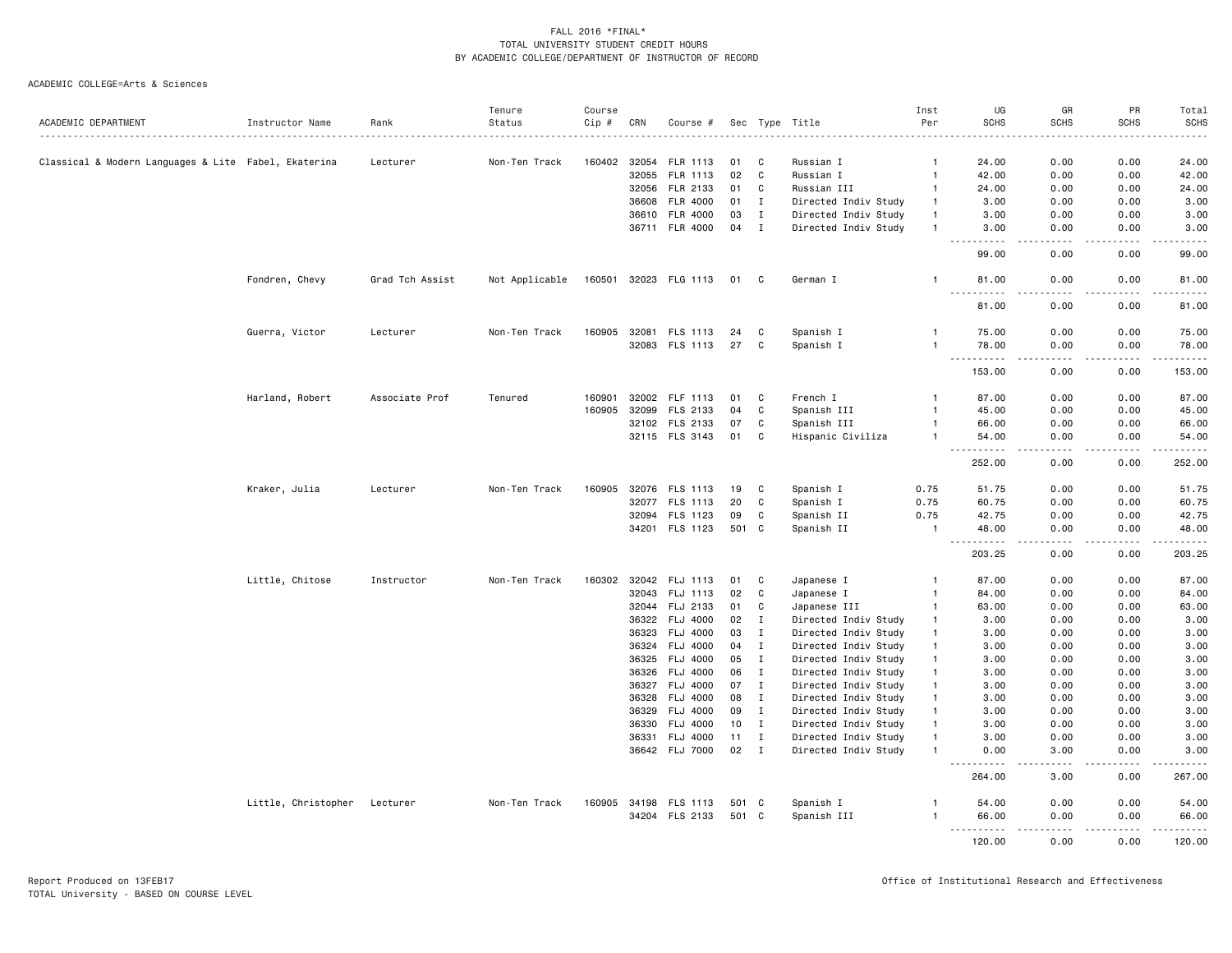ACADEMIC COLLEGE=Arts & Sciences

|                                                       |                                      |                | Tenure         | Course |       |                 |     |              |                      | Inst         | UG                                           | GR                   | PR            | Total               |
|-------------------------------------------------------|--------------------------------------|----------------|----------------|--------|-------|-----------------|-----|--------------|----------------------|--------------|----------------------------------------------|----------------------|---------------|---------------------|
| ACADEMIC DEPARTMENT                                   | Instructor Name                      | Rank           | Status         | Cip #  | CRN   | Course #        | Sec | Type         | Title                | Per          | <b>SCHS</b>                                  | <b>SCHS</b>          | <b>SCHS</b>   | <b>SCHS</b>         |
|                                                       |                                      |                |                |        |       |                 |     |              |                      |              |                                              |                      |               |                     |
| Classical & Modern Languages & Lite McFadden, Michael |                                      | Lecturer       | Non-Ten Track  | 160905 | 32058 | FLS 1113        | 01  | C            | Spanish I            | 0.75         | 63.00                                        | 0.00                 | 0.00          | 63.00               |
|                                                       |                                      |                |                |        |       | 32064 FLS 1113  | 07  | C            | Spanish I            | 0.75         | 56.25                                        | 0.00                 | 0.00          | 56.25               |
|                                                       |                                      |                |                |        | 32065 | FLS 1113        | 08  | C            | Spanish I            | 0.75         | 63.00                                        | 0.00                 | 0.00          | 63.00               |
|                                                       |                                      |                |                |        | 32069 | FLS 1113        | 12  | C            | Spanish I            | 0.75         | 63.00                                        | 0.00                 | 0.00          | 63.00               |
|                                                       |                                      |                |                |        |       | 32079 FLS 1113  | 22  | C            | Spanish I            | 0.75         | 63.00<br>----                                | 0.00                 | 0.00          | 63.00<br>.          |
|                                                       |                                      |                |                |        |       |                 |     |              |                      |              | 308.25                                       | 0.00                 | 0.00          | 308.25              |
|                                                       | Medina Velasquez, Me Grad Tch Assist |                | Not Applicable | 160905 |       | 32064 FLS 1113  | 07  | C            | Spanish I            | 0.25         | 18.75                                        | 0.00                 | 0.00          | 18.75               |
|                                                       |                                      |                |                |        |       | 32066 FLS 1113  | 09  | C            | Spanish I            | 0.25         | 21.00                                        | 0.00                 | 0.00          | 21.00               |
|                                                       |                                      |                |                |        | 32067 | FLS 1113        | 10  | C            | Spanish I            | 0.25         | 17.25                                        | 0.00                 | 0.00          | 17.25               |
|                                                       |                                      |                |                |        |       | 32068 FLS 1113  | 11  | C            | Spanish I            | 0.25         | 20.25                                        | 0.00                 | 0.00          | 20.25               |
|                                                       |                                      |                |                |        | 32069 | FLS 1113        | 12  | C            | Spanish I            | 0.25         | 21.00                                        | 0.00                 | 0.00          | 21.00               |
|                                                       |                                      |                |                |        |       | 32079 FLS 1113  | 22  | C            | Spanish I            | 0.25         | 21.00                                        | 0.00                 | 0.00          | 21.00               |
|                                                       |                                      |                |                |        |       |                 |     |              |                      |              | . <b>.</b><br>$\sim$ $\sim$ $\sim$<br>119.25 | د د د د<br>0.00      | -----<br>0.00 | <u>.</u><br>119.25  |
|                                                       | Moser, Keith                         | Associate Prof | Tenured        | 160901 |       | 32015 FLF 2143  | 01  | C            | French IV            | $\mathbf{1}$ | 33.00                                        | 0.00                 | 0.00          | 33.00               |
|                                                       |                                      |                |                |        | 35028 | FLF 4323        | 01  | C            | Le Clezio Seminar    | $\mathbf{1}$ | 18.00                                        | 0.00                 | 0.00          | 18.00               |
|                                                       |                                      |                |                |        | 35029 | FLF 6323        | 01  | C            | LeClezio Seminar     | $\mathbf{1}$ | 0.00                                         | 3.00                 | 0.00          | 3.00                |
|                                                       |                                      |                |                |        | 35936 | <b>FLF 7000</b> | 01  | $\mathbf{I}$ | Directed Indiv Study | $\mathbf{1}$ | 0.00                                         | 3.00                 | 0.00          | 3.00                |
|                                                       |                                      |                |                |        |       | 36151 FLF 4000  | 01  | I            | Directed Indiv Study | $\mathbf{1}$ | 3.00                                         | 0.00                 | 0.00          | 3.00                |
|                                                       |                                      |                |                |        |       |                 |     |              |                      |              | 54.00                                        | 6.00                 | 0.00          | 60.00               |
|                                                       |                                      |                |                |        |       |                 |     |              |                      |              |                                              |                      |               |                     |
|                                                       | Moya, Arleana                        | Instructor     | Non-Ten Track  | 160905 |       | 32060 FLS 1113  | 03  | C            | Spanish I            | $\mathbf{1}$ | 84.00                                        | 0.00                 | 0.00          | 84.00               |
|                                                       |                                      |                |                |        | 32062 | FLS 1113        | 05  | C            | Spanish I            | $\mathbf{1}$ | 84.00                                        | 0.00                 | 0.00          | 84.00               |
|                                                       |                                      |                |                |        |       | 32075 FLS 1113  | 18  | C            | Spanish I            | $\mathbf{1}$ | 84.00                                        | 0.00                 | 0.00          | 84.00               |
|                                                       |                                      |                |                |        |       | 32082 FLS 1113  | 26  | C            | Spanish I            | -1           | 81.00                                        | 0.00                 | 0.00          | 81.00               |
|                                                       |                                      |                |                |        |       |                 |     |              |                      |              | 333.00                                       | 0.00                 | 0.00          | 333.00              |
|                                                       | Munn, David                          | Lecturer       | Non-Ten Track  | 160905 |       | 32071 FLS 1113  | 14  | C            | Spanish I            | $\mathbf{1}$ | 84.00                                        | 0.00                 | 0.00          | 84.00               |
|                                                       |                                      |                |                |        | 32072 | FLS 1113        | 15  | C            | Spanish I            | $\mathbf{1}$ | 87.00                                        | 0.00                 | 0.00          | 87.00               |
|                                                       |                                      |                |                |        |       | 32073 FLS 1113  | 16  | C            | Spanish I            | $\mathbf{1}$ | 84.00                                        | 0.00                 | 0.00          | 84.00               |
|                                                       |                                      |                |                |        |       | 32090 FLS 1123  | 05  | C            | Spanish II           | $\mathbf{1}$ | 81.00                                        | 0.00                 | 0.00          | 81.00               |
|                                                       |                                      |                |                |        |       |                 |     |              |                      |              | 336.00                                       | 0.00                 | 0.00          | والمستحدث<br>336.00 |
|                                                       | Nigro, Rosa                          | Lecturer       | Non-Ten Track  | 160902 | 32040 | FLI 1113        | 02  | C            | Italian I            | $\mathbf{1}$ | 84.00                                        | 0.00                 | 0.00          | 84.00               |
|                                                       |                                      |                |                |        |       | 32041 FLI 1123  | 01  | C            | Italian II           | $\mathbf{1}$ | 36.00                                        | 0.00                 | 0.00          | 36.00               |
|                                                       |                                      |                |                |        |       | 36028 FLI 2990  | 01  | C            | Special Topic in FLI | $\mathbf{1}$ | 15.00                                        | 0.00                 | 0.00          | 15.00               |
|                                                       |                                      |                |                |        |       |                 |     |              |                      |              | .                                            | .                    | . <b>.</b>    | .                   |
|                                                       |                                      |                |                |        |       |                 |     |              |                      |              | 135.00                                       | 0.00                 | 0.00          | 135.00              |
|                                                       | Pelaez, Sol                          | Assistant Prof | Ten Track      | 160905 |       | 32106 FLS 2143  | 01  | C            | Spanish IV           | $\mathbf{1}$ | 60.00                                        | 0.00                 | 0.00          | 60.00               |
|                                                       |                                      |                |                |        |       | 32107 FLS 2143  | 02  | C            | Spanish IV           | $\mathbf{1}$ | 33.00                                        | 0.00                 | 0.00          | 33.00               |
|                                                       |                                      |                |                |        |       | 34743 FLS 2133  |     | HO1 C        | Spanish III          | $\mathbf{1}$ | 18.00<br>$\sim$ $\sim$ $\sim$<br>.           | 0.00<br>. <u>. .</u> | 0.00<br>.     | 18.00<br>.          |
|                                                       |                                      |                |                |        |       |                 |     |              |                      |              | 111.00                                       | 0.00                 | 0.00          | 111.00              |
|                                                       | Potter, Edward                       | Associate Prof | Tenured        | 160501 | 34736 | FLG 2133        | 02  | C            | German III           | $\mathbf{1}$ | 36.00                                        | 0.00                 | 0.00          | 36.00               |
|                                                       |                                      |                |                |        | 34737 | FLG 2143        | 01  | C            | German IV            | $\mathbf{1}$ | 27.00                                        | 0.00                 | 0.00          | 27.00               |
|                                                       |                                      |                |                |        |       | 34738 FLG 3143  | 01  | C            | German Civilization  | $\mathbf{1}$ | 42.00                                        | 0.00                 | 0.00          | 42.00               |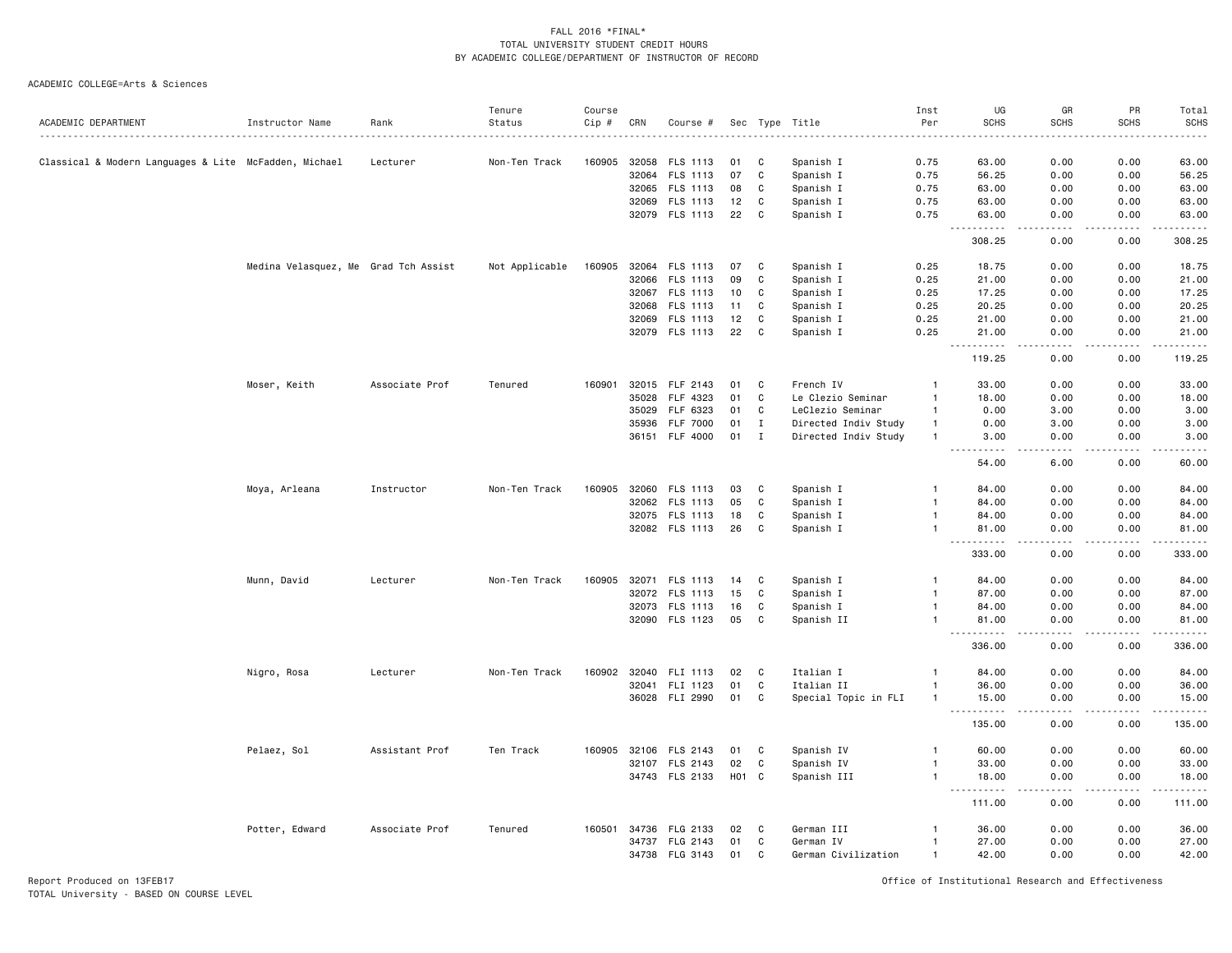|                                                    |                                      |                 | Tenure         | Course |       |                 |                  |              |                      | Inst           | UG                                                                                                                                                                                    | GR                                                                                                                                | PR                                  | Total            |
|----------------------------------------------------|--------------------------------------|-----------------|----------------|--------|-------|-----------------|------------------|--------------|----------------------|----------------|---------------------------------------------------------------------------------------------------------------------------------------------------------------------------------------|-----------------------------------------------------------------------------------------------------------------------------------|-------------------------------------|------------------|
| ACADEMIC DEPARTMENT                                | Instructor Name                      | Rank<br>.       | Status         | Cip #  | CRN   | Course #        |                  |              | Sec Type Title<br>.  | Per            | <b>SCHS</b>                                                                                                                                                                           | <b>SCHS</b>                                                                                                                       | <b>SCHS</b>                         | <b>SCHS</b><br>. |
| Classical & Modern Languages & Lite Potter, Edward |                                      | Associate Prof  | Tenured        | 160501 | 34739 | FLG 4523        | 01               | C            | German Lit 1750 to P | -1             | 33.00                                                                                                                                                                                 | 0.00                                                                                                                              | 0.00                                | 33.00            |
|                                                    |                                      |                 |                |        |       | 34740 FLG 6523  | 01 C             |              | German Lit 1750 to P | $\mathbf{1}$   | 0.00                                                                                                                                                                                  | 3.00                                                                                                                              | 0.00                                | 3.00             |
|                                                    |                                      |                 |                |        |       |                 |                  |              |                      |                | $\cdots \cdots \cdots$<br>138.00                                                                                                                                                      | $\omega$ is $\omega$ in<br>3.00                                                                                                   | .<br>0.00                           | .<br>141.00      |
|                                                    | Ricketts, Maria                      | Lecturer        | Non-Ten Track  | 160905 | 34199 | FLS 1113        | 502 C            |              | Spanish I            | $\mathbf{1}$   | 66.00                                                                                                                                                                                 | 0.00                                                                                                                              | 0.00                                | 66.00            |
|                                                    |                                      |                 |                |        |       | 34203 FLS 1123  | 503 C            |              | Spanish II           | $\overline{1}$ | 66.00<br>$\sim$ $\sim$ $\sim$                                                                                                                                                         | 0.00<br>$\sim$ $\sim$ $\sim$                                                                                                      | 0.00<br>$\sim$ $\sim$ $\sim$ $\sim$ | 66.00<br>.       |
|                                                    |                                      |                 |                |        |       |                 |                  |              |                      |                | 132.00                                                                                                                                                                                | 0.00                                                                                                                              | 0.00                                | 132.00           |
|                                                    | Robertson, Macy                      | Grad Tch Assist | Not Applicable | 160905 | 32063 | FLS 1113        | 06               | C            | Spanish I            | $\overline{1}$ | 81.00                                                                                                                                                                                 | 0.00                                                                                                                              | 0.00                                | 81.00            |
|                                                    |                                      |                 |                |        | 32085 | FLS 1113        | H <sub>0</sub> 1 | $\mathbf{C}$ | Spanish I - Honors   | 0.25           | 18.75                                                                                                                                                                                 | 0.00                                                                                                                              | 0.00                                | 18.75            |
|                                                    |                                      |                 |                |        |       | 32109 FLS 3111  | 01               | L.           | Adv Spanish Lab I    | $\overline{1}$ | 27.00<br>$\sim$ $\sim$ $\sim$<br>-----                                                                                                                                                | 0.00<br>$- - - -$                                                                                                                 | 0.00<br>$\sim$ $\sim$ $\sim$        | 27.00<br>.       |
|                                                    |                                      |                 |                |        |       |                 |                  |              |                      |                | 126.75                                                                                                                                                                                | 0.00                                                                                                                              | 0.00                                | 126.75           |
|                                                    | Roskelley, Martha                    | Grad Tch Assist | Not Applicable | 160905 |       | 32058 FLS 1113  | 01               | C            | Spanish I            | 0.25           | 21.00                                                                                                                                                                                 | 0.00                                                                                                                              | 0.00                                | 21.00            |
|                                                    |                                      |                 |                |        | 32059 | <b>FLS 1113</b> | 02               | C            | Spanish I            | 0.25           | 19.50                                                                                                                                                                                 | 0.00                                                                                                                              | 0.00                                | 19.50            |
|                                                    |                                      |                 |                |        | 32061 | FLS 1113        | 04               | C            | Spanish I            | 0.25           | 19.50                                                                                                                                                                                 | 0.00                                                                                                                              | 0.00                                | 19.50            |
|                                                    |                                      |                 |                |        |       | 32065 FLS 1113  | 08               | C            | Spanish I            | 0.25           | 21.00                                                                                                                                                                                 | 0.00                                                                                                                              | 0.00                                | 21.00            |
|                                                    |                                      |                 |                |        |       | 32076 FLS 1113  | 19               | C            | Spanish I            | 0.25           | 17.25                                                                                                                                                                                 | 0.00                                                                                                                              | 0.00                                | 17.25            |
|                                                    |                                      |                 |                |        |       | 32094 FLS 1123  | 09               | $\mathbf c$  | Spanish II           | 0.25           | 14.25<br>$\sim$ $\sim$ $\sim$<br>$\frac{1}{2} \left( \frac{1}{2} \right) \left( \frac{1}{2} \right) \left( \frac{1}{2} \right) \left( \frac{1}{2} \right) \left( \frac{1}{2} \right)$ | 0.00<br>$\frac{1}{2} \left( \frac{1}{2} \right) \left( \frac{1}{2} \right) \left( \frac{1}{2} \right) \left( \frac{1}{2} \right)$ | 0.00<br>.                           | 14.25<br>.       |
|                                                    |                                      |                 |                |        |       |                 |                  |              |                      |                | 112.50                                                                                                                                                                                | 0.00                                                                                                                              | 0.00                                | 112.50           |
|                                                    | Russell, Amie                        | Instructor      | Non-Ten Track  | 160905 |       | 32066 FLS 1113  | 09               | C            | Spanish I            | 0.75           | 63.00                                                                                                                                                                                 | 0.00                                                                                                                              | 0.00                                | 63.00            |
|                                                    |                                      |                 |                |        |       | 32067 FLS 1113  | 10               | C            | Spanish I            | 0.75           | 51.75                                                                                                                                                                                 | 0.00                                                                                                                              | 0.00                                | 51.75            |
|                                                    |                                      |                 |                |        |       | 32068 FLS 1113  | 11               | C            | Spanish I            | 0.75           | 60.75<br>$\sim$ $\sim$ $\sim$<br>.                                                                                                                                                    | 0.00<br>$\sim$ $\sim$ $\sim$ $\sim$                                                                                               | 0.00<br>.                           | 60.75<br>.       |
|                                                    |                                      |                 |                |        |       |                 |                  |              |                      |                | 175.50                                                                                                                                                                                | 0.00                                                                                                                              | 0.00                                | 175.50           |
|                                                    | Ruz, Gerardo De Jesu Grad Tch Assist |                 | Not Applicable | 160905 |       | 32086 FLS 1123  | 01               | C            | Spanish II           | 0.25           | 20.25                                                                                                                                                                                 | 0.00                                                                                                                              | 0.00                                | 20.25            |
|                                                    |                                      |                 |                |        |       | 32087 FLS 1123  | 02               | C            | Spanish II           | 0.25           | 18.00                                                                                                                                                                                 | 0.00                                                                                                                              | 0.00                                | 18.00            |
|                                                    |                                      |                 |                |        |       | 32088 FLS 1123  | 03               | C            | Spanish II           | 0.25           | 21.00                                                                                                                                                                                 | 0.00                                                                                                                              | 0.00                                | 21.00            |
|                                                    |                                      |                 |                |        | 32089 | FLS 1123        | 04               | C            | Spanish II           | 0.25           | 21.00                                                                                                                                                                                 | 0.00                                                                                                                              | 0.00                                | 21.00            |
|                                                    |                                      |                 |                |        | 32091 | FLS 1123        | 06               | C            | Spanish II           | 0.25           | 18.00                                                                                                                                                                                 | 0.00                                                                                                                              | 0.00                                | 18.00            |
|                                                    |                                      |                 |                |        |       | 32092 FLS 1123  | 07               | C            | Spanish II           | 0.25           | 21.00<br>.                                                                                                                                                                            | 0.00<br>.                                                                                                                         | 0.00<br>.                           | 21.00<br>.       |
|                                                    |                                      |                 |                |        |       |                 |                  |              |                      |                | 119.25                                                                                                                                                                                | 0.00                                                                                                                              | 0.00                                | 119.25           |
|                                                    | Simpore, Karim                       | Assistant Prof  | Ten Track      | 160901 | 32012 | FLF 2133        | 01               | C            | French III           | $\overline{1}$ | 72.00                                                                                                                                                                                 | 0.00                                                                                                                              | 0.00                                | 72.00            |
|                                                    |                                      |                 |                |        |       | 32013 FLF 2133  | 02               | C            | French III           | $\mathbf{1}$   | 48.00                                                                                                                                                                                 | 0.00                                                                                                                              | 0.00                                | 48.00            |
|                                                    |                                      |                 |                |        | 35950 | <b>FLF 7000</b> | 02               | $\mathbf{I}$ | Directed Indiv Study | $\overline{1}$ | 0.00                                                                                                                                                                                  | 3.00                                                                                                                              | 0.00                                | 3.00             |
|                                                    |                                      |                 |                | 190901 | 32020 | FLF 4223        | 01               | $\mathbf c$  | French Novel before  | $\mathbf{1}$   | 30.00                                                                                                                                                                                 | 0.00                                                                                                                              | 0.00                                | 30.00<br>.       |
|                                                    |                                      |                 |                |        |       |                 |                  |              |                      |                | 150.00                                                                                                                                                                                | 3.00                                                                                                                              | 0.00                                | 153.00           |
|                                                    | Vozzo, Rosa                          | Instructor      | Non-Ten Track  | 160905 |       | 32098 FLS 2133  | 03               | C            | Spanish III          | $\mathbf{1}$   | 72.00                                                                                                                                                                                 | 0.00                                                                                                                              | 0.00                                | 72.00            |
|                                                    |                                      |                 |                |        | 32101 | FLS 2133        | 06               | C            | Spanish III          | $\overline{1}$ | 69.00                                                                                                                                                                                 | 0.00                                                                                                                              | 0.00                                | 69.00            |
|                                                    |                                      |                 |                |        |       | 32116 FLS 3233  | 01               | C            | Adv Spanish Conversa | $\mathbf{1}$   | 60.00                                                                                                                                                                                 | 0.00                                                                                                                              | 0.00                                | 60.00            |
|                                                    |                                      |                 |                |        |       | 32118 FLS 3313  | 01               | C            | Econ for Span-speak  | $\overline{1}$ | 39.00                                                                                                                                                                                 | 0.00                                                                                                                              | 0.00                                | 39.00            |
|                                                    |                                      |                 |                | 169999 |       | 32057 FLS 1001  | F <sub>0</sub> 1 | C.           | First Year Seminar   |                | 27.00                                                                                                                                                                                 | 0.00                                                                                                                              | 0.00                                | 27.00            |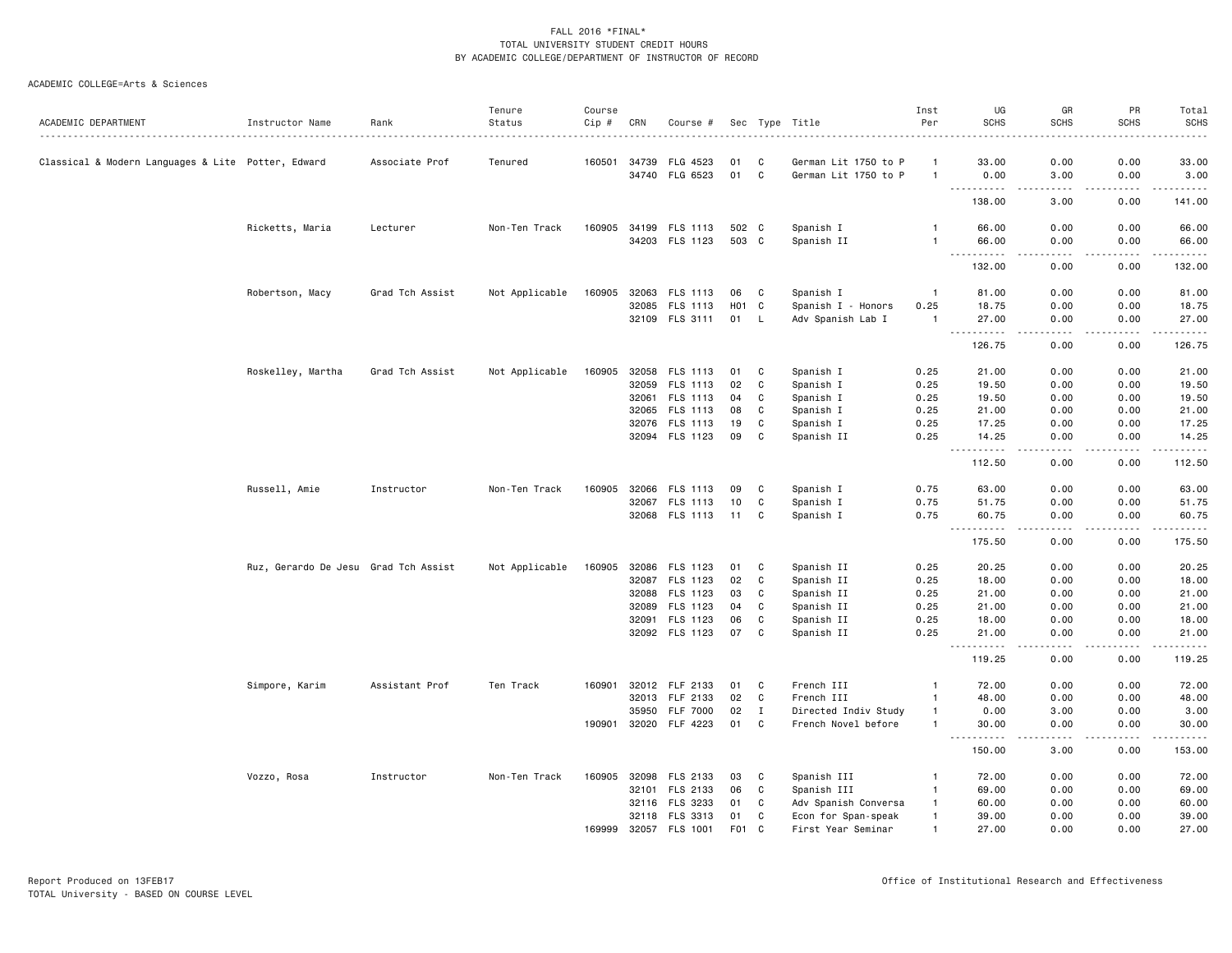|                                                       |                 |                | Tenure    | Course |       |                 |    |                |                      | Inst | UG                | GR              | PR               | Total       |
|-------------------------------------------------------|-----------------|----------------|-----------|--------|-------|-----------------|----|----------------|----------------------|------|-------------------|-----------------|------------------|-------------|
| ACADEMIC DEPARTMENT                                   | Instructor Name | Rank           | Status    | Cip #  | CRN   | Course #        |    |                | Sec Type Title       | Per  | <b>SCHS</b>       | <b>SCHS</b>     | <b>SCHS</b>      | SCHS        |
|                                                       |                 |                |           |        |       |                 |    |                |                      |      |                   |                 |                  |             |
|                                                       |                 |                |           |        |       |                 |    |                |                      |      | .<br>267.00       | 0.00            | 0.00             | .<br>267.00 |
| Classical & Modern Languages & Lite Wolverton, Robert |                 | Professor      | Tenured   | 160101 | 31997 | FL 4143         | 01 | C.             | Classical Mythology  |      | 84.00             | 0.00            | 0.00             | 84.00       |
|                                                       |                 |                |           | 161203 |       | 32045 FLL 1113  | 01 | C.             | Latin I              |      | 105.00            | 0.00            | 0.00             | 105.00      |
|                                                       |                 |                |           |        |       | 32051 FLL 2133  | 01 | $\mathbf{C}$   | Latin III            |      | 60.00             | 0.00            | 0.00             | 60.00       |
|                                                       |                 |                |           | 380201 | 34709 | REL 4143        | 01 | $\mathbf{C}$   | Classical Mythology  |      | 36.00             | 0.00            | 0.00             | 36.00       |
|                                                       |                 |                |           |        |       |                 |    |                |                      |      | 285.00            | - - - -<br>0.00 | <b>.</b><br>0.00 | 285.00      |
|                                                       | Zelaya, Karina  | Assistant Prof | Ten Track | 160905 | 32111 | FLS 3113        | 01 | C .            | Advanced Spanish Com |      | 51.00             | 0.00            | 0.00             | 51.00       |
|                                                       |                 |                |           |        | 36349 | <b>FLS 7000</b> | 01 | $\blacksquare$ | Directed Indiv Study |      | 0.00              | 3.00            | 0.00             | 3.00        |
|                                                       |                 |                |           | 169999 |       | 35442 FLS 4990  | 02 | C              | Special Topic In FLS |      | 48.00             | 0.00            | 0.00             | 48.00       |
|                                                       |                 |                |           |        |       | 35571 FLS 6990  | 02 | C              | Special Topic In FLS |      | 0.00              | 9.00            | 0.00             | 9.00        |
|                                                       |                 |                |           |        |       |                 |    |                |                      |      | $\cdots$<br>99.00 | 12.00           | 0.00             | 111.00      |
| =====================================                 |                 |                |           |        |       |                 |    |                |                      |      |                   |                 |                  | ========    |
| Classical & Modern Languages & Lite                   |                 |                |           |        |       |                 |    |                |                      |      | 6749.00           | 57.00           | 0.00             | 6806.00     |
| =====================================                 |                 |                |           |        |       |                 |    |                |                      |      | ==========        | ==========      | -----------      | ----------  |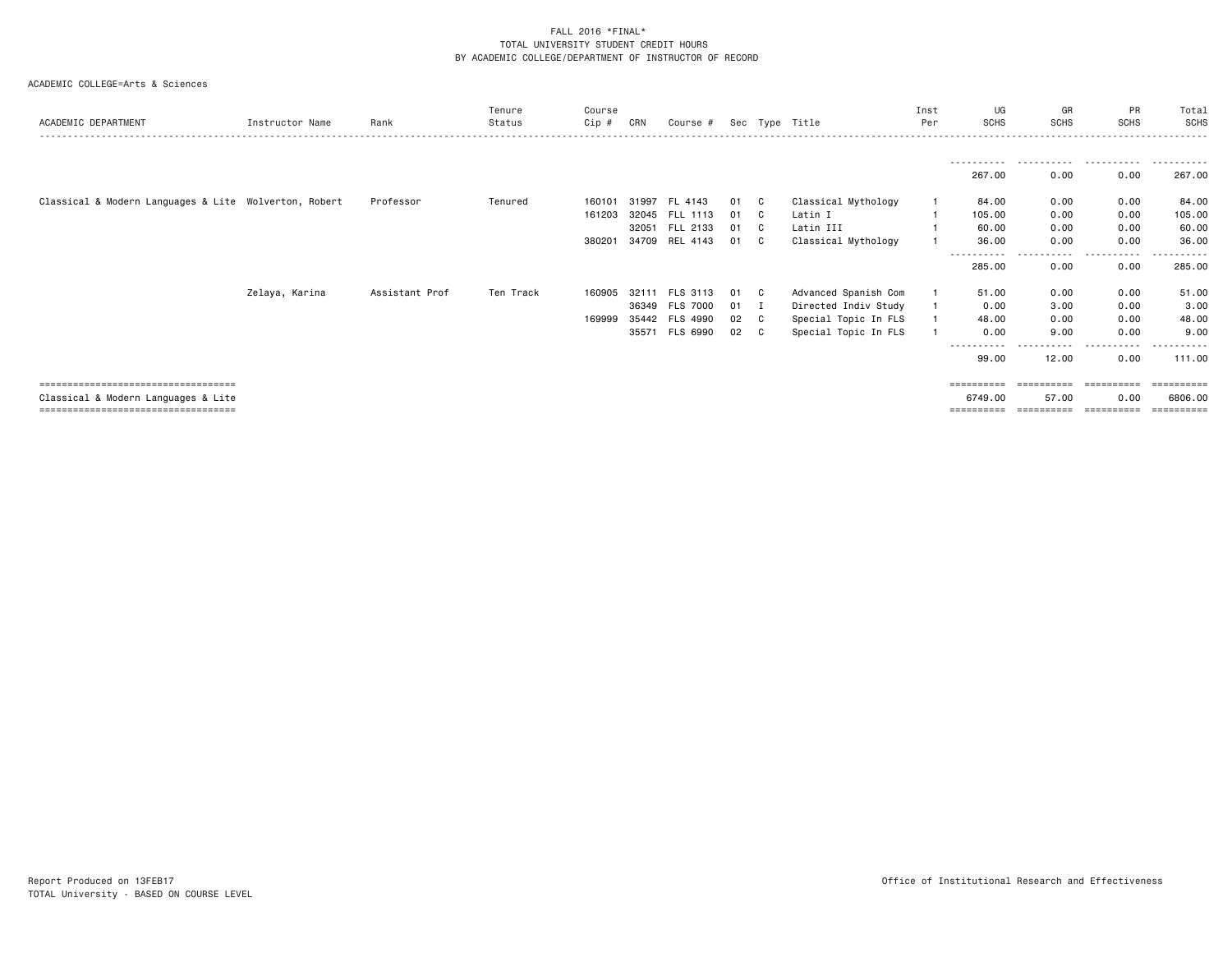#### ACADEMIC COLLEGE=Arts & Sciences

|                     |                  |            | Tenure        | Course |       |                      |       |             |                      | Inst           | UG                                  | GR                                                                                                                                | PR                    | Total                  |
|---------------------|------------------|------------|---------------|--------|-------|----------------------|-------|-------------|----------------------|----------------|-------------------------------------|-----------------------------------------------------------------------------------------------------------------------------------|-----------------------|------------------------|
| ACADEMIC DEPARTMENT | Instructor Name  | Rank       | Status        | Cip #  | CRN   | Course #             |       |             | Sec Type Title       | Per            | <b>SCHS</b>                         | <b>SCHS</b>                                                                                                                       | <b>SCHS</b>           | <b>SCHS</b>            |
|                     |                  |            |               |        |       |                      |       |             |                      |                |                                     |                                                                                                                                   |                       | .                      |
| Communication       | Anthony, Kelli   | Instructor | Non-Ten Track | 090101 | 34104 | CO 1223              | 501   | C           | Intro Comm Theory    | -1             | 132.00                              | 0.00                                                                                                                              | 0.00                  | 132.00                 |
|                     |                  |            |               |        | 34108 | CO 3833              | 501   | C           | Interviewing         | $\mathbf{1}$   | 72.00                               | 0.00                                                                                                                              | 0.00                  | 72.00                  |
|                     |                  |            |               | 090401 | 34105 | CO 1403              | 501 C |             | Intro Mass Media     | $\overline{1}$ | 108.00                              | 0.00                                                                                                                              | 0.00                  | 108.00                 |
|                     |                  |            |               | 090900 | 34107 | CO 3813              | 501 C |             | PR Case Problems     | $\mathbf{1}$   | 33.00                               | 0.00                                                                                                                              | 0.00                  | 33.00                  |
|                     |                  |            |               |        |       |                      |       |             |                      |                | .<br>345.00                         | $\frac{1}{2} \left( \frac{1}{2} \right) \left( \frac{1}{2} \right) \left( \frac{1}{2} \right) \left( \frac{1}{2} \right)$<br>0.00 | .<br>0.00             | <u>.</u><br>345.00     |
|                     | Blount, Anna     | Lecturer   | Non-Ten Track | 090101 | 30936 | CO 1013              | 27    | C           | Intro to Communicati | $\overline{1}$ | 105.00                              | 0.00                                                                                                                              | 0.00                  | 105.00                 |
|                     |                  |            |               | 090900 | 30994 | CO 3863              | 01    | B           | PR Production        | $\mathbf{1}$   | 36.00                               | 0.00                                                                                                                              | 0.00                  | 36.00                  |
|                     |                  |            |               |        | 30995 | CO 3863              | 02    | B           | PR Production        | $\overline{1}$ | 39.00                               | 0.00                                                                                                                              | 0.00                  | 39.00                  |
|                     |                  |            |               | 231304 | 30904 | CO 1003              | 08    | C           | Fund Of Public Speak | $\mathbf{1}$   | 75.00                               | 0.00                                                                                                                              | 0.00                  | 75.00                  |
|                     |                  |            |               |        |       | CO 1003              | 10    | $\mathbf c$ |                      | $\mathbf{1}$   |                                     |                                                                                                                                   |                       |                        |
|                     |                  |            |               |        | 30906 |                      |       |             | Fund Of Public Speak |                | 69.00                               | 0.00                                                                                                                              | 0.00                  | 69.00<br>$\cdots$      |
|                     |                  |            |               |        |       |                      |       |             |                      |                | 324.00                              | 0.00                                                                                                                              | 0.00                  | 324.00                 |
|                     | Bogue, Patty     | Lecturer   | Non-Ten Track | 090101 | 30910 | CO 1013              | 01    | C           | Intro to Communicati | $\mathbf{1}$   | 105.00                              | 0.00                                                                                                                              | 0.00                  | 105.00                 |
|                     |                  |            |               |        | 30918 | CO 1013              | 09    | C           | Intro to Communicati | $\mathbf{1}$   | 99.00                               | 0.00                                                                                                                              | 0.00                  | 99.00                  |
|                     |                  |            |               |        | 30921 | CO 1013              | 12    | C           | Intro to Communicati | $\overline{1}$ | 99.00                               | 0.00                                                                                                                              | 0.00                  | 99.00                  |
|                     |                  |            |               |        | 30928 | CO 1013              | 19    | C           | Intro to Communicati | $\mathbf{1}$   | 105.00                              | 0.00                                                                                                                              | 0.00                  | 105.00                 |
|                     |                  |            |               | 231304 | 30948 | CO 2253              | 01    | $\mathbf c$ | Fund Interprsn Comm  | $\overline{1}$ | 60.00                               | 0.00                                                                                                                              | 0.00                  | 60.00                  |
|                     |                  |            |               |        |       |                      |       |             |                      |                | $\sim$ $\sim$ $\sim$<br>468.00      | $- - - -$<br>0.00                                                                                                                 | $\frac{1}{2}$<br>0.00 | .<br>468.00            |
|                     | Brown, Karyn     | Instructor | Non-Ten Track |        |       | 090900 31016 CO 4813 | 02    | C           | PR Organizations     | $\mathbf{1}$   | 69.00                               | 0.00                                                                                                                              | 0.00                  | 69.00                  |
|                     |                  |            |               |        |       |                      |       |             |                      |                | $- - -$<br>.<br>69.00               | ----<br>0.00                                                                                                                      | . <b>.</b> .<br>0.00  | . <u>.</u> .<br>69.00  |
|                     |                  |            |               |        |       |                      |       |             |                      |                |                                     |                                                                                                                                   |                       |                        |
|                     | Bryant, Terence  | Instructor | Non-Ten Track | 090701 | 30949 | CO 2333              | 01    | C           | Tv Production        | $\mathbf{1}$   | 174.00                              | 0.00                                                                                                                              | 0.00                  | 174.00                 |
|                     |                  |            |               |        | 30950 | CO 2333              | 02    | К           | Tv Production        |                | 0.00                                | 0.00                                                                                                                              | 0.00                  | 0.00                   |
|                     |                  |            |               |        | 30951 | CO 2333              | 03    | К           | Tv Production        |                | 0.00                                | 0.00                                                                                                                              | 0.00                  | 0.00                   |
|                     |                  |            |               |        | 30952 | CO 2333              | 04    | К           | Tv Production        | -1             | 0.00                                | 0.00                                                                                                                              | 0.00                  | 0.00                   |
|                     |                  |            |               |        | 30953 | CO 2333              | 05    | K           | Tv Production        | $\mathbf{1}$   | 0.00                                | 0.00                                                                                                                              | 0.00                  | 0.00                   |
|                     |                  |            |               |        | 30954 | CO 2333              | 06    | K           | Tv Production        |                | 0.00                                | 0.00                                                                                                                              | 0.00                  | 0.00                   |
|                     |                  |            |               |        | 30955 | CO 2333              | 07    | К           | Tv Production        |                | 0.00                                | 0.00                                                                                                                              | 0.00                  | 0.00                   |
|                     |                  |            |               |        | 31009 | CO 4373              | 02    | B           | Prac In Tv News      |                | 36.00                               | 0.00                                                                                                                              | 0.00                  | 36.00                  |
|                     |                  |            |               |        |       |                      |       |             |                      |                | .<br>210.00                         | $- - - -$<br>0.00                                                                                                                 | .<br>0.00             | .<br>210.00            |
|                     | Cain, Emily      | Instructor | Non-Ten Track | 090900 |       | 30996 CO 3863        | 03    | B           | PR Production        | $\overline{1}$ | 33.00                               | 0.00                                                                                                                              | 0.00                  | 33.00                  |
|                     |                  |            |               |        |       |                      |       |             |                      |                | .<br>33.00                          | $- - - -$<br>0.00                                                                                                                 | .<br>0.00             | .<br>33.00             |
|                     |                  |            |               |        |       |                      |       |             |                      |                |                                     |                                                                                                                                   |                       |                        |
|                     | Chambers, Cheryl | Instructor | Non-Ten Track | 090101 | 30912 | CO 1013              | 03    | C           | Intro to Communicati | -1             | 99.00                               | 0.00                                                                                                                              | 0.00                  | 99.00                  |
|                     |                  |            |               |        | 30916 | CO 1013              | 07    | $\mathbf c$ | Intro to Communicati | $\mathbf{1}$   | 96.00                               | 0.00                                                                                                                              | 0.00                  | 96.00                  |
|                     |                  |            |               |        | 30917 | CO 1013              | 08    | C           | Intro to Communicati | $\overline{1}$ | 99.00                               | 0.00                                                                                                                              | 0.00                  | 99.00                  |
|                     |                  |            |               |        | 30926 | CO 1013              | 17    | C           | Intro to Communicati | $\overline{1}$ | 99.00                               | 0.00                                                                                                                              | 0.00                  | 99.00                  |
|                     |                  |            |               |        | 30937 | CO 1013              | 28    | C           | Intro to Communicati | $\mathbf{1}$   | 102.00                              | 0.00                                                                                                                              | 0.00                  | 102.00                 |
|                     |                  |            |               |        |       |                      |       |             |                      |                | $\sim$ $\sim$ $\sim$<br>.<br>495.00 | 0.00                                                                                                                              | . <b>.</b> .<br>0.00  | . <u>.</u> .<br>495.00 |
|                     | Clevinger, Donna | Professor  | Tenured       | 240101 | 36794 | <b>HON 4000</b>      | 14    | I           | Directed Individual  |                | 1.00                                | 0.00                                                                                                                              | 0.00                  | 1.00                   |
|                     |                  |            |               |        | 36795 | HON 4000             | 15    | I           | Directed Individual  | $\mathbf{1}$   | 1.00                                | 0.00                                                                                                                              | 0.00                  | 1.00                   |
|                     |                  |            |               |        | 36796 | HON 4000             | 16    | I           | Directed Individual  | $\overline{1}$ | 1.00                                | 0.00                                                                                                                              | 0.00                  | 1.00                   |
|                     |                  |            |               |        | 36797 | HON 4000             | 17    | Ι           | Directed Individual  | $\overline{1}$ | 1.00                                | 0.00                                                                                                                              | 0.00                  | 1.00                   |
|                     |                  |            |               |        |       |                      |       |             |                      |                |                                     |                                                                                                                                   |                       |                        |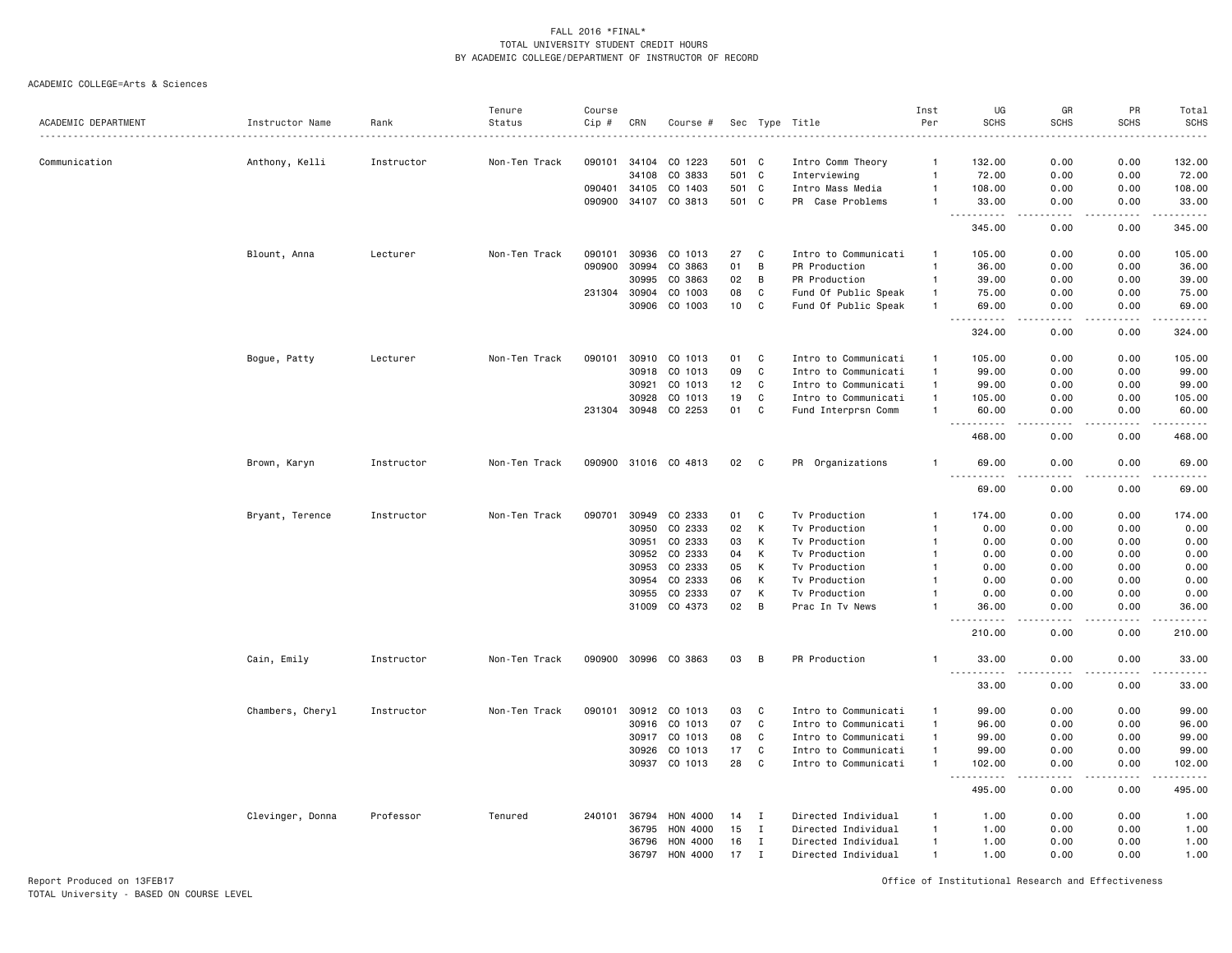|                     |                    |                | Tenure         | Course       |       |                      |                   |              |                      | Inst           | UG                                                                                                                                                                                                                                                                                                                                                                                                                                                                                                                       | GR                    | PR                   | Total                                                                                                                                                         |
|---------------------|--------------------|----------------|----------------|--------------|-------|----------------------|-------------------|--------------|----------------------|----------------|--------------------------------------------------------------------------------------------------------------------------------------------------------------------------------------------------------------------------------------------------------------------------------------------------------------------------------------------------------------------------------------------------------------------------------------------------------------------------------------------------------------------------|-----------------------|----------------------|---------------------------------------------------------------------------------------------------------------------------------------------------------------|
| ACADEMIC DEPARTMENT | Instructor Name    | Rank           | Status         | Cip #        | CRN   | Course #             |                   |              | Sec Type Title       | Per            | <b>SCHS</b>                                                                                                                                                                                                                                                                                                                                                                                                                                                                                                              | <b>SCHS</b>           | <b>SCHS</b>          | <b>SCHS</b>                                                                                                                                                   |
|                     |                    |                |                |              |       |                      |                   |              |                      |                |                                                                                                                                                                                                                                                                                                                                                                                                                                                                                                                          |                       |                      |                                                                                                                                                               |
| Communication       | Clevinger, Donna   | Professor      | Tenured        | 240101       | 36798 | HON 4000             | 18                | I            | Directed Individual  | -1             | 1.00                                                                                                                                                                                                                                                                                                                                                                                                                                                                                                                     | 0.00                  | 0.00                 | 1.00                                                                                                                                                          |
|                     |                    |                |                |              | 36804 | <b>HON 4000</b>      | 23                | $\mathbf I$  | Directed Individual  | $\overline{1}$ | 1.00                                                                                                                                                                                                                                                                                                                                                                                                                                                                                                                     | 0.00                  | 0.00                 | 1.00                                                                                                                                                          |
|                     |                    |                |                |              | 36806 | <b>HON 4000</b>      | 25                | $\mathbf{I}$ | Directed Individual  | $\overline{1}$ | 1.00                                                                                                                                                                                                                                                                                                                                                                                                                                                                                                                     | 0.00                  | 0.00                 | 1.00                                                                                                                                                          |
|                     |                    |                |                | 500501       | 30944 | CO 1503              | H <sub>0</sub> 1  | C            | Honors Intro To Thea | $\overline{1}$ | 45.00                                                                                                                                                                                                                                                                                                                                                                                                                                                                                                                    | 0.00                  | 0.00                 | 45.00                                                                                                                                                         |
|                     |                    |                |                | 500506       | 34766 | CO 2503              | H <sub>01</sub> C |              | Acting               | $\overline{1}$ | 45.00                                                                                                                                                                                                                                                                                                                                                                                                                                                                                                                    | 0.00                  | 0.00                 | 45.00                                                                                                                                                         |
|                     |                    |                |                |              |       |                      |                   |              |                      |                | .<br>$- - -$<br>97.00                                                                                                                                                                                                                                                                                                                                                                                                                                                                                                    | .<br>0.00             | .<br>0.00            | .<br>97.00                                                                                                                                                    |
|                     | Cooley, Skye       | Assistant Prof | Ten Track      | 090101       | 31018 | CO 6213              | 01                | C            | Political Commun     |                | 0.00                                                                                                                                                                                                                                                                                                                                                                                                                                                                                                                     | 9.00                  | 0.00                 | 9.00                                                                                                                                                          |
|                     |                    |                |                | 090900       | 31013 | CO 4803              | 01                | C            | Research in PR & Adv | $\overline{1}$ | 72.00                                                                                                                                                                                                                                                                                                                                                                                                                                                                                                                    | 0.00                  | 0.00                 | 72.00                                                                                                                                                         |
|                     |                    |                |                |              |       |                      | 02                | C            |                      | $\overline{1}$ |                                                                                                                                                                                                                                                                                                                                                                                                                                                                                                                          | 0.00                  | 0.00                 |                                                                                                                                                               |
|                     |                    |                |                |              | 31014 | CO 4803              |                   |              | Research in PR & Adv |                | 57.00                                                                                                                                                                                                                                                                                                                                                                                                                                                                                                                    |                       |                      | 57.00                                                                                                                                                         |
|                     |                    |                |                | 090904 30999 |       | CO 4213              | 01                | $\mathbf c$  | Political Commun     | $\overline{1}$ | 48.00                                                                                                                                                                                                                                                                                                                                                                                                                                                                                                                    | 0.00                  | 0.00                 | 48.00<br>$\frac{1}{2} \left( \frac{1}{2} \right) \left( \frac{1}{2} \right) \left( \frac{1}{2} \right) \left( \frac{1}{2} \right) \left( \frac{1}{2} \right)$ |
|                     |                    |                |                |              |       |                      |                   |              |                      |                | 177.00                                                                                                                                                                                                                                                                                                                                                                                                                                                                                                                   | 9.00                  | 0.00                 | 186.00                                                                                                                                                        |
|                     | Denton, Raymond    | Lecturer       | Non-Ten Track  | 090101       | 33914 | CO 1223              | 201 C             |              | Intro Comm Theory    |                | 72.00                                                                                                                                                                                                                                                                                                                                                                                                                                                                                                                    | 0.00                  | 0.00                 | 72.00                                                                                                                                                         |
|                     |                    |                |                | 090701       | 33919 | CO 4373              | 201               | C            | Prac In Tv News      |                | 3.00                                                                                                                                                                                                                                                                                                                                                                                                                                                                                                                     | 0.00                  | 0.00                 | 3.00                                                                                                                                                          |
|                     |                    |                |                | 231304       | 36563 | CO 2013              | 201 C             |              | Voice & Articulation | $\overline{1}$ | 9.00<br>-----                                                                                                                                                                                                                                                                                                                                                                                                                                                                                                            | 0.00<br>.             | 0.00<br>. <u>.</u> . | 9.00<br>$\frac{1}{2} \left( \frac{1}{2} \right) \left( \frac{1}{2} \right) \left( \frac{1}{2} \right) \left( \frac{1}{2} \right) \left( \frac{1}{2} \right)$  |
|                     |                    |                |                |              |       |                      |                   |              |                      |                | 84.00                                                                                                                                                                                                                                                                                                                                                                                                                                                                                                                    | 0.00                  | 0.00                 | 84.00                                                                                                                                                         |
|                     | Edmonds, Khristina | Instructor     | Non-Ten Track  | 231304       | 30899 | CO 1003              | 03                | C            | Fund Of Public Speak | $\mathbf{1}$   | 69.00                                                                                                                                                                                                                                                                                                                                                                                                                                                                                                                    | 0.00                  | 0.00                 | 69.00                                                                                                                                                         |
|                     |                    |                |                |              | 30900 | CO 1003              | 04                | $\mathbf c$  | Fund Of Public Speak | $\overline{1}$ | 72.00                                                                                                                                                                                                                                                                                                                                                                                                                                                                                                                    | 0.00                  | 0.00                 | 72.00                                                                                                                                                         |
|                     |                    |                |                |              | 30903 | CO 1003              | 07                | C            | Fund Of Public Speak | $\overline{1}$ | 75.00                                                                                                                                                                                                                                                                                                                                                                                                                                                                                                                    | 0.00                  | 0.00                 | 75.00                                                                                                                                                         |
|                     |                    |                |                |              | 30907 | CO 1003              | HO1 C             |              | Hon Fund of Public S | $\mathbf{1}$   | 54.00                                                                                                                                                                                                                                                                                                                                                                                                                                                                                                                    | 0.00                  | 0.00                 | 54.00                                                                                                                                                         |
|                     |                    |                |                |              | 30909 | CO 1003              | H03 C             |              | Hon Fund Public Spea | $\overline{1}$ | 51.00                                                                                                                                                                                                                                                                                                                                                                                                                                                                                                                    | 0.00                  | 0.00                 | 51.00                                                                                                                                                         |
|                     |                    |                |                |              |       |                      |                   |              |                      |                | $\begin{array}{cccccccccccccc} \multicolumn{2}{c}{} & \multicolumn{2}{c}{} & \multicolumn{2}{c}{} & \multicolumn{2}{c}{} & \multicolumn{2}{c}{} & \multicolumn{2}{c}{} & \multicolumn{2}{c}{} & \multicolumn{2}{c}{} & \multicolumn{2}{c}{} & \multicolumn{2}{c}{} & \multicolumn{2}{c}{} & \multicolumn{2}{c}{} & \multicolumn{2}{c}{} & \multicolumn{2}{c}{} & \multicolumn{2}{c}{} & \multicolumn{2}{c}{} & \multicolumn{2}{c}{} & \multicolumn{2}{c}{} & \multicolumn{2}{c}{} & \$<br>$\sim$ $\sim$ $\sim$<br>321.00 | .<br>0.00             | .<br>0.00            | .<br>321.00                                                                                                                                                   |
|                     |                    |                |                |              |       |                      |                   |              |                      |                |                                                                                                                                                                                                                                                                                                                                                                                                                                                                                                                          |                       |                      |                                                                                                                                                               |
|                     | Fisher, Melody     | Assistant Prof | Ten Track      | 090900       | 30985 | CO 3813              | 01                | C            | Case Problems<br>PR  | $\mathbf{1}$   | 63.00                                                                                                                                                                                                                                                                                                                                                                                                                                                                                                                    | 0.00                  | 0.00                 | 63.00                                                                                                                                                         |
|                     |                    |                |                |              | 30986 | CO 3813              | 02                | $\mathbf c$  | PR<br>Case Problems  | $\overline{1}$ | 69.00                                                                                                                                                                                                                                                                                                                                                                                                                                                                                                                    | 0.00                  | 0.00                 | 69.00                                                                                                                                                         |
|                     |                    |                |                |              |       | 31015 CO 4813        | 01                | C            | PR Organizations     | $\overline{1}$ | 72.00<br>.                                                                                                                                                                                                                                                                                                                                                                                                                                                                                                               | 0.00<br>$   -$        | 0.00<br>.            | 72.00<br>.                                                                                                                                                    |
|                     |                    |                |                |              |       |                      |                   |              |                      |                | 204.00                                                                                                                                                                                                                                                                                                                                                                                                                                                                                                                   | 0.00                  | 0.00                 | 204.00                                                                                                                                                        |
|                     | Forde, John        | Professor      | Tenured        | 090900       |       | 30984 CO 3803        | 01                | C            | Prin Public Relation | $\mathbf{1}$   | 369.00                                                                                                                                                                                                                                                                                                                                                                                                                                                                                                                   | 0.00                  | 0.00                 | 369.00                                                                                                                                                        |
|                     |                    |                |                |              |       | 34106 CO 3803        | 501 C             |              | Prin Public Relation | $\overline{1}$ | 99.00<br>$\frac{1}{2} \frac{1}{2} \frac{1}{2} \frac{1}{2} \frac{1}{2} \frac{1}{2} \frac{1}{2} \frac{1}{2}$                                                                                                                                                                                                                                                                                                                                                                                                               | 0.00<br>$- - - -$     | 0.00<br>.            | 99.00<br>.                                                                                                                                                    |
|                     |                    |                |                |              |       |                      |                   |              |                      |                | 468.00                                                                                                                                                                                                                                                                                                                                                                                                                                                                                                                   | 0.00                  | 0.00                 | 468.00                                                                                                                                                        |
|                     | Fountain, Amy      | Instructor     | Non-Ten Track  | 090101       | 30911 | CO 1013              | 02                | C            | Intro to Communicati | $\mathbf{1}$   | 102.00                                                                                                                                                                                                                                                                                                                                                                                                                                                                                                                   | 0.00                  | 0.00                 | 102.00                                                                                                                                                        |
|                     |                    |                |                | 090401       | 30997 | CO 4053              | 01                | E            | Internship Comm      | $\mathbf{1}$   | 45.00                                                                                                                                                                                                                                                                                                                                                                                                                                                                                                                    | 0.00                  | 0.00                 | 45.00                                                                                                                                                         |
|                     |                    |                |                | 231304       | 30901 | CO 1003              | 05                | C            | Fund Of Public Speak | $\overline{1}$ | 72.00                                                                                                                                                                                                                                                                                                                                                                                                                                                                                                                    | 0.00                  | 0.00                 | 72.00                                                                                                                                                         |
|                     |                    |                |                |              |       | 30902 CO 1003        | 06                | $\mathbf{C}$ | Fund Of Public Speak | $\overline{1}$ | 75.00                                                                                                                                                                                                                                                                                                                                                                                                                                                                                                                    | 0.00                  | 0.00                 | 75.00                                                                                                                                                         |
|                     |                    |                |                |              |       |                      |                   |              |                      |                | $\sim$ $\sim$ $\sim$<br>.<br>294.00                                                                                                                                                                                                                                                                                                                                                                                                                                                                                      | $\frac{1}{2}$<br>0.00 | .<br>0.00            | .<br>294.00                                                                                                                                                   |
|                     |                    | Lecturer       | Non-Ten Track  | 231304       |       | 30897 CO 1003        | 01                | C            | Fund Of Public Speak |                |                                                                                                                                                                                                                                                                                                                                                                                                                                                                                                                          | 0.00                  | 0.00                 | 72.00                                                                                                                                                         |
|                     | Gardner, Daniel    |                |                |              |       | 30898 CO 1003        |                   | C            |                      | $\overline{1}$ | 72.00                                                                                                                                                                                                                                                                                                                                                                                                                                                                                                                    |                       |                      |                                                                                                                                                               |
|                     |                    |                |                |              |       |                      | 02                |              | Fund Of Public Speak |                | 72.00<br>.                                                                                                                                                                                                                                                                                                                                                                                                                                                                                                               | 0.00<br>$- - - -$     | 0.00<br>.            | 72.00<br>.                                                                                                                                                    |
|                     |                    |                |                |              |       |                      |                   |              |                      |                | 144.00                                                                                                                                                                                                                                                                                                                                                                                                                                                                                                                   | 0.00                  | 0.00                 | 144.00                                                                                                                                                        |
|                     | Garraway, David    | Non-Faculty    | Not Applicable |              |       | 090701 30974 CO 3333 | 01                | B            | Adv Television Prd   | $\overline{1}$ | 45.00                                                                                                                                                                                                                                                                                                                                                                                                                                                                                                                    | 0.00                  | 0.00                 | 45.00                                                                                                                                                         |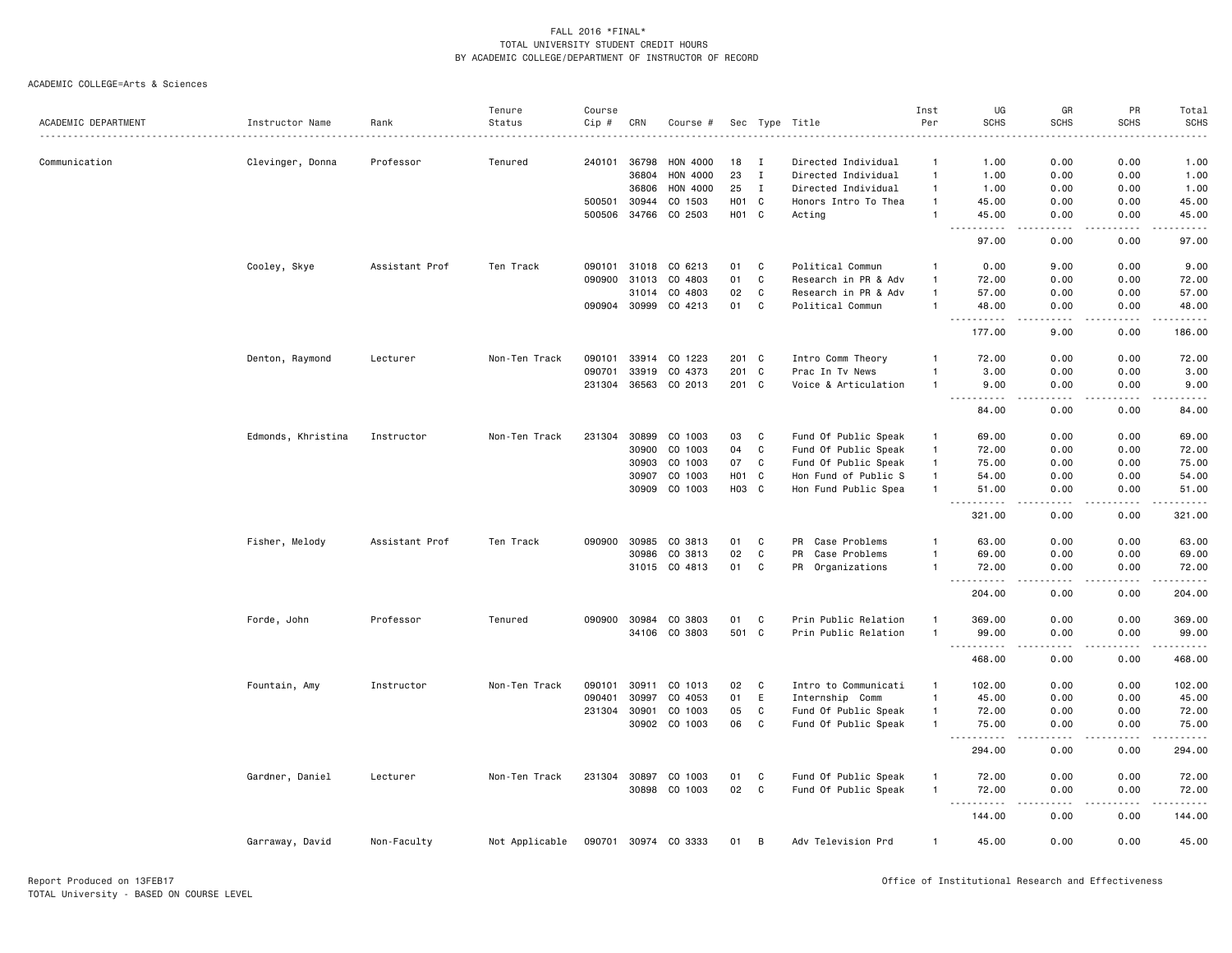| <b>SCHS</b><br><b>SCHS</b><br>ACADEMIC DEPARTMENT<br>Instructor Name<br>Rank<br>Status<br>$Cip \#$<br>CRN<br>Sec Type Title<br>Per<br>Course #<br>.<br>.<br>45.00<br>0.00<br>36832<br>Communication<br>Gawrych, Teresa<br>090101<br>CO 4000<br>05<br>$\mathbf{I}$<br>Directed Indiv Study<br>0.00<br>Instructor<br>Non-Ten Track<br>3.00<br>$\overline{1}$<br>36833<br>06<br>CO 4000<br>$\mathbf I$<br>Directed Indiv Study<br>3.00<br>0.00<br>$\overline{1}$<br>090404 30978<br>CO 3403<br>02<br>B<br>Photographic Communi<br>$\mathbf{1}$<br>45.00<br>0.00<br>04<br>34768<br>CO 3403<br>В<br>Photographic Communi<br>48.00<br>0.00<br>$\overline{1}$<br>090701 31008<br>CO 4373<br>01<br>B<br>Prac In Tv News<br>24.00<br>0.00<br>$\mathbf{1}$<br>231304 30905<br>CO 1003<br>09<br>C<br>Fund Of Public Speak<br>75.00<br>0.00<br>$\mathbf{1}$<br>$\frac{1}{2} \left( \frac{1}{2} \right) \left( \frac{1}{2} \right) \left( \frac{1}{2} \right) \left( \frac{1}{2} \right) \left( \frac{1}{2} \right)$<br>$\sim$ $\sim$<br>$\frac{1}{2}$<br>198.00<br>0.00<br>Professor<br>35446<br>CO 4000<br>$\mathbf I$<br>Directed Indiv Study<br>3.00<br>0.00<br>Goodman, Mark<br>Tenured<br>090101<br>01<br>$\mathbf{1}$<br>35558<br>CO 4000<br>03<br>$\mathbf I$<br>0.00<br>Directed Indiv Study<br>3.00<br>$\mathbf{1}$<br>36373<br>CO 4000<br>04<br>$\mathbf I$<br>Directed Indiv Study<br>3.00<br>0.00<br>$\mathbf{1}$<br>090401<br>30942<br>CO 1403<br>H <sub>01</sub> C<br>Honors Intro Mass Me<br>$\mathbf{1}$<br>57.00<br>0.00<br>$\overline{B}$<br>090404<br>30979<br>CO 3403<br>03<br>Photographic Communi<br>45.00<br>0.00<br>$\mathbf{1}$<br>$\mathbf{C}$<br>090701<br>34111<br>CO 4433<br>501<br>Television Criticism<br>39.00<br>0.00<br>$\mathbf{1}$<br>CO 6433<br>501 C<br>090702 34114<br>Television Criticism<br>3.00<br>0.00<br>$\mathbf{1}$<br>$- - - -$<br>150.00<br>3.00<br>30990<br>01<br>C<br>0.00<br>Gordon, Meaghan<br>Instructor<br>Non-Ten Track<br>090900<br>CO 3853<br>Public Relations Wri<br>39.00<br>$\mathbf{1}$<br>30991<br>CO 3853<br>02<br>C<br>Public Relations Wri<br>48.00<br>0.00<br>$\mathbf{1}$<br>30992<br>CO 3853<br>03<br>$\mathtt{C}$<br>Public Relations Wri<br>36.00<br>0.00<br>$\mathbf{1}$<br>CO 3853<br>04<br>$\mathbf C$<br>30993<br>Public Relations Wri<br>0.00<br>$\overline{1}$<br>33.00 | <b>SCHS</b><br><b>SCHS</b>                                                                                                                                                                                |
|------------------------------------------------------------------------------------------------------------------------------------------------------------------------------------------------------------------------------------------------------------------------------------------------------------------------------------------------------------------------------------------------------------------------------------------------------------------------------------------------------------------------------------------------------------------------------------------------------------------------------------------------------------------------------------------------------------------------------------------------------------------------------------------------------------------------------------------------------------------------------------------------------------------------------------------------------------------------------------------------------------------------------------------------------------------------------------------------------------------------------------------------------------------------------------------------------------------------------------------------------------------------------------------------------------------------------------------------------------------------------------------------------------------------------------------------------------------------------------------------------------------------------------------------------------------------------------------------------------------------------------------------------------------------------------------------------------------------------------------------------------------------------------------------------------------------------------------------------------------------------------------------------------------------------------------------------------------------------------------------------------------------------------------------------------------------------------------------------------------------------------------------------------------------------------------------------------------------------------------------------------------------------------------------------------------------------------------|-----------------------------------------------------------------------------------------------------------------------------------------------------------------------------------------------------------|
|                                                                                                                                                                                                                                                                                                                                                                                                                                                                                                                                                                                                                                                                                                                                                                                                                                                                                                                                                                                                                                                                                                                                                                                                                                                                                                                                                                                                                                                                                                                                                                                                                                                                                                                                                                                                                                                                                                                                                                                                                                                                                                                                                                                                                                                                                                                                          |                                                                                                                                                                                                           |
|                                                                                                                                                                                                                                                                                                                                                                                                                                                                                                                                                                                                                                                                                                                                                                                                                                                                                                                                                                                                                                                                                                                                                                                                                                                                                                                                                                                                                                                                                                                                                                                                                                                                                                                                                                                                                                                                                                                                                                                                                                                                                                                                                                                                                                                                                                                                          | $\frac{1}{2} \left( \frac{1}{2} \right) \left( \frac{1}{2} \right) \left( \frac{1}{2} \right) \left( \frac{1}{2} \right) \left( \frac{1}{2} \right) \left( \frac{1}{2} \right)$<br>-----<br>0.00<br>45.00 |
|                                                                                                                                                                                                                                                                                                                                                                                                                                                                                                                                                                                                                                                                                                                                                                                                                                                                                                                                                                                                                                                                                                                                                                                                                                                                                                                                                                                                                                                                                                                                                                                                                                                                                                                                                                                                                                                                                                                                                                                                                                                                                                                                                                                                                                                                                                                                          | 0.00<br>3.00                                                                                                                                                                                              |
|                                                                                                                                                                                                                                                                                                                                                                                                                                                                                                                                                                                                                                                                                                                                                                                                                                                                                                                                                                                                                                                                                                                                                                                                                                                                                                                                                                                                                                                                                                                                                                                                                                                                                                                                                                                                                                                                                                                                                                                                                                                                                                                                                                                                                                                                                                                                          | 0.00<br>3.00                                                                                                                                                                                              |
|                                                                                                                                                                                                                                                                                                                                                                                                                                                                                                                                                                                                                                                                                                                                                                                                                                                                                                                                                                                                                                                                                                                                                                                                                                                                                                                                                                                                                                                                                                                                                                                                                                                                                                                                                                                                                                                                                                                                                                                                                                                                                                                                                                                                                                                                                                                                          | 45.00<br>0.00                                                                                                                                                                                             |
|                                                                                                                                                                                                                                                                                                                                                                                                                                                                                                                                                                                                                                                                                                                                                                                                                                                                                                                                                                                                                                                                                                                                                                                                                                                                                                                                                                                                                                                                                                                                                                                                                                                                                                                                                                                                                                                                                                                                                                                                                                                                                                                                                                                                                                                                                                                                          | 0.00<br>48.00                                                                                                                                                                                             |
|                                                                                                                                                                                                                                                                                                                                                                                                                                                                                                                                                                                                                                                                                                                                                                                                                                                                                                                                                                                                                                                                                                                                                                                                                                                                                                                                                                                                                                                                                                                                                                                                                                                                                                                                                                                                                                                                                                                                                                                                                                                                                                                                                                                                                                                                                                                                          | 0.00<br>24.00                                                                                                                                                                                             |
|                                                                                                                                                                                                                                                                                                                                                                                                                                                                                                                                                                                                                                                                                                                                                                                                                                                                                                                                                                                                                                                                                                                                                                                                                                                                                                                                                                                                                                                                                                                                                                                                                                                                                                                                                                                                                                                                                                                                                                                                                                                                                                                                                                                                                                                                                                                                          | 0.00<br>75.00<br>.<br>.                                                                                                                                                                                   |
|                                                                                                                                                                                                                                                                                                                                                                                                                                                                                                                                                                                                                                                                                                                                                                                                                                                                                                                                                                                                                                                                                                                                                                                                                                                                                                                                                                                                                                                                                                                                                                                                                                                                                                                                                                                                                                                                                                                                                                                                                                                                                                                                                                                                                                                                                                                                          | 0.00<br>198.00                                                                                                                                                                                            |
|                                                                                                                                                                                                                                                                                                                                                                                                                                                                                                                                                                                                                                                                                                                                                                                                                                                                                                                                                                                                                                                                                                                                                                                                                                                                                                                                                                                                                                                                                                                                                                                                                                                                                                                                                                                                                                                                                                                                                                                                                                                                                                                                                                                                                                                                                                                                          | 0.00<br>3.00                                                                                                                                                                                              |
|                                                                                                                                                                                                                                                                                                                                                                                                                                                                                                                                                                                                                                                                                                                                                                                                                                                                                                                                                                                                                                                                                                                                                                                                                                                                                                                                                                                                                                                                                                                                                                                                                                                                                                                                                                                                                                                                                                                                                                                                                                                                                                                                                                                                                                                                                                                                          | 0.00<br>3.00                                                                                                                                                                                              |
|                                                                                                                                                                                                                                                                                                                                                                                                                                                                                                                                                                                                                                                                                                                                                                                                                                                                                                                                                                                                                                                                                                                                                                                                                                                                                                                                                                                                                                                                                                                                                                                                                                                                                                                                                                                                                                                                                                                                                                                                                                                                                                                                                                                                                                                                                                                                          | 0.00<br>3.00                                                                                                                                                                                              |
|                                                                                                                                                                                                                                                                                                                                                                                                                                                                                                                                                                                                                                                                                                                                                                                                                                                                                                                                                                                                                                                                                                                                                                                                                                                                                                                                                                                                                                                                                                                                                                                                                                                                                                                                                                                                                                                                                                                                                                                                                                                                                                                                                                                                                                                                                                                                          | 0.00<br>57.00                                                                                                                                                                                             |
|                                                                                                                                                                                                                                                                                                                                                                                                                                                                                                                                                                                                                                                                                                                                                                                                                                                                                                                                                                                                                                                                                                                                                                                                                                                                                                                                                                                                                                                                                                                                                                                                                                                                                                                                                                                                                                                                                                                                                                                                                                                                                                                                                                                                                                                                                                                                          | 0.00<br>45.00                                                                                                                                                                                             |
|                                                                                                                                                                                                                                                                                                                                                                                                                                                                                                                                                                                                                                                                                                                                                                                                                                                                                                                                                                                                                                                                                                                                                                                                                                                                                                                                                                                                                                                                                                                                                                                                                                                                                                                                                                                                                                                                                                                                                                                                                                                                                                                                                                                                                                                                                                                                          | 39.00<br>0.00                                                                                                                                                                                             |
|                                                                                                                                                                                                                                                                                                                                                                                                                                                                                                                                                                                                                                                                                                                                                                                                                                                                                                                                                                                                                                                                                                                                                                                                                                                                                                                                                                                                                                                                                                                                                                                                                                                                                                                                                                                                                                                                                                                                                                                                                                                                                                                                                                                                                                                                                                                                          | 0.00<br>3.00                                                                                                                                                                                              |
|                                                                                                                                                                                                                                                                                                                                                                                                                                                                                                                                                                                                                                                                                                                                                                                                                                                                                                                                                                                                                                                                                                                                                                                                                                                                                                                                                                                                                                                                                                                                                                                                                                                                                                                                                                                                                                                                                                                                                                                                                                                                                                                                                                                                                                                                                                                                          | 0.00<br>153.00                                                                                                                                                                                            |
|                                                                                                                                                                                                                                                                                                                                                                                                                                                                                                                                                                                                                                                                                                                                                                                                                                                                                                                                                                                                                                                                                                                                                                                                                                                                                                                                                                                                                                                                                                                                                                                                                                                                                                                                                                                                                                                                                                                                                                                                                                                                                                                                                                                                                                                                                                                                          | 0.00<br>39.00                                                                                                                                                                                             |
|                                                                                                                                                                                                                                                                                                                                                                                                                                                                                                                                                                                                                                                                                                                                                                                                                                                                                                                                                                                                                                                                                                                                                                                                                                                                                                                                                                                                                                                                                                                                                                                                                                                                                                                                                                                                                                                                                                                                                                                                                                                                                                                                                                                                                                                                                                                                          | 0.00<br>48.00                                                                                                                                                                                             |
|                                                                                                                                                                                                                                                                                                                                                                                                                                                                                                                                                                                                                                                                                                                                                                                                                                                                                                                                                                                                                                                                                                                                                                                                                                                                                                                                                                                                                                                                                                                                                                                                                                                                                                                                                                                                                                                                                                                                                                                                                                                                                                                                                                                                                                                                                                                                          | 0.00<br>36.00                                                                                                                                                                                             |
| $\sim$ $\sim$ $\sim$<br>$\sim$ $\sim$                                                                                                                                                                                                                                                                                                                                                                                                                                                                                                                                                                                                                                                                                                                                                                                                                                                                                                                                                                                                                                                                                                                                                                                                                                                                                                                                                                                                                                                                                                                                                                                                                                                                                                                                                                                                                                                                                                                                                                                                                                                                                                                                                                                                                                                                                                    | 0.00<br>33.00                                                                                                                                                                                             |
| 156.00<br>0.00                                                                                                                                                                                                                                                                                                                                                                                                                                                                                                                                                                                                                                                                                                                                                                                                                                                                                                                                                                                                                                                                                                                                                                                                                                                                                                                                                                                                                                                                                                                                                                                                                                                                                                                                                                                                                                                                                                                                                                                                                                                                                                                                                                                                                                                                                                                           | 0.00<br>156.00                                                                                                                                                                                            |
| 30919<br>CO 1013<br>C<br>0.00<br>Harmon, Nicole<br>Lecturer<br>Non-Ten Track<br>090101<br>10<br>Intro to Communicati<br>99.00<br>$\mathbf{1}$                                                                                                                                                                                                                                                                                                                                                                                                                                                                                                                                                                                                                                                                                                                                                                                                                                                                                                                                                                                                                                                                                                                                                                                                                                                                                                                                                                                                                                                                                                                                                                                                                                                                                                                                                                                                                                                                                                                                                                                                                                                                                                                                                                                            | 0.00<br>99.00                                                                                                                                                                                             |
| 18<br>C<br>30927<br>CO 1013<br>Intro to Communicati<br>$\overline{1}$<br>102.00<br>0.00                                                                                                                                                                                                                                                                                                                                                                                                                                                                                                                                                                                                                                                                                                                                                                                                                                                                                                                                                                                                                                                                                                                                                                                                                                                                                                                                                                                                                                                                                                                                                                                                                                                                                                                                                                                                                                                                                                                                                                                                                                                                                                                                                                                                                                                  | 0.00<br>102.00                                                                                                                                                                                            |
| 25<br>30934<br>CO 1013<br>C<br>Intro to Communicati<br>102.00<br>0.00<br>$\mathbf{1}$                                                                                                                                                                                                                                                                                                                                                                                                                                                                                                                                                                                                                                                                                                                                                                                                                                                                                                                                                                                                                                                                                                                                                                                                                                                                                                                                                                                                                                                                                                                                                                                                                                                                                                                                                                                                                                                                                                                                                                                                                                                                                                                                                                                                                                                    | 0.00<br>102.00                                                                                                                                                                                            |
| 30935 CO 1013<br>26<br>C<br>Intro to Communicati<br>0.00<br>$\mathbf{1}$<br>102.00<br><b>.</b><br>$ -$                                                                                                                                                                                                                                                                                                                                                                                                                                                                                                                                                                                                                                                                                                                                                                                                                                                                                                                                                                                                                                                                                                                                                                                                                                                                                                                                                                                                                                                                                                                                                                                                                                                                                                                                                                                                                                                                                                                                                                                                                                                                                                                                                                                                                                   | 0.00<br>102.00<br>.                                                                                                                                                                                       |
| 405.00<br>0.00                                                                                                                                                                                                                                                                                                                                                                                                                                                                                                                                                                                                                                                                                                                                                                                                                                                                                                                                                                                                                                                                                                                                                                                                                                                                                                                                                                                                                                                                                                                                                                                                                                                                                                                                                                                                                                                                                                                                                                                                                                                                                                                                                                                                                                                                                                                           | 0.00<br>405.00                                                                                                                                                                                            |
| 500501 30943 CO 1503<br>Harris, Melanie<br>Instructor<br>Non-Ten Track<br>01<br>C<br>Intro To Theatre<br>480.00<br>0.00<br>.                                                                                                                                                                                                                                                                                                                                                                                                                                                                                                                                                                                                                                                                                                                                                                                                                                                                                                                                                                                                                                                                                                                                                                                                                                                                                                                                                                                                                                                                                                                                                                                                                                                                                                                                                                                                                                                                                                                                                                                                                                                                                                                                                                                                             | 0.00<br>480.00<br>.                                                                                                                                                                                       |
| 480.00<br>0.00                                                                                                                                                                                                                                                                                                                                                                                                                                                                                                                                                                                                                                                                                                                                                                                                                                                                                                                                                                                                                                                                                                                                                                                                                                                                                                                                                                                                                                                                                                                                                                                                                                                                                                                                                                                                                                                                                                                                                                                                                                                                                                                                                                                                                                                                                                                           | 0.00<br>480.00                                                                                                                                                                                            |
| 30920<br>Non-Ten Track<br>090101<br>CO 1013<br>11<br>C<br>Intro to Communicati<br>102.00<br>0.00<br>Knight, Amy<br>Instructor<br>$\overline{1}$                                                                                                                                                                                                                                                                                                                                                                                                                                                                                                                                                                                                                                                                                                                                                                                                                                                                                                                                                                                                                                                                                                                                                                                                                                                                                                                                                                                                                                                                                                                                                                                                                                                                                                                                                                                                                                                                                                                                                                                                                                                                                                                                                                                          | 0.00<br>102.00                                                                                                                                                                                            |
| C<br>30922<br>CO 1013<br>13<br>Intro to Communicati<br>102.00<br>0.00<br>$\overline{1}$                                                                                                                                                                                                                                                                                                                                                                                                                                                                                                                                                                                                                                                                                                                                                                                                                                                                                                                                                                                                                                                                                                                                                                                                                                                                                                                                                                                                                                                                                                                                                                                                                                                                                                                                                                                                                                                                                                                                                                                                                                                                                                                                                                                                                                                  | 0.00<br>102.00                                                                                                                                                                                            |
| 30970<br>CO 3213<br>01<br>C<br>Small Group Coummuni<br>$\mathbf{1}$<br>75.00<br>0.00                                                                                                                                                                                                                                                                                                                                                                                                                                                                                                                                                                                                                                                                                                                                                                                                                                                                                                                                                                                                                                                                                                                                                                                                                                                                                                                                                                                                                                                                                                                                                                                                                                                                                                                                                                                                                                                                                                                                                                                                                                                                                                                                                                                                                                                     | 75.00<br>0.00                                                                                                                                                                                             |
| CO 3213<br>02<br>C<br>30971<br>Small Group Coummuni<br>$\overline{1}$<br>75.00<br>0.00                                                                                                                                                                                                                                                                                                                                                                                                                                                                                                                                                                                                                                                                                                                                                                                                                                                                                                                                                                                                                                                                                                                                                                                                                                                                                                                                                                                                                                                                                                                                                                                                                                                                                                                                                                                                                                                                                                                                                                                                                                                                                                                                                                                                                                                   | 0.00<br>75.00                                                                                                                                                                                             |
| 34102 CO 1013<br>501 C<br>Intro to Communicati<br>$\overline{1}$<br>87.00<br>0.00                                                                                                                                                                                                                                                                                                                                                                                                                                                                                                                                                                                                                                                                                                                                                                                                                                                                                                                                                                                                                                                                                                                                                                                                                                                                                                                                                                                                                                                                                                                                                                                                                                                                                                                                                                                                                                                                                                                                                                                                                                                                                                                                                                                                                                                        | 0.00<br>87.00                                                                                                                                                                                             |
| $\sim$ $\sim$ $\sim$<br>.<br>.<br>441.00<br>0.00                                                                                                                                                                                                                                                                                                                                                                                                                                                                                                                                                                                                                                                                                                                                                                                                                                                                                                                                                                                                                                                                                                                                                                                                                                                                                                                                                                                                                                                                                                                                                                                                                                                                                                                                                                                                                                                                                                                                                                                                                                                                                                                                                                                                                                                                                         | .<br>0.00<br>441.00                                                                                                                                                                                       |
| Lindley, William<br>090101 30988 CO 3833<br>Lecturer<br>Non-Ten Track<br>02<br>$\mathbf{C}$<br>Interviewing<br>66.00<br>0.00<br>$\mathbf{1}$                                                                                                                                                                                                                                                                                                                                                                                                                                                                                                                                                                                                                                                                                                                                                                                                                                                                                                                                                                                                                                                                                                                                                                                                                                                                                                                                                                                                                                                                                                                                                                                                                                                                                                                                                                                                                                                                                                                                                                                                                                                                                                                                                                                             | 0.00<br>66.00                                                                                                                                                                                             |
| .<br>.<br>66.00<br>0.00                                                                                                                                                                                                                                                                                                                                                                                                                                                                                                                                                                                                                                                                                                                                                                                                                                                                                                                                                                                                                                                                                                                                                                                                                                                                                                                                                                                                                                                                                                                                                                                                                                                                                                                                                                                                                                                                                                                                                                                                                                                                                                                                                                                                                                                                                                                  | .<br>.<br>0.00<br>66.00                                                                                                                                                                                   |
| Loehwing, Melanie<br>Assistant Prof<br>Ten Track<br>231304 31001<br>CO 4243<br>01<br>C<br>Rhetorical Theory<br>48.00<br>0.00<br>$\mathbf{1}$<br>01<br>31002 CO 4253<br>C<br>Elements Of Persuasn<br>57.00<br>0.00<br>$\overline{1}$                                                                                                                                                                                                                                                                                                                                                                                                                                                                                                                                                                                                                                                                                                                                                                                                                                                                                                                                                                                                                                                                                                                                                                                                                                                                                                                                                                                                                                                                                                                                                                                                                                                                                                                                                                                                                                                                                                                                                                                                                                                                                                      | 0.00<br>48.00<br>0.00<br>57.00                                                                                                                                                                            |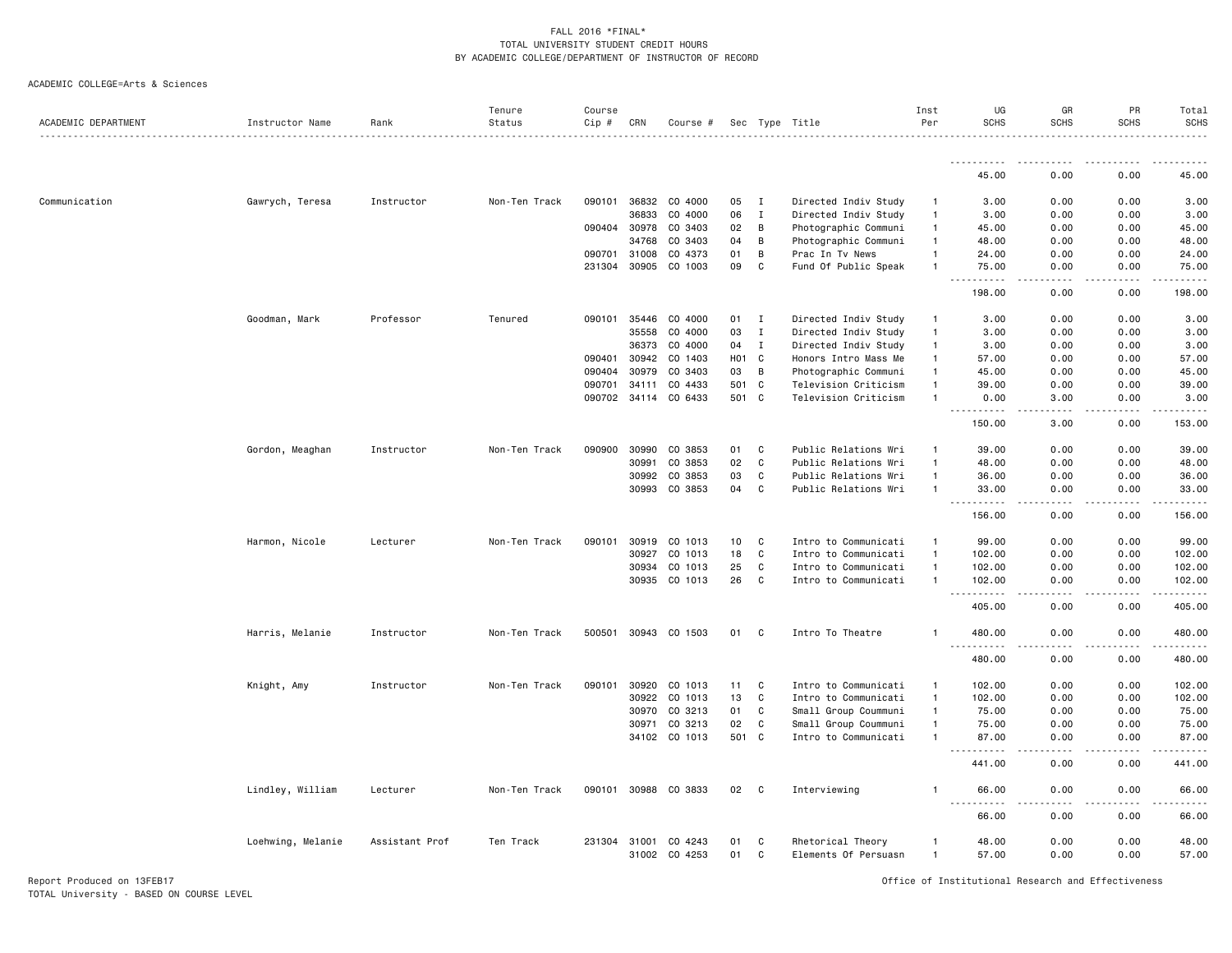#### ACADEMIC COLLEGE=Arts & Sciences

| ACADEMIC DEPARTMENT | Instructor Name                 | Rank           | Tenure<br>Status | Course<br>Cip #  | CRN            | Course #                 |          |             | Sec Type Title                               | Inst<br>Per                    | UG<br><b>SCHS</b>                  | GR<br><b>SCHS</b>     | PR<br><b>SCHS</b>     | Total<br><b>SCHS</b>                                                                                                                                          |
|---------------------|---------------------------------|----------------|------------------|------------------|----------------|--------------------------|----------|-------------|----------------------------------------------|--------------------------------|------------------------------------|-----------------------|-----------------------|---------------------------------------------------------------------------------------------------------------------------------------------------------------|
| Communication       | Loehwing, Melanie               | Assistant Prof | Ten Track        | 231304           | 34109          | CO 4253                  | 501 C    |             | Elements Of Persuasn                         |                                | 72.00                              | 0.00                  | 0.00                  | $\frac{1}{2} \left( \frac{1}{2} \right) \left( \frac{1}{2} \right) \left( \frac{1}{2} \right) \left( \frac{1}{2} \right) \left( \frac{1}{2} \right)$<br>72.00 |
|                     |                                 |                |                  |                  | 34112          | CO 6253                  | 501 C    |             | Elements Of Persuasn                         |                                | 0.00                               | 6.00<br>د د د د       | 0.00<br>.             | 6.00<br>.                                                                                                                                                     |
|                     |                                 |                |                  |                  |                |                          |          |             |                                              |                                | 177.00                             | 6.00                  | 0.00                  | 183.00                                                                                                                                                        |
|                     | Mabry, Paula                    | Lecturer       | Non-Ten Track    |                  |                | 231304 30946 CO 2013     | 01 C     |             | Voice & Articulation                         | -1                             | 54.00<br>$\sim$ $\sim$ $\sim$<br>. | 0.00<br>$- - - -$     | 0.00<br>$\frac{1}{2}$ | 54.00<br>$- - - - -$                                                                                                                                          |
|                     |                                 |                |                  |                  |                |                          |          |             |                                              |                                | 54.00                              | 0.00                  | 0.00                  | 54.00                                                                                                                                                         |
|                     | Matheny, James                  | Assistant Prof | Ten Track        | 500504<br>500506 | 30964          | 34772 CO 4583<br>CO 2503 | 01<br>01 | C<br>C      | Playwriting<br>Acting                        | -1<br>$\mathbf{1}$             | 48.00<br>45.00                     | 0.00<br>0.00          | 0.00<br>0.00          | 48.00<br>45.00                                                                                                                                                |
|                     |                                 |                |                  |                  |                |                          |          |             |                                              |                                | .<br>$\frac{1}{2}$<br>93.00        | $- - - -$<br>0.00     | .<br>0.00             | .<br>93.00                                                                                                                                                    |
|                     | McDavid, Frances                | Instructor     | Non-Ten Track    | 090401           | 30981          | CO 3443                  | 01       | C           | Adv News Writ-Report                         | $\mathbf{1}$                   | 45.00                              | 0.00                  | 0.00                  | 45.00                                                                                                                                                         |
|                     |                                 |                |                  |                  | 31011          | CO 4403                  | 01       | $\mathbf C$ | Journalism Ethics                            | $\mathbf{1}$                   | 54.00<br>.<br>$\sim$ $\sim$ $\sim$ | 0.00                  | 0.00<br>.             | 54.00<br>.                                                                                                                                                    |
|                     |                                 |                |                  |                  |                |                          |          |             |                                              |                                | 99.00                              | 0.00                  | 0.00                  | 99.00                                                                                                                                                         |
|                     | Misun, Christopher              | Non-Faculty    | Not Applicable   |                  |                | 090701 30975 CO 3333     | 02       | B           | Adv Television Prd                           |                                | 42.00<br>$\sim$ $\sim$ $\sim$<br>. | 0.00                  | 0.00<br>$   -$        | 42.00<br>د د د د د                                                                                                                                            |
|                     |                                 |                |                  |                  |                |                          |          |             |                                              |                                | 42.00                              | 0.00                  | 0.00                  | 42.00                                                                                                                                                         |
|                     | Montgomery, Debbie              | Lecturer       | Non-Ten Track    |                  |                | 090701 30963 CO 2423     | 01       | C           | News Edit-Typo-Mkup                          | $\mathbf{1}$                   | 45.00<br>$- - -$<br>.              | 0.00<br>$\frac{1}{2}$ | 0.00<br>.             | 45.00<br>.                                                                                                                                                    |
|                     |                                 |                |                  |                  |                |                          |          |             |                                              |                                | 45.00                              | 0.00                  | 0.00                  | 45.00                                                                                                                                                         |
|                     | Morschauser, Lindsey Instructor |                | Non-Ten Track    | 400404           | 32358          | GR 4502                  | 01       | C           | Prac Broadcast Meteo                         | -1                             | 44.00                              | 0.00                  | 0.00                  | 44.00                                                                                                                                                         |
|                     |                                 |                |                  |                  | 32359          | GR 4502                  | 02       | К           | Prac Broadcast Meteo                         | $\mathbf{1}$                   | 0.00                               | 0.00                  | 0.00                  | 0.00                                                                                                                                                          |
|                     |                                 |                |                  |                  | 32360          | GR 4502                  | 03       | К           | Prac Broadcast Meteo                         | $\overline{1}$                 | 0.00                               | 0.00                  | 0.00                  | 0.00                                                                                                                                                          |
|                     |                                 |                |                  |                  | 32361          | GR 4522                  | 01       | C           | Prac Broadcast Meteo                         | $\overline{1}$                 | 16.00                              | 0.00                  | 0.00                  | 16.00                                                                                                                                                         |
|                     |                                 |                |                  |                  | 32362          | GR 4522                  | 02       | К           | Prac Broadcast Meteo                         | $\mathbf{1}$                   | 0.00                               | 0.00                  | 0.00                  | 0.00                                                                                                                                                          |
|                     |                                 |                |                  |                  | 32363          | GR 4522                  | 03       | К           | Prac Broadcast Meteo                         | $\mathbf{1}$                   | 0.00                               | 0.00                  | 0.00                  | 0.00                                                                                                                                                          |
|                     |                                 |                |                  |                  | 32365          | GR 4640                  | 01       | E           | Met Internship                               | $\mathbf{1}$                   | 21.00                              | 0.00                  | 0.00                  | 21.00                                                                                                                                                         |
|                     |                                 |                |                  | 450701           | 32382          | GR 6502                  | 01       | $\mathbf C$ | Prac in Broadcast Me                         | $\mathbf{1}$                   | 0.00                               | 12.00                 | 0.00                  | 12.00                                                                                                                                                         |
|                     |                                 |                |                  |                  | 32383          | GR 6502                  | 02       | К           | Prac in Broadcast Me                         | $\mathbf{1}$                   | 0.00                               | 0.00                  | 0.00                  | 0.00                                                                                                                                                          |
|                     |                                 |                |                  |                  | 32384          | GR 6502                  | 03       | К           | Prac in Broadcast Me                         | $\mathbf{1}$                   | 0.00                               | 0.00                  | 0.00                  | 0.00                                                                                                                                                          |
|                     |                                 |                |                  |                  | 32385<br>32386 | GR 6522<br>GR 6522       | 01<br>02 | C<br>К      | Prac Broadcast Meteo<br>Prac Broadcast Meteo | $\overline{1}$<br>$\mathbf{1}$ | 0.00<br>0.00                       | 2.00<br>0.00          | 0.00<br>0.00          | 2.00<br>0.00                                                                                                                                                  |
|                     |                                 |                |                  |                  | 32389          | GR 6640                  | 01       | C           | Met Internship                               | $\mathbf{1}$                   | 0.00                               | 3.00                  | 0.00                  | 3.00                                                                                                                                                          |
|                     |                                 |                |                  |                  |                |                          |          |             |                                              |                                | <b>.</b><br>$- - -$<br>81.00       | 17.00                 | 0.00                  | $\frac{1}{2} \left( \frac{1}{2} \right) \left( \frac{1}{2} \right) \left( \frac{1}{2} \right) \left( \frac{1}{2} \right) \left( \frac{1}{2} \right)$<br>98.00 |
|                     | Nicholson, John                 | Associate Prof | Tenured          | 090101           | 30940          | CO 1223                  | 01       | C           | Intro Comm Theory                            | $\mathbf{1}$                   | 471.00                             | 0.00                  | 0.00                  | 471.00                                                                                                                                                        |
|                     |                                 |                |                  |                  | 30987          | CO 3833                  | 01       | C           | Interviewing                                 | $\mathbf{1}$                   | 63.00                              | 0.00                  | 0.00                  | 63.00                                                                                                                                                         |
|                     |                                 |                |                  |                  | 30998          | CO 4203                  | 01       | $\mathbf c$ | Nonverbal Communicat                         | $\mathbf{1}$                   | 78.00<br>.<br>$\sim$ $\sim$ $\sim$ | 0.00<br>الدامات بال   | 0.00<br>.             | 78.00<br><u>.</u>                                                                                                                                             |
|                     |                                 |                |                  |                  |                |                          |          |             |                                              |                                | 612.00                             | 0.00                  | 0.00                  | 612.00                                                                                                                                                        |
|                     | Poe, Philip                     | Assistant Prof | Ten Track        | 090101           | 30989          | CO 3833                  | 03       | C           | Interviewing                                 | -1                             | 66.00                              | 0.00                  | 0.00                  | 66.00                                                                                                                                                         |
|                     |                                 |                |                  | 090401           | 30980          | CO 3423                  | 01       | C           | Feature Writing                              | $\overline{1}$                 | 48.00                              | 0.00                  | 0.00                  | 48.00                                                                                                                                                         |
|                     |                                 |                |                  | 090701           | 30956          | CO 2413                  | 01       | C           | Intro News Writ-Repo                         | $\overline{1}$                 | 276.00                             | 0.00                  | 0.00                  | 276.00                                                                                                                                                        |
|                     |                                 |                |                  |                  | 30957          | CO 2413                  | 02       | К           | Intro News Writ-Repo                         | $\overline{1}$                 | 0.00                               | 0.00                  | 0.00                  | 0.00                                                                                                                                                          |
|                     |                                 |                |                  |                  | 30958          | CO 2413                  | 03       | К           | Intro News Writ-Repo                         | $\overline{1}$                 | 0.00                               | 0.00                  | 0.00                  | 0.00                                                                                                                                                          |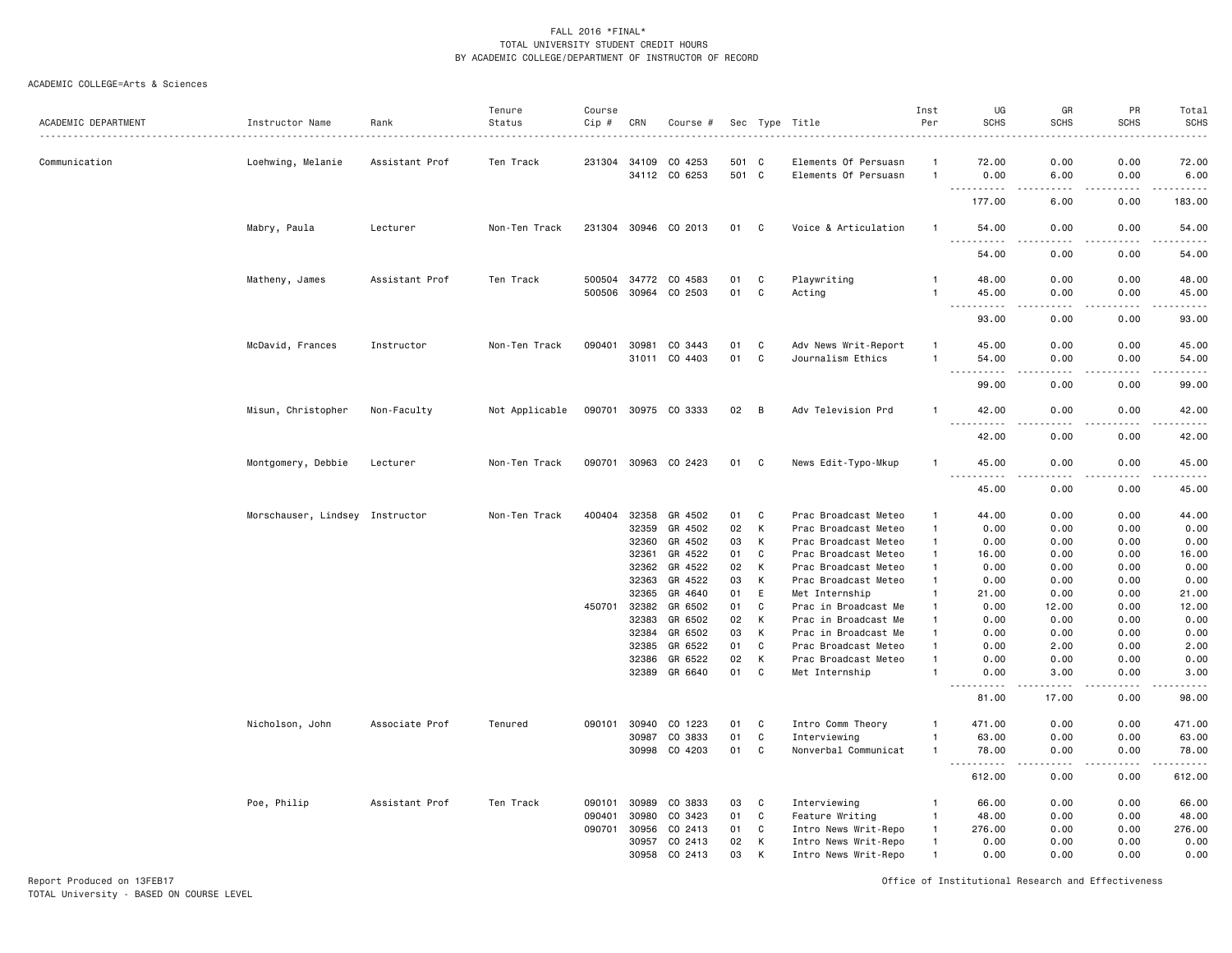| ACADEMIC DEPARTMENT | Instructor Name     | Rank           | Tenure<br>Status | Course<br>Cip # | CRN          | Course #             |    |                | Sec Type Title       | Inst<br>Per    | UG<br><b>SCHS</b>                  | GR<br><b>SCHS</b>                   | PR<br><b>SCHS</b> | Total<br><b>SCHS</b> |
|---------------------|---------------------|----------------|------------------|-----------------|--------------|----------------------|----|----------------|----------------------|----------------|------------------------------------|-------------------------------------|-------------------|----------------------|
|                     |                     |                |                  |                 |              |                      |    |                |                      |                |                                    |                                     |                   |                      |
| Communication       | Poe, Philip         | Assistant Prof | Ten Track        | 090701          | 30959        | CO 2413              | 04 | К              | Intro News Writ-Repo | $\mathbf{1}$   | 0.00                               | 0.00                                | 0.00              | 0.00                 |
|                     |                     |                |                  |                 | 30960        | CO 2413              | 05 | $\,$ K         | Intro News Writ-Repo | $\overline{1}$ | 0.00                               | 0.00                                | 0.00              | 0.00                 |
|                     |                     |                |                  |                 | 30961        | CO 2413              | 06 | К              | Intro News Writ-Repo | $\mathbf{1}$   | 0.00                               | 0.00                                | 0.00              | 0.00                 |
|                     |                     |                |                  |                 | 30962        | CO 2413              | 07 | К              | Intro News Writ-Repo | $\mathbf{1}$   | 0.00<br>$- - -$<br>.               | 0.00<br>$\frac{1}{2}$               | 0.00<br>.         | 0.00<br>.            |
|                     |                     |                |                  |                 |              |                      |    |                |                      |                | 390.00                             | 0.00                                | 0.00              | 390.00               |
|                     | Roussin, Wendy      | Associate Prof | Tenured          | 090404          | 30977        | CO 3403              | 01 | B              | Photographic Communi | $\mathbf{1}$   | 42.00                              | 0.00                                | 0.00              | 42.00                |
|                     |                     |                |                  | 090702          | 30983        | CO 3713              | 02 | C              | Digital Communicatio | $\overline{1}$ | 42.00                              | 0.00                                | 0.00              | 42.00                |
|                     |                     |                |                  |                 | 34769        | CO 3713              | 03 | B              | Digital Communicatio | $\overline{1}$ | 48.00<br>$\sim$ $\sim$ $\sim$<br>. | 0.00<br>.                           | 0.00<br>د د د د   | 48.00<br>.           |
|                     |                     |                |                  |                 |              |                      |    |                |                      |                | 132.00                             | 0.00                                | 0.00              | 132.00               |
|                     | Rupp, Jeffrey       | Non-Faculty    | Not Applicable   |                 |              | 090701 31010 CO 4393 | 01 | $\overline{B}$ | Broadcast Performanc | -1             | 36.00<br>.                         | 0.00                                | 0.00              | 36.00<br>.           |
|                     |                     |                |                  |                 |              |                      |    |                |                      |                | 36.00                              | 0.00                                | 0.00              | 36.00                |
|                     | Ryalls, Emily       | Assistant Prof | Ten Track        | 050207          | 31000        | CO 4233              | 01 | C              | Gender and Media     | $\mathbf{1}$   | 54.00                              | 0.00                                | 0.00              | 54.00                |
|                     |                     |                |                  |                 | 35948        | GS 4233              | 01 | $\mathbf c$    | Gender and Media     | $\mathbf{1}$   | 15.00                              | 0.00                                | 0.00              | 15.00                |
|                     |                     |                |                  | 231304          | 31003        | CO 4253              | 02 | C              | Elements Of Persuasn | $\overline{1}$ | 72.00                              | 0.00                                | 0.00              | 72.00                |
|                     |                     |                |                  |                 | 31004        | CO 4253              | 03 | C              | Elements Of Persuasn | $\overline{1}$ | 63.00                              | 0.00                                | 0.00              | 63.00                |
|                     |                     |                |                  |                 | 31023        | CO 6253              | 03 | $\mathbf c$    | Elements Of Persuasn | $\mathbf{1}$   | 0.00<br>.                          | 3.00<br>$\sim$ $\sim$ $\sim$ $\sim$ | 0.00<br>د د د د   | 3.00<br>.            |
|                     |                     |                |                  |                 |              |                      |    |                |                      |                | 204.00                             | 3.00                                | 0.00              | 207.00               |
|                     | Seitz, Holli        | Assistant Prof | Ten Track        | 090101          | 30930        | CO 1013              | 21 | C              | Intro to Communicati | $\mathbf{1}$   | 102.00                             | 0.00                                | 0.00              | 102.00<br>.          |
|                     |                     |                |                  |                 |              |                      |    |                |                      |                | 102.00                             | 0.00                                | 0.00              | 102.00               |
|                     | Smith, Glenn        | Associate Prof | Tenured          | 090102          | 31007        | CO 4323              | 02 | C              | Mass Media-Society   | $\mathbf{1}$   | 90.00                              | 0.00                                | 0.00              | 90.00                |
|                     |                     |                |                  | 090401          | 30941        | CO 1403              | 01 | $\mathbf c$    | Intro Mass Media     | $\overline{1}$ | 465.00                             | 0.00                                | 0.00              | 465.00               |
|                     |                     |                |                  | 090701 34767    |              | CO 3343              | 02 | $\mathbf c$    | Writing for the Medi | $\mathbf{1}$   | 48.00<br>.                         | 0.00<br>----                        | 0.00<br>.         | 48.00<br>.           |
|                     |                     |                |                  |                 |              |                      |    |                |                      |                | 603.00                             | 0.00                                | 0.00              | 603.00               |
|                     | Spann, Leighton     | Non-Faculty    | Not Applicable   |                 |              | 090101 30913 CO 1013 | 04 | C              | Intro to Communicati | -1             | 90.00<br><u>.</u>                  | 0.00                                | 0.00              | 90.00<br>.           |
|                     |                     |                |                  |                 |              |                      |    |                |                      |                | 90.00                              | 0.00                                | 0.00              | 90.00                |
|                     | Stockstill, William | Assistant Prof | Ten Track        | 500501          | 34763        | CO 1543              | 01 | E              | Theatre Practicum #4 |                | 57.00                              | 0.00                                | 0.00              | 57.00                |
|                     |                     |                |                  |                 | 500505 34770 | CO 4504              | 01 | C              | History Of Theatre   | $\mathbf{1}$   | 32.00<br>$\sim 100$                | 0.00<br>والمحامر                    | 0.00<br>.         | 32.00<br>.           |
|                     |                     |                |                  |                 |              |                      |    |                |                      |                | 89.00                              | 0.00                                | 0.00              | 89.00                |
|                     | Strout, Lawrence    | Associate Prof | Tenured          | 090102          | 31005        | CO 4313              | 01 | C              | Mass Media Law       | $\mathbf{1}$   | 90.00                              | 0.00                                | 0.00              | 90.00                |
|                     |                     |                |                  | 090401          | 30972        | CO 3313              | 01 | C              | News Write for Elec  | $\overline{1}$ | 48.00                              | 0.00                                | 0.00              | 48.00                |
|                     |                     |                |                  |                 |              | 090701 30976 CO 3343 | 01 | C              | Writing for the Medi | $\mathbf{1}$   | 36.00<br>.                         | 0.00<br>$\frac{1}{2}$               | 0.00<br>.         | 36.00<br>.           |
|                     |                     |                |                  |                 |              |                      |    |                |                      |                | 174.00                             | 0.00                                | 0.00              | 174.00               |
|                     | Watson, Olivia      | Non-Faculty    | Not Applicable   | 090101 30929    |              | CO 1013              | 20 | C              | Intro to Communicati | -1             | 99.00<br>.                         | 0.00<br>.                           | 0.00<br>.         | 99.00<br><u>.</u>    |
|                     |                     |                |                  |                 |              |                      |    |                |                      |                | 99.00                              | 0.00                                | 0.00              | 99.00                |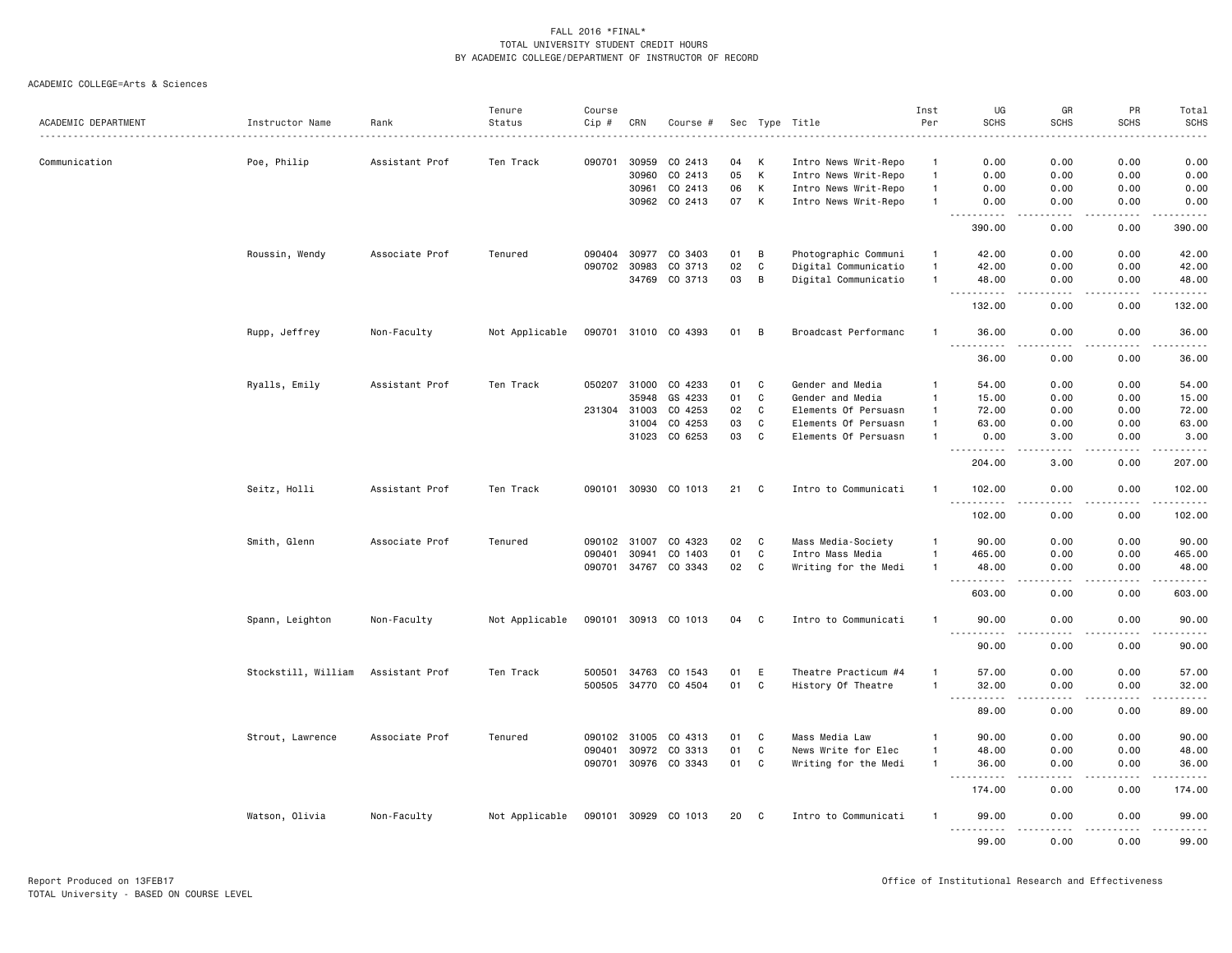| ACADEMIC DEPARTMENT                                                                             | Instructor Name | Rank           | Tenure<br>Status | Course<br>Cip #                  | CRN                     | Course #                                 |                            |                              | Sec Type Title                                                                         | Inst<br>Per | UG<br><b>SCHS</b>                                        | GR<br><b>SCHS</b>                      | <b>PR</b><br><b>SCHS</b>                 | Total<br>SCHS                                   |
|-------------------------------------------------------------------------------------------------|-----------------|----------------|------------------|----------------------------------|-------------------------|------------------------------------------|----------------------------|------------------------------|----------------------------------------------------------------------------------------|-------------|----------------------------------------------------------|----------------------------------------|------------------------------------------|-------------------------------------------------|
| Communication                                                                                   | Williams, Kevin | Associate Prof | Tenured          | 090102<br>090401<br>090702 30982 | 31006<br>34110<br>34113 | CO 4323<br>CO 4323<br>CO 6323<br>CO 3713 | 01<br>501 C<br>501 C<br>01 | $\mathbf{C}$<br>$\mathbf{C}$ | Mass Media-Society<br>Mass Media-Society<br>Mass Media-Society<br>Digital Communicatio |             | 90.00<br>78.00<br>0.00<br>45.00<br>-----------<br>213,00 | 0.00<br>0.00<br>21.00<br>0.00<br>21.00 | 0.00<br>0.00<br>0.00<br>0.00<br><br>0.00 | 90.00<br>78.00<br>21.00<br>45.00<br>.<br>234.00 |
| =====================================<br>Communication<br>===================================== |                 |                |                  |                                  |                         |                                          |                            |                              |                                                                                        |             | ==========<br>9009.00<br>==========                      | ==========<br>59.00<br>==========      | ==========<br>0.00<br>==========         | ==========<br>9068,00<br>==========             |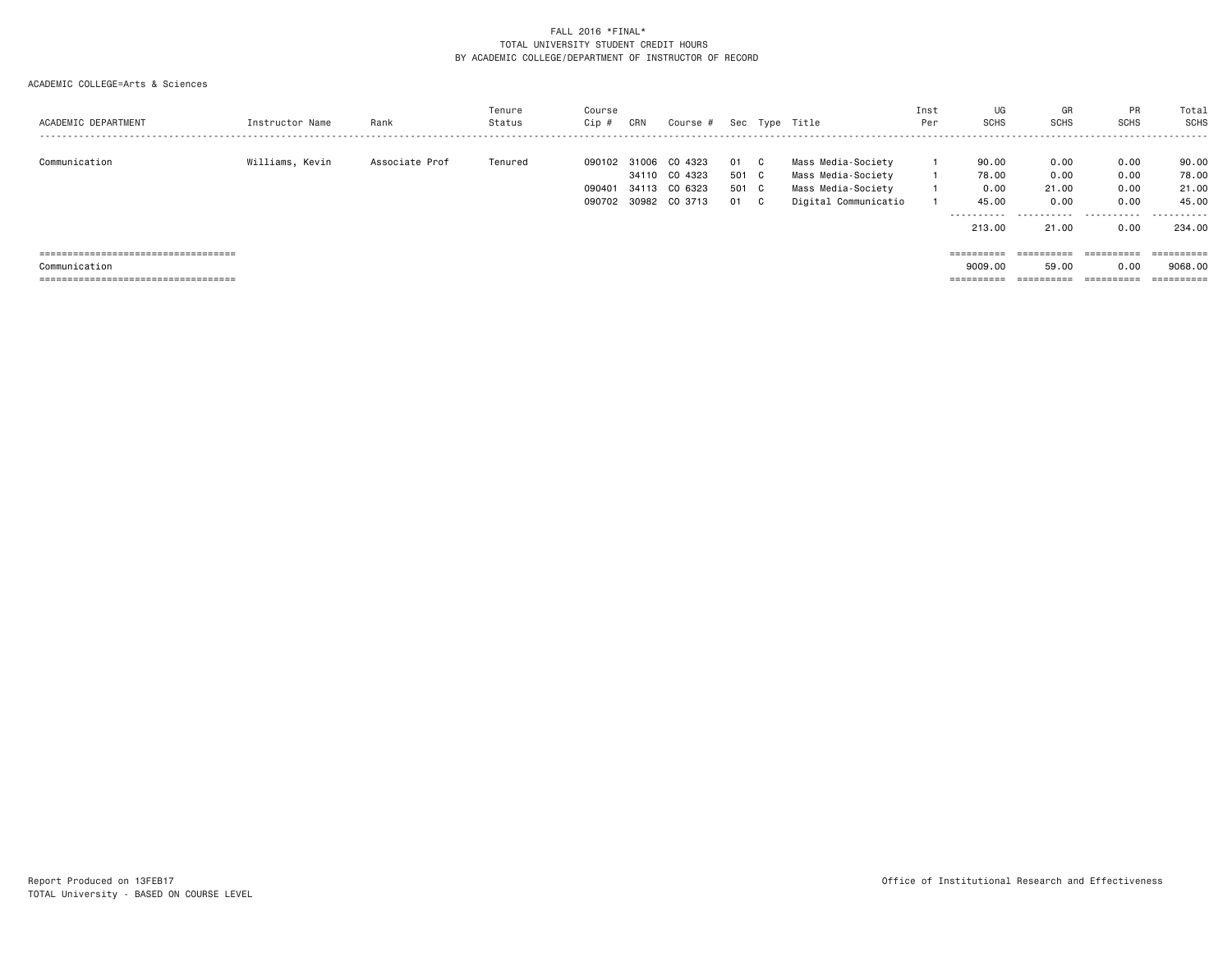#### ACADEMIC COLLEGE=Arts & Sciences

| ACADEMIC DEPARTMENT | Instructor Name    | Rank            | Tenure<br>Status | Course<br>Cip # | CRN   | Course #             |                 |                | Sec Type Title       | Inst<br>Per    | UG<br><b>SCHS</b>                                                                             | GR<br><b>SCHS</b>     | PR<br><b>SCHS</b> | Total<br><b>SCHS</b> |
|---------------------|--------------------|-----------------|------------------|-----------------|-------|----------------------|-----------------|----------------|----------------------|----------------|-----------------------------------------------------------------------------------------------|-----------------------|-------------------|----------------------|
|                     |                    |                 |                  |                 |       |                      |                 |                |                      |                |                                                                                               |                       |                   | $- - - -$            |
| English             | Acuff, Gale        | Lecturer        | Non-Ten Track    | 231301          | 31624 | EN 1103              | 05              | C              | En Composition I     | $\mathbf{1}$   | 57.00                                                                                         | 0.00                  | 0.00              | 57.00                |
|                     |                    |                 |                  |                 | 31662 | EN 1103              | 44              | C              | En Composition I     | $\mathbf{1}$   | 66.00                                                                                         | 0.00                  | 0.00              | 66.00                |
|                     |                    |                 |                  |                 | 31715 | EN 1113              | 20              | C              | En Composition II    | $\mathbf{1}$   | 66.00                                                                                         | 0.00                  | 0.00              | 66.00                |
|                     |                    |                 |                  |                 |       | 31716 EN 1113        | 21              | C              | En Composition II    | $\mathbf{1}$   | 63.00<br>. <b>.</b><br>$- - -$                                                                | 0.00<br>د د د د       | 0.00<br>.         | 63.00<br>.           |
|                     |                    |                 |                  |                 |       |                      |                 |                |                      |                | 252.00                                                                                        | 0.00                  | 0.00              | 252.00               |
|                     | Agee, Kelly        | Instructor      | Non-Ten Track    | 231303          | 32254 | GE 3513              | 02              | C              | Technical Writing    | $\mathbf{1}$   | 60.00                                                                                         | 0.00                  | 0.00              | 60.00                |
|                     |                    |                 |                  |                 | 32258 | GE 3513              | 06              | C              | Technical Writing    | $\mathbf{1}$   | 93.00                                                                                         | 0.00                  | 0.00              | 93.00                |
|                     |                    |                 |                  |                 |       | 32262 GE 3513        | 10 <sub>1</sub> | C              | Technical Writing    | $\mathbf{1}$   | 60.00<br>.<br>$\frac{1}{2} \left( \frac{1}{2} \right) \frac{1}{2} \left( \frac{1}{2} \right)$ | 0.00<br>.             | 0.00<br>.         | 60.00<br>.           |
|                     |                    |                 |                  |                 |       |                      |                 |                |                      |                | 213.00                                                                                        | 0.00                  | 0.00              | 213.00               |
|                     | Anderson, Thomas   | Professor       | Tenured          |                 |       | 231404 34682 EN 3523 | 01              | <b>C</b>       | Shakespeare and Film | $\mathbf{1}$   | 36.00<br>.                                                                                    | 0.00<br>.             | 0.00<br>.         | 36.00<br>.           |
|                     |                    |                 |                  |                 |       |                      |                 |                |                      |                | 36.00                                                                                         | 0.00                  | 0.00              | 36.00                |
|                     | Atkinson, Theodore | Associate Prof  | Tenured          | 231401 34683    |       | EN 8333              | 01              | C              | Studies in Southern  | $\mathbf{1}$   | 0.00                                                                                          | 27.00                 | 0.00              | 27.00                |
|                     |                    |                 |                  |                 |       | 231402 34696 EN 2253 | 04              | $\mathtt{C}$   | American Lit After 1 | $\mathbf{1}$   | 87.00<br>.<br>$\sim$ $\sim$                                                                   | 0.00                  | 0.00              | 87.00<br>.           |
|                     |                    |                 |                  |                 |       |                      |                 |                |                      |                | 87.00                                                                                         | 27.00                 | 0.00              | 114.00               |
|                     | Austin, Daniel     | Instructor      | Non-Ten Track    | 231301 31724    |       | EN 1173              | 03              | C              | Accelerated Comp II  | $\mathbf{1}$   | 54.00                                                                                         | 0.00                  | 0.00              | 54.00                |
|                     |                    |                 |                  |                 | 31735 | EN 1173              | 14              | C              | Accelerated Comp II  | $\mathbf{1}$   | 57.00                                                                                         | 0.00                  | 0.00              | 57.00                |
|                     |                    |                 |                  | 231401 31747    |       | EN 2203              | 10              | $\mathbf c$    | Intro To Literature  | $\mathbf{1}$   | 84.00                                                                                         | 0.00                  | 0.00              | 84.00                |
|                     |                    |                 |                  |                 | 31751 | EN 2203              | 14              | C              | Intro To Literature  | $\mathbf{1}$   | 87.00                                                                                         | 0.00                  | 0.00              | 87.00<br>.           |
|                     |                    |                 |                  |                 |       |                      |                 |                |                      |                | 282.00                                                                                        | 0.00                  | 0.00              | 282.00               |
|                     | Avery, Emma        | Grad Tch Assist | Not Applicable   |                 |       | 231301 31628 EN 1103 | 09              | C              | En Composition I     | $\mathbf{1}$   | 66.00                                                                                         | 0.00                  | 0.00              | 66.00<br>والمناصبات  |
|                     |                    |                 |                  |                 |       |                      |                 |                |                      |                | 66.00                                                                                         | 0.00                  | 0.00              | 66.00                |
|                     | Barefield, Amy     | Non-Faculty     | Not Applicable   |                 |       | 231301 31634 EN 1103 | 15              | $\mathbf{C}$   | En Composition I     | $\mathbf{1}$   | 57.00<br>----------                                                                           | 0.00<br>$\frac{1}{2}$ | 0.00              | 57.00<br>.           |
|                     |                    |                 |                  |                 |       |                      |                 |                |                      |                | 57.00                                                                                         | 0.00                  | 0.00              | 57.00                |
|                     | Barton, Amy        | Instructor      | Non-Ten Track    | 231303          | 32253 | GE 3513              | 01              | C              | Technical Writing    | $\mathbf{1}$   | 60.00                                                                                         | 0.00                  | 0.00              | 60.00                |
|                     |                    |                 |                  |                 | 32256 | GE 3513              | 04              | C              | Technical Writing    | $\overline{1}$ | 60.00                                                                                         | 0.00                  | 0.00              | 60.00                |
|                     |                    |                 |                  |                 | 32261 | GE 3513              | 09              | C              | Technical Writing    | $\mathbf{1}$   | 60.00                                                                                         | 0.00                  | 0.00              | 60.00                |
|                     |                    |                 |                  | 521003          | 32243 | FYE 1001             | F23             | C              | Freshman Year Experi | 0.5            | 8.00                                                                                          | 0.00                  | 0.00              | 8.00                 |
|                     |                    |                 |                  |                 | 32244 | FYE 1001             | F24 C           |                | Freshman Year Experi | 0.5            | 5.50<br>$- - - - -$                                                                           | 0.00<br>.             | 0.00<br>.         | 5.50<br>.            |
|                     |                    |                 |                  |                 |       |                      |                 |                |                      |                | 193.50                                                                                        | 0.00                  | 0.00              | 193.50               |
|                     | Bentley, Gregory   | Associate Prof  | Tenured          | 231404          | 31756 | EN 2213              | 03              | C              | English Lit Before 1 | $\overline{1}$ | 90.00                                                                                         | 0.00                  | 0.00              | 90.00                |
|                     |                    |                 |                  |                 | 34690 | EN 4703              | 01              | $\mathbf{C}$   | 16th Cent Eng Lit    | $\mathbf{1}$   | 30.00                                                                                         | 0.00                  | 0.00              | 30.00                |
|                     |                    |                 |                  |                 | 34691 | EN 6703              | 01              | $\overline{C}$ | 16th Cent Eng Lit    | $\mathbf{1}$   | 0.00<br>$\sim$ $\sim$ $\sim$ $\sim$<br>.                                                      | 3.00<br>$- - - -$     | 0.00<br>$\cdots$  | 3.00<br>.            |
|                     |                    |                 |                  |                 |       |                      |                 |                |                      |                | 120.00                                                                                        | 3.00                  | 0.00              | 123.00               |
|                     | Bogard, LaToya     | Instructor      | Non-Ten Track    | 231301          | 31657 | EN 1103              | 39              | C              | En Composition I     |                | 69.00                                                                                         | 0.00                  | 0.00              | 69.00                |
|                     |                    |                 |                  |                 | 31729 | EN 1173              | 08              | C              | Accelerated Comp II  | $\mathbf{1}$   | 54.00                                                                                         | 0.00                  | 0.00              | 54.00                |
|                     |                    |                 |                  | 231401 31741    |       | EN 2203              | 04              | C              | Intro To Literature  | $\mathbf{1}$   | 84.00                                                                                         | 0.00                  | 0.00              | 84.00                |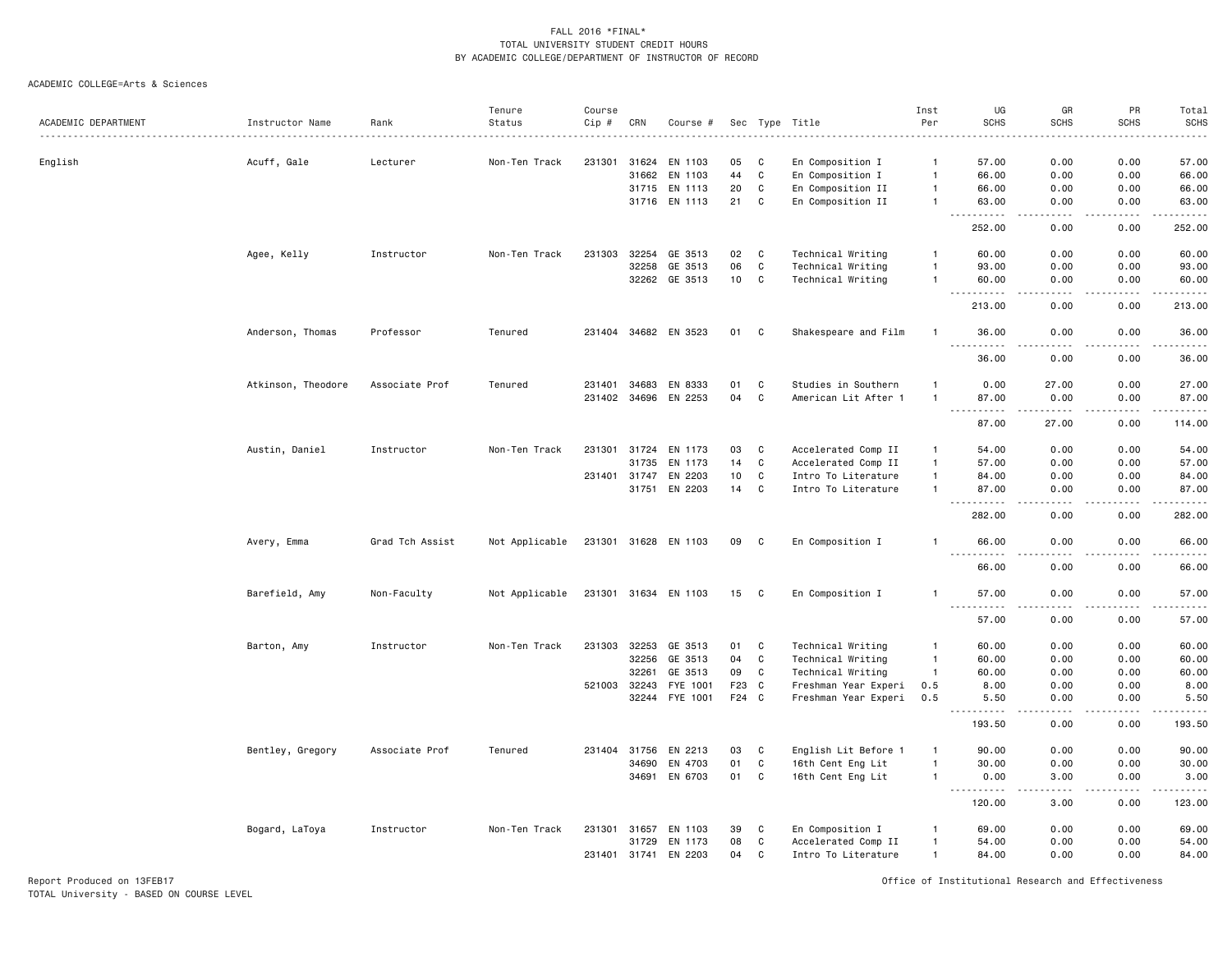|                     |                    |                 | Tenure         | Course       |       |                       |       |             |                      | Inst           | UG                                  | GR                                  | PR          | Total       |
|---------------------|--------------------|-----------------|----------------|--------------|-------|-----------------------|-------|-------------|----------------------|----------------|-------------------------------------|-------------------------------------|-------------|-------------|
| ACADEMIC DEPARTMENT | Instructor Name    | Rank            | Status         | Cip #        | CRN   | Course #              |       |             | Sec Type Title       | Per            | <b>SCHS</b>                         | <b>SCHS</b>                         | <b>SCHS</b> | SCHS<br>.   |
| English             | Bogard, LaToya     | Instructor      | Non-Ten Track  | 231401       | 31743 | EN 2203               | 06    | C           | Intro To Literature  |                | 45.00                               | 0.00                                | 0.00        | 45.00       |
|                     |                    |                 |                |              |       | 31750 EN 2203         | 13 C  |             | Intro To Literature  | $\overline{1}$ | 81.00<br>.                          | 0.00<br>.                           | 0.00<br>.   | 81.00<br>.  |
|                     |                    |                 |                |              |       |                       |       |             |                      |                | 333.00                              | 0.00                                | 0.00        | 333.00      |
|                     | Brandon, Stephen   | Lecturer        | Non-Ten Track  | 231301       | 31637 | EN 1103               | 18    | C           | En Composition I     | $\mathbf{1}$   | 69.00                               | 0.00                                | 0.00        | 69.00       |
|                     |                    |                 |                |              | 31655 | EN 1103               | 37    | C           | En Composition I     | $\mathbf{1}$   | 69.00                               | 0.00                                | 0.00        | 69.00       |
|                     |                    |                 |                |              | 31673 | EN 1103               | 56    | C           | En Composition I     | $\overline{1}$ | 69.00                               | 0.00                                | 0.00        | 69.00       |
|                     |                    |                 |                |              | 31684 | EN 1103               | 71    | C           | En Composition I     | $\overline{1}$ | 66.00                               | 0.00                                | 0.00        | 66.00       |
|                     |                    |                 |                |              | 31701 | EN 1113               | 06    | $\mathbf C$ | En Composition II    | $\overline{1}$ | 69.00                               | 0.00                                | 0.00        | 69.00       |
|                     |                    |                 |                |              |       |                       |       |             |                      |                | $\sim$ $\sim$ $\sim$<br>.<br>342.00 | $\sim$ $\sim$ $\sim$ $\sim$<br>0.00 | .<br>0.00   | .<br>342.00 |
|                     | Brocato, John      | Instructor      | Non-Ten Track  | 231303       | 32255 | GE 3513               | 03    | C           | Technical Writing    | $\mathbf{1}$   | 60.00                               | 0.00                                | 0.00        | 60.00       |
|                     |                    |                 |                |              | 32260 | GE 3513               | 08    | $\mathbf C$ | Technical Writing    | $\mathbf{1}$   | 30.00                               | 0.00                                | 0.00        | 30.00       |
|                     |                    |                 |                |              |       | 32265 GE 3513         | H01 C |             | Honors Technical Wri | $\mathbf{1}$   | 27.00                               | 0.00                                | 0.00        | 27.00       |
|                     |                    |                 |                |              |       |                       |       |             |                      |                | $ -$<br>-----<br>117.00             | $- - - -$<br>0.00                   | .<br>0.00   | .<br>117.00 |
|                     | Chancellor, Marian | Non-Faculty     | Not Applicable |              |       | 240102 34271 IDS 4111 | 501 C |             | Professional Seminar | 0.5            | 11.00                               | 0.00                                | 0.00        | 11.00       |
|                     |                    |                 |                |              |       |                       |       |             |                      |                | $\sim$ $\sim$ $\sim$<br>.<br>11.00  | د د د د<br>0.00                     | .<br>0.00   | .<br>11.00  |
|                     | Childs, Jennifer   | Lecturer        | Non-Ten Track  | 230101       | 31600 | EN 0103               | 01    | C           | Basic English        | $\mathbf{1}$   | 45.00                               | 0.00                                | 0.00        | 45.00       |
|                     |                    |                 |                |              | 31601 | EN 0103               | 02    | C           | Basic English        | $\overline{1}$ | 57.00                               | 0.00                                | 0.00        | 57.00       |
|                     |                    |                 |                |              | 31610 | EN 0103               | 11    | C           | Basic English        | $\mathbf{1}$   | 45.00                               | 0.00                                | 0.00        | 45.00       |
|                     |                    |                 |                |              |       | 231301 31649 EN 1103  | 30    | C           | En Composition I     | $\overline{1}$ | 63.00                               | 0.00                                | 0.00        | 63.00       |
|                     |                    |                 |                |              |       |                       |       |             |                      |                | 210.00                              | 0.00                                | 0.00        | .<br>210.00 |
|                     | Claggett, Shalyn   | Associate Prof  | Tenured        | 231401       | 34678 | EN 4323               | 01    | C           | Lit Crit Plato-Pres  | $\mathbf{1}$   | 48.00                               | 0.00                                | 0.00        | 48.00       |
|                     |                    |                 |                |              | 36215 | EN 4323               | 02    | C           | Lit Crit Plato-Pres  | $\overline{1}$ | 36.00                               | 0.00                                | 0.00        | 36.00       |
|                     |                    |                 |                | 239999       | 31819 | EN 8103               | 01    | S           | Grad Research in EN  | $\mathbf{1}$   | 0.00                                | 33.00                               | 0.00        | 33.00       |
|                     |                    |                 |                |              | 34679 | EN 6323               | 01    | C           | Lit Crit Plato-Pres  | $\mathbf{1}$   | 0.00                                | 9.00                                | 0.00        | 9.00        |
|                     |                    |                 |                |              | 36216 | EN 6323               | 02    | C           | Lit Crit Plato-Pres  | $\mathbf{1}$   | 0.00<br>. <b>.</b>                  | 15.00<br><b></b>                    | 0.00<br>.   | 15.00<br>.  |
|                     |                    |                 |                |              |       |                       |       |             |                      |                | 84.00                               | 57.00                               | 0.00        | 141.00      |
|                     | Craig, Heather     | Lecturer        | Non-Ten Track  | 231301       | 31641 | EN 1103               | 22    | C           | En Composition I     | -1             | 66.00                               | 0.00                                | 0.00        | 66.00       |
|                     |                    |                 |                |              |       | 31688 EN 1103         | 77 C  |             | En Composition I     | $\mathbf{1}$   | 54.00<br>$\sim$ $\sim$ $\sim$<br>.  | 0.00<br>$\frac{1}{2}$               | 0.00<br>.   | 54.00<br>.  |
|                     |                    |                 |                |              |       |                       |       |             |                      |                | 120.00                              | 0.00                                | 0.00        | 120.00      |
|                     | Crawford, Kirsten  | Grad Tch Assist | Not Applicable | 231301       | 31648 | EN 1103               | 29    | C           | En Composition I     | $\overline{1}$ | 63.00                               | 0.00                                | 0.00        | 63.00       |
|                     |                    |                 |                |              |       | 31678 EN 1103         | 61    | C           | En Composition I     | $\overline{1}$ | 69.00                               | 0.00                                | 0.00        | 69.00       |
|                     |                    |                 |                |              |       |                       |       |             |                      |                | $\sim$ $\sim$ $\sim$<br>.<br>132.00 | د د د د<br>0.00                     | .<br>0.00   | .<br>132.00 |
|                     | Crescenzo, Michele | Lecturer        | Non-Ten Track  | 231301       | 31733 | EN 1173               | 12    | C           | Accelerated Comp II  | $\mathbf{1}$   | 60.00                               | 0.00                                | 0.00        | 60.00       |
|                     |                    |                 |                | 231401       | 31771 | EN 2283               | 01    | C           | World Literature Aft | $\overline{1}$ | 87.00                               | 0.00                                | 0.00        | 87.00       |
|                     |                    |                 |                |              |       | 31772 EN 2283         | 02    | C           | World Literature Aft | $\overline{1}$ | 78.00                               | 0.00                                | 0.00        | 78.00       |
|                     |                    |                 |                | 231402 31768 |       | EN 2253               | 02    | C           | American Lit After 1 |                | 87.00                               | 0.00                                | 0.00        | 87.00       |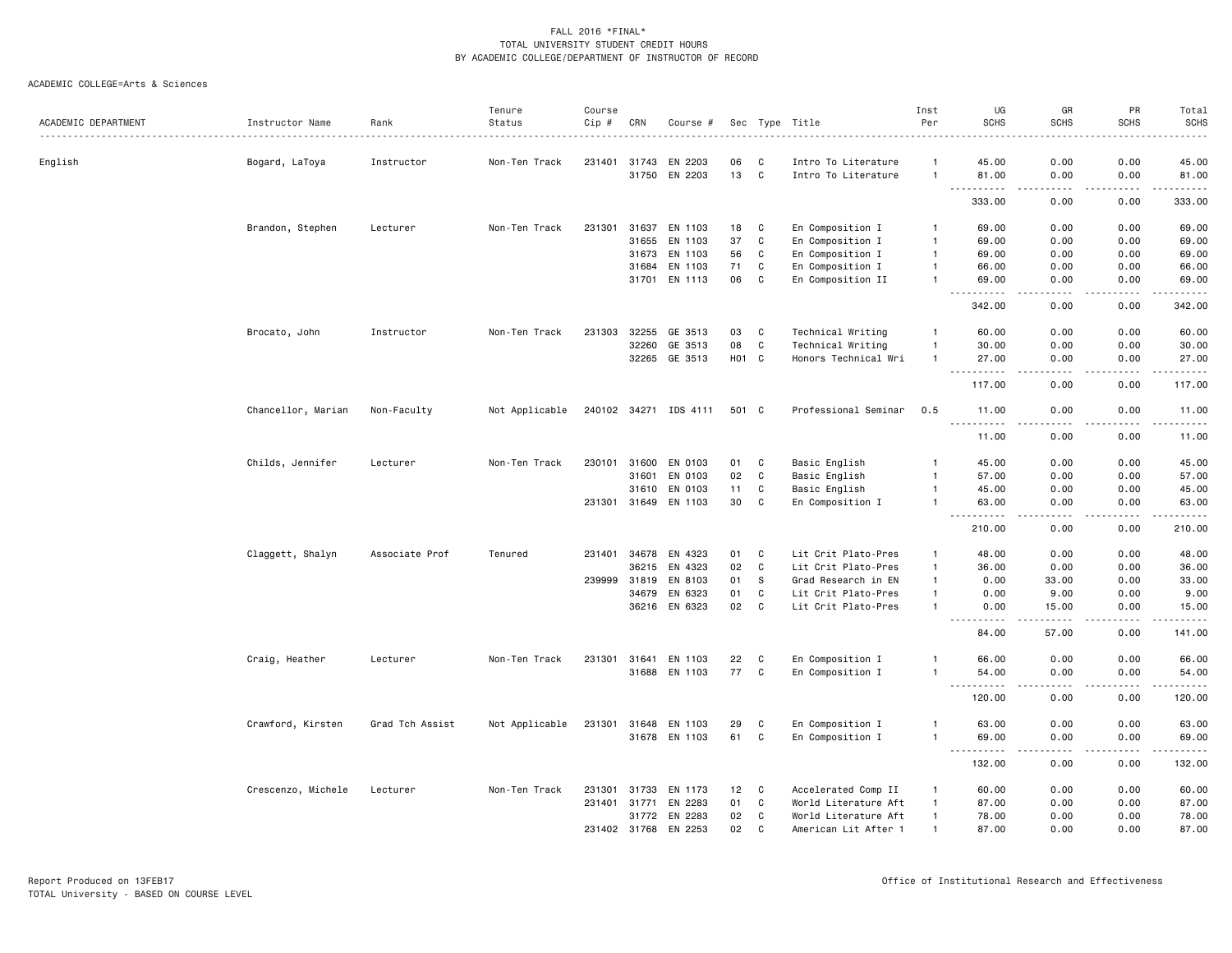| ACADEMIC DEPARTMENT | Instructor Name    | Rank            | Tenure<br>Status | Course<br>Cip # | CRN          | Course #             |                    |              | Sec Type Title       | Inst<br>Per  | UG<br><b>SCHS</b>                                                                                                                                              | GR<br><b>SCHS</b>    | PR<br><b>SCHS</b> | Total<br><b>SCHS</b>                                                                                                                |
|---------------------|--------------------|-----------------|------------------|-----------------|--------------|----------------------|--------------------|--------------|----------------------|--------------|----------------------------------------------------------------------------------------------------------------------------------------------------------------|----------------------|-------------------|-------------------------------------------------------------------------------------------------------------------------------------|
|                     |                    |                 |                  |                 |              |                      |                    |              |                      |              |                                                                                                                                                                |                      |                   |                                                                                                                                     |
|                     |                    |                 |                  |                 |              |                      |                    |              |                      |              | <u>.</u><br>312.00                                                                                                                                             | . <u>.</u> .<br>0.00 | .<br>0.00         | $- - - - - -$<br>312.00                                                                                                             |
| English             | Davis, Hannah      | Lecturer        | Non-Ten Track    | 231301          | 31652        | EN 1103              | 33                 | C            | En Composition I     | -1           | 51.00                                                                                                                                                          | 0.00                 | 0.00              | 51.00                                                                                                                               |
|                     |                    |                 |                  |                 | 31654        | EN 1103              | 36                 | $\mathtt{C}$ | En Composition I     | $\mathbf{1}$ | 69.00                                                                                                                                                          | 0.00                 | 0.00              | 69.00                                                                                                                               |
|                     |                    |                 |                  |                 | 31691        | EN 1103              | 81                 | C            | En Composition I     |              | 57.00                                                                                                                                                          | 0.00                 | 0.00              | 57.00                                                                                                                               |
|                     |                    |                 |                  |                 |              | 31710 EN 1113        | 15                 | C            | En Composition II    | $\mathbf{1}$ | 75.00                                                                                                                                                          | 0.00                 | 0.00              | 75.00                                                                                                                               |
|                     |                    |                 |                  |                 |              |                      |                    |              |                      |              | 2.2.2.2.2.2<br>$\sim$ $\sim$ $\sim$<br>252.00                                                                                                                  | .<br>0.00            | 22222<br>0.00     | $\begin{array}{cccccccccccccc} \bullet & \bullet & \bullet & \bullet & \bullet & \bullet & \bullet & \bullet \end{array}$<br>252.00 |
|                     | De Gabriele, Peter | Associate Prof  | Tenured          | 231301          | 31719        | EN 1113              | H <sub>0</sub> 1 C |              | Honors En Compositio | $\mathbf{1}$ | 45.00                                                                                                                                                          | 0.00                 | 0.00              | 45.00                                                                                                                               |
|                     |                    |                 |                  |                 | 31720        | EN 1113              | H02 C              |              | Honors En Compositio |              | 42.00                                                                                                                                                          | 0.00                 | 0.00              | 42.00                                                                                                                               |
|                     |                    |                 |                  |                 |              | 31721 EN 1113        | H03 C              |              | Honors En Compositio | $\mathbf{1}$ | 45.00                                                                                                                                                          | 0.00                 | 0.00              | 45.00                                                                                                                               |
|                     |                    |                 |                  |                 |              |                      |                    |              |                      |              | $\frac{1}{2} \left( \frac{1}{2} \right) \left( \frac{1}{2} \right) \left( \frac{1}{2} \right) \left( \frac{1}{2} \right) \left( \frac{1}{2} \right)$<br>132.00 | 0.00                 | 0.00              | .<br>132.00                                                                                                                         |
|                     | Dechert, Francis   | Non-Faculty     | Not Applicable   |                 |              | 231303 32263 GE 3513 | 11 C               |              | Technical Writing    | -1           | 60.00                                                                                                                                                          | 0.00                 | 0.00              | 60.00                                                                                                                               |
|                     |                    |                 |                  |                 |              |                      |                    |              |                      |              | .<br>60.00                                                                                                                                                     | .<br>0.00            | .<br>0.00         | .<br>60.00                                                                                                                          |
|                     | Dodds, Lara        | Professor       | Tenured          |                 | 231404 31759 | EN 2213              | H <sub>01</sub> C  |              | Honors English Lit B |              | 39.00                                                                                                                                                          | 0.00                 | 0.00              | 39.00                                                                                                                               |
|                     |                    |                 |                  |                 | 34684        | EN 8523              | 01                 | S            | Stu En Lit 1485-1660 |              | 0.00                                                                                                                                                           | 27.00                | 0.00              | 27.00                                                                                                                               |
|                     |                    |                 |                  | 239999          | 36557        | EN 8000              | 08                 | D            | Research / Thesis    |              | 0.00                                                                                                                                                           | 1.00                 | 0.00              | 1.00                                                                                                                                |
|                     |                    |                 |                  |                 |              |                      |                    |              |                      |              | المتمام مناسب<br>$\frac{1}{2} \left( \frac{1}{2} \right) \left( \frac{1}{2} \right) \left( \frac{1}{2} \right) \left( \frac{1}{2} \right)$<br>39.00            | .<br>28.00           | .<br>0.00         | .<br>67.00                                                                                                                          |
|                     | Doughty, Catherine | Instructor      | Non-Ten Track    | 230101          | 31774        | EN 2503              | 01                 | C            | Teaching Grammar     | $\mathbf{1}$ | 216.00                                                                                                                                                         | 0.00                 | 0.00              | 216.00                                                                                                                              |
|                     |                    |                 |                  | 231301          | 31677        | EN 1103              | 60                 | C            | En Composition I     | 0.5          | 34.50                                                                                                                                                          | 0.00                 | 0.00              | 34.50                                                                                                                               |
|                     |                    |                 |                  |                 |              | 35090 EN 1103        | 86                 | C            | En Composition I     | $\mathbf{1}$ | 33.00                                                                                                                                                          | 0.00                 | 0.00              | 33.00                                                                                                                               |
|                     |                    |                 |                  |                 |              |                      |                    |              |                      |              | $\sim$ $\sim$ $\sim$<br>283.50                                                                                                                                 | . <b>.</b><br>0.00   | .<br>0.00         | .<br>283.50                                                                                                                         |
|                     | Dueitt, Courtney   | Instructor      | Non-Ten Track    |                 | 231301 31669 | EN 1103              | 51                 | C            | En Composition I     | -1           | 69.00                                                                                                                                                          | 0.00                 | 0.00              | 69.00                                                                                                                               |
|                     |                    |                 |                  |                 | 31727        | EN 1173              | 06                 | C            | Accelerated Comp II  | -1           | 60.00                                                                                                                                                          | 0.00                 | 0.00              | 60.00                                                                                                                               |
|                     |                    |                 |                  |                 |              | 31728 EN 1173        | 07                 | C            | Accelerated Comp II  | $\mathbf{1}$ | 51.00                                                                                                                                                          | 0.00                 | 0.00              | 51.00                                                                                                                               |
|                     |                    |                 |                  |                 |              |                      |                    |              |                      |              | .<br>$  -$<br>180.00                                                                                                                                           | 0.00                 | 0.00              | .<br>180.00                                                                                                                         |
|                     | Few, Kayleigh      | Instructor      | Non-Ten Track    |                 |              | 131305 31788 EN 4243 | 01                 | C            | Writing Center Tutor | $\mathbf{1}$ | 18.00                                                                                                                                                          | 0.00                 | 0.00              | 18.00                                                                                                                               |
|                     |                    |                 |                  |                 |              |                      |                    |              |                      |              | .<br>18.00                                                                                                                                                     | 0.00                 | 0.00              | 18.00                                                                                                                               |
|                     | Flowers, Jessica   | Grad Tch Assist | Not Applicable   |                 |              | 231301 31660 EN 1103 | 42                 | $\mathbf{C}$ | En Composition I     | $\mathbf{1}$ | 66.00<br>$\sim$ $\sim$ $\sim$<br>.                                                                                                                             | 0.00                 | 0.00              | 66.00<br>.                                                                                                                          |
|                     |                    |                 |                  |                 |              |                      |                    |              |                      |              | 66.00                                                                                                                                                          | 0.00                 | 0.00              | 66.00                                                                                                                               |
|                     | Furby, Althea      | Lecturer        | Non-Ten Track    |                 | 231301 31627 | EN 1103              | 08                 | C            | En Composition I     | $\mathbf{1}$ | 66.00                                                                                                                                                          | 0.00                 | 0.00              | 66.00                                                                                                                               |
|                     |                    |                 |                  |                 | 31666        | EN 1103              | 48                 | C            | En Composition I     | -1           | 63.00                                                                                                                                                          | 0.00                 | 0.00              | 63.00                                                                                                                               |
|                     |                    |                 |                  |                 | 31707        | EN 1113              | 12                 | C            | En Composition II    | -1           | 69.00                                                                                                                                                          | 0.00                 | 0.00              | 69.00                                                                                                                               |
|                     |                    |                 |                  |                 |              | 31712 EN 1113        | 17                 | C            | En Composition II    | $\mathbf{1}$ | 69.00                                                                                                                                                          | 0.00                 | 0.00              | 69.00                                                                                                                               |
|                     |                    |                 |                  |                 |              |                      |                    |              |                      |              | $\sim$ $\sim$ $\sim$<br>.<br>267.00                                                                                                                            | 0.00                 | 0.00              | 267.00                                                                                                                              |
|                     | Garner, William    | Instructor      | Non-Ten Track    |                 |              | 231301 31679 EN 1103 | 62                 | $\mathbf{C}$ | En Composition I     | $\mathbf{1}$ | 72.00                                                                                                                                                          | 0.00                 | 0.00              | 72.00                                                                                                                               |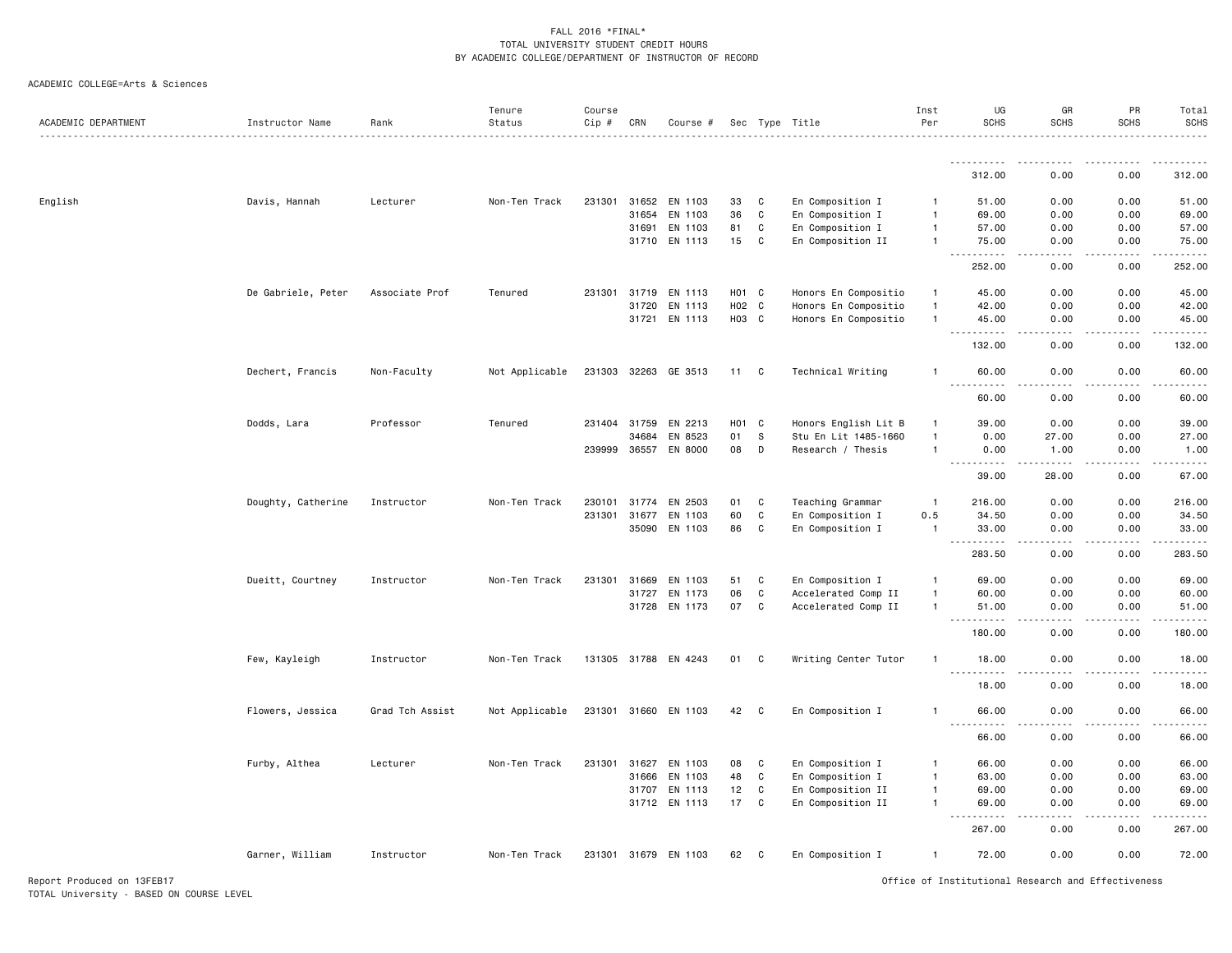|                     |                               |                 | Tenure         | Course |              |                      |       |              |                      | Inst           | UG                                                                                                                                                                             | GR                                  | PR                                                                                                                                                           | Total            |
|---------------------|-------------------------------|-----------------|----------------|--------|--------------|----------------------|-------|--------------|----------------------|----------------|--------------------------------------------------------------------------------------------------------------------------------------------------------------------------------|-------------------------------------|--------------------------------------------------------------------------------------------------------------------------------------------------------------|------------------|
| ACADEMIC DEPARTMENT | Instructor Name               | Rank            | Status         | Cip #  | CRN          | Course #             |       |              | Sec Type Title       | Per            | <b>SCHS</b>                                                                                                                                                                    | <b>SCHS</b>                         | <b>SCHS</b>                                                                                                                                                  | <b>SCHS</b><br>. |
| English             | Garner, William               | Instructor      | Non-Ten Track  | 231301 | 31693        | EN 1103              | 83    | C            | En Composition I     | $\mathbf{1}$   | 69.00                                                                                                                                                                          | 0.00                                | 0.00                                                                                                                                                         | 69.00            |
|                     |                               |                 |                |        | 31698        | EN 1113              | 03    | C            | En Composition II    | $\mathbf{1}$   | 69.00                                                                                                                                                                          | 0.00                                | 0.00                                                                                                                                                         | 69.00            |
|                     |                               |                 |                | 231401 | 31742        | EN 2203              | 05    | C            | Intro To Literature  | $\mathbf{1}$   | 87.00                                                                                                                                                                          | 0.00                                | 0.00                                                                                                                                                         | 87.00            |
|                     |                               |                 |                |        | 31744        | EN 2203              | 07    | C            | Intro To Literature  | $\mathbf{1}$   | 84.00                                                                                                                                                                          | 0.00                                | 0.00                                                                                                                                                         | 84.00            |
|                     |                               |                 |                |        |              |                      |       |              |                      |                | a a c<br>المتمامين<br>381.00                                                                                                                                                   | $   -$<br>0.00                      | .<br>0.00                                                                                                                                                    | .<br>381.00      |
|                     | Gibson, Marie                 | Lecturer        | Non-Ten Track  | 231301 |              | 31676 EN 1103        | 59    | C            | En Composition I     | $\mathbf{1}$   | 57.00                                                                                                                                                                          | 0.00                                | 0.00                                                                                                                                                         | 57.00            |
|                     |                               |                 |                |        | 31700        | EN 1113              | 05    | C            | En Composition II    | $\mathbf{1}$   | 75.00                                                                                                                                                                          | 0.00                                | 0.00                                                                                                                                                         | 75.00            |
|                     |                               |                 |                |        | 31702        | EN 1113              | 07    | C            | En Composition II    | $\mathbf{1}$   | 72.00                                                                                                                                                                          | 0.00                                | 0.00                                                                                                                                                         | 72.00            |
|                     |                               |                 |                |        |              | 31709 EN 1113        | 14    | C            | En Composition II    | $\mathbf{1}$   | 69.00<br>. <b>.</b>                                                                                                                                                            | 0.00<br>.                           | 0.00<br>.                                                                                                                                                    | 69.00<br>.       |
|                     |                               |                 |                |        |              |                      |       |              |                      |                | 273.00                                                                                                                                                                         | 0.00                                | 0.00                                                                                                                                                         | 273.00           |
|                     | Grimes, John Aaron            | Lecturer        | Non-Ten Track  | 231301 | 31633        | EN 1103              | 14    | C            | En Composition I     | $\overline{1}$ | 72.00                                                                                                                                                                          | 0.00                                | 0.00                                                                                                                                                         | 72.00            |
|                     |                               |                 |                |        | 31638        | EN 1103              | 19    | $\mathbb{C}$ | En Composition I     | $\overline{1}$ | 69.00                                                                                                                                                                          | 0.00                                | 0.00                                                                                                                                                         | 69.00            |
|                     |                               |                 |                |        | 31644        | EN 1103              | 25    | C            | En Composition I     | 0.5            | 36.00                                                                                                                                                                          | 0.00                                | 0.00                                                                                                                                                         | 36.00            |
|                     |                               |                 |                |        | 35089        | EN 1103              | 85    | C            | En Composition I     | $\mathbf{1}$   | 36.00<br>$\sim$ $\sim$ $\sim$<br>. <b>.</b>                                                                                                                                    | 0.00<br>$- - - -$                   | 0.00<br>$- - - - -$                                                                                                                                          | 36.00<br>.       |
|                     |                               |                 |                |        |              |                      |       |              |                      |                | 213.00                                                                                                                                                                         | 0.00                                | 0.00                                                                                                                                                         | 213.00           |
|                     | Hagenston, Becky              | Associate Prof  | Tenured        |        | 231302 31775 | EN 3303              | 01    | C            | Creative Writing     | -1             | 42.00                                                                                                                                                                          | 0.00                                | 0.00                                                                                                                                                         | 42.00            |
|                     |                               |                 |                |        | 31778        | EN 3303              | 04    | $\mathbb{C}$ | Creative Writing     |                | 45.00                                                                                                                                                                          | 0.00                                | 0.00                                                                                                                                                         | 45.00            |
|                     |                               |                 |                |        | 239999 35425 | EN 8000              | 02    | D            | Research / Thesis    | -1             | 0.00<br>$\sim$ $\sim$ $\sim$<br>.                                                                                                                                              | 3.00<br>الدامات ب                   | 0.00<br>.                                                                                                                                                    | 3.00<br>.        |
|                     |                               |                 |                |        |              |                      |       |              |                      |                | 87.00                                                                                                                                                                          | 3.00                                | 0.00                                                                                                                                                         | 90.00            |
|                     | Harmon Threatt, Eliz Lecturer |                 | Non-Ten Track  |        | 231302 33969 | EN 3303              | 201 C |              | Creative Writing     | -1             | 27.00                                                                                                                                                                          | 0.00                                | 0.00                                                                                                                                                         | 27.00            |
|                     |                               |                 |                |        | 36276        | EN 3303              | 202 C |              | Creative Writing     | $\mathbf{1}$   | 18.00                                                                                                                                                                          | 0.00                                | 0.00                                                                                                                                                         | 18.00            |
|                     |                               |                 |                |        |              |                      |       |              |                      |                | $\frac{1}{2} \left( \frac{1}{2} \right) \left( \frac{1}{2} \right) \left( \frac{1}{2} \right) \left( \frac{1}{2} \right) \left( \frac{1}{2} \right)$<br>$\sim$ $\sim$<br>45.00 | $\sim$ $\sim$ $\sim$ $\sim$<br>0.00 | .<br>0.00                                                                                                                                                    | .<br>45.00       |
|                     | Hayden, Antoinette            | Lecturer        | Non-Ten Track  | 230101 | 31606        | EN 0103              | 07    | C            | Basic English        | $\mathbf{1}$   | 45.00                                                                                                                                                                          | 0.00                                | 0.00                                                                                                                                                         | 45.00            |
|                     |                               |                 |                | 231301 | 31656        | EN 1103              | 38    | C            | En Composition I     | $\mathbf{1}$   | 63.00                                                                                                                                                                          | 0.00                                | 0.00                                                                                                                                                         | 63.00            |
|                     |                               |                 |                |        | 31675        | EN 1103              | 58    | C            | En Composition I     | $\mathbf{1}$   | 69.00                                                                                                                                                                          | 0.00                                | 0.00                                                                                                                                                         | 69.00            |
|                     |                               |                 |                |        |              | 31692 EN 1103        | 82    | $\mathbb{C}$ | En Composition I     | $\mathbf{1}$   | 72.00                                                                                                                                                                          | 0.00                                | 0.00                                                                                                                                                         | 72.00            |
|                     |                               |                 |                |        |              |                      |       |              |                      |                | $\sim$ $\sim$ $\sim$<br><b>.</b><br>249.00                                                                                                                                     | $\sim$ $\sim$ $\sim$ $\sim$<br>0.00 | $\frac{1}{2} \left( \frac{1}{2} \right) \left( \frac{1}{2} \right) \left( \frac{1}{2} \right) \left( \frac{1}{2} \right) \left( \frac{1}{2} \right)$<br>0.00 | .<br>249.00      |
|                     | Henshaw, Chelsea              | Non-Faculty     | Not Applicable |        |              | 231301 31650 EN 1103 | 31    | C.           | En Composition I     | -1             | 63.00<br>$ -$<br>- - - -                                                                                                                                                       | 0.00                                | 0.00                                                                                                                                                         | 63.00            |
|                     |                               |                 |                |        |              |                      |       |              |                      |                | 63.00                                                                                                                                                                          | 0.00                                | 0.00                                                                                                                                                         | 63.00            |
|                     | Herd, Wendy                   | Assistant Prof  | Ten Track      |        | 160102 31794 | EN 4463              | 01    | C            | Stud In 2nd Lang Acq | -1             | 36.00                                                                                                                                                                          | 0.00                                | 0.00                                                                                                                                                         | 36.00            |
|                     |                               |                 |                |        | 31795        | EN 4473              | 01    | C            | Phonetics            | $\mathbf{1}$   | 42.00                                                                                                                                                                          | 0.00                                | 0.00                                                                                                                                                         | 42.00            |
|                     |                               |                 |                |        | 31810        | EN 6463              | 01    | C            | Stud In 2nd Lang Acq | $\mathbf{1}$   | 0.00                                                                                                                                                                           | 3.00                                | 0.00                                                                                                                                                         | 3.00             |
|                     |                               |                 |                |        | 31811        | EN 6473              | 01    | C            | Phonetics            | $\mathbf{1}$   | 0.00                                                                                                                                                                           | 6.00                                | 0.00                                                                                                                                                         | 6.00             |
|                     |                               |                 |                |        |              | 33632 PSY 4473       | 01    | C            | Phonetics            | $\mathbf{1}$   | 12.00<br>.<br>$  -$                                                                                                                                                            | 0.00<br>$   -$                      | 0.00<br>$\frac{1}{2} \left( \frac{1}{2} \right) \left( \frac{1}{2} \right) \left( \frac{1}{2} \right) \left( \frac{1}{2} \right) \left( \frac{1}{2} \right)$ | 12.00<br>.       |
|                     |                               |                 |                |        |              |                      |       |              |                      |                | 90.00                                                                                                                                                                          | 9.00                                | 0.00                                                                                                                                                         | 99.00            |
|                     | Higginbotham, Ciera           | Grad Tch Assist | Not Applicable |        |              | 231301 31632 EN 1103 | 13    | C            | En Composition I     | $\mathbf{1}$   | 69.00                                                                                                                                                                          | 0.00                                | 0.00                                                                                                                                                         | 69.00            |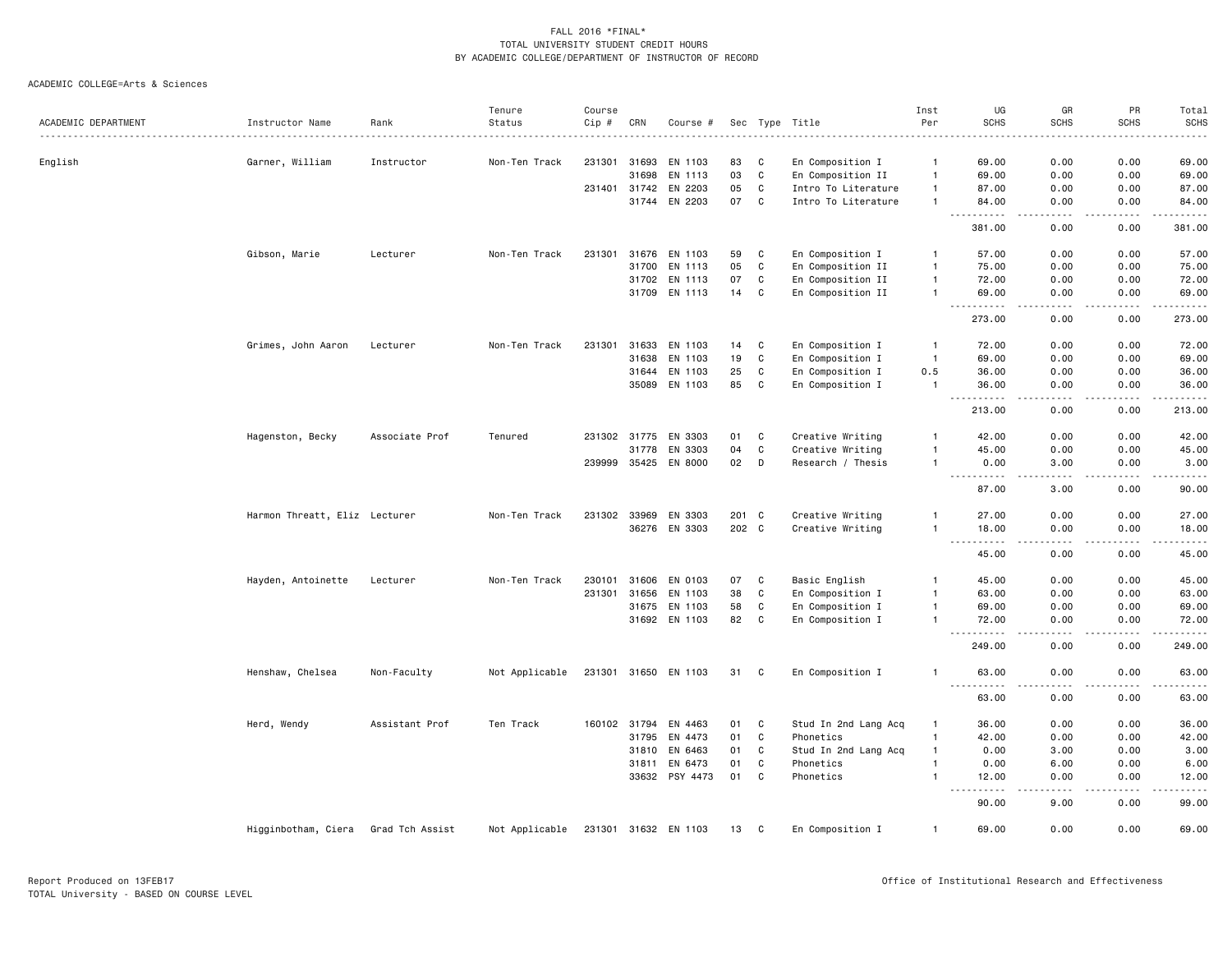#### ACADEMIC COLLEGE=Arts & Sciences

| ACADEMIC DEPARTMENT | Instructor Name               | Rank            | Tenure<br>Status | Course<br>$Cip \#$ | CRN   | Course #             |          |              | Sec Type Title                          | Inst<br>Per                  | UG<br><b>SCHS</b>                         | GR<br><b>SCHS</b> | PR<br><b>SCHS</b>                   | Total<br><b>SCHS</b> |
|---------------------|-------------------------------|-----------------|------------------|--------------------|-------|----------------------|----------|--------------|-----------------------------------------|------------------------------|-------------------------------------------|-------------------|-------------------------------------|----------------------|
|                     |                               |                 |                  |                    |       |                      |          |              |                                         |                              | ----------                                |                   |                                     | .                    |
|                     |                               |                 |                  |                    |       |                      |          |              |                                         |                              | 69.00                                     | 0.00              | 0.00                                | 69.00                |
| English             | Holifield, Tori               | Grad Tch Assist | Not Applicable   |                    |       | 231301 31622 EN 1103 | 03       | C            | En Composition I                        | -1                           | 60.00<br>.                                | 0.00<br>.         | 0.00<br>$\sim$ $\sim$ $\sim$ $\sim$ | 60.00<br>.           |
|                     |                               |                 |                  |                    |       |                      |          |              |                                         |                              | .<br>60.00                                | 0.00              | 0.00                                | 60.00                |
|                     | Humphrey, Daysha              | Grad Tch Assist | Not Applicable   |                    |       | 231301 31626 EN 1103 | 07       | C            | En Composition I                        | $\mathbf{1}$                 | 69.00                                     | 0.00              | 0.00                                | 69.00                |
|                     |                               |                 |                  |                    |       |                      |          |              |                                         |                              | 69.00                                     | 0.00              | 0.00                                | 69.00                |
|                     | Johnson, Holly                | Associate Prof  | Tenured          | 231404 31757       |       | EN 2213              | 04       | C            | English Lit Before 1                    | -1                           | 84.00                                     | 0.00              | 0.00                                | 84.00                |
|                     |                               |                 |                  |                    | 31758 | EN 2213              | 06       | C            | English Lit Before                      | $\mathbf{1}$                 | 81.00                                     | 0.00              | 0.00                                | 81.00                |
|                     |                               |                 |                  |                    |       |                      |          |              |                                         |                              | $\sim$ $\sim$<br>.<br>165.00              | ----<br>0.00      | $\frac{1}{2}$<br>0.00               | .<br>165.00          |
|                     | Kardos, Michael               | Associate Prof  | Tenured          | 231302 31777       |       | EN 3303              | 03       | C            | Creative Writing                        | $\mathbf{1}$                 | 39.00                                     | 0.00              | 0.00                                | 39.00                |
|                     |                               |                 |                  |                    | 31779 | EN 3303              | 05       | $\mathbf c$  | Creative Writing                        | $\mathbf{1}$                 | 45.00                                     | 0.00              | 0.00                                | 45.00                |
|                     |                               |                 |                  |                    | 31786 | EN 3903              | 01       | $\mathbf{C}$ | Intermediate Fiction                    | $\mathbf{1}$                 | 45.00                                     | 0.00              | 0.00                                | 45.00                |
|                     |                               |                 |                  | 239999             | 35427 | EN 8000              | 03       | D            | Research / Thesis                       | $\overline{1}$               | 0.00<br>$- - - -$                         | 6.00              | 0.00                                | 6.00<br>.            |
|                     |                               |                 |                  |                    |       |                      |          |              |                                         |                              | 129.00                                    | 6.00              | 0.00                                | 135.00               |
|                     | Kelley, James                 | Associate Prof  | Tenured          | 050201             | 33973 | EN 4343              | 201 C    |              | African American Lit                    | $\mathbf{1}$                 | 33.00                                     | 0.00              | 0.00                                | 33.00                |
|                     |                               |                 |                  | 160102             | 34643 | EN 4413              | 201      | $\mathbf{C}$ | Hist Of The Eng Lang                    | $\mathbf{1}$                 | 24.00                                     | 0.00              | 0.00                                | 24.00                |
|                     |                               |                 |                  |                    | 34644 | EN 6413              | 201 C    |              | Hist Of The Eng Lang                    | $\mathbf{1}$                 | 0.00                                      | 9.00              | 0.00                                | 9.00                 |
|                     |                               |                 |                  | 230101             | 35751 | EN 3423              | 201 C    |              | Desc Eng Grammar                        | $\mathbf{1}$                 | 27.00                                     | 0.00              | 0.00                                | 27.00                |
|                     |                               |                 |                  | 231402 33975       |       | EN 6343              | 201      | C            | African American Lit                    | $\mathbf{1}$                 | 0.00                                      | 9.00              | 0.00                                | 9.00                 |
|                     |                               |                 |                  | 239999             | 35895 | EN 7000              | 201      | $\mathbf I$  | Directed Indiv Study                    | $\mathbf{1}$                 | 0.00                                      | 3.00              | 0.00                                | 3.00                 |
|                     |                               |                 |                  |                    |       |                      |          |              |                                         |                              | 84.00                                     | 21.00             | 0.00                                | 105.00               |
|                     | Kimbrough-Dibble, Ro Lecturer |                 | Non-Ten Track    | 131099             | 36254 | LSK 0103             | 04       | C            | Intermediate Reading                    | $\mathbf{1}$                 | 33.00                                     | 0.00              | 0.00                                | 33.00                |
|                     |                               |                 |                  |                    |       | 36255 LSK 0103       | 05       | $\mathbf c$  | Intermediate Reading                    | $\mathbf{1}$                 | 36.00                                     | 0.00              | 0.00                                | 36.00                |
|                     |                               |                 |                  |                    |       |                      |          |              |                                         |                              | .<br>$\frac{1}{2}$<br>69.00               | $- - - -$<br>0.00 | $\cdots$<br>0.00                    | .<br>69.00           |
|                     | Kolev, Sava                   | Lecturer        | Non-Ten Track    | 230101             | 31785 | EN 3423              | 01       | C            | Desc Eng Grammar                        |                              | 69.00                                     | 0.00              | 0.00                                | 69.00                |
|                     |                               |                 |                  | 231301 31620       |       | EN 1103              | 01       | C            | ESL En Composition I                    | $\mathbf{1}$                 | 27.00                                     | 0.00              | 0.00                                | 27.00                |
|                     |                               |                 |                  |                    |       |                      |          |              |                                         |                              | $\sim$ $\sim$ $\sim$ .<br>.<br>96.00      | د د د د<br>0.00   | .<br>0.00                           | .<br>96.00           |
|                     | Lammert, Thomas               | Lecturer        | Non-Ten Track    | 230101             | 31602 | EN 0103              | 03       | $\mathbf c$  | Basic English                           | $\mathbf{1}$                 | 45.00                                     | 0.00              | 0.00                                | 45.00                |
|                     |                               |                 |                  | 231301 31642       |       | EN 1103              | 23       | C            | En Composition I                        | $\mathbf{1}$                 | 69.00                                     | 0.00              | 0.00                                | 69.00                |
|                     |                               |                 |                  |                    |       | 31651 EN 1103        | 32       | C            | En Composition I                        | $\mathbf{1}$                 | 72.00                                     | 0.00              | 0.00                                | 72.00                |
|                     |                               |                 |                  |                    |       |                      |          |              |                                         |                              | $\omega$ $\omega$ $\omega$<br>.<br>186.00 | .<br>0.00         | $\frac{1}{2}$<br>0.00               | المتمامين<br>186.00  |
|                     | Lang, Isabelle                | Grad Tch Assist | Not Applicable   |                    |       | 231301 31661 EN 1103 | 43       | C            | En Composition I                        | $\mathbf{1}$                 | 72.00                                     | 0.00              | 0.00                                | 72.00                |
|                     |                               |                 |                  |                    |       |                      |          |              |                                         |                              | .<br>72.00                                | د د د د<br>0.00   | .<br>0.00                           | .<br>72.00           |
|                     | Leonard, Ashley               | Instructor      | Non-Ten Track    | 231301 31629       | 31734 | EN 1103<br>EN 1173   | 10<br>13 | C<br>C       | En Composition I<br>Accelerated Comp II | $\mathbf{1}$<br>$\mathbf{1}$ | 72.00<br>36.00                            | 0.00<br>0.00      | 0.00<br>0.00                        | 72.00<br>36.00       |
|                     |                               |                 |                  |                    |       |                      |          |              |                                         |                              |                                           |                   |                                     |                      |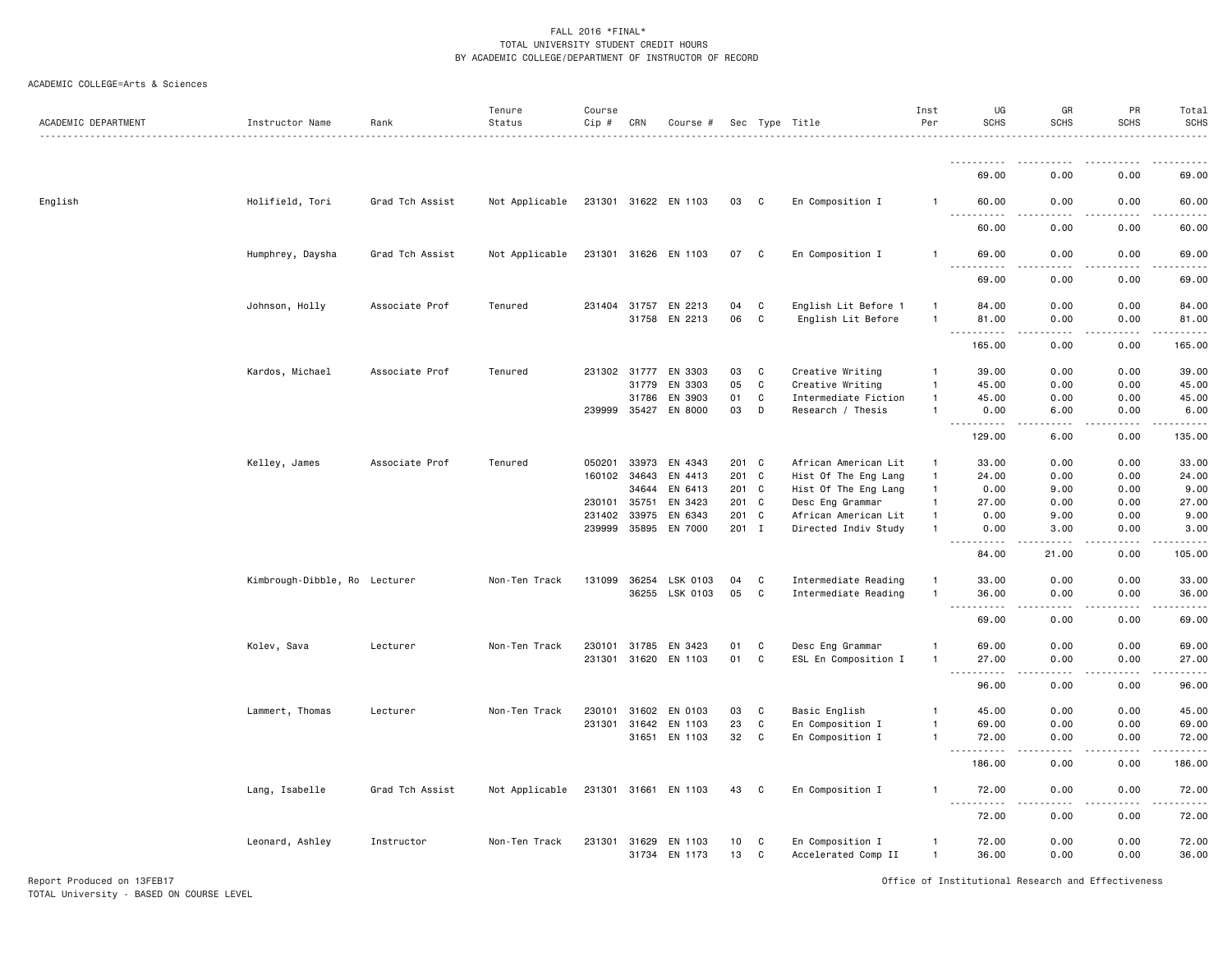|                     |                   |                 | Tenure         | Course  |              |                      |    |              |                      | Inst           | UG                                                                                                                                                            | GR          | PR                                                                                                                                | Total                                                                                                                         |
|---------------------|-------------------|-----------------|----------------|---------|--------------|----------------------|----|--------------|----------------------|----------------|---------------------------------------------------------------------------------------------------------------------------------------------------------------|-------------|-----------------------------------------------------------------------------------------------------------------------------------|-------------------------------------------------------------------------------------------------------------------------------|
| ACADEMIC DEPARTMENT | Instructor Name   | Rank            | Status         | $Cip$ # | CRN          | Course #             |    |              | Sec Type Title       | Per            | <b>SCHS</b>                                                                                                                                                   | <b>SCHS</b> | <b>SCHS</b>                                                                                                                       | <b>SCHS</b><br>.                                                                                                              |
| English             | Leonard, Ashley   | Instructor      | Non-Ten Track  | 231301  | 31737        | EN 1173              | 16 | C            | Accelerated Comp II  | -1             | 54.00                                                                                                                                                         | 0.00        | 0.00                                                                                                                              | 54.00                                                                                                                         |
|                     |                   |                 |                |         |              | 231401 31740 EN 2203 | 03 | C            | Intro To Literature  | $\mathbf{1}$   | 84.00                                                                                                                                                         | 0.00        | 0.00                                                                                                                              | 84.00                                                                                                                         |
|                     |                   |                 |                |         |              |                      |    |              |                      |                | .<br>246.00                                                                                                                                                   | 0.00        | .<br>0.00                                                                                                                         | .<br>246.00                                                                                                                   |
|                     | Lindley, Lisa     | Lecturer        | Non-Ten Track  | 131099  |              | 36252 LSK 0103       | 02 | C            | Intermediate Reading | $\mathbf{1}$   | 75.00                                                                                                                                                         | 0.00        | 0.00                                                                                                                              | 75.00                                                                                                                         |
|                     |                   |                 |                |         |              |                      |    |              |                      |                | $\frac{1}{2} \left( \frac{1}{2} \right) \left( \frac{1}{2} \right) \left( \frac{1}{2} \right) \left( \frac{1}{2} \right) \left( \frac{1}{2} \right)$<br>75.00 | 0.00        | بالمحامر<br>0.00                                                                                                                  | .<br>75.00                                                                                                                    |
|                     | Lockhart, Cory    | Lecturer        | Non-Ten Track  | 231301  | 31640        | EN 1103              | 21 | C            | En Composition I     | $\mathbf{1}$   | 72.00                                                                                                                                                         | 0.00        | 0.00                                                                                                                              | 72.00                                                                                                                         |
|                     |                   |                 |                |         | 31667        | EN 1103              | 49 | $\mathtt{C}$ | En Composition I     | $\mathbf{1}$   | 51.00                                                                                                                                                         | 0.00        | 0.00                                                                                                                              | 51.00                                                                                                                         |
|                     |                   |                 |                |         |              | 31703 EN 1113        | 08 | $\mathbb C$  | En Composition II    | $\mathbf{1}$   | 69.00                                                                                                                                                         | 0.00        | 0.00                                                                                                                              | 69.00                                                                                                                         |
|                     |                   |                 |                |         | 31711        | EN 1113              | 16 | C            | En Composition II    | $\mathbf{1}$   | 69.00                                                                                                                                                         | 0.00        | 0.00                                                                                                                              | 69.00                                                                                                                         |
|                     |                   |                 |                |         |              |                      |    |              |                      |                | 261.00                                                                                                                                                        | 0.00        | 0.00                                                                                                                              | .<br>261.00                                                                                                                   |
|                     | Long, Jeffrey     | Lecturer        | Non-Ten Track  | 231301  |              | 31636 EN 1103        | 17 | C            | En Composition I     | $\mathbf{1}$   | 60.00                                                                                                                                                         | 0.00        | 0.00                                                                                                                              | 60.00                                                                                                                         |
|                     |                   |                 |                |         | 31681        | EN 1103              | 65 | $\mathbf{C}$ | En Composition I     | $\mathbf{1}$   | 72.00                                                                                                                                                         | 0.00        | 0.00                                                                                                                              | 72.00                                                                                                                         |
|                     |                   |                 |                |         |              | 31682 EN 1103        | 66 | $\mathbb C$  | En Composition I     | $\mathbf{1}$   | 72.00                                                                                                                                                         | 0.00        | 0.00                                                                                                                              | 72.00                                                                                                                         |
|                     |                   |                 |                |         |              | 31686 EN 1103        | 73 | $\mathbb C$  | En Composition I     | $\mathbf{1}$   | 72.00                                                                                                                                                         | 0.00        | 0.00                                                                                                                              | 72.00                                                                                                                         |
|                     |                   |                 |                |         |              |                      |    |              |                      |                | 276.00                                                                                                                                                        | 0.00        | 0.00                                                                                                                              | .<br>276.00                                                                                                                   |
|                     | Long, Loreeda     | Lecturer        | Non-Ten Track  | 231301  | 31664        | EN 1103              | 46 | C            | En Composition I     | $\mathbf{1}$   | 66.00                                                                                                                                                         | 0.00        | 0.00                                                                                                                              | 66.00                                                                                                                         |
|                     |                   |                 |                |         | 31689        | EN 1103              | 78 | $\mathbb C$  | En Composition I     | $\overline{1}$ | 60.00                                                                                                                                                         | 0.00        | 0.00                                                                                                                              | 60.00                                                                                                                         |
|                     |                   |                 |                |         |              | 31697 EN 1113        | 02 | C            | En Composition II    | $\mathbf{1}$   | 66.00                                                                                                                                                         | 0.00        | 0.00                                                                                                                              | 66.00                                                                                                                         |
|                     |                   |                 |                |         |              | 31704 EN 1113        | 09 | $\mathbb C$  | En Composition II    | $\mathbf{1}$   | 63.00                                                                                                                                                         | 0.00        | 0.00                                                                                                                              | 63.00                                                                                                                         |
|                     |                   |                 |                |         |              |                      |    |              |                      |                | 255.00                                                                                                                                                        | 0.00        | 0.00                                                                                                                              | والمستحدث<br>255.00                                                                                                           |
|                     | Lyons, Richard    | Professor       | Tenured        | 230101  | 31789        | EN 4303              | 01 | C            | Craft Of Poetry      | $\mathbf{1}$   | 9.00                                                                                                                                                          | 0.00        | 0.00                                                                                                                              | 9.00                                                                                                                          |
|                     |                   |                 |                | 231302  | 31776        | EN 3303              | 02 | $\mathbb C$  | Creative Writing     |                | 36.00                                                                                                                                                         | 0.00        | 0.00                                                                                                                              | 36.00                                                                                                                         |
|                     |                   |                 |                |         | 31805        | EN 6303              | 01 | C            | Craft Of Poetry      | $\mathbf{1}$   | 0.00                                                                                                                                                          | 27.00       | 0.00                                                                                                                              | 27.00                                                                                                                         |
|                     |                   |                 |                |         |              | 239999 35422 EN 8000 | 01 | D            | Research / Thesis    | $\mathbf{1}$   | 0.00                                                                                                                                                          | 6.00        | 0.00                                                                                                                              | 6.00                                                                                                                          |
|                     |                   |                 |                |         |              |                      |    |              |                      |                | .<br>45.00                                                                                                                                                    | .<br>33.00  | .<br>0.00                                                                                                                         | $\sim$ $\sim$ $\sim$ $\sim$<br>78.00                                                                                          |
|                     | Mallory-Kani, Amy | Assistant Prof  | Ten Track      | 231401  | 34692        | EN 4863              | 01 | C            | Romantic Poets-Prose | $\mathbf{1}$   | 63.00                                                                                                                                                         | 0.00        | 0.00                                                                                                                              | 63.00                                                                                                                         |
|                     |                   |                 |                |         |              | 231404 31760 EN 2223 | 01 | $\mathbf{C}$ | English Lit After 18 | $\mathbf{1}$   | 90.00                                                                                                                                                         | 0.00        | 0.00                                                                                                                              | 90.00                                                                                                                         |
|                     |                   |                 |                |         |              |                      |    |              |                      |                | .<br>153.00                                                                                                                                                   | .<br>0.00   | .<br>0.00                                                                                                                         | .<br>153.00                                                                                                                   |
|                     | Marcus, Gregory   | Grad Tch Assist | Not Applicable |         |              | 231301 31685 EN 1103 | 72 | C            | En Composition I     |                | 27.00                                                                                                                                                         | 0.00        | 0.00                                                                                                                              | 27.00                                                                                                                         |
|                     |                   |                 |                |         |              |                      |    |              |                      |                | $\frac{1}{2} \left( \frac{1}{2} \right) \left( \frac{1}{2} \right) \left( \frac{1}{2} \right) \left( \frac{1}{2} \right) \left( \frac{1}{2} \right)$<br>27.00 | 0.00        | $\frac{1}{2} \left( \frac{1}{2} \right) \left( \frac{1}{2} \right) \left( \frac{1}{2} \right) \left( \frac{1}{2} \right)$<br>0.00 | .<br>27.00                                                                                                                    |
|                     | Marsh, Kelly      | Associate Prof  | Tenured        |         | 160104 31818 | EN 6933              | 01 | C            | Survey Contemp Lit   | $\mathbf{1}$   | 0.00                                                                                                                                                          | 6.00        | 0.00                                                                                                                              | 6.00                                                                                                                          |
|                     |                   |                 |                | 230101  | 31695        | EN 1111              | 01 | $\mathbb C$  | English Studies      | $\mathbf{1}$   | 50.00                                                                                                                                                         | 0.00        | 0.00                                                                                                                              | 50.00                                                                                                                         |
|                     |                   |                 |                | 231401  | 31802        | EN 4933              | 01 | C            | Survey Contemp Lit   | $\mathbf{1}$   | 57.00                                                                                                                                                         | 0.00        | 0.00                                                                                                                              | 57.00                                                                                                                         |
|                     |                   |                 |                | 231404  | 34688        | EN 4663              | 01 | C            | Brit & Irish Novel S | $\mathbf{1}$   | 45.00                                                                                                                                                         | 0.00        | 0.00                                                                                                                              | 45.00                                                                                                                         |
|                     |                   |                 |                |         | 34689        | EN 6663              | 01 | C            | Brit & Irish Novel S | $\mathbf{1}$   | 0.00<br>.                                                                                                                                                     | 9.00        | 0.00                                                                                                                              | 9.00<br>$\begin{array}{cccccccccc} \bullet & \bullet & \bullet & \bullet & \bullet & \bullet & \bullet & \bullet \end{array}$ |
|                     |                   |                 |                |         |              |                      |    |              |                      |                | 152.00                                                                                                                                                        | 15.00       | 0.00                                                                                                                              | 167.00                                                                                                                        |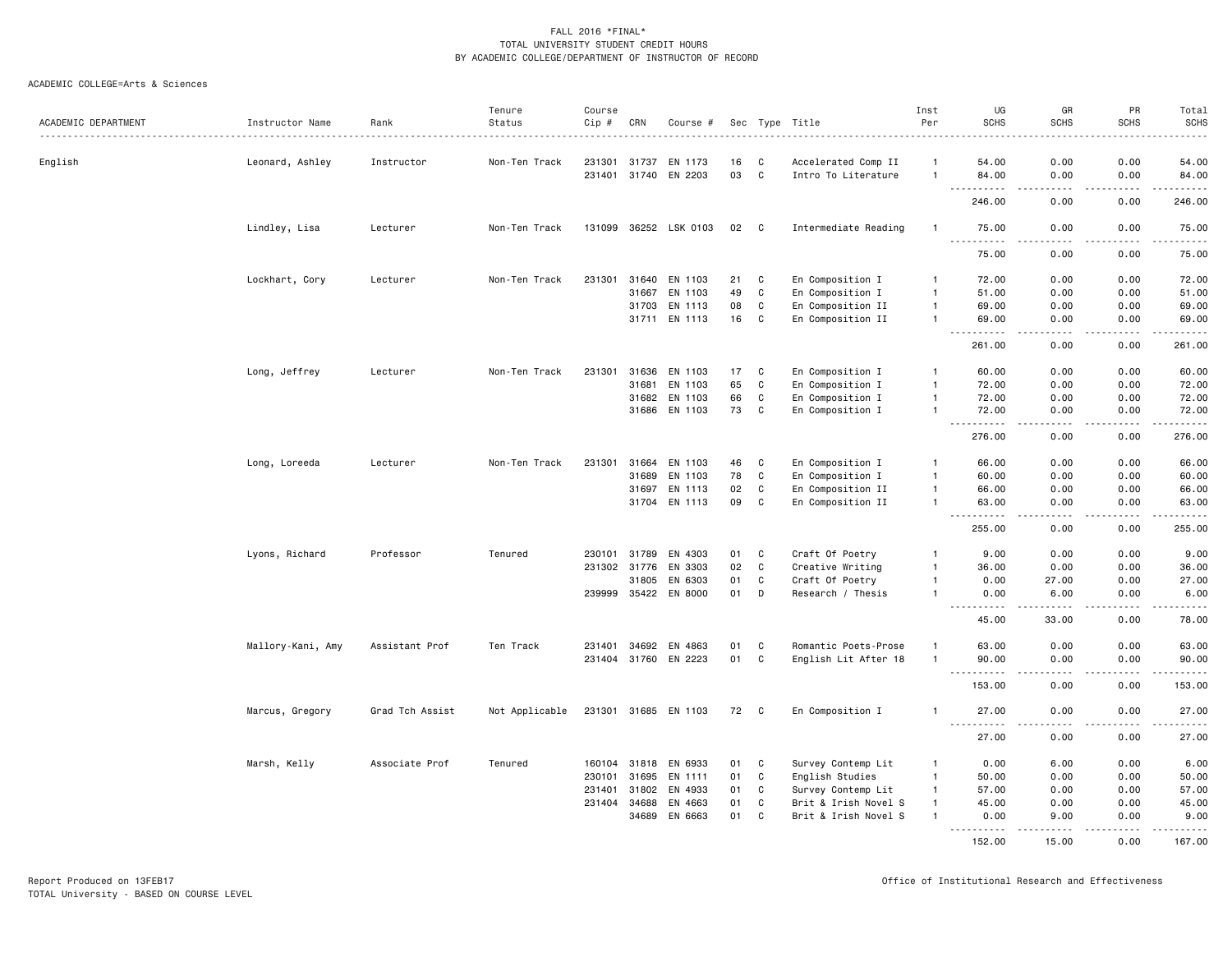ACADEMIC COLLEGE=Arts & Sciences

|                     |                   |                | Tenure        | Course |              |                      |       |              |                      | Inst         | UG                                             | GR                   | PR            | Total                                                                                                                                                                                    |
|---------------------|-------------------|----------------|---------------|--------|--------------|----------------------|-------|--------------|----------------------|--------------|------------------------------------------------|----------------------|---------------|------------------------------------------------------------------------------------------------------------------------------------------------------------------------------------------|
| ACADEMIC DEPARTMENT | Instructor Name   | Rank           | Status        | Cip #  | CRN          | Course #             |       |              | Sec Type Title       | Per          | <b>SCHS</b>                                    | <b>SCHS</b>          | <b>SCHS</b>   | <b>SCHS</b>                                                                                                                                                                              |
| English             | Mattison, Suzanne | Lecturer       | Non-Ten Track | 231301 | 31658        | EN 1103              | 40    | C            | En Composition I     | $\mathbf{1}$ | 72.00                                          | 0.00                 | 0.00          | 72.00                                                                                                                                                                                    |
|                     |                   |                |               |        | 31696        | EN 1113              | 01    | C            | En Composition II    | $\mathbf{1}$ | 72.00                                          | 0.00                 | 0.00          | 72.00                                                                                                                                                                                    |
|                     |                   |                |               | 231303 | 30195        | AIS 3203             | 01    | C            | Prof Writing ANR Hum | $\mathbf{1}$ | 75.00                                          | 0.00                 | 0.00          | 75.00                                                                                                                                                                                    |
|                     |                   |                |               |        | 30197        | AIS 3203             | 03    | C            | Prof Writing ANR Hum | $\mathbf{1}$ | 75.00                                          | 0.00                 | 0.00          | 75.00                                                                                                                                                                                    |
|                     |                   |                |               |        |              |                      |       |              |                      |              | .<br>$  -$<br>294.00                           | .<br>0.00            | .<br>0.00     | <u>.</u><br>294.00                                                                                                                                                                       |
|                     | Mears, Nicklaus   | Lecturer       | Non-Ten Track | 230101 | 31603        | EN 0103              | 04    | $\mathbf{C}$ | Basic English        | $\mathbf{1}$ | 42.00                                          | 0.00                 | 0.00          | 42.00                                                                                                                                                                                    |
|                     |                   |                |               |        | 31607        | EN 0103              | 08    | C            | Basic English        | $\mathbf{1}$ | 42.00                                          | 0.00                 | 0.00          | 42.00                                                                                                                                                                                    |
|                     |                   |                |               | 231301 | 31713        | EN 1113              | 18    | C            | En Composition II    | $\mathbf{1}$ | 75.00                                          | 0.00                 | 0.00          | 75.00                                                                                                                                                                                    |
|                     |                   |                |               |        | 31717        | EN 1113              | 22    | C            | En Composition II    | $\mathbf{1}$ | 63.00                                          | 0.00                 | 0.00          | 63.00                                                                                                                                                                                    |
|                     |                   |                |               |        |              |                      |       |              |                      |              | .<br>$\sim$<br>222.00                          | د د د د<br>0.00      | 22222<br>0.00 | .<br>222.00                                                                                                                                                                              |
|                     | Moseley, Jessica  | Instructor     | Non-Ten Track | 131315 | 36504        | LSK 2990             | 01    | C            | Special Topic In LSK | $\mathbf{1}$ | 32.00                                          | 0.00                 | 0.00          | 32.00                                                                                                                                                                                    |
|                     |                   |                |               | 231301 | 35091        | EN 1103              | 87    | C            | En Composition I     | $\mathbf{1}$ | 39.00                                          | 0.00                 | 0.00          | 39.00                                                                                                                                                                                    |
|                     |                   |                |               |        | 231401 31749 | EN 2203              | 12    | C            | Intro To Literature  | $\mathbf{1}$ | 90.00                                          | 0.00                 | 0.00          | 90.00                                                                                                                                                                                    |
|                     |                   |                |               |        |              |                      |       |              |                      |              | $  -$<br>.<br>161.00                           | د د د د<br>0.00      | .<br>0.00     | .<br>161.00                                                                                                                                                                              |
|                     |                   |                |               |        |              |                      |       |              |                      |              |                                                |                      |               |                                                                                                                                                                                          |
|                     | Olson, Peter      | Lecturer       | Non-Ten Track | 231301 | 34186        | EN 1103              | 501 C |              | En Composition I     | $\mathbf{1}$ | 33.00                                          | 0.00                 | 0.00          | 33.00                                                                                                                                                                                    |
|                     |                   |                |               | 231303 | 31782        | EN 3313              | 02    | C            | Writing for the Work | $\mathbf{1}$ | 48.00                                          | 0.00                 | 0.00          | 48.00                                                                                                                                                                                    |
|                     |                   |                |               |        | 34189        | EN 3313              | 501 C |              | Writing for the Work | $\mathbf{1}$ | 21.00                                          | 0.00                 | 0.00          | 21.00                                                                                                                                                                                    |
|                     |                   |                |               |        | 36581        | EN 3313              | 502 C |              | Writing for the Work | $\mathbf{1}$ | 24.00                                          | 0.00                 | 0.00          | 24.00                                                                                                                                                                                    |
|                     |                   |                |               |        | 231401 34187 | EN 2273              | 501 C |              | World Literature Bef | $\mathbf{1}$ | 51.00<br>$\sim$ $\sim$ $\sim$<br>.             | 0.00<br>.            | 0.00<br>.     | 51.00<br>$\frac{1}{2} \left( \frac{1}{2} \right) \left( \frac{1}{2} \right) \left( \frac{1}{2} \right) \left( \frac{1}{2} \right) \left( \frac{1}{2} \right) \left( \frac{1}{2} \right)$ |
|                     |                   |                |               |        |              |                      |       |              |                      |              | 177.00                                         | 0.00                 | 0.00          | 177.00                                                                                                                                                                                   |
|                     | Orsulak, Mary     | Lecturer       | Non-Ten Track | 231301 | 31623        | EN 1103              | 04    | C            | En Composition I     | $\mathbf{1}$ | 63.00                                          | 0.00                 | 0.00          | 63.00                                                                                                                                                                                    |
|                     |                   |                |               |        | 31631        | EN 1103              | 12    | C            | En Composition I     | $\mathbf{1}$ | 63.00                                          | 0.00                 | 0.00          | 63.00                                                                                                                                                                                    |
|                     |                   |                |               |        | 31647        | EN 1103              | 28    | C            | En Composition I     | $\mathbf{1}$ | 66.00                                          | 0.00                 | 0.00          | 66.00                                                                                                                                                                                    |
|                     |                   |                |               |        |              | 31708 EN 1113        | 13    | C            | En Composition II    | $\mathbf{1}$ | 66.00                                          | 0.00                 | 0.00          | 66.00                                                                                                                                                                                    |
|                     |                   |                |               |        |              |                      |       |              |                      |              | .<br>258.00                                    | . <u>. .</u><br>0.00 | .<br>0.00     | .<br>258.00                                                                                                                                                                              |
|                     | Pierce, Catherine | Associate Prof | Tenured       |        | 231302 31780 | EN 3303              | 06    | C            | Creative Writing     | $\mathbf{1}$ | 45.00                                          | 0.00                 | 0.00          | 45.00                                                                                                                                                                                    |
|                     |                   |                |               |        | 34685        | EN 3303              | 07    | C            | Creative Writing     | $\mathbf{1}$ | 39.00                                          | 0.00                 | 0.00          | 39.00                                                                                                                                                                                    |
|                     |                   |                |               |        | 239999 35434 | EN 8000              | 04    | D            | Research / Thesis    | $\mathbf{1}$ | 0.00                                           | 6.00                 | 0.00          | 6.00                                                                                                                                                                                     |
|                     |                   |                |               |        |              | 36069 EN 4000        | 01    | $\mathbf I$  | Directed Indiv Study | $\mathbf{1}$ | 3.00<br>$\sim$ $\sim$ .<br>.                   | 0.00<br>. <u>. .</u> | 0.00<br>.     | 3.00<br>.                                                                                                                                                                                |
|                     |                   |                |               |        |              |                      |       |              |                      |              | 87.00                                          | 6.00                 | 0.00          | 93.00                                                                                                                                                                                    |
|                     | Pizer, Ginger     | Associate Prof | Tenured       |        | 160102 30258 | AN 4403              | 01    | C            | Intro To Linguistics | $\mathbf{1}$ | 12.00                                          | 0.00                 | 0.00          | 12.00                                                                                                                                                                                    |
|                     |                   |                |               |        | 31791        | EN 4403              | 01    | C            | Intro To Linguistics | $\mathbf{1}$ | 48.00                                          | 0.00                 | 0.00          | 48.00                                                                                                                                                                                    |
|                     |                   |                |               |        | 31807        | EN 6403              | 01    | C            | Intro To Linguistics | $\mathbf{1}$ | 0.00                                           | 6.00                 | 0.00          | 6.00                                                                                                                                                                                     |
|                     |                   |                |               | 450201 | 30260        | AN 4623              | 01    | C            | Language And Culture | $\mathbf{1}$ | 12.00                                          | 0.00                 | 0.00          | 12.00                                                                                                                                                                                    |
|                     |                   |                |               |        | 31798        | EN 4623              | 01    | C            | Language And Culture | $\mathbf{1}$ | 24.00                                          | 0.00                 | 0.00          | 24.00                                                                                                                                                                                    |
|                     |                   |                |               |        | 31814        | EN 6623              | 01    | $\mathbf c$  | Language And Culture | $\mathbf{1}$ | 0.00                                           | 6.00                 | 0.00          | 6.00                                                                                                                                                                                     |
|                     |                   |                |               |        |              | 33734 SO 4623        | 01    | $\mathbf{C}$ | Language And Culture | $\mathbf{1}$ | 18.00<br>$\sim$ $\sim$ $\sim$<br>$- - - - - -$ | 0.00<br>.            | 0.00<br>.     | 18.00<br>.                                                                                                                                                                               |
|                     |                   |                |               |        |              |                      |       |              |                      |              | 114.00                                         | 12.00                | 0.00          | 126.00                                                                                                                                                                                   |
|                     | Price, Marty      | Instructor     | Non-Ten Track |        | 231402 31764 | EN 2243              | 04    | C            | American Lit Before  | -1           | 81.00                                          | 0.00                 | 0.00          | 81.00                                                                                                                                                                                    |
|                     |                   |                |               |        |              | 231404 31755 EN 2213 | 01    | C            | English Lit Before 1 | $\mathbf{1}$ | 75.00                                          | 0.00                 | 0.00          | 75.00                                                                                                                                                                                    |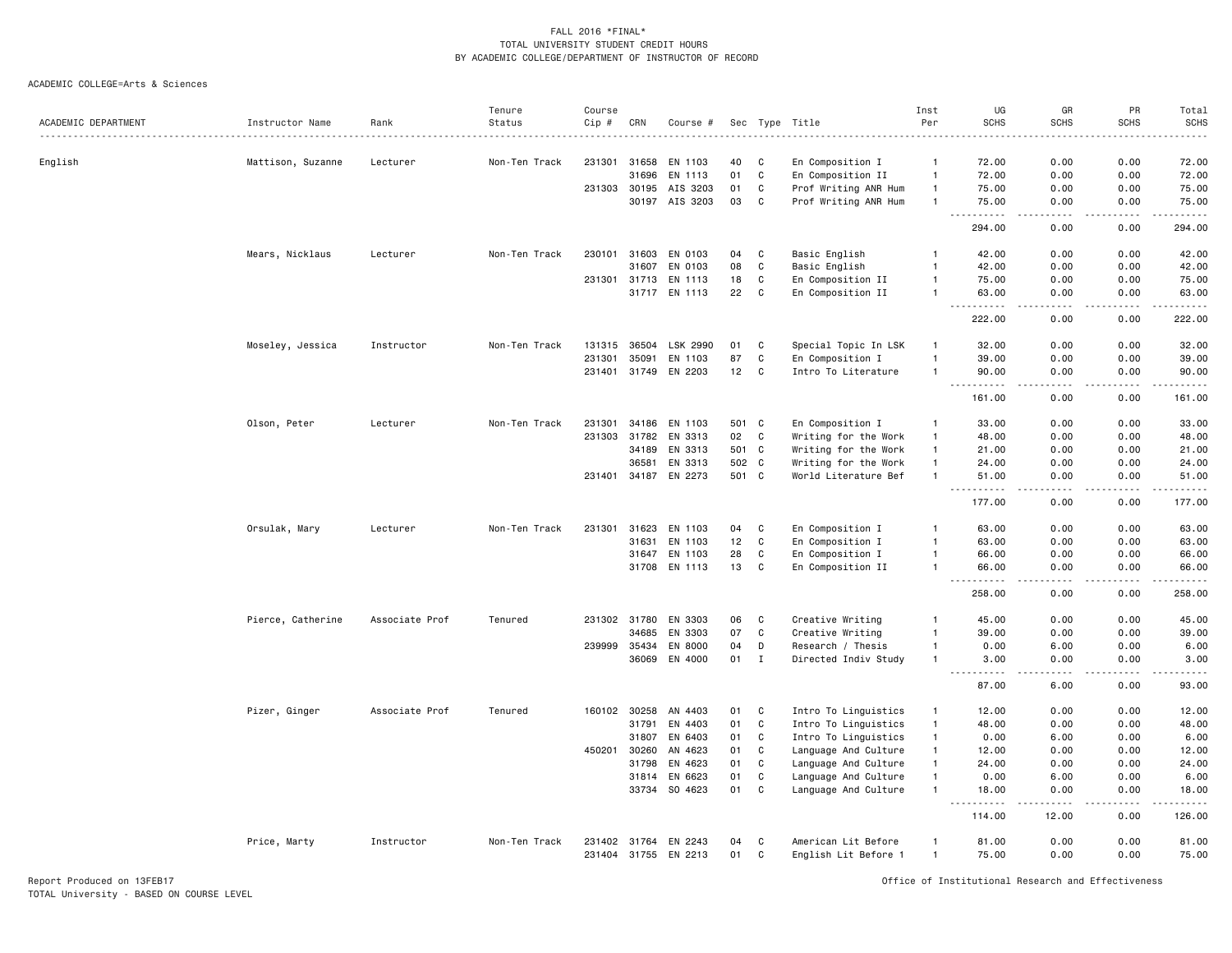#### ACADEMIC COLLEGE=Arts & Sciences

| ACADEMIC DEPARTMENT | Instructor Name               | Rank            | Tenure<br>Status | Course<br>Cip #        | CRN   | Course #             |          |              | Sec Type Title                         | Inst<br>Per                    | UG<br><b>SCHS</b>             | GR<br><b>SCHS</b>                                                                                                         | PR<br><b>SCHS</b> | Total<br><b>SCHS</b>               |
|---------------------|-------------------------------|-----------------|------------------|------------------------|-------|----------------------|----------|--------------|----------------------------------------|--------------------------------|-------------------------------|---------------------------------------------------------------------------------------------------------------------------|-------------------|------------------------------------|
| English             | Price, Marty                  | Instructor      | Non-Ten Track    | 231404                 | 31761 | EN 2223              | 03       | C            | English Lit After 18                   | -1                             | 90.00                         | 0.00                                                                                                                      | 0.00              | $- - - - -$<br>90.00               |
|                     |                               |                 |                  |                        | 31762 | EN 2223              | 04       | $\mathbf C$  | English Lit After 18                   | $\overline{1}$                 | 75.00<br>د د د د              | 0.00<br>د د د د                                                                                                           | 0.00<br>د د د د   | 75.00<br>.                         |
|                     |                               |                 |                  |                        |       |                      |          |              |                                        |                                | 321.00                        | 0.00                                                                                                                      | 0.00              | 321.00                             |
|                     | Punday, Dan                   | Professor       | Tenured          |                        |       | 231301 31787 EN 4111 | 01       | $\mathbf{C}$ | Portfol & Reflec Wri                   | $\mathbf{1}$                   | 30.00                         | 0.00                                                                                                                      | 0.00              | 30.00                              |
|                     |                               |                 |                  |                        |       |                      |          |              |                                        |                                | $- - -$<br>.<br>30.00         | $\frac{1}{2}$<br>0.00                                                                                                     | .<br>0.00         | .<br>30.00                         |
|                     | Purl, Laura                   | Lecturer        | Non-Ten Track    | 231301                 |       | 31643 EN 1103        | 24       | C            | En Composition I                       | $\overline{1}$                 | 63.00                         | 0.00                                                                                                                      | 0.00              | 63.00                              |
|                     |                               |                 |                  |                        | 31659 | EN 1103              | 41       | C            | En Composition I                       | $\overline{1}$                 | 60.00                         | 0.00                                                                                                                      | 0.00              | 60.00                              |
|                     |                               |                 |                  |                        | 31663 | EN 1103              | 45       | C            | En Composition I                       | $\overline{1}$                 | 63.00                         | 0.00                                                                                                                      | 0.00              | 63.00                              |
|                     |                               |                 |                  |                        | 31683 | EN 1103              | 67       | $\mathbf c$  | En Composition I                       | $\overline{1}$                 | 66.00<br>$- - - - -$<br>$  -$ | 0.00<br>$\frac{1}{2}$                                                                                                     | 0.00<br>.         | 66.00<br>.                         |
|                     |                               |                 |                  |                        |       |                      |          |              |                                        |                                | 252.00                        | 0.00                                                                                                                      | 0.00              | 252.00                             |
|                     | Raymond, Richard              | Professor       | Tenured          | 231303                 | 31781 | EN 3313              | 01       | C            | Writing for the Work                   |                                | 54.00                         | 0.00                                                                                                                      | 0.00              | 54.00                              |
|                     |                               |                 |                  | 231402 31766           |       | EN 2243              | 06       | $\mathbf c$  | American Lit Before                    | $\overline{1}$                 | 57.00                         | 0.00                                                                                                                      | 0.00              | 57.00                              |
|                     |                               |                 |                  |                        |       |                      |          |              |                                        |                                | .                             | $\frac{1}{2} \left( \frac{1}{2} \right) \left( \frac{1}{2} \right) \left( \frac{1}{2} \right) \left( \frac{1}{2} \right)$ | .                 | ------                             |
|                     |                               |                 |                  |                        |       |                      |          |              |                                        |                                | 111.00                        | 0.00                                                                                                                      | 0.00              | 111.00                             |
|                     | Redd, James                   | Lecturer        | Non-Ten Track    | 231301                 | 31730 | EN 1173              | 09       | $\mathbf c$  | Accelerated Comp II                    | $\overline{1}$                 | 54.00                         | 0.00                                                                                                                      | 0.00              | 54.00                              |
|                     |                               |                 |                  |                        | 31731 | EN 1173              | 10       | $\mathbf c$  | Accelerated Comp II                    | $\mathbf{1}$                   | 48.00                         | 0.00                                                                                                                      | 0.00              | 48.00                              |
|                     |                               |                 |                  | 231401                 | 31745 | EN 2203              | 08       | $\mathbf c$  | Intro To Literature                    | $\mathbf{1}$                   | 90.00                         | 0.00                                                                                                                      | 0.00              | 90.00                              |
|                     |                               |                 |                  |                        | 31770 | EN 2273              | 01       | C            | World Literature Bef                   | $\overline{1}$                 | 66.00                         | 0.00                                                                                                                      | 0.00              | 66.00                              |
|                     |                               |                 |                  |                        | 34188 | EN 2273              | 502 C    |              | World Literature Bef                   | $\overline{1}$                 | 42.00                         | 0.00                                                                                                                      | 0.00              | 42.00                              |
|                     |                               |                 |                  |                        |       |                      |          |              |                                        |                                | $\sim$ $\sim$ $\sim$          |                                                                                                                           |                   | .                                  |
|                     |                               |                 |                  |                        |       |                      |          |              |                                        |                                | 300.00                        | 0.00                                                                                                                      | 0.00              | 300.00                             |
|                     | Rinehart, Hannah              | Lecturer        | Non-Ten Track    | 230101                 | 31605 | EN 0103              | 06       | C            | Basic English                          | $\mathbf{1}$                   | 45.00                         | 0.00                                                                                                                      | 0.00              | 45.00                              |
|                     |                               |                 |                  |                        | 31612 | EN 0103              | 13       | $\mathbf c$  | Basic English                          | $\mathbf{1}$                   | 45.00                         | 0.00                                                                                                                      | 0.00              | 45.00                              |
|                     |                               |                 |                  | 231301                 | 31621 | EN 1103              | 02       | C            | En Composition I                       | $\overline{1}$                 | 69.00                         | 0.00                                                                                                                      | 0.00              | 69.00                              |
|                     |                               |                 |                  |                        |       | 31668 EN 1103        | 50       | C            | En Composition I                       | $\overline{1}$                 | 69.00                         | 0.00                                                                                                                      | 0.00              | 69.00<br>. <u>.</u> .              |
|                     |                               |                 |                  |                        |       |                      |          |              |                                        |                                | $  -$<br>228.00               | 0.00                                                                                                                      | 0.00              | 228.00                             |
|                     | Robinson, Kristopher Lecturer |                 | Non-Ten Track    | 231301                 | 31670 | EN 1103              | 52       | C            | En Composition I                       |                                | 66.00                         | 0.00                                                                                                                      | 0.00              | 66.00                              |
|                     |                               |                 |                  |                        |       | 31672 EN 1103        | 55       | $\mathbf c$  | En Composition I                       | $\overline{1}$                 | 72.00                         | 0.00                                                                                                                      | 0.00              | 72.00<br>$\sim 100$ and $\sim 100$ |
|                     |                               |                 |                  |                        |       |                      |          |              |                                        |                                | 138.00                        | 0.00                                                                                                                      | 0.00              | 138.00                             |
|                     | Rupp, Elisabeth               | Grad Tch Assist | Not Applicable   | 231301                 | 31630 | EN 1103              | 11       | C            | En Composition I                       | $\mathbf{1}$                   | 69.00                         | 0.00                                                                                                                      | 0.00              | 69.00                              |
|                     |                               |                 |                  |                        | 31680 | EN 1103              | 63       | $\mathbf c$  | En Composition I                       | $\mathbf{1}$                   | 72.00                         | 0.00                                                                                                                      | 0.00              | 72.00                              |
|                     |                               |                 |                  |                        |       |                      |          |              |                                        |                                | <u>.</u>                      | .                                                                                                                         | .                 | .                                  |
|                     |                               |                 |                  |                        |       |                      |          |              |                                        |                                | 141.00                        | 0.00                                                                                                                      | 0.00              | 141.00                             |
|                     | Sanders, Shelly               | Instructor      | Non-Ten Track    | 231303                 | 32257 | GE 3513              | 05       | C            | Technical Writing                      | $\mathbf{1}$                   | 60.00                         | 0.00                                                                                                                      | 0.00              | 60.00                              |
|                     |                               |                 |                  |                        | 32259 | GE 3513              | 07       | $\mathbf C$  | Technical Writing                      | $\overline{1}$                 | 60.00                         | 0.00                                                                                                                      | 0.00              | 60.00                              |
|                     |                               |                 |                  |                        | 32264 | GE 3513              | 12       | $\mathbf{C}$ | Technical Writing                      | $\mathbf{1}$                   | 57.00                         | 0.00                                                                                                                      | 0.00              | 57.00                              |
|                     |                               |                 |                  |                        |       |                      |          |              |                                        |                                | .<br>$- - -$<br>177.00        | $   -$<br>0.00                                                                                                            | .<br>0.00         | .<br>177.00                        |
|                     |                               |                 |                  |                        |       |                      |          |              |                                        |                                |                               |                                                                                                                           |                   |                                    |
|                     | Shaffer, Donald               | Associate Prof  | Tenured          | 050201<br>231402 30009 | 30002 | AAS 1063<br>AAS 2363 | 01<br>01 | C<br>C       | Intro to African Ame<br>Intro AFAM Lit | $\mathbf{1}$<br>$\overline{1}$ | 153.00<br>39.00               | 0.00<br>0.00                                                                                                              | 0.00<br>0.00      | 153.00<br>39.00                    |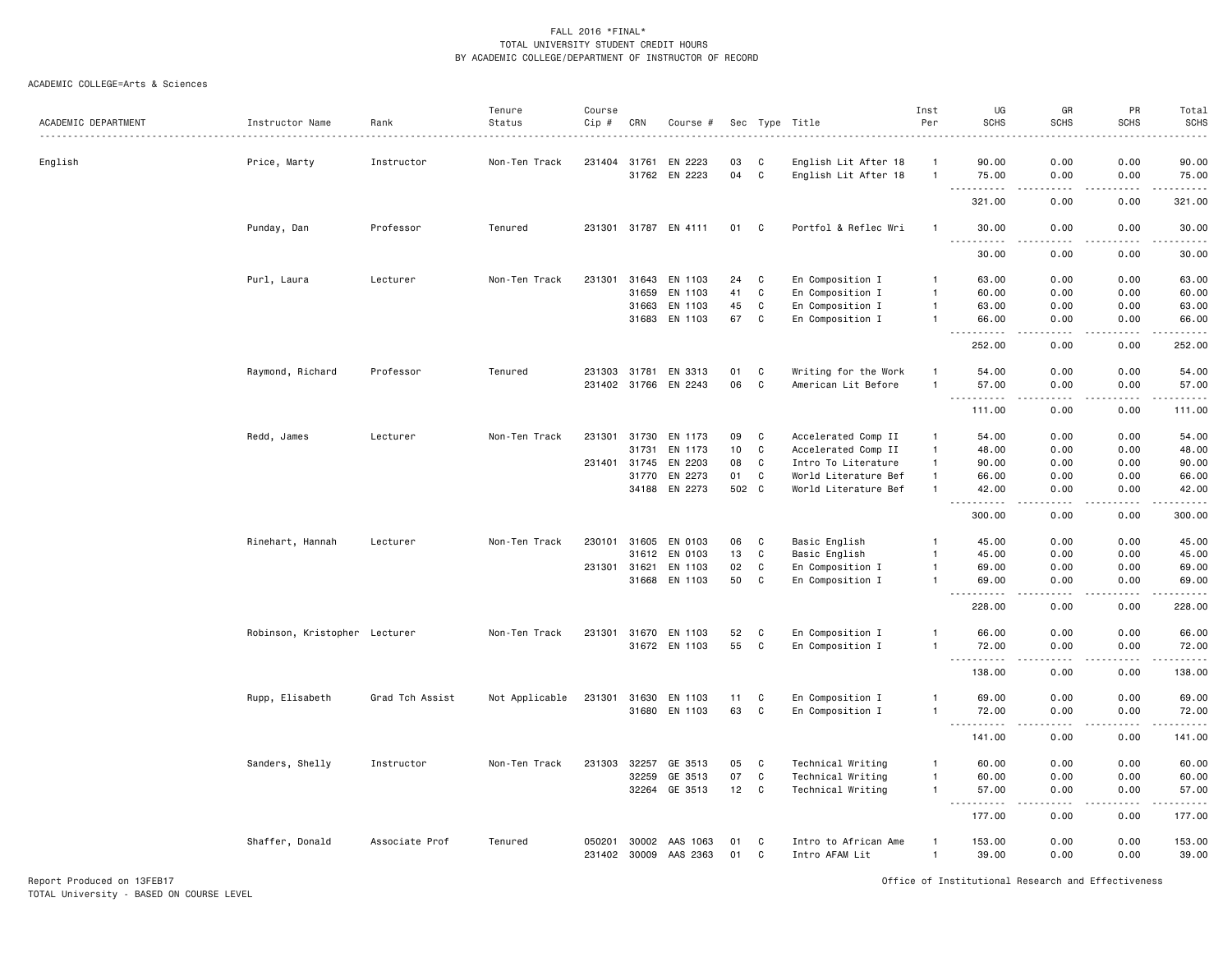|                            |                  |                | Tenure         | Course |                       |                      |                |        |                                              | Inst               | UG                                                 | GR                                  | PR            | Total           |
|----------------------------|------------------|----------------|----------------|--------|-----------------------|----------------------|----------------|--------|----------------------------------------------|--------------------|----------------------------------------------------|-------------------------------------|---------------|-----------------|
| ACADEMIC DEPARTMENT        | Instructor Name  | Rank           | Status         | Cip #  | CRN                   | Course #             |                |        | Sec Type Title                               | Per                | <b>SCHS</b>                                        | <b>SCHS</b>                         | <b>SCHS</b>   | SCHS            |
|                            |                  |                |                |        | 231402 31773          | EN 2363              |                |        | Intro AFAM Lit                               | $\mathbf{1}$       |                                                    | 0.00                                | 0.00          |                 |
| English                    | Shaffer, Donald  | Associate Prof | Tenured        |        | 34698                 | EN 6903              | 01<br>01       | C<br>C | Am Lit 1800-1860                             |                    | 42.00<br>0.00                                      | 21.00                               | 0.00          | 42.00<br>21.00  |
|                            |                  |                |                |        |                       |                      | 01             | C      |                                              | -1<br>$\mathbf{1}$ |                                                    |                                     |               |                 |
|                            |                  |                |                |        | 231404 34697          | EN 4903              |                |        | Am Lit 1800-1860                             |                    | 36.00                                              | 0.00                                | 0.00          | 36.00           |
|                            |                  |                |                |        | 521003 32233<br>32234 | FYE 1001<br>FYE 1001 | F13 C<br>F14 C |        | Freshman Year Experi<br>Freshman Year Experi | $\mathbf{1}$       | 23.00<br>8.00                                      | 0.00<br>0.00                        | 0.00<br>0.00  | 23.00<br>8.00   |
|                            |                  |                |                |        |                       |                      |                |        |                                              |                    | .                                                  | .                                   | .             | .               |
|                            |                  |                |                |        |                       |                      |                |        |                                              |                    | 301.00                                             | 21.00                               | 0.00          | 322.00          |
|                            | Sheperis, Claire | Instructor     | Non-Ten Track  |        | 231301 31706          | EN 1113              | 11             | C      | En Composition II                            | $\overline{1}$     | 75.00                                              | 0.00                                | 0.00          | 75.00           |
|                            |                  |                |                |        | 31714                 | EN 1113              | 19             | C      | En Composition II                            | $\mathbf{1}$       | 75.00                                              | 0.00                                | 0.00          | 75.00           |
|                            |                  |                |                |        | 231401 31738          | EN 2203              | 01             | C      | Intro To Literature                          | $\overline{1}$     | 90.00                                              | 0.00                                | 0.00          | 90.00           |
|                            |                  |                |                |        | 31739                 | EN 2203              | 02             | C      | Intro To Literature                          | $\mathbf{1}$       | 84.00<br>$\sim$ $\sim$ .<br>.                      | 0.00<br>$\sim$ $\sim$ $\sim$ $\sim$ | 0.00<br>.     | 84.00           |
|                            |                  |                |                |        |                       |                      |                |        |                                              |                    | 324.00                                             | 0.00                                | 0.00          | -----<br>324.00 |
|                            | Slimp, Cynthia   | Lecturer       | Non-Ten Track  | 231401 | 33968                 | EN 2203              | 201            | C      | Intro To Literature                          |                    | 57.00                                              | 0.00                                | 0.00          | 57.00           |
|                            |                  |                |                | 231404 | 35006                 | EN 2213              | 201 C          |        | English Lit Before 1                         |                    | 21.00<br><b>.</b><br>$\sim$ $\sim$ $\sim$          | 0.00<br>.                           | 0.00<br>22222 | 21.00<br>.      |
|                            |                  |                |                |        |                       |                      |                |        |                                              |                    | 78.00                                              | 0.00                                | 0.00          | 78.00           |
|                            | Slimp, Stephen   | Lecturer       | Non-Ten Track  | 231404 | 34655                 | EN 4513              | 201 C          |        | Shakespeare                                  | $\mathbf{1}$       | 15.00                                              | 0.00                                | 0.00          | 15.00           |
|                            |                  |                |                |        | 34656                 | EN 6513              | 201            | C      | Shakespeare                                  |                    | 0.00<br>.                                          | 9.00                                | 0.00          | 9.00            |
|                            |                  |                |                |        |                       |                      |                |        |                                              |                    | 15.00                                              | 9.00                                | 0.00          | 24.00           |
|                            | Smith, Megan     | Assistant Prof | Ten Track      | 131401 | 31793                 | EN 4453              | 01             | C      | Methods in TESOL                             | -1                 | 45.00                                              | 0.00                                | 0.00          | 45.00           |
|                            |                  |                |                |        | 31809                 | EN 6453              | 01             | C      | Methods in TESOL                             | $\mathbf{1}$       | 0.00                                               | 6.00                                | 0.00          | 6.00            |
|                            |                  |                |                |        | 160102 30259          | AN 4403              | 02             | C      | Intro To Linguistics                         | $\overline{1}$     | 9.00                                               | 0.00                                | 0.00          | 9.00            |
|                            |                  |                |                |        | 31792                 | EN 4403              | 02             | C      | Intro To Linguistics                         |                    | 45.00<br>22222<br>$\sim$ $\sim$                    | 0.00<br>د د د د                     | 0.00<br>.     | 45.00<br>.      |
|                            |                  |                |                |        |                       |                      |                |        |                                              |                    | 99.00                                              | 6.00                                | 0.00          | 105.00          |
|                            | Spain, Andrea    | Assistant Prof | Ten Track      |        | 231301 31783          | EN 3414              | 02             | C      | Crit Writ/Resrch Lit                         | $\overline{1}$     | 56.00                                              | 0.00                                | 0.00          | 56.00           |
|                            |                  |                |                |        | 31784                 | EN 3414              | 03             | C      | Crit Writ/Resrch Lit                         |                    | 64.00                                              | 0.00                                | 0.00          | 64.00           |
|                            |                  |                |                | 239999 | 35594                 | EN 8000              | 06             | D      | Research / Thesis                            | $\overline{1}$     | 0.00<br>$\sim$ $\sim$ $\sim$<br>.                  | 3.00                                | 0.00          | 3.00            |
|                            |                  |                |                |        |                       |                      |                |        |                                              |                    | 120.00                                             | 3.00                                | 0.00          | 123.00          |
|                            | Spurlock, Ann    | Instructor     | Non-Ten Track  |        |                       | 231301 31803 EN 6013 | 01             | Ε      | Tchng Col Writing                            |                    | 0.00<br>.                                          | 60.00                               | 0.00          | 60.00           |
|                            |                  |                |                |        |                       |                      |                |        |                                              |                    | 0.00                                               | 60.00                               | 0.00          | 60.00           |
|                            | Stamps, Alison   | Non-Faculty    | Not Applicable | 131401 | 31951                 | ESL 5110             | 04             | C      | American Lang & Cul                          | -1                 | 9.00                                               | 0.00                                | 0.00          | 9.00            |
|                            |                  |                |                |        | 31953                 | ESL 5120             | 02             | C      | American Lang & Cul                          | $\mathbf{1}$       | 21.00                                              | 0.00                                | 0.00          | 21.00           |
|                            |                  |                |                |        | 31955                 | ESL 5120             | 04             | C      | American Lang & Cul                          | $\overline{1}$     | 36.00                                              | 0.00                                | 0.00          | 36.00           |
|                            |                  |                |                |        | 31957                 | ESL 5313             | 02             | C      | Classroom Comm & Pre                         | -1                 | 9.00                                               | 0.00                                | 0.00          | 9.00            |
|                            |                  |                |                |        | 31959                 | ESL 5313             | 04             | C      | Classroom Comm & Pre                         |                    | 3.00                                               | 0.00                                | 0.00          | 3.00            |
|                            |                  |                |                |        | 31961                 | ESL 5323             | 02             | C      | Academic Research an                         | $\mathbf{1}$       | 9.00                                               | 0.00                                | 0.00          | 9.00            |
|                            |                  |                |                |        | 31963                 | ESL 5323             | 04             | C      | Academic Research an                         |                    | 69.00                                              | 0.00                                | 0.00          | 69.00           |
|                            |                  |                |                |        |                       | 31965 ESL 5333       | 02             | C      | Critical Reading                             |                    | 12.00                                              | 0.00                                | 0.00          | 12.00           |
|                            |                  |                |                |        |                       |                      |                |        |                                              |                    | 168.00                                             | 0.00                                | 0.00          | 168.00          |
|                            | Stinson, Emily   | Instructor     | Non-Ten Track  |        |                       | 231301 31722 EN 1173 | 01             | C      | Accelerated Comp II                          |                    | 60.00                                              | 0.00                                | 0.00          | 60.00           |
| Report Produced on 13FEB17 |                  |                |                |        |                       |                      |                |        |                                              |                    | Office of Institutional Research and Effectiveness |                                     |               |                 |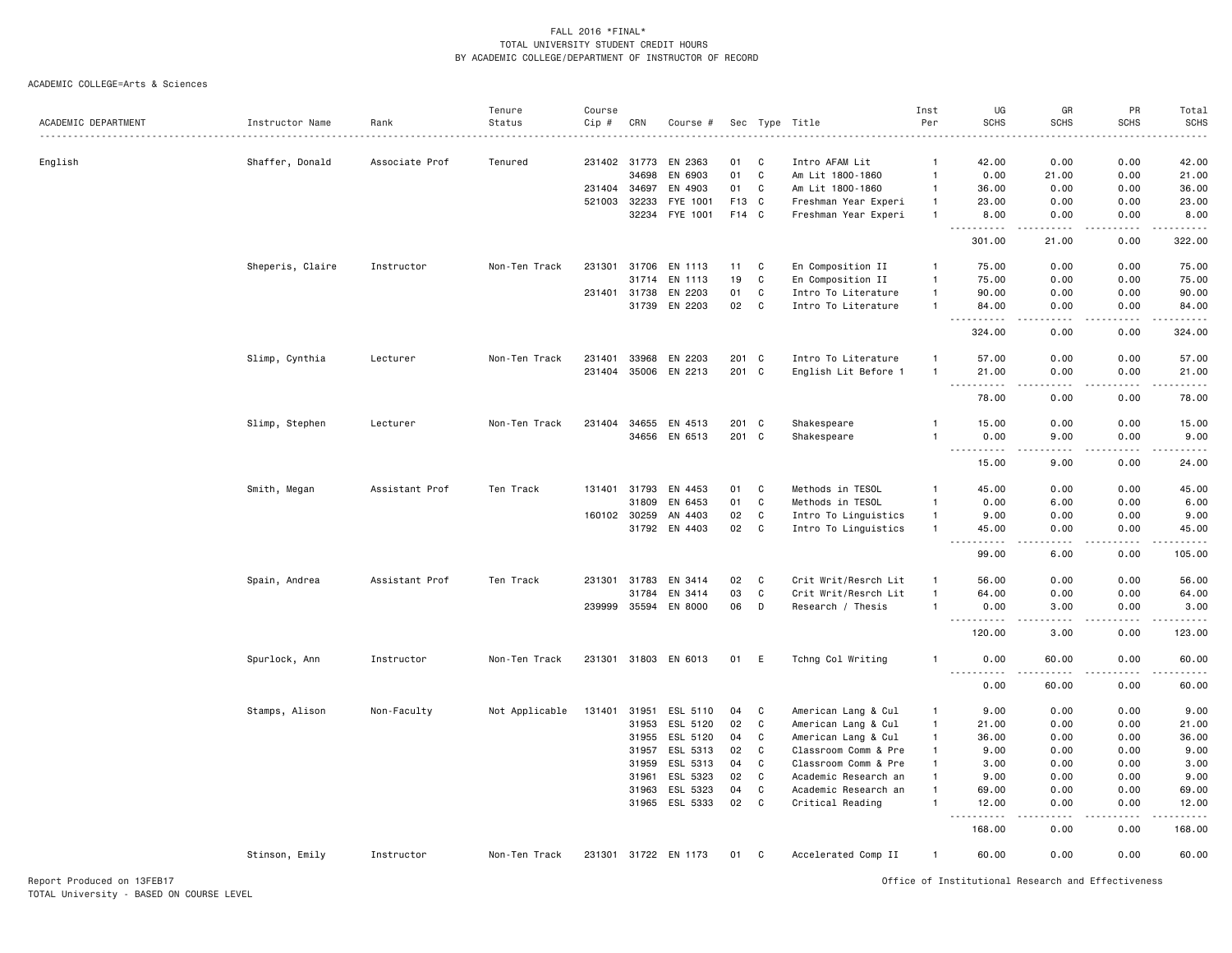|                            |                   |                 | Tenure         | Course |              |                      |       |              |                      | Inst           | UG                                                                                                                                                                                    | GR                                  | PR            | Total                                                                                                                                                                                    |
|----------------------------|-------------------|-----------------|----------------|--------|--------------|----------------------|-------|--------------|----------------------|----------------|---------------------------------------------------------------------------------------------------------------------------------------------------------------------------------------|-------------------------------------|---------------|------------------------------------------------------------------------------------------------------------------------------------------------------------------------------------------|
| ACADEMIC DEPARTMENT        | Instructor Name   | Rank            | Status         | Cip #  | CRN          | Course #             |       |              | Sec Type Title<br>.  | Per            | <b>SCHS</b>                                                                                                                                                                           | <b>SCHS</b>                         | <b>SCHS</b>   | <b>SCHS</b>                                                                                                                                                                              |
| English                    | Stinson, Emily    | Instructor      | Non-Ten Track  |        | 231301 31726 | EN 1173              | 05    | C            | Accelerated Comp II  | $\overline{1}$ | 60.00                                                                                                                                                                                 | 0.00                                | 0.00          | 60.00                                                                                                                                                                                    |
|                            |                   |                 |                |        | 31736        | EN 1173              | 15    | $\mathbf{C}$ | Accelerated Comp II  | $\overline{1}$ | 60.00                                                                                                                                                                                 | 0.00                                | 0.00          | 60.00                                                                                                                                                                                    |
|                            |                   |                 |                |        | 231401 31746 | EN 2203              | 09    | C            | Intro To Literature  | $\mathbf{1}$   | 90.00                                                                                                                                                                                 | 0.00                                | 0.00          | 90.00                                                                                                                                                                                    |
|                            |                   |                 |                |        |              |                      |       |              |                      |                | .<br>$\sim$ $\sim$ $\sim$<br>270.00                                                                                                                                                   | .<br>0.00                           | .<br>0.00     | .<br>270.00                                                                                                                                                                              |
|                            | Thompson, Jessica | Instructor      | Non-Ten Track  | 231301 | 31639        | EN 1103              | 20    | C            | En Composition I - L | $\overline{1}$ | 54.00                                                                                                                                                                                 | 0.00                                | 0.00          | 54.00                                                                                                                                                                                    |
|                            |                   |                 |                |        | 31723        | EN 1173              | 02    | C            | Accelerated Comp II  | $\mathbf{1}$   | 57.00                                                                                                                                                                                 | 0.00                                | 0.00          | 57.00                                                                                                                                                                                    |
|                            |                   |                 |                |        | 31732        | EN 1173              | 11    | C            | Accelerated Comp II  | $\mathbf{1}$   | 60.00                                                                                                                                                                                 | 0.00                                | 0.00          | 60.00                                                                                                                                                                                    |
|                            |                   |                 |                |        | 231401 31753 | EN 2203              | 16    | $\mathbf{C}$ | Intro To Literature  | $\mathbf{1}$   | 90.00                                                                                                                                                                                 | 0.00                                | 0.00          | 90.00                                                                                                                                                                                    |
|                            |                   |                 |                |        |              |                      |       |              |                      |                | 261.00                                                                                                                                                                                | 0.00                                | 0.00          | 261.00                                                                                                                                                                                   |
|                            | Torrence, Devan   | Lecturer        | Non-Ten Track  | 230101 | 31608        | EN 0103              | 09    | C            | Basic English        | $\mathbf{1}$   | 48.00                                                                                                                                                                                 | 0.00                                | 0.00          | 48.00                                                                                                                                                                                    |
|                            |                   |                 |                | 231301 | 31645        | EN 1103              | 26    | $\mathtt{C}$ | En Composition I     | $\mathbf{1}$   | 72.00                                                                                                                                                                                 | 0.00                                | 0.00          | 72.00                                                                                                                                                                                    |
|                            |                   |                 |                |        | 31646        | EN 1103              | 27    | C            | En Composition I     | $\mathbf{1}$   | 66.00                                                                                                                                                                                 | 0.00                                | 0.00          | 66.00                                                                                                                                                                                    |
|                            |                   |                 |                |        | 31653        | EN 1103              | 35    | C            | En Composition I     | $\mathbf{1}$   | 72.00                                                                                                                                                                                 | 0.00                                | 0.00          | 72.00                                                                                                                                                                                    |
|                            |                   |                 |                |        |              |                      |       |              |                      |                | .<br>$\sim$ $\sim$ $\sim$<br>258.00                                                                                                                                                   | .<br>0.00                           | -----<br>0.00 | ------<br>258.00                                                                                                                                                                         |
|                            | Trimm, James      | Lecturer        | Non-Ten Track  | 231301 | 31699        | EN 1113              | 04    | C            | En Composition II    | $\overline{1}$ | 63.00                                                                                                                                                                                 | 0.00                                | 0.00          | 63.00                                                                                                                                                                                    |
|                            |                   |                 |                |        | 31705        | EN 1113              | 10    | C            | En Composition II    | $\mathbf{1}$   | 66.00                                                                                                                                                                                 | 0.00                                | 0.00          | 66.00                                                                                                                                                                                    |
|                            |                   |                 |                |        | 231401 31748 | EN 2203              | 11    | C            | Intro To Literature  | $\overline{1}$ | 90.00                                                                                                                                                                                 | 0.00                                | 0.00          | 90.00                                                                                                                                                                                    |
|                            |                   |                 |                |        |              | 31752 EN 2203        | 15    | C            | Intro To Literature  | $\mathbf{1}$   | 84.00<br>$\sim$ $\sim$ $\sim$<br>$\frac{1}{2} \left( \frac{1}{2} \right) \left( \frac{1}{2} \right) \left( \frac{1}{2} \right) \left( \frac{1}{2} \right) \left( \frac{1}{2} \right)$ | 0.00<br>والمستناء                   | 0.00<br>.     | 84.00<br>.                                                                                                                                                                               |
|                            |                   |                 |                |        |              |                      |       |              |                      |                | 303.00                                                                                                                                                                                | 0.00                                | 0.00          | 303.00                                                                                                                                                                                   |
|                            | Trinh, Annie      | Grad Tch Assist | Not Applicable |        |              | 231301 31625 EN 1103 | 06    | C            | En Composition I     | $\mathbf{1}$   | 42.00                                                                                                                                                                                 | 0.00                                | 0.00          | 42.00                                                                                                                                                                                    |
|                            |                   |                 |                |        | 31635        | EN 1103              | 16    | C            | En Composition I     | $\mathbf{1}$   | 72.00<br>.<br>$\sim$ $\sim$ $\sim$                                                                                                                                                    | 0.00<br>.                           | 0.00<br>.     | 72.00<br>$\frac{1}{2} \left( \frac{1}{2} \right) \left( \frac{1}{2} \right) \left( \frac{1}{2} \right) \left( \frac{1}{2} \right) \left( \frac{1}{2} \right) \left( \frac{1}{2} \right)$ |
|                            |                   |                 |                |        |              |                      |       |              |                      |                | 114.00                                                                                                                                                                                | 0.00                                | 0.00          | 114.00                                                                                                                                                                                   |
|                            | Vivier, Eric      | Assistant Prof  | Ten Track      | 231404 | 31796        | EN 4503              | 01    | C            | Shakespeare          | $\mathbf{1}$   | 54.00                                                                                                                                                                                 | 0.00                                | 0.00          | 54.00                                                                                                                                                                                    |
|                            |                   |                 |                |        | 240101 32525 | HON 1163             | H02 S |              | The Quest I          | $\mathbf{1}$   | 42.00                                                                                                                                                                                 | 0.00                                | 0.00          | 42.00                                                                                                                                                                                    |
|                            |                   |                 |                |        | 32526        | HON 1163             | H03 S |              | The Quest I          | $\overline{1}$ | 39.00<br>$\sim$ $\sim$ $\sim$<br>.                                                                                                                                                    | 0.00                                | 0.00          | 39.00<br><u>.</u>                                                                                                                                                                        |
|                            |                   |                 |                |        |              |                      |       |              |                      |                | 135.00                                                                                                                                                                                | 0.00                                | 0.00          | 135.00                                                                                                                                                                                   |
|                            | Voller, Leslie    | Instructor      | Non-Ten Track  |        | 231301 31725 | EN 1173              | 04    | C            | Accelerated Comp II  | $\mathbf{1}$   | 51.00                                                                                                                                                                                 | 0.00                                | 0.00          | 51.00                                                                                                                                                                                    |
|                            |                   |                 |                |        | 35088        | EN 1103              | 84    | C            | En Composition I     | $\mathbf{1}$   | 42.00                                                                                                                                                                                 | 0.00                                | 0.00          | 42.00                                                                                                                                                                                    |
|                            |                   |                 |                |        | 231401 31754 | EN 2203              | 17    | C            | Intro To Literature  | $\overline{1}$ | 90.00<br>.                                                                                                                                                                            | 0.00<br>$\sim$ $\sim$ $\sim$ $\sim$ | 0.00<br>.     | 90.00<br>.                                                                                                                                                                               |
|                            |                   |                 |                |        |              |                      |       |              |                      |                | 183.00                                                                                                                                                                                | 0.00                                | 0.00          | 183.00                                                                                                                                                                                   |
|                            | Wait, Michelle    | Grad Tch Assist | Not Applicable |        |              | 231301 31674 EN 1103 | 57 C  |              | En Composition I     | $\overline{1}$ | 69.00<br>$\sim$ $\sim$ $\sim$<br>.                                                                                                                                                    | 0.00                                | 0.00<br>.     | 69.00<br>.                                                                                                                                                                               |
|                            |                   |                 |                |        |              |                      |       |              |                      |                | 69.00                                                                                                                                                                                 | 0.00                                | 0.00          | 69.00                                                                                                                                                                                    |
|                            | West, Robert      | Associate Prof  | Tenured        |        | 231402 31767 | EN 2253              | 01    | C            | American Lit After 1 | $\overline{1}$ | 90.00                                                                                                                                                                                 | 0.00                                | 0.00          | 90.00                                                                                                                                                                                    |
|                            |                   |                 |                |        |              | 31769 EN 2253        | 03    | C            | American Lit After 1 | $\mathbf{1}$   | 78.00                                                                                                                                                                                 | 0.00                                | 0.00          | 78.00                                                                                                                                                                                    |
|                            |                   |                 |                |        |              |                      |       |              |                      |                | 168.00                                                                                                                                                                                | 0.00                                | 0.00          | 168.00                                                                                                                                                                                   |
|                            | White, Rebekah    | Lecturer        | Non-Ten Track  |        |              | 231301 31644 EN 1103 | 25    | C.           | En Composition I     | 0.5            | 36.00                                                                                                                                                                                 | 0.00                                | 0.00          | 36.00                                                                                                                                                                                    |
| Report Produced on 13FEB17 |                   |                 |                |        |              |                      |       |              |                      |                | Office of Institutional Research and Effectiveness                                                                                                                                    |                                     |               |                                                                                                                                                                                          |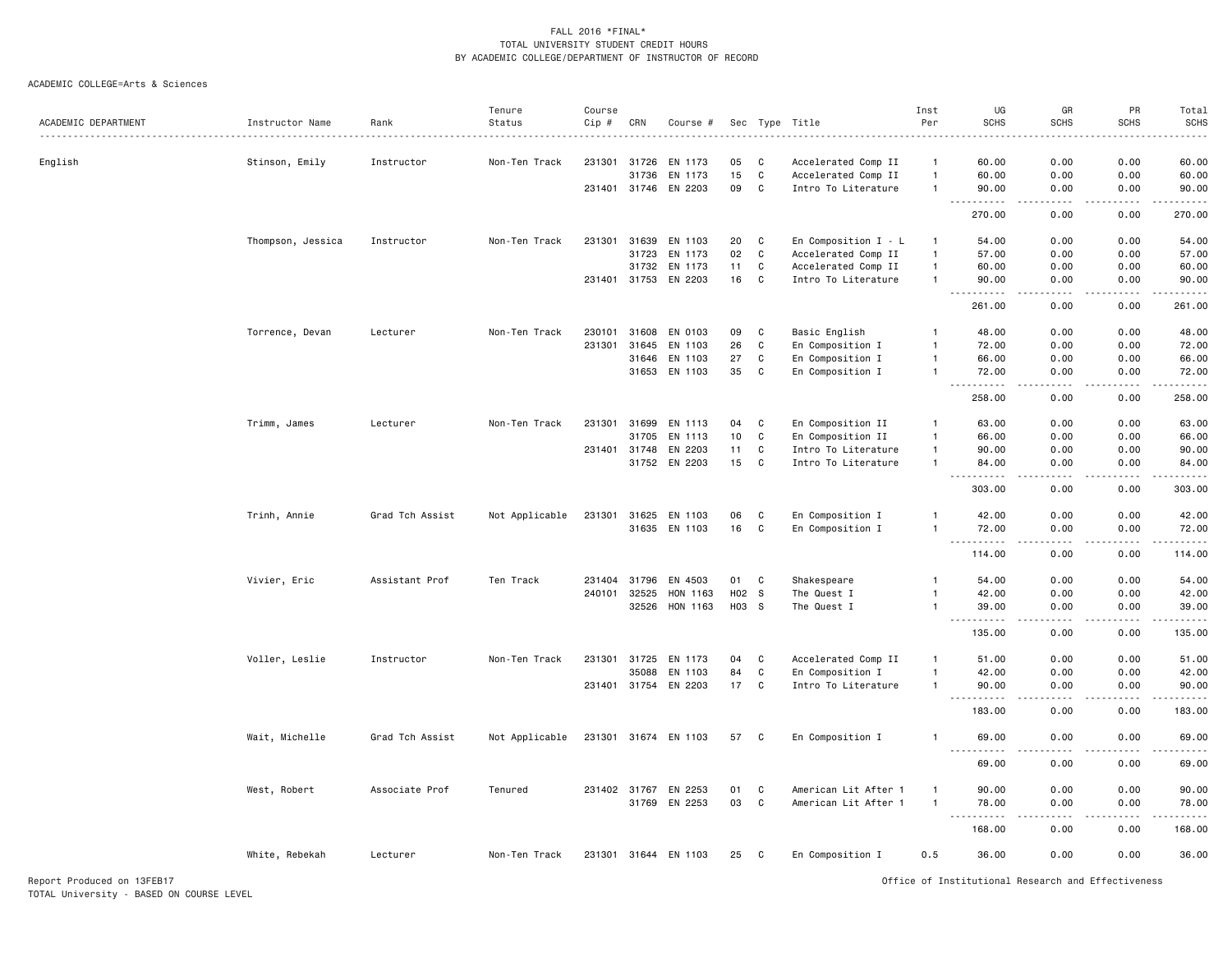| ACADEMIC DEPARTMENT                                                                         | Instructor Name | Rank     | Tenure<br>Status | Course<br>$Cip$ # | CRN   | Course # |    |    | Sec Type Title   | Inst<br>Per | UG<br><b>SCHS</b>                             | GR<br><b>SCHS</b>                                        | <b>PR</b><br><b>SCHS</b>                 | Total<br><b>SCHS</b><br>.                     |
|---------------------------------------------------------------------------------------------|-----------------|----------|------------------|-------------------|-------|----------|----|----|------------------|-------------|-----------------------------------------------|----------------------------------------------------------|------------------------------------------|-----------------------------------------------|
| English                                                                                     | White, Rebekah  | Lecturer | Non-Ten Track    | 231301            | 31677 | EN 1103  | 60 | C. | En Composition I | 0.5         | 34.50<br>.                                    | 0.00<br>.                                                | 0.00<br>.                                | 34.50<br>.                                    |
| ======================================<br>English<br>====================================== |                 |          |                  |                   |       |          |    |    |                  |             | 70.50<br>==========<br>14102.50<br>========== | 0.00<br>----------<br>----------<br>319.00<br>========== | 0.00<br>==========<br>0.00<br>========== | 70.50<br>==========<br>14421.50<br>========== |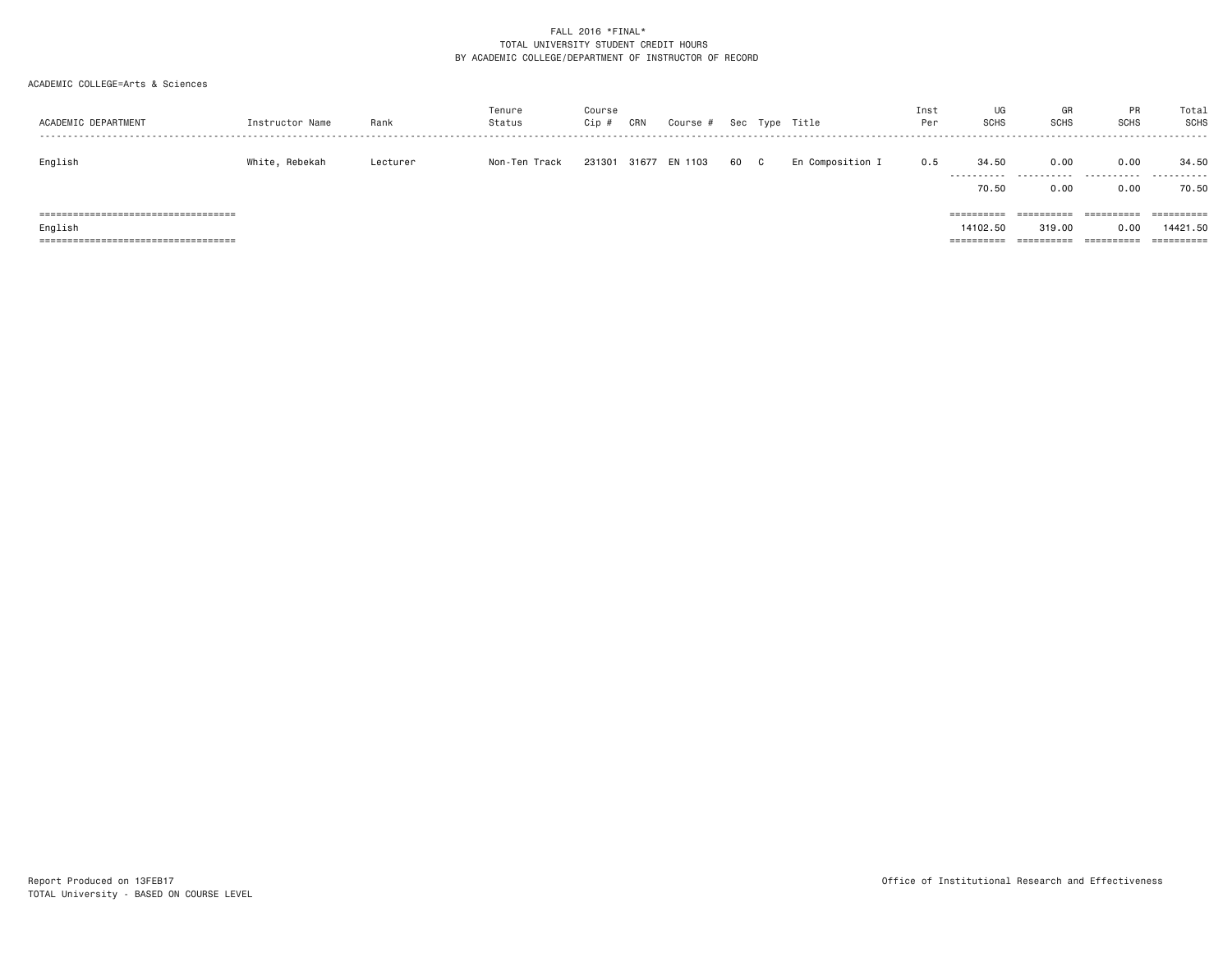|                     |                                     |                 | Tenure         | Course |       |                |       |              |                      | Inst           | UG                                                                                                                                                                                                                                                     | GR                                                                                                                                                            | PR              | Total                                                                                                                                                        |
|---------------------|-------------------------------------|-----------------|----------------|--------|-------|----------------|-------|--------------|----------------------|----------------|--------------------------------------------------------------------------------------------------------------------------------------------------------------------------------------------------------------------------------------------------------|---------------------------------------------------------------------------------------------------------------------------------------------------------------|-----------------|--------------------------------------------------------------------------------------------------------------------------------------------------------------|
| ACADEMIC DEPARTMENT | Instructor Name                     | Rank            | Status         | Cip #  | CRN   | Course #       |       |              | Sec Type Title       | Per            | <b>SCHS</b>                                                                                                                                                                                                                                            | <b>SCHS</b>                                                                                                                                                   | <b>SCHS</b>     | <b>SCHS</b><br>.                                                                                                                                             |
| Geosciences         | Ambinakudige, Shrini Associate Prof |                 | Tenured        | 450701 | 36245 | GR 9000        | 06    | D            | Research/Dissertatio | -1             | 0.00                                                                                                                                                                                                                                                   | 10.00                                                                                                                                                         | 0.00            | 10.00                                                                                                                                                        |
|                     |                                     |                 |                |        | 36818 | GR 8000        | 09    | D            | Research / Thesis    | $\mathbf{1}$   | 0.00                                                                                                                                                                                                                                                   | 1.00                                                                                                                                                          | 0.00            | 1.00                                                                                                                                                         |
|                     |                                     |                 |                |        |       | 36906 GR 4000  | 01    | $\mathbf I$  | Directed Indiv Study | $\mathbf{1}$   | 4.00                                                                                                                                                                                                                                                   | 0.00                                                                                                                                                          | 0.00            | 4.00                                                                                                                                                         |
|                     |                                     |                 |                |        |       |                |       |              |                      |                | $\frac{1}{2} \left( \frac{1}{2} \right) \left( \frac{1}{2} \right) \left( \frac{1}{2} \right) \left( \frac{1}{2} \right) \left( \frac{1}{2} \right)$<br>$\frac{1}{2} \left( \frac{1}{2} \right) \left( \frac{1}{2} \right) \left( \frac{1}{2} \right)$ | $\frac{1}{2} \left( \frac{1}{2} \right) \left( \frac{1}{2} \right) \left( \frac{1}{2} \right) \left( \frac{1}{2} \right) \left( \frac{1}{2} \right)$          | .               | $\frac{1}{2} \left( \frac{1}{2} \right) \left( \frac{1}{2} \right) \left( \frac{1}{2} \right) \left( \frac{1}{2} \right) \left( \frac{1}{2} \right)$         |
|                     |                                     |                 |                |        |       |                |       |              |                      |                | 4.00                                                                                                                                                                                                                                                   | 11.00                                                                                                                                                         | 0.00            | 15.00                                                                                                                                                        |
|                     | Babineaux, Claire                   | Grad Tch Assist | Not Applicable | 400601 | 32280 | GG 1113        | 02    | C            | Survey Earth Sci I   | 0.9            | 81.00                                                                                                                                                                                                                                                  | 0.00                                                                                                                                                          | 0.00            | 81.00                                                                                                                                                        |
|                     |                                     |                 |                |        | 32282 | GG 1113        | 04    | $\mathbf c$  | Survey Earth Sci I   | 0.9            | 256.50                                                                                                                                                                                                                                                 | 0.00                                                                                                                                                          | 0.00            | 256.50                                                                                                                                                       |
|                     |                                     |                 |                |        |       |                |       |              |                      |                | .<br>337.50                                                                                                                                                                                                                                            | .<br>0.00                                                                                                                                                     | .<br>0.00       | .<br>337.50                                                                                                                                                  |
|                     | Brown, Michael E.                   | Professor       | Tenured        | 450701 | 34255 | GR 6923        | 501 C |              | Severe Weather       | 0.1            | 0.00                                                                                                                                                                                                                                                   | 6.00                                                                                                                                                          | 0.00            | 6.00                                                                                                                                                         |
|                     |                                     |                 |                |        | 35474 | GR 8000        | 01    | D            | Research / Thesis    | $\overline{1}$ | 0.00                                                                                                                                                                                                                                                   | 10.00                                                                                                                                                         | 0.00            | 10.00                                                                                                                                                        |
|                     |                                     |                 |                |        | 35475 | GR 9000        | 01    | D            | Research/Dissertatio | $\mathbf{1}$   | 0.00                                                                                                                                                                                                                                                   | 9.00                                                                                                                                                          | 0.00            | 9.00                                                                                                                                                         |
|                     |                                     |                 |                |        | 35823 | GR 4990        | 01    | C            | Special Topic In GR  | $\mathbf{1}$   | 33.00                                                                                                                                                                                                                                                  | 0.00                                                                                                                                                          | 0.00            | 33.00                                                                                                                                                        |
|                     |                                     |                 |                |        | 35892 | GR 6990        | 01    | C            | Special Topic In GR  | $\mathbf{1}$   | 0.00<br>$\frac{1}{2} \left( \frac{1}{2} \right) \left( \frac{1}{2} \right) \left( \frac{1}{2} \right) \left( \frac{1}{2} \right) \left( \frac{1}{2} \right)$                                                                                           | 18.00<br><u>.</u>                                                                                                                                             | 0.00<br>.       | 18.00<br>.                                                                                                                                                   |
|                     |                                     |                 |                |        |       |                |       |              |                      |                | 33.00                                                                                                                                                                                                                                                  | 43.00                                                                                                                                                         | 0.00            | 76.00                                                                                                                                                        |
|                     | Cho, Youngwoo                       | Grad Tch Assist | Not Applicable | 400601 | 32286 | GG 1113        | 08    | C            | Survey Earth Sci I   | 0.9            | 81.00                                                                                                                                                                                                                                                  | 0.00                                                                                                                                                          | 0.00            | 81.00                                                                                                                                                        |
|                     |                                     |                 |                |        |       | 32292 GG 1133  | 01    | C            | Planetary Geology    | $\mathbf{1}$   | 126.00<br>.<br>.                                                                                                                                                                                                                                       | 0.00                                                                                                                                                          | 0.00<br>$- - -$ | 126.00<br>.                                                                                                                                                  |
|                     |                                     |                 |                |        |       |                |       |              |                      |                | 207.00                                                                                                                                                                                                                                                 | 0.00                                                                                                                                                          | 0.00            | 207.00                                                                                                                                                       |
|                     | Clary, Renee                        | Associate Prof  | Tenured        | 400601 | 32310 | GG 6201        | 01    | C            | Prac In Paleontology | $\mathbf{1}$   | 0.00                                                                                                                                                                                                                                                   | 1.00                                                                                                                                                          | 0.00            | 1.00                                                                                                                                                         |
|                     |                                     |                 |                |        | 32311 | GG 6203        | 01    | C            | Prin Of Paleobiology | $\mathbf{1}$   | 0.00                                                                                                                                                                                                                                                   | 6.00                                                                                                                                                          | 0.00            | 6.00                                                                                                                                                         |
|                     |                                     |                 |                |        | 34222 | GG 8123        | 501 C |              | Geol II: Earth and T | $\mathbf{1}$   | 0.00                                                                                                                                                                                                                                                   | 69.00                                                                                                                                                         | 0.00            | 69.00                                                                                                                                                        |
|                     |                                     |                 |                |        | 34223 | GG 8123        | 502 C |              | Geol II: Earth and T | $\mathbf{1}$   | 0.00                                                                                                                                                                                                                                                   | 21.00                                                                                                                                                         | 0.00            | 21.00                                                                                                                                                        |
|                     |                                     |                 |                |        | 35005 | GG 8000        | 501   | D            | Research / Thesis    | $\mathbf{1}$   | 0.00                                                                                                                                                                                                                                                   | 1.00                                                                                                                                                          | 0.00            | 1.00                                                                                                                                                         |
|                     |                                     |                 |                |        | 35478 | GG 8000        | 02    | D            | Research / Thesis    | $\mathbf{1}$   | 0.00                                                                                                                                                                                                                                                   | 7.00                                                                                                                                                          | 0.00            | 7.00                                                                                                                                                         |
|                     |                                     |                 |                |        | 35479 | GG 9000        | 02    | D            | Research/Dissertatio | $\mathbf{1}$   | 0.00                                                                                                                                                                                                                                                   | 16.00                                                                                                                                                         | 0.00            | 16.00                                                                                                                                                        |
|                     |                                     |                 |                | 400604 | 32299 | GG 4201        | 01    | C            | Prac In Paleontology | $\mathbf{1}$   | 8.00                                                                                                                                                                                                                                                   | 0.00                                                                                                                                                          | 0.00            | 8.00                                                                                                                                                         |
|                     |                                     |                 |                |        | 32300 | GG 4203        | 01    | $\mathbb{C}$ | Prin Of Paleobiology | $\mathbf{1}$   | 39.00                                                                                                                                                                                                                                                  | 0.00                                                                                                                                                          | 0.00            | 39.00                                                                                                                                                        |
|                     |                                     |                 |                | 521003 |       | 35027 FYE 1001 | F30 C |              | Freshman Year Experi | $\mathbf{1}$   | 29.00<br>-----                                                                                                                                                                                                                                         | 0.00                                                                                                                                                          | 0.00<br>د د د د | 29.00<br>.                                                                                                                                                   |
|                     |                                     |                 |                |        |       |                |       |              |                      |                | 76.00                                                                                                                                                                                                                                                  | 121.00                                                                                                                                                        | 0.00            | 197.00                                                                                                                                                       |
|                     | Cooke, William                      | Professor       | Tenured        | 450701 | 34254 | GR 6333        | 501 B |              | Remote Sensing Phys  | 0.1            | 0.00                                                                                                                                                                                                                                                   | 5.10                                                                                                                                                          | 0.00            | 5.10                                                                                                                                                         |
|                     |                                     |                 |                |        | 35480 | GR 8000        | 04    | D            | Research / Thesis    | $\overline{1}$ | 0.00                                                                                                                                                                                                                                                   | 4.00                                                                                                                                                          | 0.00            | 4.00                                                                                                                                                         |
|                     |                                     |                 |                | 450702 | 32394 | GR 8563        | 01    | B            | GIS Research Apps    | $\overline{1}$ | 0.00                                                                                                                                                                                                                                                   | 9.00                                                                                                                                                          | 0.00            | 9.00                                                                                                                                                         |
|                     |                                     |                 |                |        | 34235 | GR 4333        | 501 B |              | Remote Sensing Phys  | 0.1            | 0.30<br>$\frac{1}{2} \left( \frac{1}{2} \right) \left( \frac{1}{2} \right) \left( \frac{1}{2} \right) \left( \frac{1}{2} \right)$                                                                                                                      | 0.00                                                                                                                                                          | 0.00<br>.       | 0.30<br>$\frac{1}{2} \left( \frac{1}{2} \right) \left( \frac{1}{2} \right) \left( \frac{1}{2} \right) \left( \frac{1}{2} \right) \left( \frac{1}{2} \right)$ |
|                     |                                     |                 |                |        |       |                |       |              |                      |                | 0.30                                                                                                                                                                                                                                                   | 18.10                                                                                                                                                         | 0.00            | 18.40                                                                                                                                                        |
|                     | Dash, Padmanava                     | Assistant Prof  | Ten Track      | 400601 | 35636 | GG 7000        | 03    | Ι.           | Directed Indiv Study | $\mathbf{1}$   | 0.00                                                                                                                                                                                                                                                   | 3.00                                                                                                                                                          | 0.00            | 3.00                                                                                                                                                         |
|                     |                                     |                 |                | 450701 | 32379 | GR 6333        | 01    | $\mathbb{C}$ | Remote Sensing Phys  | $\mathbf{1}$   | 0.00                                                                                                                                                                                                                                                   | 39.00                                                                                                                                                         | 0.00            | 39.00                                                                                                                                                        |
|                     |                                     |                 |                |        | 32380 | GR 6333        | 02    | К            | Remote Sensing Phys  | $\mathbf{1}$   | 0.00                                                                                                                                                                                                                                                   | 0.00                                                                                                                                                          | 0.00            | 0.00                                                                                                                                                         |
|                     |                                     |                 |                |        | 35501 | GR 9000        | 05    | D            | Research/Dissertatio | $\mathbf{1}$   | 0.00                                                                                                                                                                                                                                                   | 18.00                                                                                                                                                         | 0.00            | 18.00                                                                                                                                                        |
|                     |                                     |                 |                | 450702 | 32354 | GR 4333        | 01    | $\mathtt{C}$ | Remote Sensing Phys  | $\mathbf{1}$   | 42.00                                                                                                                                                                                                                                                  | 0.00                                                                                                                                                          | 0.00            | 42.00                                                                                                                                                        |
|                     |                                     |                 |                |        | 32355 | GR 4333        | 02    | K            | Remote Sensing Phys  | $\mathbf{1}$   | 0.00                                                                                                                                                                                                                                                   | 0.00                                                                                                                                                          | 0.00            | 0.00                                                                                                                                                         |
|                     |                                     |                 |                |        | 32393 | GR 8333        | 01    | C            | Field Remote Sensing | $\mathbf{1}$   | 0.00<br>$\frac{1}{2} \left( \frac{1}{2} \right) \left( \frac{1}{2} \right) \left( \frac{1}{2} \right) \left( \frac{1}{2} \right) \left( \frac{1}{2} \right)$                                                                                           | 30.00<br>$\frac{1}{2} \left( \frac{1}{2} \right) \left( \frac{1}{2} \right) \left( \frac{1}{2} \right) \left( \frac{1}{2} \right) \left( \frac{1}{2} \right)$ | 0.00<br>.       | 30.00<br><u>.</u>                                                                                                                                            |
|                     |                                     |                 |                |        |       |                |       |              |                      |                | 42.00                                                                                                                                                                                                                                                  | 90.00                                                                                                                                                         | 0.00            | 132.00                                                                                                                                                       |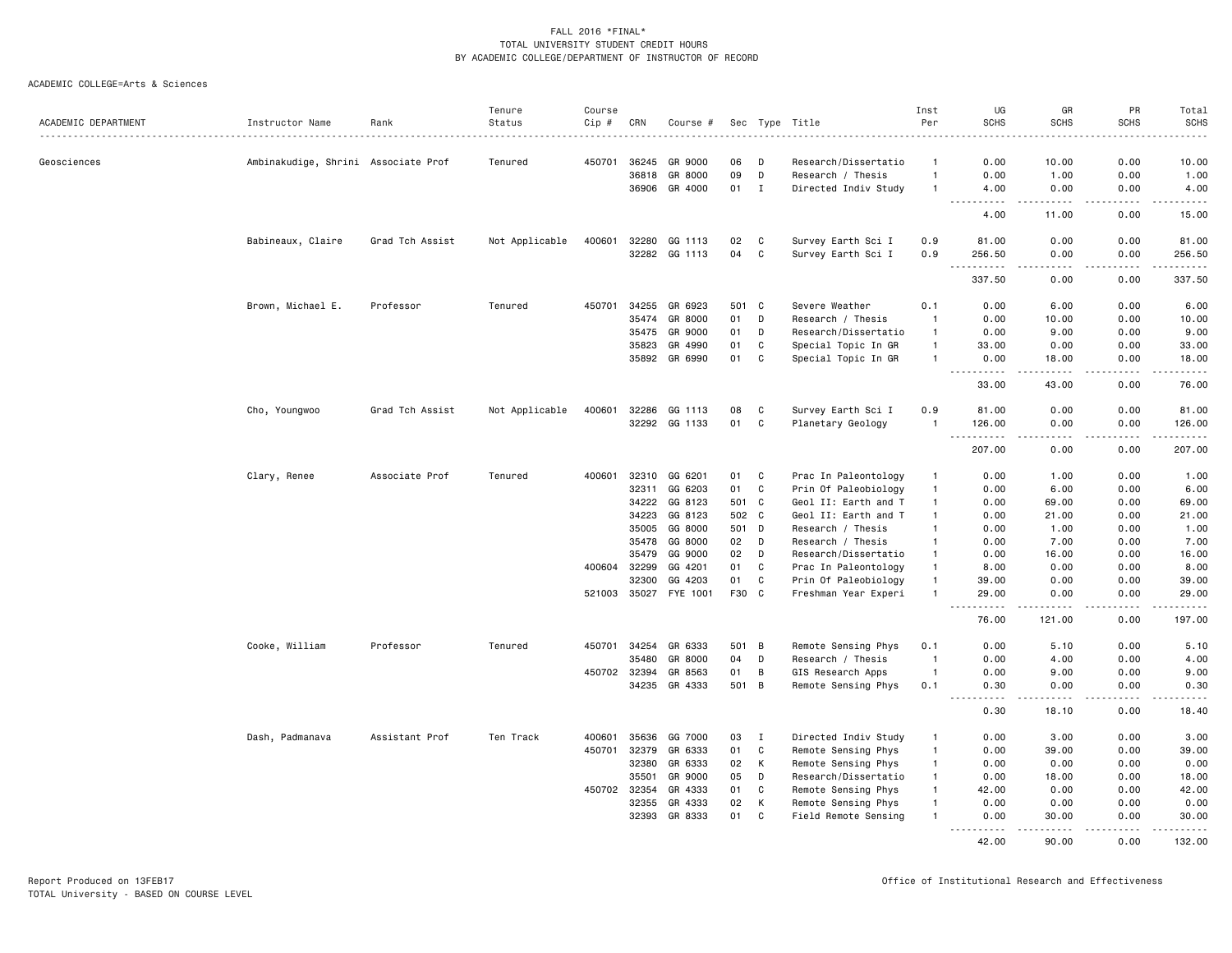|                     |                                     |                                   | Tenure         | Course |       |                |                  |              |                      | Inst           | UG                                                                                                                                                                      | GR               | PR          | Total       |
|---------------------|-------------------------------------|-----------------------------------|----------------|--------|-------|----------------|------------------|--------------|----------------------|----------------|-------------------------------------------------------------------------------------------------------------------------------------------------------------------------|------------------|-------------|-------------|
| ACADEMIC DEPARTMENT | Instructor Name                     | Rank                              | Status         | Cip #  | CRN   | Course #       |                  |              | Sec Type Title       | Per            | <b>SCHS</b>                                                                                                                                                             | <b>SCHS</b>      | <b>SCHS</b> | <b>SCHS</b> |
|                     |                                     |                                   |                |        |       |                |                  |              |                      |                |                                                                                                                                                                         |                  |             |             |
| Geosciences         | Dyer, Jamie                         | Associate Prof                    | Tenured        | 400404 | 32369 | GR 4823        | 01               | C            | Dynamic Meteorology  | $\mathbf{1}$   | 33.00                                                                                                                                                                   | 0.00             | 0.00        | 33.00       |
|                     |                                     |                                   |                | 450701 | 32392 | GR 6823        | 01               | $\mathtt{C}$ | Dynamic Meteorolgy I | $\mathbf{1}$   | 0.00                                                                                                                                                                    | 3.00             | 0.00        | 3.00        |
|                     |                                     |                                   |                |        | 35495 | GR 9000        | 04               | D            | Research/Dissertatio | $\overline{1}$ | 0.00                                                                                                                                                                    | 10.00            | 0.00        | 10.00       |
|                     |                                     |                                   |                |        | 36026 | GR 4990        | 03               | В            | Special Topic In GR  | $\mathbf{1}$   | 30.00                                                                                                                                                                   | 0.00             | 0.00        | 30.00       |
|                     |                                     |                                   |                |        | 36027 | GR 6990        | 03               | B            | Special Topic In GR  | $\mathbf{1}$   | 0.00<br>$\frac{1}{2} \left( \frac{1}{2} \right) \left( \frac{1}{2} \right) \left( \frac{1}{2} \right) \left( \frac{1}{2} \right) \left( \frac{1}{2} \right)$<br>$- - -$ | 15.00<br>.       | 0.00<br>.   | 15.00<br>.  |
|                     |                                     |                                   |                |        |       |                |                  |              |                      |                | 63.00                                                                                                                                                                   | 28.00            | 0.00        | 91.00       |
|                     | Elcik, Christopher                  | Grad Tch Assist                   | Not Applicable | 450701 | 32323 | GR 1114        | 01               | C            | Physical Geography   | $\mathbf{1}$   | 236.00                                                                                                                                                                  | 0.00             | 0.00        | 236.00      |
|                     |                                     |                                   |                |        | 32324 | GR 1114        | 02               | К            | Physical Geography   | $\mathbf{1}$   | 0.00                                                                                                                                                                    | 0.00             | 0.00        | 0.00        |
|                     |                                     |                                   |                |        | 32325 | GR 1114        | 03               | Κ            | Physical Geography   | $\overline{1}$ | 0.00                                                                                                                                                                    | 0.00             | 0.00        | 0.00        |
|                     |                                     |                                   |                |        | 32326 | GR 1114        | 04               | C            | Physical Geography   | $\mathbf{1}$   | 212.00                                                                                                                                                                  | 0.00             | 0.00        | 212.00      |
|                     |                                     |                                   |                |        | 32327 | GR 1114        | 05               | К            | Physical Geography   | $\mathbf{1}$   | 0.00                                                                                                                                                                    | 0.00             | 0.00        | 0.00        |
|                     |                                     |                                   |                |        | 32328 | GR 1114        | 06               | K            | Physical Geography   |                | 0.00                                                                                                                                                                    | 0.00             | 0.00        | 0.00        |
|                     |                                     |                                   |                |        |       |                |                  |              |                      |                | $-$<br>$\frac{1}{2} \left( \frac{1}{2} \right) \left( \frac{1}{2} \right) \left( \frac{1}{2} \right) \left( \frac{1}{2} \right)$<br>448.00                              | 0.00             | 0.00        | 448.00      |
|                     | Elliott, Jack                       | Lecturer                          | Non-Ten Track  | 380201 |       | 34037 REL 3223 | $201$ C          |              | World Religions II   |                | 24.00                                                                                                                                                                   | 0.00             | 0.00        | 24.00       |
|                     |                                     |                                   |                |        |       |                |                  |              |                      |                | 24.00                                                                                                                                                                   | 0.00             | 0.00        | 24.00       |
|                     | Fraza, Erik                         | Clinical Assist Pro Non-Ten Track |                | 400401 | 34256 | GR 6943        | 501 C            |              | Tropical Meteorology | -1             | 0.00                                                                                                                                                                    | 63.00            | 0.00        | 63.00       |
|                     |                                     |                                   |                | 400404 | 34236 | GR 4623        | 501 C            |              | Physical Meteorology | $\mathbf{1}$   | 99.00                                                                                                                                                                   | 0.00             | 0.00        | 99.00       |
|                     |                                     |                                   |                |        | 34237 | GR 4623        | 502 C            |              | Physical Meteorology | $\mathbf{1}$   | 102.00                                                                                                                                                                  | 0.00             | 0.00        | 102.00      |
|                     |                                     |                                   |                |        | 34238 | GR 4623        | 503 C            |              | Physical Meteorology | $\mathbf{1}$   | 81.00                                                                                                                                                                   | 0.00             | 0.00        | 81.00       |
|                     |                                     |                                   |                |        | 34248 | GR 4943        | 501 C            |              | Tropical Meteorology | $\mathbf{1}$   | 18.00                                                                                                                                                                   | 0.00<br>.        | 0.00        | 18.00       |
|                     |                                     |                                   |                |        |       |                |                  |              |                      |                | $\omega_{\alpha}=\omega_{\alpha}=\omega_{\alpha}$<br>300.00                                                                                                             | 63.00            | .<br>0.00   | .<br>363.00 |
|                     | Fuhrmann, Christophe Assistant Prof |                                   | Ten Track      | 400401 | 32395 | GR 8633        | 01               | C            | Climate Change       | $\mathbf{1}$   | 0.00                                                                                                                                                                    | 36.00            | 0.00        | 36.00       |
|                     |                                     |                                   |                | 400699 | 32317 | GG 8913        | 01               | S            | Reading Techniques G | $\mathbf{1}$   | 0.00                                                                                                                                                                    | 24.00            | 0.00        | 24.00       |
|                     |                                     |                                   |                | 450701 | 35477 | GR 8000        | 03               | D            | Research / Thesis    | $\mathbf{1}$   | 0.00                                                                                                                                                                    | 3.00             | 0.00        | 3.00        |
|                     |                                     |                                   |                |        | 35880 | GR 7000        | 01               | $\mathbf{I}$ | Directed Indiv Study | $\mathbf{1}$   | 0.00                                                                                                                                                                    | 3.00             | 0.00        | 3.00        |
|                     |                                     |                                   |                |        | 35947 | GR 4990        | 02               | $\mathtt{C}$ | Special Topic In GR  | $\mathbf{1}$   | 111.00                                                                                                                                                                  | 0.00             | 0.00        | 111.00      |
|                     |                                     |                                   |                |        | 36204 | GR 6990        | 02               | C            | Special Topic In GR  |                | 0.00                                                                                                                                                                    | 15.00            | 0.00        | 15.00       |
|                     |                                     |                                   |                |        |       |                |                  |              |                      |                | $\sim$ $\sim$<br>-----<br>111.00                                                                                                                                        | د د د د<br>81.00 | .<br>0.00   | .<br>192.00 |
|                     | Gabitov, Rinat                      | Assistant Prof                    | Ten Track      | 400601 | 32279 | GG 1113        | 01               | C            | Survey Earth Sci I   | $\mathbf{1}$   | 120.00                                                                                                                                                                  | 0.00             | 0.00        | 120.00      |
|                     |                                     |                                   |                |        | 32287 | GG 1113        | H <sub>0</sub> 1 | C            | Honors Survey Earth  | $\mathbf{1}$   | 12.00                                                                                                                                                                   | 0.00             | 0.00        | 12.00       |
|                     |                                     |                                   |                |        | 32296 | GG 4114        | 01               | В            | Mineralogy           | $\mathbf{1}$   | 40.00                                                                                                                                                                   | 0.00             | 0.00        | 40.00       |
|                     |                                     |                                   |                |        | 32297 | GG 4114        | 02               | К            | Mineralogy           | -1             | 0.00                                                                                                                                                                    | 0.00             | 0.00        | 0.00        |
|                     |                                     |                                   |                |        | 32307 | GG 6114        | 01               | В            | Mineralogy           | $\mathbf{1}$   | 0.00                                                                                                                                                                    | 8.00             | 0.00        | 8.00        |
|                     |                                     |                                   |                |        | 32308 | GG 6114        | 02               | K            | Mineralogy           |                | 0.00                                                                                                                                                                    | 0.00             | 0.00        | 0.00        |
|                     |                                     |                                   |                |        | 35098 | GG 4114        | 03               | К            | Mineralogy           | -1             | 0.00                                                                                                                                                                    | 0.00             | 0.00        | 0.00        |
|                     |                                     |                                   |                |        | 35099 | GG 6114        | 03               | Κ            | Mineralogy           |                | 0.00                                                                                                                                                                    | 0.00             | 0.00        | 0.00        |
|                     |                                     |                                   |                |        | 35486 | GG 9000        | 03               | D            | Research/Dissertatio | -1             | 0.00                                                                                                                                                                    | 10.00            | 0.00        | 10.00       |
|                     |                                     |                                   |                |        | 35487 | GG 8000        | 03               | D            | Research / Thesis    |                | 0.00                                                                                                                                                                    | 3.00             | 0.00        | 3.00        |
|                     |                                     |                                   |                |        |       |                |                  |              |                      |                | 172.00                                                                                                                                                                  | وساعات<br>21.00  | 0.00        | 193.00      |
|                     | Gabriel, Nathaniel                  | Assistant Prof                    | Ten Track      | 450701 | 34673 | GR 4123        | 01               | C            | Urban Geog           | $\mathbf{1}$   | 72.00                                                                                                                                                                   | 0.00             | 0.00        | 72.00       |
|                     |                                     |                                   |                |        |       | 34674 GR 6123  | 01               | C            | Urban Geog           | $\mathbf{1}$   | 0.00                                                                                                                                                                    | 9.00             | 0.00        | 9.00        |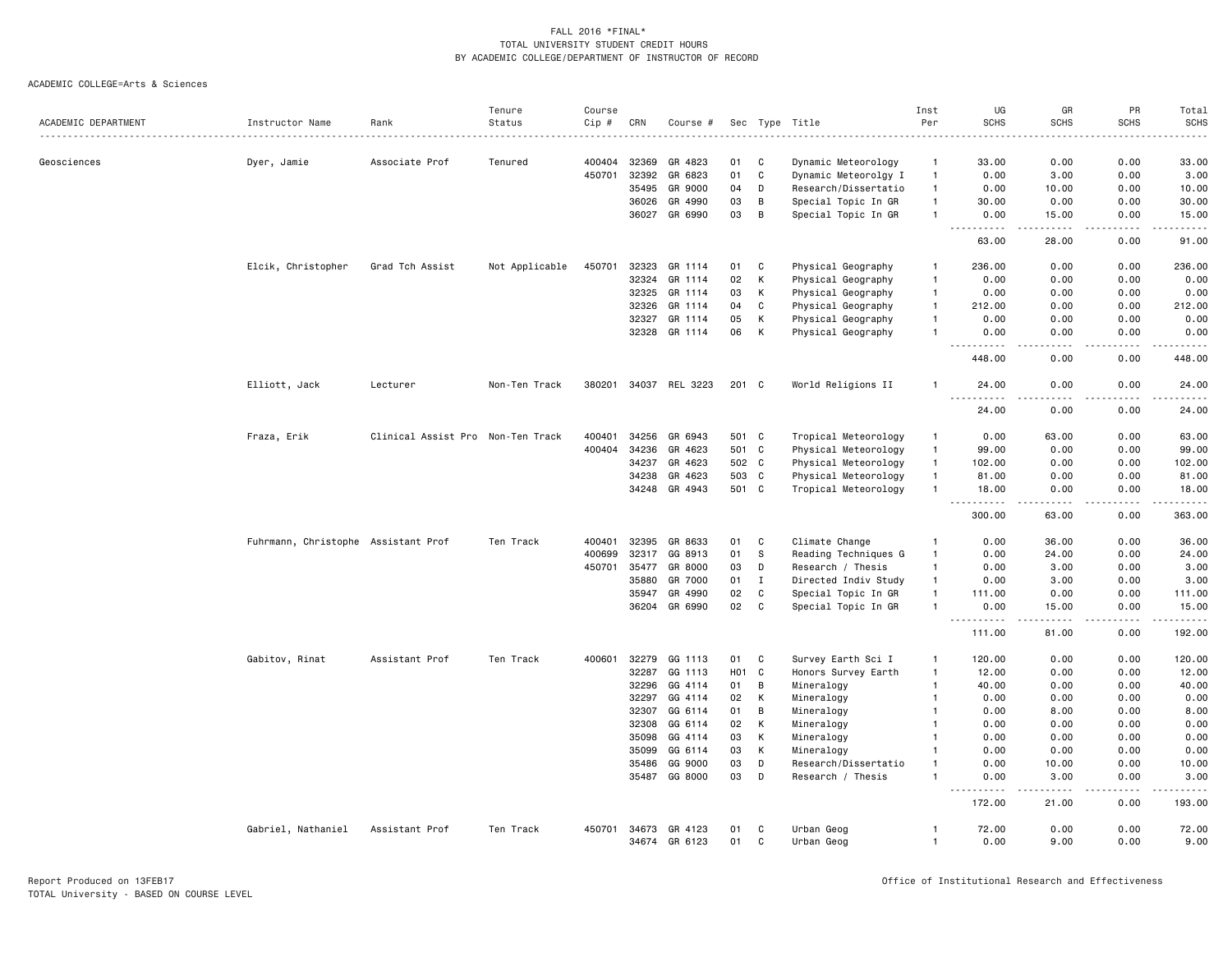#### ACADEMIC COLLEGE=Arts & Sciences

| ACADEMIC DEPARTMENT | Instructor Name    | Rank            | Tenure<br>Status | Course<br>Cip # | CRN            | Course #             |              |                | Sec Type Title                               | Inst<br>Per                  | UG<br><b>SCHS</b>                                    | GR<br><b>SCHS</b>            | PR<br><b>SCHS</b> | Total<br><b>SCHS</b><br>.                                                                                                                                                                 |
|---------------------|--------------------|-----------------|------------------|-----------------|----------------|----------------------|--------------|----------------|----------------------------------------------|------------------------------|------------------------------------------------------|------------------------------|-------------------|-------------------------------------------------------------------------------------------------------------------------------------------------------------------------------------------|
|                     |                    |                 |                  |                 |                |                      |              |                |                                              |                              | .                                                    |                              | .                 | .                                                                                                                                                                                         |
|                     |                    |                 |                  |                 |                |                      |              |                |                                              |                              | 72.00                                                | 9.00                         | 0.00              | 81.00                                                                                                                                                                                     |
| Geosciences         | Grala, Katarzyna   | Non-Faculty     | Not Applicable   | 450701          | 34254          | GR 6333              | 501 B        |                | Remote Sensing Phys                          | 0.9                          | 0.00                                                 | 45.90                        | 0.00              | 45.90                                                                                                                                                                                     |
|                     |                    |                 |                  |                 |                | 450702 34235 GR 4333 | 501 B        |                | Remote Sensing Phys                          | 0.9                          | 2.70<br>$    -$<br>$\frac{1}{2}$                     | 0.00<br>.                    | 0.00<br>.         | 2.70<br>.                                                                                                                                                                                 |
|                     |                    |                 |                  |                 |                |                      |              |                |                                              |                              | 2.70                                                 | 45.90                        | 0.00              | 48.60                                                                                                                                                                                     |
|                     | Grimes, Alexandria | Grad Tch Assist | Not Applicable   | 450701          | 32330          | GR 1123              | 02           | C              | Intro World Geog                             | 0.9                          | 264.60                                               | 0.00                         | 0.00              | 264.60                                                                                                                                                                                    |
|                     |                    |                 |                  |                 | 32332          | GR 1123              | 04           | C              | Intro World Geog                             | 0.9                          | 264.60<br>$\sim$ $\sim$ .<br>.                       | 0.00<br>$\sim$ $\sim$ $\sim$ | 0.00<br>.         | 264.60<br>.                                                                                                                                                                               |
|                     |                    |                 |                  |                 |                |                      |              |                |                                              |                              | 529.20                                               | 0.00                         | 0.00              | 529.20                                                                                                                                                                                    |
|                     | Gutter, Barrett    | Grad Tch Assist | Not Applicable   | 400404          | 34243          | GR 4713              | 501          | $\overline{B}$ | Synoptic Met I                               | $\mathbf{1}$                 | 117.00                                               | 0.00                         | 0.00              | 117.00                                                                                                                                                                                    |
|                     |                    |                 |                  |                 |                | 34244 GR 4713        | 502 B        |                | Synoptic Met I                               | $\mathbf{1}$                 | 120.00<br>$\sim$ $\sim$ $\sim$<br>.                  | 0.00                         | 0.00              | 120.00<br>$\frac{1}{2} \left( \frac{1}{2} \right) \left( \frac{1}{2} \right) \left( \frac{1}{2} \right) \left( \frac{1}{2} \right) \left( \frac{1}{2} \right) \left( \frac{1}{2} \right)$ |
|                     |                    |                 |                  |                 |                |                      |              |                |                                              |                              | 237.00                                               | 0.00                         | 0.00              | 237.00                                                                                                                                                                                    |
|                     | Haney, Christa     | Instructor      | Non-Ten Track    | 400401          | 34239          | GR 4633              | 501 B        |                | Statistical Clim                             | $\mathbf{1}$                 | 108.00                                               | 0.00                         | 0.00              | 108.00                                                                                                                                                                                    |
|                     |                    |                 |                  |                 | 34240          | GR 4633              | 502 B        |                | Statistical Clim                             | $\mathbf{1}$                 | 120.00                                               | 0.00                         | 0.00              | 120.00                                                                                                                                                                                    |
|                     |                    |                 |                  | 400601          | 34224<br>34225 | GG 8233<br>GG 8233   | 501<br>502 C | C              | Environmental Geosci<br>Environmental Geosci | 0.9<br>0.9                   | 0.00<br>0.00                                         | 70.20<br>24.30               | 0.00<br>0.00      | 70.20<br>24.30                                                                                                                                                                            |
|                     |                    |                 |                  |                 |                |                      |              |                |                                              |                              | $\sim$ $\sim$ $\sim$<br>.                            | .                            | .                 | .                                                                                                                                                                                         |
|                     |                    |                 |                  |                 |                |                      |              |                |                                              |                              | 228.00                                               | 94.50                        | 0.00              | 322.50                                                                                                                                                                                    |
|                     | Inamdar, Pushkar   | Grad Tch Assist | Not Applicable   | 450702          | 32340          | GR 2313              | 01           | $\mathbf C$    | Maps Remote                                  | $\mathbf{1}$                 | 90.00                                                | 0.00                         | 0.00              | 90.00                                                                                                                                                                                     |
|                     |                    |                 |                  |                 | 32341          | GR 2313              | 02           | К              | Maps Remote                                  | $\mathbf{1}$                 | 0.00                                                 | 0.00                         | 0.00              | 0.00                                                                                                                                                                                      |
|                     |                    |                 |                  |                 |                | 32342 GR 2313        | 03           | К              | Maps Remote                                  | $\mathbf{1}$                 | 0.00<br>$\frac{1}{2}$<br>$\sim$ $\sim$ $\sim$ $\sim$ | 0.00<br>.                    | 0.00<br>$- - - -$ | 0.00<br>.                                                                                                                                                                                 |
|                     |                    |                 |                  |                 |                |                      |              |                |                                              |                              | 90.00                                                | 0.00                         | 0.00              | 90.00                                                                                                                                                                                     |
|                     | Jackson, Justyn    | Lecturer        | Non-Ten Track    | 450701          |                | 34255 GR 6923        | 501 C        |                | Severe Weather                               | 0.9                          | 0.00<br>$- - - -$                                    | 54.00                        | 0.00              | 54.00                                                                                                                                                                                     |
|                     |                    |                 |                  |                 |                |                      |              |                |                                              |                              | 0.00                                                 | 54.00                        | 0.00              | 54.00                                                                                                                                                                                     |
|                     | Kirkland, Brenda   | Professor       | Tenured          | 400601          | 32280          | GG 1113              | 02           | C              | Survey Earth Sci I                           | 0.1                          | 9.00                                                 | 0.00                         | 0.00              | 9.00                                                                                                                                                                                      |
|                     |                    |                 |                  |                 | 32281          | GG 1113              | 03           | C              | Survey Earth Sci I                           | 0.1                          | 12.90                                                | 0.00                         | 0.00              | 12.90                                                                                                                                                                                     |
|                     |                    |                 |                  |                 | 32282<br>32283 | GG 1113<br>GG 1113   | 04<br>05     | C<br>C         | Survey Earth Sci I<br>Survey Earth Sci I     | 0.1<br>0.1                   | 28.50<br>28.80                                       | 0.00<br>0.00                 | 0.00<br>0.00      | 28.50<br>28.80                                                                                                                                                                            |
|                     |                    |                 |                  |                 | 32284          | GG 1113              | 06           | C              | Survey Earth Sci I                           | 0.1                          | 28.50                                                | 0.00                         | 0.00              | 28.50                                                                                                                                                                                     |
|                     |                    |                 |                  |                 | 32285          | GG 1113              | 07           | C              | Survey Earth Sci I                           | 0.1                          | 29.40                                                | 0.00                         | 0.00              | 29.40                                                                                                                                                                                     |
|                     |                    |                 |                  |                 | 32286          | GG 1113              | 08           | C              | Survey Earth Sci I                           | 0.1                          | 9.00                                                 | 0.00                         | 0.00              | 9.00                                                                                                                                                                                      |
|                     |                    |                 |                  |                 | 32288          | GG 1121              | 01           | L              | Earth Science II Lab                         | 0.1                          | 0.80                                                 | 0.00                         | 0.00              | 0.80                                                                                                                                                                                      |
|                     |                    |                 |                  |                 | 32290          | GG 1123              | 01           | C              | Survey Earth Sci II                          | 0.1                          | 7.20                                                 | 0.00                         | 0.00              | 7.20                                                                                                                                                                                      |
|                     |                    |                 |                  |                 | 32291          | GG 1123              | <b>HO1</b>   | C              | Honors Survey Earth                          | 0.1                          | 1.50                                                 | 0.00                         | 0.00              | 1.50                                                                                                                                                                                      |
|                     |                    |                 |                  |                 | 34665<br>34666 | GG 4433<br>GG 6433   | 01<br>01     | B<br>B         | Subsurface Methods<br>Subsurface Methods     | $\mathbf{1}$<br>$\mathbf{1}$ | 33.00<br>0.00                                        | 0.00<br>21.00                | 0.00<br>0.00      | 33.00<br>21.00                                                                                                                                                                            |
|                     |                    |                 |                  |                 | 36148          | GG 4000              | 02           | $\mathbf{I}$   | Directed Indiv Study                         | $\mathbf{1}$                 | 3.00                                                 | 0.00                         | 0.00              | 3.00                                                                                                                                                                                      |
|                     |                    |                 |                  |                 | 36231          | GG 7000              | 05           | $\mathbf{I}$   | Directed Indiv Study                         | $\mathbf{1}$                 | 0.00                                                 | 3.00                         | 0.00              | 3.00                                                                                                                                                                                      |
|                     |                    |                 |                  |                 | 36240          | GG 9000              | 04           | D              | Research/Dissertatio                         | $\mathbf{1}$                 | 0.00                                                 | 16.00                        | 0.00              | 16.00                                                                                                                                                                                     |
|                     |                    |                 |                  |                 | 36242          | GG 7000              | 06           | I              | Directed Indiv Study                         | $\mathbf{1}$                 | 0.00                                                 | 3.00                         | 0.00              | 3.00                                                                                                                                                                                      |
|                     |                    |                 |                  |                 | 36507          | GG 4000              | 03           | $\mathbf{I}$   | Directed Indiv Study                         | $\mathbf{1}$                 | 3.00                                                 | 0.00                         | 0.00              | 3.00                                                                                                                                                                                      |
|                     |                    |                 |                  |                 | 36645          | GG 8990              | 01           | C              | Special Topic In GG                          | $\mathbf{1}$                 | 0.00                                                 | 24.00                        | 0.00              | 24.00                                                                                                                                                                                     |
|                     |                    |                 |                  |                 | 36830          | GG 8000              | 05           | D              | Research / Thesis                            | $\mathbf{1}$                 | 0.00                                                 | 3.00                         | 0.00              | 3.00                                                                                                                                                                                      |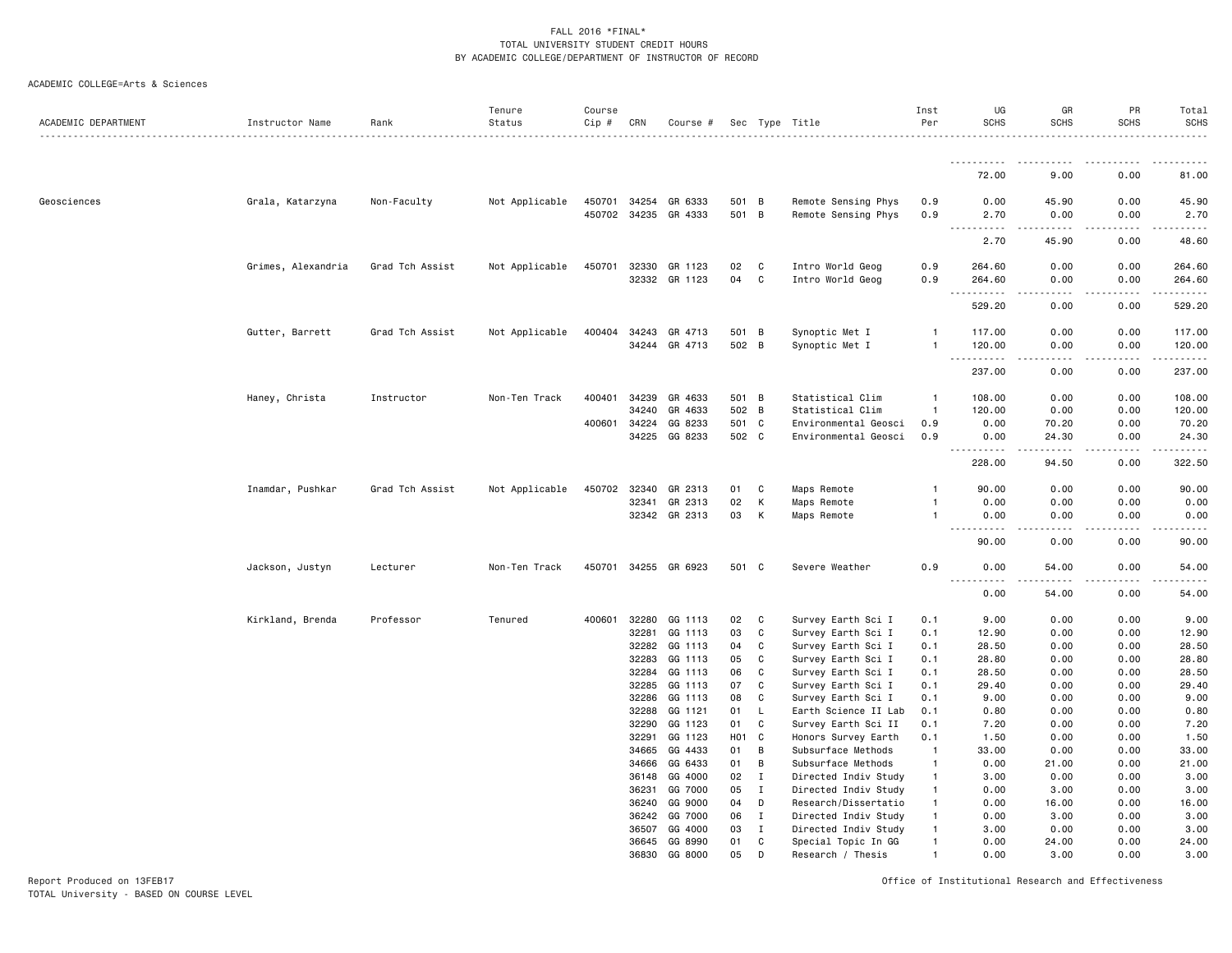#### ACADEMIC COLLEGE=Arts & Sciences

| ACADEMIC DEPARTMENT | Instructor Name                      | Rank            | Tenure<br>Status | Course<br>Cip # | CRN          | Course #             |       |              | Sec Type Title       | Inst<br>Per                  | UG<br><b>SCHS</b>                                                                                                                                                               | GR<br><b>SCHS</b>     | PR<br><b>SCHS</b>   | Total<br>SCHS<br>.                                                                                                                                             |
|---------------------|--------------------------------------|-----------------|------------------|-----------------|--------------|----------------------|-------|--------------|----------------------|------------------------------|---------------------------------------------------------------------------------------------------------------------------------------------------------------------------------|-----------------------|---------------------|----------------------------------------------------------------------------------------------------------------------------------------------------------------|
|                     |                                      |                 |                  |                 |              |                      |       |              |                      |                              | .                                                                                                                                                                               |                       |                     |                                                                                                                                                                |
|                     |                                      |                 |                  |                 |              |                      |       |              |                      |                              | 194.60                                                                                                                                                                          | 70.00                 | 0.00                | 264.60                                                                                                                                                         |
| Geosciences         | Lalk, Sarah                          | Instructor      | Non-Ten Track    | 231303          | 32304        | GG 4333              | 01    | C            | Geowriting           | $\mathbf{1}$                 | 60.00                                                                                                                                                                           | 0.00                  | 0.00                | 60.00                                                                                                                                                          |
|                     |                                      |                 |                  | 450701          | 32334        | GR 1123              | 06    | C            | Intro World Geog     | 0.9                          | 259.20                                                                                                                                                                          | 0.00                  | 0.00                | 259.20                                                                                                                                                         |
|                     |                                      |                 |                  |                 | 34231        | GR 1123              | 501 C |              | Intro World Geog     | $\overline{1}$               | 114.00                                                                                                                                                                          | 0.00                  | 0.00                | 114.00                                                                                                                                                         |
|                     |                                      |                 |                  |                 | 34232        | GR 1123              | 502 C |              | Intro World Geog     | $\mathbf{1}$                 | 105.00<br>$\frac{1}{2} \left( \frac{1}{2} \right) \left( \frac{1}{2} \right) \left( \frac{1}{2} \right) \left( \frac{1}{2} \right) \left( \frac{1}{2} \right)$<br>$\sim$ $\sim$ | 0.00<br>د د د د       | 0.00<br>.           | 105.00                                                                                                                                                         |
|                     |                                      |                 |                  |                 |              |                      |       |              |                      |                              | 538.20                                                                                                                                                                          | 0.00                  | 0.00                | 538.20                                                                                                                                                         |
|                     | Li, Tianyu                           | Grad Tch Assist | Not Applicable   | 450701          | 32335        | GR 1123              | 07    | C            | Intro World Geog     | 0.9                          | 264.60                                                                                                                                                                          | 0.00                  | 0.00                | 264.60                                                                                                                                                         |
|                     |                                      |                 |                  |                 | 450702 32344 | GR 3303              | 01    | $\mathtt{C}$ | Survey Geospatial Te | -1                           | 81.00<br>$\sim$ $\sim$ $\sim$<br>.                                                                                                                                              | 0.00                  | 0.00                | 81.00<br>-----                                                                                                                                                 |
|                     |                                      |                 |                  |                 |              |                      |       |              |                      |                              | 345.60                                                                                                                                                                          | 0.00                  | 0.00                | 345.60                                                                                                                                                         |
|                     | Lussenden, Holly                     | Grad Tch Assist | Not Applicable   |                 | 400404 32336 | GR 1603              | 01    | C            | Intro To Meteorology | -1                           | 165.00                                                                                                                                                                          | 0.00                  | 0.00                | 165.00                                                                                                                                                         |
|                     |                                      |                 |                  |                 |              | 450701 34249 GR 6113 | 501   | $\mathbf{C}$ | Met I: Observations  | 0.9                          | 0.00<br>.                                                                                                                                                                       | 83.70<br>-----        | 0.00<br>$- - - - -$ | 83.70<br>$\frac{1}{2} \left( \frac{1}{2} \right) \left( \frac{1}{2} \right) \left( \frac{1}{2} \right) \left( \frac{1}{2} \right) \left( \frac{1}{2} \right)$  |
|                     |                                      |                 |                  |                 |              |                      |       |              |                      |                              | 165.00                                                                                                                                                                          | 83.70                 | 0.00                | 248.70                                                                                                                                                         |
|                     | Manalilkada Sasidhar Grad Tch Assist |                 | Not Applicable   | 400601          | 32283        | GG 1113              | 05    | C            | Survey Earth Sci I   | 0.9                          | 259.20                                                                                                                                                                          | 0.00                  | 0.00                | 259.20                                                                                                                                                         |
|                     |                                      |                 |                  |                 |              | 32285 GG 1113        | 07    | C            | Survey Earth Sci I   | 0.9                          | 264.60                                                                                                                                                                          | 0.00                  | 0.00                | 264.60                                                                                                                                                         |
|                     |                                      |                 |                  |                 |              |                      |       |              |                      |                              | $ -$<br>$\frac{1}{2} \left( \frac{1}{2} \right) \left( \frac{1}{2} \right) \left( \frac{1}{2} \right) \left( \frac{1}{2} \right)$<br>523.80                                     | 0.00                  | .<br>0.00           | $\frac{1}{2} \left( \frac{1}{2} \right) \left( \frac{1}{2} \right) \left( \frac{1}{2} \right) \left( \frac{1}{2} \right) \left( \frac{1}{2} \right)$<br>523.80 |
|                     | Meng, Qingmin                        | Assistant Prof  | Ten Track        | 450701          | 32376        | GR 6313              | 01    | В            | Advanced GIS         | $\mathbf{1}$                 | 0.00                                                                                                                                                                            | 42.00                 | 0.00                | 42.00                                                                                                                                                          |
|                     |                                      |                 |                  |                 | 32377        | GR 6323              | 01    | C            | Cartographic Science | $\mathbf{1}$                 | 0.00                                                                                                                                                                            | 15.00                 | 0.00                | 15.00                                                                                                                                                          |
|                     |                                      |                 |                  |                 | 32378        | GR 6323              | 02    | Κ            | Cartographic Science | $\mathbf{1}$                 | 0.00                                                                                                                                                                            | 0.00                  | 0.00                | 0.00                                                                                                                                                           |
|                     |                                      |                 |                  |                 | 35913        | GR 8000              | 08    | D            | Research / Thesis    | $\mathbf{1}$                 | 0.00                                                                                                                                                                            | 3.00                  | 0.00                | 3.00                                                                                                                                                           |
|                     |                                      |                 |                  |                 | 36603        | GR 9000              | 08    | D            | Research/Dissertatio | -1                           | 0.00                                                                                                                                                                            | 7.00                  | 0.00                | 7.00                                                                                                                                                           |
|                     |                                      |                 |                  | 450702 32351    |              | GR 4313              | 01    | B            | Advanced GIS         | -1                           | 42.00                                                                                                                                                                           | 0.00                  | 0.00                | 42.00                                                                                                                                                          |
|                     |                                      |                 |                  |                 | 32352        | GR 4323              | 01    | C<br>К       | Cartographic Science | $\mathbf{1}$<br>$\mathbf{1}$ | 48.00                                                                                                                                                                           | 0.00                  | 0.00                | 48.00                                                                                                                                                          |
|                     |                                      |                 |                  |                 | 32353        | GR 4323              | 02    |              | Cartographic Science |                              | 0.00<br>$- - - -$<br>$\sim$ $\sim$ .                                                                                                                                            | 0.00                  | 0.00                | 0.00<br>.                                                                                                                                                      |
|                     |                                      |                 |                  |                 |              |                      |       |              |                      |                              | 90.00                                                                                                                                                                           | 67.00                 | 0.00                | 157.00                                                                                                                                                         |
|                     | Mercer, Andrew                       | Associate Prof  | Tenured          | 400401          | 32364        | GR 4633              | 01    | В            | Statistical Clim     | -1                           | 81.00                                                                                                                                                                           | 0.00                  | 0.00                | 81.00                                                                                                                                                          |
|                     |                                      |                 |                  | 400404          | 32367        | GR 4733              | 01    | $\mathtt{C}$ | Synoptic Meteorology | $\mathbf{1}$                 | 99.00                                                                                                                                                                           | 0.00                  | 0.00                | 99.00                                                                                                                                                          |
|                     |                                      |                 |                  | 450701          | 32390        | GR 6733              | 01    | C            | Synoptic Meteorology | $\mathbf{1}$                 | 0.00                                                                                                                                                                            | 18.00                 | 0.00                | 18.00                                                                                                                                                          |
|                     |                                      |                 |                  |                 | 36439        | GR 9000              | 07    | D            | Research/Dissertatio | $\mathbf{1}$                 | 0.00                                                                                                                                                                            | 10.00                 | 0.00                | 10.00                                                                                                                                                          |
|                     |                                      |                 |                  |                 | 36824        | GR 8000              | 10    | D            | Research / Thesis    | $\mathbf{1}$                 | 0.00<br>$\sim$ $\sim$<br>$\frac{1}{2}$                                                                                                                                          | 6.00<br>.             | 0.00<br>.           | 6.00<br>.                                                                                                                                                      |
|                     |                                      |                 |                  |                 |              |                      |       |              |                      |                              | 180.00                                                                                                                                                                          | 34.00                 | 0.00                | 214.00                                                                                                                                                         |
|                     | Millard, Craig                       | Grad Tch Assist | Not Applicable   | 400601          | 32281        | GG 1113              | 03    | C            | Survey Earth Sci I   | 0.9                          | 116.10                                                                                                                                                                          | 0.00                  | 0.00                | 116.10                                                                                                                                                         |
|                     |                                      |                 |                  |                 | 32284        | GG 1113              | 06    | C            | Survey Earth Sci I   | 0.9                          | 256.50<br>$\sim$ $\sim$ $\sim$                                                                                                                                                  | 0.00<br>الماليات الما | 0.00<br>.           | 256.50<br>.                                                                                                                                                    |
|                     |                                      |                 |                  |                 |              |                      |       |              |                      |                              | 372.60                                                                                                                                                                          | 0.00                  | 0.00                | 372.60                                                                                                                                                         |
|                     | Moe Hoffman, Amy                     | Instructor      | Non-Ten Track    | 400601          | 32266        | GG 1111              | 01    | L            | Earth Science I Lab  | $\mathbf{1}$                 | 30.00                                                                                                                                                                           | 0.00                  | 0.00                | 30.00                                                                                                                                                          |
|                     |                                      |                 |                  |                 | 32267        | GG 1111              | 02    | L            | Earth Science I Lab  | $\mathbf{1}$                 | 35.00                                                                                                                                                                           | 0.00                  | 0.00                | 35.00                                                                                                                                                          |
|                     |                                      |                 |                  |                 | 32268        | GG 1111              | 03    | L            | Earth Science I Lab  | $\mathbf{1}$                 | 32.00                                                                                                                                                                           | 0.00                  | 0.00                | 32.00                                                                                                                                                          |
|                     |                                      |                 |                  |                 | 32269        | GG 1111              | 04    | $\mathsf{L}$ | Earth Science I Lab  | $\mathbf{1}$                 | 26.00                                                                                                                                                                           | 0.00                  | 0.00                | 26.00                                                                                                                                                          |
|                     |                                      |                 |                  |                 | 32270        | GG 1111              | 05    | $\mathsf{L}$ | Earth Science I Lab  | $\mathbf{1}$                 | 34.00                                                                                                                                                                           | 0.00                  | 0.00                | 34.00                                                                                                                                                          |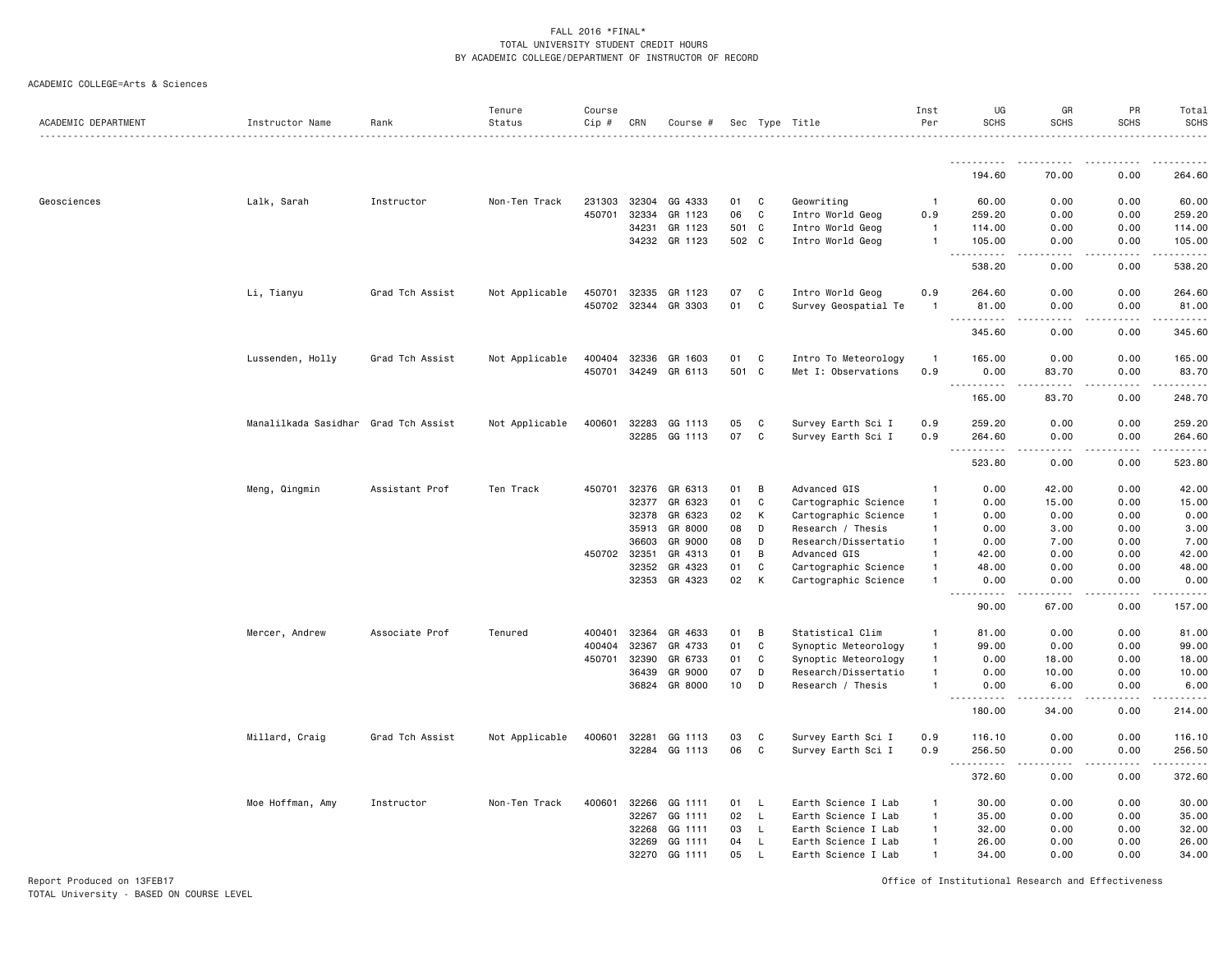#### ACADEMIC COLLEGE=Arts & Sciences

|                     |                     |                                   | Tenure         | Course       |                |                      |       |              |                      | Inst           | UG                                                                                                                                                                                                                                                     | GR                                                                                                                        | PR                                                                                                                                | Total              |
|---------------------|---------------------|-----------------------------------|----------------|--------------|----------------|----------------------|-------|--------------|----------------------|----------------|--------------------------------------------------------------------------------------------------------------------------------------------------------------------------------------------------------------------------------------------------------|---------------------------------------------------------------------------------------------------------------------------|-----------------------------------------------------------------------------------------------------------------------------------|--------------------|
| ACADEMIC DEPARTMENT | Instructor Name     | Rank                              | Status         | Cip #        | CRN            | Course #             |       |              | Sec Type Title       | Per            | <b>SCHS</b>                                                                                                                                                                                                                                            | <b>SCHS</b>                                                                                                               | <b>SCHS</b>                                                                                                                       | <b>SCHS</b>        |
|                     |                     |                                   |                |              |                |                      |       |              |                      |                |                                                                                                                                                                                                                                                        |                                                                                                                           |                                                                                                                                   | $\frac{1}{2}$      |
| Geosciences         | Moe Hoffman, Amy    | Instructor                        | Non-Ten Track  | 400601       | 32271          | GG 1111              | 06    | - L          | Earth Science I Lab  | -1             | 34.00                                                                                                                                                                                                                                                  | 0.00                                                                                                                      | 0.00                                                                                                                              | 34.00              |
|                     |                     |                                   |                |              | 32272          | GG 1111              | 07    | $\mathsf L$  | Earth Science I Lab  | $\overline{1}$ | 29.00                                                                                                                                                                                                                                                  | 0.00                                                                                                                      | 0.00                                                                                                                              | 29.00              |
|                     |                     |                                   |                |              | 32273          | GG 1111              | 08    | $\mathsf L$  | Earth Science I Lab  | $\overline{1}$ | 17.00                                                                                                                                                                                                                                                  | 0.00                                                                                                                      | 0.00                                                                                                                              | 17.00              |
|                     |                     |                                   |                |              | 32274          | GG 1111              | 09    | L.           | Earth Science I Lab  | $\overline{1}$ | 29.00                                                                                                                                                                                                                                                  | 0.00                                                                                                                      | 0.00                                                                                                                              | 29.00              |
|                     |                     |                                   |                |              |                | GG 1111              | 10    | L.           | Earth Science I Lab  | $\mathbf{1}$   | 32.00                                                                                                                                                                                                                                                  | 0.00                                                                                                                      | 0.00                                                                                                                              | 32.00              |
|                     |                     |                                   |                |              | 32275<br>32276 | GG 1111              | 11    | L            | Earth Science I Lab  | $\mathbf{1}$   | 26.00                                                                                                                                                                                                                                                  | 0.00                                                                                                                      | 0.00                                                                                                                              |                    |
|                     |                     |                                   |                |              |                | GG 1111              |       |              |                      | $\overline{1}$ |                                                                                                                                                                                                                                                        |                                                                                                                           |                                                                                                                                   | 26.00              |
|                     |                     |                                   |                |              | 32277          |                      | 12    | L.           | Earth Science I Lab  |                | 27.00                                                                                                                                                                                                                                                  | 0.00                                                                                                                      | 0.00                                                                                                                              | 27.00              |
|                     |                     |                                   |                |              | 32278          | GG 1111              | HO1   | $\mathsf{L}$ | Honors Earth Science | $\overline{1}$ | 1.00                                                                                                                                                                                                                                                   | 0.00                                                                                                                      | 0.00                                                                                                                              | 1.00               |
|                     |                     |                                   |                |              | 34219          | GG 1111              | 501   | $\mathsf{L}$ | Earth Science I Lab  | $\overline{1}$ | 23.00                                                                                                                                                                                                                                                  | 0.00                                                                                                                      | 0.00                                                                                                                              | 23.00              |
|                     |                     |                                   |                |              | 34220          | GG 1113              | 501 C |              | Survey Earth Sci I   | $\overline{1}$ | 78.00<br>.                                                                                                                                                                                                                                             | 0.00<br>.                                                                                                                 | 0.00<br>.                                                                                                                         | 78.00<br>.         |
|                     |                     |                                   |                |              |                |                      |       |              |                      |                | 453.00                                                                                                                                                                                                                                                 | 0.00                                                                                                                      | 0.00                                                                                                                              | 453.00             |
|                     | Morris, John        | Instructor                        | Non-Ten Track  | 450701       | 32372          | GR 6303              | 02    | K            | Principles of GIS    | 0.9            | 0.00                                                                                                                                                                                                                                                   | 0.00                                                                                                                      | 0.00                                                                                                                              | 0.00               |
|                     |                     |                                   |                |              | 32373          | GR 6303              | 03    | К            | Principles of GIS    | 0.9            | 0.00                                                                                                                                                                                                                                                   | 0.00                                                                                                                      | 0.00                                                                                                                              | 0.00               |
|                     |                     |                                   |                |              | 32374          | GR 6303              | 04    | К            | Principles of GIS    | 0.9            | 0.00                                                                                                                                                                                                                                                   | 0.00                                                                                                                      | 0.00                                                                                                                              | 0.00               |
|                     |                     |                                   |                |              | 32375          | GR 6303              | 05    | К            | Principles of GIS    | 0.9            | 0.00                                                                                                                                                                                                                                                   | 0.00                                                                                                                      | 0.00                                                                                                                              | 0.00               |
|                     |                     |                                   |                | 450702       | 32347          | GR 4303              | 02    | K            | Principles of GIS    | 0.9            | 0.00                                                                                                                                                                                                                                                   | 0.00                                                                                                                      | 0.00                                                                                                                              | 0.00               |
|                     |                     |                                   |                |              | 32348          | GR 4303              | 03    | К            | Principles of GIS    | 0.9            | 0.00                                                                                                                                                                                                                                                   | 0.00                                                                                                                      | 0.00                                                                                                                              | 0.00               |
|                     |                     |                                   |                |              | 32349          | GR 4303              | 04    | К            | Principles of GIS    | 0.9            | 0.00                                                                                                                                                                                                                                                   | 0.00                                                                                                                      | 0.00                                                                                                                              | 0.00               |
|                     |                     |                                   |                |              | 32350          | GR 4303              | 05    | К            |                      |                | 0.00                                                                                                                                                                                                                                                   | 0.00                                                                                                                      | 0.00                                                                                                                              |                    |
|                     |                     |                                   |                |              |                |                      |       |              | Principles of GIS    | 0.9            | .<br>$- - -$                                                                                                                                                                                                                                           | .                                                                                                                         | . <u>.</u> .                                                                                                                      | 0.00<br>.          |
|                     |                     |                                   |                |              |                |                      |       |              |                      |                | 0.00                                                                                                                                                                                                                                                   | 0.00                                                                                                                      | 0.00                                                                                                                              | 0.00               |
|                     | Muir, Jennifer      | Lecturer                          | Non-Ten Track  | 400601       | 34221          | GG 1113              | 502 C |              | Survey Earth Sci I   | $\mathbf{1}$   | 87.00                                                                                                                                                                                                                                                  | 0.00                                                                                                                      | 0.00                                                                                                                              | 87.00              |
|                     |                     |                                   |                |              |                |                      |       |              |                      |                | $\sim$ $\sim$ $\sim$<br>$\frac{1}{2} \left( \frac{1}{2} \right) \left( \frac{1}{2} \right) \left( \frac{1}{2} \right) \left( \frac{1}{2} \right) \left( \frac{1}{2} \right)$<br>87.00                                                                  | .<br>0.00                                                                                                                 | $\frac{1}{2}$<br>0.00                                                                                                             | د د د د د<br>87.00 |
|                     | Nagel, Athena       | Clinical Assist Pro Non-Ten Track |                | 400699       | 34226          | GG 8333              | 501 C |              | Planetary Science    | $\mathbf{1}$   | 0.00                                                                                                                                                                                                                                                   | 96.00                                                                                                                     | 0.00                                                                                                                              | 96.00              |
|                     |                     |                                   |                | 450701       | 34251          | GR 6303              | 501   | B            | Principles of GIS    | $\overline{1}$ | 0.00                                                                                                                                                                                                                                                   | 27.00                                                                                                                     | 0.00                                                                                                                              | 27.00              |
|                     |                     |                                   |                |              | 34252          | GR 6303              | 502 B |              | Principles of GIS    | $\overline{1}$ | 0.00                                                                                                                                                                                                                                                   | 57.00                                                                                                                     | 0.00                                                                                                                              | 57.00              |
|                     |                     |                                   |                |              | 34253          | GR 6303              | 503 B |              | Principles of GIS    | $\overline{1}$ | 0.00                                                                                                                                                                                                                                                   | 24.00                                                                                                                     | 0.00                                                                                                                              | 24.00              |
|                     |                     |                                   |                | 450702 34234 |                | GR 4303              | 501 B |              | Principles of GIS    | $\overline{1}$ | 24.00                                                                                                                                                                                                                                                  | 0.00                                                                                                                      | 0.00                                                                                                                              | 24.00              |
|                     |                     |                                   |                |              |                |                      |       |              |                      |                | $\sim$ $\sim$ $\sim$<br>.<br>24.00                                                                                                                                                                                                                     | $- - - - -$<br>204.00                                                                                                     | .<br>0.00                                                                                                                         | .<br>228.00        |
|                     |                     |                                   |                |              |                |                      |       |              |                      |                |                                                                                                                                                                                                                                                        |                                                                                                                           |                                                                                                                                   |                    |
|                     | Nordstrom, Gregory  | Instructor                        | Non-Ten Track  | 450701       | 32357          | GR 4422              | 01    | B            | Weather Forecasting  | $\mathbf{1}$   | 22.00                                                                                                                                                                                                                                                  | 0.00                                                                                                                      | 0.00                                                                                                                              | 22.00              |
|                     |                     |                                   |                |              | 34228          | GR 1114              | 501   | B            | Physical Geography   | $\overline{1}$ | 156.00                                                                                                                                                                                                                                                 | 0.00                                                                                                                      | 0.00                                                                                                                              | 156.00             |
|                     |                     |                                   |                |              | 34229          | GR 1114              | 502 B |              | Physical Geography   | $\overline{1}$ | 104.00                                                                                                                                                                                                                                                 | 0.00                                                                                                                      | 0.00                                                                                                                              | 104.00             |
|                     |                     |                                   |                |              | 34230          | GR 1114              | 503 B |              | Physical Geography   | $\mathbf{1}$   | 108.00                                                                                                                                                                                                                                                 | 0.00                                                                                                                      | 0.00                                                                                                                              | 108.00             |
|                     |                     |                                   |                |              |                |                      |       |              |                      |                | .<br>390.00                                                                                                                                                                                                                                            | 0.00                                                                                                                      | $\frac{1}{2} \left( \frac{1}{2} \right) \left( \frac{1}{2} \right) \left( \frac{1}{2} \right) \left( \frac{1}{2} \right)$<br>0.00 | .<br>390.00        |
|                     | Nunley, Christopher | Grad Tch Assist                   | Not Applicable | 450701       | 32329          | GR 1123              | 01    | C            | Intro World Geog     | 0.9            | 264.60                                                                                                                                                                                                                                                 | 0.00                                                                                                                      | 0.00                                                                                                                              | 264.60             |
|                     |                     |                                   |                |              | 32331          | GR 1123              | 03    | C            | Intro World Geog     | 0.9            | 251.10                                                                                                                                                                                                                                                 | 0.00                                                                                                                      | 0.00                                                                                                                              | 251.10             |
|                     |                     |                                   |                |              |                |                      |       |              |                      |                | $\sim$ $\sim$ $\sim$<br>.                                                                                                                                                                                                                              | $\frac{1}{2} \left( \frac{1}{2} \right) \left( \frac{1}{2} \right) \left( \frac{1}{2} \right) \left( \frac{1}{2} \right)$ | د د د د                                                                                                                           |                    |
|                     |                     |                                   |                |              |                |                      |       |              |                      |                | 515.70                                                                                                                                                                                                                                                 | 0.00                                                                                                                      | 0.00                                                                                                                              | 515.70             |
|                     | Paul, Varun         | Assistant Prof                    | Ten Track      | 400601       | 34667          | GG 4613              | 01    | C            | Phys Hydrogeology    | $\overline{1}$ | 36.00                                                                                                                                                                                                                                                  | 0.00                                                                                                                      | 0.00                                                                                                                              | 36.00              |
|                     |                     |                                   |                |              | 34668          | GG 6613              | 01    | $\mathbf c$  | Phys Hydrogeology    | $\overline{1}$ | 0.00                                                                                                                                                                                                                                                   | 9.00                                                                                                                      | 0.00                                                                                                                              | 9.00               |
|                     |                     |                                   |                |              |                |                      |       |              |                      |                | $\frac{1}{2} \left( \frac{1}{2} \right) \left( \frac{1}{2} \right) \left( \frac{1}{2} \right)$<br>$\frac{1}{2} \left( \frac{1}{2} \right) \left( \frac{1}{2} \right) \left( \frac{1}{2} \right) \left( \frac{1}{2} \right) \left( \frac{1}{2} \right)$ |                                                                                                                           |                                                                                                                                   | د د د د د          |
|                     |                     |                                   |                |              |                |                      |       |              |                      |                | 36.00                                                                                                                                                                                                                                                  | 9.00                                                                                                                      | 0.00                                                                                                                              | 45.00              |
|                     | Rodgers, John       | Professor                         | Tenured        |              |                | 400601 34224 GG 8233 | 501 C |              | Environmental Geosci | 0.1            | 0.00                                                                                                                                                                                                                                                   | 7.80                                                                                                                      | 0.00                                                                                                                              | 7.80               |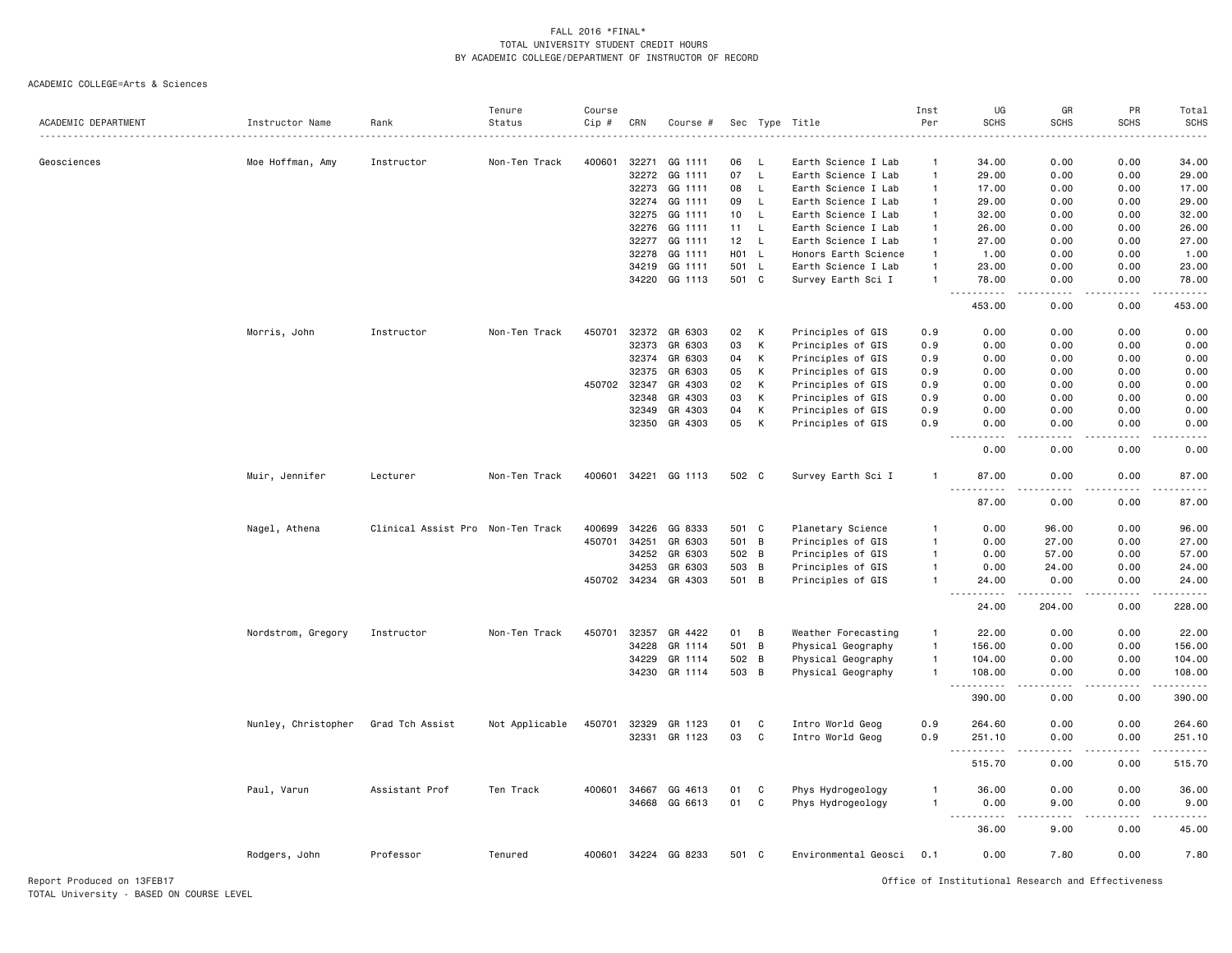#### ACADEMIC COLLEGE=Arts & Sciences

|                     |                                     |                 | Tenure         | Course |       |               |       |              |                      | Inst           | UG                                  | GR                    | PR                                  | Total                                                                                                                               |
|---------------------|-------------------------------------|-----------------|----------------|--------|-------|---------------|-------|--------------|----------------------|----------------|-------------------------------------|-----------------------|-------------------------------------|-------------------------------------------------------------------------------------------------------------------------------------|
| ACADEMIC DEPARTMENT | Instructor Name                     | Rank            | Status         | Cip #  | CRN   | Course #      |       |              | Sec Type Title       | Per            | <b>SCHS</b>                         | <b>SCHS</b>           | <b>SCHS</b>                         | <b>SCHS</b>                                                                                                                         |
|                     |                                     |                 |                |        |       |               |       |              |                      |                |                                     |                       |                                     | .                                                                                                                                   |
| Geosciences         | Rodgers, John                       | Professor       | Tenured        | 400601 | 34225 | GG 8233       | 502 C |              | Environmental Geosci | 0.1            | 0.00                                | 2.70                  | 0.00                                | 2.70                                                                                                                                |
|                     |                                     |                 |                | 450701 | 32329 | GR 1123       | 01    | $\mathbf c$  | Intro World Geog     | 0.1            | 29.40                               | 0.00                  | 0.00                                | 29.40                                                                                                                               |
|                     |                                     |                 |                |        | 32330 | GR 1123       | 02    | C            | Intro World Geog     | 0.1            | 29.40                               | 0.00                  | 0.00                                | 29.40                                                                                                                               |
|                     |                                     |                 |                |        | 32331 | GR 1123       | 03    | C            | Intro World Geog     | 0.1            | 27.90                               | 0.00                  | 0.00                                | 27.90                                                                                                                               |
|                     |                                     |                 |                |        | 32332 | GR 1123       | 04    | $\mathbf c$  | Intro World Geog     | 0.1            | 29.40                               | 0.00                  | 0.00                                | 29.40                                                                                                                               |
|                     |                                     |                 |                |        | 32333 | GR 1123       | 05    | $\mathbf c$  | Intro World Geog     | 0.1            | 29.70                               | 0.00                  | 0.00                                | 29.70                                                                                                                               |
|                     |                                     |                 |                |        | 32334 | GR 1123       | 06    | C            | Intro World Geog     | 0.1            | 28.80                               | 0.00                  | 0.00                                | 28.80                                                                                                                               |
|                     |                                     |                 |                |        | 32335 | GR 1123       | 07    | $\mathbf c$  | Intro World Geog     | 0.1            | 29.40                               | 0.00                  | 0.00                                | 29.40                                                                                                                               |
|                     |                                     |                 |                |        | 32345 | GR 4203       | 01    | C            | Geog Of N. America   | $\overline{1}$ | 129.00                              | 0.00                  | 0.00                                | 129.00                                                                                                                              |
|                     |                                     |                 |                |        | 32370 | GR 6203       | 01    | $\mathbb{C}$ | Geog Of N. America   | $\overline{1}$ | 0.00                                | 6.00                  | 0.00                                | 6.00                                                                                                                                |
|                     |                                     |                 |                |        | 32371 | GR 6303       | 01    | C            | Principles of GIS    | $\overline{1}$ | 0.00                                | 33.00                 | 0.00                                | 33.00                                                                                                                               |
|                     |                                     |                 |                |        | 32372 | GR 6303       | 02    | К            | Principles of GIS    | 0.1            | 0.00                                | 0.00                  | 0.00                                | 0.00                                                                                                                                |
|                     |                                     |                 |                |        | 32373 | GR 6303       | 03    | К            | Principles of GIS    | 0.1            | 0.00                                | 0.00                  | 0.00                                | 0.00                                                                                                                                |
|                     |                                     |                 |                |        | 32374 | GR 6303       | 04    | К            | Principles of GIS    | 0.1            | 0.00                                | 0.00                  | 0.00                                | 0.00                                                                                                                                |
|                     |                                     |                 |                |        | 32375 | GR 6303       | 05    | К            | Principles of GIS    | 0.1            | 0.00                                | 0.00                  | 0.00                                | 0.00                                                                                                                                |
|                     |                                     |                 |                |        | 35476 | GR 8000       | 02    | D            | Research / Thesis    | $\mathbf{1}$   | 0.00                                | 8.00                  | 0.00                                | 8.00                                                                                                                                |
|                     |                                     |                 |                |        | 36751 | GR 9000       | 09    | D            | Research/Dissertatio | $\overline{1}$ | 0.00                                | 6.00                  | 0.00                                | 6.00                                                                                                                                |
|                     |                                     |                 |                | 450702 | 32346 | GR 4303       | 01    | C            |                      | $\overline{1}$ |                                     | 0.00                  | 0.00                                |                                                                                                                                     |
|                     |                                     |                 |                |        |       |               |       |              | Principles of GIS    |                | 264.00                              |                       |                                     | 264.00                                                                                                                              |
|                     |                                     |                 |                |        | 32347 | GR 4303       | 02    | К            | Principles of GIS    | 0.1            | 0.00                                | 0.00                  | 0.00                                | 0.00                                                                                                                                |
|                     |                                     |                 |                |        | 32348 | GR 4303       | 03    | К            | Principles of GIS    | 0.1            | 0.00                                | 0.00                  | 0.00                                | 0.00                                                                                                                                |
|                     |                                     |                 |                |        | 32349 | GR 4303       | 04    | K            | Principles of GIS    | 0.1            | 0.00                                | 0.00                  | 0.00                                | 0.00                                                                                                                                |
|                     |                                     |                 |                |        | 32350 | GR 4303       | 05    | K            | Principles of GIS    | 0.1            | 0.00<br>$\sim$ $\sim$               | 0.00                  | 0.00<br>$\sim$ $\sim$ $\sim$ $\sim$ | 0.00<br>.                                                                                                                           |
|                     |                                     |                 |                |        |       |               |       |              |                      |                | 597.00                              | 63.50                 | 0.00                                | 660.50                                                                                                                              |
|                     | Schmitz, Darrel                     | Professor       | Tenured        | 400601 | 32295 | GG 3613       | 01    | C            | Water Resources      | $\mathbf{1}$   | 180.00                              | 0.00                  | 0.00                                | 180.00                                                                                                                              |
|                     |                                     |                 |                |        | 35357 | GG 7000       | 01    | $\mathbf I$  | Directed Indiv Study | $\overline{1}$ | 0.00                                | 9.00                  | 0.00                                | 9.00                                                                                                                                |
|                     |                                     |                 |                |        | 35471 | GG 7000       | 02    | $\mathbf I$  | Directed Indiv Study | $\overline{1}$ | 0.00                                | 3.00                  | 0.00                                | 3.00                                                                                                                                |
|                     |                                     |                 |                |        | 35472 | GG 8000       | 01    | D            | Research / Thesis    | $\mathbf{1}$   | 0.00                                | 6.00                  | 0.00                                | 6.00                                                                                                                                |
|                     |                                     |                 |                |        | 35473 | GG 9000       | 01    | D            | Research/Dissertatio | $\mathbf{1}$   | 0.00                                | 3.00                  | 0.00                                | 3.00                                                                                                                                |
|                     |                                     |                 |                | 450702 | 34669 | GR 8400       | 01    | E            | Field Meth In Geosci | $\overline{1}$ | 0.00                                | 9.00                  | 0.00                                | 9.00                                                                                                                                |
|                     |                                     |                 |                |        |       |               |       |              |                      |                | 180.00                              | 30.00                 | 0.00                                | 210.00                                                                                                                              |
|                     | Sherman-Morris, Kath Associate Prof |                 | Tenured        | 400404 | 34242 | GR 4640       | 501   | E            | Met Internship       | -1             | 4.00                                | 0.00                  | 0.00                                | 4.00                                                                                                                                |
|                     |                                     |                 |                | 400601 | 34257 | GR 8191       | 501   | -S           | Geoscience Review    | $\mathbf{1}$   | 0.00                                | 2.00                  | 0.00                                | 2.00                                                                                                                                |
|                     |                                     |                 |                | 450701 | 34249 | GR 6113       | 501   | C            | Met I: Observations  | 0.1            | 0.00                                | 9.30                  | 0.00                                | 9.30                                                                                                                                |
|                     |                                     |                 |                |        | 35003 | GR 8553       | 501 S |              | Research Methods in  | $\overline{1}$ | 0.00                                | 51.00                 | 0.00                                | 51.00                                                                                                                               |
|                     |                                     |                 |                |        | 35004 | GR 8553       | 502 S |              | Research Methods in  | $\overline{1}$ | 0.00                                | 21.00                 | 0.00                                | 21.00                                                                                                                               |
|                     |                                     |                 |                |        | 35490 | GR 9000       | 03    | D            | Research/Dissertatio | $\mathbf{1}$   | 0.00                                | 15.00                 | 0.00                                | 15.00                                                                                                                               |
|                     |                                     |                 |                |        | 36421 | GR 4000       | 501   | $\mathbf I$  | Directed Indiv Study | $\overline{1}$ | 2.00                                | 0.00                  | 0.00                                | 2.00                                                                                                                                |
|                     |                                     |                 |                |        |       | 36722 GR 7000 | 03    | $\mathbf I$  | Directed Indiv Study | $\mathbf{1}$   | 0.00                                | 3.00                  | 0.00                                | 3.00                                                                                                                                |
|                     |                                     |                 |                |        |       |               |       |              |                      |                |                                     | .                     | .                                   | $\sim$ $\sim$ $\sim$ $\sim$ $\sim$                                                                                                  |
|                     |                                     |                 |                |        |       |               |       |              |                      |                | 6.00                                | 101.30                | 0.00                                | 107.30                                                                                                                              |
|                     | Singh, Shatrughan                   | Grad Tch Assist | Not Applicable | 450701 | 32333 | GR 1123       | 05    | C            | Intro World Geog     | 0.9            | 267.30<br>.<br>$\sim$ $\sim$ $\sim$ | 0.00<br>$\frac{1}{2}$ | 0.00<br>$\frac{1}{2}$               | 267.30<br>$\begin{array}{cccccccccccccc} \bullet & \bullet & \bullet & \bullet & \bullet & \bullet & \bullet & \bullet \end{array}$ |
|                     |                                     |                 |                |        |       |               |       |              |                      |                | 267.30                              | 0.00                  | 0.00                                | 267.30                                                                                                                              |
|                     | Skarke, Adam                        | Assistant Prof  | Ten Track      | 400601 | 32301 | GG 4304       | 01    | C            | Prin Sed Dep I       | -1             | 40.00                               | 0.00                  | 0.00                                | 40.00                                                                                                                               |
|                     |                                     |                 |                |        | 32302 | GG 4304       | 02    | К            | Prin Sed Dep I       | $\overline{1}$ | 0.00                                | 0.00                  | 0.00                                | 0.00                                                                                                                                |
|                     |                                     |                 |                |        | 32312 | GG 6304       | 01    | C            | Prin Sed Dep I       | $\mathbf{1}$   | 0.00                                | 4.00                  | 0.00                                | 4.00                                                                                                                                |
|                     |                                     |                 |                |        | 32313 | GG 6304       | 02    | К            | Prin Sed Dep I       | $\overline{1}$ | 0.00                                | 0.00                  | 0.00                                | 0.00                                                                                                                                |
|                     |                                     |                 |                |        | 34663 | GG 4233       | 01    | C            | Applied Geophysics   | $\overline{1}$ | 21.00                               | 0.00                  | 0.00                                | 21.00                                                                                                                               |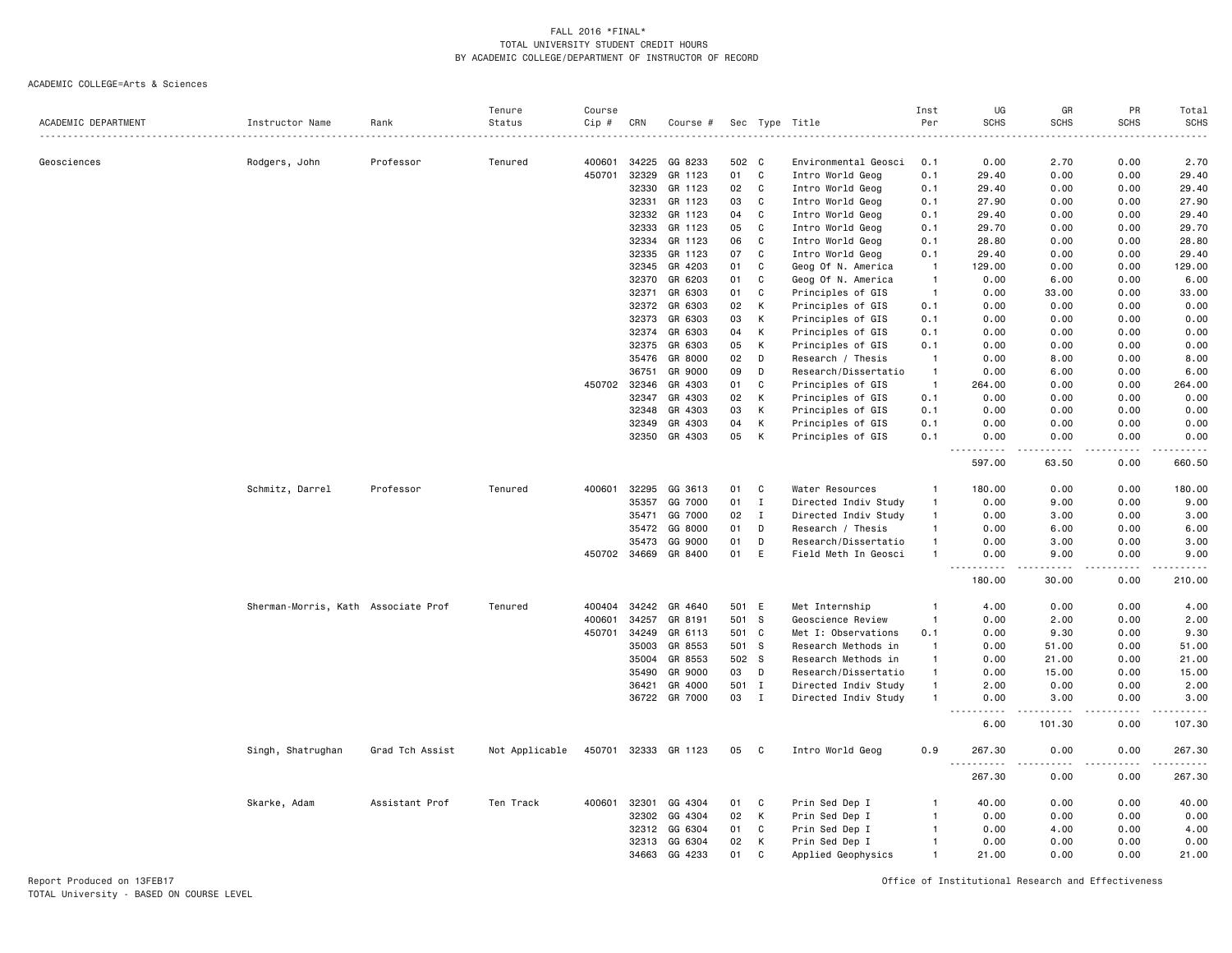|                                                   |                               |                 | Tenure         | Course |       |               |                   |              |                      | Inst         | UG                        | GR                                                                                                                                                           | PR                                                                                                                                | Total                |
|---------------------------------------------------|-------------------------------|-----------------|----------------|--------|-------|---------------|-------------------|--------------|----------------------|--------------|---------------------------|--------------------------------------------------------------------------------------------------------------------------------------------------------------|-----------------------------------------------------------------------------------------------------------------------------------|----------------------|
| ACADEMIC DEPARTMENT                               | Instructor Name               | Rank            | Status         | Cip #  | CRN   | Course #      |                   |              | Sec Type Title       | Per          | <b>SCHS</b>               | <b>SCHS</b>                                                                                                                                                  | <b>SCHS</b>                                                                                                                       | <b>SCHS</b><br>----- |
| Geosciences                                       | Skarke, Adam                  | Assistant Prof  | Ten Track      | 400601 | 34664 | GG 6233       | 01                | C            | Applied Geophysics   |              | 0.00                      | 9.00                                                                                                                                                         | 0.00                                                                                                                              | 9.00                 |
|                                                   |                               |                 |                |        | 35488 | GG 8000       | 04                | D            | Research / Thesis    | $\mathbf{1}$ | 0.00                      | 6.00                                                                                                                                                         | 0.00                                                                                                                              | 6.00                 |
|                                                   |                               |                 |                |        | 36873 | GG 4000       | 04                | I            | Directed Indiv Study | -1           | 4.00                      | 0.00                                                                                                                                                         | 0.00                                                                                                                              | 4.00                 |
|                                                   |                               |                 |                |        |       |               |                   |              |                      |              | .<br>65.00                | .<br>19,00                                                                                                                                                   | .<br>0.00                                                                                                                         | . <u>.</u><br>84.00  |
|                                                   | Templeton, Morris             | Lecturer        | Non-Ten Track  | 450701 | 32343 | GR 3113       | 01                | C            | Conserv Of Nat Res   | -1           | 180.00<br>.               | 0.00<br>$\sim$ $\sim$ $\sim$                                                                                                                                 | 0.00<br>$\frac{1}{2} \left( \frac{1}{2} \right) \left( \frac{1}{2} \right) \left( \frac{1}{2} \right) \left( \frac{1}{2} \right)$ | 180.00<br>.          |
|                                                   |                               |                 |                |        |       |               |                   |              |                      |              | 180.00                    | 0.00                                                                                                                                                         | 0.00                                                                                                                              | 180.00               |
|                                                   | Testa, Maurice                | Grad Tch Assist | Not Applicable | 400601 | 32288 | GG 1121       | 01 L              |              | Earth Science II Lab | 0.9          | 7.20                      | 0.00                                                                                                                                                         | 0.00                                                                                                                              | 7.20                 |
|                                                   |                               |                 |                |        | 32290 | GG 1123       | 01                | $\mathbf{C}$ | Survey Earth Sci II  | 0.9          | 64.80                     | 0.00                                                                                                                                                         | 0.00                                                                                                                              | 64.80                |
|                                                   |                               |                 |                |        | 32291 | GG 1123       | H <sub>01</sub> C |              | Honors Survey Earth  | 0.9          | 13.50<br>$- - -$<br>----- | 0.00<br>الداعات الما                                                                                                                                         | 0.00<br>.                                                                                                                         | 13.50<br>.           |
|                                                   |                               |                 |                |        |       |               |                   |              |                      |              | 85.50                     | 0.00                                                                                                                                                         | 0.00                                                                                                                              | 85.50                |
|                                                   | Threatt, Patrick              | Lecturer        | Non-Ten Track  | 450701 | 34233 | GR 1123       | 503 C             |              | Intro World Geog     | -1           | 84.00<br>----------       | 0.00<br>.                                                                                                                                                    | 0.00<br>.                                                                                                                         | 84.00<br>.           |
|                                                   |                               |                 |                |        |       |               |                   |              |                      |              | 84.00                     | 0.00                                                                                                                                                         | 0.00                                                                                                                              | 84.00                |
|                                                   | Trent, Brittany               | Lecturer        | Non-Ten Track  | 400601 | 33991 | GG 1111       | 201 L             |              | Earth Science I Lab  | $\mathbf{1}$ | 14.00                     | 0.00                                                                                                                                                         | 0.00                                                                                                                              | 14.00                |
|                                                   |                               |                 |                |        |       | 33992 GG 1113 | 201 C             |              | Survey Earth Sci I   | $\mathbf{1}$ | 69.00<br>.                | 0.00<br>$\frac{1}{2} \left( \frac{1}{2} \right) \left( \frac{1}{2} \right) \left( \frac{1}{2} \right) \left( \frac{1}{2} \right) \left( \frac{1}{2} \right)$ | 0.00<br>.                                                                                                                         | 69.00<br>.           |
|                                                   |                               |                 |                |        |       |               |                   |              |                      |              | 83.00                     | 0.00                                                                                                                                                         | 0.00                                                                                                                              | 83.00                |
|                                                   | Williams, Christophe Lecturer |                 | Non-Ten Track  | 400404 | 34245 | GR 4913       | 501 C             |              | Thermodynamic Met    | $\mathbf{1}$ | 120.00                    | 0.00                                                                                                                                                         | 0.00                                                                                                                              | 120.00               |
|                                                   |                               |                 |                |        |       | 34246 GR 4913 | 502 C             |              | Thermodynamic Met    | $\mathbf{1}$ | 126.00<br>----------      | 0.00<br>$\frac{1}{2} \left( \frac{1}{2} \right) \left( \frac{1}{2} \right) \left( \frac{1}{2} \right) \left( \frac{1}{2} \right)$                            | 0.00<br>.                                                                                                                         | 126.00<br>------     |
|                                                   |                               |                 |                |        |       |               |                   |              |                      |              | 246.00                    | 0.00                                                                                                                                                         | 0.00                                                                                                                              | 246.00               |
|                                                   | Wood, Kimberly                | Assistant Prof  | Ten Track      | 400401 | 34671 | GR 6943       | 01                | C            | Tropical Meteorology | $\mathbf{1}$ | 0.00                      | 3.00                                                                                                                                                         | 0.00                                                                                                                              | 3.00                 |
|                                                   |                               |                 |                | 400404 | 34670 | GR 4943       | 01                | C            | Tropical Meteorology | $\mathbf{1}$ | 21.00                     | 0.00                                                                                                                                                         | 0.00                                                                                                                              | 21.00                |
|                                                   |                               |                 |                | 450701 | 34672 | GR 8553       | 01                | S            | Research Methods in  | $\mathbf{1}$ | 0.00                      | 27.00                                                                                                                                                        | 0.00                                                                                                                              | 27.00                |
|                                                   |                               |                 |                |        | 35485 | GR 8000       | 05                | D            | Research / Thesis    | $\mathbf{1}$ | 0.00                      | 3.00                                                                                                                                                         | 0.00                                                                                                                              | 3.00                 |
|                                                   |                               |                 |                |        | 36275 | GR 7000       | 02                | $\mathbf I$  | Directed Indiv Study | $\mathbf{1}$ | 0.00                      | 3.00                                                                                                                                                         | 0.00                                                                                                                              | 3.00                 |
|                                                   |                               |                 |                |        | 36644 | GR 8000       | 501 D             |              | Research / Thesis    | $\mathbf{1}$ | 0.00<br><u>.</u>          | 3.00<br>----                                                                                                                                                 | 0.00<br>.                                                                                                                         | 3.00<br>.            |
|                                                   |                               |                 |                |        |       |               |                   |              |                      |              | 21.00                     | 39.00                                                                                                                                                        | 0.00                                                                                                                              | 60.00                |
| ----------------------------------<br>Geosciences |                               |                 |                |        |       |               |                   |              |                      |              | ==========<br>8707.00     | 1400.00                                                                                                                                                      | ==========<br>0.00                                                                                                                | 10107.00             |
| ----------------------------------                |                               |                 |                |        |       |               |                   |              |                      |              |                           |                                                                                                                                                              |                                                                                                                                   |                      |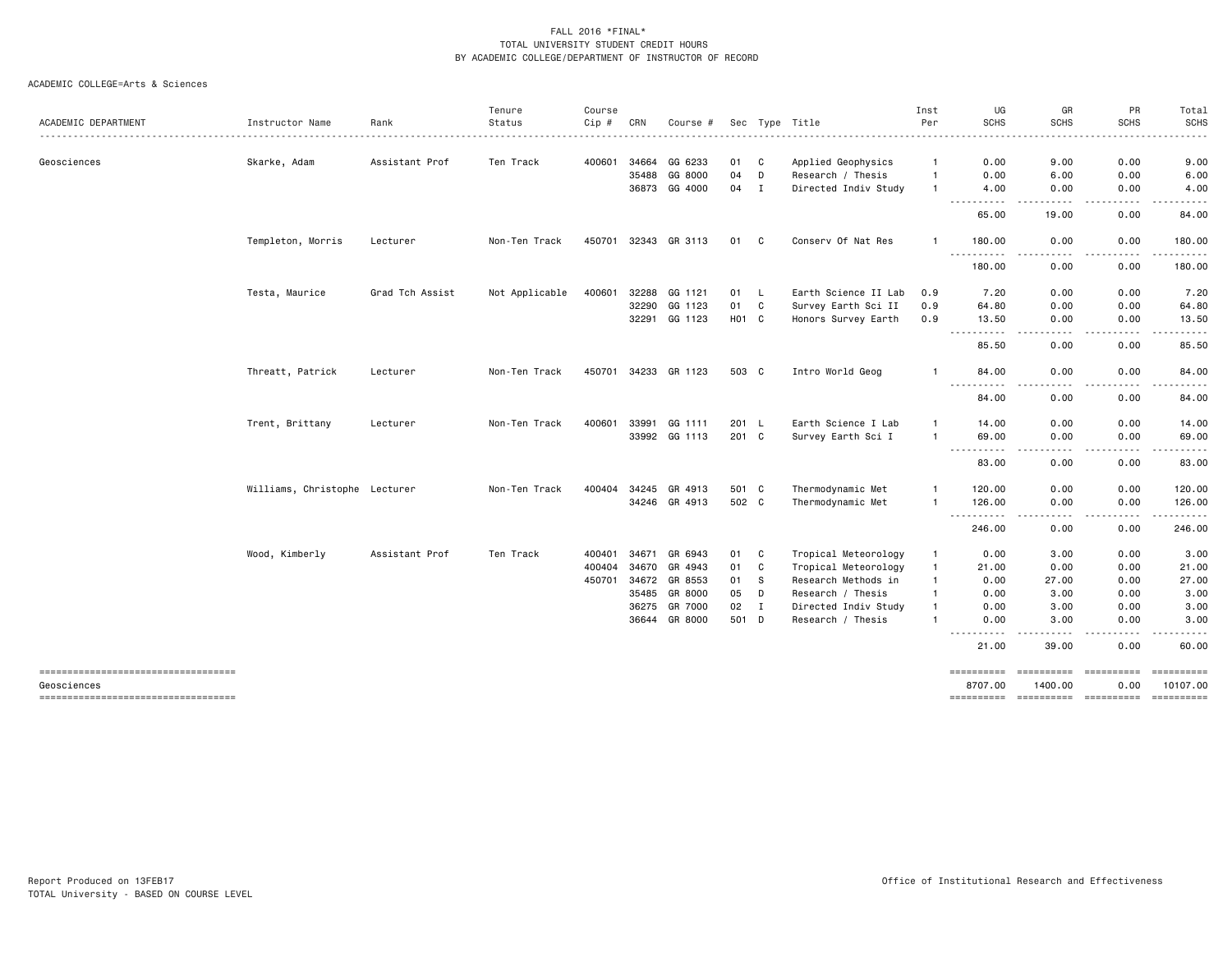#### ACADEMIC COLLEGE=Arts & Sciences

| ACADEMIC DEPARTMENT | Instructor Name   | Rank            | Tenure<br>Status | Course<br>Cip # | CRN   | Course #                              |          |             | Sec Type Title                             | Inst<br>Per    | UG<br><b>SCHS</b>                  | GR<br><b>SCHS</b>   | PR<br><b>SCHS</b> | Total<br><b>SCHS</b> |
|---------------------|-------------------|-----------------|------------------|-----------------|-------|---------------------------------------|----------|-------------|--------------------------------------------|----------------|------------------------------------|---------------------|-------------------|----------------------|
|                     |                   |                 |                  |                 |       |                                       |          |             |                                            |                |                                    |                     |                   |                      |
| History             | Adams, Michael    | Grad Tch Assist | Not Applicable   | 050114          | 32484 | HI 1213                               | 05       | C           | Early Western World                        | 0.25           | 21.75                              | 0.00                | 0.00              | 21.75                |
|                     |                   |                 |                  |                 |       | 32485 HI 1213                         | 06       | C           | Early Western World                        | 0.25           | 22.50<br>.<br>$ -$                 | 0.00<br><u>.</u>    | 0.00<br>.         | 22.50<br>.           |
|                     |                   |                 |                  |                 |       |                                       |          |             |                                            |                | 44.25                              | 0.00                | 0.00              | 44.25                |
|                     | Barbier, Mary     | Associate Prof  | Tenured          | 540101          |       | 32512 HI 8803                         | 04       | C           | Graduate Colloquium                        | $\mathbf{1}$   | 0.00                               | 24.00               | 0.00              | 24.00                |
|                     |                   |                 |                  |                 | 35065 | HI 9000                               | 01       | D           | Research / Diss                            | $\mathbf{1}$   | 0.00                               | 31.00               | 0.00              | 31.00                |
|                     |                   |                 |                  | 540102          | 32494 | HI 4263                               | 01       | C           | America's Vietnam Wa                       | $\overline{1}$ | 66.00                              | 0.00                | 0.00              | 66.00                |
|                     |                   |                 |                  |                 | 35046 | HI 8000                               | 01       | D           | Research / Thesis                          | -1             | 0.00                               | 7.00                | 0.00              | 7.00                 |
|                     |                   |                 |                  |                 | 35568 | HI 4263                               | 501      | C           | America's Vietnam Wa                       | $\overline{1}$ | 3.00                               | 0.00                | 0.00              | 3.00                 |
|                     |                   |                 |                  | 540104 32507    |       | HI 6263                               | 01       | C           | America's Vietnam Wa                       | -1             | 0.00<br>.                          | 9.00<br>$- - - - -$ | 0.00<br>.         | 9.00<br>.            |
|                     |                   |                 |                  |                 |       |                                       |          |             |                                            |                | 69.00                              | 71.00               | 0.00              | 140.00               |
|                     | Barrett, Marsha   | Assistant Prof  | Non-Ten Track    | 050201          | 30013 | AAS 4383                              | 01       | C           | African American Lea                       | $\overline{1}$ | 45.00                              | 0.00                | 0.00              | 45.00                |
|                     |                   |                 |                  |                 | 35007 | HI 3023                               | 01       | C           | AfAm History since 1                       | $\overline{1}$ | 78.00                              | 0.00                | 0.00              | 78.00                |
|                     |                   |                 |                  |                 | 35008 | AAS 3023                              | 01       | C           | AfAm Hist since 1865                       | $\overline{1}$ | 51.00                              | 0.00                | 0.00              | 51.00                |
|                     |                   |                 |                  | 540102 35047    |       | HI 8000                               | 02       | D           | Research / Thesis                          | $\overline{1}$ | 0.00<br><u>.</u>                   | 9.00<br>.           | 0.00<br>.         | 9.00<br>------       |
|                     |                   |                 |                  |                 |       |                                       |          |             |                                            |                | 174.00                             | 9.00                | 0.00              | 183.00               |
|                     | Bates, Toby       | Associate Prof  | Tenured          | 050207          | 36227 | HI 4273                               | 201 C    |             | Women In Am History                        | $\overline{1}$ | 6.00                               | 0.00                | 0.00              | 6.00                 |
|                     |                   |                 |                  | 540101          | 33995 | HI 3333                               | 201 C    |             | Mississippi History                        | $\overline{1}$ | 66.00                              | 0.00                | 0.00              | 66.00                |
|                     |                   |                 |                  |                 | 34654 | HI 6243                               | 201 C    |             | Amer Life & Thought                        | $\overline{1}$ | 0.00                               | 9.00                | 0.00              | 9.00                 |
|                     |                   |                 |                  | 540102 34638    |       | HI 4263                               | 201 C    |             | America's Vietnam Wa                       | $\overline{1}$ | 84.00                              | 0.00                | 0.00              | 84.00                |
|                     |                   |                 |                  |                 | 34653 | HI 4243                               | 201 C    |             | Amer Life & Thought                        | $\overline{1}$ | 78.00                              | 0.00                | 0.00              | 78.00                |
|                     |                   |                 |                  |                 |       | 540104 34639 HI 6263                  | 201 C    |             | America's Vietnam Wa                       | $\overline{1}$ | 0.00                               | 15.00               | 0.00              | 15.00                |
|                     |                   |                 |                  |                 |       |                                       |          |             |                                            |                | .                                  | .                   | .                 | .                    |
|                     |                   |                 |                  |                 |       |                                       |          |             |                                            |                | 234.00                             | 24.00               | 0.00              | 258.00               |
|                     | Baxter, Christina | Grad Tch Assist | Not Applicable   | 540102          | 32439 | HI 1073                               | 01       | C           | Modern U S History                         | 0.25           | 17.25                              | 0.00                | 0.00              | 17.25                |
|                     |                   |                 |                  |                 |       | 32440 HI 1073                         | 02       | C           | Modern U S History                         | 0.25           | 16.50                              | 0.00                | 0.00              | 16.50                |
|                     |                   |                 |                  |                 |       |                                       |          |             |                                            |                | .<br>$\sim$ $\sim$ $\sim$          | د د د د             | .                 | .                    |
|                     |                   |                 |                  |                 |       |                                       |          |             |                                            |                | 33.75                              | 0.00                | 0.00              | 33.75                |
|                     | Black, Kassey     | Grad Tch Assist | Not Applicable   | 540102          | 35277 | HI 1073                               | 25       | C           | Modern U S History                         | 0.25           | 17.25                              | 0.00                | 0.00              | 17.25                |
|                     |                   |                 |                  |                 |       | 35283 HI 1073                         | 33       | $\mathbf C$ | Modern U S History                         | 0.25           | 18.75<br>$\sim$ $\sim$ $\sim$      | 0.00                | 0.00              | 18.75<br>.           |
|                     |                   |                 |                  |                 |       |                                       |          |             |                                            |                | 36.00                              | 0.00                | 0.00              | 36.00                |
|                     | Brain, Stephen    | Associate Prof  | Tenured          | 050110          | 32502 | HI 4753                               | 01       | C           | History Of Russia                          | $\overline{1}$ | 72.00                              | 0.00                | 0.00              | 72.00                |
|                     |                   |                 |                  | 540101          | 32516 | HI 8803                               | 08       | C           | Graduate Colloquium                        | $\overline{1}$ | 0.00                               | 24.00               | 0.00              | 24.00                |
|                     |                   |                 |                  |                 | 35067 | HI 9000                               | 03       | D           | Research / Diss                            | $\overline{1}$ | 0.00                               | 5.00                | 0.00              | 5.00                 |
|                     |                   |                 |                  |                 |       | 540102 35048 HI 8000                  | 03       | D           | Research / Thesis                          | $\mathbf{1}$   | 0.00                               | 20.00               | 0.00              | 20.00                |
|                     |                   |                 |                  |                 |       |                                       |          |             |                                            |                | $\sim$ $\sim$ $\sim$<br>.<br>72.00 | <u>.</u><br>49.00   | .<br>0.00         | 121.00               |
|                     | Burford, David    | Grad Tch Assist | Not Applicable   |                 |       | 540102 32432 HI 1063                  | 31       | C           | Early U S History                          | 0.25           | 15.75                              | 0.00                | 0.00              | 15.75                |
|                     |                   |                 |                  |                 |       | 32433 HI 1063                         | 32       | C           | Early U S History                          | 0.25           | 12.00                              | 0.00                | 0.00              | 12.00                |
|                     |                   |                 |                  |                 |       |                                       |          |             |                                            |                | $\sim$ $\sim$ $\sim$<br>.<br>27.75 | .<br>0.00           | -----<br>0.00     | .<br>27.75           |
|                     |                   |                 |                  |                 |       |                                       |          |             |                                            |                |                                    |                     |                   |                      |
|                     | Burrow, John      | Grad Tch Assist | Not Applicable   |                 |       | 050114 32482 HI 1213<br>32483 HI 1213 | 03<br>04 | C<br>C      | Early Western World<br>Early Western World | 0.25<br>0.25   | 20.25<br>24.75                     | 0.00<br>0.00        | 0.00<br>0.00      | 20.25<br>24.75       |
|                     |                   |                 |                  |                 |       |                                       |          |             |                                            |                |                                    |                     |                   |                      |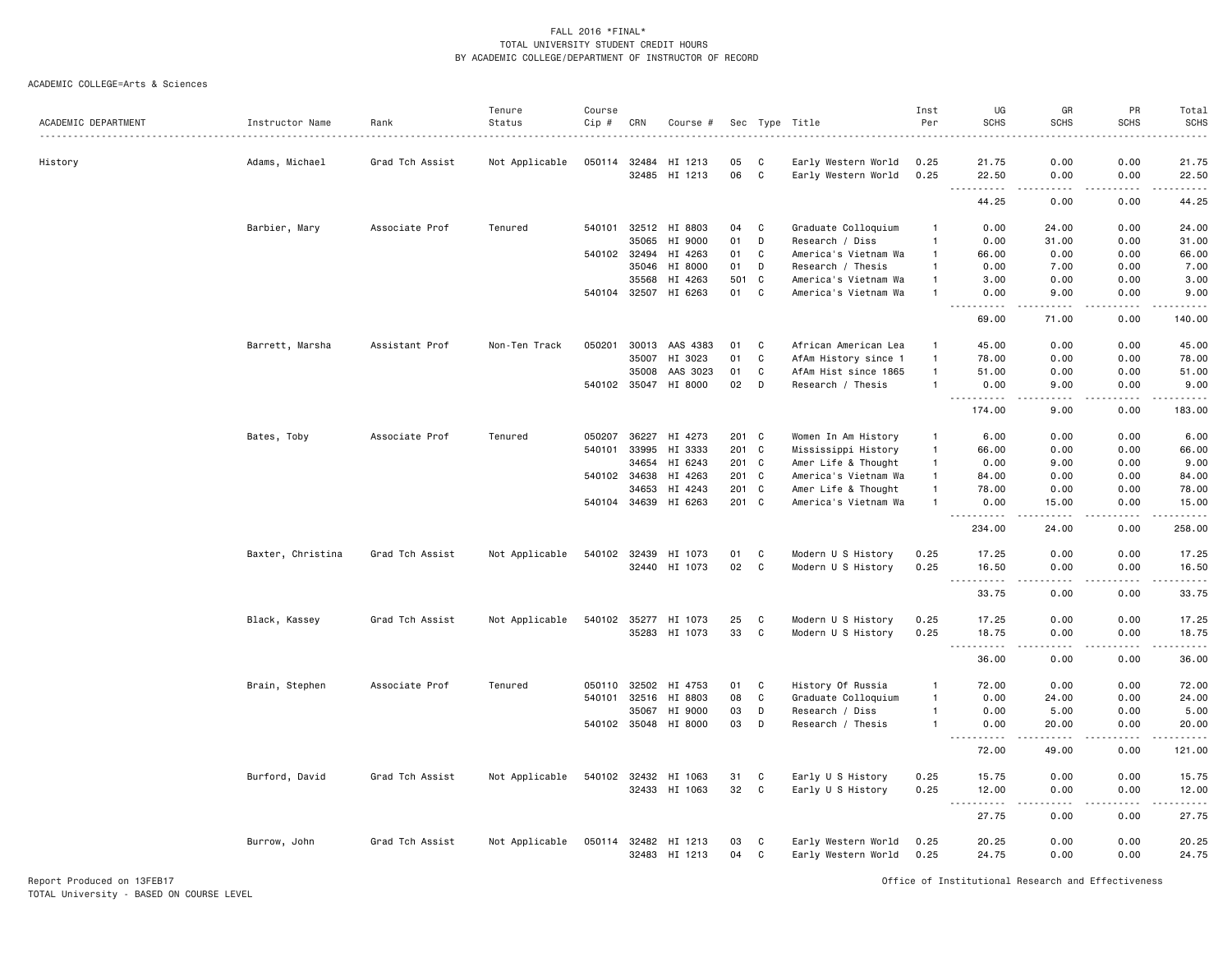| ACADEMIC DEPARTMENT | Instructor Name    | Rank            | Tenure<br>Status | Course<br>Cip #  | CRN            | Course #                              |              |                  | Sec Type Title                           | Inst<br>Per                      | UG<br><b>SCHS</b>                         | GR<br><b>SCHS</b>                                                                                                                 | PR<br><b>SCHS</b>            | Total<br><b>SCHS</b><br><u>.</u> |
|---------------------|--------------------|-----------------|------------------|------------------|----------------|---------------------------------------|--------------|------------------|------------------------------------------|----------------------------------|-------------------------------------------|-----------------------------------------------------------------------------------------------------------------------------------|------------------------------|----------------------------------|
|                     |                    |                 |                  |                  |                |                                       |              |                  |                                          |                                  |                                           |                                                                                                                                   |                              |                                  |
|                     |                    |                 |                  |                  |                |                                       |              |                  |                                          |                                  | 45.00                                     | 0.00                                                                                                                              | 0.00                         | 45.00                            |
| History             | Cagle, Alexander   | Grad Tch Assist | Not Applicable   | 540102           | 35279          | HI 1073                               | 29           | C                | Modern U S History                       | 0.25                             | 17.25                                     | 0.00                                                                                                                              | 0.00                         | 17.25                            |
|                     |                    |                 |                  |                  |                | 35282 HI 1073                         | 32           | C                | Modern U S History                       | 0.25                             | 17.25<br>$  -$                            | 0.00                                                                                                                              | 0.00                         | 17.25<br>.                       |
|                     |                    |                 |                  |                  |                |                                       |              |                  |                                          |                                  | 34.50                                     | 0.00                                                                                                                              | 0.00                         | 34.50                            |
|                     | Campbell, Colin    | Grad Tch Assist | Not Applicable   | 540102           | 35280          | HI 1073<br>35284 HI 1073              | 30<br>34     | C<br>C           | Modern U S History<br>Modern U S History | 0.25<br>0.25                     | 10.50<br>15.75                            | 0.00<br>0.00                                                                                                                      | 0.00<br>0.00                 | 10.50<br>15.75                   |
|                     |                    |                 |                  |                  |                |                                       |              |                  |                                          |                                  | $\sim$ $\sim$ $\sim$<br>.<br>26.25        | $\frac{1}{2} \left( \frac{1}{2} \right) \left( \frac{1}{2} \right) \left( \frac{1}{2} \right) \left( \frac{1}{2} \right)$<br>0.00 | $\sim$ $\sim$ $\sim$<br>0.00 | .<br>26.25                       |
|                     |                    |                 |                  |                  |                |                                       |              |                  |                                          |                                  |                                           |                                                                                                                                   |                              |                                  |
|                     | Caraway, Ashia     | Grad Tch Assist | Not Applicable   | 540102 32444     | 32450          | HI 1073<br>HI 1073                    | 06<br>12     | C<br>C           | Modern U S History<br>Modern U S History | 0.25<br>0.25                     | 18.00<br>17.25                            | 0.00<br>0.00                                                                                                                      | 0.00<br>0.00                 | 18.00<br>17.25                   |
|                     |                    |                 |                  |                  |                |                                       |              |                  |                                          |                                  | <u>.</u><br>$\sim$ $\sim$ $\sim$<br>35.25 | $\frac{1}{2}$<br>0.00                                                                                                             | $- - - -$<br>0.00            | .<br>35.25                       |
|                     |                    |                 |                  |                  |                |                                       |              |                  |                                          |                                  |                                           |                                                                                                                                   |                              |                                  |
|                     | Cox, Adam          | Grad Tch Assist | Not Applicable   | 540102           | 35278          | HI 1073<br>35281 HI 1073              | 27<br>31     | C<br>C           | Modern U S History<br>Modern U S History | 0.25<br>0.25                     | 18.00<br>17.25                            | 0.00<br>0.00                                                                                                                      | 0.00<br>0.00                 | 18.00<br>17.25                   |
|                     |                    |                 |                  |                  |                |                                       |              |                  |                                          |                                  | .<br>35.25                                | .<br>0.00                                                                                                                         | 0.00                         | .<br>35.25                       |
|                     | Damms, Richard     | Associate Prof  | Tenured          | 050107           |                | 34634 HI 3853                         | 201 C        |                  | US & Latin America                       | 1                                | 36.00                                     | 0.00                                                                                                                              | 0.00                         | 36.00                            |
|                     |                    |                 |                  | 540101<br>540104 | 35068<br>36904 | HI 9000<br>HI 4000                    | 04<br>201 I  | D                | Research / Diss<br>Directed Indiv Study  | $\mathbf{1}$<br>$\mathbf{1}$     | 0.00<br>1.00                              | 21.00<br>0.00                                                                                                                     | 0.00<br>0.00                 | 21.00<br>1.00                    |
|                     |                    |                 |                  |                  |                |                                       |              |                  |                                          |                                  | <u>.</u><br>37.00                         | $- - - - -$<br>21.00                                                                                                              | .<br>0.00                    | .<br>58.00                       |
|                     | Davenport, Christy | Grad Tch Assist | Not Applicable   | 540101           | 32474          | HI 1163                               | 03           | C                | Wld Hst Before 1500                      | 0.25                             | 21.75                                     | 0.00                                                                                                                              | 0.00                         | 21.75                            |
|                     |                    |                 |                  |                  |                | 32475 HI 1163                         | 04           | C                | Wld Hst Before 1500                      | 0.25                             | 27.75<br>. <b>.</b>                       | 0.00<br>.                                                                                                                         | 0.00                         | 27.75<br>.                       |
|                     |                    |                 |                  |                  |                |                                       |              |                  |                                          |                                  | 49.50                                     | 0.00                                                                                                                              | 0.00                         | 49.50                            |
|                     | Davis, Henry       | Grad Tch Assist | Not Applicable   |                  | 540102 32403   | HI 1063                               | 01           | C                | Early U S History                        | 0.25                             | 17.25                                     | 0.00                                                                                                                              | 0.00                         | 17.25                            |
|                     |                    |                 |                  |                  | 32406<br>32407 | HI 1063<br>HI 1063                    | 04<br>05     | C<br>C           | Early U S History<br>Early U S History   | 0.25<br>0.25                     | 15.75<br>18.00                            | 0.00<br>0.00                                                                                                                      | 0.00<br>0.00                 | 15.75<br>18.00                   |
|                     |                    |                 |                  |                  |                |                                       |              |                  |                                          |                                  | .<br>$\sim$ $\sim$ $\sim$<br>51.00        | $   -$<br>0.00                                                                                                                    | $- - - -$<br>0.00            | .<br>51.00                       |
|                     | Forrest, John      | Lecturer        | Non-Ten Track    | 540101           | 34267          | HI 8773                               | 501 C        |                  | Issues in Women's Hi 0.25                |                                  | 0.00                                      | 1.50                                                                                                                              | 0.00                         | 1.50                             |
|                     |                    |                 |                  | 540102           | 33999          | HI 4313                               | 201 C        |                  | The New South                            | $\overline{1}$                   | 51.00                                     | 0.00                                                                                                                              | 0.00                         | 51.00                            |
|                     |                    |                 |                  |                  | 34259<br>34260 | HI 1063<br>HI 1073                    | 501 C<br>501 | C                | Early U S History<br>Modern U S History  | $\overline{1}$<br>$\overline{1}$ | 132.00<br>114.00                          | 0.00<br>0.00                                                                                                                      | 0.00<br>0.00                 | 132.00<br>114.00                 |
|                     |                    |                 |                  |                  |                | 34263 HI 4313                         | 501 C        |                  | The New South                            | $\mathbf{1}$                     | 63.00                                     | 0.00                                                                                                                              | 0.00                         | 63.00                            |
|                     |                    |                 |                  |                  |                |                                       |              |                  |                                          |                                  |                                           |                                                                                                                                   |                              | .                                |
|                     |                    |                 |                  |                  |                |                                       |              |                  |                                          |                                  | 360.00                                    | 1.50                                                                                                                              | 0.00                         | 361.50                           |
|                     | Freeman, Richard   | Non-Employee    | Not Applicable   |                  |                | 540102 32441 HI 1073<br>32447 HI 1073 | 03<br>09     | C<br>$\mathbf c$ | Modern U S History<br>Modern U S History | 0.25<br>0.25                     | 18.75<br>16.50                            | 0.00<br>0.00                                                                                                                      | 0.00<br>0.00                 | 18.75<br>16.50                   |
|                     |                    |                 |                  |                  |                |                                       |              |                  |                                          |                                  | 35.25                                     | 0.00                                                                                                                              | 0.00                         | .<br>35.25                       |
|                     | Giesen, James      | Associate Prof  | Tenured          |                  |                | 540101 35012 HI 3903                  | 02           | C                | Hist & Hist Meth                         | $\mathbf{1}$                     | 12.00                                     | 0.00                                                                                                                              | 0.00                         | 12.00                            |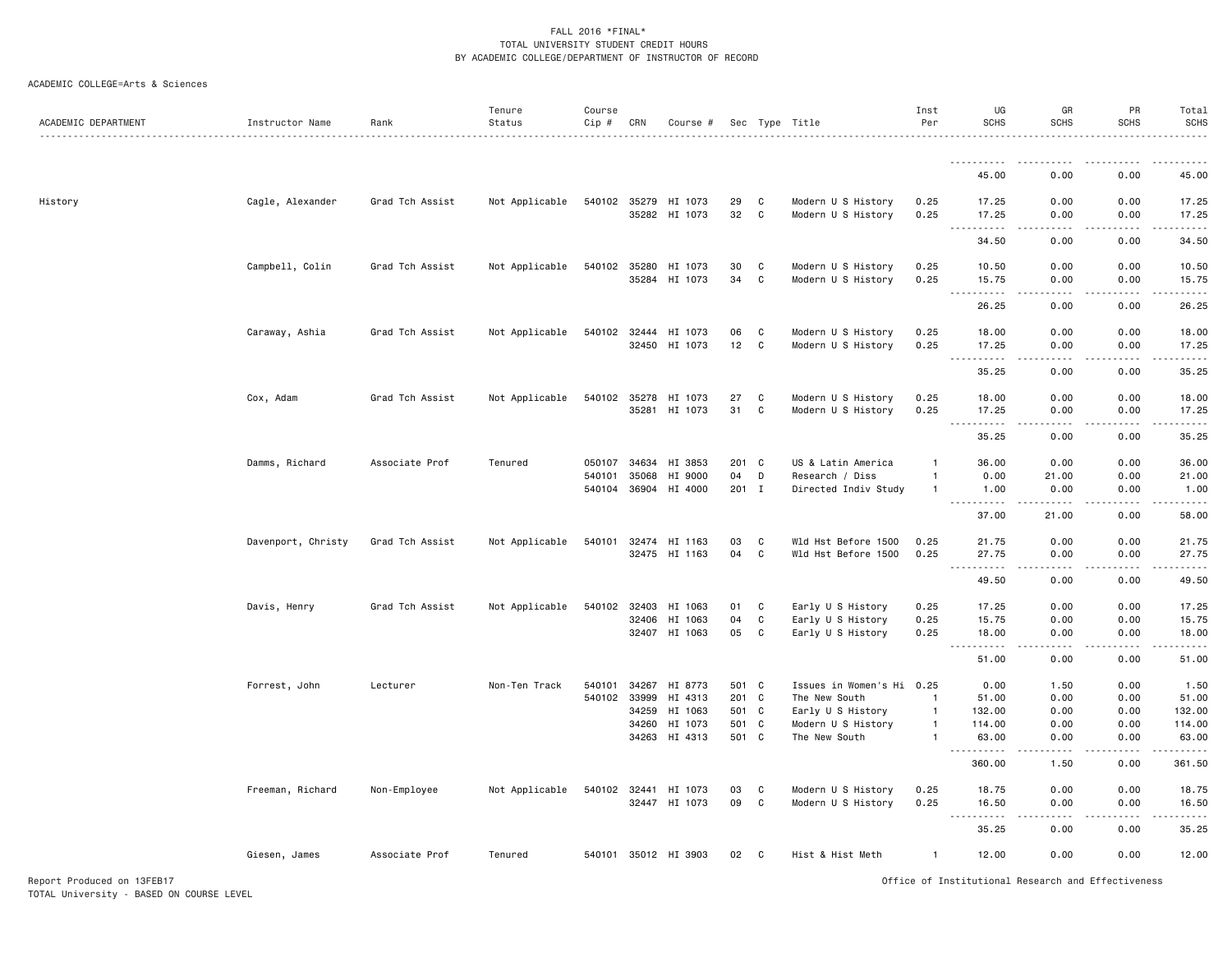|                     |                    |                 | Tenure         | Course       |                |                    |          |        |                                            | Inst               | UG                                                                                                                                                              | GR                                  | PR                          | Total                                                                                                                                                                           |
|---------------------|--------------------|-----------------|----------------|--------------|----------------|--------------------|----------|--------|--------------------------------------------|--------------------|-----------------------------------------------------------------------------------------------------------------------------------------------------------------|-------------------------------------|-----------------------------|---------------------------------------------------------------------------------------------------------------------------------------------------------------------------------|
| ACADEMIC DEPARTMENT | Instructor Name    | Rank            | Status         | Cip #<br>.   | CRN            | Course #           |          |        | Sec Type Title                             | Per                | <b>SCHS</b>                                                                                                                                                     | <b>SCHS</b>                         | <b>SCHS</b>                 | <b>SCHS</b><br>.                                                                                                                                                                |
|                     |                    |                 |                |              |                |                    |          |        |                                            |                    |                                                                                                                                                                 |                                     |                             |                                                                                                                                                                                 |
| History             | Giesen, James      | Associate Prof  | Tenured        | 540101       | 35069          | HI 9000<br>HI 8883 | 05<br>01 | D<br>S | Research / Diss                            | -1<br>$\mathbf{1}$ | 0.00<br>0.00                                                                                                                                                    | 47.00<br>15.00                      | 0.00<br>0.00                | 47.00<br>15.00                                                                                                                                                                  |
|                     |                    |                 |                | 540102 35023 |                |                    | 05       | D      | U.S. Agric Hist 1500                       | -1                 | 0.00                                                                                                                                                            | 5.00                                | 0.00                        | 5.00                                                                                                                                                                            |
|                     |                    |                 |                |              |                | 35050 HI 8000      |          |        | Research / Thesis                          |                    | $- - -$<br>$\frac{1}{2} \left( \frac{1}{2} \right) \left( \frac{1}{2} \right) \left( \frac{1}{2} \right) \left( \frac{1}{2} \right) \left( \frac{1}{2} \right)$ | .                                   | $\sim$ $\sim$ $\sim$ $\sim$ | $\frac{1}{2} \left( \frac{1}{2} \right) \left( \frac{1}{2} \right) \left( \frac{1}{2} \right) \left( \frac{1}{2} \right) \left( \frac{1}{2} \right) \left( \frac{1}{2} \right)$ |
|                     |                    |                 |                |              |                |                    |          |        |                                            |                    | 12.00                                                                                                                                                           | 67.00                               | 0.00                        | 79.00                                                                                                                                                                           |
|                     | Greene, Alison     | Assistant Prof  | Ten Track      | 540101       | 32489          | HI 3903            | 01       | C      | Hist & Hist Meth                           |                    | 21.00                                                                                                                                                           | 0.00                                | 0.00                        | 21.00                                                                                                                                                                           |
|                     |                    |                 |                |              |                | 35070 HI 9000      | 06       | D      | Research / Diss                            | $\mathbf{1}$       | 0.00                                                                                                                                                            | 17.00                               | 0.00                        | 17.00                                                                                                                                                                           |
|                     |                    |                 |                |              | 35786          | HI 3903            | 201      | C      | Hist & Hist Meth                           | -1                 | 6.00                                                                                                                                                            | 0.00                                | 0.00                        | 6.00                                                                                                                                                                            |
|                     |                    |                 |                | 540102       | 35015          | HI 4253            | 01       | C      | History of Religion                        | $\mathbf{1}$       | 75.00                                                                                                                                                           | 0.00                                | 0.00                        | 75.00                                                                                                                                                                           |
|                     |                    |                 |                |              |                | 35051 HI 8000      | 06       | D      | Research / Thesis                          | $\mathbf{1}$       | 0.00<br>$\frac{1}{2} \left( \frac{1}{2} \right) \left( \frac{1}{2} \right) \left( \frac{1}{2} \right) \left( \frac{1}{2} \right) \left( \frac{1}{2} \right)$    | 4.00<br>.                           | 0.00<br>.                   | 4.00<br>.                                                                                                                                                                       |
|                     |                    |                 |                |              |                |                    |          |        |                                            |                    | 102.00                                                                                                                                                          | 21.00                               | 0.00                        | 123.00                                                                                                                                                                          |
|                     | Gusella, Christina | Grad Tch Assist | Not Applicable | 540101       | 32473          | HI 1163            | 02       | C      | Wld Hst Before 1500                        | 0.25               | 22.50                                                                                                                                                           | 0.00                                | 0.00                        | 22.50                                                                                                                                                                           |
|                     |                    |                 |                |              |                | 32477 HI 1163      | 06       | C      | Wld Hst Before 1500                        | 0.25               | 22.50<br>$- - -$<br>.                                                                                                                                           | 0.00<br>$- - - -$                   | 0.00<br>.                   | 22.50<br>.                                                                                                                                                                      |
|                     |                    |                 |                |              |                |                    |          |        |                                            |                    | 45.00                                                                                                                                                           | 0.00                                | 0.00                        | 45.00                                                                                                                                                                           |
|                     | Hackett, Conisha   | Grad Tch Assist | Not Applicable | 302101       |                | 35010 HI 3773      | 01       | C      | The Holocaust                              | 0.25               | 16.50                                                                                                                                                           | 0.00                                | 0.00                        | 16.50                                                                                                                                                                           |
|                     |                    |                 |                |              |                | 35011 HI 3773      | 02       | C      | The Holocaust                              | 0.25               | 16.50<br>$  -$                                                                                                                                                  | 0.00                                | 0.00                        | 16.50<br>د د د د د                                                                                                                                                              |
|                     |                    |                 |                |              |                |                    |          |        |                                            |                    | 33.00                                                                                                                                                           | 0.00                                | 0.00                        | 33.00                                                                                                                                                                           |
|                     | Harris, Damarius   | Grad Tch Assist | Not Applicable | 540101       | 32472          | HI 1163            | 01       | C      | Wld Hst Before 1500                        | 0.25               | 22.50                                                                                                                                                           | 0.00                                | 0.00                        | 22.50                                                                                                                                                                           |
|                     |                    |                 |                |              |                | 32476 HI 1163      | 05       | C      | Wld Hst Before 1500                        | 0.25               | 27.00<br>$\omega_{\alpha}=\omega_{\alpha}=\omega_{\alpha}$                                                                                                      | 0.00<br>$\sim$ $\sim$ $\sim$ $\sim$ | 0.00<br>.                   | 27.00<br>$\sim$ $\sim$ $\sim$ $\sim$                                                                                                                                            |
|                     |                    |                 |                |              |                |                    |          |        |                                            |                    | 49.50                                                                                                                                                           | 0.00                                | 0.00                        | 49.50                                                                                                                                                                           |
|                     | Hay, William       | Associate Prof  | Tenured        | 050114       | 32480          | HI 1213            | 01       | C      | Early Western World                        | 0.75               | 74.25                                                                                                                                                           | 0.00                                | 0.00                        | 74.25                                                                                                                                                                           |
|                     |                    |                 |                |              | 32481          | HI 1213            | 02       | C      | Early Western World                        | 0.75               | 67.50                                                                                                                                                           | 0.00                                | 0.00                        | 67.50                                                                                                                                                                           |
|                     |                    |                 |                |              |                | 32482 HI 1213      | 03       | C      | Early Western World                        | 0.75               | 60.75                                                                                                                                                           | 0.00                                | 0.00                        | 60.75                                                                                                                                                                           |
|                     |                    |                 |                |              | 32483          | HI 1213            | 04       | C      | Early Western World                        | 0.75               | 74.25                                                                                                                                                           | 0.00                                | 0.00                        | 74.25                                                                                                                                                                           |
|                     |                    |                 |                |              | 32484          | HI 1213            | 05       | C      | Early Western World                        | 0.75               | 65.25                                                                                                                                                           | 0.00                                | 0.00                        | 65.25                                                                                                                                                                           |
|                     |                    |                 |                | 540101       | 32485<br>32510 | HI 1213<br>HI 8803 | 06<br>01 | C<br>C | Early Western World<br>Graduate Colloquium | 0.75<br>-1         | 67.50<br>0.00                                                                                                                                                   | 0.00<br>15.00                       | 0.00<br>0.00                | 67.50<br>15.00                                                                                                                                                                  |
|                     |                    |                 |                |              |                | 35071 HI 9000      | 07       | D      | Research / Diss                            | $\mathbf{1}$       | 0.00                                                                                                                                                            | 17.00                               | 0.00                        | 17.00                                                                                                                                                                           |
|                     |                    |                 |                |              |                |                    |          |        |                                            |                    | 409.50                                                                                                                                                          | 32.00                               | 0.00                        | $\frac{1}{2} \left( \frac{1}{2} \right) \left( \frac{1}{2} \right) \left( \frac{1}{2} \right) \left( \frac{1}{2} \right) \left( \frac{1}{2} \right)$<br>441.50                  |
|                     | Hersey, Mark       | Associate Prof  | Tenured        | 260801       | 35951          | HI 8923            | 02       | S      | Historiog & His Meth                       | $\mathbf{1}$       | 0.00                                                                                                                                                            | 21.00                               | 0.00                        | 21.00                                                                                                                                                                           |
|                     |                    |                 |                | 540101       |                | 35072 HI 9000      | 08       | D      | Research / Diss                            | $\overline{1}$     | 0.00                                                                                                                                                            | 18.00                               | 0.00                        | 18.00                                                                                                                                                                           |
|                     |                    |                 |                | 540102       | 32419          | HI 1063            | 17       | C      | Early U S History                          | 0.75               | 49.50                                                                                                                                                           | 0.00                                | 0.00                        | 49.50                                                                                                                                                                           |
|                     |                    |                 |                |              | 32420          | HI 1063            | 19       | C      | Early U S History                          | 0.75               | 56.25                                                                                                                                                           | 0.00                                | 0.00                        | 56.25                                                                                                                                                                           |
|                     |                    |                 |                |              | 32421          | HI 1063            | 20       | C      | Early U S History                          | 0.75               | 51.75                                                                                                                                                           | 0.00                                | 0.00                        | 51.75                                                                                                                                                                           |
|                     |                    |                 |                |              | 32422          | HI 1063            | 21       | C      | Early U S History                          | 0.75               | 58.50                                                                                                                                                           | 0.00                                | 0.00                        | 58.50                                                                                                                                                                           |
|                     |                    |                 |                |              | 32423          | HI 1063            | 22       | C      | Early U S History                          | 0.75               | 54.00                                                                                                                                                           | 0.00                                | 0.00                        | 54.00                                                                                                                                                                           |
|                     |                    |                 |                |              | 32424          | HI 1063            | 23       | C      | Early U S History                          | 0.75               | 54.00                                                                                                                                                           | 0.00                                | 0.00                        | 54.00                                                                                                                                                                           |
|                     |                    |                 |                |              | 32425          | HI 1063            | 24       | C      | Early U S History                          | 0.75               | 51.75                                                                                                                                                           | 0.00                                | 0.00                        | 51.75                                                                                                                                                                           |
|                     |                    |                 |                |              | 32521          | HI 8953            | 01       | C      | U.S. History, 1877-19                      | $\blacksquare$     | 0.00                                                                                                                                                            | 18.00                               | 0.00                        | 18.00                                                                                                                                                                           |
|                     |                    |                 |                |              | 35204          | HI 1063            | 18       | C      | Early U S History                          | 0.75               | 49.50                                                                                                                                                           | 0.00                                | 0.00                        | 49.50                                                                                                                                                                           |
|                     |                    |                 |                | 540104       | 34004          | HI 6363            | 201      | C      | Afro-Am History & Cu                       | 0.75               | 0.00                                                                                                                                                            | 4.50                                | 0.00                        | 4.50                                                                                                                                                                            |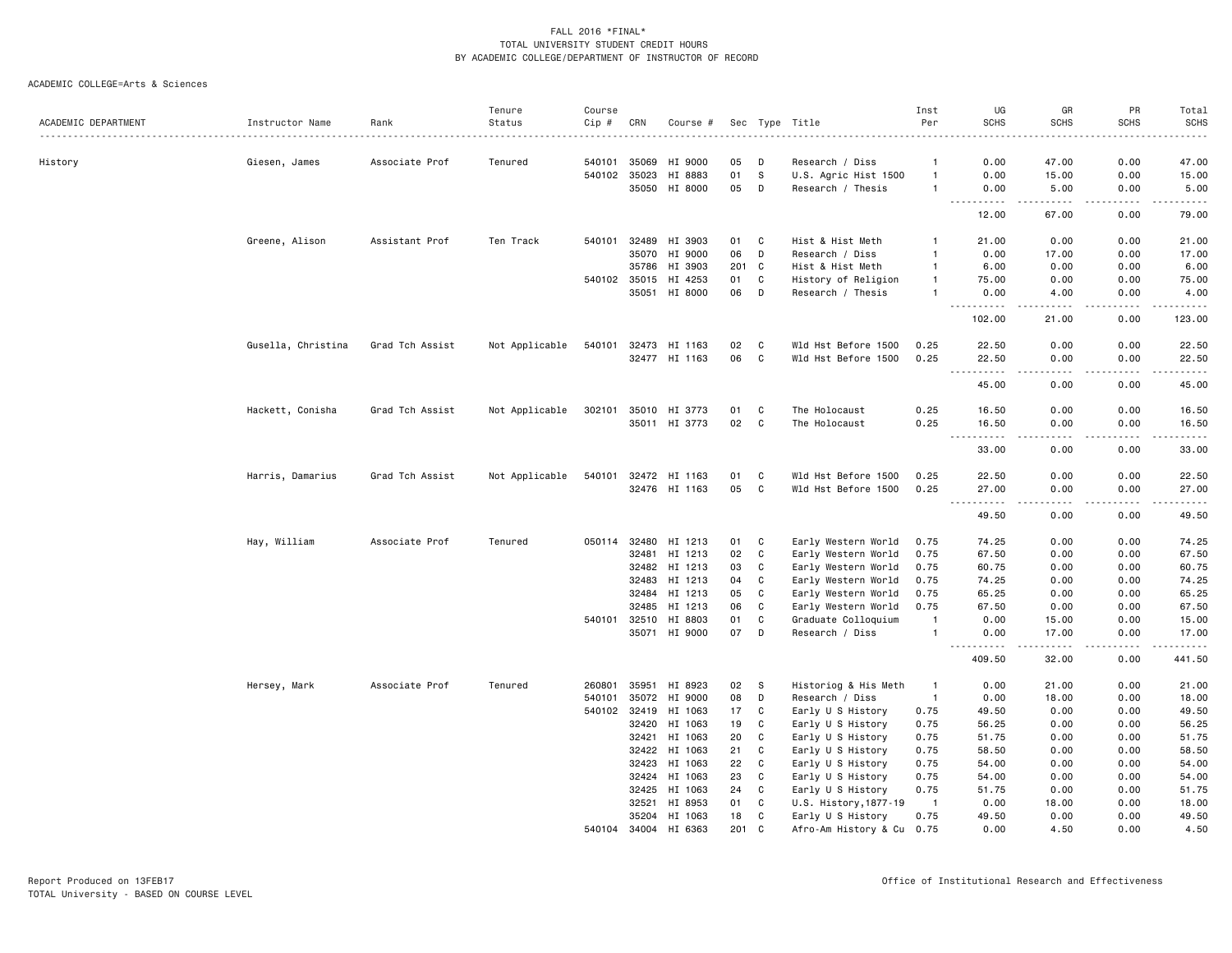|  | ACADEMIC COLLEGE=Arts & Sciences |  |  |
|--|----------------------------------|--|--|
|--|----------------------------------|--|--|

| ACADEMIC DEPARTMENT | Instructor Name    | Rank            | Tenure<br>Status | Course<br>Cip # | CRN            | Course #             |          |        | Sec Type Title                           | Inst<br>Per    | UG<br><b>SCHS</b>                  | GR<br><b>SCHS</b>     | PR<br><b>SCHS</b> | Total<br><b>SCHS</b> |
|---------------------|--------------------|-----------------|------------------|-----------------|----------------|----------------------|----------|--------|------------------------------------------|----------------|------------------------------------|-----------------------|-------------------|----------------------|
|                     |                    |                 |                  |                 |                |                      |          |        |                                          |                | <b></b>                            | .                     | -----             | .                    |
|                     |                    |                 |                  |                 |                |                      |          |        |                                          |                | 425.25                             | 61.50                 | 0.00              | 486.75               |
| History             | Himel, Matthew     | Grad Tch Assist | Not Applicable   |                 | 540102 32426   | HI 1063              | 25       | C      | Early U S History                        | 0.25           | 14.25                              | 0.00                  | 0.00              | 14.25                |
|                     |                    |                 |                  |                 |                | 32427 HI 1063        | 26       | C      | Early U S History                        | 0.25           | 18.00<br>$\sim$ $\sim$ $\sim$<br>. | 0.00                  | 0.00              | 18.00                |
|                     |                    |                 |                  |                 |                |                      |          |        |                                          |                | 32.25                              | 0.00                  | 0.00              | 32.25                |
|                     | Hui, Alexandra     | Associate Prof  | Tenured          | 302101          | 35010          | HI 3773              | 01       | C      | The Holocaust                            | 0.75           | 49.50                              | 0.00                  | 0.00              | 49.50                |
|                     |                    |                 |                  |                 | 35011          | HI 3773              | 02       | C      | The Holocaust                            | 0.75           | 49.50                              | 0.00                  | 0.00              | 49.50                |
|                     |                    |                 |                  |                 | 540101 35073   | HI 9000              | 09       | D      | Research / Diss                          | $\mathbf{1}$   | 0.00                               | 9.00                  | 0.00              | 9.00                 |
|                     |                    |                 |                  |                 | 540104 35022   | HI 8873              | 01       | -S     | History of Sci & Tec                     | $\mathbf{1}$   | 0.00<br>.                          | 18.00                 | 0.00              | 18.00                |
|                     |                    |                 |                  |                 |                |                      |          |        |                                          |                | 99.00                              | 27.00                 | 0.00              | 126.00               |
|                     | Hyman, Owen        | Grad Tch Assist | Not Applicable   |                 |                | 050114 34261 HI 1213 | 501 C    |        | Early Western World                      | $\mathbf{1}$   | 39.00                              | 0.00                  | 0.00              | 39.00                |
|                     |                    |                 |                  |                 |                |                      |          |        |                                          |                | 39.00                              | 0.00                  | 0.00              | 39.00                |
|                     | Lang, Andrew       | Assistant Prof  | Ten Track        |                 |                | 540101 35074 HI 9000 | 10       | D      | Research / Diss                          | 1              | 0.00<br>----------                 | 14.00                 | 0.00              | 14.00                |
|                     |                    |                 |                  |                 |                |                      |          |        |                                          |                | 0.00                               | 14.00                 | 0.00              | 14.00                |
|                     | Lavine, Matthew    | Associate Prof  | Tenured          | 540101          | 34267          | HI 8773              | 501 C    |        | Issues in Women's Hi                     | 0.75           | 0.00                               | 4.50                  | 0.00              | 4.50                 |
|                     |                    |                 |                  |                 | 35009          | HI 3363              | 01       | C      | Am His of Transporta                     | -1             | 78.00                              | 0.00                  | 0.00              | 78.00                |
|                     |                    |                 |                  |                 | 35075          | HI 9000              | 11       | D      | Research / Diss                          | $\mathbf{1}$   | 0.00                               | 1.00                  | 0.00              | 1.00                 |
|                     |                    |                 |                  |                 | 540102 32451   | HI 1073              | 13       | C      | Modern U S History                       | 0.75           | 51.75                              | 0.00                  | 0.00              | 51.75                |
|                     |                    |                 |                  |                 | 32452          | HI 1073              | 14       | C      | Modern U S History                       | 0.75           | 40.50                              | 0.00                  | 0.00              | 40.50                |
|                     |                    |                 |                  |                 | 32453          | HI 1073              | 15       | C      | Modern U S History                       | 0.75           | 60.75                              | 0.00                  | 0.00              | 60.75                |
|                     |                    |                 |                  |                 | 32454          | HI 1073              | 16       | C      | Modern U S History                       | 0.75           | 20.25                              | 0.00                  | 0.00              | 20.25                |
|                     |                    |                 |                  |                 | 32455<br>32456 | HI 1073<br>HI 1073   | 17<br>18 | C<br>C | Modern U S History<br>Modern U S History | 0.75<br>0.75   | 54.00<br>49.50                     | 0.00<br>0.00          | 0.00<br>0.00      | 54.00<br>49.50       |
|                     |                    |                 |                  |                 | 32457          | HI 1073              | 19       | C      | Modern U S History                       | 0.75           | 58.50                              | 0.00                  | 0.00              | 58.50                |
|                     |                    |                 |                  |                 | 32458          | HI 1073              | 20       | C      | Modern U S History                       | 0.75           | 54.00                              | 0.00                  | 0.00              | 54.00                |
|                     |                    |                 |                  |                 | 32459          | HI 1073              | 21       | C      | Modern U S History                       | 0.75           | 54.00                              | 0.00                  | 0.00              | 54.00                |
|                     |                    |                 |                  |                 | 32460          | HI 1073              | 22       | C      | Modern U S History                       | 0.75           | 58.50                              | 0.00                  | 0.00              | 58.50                |
|                     |                    |                 |                  |                 | 32461          | HI 1073              | 23       | C      | Modern U S History                       | 0.75           | 45.00                              | 0.00                  | 0.00              | 45.00                |
|                     |                    |                 |                  |                 | 32462          | HI 1073              | 24       | C      | Modern U S History                       | 0.75           | 42.75                              | 0.00                  | 0.00              | 42.75                |
|                     |                    |                 |                  |                 |                | 35055 HI 8000        | 10       | D      | Research / Thesis                        | $\overline{1}$ | 0.00                               | 1.00                  | 0.00              | 1.00                 |
|                     |                    |                 |                  |                 |                |                      |          |        |                                          |                | .<br>667.50                        | 6.50                  | 0.00              | 674.00               |
|                     | Lewin, Sarah       | Grad Tch Assist | Not Applicable   |                 |                | 540102 32430 HI 1063 | 29       | C      | Early U S History                        | 0.25           | 19.50                              | 0.00                  | 0.00              | 19.50                |
|                     |                    |                 |                  |                 |                | 32431 HI 1063        | 30       | C      | Early U S History                        | 0.25           | 18.00<br><b></b>                   | 0.00<br>$\frac{1}{2}$ | 0.00              | 18.00                |
|                     |                    |                 |                  |                 |                |                      |          |        |                                          |                | 37.50                              | 0.00                  | 0.00              | 37.50                |
|                     | Livingston, Edward | Grad Tch Assist | Not Applicable   |                 | 540102 32451   | HI 1073              | 13       | C      | Modern U S History                       | 0.25           | 17.25                              | 0.00                  | 0.00              | 17.25                |
|                     |                    |                 |                  |                 | 32457          | HI 1073              | 19       | C      | Modern U S History                       | 0.25           | 19.50                              | 0.00                  | 0.00              | 19.50                |
|                     |                    |                 |                  |                 |                | 32462 HI 1073        | 24       | C      | Modern U S History                       | 0.25           | 14.25<br>.                         | 0.00                  | 0.00              | 14.25                |
|                     |                    |                 |                  |                 |                |                      |          |        |                                          |                | 51.00                              | 0.00                  | 0.00              | 51.00                |
|                     | Marcus, Alan       | Professor       | Tenured          |                 |                | 540101 32511 HI 8803 | 02 C     |        | Graduate Colloquium                      | $\mathbf{1}$   | 0.00                               | 24.00                 | 0.00              | 24.00                |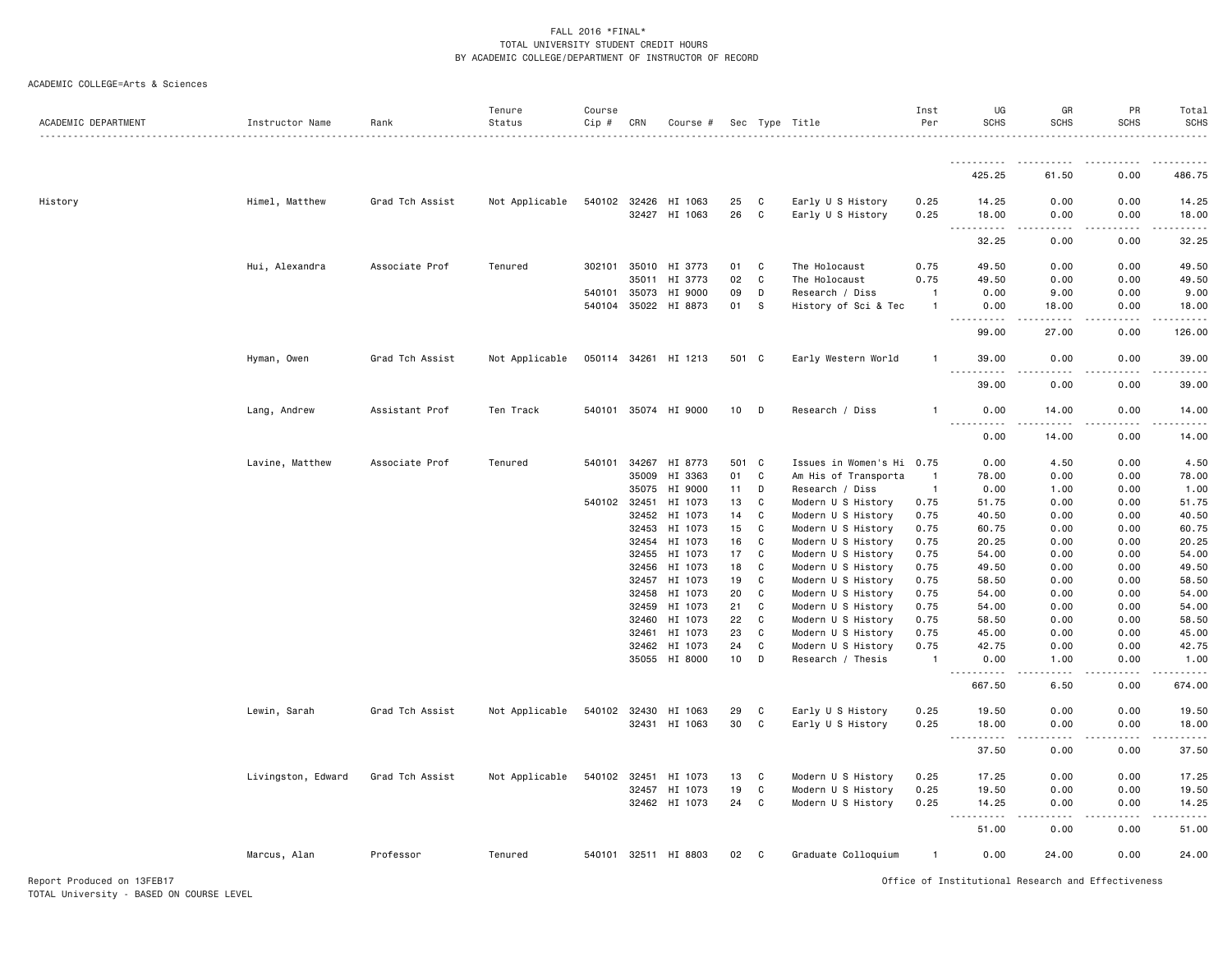|                     |                    |                 | Tenure         | Course       |              |                      |       |    |                      | Inst           | UG                                                                                                                                | GR          | PR          | Total          |
|---------------------|--------------------|-----------------|----------------|--------------|--------------|----------------------|-------|----|----------------------|----------------|-----------------------------------------------------------------------------------------------------------------------------------|-------------|-------------|----------------|
| ACADEMIC DEPARTMENT | Instructor Name    | Rank            | Status         | Cip #        | CRN          | Course #             |       |    | Sec Type Title       | Per            | <b>SCHS</b>                                                                                                                       | <b>SCHS</b> | <b>SCHS</b> | <b>SCHS</b>    |
|                     |                    |                 |                |              |              |                      |       |    |                      |                |                                                                                                                                   |             |             |                |
| History             | Marcus, Alan       | Professor       | Tenured        |              |              | 540101 35076 HI 9000 | 12    | D  | Research / Diss      | $\overline{1}$ | 0.00                                                                                                                              | 8.00        | 0.00        | 8.00           |
|                     |                    |                 |                | 540102       | 35056        | HI 8000              | 11    | D  | Research / Thesis    | $\overline{1}$ | 0.00                                                                                                                              | 4.00        | 0.00        | 4.00           |
|                     |                    |                 |                | 540104       | 34266        | HI 6653              | 501 C |    | Hist Science & Tech  | 0.75           | 0.00                                                                                                                              | 4.50        | 0.00        | 4.50           |
|                     |                    |                 |                |              |              | 34660 HI 6653        | 201 C |    | Hist Science & Tech  | 0.75           | 0.00<br>$\frac{1}{2} \left( \frac{1}{2} \right) \left( \frac{1}{2} \right) \left( \frac{1}{2} \right) \left( \frac{1}{2} \right)$ | 2.25<br>.   | 0.00        | 2.25           |
|                     |                    |                 |                |              |              |                      |       |    |                      |                | 0.00                                                                                                                              | 42.75       | 0.00        | 42.75          |
|                     | Marshall, Anne     | Associate Prof  | Tenured        | 540101       | 35077        | HI 9000              | 13    | D  | Research / Diss      | -1             | 0.00                                                                                                                              | 13.00       | 0.00        | 13.00          |
|                     |                    |                 |                |              | 540102 32490 | HI 4123              | 01    | C  | Jackson Am 1825-1850 | -1             | 60.00                                                                                                                             | 0.00        | 0.00        | 60.00          |
|                     |                    |                 |                |              |              | 35057 HI 8000        | 12    | D  | Research / Thesis    | $\overline{1}$ | 0.00<br>$\sim$ $\sim$<br>.                                                                                                        | 4.00        | 0.00        | 4.00<br>$   -$ |
|                     |                    |                 |                |              |              |                      |       |    |                      |                | 60.00                                                                                                                             | 17.00       | 0.00        | 77.00          |
|                     | Mcclellan, Kayla   | Grad Tch Assist | Not Applicable | 540102 32420 |              | HI 1063              | 19    | C  | Early U S History    | 0.25           | 18.75                                                                                                                             | 0.00        | 0.00        | 18.75          |
|                     |                    |                 |                |              | 32425        | HI 1063              | 24    | C  | Early U S History    | 0.25           | 17.25                                                                                                                             | 0.00        | 0.00        | 17.25          |
|                     |                    |                 |                |              |              | 35204 HI 1063        | 18    | C  | Early U S History    | 0.25           | 16.50<br>$\sim$ $\sim$ $\sim$<br>$- - - - -$                                                                                      | 0.00        | 0.00        | 16.50<br>.     |
|                     |                    |                 |                |              |              |                      |       |    |                      |                | 52.50                                                                                                                             | 0.00        | 0.00        | 52.50          |
|                     | Messer, Peter      | Associate Prof  | Tenured        | 260801       | 32519        | HI 8923              | 01    | -S | Historiog & His Meth | - 1            | 0.00                                                                                                                              | 24.00       | 0.00        | 24.00          |
|                     |                    |                 |                | 540101       | 35078        | HI 9000              | 14    | D  | Research / Diss      | $\overline{1}$ | 0.00                                                                                                                              | 7.00        | 0.00        | 7.00           |
|                     |                    |                 |                | 540102       | 32403        | HI 1063              | 01    | C  | Early U S History    | 0.75           | 51.75                                                                                                                             | 0.00        | 0.00        | 51.75          |
|                     |                    |                 |                |              | 32404        | HI 1063              | 02    | C  | Early U S History    | 0.75           | 40.50                                                                                                                             | 0.00        | 0.00        | 40.50          |
|                     |                    |                 |                |              | 32405        | HI 1063              | 03    | C  | Early U S History    | 0.75           | 38.25                                                                                                                             | 0.00        | 0.00        | 38.25          |
|                     |                    |                 |                |              |              | 32406 HI 1063        | 04    | C  | Early U S History    | 0.75           | 47.25                                                                                                                             | 0.00        | 0.00        | 47.25          |
|                     |                    |                 |                |              | 32407        | HI 1063              | 05    | C  | Early U S History    | 0.75           | 54.00                                                                                                                             | 0.00        | 0.00        | 54.00          |
|                     |                    |                 |                |              | 32408        | HI 1063              | 06    | C  | Early U S History    | 0.75           | 47.25                                                                                                                             | 0.00        | 0.00        | 47.25          |
|                     |                    |                 |                |              | 32409        | HI 1063              | 07    | C  | Early U S History    | 0.75           | 54.00                                                                                                                             | 0.00        | 0.00        | 54.00          |
|                     |                    |                 |                |              | 32410        | HI 1063              | 08    | C  | Early U S History    | 0.75           | 49.50                                                                                                                             | 0.00        | 0.00        | 49.50          |
|                     |                    |                 |                |              | 32411        | HI 1063              | 09    | C  | Early U S History    | 0.75           | 54.00                                                                                                                             | 0.00        | 0.00        | 54.00          |
|                     |                    |                 |                |              |              | 32412 HI 1063        | 10    | C  | Early U S History    | 0.75           | 45.00                                                                                                                             | 0.00        | 0.00        | 45.00          |
|                     |                    |                 |                |              | 32413        | HI 1063              | 11    | C  | Early U S History    | 0.75           | 47.25                                                                                                                             | 0.00        | 0.00        | 47.25          |
|                     |                    |                 |                |              | 32414        | HI 1063              | 12    | C  | Early U S History    | 0.75           | 31.50                                                                                                                             | 0.00        | 0.00        | 31.50          |
|                     |                    |                 |                |              | 32426        | HI 1063              | 25    | C  | Early U S History    | 0.75           | 42.75                                                                                                                             | 0.00        | 0.00        | 42.75          |
|                     |                    |                 |                |              | 32427        | HI 1063              | 26    | C  | Early U S History    | 0.75           | 54.00                                                                                                                             | 0.00        | 0.00        | 54.00          |
|                     |                    |                 |                |              | 32428        | HI 1063              | 27    | C  | Early U S History    | 0.75           | 56.25                                                                                                                             | 0.00        | 0.00        | 56.25          |
|                     |                    |                 |                |              | 32429        | HI 1063              | 28    | C  | Early U S History    | 0.75           | 56.25                                                                                                                             | 0.00        | 0.00        | 56.25          |
|                     |                    |                 |                |              | 32430        | HI 1063              | 29    | C  | Early U S History    | 0.75           | 58.50                                                                                                                             | 0.00        | 0.00        | 58.50          |
|                     |                    |                 |                |              | 32431        | HI 1063              | 30    | C  | Early U S History    | 0.75           | 54.00                                                                                                                             | 0.00        | 0.00        | 54.00          |
|                     |                    |                 |                |              |              | 32432 HI 1063        | 31    | C  | Early U S History    | 0.75           | 47.25                                                                                                                             | 0.00        | 0.00        | 47.25          |
|                     |                    |                 |                |              | 32433        | HI 1063              | 32    | C  | Early U S History    | 0.75           | 36.00                                                                                                                             | 0.00        | 0.00        | 36.00          |
|                     |                    |                 |                |              | 32434        | HI 1063              | 33    | C  | Early U S History    | 0.75           | 51.75                                                                                                                             | 0.00        | 0.00        | 51.75          |
|                     |                    |                 |                |              | 32435        | HI 1063              | 34    | C  | Early U S History    | 0.75           | 54.00                                                                                                                             | 0.00        | 0.00        | 54.00          |
|                     |                    |                 |                |              | 32436        | HI 1063              | 35    | C  | Early U S History    | 0.75           | 40.50                                                                                                                             | 0.00        | 0.00        | 40.50          |
|                     |                    |                 |                |              | 32437        | HI 1063              | 36    | C  | Early U S History    | 0.75           | 45.00                                                                                                                             | 0.00        | 0.00        | 45.00          |
|                     |                    |                 |                |              |              | 32520 HI 8933        | 01    | C  | Col. & Rev. America  | $\overline{1}$ | 0.00                                                                                                                              | 24.00       | 0.00        | 24.00          |
|                     |                    |                 |                |              |              |                      |       |    |                      |                | $- - -$<br>1156.50                                                                                                                | 55.00       | 0.00        | 1211.50        |
|                     | Montgomery, Jeremy | Grad Tch Assist | Not Applicable | 540102 32453 |              | HI 1073              | 15    | C  | Modern U S History   | 0.25           | 20.25                                                                                                                             | 0.00        | 0.00        | 20.25          |
|                     |                    |                 |                |              |              | 32454 HI 1073        | 16    | C  | Modern U S History   | 0.25           | 6.75                                                                                                                              | 0.00        | 0.00        | 6.75           |
|                     |                    |                 |                |              |              | 32458 HI 1073        | 20    | C  | Modern U S History   | 0.25           | 18.00                                                                                                                             | 0.00        | 0.00        | 18.00          |
|                     |                    |                 |                |              |              |                      |       |    |                      |                |                                                                                                                                   |             |             |                |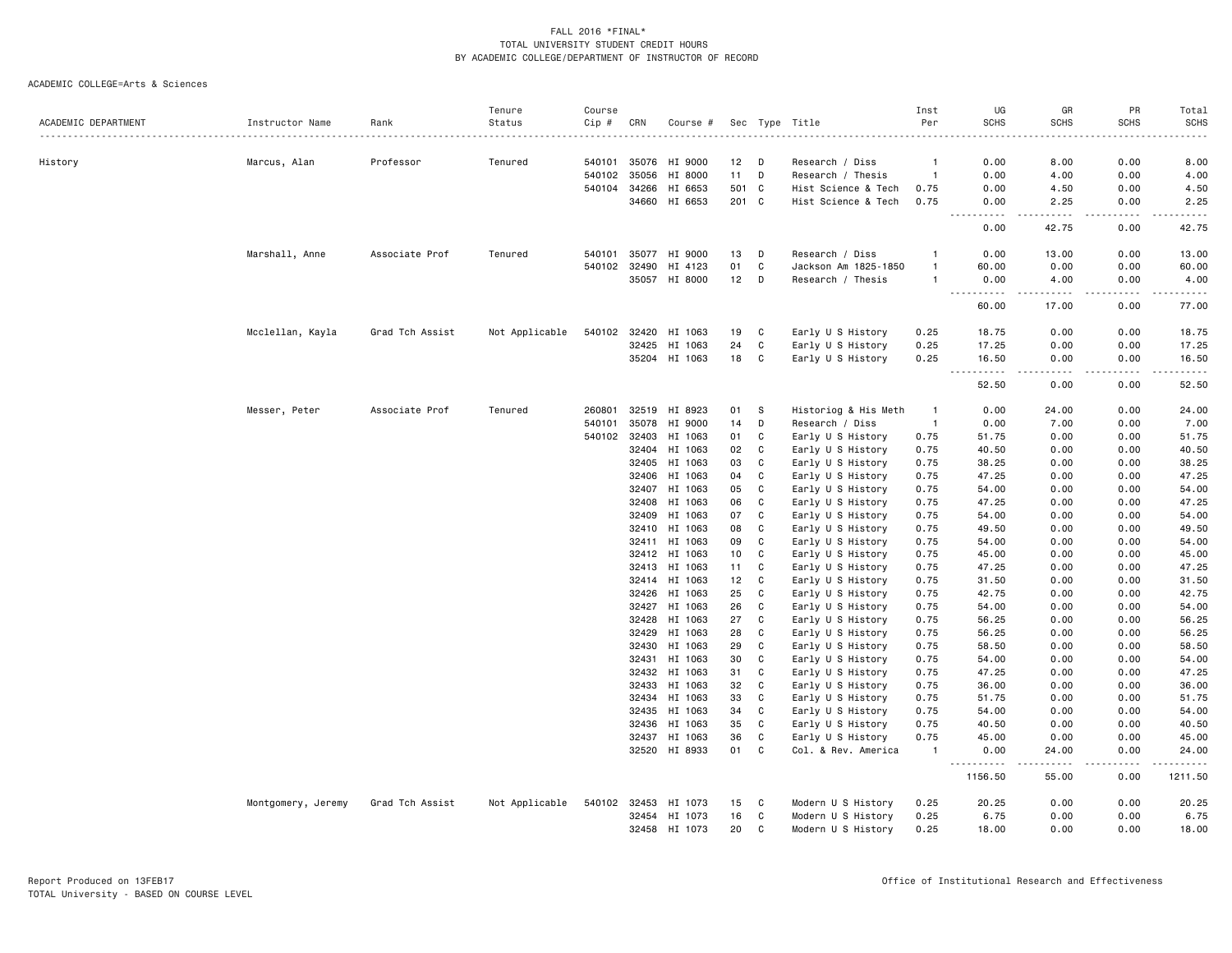|  | ACADEMIC COLLEGE=Arts & Sciences |  |  |
|--|----------------------------------|--|--|
|--|----------------------------------|--|--|

| ACADEMIC DEPARTMENT | Instructor Name | Rank            | Tenure<br>Status | Course<br>$Cip \#$ | CRN            | Course #             |          |                   | Sec Type Title                             | Inst<br>Per  | UG<br><b>SCHS</b>                                                                                                                 | GR<br><b>SCHS</b>    | PR<br><b>SCHS</b> | Total<br><b>SCHS</b> |
|---------------------|-----------------|-----------------|------------------|--------------------|----------------|----------------------|----------|-------------------|--------------------------------------------|--------------|-----------------------------------------------------------------------------------------------------------------------------------|----------------------|-------------------|----------------------|
|                     |                 |                 |                  |                    |                |                      |          |                   |                                            |              |                                                                                                                                   |                      |                   |                      |
|                     |                 |                 |                  |                    |                |                      |          |                   |                                            |              | 45.00                                                                                                                             | 0.00                 | 0.00              | 45.00                |
| History             | Morgan, Skyler  | Grad Tch Assist | Not Applicable   |                    | 540102 32405   | HI 1063              | 03       | C                 | Early U S History                          | 0.25         | 12.75                                                                                                                             | 0.00                 | 0.00              | 12.75                |
|                     |                 |                 |                  |                    | 32412          | HI 1063              | 10       | C                 | Early U S History                          | 0.25         | 15.00                                                                                                                             | 0.00                 | 0.00              | 15.00                |
|                     |                 |                 |                  |                    |                | 32413 HI 1063        | 11       | $\mathbf{C}$      | Early U S History                          | 0.25         | 15.75<br>$\sim$ $\sim$ $\sim$<br>.                                                                                                | 0.00                 | 0.00              | 15.75                |
|                     |                 |                 |                  |                    |                |                      |          |                   |                                            |              | 43.50                                                                                                                             | 0.00                 | 0.00              | 43.50                |
|                     | Moses, Emily    | Grad Tch Assist | Not Applicable   |                    | 540102 32442   | HI 1073              | 04       | C                 | Modern U S History                         | 0.25         | 18.00                                                                                                                             | 0.00                 | 0.00              | 18.00                |
|                     |                 |                 |                  |                    | 32446          | HI 1073              | 08       | $\mathtt{C}$      | Modern U S History                         | 0.25         | 15.00<br>$\cdots \cdots \cdots$<br>$\frac{1}{2} \left( \frac{1}{2} \right) \left( \frac{1}{2} \right) \left( \frac{1}{2} \right)$ | 0.00<br>.            | 0.00<br>.         | 15.00<br>.           |
|                     |                 |                 |                  |                    |                |                      |          |                   |                                            |              | 33.00                                                                                                                             | 0.00                 | 0.00              | 33.00                |
|                     | Murphy, Michael | Grad Tch Assist | Not Applicable   |                    | 540102 32428   | HI 1063              | 27       | C                 | Early U S History                          | 0.25         | 18.75                                                                                                                             | 0.00                 | 0.00              | 18.75                |
|                     |                 |                 |                  |                    | 32429          | HI 1063              | 28       | C                 | Early U S History                          | 0.25         | 18.75<br>.                                                                                                                        | 0.00<br>.            | 0.00<br>.         | 18.75<br>.           |
|                     |                 |                 |                  |                    |                |                      |          |                   |                                            |              | 37.50                                                                                                                             | 0.00                 | 0.00              | 37.50                |
|                     | Nelson, Kelli   | Grad Tch Assist | Not Applicable   |                    |                | 050114 34262 HI 1223 | 501 C    |                   | Modern Western World                       |              | 48.00<br>.                                                                                                                        | 0.00<br>. <u>.</u> . | 0.00<br>.         | 48.00<br>.           |
|                     |                 |                 |                  |                    |                |                      |          |                   |                                            |              | 48.00                                                                                                                             | 0.00                 | 0.00              | 48.00                |
|                     | Orsini, Davide  | Assistant Prof  | Ten Track        |                    |                | 540101 35018 HI 4673 | 01       | C                 | Europe 1789-1914                           | $\mathbf{1}$ | 66.00<br>.                                                                                                                        | 0.00<br>.            | 0.00<br>.         | 66.00<br>.           |
|                     |                 |                 |                  |                    |                |                      |          |                   |                                            |              | 66.00                                                                                                                             | 0.00                 | 0.00              | 66.00                |
|                     | Osman, Julia    | Associate Prof  | Ten Track        | 301301             | 35017          | HI 4643              | 01       | C                 | Renaissance, Reforma                       | -1           | 66.00                                                                                                                             | 0.00                 | 0.00              | 66.00                |
|                     |                 |                 |                  | 540101             | 32472          | HI 1163              | 01       | $\mathtt{C}$      | Wld Hst Before 1500                        | 0.75         | 67.50                                                                                                                             | 0.00                 | 0.00              | 67.50                |
|                     |                 |                 |                  |                    | 32473          | HI 1163              | 02       | C                 | Wld Hst Before 1500                        | 0.75         | 67.50                                                                                                                             | 0.00                 | 0.00              | 67.50                |
|                     |                 |                 |                  |                    | 32474          | HI 1163              | 03       | C                 | Wld Hst Before 1500                        | 0.75         | 65.25                                                                                                                             | 0.00                 | 0.00              | 65.25                |
|                     |                 |                 |                  |                    | 32475          | HI 1163              | 04<br>05 | C<br>$\mathtt{C}$ | Wld Hst Before 1500                        | 0.75<br>0.75 | 83.25                                                                                                                             | 0.00                 | 0.00              | 83.25<br>81.00       |
|                     |                 |                 |                  |                    | 32476<br>32477 | HI 1163<br>HI 1163   | 06       | C                 | Wld Hst Before 1500<br>Wld Hst Before 1500 | 0.75         | 81.00<br>67.50                                                                                                                    | 0.00<br>0.00         | 0.00<br>0.00      | 67.50                |
|                     |                 |                 |                  |                    | 35021          | HI 8803              | 03       | C                 | Graduate Colloquium                        | $\mathbf{1}$ | 0.00                                                                                                                              | 24.00                | 0.00              | 24.00                |
|                     |                 |                 |                  |                    |                |                      |          |                   |                                            |              | <u>.</u><br>498.00                                                                                                                | -----<br>24.00       | .<br>0.00         | <u>.</u><br>522.00   |
|                     | Plyler, Larsen  | Grad Tch Assist | Not Applicable   |                    | 540102 32404   | HI 1063              | 02       | C                 | Early U S History                          | 0.25         | 13.50                                                                                                                             | 0.00                 | 0.00              | 13.50                |
|                     |                 |                 |                  |                    | 32409          | HI 1063              | 07       | $\mathtt{C}$      | Early U S History                          | 0.25         | 18.00                                                                                                                             | 0.00                 | 0.00              | 18.00                |
|                     |                 |                 |                  |                    |                | 32411 HI 1063        | 09       | C                 | Early U S History                          | 0.25         | 18.00<br>.<br>$\sim$ $\sim$ $\sim$                                                                                                | 0.00<br>.            | 0.00              | 18.00<br>.           |
|                     |                 |                 |                  |                    |                |                      |          |                   |                                            |              | 49.50                                                                                                                             | 0.00                 | 0.00              | 49.50                |
|                     | Powell, Stephen | Grad Tch Assist | Not Applicable   |                    | 540102 32452   | HI 1073              | 14       | $\mathbf{C}$      | Modern U S History                         | 0.25         | 13.50                                                                                                                             | 0.00                 | 0.00              | 13.50                |
|                     |                 |                 |                  |                    | 32459          | HI 1073              | 21       | C                 | Modern U S History                         | 0.25         | 18.00                                                                                                                             | 0.00                 | 0.00              | 18.00                |
|                     |                 |                 |                  |                    |                | 32460 HI 1073        | 22       | $\mathbf c$       | Modern U S History                         | 0.25         | 19.50<br>المتمام المتحدة                                                                                                          | 0.00                 | 0.00              | 19.50<br>.           |
|                     |                 |                 |                  |                    |                |                      |          |                   |                                            |              | 51.00                                                                                                                             | 0.00                 | 0.00              | 51.00                |
|                     | Rangel, Eduardo | Grad Tch Assist | Not Applicable   |                    | 540102 32434   | HI 1063              | 33       | C                 | Early U S History                          | 0.25         | 17.25                                                                                                                             | 0.00                 | 0.00              | 17.25                |
|                     |                 |                 |                  |                    |                | 32435 HI 1063        | 34       | C                 | Early U S History                          | 0.25         | 18.00                                                                                                                             | 0.00                 | 0.00              | 18.00                |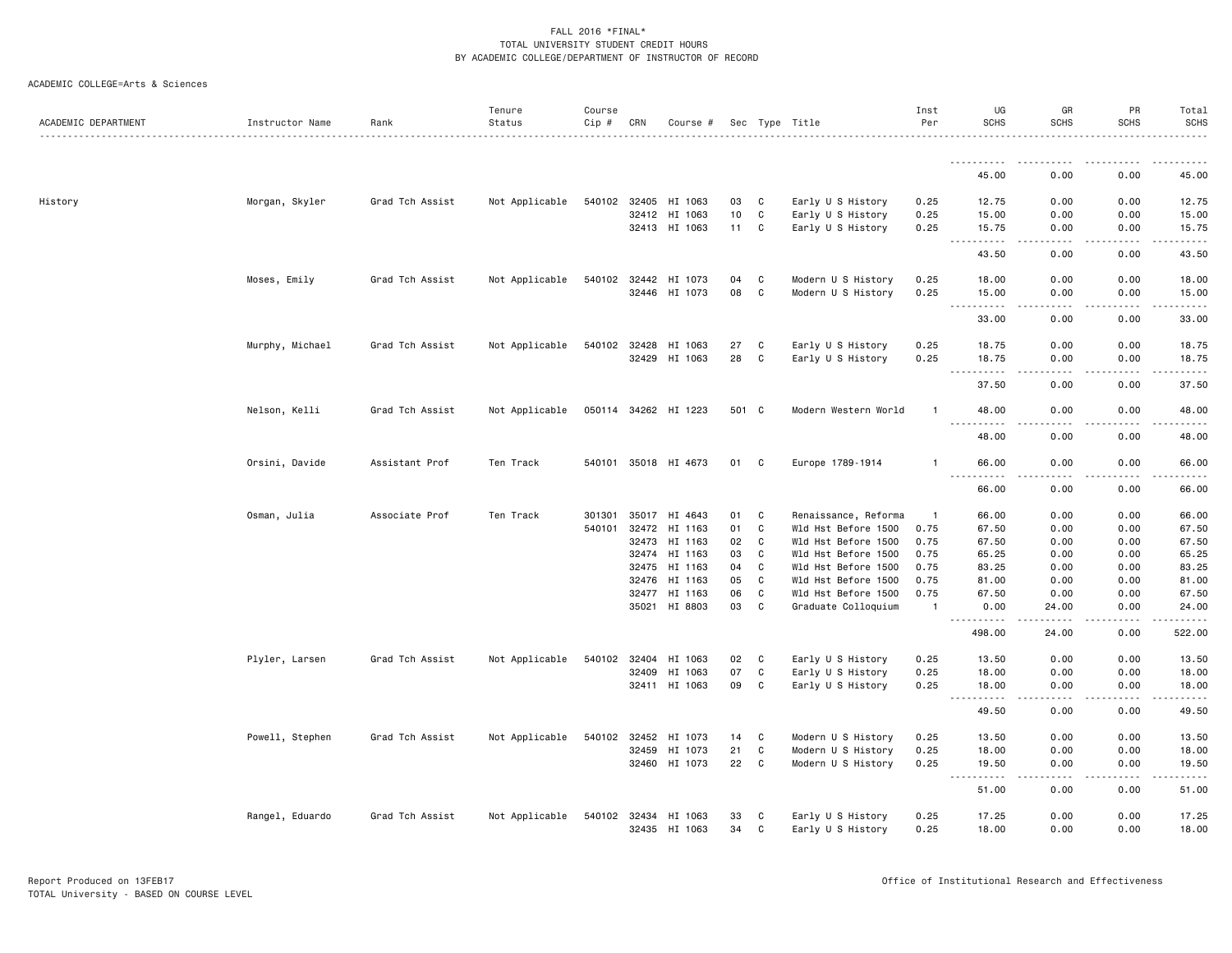#### ACADEMIC COLLEGE=Arts & Sciences

| ACADEMIC DEPARTMENT | Instructor Name     | Rank            | Tenure<br>Status | Course<br>Cip # | CRN   | Course #                                     |          |                  | Sec Type Title                          | Inst<br>Per                    | UG<br><b>SCHS</b>                                                                                                                                                                                                                                                                                                                                                                                                                                                                                                       | GR<br>SCHS      | PR<br><b>SCHS</b>                                                                                                                 | Total<br><b>SCHS</b><br>. |
|---------------------|---------------------|-----------------|------------------|-----------------|-------|----------------------------------------------|----------|------------------|-----------------------------------------|--------------------------------|-------------------------------------------------------------------------------------------------------------------------------------------------------------------------------------------------------------------------------------------------------------------------------------------------------------------------------------------------------------------------------------------------------------------------------------------------------------------------------------------------------------------------|-----------------|-----------------------------------------------------------------------------------------------------------------------------------|---------------------------|
|                     |                     |                 |                  |                 |       |                                              |          |                  |                                         |                                | <u>.</u>                                                                                                                                                                                                                                                                                                                                                                                                                                                                                                                |                 | $\frac{1}{2}$                                                                                                                     | .                         |
|                     |                     |                 |                  |                 |       |                                              |          |                  |                                         |                                | 35.25                                                                                                                                                                                                                                                                                                                                                                                                                                                                                                                   | 0.00            | 0.00                                                                                                                              | 35.25                     |
| History             | Ridner, Judith      | Associate Prof  | Tenured          |                 |       | 540101 32513 HI 8803<br>540102 35013 HI 4103 | 05<br>01 | C<br>$\mathbf C$ | Graduate Colloquium<br>Colonial America | $\mathbf{1}$<br>$\mathbf{1}$   | 0.00<br>72.00                                                                                                                                                                                                                                                                                                                                                                                                                                                                                                           | 24.00<br>0.00   | 0.00<br>0.00                                                                                                                      | 24.00<br>72.00            |
|                     |                     |                 |                  |                 |       |                                              |          |                  |                                         |                                | $\sim$ $\sim$ $\sim$<br>$\begin{array}{cccccccccccccc} \multicolumn{2}{c}{} & \multicolumn{2}{c}{} & \multicolumn{2}{c}{} & \multicolumn{2}{c}{} & \multicolumn{2}{c}{} & \multicolumn{2}{c}{} & \multicolumn{2}{c}{} & \multicolumn{2}{c}{} & \multicolumn{2}{c}{} & \multicolumn{2}{c}{} & \multicolumn{2}{c}{} & \multicolumn{2}{c}{} & \multicolumn{2}{c}{} & \multicolumn{2}{c}{} & \multicolumn{2}{c}{} & \multicolumn{2}{c}{} & \multicolumn{2}{c}{} & \multicolumn{2}{c}{} & \multicolumn{2}{c}{} & \$<br>72.00 | .<br>24.00      | .<br>0.00                                                                                                                         | .<br>96.00                |
|                     | Saeteurn, Muey      | Assistant Prof  | Ten Track        | 050101          | 35020 | HI 6783                                      | 01       | C                | African Civilization                    | $\mathbf{1}$                   | 0.00                                                                                                                                                                                                                                                                                                                                                                                                                                                                                                                    | 12.00           | 0.00                                                                                                                              | 12.00                     |
|                     |                     |                 |                  | 050201          | 35019 | HI 4783                                      | 01       | C<br>$\mathbf c$ | African Civilization                    | $\overline{1}$<br>$\mathbf{1}$ | 51.00                                                                                                                                                                                                                                                                                                                                                                                                                                                                                                                   | 0.00            | 0.00                                                                                                                              | 51.00                     |
|                     |                     |                 |                  |                 |       | 540101 32515 HI 8803                         | 07       |                  | Graduate Colloquium                     |                                | 0.00<br>$\sim$ $\sim$ $\sim$<br>-----                                                                                                                                                                                                                                                                                                                                                                                                                                                                                   | 18.00           | 0.00<br>$\frac{1}{2} \left( \frac{1}{2} \right) \left( \frac{1}{2} \right) \left( \frac{1}{2} \right) \left( \frac{1}{2} \right)$ | 18.00<br>$    -$          |
|                     |                     |                 |                  |                 |       |                                              |          |                  |                                         |                                | 51.00                                                                                                                                                                                                                                                                                                                                                                                                                                                                                                                   | 30.00           | 0.00                                                                                                                              | 81.00                     |
|                     | Smith, William      | Grad Tch Assist | Not Applicable   | 540102 32443    |       | HI 1073                                      | 05       | C                | Modern U S History                      | 0.25                           | 17.25                                                                                                                                                                                                                                                                                                                                                                                                                                                                                                                   | 0.00            | 0.00                                                                                                                              | 17.25                     |
|                     |                     |                 |                  |                 |       | 32445 HI 1073                                | 07       | $\mathbf C$      | Modern U S History                      | 0.25                           | 15.00<br>$\sim$ $\sim$ $\sim$<br>.                                                                                                                                                                                                                                                                                                                                                                                                                                                                                      | 0.00<br>$- - -$ | 0.00<br>$\sim$ $\sim$ $\sim$ $\sim$                                                                                               | 15.00<br>د د د د د        |
|                     |                     |                 |                  |                 |       |                                              |          |                  |                                         |                                | 32.25                                                                                                                                                                                                                                                                                                                                                                                                                                                                                                                   | 0.00            | 0.00                                                                                                                              | 32.25                     |
|                     | Snyder, Christopher | Non-Faculty     | Tenured          |                 |       | 240101 32533 HON 3183                        | H01 S    |                  | Honors Seminar - Hum                    | $\overline{1}$                 | 42.00<br>$ -$<br>.                                                                                                                                                                                                                                                                                                                                                                                                                                                                                                      | 0.00<br>.       | 0.00<br>.                                                                                                                         | 42.00<br>.                |
|                     |                     |                 |                  |                 |       |                                              |          |                  |                                         |                                | 42.00                                                                                                                                                                                                                                                                                                                                                                                                                                                                                                                   | 0.00            | 0.00                                                                                                                              | 42.00                     |
|                     | Sullivan, Kathleen  | Grad Tch Assist | Not Applicable   | 540102          | 32455 | HI 1073                                      | 17       | C                | Modern U S History                      | 0.25                           | 18.00                                                                                                                                                                                                                                                                                                                                                                                                                                                                                                                   | 0.00            | 0.00                                                                                                                              | 18.00                     |
|                     |                     |                 |                  |                 | 32456 | HI 1073                                      | 18       | C                | Modern U S History                      | 0.25                           | 16.50                                                                                                                                                                                                                                                                                                                                                                                                                                                                                                                   | 0.00            | 0.00                                                                                                                              | 16.50                     |
|                     |                     |                 |                  |                 | 32461 | HI 1073                                      | 23       | $\mathbf C$      | Modern U S History                      | 0.25                           | 15.00<br>$\omega$ $\omega$ $\omega$<br>.                                                                                                                                                                                                                                                                                                                                                                                                                                                                                | 0.00            | 0.00                                                                                                                              | 15.00<br>$    -$          |
|                     |                     |                 |                  |                 |       |                                              |          |                  |                                         |                                | 49.50                                                                                                                                                                                                                                                                                                                                                                                                                                                                                                                   | 0.00            | 0.00                                                                                                                              | 49.50                     |
|                     | Taylor, David       | Grad Tch Assist | Not Applicable   |                 |       | 540102 32448 HI 1073                         | 10       | C                | Modern U S History                      | 0.25                           | 17.25                                                                                                                                                                                                                                                                                                                                                                                                                                                                                                                   | 0.00            | 0.00                                                                                                                              | 17.25                     |
|                     |                     |                 |                  |                 |       | 32449 HI 1073                                | 11       | $\mathbf C$      | Modern U S History                      | 0.25                           | 16.50<br>.<br>$\sim$ $\sim$ $\sim$                                                                                                                                                                                                                                                                                                                                                                                                                                                                                      | 0.00<br>د د د د | 0.00<br>.                                                                                                                         | 16.50<br>.                |
|                     |                     |                 |                  |                 |       |                                              |          |                  |                                         |                                | 33.75                                                                                                                                                                                                                                                                                                                                                                                                                                                                                                                   | 0.00            | 0.00                                                                                                                              | 33.75                     |
|                     | Thomas, Tommy       | Grad Tch Assist | Not Applicable   |                 |       | 540102 32436 HI 1063                         | 35       | C                | Early U S History                       | 0.25                           | 13.50                                                                                                                                                                                                                                                                                                                                                                                                                                                                                                                   | 0.00            | 0.00                                                                                                                              | 13.50                     |
|                     |                     |                 |                  |                 |       | 32437 HI 1063                                | 36       | C                | Early U S History                       | 0.25                           | 15.00<br>$\sim$ $\sim$ $\sim$                                                                                                                                                                                                                                                                                                                                                                                                                                                                                           | 0.00            | 0.00                                                                                                                              | 15.00<br>.                |
|                     |                     |                 |                  |                 |       |                                              |          |                  |                                         |                                | 28.50                                                                                                                                                                                                                                                                                                                                                                                                                                                                                                                   | 0.00            | 0.00                                                                                                                              | 28.50                     |
|                     | Thompson, Courtney  | Assistant Prof  | Ten Track        |                 |       | 050102 35164 HI 4883                         | 01       | C                | US History of Medici                    | $\mathbf{1}$                   | 69.00                                                                                                                                                                                                                                                                                                                                                                                                                                                                                                                   | 0.00            | 0.00                                                                                                                              | 69.00                     |
|                     |                     |                 |                  |                 |       |                                              |          |                  |                                         |                                | $\sim$ $\sim$ $\sim$<br>69.00                                                                                                                                                                                                                                                                                                                                                                                                                                                                                           | 0.00            | 0.00                                                                                                                              | د د د د د<br>69.00        |
|                     | Timmerman, Nicholas | Grad Tch Assist | Not Applicable   |                 |       | 050114 32480 HI 1213                         | 01       | C                | Early Western World                     | 0.25                           | 24.75                                                                                                                                                                                                                                                                                                                                                                                                                                                                                                                   | 0.00            | 0.00                                                                                                                              | 24.75                     |
|                     |                     |                 |                  |                 | 32481 | HI 1213                                      | 02       | C                | Early Western World                     | 0.25                           | 22.50                                                                                                                                                                                                                                                                                                                                                                                                                                                                                                                   | 0.00            | 0.00                                                                                                                              | 22.50                     |
|                     |                     |                 |                  |                 |       |                                              |          |                  |                                         |                                | .<br>47.25                                                                                                                                                                                                                                                                                                                                                                                                                                                                                                              | $   -$<br>0.00  | .<br>0.00                                                                                                                         | .<br>47.25                |
|                     | Traylor, Nancy      | Grad Tch Assist | Not Applicable   | 050201          |       | 34000 HI 4363                                | 201 C    |                  | African American His                    | $\mathbf{1}$                   | 39.00                                                                                                                                                                                                                                                                                                                                                                                                                                                                                                                   | 0.00            | 0.00                                                                                                                              | 39.00                     |
|                     |                     |                 |                  |                 | 34264 | HI 4363                                      | 501 C    |                  | African American His                    | $\overline{1}$                 | 78.00                                                                                                                                                                                                                                                                                                                                                                                                                                                                                                                   | 0.00            | 0.00                                                                                                                              | 78.00                     |
|                     |                     |                 |                  | 540104          | 34004 | HI 6363                                      | 201 C    |                  | Afro-Am History & Cu 0.25               |                                | 0.00                                                                                                                                                                                                                                                                                                                                                                                                                                                                                                                    | 1.50            | 0.00                                                                                                                              | 1.50                      |
|                     |                     |                 |                  |                 | 34265 | HI 4653                                      | 501 C    |                  | Hist Science & Tech                     | $\overline{1}$                 | 63.00                                                                                                                                                                                                                                                                                                                                                                                                                                                                                                                   | 0.00            | 0.00                                                                                                                              | 63.00                     |
|                     |                     |                 |                  |                 | 34266 | HI 6653                                      | 501      | C                | Hist Science & Tech                     | 0.25                           | 0.00                                                                                                                                                                                                                                                                                                                                                                                                                                                                                                                    | 1.50            | 0.00                                                                                                                              | 1.50                      |
|                     |                     |                 |                  |                 | 34659 | HI 4653                                      | 201      | C                | Hist Science & Tech                     | $\mathbf{1}$                   | 12.00                                                                                                                                                                                                                                                                                                                                                                                                                                                                                                                   | 0.00            | 0.00                                                                                                                              | 12.00                     |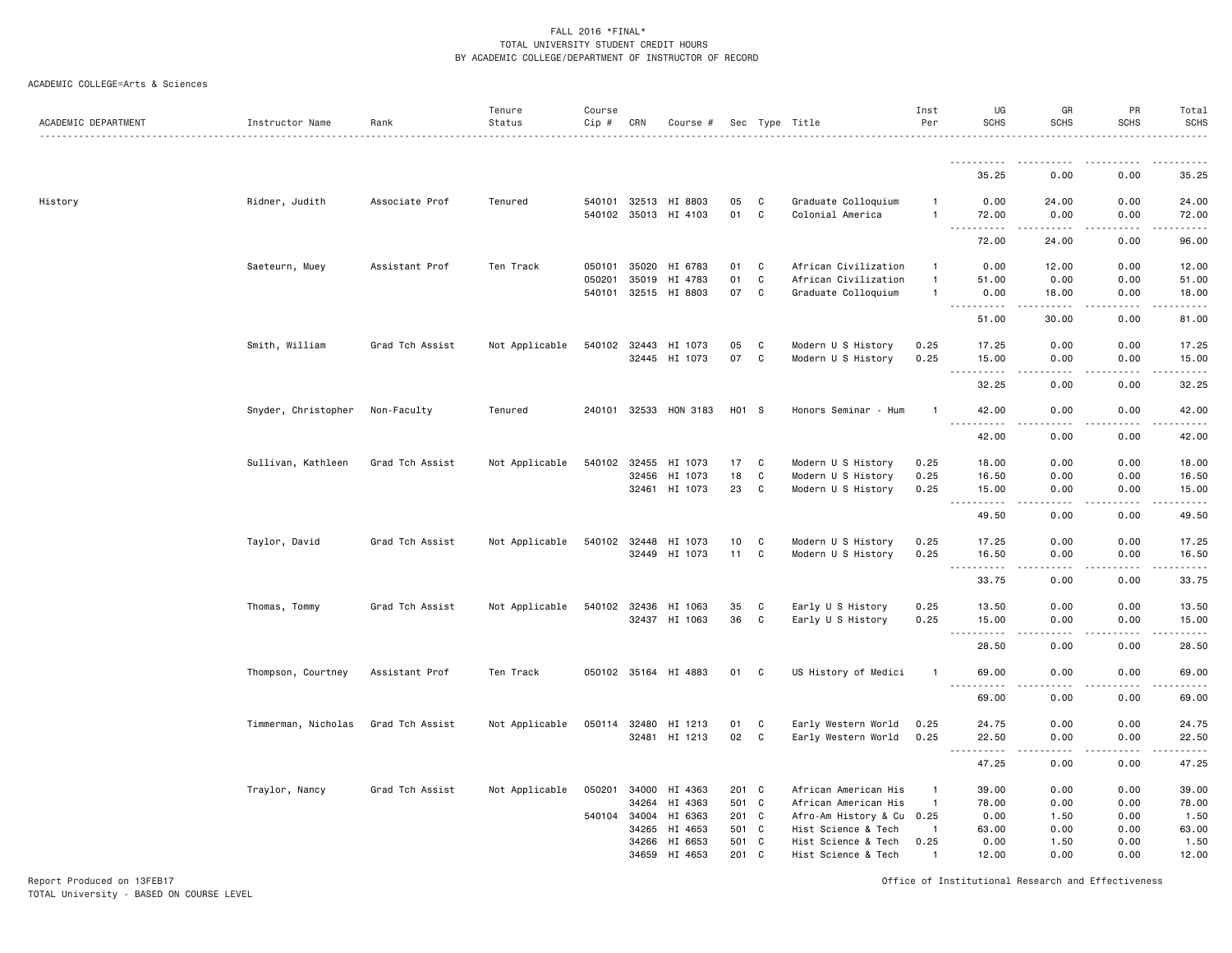| ACADEMIC DEPARTMENT                           | Instructor Name     | Rank            | Tenure<br>Status | Course<br>Cip # | CRN   | Course #                       |          |              | Sec Type Title<br>.                    | Inst<br>Per    | UG<br><b>SCHS</b>                         | GR<br><b>SCHS</b>     | PR<br><b>SCHS</b> | Total<br><b>SCHS</b><br>. |
|-----------------------------------------------|---------------------|-----------------|------------------|-----------------|-------|--------------------------------|----------|--------------|----------------------------------------|----------------|-------------------------------------------|-----------------------|-------------------|---------------------------|
| History                                       | Traylor, Nancy      | Grad Tch Assist | Not Applicable   |                 |       | 540104 34660 HI 6653           | 201 C    |              | Hist Science & Tech                    | 0.25           | 0.00                                      | 0.75                  | 0.00              | 0.75                      |
|                                               |                     |                 |                  |                 |       |                                |          |              |                                        |                | <u>.</u><br>192.00                        | 3.75                  | 0.00              | .<br>195.75               |
|                                               | Trzaskowski, Niklas | Grad Tch Assist | Not Applicable   |                 |       | 540102 32419 HI 1063           | 17       | C            | Early U S History                      | 0.25           | 16.50                                     | 0.00                  | 0.00              | 16.50                     |
|                                               |                     |                 |                  |                 |       | 32422 HI 1063<br>32423 HI 1063 | 21<br>22 | C<br>C       | Early U S History<br>Early U S History | 0.25<br>0.25   | 19.50<br>18.00                            | 0.00<br>0.00          | 0.00<br>0.00      | 19.50<br>18.00            |
|                                               |                     |                 |                  |                 |       |                                |          |              |                                        |                | $\sim 100$<br>. <b>.</b>                  | $\frac{1}{2}$         | المستبدا          | .                         |
|                                               |                     |                 |                  |                 |       |                                |          |              |                                        |                | 54.00                                     | 0.00                  | 0.00              | 54.00                     |
|                                               | Ward, Jason         | Associate Prof  | Tenured          | 540101          | 35083 | HI 9000                        | 19       | D            | Research / Diss                        | -1             | 0.00                                      | 17.00                 | 0.00              | 17.00                     |
|                                               |                     |                 |                  | 540102          | 32439 | HI 1073                        | 01       | C            | Modern U S History                     | 0.75           | 51.75                                     | 0.00                  | 0.00              | 51.75                     |
|                                               |                     |                 |                  |                 | 32440 | HI 1073                        | 02       | C            | Modern U S History                     | 0.75           | 49.50                                     | 0.00                  | 0.00              | 49.50                     |
|                                               |                     |                 |                  |                 | 32441 | HI 1073                        | 03       | C            | Modern U S History                     | 0.75           | 56.25                                     | 0.00                  | 0.00              | 56.25                     |
|                                               |                     |                 |                  |                 |       | 32442 HI 1073                  | 04       | C            | Modern U S History                     | 0.75           | 54.00                                     | 0.00                  | 0.00              | 54.00                     |
|                                               |                     |                 |                  |                 | 32443 | HI 1073                        | 05       | C            | Modern U S History                     | 0.75           | 51.75                                     | 0.00                  | 0.00              | 51.75                     |
|                                               |                     |                 |                  |                 | 32444 | HI 1073                        | 06       | C            | Modern U S History                     | 0.75           | 54.00                                     | 0.00                  | 0.00              | 54.00                     |
|                                               |                     |                 |                  |                 | 32445 | HI 1073                        | 07       | C            | Modern U S History                     | 0.75           | 45.00                                     | 0.00                  | 0.00              | 45.00                     |
|                                               |                     |                 |                  |                 | 32446 | HI 1073                        | 08       | C            | Modern U S History                     | 0.75           | 45.00                                     | 0.00                  | 0.00              | 45.00                     |
|                                               |                     |                 |                  |                 | 32447 | HI 1073                        | 09       | C            | Modern U S History                     | 0.75           | 49.50                                     | 0.00                  | 0.00              | 49.50                     |
|                                               |                     |                 |                  |                 | 32448 | HI 1073                        | 10       | C            | Modern U S History                     | 0.75           | 51.75                                     | 0.00                  | 0.00              | 51.75                     |
|                                               |                     |                 |                  |                 | 32449 | HI 1073                        | 11       | C            | Modern U S History                     | 0.75           | 49.50                                     | 0.00                  | 0.00              | 49.50                     |
|                                               |                     |                 |                  |                 | 32450 | HI 1073                        | 12       | C            | Modern U S History                     | 0.75           | 51.75                                     | 0.00                  | 0.00              | 51.75                     |
|                                               |                     |                 |                  |                 | 35063 | HI 8000                        | 18       | D            | Research / Thesis                      | $\overline{1}$ | 0.00                                      | 1.00                  | 0.00              | 1.00                      |
|                                               |                     |                 |                  |                 |       | 35277 HI 1073                  | 25       | C            | Modern U S History                     | 0.75           | 51.75                                     | 0.00                  | 0.00              | 51.75                     |
|                                               |                     |                 |                  |                 | 35278 | HI 1073                        | 27       | C            | Modern U S History                     | 0.75           | 54.00                                     | 0.00                  | 0.00              | 54.00                     |
|                                               |                     |                 |                  |                 | 35279 | HI 1073                        | 29       | C            | Modern U S History                     | 0.75           | 51.75                                     | 0.00                  | 0.00              | 51.75                     |
|                                               |                     |                 |                  |                 | 35280 | HI 1073                        | 30       | $\mathbf{C}$ | Modern U S History                     | 0.75           | 31.50                                     | 0.00                  | 0.00              | 31.50                     |
|                                               |                     |                 |                  |                 | 35281 | HI 1073                        | 31       | C            | Modern U S History                     | 0.75           | 51.75                                     | 0.00                  | 0.00              | 51.75                     |
|                                               |                     |                 |                  |                 | 35282 | HI 1073                        | 32       | C            | Modern U S History                     | 0.75           | 51.75                                     | 0.00                  | 0.00              | 51.75                     |
|                                               |                     |                 |                  |                 | 35283 | HI 1073                        | 33       | C            | Modern U S History                     | 0.75           | 56.25                                     | 0.00                  | 0.00              | 56.25                     |
|                                               |                     |                 |                  |                 |       | 35284 HI 1073                  | 34       | C            | Modern U S History                     | 0.75           | 47.25<br>$\sim$ $\sim$ $\sim$ $\sim$<br>. | 0.00<br>$\frac{1}{2}$ | 0.00<br>$- - - -$ | 47.25<br>.                |
|                                               |                     |                 |                  |                 |       |                                |          |              |                                        |                | 1005.75                                   | 18.00                 | 0.00              | 1023.75                   |
|                                               | Wilder, Lucas       | Grad Tch Assist | Not Applicable   |                 |       | 540102 32421 HI 1063           | 20       | C            | Early U S History                      | 0.25           | 17.25                                     | 0.00                  | 0.00              | 17.25                     |
|                                               |                     |                 |                  |                 |       | 32424 HI 1063                  | 23       | C            | Early U S History                      | 0.25           | 18.00                                     | 0.00                  | 0.00              | 18.00                     |
|                                               |                     |                 |                  |                 |       |                                |          |              |                                        |                | ----------                                | $- - - -$             | .                 | .                         |
|                                               |                     |                 |                  |                 |       |                                |          |              |                                        |                | 35.25                                     | 0.00                  | 0.00              | 35.25                     |
|                                               | Wu, Shu-hui         | Professor       | Tenured          |                 |       | 050104 32488 HI 1323           | 01       | C            | East Asian Civ II                      | -1             | 120.00<br>.                               | 0.00                  | 0.00              | 120.00<br>$\frac{1}{2}$   |
|                                               |                     |                 |                  |                 |       |                                |          |              |                                        |                | 120.00                                    | 0.00                  | 0.00              | 120.00                    |
|                                               | Zinsou, Cameron     | Grad Tch Assist | Not Applicable   |                 |       | 540102 32408 HI 1063           | 06       | C            | Early U S History                      | 0.25           | 15.75                                     | 0.00                  | 0.00              | 15.75                     |
|                                               |                     |                 |                  |                 |       | 32410 HI 1063                  | 08       | C            | Early U S History                      | 0.25           | 16.50                                     | 0.00                  | 0.00              | 16.50                     |
|                                               |                     |                 |                  |                 |       | 32414 HI 1063                  | 12       | C            | Early U S History                      | 0.25           | 10.50                                     | 0.00                  | 0.00              | 10.50                     |
|                                               |                     |                 |                  |                 |       |                                |          |              |                                        |                | $\sim$ $\sim$ $\sim$ $\sim$<br>.          | - - - -               | $- - - -$         | .                         |
|                                               |                     |                 |                  |                 |       |                                |          |              |                                        |                | 42.75                                     | 0.00                  | 0.00              | 42.75                     |
| ----------------------------------<br>History |                     |                 |                  |                 |       |                                |          |              |                                        |                | ==========<br>7453.00                     | 619.00                | 0.00              | 8072.00                   |
| _____________________________________         |                     |                 |                  |                 |       |                                |          |              |                                        |                |                                           |                       |                   |                           |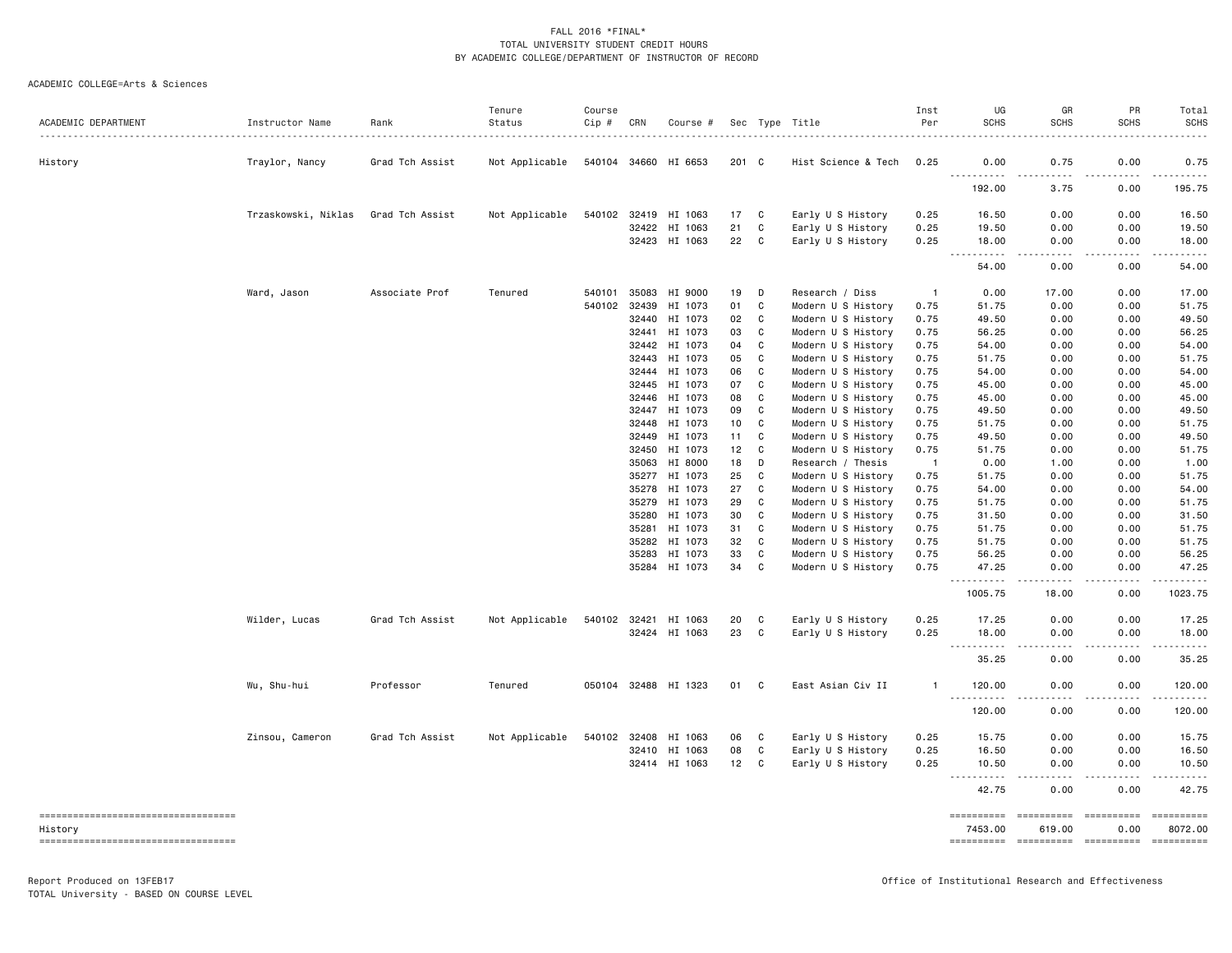|                          |                                                        |                                   | Tenure         | Course |              |                      |                    |              |                      | Inst           | UG                                                                                                                                                            | GR                                          | PR                                                                                                                                                           | Total                                                                                                                                                          |
|--------------------------|--------------------------------------------------------|-----------------------------------|----------------|--------|--------------|----------------------|--------------------|--------------|----------------------|----------------|---------------------------------------------------------------------------------------------------------------------------------------------------------------|---------------------------------------------|--------------------------------------------------------------------------------------------------------------------------------------------------------------|----------------------------------------------------------------------------------------------------------------------------------------------------------------|
| ACADEMIC DEPARTMENT      | Instructor Name                                        | Rank                              | Status<br>.    | Cip #  | CRN          | Course #             | Sec                |              | Type Title<br>.      | Per            | <b>SCHS</b>                                                                                                                                                   | <b>SCHS</b>                                 | <b>SCHS</b>                                                                                                                                                  | SCHS                                                                                                                                                           |
| Mathematics & Statistics | Azizi, Farideddin                                      | Grad Tch Assist                   | Not Applicable | 270101 | 32836        | MA 1613              | 02                 | C            | Cal Bus & Life Sc I  | 0.95           | 116.85                                                                                                                                                        | 0.00                                        | 0.00                                                                                                                                                         | 116.85                                                                                                                                                         |
|                          |                                                        |                                   |                |        | 32840        | MA 1613              | 06                 | $\mathbb{C}$ | Cal Bus & Life Sc I  | 0.95           | 119.70<br>$\sim$ $\sim$<br>.                                                                                                                                  | 0.00<br>$\sim$ $\sim$ $\sim$ $\sim$         | 0.00<br>.                                                                                                                                                    | 119.70<br>$\frac{1}{2} \left( \frac{1}{2} \right) \left( \frac{1}{2} \right) \left( \frac{1}{2} \right) \left( \frac{1}{2} \right) \left( \frac{1}{2} \right)$ |
|                          |                                                        |                                   |                |        |              |                      |                    |              |                      |                | 236.55                                                                                                                                                        | 0.00                                        | 0.00                                                                                                                                                         | 236.55                                                                                                                                                         |
|                          | Ballamoole, Snehalat Clinical Assist Pro Non-Ten Track |                                   |                | 270101 | 32915        | MA 3253              | 03                 | C            | Diff Equations       | $\mathbf{1}$   | 126.00                                                                                                                                                        | 0.00                                        | 0.00                                                                                                                                                         | 126.00                                                                                                                                                         |
|                          |                                                        |                                   |                |        | 32917        | MA 3253              | 05                 | C            | Diff Equations       | $\mathbf{1}$   | 126.00                                                                                                                                                        | 0.00                                        | 0.00                                                                                                                                                         | 126.00                                                                                                                                                         |
|                          |                                                        |                                   |                |        | 36052        | MA 1723              | 05                 | C            | Calculus II          | $\mathbf{1}$   | 141.00                                                                                                                                                        | 0.00                                        | 0.00                                                                                                                                                         | 141.00                                                                                                                                                         |
|                          |                                                        |                                   |                |        |              | 270102 36054 MA 3113 | 11                 | C            | Intro Linear Algebra | $\mathbf{1}$   | 117.00                                                                                                                                                        | 0.00                                        | 0.00                                                                                                                                                         | 117.00                                                                                                                                                         |
|                          |                                                        |                                   |                |        |              |                      |                    |              |                      |                | .<br>$\sim$ $\sim$ $\sim$<br>510.00                                                                                                                           | .<br>0.00                                   | $\frac{1}{2} \left( \frac{1}{2} \right) \left( \frac{1}{2} \right) \left( \frac{1}{2} \right) \left( \frac{1}{2} \right) \left( \frac{1}{2} \right)$<br>0.00 | .<br>510.00                                                                                                                                                    |
|                          | Banik, Robert                                          | Instructor                        | Non-Ten Track  | 270101 | 32845        | MA 1713              | 01                 | C            | Calculus I -SI       | $\mathbf{1}$   | 465.00                                                                                                                                                        | 0.00                                        | 0.00                                                                                                                                                         | 465.00                                                                                                                                                         |
|                          |                                                        |                                   |                |        | 32846        | MA 1713              | 02                 | C            | Calculus I - SI      | $\mathbf{1}$   | 378.00                                                                                                                                                        | 0.00                                        | 0.00                                                                                                                                                         | 378.00                                                                                                                                                         |
|                          |                                                        |                                   |                |        | 32852        | MA 1713              | 08                 | C            | Calculus I -SI       | $\mathbf{1}$   | 471.00                                                                                                                                                        | 0.00                                        | 0.00                                                                                                                                                         | 471.00                                                                                                                                                         |
|                          |                                                        |                                   |                |        | 32883        | MA 2733              | 01                 | C            | Calculus III         | $\mathbf{1}$   | 486.00                                                                                                                                                        | 0.00                                        | 0.00                                                                                                                                                         | 486.00                                                                                                                                                         |
|                          |                                                        |                                   |                |        |              |                      |                    |              |                      |                | .<br>1800.00                                                                                                                                                  | الدامات بال<br>0.00                         | .<br>0.00                                                                                                                                                    | .<br>1800.00                                                                                                                                                   |
|                          | Barber, Rachel                                         | Grad Tch Assist                   | Not Applicable | 270101 | 32835        | MA 1613              | 01                 | C            | Cal Bus & Life Sc I  | 0.95           | 116.85                                                                                                                                                        | 0.00                                        | 0.00                                                                                                                                                         | 116.85                                                                                                                                                         |
|                          |                                                        |                                   |                |        | 32839        | MA 1613              | 05                 | C            | Cal Bus & Life Sc I  | 0.95           | 111.15                                                                                                                                                        | 0.00                                        | 0.00                                                                                                                                                         | 111.15                                                                                                                                                         |
|                          |                                                        |                                   |                |        |              |                      |                    |              |                      |                | <u>.</u><br>228.00                                                                                                                                            | .<br>0.00                                   | .<br>0.00                                                                                                                                                    | $\frac{1}{2} \left( \frac{1}{2} \right) \left( \frac{1}{2} \right) \left( \frac{1}{2} \right) \left( \frac{1}{2} \right) \left( \frac{1}{2} \right)$<br>228.00 |
|                          | Beckman, Jennifer                                      | Instructor                        | Non-Ten Track  | 270102 | 32787        | MA 1313              | 09                 | C            | College Algebra      | 0.95           | 595.65                                                                                                                                                        | 0.00                                        | 0.00                                                                                                                                                         | 595.65                                                                                                                                                         |
|                          |                                                        |                                   |                | 270501 | 32880        | MA 2113              | 16                 | В            | Intro to Stats       | 0.95           | 37.05                                                                                                                                                         | 0.00                                        | 0.00                                                                                                                                                         | 37.05                                                                                                                                                          |
|                          |                                                        |                                   |                |        | 32881        | MA 2113              | 17                 | В            | Intro to Stats       | 0.95           | 28.50                                                                                                                                                         | 0.00                                        | 0.00                                                                                                                                                         | 28.50                                                                                                                                                          |
|                          |                                                        |                                   |                |        | 32882        | MA 2113              | 18                 | B            | Intro to Stats       | $\overline{1}$ | 30.00                                                                                                                                                         | 0.00                                        | 0.00                                                                                                                                                         | 30.00                                                                                                                                                          |
|                          |                                                        |                                   |                |        | 32910        | MA 3123              | 02                 | В            | Intro to Stat. Inf   | $\mathbf{1}$   | 69.00                                                                                                                                                         | 0.00                                        | 0.00                                                                                                                                                         | 69.00                                                                                                                                                          |
|                          |                                                        |                                   |                |        | 32911        | MA 3123              | 03                 | В            | Intro to Stat. Inf   | -1             | 78.00                                                                                                                                                         | 0.00                                        | 0.00                                                                                                                                                         | 78.00                                                                                                                                                          |
|                          |                                                        |                                   |                |        | 33769        | ST 2113              | 16                 | В            | Intro to Stats       | 0.95           | 45.60                                                                                                                                                         | 0.00                                        | 0.00                                                                                                                                                         | 45.60                                                                                                                                                          |
|                          |                                                        |                                   |                |        | 33770        | ST 2113              | 17                 | B            | Intro to Stats       | 0.95           | 57.00                                                                                                                                                         | 0.00                                        | 0.00                                                                                                                                                         | 57.00                                                                                                                                                          |
|                          |                                                        |                                   |                |        | 33771        | ST 2113              | 18                 | В            | Intro to Stats       | $\mathbf{1}$   | 69.00                                                                                                                                                         | 0.00                                        | 0.00                                                                                                                                                         | 69.00                                                                                                                                                          |
|                          |                                                        |                                   |                |        | 33774        | ST 3123              | 02                 | В            | Intro to Stat. Inf.  | $\mathbf{1}$   | 66.00                                                                                                                                                         | 0.00                                        | 0.00                                                                                                                                                         | 66.00                                                                                                                                                          |
|                          |                                                        |                                   |                |        |              | 33775 ST 3123        | 03                 | B            | Intro to Stat. Inf.  | $\mathbf{1}$   | 66.00                                                                                                                                                         | 0.00                                        | 0.00                                                                                                                                                         | 66.00                                                                                                                                                          |
|                          |                                                        |                                   |                |        |              |                      |                    |              |                      |                | 1141.80                                                                                                                                                       | $\omega$ $\omega$ $\omega$ $\omega$<br>0.00 | .<br>0.00                                                                                                                                                    | .<br>1141.80                                                                                                                                                   |
|                          | Calvert, Velinda                                       | Clinical Assist Pro Non-Ten Track |                | 270101 | 32916        | MA 3253              | 04                 | C            | Diff Equations       | -1             | 141.00                                                                                                                                                        | 0.00                                        | 0.00                                                                                                                                                         | 141.00                                                                                                                                                         |
|                          |                                                        |                                   |                |        | 36053        | MA 3253              | 06                 | C            | Diff Equations       | $\overline{1}$ | 141.00                                                                                                                                                        | 0.00                                        | 0.00                                                                                                                                                         | 141.00                                                                                                                                                         |
|                          |                                                        |                                   |                |        | 270102 32779 | MA 1313              | 01                 | C            | College Algebra      | 0.95           | 173.85                                                                                                                                                        | 0.00                                        | 0.00                                                                                                                                                         | 173.85                                                                                                                                                         |
|                          |                                                        |                                   |                |        | 32904        | MA 3113              | 06                 | C            | Intro Linear Algebra | $\overline{1}$ | 135.00                                                                                                                                                        | 0.00                                        | 0.00                                                                                                                                                         | 135.00                                                                                                                                                         |
|                          |                                                        |                                   |                |        |              |                      |                    |              |                      |                | 590.85                                                                                                                                                        | 0.00                                        | 0.00                                                                                                                                                         | .<br>590.85                                                                                                                                                    |
|                          | Dang, Hai                                              | Professor                         | Tenured        | 270101 | 32918        | MA 3253              | H <sub>0</sub> 1 C |              | Honors Diff Equation | -1             | 60.00                                                                                                                                                         | 0.00                                        | 0.00                                                                                                                                                         | 60.00                                                                                                                                                          |
|                          |                                                        |                                   |                |        | 32927        | MA 4933              | 01                 | C            | Math Analysis I      | $\mathbf{1}$   | 3.00                                                                                                                                                          | 0.00                                        | 0.00                                                                                                                                                         | 3.00                                                                                                                                                           |
|                          |                                                        |                                   |                |        | 32935        | MA 6933              | 01                 | C            | Math Analysis I      | $\mathbf{1}$   | 0.00                                                                                                                                                          | 15.00                                       | 0.00                                                                                                                                                         | 15.00                                                                                                                                                          |
|                          |                                                        |                                   |                |        |              |                      |                    |              |                      |                | $\frac{1}{2} \left( \frac{1}{2} \right) \left( \frac{1}{2} \right) \left( \frac{1}{2} \right) \left( \frac{1}{2} \right) \left( \frac{1}{2} \right)$<br>63.00 | $- - - - -$<br>15.00                        | .<br>0.00                                                                                                                                                    | .<br>78.00                                                                                                                                                     |
|                          | Daniels, Diane                                         | Non-Faculty                       | Not Applicable | 521003 | 32229        | FYE 1001             | F09 C              |              | Freshman Year Experi | $\mathbf{1}$   | 9.00                                                                                                                                                          | 0.00                                        | 0.00                                                                                                                                                         | 9.00                                                                                                                                                           |
|                          |                                                        |                                   |                |        | 32230        | FYE 1001             | F10 C              |              | Freshman Year Experi | $\mathbf{1}$   | 10.00                                                                                                                                                         | 0.00                                        | 0.00                                                                                                                                                         | 10.00                                                                                                                                                          |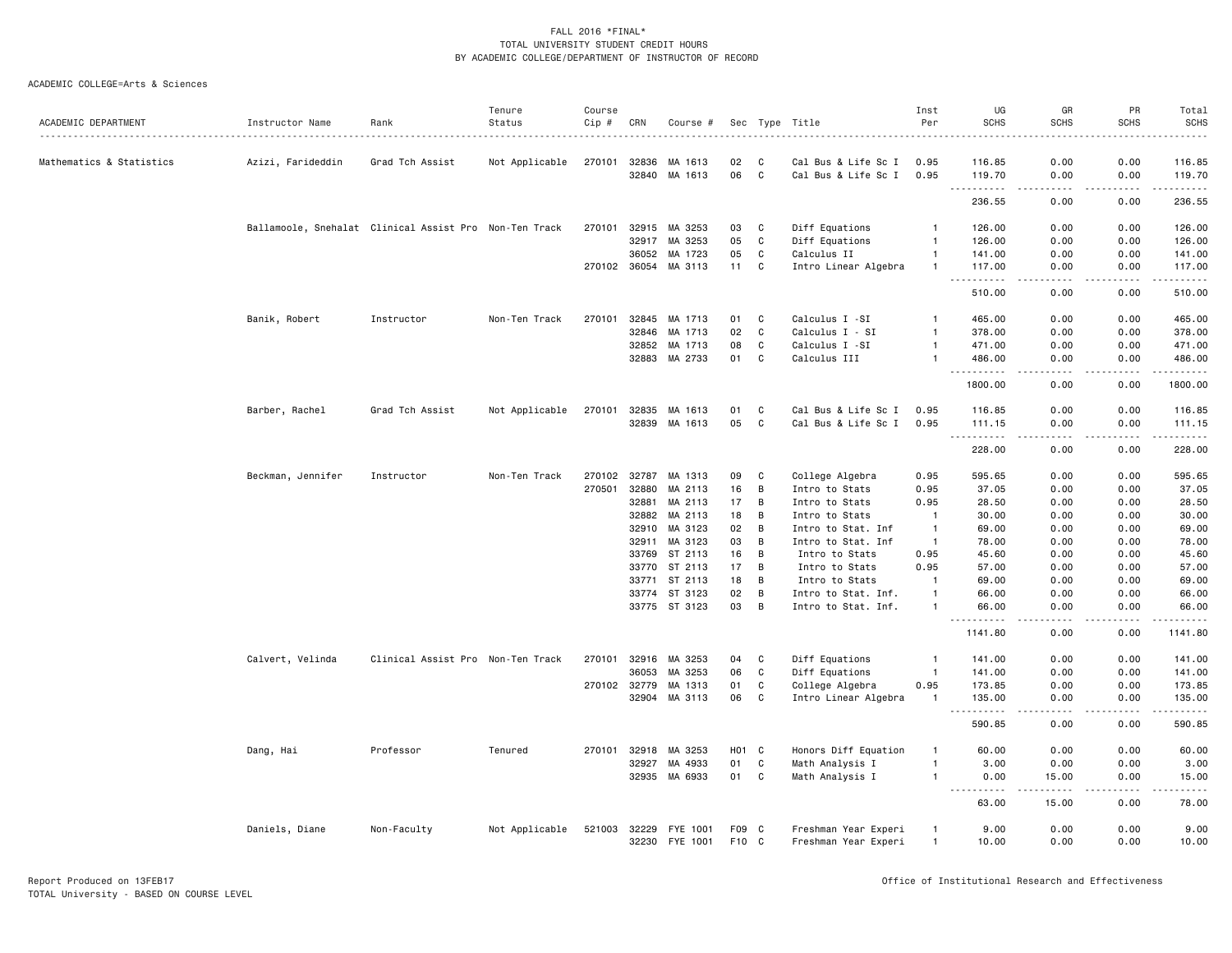ACADEMIC COLLEGE=Arts & Sciences

| ACADEMIC DEPARTMENT      | Instructor Name                      | Rank           | Tenure<br>Status | Course<br>Cip # | CRN            | Course #           |          |        | Sec Type Title                   | Inst<br>Per    | UG<br><b>SCHS</b>              | GR<br><b>SCHS</b> | PR<br><b>SCHS</b> | Total<br><b>SCHS</b><br><u>.</u>                                                                                                                                                         |
|--------------------------|--------------------------------------|----------------|------------------|-----------------|----------------|--------------------|----------|--------|----------------------------------|----------------|--------------------------------|-------------------|-------------------|------------------------------------------------------------------------------------------------------------------------------------------------------------------------------------------|
|                          |                                      |                |                  |                 |                |                    |          |        |                                  |                | <u>.</u>                       | المناسبات         | .                 | .                                                                                                                                                                                        |
|                          |                                      |                |                  |                 |                |                    |          |        |                                  |                | 19.00                          | 0.00              | 0.00              | 19.00                                                                                                                                                                                    |
| Mathematics & Statistics | Dayarathna, Vidanela Grad Tch Assist |                | Not Applicable   | 270501          | 32877          | MA 2113            | 13       | B      | Intro to Stats                   | 0.05           | 1.05                           | 0.00              | 0.00              | 1.05                                                                                                                                                                                     |
|                          |                                      |                |                  |                 | 32878          | MA 2113            | 14       | B      | Intro to Stats                   | 0.05           | 1.80                           | 0.00              | 0.00              | 1.80                                                                                                                                                                                     |
|                          |                                      |                |                  |                 | 32879          | MA 2113            | 15       | B      | Intro to Stats                   | 0.05           | 1.20                           | 0.00              | 0.00              | 1.20                                                                                                                                                                                     |
|                          |                                      |                |                  |                 | 33766          | ST 2113            | 13       | B      | Intro to Stats                   | 0.05           | 3.15                           | 0.00              | 0.00              | 3.15                                                                                                                                                                                     |
|                          |                                      |                |                  |                 | 33767          | ST 2113            | 14       | B      | Intro to Stats                   | 0.05           | 2.70                           | 0.00              | 0.00              | 2.70                                                                                                                                                                                     |
|                          |                                      |                |                  |                 |                | 33768 ST 2113      | 15       | B      | Intro to Stats                   | 0.05           | 3.15                           | 0.00              | 0.00              | 3.15                                                                                                                                                                                     |
|                          |                                      |                |                  |                 |                |                    |          |        |                                  |                | 13.05                          | 0.00              | 0.00              | 13.05                                                                                                                                                                                    |
|                          | Dobson, Edward                       | Professor      | Tenured          | 270101          | 36616          | MA 7000            | 03       | I      | Directed Indiv Study             | $\mathbf{1}$   | 0.00                           | 3.00              | 0.00              | 3.00                                                                                                                                                                                     |
|                          |                                      |                |                  | 270102          | 32901          | MA 3113            | 03       | C      | Intro Linear Algebra             | $\overline{1}$ | 135.00                         | 0.00              | 0.00              | 135.00                                                                                                                                                                                   |
|                          |                                      |                |                  |                 | 32905          | MA 3113            | 07       | C      | Intro Linear Algebra             | $\overline{1}$ | 126.00<br>$\sim$ $\sim$ $\sim$ | 0.00              | 0.00              | 126.00<br>.                                                                                                                                                                              |
|                          |                                      |                |                  |                 |                |                    |          |        |                                  |                | 261.00                         | 3.00              | 0.00              | 264.00                                                                                                                                                                                   |
|                          | DuBien, Janice                       | Associate Prof | Tenured          | 270501          | 33782          | ST 6211            | 01       | E      | Stat Consulting                  | -1             | 0.00                           | 6.00              | 0.00              | 6.00                                                                                                                                                                                     |
|                          |                                      |                |                  |                 | 33788          | ST 8214            | 01       | B      | Desn & Anal Of Exp               | $\overline{1}$ | 0.00                           | 124.00            | 0.00              | 124.00                                                                                                                                                                                   |
|                          |                                      |                |                  |                 | 33792          | ST 8603            | 01       | C      | Applied Statistics               | $\overline{1}$ | 0.00                           | 18.00             | 0.00              | 18.00                                                                                                                                                                                    |
|                          |                                      |                |                  |                 | 34799          | ST 8853            | 01       | C      | Adv Design Exper I               | $\mathbf{1}$   | 0.00<br>.                      | 39.00<br>.        | 0.00<br>.         | 39.00<br>$\frac{1}{2} \left( \frac{1}{2} \right) \left( \frac{1}{2} \right) \left( \frac{1}{2} \right) \left( \frac{1}{2} \right) \left( \frac{1}{2} \right) \left( \frac{1}{2} \right)$ |
|                          |                                      |                |                  |                 |                |                    |          |        |                                  |                | 0.00                           | 187.00            | 0.00              | 187.00                                                                                                                                                                                   |
|                          | Eaton, Jonathan                      | Instructor     | Non-Ten Track    | 270101          | 32769          | MA 0103            | 01       | C      | Intermediate Algebra             | $\mathbf{1}$   | 489.00                         | 0.00              | 0.00              | 489.00                                                                                                                                                                                   |
|                          |                                      |                |                  |                 | 32770          | MA 0103            | 02       | C      | Intermediate Algebra             | $\overline{1}$ | 279.00                         | 0.00              | 0.00              | 279.00                                                                                                                                                                                   |
|                          |                                      |                |                  |                 | 32771          | MA 0103            | 03       | К      | Intermediate Algebra             | $\overline{1}$ | 0.00                           | 0.00              | 0.00              | 0.00                                                                                                                                                                                     |
|                          |                                      |                |                  |                 | 32772          | MA 0103            | 04       | К      | Intermediate Algebra             | $\mathbf{1}$   | 0.00                           | 0.00              | 0.00              | 0.00                                                                                                                                                                                     |
|                          |                                      |                |                  |                 | 32773          | MA 0103            | 05       | K      | Intermediate Algebra             | $\mathbf{1}$   | 0.00                           | 0.00              | 0.00              | 0.00                                                                                                                                                                                     |
|                          |                                      |                |                  |                 | 32774          | MA 0103            | 06       | К      | Intermediate Algebra             | $\overline{1}$ | 0.00                           | 0.00              | 0.00              | 0.00                                                                                                                                                                                     |
|                          |                                      |                |                  |                 | 32775          | MA 0103            | 07       | К      | Intermediate Algebra             | $\overline{1}$ | 0.00                           | 0.00              | 0.00              | 0.00                                                                                                                                                                                     |
|                          |                                      |                |                  |                 | 32776          | MA 0103            | 08       | К      | Intermediate Algebra             | $\overline{1}$ | 0.00                           | 0.00              | 0.00              | 0.00                                                                                                                                                                                     |
|                          |                                      |                |                  |                 | 32777          | MA 0103            | 09       | К      | Intermediate Algebra             | $\mathbf{1}$   | 0.00                           | 0.00              | 0.00              | 0.00                                                                                                                                                                                     |
|                          |                                      |                |                  | 270501          | 32865<br>32866 | MA 2113<br>MA 2113 | 01<br>02 | B<br>B | Intro to Stats<br>Intro to Stats | 0.95<br>0.95   | 25.65<br>31.35                 | 0.00<br>0.00      | 0.00<br>0.00      | 25.65<br>31.35                                                                                                                                                                           |
|                          |                                      |                |                  |                 | 32867          | MA 2113            | 03       | B      | Stats-with credit fo             | 0.95           | 19.95                          | 0.00              | 0.00              | 19.95                                                                                                                                                                                    |
|                          |                                      |                |                  |                 | 32868          | MA 2113            | 04       | B      | Intro to Stats                   | 0.95           | 25.65                          | 0.00              | 0.00              | 25.65                                                                                                                                                                                    |
|                          |                                      |                |                  |                 | 32869          | MA 2113            | 05       | B      | Intro to Stats                   | 0.95           | 31.35                          | 0.00              | 0.00              | 31.35                                                                                                                                                                                    |
|                          |                                      |                |                  |                 | 32870          | MA 2113            | 06       | B      | Intro to Stats                   | 0.95           | 31.35                          | 0.00              | 0.00              | 31.35                                                                                                                                                                                    |
|                          |                                      |                |                  |                 | 32871          | MA 2113            | 07       | B      | Intro to Stats                   | 0.95           | 28.50                          | 0.00              | 0.00              | 28.50                                                                                                                                                                                    |
|                          |                                      |                |                  |                 | 32872          | MA 2113            | 08       | B      | Intro to Stats                   | 0.95           | 48.45                          | 0.00              | 0.00              | 48.45                                                                                                                                                                                    |
|                          |                                      |                |                  |                 | 32873          | MA 2113            | 09       | B      | Intro to Stats                   | 0.95           | 34.20                          | 0.00              | 0.00              | 34.20                                                                                                                                                                                    |
|                          |                                      |                |                  |                 | 32874          | MA 2113            | 10       | B      | Stats-with credit fo             | 0.95           | 11.40                          | 0.00              | 0.00              | 11.40                                                                                                                                                                                    |
|                          |                                      |                |                  |                 | 32875          | MA 2113            | 11       | B      | Intro to Stats                   | 0.95           | 22.80                          | 0.00              | 0.00              | 22.80                                                                                                                                                                                    |
|                          |                                      |                |                  |                 | 32876          | MA 2113            | 12       | B      | Intro to Stats                   | 0.95           | 34.20                          | 0.00              | 0.00              | 34.20                                                                                                                                                                                    |
|                          |                                      |                |                  |                 | 33754          | ST 2113            | 01       | B      | Intro to Stats                   | 0.95           | 62.70                          | 0.00              | 0.00              | 62.70                                                                                                                                                                                    |
|                          |                                      |                |                  |                 | 33755          | ST 2113            | 02       | B      | Intro to Stats                   | 0.95           | 59.85                          | 0.00              | 0.00              | 59.85                                                                                                                                                                                    |
|                          |                                      |                |                  |                 | 33756          | ST 2113            | 03       | B      | Stats-with credit f              | 0.95           | 65.55                          | 0.00              | 0.00              | 65.55                                                                                                                                                                                    |
|                          |                                      |                |                  |                 | 33757          | ST 2113            | 04       | B      | Intro to Stats                   | 0.95           | 59.85                          | 0.00              | 0.00              | 59.85                                                                                                                                                                                    |
|                          |                                      |                |                  |                 | 33758          | ST 2113            | 05       | B      | Intro to Stats                   | 0.95           | 54.15                          | 0.00              | 0.00              | 54.15                                                                                                                                                                                    |
|                          |                                      |                |                  |                 | 33759          | ST 2113            | 06       | B      | Intro to Stats                   | 0.95           | 54.15                          | 0.00              | 0.00              | 54.15                                                                                                                                                                                    |
|                          |                                      |                |                  |                 | 33760<br>33761 | ST 2113            | 07<br>08 | B<br>B | Intro to Stats                   | 0.95<br>0.95   | 57.00<br>48.45                 | 0.00<br>0.00      | 0.00<br>0.00      | 57.00<br>48.45                                                                                                                                                                           |
|                          |                                      |                |                  |                 |                | ST 2113            |          |        | Intro to Stats                   |                |                                |                   |                   |                                                                                                                                                                                          |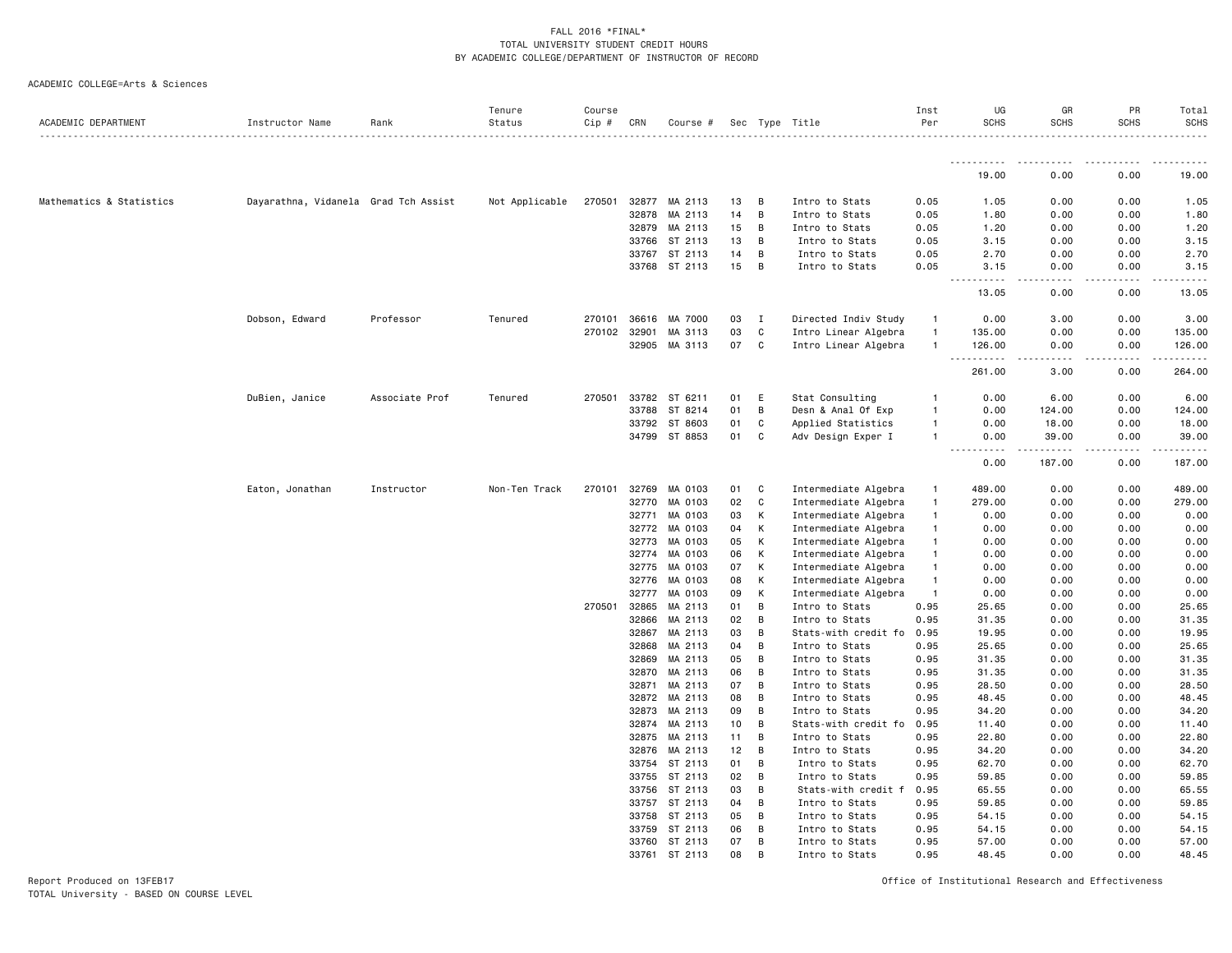#### ACADEMIC COLLEGE=Arts & Sciences

|                          |                                      |                                   | Tenure         | Course       |       |                                |                 |             |                                             | Inst           | UG                                  | GR                    | PR                           | Total                    |
|--------------------------|--------------------------------------|-----------------------------------|----------------|--------------|-------|--------------------------------|-----------------|-------------|---------------------------------------------|----------------|-------------------------------------|-----------------------|------------------------------|--------------------------|
| ACADEMIC DEPARTMENT      | Instructor Name                      | Rank                              | Status         | Cip #        | CRN   | Course #                       |                 |             | Sec Type Title                              | Per            | <b>SCHS</b>                         | <b>SCHS</b>           | <b>SCHS</b>                  | <b>SCHS</b><br>والمستحدث |
| Mathematics & Statistics | Eaton, Jonathan                      | Instructor                        | Non-Ten Track  | 270501       | 33762 | ST 2113                        | 09              | B           | Intro to Stats                              | 0.95           | 48.45                               | 0.00                  | 0.00                         | 48.45                    |
|                          |                                      |                                   |                |              | 33763 | ST 2113                        | 10 <sub>1</sub> | B           | Stats-with credit f                         | 0.95           | 74.10                               | 0.00                  | 0.00                         | 74.10                    |
|                          |                                      |                                   |                |              | 33764 | ST 2113                        | 11              | B           | Intro to Stats                              | 0.95           | 59.85                               | 0.00                  | 0.00                         | 59.85                    |
|                          |                                      |                                   |                |              |       |                                |                 | B           |                                             |                |                                     |                       |                              |                          |
|                          |                                      |                                   |                |              | 33765 | ST 2113                        | 12              |             | Intro to Stats                              | 0.95           | 48.45                               | 0.00                  | 0.00                         | 48.45                    |
|                          |                                      |                                   |                |              | 34298 | MA 2113                        | 501             | C           | Intro to Stats                              | $\mathbf{1}$   | 69.00                               | 0.00                  | 0.00                         | 69.00                    |
|                          |                                      |                                   |                |              |       | 34346 ST 2113                  | 501 C           |             | Intro to Stats                              | $\mathbf{1}$   | 21.00<br>.                          | 0.00<br>$\frac{1}{2}$ | 0.00<br>.                    | 21.00<br>.               |
|                          |                                      |                                   |                |              |       |                                |                 |             |                                             |                | 1895.40                             | 0.00                  | 0.00                         | 1895.40                  |
|                          | Fabel, Andrew                        | Associate Prof                    | Tenured        | 270101       |       | 32858 MA 1713                  | H02 C           |             | Honors Calculus I                           |                | 63.00                               | 0.00                  | 0.00                         | 63.00                    |
|                          |                                      |                                   |                |              | 32896 | MA 2743                        | 04              | $\mathbf C$ | Calculus IV                                 | $\mathbf{1}$   | 87.00<br>. <b>.</b><br>$- - -$      | 0.00<br>.             | 0.00<br>.                    | 87.00<br>.               |
|                          |                                      |                                   |                |              |       |                                |                 |             |                                             |                | 150.00                              | 0.00                  | 0.00                         | 150.00                   |
|                          | Ge, Lin                              | Clinical Assist Pro Non-Ten Track |                | 270101       | 34642 | MA 1613                        | 201             | C           | Cal Bus & Life Sc I                         | $\mathbf{1}$   | 27.00                               | 0.00                  | 0.00                         | 27.00                    |
|                          |                                      |                                   |                | 270501       | 34010 | MA 2113                        | 202 C           |             | Intro to Stats                              | $\mathbf{1}$   | 30.00                               | 0.00                  | 0.00                         | 30.00                    |
|                          |                                      |                                   |                |              | 34047 | ST 2113                        | 202 C           |             | Intro to Stats                              | $\overline{1}$ | 33.00                               | 0.00                  | 0.00                         | 33.00                    |
|                          |                                      |                                   |                |              |       | 521302 33910 BQA 3123          | 201 C           |             | Bus Stat Methods II                         | $\mathbf{1}$   | 96.00<br>.                          | 0.00<br>الدامات بال   | 0.00<br>.                    | 96.00<br>.               |
|                          |                                      |                                   |                |              |       |                                |                 |             |                                             |                | 186.00                              | 0.00                  | 0.00                         | 186.00                   |
|                          | Horstemeyer, Ruth                    | Grad Tch Assist                   | Not Applicable | 270501       | 32866 | MA 2113                        | 02              | В           | Intro to Stats                              | 0.05           | 1.65                                | 0.00                  | 0.00                         | 1.65                     |
|                          |                                      |                                   |                |              | 32869 | MA 2113                        | 05              | B           | Intro to Stats                              | 0.05           | 1.65                                | 0.00                  | 0.00                         | 1.65                     |
|                          |                                      |                                   |                |              | 32880 | MA 2113                        | 16              | B           | Intro to Stats                              | 0.05           | 1.95                                | 0.00                  | 0.00                         | 1.95                     |
|                          |                                      |                                   |                |              | 33755 | ST 2113                        | 02              | B           | Intro to Stats                              | 0.05           | 3.15                                | 0.00                  | 0.00                         | 3.15                     |
|                          |                                      |                                   |                |              | 33758 | ST 2113                        | 05              | B           | Intro to Stats                              | 0.05           | 2.85                                | 0.00                  | 0.00                         | 2.85                     |
|                          |                                      |                                   |                |              |       | 33769 ST 2113                  | 16              | B           | Intro to Stats                              | 0.05           | 2.40                                | 0.00                  | 0.00                         | 2.40                     |
|                          |                                      |                                   |                |              |       |                                |                 |             |                                             |                | 13.65                               | 0.00                  | 0.00                         | .<br>13.65               |
|                          | Johnson, Corlis                      | Associate Prof                    | Tenured        | 270101       | 32831 | MA 1453                        | 01              | C           | Precal w/Graphing Ca 0.05                   |                | 6.15                                | 0.00                  | 0.00                         | 6.15                     |
|                          |                                      |                                   |                |              | 36666 | MA 7000                        | 06              | $\mathbf I$ | Directed Indiv Study                        | $\mathbf{1}$   | 0.00                                | 3.00                  | 0.00                         | 3.00                     |
|                          |                                      |                                   |                | 270102 32900 |       | MA 3113                        | 02              | C           | Intro Linear Algebra                        | $\overline{1}$ | 102.00                              | 0.00                  | 0.00                         | 102.00                   |
|                          |                                      |                                   |                |              | 32902 | MA 3113                        | 04              | $\mathbf C$ | Intro Linear Algebra                        | $\overline{1}$ | 90.00                               | 0.00                  | 0.00                         | 90.00                    |
|                          |                                      |                                   |                |              |       |                                |                 |             |                                             |                | $\sim$ $\sim$ $\sim$<br>198.15      | 3.00                  | $\sim$ $\sim$ $\sim$<br>0.00 | .<br>201.15              |
|                          | Jones, Chartese                      | Grad Tch Assist                   | Not Applicable | 270101       |       | 32818 MA 1323                  | 05              | C           | Trigonometry                                | 0.95           | 128.25                              | 0.00                  | 0.00                         | 128.25                   |
|                          |                                      |                                   |                |              | 32831 | MA 1453                        | 01              | C           | Precal w/Graphing Ca 0.95                   |                | 116.85                              | 0.00                  | 0.00                         | 116.85                   |
|                          |                                      |                                   |                |              |       |                                |                 |             |                                             |                | <u>.</u><br>245.10                  | .<br>0.00             | .<br>0.00                    | .<br>245.10              |
|                          | Jones, Derrick                       | Grad Tch Assist                   | Not Applicable | 270102       | 32782 | MA 1313                        | 04              | C           | College Algebra                             | 0.95           | 122.55                              | 0.00                  | 0.00                         | 122.55                   |
|                          |                                      |                                   |                |              |       | 32783 MA 1313                  | 05              | $\mathbf C$ | College Algebra                             | 0.95           | 122.55                              | 0.00                  | 0.00                         | 122.55                   |
|                          |                                      |                                   |                |              |       |                                |                 |             |                                             |                | ----------                          | .                     | .                            | .                        |
|                          |                                      |                                   |                |              |       |                                |                 |             |                                             |                | 245.10                              | 0.00                  | 0.00                         | 245.10                   |
|                          | Katterjohn, Kristoph Grad Tch Assist |                                   | Not Applicable | 270101       | 32841 | MA 1613                        | 07              | C           | Cal Bus & Life Sc I                         | 0.95           | 99.75                               | 0.00                  | 0.00                         | 99.75                    |
|                          |                                      |                                   |                |              |       | 32842 MA 1613                  | 08              | C           | Cal Bus & Life Sc I                         | 0.95           | 116.85<br>$\sim$ $\sim$ $\sim$<br>. | 0.00<br>.             | 0.00<br>.                    | 116.85<br>.              |
|                          |                                      |                                   |                |              |       |                                |                 |             |                                             |                | 216.60                              | 0.00                  | 0.00                         | 216.60                   |
|                          | Kilpatrick, Matthew                  | Grad Tch Assist                   | Not Applicable | 270501       |       | 32874 MA 2113<br>32875 MA 2113 | 10<br>11        | В<br>B      | Stats-with credit fo 0.05<br>Intro to Stats | 0.05           | 0.60<br>1.20                        | 0.00<br>0.00          | 0.00<br>0.00                 | 0.60<br>1.20             |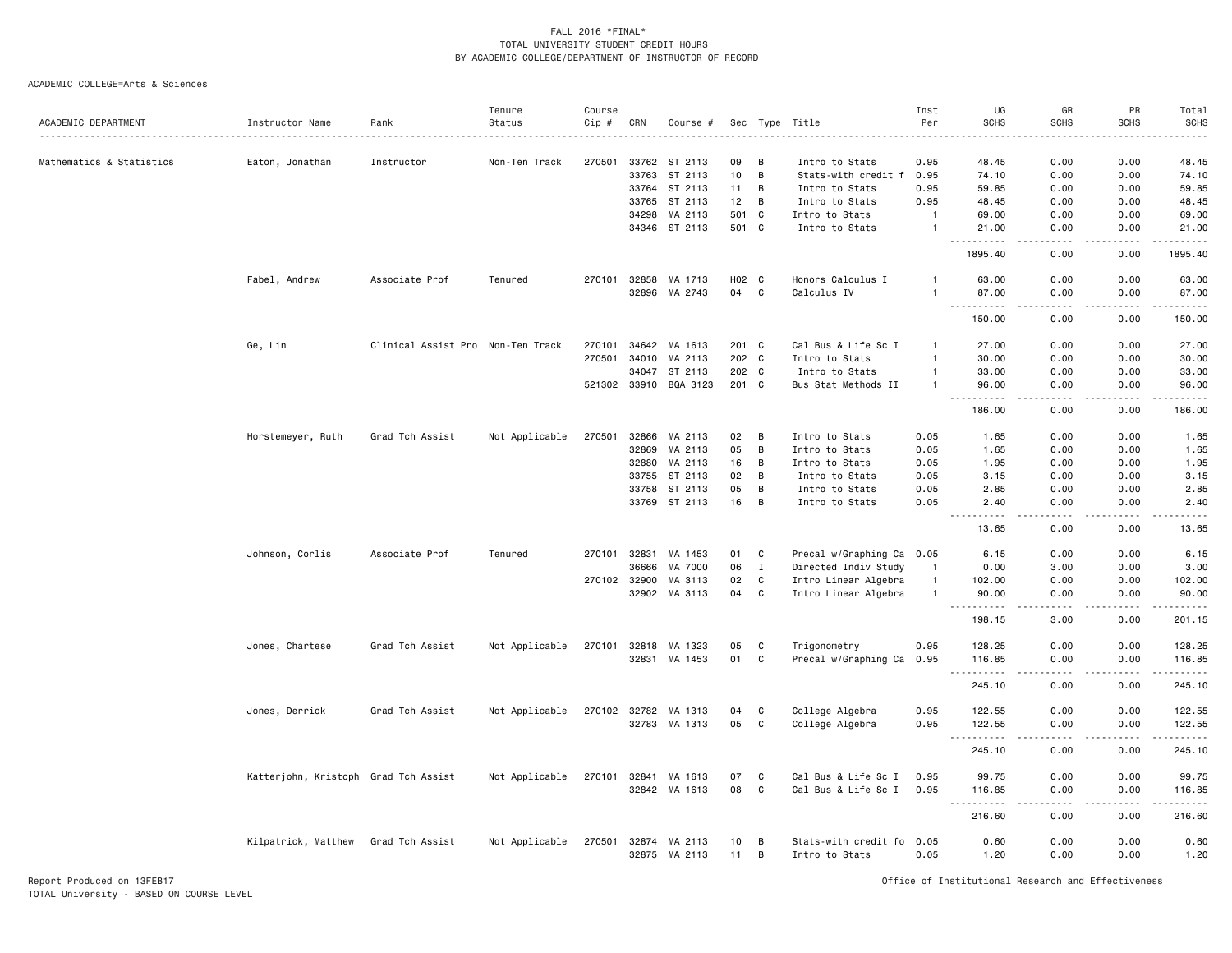#### ACADEMIC COLLEGE=Arts & Sciences

| ACADEMIC DEPARTMENT<br>Status<br>Cip #<br>Per<br><b>SCHS</b><br>Instructor Name<br>CRN<br>Sec Type Title<br><b>SCHS</b><br>Rank<br>Course #<br>270501<br>32876<br>0.00<br>Mathematics & Statistics<br>Kilpatrick, Matthew<br>Grad Tch Assist<br>Not Applicable<br>MA 2113<br>12<br>B<br>Intro to Stats<br>0.05<br>1.80<br>B<br>33763<br>ST 2113<br>10<br>3.90<br>0.00<br>Stats-with credit f<br>0.05<br>B<br>33764<br>ST 2113<br>11<br>Intro to Stats<br>0.05<br>3.15<br>0.00<br>B<br>33765 ST 2113<br>12<br>Intro to Stats<br>0.05<br>2.55<br>0.00<br>.<br>. <u>.</u><br>$\frac{1}{2}$<br>13.20<br>0.00<br>Grad Tch Assist<br>32815<br>02<br>C<br>Trig - credit for MA<br>Kim, Hwamog<br>Not Applicable<br>270101<br>MA 1323<br>0.95<br>128.25<br>0.00<br>C<br>32817 MA 1323<br>04<br>Trigonometry<br>0.95<br>116.85<br>0.00<br>$\sim$ $\sim$ $\sim$<br>.<br>. | <b>SCHS</b><br>SCHS<br>0.00<br>1.80<br>0.00<br>3.90<br>0.00<br>3.15<br>0.00<br>2.55<br>.<br>.<br>0.00<br>13.20<br>0.00<br>128.25<br>0.00<br>116.85<br>$\omega$ is $\omega$ in $\omega$ in<br>.<br>0.00<br>245.10<br>0.00<br>15.00 |
|-----------------------------------------------------------------------------------------------------------------------------------------------------------------------------------------------------------------------------------------------------------------------------------------------------------------------------------------------------------------------------------------------------------------------------------------------------------------------------------------------------------------------------------------------------------------------------------------------------------------------------------------------------------------------------------------------------------------------------------------------------------------------------------------------------------------------------------------------------------------|-----------------------------------------------------------------------------------------------------------------------------------------------------------------------------------------------------------------------------------|
|                                                                                                                                                                                                                                                                                                                                                                                                                                                                                                                                                                                                                                                                                                                                                                                                                                                                 |                                                                                                                                                                                                                                   |
|                                                                                                                                                                                                                                                                                                                                                                                                                                                                                                                                                                                                                                                                                                                                                                                                                                                                 |                                                                                                                                                                                                                                   |
|                                                                                                                                                                                                                                                                                                                                                                                                                                                                                                                                                                                                                                                                                                                                                                                                                                                                 |                                                                                                                                                                                                                                   |
|                                                                                                                                                                                                                                                                                                                                                                                                                                                                                                                                                                                                                                                                                                                                                                                                                                                                 |                                                                                                                                                                                                                                   |
|                                                                                                                                                                                                                                                                                                                                                                                                                                                                                                                                                                                                                                                                                                                                                                                                                                                                 |                                                                                                                                                                                                                                   |
|                                                                                                                                                                                                                                                                                                                                                                                                                                                                                                                                                                                                                                                                                                                                                                                                                                                                 |                                                                                                                                                                                                                                   |
|                                                                                                                                                                                                                                                                                                                                                                                                                                                                                                                                                                                                                                                                                                                                                                                                                                                                 |                                                                                                                                                                                                                                   |
|                                                                                                                                                                                                                                                                                                                                                                                                                                                                                                                                                                                                                                                                                                                                                                                                                                                                 |                                                                                                                                                                                                                                   |
| 245.10<br>0.00                                                                                                                                                                                                                                                                                                                                                                                                                                                                                                                                                                                                                                                                                                                                                                                                                                                  |                                                                                                                                                                                                                                   |
| Kim, Seongjai<br>Professor<br>Tenured<br>270101<br>34795<br>MA 8463<br>01<br>C<br>Num Lin Algebra<br>0.00<br>15.00<br>-1                                                                                                                                                                                                                                                                                                                                                                                                                                                                                                                                                                                                                                                                                                                                        |                                                                                                                                                                                                                                   |
| 35943<br>MA 9000<br>02<br>D<br>0.00<br>12.00<br>Research / Diss<br>-1                                                                                                                                                                                                                                                                                                                                                                                                                                                                                                                                                                                                                                                                                                                                                                                           | 0.00<br>12.00                                                                                                                                                                                                                     |
| 270102 32907<br>09<br>C<br>Intro Linear Algebra<br>MA 3113<br>111.00<br>0.00<br>$\mathbf{1}$<br>$- - - - -$<br>.                                                                                                                                                                                                                                                                                                                                                                                                                                                                                                                                                                                                                                                                                                                                                | 0.00<br>111.00<br>.<br>.                                                                                                                                                                                                          |
| 111.00<br>27.00                                                                                                                                                                                                                                                                                                                                                                                                                                                                                                                                                                                                                                                                                                                                                                                                                                                 | 138.00<br>0.00                                                                                                                                                                                                                    |
| King, Nancy<br>270101<br>32826<br>MA 1423<br>01<br>C<br>Problem Solving Real<br>Instructor<br>Non-Ten Track<br>81.00<br>0.00<br>$\overline{1}$                                                                                                                                                                                                                                                                                                                                                                                                                                                                                                                                                                                                                                                                                                                  | 81.00<br>0.00                                                                                                                                                                                                                     |
| 32830<br>MA 1433<br>02<br>C<br>Informal Geom & Meas<br>93.00<br>0.00<br>$\overline{1}$                                                                                                                                                                                                                                                                                                                                                                                                                                                                                                                                                                                                                                                                                                                                                                          | 0.00<br>93.00                                                                                                                                                                                                                     |
| 32835<br>01<br>C<br>Cal Bus & Life Sc I<br>0.05<br>0.00<br>MA 1613<br>6.15                                                                                                                                                                                                                                                                                                                                                                                                                                                                                                                                                                                                                                                                                                                                                                                      | 0.00<br>6.15                                                                                                                                                                                                                      |
| 32836<br>$\mathtt{C}$<br>MA 1613<br>02<br>Cal Bus & Life Sc I<br>6.15<br>0.00<br>0.05                                                                                                                                                                                                                                                                                                                                                                                                                                                                                                                                                                                                                                                                                                                                                                           | 0.00<br>6.15                                                                                                                                                                                                                      |
| $\mathbf{C}$<br>32837<br>MA 1613<br>03<br>Cal Bus & Life Sc I<br>0.00<br>$\overline{1}$<br>138.00                                                                                                                                                                                                                                                                                                                                                                                                                                                                                                                                                                                                                                                                                                                                                               | 0.00<br>138.00                                                                                                                                                                                                                    |
| 32838<br>MA 1613<br>C<br>Cal Bus & Life Sc I<br>04<br>$\overline{1}$<br>132.00<br>0.00                                                                                                                                                                                                                                                                                                                                                                                                                                                                                                                                                                                                                                                                                                                                                                          | 132.00<br>0.00                                                                                                                                                                                                                    |
| 32839<br>MA 1613<br>05<br>C<br>Cal Bus & Life Sc I<br>0.05<br>0.00<br>5.85                                                                                                                                                                                                                                                                                                                                                                                                                                                                                                                                                                                                                                                                                                                                                                                      | 5.85<br>0.00                                                                                                                                                                                                                      |
| 32840<br>MA 1613<br>06<br>C<br>Cal Bus & Life Sc I<br>0.05<br>6.30<br>0.00                                                                                                                                                                                                                                                                                                                                                                                                                                                                                                                                                                                                                                                                                                                                                                                      | 6.30<br>0.00                                                                                                                                                                                                                      |
| 07<br>C<br>32841<br>MA 1613<br>Cal Bus & Life Sc I<br>0.05<br>5.25<br>0.00                                                                                                                                                                                                                                                                                                                                                                                                                                                                                                                                                                                                                                                                                                                                                                                      | 0.00<br>5.25                                                                                                                                                                                                                      |
| MA 1613<br>08<br>C<br>Cal Bus & Life Sc I<br>32842<br>0.05<br>0.00<br>6.15                                                                                                                                                                                                                                                                                                                                                                                                                                                                                                                                                                                                                                                                                                                                                                                      | 0.00<br>6.15                                                                                                                                                                                                                      |
| .<br>.<br>479.85<br>0.00                                                                                                                                                                                                                                                                                                                                                                                                                                                                                                                                                                                                                                                                                                                                                                                                                                        | <u>.</u><br>.<br>0.00<br>479.85                                                                                                                                                                                                   |
| Lim, Hyeona<br>Associate Prof<br>Tenured<br>240101<br>36365<br>HON 4000<br>04<br>Ι<br>Directed Individual<br>3.00<br>0.00<br>$\overline{1}$                                                                                                                                                                                                                                                                                                                                                                                                                                                                                                                                                                                                                                                                                                                     | 0.00<br>3.00                                                                                                                                                                                                                      |
| 32893<br>MA 2743<br>01<br>C<br>Calculus IV<br>270101<br>$\overline{1}$<br>135.00<br>0.00                                                                                                                                                                                                                                                                                                                                                                                                                                                                                                                                                                                                                                                                                                                                                                        | 0.00<br>135.00                                                                                                                                                                                                                    |
| $\sim$ $\sim$<br>.<br>138.00<br>0.00                                                                                                                                                                                                                                                                                                                                                                                                                                                                                                                                                                                                                                                                                                                                                                                                                            | .<br>.<br>138.00<br>0.00                                                                                                                                                                                                          |
| 32884<br>C<br>Liu, Yuan<br>Assistant Prof<br>Ten Track<br>MA 2733<br>02<br>Calculus III<br>117.00<br>0.00<br>270101<br>$\mathbf{1}$                                                                                                                                                                                                                                                                                                                                                                                                                                                                                                                                                                                                                                                                                                                             | 0.00<br>117.00                                                                                                                                                                                                                    |
| 32922<br>01<br>C<br>MA 4313<br>Numerical Anal I<br>$\overline{1}$<br>51.00<br>0.00                                                                                                                                                                                                                                                                                                                                                                                                                                                                                                                                                                                                                                                                                                                                                                              | 0.00<br>51.00                                                                                                                                                                                                                     |
| 32930<br>MA 6313<br>01<br>C<br>Numerical Anal I<br>0.00<br>18,00<br>$\overline{1}$                                                                                                                                                                                                                                                                                                                                                                                                                                                                                                                                                                                                                                                                                                                                                                              | 0.00<br>18.00                                                                                                                                                                                                                     |
| MA 6313<br>501 C<br>34825<br>Numerical Anal I<br>0.00<br>18.00<br>$\mathbf{1}$                                                                                                                                                                                                                                                                                                                                                                                                                                                                                                                                                                                                                                                                                                                                                                                  | 0.00<br>18.00                                                                                                                                                                                                                     |
| <u> - - - - - - - - - -</u><br>168.00<br>36.00                                                                                                                                                                                                                                                                                                                                                                                                                                                                                                                                                                                                                                                                                                                                                                                                                  | .<br>.<br>0.00<br>204.00                                                                                                                                                                                                          |
| Ma, Yiyuan<br>Grad Tch Assist<br>Not Applicable<br>270501<br>32867<br>MA 2113<br>03<br>B<br>Stats-with credit fo 0.05<br>1.05<br>0.00                                                                                                                                                                                                                                                                                                                                                                                                                                                                                                                                                                                                                                                                                                                           | 1.05<br>0.00                                                                                                                                                                                                                      |
| B<br>32868<br>MA 2113<br>04<br>Intro to Stats<br>0.05<br>1.35<br>0.00                                                                                                                                                                                                                                                                                                                                                                                                                                                                                                                                                                                                                                                                                                                                                                                           | 0.00<br>1.35                                                                                                                                                                                                                      |
| 32872<br>MA 2113<br>08<br>B<br>Intro to Stats<br>0.05<br>2.55<br>0.00                                                                                                                                                                                                                                                                                                                                                                                                                                                                                                                                                                                                                                                                                                                                                                                           | 0.00<br>2.55                                                                                                                                                                                                                      |
| 33756<br>ST 2113<br>03<br>B<br>0.00<br>Stats-with credit f<br>0.05<br>3.45                                                                                                                                                                                                                                                                                                                                                                                                                                                                                                                                                                                                                                                                                                                                                                                      | 0.00<br>3.45                                                                                                                                                                                                                      |
| 33757<br>ST 2113<br>04<br>B<br>0.05<br>0.00<br>Intro to Stats<br>3.15                                                                                                                                                                                                                                                                                                                                                                                                                                                                                                                                                                                                                                                                                                                                                                                           | 3.15<br>0.00                                                                                                                                                                                                                      |
| 33761 ST 2113<br>08<br>B<br>Intro to Stats<br>0.05<br>2.55<br>0.00<br>.                                                                                                                                                                                                                                                                                                                                                                                                                                                                                                                                                                                                                                                                                                                                                                                         | 0.00<br>2.55<br>.<br>والماليات الما                                                                                                                                                                                               |
| . <u>.</u> .<br>14.10<br>0.00                                                                                                                                                                                                                                                                                                                                                                                                                                                                                                                                                                                                                                                                                                                                                                                                                                   | 0.00<br>14.10                                                                                                                                                                                                                     |
| McBride, Matthew<br>Functional Analysis<br>Assistant Prof<br>Ten Track<br>270101<br>34796<br>MA 8663<br>01<br>C<br>0.00<br>27.00<br>0.00<br>$\overline{1}$<br>01<br>Directed Indiv Study<br>35415 MA 4000<br>$\mathbf{I}$<br>$\overline{1}$<br>3.00<br>0.00<br>0.00                                                                                                                                                                                                                                                                                                                                                                                                                                                                                                                                                                                             |                                                                                                                                                                                                                                   |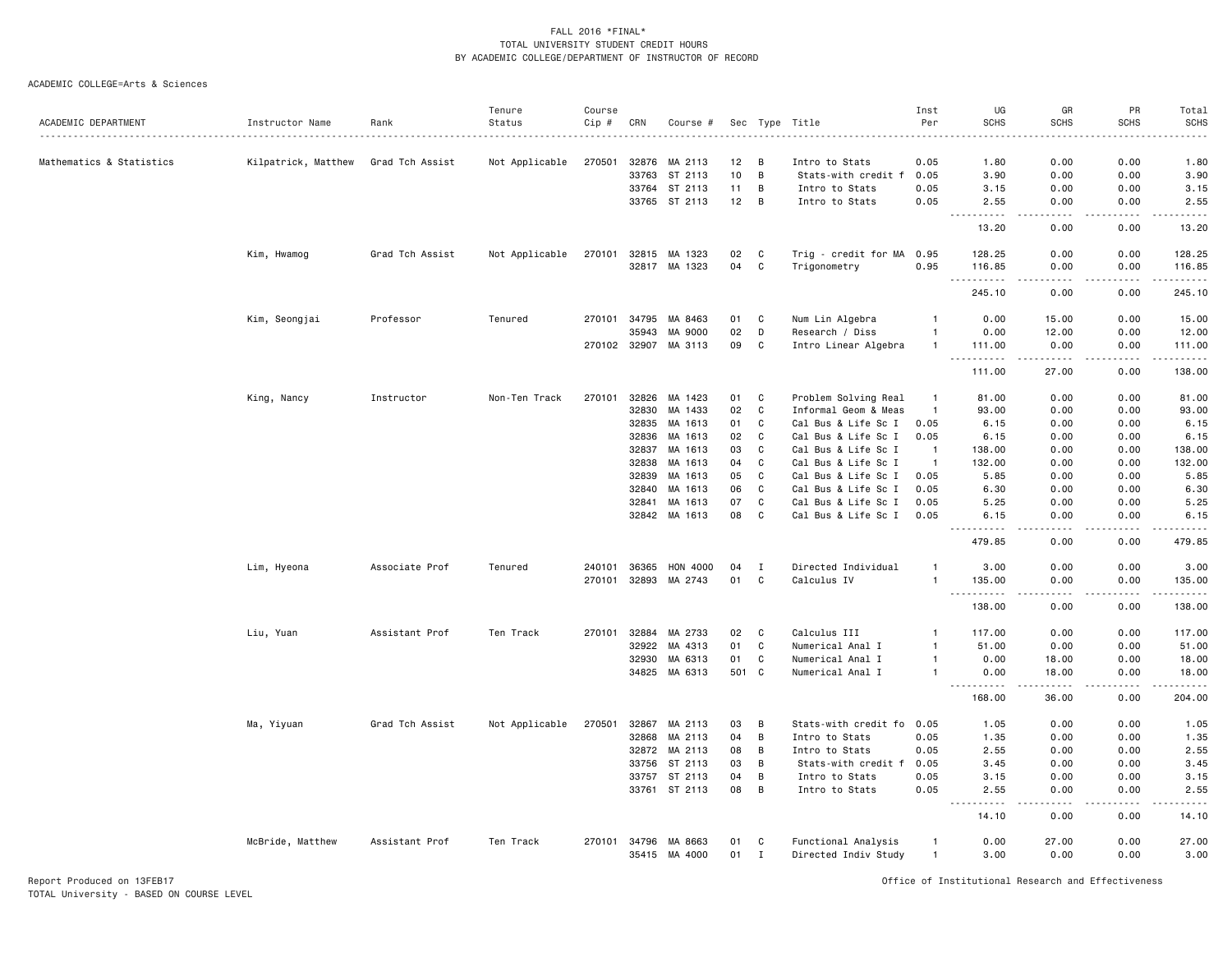| ACADEMIC DEPARTMENT      | Instructor Name   | Rank            | Tenure<br>Status | Course<br>Cip # | CRN   | Course #             |            |              | Sec Type Title       | Inst<br>Per    | UG<br><b>SCHS</b>                                                                                                                                                                                                                                                                                                                                                                                          | GR<br><b>SCHS</b>    | PR<br><b>SCHS</b>            | Total<br><b>SCHS</b>                                                                                                           |
|--------------------------|-------------------|-----------------|------------------|-----------------|-------|----------------------|------------|--------------|----------------------|----------------|------------------------------------------------------------------------------------------------------------------------------------------------------------------------------------------------------------------------------------------------------------------------------------------------------------------------------------------------------------------------------------------------------------|----------------------|------------------------------|--------------------------------------------------------------------------------------------------------------------------------|
|                          |                   |                 |                  |                 |       |                      |            |              |                      |                |                                                                                                                                                                                                                                                                                                                                                                                                            |                      |                              | .                                                                                                                              |
| Mathematics & Statistics | McBride, Matthew  | Assistant Prof  | Ten Track        |                 |       | 270102 32912 MA 3163 | 01         | C            | Intro To Mod Algebra | -1             | 96.00<br><u>.</u>                                                                                                                                                                                                                                                                                                                                                                                          | 0.00                 | 0.00                         | 96.00<br>$\begin{array}{cccccccccc} \bullet & \bullet & \bullet & \bullet & \bullet & \bullet & \bullet & \bullet \end{array}$ |
|                          |                   |                 |                  |                 |       |                      |            |              |                      |                | 99.00                                                                                                                                                                                                                                                                                                                                                                                                      | 27.00                | 0.00                         | 126.00                                                                                                                         |
|                          | Miller, Thomas L. | Professor       | Tenured          | 270101          | 32925 | MA 4633              | 01         | C            | Adv Calculus I       | -1             | 84.00                                                                                                                                                                                                                                                                                                                                                                                                      | 0.00                 | 0.00                         | 84.00                                                                                                                          |
|                          |                   |                 |                  |                 | 32928 | MA 6153              | 01         | C            | Mat & Lin Algebra    | $\mathbf{1}$   | 0.00                                                                                                                                                                                                                                                                                                                                                                                                       | 30.00                | 0.00                         | 30.00                                                                                                                          |
|                          |                   |                 |                  |                 | 32933 | MA 6633              | 01         | C            | Adv Calculus I       | $\mathbf{1}$   | 0.00                                                                                                                                                                                                                                                                                                                                                                                                       | 12.00                | 0.00                         | 12.00                                                                                                                          |
|                          |                   |                 |                  |                 | 36635 | MA 7000              | 04         | $\mathbf I$  | Directed Indiv Study | $\mathbf{1}$   | 0.00                                                                                                                                                                                                                                                                                                                                                                                                       | 3.00                 | 0.00                         | 3.00                                                                                                                           |
|                          |                   |                 |                  | 270102 32920    |       | MA 4153              | 01         | C            | Mat & Lin Algebra    | $\mathbf{1}$   | 15.00<br>$\frac{1}{2} \frac{1}{2} \frac{1}{2} \frac{1}{2} \frac{1}{2} \frac{1}{2} \frac{1}{2} \frac{1}{2} \frac{1}{2} \frac{1}{2} \frac{1}{2} \frac{1}{2} \frac{1}{2} \frac{1}{2} \frac{1}{2} \frac{1}{2} \frac{1}{2} \frac{1}{2} \frac{1}{2} \frac{1}{2} \frac{1}{2} \frac{1}{2} \frac{1}{2} \frac{1}{2} \frac{1}{2} \frac{1}{2} \frac{1}{2} \frac{1}{2} \frac{1}{2} \frac{1}{2} \frac{1}{2} \frac{$<br>. | 0.00                 | 0.00<br>$-$ - $-$ -          | 15.00<br>.                                                                                                                     |
|                          |                   |                 |                  |                 |       |                      |            |              |                      |                | 99.00                                                                                                                                                                                                                                                                                                                                                                                                      | 45.00                | 0.00                         | 144.00                                                                                                                         |
|                          | Miller, Vivien    | Professor       | Tenured          | 270101          | 32857 | MA 1713              | HO1        | $\mathbf{C}$ | Honors Calculus I    | $\mathbf{1}$   | 57.00                                                                                                                                                                                                                                                                                                                                                                                                      | 0.00                 | 0.00                         | 57.00                                                                                                                          |
|                          |                   |                 |                  |                 | 32926 | MA 4753              | 01         | $\mathtt{C}$ | Ap Complex Variables | $\mathbf{1}$   | 24.00                                                                                                                                                                                                                                                                                                                                                                                                      | 0.00                 | 0.00                         | 24.00                                                                                                                          |
|                          |                   |                 |                  |                 |       | 32934 MA 6753        | 01         | $\mathtt{C}$ | Ap Complex Variables | $\mathbf{1}$   | 0.00<br>$\sim$ $\sim$ $\sim$<br>.                                                                                                                                                                                                                                                                                                                                                                          | 21.00                | 0.00<br>.                    | 21.00<br>.                                                                                                                     |
|                          |                   |                 |                  |                 |       |                      |            |              |                      |                | 81.00                                                                                                                                                                                                                                                                                                                                                                                                      | 21.00                | 0.00                         | 102.00                                                                                                                         |
|                          | Nation, Julie     | Instructor      | Non-Ten Track    | 270101          |       | 32814 MA 1323        | 01         | C            | Trigonometry         | -1             | 564.00                                                                                                                                                                                                                                                                                                                                                                                                     | 0.00                 | 0.00                         | 564.00                                                                                                                         |
|                          |                   |                 |                  |                 | 32827 | MA 1423              | 02         | $\mathtt{C}$ | Problem Solving Real | $\overline{1}$ | 90.00                                                                                                                                                                                                                                                                                                                                                                                                      | 0.00                 | 0.00                         | 90.00                                                                                                                          |
|                          |                   |                 |                  |                 | 32828 | MA 1423              | 03         | $\mathtt{C}$ | Problem Solving Real | $\mathbf{1}$   | 36.00                                                                                                                                                                                                                                                                                                                                                                                                      | 0.00                 | 0.00                         | 36.00                                                                                                                          |
|                          |                   |                 |                  | 270102          | 32780 | MA 1313              | 02         | $\mathtt{C}$ | College Algebra      | 0.95           | 521.55                                                                                                                                                                                                                                                                                                                                                                                                     | 0.00                 | 0.00                         | 521.55                                                                                                                         |
|                          |                   |                 |                  |                 | 32785 | MA 1313              | 07         | C            | College Algebra      | 0.95           | 544.35<br>.                                                                                                                                                                                                                                                                                                                                                                                                | 0.00<br>.            | 0.00<br>$\sim$ $\sim$ $\sim$ | 544.35<br>.                                                                                                                    |
|                          |                   |                 |                  |                 |       |                      |            |              |                      |                | 1755.90                                                                                                                                                                                                                                                                                                                                                                                                    | 0.00                 | 0.00                         | 1755.90                                                                                                                        |
|                          | Neumann, Michael  | Professor       | Tenured          | 270101          | 32892 | MA 2733              | <b>HO1</b> | C            | Honors Calculus III  | $\mathbf{1}$   | 48.00                                                                                                                                                                                                                                                                                                                                                                                                      | 0.00                 | 0.00                         | 48.00                                                                                                                          |
|                          |                   |                 |                  |                 |       | 32894 MA 2743        | 02         | C            | Calculus IV          | $\overline{1}$ | 99.00<br>$ -$<br>.                                                                                                                                                                                                                                                                                                                                                                                         | 0.00<br>.            | 0.00<br>$- - - -$            | 99.00<br>.                                                                                                                     |
|                          |                   |                 |                  |                 |       |                      |            |              |                      |                | 147.00                                                                                                                                                                                                                                                                                                                                                                                                     | 0.00                 | 0.00                         | 147.00                                                                                                                         |
|                          | Oppenheimer, Seth | Professor       | Tenured          | 270101          | 32919 | MA 3353              | 01         | C            | Diff Equations II    | $\overline{1}$ | 75.00                                                                                                                                                                                                                                                                                                                                                                                                      | 0.00                 | 0.00                         | 75.00                                                                                                                          |
|                          |                   |                 |                  | 279999          |       | 36534 MA 1001        | 01         | S            | First Year Seminar   | $\mathbf{1}$   | 6.00<br>$\sim$ $\sim$ $\sim$<br>.                                                                                                                                                                                                                                                                                                                                                                          | 0.00                 | 0.00                         | 6.00<br>.                                                                                                                      |
|                          |                   |                 |                  |                 |       |                      |            |              |                      |                | 81.00                                                                                                                                                                                                                                                                                                                                                                                                      | 0.00                 | 0.00                         | 81.00                                                                                                                          |
|                          | Patil, Prakash    | Associate Prof  | Ten Track        | 270501          | 33789 | ST 8253              | 01         | C            | Regression Analysis  | $\mathbf{1}$   | 0.00                                                                                                                                                                                                                                                                                                                                                                                                       | 54.00                | 0.00                         | 54.00                                                                                                                          |
|                          |                   |                 |                  |                 | 35497 | ST 9000              | 01         | D            | Research / Diss      | $\mathbf{1}$   | 0.00<br><u>.</u>                                                                                                                                                                                                                                                                                                                                                                                           | 11.00<br>$- - - - -$ | 0.00<br>.                    | 11.00<br>.                                                                                                                     |
|                          |                   |                 |                  |                 |       |                      |            |              |                      |                | 0.00                                                                                                                                                                                                                                                                                                                                                                                                       | 65.00                | 0.00                         | 65.00                                                                                                                          |
|                          | Qian, Chuanxi     | Professor       | Tenured          | 270101          | 32914 | MA 3253              | 02         | C            | Diff Equations       | -1             | 138.00                                                                                                                                                                                                                                                                                                                                                                                                     | 0.00                 | 0.00                         | 138.00                                                                                                                         |
|                          |                   |                 |                  |                 |       | 270102 32899 MA 3113 | 01         | C            | Intro Linear Algebra | $\overline{1}$ | 99.00                                                                                                                                                                                                                                                                                                                                                                                                      | 0.00                 | 0.00                         | 99.00<br>.                                                                                                                     |
|                          |                   |                 |                  |                 |       |                      |            |              |                      |                | 237.00                                                                                                                                                                                                                                                                                                                                                                                                     | 0.00                 | 0.00                         | 237.00                                                                                                                         |
|                          | Riahi, Sheida     | Grad Tch Assist | Not Applicable   | 270501          | 32877 | MA 2113              | 13         | B            | Intro to Stats       | 0.95           | 19.95                                                                                                                                                                                                                                                                                                                                                                                                      | 0.00                 | 0.00                         | 19.95                                                                                                                          |
|                          |                   |                 |                  |                 | 32878 | MA 2113              | 14         | B            | Intro to Stats       | 0.95           | 34.20                                                                                                                                                                                                                                                                                                                                                                                                      | 0.00                 | 0.00                         | 34.20                                                                                                                          |
|                          |                   |                 |                  |                 | 32879 | MA 2113              | 15         | B            | Intro to Stats       | 0.95           | 22.80                                                                                                                                                                                                                                                                                                                                                                                                      | 0.00                 | 0.00                         | 22.80                                                                                                                          |
|                          |                   |                 |                  |                 | 33766 | ST 2113              | 13         | B            | Intro to Stats       | 0.95           | 59.85                                                                                                                                                                                                                                                                                                                                                                                                      | 0.00                 | 0.00                         | 59.85                                                                                                                          |
|                          |                   |                 |                  |                 |       | 33767 ST 2113        | 14         | B            | Intro to Stats       | 0.95           | 51.30                                                                                                                                                                                                                                                                                                                                                                                                      | 0.00                 | 0.00                         | 51.30                                                                                                                          |
|                          |                   |                 |                  |                 | 33768 | ST 2113              | 15         | B            | Intro to Stats       | 0.95           | 59.85                                                                                                                                                                                                                                                                                                                                                                                                      | 0.00                 | 0.00                         | 59.85                                                                                                                          |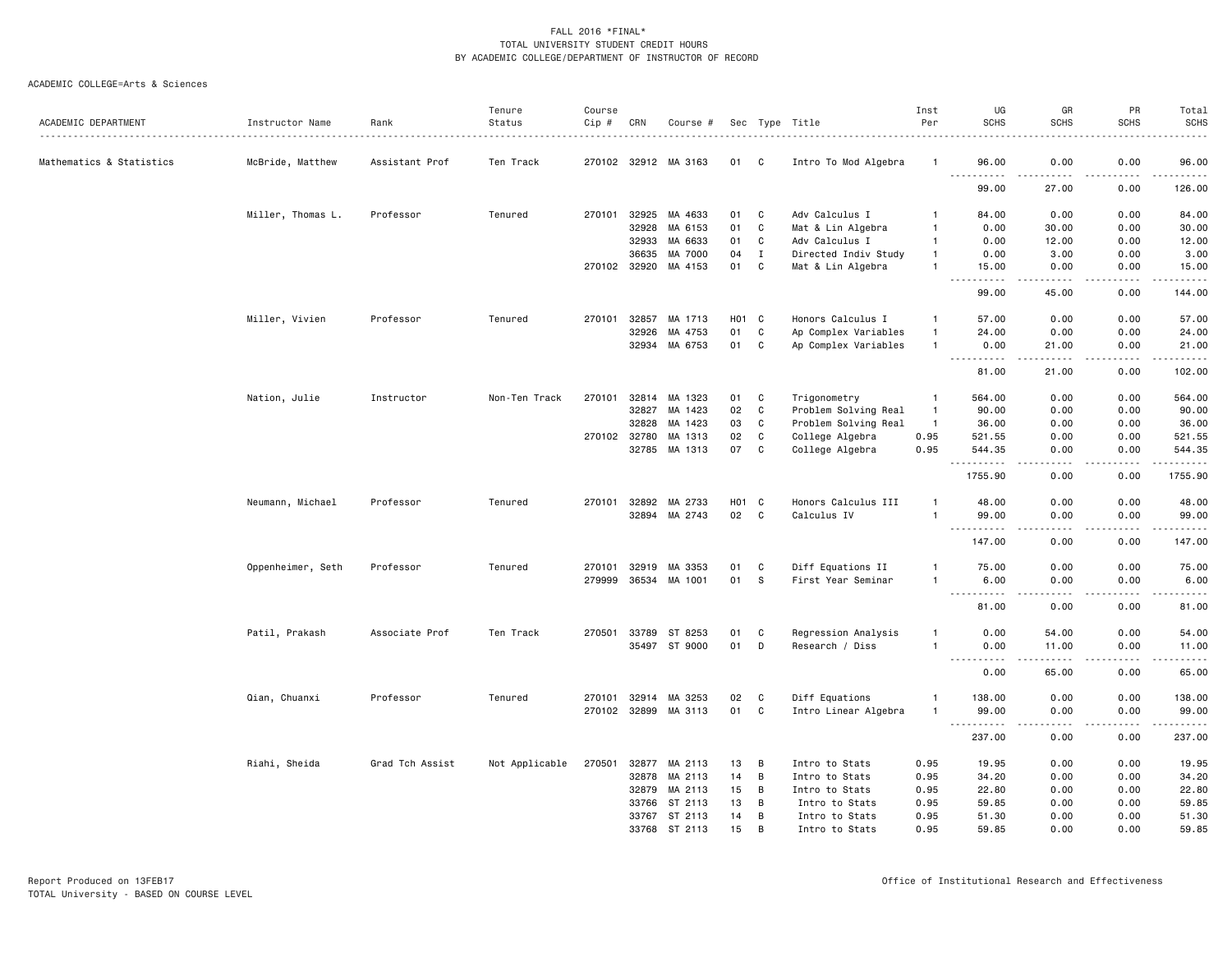|  | ACADEMIC COLLEGE=Arts & Sciences |  |  |
|--|----------------------------------|--|--|
|--|----------------------------------|--|--|

| ACADEMIC DEPARTMENT      | Instructor Name                     | Rank            | Tenure<br>Status | Course<br>Cip # | CRN          | Course #      |       |              |                           | Inst<br>Per    | UG<br><b>SCHS</b>                          | GR<br><b>SCHS</b> | PR<br><b>SCHS</b> | Total<br><b>SCHS</b>   |
|--------------------------|-------------------------------------|-----------------|------------------|-----------------|--------------|---------------|-------|--------------|---------------------------|----------------|--------------------------------------------|-------------------|-------------------|------------------------|
|                          |                                     |                 |                  |                 |              |               |       |              | Sec Type Title            |                |                                            |                   |                   | .                      |
|                          |                                     |                 |                  |                 |              |               |       |              |                           |                | .                                          | .                 | .                 | .                      |
|                          |                                     |                 |                  |                 |              |               |       |              |                           |                | 247.95                                     | 0.00              | 0.00              | 247.95                 |
| Mathematics & Statistics | Robinson, Amber                     | Lecturer        | Non-Ten Track    | 270101          | 32820        | MA 1323       | 07    | C            | Trigonometry              | 0.95           | 125.40                                     | 0.00              | 0.00              | 125.40                 |
|                          |                                     |                 |                  |                 | 32859        | MA 1723       | 01    | C            | Calculus II-SI            | $\overline{1}$ | 264.00                                     | 0.00              | 0.00              | 264.00                 |
|                          |                                     |                 |                  |                 | 32860        | MA 1723       | 02    | C            | Calculus II               | $\mathbf{1}$   | 189.00                                     | 0.00              | 0.00              | 189.00                 |
|                          |                                     |                 |                  |                 | 32861        | MA 1723       | 03    | C            | Calculus II               | $\mathbf{1}$   | 237.00                                     | 0.00              | 0.00              | 237.00                 |
|                          |                                     |                 |                  |                 |              | 32862 MA 1723 | 04    | C            | Calculus II               | $\mathbf{1}$   | 198.00<br>.                                | 0.00              | 0.00              | 198.00                 |
|                          |                                     |                 |                  |                 |              |               |       |              |                           |                | 1013.40                                    | 0.00              | 0.00              | 1013.40                |
|                          | Sepehrifar, Mohammad Assistant Prof |                 | Ten Track        | 270501          | 32921        | MA 4243       | 01    | C            | Data Analysis I           | $\mathbf{1}$   | 21.00                                      | 0.00              | 0.00              | 21.00                  |
|                          |                                     |                 |                  |                 | 32929        | MA 6243       | 01    | C            | Data Analysis I           | $\mathbf{1}$   | 0.00                                       | 3.00              | 0.00              | 3.00                   |
|                          |                                     |                 |                  |                 | 32932        | MA 6543       | 01    | C            | Intro Math Stat I         | $\mathbf{1}$   | 0.00                                       | 6.00              | 0.00              | 6.00                   |
|                          |                                     |                 |                  |                 | 33776        | ST 4111       | 01    | s            | Seminar In Stat Pkge      | $\mathbf{1}$   | 5.00                                       | 0.00              | 0.00              | 5.00                   |
|                          |                                     |                 |                  |                 | 33778        | ST 4243       | 01    | C            | Data Analysis I           | $\mathbf{1}$   | 12.00                                      | 0.00              | 0.00              | 12.00                  |
|                          |                                     |                 |                  |                 | 33780        | ST 4543       | 01    | C            | Intro Math Stat I         | $\mathbf{1}$   | 3.00                                       | 0.00              | 0.00              | 3.00                   |
|                          |                                     |                 |                  |                 | 33781        | ST 6111       | 01    | S            | Seminar In Stat Pkge      | $\mathbf{1}$   | 0.00                                       | 7.00              | 0.00              | 7.00                   |
|                          |                                     |                 |                  |                 | 33783        | ST 6243       | 01    | C            | Data Analysis I           | $\mathbf{1}$   | 0.00                                       | 45.00             | 0.00              | 45.00                  |
|                          |                                     |                 |                  |                 | 33785        | ST 6543       | 01    | C            | Intro Math Stat I         | $\mathbf{1}$   | 0.00                                       | 33.00             | 0.00              | 33.00                  |
|                          |                                     |                 |                  |                 | 270502 32924 | MA 4543       | 01    | C            | Intro Math Stat I         | $\mathbf{1}$   | 12.00<br><b>.</b>                          | 0.00<br>-----     | 0.00<br>-----     | 12.00<br><u>.</u>      |
|                          |                                     |                 |                  |                 |              |               |       |              |                           |                | 53.00                                      | 94.00             | 0.00              | 147.00                 |
|                          | Shaw, Patricia                      | Instructor      | Non-Ten Track    | 270101          | 32885        | MA 2733       | 03    | C            | Calculus III              | $\overline{1}$ | 201.00                                     | 0.00              | 0.00              | 201.00                 |
|                          |                                     |                 |                  |                 | 32886        | MA 2733       | 04    | C            | Calculus III              | $\overline{1}$ | 165.00                                     | 0.00              | 0.00              | 165.00                 |
|                          |                                     |                 |                  |                 | 32887        | MA 2733       | 05    | C            | Calculus III              | $\mathbf{1}$   | 156.00                                     | 0.00              | 0.00              | 156.00                 |
|                          |                                     |                 |                  |                 | 32888        | MA 2733       | 06    | $\mathbb{C}$ | Calculus III              | $\mathbf{1}$   | 195.00                                     | 0.00              | 0.00              | 195.00                 |
|                          |                                     |                 |                  |                 | 32889        | MA 2733       | 07    | C            | Calculus III              | $\mathbf{1}$   | 189.00<br>.                                | 0.00              | 0.00              | 189.00<br>$- - - -$    |
|                          |                                     |                 |                  |                 |              |               |       |              |                           |                | 906.00                                     | 0.00              | 0.00              | 906.00                 |
|                          | Smith, Jaclyn                       | Lecturer        | Non-Ten Track    | 270101          | 32847        | MA 1713       | 03    | C            | Calculus I                | $\mathbf{1}$   | 453.00                                     | 0.00              | 0.00              | 453.00                 |
|                          |                                     |                 |                  |                 | 32849        | MA 1713       | 05    | C            | Calculus I                | $\mathbf{1}$   | 192.00                                     | 0.00              | 0.00              | 192.00                 |
|                          |                                     |                 |                  |                 | 32850        | MA 1713       | 06    | C            | Calculus I                | $\mathbf{1}$   | 180.00                                     | 0.00              | 0.00              | 180.00                 |
|                          |                                     |                 |                  |                 | 32851        | MA 1713       | 07    | $\mathtt{C}$ | Calculus I                | $\mathbf{1}$   | 204.00                                     | 0.00              | 0.00              | 204.00                 |
|                          |                                     |                 |                  |                 | 32853        | MA 1713       | 09    | $\mathbb{C}$ | Calculus I-SI             | $\mathbf{1}$   | 372.00                                     | 0.00              | 0.00              | 372.00                 |
|                          |                                     |                 |                  |                 |              |               |       |              |                           |                | .<br>$\sim$ $\sim$ $\sim$<br>1401.00       | 0.00              | 0.00              | .<br>1401.00           |
|                          | Smith, Justin                       | Grad Tch Assist | Not Applicable   |                 | 270101 32816 | MA 1323       | 03    | C            | Trigonometry              | 0.95           | 119.70                                     | 0.00              | 0.00              | 119.70                 |
|                          |                                     |                 |                  |                 |              | 32822 MA 1323 | 09    | C            | Trigonometry              | 0.95           | 111.15<br>$- - - - - - -$<br>$\sim$ $\sim$ | 0.00<br>.         | 0.00<br>.         | 111.15<br>. <u>.</u> . |
|                          |                                     |                 |                  |                 |              |               |       |              |                           |                | 230.85                                     | 0.00              | 0.00              | 230.85                 |
|                          | Smith, Robert                       | Associate Prof  | Tenured          |                 | 270101 32864 | MA 1723       | H01 C |              | Honors Calculus II        | $\mathbf{1}$   | 69.00                                      | 0.00              | 0.00              | 69.00                  |
|                          |                                     |                 |                  |                 | 32895        | MA 2743       | 03    | C            | Calculus IV               | $\mathbf{1}$   | 126.00                                     | 0.00              | 0.00              | 126.00                 |
|                          |                                     |                 |                  |                 | 32897        | MA 2743       | 05    | C            | Calculus IV               | $\mathbf{1}$   | 120.00                                     | 0.00              | 0.00              | 120.00                 |
|                          |                                     |                 |                  |                 | 32941        | MA 8981       | 01    | C            | Teaching Seminar          | $\mathbf{1}$   | 0.00<br>.                                  | 11.00<br>.        | 0.00<br>.         | 11.00                  |
|                          |                                     |                 |                  |                 |              |               |       |              |                           |                | 315.00                                     | 11.00             | 0.00              | 326.00                 |
|                          | Tschume, William                    | Instructor      | Non-Ten Track    |                 | 270101 32815 | MA 1323       | 02    | C            | Trig - credit for MA 0.05 |                | 6.75                                       | 0.00              | 0.00              | 6.75                   |
|                          |                                     |                 |                  |                 | 32816        | MA 1323       | 03    | C            | Trigonometry              | 0.05           | 6.30                                       | 0.00              | 0.00              | 6.30                   |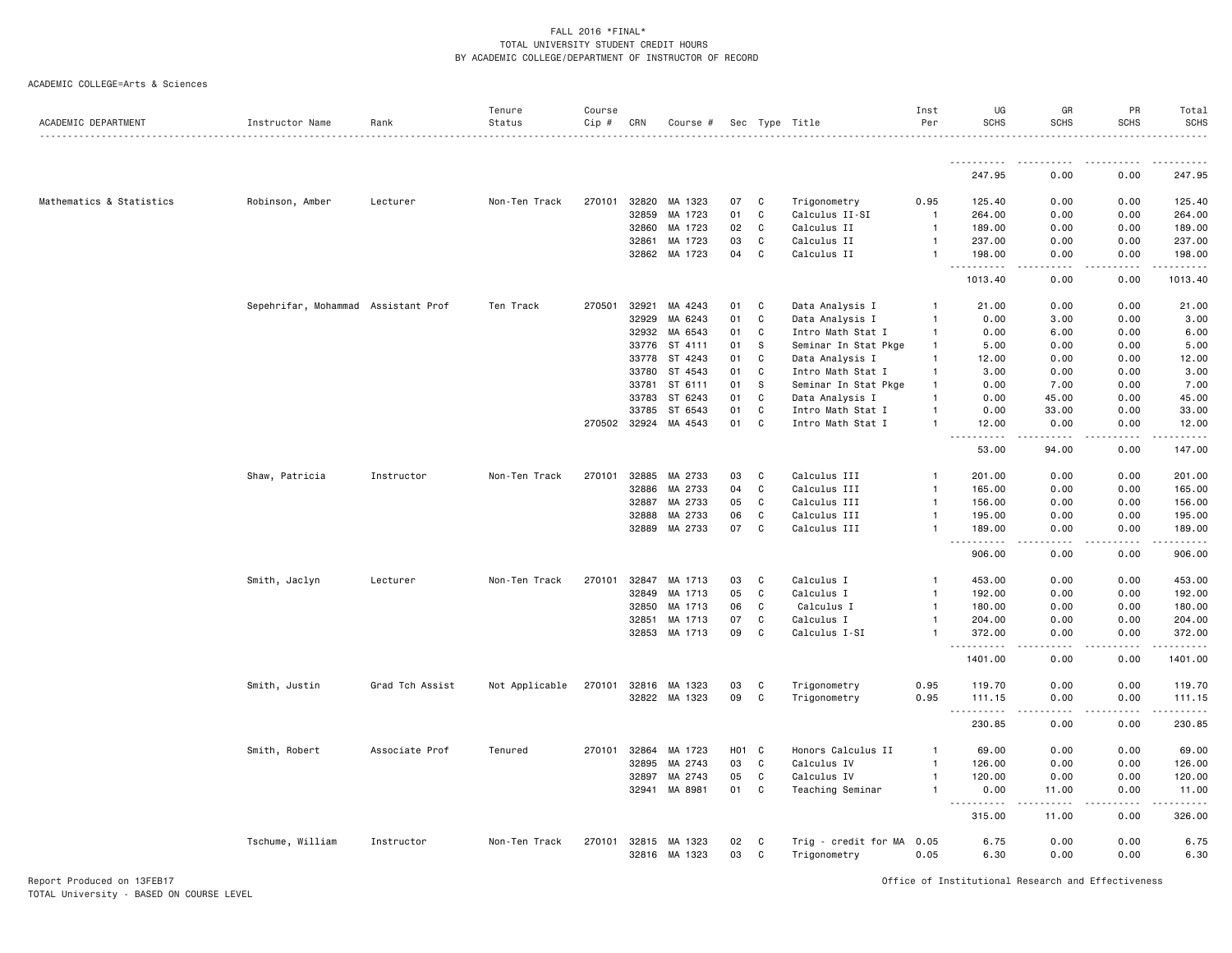#### ACADEMIC COLLEGE=Arts & Sciences

|                          |                                      |            | Tenure         | Course |       |          |     |                |                      | Inst                     | UG                                                | GR                           | PR              | Total                        |
|--------------------------|--------------------------------------|------------|----------------|--------|-------|----------|-----|----------------|----------------------|--------------------------|---------------------------------------------------|------------------------------|-----------------|------------------------------|
| ACADEMIC DEPARTMENT      | Instructor Name                      | Rank       | Status<br>.    | Cip #  | CRN   | Course # |     | Sec Type       | Title                | Per                      | <b>SCHS</b>                                       | <b>SCHS</b>                  | <b>SCHS</b>     | <b>SCHS</b><br>$\frac{1}{2}$ |
|                          |                                      |            |                |        |       |          |     |                |                      |                          |                                                   |                              |                 |                              |
| Mathematics & Statistics | Tschume, William                     | Instructor | Non-Ten Track  | 270101 | 32817 | MA 1323  | 04  | C              | Trigonometry         | 0.05                     | 6.15                                              | 0.00                         | 0.00            | 6.15                         |
|                          |                                      |            |                |        | 32818 | MA 1323  | 05  | C              | Trigonometry         | 0.05                     | 6.75                                              | 0.00                         | 0.00            | 6.75                         |
|                          |                                      |            |                |        | 32819 | MA 1323  | 06  | C              | Trigonometry         | $\overline{1}$           | 561.00                                            | 0.00                         | 0.00            | 561.00                       |
|                          |                                      |            |                |        | 32820 | MA 1323  | 07  | C              | Trigonometry         | 0.05                     | 6.60                                              | 0.00                         | 0.00            | 6.60                         |
|                          |                                      |            |                |        | 32822 | MA 1323  | 09  | C              | Trigonometry         | 0.05                     | 5.85                                              | 0.00                         | 0.00            | 5.85                         |
|                          |                                      |            |                |        | 32843 | MA 1613  | 09  | C              | Cal Bus & Life Sc I  | $\overline{1}$           | 540.00                                            | 0.00                         | 0.00            | 540.00                       |
|                          |                                      |            |                |        | 32848 | MA 1713  | 04  | C              | Calculus I           | $\overline{\phantom{0}}$ | 183.00                                            | 0.00                         | 0.00            | 183.00                       |
|                          |                                      |            |                | 270102 | 32784 | MA 1313  | 06  | $\mathsf{C}$   | College Algebra      | 0.95                     | 530.10                                            | 0.00                         | 0.00            | 530.10                       |
|                          |                                      |            |                |        | 32786 | MA 1313  | 08  | C              | College Algebra      | 0.95                     | 544.35<br>$\sim$ $\sim$ $\sim$ $\sim$ $\sim$<br>. | 0.00<br>$\sim$ $\sim$ $\sim$ | 0.00<br>.       | 544.35<br>.                  |
|                          |                                      |            |                |        |       |          |     |                |                      |                          | 2396.85                                           | 0.00                         | 0.00            | 2396.85                      |
|                          | Vital, Ralph Antoine Grad Tch Assist |            | Not Applicable | 270501 | 32865 | MA 2113  | 01  | B              | Intro to Stats       | 0.05                     | 1.35                                              | 0.00                         | 0.00            | 1.35                         |
|                          |                                      |            |                |        | 32870 | MA 2113  | 06  | B              | Intro to Stats       | 0.05                     | 1.65                                              | 0.00                         | 0.00            | 1.65                         |
|                          |                                      |            |                |        | 32881 | MA 2113  | 17  | B              | Intro to Stats       | 0.05                     | 1.50                                              | 0.00                         | 0.00            | 1.50                         |
|                          |                                      |            |                |        | 33754 | ST 2113  | 01  | B              | Intro to Stats       | 0.05                     | 3.30                                              | 0.00                         | 0.00            | 3.30                         |
|                          |                                      |            |                |        | 33759 | ST 2113  | 06  | B              | Intro to Stats       | 0.05                     | 2.85                                              | 0.00                         | 0.00            | 2.85                         |
|                          |                                      |            |                |        | 33770 | ST 2113  | 17  | B              | Intro to Stats       | 0.05                     | 3.00<br>$\sim$ $\sim$ $\sim$<br>.                 | 0.00<br>$- - -$              | 0.00<br>د د د د | 3.00<br>$- - - -$            |
|                          |                                      |            |                |        |       |          |     |                |                      |                          | 13.65                                             | 0.00                         | 0.00            | 13.65                        |
|                          | Walters, Kimberly                    | Instructor | Non-Ten Track  | 270101 | 32825 | MA 1413  | 02  | C              | Structure Real Numbe | $\overline{1}$           | 57.00                                             | 0.00                         | 0.00            | 57.00                        |
|                          |                                      |            |                | 270102 | 32779 | MA 1313  | 01  | C              | College Algebra      | 0.05                     | 9.15                                              | 0.00                         | 0.00            | 9.15                         |
|                          |                                      |            |                |        | 32780 | MA 1313  | 02  | C              | College Algebra      | 0.05                     | 27.45                                             | 0.00                         | 0.00            | 27.45                        |
|                          |                                      |            |                |        | 32781 | MA 1313  | 03  | $\mathtt{C}$   | College Algebra-SI   | $\overline{1}$           | 402.00                                            | 0.00                         | 0.00            | 402.00                       |
|                          |                                      |            |                |        | 32782 | MA 1313  | 04  | C              | College Algebra      | 0.05                     | 6.45                                              | 0.00                         | 0.00            | 6.45                         |
|                          |                                      |            |                |        | 32783 | MA 1313  | 05  | C              | College Algebra      | 0.05                     | 6.45                                              | 0.00                         | 0.00            | 6.45                         |
|                          |                                      |            |                |        | 32784 | MA 1313  | 06  | C              | College Algebra      | 0.05                     | 27.90                                             | 0.00                         | 0.00            | 27.90                        |
|                          |                                      |            |                |        | 32785 | MA 1313  | 07  | C              | College Algebra      | 0.05                     | 28.65                                             | 0.00                         | 0.00            | 28.65                        |
|                          |                                      |            |                |        | 32786 | MA 1313  | 08  | $\mathtt{C}$   | College Algebra      | 0.05                     | 28.65                                             | 0.00                         | 0.00            | 28.65                        |
|                          |                                      |            |                |        | 32787 | MA 1313  | 09  | C              | College Algebra      | 0.05                     | 31.35                                             | 0.00                         | 0.00            | 31.35                        |
|                          |                                      |            |                |        | 32788 | MA 1313  | 11  | К              | College Algebra      | -1                       | 0.00                                              | 0.00                         | 0.00            | 0.00                         |
|                          |                                      |            |                |        | 32789 | MA 1313  | 12  | K              | College Algebra      | $\overline{1}$           | 0.00                                              | 0.00                         | 0.00            | 0.00                         |
|                          |                                      |            |                |        | 32790 | MA 1313  | 13  | K              | College Algebra      | $\overline{1}$           | 0.00                                              | 0.00                         | 0.00            | 0.00                         |
|                          |                                      |            |                |        | 32791 | MA 1313  | 14  | К              | College Algebra      | $\mathbf{1}$             | 0.00                                              | 0.00                         | 0.00            | 0.00                         |
|                          |                                      |            |                |        | 32792 | MA 1313  | 15  | K              | College Algebra      | -1                       | 0.00                                              | 0.00                         | 0.00            | 0.00                         |
|                          |                                      |            |                |        | 32793 | MA 1313  | 16  | К              | College Algebra      | $\mathbf{1}$             | 0.00                                              | 0.00                         | 0.00            | 0.00                         |
|                          |                                      |            |                |        | 32794 | MA 1313  | 17  | К              | College Algebra      | -1                       | 0.00                                              | 0.00                         | 0.00            | 0.00                         |
|                          |                                      |            |                |        | 32795 | MA 1313  | 18  | К              | College Algebra      | -1                       | 0.00                                              | 0.00                         | 0.00            | 0.00                         |
|                          |                                      |            |                |        | 32796 | MA 1313  | 19  | K              | College Algebra      | $\mathbf{1}$             | 0.00                                              | 0.00                         | 0.00            | 0.00                         |
|                          |                                      |            |                |        | 32797 | MA 1313  | 20  | K              | College Algebra      | $\overline{1}$           | 0.00                                              | 0.00                         | 0.00            | 0.00                         |
|                          |                                      |            |                |        | 32798 | MA 1313  | 21  | К              | College Algebra      | -1                       | 0.00                                              | 0.00                         | 0.00            | 0.00                         |
|                          |                                      |            |                |        | 32799 | MA 1313  | 22  | K              | College Algebra      | $\mathbf{1}$             | 0.00                                              | 0.00                         | 0.00            | 0.00                         |
|                          |                                      |            |                |        | 32800 | MA 1313  | 23  | К              | College Algebra      | $\mathbf{1}$             | 0.00                                              | 0.00                         | 0.00            | 0.00                         |
|                          |                                      |            |                |        | 32801 | MA 1313  | 24  | K              | College Algebra      | $\overline{1}$           | 0.00                                              | 0.00                         | 0.00            | 0.00                         |
|                          |                                      |            |                |        | 32802 | MA 1313  | 25  | K              | College Algebra      | $\mathbf{1}$             | 0.00                                              | 0.00                         | 0.00            | 0.00                         |
|                          |                                      |            |                |        | 32803 | MA 1313  | 26  | К              | College Algebra      | $\mathbf{1}$             | 0.00                                              | 0.00                         | 0.00            | 0.00                         |
|                          |                                      |            |                |        | 32805 | MA 1313  | 28  | К              | College Algebra      | -1                       | 0.00                                              | 0.00                         | 0.00            | 0.00                         |
|                          |                                      |            |                |        | 32806 | MA 1313  | 29  | К              | College Algebra      | -1                       | 0.00                                              | 0.00                         | 0.00            | 0.00                         |
|                          |                                      |            |                |        | 32807 | MA 1313  | 30  | К              | College Algebra      | $\mathbf{1}$             | 0.00                                              | 0.00                         | 0.00            | 0.00                         |
|                          |                                      |            |                |        | 32808 | MA 1313  | 31  | К              | College Algebra      | -1                       | 0.00                                              | 0.00                         | 0.00            | 0.00                         |
|                          |                                      |            |                |        | 32809 | MA 1313  | 32  | К              | College Algebra      | -1                       | 0.00                                              | 0.00                         | 0.00            | 0.00                         |
|                          |                                      |            |                |        | 32810 | MA 1313  | 10  | К              | College Algebra      | $\overline{1}$           | 0.00                                              | 0.00                         | 0.00            | 0.00                         |
|                          |                                      |            |                |        | 34293 | MA 1313  | 501 | $\overline{B}$ | College Algebra      | $\overline{1}$           | 75.00                                             | 0.00                         | 0.00            | 75.00                        |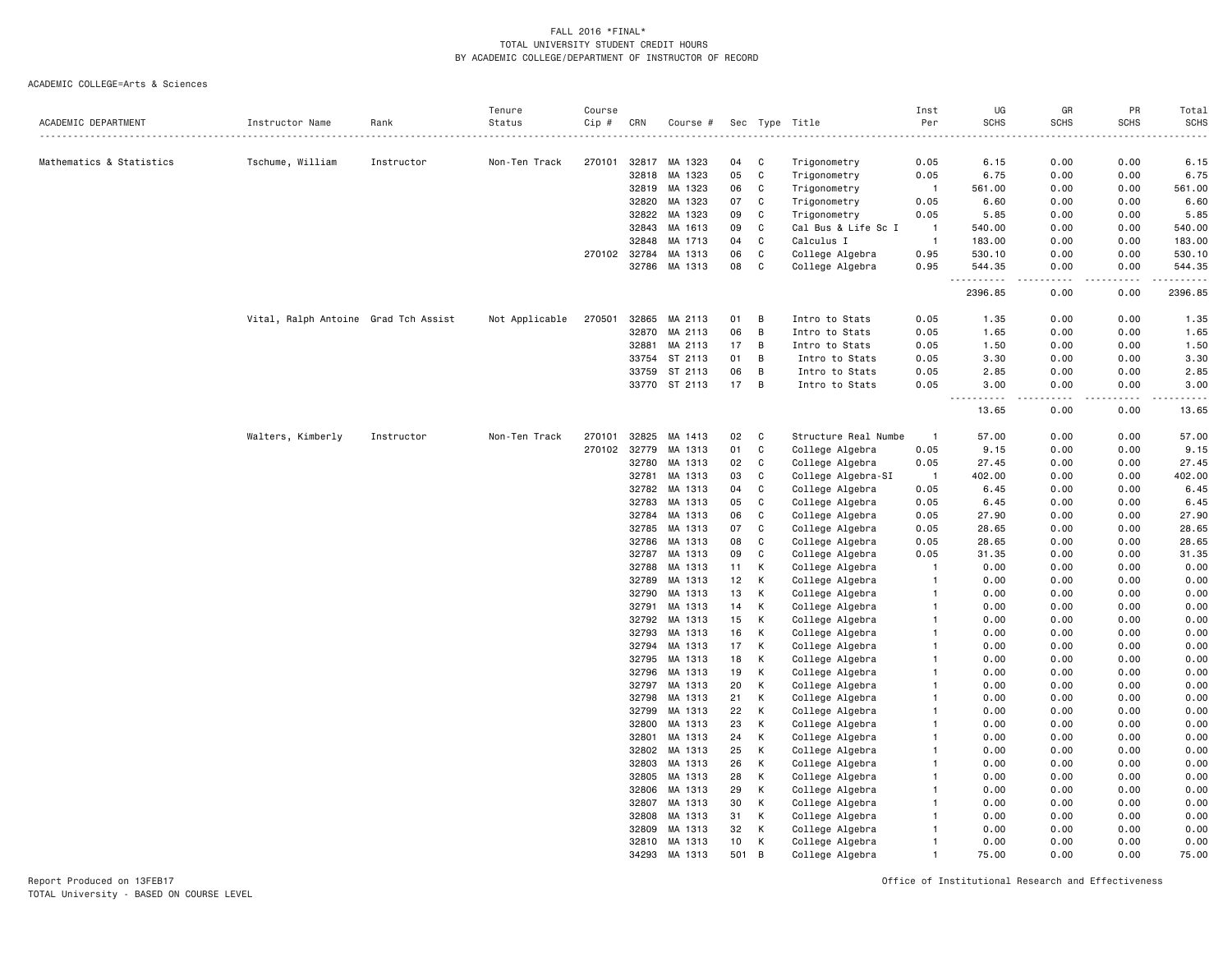#### ACADEMIC COLLEGE=Arts & Sciences

|                          |                                     |                | Tenure        | Course |              |                      |       |                |                      | Inst           | UG                                                                                                                                                                                                              | GR                    | PR            | Total                                                                                                                                                                                     |
|--------------------------|-------------------------------------|----------------|---------------|--------|--------------|----------------------|-------|----------------|----------------------|----------------|-----------------------------------------------------------------------------------------------------------------------------------------------------------------------------------------------------------------|-----------------------|---------------|-------------------------------------------------------------------------------------------------------------------------------------------------------------------------------------------|
| ACADEMIC DEPARTMENT      | Instructor Name                     | Rank           | Status        | Cip #  | CRN          | Course #             | Sec   | Type           | Title                | Per            | <b>SCHS</b>                                                                                                                                                                                                     | <b>SCHS</b>           | <b>SCHS</b>   | <b>SCHS</b>                                                                                                                                                                               |
|                          |                                     |                |               |        |              |                      |       |                |                      |                |                                                                                                                                                                                                                 |                       |               |                                                                                                                                                                                           |
| Mathematics & Statistics | Walters, Kimberly                   | Instructor     | Non-Ten Track | 270102 | 35312        | MA 1313              | 40    | B              | College Algebra      | $\overline{1}$ | 90.00                                                                                                                                                                                                           | 0.00                  | 0.00          | 90.00                                                                                                                                                                                     |
|                          |                                     |                |               |        | 35314        | MA 1313              | 41    | $\overline{B}$ | College Algebra      | $\overline{1}$ | 81.00                                                                                                                                                                                                           | 0.00                  | 0.00          | 81.00                                                                                                                                                                                     |
|                          |                                     |                |               | 521003 | 32223        | FYE 1001             | F03   | C.             | Freshman Year Experi | $\overline{1}$ | 24,00                                                                                                                                                                                                           | 0.00                  | 0.00          | 24.00                                                                                                                                                                                     |
|                          |                                     |                |               |        | 32224        | FYE 1001             | F04   | C.             | Freshman Year Experi | $\overline{1}$ | 10.00<br>. <b>.</b>                                                                                                                                                                                             | 0.00<br>الدامات ب     | 0.00<br>.     | 10.00<br>.                                                                                                                                                                                |
|                          |                                     |                |               |        |              |                      |       |                |                      |                | 905.05                                                                                                                                                                                                          | 0.00                  | 0.00          | 905.05                                                                                                                                                                                    |
|                          | Wood, Rebecca                       | Lecturer       | Non-Ten Track | 270101 | 32824        | MA 1413              | 01    | C              | Structure Real Numbe | $\overline{1}$ | 129.00                                                                                                                                                                                                          | 0.00                  | 0.00          | 129.00                                                                                                                                                                                    |
|                          |                                     |                |               | 270501 | 32909        | MA 3123              | 01    | B              | Intro to Stat. Inf   | $\overline{1}$ | 60.00                                                                                                                                                                                                           | 0.00                  | 0.00          | 60.00                                                                                                                                                                                     |
|                          |                                     |                |               |        |              | 33773 ST 3123        | 01    | B              | Intro to Stat. Inf.  | $\mathbf{1}$   | 75.00                                                                                                                                                                                                           | 0.00                  | 0.00          | 75.00                                                                                                                                                                                     |
|                          |                                     |                |               |        |              |                      |       |                |                      |                | $\sim$ $\sim$ .<br>.<br>264.00                                                                                                                                                                                  | $\frac{1}{2}$<br>0.00 | .<br>0.00     | .<br>264.00                                                                                                                                                                               |
|                          | Woodard, Kelly                      | Lecturer       | Non-Ten Track | 270101 | 34292        | MA 0103              | 501 B |                | Intermediate Algebra | $\overline{1}$ | 39,00                                                                                                                                                                                                           | 0.00                  | 0.00          | 39,00                                                                                                                                                                                     |
|                          |                                     |                |               |        |              |                      |       |                |                      | $\overline{1}$ |                                                                                                                                                                                                                 |                       |               |                                                                                                                                                                                           |
|                          |                                     |                |               |        | 34294        | MA 1323              | 501 C |                | Trigonometry         |                | 69.00                                                                                                                                                                                                           | 0.00                  | 0.00          | 69.00                                                                                                                                                                                     |
|                          |                                     |                |               |        | 34295        | MA 1413              | 501 C |                | Structure Real Numbe | $\mathbf{1}$   | 57.00                                                                                                                                                                                                           | 0.00                  | 0.00          | 57.00                                                                                                                                                                                     |
|                          |                                     |                |               |        | 34296        | MA 1423              | 501 C |                | Problem Solving Real | $\overline{1}$ | 93.00                                                                                                                                                                                                           | 0.00                  | 0.00          | 93.00                                                                                                                                                                                     |
|                          |                                     |                |               |        | 34297        | MA 1433              | 501 C |                | Informal Geom & Meas | $\overline{1}$ | 36.00<br>.                                                                                                                                                                                                      | 0.00<br>.             | 0.00<br>.     | 36.00<br>.                                                                                                                                                                                |
|                          |                                     |                |               |        |              |                      |       |                |                      |                | 294.00                                                                                                                                                                                                          | 0.00                  | 0.00          | 294.00                                                                                                                                                                                    |
|                          | Woodroofe, Russell                  | Assistant Prof | Ten Track     | 270101 | 32898        | MA 3053              | 01    | C              | Found Of Math I      | $\overline{1}$ | 63.00                                                                                                                                                                                                           | 0.00                  | 0.00          | 63.00                                                                                                                                                                                     |
|                          |                                     |                |               |        | 36055        | MA 2733              | 08    | C              | Calculus III         | $\mathbf{1}$   | 132.00                                                                                                                                                                                                          | 0.00                  | 0.00          | 132.00                                                                                                                                                                                    |
|                          |                                     |                |               |        | 36614        | MA 4000              | 03    | $\mathbf I$    | Directed Indiv Study | $\mathbf{1}$   | 3.00                                                                                                                                                                                                            | 0.00                  | 0.00          | 3.00                                                                                                                                                                                      |
|                          |                                     |                |               |        | 36615        | MA 7000              | 02    | $\mathbf{I}$   | Directed Indiv Study | $\overline{1}$ | 0.00                                                                                                                                                                                                            | 3.00                  | 0.00          | 3.00                                                                                                                                                                                      |
|                          |                                     |                |               |        | 36650        | MA 7000              | 05    | $\mathbf{I}$   | Directed Indiv Study | $\overline{1}$ | 0.00                                                                                                                                                                                                            | 3.00                  | 0.00          | 3.00                                                                                                                                                                                      |
|                          |                                     |                |               |        |              |                      |       |                |                      |                | .<br>198.00                                                                                                                                                                                                     | .<br>6.00             | .<br>0.00     | .<br>204.00                                                                                                                                                                               |
|                          |                                     |                |               | 270501 | 33793        | ST 8613              | 01    | C              | Linear Models I      | $\mathbf{1}$   | 0.00                                                                                                                                                                                                            |                       | 0.00          | 21.00                                                                                                                                                                                     |
|                          | Woody, Jonathan                     | Assistant Prof | Ten Track     |        |              |                      | 01    | $\mathtt{C}$   |                      |                |                                                                                                                                                                                                                 | 21.00                 |               |                                                                                                                                                                                           |
|                          |                                     |                |               |        | 34797        | ST 8913              |       |                | Recent Devs In Stat  | $\mathbf{1}$   | 0.00<br>$\sim$ $\sim$                                                                                                                                                                                           | 18.00                 | 0.00          | 18.00                                                                                                                                                                                     |
|                          |                                     |                |               |        |              |                      |       |                |                      |                | 0.00                                                                                                                                                                                                            | 39.00                 | 0.00          | 39.00                                                                                                                                                                                     |
|                          | Wu, Tung-Lung                       | Assistant Prof | Ten Track     |        |              | 270501 33786 ST 8114 | 01    | B              | Statistical Methods  | $\mathbf{1}$   | 0.00                                                                                                                                                                                                            | 128.00                | 0.00          | 128.00                                                                                                                                                                                    |
|                          |                                     |                |               |        |              | 33790 ST 8413        | 01    | C              | Multiv Stat Meths    | -1             | 0.00                                                                                                                                                                                                            | 12.00                 | 0.00          | 12.00                                                                                                                                                                                     |
|                          |                                     |                |               |        |              |                      |       |                |                      |                | $\sim$ $\sim$ $\sim$<br>$\frac{1}{2} \left( \frac{1}{2} \right) \left( \frac{1}{2} \right) \left( \frac{1}{2} \right) \left( \frac{1}{2} \right) \left( \frac{1}{2} \right) \left( \frac{1}{2} \right)$<br>0.00 | .<br>140.00           | -----<br>0.00 | $\frac{1}{2} \left( \frac{1}{2} \right) \left( \frac{1}{2} \right) \left( \frac{1}{2} \right) \left( \frac{1}{2} \right) \left( \frac{1}{2} \right) \left( \frac{1}{2} \right)$<br>140.00 |
|                          | Xu, Xiangsheng                      | Professor      | Tenured       |        | 270101 32913 | MA 3253              | 01    | C              | Diff Equations       | -1             | 87.00                                                                                                                                                                                                           | 0.00                  | 0.00          | 87.00                                                                                                                                                                                     |
|                          |                                     |                |               |        | 270102 32903 | MA 3113              | 05    | C              | Intro Linear Algebra | -1             | 126.00                                                                                                                                                                                                          | 0.00                  | 0.00          | 126.00                                                                                                                                                                                    |
|                          |                                     |                |               |        |              |                      |       |                |                      |                | $\sim$ $\sim$ .<br>.<br>213.00                                                                                                                                                                                  | $\frac{1}{2}$<br>0.00 | .<br>0.00     | $\frac{1}{2} \left( \frac{1}{2} \right) \left( \frac{1}{2} \right) \left( \frac{1}{2} \right) \left( \frac{1}{2} \right) \left( \frac{1}{2} \right)$<br>213.00                            |
|                          | Yarahmadian, Shantia Associate Prof |                | Tenured       | 270101 | 34794        | MA 8313              | 01    | C              | Ordinary Diff Eqn I  | $\mathbf{1}$   | 0.00                                                                                                                                                                                                            | 39.00                 | 0.00          | 39.00                                                                                                                                                                                     |
|                          |                                     |                |               |        | 35498        | MA 9000              | 01    | D              | Research / Diss      | $\mathbf{1}$   | 0.00                                                                                                                                                                                                            | 1.00                  | 0.00          | 1.00                                                                                                                                                                                      |
|                          |                                     |                |               |        |              | 36512 MA 7000        | 01    | $\mathbf{I}$   | Directed Indiv Study | $\mathbf{1}$   | 0.00                                                                                                                                                                                                            | 3.00                  | 0.00          | 3.00                                                                                                                                                                                      |
|                          |                                     |                |               |        | 36725        | MA 4000              | 04    | $\mathbf{I}$   | Directed Indiv Study | $\mathbf{1}$   | 3.00                                                                                                                                                                                                            | 0.00                  | 0.00          | 3.00                                                                                                                                                                                      |
|                          |                                     |                |               |        | 36809        | MA 7000              | 07    | $\mathbf{I}$   | Directed Indiv Study | $\mathbf{1}$   | 0.00                                                                                                                                                                                                            | 3.00                  | 0.00          | 3.00                                                                                                                                                                                      |
|                          |                                     |                |               | 270301 | 32937        | MA 8203              | 01    | C              | Appl Math I          | $\overline{1}$ | 0.00                                                                                                                                                                                                            | 36.00                 | 0.00          | 36.00                                                                                                                                                                                     |
|                          |                                     |                |               |        |              |                      |       |                |                      |                | $\sim$ $\sim$<br>----<br>3.00                                                                                                                                                                                   | .<br>82.00            | 0.00          | $\frac{1}{2}$<br>85.00                                                                                                                                                                    |
|                          | Zhang, Xu                           | Assistant Prof | Ten Track     |        |              | 270102 32906 MA 3113 | 08    | C              | Intro Linear Algebra | -1             | 126.00                                                                                                                                                                                                          | 0.00                  | 0.00          | 126.00                                                                                                                                                                                    |
|                          |                                     |                |               |        |              |                      |       |                |                      |                |                                                                                                                                                                                                                 |                       |               |                                                                                                                                                                                           |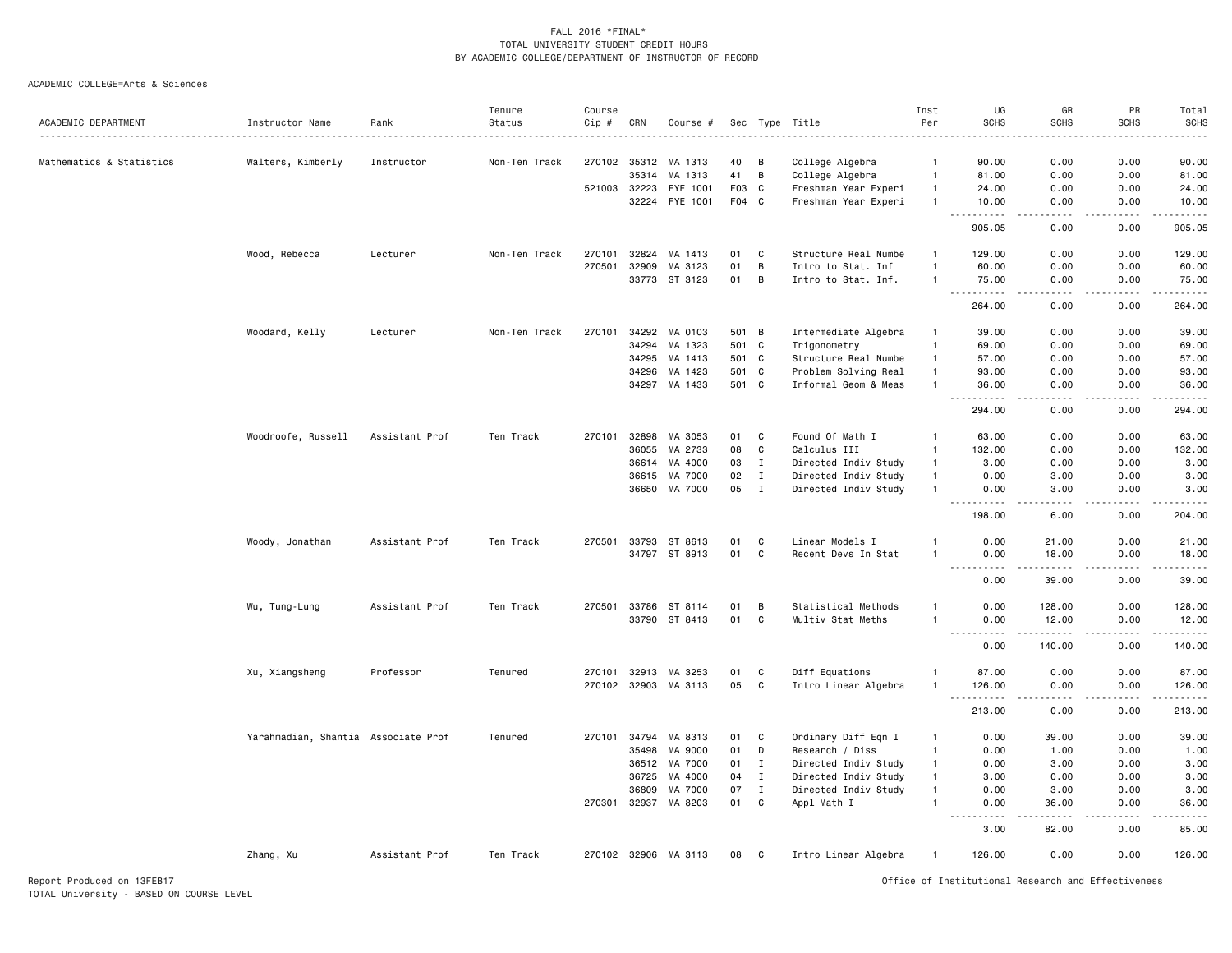| ACADEMIC DEPARTMENT                                              | Instructor Name | Rank            | Tenure<br>Status | Course<br>Cip # | CRN                              | Course #                                 |                      |                   | Sec Type Title                                                                              | Inst<br>Per  | UG<br><b>SCHS</b>                  | GR<br><b>SCHS</b>              | PR<br><b>SCHS</b>            | Total<br><b>SCHS</b>                                                                                                                                                                                                                                                                                                                                                                                                                                                                             |
|------------------------------------------------------------------|-----------------|-----------------|------------------|-----------------|----------------------------------|------------------------------------------|----------------------|-------------------|---------------------------------------------------------------------------------------------|--------------|------------------------------------|--------------------------------|------------------------------|--------------------------------------------------------------------------------------------------------------------------------------------------------------------------------------------------------------------------------------------------------------------------------------------------------------------------------------------------------------------------------------------------------------------------------------------------------------------------------------------------|
| Mathematics & Statistics                                         | Zhang, Xu       | Assistant Prof  | Ten Track        |                 |                                  | 270102 32908 MA 3113                     | 10 C                 |                   | Intro Linear Algebra                                                                        |              | 132.00                             | 0.00                           | 0.00                         | 132.00                                                                                                                                                                                                                                                                                                                                                                                                                                                                                           |
|                                                                  |                 |                 |                  |                 |                                  |                                          |                      |                   |                                                                                             |              | 258.00                             | 0.00                           | 0.00                         | 258.00                                                                                                                                                                                                                                                                                                                                                                                                                                                                                           |
|                                                                  | Zhao, Zhicong   | Grad Tch Assist | Not Applicable   | 270501          |                                  | 32873 MA 2113<br>33762 ST 2113           | 09<br>09             | B<br>B            | Intro to Stats<br>Intro to Stats                                                            | 0.05<br>0.05 | 1.80<br>2.55                       | 0.00<br>0.00                   | 0.00<br>0.00                 | 1.80<br>2.55                                                                                                                                                                                                                                                                                                                                                                                                                                                                                     |
|                                                                  |                 |                 |                  |                 |                                  |                                          |                      |                   |                                                                                             |              | 4.35                               | 0.00                           | ----<br>0.00                 | 4.35                                                                                                                                                                                                                                                                                                                                                                                                                                                                                             |
|                                                                  | Zhou, Qian      | Assistant Prof  | Ten Track        | 270501          | 32923<br>32931<br>33784<br>33787 | MA 4523<br>MA 6523<br>ST 6523<br>ST 8114 | 01<br>01<br>01<br>02 | C.<br>C<br>C<br>B | Intro To Probability<br>Intro To Probability<br>Intro To Probability<br>Statistical Methods |              | 87.00<br>0.00<br>0.00<br>0.00      | 0.00<br>3.00<br>3.00<br>116.00 | 0.00<br>0.00<br>0.00<br>0.00 | 87.00<br>3.00<br>3.00<br>116.00                                                                                                                                                                                                                                                                                                                                                                                                                                                                  |
|                                                                  |                 |                 |                  |                 |                                  |                                          |                      |                   |                                                                                             |              | 87.00                              | . <b>.</b> .<br>122.00         | $\cdots$<br>.<br>0.00        | $\begin{array}{cccccccccccccc} \multicolumn{2}{c}{} & \multicolumn{2}{c}{} & \multicolumn{2}{c}{} & \multicolumn{2}{c}{} & \multicolumn{2}{c}{} & \multicolumn{2}{c}{} & \multicolumn{2}{c}{} & \multicolumn{2}{c}{} & \multicolumn{2}{c}{} & \multicolumn{2}{c}{} & \multicolumn{2}{c}{} & \multicolumn{2}{c}{} & \multicolumn{2}{c}{} & \multicolumn{2}{c}{} & \multicolumn{2}{c}{} & \multicolumn{2}{c}{} & \multicolumn{2}{c}{} & \multicolumn{2}{c}{} & \multicolumn{2}{c}{} & \$<br>209,00 |
|                                                                  | Zhu, Jie        | Grad Tch Assist | Not Applicable   | 270501          | 32871                            | MA 2113<br>33760 ST 2113                 | 07<br>07             | B<br>B            | Intro to Stats<br>Intro to Stats                                                            | 0.05<br>0.05 | 1.50<br>3.00<br>- - - - -<br>----- | 0.00<br>0.00<br>.              | 0.00<br>0.00<br>$\cdots$     | 1.50<br>3.00                                                                                                                                                                                                                                                                                                                                                                                                                                                                                     |
|                                                                  |                 |                 |                  |                 |                                  |                                          |                      |                   |                                                                                             |              | 4.50                               | 0.00                           | 0.00                         | 4.50                                                                                                                                                                                                                                                                                                                                                                                                                                                                                             |
| ====================================<br>Mathematics & Statistics |                 |                 |                  |                 |                                  |                                          |                      |                   |                                                                                             |              | ==========<br>20491.00             | ==========<br>923.00           | ==========<br>0.00           | ==========<br>21414.00                                                                                                                                                                                                                                                                                                                                                                                                                                                                           |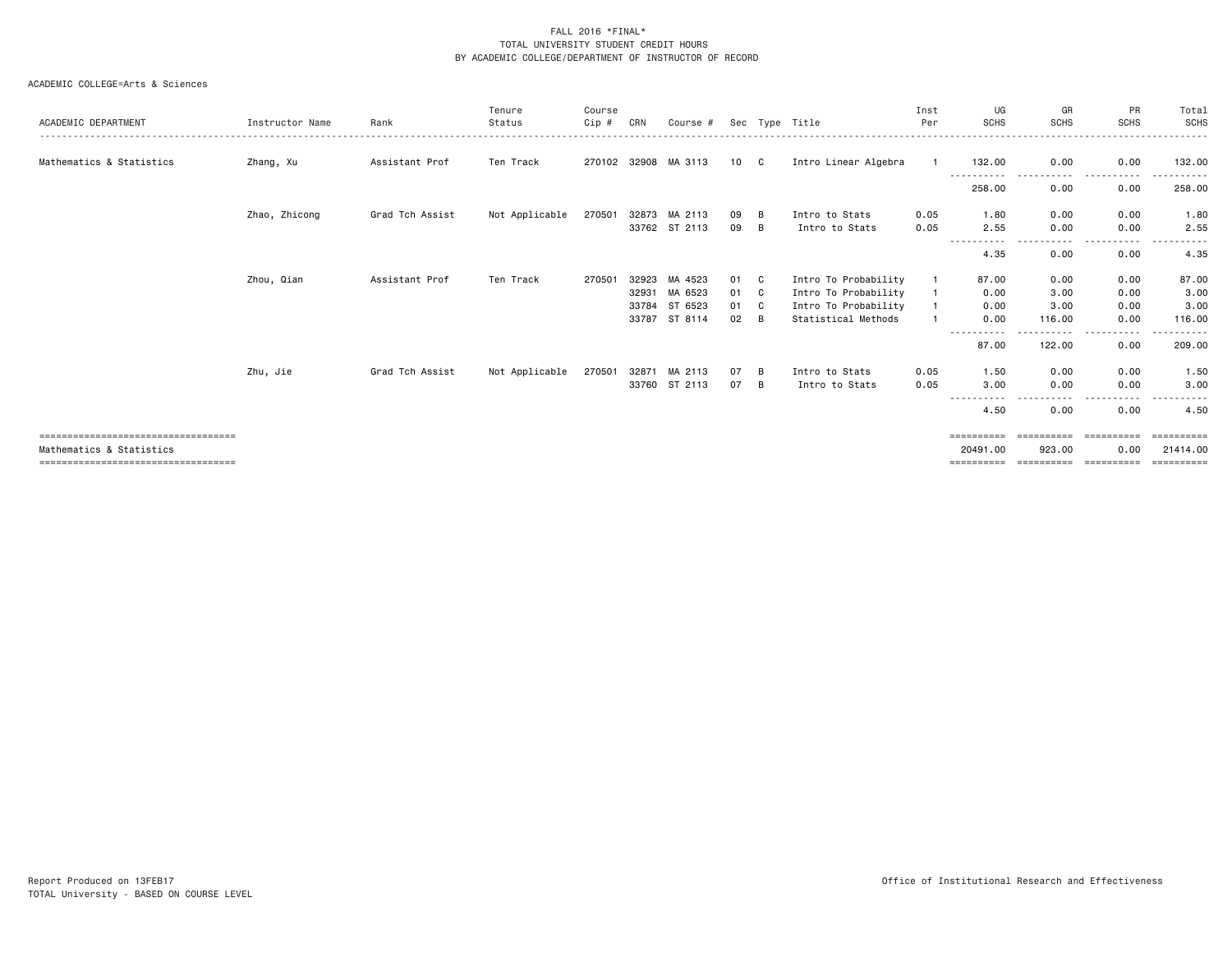| ACADEMIC DEPARTMENT                    | Instructor Name | Rank         | Tenure<br>Status | Course<br>Cip # | CRN   | Course #             |      |   | Sec Type Title       | Inst<br>Per  | UG<br><b>SCHS</b>   | GR<br><b>SCHS</b> | PR<br><b>SCHS</b> | Total<br>SCHS |
|----------------------------------------|-----------------|--------------|------------------|-----------------|-------|----------------------|------|---|----------------------|--------------|---------------------|-------------------|-------------------|---------------|
|                                        |                 |              |                  |                 |       |                      |      |   |                      |              |                     |                   |                   |               |
| Military Science                       | Carter, John    | Non-Employee | Not Applicable   | 280503          | 33052 | MS 3113              | 01   | B | Adv Mil Skills I     | $\mathbf{1}$ | 27.00               | 0.00              | 0.00              | 27.00         |
|                                        |                 |              |                  |                 |       | 33053 MS 3113        | 02   | B | Adv Mil Skills I     |              | 42.00               | 0.00              | 0.00              | 42.00         |
|                                        |                 |              |                  |                 |       |                      |      |   |                      |              | 69.00               | 0.00              | 0.00              | 69.00         |
|                                        | Frantz, Mark    | Non-Employee | Not Applicable   |                 |       | 131314 33234 PE 3111 | 01 L |   | Adv Mil Phy Fit      |              | 49.00<br>---------- | 0.00<br>$\cdots$  | 0.00<br>.         | 49.00         |
|                                        |                 |              |                  |                 |       |                      |      |   |                      |              | 49.00               | 0.00              | 0.00              | 49.00         |
|                                        | Silvers, Justin | Non-Employee | Not Applicable   | 280503          | 33049 | MS 2113              | 01   | B | Advanced Leadership  | $\mathbf{1}$ | 45.00               | 0.00              | 0.00              | 45.00         |
|                                        |                 |              |                  |                 | 33050 | MS 2113              | 02   | B | Advanced Leadership  |              | 60.00               | 0.00              | 0.00              | 60.00         |
|                                        |                 |              |                  |                 |       |                      |      |   |                      |              | 105.00              | $\cdots$<br>0.00  | .<br>0.00         | .<br>105.00   |
|                                        | Vazquez, Luis   | Non-Employee | Not Applicable   | 280503          | 33044 | MS 1112              | 01   | B | Leader Development I |              | 28.00               | 0.00              | 0.00              | 28.00         |
|                                        |                 |              |                  |                 | 33045 | MS 1112              | 02   | B | Leader Development I |              | 20.00               | 0.00              | 0.00              | 20.00         |
|                                        |                 |              |                  |                 | 33046 | MS 1112              | 03   | B | Leader Development I |              | 12.00               | 0.00              | 0.00              | 12.00         |
|                                        |                 |              |                  |                 |       |                      |      |   |                      |              | $\cdots$<br>60.00   | 0.00              | $\cdots$<br>0.00  | 60.00         |
| ====================================== |                 |              |                  |                 |       |                      |      |   |                      |              | ==========          | ==========        | ==========        |               |
| Military Science                       |                 |              |                  |                 |       |                      |      |   |                      |              | 283.00              | 0.00              | 0.00              | 283.00        |
| =====================================  |                 |              |                  |                 |       |                      |      |   |                      |              |                     |                   |                   | =======       |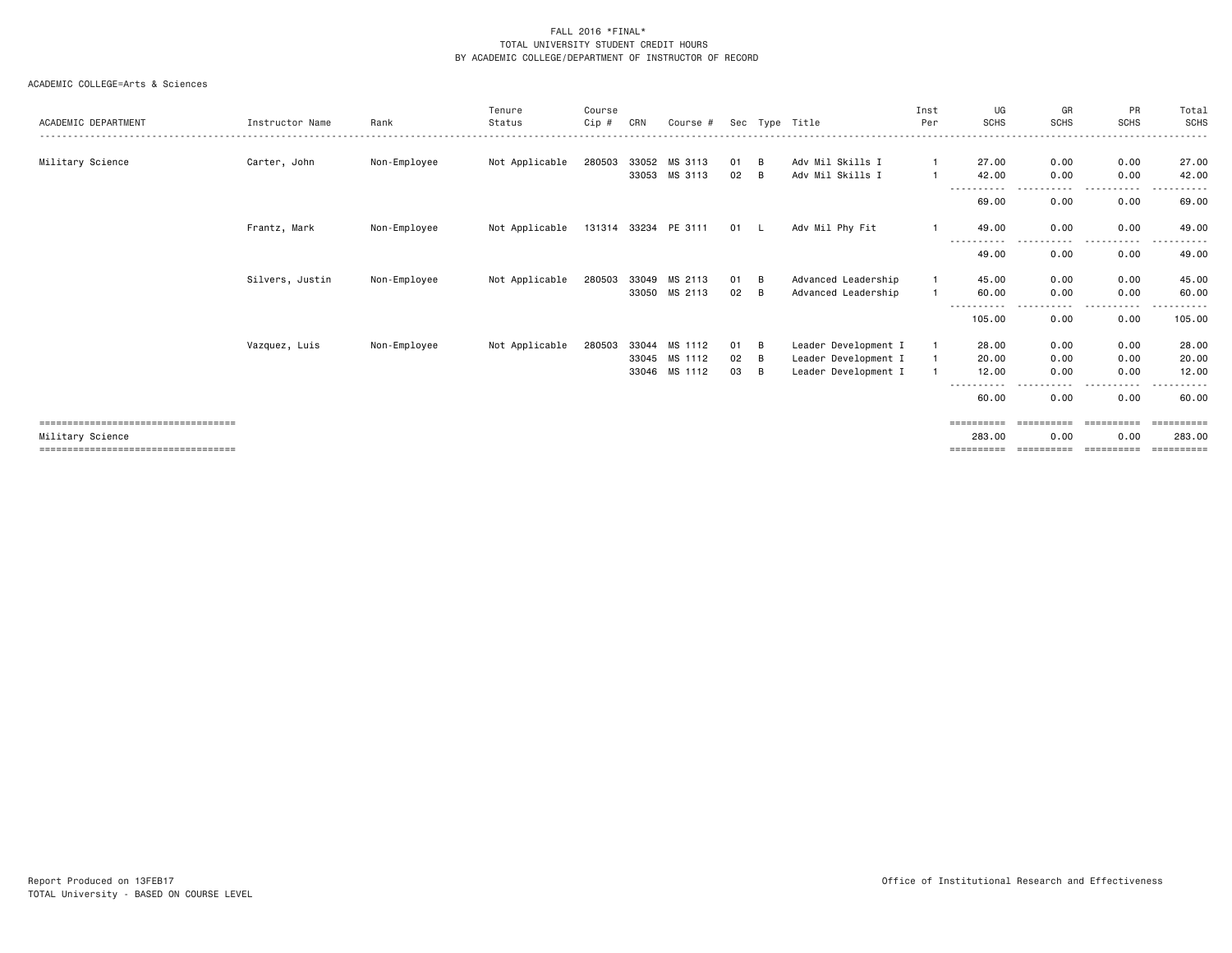#### ACADEMIC COLLEGE=Arts & Sciences

|                       |                   |                | Tenure         | Course |       |                       |       |              |                        | Inst           | UG                                                                                                                                                                                                                                                                                                                                                                                                | GR                    | PR                    | Total                   |
|-----------------------|-------------------|----------------|----------------|--------|-------|-----------------------|-------|--------------|------------------------|----------------|---------------------------------------------------------------------------------------------------------------------------------------------------------------------------------------------------------------------------------------------------------------------------------------------------------------------------------------------------------------------------------------------------|-----------------------|-----------------------|-------------------------|
| ACADEMIC DEPARTMENT   | Instructor Name   | Rank           | Status         | Cip #  | CRN   | Course #              |       |              | Sec Type Title         | Per            | <b>SCHS</b>                                                                                                                                                                                                                                                                                                                                                                                       | <b>SCHS</b>           | <b>SCHS</b>           | <b>SCHS</b>             |
| Philosophy & Religion | Bickle, John      | Professor      | Tenured        | 380101 | 34700 | PHI 3163              | 01    | C            | Moral Philosophy       |                | 93.00                                                                                                                                                                                                                                                                                                                                                                                             | 0.00                  | 0.00                  | 93.00                   |
|                       |                   |                |                |        |       |                       |       |              |                        |                | <b>.</b><br>93.00                                                                                                                                                                                                                                                                                                                                                                                 | .<br>0.00             | $\frac{1}{2}$<br>0.00 | .<br>93.00              |
|                       |                   |                |                |        |       |                       |       |              |                        |                |                                                                                                                                                                                                                                                                                                                                                                                                   |                       |                       |                         |
|                       | Bisson, Albert    | Instructor     | Non-Ten Track  | 380201 | 33673 | REL 1103              | 01    | C            | Intro To Religion      | $\mathbf{1}$   | 135.00                                                                                                                                                                                                                                                                                                                                                                                            | 0.00                  | 0.00                  | 135.00                  |
|                       |                   |                |                |        | 34707 | REL 3133              | 01    | s            | Seminar in Religion    | $\overline{1}$ | 96.00                                                                                                                                                                                                                                                                                                                                                                                             | 0.00                  | 0.00                  | 96.00                   |
|                       |                   |                |                |        | 36890 | REL 4000              | 02    | $\mathbf I$  | Directed Indiv Study   | $\overline{1}$ | 3.00                                                                                                                                                                                                                                                                                                                                                                                              | 0.00                  | 0.00                  | 3.00                    |
|                       |                   |                |                | 380203 | 34706 | REL 1213              | 01    | C            | Intr To Old Test       | $\overline{1}$ | 111.00                                                                                                                                                                                                                                                                                                                                                                                            | 0.00                  | 0.00                  | 111.00                  |
|                       |                   |                |                | 540101 | 34704 | REL 3703              | 01    | $\mathbf c$  | Western Church to 16   | $\mathbf{1}$   | 78.00                                                                                                                                                                                                                                                                                                                                                                                             | 0.00                  | 0.00                  | 78.00                   |
|                       |                   |                |                |        | 35827 | HI 3703               | 01    | C            | Western Church to 16   | $\mathbf{1}$   | 42.00                                                                                                                                                                                                                                                                                                                                                                                             | 0.00                  | 0.00                  | 42.00                   |
|                       |                   |                |                |        |       |                       |       |              |                        |                | 465.00                                                                                                                                                                                                                                                                                                                                                                                            | 0.00                  | 0.00                  | 465.00                  |
|                       | Bollhagen, Andrew | Non-Faculty    | Not Applicable |        |       | 380102 33379 PHI 1113 | 03    | $\mathbf{C}$ | Intro To Logic         |                | 132.00<br><u>.</u>                                                                                                                                                                                                                                                                                                                                                                                | 0.00<br>$- - - -$     | 0.00<br>.             | 132.00<br>$- - - - - -$ |
|                       |                   |                |                |        |       |                       |       |              |                        |                | 132.00                                                                                                                                                                                                                                                                                                                                                                                            | 0.00                  | 0.00                  | 132.00                  |
|                       | Boyce, Kristin    | Assistant Prof | Ten Track      | 240101 | 32527 | HON 1173              | H01 S |              | The Quest II           | $\overline{1}$ | 45.00                                                                                                                                                                                                                                                                                                                                                                                             | 0.00                  | 0.00                  | 45.00                   |
|                       |                   |                |                |        | 32528 | HON 1173              | H02 S |              | The Quest II           | $\mathbf{1}$   | 45.00                                                                                                                                                                                                                                                                                                                                                                                             | 0.00                  | 0.00                  | 45.00                   |
|                       |                   |                |                | 380101 | 34699 | PHI 3153              | 01    | C            | Aesthetics             | $\overline{1}$ | 96.00                                                                                                                                                                                                                                                                                                                                                                                             | 0.00                  | 0.00                  | 96.00                   |
|                       |                   |                |                |        |       |                       |       |              |                        |                | $- - - - -$<br>186.00                                                                                                                                                                                                                                                                                                                                                                             | $\frac{1}{2}$<br>0.00 | $  -$<br>0.00         | .<br>186.00             |
|                       | Clifford, Michael | Professor      | Tenured        | 380103 | 33389 | PHI 3013              | 01    | C            | <b>Business Ethics</b> |                | 114.00                                                                                                                                                                                                                                                                                                                                                                                            | 0.00                  | 0.00                  | 114.00                  |
|                       |                   |                |                |        | 36250 | PHI 3013              | 03    | C            | <b>Business Ethics</b> | $\mathbf{1}$   | 105.00                                                                                                                                                                                                                                                                                                                                                                                            | 0.00                  | 0.00                  | 105.00                  |
|                       |                   |                |                |        |       |                       |       |              |                        |                | .<br>$\frac{1}{2} \frac{1}{2} \frac{1}{2} \frac{1}{2} \frac{1}{2} \frac{1}{2} \frac{1}{2} \frac{1}{2} \frac{1}{2} \frac{1}{2} \frac{1}{2} \frac{1}{2} \frac{1}{2} \frac{1}{2} \frac{1}{2} \frac{1}{2} \frac{1}{2} \frac{1}{2} \frac{1}{2} \frac{1}{2} \frac{1}{2} \frac{1}{2} \frac{1}{2} \frac{1}{2} \frac{1}{2} \frac{1}{2} \frac{1}{2} \frac{1}{2} \frac{1}{2} \frac{1}{2} \frac{1}{2} \frac{$ | د د د د               | .                     | .                       |
|                       |                   |                |                |        |       |                       |       |              |                        |                | 219.00                                                                                                                                                                                                                                                                                                                                                                                            | 0.00                  | 0.00                  | 219.00                  |
|                       | Davis, Jordan     | Lecturer       | Non-Ten Track  | 380101 | 33371 | PHI 1103              | 02    | C            | Intro To Philosophy    | $\overline{1}$ | 132.00                                                                                                                                                                                                                                                                                                                                                                                            | 0.00                  | 0.00                  | 132.00                  |
|                       |                   |                |                |        | 33373 | PHI 1103              | 04    | C            | Intro To Philosophy    | $\overline{1}$ | 117.00                                                                                                                                                                                                                                                                                                                                                                                            | 0.00                  | 0.00                  | 117.00                  |
|                       |                   |                |                |        | 36163 | PHI 1103              | 07    | C            | Intro To Philosophy    | $\mathbf{1}$   | 123.00                                                                                                                                                                                                                                                                                                                                                                                            | 0.00                  | 0.00                  | 123.00                  |
|                       |                   |                |                | 380103 | 33390 | PHI 3013              | 02    | C            | <b>Business Ethics</b> | $\mathbf{1}$   | 114.00                                                                                                                                                                                                                                                                                                                                                                                            | 0.00                  | 0.00<br>.             | 114.00<br>.             |
|                       |                   |                |                |        |       |                       |       |              |                        |                | .<br>486.00                                                                                                                                                                                                                                                                                                                                                                                       | $\frac{1}{2}$<br>0.00 | 0.00                  | 486.00                  |
|                       | Derby, Timothy    | Lecturer       | Non-Ten Track  | 380101 | 34705 | PHI 1001              | F02 C |              | First Year Seminar     | $\mathbf{1}$   | 23.00                                                                                                                                                                                                                                                                                                                                                                                             | 0.00                  | 0.00                  | 23.00                   |
|                       |                   |                |                | 380201 | 33679 | REL 1103              | 07    | $\mathbf c$  | Intro To Religion      | $\mathbf{1}$   | 135.00                                                                                                                                                                                                                                                                                                                                                                                            | 0.00                  | 0.00                  | 135.00                  |
|                       |                   |                |                |        | 33680 | REL 1103              | 08    | $\mathbf c$  | Intro To Religion      | $\mathbf{1}$   | 135.00                                                                                                                                                                                                                                                                                                                                                                                            | 0.00                  | 0.00                  | 135.00<br>.             |
|                       |                   |                |                |        |       |                       |       |              |                        |                | 293.00                                                                                                                                                                                                                                                                                                                                                                                            | 0.00                  | 0.00                  | 293.00                  |
|                       | Hall, Alicia      | Assistant Prof | Ten Track      | 380103 | 33382 | PHI 1123              | 01    | C            | Intro To Ethics        | 1              | 132.00                                                                                                                                                                                                                                                                                                                                                                                            | 0.00                  | 0.00                  | 132.00                  |
|                       |                   |                |                |        | 33385 | PHI 1123              | 04    | C            | Intro To Ethics        | $\mathbf{1}$   | 132.00                                                                                                                                                                                                                                                                                                                                                                                            | 0.00                  | 0.00                  | 132.00<br>.             |
|                       |                   |                |                |        |       |                       |       |              |                        |                | 264.00                                                                                                                                                                                                                                                                                                                                                                                            | 0.00                  | 0.00                  | 264.00                  |
|                       | Holt, Dale        | Professor      | Tenured        | 380101 | 33392 | PHI 3023              | 01    | C            | Hi West Phil: Part I   | $\overline{1}$ | 117.00                                                                                                                                                                                                                                                                                                                                                                                            | 0.00                  | 0.00                  | 117.00                  |
|                       |                   |                |                | 380103 | 33386 | PHI 1123              | 05    | C            | Intro To Ethics        | $\mathbf{1}$   | 135.00                                                                                                                                                                                                                                                                                                                                                                                            | 0.00                  | 0.00                  | 135.00                  |
|                       |                   |                |                |        | 33387 | PHI 1123              | 06    | $\mathbf c$  | Intro To Ethics        | $\mathbf{1}$   | 129.00<br>.                                                                                                                                                                                                                                                                                                                                                                                       | 0.00<br>$\frac{1}{2}$ | 0.00<br>.             | 129.00<br>.             |
|                       |                   |                |                |        |       |                       |       |              |                        |                | 381.00                                                                                                                                                                                                                                                                                                                                                                                            | 0.00                  | 0.00                  | 381.00                  |
|                       | Johnson, Gregory  | Instructor     | Non-Ten Track  | 380101 |       | 33374 PHI 1103        | 05    | C            | Intro To Philosophy    | $\overline{1}$ | 108.00                                                                                                                                                                                                                                                                                                                                                                                            | 0.00                  | 0.00                  | 108.00                  |
|                       |                   |                |                |        |       | 33375 PHI 1103        | 06    | C            | Intro To Philosophy    | $\overline{1}$ | 105.00                                                                                                                                                                                                                                                                                                                                                                                            | 0.00                  | 0.00                  | 105.00                  |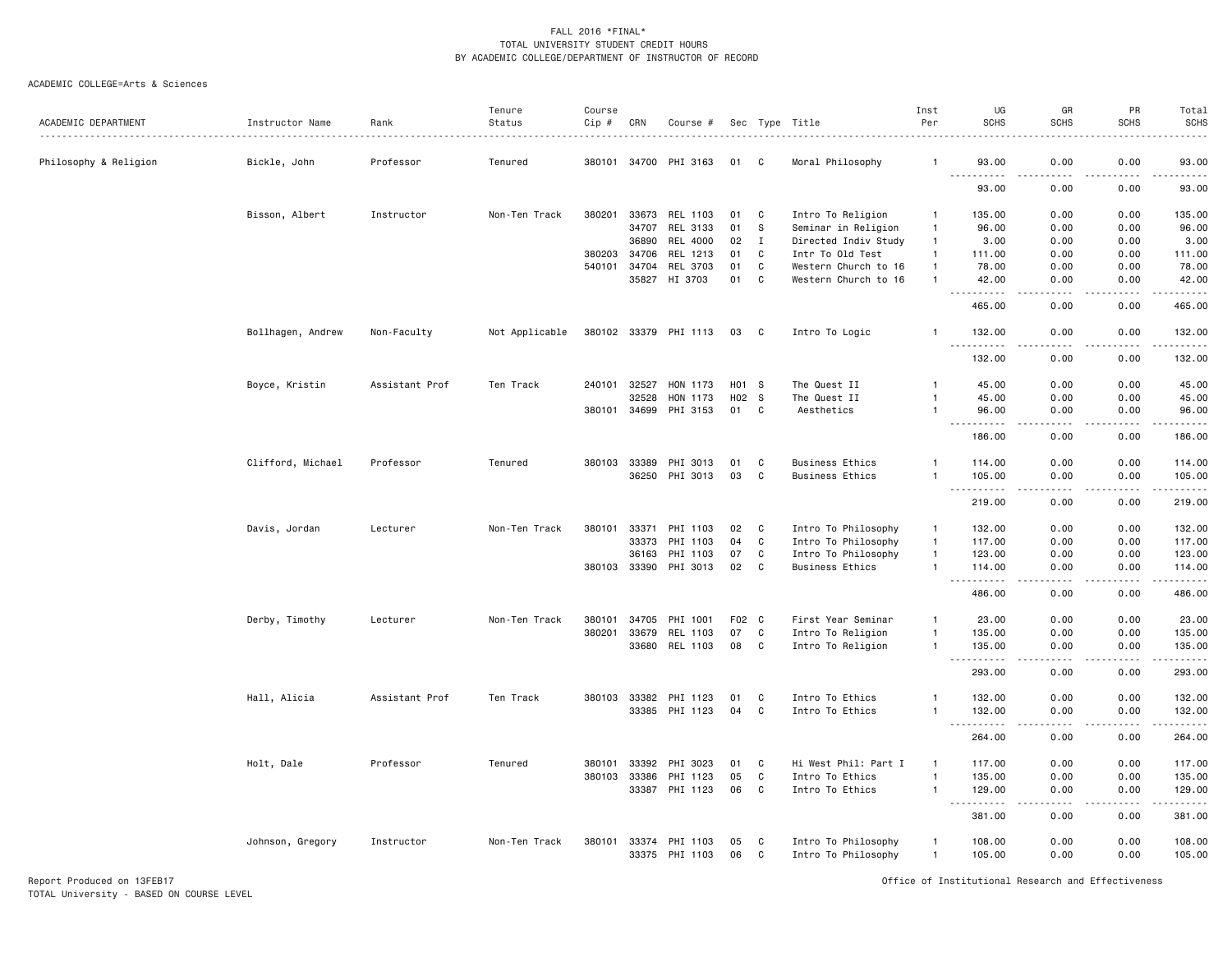#### ACADEMIC COLLEGE=Arts & Sciences

|                       |                    |                | Tenure        | Course |              |                                   |                 |              |                                    | Inst           | UG                                                                                                                                                                              | GR                                  | PR                 | Total                                                                                                                                                                                     |
|-----------------------|--------------------|----------------|---------------|--------|--------------|-----------------------------------|-----------------|--------------|------------------------------------|----------------|---------------------------------------------------------------------------------------------------------------------------------------------------------------------------------|-------------------------------------|--------------------|-------------------------------------------------------------------------------------------------------------------------------------------------------------------------------------------|
| ACADEMIC DEPARTMENT   | Instructor Name    | Rank           | Status        | Cip #  | CRN          | Course #                          | Sec             | Type         | Title                              | Per            | <b>SCHS</b>                                                                                                                                                                     | <b>SCHS</b>                         | <b>SCHS</b>        | <b>SCHS</b>                                                                                                                                                                               |
|                       |                    |                |               |        |              |                                   |                 |              |                                    | -1             |                                                                                                                                                                                 |                                     |                    |                                                                                                                                                                                           |
| Philosophy & Religion | Johnson, Gregory   | Instructor     | Non-Ten Track | 380101 | 34649        | PHI 3123<br>380102 34020 PHI 1113 | 201 C<br>201 C  |              | Phil Of Religion<br>Intro To Logic | $\mathbf{1}$   | 18.00<br>33.00                                                                                                                                                                  | 0.00<br>0.00                        | 0.00<br>0.00       | 18.00<br>33.00                                                                                                                                                                            |
|                       |                    |                |               |        |              |                                   |                 |              |                                    |                | $\sim$ $\sim$ $\sim$<br>.<br>264.00                                                                                                                                             | .<br>0.00                           | .<br>0.00          | $\begin{array}{cccccccccccccc} \bullet & \bullet & \bullet & \bullet & \bullet & \bullet & \bullet & \bullet \end{array}$<br>264.00                                                       |
|                       | Kallfelz, William  | Instructor     | Non-Ten Track | 380101 | 33395        | PHI 3323                          | 01              | C            | Medical Ethics                     | $\overline{1}$ | 120.00                                                                                                                                                                          | 0.00                                | 0.00               | 120.00                                                                                                                                                                                    |
|                       |                    |                |               | 380201 | 33676        | REL 1103                          | 04              | $\mathbf C$  | Intro To Religion                  | -1             | 135.00                                                                                                                                                                          | 0.00                                | 0.00               | 135.00                                                                                                                                                                                    |
|                       |                    |                |               |        | 33683        | REL 3213                          | 01              | C            | World Religions I                  | $\overline{1}$ | 105.00                                                                                                                                                                          | 0.00                                | 0.00               | 105.00                                                                                                                                                                                    |
|                       |                    |                |               |        |              | 34708 REL 3133                    | 02              | <b>S</b>     | Seminar in Religion                | $\overline{1}$ | 21.00                                                                                                                                                                           | 0.00                                | 0.00               | 21.00                                                                                                                                                                                     |
|                       |                    |                |               |        |              |                                   |                 |              |                                    |                | $\sim$ $\sim$ $\sim$<br>.<br>381.00                                                                                                                                             | د د د د<br>0.00                     | .<br>0.00          | 381.00                                                                                                                                                                                    |
|                       | Moffatt, Barton    | Associate Prof | Tenured       |        | 380102 33380 | PHI 1113                          | 04              | C            | Intro To Logic                     | $\mathbf{1}$   | 126.00                                                                                                                                                                          | 0.00                                | 0.00               | 126.00                                                                                                                                                                                    |
|                       |                    |                |               |        | 33381        | PHI 1113                          | 05              | C            | Intro To Logic                     | $\overline{1}$ | 129.00                                                                                                                                                                          | 0.00                                | 0.00               | 129.00                                                                                                                                                                                    |
|                       |                    |                |               | 380103 | 33398        | PHI 8101                          | 01              | -S           | Case Studies Res Eth               | $\mathbf{1}$   | 0.00                                                                                                                                                                            | 12.00                               | 0.00               | 12.00                                                                                                                                                                                     |
|                       |                    |                |               |        | 33399        | PHI 8101                          | 02              | <b>S</b>     | Case Studies Res Eth               | $\overline{1}$ | 0.00                                                                                                                                                                            | 2.00                                | 0.00               | 2.00                                                                                                                                                                                      |
|                       |                    |                |               |        |              | 33400 PHI 8101                    | 03              | S            | Case Studies Res Eth               | $\overline{1}$ | 0.00                                                                                                                                                                            | 6.00                                | 0.00               | 6.00                                                                                                                                                                                      |
|                       |                    |                |               |        |              |                                   |                 |              |                                    |                | -----<br>255.00                                                                                                                                                                 | .<br>20.00                          | -----<br>0.00      | .<br>275.00                                                                                                                                                                               |
|                       | Montgomery, Robert | Lecturer       | Non-Ten Track | 380201 |              | 33677 REL 1103                    | 05              | C            | Intro To Religion                  | $\overline{1}$ | 135.00                                                                                                                                                                          | 0.00                                | 0.00               | 135.00                                                                                                                                                                                    |
|                       |                    |                |               |        | 33678        | REL 1103                          | 06              | C            | Intro To Religion                  | $\mathbf{1}$   | 135.00                                                                                                                                                                          | 0.00                                | 0.00               | 135.00                                                                                                                                                                                    |
|                       |                    |                |               | 451101 | 33698        | SO 1003                           | 06              | C            | Intro To Sociology                 | $\mathbf{1}$   | 228.00                                                                                                                                                                          | 0.00                                | 0.00               | 228.00                                                                                                                                                                                    |
|                       |                    |                |               |        | 33711        | SO 1203                           | 03              | C            | Sociology of Familie               | $\overline{1}$ | 261.00                                                                                                                                                                          | 0.00                                | 0.00               | 261.00                                                                                                                                                                                    |
|                       |                    |                |               |        |              | 33712 SO 1203                     | 04              | $\mathtt{C}$ | Sociology of Familie               | $\overline{1}$ | 264.00                                                                                                                                                                          | 0.00                                | 0.00               | 264.00                                                                                                                                                                                    |
|                       |                    |                |               |        |              |                                   |                 |              |                                    |                | .<br>$- - -$<br>1023.00                                                                                                                                                         | $\frac{1}{2}$<br>0.00               | . <b>.</b><br>0.00 | .<br>1023.00                                                                                                                                                                              |
|                       | Neal, Anthony      | Assistant Prof | Ten Track     | 380103 | 33383        | PHI 1123                          | 02              | C            | Intro To Ethics                    | -1             | 123.00                                                                                                                                                                          | 0.00                                | 0.00               | 123.00                                                                                                                                                                                    |
|                       |                    |                |               |        |              | 33384 PHI 1123                    | 03              | C            | Intro To Ethics                    | $\overline{1}$ | 126.00                                                                                                                                                                          | 0.00                                | 0.00               | 126.00                                                                                                                                                                                    |
|                       |                    |                |               |        |              |                                   |                 |              |                                    |                | $\sim$ $\sim$ $\sim$<br>.<br>249.00                                                                                                                                             | .<br>0.00                           | .<br>0.00          | .<br>249.00                                                                                                                                                                               |
|                       | Roche, Michael     | Lecturer       | Non-Ten Track | 380101 | 33376        | PHI 1103                          | HO <sub>1</sub> | C            | Intro To Philosophy-               | -1             | 78.00                                                                                                                                                                           | 0.00                                | 0.00               | 78.00                                                                                                                                                                                     |
|                       |                    |                |               |        |              | 380103 36195 PHI 1123             | 501 C           |              | Intro To Ethics                    | $\overline{1}$ | 93.00                                                                                                                                                                           | 0.00                                | 0.00               | 93.00                                                                                                                                                                                     |
|                       |                    |                |               |        |              |                                   |                 |              |                                    |                | $\frac{1}{2} \left( \frac{1}{2} \right) \left( \frac{1}{2} \right) \left( \frac{1}{2} \right) \left( \frac{1}{2} \right) \left( \frac{1}{2} \right)$<br>171.00                  | $\sim$ $\sim$ $\sim$ $\sim$<br>0.00 | .<br>0.00          | .<br>171.00                                                                                                                                                                               |
|                       | Thompson, James    | Associate Prof | Tenured       | 380101 | 34701        | PHI 4143                          | 01              | C            | Phil Of Science                    | $\mathbf{1}$   | 33.00                                                                                                                                                                           | 0.00                                | 0.00               | 33.00                                                                                                                                                                                     |
|                       |                    |                |               |        | 34702        | PHI 6143                          | 01              | C            | Phil Of Science                    | $\overline{1}$ | 0.00                                                                                                                                                                            | 3.00                                | 0.00               | 3.00                                                                                                                                                                                      |
|                       |                    |                |               |        | 380102 33377 | PHI 1113                          | 01              | C            | Intro To Logic                     | $\overline{1}$ | 126.00                                                                                                                                                                          | 0.00                                | 0.00               | 126.00                                                                                                                                                                                    |
|                       |                    |                |               |        |              | 33378 PHI 1113                    | 02              | C            | Intro To Logic                     | -1             | 129.00                                                                                                                                                                          | 0.00                                | 0.00               | 129.00                                                                                                                                                                                    |
|                       |                    |                |               |        |              |                                   |                 |              |                                    |                | $\frac{1}{2} \left( \frac{1}{2} \right) \left( \frac{1}{2} \right) \left( \frac{1}{2} \right) \left( \frac{1}{2} \right) \left( \frac{1}{2} \right)$<br>$\sim$ $\sim$<br>288.00 | $\sim$ $\sim$ $\sim$ $\sim$<br>3.00 | .<br>0.00          | $\frac{1}{2} \left( \frac{1}{2} \right) \left( \frac{1}{2} \right) \left( \frac{1}{2} \right) \left( \frac{1}{2} \right) \left( \frac{1}{2} \right) \left( \frac{1}{2} \right)$<br>291.00 |
|                       | Witt, Joseph       | Assistant Prof | Ten Track     | 380201 | 33674        | REL 1103                          | 02              | C            | Intro To Religion                  | $\overline{1}$ | 135.00                                                                                                                                                                          | 0.00                                | 0.00               | 135.00                                                                                                                                                                                    |
|                       |                    |                |               |        | 33675        | REL 1103                          | 03              | C            | Intro To Religion                  | $\mathbf{1}$   | 135.00                                                                                                                                                                          | 0.00                                | 0.00               | 135.00                                                                                                                                                                                    |
|                       |                    |                |               |        |              | 34703 REL 3103                    | 01              | C            | Religion & U.S. Cult               | $\mathbf{1}$   | 105.00<br>$\sim$ $\sim$<br>.                                                                                                                                                    | 0.00                                | 0.00               | 105.00<br><u>.</u>                                                                                                                                                                        |
|                       |                    |                |               |        |              |                                   |                 |              |                                    |                | 375.00                                                                                                                                                                          | 0.00                                | 0.00               | 375.00                                                                                                                                                                                    |
|                       | Wylie, Danielle    | Assistant Prof | Ten Track     | 380101 | 33369        | PHI 1001                          | F01 C           |              | First Year Seminar                 | $\overline{1}$ | 24.00                                                                                                                                                                           | 0.00                                | 0.00               | 24.00                                                                                                                                                                                     |
|                       |                    |                |               |        | 33370        | PHI 1103                          | 01              | C            | Intro To Philosophy                | $\mathbf{1}$   | 132.00                                                                                                                                                                          | 0.00                                | 0.00               | 132.00                                                                                                                                                                                    |
|                       |                    |                |               |        |              | 33372 PHI 1103                    | 03              | C            | Intro To Philosophy                | $\mathbf{1}$   | 135.00                                                                                                                                                                          | 0.00                                | 0.00               | 135.00                                                                                                                                                                                    |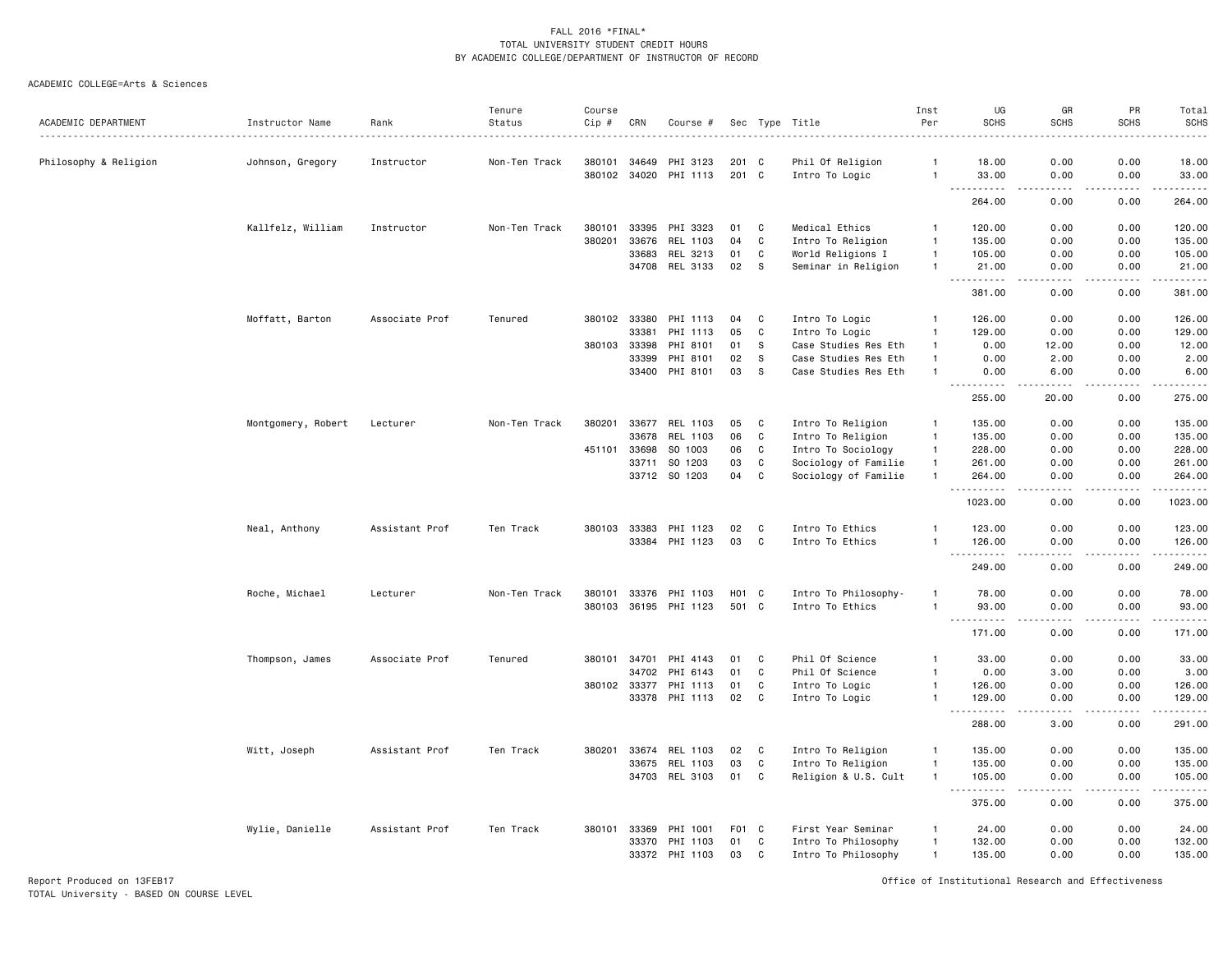| ACADEMIC DEPARTMENT                   | Instructor Name | Rank           | Tenure<br>Status | Course<br>Cip # | CRN                     | Course #                         |                | Sec Type Title                                                       | Inst<br>Per | UG<br><b>SCHS</b>                             | GR<br><b>SCHS</b>                 | <b>PR</b><br><b>SCHS</b>          | Total<br>SCHS                       |
|---------------------------------------|-----------------|----------------|------------------|-----------------|-------------------------|----------------------------------|----------------|----------------------------------------------------------------------|-------------|-----------------------------------------------|-----------------------------------|-----------------------------------|-------------------------------------|
| Philosophy & Religion                 | Wylie, Danielle | Assistant Prof | Ten Track        | 380101          | 36695<br>36696<br>36887 | PHI 4000<br>PHI 4000<br>PHI 4000 | 01<br>02<br>03 | Directed Indiv Study<br>Directed Indiv Study<br>Directed Indiv Study |             | 3,00<br>3.00<br>1.00<br>-----------<br>298,00 | 0.00<br>0.00<br>0.00<br>.<br>0.00 | 0.00<br>0.00<br>0.00<br>.<br>0.00 | 3,00<br>3,00<br>1.00<br>.<br>298.00 |
| ===================================== |                 |                |                  |                 |                         |                                  |                |                                                                      |             |                                               | $=$ = = = = = = = = =             | $=$ = = = = = = = = =             |                                     |
| Philosophy & Religion                 |                 |                |                  |                 |                         |                                  |                |                                                                      |             | 5823.00                                       | 23,00                             | 0.00                              | 5846.00                             |
| ===================================== |                 |                |                  |                 |                         |                                  |                |                                                                      |             | $=$ = = = = = = = = =                         | $=$ = = = = = = = = =             | ==========                        |                                     |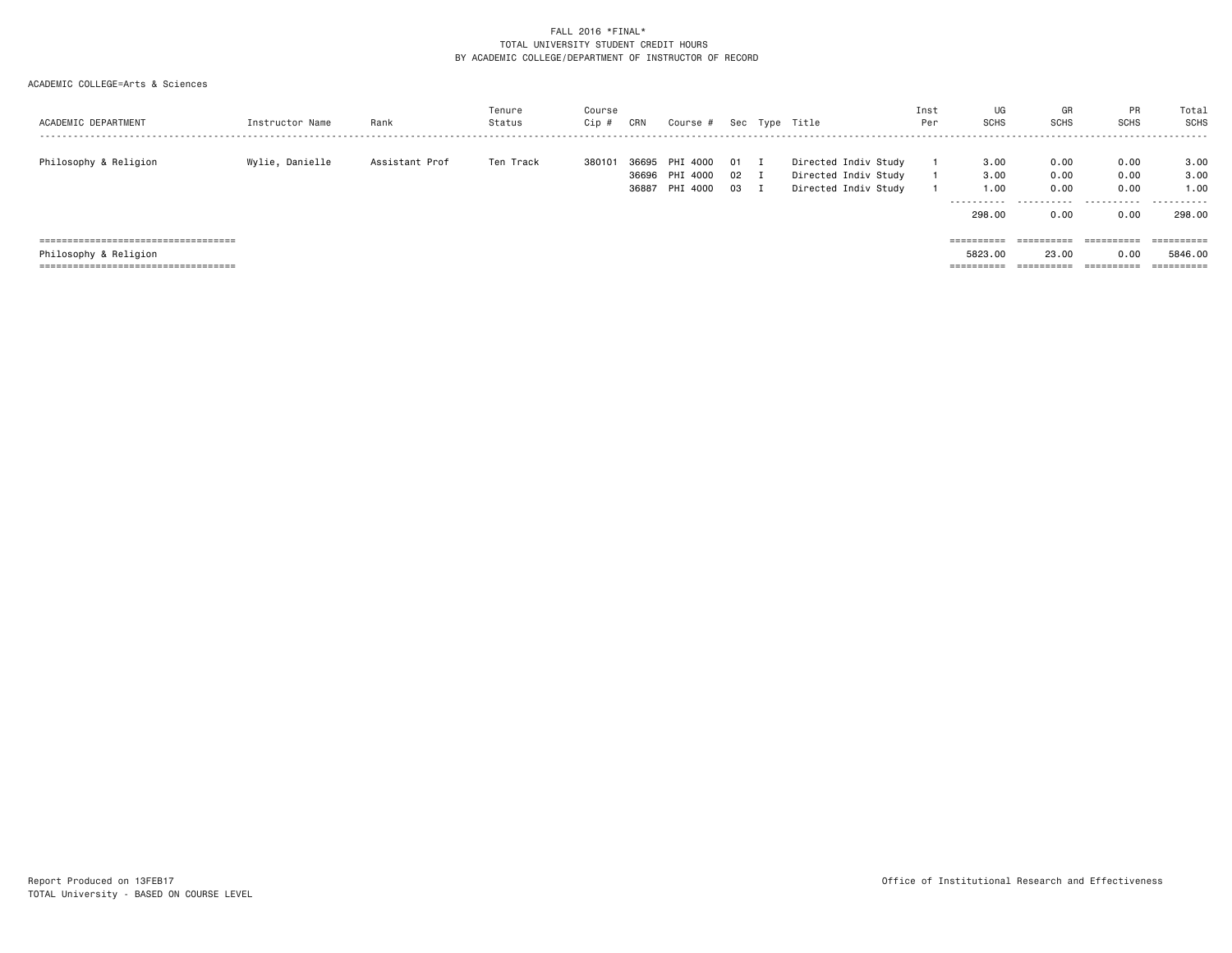|                     |                    |                | Tenure         | Course       |       |                      |       |              |                      | Inst           | UG                                                                                                                                                            | GR                 | PR                           | Total                                                                                                                                                                                                                                                                                                                                                                                                                                                                                  |
|---------------------|--------------------|----------------|----------------|--------------|-------|----------------------|-------|--------------|----------------------|----------------|---------------------------------------------------------------------------------------------------------------------------------------------------------------|--------------------|------------------------------|----------------------------------------------------------------------------------------------------------------------------------------------------------------------------------------------------------------------------------------------------------------------------------------------------------------------------------------------------------------------------------------------------------------------------------------------------------------------------------------|
| ACADEMIC DEPARTMENT | Instructor Name    | Rank           | Status         | Cip #        | CRN   | Course #             |       |              | Sec Type Title       | Per            | <b>SCHS</b>                                                                                                                                                   | <b>SCHS</b>        | <b>SCHS</b>                  | <b>SCHS</b>                                                                                                                                                                                                                                                                                                                                                                                                                                                                            |
|                     |                    |                |                |              |       |                      |       |              |                      |                |                                                                                                                                                               |                    |                              |                                                                                                                                                                                                                                                                                                                                                                                                                                                                                        |
| Physics & Astronomy | Afanasjev, Anatoli | Professor      | Tenured        | 400801       | 33361 | PH 6323              | 01    | C            | Electromag Fields I  | -1             | 0.00                                                                                                                                                          | 15.00              | 0.00                         | 15.00                                                                                                                                                                                                                                                                                                                                                                                                                                                                                  |
|                     |                    |                |                |              | 36153 | PH 9000              | 11    | D            | Research / Diss      | $\overline{1}$ | 0.00                                                                                                                                                          | 14.00              | 0.00                         | 14.00                                                                                                                                                                                                                                                                                                                                                                                                                                                                                  |
|                     |                    |                |                |              | 36791 | PH 8000              | 08    | D            | Research / Thesis    | $\overline{1}$ | 0.00                                                                                                                                                          | 3.00               | 0.00                         | 3.00                                                                                                                                                                                                                                                                                                                                                                                                                                                                                   |
|                     |                    |                |                | 400805       | 33356 | PH 4323              | 01    | C            | Electromag Fields I  | $\mathbf{1}$   | 21.00                                                                                                                                                         | 0.00               | 0.00                         | 21.00                                                                                                                                                                                                                                                                                                                                                                                                                                                                                  |
|                     |                    |                |                |              |       |                      |       |              |                      |                | $\frac{1}{2} \left( \frac{1}{2} \right) \left( \frac{1}{2} \right) \left( \frac{1}{2} \right) \left( \frac{1}{2} \right) \left( \frac{1}{2} \right)$<br>21.00 | .<br>32.00         | $\sim$ $\sim$ $\sim$<br>0.00 | $\sim$ $\sim$ $\sim$ $\sim$<br>53.00                                                                                                                                                                                                                                                                                                                                                                                                                                                   |
|                     | Arnoldus, Henk     | Professor      | Tenured        | 400801       | 33280 | PH 1113              | 05    | $\mathbf c$  | Gen Physics I -SI    | -1             | 165.00                                                                                                                                                        | 0.00               | 0.00                         | 165.00                                                                                                                                                                                                                                                                                                                                                                                                                                                                                 |
|                     |                    |                |                |              | 35358 | PH 9000              | 01    | D            | Research / Diss      | $\overline{1}$ | 0.00                                                                                                                                                          | 24.00              | 0.00                         | 24.00                                                                                                                                                                                                                                                                                                                                                                                                                                                                                  |
|                     |                    |                |                |              | 36146 | PH 4000              | 01    | $\mathbf I$  | Directed Indiv Study | $\overline{1}$ | 3.00                                                                                                                                                          | 0.00               | 0.00                         | 3.00                                                                                                                                                                                                                                                                                                                                                                                                                                                                                   |
|                     |                    |                |                | 400810 33364 |       | PH 8233              | 01    | C            | Meth Theoret Ph I    | $\mathbf{1}$   | 0.00<br>$\sim$ $\sim$ $\sim$<br>.                                                                                                                             | 30.00<br>.         | 0.00<br>.                    | 30.00<br>.                                                                                                                                                                                                                                                                                                                                                                                                                                                                             |
|                     |                    |                |                |              |       |                      |       |              |                      |                | 168.00                                                                                                                                                        | 54.00              | 0.00                         | 222.00                                                                                                                                                                                                                                                                                                                                                                                                                                                                                 |
|                     | Berg, Matthew      | Non-Employee   | Not Applicable |              |       | 400801 35718 PH 9000 |       | 10 D         | Research / Diss      | -1             | 0.00<br><u>.</u>                                                                                                                                              | 18.00<br>بالمنابذة | 0.00<br>$\frac{1}{2}$        | 18.00<br>.                                                                                                                                                                                                                                                                                                                                                                                                                                                                             |
|                     |                    |                |                |              |       |                      |       |              |                      |                | 0.00                                                                                                                                                          | 18.00              | 0.00                         | 18.00                                                                                                                                                                                                                                                                                                                                                                                                                                                                                  |
|                     | Clark, Shane       | Non-Faculty    | Not Applicable | 400801       | 33271 | PH 1021              | 01 L  |              | Physical Science Lab | $\overline{1}$ | 21.00                                                                                                                                                         | 0.00               | 0.00                         | 21.00                                                                                                                                                                                                                                                                                                                                                                                                                                                                                  |
|                     |                    |                |                |              | 33272 | PH 1021              | 02    | $\mathsf L$  | Physical Science Lab | $\mathbf{1}$   | 19.00                                                                                                                                                         | 0.00               | 0.00                         | 19.00                                                                                                                                                                                                                                                                                                                                                                                                                                                                                  |
|                     |                    |                |                |              | 33349 | PH 2233              | 02    | К            | Physics III          | $\mathbf{1}$   | 0.00                                                                                                                                                          | 0.00               | 0.00                         | 0.00                                                                                                                                                                                                                                                                                                                                                                                                                                                                                   |
|                     |                    |                |                |              | 33350 | PH 2233              | 03    | К            | Physics III          | $\overline{1}$ | 0.00                                                                                                                                                          | 0.00               | 0.00                         | 0.00                                                                                                                                                                                                                                                                                                                                                                                                                                                                                   |
|                     |                    |                |                |              | 33352 | PH 2233              | 05    | К            | Physics III          | $\overline{1}$ | 0.00                                                                                                                                                          | 0.00               | 0.00                         | 0.00                                                                                                                                                                                                                                                                                                                                                                                                                                                                                   |
|                     |                    |                |                |              | 34316 | PH 1021              | 501   | $\mathsf{L}$ | Physical Science Lab | $\mathbf{1}$   | 13.00                                                                                                                                                         | 0.00               | 0.00                         | 13.00                                                                                                                                                                                                                                                                                                                                                                                                                                                                                  |
|                     |                    |                |                |              |       |                      |       |              |                      |                | $\sim$ $\sim$ $\sim$                                                                                                                                          | د د د د            | .                            | د د د د د                                                                                                                                                                                                                                                                                                                                                                                                                                                                              |
|                     |                    |                |                |              |       |                      |       |              |                      |                | 53.00                                                                                                                                                         | 0.00               | 0.00                         | 53.00                                                                                                                                                                                                                                                                                                                                                                                                                                                                                  |
|                     | Clay, Rudolf       | Professor      | Tenured        | 400801       | 33347 | PH 2223              | H06 C |              | Physics II-Honors    |                | 117.00                                                                                                                                                        | 0.00               | 0.00                         | 117.00                                                                                                                                                                                                                                                                                                                                                                                                                                                                                 |
|                     |                    |                |                |              |       | 35637 PH 9000        | 08    | D            | Research / Diss      |                | 0.00                                                                                                                                                          | 4.00<br>.          | 0.00<br>.                    | 4.00<br>$\begin{array}{cccccccccc} \bullet & \bullet & \bullet & \bullet & \bullet & \bullet & \bullet \end{array}$                                                                                                                                                                                                                                                                                                                                                                    |
|                     |                    |                |                |              |       |                      |       |              |                      |                | ----------<br>117.00                                                                                                                                          | 4.00               | 0.00                         | 121.00                                                                                                                                                                                                                                                                                                                                                                                                                                                                                 |
|                     | Cuicchi, Paul      | Lecturer       | Non-Ten Track  | 400801       | 33268 | PH 1013              | 03    | C            | Physical Sci Survey  | $\overline{1}$ | 174.00                                                                                                                                                        | 0.00               | 0.00                         | 174.00                                                                                                                                                                                                                                                                                                                                                                                                                                                                                 |
|                     |                    |                |                |              | 33269 | PH 1013              | 04    | $\mathbf C$  | Physical Sci Survey  | $\overline{1}$ | 183.00                                                                                                                                                        | 0.00               | 0.00                         | 183.00                                                                                                                                                                                                                                                                                                                                                                                                                                                                                 |
|                     |                    |                |                |              |       |                      |       |              |                      |                | ----------                                                                                                                                                    | $\frac{1}{2}$      | .                            | $\begin{array}{cccccccccccccc} \multicolumn{2}{c}{} & \multicolumn{2}{c}{} & \multicolumn{2}{c}{} & \multicolumn{2}{c}{} & \multicolumn{2}{c}{} & \multicolumn{2}{c}{} & \multicolumn{2}{c}{} & \multicolumn{2}{c}{} & \multicolumn{2}{c}{} & \multicolumn{2}{c}{} & \multicolumn{2}{c}{} & \multicolumn{2}{c}{} & \multicolumn{2}{c}{} & \multicolumn{2}{c}{} & \multicolumn{2}{c}{} & \multicolumn{2}{c}{} & \multicolumn{2}{c}{} & \multicolumn{2}{c}{} & \multicolumn{2}{c}{} & \$ |
|                     |                    |                |                |              |       |                      |       |              |                      |                | 357.00                                                                                                                                                        | 0.00               | 0.00                         | 357.00                                                                                                                                                                                                                                                                                                                                                                                                                                                                                 |
|                     | Dunne, James       | Professor      | Tenured        | 521003       | 32231 | FYE 1001             | F11 C |              | Freshman Year Experi | $\mathbf{1}$   | 19.00                                                                                                                                                         | 0.00               | 0.00                         | 19.00                                                                                                                                                                                                                                                                                                                                                                                                                                                                                  |
|                     |                    |                |                |              |       | 32232 FYE 1001       | F12 C |              | Freshman Year Experi | $\mathbf{1}$   | 10.00                                                                                                                                                         | 0.00               | 0.00                         | 10.00                                                                                                                                                                                                                                                                                                                                                                                                                                                                                  |
|                     |                    |                |                |              |       |                      |       |              |                      |                | .<br>$- - -$<br>29.00                                                                                                                                         | .<br>0.00          | $\frac{1}{2}$<br>0.00        | د د د د د<br>29.00                                                                                                                                                                                                                                                                                                                                                                                                                                                                     |
|                     | Dutta, Dipangkar   | Professor      | Tenured        | 400801       | 33354 | PH 4113              | 01    | B            | Elec Circuit Scien   | $\mathbf{1}$   | 27.00                                                                                                                                                         | 0.00               | 0.00                         | 27.00                                                                                                                                                                                                                                                                                                                                                                                                                                                                                  |
|                     |                    |                |                |              | 35363 | PH 9000              | 03    | D            | Research / Diss      | $\overline{1}$ | 0.00                                                                                                                                                          | 25.00              | 0.00                         | 25.00                                                                                                                                                                                                                                                                                                                                                                                                                                                                                  |
|                     |                    |                |                |              |       |                      |       |              |                      |                | $\sim$ $\sim$ $\sim$                                                                                                                                          |                    |                              | $\frac{1}{2} \left( \frac{1}{2} \right) \left( \frac{1}{2} \right) \left( \frac{1}{2} \right) \left( \frac{1}{2} \right) \left( \frac{1}{2} \right)$                                                                                                                                                                                                                                                                                                                                   |
|                     |                    |                |                |              |       |                      |       |              |                      |                | 27.00                                                                                                                                                         | 25.00              | 0.00                         | 52.00                                                                                                                                                                                                                                                                                                                                                                                                                                                                                  |
|                     | El Fassi, Lamiaa   | Assistant Prof | Ten Track      |              |       | 400801 33348 PH 2233 | 01    | C            | Physics III          | -1             | 168.00<br>. <u>.</u>                                                                                                                                          | 0.00               | 0.00<br>. <u>.</u> .         | 168.00<br>.                                                                                                                                                                                                                                                                                                                                                                                                                                                                            |
|                     |                    |                |                |              |       |                      |       |              |                      |                | 168.00                                                                                                                                                        | 0.00               | 0.00                         | 168.00                                                                                                                                                                                                                                                                                                                                                                                                                                                                                 |
|                     | Fox, Daniel        | Lecturer       | Non-Ten Track  | 400801       | 33321 | PH 2213              | 03    | C            | Physics I            | $\overline{1}$ | 183.00                                                                                                                                                        | 0.00               | 0.00                         | 183.00                                                                                                                                                                                                                                                                                                                                                                                                                                                                                 |
|                     |                    |                |                |              | 33322 | PH 2213              | 04    | $\mathbb{C}$ | Physics I            | $\overline{1}$ | 177.00                                                                                                                                                        | 0.00               | 0.00                         | 177.00                                                                                                                                                                                                                                                                                                                                                                                                                                                                                 |
|                     |                    |                |                |              |       |                      |       |              |                      |                |                                                                                                                                                               |                    |                              |                                                                                                                                                                                                                                                                                                                                                                                                                                                                                        |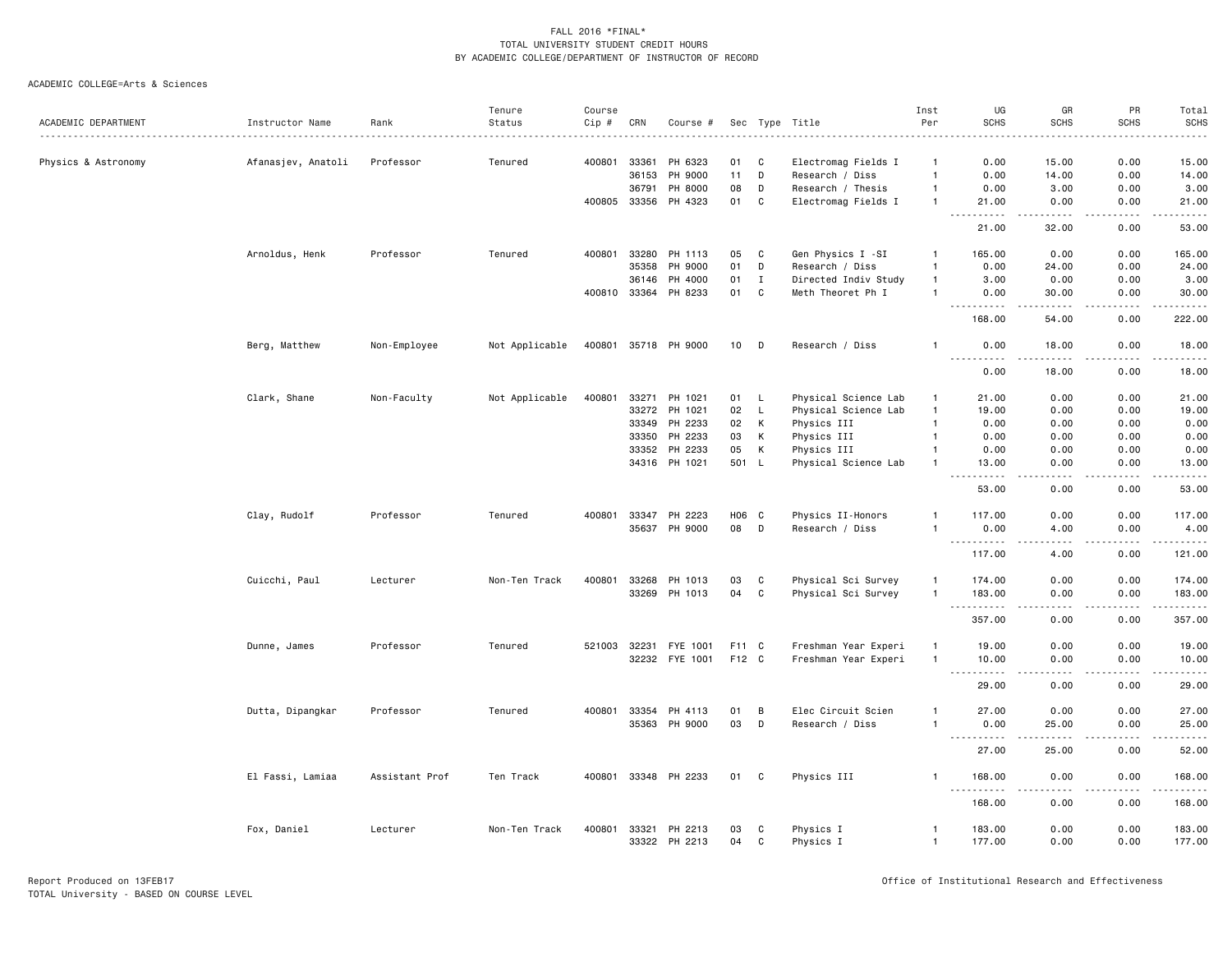#### ACADEMIC COLLEGE=Arts & Sciences

| ACADEMIC DEPARTMENT | Instructor Name                        | Rank              | Tenure<br>Status | Course<br>Cip # | CRN   | Course #             |       |             | Sec Type Title       | Inst<br>Per  | UG<br><b>SCHS</b>                                                                                                                                                                                                                                                                                                                                                                                                                                                                                                        | GR<br><b>SCHS</b>             | PR<br><b>SCHS</b>     | Total<br><b>SCHS</b><br><u>.</u> |
|---------------------|----------------------------------------|-------------------|------------------|-----------------|-------|----------------------|-------|-------------|----------------------|--------------|--------------------------------------------------------------------------------------------------------------------------------------------------------------------------------------------------------------------------------------------------------------------------------------------------------------------------------------------------------------------------------------------------------------------------------------------------------------------------------------------------------------------------|-------------------------------|-----------------------|----------------------------------|
|                     |                                        |                   |                  |                 |       |                      |       |             |                      |              |                                                                                                                                                                                                                                                                                                                                                                                                                                                                                                                          |                               |                       |                                  |
|                     |                                        |                   |                  |                 |       |                      |       |             |                      |              | 360.00                                                                                                                                                                                                                                                                                                                                                                                                                                                                                                                   | 0.00                          | 0.00                  | 360.00                           |
| Physics & Astronomy | Gombojav, Ariunbold                    | Assistant Prof    | Ten Track        | 400801          | 35589 | PH 9000              | 06    | D           | Research / Diss      | -1           | 0.00                                                                                                                                                                                                                                                                                                                                                                                                                                                                                                                     | 6.00                          | 0.00                  | 6.00                             |
|                     |                                        |                   |                  |                 | 36083 | PH 8000              | 05    | D           | Research / Thesis    | $\mathbf{1}$ | 0.00                                                                                                                                                                                                                                                                                                                                                                                                                                                                                                                     | 6.00                          | 0.00                  | 6.00                             |
|                     |                                        |                   |                  | 400805          | 33365 | PH 8313              | 01    | C           | Electromag Theory I  | $\mathbf{1}$ | 0.00                                                                                                                                                                                                                                                                                                                                                                                                                                                                                                                     | 18.00                         | 0.00                  | 18.00                            |
|                     |                                        |                   |                  |                 |       |                      |       |             |                      |              | $\frac{1}{2} \left( \frac{1}{2} \right) \left( \frac{1}{2} \right) \left( \frac{1}{2} \right) \left( \frac{1}{2} \right)$<br>$\sim$ $\sim$<br>0.00                                                                                                                                                                                                                                                                                                                                                                       | $\sim$ $\sim$ $\sim$<br>30.00 | $\frac{1}{2}$<br>0.00 | والمناصبات<br>30.00              |
|                     | Hashemi Shabestari,                    | Visit Assist Prof | Non-Ten Track    | 400801          | 33276 | PH 1113              | 01    | C           | Gen Physics I        | $\mathbf{1}$ | 171.00                                                                                                                                                                                                                                                                                                                                                                                                                                                                                                                   | 0.00                          | 0.00                  | 171.00                           |
|                     |                                        |                   |                  |                 | 33277 | PH 1113              | 02    | C           | Gen Physics I        | $\mathbf{1}$ | 186.00                                                                                                                                                                                                                                                                                                                                                                                                                                                                                                                   | 0.00                          | 0.00                  | 186.00                           |
|                     |                                        |                   |                  |                 | 33278 | PH 1113              | 03    | C           | Gen Physics I        | $\mathbf{1}$ | 171.00                                                                                                                                                                                                                                                                                                                                                                                                                                                                                                                   | 0.00                          | 0.00                  | 171.00                           |
|                     |                                        |                   |                  |                 |       |                      |       |             |                      |              | $\sim$ $\sim$<br>528.00                                                                                                                                                                                                                                                                                                                                                                                                                                                                                                  | 0.00                          | 0.00                  | .<br>528.00                      |
|                     | Kim, Seong-Gon                         | Professor         | Tenured          | 400801          | 35365 | PH 9000              | 04    | D           | Research / Diss      | 1            | 0.00                                                                                                                                                                                                                                                                                                                                                                                                                                                                                                                     | 9.00                          | 0.00                  | 9.00                             |
|                     |                                        |                   |                  | 400804          | 33366 | PH 8743              | 01    | C           | Quantum Mechanics I  | 1            | 0.00                                                                                                                                                                                                                                                                                                                                                                                                                                                                                                                     | 42.00                         | 0.00                  | 42.00                            |
|                     |                                        |                   |                  |                 |       |                      |       |             |                      |              | $\sim$<br>.<br>0.00                                                                                                                                                                                                                                                                                                                                                                                                                                                                                                      | $\sim$ $\sim$ $\sim$<br>51.00 | 0.00                  | .<br>51.00                       |
|                     | Lung, Florin                           | Instructor        | Non-Ten Track    | 400801          | 33252 | PH 1011              | 01    | L           | Physical Science Lab | -1           | 15.00                                                                                                                                                                                                                                                                                                                                                                                                                                                                                                                    | 0.00                          | 0.00                  | 15.00                            |
|                     |                                        |                   |                  |                 | 33253 | PH 1011              | 02    | L           | Physical Science Lab | $\mathbf{1}$ | 17.00                                                                                                                                                                                                                                                                                                                                                                                                                                                                                                                    | 0.00                          | 0.00                  | 17.00                            |
|                     |                                        |                   |                  |                 | 33254 | PH 1011              | 03    | L           | Physical Science Lab | $\mathbf{1}$ | 13.00                                                                                                                                                                                                                                                                                                                                                                                                                                                                                                                    | 0.00                          | 0.00                  | 13.00                            |
|                     |                                        |                   |                  |                 | 33255 | PH 1011              | 04    | L           | Physical Science Lab | $\mathbf{1}$ | 16.00                                                                                                                                                                                                                                                                                                                                                                                                                                                                                                                    | 0.00                          | 0.00                  | 16.00                            |
|                     |                                        |                   |                  |                 | 33257 | PH 1011              | 06    | $\mathsf L$ | Physical Science Lab | $\mathbf{1}$ | 16.00                                                                                                                                                                                                                                                                                                                                                                                                                                                                                                                    | 0.00                          | 0.00                  | 16.00                            |
|                     |                                        |                   |                  |                 | 33258 | PH 1011              | 07    | L           | Physical Science Lab | $\mathbf{1}$ | 18.00                                                                                                                                                                                                                                                                                                                                                                                                                                                                                                                    | 0.00                          | 0.00                  | 18.00                            |
|                     |                                        |                   |                  |                 | 33259 | PH 1011              | 08    | L           | Physical Science Lab | $\mathbf{1}$ | 18.00                                                                                                                                                                                                                                                                                                                                                                                                                                                                                                                    | 0.00                          | 0.00                  | 18.00                            |
|                     |                                        |                   |                  |                 | 33261 | PH 1011              | 10    | L           | Physical Science Lab | $\mathbf{1}$ | 17.00                                                                                                                                                                                                                                                                                                                                                                                                                                                                                                                    | 0.00                          | 0.00                  | 17.00                            |
|                     |                                        |                   |                  |                 | 33262 | PH 1011              | 11    | L           | Physical Science Lab | $\mathbf{1}$ | 14.00                                                                                                                                                                                                                                                                                                                                                                                                                                                                                                                    | 0.00                          | 0.00                  | 14.00                            |
|                     |                                        |                   |                  |                 | 33263 | PH 1011              | 12    | L           | Physical Science Lab | $\mathbf{1}$ | 15.00                                                                                                                                                                                                                                                                                                                                                                                                                                                                                                                    | 0.00                          | 0.00                  | 15.00                            |
|                     |                                        |                   |                  |                 | 33264 | PH 1011              | 13    | L           | Physical Science Lab | $\mathbf{1}$ | 15.00                                                                                                                                                                                                                                                                                                                                                                                                                                                                                                                    | 0.00                          | 0.00                  | 15.00                            |
|                     |                                        |                   |                  |                 | 33266 | PH 1013              | 01    | C           | Physical Sci Survey  | $\mathbf{1}$ | 147.00                                                                                                                                                                                                                                                                                                                                                                                                                                                                                                                   | 0.00                          | 0.00                  | 147.00                           |
|                     |                                        |                   |                  |                 | 33267 | PH 1013              | 02    | C           | Physical Sci Survey  | $\mathbf{1}$ | 159.00                                                                                                                                                                                                                                                                                                                                                                                                                                                                                                                   | 0.00                          | 0.00                  | 159.00                           |
|                     |                                        |                   |                  |                 | 33326 | PH 2223              | 02    | C           | Physics II           | $\mathbf{1}$ | 153.00                                                                                                                                                                                                                                                                                                                                                                                                                                                                                                                   | 0.00                          | 0.00                  | 153.00                           |
|                     |                                        |                   |                  |                 |       | 33327 PH 2223        | 03    | C           | Physics II           | $\mathbf{1}$ | 174.00                                                                                                                                                                                                                                                                                                                                                                                                                                                                                                                   | 0.00                          | 0.00                  | 174.00                           |
|                     |                                        |                   |                  |                 |       |                      |       |             |                      |              | .<br>807.00                                                                                                                                                                                                                                                                                                                                                                                                                                                                                                              | .<br>0.00                     | .<br>0.00             | .<br>807.00                      |
|                     | Moody, Judith                          | Lecturer          | Non-Ten Track    | 400801          | 33273 | PH 1023              | 01    | C           | Physical Sci Survey  | 1            | 156.00                                                                                                                                                                                                                                                                                                                                                                                                                                                                                                                   | 0.00                          | 0.00                  | 156.00                           |
|                     |                                        |                   |                  |                 |       | 34317 PH 1023        | 501 C |             | Physical Sci Survey  | $\mathbf{1}$ | 63.00                                                                                                                                                                                                                                                                                                                                                                                                                                                                                                                    | 0.00                          | 0.00                  | 63.00                            |
|                     |                                        |                   |                  |                 |       |                      |       |             |                      |              | $\sim$ $\sim$ $\sim$<br>$\begin{array}{cccccccccccccc} \multicolumn{2}{c}{} & \multicolumn{2}{c}{} & \multicolumn{2}{c}{} & \multicolumn{2}{c}{} & \multicolumn{2}{c}{} & \multicolumn{2}{c}{} & \multicolumn{2}{c}{} & \multicolumn{2}{c}{} & \multicolumn{2}{c}{} & \multicolumn{2}{c}{} & \multicolumn{2}{c}{} & \multicolumn{2}{c}{} & \multicolumn{2}{c}{} & \multicolumn{2}{c}{} & \multicolumn{2}{c}{} & \multicolumn{2}{c}{} & \multicolumn{2}{c}{} & \multicolumn{2}{c}{} & \multicolumn{2}{c}{} & \$<br>219.00 | د د د د<br>0.00               | .<br>0.00             | .<br>219.00                      |
|                     | Novotny, Mark                          | Professor         | Tenured          | 400801          | 35582 | PH 9000              | 05    | D           | Research / Diss      | $\mathbf{1}$ | 0.00                                                                                                                                                                                                                                                                                                                                                                                                                                                                                                                     | 9.00                          | 0.00                  | 9.00                             |
|                     |                                        |                   |                  |                 | 36540 | PH 8000              | 06    | D           | Research / Thesis    | $\mathbf{1}$ | 0.00                                                                                                                                                                                                                                                                                                                                                                                                                                                                                                                     | 1.00                          | 0.00                  | 1.00                             |
|                     |                                        |                   |                  |                 |       |                      |       |             |                      |              | $\frac{1}{2} \left( \frac{1}{2} \right) \left( \frac{1}{2} \right) \left( \frac{1}{2} \right) \left( \frac{1}{2} \right)$<br>.                                                                                                                                                                                                                                                                                                                                                                                           |                               |                       | $\frac{1}{2}$                    |
|                     |                                        |                   |                  |                 |       |                      |       |             |                      |              | 0.00                                                                                                                                                                                                                                                                                                                                                                                                                                                                                                                     | 10.00                         | 0.00                  | 10.00                            |
|                     | Perera, Meewanage Di Visit Assist Prof |                   | Non-Ten Track    | 400801          | 33325 | PH 2223              | 01    | C           | Physics II           | -1           | 180.00                                                                                                                                                                                                                                                                                                                                                                                                                                                                                                                   | 0.00                          | 0.00                  | 180.00                           |
|                     |                                        |                   |                  |                 |       | 33328 PH 2223        | 04    | C           | Physics II           | $\mathbf{1}$ | 189.00<br>$\sim$ $\sim$                                                                                                                                                                                                                                                                                                                                                                                                                                                                                                  | 0.00                          | 0.00                  | 189.00<br>.                      |
|                     |                                        |                   |                  |                 |       |                      |       |             |                      |              | 369.00                                                                                                                                                                                                                                                                                                                                                                                                                                                                                                                   | 0.00                          | 0.00                  | 369.00                           |
|                     | Pierce, Donna                          | Associate Prof    | Tenured          |                 |       | 400202 33275 PH 1063 | 01    | C           | Descrip Astronomy    | $\mathbf{1}$ | 237.00                                                                                                                                                                                                                                                                                                                                                                                                                                                                                                                   | 0.00                          | 0.00                  | 237.00                           |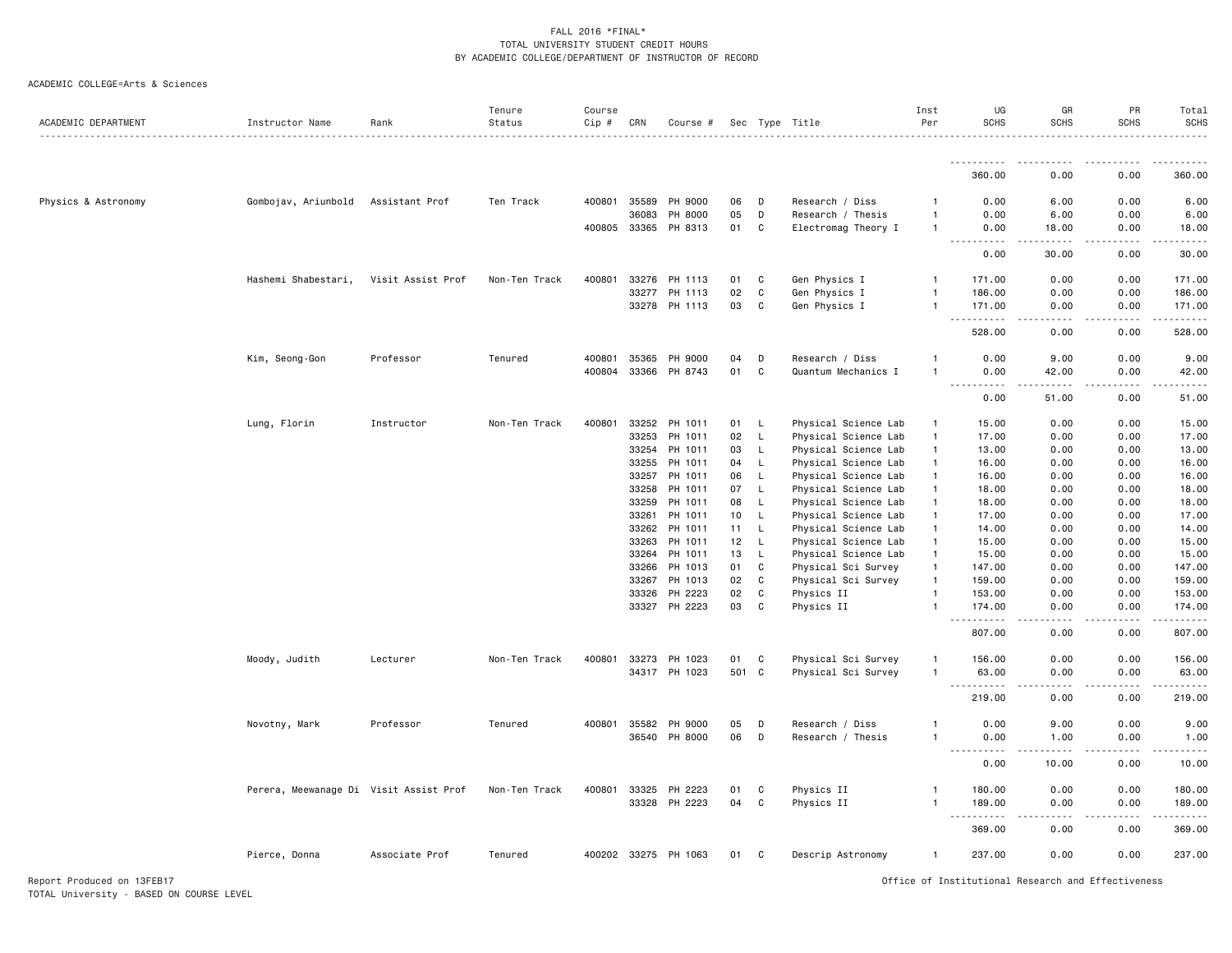| ACADEMIC DEPARTMENT | Instructor Name                     | Rank           | Tenure<br>Status | Course<br>Cip # | CRN          | Course #             |    |    | Sec Type Title       | Inst<br>Per    | UG<br><b>SCHS</b>    | GR<br><b>SCHS</b>                                                                                                                                             | PR<br><b>SCHS</b> | Total<br><b>SCHS</b>                                                                                                                                         |
|---------------------|-------------------------------------|----------------|------------------|-----------------|--------------|----------------------|----|----|----------------------|----------------|----------------------|---------------------------------------------------------------------------------------------------------------------------------------------------------------|-------------------|--------------------------------------------------------------------------------------------------------------------------------------------------------------|
| Physics & Astronomy | Pierce, Donna                       | Associate Prof | Tenured          |                 |              | 400801 35364 PH 8000 | 02 | D  | Research / Thesis    | $\overline{1}$ | 0.00<br>.            | 3.00<br>$\frac{1}{2} \left( \frac{1}{2} \right) \left( \frac{1}{2} \right) \left( \frac{1}{2} \right) \left( \frac{1}{2} \right) \left( \frac{1}{2} \right)$  | 0.00              | 3.00<br>$\frac{1}{2} \left( \frac{1}{2} \right) \left( \frac{1}{2} \right) \left( \frac{1}{2} \right) \left( \frac{1}{2} \right) \left( \frac{1}{2} \right)$ |
|                     |                                     |                |                  |                 |              |                      |    |    |                      |                | 237.00               | 3.00                                                                                                                                                          | 0.00              | 240.00                                                                                                                                                       |
|                     | Rupak Lan Tai Moong, Associate Prof |                | Tenured          | 400801          | 33353        | PH 3613              | 01 | C  | Modern Physics       | -1             | 27.00                | 0.00                                                                                                                                                          | 0.00              | 27.00                                                                                                                                                        |
|                     |                                     |                |                  |                 | 35638        | PH 9000              | 09 | D  | Research / Diss      | -1             | 0.00<br>.<br>$- - -$ | 22.00<br>$\frac{1}{2} \left( \frac{1}{2} \right) \left( \frac{1}{2} \right) \left( \frac{1}{2} \right) \left( \frac{1}{2} \right) \left( \frac{1}{2} \right)$ | 0.00<br>.         | 22.00<br>.                                                                                                                                                   |
|                     |                                     |                |                  |                 |              |                      |    |    |                      |                | 27.00                | 22.00                                                                                                                                                         | 0.00              | 49.00                                                                                                                                                        |
|                     | Singh, Jagdish                      | Non-Employee   | Not Applicable   |                 |              | 400801 36359 PH 9000 | 12 | D  | Research / Diss      | -1             | 0.00                 | 28.00                                                                                                                                                         | 0.00              | 28.00                                                                                                                                                        |
|                     |                                     |                |                  |                 |              |                      |    |    |                      |                | 0.00                 | 28.00                                                                                                                                                         | 0.00              | 28.00                                                                                                                                                        |
|                     | Solomon, Lazarus                    | Instructor     | Non-Ten Track    | 400801          | 33282        | PH 1113              | 07 | Κ  | Gen Physics I        | -1             | 0.00                 | 0.00                                                                                                                                                          | 0.00              | 0.00                                                                                                                                                         |
|                     |                                     |                |                  |                 | 33283        | PH 1113              | 08 | К  | Gen Physics I        | $\mathbf{1}$   | 0.00                 | 0.00                                                                                                                                                          | 0.00              | 0.00                                                                                                                                                         |
|                     |                                     |                |                  |                 | 33284        | PH 1113              | 09 | К  | Gen Physics I        | -1             | 0.00                 | 0.00                                                                                                                                                          | 0.00              | 0.00                                                                                                                                                         |
|                     |                                     |                |                  |                 | 33285        | PH 1113              | 10 | Κ  | Gen Physics I        | -1             | 0.00                 | 0.00                                                                                                                                                          | 0.00              | 0.00                                                                                                                                                         |
|                     |                                     |                |                  |                 | 33286        | PH 1113              | 11 | Κ  | Gen Physics I        | -1             | 0.00                 | 0.00                                                                                                                                                          | 0.00              | 0.00                                                                                                                                                         |
|                     |                                     |                |                  |                 | 33287        | PH 1113              | 12 | К  | Gen Physics I        | -1             | 0.00                 | 0.00                                                                                                                                                          | 0.00              | 0.00                                                                                                                                                         |
|                     |                                     |                |                  |                 | 33288        | PH 1113              | 13 | К  | Gen Physics I        |                | 0.00                 | 0.00                                                                                                                                                          | 0.00              | 0.00                                                                                                                                                         |
|                     |                                     |                |                  |                 | 33289        | PH 1113              | 14 | Κ  | Gen Physics I        | $\mathbf{1}$   | 0.00                 | 0.00                                                                                                                                                          | 0.00              | 0.00                                                                                                                                                         |
|                     |                                     |                |                  |                 | 33290        | PH 1113              | 15 | К  | Gen Physics I        | -1             | 0.00                 | 0.00                                                                                                                                                          | 0.00              | 0.00                                                                                                                                                         |
|                     |                                     |                |                  |                 | 33291        | PH 1113              | 16 | К  | Gen Physics I        |                | 0.00                 | 0.00                                                                                                                                                          | 0.00              | 0.00                                                                                                                                                         |
|                     |                                     |                |                  |                 | 33292        | PH 1113              | 17 | К  | Gen Physics I        | $\mathbf{1}$   | 0.00                 | 0.00                                                                                                                                                          | 0.00              | 0.00                                                                                                                                                         |
|                     |                                     |                |                  |                 | 33293        | PH 1113              | 18 | Κ  | Gen Physics I        | -1             | 0.00                 | 0.00                                                                                                                                                          | 0.00              | 0.00                                                                                                                                                         |
|                     |                                     |                |                  |                 | 33294        | PH 1113              | 19 | Κ  | Gen Physics I        | -1             | 0.00                 | 0.00                                                                                                                                                          | 0.00              | 0.00                                                                                                                                                         |
|                     |                                     |                |                  |                 | 33295        | PH 1113              | 20 | К  | Gen Physics I        | -1             | 0.00                 | 0.00                                                                                                                                                          | 0.00              | 0.00                                                                                                                                                         |
|                     |                                     |                |                  |                 | 33296        | PH 1113              | 21 | К  | Gen Physics I        | -1             | 0.00                 | 0.00                                                                                                                                                          | 0.00              | 0.00                                                                                                                                                         |
|                     |                                     |                |                  |                 | 33297        | PH 1113              | 22 | Κ  | Gen Physics I        | -1             | 0.00                 | 0.00                                                                                                                                                          | 0.00              | 0.00                                                                                                                                                         |
|                     |                                     |                |                  |                 | 33298        | PH 1113              | 23 | К  | Gen Physics I - MSMS |                | 0.00                 | 0.00                                                                                                                                                          | 0.00              | 0.00                                                                                                                                                         |
|                     |                                     |                |                  |                 | 33299        | PH 1113              | 24 | К  | Gen Physics I        |                | 0.00                 | 0.00                                                                                                                                                          | 0.00              | 0.00                                                                                                                                                         |
|                     |                                     |                |                  |                 | 33300        | PH 1113              | 25 | Κ  | Gen Physics I        | $\mathbf{1}$   | 0.00                 | 0.00                                                                                                                                                          | 0.00              | 0.00                                                                                                                                                         |
|                     |                                     |                |                  |                 | 33313        | PH 1133              | 01 | C  | Gen Physics III      | $\mathbf{1}$   | 156.00               | 0.00                                                                                                                                                          | 0.00              | 156.00                                                                                                                                                       |
|                     |                                     |                |                  |                 | 33314        | PH 1133              | 02 | K  | Gen Physics III      | -1             | 0.00                 | 0.00                                                                                                                                                          | 0.00              | 0.00                                                                                                                                                         |
|                     |                                     |                |                  |                 | 33315        | PH 1133              | 03 | Κ  | Gen Physics III      | -1             | 0.00                 | 0.00                                                                                                                                                          | 0.00              | 0.00                                                                                                                                                         |
|                     |                                     |                |                  |                 | 33316        | PH 1133              | 04 | Κ  | Gen Physics III      | -1             | 0.00                 | 0.00                                                                                                                                                          | 0.00              | 0.00                                                                                                                                                         |
|                     |                                     |                |                  |                 | 33330        | PH 2223              | 08 | Κ  | Physics II           | -1             | 0.00                 | 0.00                                                                                                                                                          | 0.00              | 0.00                                                                                                                                                         |
|                     |                                     |                |                  |                 | 33331        | PH 2223              | 09 | Κ  | Physics II           |                | 0.00                 | 0.00                                                                                                                                                          | 0.00              | 0.00                                                                                                                                                         |
|                     |                                     |                |                  |                 | 33332        | PH 2223              | 10 | К  | Physics II           |                | 0.00                 | 0.00                                                                                                                                                          | 0.00              | 0.00                                                                                                                                                         |
|                     |                                     |                |                  |                 | 33333        | PH 2223              | 11 | К  | Physics II           |                | 0.00                 | 0.00                                                                                                                                                          | 0.00              | 0.00                                                                                                                                                         |
|                     |                                     |                |                  |                 | 33334        | PH 2223              | 12 | Κ  | Physics II           |                | 0.00                 | 0.00                                                                                                                                                          | 0.00              | 0.00                                                                                                                                                         |
|                     |                                     |                |                  |                 | 33335        | PH 2223              | 13 | K  | Physics II           |                | 0.00                 | 0.00                                                                                                                                                          | 0.00              | 0.00                                                                                                                                                         |
|                     |                                     |                |                  |                 | 33336        | PH 2223              | 14 | К  | Physics II           |                | 0.00                 | 0.00                                                                                                                                                          | 0.00              | 0.00                                                                                                                                                         |
|                     |                                     |                |                  |                 | 33337        | PH 2223              | 15 | κ  | Physics II           |                | 0.00                 | 0.00                                                                                                                                                          | 0.00              | 0.00                                                                                                                                                         |
|                     |                                     |                |                  |                 | 33338        | PH 2223              | 16 | K  | Physics II           |                | 0.00                 | 0.00                                                                                                                                                          | 0.00              | 0.00                                                                                                                                                         |
|                     |                                     |                |                  |                 | 33339        | PH 2223              | 17 | К  | Physics II           |                | 0.00                 | 0.00                                                                                                                                                          | 0.00              | 0.00                                                                                                                                                         |
|                     |                                     |                |                  |                 | 33340        | PH 2223              | 18 | Κ  | Physics II           |                | 0.00                 | 0.00                                                                                                                                                          | 0.00              | 0.00                                                                                                                                                         |
|                     |                                     |                |                  |                 | 33341        | PH 2223              | 19 | Κ  | Physics II           |                | 0.00                 | 0.00                                                                                                                                                          | 0.00              | 0.00                                                                                                                                                         |
|                     |                                     |                |                  |                 | 33342        | PH 2223              | 20 | К  | Physics II           |                | 0.00                 | 0.00                                                                                                                                                          | 0.00              | 0.00                                                                                                                                                         |
|                     |                                     |                |                  |                 | 33343        | PH 2223              | 21 | Κ  | Physics II           |                | 0.00                 | 0.00                                                                                                                                                          | 0.00              | 0.00                                                                                                                                                         |
|                     |                                     |                |                  |                 | 33344        | PH 2223              | 22 | Κ  | Physics II           |                | 0.00                 | 0.00                                                                                                                                                          | 0.00              | 0.00                                                                                                                                                         |
|                     |                                     |                |                  |                 | 33363        | PH 6713              | 01 | C  | Intro To Quantum Pri | -1             | 0.00                 | 15.00                                                                                                                                                         | 0.00              | 15.00                                                                                                                                                        |
|                     |                                     |                |                  |                 | 400804 33358 | PH 4713              | 01 | C. | Intro To Quantum Pri |                | 12.00                | 0.00                                                                                                                                                          | 0.00              | 12.00                                                                                                                                                        |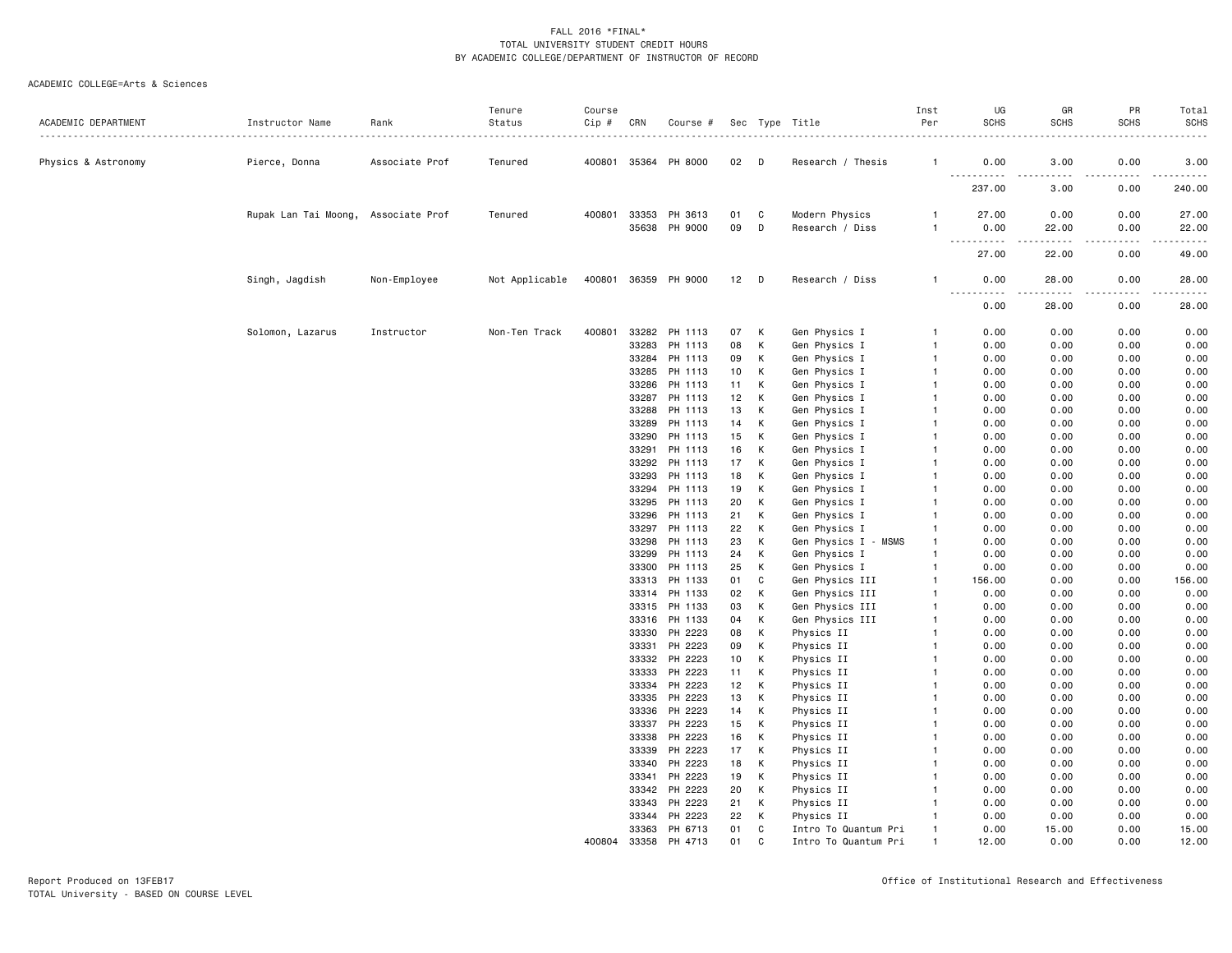| ACADEMIC DEPARTMENT                 | Instructor Name | Rank           | Tenure<br>Status | Course<br>Cip # | CRN   | Course #      |       |   | Sec Type Title       | Inst<br>Per    | UG<br>SCHS                                                                                                                             | GR<br><b>SCHS</b>            | PR<br><b>SCHS</b> | Total<br><b>SCHS</b> |
|-------------------------------------|-----------------|----------------|------------------|-----------------|-------|---------------|-------|---|----------------------|----------------|----------------------------------------------------------------------------------------------------------------------------------------|------------------------------|-------------------|----------------------|
|                                     |                 |                |                  |                 |       |               |       |   |                      |                |                                                                                                                                        |                              |                   |                      |
|                                     |                 |                |                  |                 |       |               |       |   |                      |                | 168.00                                                                                                                                 | 15.00                        | 0.00              | 183.00               |
| Physics & Astronomy                 | Su, Chun        | Lecturer       | Non-Ten Track    | 400801          | 33323 | PH 2213       | 05    | C | Physics I            | $\mathbf{1}$   | 186.00                                                                                                                                 | 0.00                         | 0.00              | 186.00               |
|                                     |                 |                |                  |                 | 33355 | PH 4213       | 01    | C | Intermediate Mechani | $\mathbf{1}$   | 27.00                                                                                                                                  | 0.00                         | 0.00              | 27.00                |
|                                     |                 |                |                  |                 |       | 33360 PH 6213 | 01    | C | Inter Mechanics      | $\mathbf{1}$   | 0.00<br>$\frac{1}{2} \left( \frac{1}{2} \right) \left( \frac{1}{2} \right) \left( \frac{1}{2} \right) \left( \frac{1}{2} \right)$<br>. | 6.00                         | 0.00<br>----      | 6.00                 |
|                                     |                 |                |                  |                 |       |               |       |   |                      |                | 213.00                                                                                                                                 | 6.00                         | 0.00              | 219.00               |
|                                     | Tanner, Angelle | Assistant Prof | Ten Track        | 400801          | 33274 | PH 1031       | F01 C |   | First Year Seminar   | 1              | 41.00                                                                                                                                  | 0.00                         | 0.00              | 41.00                |
|                                     |                 |                |                  |                 | 33279 | PH 1113       | 04    | C | Gen Physics I -SI    | $\mathbf{1}$   | 192.00                                                                                                                                 | 0.00                         | 0.00              | 192.00               |
|                                     |                 |                |                  |                 |       | 35400 PH 8000 | 03    | D | Research / Thesis    | $\mathbf{1}$   | 0.00<br><b></b>                                                                                                                        | 3.00<br>.<br>$- - -$         | 0.00<br>.         | 3.00                 |
|                                     |                 |                |                  |                 |       |               |       |   |                      |                | 233.00                                                                                                                                 | 3.00                         | 0.00              | 236.00               |
|                                     | Wang, Chuji     | Professor      | Tenured          | 400801          | 35634 | PH 9000       | 07    | D | Research / Diss      | $\mathbf{1}$   | 0.00                                                                                                                                   | 36.00                        | 0.00              | 36.00                |
|                                     |                 |                |                  |                 |       | 36648 PH 8000 | 07    | D | Research / Thesis    | $\mathbf{1}$   | 0.00<br>.<br>$\frac{1}{2} \left( \frac{1}{2} \right) \left( \frac{1}{2} \right) \left( \frac{1}{2} \right) \left( \frac{1}{2} \right)$ | 3.00<br>-----                | 0.00<br>$\cdots$  | 3.00                 |
|                                     |                 |                |                  |                 |       |               |       |   |                      |                | 0.00                                                                                                                                   | 39.00                        | 0.00              | 39.00                |
|                                     | Winger, Jeffry  | Professor      | Tenured          | 400801 35361    |       | PH 9000       | 02    | D | Research / Diss      | 1              | 0.00                                                                                                                                   | 31.00                        | 0.00              | 31.00                |
|                                     |                 |                |                  |                 |       |               |       |   |                      |                | .<br>0.00                                                                                                                              | 31.00                        | -----<br>0.00     | .<br>31.00           |
|                                     | Worthy, Mark    | Instructor     | Non-Ten Track    | 400801          |       | 33302 PH 1123 | 01    | C | Gen Physics II       | $\overline{1}$ | 186.00                                                                                                                                 | 0.00                         | 0.00              | 186.00               |
|                                     |                 |                |                  |                 |       | 33303 PH 1123 | 02    | C | Gen Physics II       | $\overline{1}$ | 120.00                                                                                                                                 | 0.00                         | 0.00              | 120.00               |
|                                     |                 |                |                  |                 | 33304 | PH 1123       | 04    | к | Gen Physics II       | $\mathbf{1}$   | 0.00                                                                                                                                   | 0.00                         | 0.00              | 0.00                 |
|                                     |                 |                |                  |                 |       | 33306 PH 1123 | 06    | К | Gen Physics II       | $\mathbf{1}$   | 0.00                                                                                                                                   | 0.00                         | 0.00              | 0.00                 |
|                                     |                 |                |                  |                 | 33307 | PH 1123       | 07    | К | Gen Physics II       | $\mathbf{1}$   | 0.00                                                                                                                                   | 0.00                         | 0.00              | 0.00                 |
|                                     |                 |                |                  |                 | 33308 | PH 1123       | 08    | К | Gen Physics II       | $\mathbf{1}$   | 0.00                                                                                                                                   | 0.00                         | 0.00              | 0.00                 |
|                                     |                 |                |                  |                 | 33309 | PH 1123       | 09    | К | Gen Physics II       | $\mathbf{1}$   | 0.00                                                                                                                                   | 0.00                         | 0.00              | 0.00                 |
|                                     |                 |                |                  |                 | 33310 | PH 1123       | 10    | к | Gen Physics II       | $\mathbf{1}$   | 0.00                                                                                                                                   | 0.00                         | 0.00              | 0.00                 |
|                                     |                 |                |                  |                 | 33319 | PH 2213       | 01    | C | Physics I            | $\mathbf{1}$   | 171.00                                                                                                                                 | 0.00                         | 0.00              | 171.00               |
|                                     |                 |                |                  |                 |       | 33320 PH 2213 | 02    | C | Physics I            | 1              | 177.00<br>.                                                                                                                            | 0.00<br>$\sim$ $\sim$ $\sim$ | 0.00              | 177.00               |
|                                     |                 |                |                  |                 |       |               |       |   |                      |                | 654.00                                                                                                                                 | 0.00                         | 0.00              | 654.00               |
|                                     | Ye, Jinwu       | Associate Prof | Tenured          | 400801          |       | 36582 PH 9000 | 14    | D | Research / Diss      | $\mathbf{1}$   | 0.00                                                                                                                                   | 9.00                         | 0.00              | 9.00                 |
|                                     |                 |                |                  |                 |       |               |       |   |                      |                | ----<br>0.00                                                                                                                           | 9.00                         | 0.00              | 9.00                 |
| ----------------------------------- |                 |                |                  |                 |       |               |       |   |                      |                | ==========                                                                                                                             | ==========                   | ==========        | ==========           |
| Physics & Astronomy                 |                 |                |                  |                 |       |               |       |   |                      |                | 4755.00                                                                                                                                | 380.00                       | 0.00              | 5135.00              |
| ----------------------------------  |                 |                |                  |                 |       |               |       |   |                      |                | ==========                                                                                                                             |                              |                   | ==========           |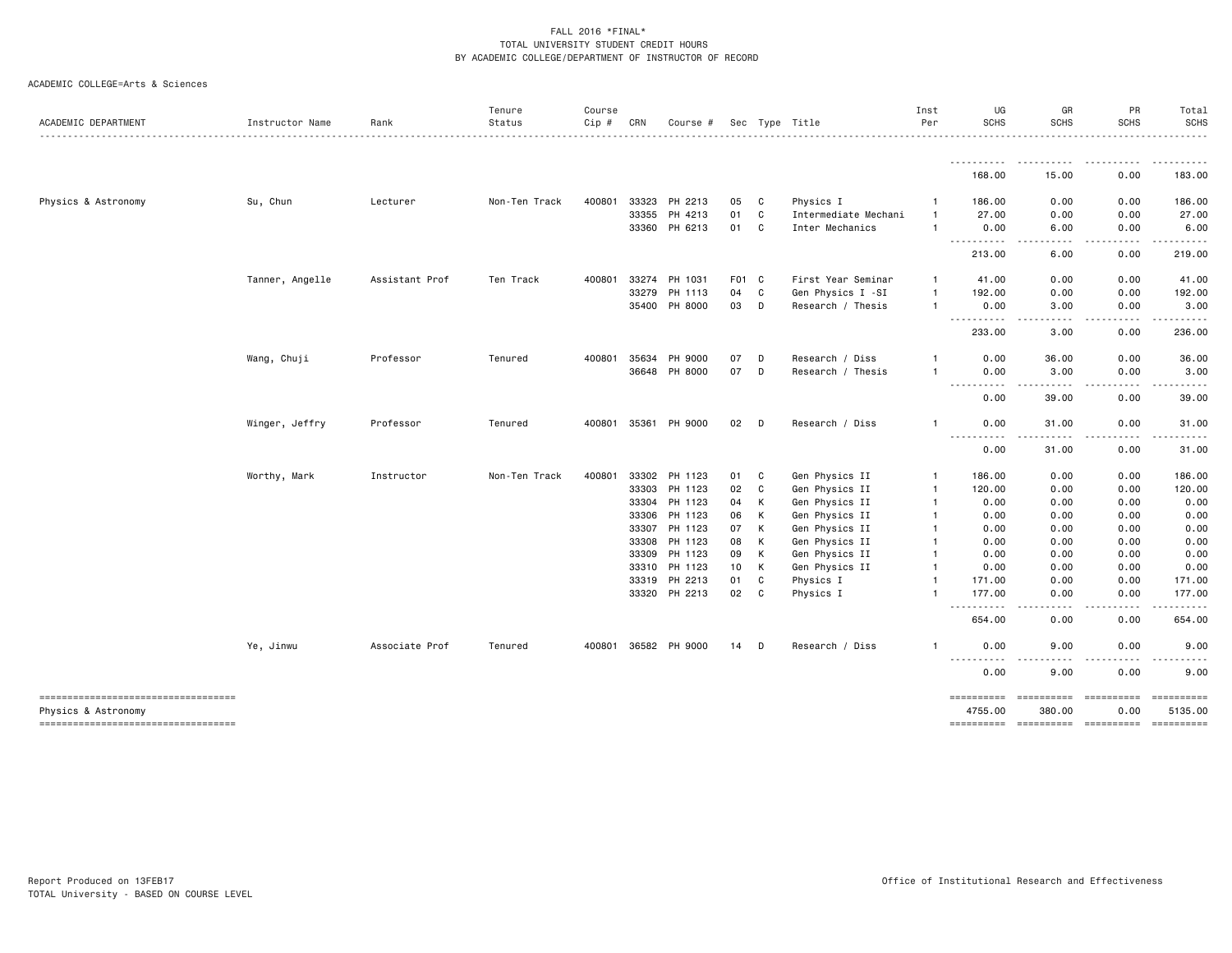#### ACADEMIC COLLEGE=Arts & Sciences

| <b>SCHS</b><br>Status<br>Cip #<br>Per<br><b>SCHS</b><br>ACADEMIC DEPARTMENT<br>CRN<br>Title<br>Instructor Name<br>Rank<br>Course<br>Sec<br>Type<br>440401<br>33433<br>PPA 8803<br>Rsch Meth Pub Affair<br>0.00<br>36.00<br>Political Science & Public Administ Abutabenjeh, Sawsan<br>Assistant Prof<br>Ten Track<br>01<br>-S<br>$\mathbf{1}$<br>451001 33477<br>PS 8803<br>01<br>s<br>Rsch Meth Pub Affair<br>0.00<br>3.00<br>$\mathbf{1}$<br>.<br>-----<br>$\omega$ $\omega$ $\omega$ $\omega$ $\omega$<br>0.00<br>39.00<br>Baker, Leslie<br>451001<br>33465 PS 4303<br>Us Foreign Policy<br>Instructor<br>Non-Ten Track<br>01<br>C<br>66.00<br>0.00<br>-1<br>33473<br>PS 6303<br>01<br>C<br>Us Foreign Policy<br>$\overline{1}$<br>0.00<br>12.00<br>PS 7000<br>01<br>$\mathbf{I}$<br>Directed Indiv Study<br>0.00<br>3.00<br>36627<br>$\mathbf{1}$<br>451002 33440<br>PS 1113<br>03<br>C<br>504.00<br>0.00<br>American Government<br>$\mathbf{1}$<br>C<br>PS 1113<br>04<br>33441<br>American Government<br>$\mathbf{1}$<br>375.00<br>0.00<br>.<br>.<br>$\sim$ $\sim$ | <b>SCHS</b><br><b>SCHS</b><br>0.00<br>36.00<br>0.00<br>3.00<br>-----<br>.<br>0.00<br>39.00<br>0.00<br>66.00<br>0.00<br>12.00<br>0.00<br>3.00<br>0.00<br>504.00<br>0.00<br>375.00<br>.<br>$\begin{array}{cccccccccc} \bullet & \bullet & \bullet & \bullet & \bullet & \bullet & \bullet \end{array}$<br>0.00<br>960.00<br>0.00<br>198.00<br>0.00<br>57.00<br>.<br>$\mathcal{L}^{\mathcal{L}}\mathcal{L}^{\mathcal{L}}\mathcal{L}^{\mathcal{L}}\mathcal{L}^{\mathcal{L}}\mathcal{L}^{\mathcal{L}}$<br>0.00<br>255.00<br>0.00<br>42.00<br>0.00<br>6.00<br>$\frac{1}{2} \left( \frac{1}{2} \right) \left( \frac{1}{2} \right) \left( \frac{1}{2} \right) \left( \frac{1}{2} \right)$ |
|-------------------------------------------------------------------------------------------------------------------------------------------------------------------------------------------------------------------------------------------------------------------------------------------------------------------------------------------------------------------------------------------------------------------------------------------------------------------------------------------------------------------------------------------------------------------------------------------------------------------------------------------------------------------------------------------------------------------------------------------------------------------------------------------------------------------------------------------------------------------------------------------------------------------------------------------------------------------------------------------------------------------------------------------------------------------------|-----------------------------------------------------------------------------------------------------------------------------------------------------------------------------------------------------------------------------------------------------------------------------------------------------------------------------------------------------------------------------------------------------------------------------------------------------------------------------------------------------------------------------------------------------------------------------------------------------------------------------------------------------------------------------------|
|                                                                                                                                                                                                                                                                                                                                                                                                                                                                                                                                                                                                                                                                                                                                                                                                                                                                                                                                                                                                                                                                         |                                                                                                                                                                                                                                                                                                                                                                                                                                                                                                                                                                                                                                                                                   |
|                                                                                                                                                                                                                                                                                                                                                                                                                                                                                                                                                                                                                                                                                                                                                                                                                                                                                                                                                                                                                                                                         |                                                                                                                                                                                                                                                                                                                                                                                                                                                                                                                                                                                                                                                                                   |
|                                                                                                                                                                                                                                                                                                                                                                                                                                                                                                                                                                                                                                                                                                                                                                                                                                                                                                                                                                                                                                                                         |                                                                                                                                                                                                                                                                                                                                                                                                                                                                                                                                                                                                                                                                                   |
|                                                                                                                                                                                                                                                                                                                                                                                                                                                                                                                                                                                                                                                                                                                                                                                                                                                                                                                                                                                                                                                                         |                                                                                                                                                                                                                                                                                                                                                                                                                                                                                                                                                                                                                                                                                   |
|                                                                                                                                                                                                                                                                                                                                                                                                                                                                                                                                                                                                                                                                                                                                                                                                                                                                                                                                                                                                                                                                         |                                                                                                                                                                                                                                                                                                                                                                                                                                                                                                                                                                                                                                                                                   |
|                                                                                                                                                                                                                                                                                                                                                                                                                                                                                                                                                                                                                                                                                                                                                                                                                                                                                                                                                                                                                                                                         |                                                                                                                                                                                                                                                                                                                                                                                                                                                                                                                                                                                                                                                                                   |
|                                                                                                                                                                                                                                                                                                                                                                                                                                                                                                                                                                                                                                                                                                                                                                                                                                                                                                                                                                                                                                                                         |                                                                                                                                                                                                                                                                                                                                                                                                                                                                                                                                                                                                                                                                                   |
|                                                                                                                                                                                                                                                                                                                                                                                                                                                                                                                                                                                                                                                                                                                                                                                                                                                                                                                                                                                                                                                                         |                                                                                                                                                                                                                                                                                                                                                                                                                                                                                                                                                                                                                                                                                   |
|                                                                                                                                                                                                                                                                                                                                                                                                                                                                                                                                                                                                                                                                                                                                                                                                                                                                                                                                                                                                                                                                         |                                                                                                                                                                                                                                                                                                                                                                                                                                                                                                                                                                                                                                                                                   |
| 945.00<br>15.00                                                                                                                                                                                                                                                                                                                                                                                                                                                                                                                                                                                                                                                                                                                                                                                                                                                                                                                                                                                                                                                         |                                                                                                                                                                                                                                                                                                                                                                                                                                                                                                                                                                                                                                                                                   |
|                                                                                                                                                                                                                                                                                                                                                                                                                                                                                                                                                                                                                                                                                                                                                                                                                                                                                                                                                                                                                                                                         |                                                                                                                                                                                                                                                                                                                                                                                                                                                                                                                                                                                                                                                                                   |
| Banerjee, Vasabjit<br>33454<br>C<br>Comparative Govt<br>0.00<br>Assistant Prof<br>Ten Track<br>451001<br>PS 1513<br>01<br>$\mathbf{1}$<br>198.00                                                                                                                                                                                                                                                                                                                                                                                                                                                                                                                                                                                                                                                                                                                                                                                                                                                                                                                        |                                                                                                                                                                                                                                                                                                                                                                                                                                                                                                                                                                                                                                                                                   |
| 33456<br>PS 1513<br>HO1 C<br>Comparative Govt-Hon<br>57.00<br>0.00<br>$\overline{1}$<br>.<br>.<br>$\sim$ $\sim$ $\sim$                                                                                                                                                                                                                                                                                                                                                                                                                                                                                                                                                                                                                                                                                                                                                                                                                                                                                                                                                  |                                                                                                                                                                                                                                                                                                                                                                                                                                                                                                                                                                                                                                                                                   |
| 255.00<br>0.00                                                                                                                                                                                                                                                                                                                                                                                                                                                                                                                                                                                                                                                                                                                                                                                                                                                                                                                                                                                                                                                          |                                                                                                                                                                                                                                                                                                                                                                                                                                                                                                                                                                                                                                                                                   |
| Breen, Joseph<br>Non-Faculty<br>Not Applicable<br>440401<br>33429<br>PPA 8103<br>01<br>s<br>Seminar In Pub Admin<br>$\overline{1}$<br>0.00<br>42.00                                                                                                                                                                                                                                                                                                                                                                                                                                                                                                                                                                                                                                                                                                                                                                                                                                                                                                                     |                                                                                                                                                                                                                                                                                                                                                                                                                                                                                                                                                                                                                                                                                   |
| 451001 34822 PS 8523<br>01<br>6.00<br>$\mathbf{I}$<br>Rdgs In St Gov-Pol<br>$\overline{1}$<br>0.00                                                                                                                                                                                                                                                                                                                                                                                                                                                                                                                                                                                                                                                                                                                                                                                                                                                                                                                                                                      |                                                                                                                                                                                                                                                                                                                                                                                                                                                                                                                                                                                                                                                                                   |
| 0.00<br>48.00                                                                                                                                                                                                                                                                                                                                                                                                                                                                                                                                                                                                                                                                                                                                                                                                                                                                                                                                                                                                                                                           | 48.00<br>0.00                                                                                                                                                                                                                                                                                                                                                                                                                                                                                                                                                                                                                                                                     |
| Carr, Isla-Anne<br>451001 35759 PS 1513<br>201 C<br>Comparative Govt<br>66.00<br>0.00<br>Lecturer<br>Non-Ten Track<br>$\mathbf{1}$                                                                                                                                                                                                                                                                                                                                                                                                                                                                                                                                                                                                                                                                                                                                                                                                                                                                                                                                      | 0.00<br>66.00                                                                                                                                                                                                                                                                                                                                                                                                                                                                                                                                                                                                                                                                     |
| 66.00<br>0.00                                                                                                                                                                                                                                                                                                                                                                                                                                                                                                                                                                                                                                                                                                                                                                                                                                                                                                                                                                                                                                                           | 0.00<br>66.00                                                                                                                                                                                                                                                                                                                                                                                                                                                                                                                                                                                                                                                                     |
|                                                                                                                                                                                                                                                                                                                                                                                                                                                                                                                                                                                                                                                                                                                                                                                                                                                                                                                                                                                                                                                                         |                                                                                                                                                                                                                                                                                                                                                                                                                                                                                                                                                                                                                                                                                   |
| Ten Track<br>451001 33457<br>Intro To Pol Theory<br>Chamberlain, James<br>Assistant Prof<br>PS 2403<br>01<br>C<br>0.95<br>111.15<br>0.00                                                                                                                                                                                                                                                                                                                                                                                                                                                                                                                                                                                                                                                                                                                                                                                                                                                                                                                                | 0.00<br>111.15                                                                                                                                                                                                                                                                                                                                                                                                                                                                                                                                                                                                                                                                    |
| 451002 34815 PS 4433<br>01<br>C<br>Am Political Theory<br>0.95<br>0.00<br>31.35<br>$\frac{1}{2} \frac{1}{2} \frac{1}{2} \frac{1}{2} \frac{1}{2} \frac{1}{2} \frac{1}{2} \frac{1}{2} \frac{1}{2} \frac{1}{2} \frac{1}{2} \frac{1}{2} \frac{1}{2} \frac{1}{2} \frac{1}{2} \frac{1}{2} \frac{1}{2} \frac{1}{2} \frac{1}{2} \frac{1}{2} \frac{1}{2} \frac{1}{2} \frac{1}{2} \frac{1}{2} \frac{1}{2} \frac{1}{2} \frac{1}{2} \frac{1}{2} \frac{1}{2} \frac{1}{2} \frac{1}{2} \frac{$<br>. <b>.</b><br>د د د د                                                                                                                                                                                                                                                                                                                                                                                                                                                                                                                                                                | 0.00<br>31.35<br>.                                                                                                                                                                                                                                                                                                                                                                                                                                                                                                                                                                                                                                                                |
| 142.50<br>0.00                                                                                                                                                                                                                                                                                                                                                                                                                                                                                                                                                                                                                                                                                                                                                                                                                                                                                                                                                                                                                                                          | 0.00<br>142.50                                                                                                                                                                                                                                                                                                                                                                                                                                                                                                                                                                                                                                                                    |
| 451002 30010<br>AAS 3043<br>Non-Ten Track<br>01<br>C<br>Modern Civil Rights<br>21.00<br>0.00<br>Colom, Dorothy<br>Lecturer<br>$\overline{1}$                                                                                                                                                                                                                                                                                                                                                                                                                                                                                                                                                                                                                                                                                                                                                                                                                                                                                                                            | 0.00<br>21.00                                                                                                                                                                                                                                                                                                                                                                                                                                                                                                                                                                                                                                                                     |
| 01<br>34812 PS 3043<br>C<br>Modern Civil Rights<br>66.00<br>0.00<br>$\overline{1}$                                                                                                                                                                                                                                                                                                                                                                                                                                                                                                                                                                                                                                                                                                                                                                                                                                                                                                                                                                                      | 0.00<br>66.00                                                                                                                                                                                                                                                                                                                                                                                                                                                                                                                                                                                                                                                                     |
| .<br>.<br>$ -$<br>87.00<br>0.00                                                                                                                                                                                                                                                                                                                                                                                                                                                                                                                                                                                                                                                                                                                                                                                                                                                                                                                                                                                                                                         | .<br>.<br>0.00<br>87.00                                                                                                                                                                                                                                                                                                                                                                                                                                                                                                                                                                                                                                                           |
|                                                                                                                                                                                                                                                                                                                                                                                                                                                                                                                                                                                                                                                                                                                                                                                                                                                                                                                                                                                                                                                                         |                                                                                                                                                                                                                                                                                                                                                                                                                                                                                                                                                                                                                                                                                   |
| Emison, Gerald<br>Professor<br>Tenured<br>440401<br>35459<br>PPA 9000<br>03<br>D<br>Research / Diss<br>0.00<br>13.00<br>$\mathbf{1}$                                                                                                                                                                                                                                                                                                                                                                                                                                                                                                                                                                                                                                                                                                                                                                                                                                                                                                                                    | 0.00<br>13.00                                                                                                                                                                                                                                                                                                                                                                                                                                                                                                                                                                                                                                                                     |
| 451001<br>34804<br>PS 3013<br>01<br>C<br>Political Leadership<br>90.00<br>0.00<br>$\mathbf{1}$                                                                                                                                                                                                                                                                                                                                                                                                                                                                                                                                                                                                                                                                                                                                                                                                                                                                                                                                                                          | 0.00<br>90.00                                                                                                                                                                                                                                                                                                                                                                                                                                                                                                                                                                                                                                                                     |
| 34820 PS 4743<br>01<br>C<br>Environmental Policy<br>$\overline{1}$<br>54.00<br>0.00<br>$- - -$<br>.<br><u>.</u>                                                                                                                                                                                                                                                                                                                                                                                                                                                                                                                                                                                                                                                                                                                                                                                                                                                                                                                                                         | 0.00<br>54.00<br>-----<br>.                                                                                                                                                                                                                                                                                                                                                                                                                                                                                                                                                                                                                                                       |
| 144.00<br>13.00                                                                                                                                                                                                                                                                                                                                                                                                                                                                                                                                                                                                                                                                                                                                                                                                                                                                                                                                                                                                                                                         | 0.00<br>157.00                                                                                                                                                                                                                                                                                                                                                                                                                                                                                                                                                                                                                                                                    |
| Prin Pub Adm<br>Exmeyer, Patrick<br>Grad Tch Assist<br>Not Applicable<br>451001 33469 PS 4703<br>01<br>C<br>33.00<br>0.00<br>-1<br>$\sim 100$<br>.<br>د د د د                                                                                                                                                                                                                                                                                                                                                                                                                                                                                                                                                                                                                                                                                                                                                                                                                                                                                                           | 0.00<br>33.00<br>.<br>.                                                                                                                                                                                                                                                                                                                                                                                                                                                                                                                                                                                                                                                           |
| 33.00<br>0.00                                                                                                                                                                                                                                                                                                                                                                                                                                                                                                                                                                                                                                                                                                                                                                                                                                                                                                                                                                                                                                                           | 0.00<br>33.00                                                                                                                                                                                                                                                                                                                                                                                                                                                                                                                                                                                                                                                                     |
| Scope Of Pub Admin<br>French, Philip<br>Professor<br>Tenured<br>440401 33435<br>PPA 9603<br>01<br>-S<br>$\overline{1}$<br>0.00<br>24.00                                                                                                                                                                                                                                                                                                                                                                                                                                                                                                                                                                                                                                                                                                                                                                                                                                                                                                                                 | 0.00<br>24.00                                                                                                                                                                                                                                                                                                                                                                                                                                                                                                                                                                                                                                                                     |
| 35205<br>PPA 8983<br>01<br>H<br>Integrative Capstone<br>$\overline{1}$<br>0.00<br>24.00                                                                                                                                                                                                                                                                                                                                                                                                                                                                                                                                                                                                                                                                                                                                                                                                                                                                                                                                                                                 | 0.00<br>24.00                                                                                                                                                                                                                                                                                                                                                                                                                                                                                                                                                                                                                                                                     |
| 35468 PPA 9000<br>12<br>D<br>Research / Diss<br>$\mathbf{1}$<br>0.00<br>11.00                                                                                                                                                                                                                                                                                                                                                                                                                                                                                                                                                                                                                                                                                                                                                                                                                                                                                                                                                                                           | 0.00<br>11.00                                                                                                                                                                                                                                                                                                                                                                                                                                                                                                                                                                                                                                                                     |
| $\sim$ $\sim$<br>.<br>0.00<br>59.00                                                                                                                                                                                                                                                                                                                                                                                                                                                                                                                                                                                                                                                                                                                                                                                                                                                                                                                                                                                                                                     | الداعات<br>0.00<br>59.00                                                                                                                                                                                                                                                                                                                                                                                                                                                                                                                                                                                                                                                          |
| Harris, Courtney<br>Grad Tch Assist<br>Not Applicable<br>440501 33458 PS 2703<br>Intro Public Policy<br>123.00<br>0.00<br>01 C<br>$\mathbf{1}$                                                                                                                                                                                                                                                                                                                                                                                                                                                                                                                                                                                                                                                                                                                                                                                                                                                                                                                          | 0.00<br>123.00                                                                                                                                                                                                                                                                                                                                                                                                                                                                                                                                                                                                                                                                    |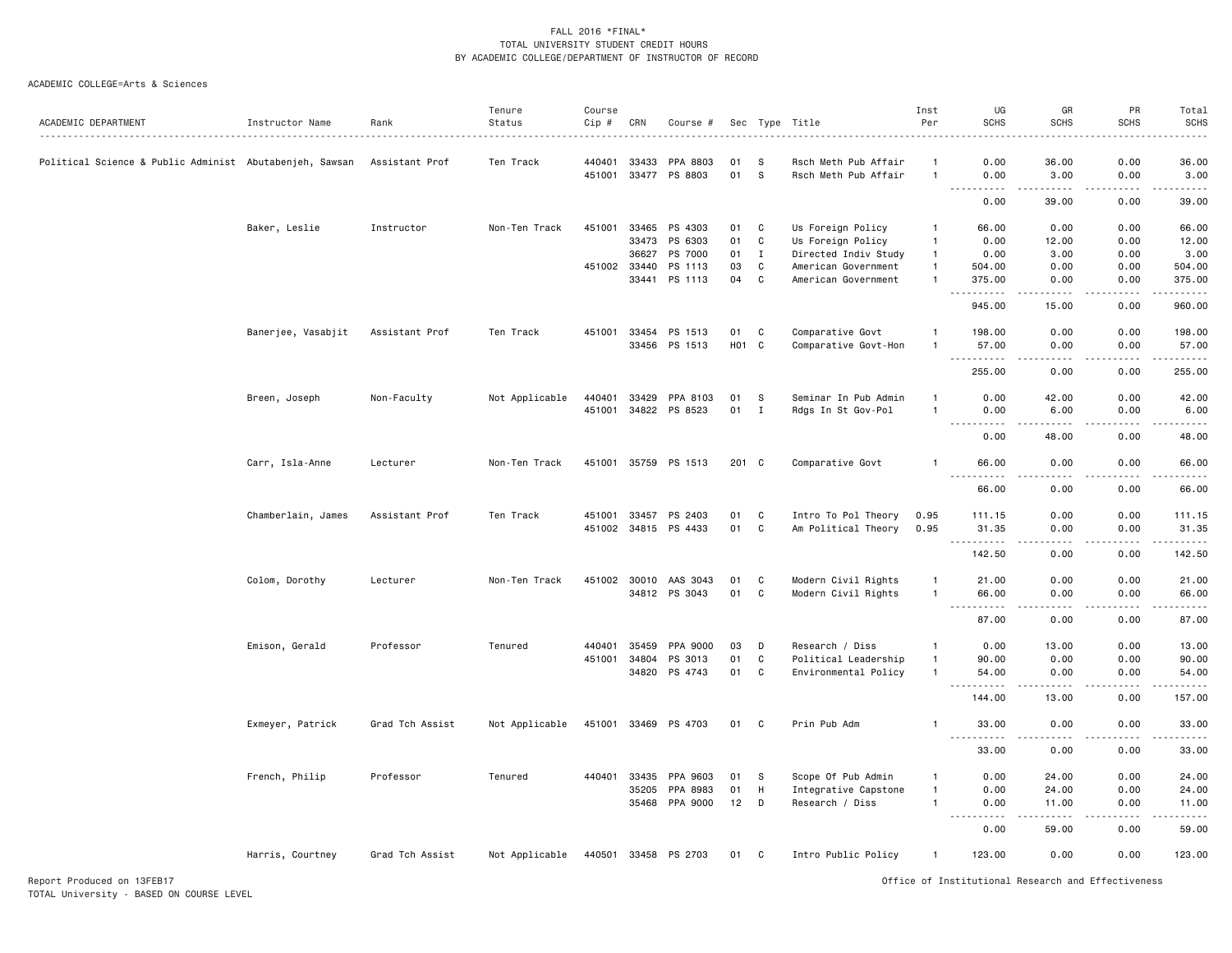|  | ACADEMIC COLLEGE=Arts & Sciences |  |  |  |
|--|----------------------------------|--|--|--|
|--|----------------------------------|--|--|--|

| ACADEMIC DEPARTMENT                                 | Instructor Name  | Rank            | Tenure<br>Status | Course<br>Cip # | CRN          | Course #             |                   |              | Sec Type Title       | Inst<br>Per  | UG<br><b>SCHS</b>                        | GR<br><b>SCHS</b>                                                                                                                                             | PR<br><b>SCHS</b>                                                                                                                                            | Total<br><b>SCHS</b>                         |
|-----------------------------------------------------|------------------|-----------------|------------------|-----------------|--------------|----------------------|-------------------|--------------|----------------------|--------------|------------------------------------------|---------------------------------------------------------------------------------------------------------------------------------------------------------------|--------------------------------------------------------------------------------------------------------------------------------------------------------------|----------------------------------------------|
|                                                     |                  |                 |                  |                 |              |                      |                   |              |                      |              | .                                        |                                                                                                                                                               |                                                                                                                                                              |                                              |
|                                                     |                  |                 |                  |                 |              |                      |                   |              |                      |              | 123.00                                   | 0.00                                                                                                                                                          | 0.00                                                                                                                                                         | 123.00                                       |
| Political Science & Public Administ Haugen, Douglas |                  | Instructor      | Non-Ten Track    | 451001          | 33450        | PS 1313              | 01                | C            | International Relati | $\mathbf{1}$ | 201.00                                   | 0.00                                                                                                                                                          | 0.00                                                                                                                                                         | 201.00                                       |
|                                                     |                  |                 |                  | 451002          | 33438        | PS 1113              | 01                | C            | American Government- | $\mathbf{1}$ | 681.00                                   | 0.00                                                                                                                                                          | 0.00                                                                                                                                                         | 681.00                                       |
|                                                     |                  |                 |                  |                 | 33439        | PS 1113              | 02                | C            | American Government  | $\mathbf{1}$ | 255.00                                   | 0.00                                                                                                                                                          | 0.00                                                                                                                                                         | 255.00                                       |
|                                                     |                  |                 |                  |                 | 33445        | PS 1113              | 08                | C            | American Government  | $\mathbf{1}$ | 177.00                                   | 0.00                                                                                                                                                          | 0.00                                                                                                                                                         | 177.00                                       |
|                                                     |                  |                 |                  |                 |              |                      |                   |              |                      |              | .<br>1314.00                             | الدامات بال<br>0.00                                                                                                                                           | $\frac{1}{2} \left( \frac{1}{2} \right) \left( \frac{1}{2} \right) \left( \frac{1}{2} \right) \left( \frac{1}{2} \right) \left( \frac{1}{2} \right)$<br>0.00 | 1.1.1.1.1.1<br>1314.00                       |
|                                                     | Holmes, Carolyn  | Assistant Prof  | Ten Track        | 050201          | 34819        | AAS 4543             | 01                | C            | African Politics     | $\mathbf{1}$ | 3.00                                     | 0.00                                                                                                                                                          | 0.00                                                                                                                                                         | 3.00                                         |
|                                                     |                  |                 |                  | 451001          | 34817        | PS 4543              | 01                | $\mathsf{C}$ | African Politics     | -1           | 48.00                                    | 0.00                                                                                                                                                          | 0.00                                                                                                                                                         | 48.00                                        |
|                                                     |                  |                 |                  |                 |              |                      |                   |              |                      |              | 51.00                                    | 0.00                                                                                                                                                          | 0.00                                                                                                                                                         | 51.00                                        |
|                                                     | Mathison, Bryan  | Grad Res Assist | Not Applicable   | 451001 33457    |              | PS 2403              | 01                | C            | Intro To Pol Theory  | 0.05         | 5.85                                     | 0.00                                                                                                                                                          | 0.00                                                                                                                                                         | 5.85                                         |
|                                                     |                  |                 |                  |                 |              | 451002 34815 PS 4433 | 01                | C            | Am Political Theory  | 0.05         | 1.65<br>.                                | 0.00<br>.                                                                                                                                                     | 0.00<br>$- - - - -$                                                                                                                                          | 1.65<br>.                                    |
|                                                     |                  |                 |                  |                 |              |                      |                   |              |                      |              | 7.50                                     | 0.00                                                                                                                                                          | 0.00                                                                                                                                                         | 7.50                                         |
|                                                     | Mellen, Robbin   | Assistant Prof  | Ten Track        | 451001          | 34805        | PS 4183              | 01                | C            | Judicial Process     | $\mathbf{1}$ | 84.00                                    | 0.00                                                                                                                                                          | 0.00                                                                                                                                                         | 84.00                                        |
|                                                     |                  |                 |                  |                 | 34806        | PS 6183              | 01                | C            | Judicial Process     | -1           | 0.00                                     | 3.00                                                                                                                                                          | 0.00                                                                                                                                                         | 3.00                                         |
|                                                     |                  |                 |                  |                 | 451002 33444 | PS 1113              | 07                | C            | American Government  | $\mathbf{1}$ | 231.00<br>.<br>$ -$                      | 0.00<br>.                                                                                                                                                     | 0.00<br>.                                                                                                                                                    | 231.00<br>$\omega$ is $\omega$ in $\omega$ . |
|                                                     |                  |                 |                  |                 |              |                      |                   |              |                      |              | 315.00                                   | 3.00                                                                                                                                                          | 0.00                                                                                                                                                         | 318.00                                       |
|                                                     | Morrison, K.     | Non-Employee    | Not Applicable   | 440401 35461    |              | PPA 9000             | 05                | D            | Research / Diss      | -1           | 0.00                                     | 1.00                                                                                                                                                          | 0.00                                                                                                                                                         | 1.00                                         |
|                                                     |                  |                 |                  |                 |              |                      |                   |              |                      |              | 0.00                                     | 1.00                                                                                                                                                          | 0.00                                                                                                                                                         | 1.00                                         |
|                                                     | Nukpezah, Julius | Assistant Prof  | Ten Track        | 440401          | 34801        | PPA 8903             | 01                | s            | Public Policy        | -1           | 0.00                                     | 63.00                                                                                                                                                         | 0.00                                                                                                                                                         | 63.00                                        |
|                                                     |                  |                 |                  | 451001          | 34800        | PS 8903              | 01                | S            | Public Policy        | -1           | 0.00                                     | 3.00                                                                                                                                                          | 0.00                                                                                                                                                         | 3.00                                         |
|                                                     |                  |                 |                  |                 |              |                      |                   |              |                      |              | <u>.</u><br>$\sim$ $\sim$ $\sim$<br>0.00 | $\frac{1}{2} \left( \frac{1}{2} \right) \left( \frac{1}{2} \right) \left( \frac{1}{2} \right) \left( \frac{1}{2} \right) \left( \frac{1}{2} \right)$<br>66.00 | .<br>0.00                                                                                                                                                    | .<br>66.00                                   |
|                                                     | Rush, Christine  | Associate Prof  | Tenured          | 440401          | 33430        | PPA 8400             | 01                | C            | Public Ad Intern     | -1           | 0.00                                     | 21.00                                                                                                                                                         | 0.00                                                                                                                                                         | 21.00                                        |
|                                                     |                  |                 |                  |                 | 34809        | PPA 9713             | 01                | s            | Hum Res Pub Sector   |              | 0.00                                     | 21.00                                                                                                                                                         | 0.00                                                                                                                                                         | 21.00                                        |
|                                                     |                  |                 |                  |                 | 35462        | PPA 9000             | 06                | D            | Research / Diss      | $\mathbf{1}$ | 0.00                                     | 49.00                                                                                                                                                         | 0.00                                                                                                                                                         | 49.00                                        |
|                                                     |                  |                 |                  |                 | 36426        | PPA 7000             | 01                | $\mathbf{I}$ | Directed Indiv Study | $\mathbf{1}$ | 0.00<br>$\frac{1}{2}$<br>$ -$            | 3.00<br><b></b>                                                                                                                                               | 0.00<br>.                                                                                                                                                    | 3.00<br>.                                    |
|                                                     |                  |                 |                  |                 |              |                      |                   |              |                      |              | 0.00                                     | 94.00                                                                                                                                                         | 0.00                                                                                                                                                         | 94.00                                        |
|                                                     | Shaffer, Stephen | Professor       | Tenured          | 440401          | 35463        | PPA 9000             | 07                | D            | Research / Diss      | $\mathbf{1}$ | 0.00                                     | 3.00                                                                                                                                                          | 0.00                                                                                                                                                         | 3.00                                         |
|                                                     |                  |                 |                  | 451001          | 34807        | PS 4253              | 01                | $\mathtt{C}$ | Southern Politics    | $\mathbf{1}$ | 87.00                                    | 0.00                                                                                                                                                          | 0.00                                                                                                                                                         | 87.00                                        |
|                                                     |                  |                 |                  |                 | 34808        | PS 6253              | 01                | C            | Southern Politics    | $\mathbf{1}$ | 0.00                                     | 3.00                                                                                                                                                          | 0.00                                                                                                                                                         | 3.00                                         |
|                                                     |                  |                 |                  |                 | 35454        | PS 8000              | 06                | D            | Research / Thesis    | $\mathbf{1}$ | 0.00                                     | 12.00                                                                                                                                                         | 0.00                                                                                                                                                         | 12.00                                        |
|                                                     |                  |                 |                  |                 | 451002 33447 | PS 1113              | H <sub>01</sub> C |              | American Government- |              | 60.00<br>.                               | 0.00                                                                                                                                                          | 0.00                                                                                                                                                         | 60.00                                        |
|                                                     |                  |                 |                  |                 |              |                      |                   |              |                      |              | 147.00                                   | 18.00                                                                                                                                                         | 0.00                                                                                                                                                         | 165.00                                       |
|                                                     | Shoup, Brian     | Associate Prof  | Tenured          | 240101          | 36617        | HON 4000             | 12                | I            | Directed Individual  | -1           | 3.00                                     | 0.00                                                                                                                                                          | 0.00                                                                                                                                                         | 3.00                                         |
|                                                     |                  |                 |                  | 451001          | 33449        | PS 1311              | 01                | $\mathbf{I}$ | Mmsc Research I      | -1           | 15.00                                    | 0.00                                                                                                                                                          | 0.00                                                                                                                                                         | 15.00                                        |
|                                                     |                  |                 |                  |                 | 33451        | PS 1331              | 01                | $\mathbf I$  | Mmsc Research II     | $\mathbf{1}$ | 10.00                                    | 0.00                                                                                                                                                          | 0.00                                                                                                                                                         | 10.00                                        |
|                                                     |                  |                 |                  |                 | 33452        | PS 1351              | 01                | $\mathbf I$  | Mmsc Research III    | -1           | 3.00                                     | 0.00                                                                                                                                                          | 0.00                                                                                                                                                         | 3.00                                         |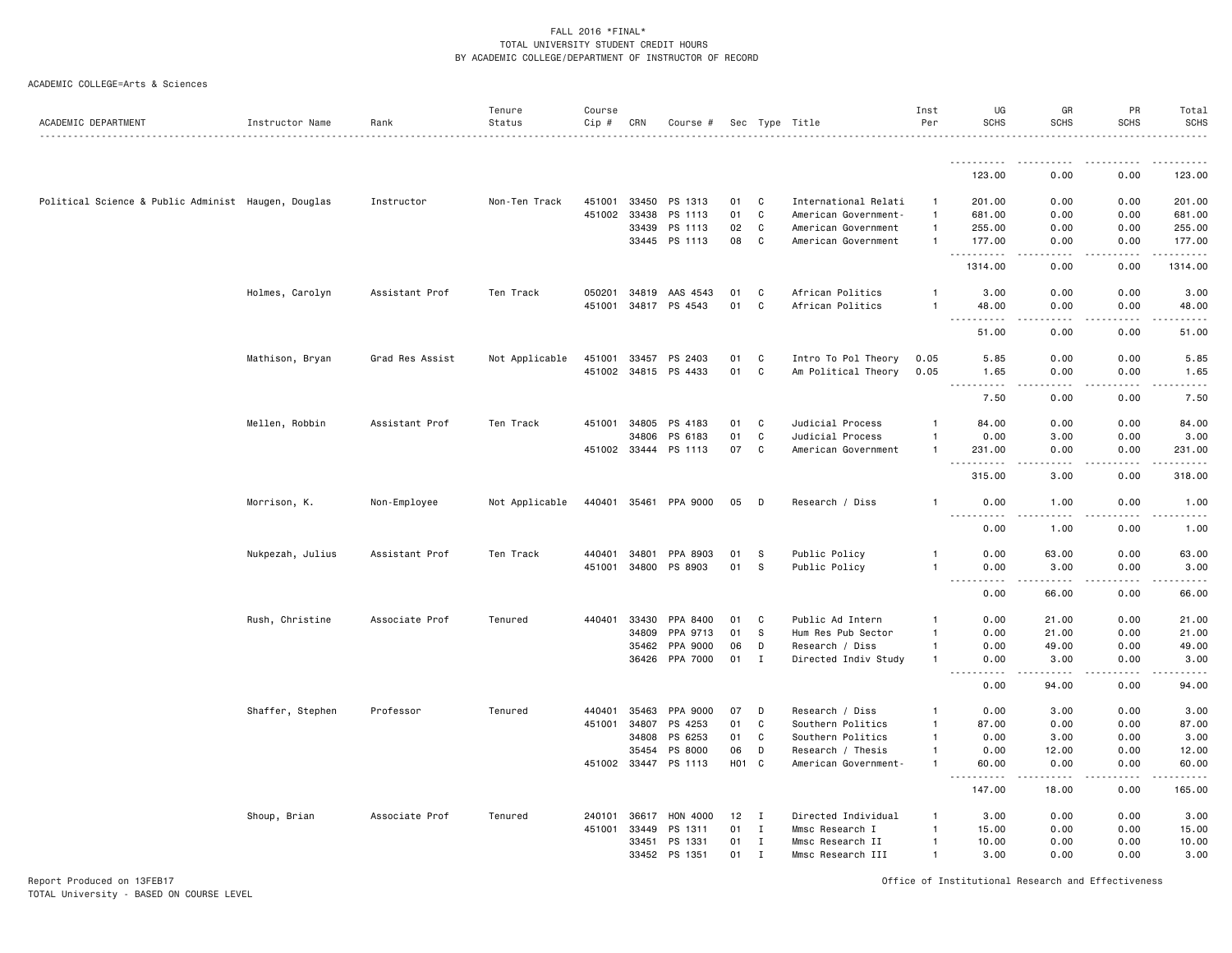|                                                                              |                     |                                   | Tenure         | Course       |       |                  |       |              |                      | Inst           | UG                             | GR                   | PR                              | Total                     |
|------------------------------------------------------------------------------|---------------------|-----------------------------------|----------------|--------------|-------|------------------|-------|--------------|----------------------|----------------|--------------------------------|----------------------|---------------------------------|---------------------------|
| ACADEMIC DEPARTMENT                                                          | Instructor Name     | Rank                              | Status         | $Cip$ #      | CRN   | Course #         |       |              | Sec Type Title       | Per            | <b>SCHS</b>                    | <b>SCHS</b>          | <b>SCHS</b>                     | <b>SCHS</b><br>. <u>.</u> |
|                                                                              |                     |                                   |                |              |       |                  |       |              |                      |                |                                |                      |                                 |                           |
| Political Science & Public Administ Shoup, Brian                             |                     | Associate Prof                    | Tenured        | 451001       | 33453 | PS 1371          | 01    | $\mathbf I$  | Mmsc Research IV     | -1             | 4.00                           | 0.00                 | 0.00                            | 4.00                      |
|                                                                              |                     |                                   |                |              | 33468 | PS 4464          | 01    | В            | Political Analysis   | $\mathbf{1}$   | 100.00                         | 0.00                 | 0.00                            | 100.00                    |
|                                                                              |                     |                                   |                |              |       |                  |       |              |                      |                | - - -<br>135.00                | 0.00                 | 0.00                            | 135.00                    |
|                                                                              | Stanisevski, Dragan | Associate Prof                    | Tenured        | 440401       | 35161 | PPA 8723         | 501 S |              | Pub Budget & Fin Mgt | -1             | 0.00                           | 30.00                | 0.00                            | 30.00                     |
|                                                                              |                     |                                   |                |              | 35465 | PPA 9000         | 09    | D            | Research / Diss      | $\overline{1}$ | 0.00                           | 7.00                 | 0.00                            | 7.00                      |
|                                                                              |                     |                                   |                | 451001       | 33437 | PPA 9993         | 01    | C            | Research Design in P | -1             | 0.00                           | 21.00                | 0.00                            | 21.00                     |
|                                                                              |                     |                                   |                |              |       |                  |       |              |                      |                | $  -$<br>----<br>0.00          | 58.00                | 0.00                            | 58.00                     |
|                                                                              | Waide, David        | Clinical Assist Pro Non-Ten Track |                | 220101       | 33448 | PS 1182          | 01    | C            | Introduction to Law  | $\mathbf{1}$   | 138.00                         | 0.00                 | 0.00                            | 138.00                    |
|                                                                              |                     |                                   |                | 451001       | 33461 | PS 3063          | 01    | C            | Constitution Powers  | $\overline{1}$ | 135.00                         | 0.00                 | 0.00                            | 135.00                    |
|                                                                              |                     |                                   |                | 451002 33442 |       | PS 1113          | 05    | C            | American Government  | $\mathbf{1}$   | 591.00                         | 0.00                 | 0.00                            | 591.00                    |
|                                                                              |                     |                                   |                |              |       | 33443 PS 1113    | 06    | C            | American Government  | -1             | 513.00                         | 0.00                 | 0.00                            | 513.00                    |
|                                                                              |                     |                                   |                |              |       |                  |       |              |                      |                | ----------<br>1377.00          | $- - - -$<br>0.00    | .<br>0.00                       | <u>.</u><br>1377.00       |
|                                                                              | Wall, Diane         | Lecturer                          | Non-Ten Track  | 451002 34321 |       | PS 1113          | 501 C |              | American Government  |                | 72.00                          | 0.00                 | 0.00                            | 72.00                     |
|                                                                              |                     |                                   |                |              |       |                  |       |              |                      |                | - - - - - - - - - - -<br>72.00 | $- - - -$<br>0.00    | 0.00                            | .<br>72.00                |
|                                                                              | Williams, Robert    | Non-Faculty                       | Not Applicable | 521003       | 33690 | <b>SLCE 1002</b> | S01 C |              | Day One Leadership C | 0.3            | 103.80                         | 0.00                 | 0.00                            | 103.80                    |
|                                                                              |                     |                                   |                |              | 33691 | SLCE 3812 01     |       | $\mathbf{C}$ | Montgomery Ldshp Pro | 0.5            | 39.00                          | 0.00                 | 0.00                            | 39.00                     |
|                                                                              |                     |                                   |                |              | 35300 | <b>SLCE 1002</b> | S02 B |              | Day One Leadership C | 0.3            | 14.40                          | 0.00                 | 0.00                            | 14.40                     |
|                                                                              |                     |                                   |                |              | 35304 | SLCE 1002 S03 B  |       |              | Day One Leadership C | 0.3            | 5.40                           | 0.00                 | 0.00                            | 5.40                      |
|                                                                              |                     |                                   |                |              |       |                  |       |              |                      |                | -----<br>.<br>162.60           | ----<br>0.00         | .<br>0.00                       | <u>.</u><br>162.60        |
|                                                                              | Wiseman, William    | Lecturer                          | Non-Ten Track  | 440401       | 34320 | PPA 9613         | 501 S |              | Rural Gov Admin I    | -1             | 0.00                           | 18.00                | 0.00                            | 18.00                     |
|                                                                              |                     |                                   |                |              | 35467 | PPA 9000         | 11    | D            | Research / Diss      | $\mathbf{1}$   | 0.00                           | 1.00                 | 0.00                            | 1.00                      |
|                                                                              |                     |                                   |                | 451001       | 34813 | PS 4263          | 01    | C            | Miss Govern & Pol    |                | 60.00                          | 0.00                 | 0.00                            | 60.00                     |
|                                                                              |                     |                                   |                |              |       | 34814 PS 6263    | 01    | C            | Miss Govern & Pol    |                | 0.00                           | 9.00                 | 0.00                            | 9.00                      |
|                                                                              |                     |                                   |                |              |       |                  |       |              |                      |                | 60.00                          | 28.00                | 0.00                            | 88.00                     |
| -------------------------------------<br>Political Science & Public Administ |                     |                                   |                |              |       |                  |       |              |                      |                | <b>SEESSEESS</b><br>5436.60    | ==========<br>442.00 | 0.00                            | ==========<br>5878.60     |
| ----------------------------------                                           |                     |                                   |                |              |       |                  |       |              |                      |                | ==========                     |                      | ---------- ---------- --------- |                           |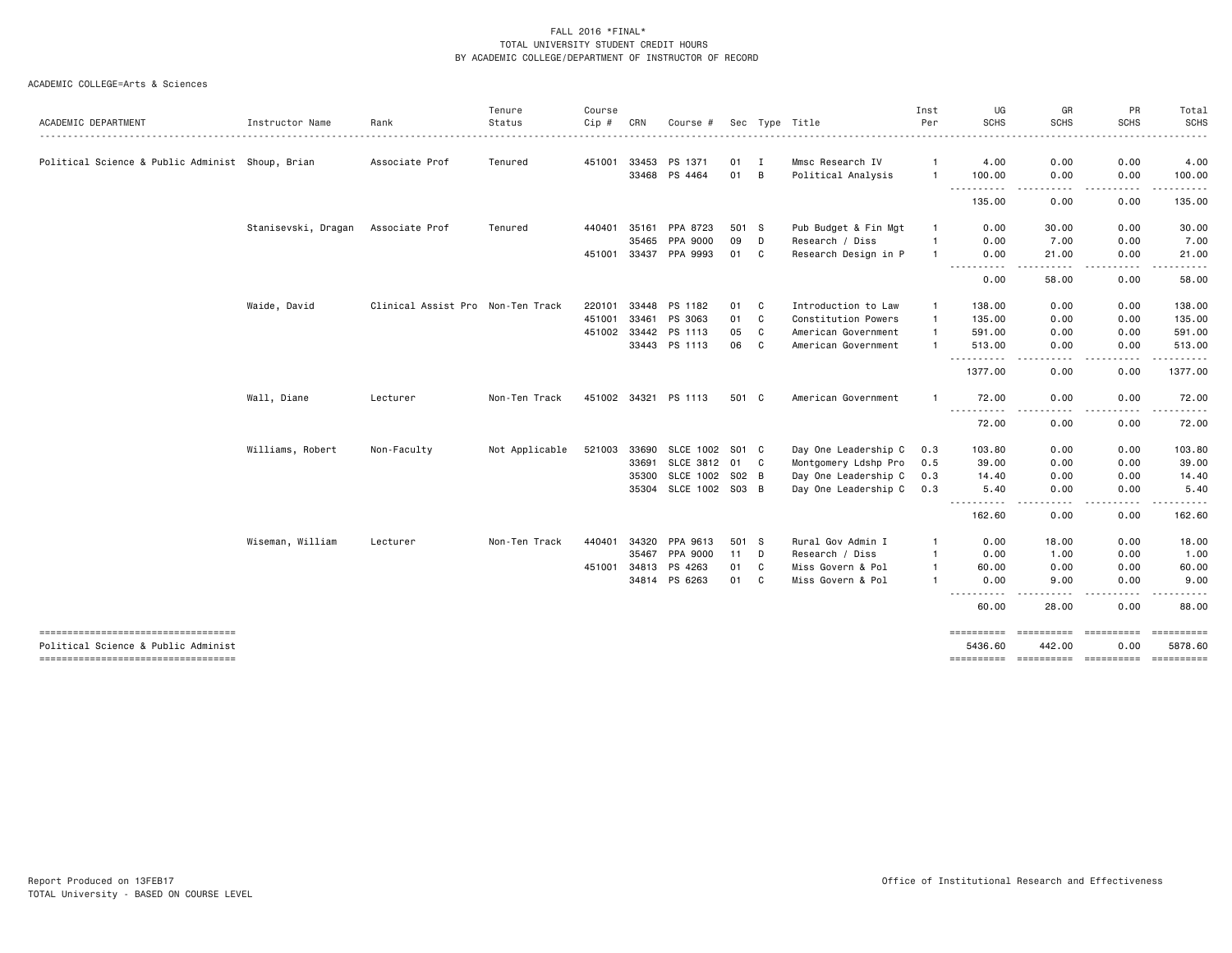|                     |                                     |                 | Tenure         | Course       |              |                       |     |              |                      | Inst           | UG                                                                                                                                                                                    | GR                                  | PR               | Total                                                                                                                                    |
|---------------------|-------------------------------------|-----------------|----------------|--------------|--------------|-----------------------|-----|--------------|----------------------|----------------|---------------------------------------------------------------------------------------------------------------------------------------------------------------------------------------|-------------------------------------|------------------|------------------------------------------------------------------------------------------------------------------------------------------|
| ACADEMIC DEPARTMENT | Instructor Name                     | Rank            | Status         | Cip #        | CRN          | Course #              |     | Sec Type     | Title                | Per            | <b>SCHS</b>                                                                                                                                                                           | <b>SCHS</b>                         | <b>SCHS</b>      | <b>SCHS</b><br>$\frac{1}{2} \left( \frac{1}{2} \right) \left( \frac{1}{2} \right) \left( \frac{1}{2} \right) \left( \frac{1}{2} \right)$ |
|                     |                                     |                 |                |              |              |                       |     |              |                      |                |                                                                                                                                                                                       |                                     |                  |                                                                                                                                          |
| Psychology          | Adams-Price, Carolyn Associate Prof |                 | Tenured        | 420101       | 33642        | PSY 6983              | 01  | C            | Psychology Of Aging  | $\mathbf{1}$   | 0.00                                                                                                                                                                                  | 6.00                                | 0.00             | 6.00                                                                                                                                     |
|                     |                                     |                 |                |              | 35596        | PSY 8000              | 01  | D            | Research / Thesis    | $\overline{1}$ | 0.00                                                                                                                                                                                  | 9.00                                | 0.00             | 9.00                                                                                                                                     |
|                     |                                     |                 |                |              | 36611        | PSY 4000              | 48  | $\mathbf{I}$ | Directed Indiv Study | $\overline{1}$ | 3.00                                                                                                                                                                                  | 0.00                                | 0.00             | 3.00                                                                                                                                     |
|                     |                                     |                 |                |              | 422809 33636 | PSY 4983              | 01  | C            | Psychology Of Aging  | $\overline{1}$ | 90.00<br>.                                                                                                                                                                            | 0.00<br>$\sim$ $\sim$ $\sim$ $\sim$ | 0.00<br>المستبدا | 90.00<br>.                                                                                                                               |
|                     |                                     |                 |                |              |              |                       |     |              |                      |                | 93.00                                                                                                                                                                                 | 15.00                               | 0.00             | 108.00                                                                                                                                   |
|                     | Amadi, Suzanne                      | Grad Tch Assist | Not Applicable | 240102 32644 |              | IDS 4111              | 01  | C            | Professional Seminar | $\overline{1}$ | 21.00                                                                                                                                                                                 | 0.00                                | 0.00             | 21.00                                                                                                                                    |
|                     |                                     |                 |                |              | 32645        | IDS 4111              | 02  | C            | Professional Seminar | $\overline{1}$ | 21.00<br>$\sim$ $\sim$ $\sim$<br>$\frac{1}{2} \left( \frac{1}{2} \right) \left( \frac{1}{2} \right) \left( \frac{1}{2} \right) \left( \frac{1}{2} \right) \left( \frac{1}{2} \right)$ | 0.00<br>$\sim$ $\sim$ $\sim$ $\sim$ | 0.00<br>.        | 21.00<br>$\frac{1}{2}$                                                                                                                   |
|                     |                                     |                 |                |              |              |                       |     |              |                      |                | 42.00                                                                                                                                                                                 | 0.00                                | 0.00             | 42.00                                                                                                                                    |
|                     | Armstrong, Kevin                    | Associate Prof  | Tenured        |              | 420101 35597 | PSY 8000              | 02  | D            | Research / Thesis    | $\mathbf{1}$   | 0.00                                                                                                                                                                                  | 4.00                                | 0.00             | 4.00                                                                                                                                     |
|                     |                                     |                 |                |              | 35710        | PSY 4000              | 07  | $\mathbf{I}$ | Directed Indiv Study | $\mathbf{1}$   | 3.00                                                                                                                                                                                  | 0.00                                | 0.00             | 3.00                                                                                                                                     |
|                     |                                     |                 |                |              | 35851        | PSY 4000              | 15  | $\mathbf{I}$ | Directed Indiv Study | $\overline{1}$ | 3.00                                                                                                                                                                                  | 0.00                                | 0.00             | 3.00                                                                                                                                     |
|                     |                                     |                 |                | 422707       | 33646        | PSY 8383              | 01  | C            | Behavior Therapy     | $\overline{1}$ | 0.00                                                                                                                                                                                  | 24.00                               | 0.00             | 24.00                                                                                                                                    |
|                     |                                     |                 |                | 422813       | 35612        | PSY 9000              | 02  | D            | Research/Diss        | $\overline{1}$ | 0.00<br>$\frac{1}{2} \left( \frac{1}{2} \right) \left( \frac{1}{2} \right) \left( \frac{1}{2} \right) \left( \frac{1}{2} \right)$                                                     | 16.00<br><u>.</u>                   | 0.00<br>.        | 16.00<br>.                                                                                                                               |
|                     |                                     |                 |                |              |              |                       |     |              |                      |                | $  -$<br>6.00                                                                                                                                                                         | 44.00                               | 0.00             | 50.00                                                                                                                                    |
|                     | Armstrong, Rebecca                  | Instructor      | Non-Ten Track  | 420101       | 33574        | PSY 1013              | 04  | C            | Gen Psychology-SI    | $\mathbf{1}$   | 669.00                                                                                                                                                                                | 0.00                                | 0.00             | 669.00                                                                                                                                   |
|                     |                                     |                 |                |              | 35713        | PSY 4000              | 08  | $\mathbf{I}$ | Directed Indiv Study | $\mathbf{1}$   | 1.00                                                                                                                                                                                  | 0.00                                | 0.00             | 1.00                                                                                                                                     |
|                     |                                     |                 |                |              | 35715        | PSY 4000              | 09  | $\mathbf{I}$ | Directed Indiv Study | $\overline{1}$ | 1.00                                                                                                                                                                                  | 0.00                                | 0.00             | 1.00                                                                                                                                     |
|                     |                                     |                 |                | 422703       | 33620        | PSY 3803              | 01  | C            | Int Dev Psychology   | $\mathbf{1}$   | 186.00                                                                                                                                                                                | 0.00                                | 0.00             | 186.00                                                                                                                                   |
|                     |                                     |                 |                |              | 33621        | PSY 3803              | 02  | C            | Int Dev Psychology   | $\mathbf{1}$   | 186.00                                                                                                                                                                                | 0.00                                | 0.00             | 186.00                                                                                                                                   |
|                     |                                     |                 |                |              |              |                       |     |              |                      |                | .<br>.<br>1043.00                                                                                                                                                                     | د د د د<br>0.00                     | .<br>0.00        | .<br>1043.00                                                                                                                             |
|                     | Berman, Mitchell                    | Professor       | Ten Track      | 420101       | 35598        | PSY 8000              | 03  | D            | Research / Thesis    |                | 0.00                                                                                                                                                                                  | 5.00                                | 0.00             | 5.00                                                                                                                                     |
|                     |                                     |                 |                | 422708       | 33643        | PSY 8214              | 01  | B            | Quan Meth In Psy II  | $\overline{1}$ | 0.00                                                                                                                                                                                  | 28.00                               | 0.00             | 28.00                                                                                                                                    |
|                     |                                     |                 |                |              |              |                       |     |              |                      |                | .<br>$ -$<br>0.00                                                                                                                                                                     | -----<br>33.00                      | .<br>0.00        | $\frac{1}{2}$<br>33.00                                                                                                                   |
|                     | Bradshaw, Gary                      | Professor       | Tenured        | 110101       | 34849        | PSY 6653              | 01  | C            | Cognitive Science    | $\overline{1}$ | 0.00                                                                                                                                                                                  | 9.00                                | 0.00             | 9.00                                                                                                                                     |
|                     |                                     |                 |                | 420101       | 35716        | PSY 4000              | 10  | $\mathbf{I}$ | Directed Indiv Study | $\mathbf{1}$   | 3.00                                                                                                                                                                                  | 0.00                                | 0.00             | 3.00                                                                                                                                     |
|                     |                                     |                 |                |              | 35849        | PSY 4000              | 14  | $\mathbf{I}$ | Directed Indiv Study | $\overline{1}$ | 3.00                                                                                                                                                                                  | 0.00                                | 0.00             | 3.00                                                                                                                                     |
|                     |                                     |                 |                |              | 35898        | PSY 4000              | 19  | $\mathbf{I}$ | Directed Indiv Study | $\mathbf{1}$   | 3.00                                                                                                                                                                                  | 0.00                                | 0.00             | 3.00                                                                                                                                     |
|                     |                                     |                 |                |              | 35931        | PSY 4000              | 21  | $\mathbf I$  | Directed Indiv Study | $\mathbf{1}$   | 6.00                                                                                                                                                                                  | 0.00                                | 0.00             | 6.00                                                                                                                                     |
|                     |                                     |                 |                |              | 36184        | PSY 4000              | 30  | $\mathbf{I}$ | Directed Indiv Study | $\overline{1}$ | 3.00                                                                                                                                                                                  | 0.00                                | 0.00             | 3.00                                                                                                                                     |
|                     |                                     |                 |                |              | 36267        | PSY 4000              | 35  | $\mathbf{I}$ | Directed Indiv Study | $\overline{1}$ | 3.00                                                                                                                                                                                  | 0.00                                | 0.00             | 3.00                                                                                                                                     |
|                     |                                     |                 |                |              | 36712        | PSY 4000              | 58  | I            | Directed Indiv Study | $\overline{1}$ | 3.00                                                                                                                                                                                  | 0.00                                | 0.00             | 3.00                                                                                                                                     |
|                     |                                     |                 |                | 422704       | 33603        | PSY 3314              | 01  | C            | Experimental Psych   | $\mathbf{1}$   | 280.00                                                                                                                                                                                | 0.00                                | 0.00             | 280.00                                                                                                                                   |
|                     |                                     |                 |                |              | 33604        | PSY 3314              | 02  | К            | Experimental Psych   | $\mathbf{1}$   | 0.00                                                                                                                                                                                  | 0.00                                | 0.00             | 0.00                                                                                                                                     |
|                     |                                     |                 |                |              | 33605        | PSY 3314              | 03  | К            | Experimental Psych   | $\overline{1}$ | 0.00                                                                                                                                                                                  | 0.00                                | 0.00             | 0.00                                                                                                                                     |
|                     |                                     |                 |                |              | 33606        | PSY 3314              | 04  | К            | Experimental Psych   | $\overline{1}$ | 0.00                                                                                                                                                                                  | 0.00                                | 0.00             | 0.00                                                                                                                                     |
|                     |                                     |                 |                |              | 34855        | PSY 3314              | 05  | К            | Experimental Psych   | $\overline{1}$ | 0.00                                                                                                                                                                                  | 0.00                                | 0.00             | 0.00                                                                                                                                     |
|                     |                                     |                 |                |              | 35877        | PSY 3314              | 06  | К            | Experimental Psych   | $\mathbf{1}$   | 0.00                                                                                                                                                                                  | 0.00                                | 0.00             | 0.00                                                                                                                                     |
|                     |                                     |                 |                | 422706       | 34848        | PSY 4653              | 01  | C            | Cognitive Science    | $\mathbf{1}$   | 27.00                                                                                                                                                                                 | 0.00                                | 0.00             | 27.00                                                                                                                                    |
|                     |                                     |                 |                |              |              | 422813 35613 PSY 9000 | 03  | D            | Research/Diss        | 1              | 0.00                                                                                                                                                                                  | 15.00                               | 0.00             | 15.00                                                                                                                                    |
|                     |                                     |                 |                |              |              |                       |     |              |                      |                | .<br>331.00                                                                                                                                                                           | .<br>24.00                          | <u>.</u><br>0.00 | 22222)<br>355.00                                                                                                                         |
|                     | Broadway, Megan                     | Lecturer        | Non-Ten Track  |              |              | 422701 34824 PSY 3713 | 501 | <b>C</b>     | Cognitive Psychology | -1             | 72.00                                                                                                                                                                                 | 0.00                                | 0.00             | 72.00                                                                                                                                    |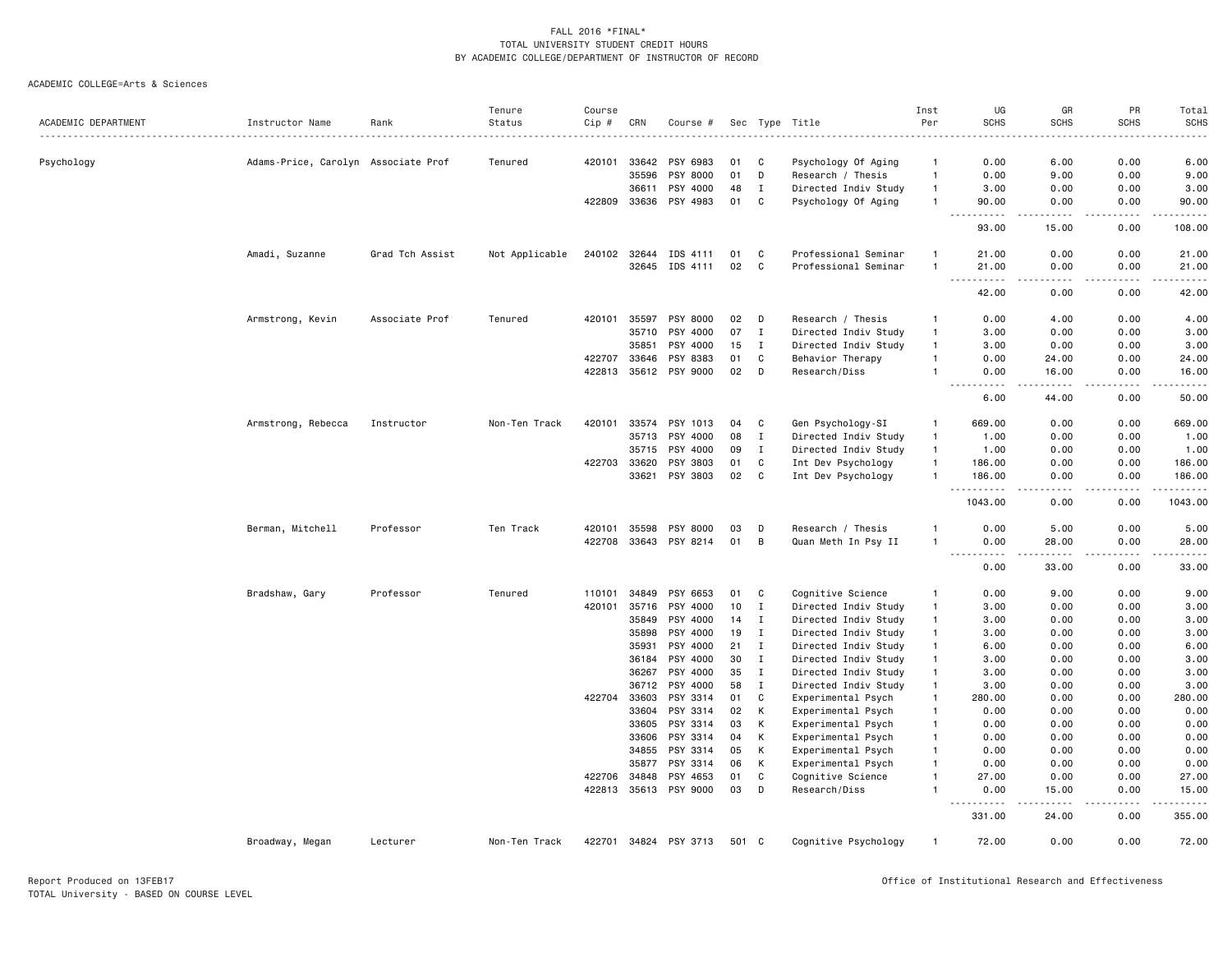| ACADEMIC DEPARTMENT | Instructor Name   | Rank            | Tenure<br>Status | Course<br>Cip # | CRN          | Course #              |                  |              | Sec Type Title       | Inst<br>Per    | UG<br><b>SCHS</b>                     | GR<br><b>SCHS</b> | PR<br><b>SCHS</b> | Total<br><b>SCHS</b> |
|---------------------|-------------------|-----------------|------------------|-----------------|--------------|-----------------------|------------------|--------------|----------------------|----------------|---------------------------------------|-------------------|-------------------|----------------------|
|                     |                   |                 |                  |                 |              |                       |                  |              |                      |                |                                       |                   |                   |                      |
|                     |                   |                 |                  |                 |              |                       |                  |              |                      |                | <u>.</u><br>72.00                     | 0.00              | 0.00              | 72.00                |
| Psychology          | Brown, Kimberly   | Lecturer        | Non-Ten Track    | 422707          | 33611        | PSY 3363              | 02               | C            | Behav Modification   | $\mathbf{1}$   | 120.00                                | 0.00              | 0.00              | 120.00               |
|                     |                   |                 |                  |                 | 33615        | PSY 3623              | 01               | C            | Social Psychology    | $\overline{1}$ | 216.00                                | 0.00              | 0.00              | 216.00               |
|                     |                   |                 |                  | 440401          | 33592        | PSY 3073              | 01               | C            | Psy Interper Relat   | $\overline{1}$ | 108.00                                | 0.00              | 0.00              | 108.00               |
|                     |                   |                 |                  |                 | 33593        | PSY 3073              | 02               | C            | Psy Interper Relat   | $\mathbf{1}$   | 108.00<br>.                           | 0.00<br>.         | 0.00<br>-----     | 108.00<br>.          |
|                     |                   |                 |                  |                 |              |                       |                  |              |                      |                | 552.00                                | 0.00              | 0.00              | 552.00               |
|                     | Campbell, Kristen | Lecturer        | Non-Ten Track    | 420101          | 34322        | PSY 3213              | 501 C            |              | Psych Of Ab Behavior | $\overline{1}$ | 90.00                                 | 0.00              | 0.00              | 90.00                |
|                     |                   |                 |                  |                 | 36075        | PSY 4000              | 26               | Ι.           | Directed Indiv Study | $\mathbf{1}$   | 3.00                                  | 0.00              | 0.00              | 3.00                 |
|                     |                   |                 |                  |                 | 36236        | PSY 4000              | 32               | $\mathbf I$  | Directed Indiv Study | $\mathbf{1}$   | 3.00                                  | 0.00              | 0.00              | 3.00                 |
|                     |                   |                 |                  |                 | 36238        | PSY 4000              | 34               | $\mathbf I$  | Directed Indiv Study | $\overline{1}$ | 3.00                                  | 0.00              | 0.00              | 3.00                 |
|                     |                   |                 |                  |                 | 36289        | PSY 4000              | 39               | $\mathbf{I}$ | Directed Indiv Study | $\mathbf{1}$   | 3.00                                  | 0.00              | 0.00              | 3.00                 |
|                     |                   |                 |                  |                 | 36380        | PSY 4000              | 43               | $\mathbf I$  | Directed Indiv Study | $\mathbf{1}$   | 3.00                                  | 0.00              | 0.00              | 3.00                 |
|                     |                   |                 |                  |                 | 36630        | PSY 4000              | 49               | $\mathbf{I}$ | Directed Indiv Study | $\overline{1}$ | 3.00                                  | 0.00              | 0.00              | 3.00                 |
|                     |                   |                 |                  |                 | 36631        | PSY 4000              | 50               | $\mathbf{I}$ | Directed Indiv Study | $\mathbf{1}$   | 3.00                                  | 0.00              | 0.00              | 3.00                 |
|                     |                   |                 |                  |                 | 36713        | PSY 4000              | 59               | $\mathbf{I}$ | Directed Indiv Study | $\mathbf{1}$   | 3.00                                  | 0.00              | 0.00              | 3.00                 |
|                     |                   |                 |                  |                 | 36714        | PSY 4000              | 60               | $\mathbf I$  | Directed Indiv Study | $\mathbf{1}$   | 3.00                                  | 0.00              | 0.00              | 3.00                 |
|                     |                   |                 |                  |                 | 36734        | PSY 4000              | 63               | Ι.           | Directed Indiv Study | $\overline{1}$ | 3.00                                  | 0.00              | 0.00              | 3.00                 |
|                     |                   |                 |                  |                 | 36735        | PSY 4000              | 64               | I            | Directed Indiv Study | $\mathbf{1}$   | 3.00                                  | 0.00              | 0.00              | 3.00                 |
|                     |                   |                 |                  |                 | 36736        | PSY 4000              | 65               | $\mathbf I$  | Directed Indiv Study | $\mathbf{1}$   | 3.00                                  | 0.00              | 0.00              | 3.00                 |
|                     |                   |                 |                  |                 | 36738        | PSY 4000              | 66               | $\mathbf I$  | Directed Indiv Study | $\mathbf{1}$   | 3.00                                  | 0.00              | 0.00              | 3.00                 |
|                     |                   |                 |                  |                 | 36770        | PSY 4000              | 76               | $\mathbf I$  | Directed Indiv Study | $\overline{1}$ | 3.00                                  | 0.00              | 0.00              | 3.00                 |
|                     |                   |                 |                  |                 | 36771        | PSY 4000              | 77               | $\mathbf{I}$ | Directed Indiv Study | $\overline{1}$ | 3.00                                  | 0.00              | 0.00              | 3.00                 |
|                     |                   |                 |                  | 422708          | 33594        | PSY 3104              | 01               | C            | Introductory Psychol | $\mathbf{1}$   | 392.00                                | 0.00              | 0.00              | 392.00               |
|                     |                   |                 |                  |                 | 33595        | PSY 3104              | 02               | К            | Introductory Psychol | $\overline{1}$ | 0.00                                  | 0.00              | 0.00              | 0.00                 |
|                     |                   |                 |                  |                 | 33596        | PSY 3104              | 03               | K            | Introductory Psychol | $\overline{1}$ | 0.00                                  | 0.00              | 0.00              | 0.00                 |
|                     |                   |                 |                  |                 | 33597        | PSY 3104              | 04               | К            | Introductory Psychol | $\mathbf{1}$   | 0.00                                  | 0.00              | 0.00              | 0.00                 |
|                     |                   |                 |                  |                 | 33598        | PSY 3104              | 05               | К            | Introductory Psychol | $\overline{1}$ | 0.00                                  | 0.00              | 0.00              | 0.00                 |
|                     |                   |                 |                  |                 | 36260        | PSY 3104              | 06               | К            | Introductory Psychol | $\overline{1}$ | 0.00                                  | 0.00              | 0.00              | 0.00                 |
|                     |                   |                 |                  |                 | 422803 33625 | PSY 4223              | 01               | C            | Drug Use And Abuse   | $\overline{1}$ | 102.00                                | 0.00              | 0.00              | 102.00               |
|                     |                   |                 |                  |                 | 33626        | PSY 4223              | 02               | C            | Drug Use And Abuse   | $\overline{1}$ | 99.00                                 | 0.00              | 0.00              | 99.00                |
|                     |                   |                 |                  | 429999 35163    |              | PSY 4990              | 01               | C            | Special Topic In PSY | $\overline{1}$ | 87.00                                 | 0.00              | 0.00              | 87.00                |
|                     |                   |                 |                  |                 |              |                       |                  |              |                      |                | <u> - - - - - - - - - -</u><br>815.00 | .<br>0.00         | .<br>0.00         | 815.00               |
|                     | Carskadon, Thomas | Professor       | Tenured          | 420101          | 33571        | PSY 1013              | 01               | C            | Gen Psychology -SI   | $\mathbf{1}$   | 969.00                                | 0.00              | 0.00              | 969.00               |
|                     |                   |                 |                  |                 | 33572        | PSY 1013              | 02               | C            | Gen Psychology -SI   | $\mathbf{1}$   | 507.00                                | 0.00              | 0.00              | 507.00               |
|                     |                   |                 |                  |                 | 33577        | PSY 1013              | 07               | C            | Gen Psychology - LC  | $\mathbf{1}$   | 99.00                                 | 0.00              | 0.00              | 99.00                |
|                     |                   |                 |                  |                 | 33578        | PSY 1013              | 08               | C            | Gen Psychology - LC  | $\mathbf{1}$   | 102.00                                | 0.00              | 0.00              | 102.00               |
|                     |                   |                 |                  |                 | 33579        | PSY 1013              | 09               | C            | Gen Psychology - LC  | $\mathbf{1}$   | 72.00                                 | 0.00              | 0.00              | 72.00                |
|                     |                   |                 |                  |                 | 33580        | PSY 1013              | 10               | C            | Gen Psychology - LC  | $\overline{1}$ | 54.00                                 | 0.00              | 0.00              | 54.00                |
|                     |                   |                 |                  |                 | 33584        | PSY 1013              | 14               | C            | Gen Psychology-LC    | $\mathbf{1}$   | 72.00                                 | 0.00              | 0.00              | 72.00                |
|                     |                   |                 |                  |                 | 33585        | PSY 1013              | 15               | C            | Gen Psychology-LC    | $\mathbf{1}$   | 72.00                                 | 0.00              | 0.00              | 72.00                |
|                     |                   |                 |                  |                 | 33591        | PSY 1013              | H <sub>0</sub> 1 | $\mathbf{C}$ | Honors Gen Psy - LC  | $\mathbf{1}$   | 51.00                                 | 0.00              | 0.00              | 51.00                |
|                     |                   |                 |                  |                 | 36715        | PSY 4000              | 61               | $\mathbf I$  | Directed Indiv Study | $\mathbf{1}$   | 3.00                                  | 0.00              | 0.00              | 3.00                 |
|                     |                   |                 |                  | 521003 32235    |              | FYE 1001              | F <sub>15</sub>  | $\mathbf{C}$ | Freshman Year Experi | $\mathbf{1}$   | 23.00                                 | 0.00              | 0.00              | 23.00                |
|                     |                   |                 |                  |                 | 32236        | FYE 1001              | F16 C            |              | Freshman Year Experi | $\overline{1}$ | 11.00                                 | 0.00              | 0.00              | 11.00                |
|                     |                   |                 |                  |                 |              |                       |                  |              |                      |                | .<br>2035.00                          | 0.00              | 0.00              | 2035.00              |
|                     | Coleman, Ashley   | Grad Tch Assist | Not Applicable   |                 |              | 420101 33587 PSY 1013 | 17               | C            | Gen Psychology       | $\overline{1}$ | 336.00                                | 0.00              | 0.00              | 336.00               |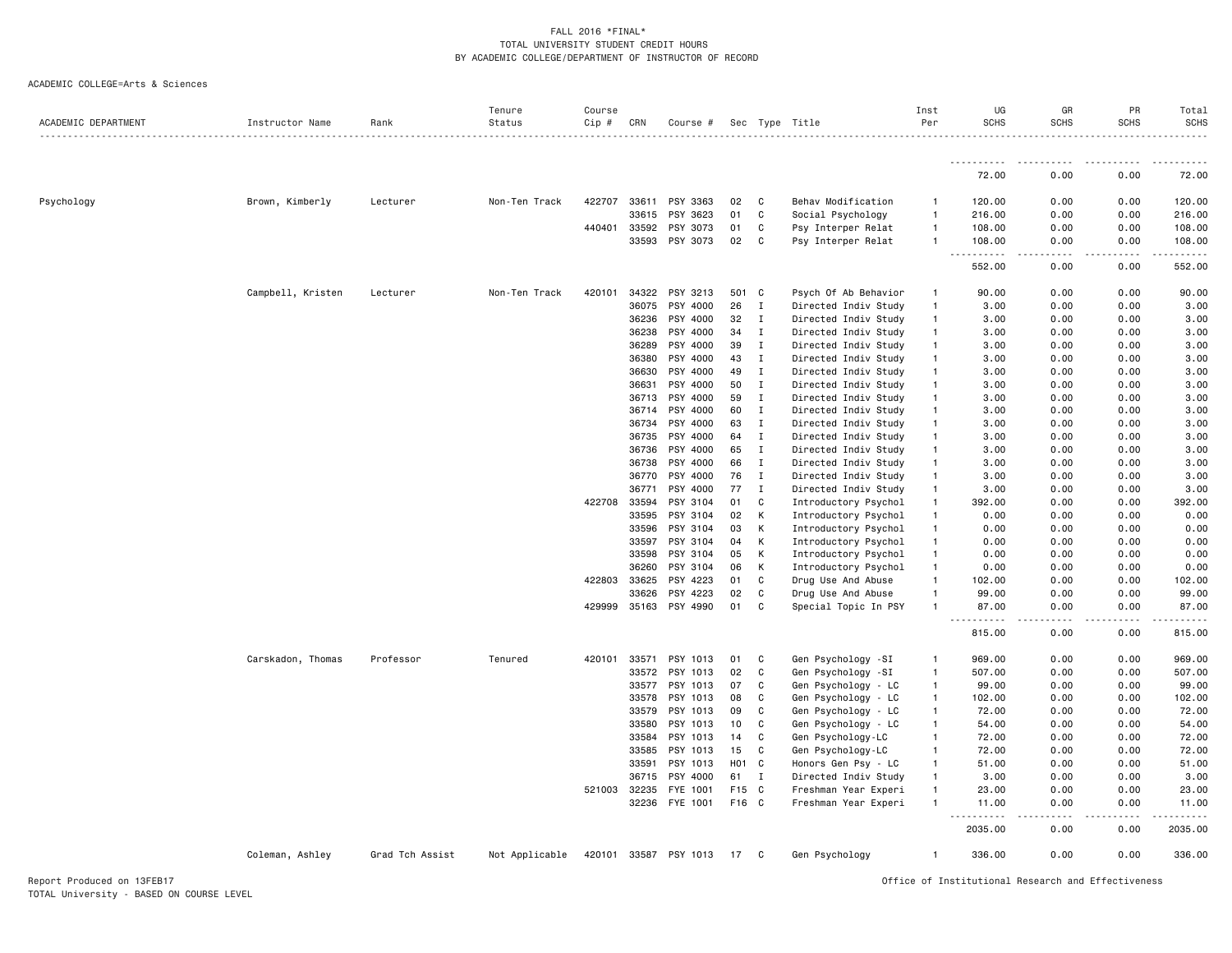| ACADEMIC DEPARTMENT | Instructor Name                  | Rank            | Tenure<br>Status | Course<br>Cip # | CRN          | Course #              |                   |              | Sec Type Title       | Inst<br>Per  | UG<br><b>SCHS</b>                | GR<br><b>SCHS</b>    | PR<br><b>SCHS</b> | Total<br>SCHS                                                                                                                                                                             |
|---------------------|----------------------------------|-----------------|------------------|-----------------|--------------|-----------------------|-------------------|--------------|----------------------|--------------|----------------------------------|----------------------|-------------------|-------------------------------------------------------------------------------------------------------------------------------------------------------------------------------------------|
|                     |                                  |                 |                  |                 |              |                       |                   |              |                      |              |                                  |                      |                   |                                                                                                                                                                                           |
|                     |                                  |                 |                  |                 |              |                       |                   |              |                      |              | 336.00                           | 0.00                 | 0.00              | 336.00                                                                                                                                                                                    |
| Psychology          | Cooper, Stephanie                | Lecturer        | Non-Ten Track    | 422703          | 34026        | PSY 3803              | 201 C             |              | Int Dev Psychology   | $\mathbf{1}$ | 66.00                            | 0.00                 | 0.00              | 66.00                                                                                                                                                                                     |
|                     |                                  |                 |                  |                 |              | 34635 PSY 4343        | 201 C             |              | Clinical Child Psych | -1           | 48.00<br>.<br>$  -$              | 0.00<br>. <u>.</u> . | 0.00<br>.         | 48.00<br>.                                                                                                                                                                                |
|                     |                                  |                 |                  |                 |              |                       |                   |              |                      |              | 114.00                           | 0.00                 | 0.00              | 114.00                                                                                                                                                                                    |
|                     | Cranford, Edward                 | Grad Tch Assist | Not Applicable   |                 |              | 422701 33618 PSY 3713 | 01                | C            | Cognitive Psychology | $\mathbf{1}$ | 120.00                           | 0.00                 | 0.00              | 120.00                                                                                                                                                                                    |
|                     |                                  |                 |                  |                 |              |                       |                   |              |                      |              | 120.00                           | 0.00                 | 0.00              | 120.00                                                                                                                                                                                    |
|                     | Drapeau, Christopher Non-Faculty |                 | Not Applicable   |                 |              | 422706 33631 PSY 4403 | 03                | C            | Biological Psycholog |              | 114.00<br>.                      | 0.00                 | 0.00              | 114.00<br>.                                                                                                                                                                               |
|                     |                                  |                 |                  |                 |              |                       |                   |              |                      |              | 114.00                           | 0.00                 | 0.00              | 114.00                                                                                                                                                                                    |
|                     | Dumessa, Lediya                  | Grad Tch Assist | Not Applicable   |                 |              | 420101 33588 PSY 1013 | 18 C              |              | Gen Psychology       |              | 288.00                           | 0.00                 | 0.00              | 288.00                                                                                                                                                                                    |
|                     |                                  |                 |                  |                 |              |                       |                   |              |                      |              | .<br>$  -$<br>288.00             | $- - -$<br>0.00      | .<br>0.00         | $\frac{1}{2} \left( \frac{1}{2} \right) \left( \frac{1}{2} \right) \left( \frac{1}{2} \right) \left( \frac{1}{2} \right) \left( \frac{1}{2} \right) \left( \frac{1}{2} \right)$<br>288.00 |
|                     | Eakin, Deborah                   | Associate Prof  | Tenured          | 240101          | 32552        | HON 4093              | H <sub>10</sub> S |              | Honors Thesis        |              | 3.00                             | 0.00                 | 0.00              | 3.00                                                                                                                                                                                      |
|                     |                                  |                 |                  | 420101          | 33651        | PSY 8513              | 01                | C            | Psychological Res    |              | 0.00                             | 24.00                | 0.00              | 24.00                                                                                                                                                                                     |
|                     |                                  |                 |                  |                 | 35210        | PSY 4000              | 01                | I            | Directed Indiv Study | -1           | 3.00                             | 0.00                 | 0.00              | 3.00                                                                                                                                                                                      |
|                     |                                  |                 |                  |                 | 35335        | PSY 4000              | 02                | $\mathbf{I}$ | Directed Indiv Study |              | 3.00                             | 0.00                 | 0.00              | 3.00                                                                                                                                                                                      |
|                     |                                  |                 |                  |                 | 35336        | PSY 4000              | 03                | I            | Directed Indiv Study |              | 3.00                             | 0.00                 | 0.00              | 3.00                                                                                                                                                                                      |
|                     |                                  |                 |                  |                 | 35403        | PSY 4000              | 04                | I            | Directed Indiv Study | -1           | 3.00                             | 0.00                 | 0.00              | 3.00                                                                                                                                                                                      |
|                     |                                  |                 |                  |                 | 35493        | PSY 4000              | 05                | $\mathbf{I}$ | Directed Indiv Study |              | 3.00                             | 0.00                 | 0.00              | 3.00                                                                                                                                                                                      |
|                     |                                  |                 |                  |                 | 35600        | PSY 8000              | 05                | D            | Research / Thesis    |              | 0.00                             | 19.00                | 0.00              | 19.00                                                                                                                                                                                     |
|                     |                                  |                 |                  |                 | 35632        | PSY 4000              | 06                | $\mathbf{I}$ | Directed Indiv Study | -1           | 3.00                             | 0.00                 | 0.00              | 3.00                                                                                                                                                                                      |
|                     |                                  |                 |                  |                 | 35730        | PSY 4000              | 12                | $\mathbf{I}$ | Directed Indiv Study |              | 3.00                             | 0.00                 | 0.00              | 3.00                                                                                                                                                                                      |
|                     |                                  |                 |                  |                 | 35897        | PSY 4000              | 18                | $\mathbf I$  | Directed Indiv Study |              | 3.00                             | 0.00                 | 0.00              | 3.00                                                                                                                                                                                      |
|                     |                                  |                 |                  |                 | 36087        | PSY 4000              | 27                | $\mathbf I$  | Directed Indiv Study | -1           | 3.00                             | 0.00                 | 0.00              | 3.00                                                                                                                                                                                      |
|                     |                                  |                 |                  |                 | 36586        | PSY 4000              | 47                | $\mathbf{I}$ | Directed Indiv Study |              | 3.00                             | 0.00                 | 0.00              | 3.00                                                                                                                                                                                      |
|                     |                                  |                 |                  |                 | 36768        | PSY 4000              | 74                | $\mathbf I$  | Directed Indiv Study |              | 3.00                             | 0.00                 | 0.00              | 3.00                                                                                                                                                                                      |
|                     |                                  |                 |                  |                 | 36871        | PSY 4000              | 85                | $\mathbf I$  | Directed Indiv Study | -1           | 3.00                             | 0.00                 | 0.00              | 3.00                                                                                                                                                                                      |
|                     |                                  |                 |                  | 422701          | 34847        | PSY 3713              | 03                | $\mathtt{C}$ | Cognitive Psychology |              | 159.00                           | 0.00                 | 0.00              | 159.00                                                                                                                                                                                    |
|                     |                                  |                 |                  | 422813          | 35614        | PSY 9000              | 04                | D            | Research/Diss        |              | 0.00<br>$- - - - - - -$<br>$  -$ | 13.00                | 0.00              | 13.00                                                                                                                                                                                     |
|                     |                                  |                 |                  |                 |              |                       |                   |              |                      |              | 198.00                           | 56.00                | 0.00              | 254.00                                                                                                                                                                                    |
|                     | Gier, Vicki                      | Associate Prof  | Tenured          |                 | 420101 34030 | PSY 6423              | 201 C             |              | Sensation/Perception | -1           | 0.00                             | 9.00                 | 0.00              | 9.00                                                                                                                                                                                      |
|                     |                                  |                 |                  | 422706          | 34027        | PSY 4423              | 201               | $\mathbf{C}$ | Sensation/Perception | $\mathbf{1}$ | 51.00                            | 0.00                 | 0.00              | 51.00                                                                                                                                                                                     |
|                     |                                  |                 |                  | 422707          | 34636        | PSY 3203              | 201 C             |              | Psy Of Gender Differ |              | 27.00                            | 0.00                 | 0.00              | 27.00                                                                                                                                                                                     |
|                     |                                  |                 |                  |                 |              | 440401 34640 PSY 3073 | 201 C             |              | Psy Interper Relat   | -1           | 15.00<br>.                       | 0.00<br>$- - -$      | 0.00<br>.         | 15.00<br>.                                                                                                                                                                                |
|                     |                                  |                 |                  |                 |              |                       |                   |              |                      |              | 93.00                            | 9.00                 | 0.00              | 102.00                                                                                                                                                                                    |
|                     | Green, Marshall                  | Grad Tch Assist | Not Applicable   | 420101          |              | 33575 PSY 1013        | 05                | C            | Gen Psychology       |              | 336.00<br>$\sim$ $\sim$ $\sim$   | 0.00                 | 0.00              | 336.00<br>.                                                                                                                                                                               |
|                     |                                  |                 |                  |                 |              |                       |                   |              |                      |              | 336.00                           | 0.00                 | 0.00              | 336.00                                                                                                                                                                                    |
|                     | Gresham, Courtney                | Non-Faculty     | Not Applicable   |                 |              | 422707 34324 PSY 4353 | 501 C             |              | Psychology and the L | -1           | 87.00                            | 0.00                 | 0.00              | 87.00                                                                                                                                                                                     |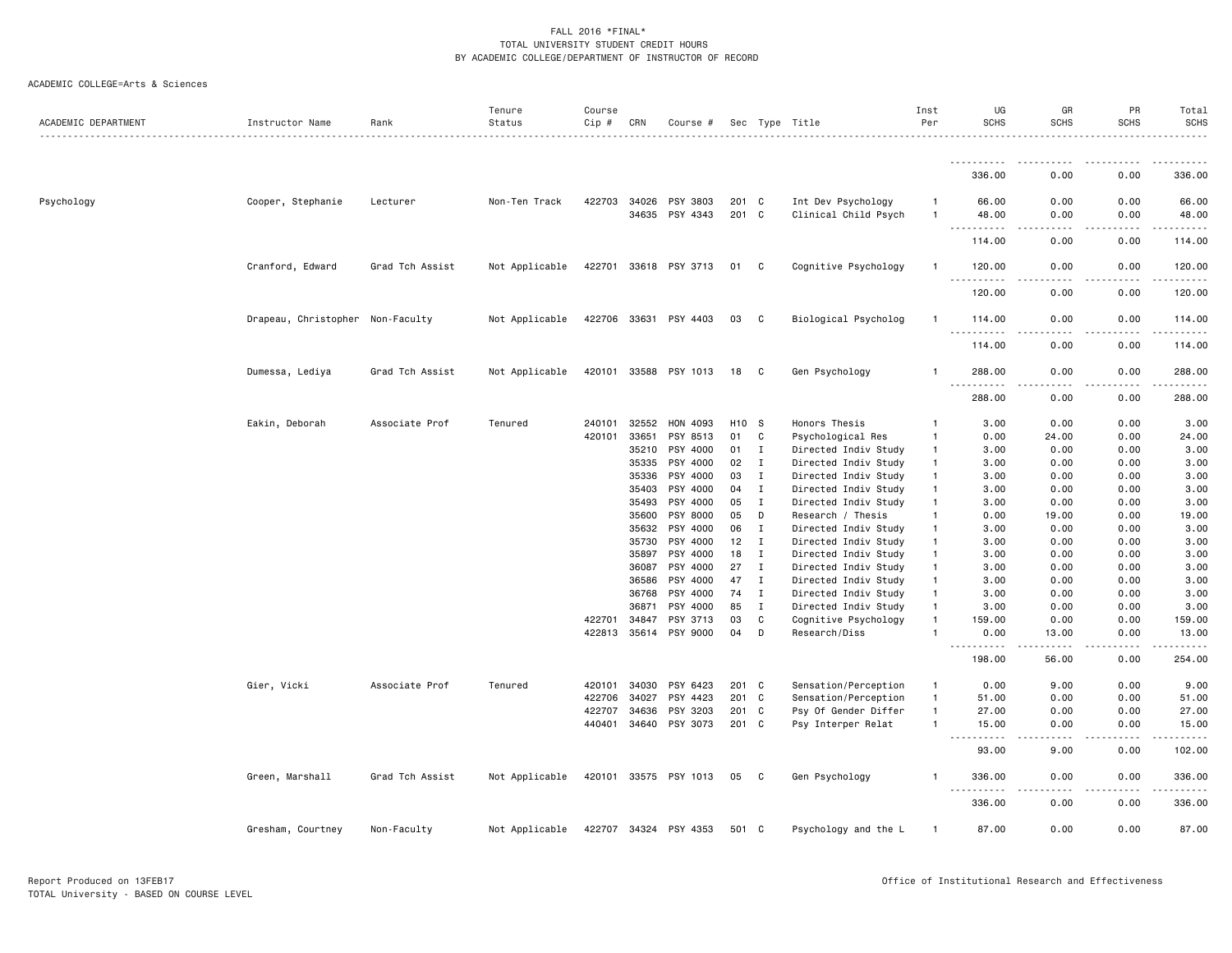| ACADEMIC DEPARTMENT | Instructor Name  | Rank            | Tenure<br>Status | Course<br>Cip # | CRN          | Course #              |                 |                            | Sec Type Title<br>.  | Inst<br>Per    | UG<br><b>SCHS</b>                             | GR<br><b>SCHS</b> | PR<br><b>SCHS</b>                   | Total<br><b>SCHS</b><br>. |
|---------------------|------------------|-----------------|------------------|-----------------|--------------|-----------------------|-----------------|----------------------------|----------------------|----------------|-----------------------------------------------|-------------------|-------------------------------------|---------------------------|
|                     |                  |                 |                  |                 |              |                       |                 |                            |                      |                |                                               |                   |                                     |                           |
|                     |                  |                 |                  |                 |              |                       |                 |                            |                      |                | 87.00                                         | 0.00              | 0.00                                | 87.00                     |
| Psychology          | Hachtel, Joanna  | Grad Tch Assist | Not Applicable   |                 |              | 420101 33576 PSY 1013 | 06              | C                          | Gen Psychology       |                | 255.00<br>$\sim$ $\sim$ .<br>.                | 0.00<br>- - - -   | 0.00<br>$- - - -$                   | 255.00<br><u>.</u>        |
|                     |                  |                 |                  |                 |              |                       |                 |                            |                      |                | 255.00                                        | 0.00              | 0.00                                | 255.00                    |
|                     | Hogan, Russell   | Lecturer        | Non-Ten Track    |                 |              | 422701 35578 PSY 3713 | 201 C           |                            | Cognitive Psychology | $\overline{1}$ | 51.00<br>$\sim$ $\sim$ $\sim$<br>.            | 0.00<br>$- - - -$ | 0.00<br>.                           | 51.00<br>.                |
|                     |                  |                 |                  |                 |              |                       |                 |                            |                      |                | 51.00                                         | 0.00              | 0.00                                | 51.00                     |
|                     | Hood, Kristina   | Non-Employee    | Not Applicable   | 240101          | 32546        | HON 4093              | H04 E           |                            | Honors Thesis        | $\overline{1}$ | 3.00                                          | 0.00              | 0.00                                | 3.00                      |
|                     |                  |                 |                  |                 | 32550        | HON 4093              | H08 S           |                            | Honors Thesis        | $\overline{1}$ | 3.00                                          | 0.00              | 0.00                                | 3.00                      |
|                     |                  |                 |                  |                 |              |                       |                 |                            |                      |                | 6.00                                          | 0.00              | 0.00                                | 6.00                      |
|                     | Hubbard, Marlena | Lecturer        | Non-Ten Track    | 420101          | 33581        | PSY 1013              | 11              | C                          | Gen Psychology       | -1             | 288.00                                        | 0.00              | 0.00                                | 288.00                    |
|                     |                  |                 |                  |                 | 33583        | PSY 1013              | 13              | C                          | Gen Psychology       | $\overline{1}$ | 297.00                                        | 0.00              | 0.00                                | 297.00                    |
|                     |                  |                 |                  | 422701          | 33634        | PSY 4733              | 01              | C                          | Memory               | $\mathbf{1}$   | 66.00                                         | 0.00              | 0.00                                | 66.00                     |
|                     |                  |                 |                  | 422803          | 33627        | PSY 4223              | 03              | C                          | Drug Use And Abuse   | $\mathbf{1}$   | 144.00<br>.                                   | 0.00<br>.         | 0.00<br>$- - - -$                   | 144.00<br>.               |
|                     |                  |                 |                  |                 |              |                       |                 |                            |                      |                | 795.00                                        | 0.00              | 0.00                                | 795.00                    |
|                     | Jarosz, Andrew   | Assistant Prof  | Ten Track        | 420101          | 35601        | PSY 8000              | 06              | D                          | Research / Thesis    | $\overline{1}$ | 0.00                                          | 3.00              | 0.00                                | 3.00                      |
|                     |                  |                 |                  |                 | 36089        | PSY 4000              | 28              | $\mathbf{I}$               | Directed Indiv Study | $\mathbf{1}$   | 2.00                                          | 0.00              | 0.00                                | 2.00                      |
|                     |                  |                 |                  | 429999          |              | 36217 PSY 8990        | 01              | C                          | Special Topic In PSY | $\overline{1}$ | 0.00<br>$\sim$ $\sim$ $\sim$<br>المالما ماليا | 12.00<br>-----    | 0.00<br>.                           | 12.00<br>.                |
|                     |                  |                 |                  |                 |              |                       |                 |                            |                      |                | 2.00                                          | 15.00             | 0.00                                | 17.00                     |
|                     | Jones, Torri     | Assistant Prof  | Ten Track        | 420101          | 33648        | PSY 8450              | 02              | E                          | Applied Clin Practic | $\overline{1}$ | 0.00                                          | 20.00             | 0.00                                | 20.00                     |
|                     |                  |                 |                  |                 | 36869        | PSY 4000              | 83              | $\mathbf I$                | Directed Indiv Study | $\overline{1}$ | 3.00                                          | 0.00              | 0.00                                | 3.00                      |
|                     |                  |                 |                  |                 | 36870        | PSY 4000              | 84              | $\mathbf I$                | Directed Indiv Study | $\overline{1}$ | 3.00<br>$\frac{1}{2}$<br>-----                | 0.00<br>-----     | 0.00<br>.                           | 3.00<br>.                 |
|                     |                  |                 |                  |                 |              |                       |                 |                            |                      |                | 6.00                                          | 20.00             | 0.00                                | 26.00                     |
|                     | Jones, Winston   | Lecturer        | Non-Ten Track    | 420101          | 33586        | PSY 1013              | 16              | C.                         | Gen Psychology       |                | 225.00                                        | 0.00              | 0.00                                | 225.00                    |
|                     |                  |                 |                  |                 | 33589        | PSY 1013              | 19              | C                          | Gen Psychology       | -1             | 252.00                                        | 0.00<br>.         | 0.00<br>$\sim$ $\sim$ $\sim$ $\sim$ | 252.00                    |
|                     |                  |                 |                  |                 |              |                       |                 |                            |                      |                | ----------<br>477.00                          | 0.00              | 0.00                                | 477.00                    |
|                     | Kinman, Brittany | Grad Tch Assist | Not Applicable   |                 |              | 420101 33582 PSY 1013 | 12              | $\overline{\phantom{a}}$ C | Gen Psychology       | -1             | 336.00                                        | 0.00              | 0.00                                | 336.00<br>.               |
|                     |                  |                 |                  |                 |              |                       |                 |                            |                      |                | 336.00                                        | 0.00              | 0.00                                | 336.00                    |
|                     | Klein, Stephen   | Professor       | Tenured          | 302501          | 33635        | PSY 4813              | HO <sub>1</sub> | <b>C</b>                   | Positive Psychology  | $\mathbf{1}$   | 60.00                                         | 0.00              | 0.00                                | 60.00                     |
|                     |                  |                 |                  | 420101          | 33639        | PSY 6403              | 01              | C                          | Biological Psycholog | $\overline{1}$ | 0.00                                          | 18.00             | 0.00                                | 18.00                     |
|                     |                  |                 |                  | 422706          | 33629        | PSY 4403              | 01              | C                          | Biological Psycholog | $\overline{1}$ | 69.00                                         | 0.00              | 0.00                                | 69.00                     |
|                     |                  |                 |                  |                 | 422813 33607 | PSY 3343              | 01              | C                          | Psych Of Learning    | $\mathbf{1}$   | 111.00<br>$\sim$ $\sim$<br>.                  | 0.00              | 0.00<br>$- - - -$                   | 111.00<br>.               |
|                     |                  |                 |                  |                 |              |                       |                 |                            |                      |                | 240.00                                        | 18.00             | 0.00                                | 258.00                    |
|                     | Kwan, Janet      | Grad Tch Assist | Not Applicable   |                 | 420101 33573 | PSY 1013              | 03              | C                          | Gen Psychology       | $\mathbf{1}$   | 294.00                                        | 0.00              | 0.00                                | 294.00                    |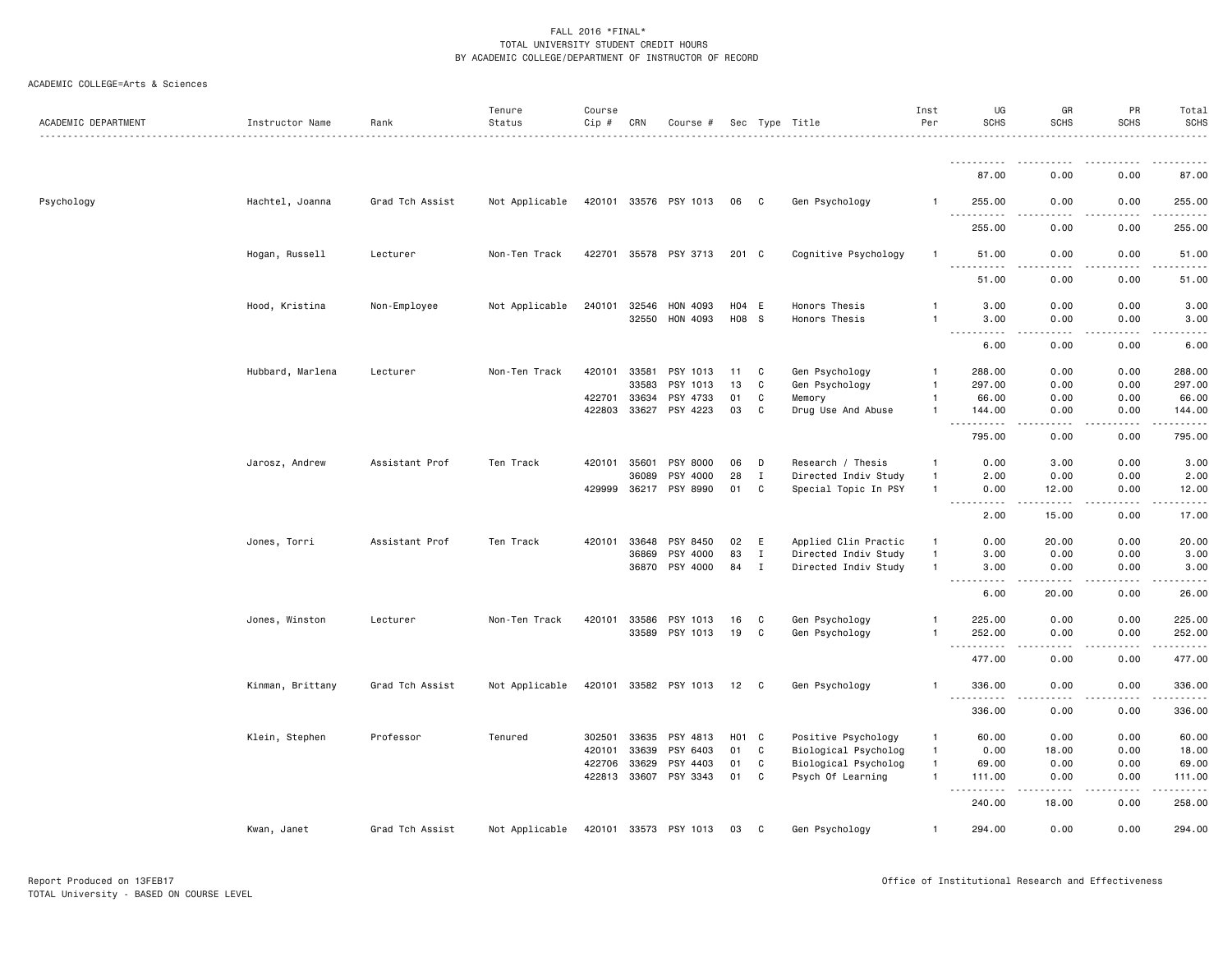| ACADEMIC DEPARTMENT | Instructor Name    | Rank             | Tenure<br>Status | Course<br>Cip # | CRN   | Course #              |    |              | Sec Type Title       | Inst<br>Per    | UG<br><b>SCHS</b>                                                                                                                                  | GR<br><b>SCHS</b>                   | PR<br><b>SCHS</b>            | Total<br><b>SCHS</b>                                                                                                                                                                                                                                                                                                                                                                                                                                                                           |
|---------------------|--------------------|------------------|------------------|-----------------|-------|-----------------------|----|--------------|----------------------|----------------|----------------------------------------------------------------------------------------------------------------------------------------------------|-------------------------------------|------------------------------|------------------------------------------------------------------------------------------------------------------------------------------------------------------------------------------------------------------------------------------------------------------------------------------------------------------------------------------------------------------------------------------------------------------------------------------------------------------------------------------------|
|                     |                    |                  |                  |                 |       |                       |    |              |                      |                | -----------                                                                                                                                        |                                     | .                            |                                                                                                                                                                                                                                                                                                                                                                                                                                                                                                |
|                     |                    |                  |                  |                 |       |                       |    |              |                      |                | 294.00                                                                                                                                             | 0.00                                | 0.00                         | 294.00                                                                                                                                                                                                                                                                                                                                                                                                                                                                                         |
| Psychology          | McKinney, Clifford | Associate Prof   | Tenured          | 420101          | 35602 | PSY 8000              | 07 | D            | Research / Thesis    | $\overline{1}$ | 0.00                                                                                                                                               | 2.00                                | 0.00                         | 2.00                                                                                                                                                                                                                                                                                                                                                                                                                                                                                           |
|                     |                    |                  |                  |                 | 36188 | PSY 4000              | 31 | $\mathbf I$  | Directed Indiv Study | $\mathbf{1}$   | 3.00                                                                                                                                               | 0.00                                | 0.00                         | 3.00                                                                                                                                                                                                                                                                                                                                                                                                                                                                                           |
|                     |                    |                  |                  |                 | 36268 | PSY 4000              | 36 | Ι.           | Directed Indiv Study | $\overline{1}$ | 3.00                                                                                                                                               | 0.00                                | 0.00                         | 3.00                                                                                                                                                                                                                                                                                                                                                                                                                                                                                           |
|                     |                    |                  |                  |                 | 36269 | PSY 4000              | 37 | $\mathbf I$  | Directed Indiv Study | $\overline{1}$ | 3.00                                                                                                                                               | 0.00                                | 0.00                         | 3.00                                                                                                                                                                                                                                                                                                                                                                                                                                                                                           |
|                     |                    |                  |                  |                 | 36270 | PSY 4000              | 38 | $\mathbf I$  | Directed Indiv Study | $\mathbf{1}$   | 3.00                                                                                                                                               | 0.00                                | 0.00                         | 3.00                                                                                                                                                                                                                                                                                                                                                                                                                                                                                           |
|                     |                    |                  |                  |                 | 36345 | PSY 4000              | 40 | $\mathbf I$  | Directed Indiv Study | $\overline{1}$ | 3.00                                                                                                                                               | 0.00                                | 0.00                         | 3.00                                                                                                                                                                                                                                                                                                                                                                                                                                                                                           |
|                     |                    |                  |                  |                 | 36733 | PSY 4000              | 62 | $\mathbf I$  | Directed Indiv Study | $\overline{1}$ | 3.00                                                                                                                                               | 0.00                                | 0.00                         | 3.00                                                                                                                                                                                                                                                                                                                                                                                                                                                                                           |
|                     |                    |                  |                  | 422703          | 33628 | PSY 4343              | 01 | $\mathtt{C}$ | Clinical Child Psych | $\overline{1}$ | 90.00                                                                                                                                              | 0.00                                | 0.00                         | 90.00                                                                                                                                                                                                                                                                                                                                                                                                                                                                                          |
|                     |                    |                  |                  | 422813          | 35617 | PSY 9000              | 07 | D            | Research/Diss        | $\overline{1}$ | 0.00                                                                                                                                               | 22.00                               | 0.00                         | 22.00<br>.                                                                                                                                                                                                                                                                                                                                                                                                                                                                                     |
|                     |                    |                  |                  |                 |       |                       |    |              |                      |                | 108.00                                                                                                                                             | 24.00                               | 0.00                         | 132.00                                                                                                                                                                                                                                                                                                                                                                                                                                                                                         |
|                     | McMillen, David    | Resrch Professor | Non-Ten Track    | 420101          | 36683 | PSY 4000              | 51 | Ι.           | Directed Indiv Study | $\mathbf{1}$   | 1.00                                                                                                                                               | 0.00                                | 0.00                         | 1.00                                                                                                                                                                                                                                                                                                                                                                                                                                                                                           |
|                     |                    |                  |                  |                 | 36684 | PSY 4000              | 52 | Ι.           | Directed Indiv Study | $\overline{1}$ | 1.00                                                                                                                                               | 0.00                                | 0.00                         | 1.00                                                                                                                                                                                                                                                                                                                                                                                                                                                                                           |
|                     |                    |                  |                  |                 | 36687 | PSY 4000              | 53 | $\mathbf I$  | Directed Indiv Study | $\overline{1}$ | 2.00                                                                                                                                               | 0.00                                | 0.00                         | 2.00                                                                                                                                                                                                                                                                                                                                                                                                                                                                                           |
|                     |                    |                  |                  |                 | 36700 | PSY 4000              | 54 | $\mathbf I$  | Directed Indiv Study | $\mathbf{1}$   | 1.00                                                                                                                                               | 0.00                                | 0.00                         | 1.00                                                                                                                                                                                                                                                                                                                                                                                                                                                                                           |
|                     |                    |                  |                  |                 | 36707 | PSY 4000              | 55 | $\mathbf I$  | Directed Indiv Study | $\overline{1}$ | 1.00                                                                                                                                               | 0.00                                | 0.00                         | 1.00                                                                                                                                                                                                                                                                                                                                                                                                                                                                                           |
|                     |                    |                  |                  |                 |       | 36708 PSY 4000        | 56 | $\mathbf{I}$ | Directed Indiv Study |                | 1.00<br>.                                                                                                                                          | 0.00<br>$\sim$ $\sim$ $\sim$ $\sim$ | 0.00<br>$\sim$ $\sim$ $\sim$ | 1.00<br>.                                                                                                                                                                                                                                                                                                                                                                                                                                                                                      |
|                     |                    |                  |                  |                 |       |                       |    |              |                      |                | 7.00                                                                                                                                               | 0.00                                | 0.00                         | 7.00                                                                                                                                                                                                                                                                                                                                                                                                                                                                                           |
|                     | McMillen, Robert   | Associate Prof   | Tenured          |                 |       | 422810 33614 PSY 3503 | 01 | C            | Health Psychology    | -1             | 243.00<br>$- - -$<br>. <b>.</b>                                                                                                                    | 0.00<br>.                           | 0.00<br>.                    | 243.00<br>.                                                                                                                                                                                                                                                                                                                                                                                                                                                                                    |
|                     |                    |                  |                  |                 |       |                       |    |              |                      |                | 243.00                                                                                                                                             | 0.00                                | 0.00                         | 243.00                                                                                                                                                                                                                                                                                                                                                                                                                                                                                         |
|                     | Mitchell, Sheridan | Lecturer         | Non-Ten Track    | 422705          | 33623 | PSY 4203              | 01 | C            | Theories Of Pers     | $\mathbf{1}$   | 108.00                                                                                                                                             | 0.00                                | 0.00                         | 108.00                                                                                                                                                                                                                                                                                                                                                                                                                                                                                         |
|                     |                    |                  |                  | 422707          | 33610 | PSY 3363              | 01 | C            | Behav Modification   |                | 114.00                                                                                                                                             | 0.00                                | 0.00                         | 114.00                                                                                                                                                                                                                                                                                                                                                                                                                                                                                         |
|                     |                    |                  |                  |                 |       |                       |    |              |                      |                | $\sim$ $\sim$ $\sim$ $\sim$                                                                                                                        |                                     | .                            | ------                                                                                                                                                                                                                                                                                                                                                                                                                                                                                         |
|                     |                    |                  |                  |                 |       |                       |    |              |                      |                | 222.00                                                                                                                                             | 0.00                                | 0.00                         | 222.00                                                                                                                                                                                                                                                                                                                                                                                                                                                                                         |
|                     | Moss, Robert       | Associate Prof   | Tenured          | 240101          | 36364 | HON 4000              | 03 | Ι.           | Directed Individual  | $\mathbf{1}$   | 3.00                                                                                                                                               | 0.00                                | 0.00                         | 3.00                                                                                                                                                                                                                                                                                                                                                                                                                                                                                           |
|                     |                    |                  |                  | 420101          | 35604 | PSY 8000              | 09 | D            | Research / Thesis    | $\overline{1}$ | 0.00                                                                                                                                               | 9.00                                | 0.00                         | 9.00                                                                                                                                                                                                                                                                                                                                                                                                                                                                                           |
|                     |                    |                  |                  |                 | 36482 | PSY 4000              | 44 | $\mathbf I$  | Directed Indiv Study | $\mathbf{1}$   | 3.00                                                                                                                                               | 0.00                                | 0.00                         | 3.00                                                                                                                                                                                                                                                                                                                                                                                                                                                                                           |
|                     |                    |                  |                  | 422701          | 33654 | PSY 8731              | 01 | C            | Appl Cognitive Rsh S | $\mathbf{1}$   | 0.00                                                                                                                                               | 5.00                                | 0.00                         | 5.00                                                                                                                                                                                                                                                                                                                                                                                                                                                                                           |
|                     |                    |                  |                  |                 | 34853 | PSY 8683              | 01 | $\mathtt{C}$ | Cog Sci Research Ski | $\overline{1}$ | 0.00                                                                                                                                               | 15.00                               | 0.00                         | 15.00                                                                                                                                                                                                                                                                                                                                                                                                                                                                                          |
|                     |                    |                  |                  | 422813          | 35619 | PSY 9000              | 09 | D            | Research/Diss        | $\overline{1}$ | 0.00<br>$\omega$ is a<br>$\frac{1}{2} \left( \frac{1}{2} \right) \left( \frac{1}{2} \right) \left( \frac{1}{2} \right) \left( \frac{1}{2} \right)$ | 21.00<br>$  -$                      | 0.00<br>$- - - -$            | 21.00<br>$\frac{1}{2}$                                                                                                                                                                                                                                                                                                                                                                                                                                                                         |
|                     |                    |                  |                  |                 |       |                       |    |              |                      |                | 6.00                                                                                                                                               | 50.00                               | 0.00                         | 56.00                                                                                                                                                                                                                                                                                                                                                                                                                                                                                          |
|                     | Nadorff, Danielle  | Assistant Prof   | Ten Track        | 420101          | 35605 | PSY 8000              | 10 | D            | Research / Thesis    | -1             | 0.00                                                                                                                                               | 3.00                                | 0.00                         | 3.00                                                                                                                                                                                                                                                                                                                                                                                                                                                                                           |
|                     |                    |                  |                  |                 | 35848 | PSY 4000              | 13 | Ι.           | Directed Indiv Study | $\mathbf{1}$   | 1.00                                                                                                                                               | 0.00                                | 0.00                         | 1.00                                                                                                                                                                                                                                                                                                                                                                                                                                                                                           |
|                     |                    |                  |                  |                 | 35896 | PSY 4000              | 17 | Ι.           | Directed Indiv Study | $\mathbf{1}$   | 3.00                                                                                                                                               | 0.00                                | 0.00                         | 3.00                                                                                                                                                                                                                                                                                                                                                                                                                                                                                           |
|                     |                    |                  |                  |                 | 35905 | PSY 4000              | 20 | Ι.           | Directed Indiv Study | $\mathbf{1}$   | 3.00                                                                                                                                               | 0.00                                | 0.00                         | 3.00                                                                                                                                                                                                                                                                                                                                                                                                                                                                                           |
|                     |                    |                  |                  |                 | 36058 | PSY 4000              | 25 | $\mathbf I$  | Directed Indiv Study | $\mathbf{1}$   | 3.00                                                                                                                                               | 0.00                                | 0.00                         | 3.00                                                                                                                                                                                                                                                                                                                                                                                                                                                                                           |
|                     |                    |                  |                  |                 | 36915 | PSY 4000              | 86 | $\mathbf I$  | Directed Indiv Study | $\mathbf{1}$   | 1.00                                                                                                                                               | 0.00                                | 0.00                         | 1.00                                                                                                                                                                                                                                                                                                                                                                                                                                                                                           |
|                     |                    |                  |                  | 422813          | 33608 | PSY 3343              | 02 | C            | Psych Of Learning    | $\overline{1}$ | 135.00                                                                                                                                             | 0.00                                | 0.00                         | 135.00                                                                                                                                                                                                                                                                                                                                                                                                                                                                                         |
|                     |                    |                  |                  |                 | 35620 | PSY 9000              | 10 | D            | Research/Diss        | $\overline{1}$ | 0.00<br>$  -$<br>.                                                                                                                                 | 3.00<br>$\frac{1}{2}$               | 0.00<br>$- - - -$            | 3.00<br>$\begin{array}{cccccccccccccc} \multicolumn{2}{c}{} & \multicolumn{2}{c}{} & \multicolumn{2}{c}{} & \multicolumn{2}{c}{} & \multicolumn{2}{c}{} & \multicolumn{2}{c}{} & \multicolumn{2}{c}{} & \multicolumn{2}{c}{} & \multicolumn{2}{c}{} & \multicolumn{2}{c}{} & \multicolumn{2}{c}{} & \multicolumn{2}{c}{} & \multicolumn{2}{c}{} & \multicolumn{2}{c}{} & \multicolumn{2}{c}{} & \multicolumn{2}{c}{} & \multicolumn{2}{c}{} & \multicolumn{2}{c}{} & \multicolumn{2}{c}{} & \$ |
|                     |                    |                  |                  |                 |       |                       |    |              |                      |                | 146.00                                                                                                                                             | 6.00                                | 0.00                         | 152.00                                                                                                                                                                                                                                                                                                                                                                                                                                                                                         |
|                     | Nadorff, Michael   | Assistant Prof   | Ten Track        | 420101          | 33650 | PSY 8460              | 01 | E            | App Ext Clinical Pra | $\mathbf{1}$   | 0.00                                                                                                                                               | 35.00                               | 0.00                         | 35.00                                                                                                                                                                                                                                                                                                                                                                                                                                                                                          |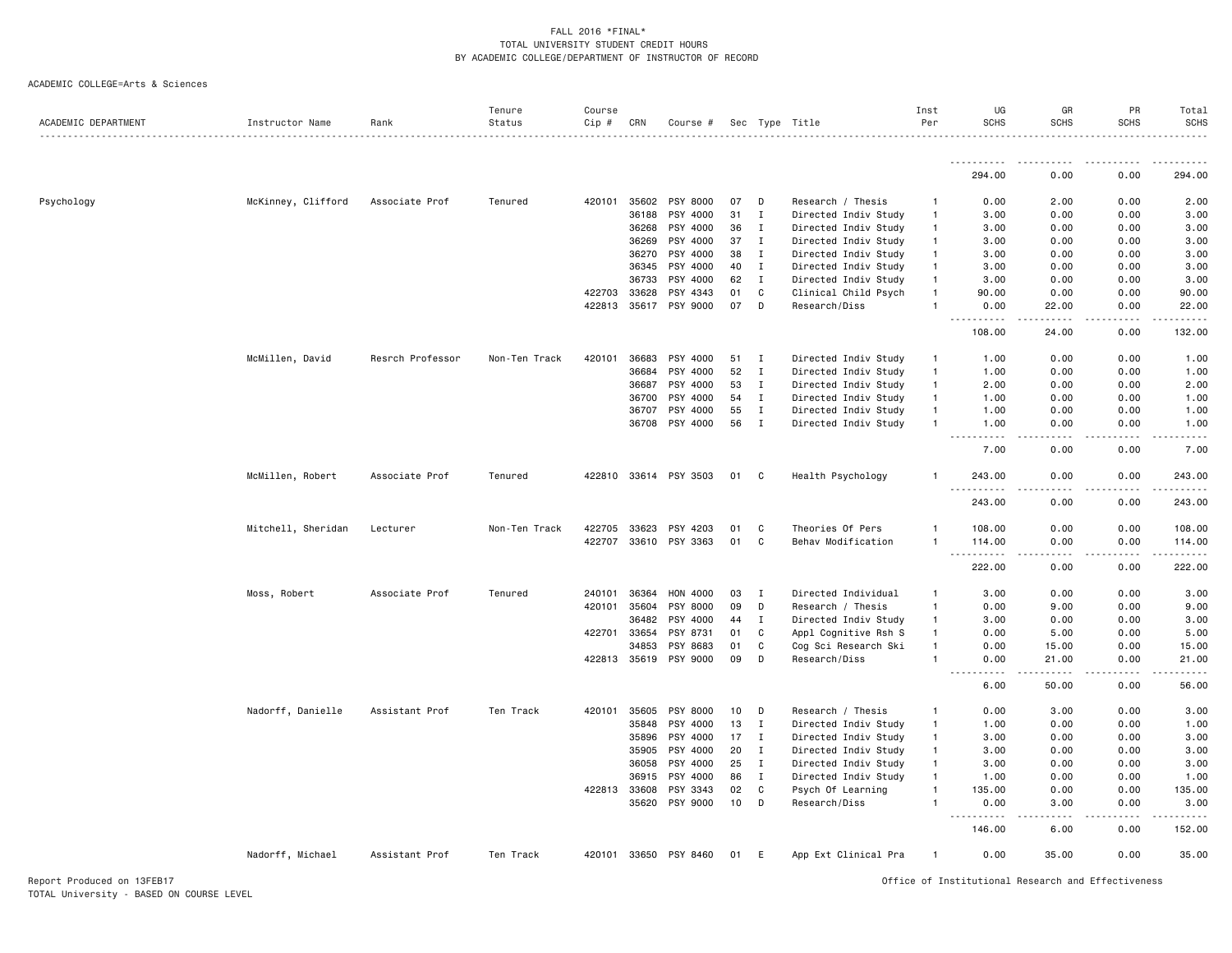|                     |                   |                 | Tenure         | Course       |                |                      |             |                   |                                              | Inst                           | UG                   | GR                    | PR                | Total                  |
|---------------------|-------------------|-----------------|----------------|--------------|----------------|----------------------|-------------|-------------------|----------------------------------------------|--------------------------------|----------------------|-----------------------|-------------------|------------------------|
| ACADEMIC DEPARTMENT | Instructor Name   | Rank            | Status         | Cip #        | CRN            | Course #             |             |                   | Sec Type Title                               | Per                            | <b>SCHS</b>          | <b>SCHS</b>           | <b>SCHS</b>       | <b>SCHS</b>            |
|                     |                   |                 |                |              |                |                      |             |                   |                                              |                                |                      |                       |                   |                        |
| Psychology          | Nadorff, Michael  | Assistant Prof  | Ten Track      | 420101       | 35606<br>35989 | PSY 8000<br>PSY 4000 | 11<br>24    | D<br>$\mathbf{I}$ | Research / Thesis                            | $\mathbf{1}$<br>$\overline{1}$ | 0.00                 | 8.00<br>0.00          | 0.00              | 8.00<br>3.00           |
|                     |                   |                 |                |              | 36503          | PSY 8450             | 03          | E                 | Directed Indiv Study                         | $\overline{1}$                 | 3.00                 | 5.00                  | 0.00<br>0.00      |                        |
|                     |                   |                 |                |              | 36577          | PSY 4000             | 46          | $\mathbf I$       | Applied Clin Practic<br>Directed Indiv Study | $\mathbf{1}$                   | 0.00                 | 0.00                  | 0.00              | 5.00<br>2.00           |
|                     |                   |                 |                |              | 36709          |                      |             | $\mathbf I$       |                                              | $\overline{1}$                 | 2.00                 |                       |                   |                        |
|                     |                   |                 |                |              | 36741          | PSY 4000<br>PSY 4000 | 57<br>68    | $\mathbf I$       | Directed Indiv Study<br>Directed Indiv Study | $\overline{1}$                 | 3.00<br>1.00         | 0.00<br>0.00          | 0.00<br>0.00      | 3.00<br>1.00           |
|                     |                   |                 |                |              | 36784          | PSY 4000             | 79          | $\mathbf{I}$      | Directed Indiv Study                         | $\mathbf{1}$                   | 3.00                 | 0.00                  | 0.00              | 3.00                   |
|                     |                   |                 |                |              |                |                      |             |                   |                                              |                                |                      |                       |                   |                        |
|                     |                   |                 |                | 422813       | 35621<br>36872 | PSY 9000<br>PSY 9730 | 11<br>801 E | D                 | Research/Diss<br>Doc Internship Clin         | $\overline{1}$                 | 0.00<br>0.00         | 8.00<br>6.00          | 0.00<br>0.00      | 8.00<br>6.00           |
|                     |                   |                 |                |              |                |                      |             |                   |                                              |                                | .<br>12.00           | .<br>62.00            | .<br>0.00         | $\frac{1}{2}$<br>74.00 |
|                     |                   |                 |                |              |                |                      |             |                   |                                              |                                |                      |                       |                   |                        |
|                     | Oliveros, Arazais | Assistant Prof  | Ten Track      | 420101       | 33647          | PSY 8450             | 01          | E                 | Applied Clin Practic                         | $\mathbf{1}$                   | 0.00                 | 21.00                 | 0.00              | 21.00                  |
|                     |                   |                 |                |              | 36441          | PSY 8000             | 15          | D                 | Research / Thesis                            | $\overline{1}$                 | 0.00                 | 2.00                  | 0.00              | 2.00                   |
|                     |                   |                 |                |              | 36835          | PSY 4000             | 81          | I                 | Directed Indiv Study                         | $\overline{1}$                 | 3.00                 | 0.00                  | 0.00              | 3.00                   |
|                     |                   |                 |                |              | 36836          | PSY 4000             | 82          | $\mathbf I$       | Directed Indiv Study                         | $\overline{1}$                 | 3.00                 | 0.00                  | 0.00              | 3.00                   |
|                     |                   |                 |                | 422813       |                | 35622 PSY 9000       | 12          | D                 | Research/Diss                                | $\overline{1}$                 | 0.00<br>$ -$<br>.    | 1.00<br>$\frac{1}{2}$ | 0.00<br>.         | 1.00<br>. <u>.</u> .   |
|                     |                   |                 |                |              |                |                      |             |                   |                                              |                                | 6.00                 | 24.00                 | 0.00              | 30.00                  |
|                     | Pratte, Michael   | Assistant Prof  | Ten Track      | 420101       | 35607          | PSY 8000             | 12          | D                 | Research / Thesis                            | $\mathbf{1}$                   | 0.00                 | 4.00                  | 0.00              | 4.00                   |
|                     |                   |                 |                |              | 35984          | PSY 4000             | 22          | $\mathbf I$       | Directed Indiv Study                         | $\overline{1}$                 | 3.00                 | 0.00                  | 0.00              | 3.00                   |
|                     |                   |                 |                |              | 36486          | PSY 4000             | 45          | $\mathbf{I}$      | Directed Indiv Study                         | $\mathbf{1}$                   | 3.00                 | 0.00                  | 0.00              | 3.00                   |
|                     |                   |                 |                |              | 36773          | PSY 4000             | 78          | I                 | Directed Indiv Study                         | $\overline{1}$                 | 3.00                 | 0.00                  | 0.00              | 3.00                   |
|                     |                   |                 |                | 422701       | 34854          | PSY 8743             | 01          | C                 | Perception and Atten                         | $\overline{1}$                 | 0.00                 | 21.00                 | 0.00              | 21.00                  |
|                     |                   |                 |                |              |                |                      |             |                   |                                              |                                | ----<br>9.00         | .<br>25.00            | .<br>0.00         | .<br>34.00             |
|                     | Salem, Taban      | Grad Tch Assist | Not Applicable | 420101 33600 |                | PSY 3213             | 01          | - C               | Psych Of Ab Behavior                         | $\mathbf{1}$                   | 255.00               | 0.00                  | 0.00              | 255.00                 |
|                     |                   |                 |                |              |                |                      |             |                   |                                              |                                | .<br>255.00          | .<br>0.00             | .<br>0.00         | .<br>255.00            |
|                     | Shumate, James    | Lecturer        | Non-Ten Track  | 422708       | 34021          | PSY 3104             | 201 B       |                   | Introductory Psychol                         | $\mathbf{1}$                   | 72.00                | 0.00                  | 0.00              | 72.00                  |
|                     |                   |                 |                | 422803       | 33921          | COE 8053             | 201 E       |                   | Practicum                                    | $\overline{1}$                 | 0.00                 | 18.00                 | 0.00              | 18.00                  |
|                     |                   |                 |                |              | 34657          | PSY 4223             | 201 C       |                   | Drug Use And Abuse                           | $\overline{1}$                 | 93.00                | 0.00                  | 0.00              | 93.00                  |
|                     |                   |                 |                |              | 36591          | COE 8053             | 203 E       |                   | Practicum                                    | -1                             | 0.00                 | 9.00                  | 0.00              | 9.00                   |
|                     |                   |                 |                | 429999       | 34658          | PSY 6223             | 201 C       |                   | Drug Use And Abuse                           | -1                             | 0.00                 | 9.00                  | 0.00              | 9.00                   |
|                     |                   |                 |                |              |                |                      |             |                   |                                              |                                | $- - - -$<br>165.00  | $- - - -$<br>36.00    | $- - - -$<br>0.00 | .<br>201.00            |
|                     | Sinclair, Hillary | Associate Prof  | Tenured        | 420101       | 35608          | PSY 8000             | 13          | D                 | Research / Thesis                            | -1                             | 0.00                 | 3.00                  | 0.00              | 3.00                   |
|                     |                   |                 |                |              | 36743          | PSY 4000             | 70          | $\mathbf I$       | Directed Indiv Study                         | $\overline{1}$                 | 3.00                 | 0.00                  | 0.00              | 3.00                   |
|                     |                   |                 |                |              | 36763          | PSY 4000             | 71          | Ι                 | Directed Indiv Study                         | $\overline{1}$                 | 3.00                 | 0.00                  | 0.00              | 3.00                   |
|                     |                   |                 |                |              | 36765          | PSY 4000             | 72          | $\mathbf{I}$      | Directed Indiv Study                         | $\overline{1}$                 | 3.00                 | 0.00                  | 0.00              | 3.00                   |
|                     |                   |                 |                |              | 36766          | PSY 4000             | 73          | $\mathbf{I}$      | Directed Indiv Study                         | $\overline{1}$                 | 3.00                 | 0.00                  | 0.00              | 3.00                   |
|                     |                   |                 |                |              | 36769          | PSY 4000             | 75          | $\mathbf{I}$      | Directed Indiv Study                         | $\mathbf{1}$                   | 6.00                 | 0.00                  | 0.00              | 6.00                   |
|                     |                   |                 |                | 422707       |                | 33617 PSY 3623       | 03          | C                 | Social Psychology                            | $\mathbf{1}$                   | 141.00               | 0.00                  | 0.00              | 141.00                 |
|                     |                   |                 |                |              |                |                      |             |                   |                                              |                                | . <b>.</b><br>159.00 | $\frac{1}{2}$<br>3.00 | .<br>0.00         | .<br>162.00            |
|                     | Stafford, Emily   | Lecturer        | Non-Ten Track  | 131005       | 31924          | EPY 4073             | 01          | C                 | Pers Adj Ed Rel Set                          | $\overline{1}$                 | 147.00               | 0.00                  | 0.00              | 147.00                 |
|                     |                   |                 |                | 422707       | 33599          | PSY 3203             | 01          | C                 | Psy Of Gender Differ                         | $\overline{1}$                 | 105.00               | 0.00                  | 0.00              | 105.00                 |
|                     |                   |                 |                |              | 34846          | PSY 3203             | 02          | $\mathbf{C}$      | Psy Of Gender Differ                         | $\overline{1}$                 | 117.00               | 0.00                  | 0.00              | 117.00                 |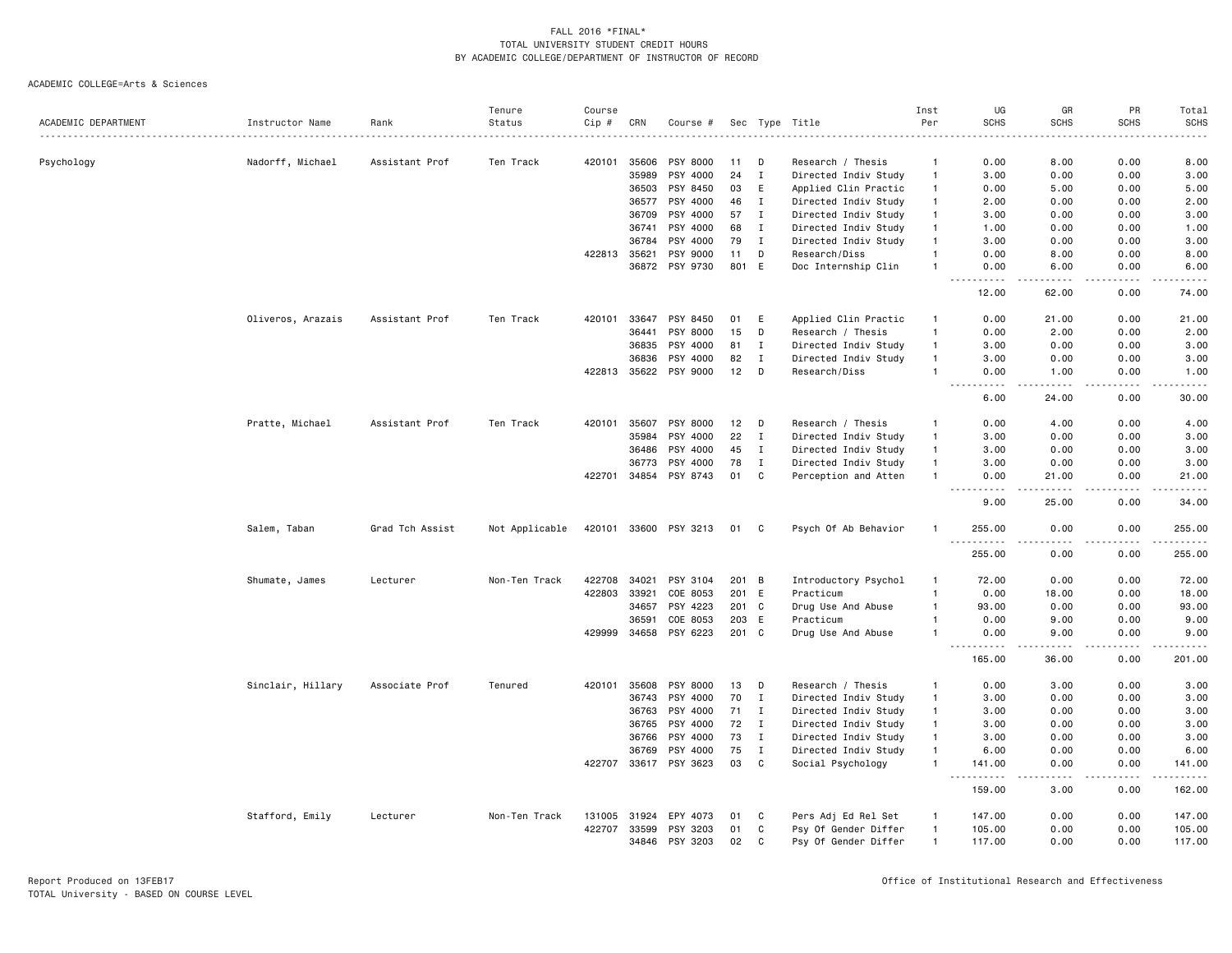| ACADEMIC DEPARTMENT                                | Instructor Name    | Rank            | Tenure<br>Status | Course<br>Cip # | CRN   | Course #              | Sec   |              | Tvpe Title           | Inst<br>Per  | UG<br><b>SCHS</b>               | GR<br><b>SCHS</b>    | PR<br><b>SCHS</b>        | Total<br>SCHS                |
|----------------------------------------------------|--------------------|-----------------|------------------|-----------------|-------|-----------------------|-------|--------------|----------------------|--------------|---------------------------------|----------------------|--------------------------|------------------------------|
|                                                    |                    |                 |                  |                 |       |                       |       |              |                      |              | - - - - - - - - - - -<br>369.00 | $- - -$<br>0.00      | 0.00                     | 369.00                       |
| Psychology                                         | Tan, Elaine        | Grad Tch Assist | Not Applicable   |                 |       | 422701 33619 PSY 3713 | 02    | C.           | Cognitive Psychology |              | 159.00<br>.                     | 0.00<br>- - - -      | 0.00                     | 159.00                       |
|                                                    |                    |                 |                  |                 |       |                       |       |              |                      |              | ----<br>159.00                  | 0.00                 | .<br>0.00                | .<br>159.00                  |
|                                                    | Valentine, Michael | Instructor      | Non-Ten Track    | 420101          | 33612 | PSY 3413              | 01    | C.           | Human Sexual Behavio | $\mathbf{1}$ | 201.00                          | 0.00                 | 0.00                     | 201.00                       |
|                                                    |                    |                 |                  |                 | 33613 | PSY 3413              | 02    | C.           | Human Sexual Behavio | -1           | 201.00                          | 0.00                 | 0.00                     | 201.00                       |
|                                                    |                    |                 |                  | 422707          | 33609 | PSY 3353              | 01    | C.           | Motivation           | $\mathbf{1}$ | 129.00                          | 0.00                 | 0.00                     | 129.00                       |
|                                                    |                    |                 |                  |                 | 33616 | PSY 3623              | 02    | C            | Social Psychology    | -1           | 222.00                          | 0.00                 | 0.00                     | 222.00                       |
|                                                    |                    |                 |                  | 422803          | 34323 | PSY 4223              | 501 C |              | Drug Use And Abuse   |              | 93.00                           | 0.00<br>----         | 0.00<br>.                | 93.00<br>.                   |
|                                                    |                    |                 |                  |                 |       |                       |       |              |                      |              | 846.00                          | 0.00                 | 0.00                     | 846.00                       |
|                                                    | Wilson, Rodney     | Assistant Prof  | Ten Track        | 302501          | 34764 | PSY 4813              | 201 C |              | Positive Psychology  |              | 42.00                           | 0.00                 | 0.00                     | 42.00                        |
|                                                    |                    |                 |                  | 420101          |       | 34633 PSY 3413        | 201 C |              | Human Sexual Behavio | $\mathbf{1}$ | 45.00                           | 0.00                 | 0.00                     | 45.00                        |
|                                                    |                    |                 |                  |                 |       |                       |       |              |                      |              | .<br>87.00                      | ----<br>0.00         | .<br>0.00                | 87.00                        |
|                                                    | Winer, Eric        | Assistant Prof  | Ten Track        | 240101          | 32543 | HON 4093              | H01 S |              | Honors Thesis        |              | 3.00                            | 0.00                 | 0.00                     | 3.00                         |
|                                                    |                    |                 |                  | 420101          | 35609 | PSY 8000              | 14    | D            | Research / Thesis    | $\mathbf{1}$ | 0.00                            | 8.00                 | 0.00                     | 8.00                         |
|                                                    |                    |                 |                  |                 | 35870 | PSY 4000              | 16    | I            | Directed Indiv Study |              | 3.00                            | 0.00                 | 0.00                     | 3.00                         |
|                                                    |                    |                 |                  |                 | 35985 | PSY 4000              | 23    | $\mathbf{I}$ | Directed Indiv Study | $\mathbf{1}$ | 3.00                            | 0.00                 | 0.00                     | 3.00                         |
|                                                    |                    |                 |                  |                 | 36098 | PSY 4000              | 29    | I            | Directed Indiv Study | -1           | 3.00                            | 0.00                 | 0.00                     | 3.00                         |
|                                                    |                    |                 |                  | 422705 33645    |       | PSY 8364              | 01    | В            | Personality Appr     |              | 0.00                            | 24.00                | 0.00                     | 24.00                        |
|                                                    |                    |                 |                  | 422810          | 33644 | PSY 8323              | 01    | C            | Psychopathology      |              | 0.00                            | 18.00                | 0.00                     | 18.00                        |
|                                                    |                    |                 |                  | 422813 35625    |       | PSY 9000              | 15    | D            | Research/Diss        |              | 0.00<br>-----<br>-----          | 18.00                | 0.00<br>.                | 18.00                        |
|                                                    |                    |                 |                  |                 |       |                       |       |              |                      |              | 12.00                           | 68.00                | 0.00                     | 80.00                        |
| ====================================<br>Psychology |                    |                 |                  |                 |       |                       |       |              |                      |              | ==========<br>11948,00          | ==========<br>532.00 | <b>CONSESSER</b><br>0.00 | <b>SERRESERE</b><br>12480.00 |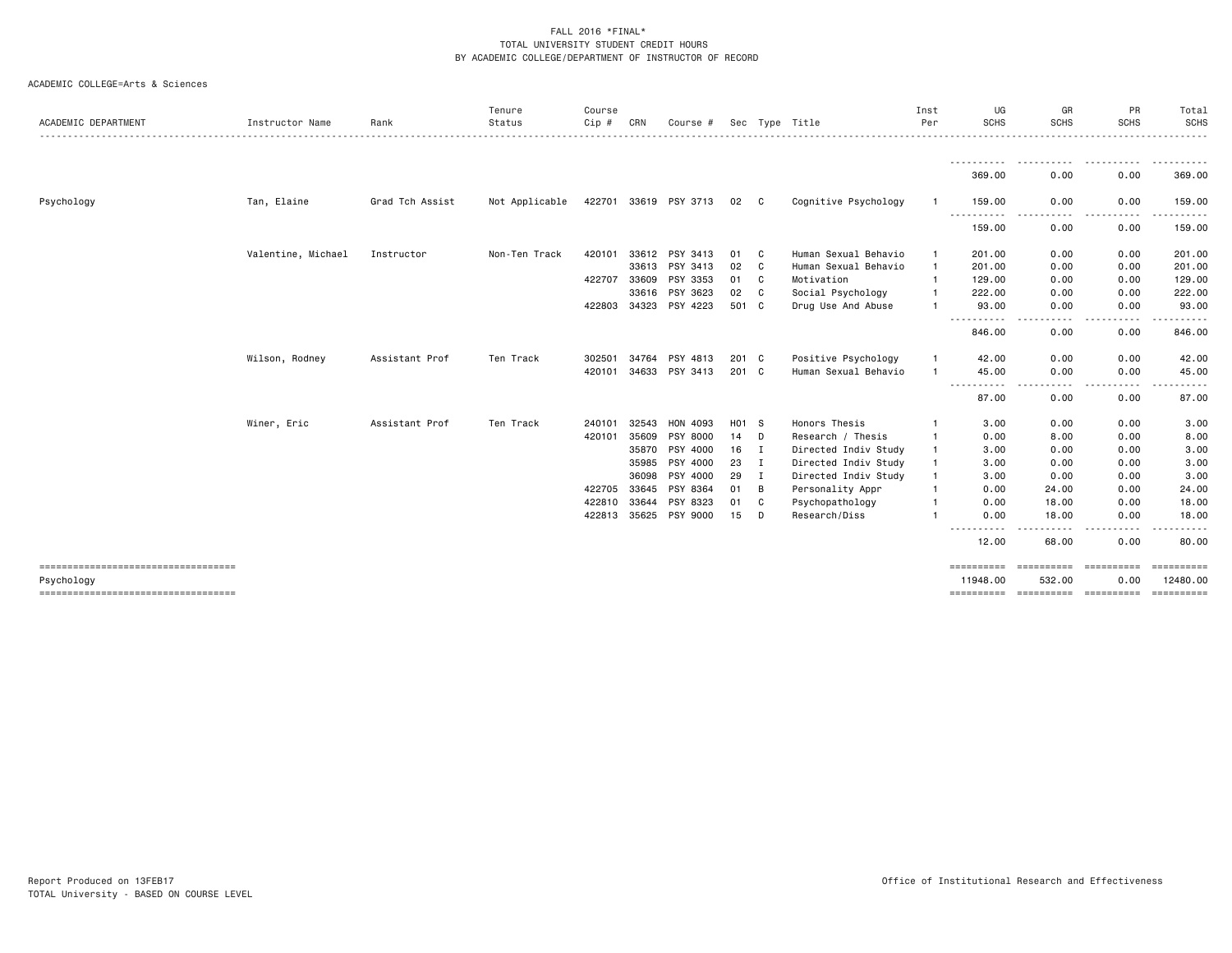#### ACADEMIC COLLEGE=Arts & Sciences

|                     |                   |                | Tenure         | Course       |       |                       |                  |              |                      | Inst           | UG                                     | GR                    | PR          | Total                                                                                                                                                |
|---------------------|-------------------|----------------|----------------|--------------|-------|-----------------------|------------------|--------------|----------------------|----------------|----------------------------------------|-----------------------|-------------|------------------------------------------------------------------------------------------------------------------------------------------------------|
| ACADEMIC DEPARTMENT | Instructor Name   | Rank           | Status         | Cip #        | CRN   | Course #              |                  |              | Sec Type Title       | Per            | <b>SCHS</b>                            | <b>SCHS</b>           | <b>SCHS</b> | <b>SCHS</b><br>$\frac{1}{2}$                                                                                                                         |
|                     |                   |                |                |              |       |                       |                  |              |                      |                |                                        |                       |             |                                                                                                                                                      |
| Sociology           | Allison, Rachel   | Assistant Prof | Ten Track      | 451101       | 33724 | SO 3213               | 01               | C            | Intr To Social Res   | $\overline{1}$ | 75.00                                  | 0.00                  | 0.00        | 75.00                                                                                                                                                |
|                     |                   |                |                |              | 34788 | SO 4403               | 01               | $\mathbf c$  | Sociology of Gender  | $\overline{1}$ | 117.00                                 | 0.00                  | 0.00        | 117.00                                                                                                                                               |
|                     |                   |                |                |              | 35207 | SO 1001               | F <sub>0</sub> 1 | C            | First Year Seminar   | $\overline{1}$ | 9.00                                   | 0.00                  | 0.00        | 9.00                                                                                                                                                 |
|                     |                   |                |                |              | 35208 | GS 1001               | F <sub>0</sub> 1 | C            | First Year Seminar   | $\overline{1}$ | 15.00                                  | 0.00                  | 0.00        | 15.00                                                                                                                                                |
|                     |                   |                |                |              | 36251 | SO 7000               | 03               | $\mathbf I$  | Directed Indiv Study | $\overline{1}$ | 0.00                                   | 3.00                  | 0.00        | 3.00                                                                                                                                                 |
|                     |                   |                |                |              | 36500 | SO 8000               | 06               | D            | Research / Thesis    | $\overline{1}$ | 0.00                                   | 2.00                  | 0.00        | 2.00                                                                                                                                                 |
|                     |                   |                |                |              | 36505 | SO 9000               | 10               | D            | Research / Diss      | $\mathbf{1}$   | 0.00                                   | 1.00                  | 0.00        | 1.00                                                                                                                                                 |
|                     |                   |                |                |              |       |                       |                  |              |                      |                | . <b>.</b><br>216.00                   | $\frac{1}{2}$<br>6.00 | .<br>0.00   | .<br>222.00                                                                                                                                          |
|                     | Barranco, Raymond | Assistant Prof | Ten Track      | 450401       | 36902 | CRM 4000              | 03               | $\mathbf{I}$ | Directed Indiv Study | $\mathbf{1}$   | 1.00                                   | 0.00                  | 0.00        | 1.00                                                                                                                                                 |
|                     |                   |                |                |              | 36916 | CRM 4000              | 04               | $\;$ I       | Directed Indiv Study | $\overline{1}$ | 1.00                                   | 0.00                  | 0.00        | 1.00                                                                                                                                                 |
|                     |                   |                |                | 451101       | 34790 | SO 8274               | 01               | B            | Grad Soc Stat I      | $\mathbf{1}$   | 0.00                                   | 44.00                 | 0.00        | 44.00                                                                                                                                                |
|                     |                   |                |                |              | 35483 | SO 7000               | 01               | $\;$ I       | Directed Indiv Study | $\mathbf{1}$   | 0.00                                   | 3.00                  | 0.00        | 3.00                                                                                                                                                 |
|                     |                   |                |                |              | 35484 | SO 7000               | 02               | $\;$ I       | Directed Indiv Study | $\overline{1}$ | 0.00                                   | 3.00                  | 0.00        | 3.00                                                                                                                                                 |
|                     |                   |                |                |              | 36094 | SO 8000               | 01               | D            | Research / Thesis    |                | 0.00                                   | 11.00                 | 0.00        | 11.00                                                                                                                                                |
|                     |                   |                |                |              |       |                       |                  |              |                      |                |                                        |                       |             | $\frac{1}{2} \left( \frac{1}{2} \right) \left( \frac{1}{2} \right) \left( \frac{1}{2} \right) \left( \frac{1}{2} \right) \left( \frac{1}{2} \right)$ |
|                     |                   |                |                |              |       |                       |                  |              |                      |                | 2.00                                   | 61.00                 | 0.00        | 63.00                                                                                                                                                |
|                     | Boyd, Robert      | Professor      | Tenured        |              |       | 451101 36485 SO 9000  | 09               | D            | Research / Diss      |                | 0.00                                   | 6.00                  | 0.00        | 6.00                                                                                                                                                 |
|                     |                   |                |                |              |       |                       |                  |              |                      |                | $- - -$<br>0.00                        | 6.00                  | 0.00        | 6.00                                                                                                                                                 |
|                     | Brown, Dustin     | Assistant Prof | Ten Track      | 451101       | 33736 | SO 4803               | 01               | C            | Social Research Prac |                | 66.00                                  | 0.00                  | 0.00        | 66.00                                                                                                                                                |
|                     |                   |                |                |              |       | 36452 SO 8000         | 05               | D            | Research / Thesis    | $\mathbf{1}$   | 0.00                                   | 2.00                  | 0.00        | 2.00                                                                                                                                                 |
|                     |                   |                |                |              |       |                       |                  |              |                      |                | $\sim$ $\sim$ $\sim$<br>-----<br>66.00 | 2.00                  | 0.00        | .<br>68.00                                                                                                                                           |
|                     | Bryant, Natalie   | Lecturer       | Non-Ten Track  |              |       | 440701 34348 SW 3023  | 501 C            |              | Hum Beh Soc Envir II | $\mathbf{1}$   | 45.00                                  | 0.00                  | 0.00        | 45.00                                                                                                                                                |
|                     |                   |                |                |              |       |                       |                  |              |                      |                | $- - -$<br>.                           | $\frac{1}{2}$         | .           | .                                                                                                                                                    |
|                     |                   |                |                |              |       |                       |                  |              |                      |                | 45.00                                  | 0.00                  | 0.00        | 45.00                                                                                                                                                |
|                     | Carr, Rhonda      | Assistant Prof | Non-Ten Track  | 440701       | 34048 | SW 2303               | 201 C            |              | Welfare Policy I     | $\mathbf{1}$   | 96.00                                  | 0.00                  | 0.00        | 96.00                                                                                                                                                |
|                     |                   |                |                |              | 34049 | SW 2313               | 201              | C            | Int Soc Work/Soc Wel | $\mathbf{1}$   | 93.00                                  | 0.00                  | 0.00        | 93.00                                                                                                                                                |
|                     |                   |                |                |              |       | 34055 SW 4663         | 201 C            |              | Admin in Social Work | $\mathbf{1}$   | 30.00                                  | 0.00                  | 0.00        | 30.00                                                                                                                                                |
|                     |                   |                |                |              |       |                       |                  |              |                      |                | .                                      |                       | .           | .                                                                                                                                                    |
|                     |                   |                |                |              |       |                       |                  |              |                      |                | 219.00                                 | 0.00                  | 0.00        | 219.00                                                                                                                                               |
|                     | Carruth, Jennifer | Non-Faculty    | Not Applicable | 451101 34779 |       | SO 1003               | 11               | C            | Intro To Sociology   |                | 234.00<br>. <b>.</b>                   | 0.00<br>$\frac{1}{2}$ | 0.00<br>.   | 234.00                                                                                                                                               |
|                     |                   |                |                |              |       |                       |                  |              |                      |                | 234.00                                 | 0.00                  | 0.00        | 234.00                                                                                                                                               |
|                     | Carter, Courtney  | Assistant Prof | Ten Track      | 050201       | 30003 | AAS 1063              | 02               | C            | Intro to African Ame |                | 177.00                                 | 0.00                  | 0.00        | 177.00                                                                                                                                               |
|                     |                   |                |                | 451101 33721 |       | SO 3003               | 01               | $\mathbf c$  | Social Inequality    | $\mathbf{1}$   | 90.00                                  | 0.00                  | 0.00        | 90.00                                                                                                                                                |
|                     |                   |                |                |              |       |                       |                  |              |                      |                | .<br>267.00                            | $\frac{1}{2}$<br>0.00 | .<br>0.00   | <u>.</u><br>267.00                                                                                                                                   |
|                     | Cheek, Jennifer   | Lecturer       | Non-Ten Track  | 451101       | 34340 | SO 1003               | 501 C            |              | Intro To Sociology   | $\overline{1}$ | 78.00                                  | 0.00                  | 0.00        | 78.00                                                                                                                                                |
|                     |                   |                |                |              | 34341 | SO 1203               | 501 C            |              | Sociology of Familie | $\overline{1}$ | 66.00                                  | 0.00                  | 0.00        | 66.00                                                                                                                                                |
|                     |                   |                |                |              |       | 36194 SO 4333         | 501 C            |              | Sociology Of Sports  | $\mathbf{1}$   | 60.00                                  | 0.00                  | 0.00        | 60.00                                                                                                                                                |
|                     |                   |                |                |              |       |                       |                  |              |                      |                | 204.00                                 | 0.00                  | 0.00        | .<br>204.00                                                                                                                                          |
|                     | Cook, Amanda      | Assistant Prof | Ten Track      |              |       | 450401 33930 CRM 3603 | 201 C            |              | Criminological Theor | $\overline{1}$ | 48.00                                  | 0.00                  | 0.00        | 48.00                                                                                                                                                |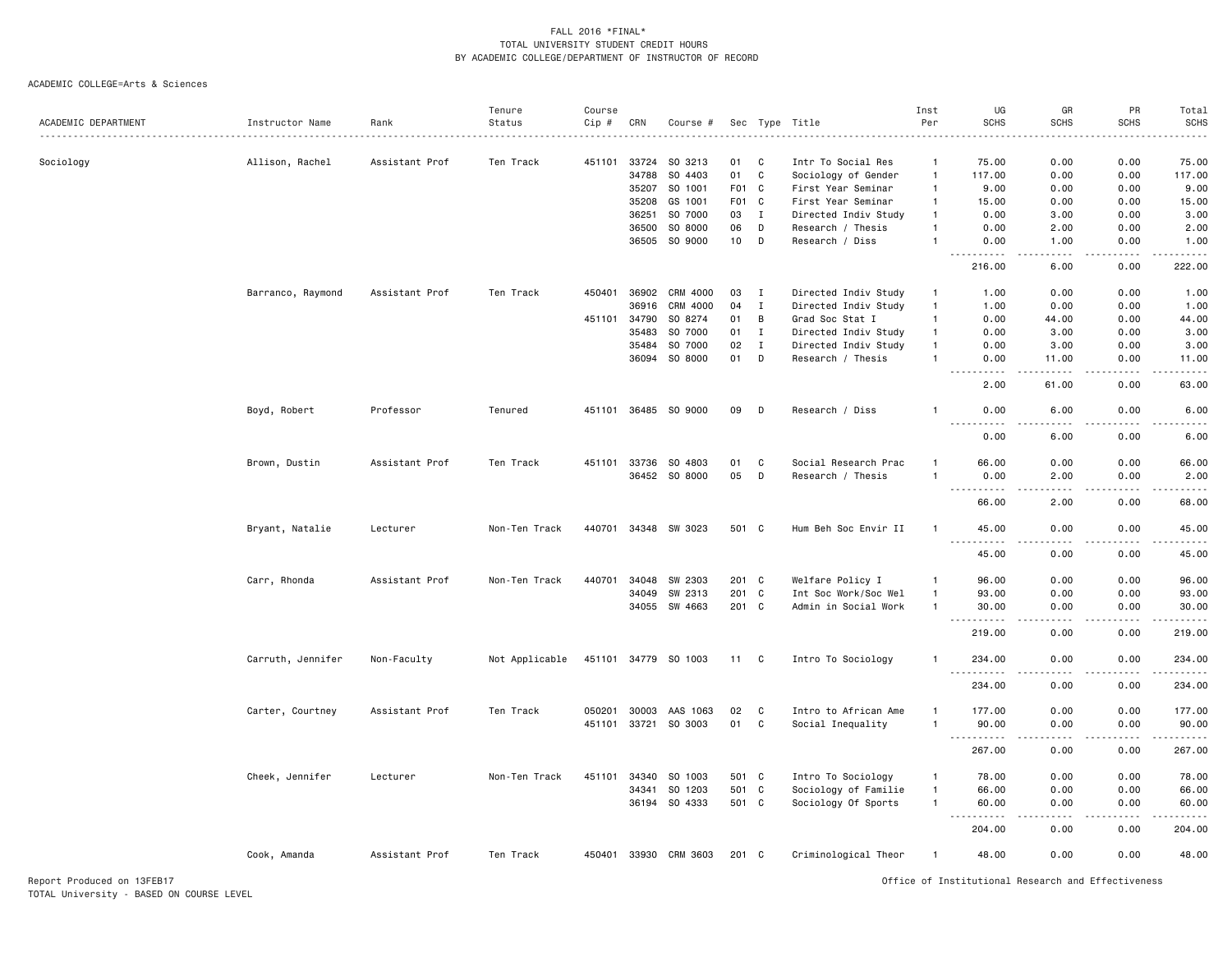#### ACADEMIC COLLEGE=Arts & Sciences

|                     |                    |                 | Tenure         | Course |       |                      |       |              |                      | Inst           | UG                                                                                                      | GR                    | PR                           | Total                                                                                                                                                |
|---------------------|--------------------|-----------------|----------------|--------|-------|----------------------|-------|--------------|----------------------|----------------|---------------------------------------------------------------------------------------------------------|-----------------------|------------------------------|------------------------------------------------------------------------------------------------------------------------------------------------------|
| ACADEMIC DEPARTMENT | Instructor Name    | Rank            | Status         | Cip #  | CRN   | Course #             |       |              | Sec Type Title       | Per            | <b>SCHS</b>                                                                                             | <b>SCHS</b>           | <b>SCHS</b>                  | <b>SCHS</b>                                                                                                                                          |
|                     |                    |                 |                |        |       |                      |       |              |                      |                |                                                                                                         |                       |                              |                                                                                                                                                      |
| Sociology           | Cook, Amanda       | Assistant Prof  | Ten Track      | 450401 | 34651 | CRM 3503             | 201 C |              | Violence in the US   | $\mathbf{1}$   | 63.00                                                                                                   | 0.00                  | 0.00                         | 63.00                                                                                                                                                |
|                     |                    |                 |                |        | 36889 | CRM 4000             | 201 I |              | Directed Indiv Study | $\overline{1}$ | 3.00                                                                                                    | 0.00                  | 0.00                         | 3.00                                                                                                                                                 |
|                     |                    |                 |                | 451101 | 34043 | SO 4803              | 201 C |              | Social Research Prac | $\overline{1}$ | 33.00<br>$\frac{1}{2} \left( \frac{1}{2} \right) \left( \frac{1}{2} \right) \left( \frac{1}{2} \right)$ | 0.00<br>$\frac{1}{2}$ | 0.00<br>$- - - -$            | 33.00<br>.                                                                                                                                           |
|                     |                    |                 |                |        |       |                      |       |              |                      |                | 147.00                                                                                                  | 0.00                  | 0.00                         | 147.00                                                                                                                                               |
|                     | Cooper, Melissa    | Lecturer        | Non-Ten Track  | 440701 |       | 34349 SW 4643        | 501 C |              | S W Services in Scho |                | 69.00                                                                                                   | 0.00                  | 0.00                         | 69.00<br>$\omega_{\rm c}$ and $\omega_{\rm c}$                                                                                                       |
|                     |                    |                 |                |        |       |                      |       |              |                      |                | 69.00                                                                                                   | 0.00                  | 0.00                         | 69.00                                                                                                                                                |
|                     | Crudden, Adele     | Professor       | Tenured        |        |       | 440701 33798 SW 3213 | 01    | C            | Research Meth in SW  | -1             | 54.00<br>$\sim$ $\sim$ $\sim$<br>$- - - - -$                                                            | 0.00<br>.             | 0.00<br>-----                | 54.00<br>.                                                                                                                                           |
|                     |                    |                 |                |        |       |                      |       |              |                      |                | 54.00                                                                                                   | 0.00                  | 0.00                         | 54.00                                                                                                                                                |
|                     | Evans, David       | Lecturer        | Non-Ten Track  | 450401 | 31085 | CRM 1003             | 01    | C            | Crime & Justice in A | $\mathbf{1}$   | 225.00                                                                                                  | 0.00                  | 0.00                         | 225.00                                                                                                                                               |
|                     |                    |                 |                | 451101 | 33702 | SO 1003              | 10    | C            | Intro To Sociology   | $\mathbf{1}$   | 231.00                                                                                                  | 0.00                  | 0.00                         | 231.00                                                                                                                                               |
|                     |                    |                 |                |        | 34775 | CRM 3313             | 01    | C            | Deviant Behavior.    | $\mathbf{1}$   | 81.00                                                                                                   | 0.00                  | 0.00                         | 81.00                                                                                                                                                |
|                     |                    |                 |                |        | 34782 | SO 1103              | 06    | C            | Contemp Social Prob  | $\mathbf{1}$   | 237.00                                                                                                  | 0.00                  | 0.00                         | 237.00                                                                                                                                               |
|                     |                    |                 |                |        | 34783 | SO 1103              | 07    | C            | Contemp Social Prob  | $\mathbf{1}$   | 234.00                                                                                                  | 0.00                  | 0.00                         | 234.00                                                                                                                                               |
|                     |                    |                 |                |        | 34786 | SO 3313              | 01    | C            | Deviant Behavior     | $\overline{1}$ | 39.00                                                                                                   | 0.00                  | 0.00                         | 39.00                                                                                                                                                |
|                     |                    |                 |                |        |       |                      |       |              |                      |                | - - -<br>1047.00                                                                                        | 0.00                  | 0.00                         | 1047.00                                                                                                                                              |
|                     | Hagerman, Margaret | Assistant Prof  | Ten Track      | 050201 | 30007 | AAS 2203             | 02    | C            | Racial Minorities    | $\mathbf{1}$   | 39.00                                                                                                   | 0.00                  | 0.00                         | 39.00                                                                                                                                                |
|                     |                    |                 |                |        | 30008 | AAS 2203             | 03    | C            | Racial Minorities    | $\overline{1}$ | 33.00                                                                                                   | 0.00                  | 0.00                         | 33.00                                                                                                                                                |
|                     |                    |                 |                | 450201 | 30250 | AN 2203              | 02    | C            | Racial Minorities    | $\mathbf{1}$   | 24.00                                                                                                   | 0.00                  | 0.00                         | 24.00                                                                                                                                                |
|                     |                    |                 |                |        | 30251 | AN 2203              | 03    | C            | Racial Minorities    | $\mathbf{1}$   | 15.00                                                                                                   | 0.00                  | 0.00                         | 15.00                                                                                                                                                |
|                     |                    |                 |                |        | 33719 | SO 2203              | 02    | C            | Racial Minorities    | $\overline{1}$ | 72.00                                                                                                   | 0.00                  | 0.00                         | 72.00                                                                                                                                                |
|                     |                    |                 |                |        | 33720 | SO 2203              | 03    | C            | Racial Minorities    | $\mathbf{1}$   | 69.00                                                                                                   | 0.00                  | 0.00                         | 69.00                                                                                                                                                |
|                     |                    |                 |                | 451101 | 36160 | SO 8000              | 02    | D            | Research / Thesis    | $\mathbf{1}$   | 0.00                                                                                                    | 17.00                 | 0.00                         | 17.00                                                                                                                                                |
|                     |                    |                 |                |        | 36206 | SO 9000              | 06    | D            | Research / Diss      | $\mathbf{1}$   | 0.00                                                                                                    | 12.00                 | 0.00                         | 12.00                                                                                                                                                |
|                     |                    |                 |                |        | 36224 | SO 4000              | 02    | $\mathbf I$  | Directed Indiv Study | $\overline{1}$ | 3.00                                                                                                    | 0.00                  | 0.00                         | 3.00                                                                                                                                                 |
|                     |                    |                 |                |        | 36430 | SO 7000              | 05    | $\mathbf I$  | Directed Indiv Study | $\overline{1}$ | 0.00                                                                                                    | 3.00                  | 0.00                         | 3.00                                                                                                                                                 |
|                     |                    |                 |                |        |       |                      |       |              |                      |                |                                                                                                         |                       | .                            | $    -$                                                                                                                                              |
|                     |                    |                 |                |        |       |                      |       |              |                      |                | 255.00                                                                                                  | 32.00                 | 0.00                         | 287.00                                                                                                                                               |
|                     | Harris, Colleen    | Non-Faculty     | Not Applicable | 450201 | 35325 | SO 4173              | 501 C |              | Environment-Society  | $\mathbf{1}$   | 81.00                                                                                                   | 0.00                  | 0.00<br>$\sim$ $\sim$ $\sim$ | 81.00<br>.                                                                                                                                           |
|                     |                    |                 |                |        |       |                      |       |              |                      |                | 81.00                                                                                                   | 0.00                  | 0.00                         | 81.00                                                                                                                                                |
|                     | Haynes, Stacy      | Associate Prof  | Tenured        | 450401 | 36564 | CRM 4000             | 01    | Ι.           | Directed Indiv Study | $\mathbf{1}$   | 6.00                                                                                                    | 0.00                  | 0.00                         | 6.00                                                                                                                                                 |
|                     |                    |                 |                | 451101 | 33744 | SO 8900              | 01    | S            | Fields Of SO: ProSem | $\overline{1}$ | 0.00                                                                                                    | 7.00                  | 0.00                         | 7.00                                                                                                                                                 |
|                     |                    |                 |                |        | 36097 | SO 9000              | 04    | D            | Research / Diss      | $\mathbf{1}$   | 0.00                                                                                                    | 15.00                 | 0.00                         | 15.00                                                                                                                                                |
|                     |                    |                 |                |        | 36272 | SO 8000              | 03    | D            | Research / Thesis    | $\mathbf{1}$   | 0.00                                                                                                    | 9.00                  | 0.00                         | 9.00                                                                                                                                                 |
|                     |                    |                 |                |        | 36573 | SO 8990              | 01    | C            | Special Topic In SO  |                | 0.00                                                                                                    | 18.00                 | 0.00                         | 18.00                                                                                                                                                |
|                     |                    |                 |                |        |       |                      |       |              |                      |                |                                                                                                         |                       |                              | $\frac{1}{2} \left( \frac{1}{2} \right) \left( \frac{1}{2} \right) \left( \frac{1}{2} \right) \left( \frac{1}{2} \right) \left( \frac{1}{2} \right)$ |
|                     |                    |                 |                |        |       |                      |       |              |                      |                | 6.00                                                                                                    | 49.00                 | 0.00                         | 55.00                                                                                                                                                |
|                     | Hinton, Madison    | Grad Tch Assist | Not Applicable | 451101 | 33695 | SO 1003              | 03    | C            | Intro To Sociology   | -1             | 246.00                                                                                                  | 0.00                  | 0.00                         | 246.00                                                                                                                                               |
|                     |                    |                 |                |        |       | 33696 SO 1003        | 04    | $\mathtt{C}$ | Intro To Sociology   | $\mathbf{1}$   | 195.00<br><u>.</u>                                                                                      | 0.00<br>.             | 0.00<br>.                    | 195.00<br>$- - - - - -$                                                                                                                              |
|                     |                    |                 |                |        |       |                      |       |              |                      |                | 441.00                                                                                                  | 0.00                  | 0.00                         | 441.00                                                                                                                                               |
|                     | Hintz, Melanie     | Lecturer        | Non-Ten Track  | 440701 |       | 33800 SW 3523        | 02    | C            | Social Work Pract II | -1             | 54.00                                                                                                   | 0.00                  | 0.00                         | 54.00                                                                                                                                                |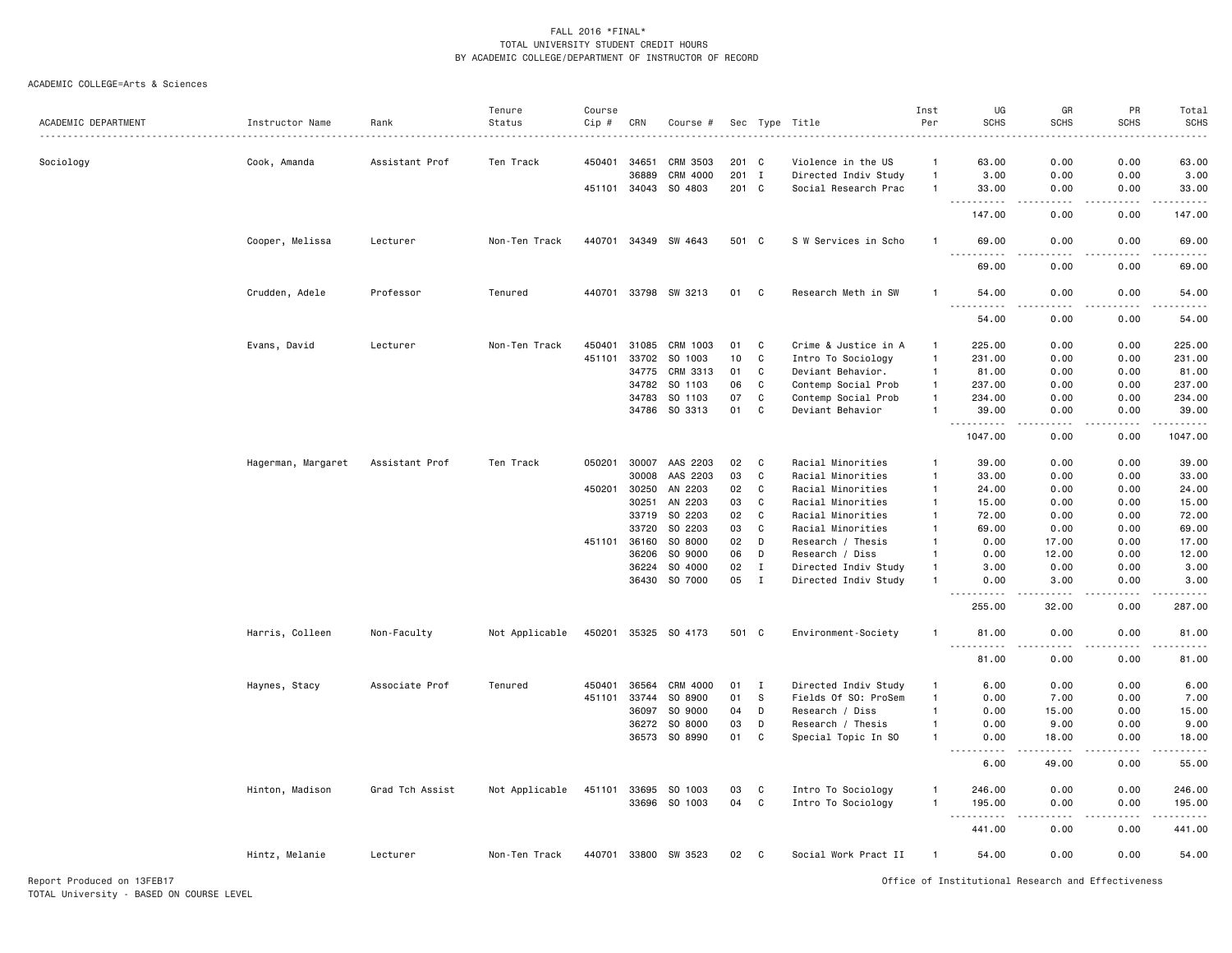#### ACADEMIC COLLEGE=Arts & Sciences

|                     |                   |                 | Tenure         | Course |                |                       |          |                              |                                              | Inst                         | UG                                                                                                                                                                                    | GR                                  | PR            | Total                   |
|---------------------|-------------------|-----------------|----------------|--------|----------------|-----------------------|----------|------------------------------|----------------------------------------------|------------------------------|---------------------------------------------------------------------------------------------------------------------------------------------------------------------------------------|-------------------------------------|---------------|-------------------------|
| ACADEMIC DEPARTMENT | Instructor Name   | Rank            | Status         | Cip #  | CRN            | Course #              |          |                              | Sec Type Title                               | Per                          | <b>SCHS</b>                                                                                                                                                                           | <b>SCHS</b>                         | <b>SCHS</b>   | <b>SCHS</b>             |
|                     |                   |                 |                |        |                |                       |          |                              |                                              |                              |                                                                                                                                                                                       |                                     |               |                         |
|                     |                   |                 |                |        |                |                       |          |                              |                                              |                              | 54.00                                                                                                                                                                                 | 0.00                                | 0.00          | 54.00                   |
| Sociology           | Hossfeld, Leslie  | Professor       | Tenured        | 451101 | 33699          | SO 1003               | 07       | C                            | Intro To Sociology                           | -1                           | 228.00                                                                                                                                                                                | 0.00                                | 0.00          | 228.00                  |
|                     |                   |                 |                |        | 36442          | SO 9000               | 07       | D                            | Research / Diss                              | $\mathbf{1}$                 | 0.00                                                                                                                                                                                  | 6.00                                | 0.00          | 6.00                    |
|                     |                   |                 |                |        | 36450          | SO 8000               | 04       | D                            | Research / Thesis                            | $\mathbf{1}$                 | 0.00                                                                                                                                                                                  | 9.00                                | 0.00          | 9.00                    |
|                     |                   |                 |                |        | 36821          | SO 7000               | 07       | $\mathbf I$                  | Directed Indiv Study                         | $\overline{1}$               | 0.00                                                                                                                                                                                  | 3.00                                | 0.00          | 3.00                    |
|                     |                   |                 |                |        |                |                       |          |                              |                                              |                              | -----<br>228.00                                                                                                                                                                       | والمحامر<br>18.00                   | .<br>0.00     | 22222<br>246.00         |
|                     | Johnson, Jada     | Instructor      | Non-Ten Track  | 440701 | 33803          | SW 4713               | 01       | S.                           | Sen Sem Social Work                          | $\mathbf{1}$                 | 36.00                                                                                                                                                                                 | 0.00                                | 0.00          | 36.00                   |
|                     |                   |                 |                |        | 33804          | SW 4916               | 01       | E                            | Sw Fld Prac/Sem I                            | $\mathbf{1}$                 | 72.00                                                                                                                                                                                 | 0.00                                | 0.00          | 72.00                   |
|                     |                   |                 |                |        | 33805          | SW 4926               | 01       | E                            | Sw Fld Prac/Sem II                           | $\mathbf{1}$                 | 72.00                                                                                                                                                                                 | 0.00                                | 0.00          | 72.00                   |
|                     |                   |                 |                |        | 36266          | SW 4000               | 02       | $\mathbf I$                  | Directed Indiv Study                         | $\overline{1}$               | 1.00                                                                                                                                                                                  | 0.00                                | 0.00          | 1.00                    |
|                     |                   |                 |                |        | 36348          | SW 4000               | 04       | $\mathbf{I}$                 | Directed Indiv Study                         | $\mathbf{1}$                 | 1.00                                                                                                                                                                                  | 0.00                                | 0.00          | 1.00                    |
|                     |                   |                 |                |        | 36458          | SW 4000               | 05       | $\mathbf{I}$                 | Directed Indiv Study                         | $\mathbf{1}$                 | 1.00                                                                                                                                                                                  | 0.00                                | 0.00          | 1.00                    |
|                     |                   |                 |                |        |                |                       |          |                              |                                              |                              | $\sim$ $\sim$ $\sim$ $\sim$<br>183.00                                                                                                                                                 | 0.00                                | 0.00          | .<br>183.00             |
|                     | Johnson, Kecia    | Assistant Prof  | Ten Track      | 450401 | 31086          | CRM 1003              | 02       | $\mathbb{C}$                 | Crime & Justice in A                         |                              | 234.00                                                                                                                                                                                | 0.00                                | 0.00          | 234.00                  |
|                     |                   |                 |                |        | 34778          | CRM 3123              | 01       | $\mathtt{C}$                 |                                              | $\mathbf{1}$                 | 96.00                                                                                                                                                                                 | 0.00                                | 0.00          | 96.00                   |
|                     |                   |                 |                |        | 34785          | SO 3123               |          |                              | Policing and Society                         | $\mathbf{1}$                 |                                                                                                                                                                                       |                                     |               |                         |
|                     |                   |                 |                |        |                |                       | 01       | C                            | Policing and Society                         |                              | 27.00<br>$\sim$ $\sim$ $\sim$<br>$\frac{1}{2} \left( \frac{1}{2} \right) \left( \frac{1}{2} \right) \left( \frac{1}{2} \right) \left( \frac{1}{2} \right) \left( \frac{1}{2} \right)$ | 0.00<br>.                           | 0.00<br>.     | 27.00<br>.              |
|                     |                   |                 |                |        |                |                       |          |                              |                                              |                              | 357.00                                                                                                                                                                                | 0.00                                | 0.00          | 357.00                  |
|                     | Keith, Shelley    | Associate Prof  | Tenured        | 450401 | 31088          | CRM 2003              | 01       | C                            | Crime Justice Inequa                         | $\mathbf{1}$                 | 105.00                                                                                                                                                                                | 0.00                                | 0.00          | 105.00                  |
|                     |                   |                 |                |        | 34777          | CRM 3603              | 02       | C                            | Criminological Theor                         | $\mathbf{1}$                 | 72.00                                                                                                                                                                                 | 0.00                                | 0.00          | 72.00                   |
|                     |                   |                 |                |        |                |                       |          |                              |                                              |                              | $- - -$<br>. <b>.</b><br>177.00                                                                                                                                                       | $\frac{1}{2}$<br>0.00               | .<br>0.00     | $- - - - - -$<br>177.00 |
|                     | Kelly, Kimberly   | Associate Prof  | Tenured        | 451101 | 33723          | SO 3103               | 01       | C                            | Social Theory I                              | -1                           | 57.00                                                                                                                                                                                 | 0.00                                | 0.00          | 57.00                   |
|                     |                   |                 |                |        | 33740          | SO 8103               | 01       | S                            | Gr Social Theory I                           | $\mathbf{1}$                 | 0.00                                                                                                                                                                                  | 21.00                               | 0.00          | 21.00                   |
|                     |                   |                 |                |        | 34781          | SO 1103               | 05       | C                            | Contemp Social Prob                          | $\mathbf{1}$                 | 261.00                                                                                                                                                                                | 0.00                                | 0.00          | 261.00                  |
|                     |                   |                 |                |        | 35850          | SO 9000               | 01       | D                            | Research / Diss                              | $\mathbf{1}$                 | 0.00                                                                                                                                                                                  | 13.00                               | 0.00          | 13.00                   |
|                     |                   |                 |                |        |                |                       |          |                              |                                              |                              |                                                                                                                                                                                       |                                     |               |                         |
|                     |                   |                 |                |        | 36072<br>36532 | SO 4000<br>SO 7000    | 01<br>06 | $\mathbf{I}$<br>$\mathbf{I}$ | Directed Indiv Study<br>Directed Indiv Study | $\mathbf{1}$<br>$\mathbf{1}$ | 3.00<br>0.00                                                                                                                                                                          | 0.00<br>3.00                        | 0.00<br>0.00  | 3.00<br>3.00            |
|                     |                   |                 |                |        |                |                       |          |                              |                                              |                              | .<br>$- - -$<br>321.00                                                                                                                                                                | .<br>37.00                          | .<br>0.00     | .<br>358.00             |
|                     |                   |                 |                |        |                |                       |          |                              |                                              |                              |                                                                                                                                                                                       |                                     |               |                         |
|                     | Kerr, Laura       | Grad Tch Assist | Not Applicable | 451101 | 33705          | SO 1103               | 02       | C                            | Contemp Social Prob                          | $\mathbf{1}$                 | 240.00                                                                                                                                                                                | 0.00                                | 0.00          | 240.00                  |
|                     |                   |                 |                |        | 34780          | SO 1103               | 04       | C                            | Contemp Social Prob                          | $\mathbf{1}$                 | 237.00<br>$\sim$ $\sim$ .                                                                                                                                                             | 0.00<br>$\sim$ $\sim$ $\sim$ $\sim$ | 0.00<br>.     | 237.00                  |
|                     |                   |                 |                |        |                |                       |          |                              |                                              |                              | 477.00                                                                                                                                                                                | 0.00                                | 0.00          | 477.00                  |
|                     | Knowles, Veronica | Lecturer        | Non-Ten Track  |        |                | 440701 34347 SW 3003  | 501 C    |                              | Populations at-risk                          |                              | 33.00<br>$\sim$ $\sim$ $\sim$ $\sim$                                                                                                                                                  | 0.00                                | 0.00          | 33.00                   |
|                     |                   |                 |                |        |                |                       |          |                              |                                              |                              | 33.00                                                                                                                                                                                 | 0.00                                | 0.00          | 33.00                   |
|                     | Ladner, Tina      | Lecturer        | Non-Ten Track  |        |                | 450401 34647 CRM 3343 | $201$ C  |                              | Gender, Crime & Justi                        | -1                           | 72.00                                                                                                                                                                                 | 0.00                                | 0.00          | 72.00                   |
|                     |                   |                 |                |        |                |                       |          |                              |                                              |                              | $- - -$<br>.<br>72.00                                                                                                                                                                 | والمستناء<br>0.00                   | -----<br>0.00 | .<br>72.00              |
|                     |                   | Assistant Prof  | Ten Track      | 451101 | 33725          | SO 3213               | 02       | C                            | Intr To Social Res                           | $\mathbf{1}$                 | 72.00                                                                                                                                                                                 | 0.00                                | 0.00          | 72.00                   |
|                     | Leap, Braden      |                 |                |        | 33741          | SO 8213               | 01       | C                            | Research Design                              | $\mathbf{1}$                 | 0.00                                                                                                                                                                                  | 24.00                               | 0.00          | 24.00                   |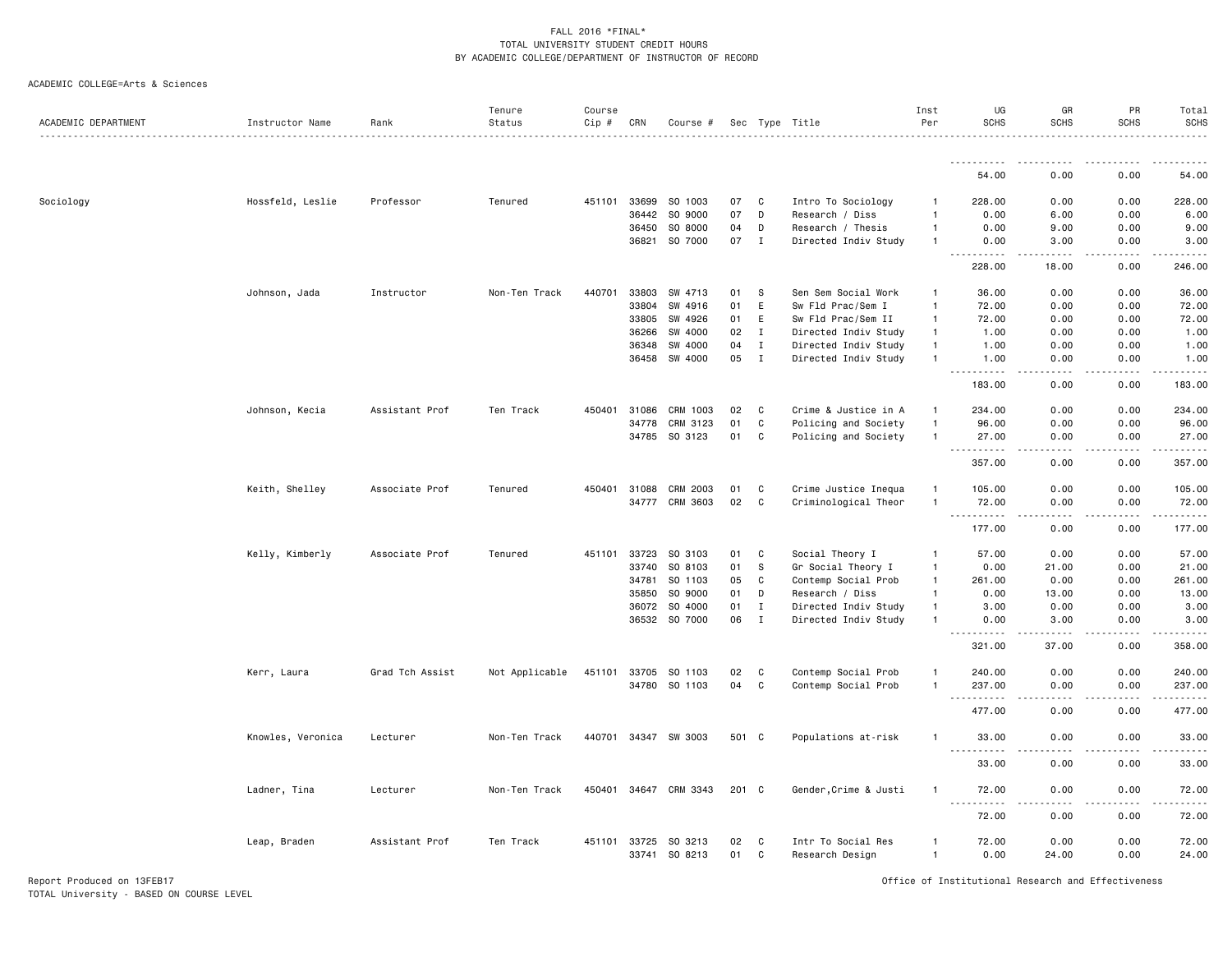|                     |                    |                | Tenure        | Course |              |                      |    |              |                      | Inst           | UG                                | GR                                                                                                                                                            | PR                | Total                 |
|---------------------|--------------------|----------------|---------------|--------|--------------|----------------------|----|--------------|----------------------|----------------|-----------------------------------|---------------------------------------------------------------------------------------------------------------------------------------------------------------|-------------------|-----------------------|
| ACADEMIC DEPARTMENT | Instructor Name    | Rank           | Status        | Cip #  | CRN          | Course #             |    |              | Sec Type Title       | Per            | <b>SCHS</b>                       | <b>SCHS</b>                                                                                                                                                   | <b>SCHS</b>       | <b>SCHS</b>           |
|                     |                    |                |               |        |              |                      |    |              |                      |                | <u>.</u>                          |                                                                                                                                                               |                   | $\cdots$              |
|                     |                    |                |               |        |              |                      |    |              |                      |                | 72.00                             | 24.00                                                                                                                                                         | 0.00              | 96.00                 |
| Sociology           | May, David         | Professor      | Tenured       | 450401 | 31097        | CRM 4803             | 01 | C            | Senior Sem in Crimin | -1             | 90.00                             | 0.00                                                                                                                                                          | 0.00              | 90.00                 |
|                     |                    |                |               | 451101 | 35714        | SO 4990              | 01 | B            | Special Topic In SO  | $\overline{1}$ | 48.00                             | 0.00                                                                                                                                                          | 0.00              | 48.00                 |
|                     |                    |                |               |        | 36448        | SO 9000              | 08 | D            | Research / Diss      | $\mathbf{1}$   | 0.00<br>$\sim$ $\sim$ $\sim$<br>. | 18.00<br>$\frac{1}{2} \left( \frac{1}{2} \right) \left( \frac{1}{2} \right) \left( \frac{1}{2} \right) \left( \frac{1}{2} \right) \left( \frac{1}{2} \right)$ | 0.00<br>-----     | 18.00<br>.            |
|                     |                    |                |               |        |              |                      |    |              |                      |                | 138.00                            | 18.00                                                                                                                                                         | 0.00              | 156.00                |
|                     | McKinley, Kenya    | Assistant Prof | Ten Track     | 440701 | 33795        | SW 2313              | 01 | C            | Int Soc Work/Soc Wel | $\overline{1}$ | 72.00                             | 0.00                                                                                                                                                          | 0.00              | 72.00                 |
|                     |                    |                |               |        | 33796        | SW 3003              | 01 | $\mathtt{C}$ | Populations at-risk  | $\overline{1}$ | 141.00                            | 0.00                                                                                                                                                          | 0.00              | 141.00                |
|                     |                    |                |               |        |              | 33801 SW 3533        | 01 | C            | Soc Work w/Commun &  | $\overline{1}$ | 72.00<br>.                        | 0.00<br>$\sim$ $\sim$ $\sim$ $\sim$                                                                                                                           | 0.00<br>-----     | 72.00<br>.            |
|                     |                    |                |               |        |              |                      |    |              |                      |                | 285.00                            | 0.00                                                                                                                                                          | 0.00              | 285.00                |
|                     | Netadj, Mehrzad    | Instructor     | Non-Ten Track | 451101 |              | 33704 SO 1103        | 01 | C            | Contemp Social Prob  | $\overline{1}$ | 207.00                            | 0.00                                                                                                                                                          | 0.00              | 207.00                |
|                     |                    |                |               |        | 33706        | SO 1103              | 03 | C            | Contemp Social Prob  | $\mathbf{1}$   | 261.00                            | 0.00                                                                                                                                                          | 0.00              | 261.00                |
|                     |                    |                |               |        | 33709        | SO 1203              | 01 | C            | Sociology of Familie | $\mathbf{1}$   | 240.00                            | 0.00                                                                                                                                                          | 0.00              | 240.00                |
|                     |                    |                |               |        | 33710        | SO 1203              | 02 | C            | Sociology of Familie | $\overline{1}$ | 234.00                            | 0.00                                                                                                                                                          | 0.00              | 234.00                |
|                     |                    |                |               |        |              | 33713 SO 1203        | 05 | C            | Sociology of Familie | $\overline{1}$ | 234.00<br>$\sim$ $\sim$ .         | 0.00                                                                                                                                                          | 0.00              | 234.00<br>.           |
|                     |                    |                |               |        |              |                      |    |              |                      |                | 1176.00                           | 0.00                                                                                                                                                          | 0.00              | 1176.00               |
|                     | Nolen, Amelia      | Lecturer       | Non-Ten Track |        | 440701 36358 | SW 2313              | 02 | C            | Int Soc Work/Soc Wel | $\overline{1}$ | 54.00<br><u>.</u>                 | 0.00                                                                                                                                                          | 0.00              | 54.00                 |
|                     |                    |                |               |        |              |                      |    |              |                      |                | 54.00                             | $\cdots$<br>0.00                                                                                                                                              | 0.00              | . <u>.</u> .<br>54.00 |
|                     | Perry, Ashley      | Instructor     | Non-Ten Track | 450401 | 31091        | CRM 4233             | 01 | C            | Juvenile Delinquency | $\mathbf{1}$   | 93.00                             | 0.00                                                                                                                                                          | 0.00              | 93.00                 |
|                     |                    |                |               |        | 31093        | CRM 4323             | 01 | $\mathbf c$  | Victimology          | $\overline{1}$ | 105.00                            | 0.00                                                                                                                                                          | 0.00              | 105.00                |
|                     |                    |                |               |        | 33729        | SO 4323              | 01 | $\mathbf C$  | Victimology          | $\overline{1}$ | 27.00                             | 0.00                                                                                                                                                          | 0.00              | 27.00                 |
|                     |                    |                |               |        | 34776        | CRM 3363             | 01 | C            | Globalization and Cr | $\overline{1}$ | 117.00                            | 0.00                                                                                                                                                          | 0.00              | 117.00                |
|                     |                    |                |               |        | 36876        | CRM 4000             | 02 | $\;$ I       | Directed Indiv Study | $\overline{1}$ | 1.00                              | 0.00                                                                                                                                                          | 0.00              | 1.00                  |
|                     |                    |                |               | 451101 | 33727        | SO 4233              | 01 | C            | Juvenile Delinquency | $\mathbf{1}$   | 51.00<br>$\sim$ $\sim$ $\sim$     | 0.00                                                                                                                                                          | 0.00              | 51.00                 |
|                     |                    |                |               |        |              |                      |    |              |                      |                | 394.00                            | 0.00                                                                                                                                                          | 0.00              | 394.00                |
|                     | Peterson, Lindsey  | Assistant Prof | Ten Track     | 451101 | 33737        | SO 4803              | 02 | C            | Social Research Prac | $\overline{1}$ | 45.00                             | 0.00                                                                                                                                                          | 0.00              | 45.00                 |
|                     |                    |                |               |        | 36187        | SO 9000              | 05 | D            | Research / Diss      | $\mathbf{1}$   | 0.00                              | 27.00                                                                                                                                                         | 0.00              | 27.00                 |
|                     |                    |                |               |        | 36449        | SO 8313              | 01 | s            | Political Sociology  | $\overline{1}$ | 0.00                              | 9.00<br>.                                                                                                                                                     | 0.00<br>$- - - -$ | 9.00<br>$    -$       |
|                     |                    |                |               |        |              |                      |    |              |                      |                | 45.00                             | 36.00                                                                                                                                                         | 0.00              | 81.00                 |
|                     | Pilkinton, Melinda | Associate Prof | Tenured       | 440701 | 33797        | SW 3013              | 01 | C            | Hum Beh Soc Envir I  | $\mathbf{1}$   | 144.00                            | 0.00                                                                                                                                                          | 0.00              | 144.00                |
|                     |                    |                |               |        | 34791        | SW 4533              | 01 | C            | Sub Abuse in SW Svcs | $\overline{1}$ | 66.00                             | 0.00                                                                                                                                                          | 0.00              | 66.00                 |
|                     |                    |                |               |        | 36727        | SW 4000              | 06 | $\mathbf I$  | Directed Indiv Study | $\overline{1}$ | 1.00<br>.                         | 0.00<br>$\sim$ $\sim$ $\sim$                                                                                                                                  | 0.00<br>.         | 1.00<br>.             |
|                     |                    |                |               |        |              |                      |    |              |                      |                | 211.00                            | 0.00                                                                                                                                                          | 0.00              | 211.00                |
|                     | Rader, Nicole      | Non-Faculty    | Tenured       |        | 451101 36085 | SO 9000              | 02 | D            | Research / Diss      | $\mathbf{1}$   | 0.00                              | 14.00                                                                                                                                                         | 0.00              | 14.00                 |
|                     |                    |                |               |        |              |                      |    |              |                      |                | 0.00                              | 14.00                                                                                                                                                         | 0.00              | 14.00                 |
|                     | Ralston, Margaret  | Assistant Prof | Ten Track     |        |              | 451101 33742 SO 8284 | 01 | C            | Grad Soc Stat II     | $\overline{1}$ | 0.00                              | 24.00                                                                                                                                                         | 0.00              | 24.00                 |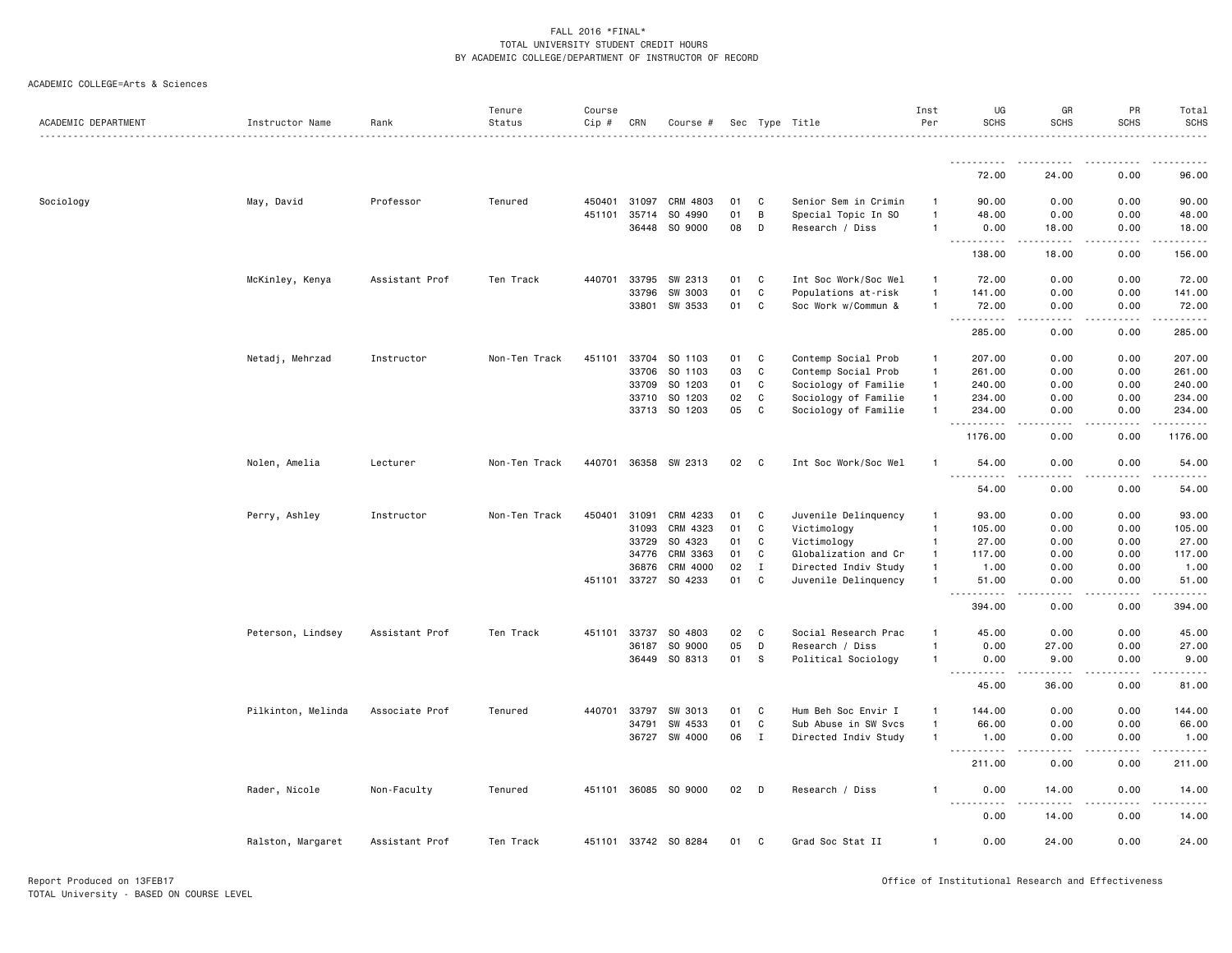| ACADEMIC DEPARTMENT |                     |                 | Tenure         | Course |              |                       |       |              |                      | Inst<br>Per    | UG<br><b>SCHS</b>                  | GR<br><b>SCHS</b>                   | PR<br><b>SCHS</b> | Total<br><b>SCHS</b> |
|---------------------|---------------------|-----------------|----------------|--------|--------------|-----------------------|-------|--------------|----------------------|----------------|------------------------------------|-------------------------------------|-------------------|----------------------|
|                     | Instructor Name     | Rank            | Status         | Cip #  | CRN          | Course #              |       |              | Sec Type Title       |                |                                    |                                     |                   |                      |
|                     |                     |                 |                |        |              |                       |       |              |                      |                | .                                  | .                                   |                   | . <b>.</b> .         |
|                     |                     |                 |                |        |              |                       |       |              |                      |                | 0.00                               | 24.00                               | 0.00              | 24.00                |
| Sociology           | Reed, Victoria      | Lecturer        | Non-Ten Track  |        |              | 440701 33799 SW 3523  | 01    | C            | Social Work Pract II | -1             | 42.00<br><u>.</u>                  | 0.00                                | 0.00              | 42.00                |
|                     |                     |                 |                |        |              |                       |       |              |                      |                | 42.00                              | 0.00                                | 0.00              | 42.00                |
|                     | Rogers, Sarah       | Lecturer        | Non-Ten Track  |        | 450401 34115 | CRM 1003              | 501 C |              | Crime & Justice in A | 1              | 54.00                              | 0.00                                | 0.00              | 54.00                |
|                     |                     |                 |                |        |              | 451101 34342 SO 3313  | 501 C |              | Deviant Behavior     | $\overline{1}$ | 75.00<br>$\sim$ $\sim$ $\sim$<br>. | 0.00<br>$\sim$ $\sim$ $\sim$        | 0.00<br>-----     | 75.00<br>.           |
|                     |                     |                 |                |        |              |                       |       |              |                      |                | 129.00                             | 0.00                                | 0.00              | 129.00               |
|                     | Savage, Angela      | Instructor      | Non-Ten Track  | 440701 | 34053        | SW 3523               | 201 C |              | Social Work Pract II | $\overline{1}$ | 51.00                              | 0.00                                | 0.00              | 51.00                |
|                     |                     |                 |                |        | 34054        | SW 3533               | 201 C |              | Soc Work w/Commun &  | $\overline{1}$ | 54.00                              | 0.00                                | 0.00              | 54.00                |
|                     |                     |                 |                |        | 34056        | SW 4713               | 201 S |              | Sen Sem Social Work  | $\overline{1}$ | 51.00                              | 0.00                                | 0.00              | 51.00                |
|                     |                     |                 |                |        | 36062        | SW 4990               | 201 C |              | Special Topic In SW  | $\overline{1}$ | 30.00<br>.                         | 0.00<br>$\sim$ $\sim$ $\sim$ $\sim$ | 0.00<br>.         | 30.00<br>.           |
|                     |                     |                 |                |        |              |                       |       |              |                      |                | 186.00                             | 0.00                                | 0.00              | 186.00               |
|                     | Swan, Courtney      | Lecturer        | Non-Ten Track  |        |              | 440701 33794 SW 2303  | 01    | C            | Welfare Policy I     | -1             | 141.00<br>$-$                      | 0.00                                | 0.00              | 141.00               |
|                     |                     |                 |                |        |              |                       |       |              |                      |                | 141.00                             | 0.00                                | 0.00              | 141.00               |
|                     | Swindell, Marian    | Associate Prof  | Tenured        | 440701 | 34050        | SW 3003               | 201 C |              | Populations at-risk  | $\mathbf{1}$   | 108.00                             | 0.00                                | 0.00              | 108.00               |
|                     |                     |                 |                |        | 34051        | SW 3013               | 201 C |              | Hum Beh Soc Envir I  | $\overline{1}$ | 99.00                              | 0.00                                | 0.00              | 99.00                |
|                     |                     |                 |                |        | 34052        | SW 3213               | 201   | C            | Research Meth in SW  | $\mathbf{1}$   | 45.00                              | 0.00                                | 0.00              | 45.00                |
|                     |                     |                 |                |        | 451101 34039 | SO 3213               | 201 C |              | Intr To Social Res   | -1             | 9.00                               | 0.00                                | 0.00              | 9.00                 |
|                     |                     |                 |                |        | 36520        | SO 8973               | 201 C |              | Gender and Work      | $\overline{1}$ | 0.00<br>-----                      | 3.00<br>$\frac{1}{2}$               | 0.00<br>.         | 3.00<br>.            |
|                     |                     |                 |                |        |              |                       |       |              |                      |                | 261.00                             | 3.00                                | 0.00              | 264.00               |
|                     | Trinh, Mariathuy    | Grad Tch Assist | Not Applicable | 451101 | 33693        | SO 1003               | 01    | C            | Intro To Sociology   | $\overline{1}$ | 234.00                             | 0.00                                | 0.00              | 234.00               |
|                     |                     |                 |                |        |              | 33694 SO 1003         | 02    | C            | Intro To Sociology   | $\overline{1}$ | 231.00<br>$\sim$ $\sim$            | 0.00                                | 0.00              | 231.00<br>.          |
|                     |                     |                 |                |        |              |                       |       |              |                      |                | 465.00                             | 0.00                                | 0.00              | 465.00               |
|                     | Vancil-Leap, Ashley | Instructor      | Non-Ten Track  | 050201 | 30006        | AAS 2203              | 01    | C            | Racial Minorities    | $\overline{1}$ | 48.00                              | 0.00                                | 0.00              | 48.00                |
|                     |                     |                 |                | 450201 | 30249        | AN 2203               | 01    | $\mathtt{C}$ | Racial Minorities    | $\overline{1}$ | 18.00                              | 0.00                                | 0.00              | 18.00                |
|                     |                     |                 |                |        | 33718        | SO 2203               | 01    | C            | Racial Minorities    | $\mathbf{1}$   | 72.00                              | 0.00                                | 0.00              | 72.00                |
|                     |                     |                 |                | 451101 | 33697        | SO 1003               | 05    | $\mathtt{C}$ | Intro To Sociology   | $\mathbf{1}$   | 246.00                             | 0.00                                | 0.00              | 246.00               |
|                     |                     |                 |                |        | 33700        | SO 1003               | 08    | C            | Intro To Sociology   | $\overline{1}$ | 255.00                             | 0.00                                | 0.00              | 255.00               |
|                     |                     |                 |                |        | 33701        | SO 1003               | 09    | $\mathbf c$  | Intro To Sociology   | $\overline{1}$ | 234.00                             | 0.00                                | 0.00              | 234.00               |
|                     |                     |                 |                |        |              | 34784 SO 1103         | 08    | C            | Contemp Social Prob  | -1             | 240.00<br>.                        | 0.00<br>.                           | 0.00<br>.         | 240.00<br>.          |
|                     |                     |                 |                |        |              |                       |       |              |                      |                | 1113.00                            | 0.00                                | 0.00              | 1113.00              |
|                     | Vasquez, Lauren     | Lecturer        | Non-Ten Track  |        |              | 450401 35324 CRM 3503 | 501 C |              | Violence in the US   | $\mathbf{1}$   | 78.00<br><u>.</u>                  | 0.00<br>.                           | 0.00<br><u>.</u>  | 78.00<br>.           |
|                     |                     |                 |                |        |              |                       |       |              |                      |                | 78.00                              | 0.00                                | 0.00              | 78.00                |
|                     | Wells, Makeela      | Grad Res Assist | Not Applicable |        |              | 450401 34774 CRM 3103 | 01    | C            | Contemp Issues in CJ | -1             | 183.00<br>.                        | 0.00<br>.                           | 0.00<br>.         | 183.00<br>.          |
|                     |                     |                 |                |        |              |                       |       |              |                      |                | 183.00                             | 0.00                                | 0.00              | 183.00               |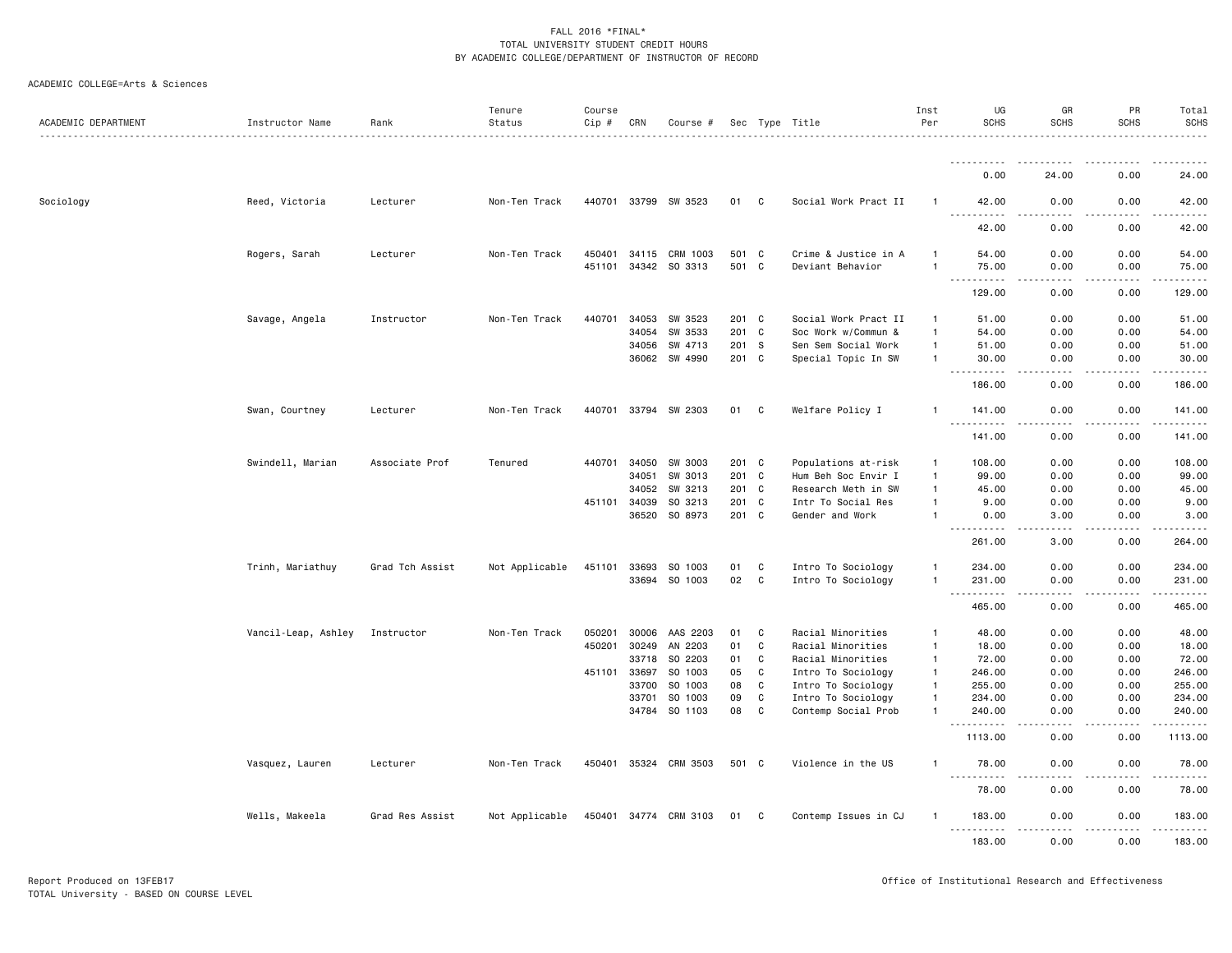| ACADEMIC DEPARTMENT                                | Instructor Name | Rank            | Tenure<br>Status | Course<br>Cip # | CRN            | Course #                            |                  |          | Sec Type Title                                                       | Inst<br>Per | UG<br>SCHS                             | GF<br><b>SCHS</b>            | PR<br><b>SCHS</b>                | Total<br><b>SCHS</b>              |
|----------------------------------------------------|-----------------|-----------------|------------------|-----------------|----------------|-------------------------------------|------------------|----------|----------------------------------------------------------------------|-------------|----------------------------------------|------------------------------|----------------------------------|-----------------------------------|
| Sociology                                          | Wright, Brianna | Grad Tch Assist | Not Applicable   | 050207          | 30238<br>33707 | AN 1173<br>32398 GS 1173<br>SO 1173 | 01 C<br>01<br>01 | C.<br>C. | Intro Gender Studies<br>Introduction to Gend<br>Intro Gender Studies |             | 18,00<br>84.00<br>30.00<br>.<br>132.00 | 0.00<br>0.00<br>0.00<br>0.00 | 0.00<br>0.00<br>0.00<br><br>0.00 | 18.00<br>84.00<br>30.00<br>132.00 |
| =====================================<br>Sociology |                 |                 |                  |                 |                |                                     |                  |          |                                                                      |             | ==========<br>10360,00                 | ==========<br>330,00         | ==========<br>0.00               | ==========<br>10690,00            |
| ====================================               |                 |                 |                  |                 |                |                                     |                  |          |                                                                      |             | ==========                             | ==========                   | $=$ = = = = = = = = =            |                                   |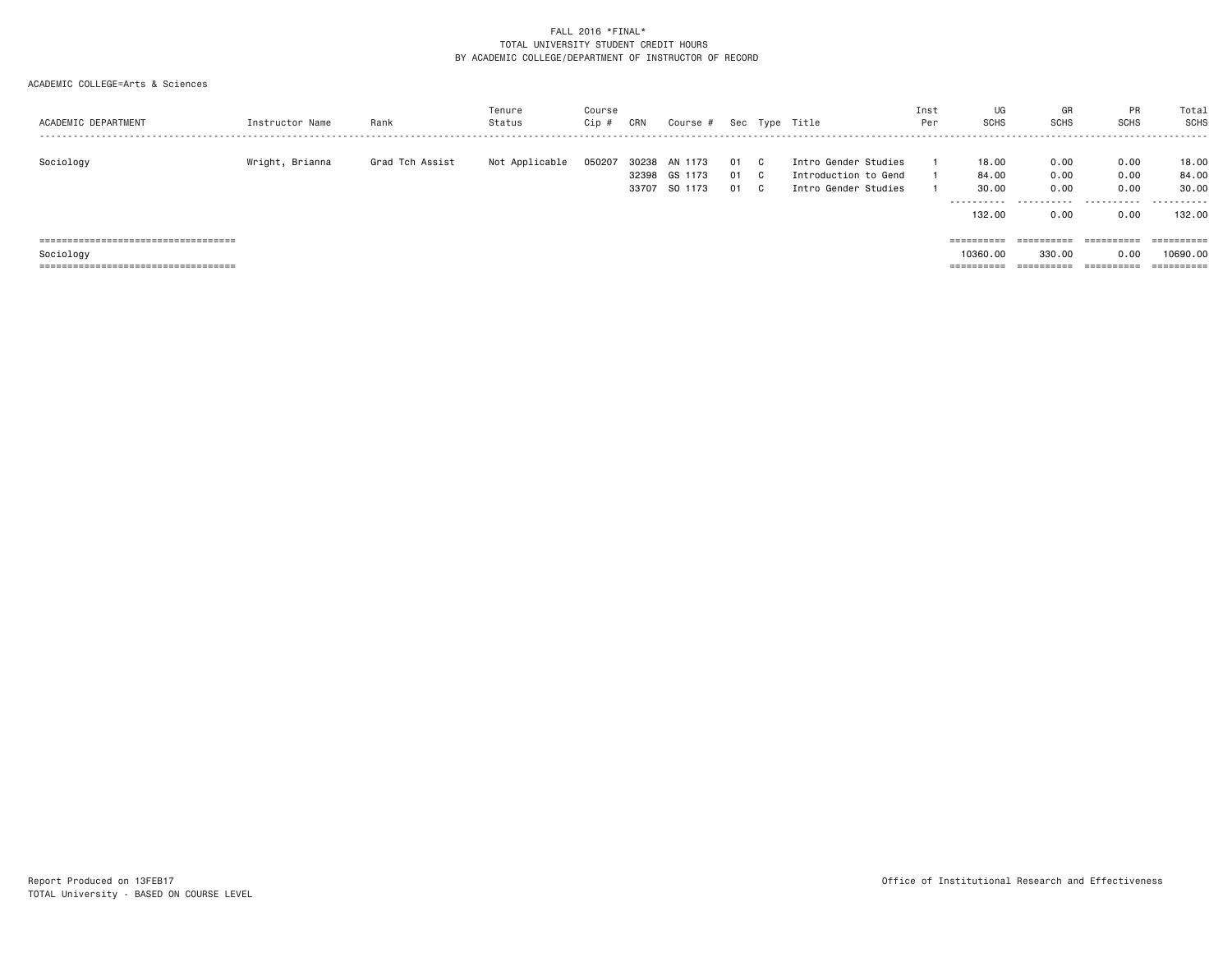#### ACADEMIC COLLEGE=Business

| ACADEMIC DEPARTMENT | Instructor Name                                        | Rank              | Tenure<br>Status | Course<br>Cip # | CRN                   | Course #              |          |             | Sec Type Title                               | Inst<br>Per    | UG<br><b>SCHS</b>                                                                                                                                            | GR<br><b>SCHS</b>                   | PR<br><b>SCHS</b><br>---- | Total<br><b>SCHS</b><br>. |
|---------------------|--------------------------------------------------------|-------------------|------------------|-----------------|-----------------------|-----------------------|----------|-------------|----------------------------------------------|----------------|--------------------------------------------------------------------------------------------------------------------------------------------------------------|-------------------------------------|---------------------------|---------------------------|
| Finance & Economics | Blank, Douglas                                         | Visit Assist Prof | Non-Ten Track    | 520801          | 31980<br>520806 31990 | FIN 3123<br>FIN 4223  | 01<br>01 | C<br>C      | Financial Management<br>Intermediate Financi | $\mathbf{1}$   | 192.00<br>177.00                                                                                                                                             | 0.00<br>0.00                        | 0.00<br>0.00              | 192.00<br>177.00          |
|                     |                                                        |                   |                  |                 |                       |                       |          |             |                                              |                | .                                                                                                                                                            | $\frac{1}{2}$                       | .                         | .                         |
|                     |                                                        |                   |                  |                 |                       |                       |          |             |                                              |                | 369.00                                                                                                                                                       | 0.00                                | 0.00                      | 369.00                    |
|                     | Byrd, Charles                                          | Lecturer          | Non-Ten Track    | 521501          | 33671                 | REF 3333              | 01       | C           | Principles of Real E                         | $\mathbf{1}$   | 141.00                                                                                                                                                       | 0.00                                | 0.00                      | 141.00                    |
|                     |                                                        |                   |                  |                 | 33672                 | REF 4153              | 01       | C           | Real Estate Investme                         | $\mathbf{1}$   | 132.00                                                                                                                                                       | 0.00                                | 0.00                      | 132.00<br>.               |
|                     |                                                        |                   |                  |                 |                       |                       |          |             |                                              |                | 273.00                                                                                                                                                       | 0.00                                | 0.00                      | 273.00                    |
|                     | Campbell, Randall                                      | Associate Prof    | Tenured          | 450603          | 31366                 | EC 4643               | 01       | C           | Econ Forecasting & A                         | $\mathbf{1}$   | 54.00                                                                                                                                                        | 0.00                                | 0.00                      | 54.00                     |
|                     |                                                        |                   |                  |                 | 34471                 | EC 8143               | 01       | $\mathbf c$ | Econometrics II                              | $\overline{1}$ | 0.00                                                                                                                                                         | 18.00                               | 0.00                      | 18.00                     |
|                     |                                                        |                   |                  |                 |                       |                       |          |             |                                              |                | $\sim$ $\sim$ $\sim$<br>.<br>54.00                                                                                                                           | $\sim$ $\sim$ $\sim$<br>18.00       | $- - - -$<br>0.00         | $    -$<br>72.00          |
|                     | Cline, Brandon                                         | Associate Prof    | Tenured          | 520201          | 36480                 | FIN 9000              | 01       | D           | Research / Diss                              | $\overline{1}$ | 0.00                                                                                                                                                         | 9.00                                | 0.00                      | 9.00                      |
|                     |                                                        |                   |                  | 520801          | 31983                 | FIN 3123              | 04       | C           | Financial Management                         | $\overline{1}$ | 189.00                                                                                                                                                       | 0.00                                | 0.00                      | 189.00                    |
|                     |                                                        |                   |                  |                 | 31984                 | FIN 3123              | 05       | C           | Financial Management                         | $\mathbf{1}$   | 198.00                                                                                                                                                       | 0.00                                | 0.00                      | 198.00                    |
|                     |                                                        |                   |                  | 520807 31988    |                       | FIN 4111              | 01       | C           | TVA Panel I                                  | $\overline{1}$ | 9.00                                                                                                                                                         | 0.00                                | 0.00                      | 9.00                      |
|                     |                                                        |                   |                  |                 | 36528                 | FIN 6111              | 01       | $\mathbf c$ | TVA Panel I                                  | $\mathbf{1}$   | 0.00<br>$\frac{1}{2} \left( \frac{1}{2} \right) \left( \frac{1}{2} \right) \left( \frac{1}{2} \right) \left( \frac{1}{2} \right) \left( \frac{1}{2} \right)$ | 2.00<br>.                           | 0.00<br>.                 | 2.00<br>.                 |
|                     |                                                        |                   |                  |                 |                       |                       |          |             |                                              |                | 396.00                                                                                                                                                       | 11.00                               | 0.00                      | 407.00                    |
|                     | Coffey, Michael                                        | Lecturer          | Non-Ten Track    | 450601          |                       | 35045 EC 2113         | 06       | C           | Prin Of Macroecon                            | $\mathbf{1}$   | 147.00<br>.                                                                                                                                                  | 0.00<br>$\frac{1}{2}$               | 0.00<br>.                 | 147.00                    |
|                     |                                                        |                   |                  |                 |                       |                       |          |             |                                              |                | 147.00                                                                                                                                                       | 0.00                                | 0.00                      | 147.00                    |
|                     | Daniels, John                                          | Non-Faculty       | Not Applicable   |                 |                       | 521003 32222 FYE 1001 | F02 C    |             | Freshman Year Experi                         | $\overline{1}$ | 20.00                                                                                                                                                        | 0.00                                | 0.00                      | 20.00<br>$\frac{1}{2}$    |
|                     |                                                        |                   |                  |                 |                       |                       |          |             |                                              |                | 20.00                                                                                                                                                        | 0.00                                | 0.00                      | 20.00                     |
|                     | Gonzalez Lozano, Her Clinical Assist Pro Non-Ten Track |                   |                  | 450601          | 31350                 | EC 2113               | 01       | C           | Prin Of Macroecon                            | $\mathbf{1}$   | 540.00                                                                                                                                                       | 0.00                                | 0.00                      | 540.00                    |
|                     |                                                        |                   |                  |                 | 31351                 | EC 2113               | 02       | $\mathbf C$ | Prin Of Macroecon                            | $\overline{1}$ | 576.00                                                                                                                                                       | 0.00                                | 0.00                      | 576.00                    |
|                     |                                                        |                   |                  |                 |                       | 34466 EC 2113         | 04       | $\mathbf c$ | Prin Of Macroecon                            | $\overline{1}$ | 210.00<br>.                                                                                                                                                  | 0.00<br>$\sim$ $\sim$ $\sim$ $\sim$ | 0.00<br>.                 | 210.00<br>.               |
|                     |                                                        |                   |                  |                 |                       |                       |          |             |                                              |                | 1326.00                                                                                                                                                      | 0.00                                | 0.00                      | 1326.00                   |
|                     | He, Wei                                                | Instructor        | Non-Ten Track    | 520801          | 31978                 | FIN 3113              | 01       | C           | Financial Systems                            | $\mathbf{1}$   | 231.00                                                                                                                                                       | 0.00                                | 0.00                      | 231.00                    |
|                     |                                                        |                   |                  |                 | 31979                 | FIN 3113              | 02       | C           | Financial Systems                            | $\overline{1}$ | 225.00                                                                                                                                                       | 0.00                                | 0.00                      | 225.00                    |
|                     |                                                        |                   |                  |                 | 34194                 | FIN 3113              | 506 C    |             | Financial Systems                            | $\overline{1}$ | 57.00                                                                                                                                                        | 0.00                                | 0.00                      | 57.00                     |
|                     |                                                        |                   |                  |                 |                       | 34475 FIN 3113        | 03       | C           | Financial Systems                            | $\overline{1}$ | 228.00<br>.                                                                                                                                                  | 0.00<br>$\frac{1}{2}$               | 0.00<br>.                 | 228.00                    |
|                     |                                                        |                   |                  |                 |                       |                       |          |             |                                              |                | 741.00                                                                                                                                                       | 0.00                                | 0.00                      | 741.00                    |
|                     | Henry, Thomas                                          | Lecturer          | Non-Ten Track    |                 |                       | 450601 34118 EC 2113  | 504 C    |             | Prin Of Macroecon                            | $\mathbf{1}$   | 57.00                                                                                                                                                        | 0.00                                | 0.00<br>.                 | 57.00<br>.                |
|                     |                                                        |                   |                  |                 |                       |                       |          |             |                                              |                | $- - -$<br>$\cdots$<br>57.00                                                                                                                                 | $\frac{1}{2}$<br>0.00               | 0.00                      | 57.00                     |
|                     | Highfield, Michael                                     | Professor         | Tenured          | 520201          | 36778                 | FIN 4000              | 01       | I           | Directed Indiv Study                         | $\overline{1}$ | 2.00                                                                                                                                                         | 0.00                                | 0.00                      | 2.00                      |
|                     |                                                        |                   |                  |                 | 36779                 | FIN 4000              | 02       | $\mathbf I$ | Directed Indiv Study                         | $\mathbf{1}$   | 2.00                                                                                                                                                         | 0.00                                | 0.00                      | 2.00                      |
|                     |                                                        |                   |                  |                 | 36781                 | FIN 4000              | 04       | I           | Directed Indiv Study                         | $\mathbf{1}$   | 2.00                                                                                                                                                         | 0.00                                | 0.00                      | 2.00                      |
|                     |                                                        |                   |                  |                 | 36782                 | FIN 4000              | 05       | $\mathbf I$ | Directed Indiv Study                         | $\overline{1}$ | 2.00                                                                                                                                                         | 0.00                                | 0.00                      | 2.00                      |
|                     |                                                        |                   |                  |                 | 36783                 | FIN 4000              | 06       | $\mathbf I$ | Directed Indiv Study                         | $\overline{1}$ | 2.00                                                                                                                                                         | 0.00                                | 0.00                      | 2.00                      |
|                     |                                                        |                   |                  | 520801          | 31982                 | FIN 3123              | 03       | C           | Financial Management                         | $\overline{1}$ | 174.00                                                                                                                                                       | 0.00                                | 0.00                      | 174.00                    |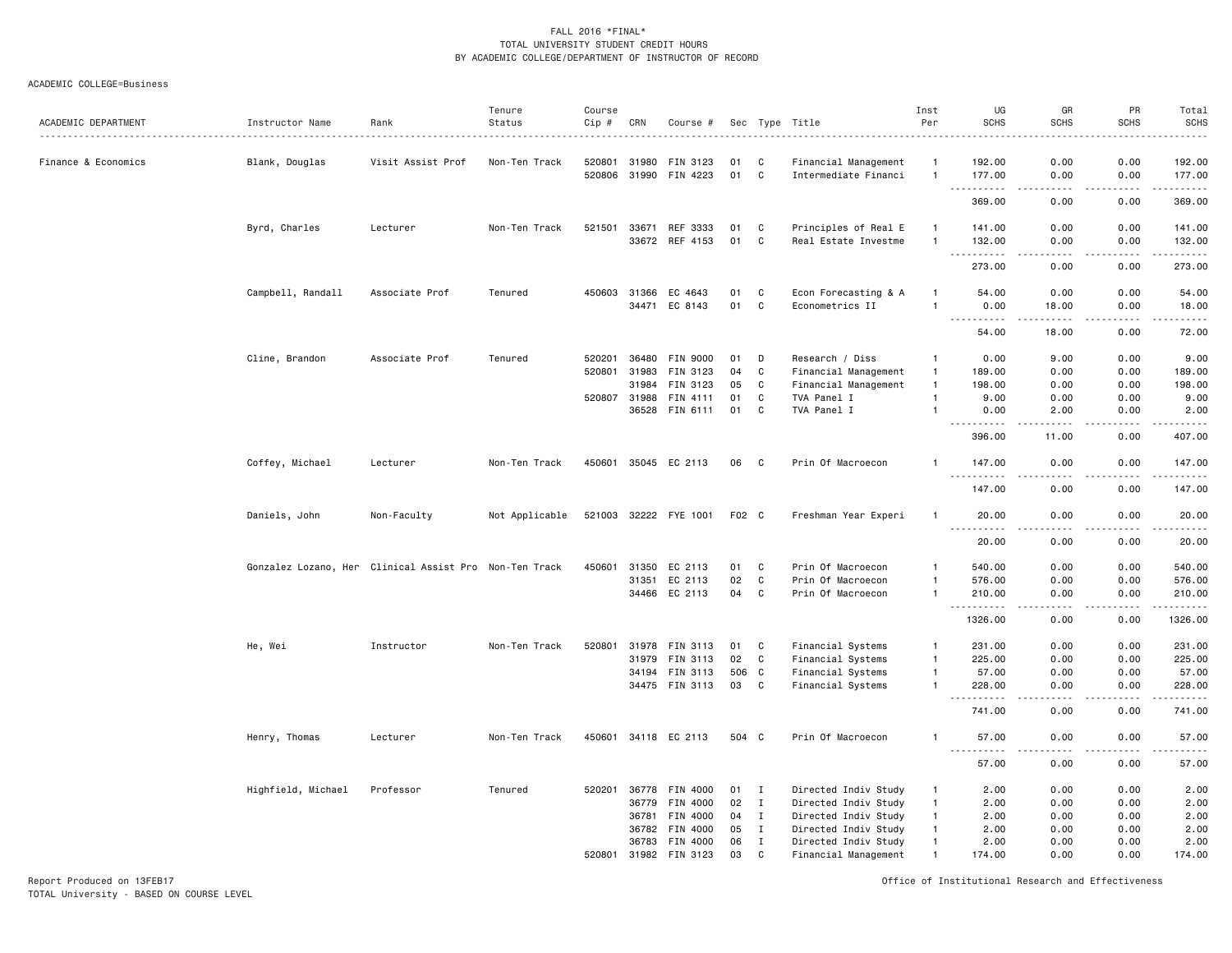|  | ACADEMIC COLLEGE=Business |
|--|---------------------------|
|--|---------------------------|

| ACADEMIC DEPARTMENT | Instructor Name                     | Rank            | Tenure<br>Status | Course<br>Cip # | CRN          | Course #              |       |              | Sec Type Title       | Inst<br>Per  | UG<br><b>SCHS</b>                  | GR<br><b>SCHS</b>                                                                                                                                             | PR<br><b>SCHS</b> | Total<br><b>SCHS</b>      |
|---------------------|-------------------------------------|-----------------|------------------|-----------------|--------------|-----------------------|-------|--------------|----------------------|--------------|------------------------------------|---------------------------------------------------------------------------------------------------------------------------------------------------------------|-------------------|---------------------------|
|                     |                                     |                 |                  |                 |              |                       |       |              |                      |              |                                    |                                                                                                                                                               |                   |                           |
|                     |                                     |                 |                  |                 |              |                       |       |              |                      |              | 184.00                             | 0.00                                                                                                                                                          | 0.00              | 184.00                    |
| Finance & Economics | Jia, Shaomeng                       | Grad Tch Assist | Not Applicable   |                 |              | 450601 31352 EC 2113  | 03 C  |              | Prin Of Macroecon    | $\mathbf{1}$ | 225.00<br>.                        | 0.00                                                                                                                                                          | 0.00              | 225.00<br>.               |
|                     |                                     |                 |                  |                 |              |                       |       |              |                      |              | 225.00                             | 0.00                                                                                                                                                          | 0.00              | 225.00                    |
|                     | Johnson, Allison                    | Lecturer        | Non-Ten Track    | 520301          | 30074        | ACC 3203              | 01    | C            | Fin Statement Anal   |              | 9.00                               | 0.00                                                                                                                                                          | 0.00              | 9.00                      |
|                     |                                     |                 |                  | 520804          | 31986        | FIN 3203              | 01    | $\mathtt{C}$ | Financial Statemnt A |              | 84.00                              | 0.00                                                                                                                                                          | 0.00              | 84.00                     |
|                     |                                     |                 |                  |                 |              | 35825 FIN 3203        | 02    | C            | Financial Statemnt A |              | 96.00<br>$\sim$ $\sim$ $\sim$<br>. | 0.00                                                                                                                                                          | 0.00              | 96.00                     |
|                     |                                     |                 |                  |                 |              |                       |       |              |                      |              | 189.00                             | 0.00                                                                                                                                                          | 0.00              | 189.00                    |
|                     | Li, Cheng                           | Assistant Prof  | Ten Track        |                 |              | 450601 31353 EC 2113  | 05    | C            | Prin Of Macroecon    |              | 225.00                             | 0.00                                                                                                                                                          | 0.00              | 225.00                    |
|                     |                                     |                 |                  |                 |              | 34472 EC 8263         | 01    | C.           | Microeconomics II    |              | 0.00                               | 21.00                                                                                                                                                         | 0.00              | 21.00                     |
|                     |                                     |                 |                  |                 |              |                       |       |              |                      |              | .<br>225.00                        | .<br>21.00                                                                                                                                                    | .<br>0.00         | .<br>246.00               |
|                     | Liano, Kartono                      | Professor       | Tenured          |                 |              | 520801 34476 FIN 3113 | 04    | C            | Financial Systems    | $\mathbf{1}$ | 132.00                             | 0.00                                                                                                                                                          | 0.00              | 132.00                    |
|                     |                                     |                 |                  |                 |              | 520807 31992 FIN 4423 | 01    | C.           | Investments          |              | 156.00                             | 0.00                                                                                                                                                          | 0.00              | 156.00                    |
|                     |                                     |                 |                  |                 |              |                       |       |              |                      |              | .<br>$  -$<br>288.00               | 0.00                                                                                                                                                          | 0.00              | .<br>288.00               |
|                     | Mallory, Lewis                      | Lecturer        | Non-Ten Track    |                 |              | 520803 31993 FIN 4723 | 01    | C.           | Bank Management      | -1           | 60.00                              | 0.00                                                                                                                                                          | 0.00              | 60.00                     |
|                     |                                     |                 |                  |                 |              |                       |       |              |                      |              |                                    |                                                                                                                                                               |                   |                           |
|                     |                                     |                 |                  |                 |              |                       |       |              |                      |              | 60.00                              | 0.00                                                                                                                                                          | 0.00              | 60.00                     |
|                     | McKinney, Kenneth                   | Non-Faculty     | Not Applicable   |                 |              | 521003 32247 FYE 1001 | F27 C |              | Freshman Year Experi |              | 19.00<br><u>.</u>                  | 0.00<br>$\sim$ $\sim$ $\sim$ $\sim$                                                                                                                           | 0.00<br>د د د د   | 19.00<br>.                |
|                     |                                     |                 |                  |                 |              |                       |       |              |                      |              | 19.00                              | 0.00                                                                                                                                                          | 0.00              | 19.00                     |
|                     | Metz, Tammi                         | Instructor      | Non-Ten Track    | 520801          | 34473        | FIN 2003              | 01    | $\mathbf{C}$ | Personal Money Mgt   | $\mathbf{1}$ | 183.00                             | 0.00                                                                                                                                                          | 0.00              | 183.00                    |
|                     |                                     |                 |                  | 520804          | 34474        | INS 2003              | 01    | C            | Personal Money Manag | $\mathbf{1}$ | 21.00                              | 0.00                                                                                                                                                          | 0.00              | 21.00                     |
|                     |                                     |                 |                  |                 | 521701 32677 | INS 3203              | 01    | C            | Prop And Cas Ins     | $\mathbf{1}$ | 138.00                             | 0.00                                                                                                                                                          | 0.00              | 138.00                    |
|                     |                                     |                 |                  |                 | 34285        | INS 3103              | 506 C |              | Prin Of Insurance    | -1           | 138.00                             | 0.00                                                                                                                                                          | 0.00              | 138.00                    |
|                     |                                     |                 |                  |                 | 34286        | INS 3303              | 506 C |              | Life Insurance       | $\mathbf{1}$ | 111.00<br><u>.</u>                 | 0.00<br>.                                                                                                                                                     | 0.00<br>.         | 111.00<br>.               |
|                     |                                     |                 |                  |                 |              |                       |       |              |                      |              | 591.00                             | 0.00                                                                                                                                                          | 0.00              | 591.00                    |
|                     | Millea, Meghan                      | Professor       | Tenured          |                 | 450601 31358 | EC 2123               | 02    | $\mathbf{C}$ | Prin Of Microecon    | -1           | 573.00                             | 0.00                                                                                                                                                          | 0.00              | 573.00                    |
|                     |                                     |                 |                  |                 | 31361        | EC 3113               | 01    | C            | Interm Macroeconomic | $\mathbf{1}$ | 147.00                             | 0.00                                                                                                                                                          | 0.00              | 147.00                    |
|                     |                                     |                 |                  |                 |              | 36594 EC 9000         | 01    | D            | Research / Diss      | -1           | 0.00                               | 1.00                                                                                                                                                          | 0.00              | 1.00                      |
|                     |                                     |                 |                  |                 |              |                       |       |              |                      |              | .<br>720.00                        | .<br>1.00                                                                                                                                                     | .<br>0.00         | دددددد<br>721.00          |
|                     | Miller, Thomas W.                   | Professor       | Tenured          |                 | 520801 31981 | FIN 3123              | 02    | C            | Financial Management | $\mathbf{1}$ | 198.00                             | 0.00                                                                                                                                                          | 0.00              | 198.00                    |
|                     |                                     |                 |                  |                 |              | 34478 FIN 9423        | 01    | C            | Invest & Port Theory | $\mathbf{1}$ | 0.00                               | 15.00                                                                                                                                                         | 0.00              | 15.00                     |
|                     |                                     |                 |                  |                 |              |                       |       |              |                      |              | .<br>198.00                        | $\frac{1}{2} \left( \frac{1}{2} \right) \left( \frac{1}{2} \right) \left( \frac{1}{2} \right) \left( \frac{1}{2} \right) \left( \frac{1}{2} \right)$<br>15.00 | .<br>0.00         | ------<br>213.00          |
|                     | Orozco Aleman, Sandr Assistant Prof |                 | Ten Track        |                 |              | 450601 31362 EC 3123  | 01 C  |              | Interm Micro         |              | 132.00                             | 0.00                                                                                                                                                          | 0.00              | 132.00                    |
|                     |                                     |                 |                  |                 |              |                       |       |              |                      |              | <u>.</u><br>132.00                 | .<br>0.00                                                                                                                                                     | .<br>0.00         | $- - - - - - -$<br>132.00 |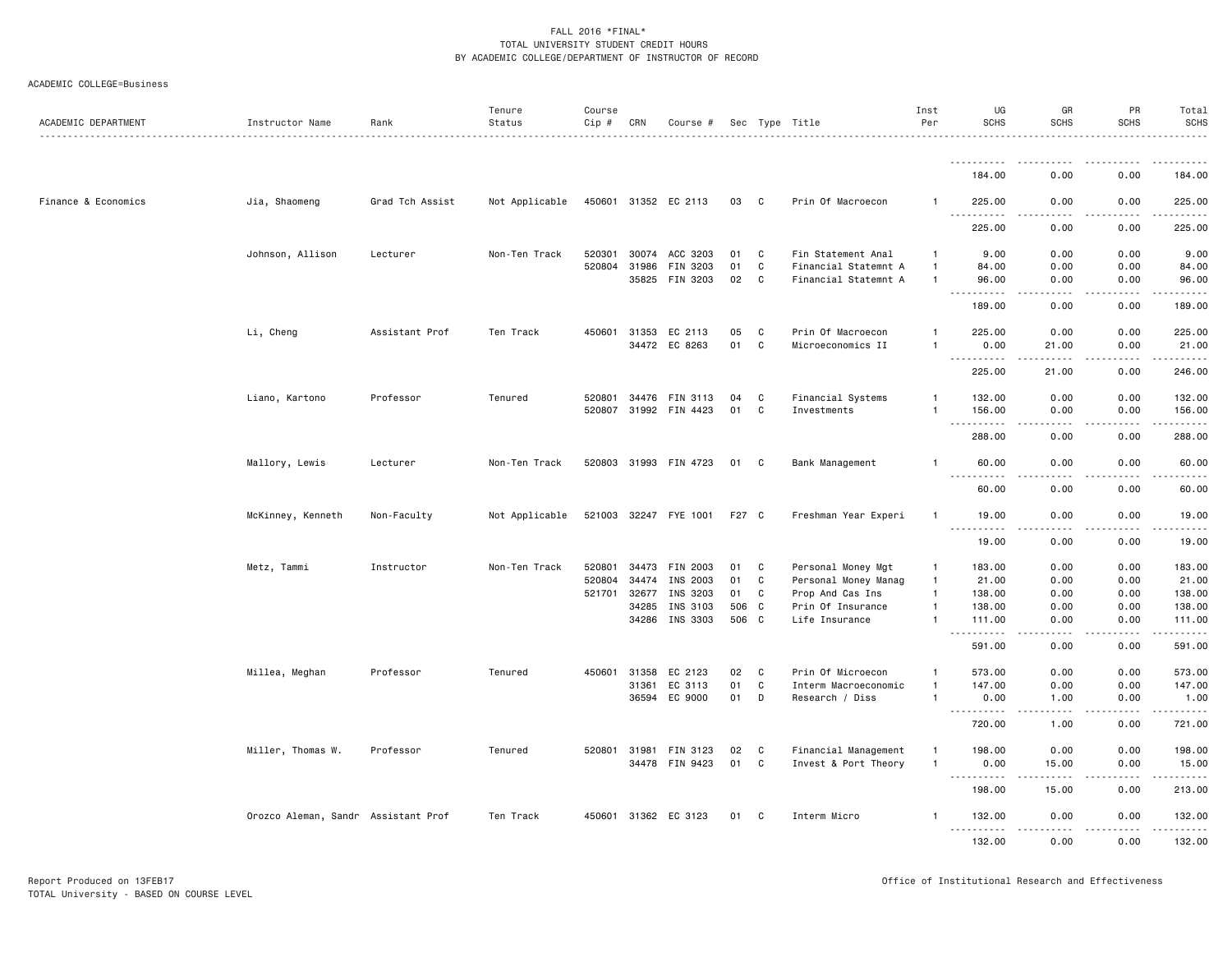#### ACADEMIC COLLEGE=Business

| ACADEMIC DEPARTMENT | Instructor Name     | Rank            | Tenure<br>Status | Course<br>Cip #        | CRN            | Course #                        |                |                  | Sec Type Title                               | Inst<br>Per                      | UG<br><b>SCHS</b>                                                                                                                                             | GR<br><b>SCHS</b>                                                                                                                                              | PR<br><b>SCHS</b> | Total<br><b>SCHS</b><br>.                                                                                                                                            |
|---------------------|---------------------|-----------------|------------------|------------------------|----------------|---------------------------------|----------------|------------------|----------------------------------------------|----------------------------------|---------------------------------------------------------------------------------------------------------------------------------------------------------------|----------------------------------------------------------------------------------------------------------------------------------------------------------------|-------------------|----------------------------------------------------------------------------------------------------------------------------------------------------------------------|
| Finance & Economics | Parisian, Daniel    | Assistant Prof  | Ten Track        |                        | 450601 31359   | EC 2123<br>34467 EC 2123        | 03<br>04       | C<br>$\mathbf c$ | Prin Of Microecon<br>Prin Of Microecon       | -1<br>$\mathbf{1}$               | 189.00<br>207.00                                                                                                                                              | 0.00<br>0.00<br>$- - -$                                                                                                                                        | 0.00<br>0.00      | 189.00<br>207.00                                                                                                                                                     |
|                     |                     |                 |                  |                        |                |                                 |                |                  |                                              |                                  | .<br>396.00                                                                                                                                                   | 0.00                                                                                                                                                           | $- - - -$<br>0.00 | .<br>396.00                                                                                                                                                          |
|                     | Posylnaya, Valeriya | Grad Tch Assist | Not Applicable   |                        |                | 520806 31994 FIN 4923           | 01 C           |                  | International Fin Mg                         | $\mathbf{1}$                     | 165.00<br>.                                                                                                                                                   | 0.00<br>$\frac{1}{2}$                                                                                                                                          | 0.00<br>.         | 165.00<br>.                                                                                                                                                          |
|                     |                     |                 |                  |                        |                |                                 |                |                  |                                              |                                  | 165.00                                                                                                                                                        | 0.00                                                                                                                                                           | 0.00              | 165.00                                                                                                                                                               |
|                     | Pounds, Seth        | Instructor      | Non-Ten Track    | 520804 34479<br>521701 | 32676          | INS 4503<br>INS 3103            | 01<br>01       | C<br>C           | Enterprise Risk Mgmt<br>Prin Of Insurance    | $\overline{1}$<br>$\overline{1}$ | 48.00<br>132.00                                                                                                                                               | 0.00<br>0.00                                                                                                                                                   | 0.00<br>0.00      | 48.00<br>132.00<br>.                                                                                                                                                 |
|                     |                     |                 |                  |                        |                |                                 |                |                  |                                              |                                  | 180.00                                                                                                                                                        | 0.00                                                                                                                                                           | 0.00              | 180.00                                                                                                                                                               |
|                     | Rezek, Jon          | Professor       | Tenured          | 450601                 | 36405          | EC 2123<br>520601 34119 EC 8103 | 504 C<br>501 C |                  | Prin Of Microecon<br>Econ for Managers       | -1<br>$\mathbf{1}$               | 30.00<br>0.00                                                                                                                                                 | 0.00<br>117.00                                                                                                                                                 | 0.00<br>0.00      | 30.00<br>117.00                                                                                                                                                      |
|                     |                     |                 |                  |                        |                |                                 |                |                  |                                              |                                  | $\frac{1}{2} \left( \frac{1}{2} \right) \left( \frac{1}{2} \right) \left( \frac{1}{2} \right) \left( \frac{1}{2} \right) \left( \frac{1}{2} \right)$<br>30.00 | $\frac{1}{2} \left( \frac{1}{2} \right) \left( \frac{1}{2} \right) \left( \frac{1}{2} \right) \left( \frac{1}{2} \right) \left( \frac{1}{2} \right)$<br>117.00 | .<br>0.00         | .<br>147.00                                                                                                                                                          |
|                     | Rogers, Kevin       | Non-Faculty     | Tenured          | 450601<br>520101       | 36954<br>30653 | EC 4000<br>BUS 4203             | 01<br>01       | I<br>E           | Directed Indiv Study<br>Business Internship  | $\mathbf{1}$<br>$\overline{1}$   | 1.00<br>6.00                                                                                                                                                  | 0.00<br>0.00<br>د د د د                                                                                                                                        | 0.00<br>0.00<br>. | 1.00<br>6.00<br>$\frac{1}{2} \left( \frac{1}{2} \right) \left( \frac{1}{2} \right) \left( \frac{1}{2} \right) \left( \frac{1}{2} \right) \left( \frac{1}{2} \right)$ |
|                     |                     |                 |                  |                        |                |                                 |                |                  |                                              |                                  | .<br>7.00                                                                                                                                                     | 0.00                                                                                                                                                           | 0.00              | 7.00                                                                                                                                                                 |
|                     | Roskelley, Kenneth  | Associate Prof  | Tenured          | 520801                 | 31991          | FIN 4243<br>34195 FIN 3123      | 01<br>504 C    | C                | Senior Seminar in Fi<br>Financial Management | -1<br>$\overline{1}$             | 99.00<br>135.00                                                                                                                                               | 0.00<br>0.00                                                                                                                                                   | 0.00<br>0.00      | 99.00<br>135.00                                                                                                                                                      |
|                     |                     |                 |                  |                        |                |                                 |                |                  |                                              |                                  | .<br>234.00                                                                                                                                                   | .<br>0.00                                                                                                                                                      | .<br>0.00         | $\begin{array}{cccccccccccccc} \bullet & \bullet & \bullet & \bullet & \bullet & \bullet & \bullet & \bullet \end{array}$<br>234.00                                  |
|                     | Smith, Rebecca      | Ext Assist Prof | Non-Ten Track    | 240101                 | 32522          | HON 1081                        | 01             | - S              | Honors Forum I                               | -1                               | 70.00                                                                                                                                                         | 0.00                                                                                                                                                           | 0.00              | 70.00                                                                                                                                                                |
|                     |                     |                 |                  |                        | 32523          | HON 1091                        | 01             | S                | Honors Forum II                              | -1                               | 10.00<br>$\sim$ $\sim$ $\sim$<br>.                                                                                                                            | 0.00<br>$\frac{1}{2}$                                                                                                                                          | 0.00<br>.         | 10.00<br>.                                                                                                                                                           |
|                     |                     |                 |                  |                        |                |                                 |                |                  |                                              |                                  | 80.00                                                                                                                                                         | 0.00                                                                                                                                                           | 0.00              | 80.00                                                                                                                                                                |
|                     | Spurlin, William    | Assistant Prof  | Ten Track        | 520801                 |                | 33990 FIN 3123                  | 201 C          |                  | Financial Management                         | -1                               | 66.00<br>----------                                                                                                                                           | 0.00<br>$\sim$ $\sim$ $\sim$ $\sim$                                                                                                                            | 0.00<br>.         | 66.00<br>.                                                                                                                                                           |
|                     |                     |                 |                  |                        |                |                                 |                |                  |                                              |                                  | 66.00                                                                                                                                                         | 0.00                                                                                                                                                           | 0.00              | 66.00                                                                                                                                                                |
|                     | Taboada, Alvaro     | Assistant Prof  | Ten Track        | 520801                 | 31987<br>35990 | FIN 3723<br>FIN 9733            | 01<br>01       | C<br>S           | Financial Markets<br>Sem Fin Mkts And Ins    | -1<br>$\overline{1}$             | 180.00<br>0.00                                                                                                                                                | 0.00<br>6.00                                                                                                                                                   | 0.00<br>0.00      | 180.00<br>6.00                                                                                                                                                       |
|                     |                     |                 |                  |                        |                |                                 |                |                  |                                              |                                  | 180.00                                                                                                                                                        | .<br>6.00                                                                                                                                                      | .<br>0.00         | .<br>186.00                                                                                                                                                          |
|                     |                     |                 |                  |                        |                |                                 |                |                  |                                              |                                  |                                                                                                                                                               |                                                                                                                                                                |                   |                                                                                                                                                                      |
|                     | Thomas, Mary        | Associate Prof  | Tenured          | 450601<br>520808 34469 | 31357          | EC 2123<br>EC 4423              | 01<br>01       | C<br>$\mathbf C$ | Prin Of Microecon<br>Public Finance          | 1<br>$\overline{1}$              | 573.00<br>78.00                                                                                                                                               | 0.00<br>0.00                                                                                                                                                   | 0.00<br>0.00      | 573.00<br>78.00                                                                                                                                                      |
|                     |                     |                 |                  |                        |                |                                 |                |                  |                                              |                                  | .<br>651.00                                                                                                                                                   | د د د د<br>0.00                                                                                                                                                | .<br>0.00         | ------<br>651.00                                                                                                                                                     |
|                     | Toney, Jerry        | Lecturer        | Non-Ten Track    |                        |                | 520804 32678 INS 3403           | 01             | C                | Financial Planning                           | $\mathbf{1}$                     | 48.00                                                                                                                                                         | 0.00                                                                                                                                                           | 0.00              | 48.00                                                                                                                                                                |
|                     |                     |                 |                  |                        |                |                                 |                |                  |                                              |                                  | <u>.</u><br>48.00                                                                                                                                             | $\frac{1}{2}$<br>0.00                                                                                                                                          | .<br>0.00         | .<br>48.00                                                                                                                                                           |
|                     | Williamson, Claudia | Associate Prof  | Tenured          | 450601                 | 34468          | EC 2123<br>36812 EC 9000        | 05<br>02       | C<br>D           | Prin Of Microecon<br>Research / Diss         | -1<br>$\overline{1}$             | 198.00<br>0.00                                                                                                                                                | 0.00<br>9.00                                                                                                                                                   | 0.00<br>0.00      | 198.00<br>9.00                                                                                                                                                       |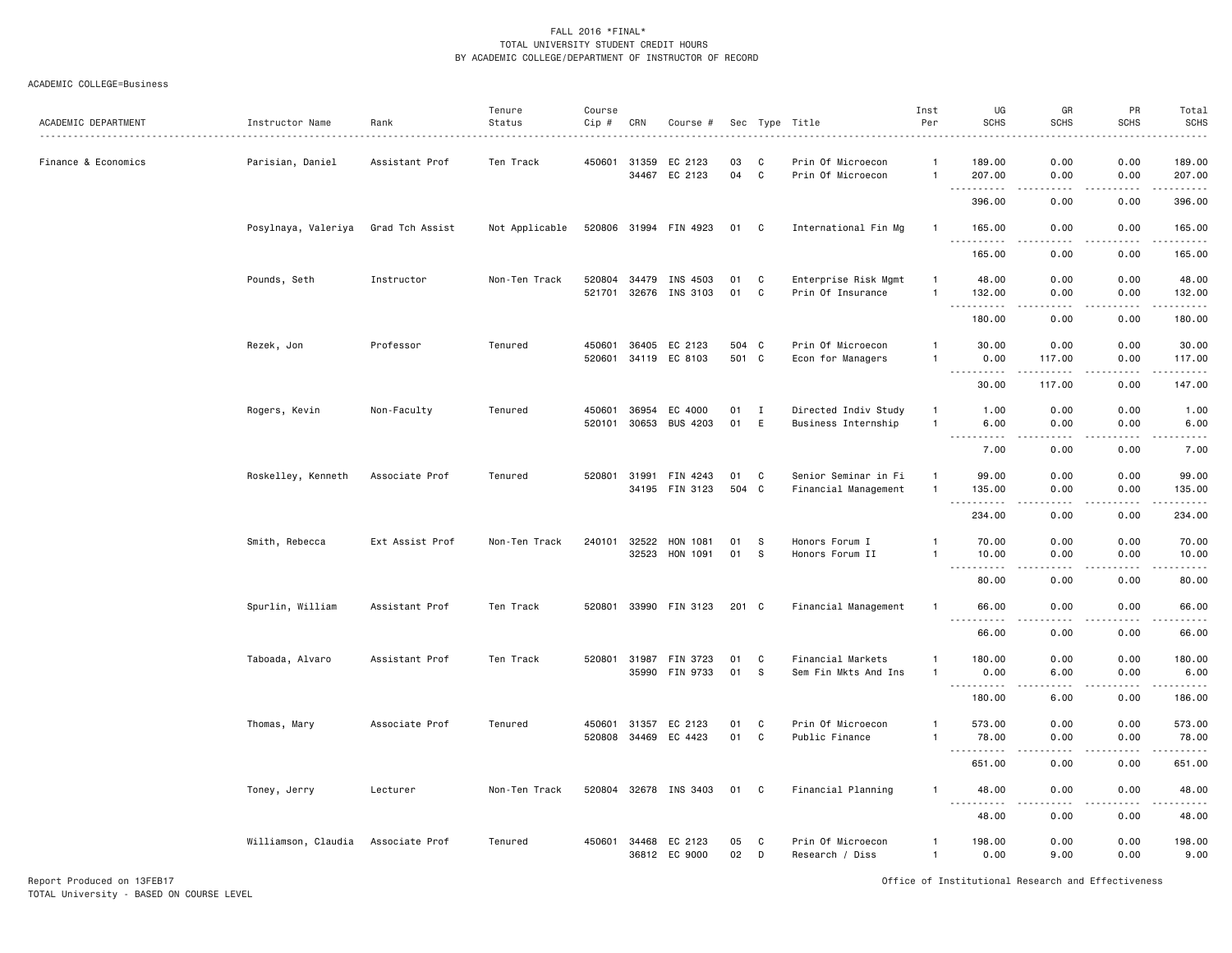#### ACADEMIC COLLEGE=Business

| ACADEMIC DEPARTMENT                   | Instructor Name                    | Rank                              | Tenure<br>Status | Course<br>Cip # | CRN   | Course #             |      |              | Sec Type Title       | Inst<br>Per | UG<br><b>SCHS</b>     | GR<br><b>SCHS</b> | PR<br>SCHS | Total<br>SCHS     |
|---------------------------------------|------------------------------------|-----------------------------------|------------------|-----------------|-------|----------------------|------|--------------|----------------------|-------------|-----------------------|-------------------|------------|-------------------|
| Finance & Economics                   | Williamson, Claudia Associate Prof |                                   | Tenured          |                 |       | 520601 31370 EC 8103 | 01 C |              | Econ for Managers    |             | 0.00                  | 69.00             | 0.00       | 69.00             |
|                                       |                                    |                                   |                  |                 |       |                      |      |              |                      |             | ----------<br>198,00  | .<br>78.00        | .<br>0.00  | -------<br>276.00 |
|                                       | Wiseman, Travis                    | Clinical Assist Pro Non-Ten Track |                  | 450601          | 31363 | EC 3513              | 01   | $\mathbf{C}$ | Comparative Econ Pol |             | 96.00                 | 0.00              | 0.00       | 96.00             |
|                                       |                                    |                                   |                  | 521101          | 32620 | IB 1001              | 01 C |              | Intro to Internation |             | 57.00                 | 0.00              | 0.00       | 57.00             |
|                                       |                                    |                                   |                  |                 | 32622 | IB 3900              | 02   | E            | IB Intern Work       |             | 15.00                 | 0.00              | 0.00       | 15.00             |
|                                       |                                    |                                   |                  |                 | 32623 | IB 4903              | 01   | - F          | IB Intern Academics  |             | 51.00                 | 0.00              | 0.00       | 51.00             |
|                                       |                                    |                                   |                  |                 |       |                      |      |              |                      |             | ----------            | .                 | .          | -------           |
|                                       |                                    |                                   |                  |                 |       |                      |      |              |                      |             | 219.00                | 0.00              | 0.00       | 219.00            |
|                                       |                                    |                                   |                  |                 |       |                      |      |              |                      |             |                       |                   |            |                   |
| ===================================== |                                    |                                   |                  |                 |       |                      |      |              |                      |             | ==========            | ==========        | ========== | ==========        |
| Finance & Economics                   |                                    |                                   |                  |                 |       |                      |      |              |                      |             | 8668.00               | 267.00            | 0.00       | 8935.00           |
| ====================================  |                                    |                                   |                  |                 |       |                      |      |              |                      |             | $=$ = = = = = = = = = | ;=========        |            | ==========        |
|                                       |                                    |                                   |                  |                 |       |                      |      |              |                      |             |                       |                   |            |                   |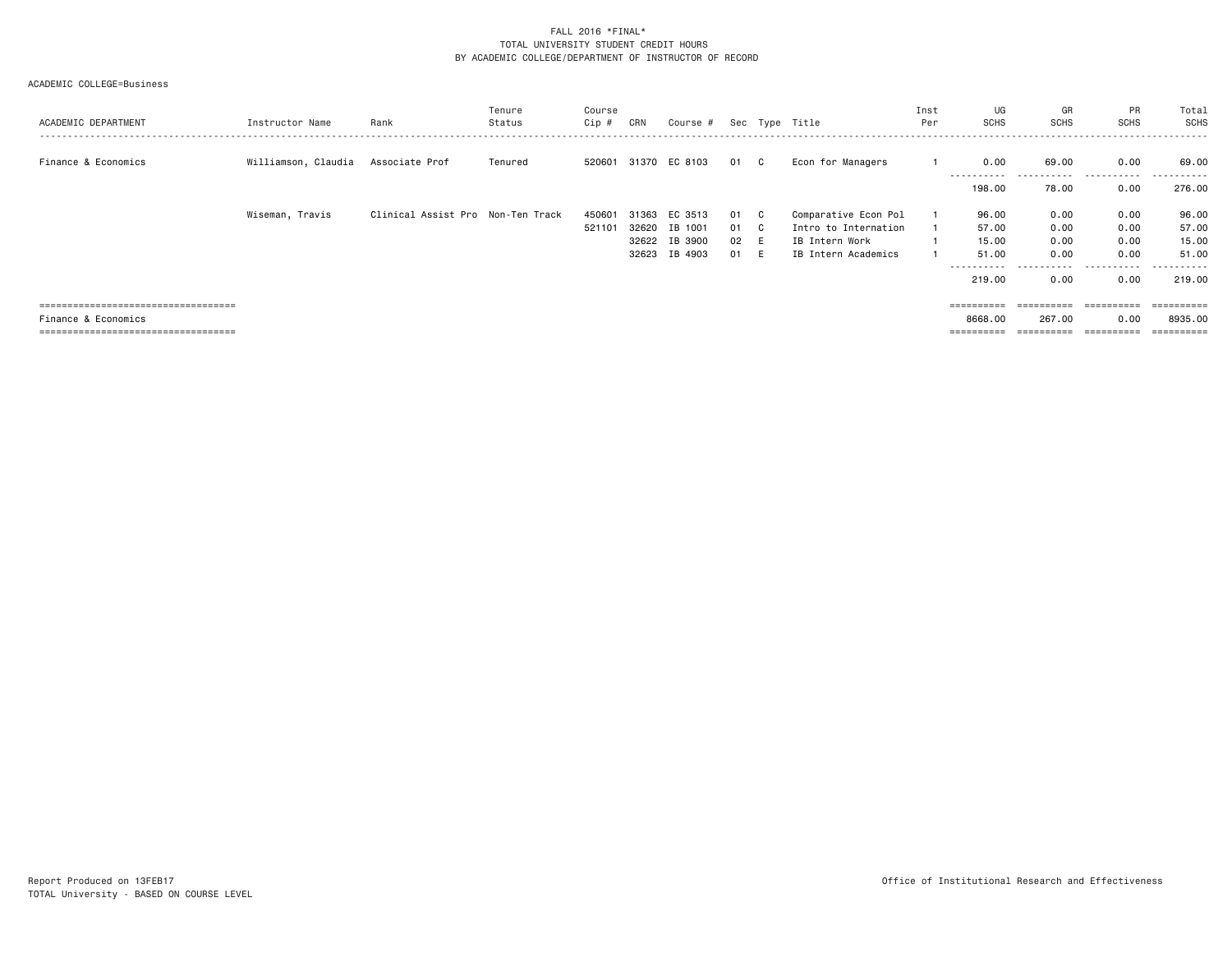#### ACADEMIC COLLEGE=Business

| ACADEMIC DEPARTMENT              | Instructor Name   | Rank            | Tenure<br>Status | Course<br>Cip # | CRN          | Course #              |     |                | Sec Type Title                          | Inst<br>Per    | UG<br><b>SCHS</b>                        | GR<br><b>SCHS</b> | PR<br><b>SCHS</b>                                                                                                                 | Total<br><b>SCHS</b>  |
|----------------------------------|-------------------|-----------------|------------------|-----------------|--------------|-----------------------|-----|----------------|-----------------------------------------|----------------|------------------------------------------|-------------------|-----------------------------------------------------------------------------------------------------------------------------------|-----------------------|
|                                  |                   |                 | Tenured          | 520201          | 33003        |                       | 01  | C              |                                         | -1             | 126.00                                   |                   | 0.00                                                                                                                              | .                     |
| Management & Information Systems | Barnett, Timothy  | Professor       |                  |                 | 33007        | MGT 3823<br>MGT 4563  | 01  | $\mathbf c$    | Responsible Leadersh<br>Staffing in Org | $\mathbf{1}$   | 84.00                                    | 0.00<br>0.00      | 0.00                                                                                                                              | 126.00<br>84.00       |
|                                  |                   |                 |                  |                 |              |                       |     |                |                                         |                | .<br>210.00                              | .<br>0.00         | .<br>0.00                                                                                                                         | .<br>210.00           |
|                                  | Canfield, Stephen | Instructor      | Non-Ten Track    | 110201          | 30613        | BIS 1523              | 01  | C              | Web Development I                       | $\mathbf{1}$   | 120.00                                   | 0.00              | 0.00                                                                                                                              | 120.00                |
|                                  |                   |                 |                  |                 | 30614        | BIS 1523              | 03  | $\mathtt{C}$   | Web Development I                       | $\overline{1}$ | 102.00                                   | 0.00              | 0.00                                                                                                                              | 102.00                |
|                                  |                   |                 |                  |                 | 30615        | BIS 2523              | 01  | C              | Web Development II                      | $\mathbf{1}$   | 120.00                                   | 0.00              | 0.00                                                                                                                              | 120.00                |
|                                  |                   |                 |                  |                 | 34454        | BIS 1523              | 02  | C              | Web Development I                       | $\mathbf{1}$   | 90.00                                    | 0.00              | 0.00                                                                                                                              | 90.00                 |
|                                  |                   |                 |                  | 521201          |              | 36065 BIS 4000        | 01  | $\blacksquare$ | Directed Indiv Study                    | $\mathbf{1}$   | 3.00                                     | 0.00              | 0.00                                                                                                                              | 3.00                  |
|                                  |                   |                 |                  |                 |              |                       |     |                |                                         |                | $- - -$<br>.<br>435.00                   | .<br>0.00         | .<br>0.00                                                                                                                         | .<br>435.00           |
|                                  | Chrisman, James   | Professor       | Tenured          | 520201          | 34461        | MGT 9913              | 01  | C              | Seminar Strategy For                    | $\mathbf{1}$   | 0.00                                     | 12.00             | 0.00                                                                                                                              | 12.00                 |
|                                  |                   |                 |                  | 521302          | 36502        | MGT 9000              | 02  | D              | Research / Diss                         | 1              | 0.00                                     | 15.00             | 0.00                                                                                                                              | 15.00                 |
|                                  |                   |                 |                  |                 |              |                       |     |                |                                         |                | ----                                     | .                 | $\frac{1}{2}$                                                                                                                     | .                     |
|                                  |                   |                 |                  |                 |              |                       |     |                |                                         |                | 0.00                                     | 27.00             | 0.00                                                                                                                              | 27.00                 |
|                                  | Daspit, Joshua    | Assistant Prof  | Ten Track        | 520101          | 30657        | <b>BUS 4853</b>       | 04  | C              | <b>Business Policy</b>                  | -1             | 138.00                                   | 0.00              | 0.00                                                                                                                              | 138.00                |
|                                  |                   |                 |                  |                 | 30658        | BUS 4853              | 05  | C              | <b>Business Policy</b>                  | $\mathbf{1}$   | 135.00                                   | 0.00              | 0.00                                                                                                                              | 135.00                |
|                                  |                   |                 |                  |                 |              |                       |     |                |                                         |                | .<br>273.00                              | <u>.</u><br>0.00  | $\frac{1}{2} \left( \frac{1}{2} \right) \left( \frac{1}{2} \right) \left( \frac{1}{2} \right) \left( \frac{1}{2} \right)$<br>0.00 | د د د د د د<br>273.00 |
|                                  |                   |                 |                  |                 |              |                       |     |                |                                         |                |                                          |                   |                                                                                                                                   |                       |
|                                  | Dhaenens, Andrew  | Grad Tch Assist | Not Applicable   | 520201          | 32991        | MGT 3213              | 02  | C              | Org Communications                      | 1              | 150.00                                   | 0.00              | 0.00                                                                                                                              | 150.00                |
|                                  |                   |                 |                  |                 | 521001 33000 | MGT 3513              | 02  | C              | Intro Human Res Mgt                     | $\mathbf{1}$   | 177.00<br>.<br>$\sim$ $\sim$ $\sim$      | 0.00<br>.         | 0.00<br>.                                                                                                                         | 177.00<br>.           |
|                                  |                   |                 |                  |                 |              |                       |     |                |                                         |                | 327.00                                   | 0.00              | 0.00                                                                                                                              | 327.00                |
|                                  |                   | Associate Prof  | Tenured          | 520701          | 32997        | MGT 3323              | 01  | C              |                                         | $\mathbf{1}$   | 87.00                                    | 0.00              | 0.00                                                                                                                              | 87.00                 |
|                                  | Holt, Daniel      |                 |                  |                 |              |                       |     |                | Entrepreneurship                        | $\mathbf{1}$   |                                          |                   |                                                                                                                                   |                       |
|                                  |                   |                 |                  |                 | 32998        | MGT 3323              | 02  | C              | Entrepreneurship                        |                | 90.00<br>$\sim$ $\sim$<br>.              | 0.00              | 0.00                                                                                                                              | 90.00<br>.            |
|                                  |                   |                 |                  |                 |              |                       |     |                |                                         |                | 177.00                                   | 0.00              | 0.00                                                                                                                              | 177.00                |
|                                  | Li, Zonghui       | Grad Tch Assist | Not Applicable   |                 |              | 521101 33008 MGT 4613 | 01  | C              | Cross-Cultural Mgt                      | -1             | 72.00                                    | 0.00              | 0.00                                                                                                                              | 72.00                 |
|                                  |                   |                 |                  |                 |              |                       |     |                |                                         |                | 72.00                                    | 0.00              | 0.00                                                                                                                              | 72.00                 |
|                                  | Long, Rebecca     | Non-Faculty     | Tenured          |                 |              | 521302 36661 MGT 9000 | 03  | D              | Research / Diss                         | -1             | 0.00                                     | 9.00              | 0.00                                                                                                                              | 9.00                  |
|                                  |                   |                 |                  |                 |              |                       |     |                |                                         |                | $\sim$ $\sim$ $\sim$ $\sim$<br>.<br>0.00 | 9.00              | 0.00                                                                                                                              | 9.00                  |
|                                  |                   |                 |                  |                 |              |                       |     |                |                                         |                |                                          |                   |                                                                                                                                   |                       |
|                                  | Madison, Kristen  | Assistant Prof  | Ten Track        | 521001          | 32999        | MGT 3513              | 01  | C              | Intro Human Res Mgt                     | $\mathbf{1}$   | 180.00                                   | 0.00              | 0.00                                                                                                                              | 180.00                |
|                                  |                   |                 |                  |                 | 34459        | MGT 3513              | 04  | C              | Intro Human Res Mgt                     | $\mathbf{1}$   | 159.00<br>$\sim$ $\sim$ $\sim$<br>.      | 0.00<br>د د د د   | 0.00<br>.                                                                                                                         | 159.00<br>.           |
|                                  |                   |                 |                  |                 |              |                       |     |                |                                         |                | 339.00                                   | 0.00              | 0.00                                                                                                                              | 339.00                |
|                                  | Marett, Emily     | Instructor      | Non-Ten Track    | 520201          | 32992        | MGT 3213              | 03  | C              | Org Communications                      | $\mathbf{1}$   | 135.00                                   | 0.00              | 0.00                                                                                                                              | 135.00                |
|                                  |                   |                 |                  |                 | 32995        | MGT 3213              | 06  | C              | Org Communications                      | $\mathbf{1}$   | 450.00                                   | 0.00              | 0.00                                                                                                                              | 450.00                |
|                                  |                   |                 |                  |                 | 34303        | MGT 3213              | 506 | C              | Org Communications                      | $\mathbf{1}$   | 114.00                                   | 0.00              | 0.00                                                                                                                              | 114.00                |
|                                  |                   |                 |                  |                 | 521001 33005 | MGT 4533              | 01  | C              | Advanced Hrm                            | $\mathbf{1}$   | 123.00                                   | 0.00              | 0.00                                                                                                                              | 123.00                |
|                                  |                   |                 |                  |                 |              |                       |     |                |                                         |                | د د د د د<br>822.00                      | 0.00              | 0.00                                                                                                                              | .<br>822.00           |
|                                  | Marett, Lawrence  | Associate Prof  | Tenured          |                 |              | 521201 30623 BIS 4763 | 01  | C              | BIS Senior Seminar                      | $\mathbf{1}$   | 48.00                                    | 0.00              | 0.00                                                                                                                              | 48.00                 |
|                                  |                   |                 |                  |                 |              |                       |     |                |                                         |                |                                          |                   |                                                                                                                                   |                       |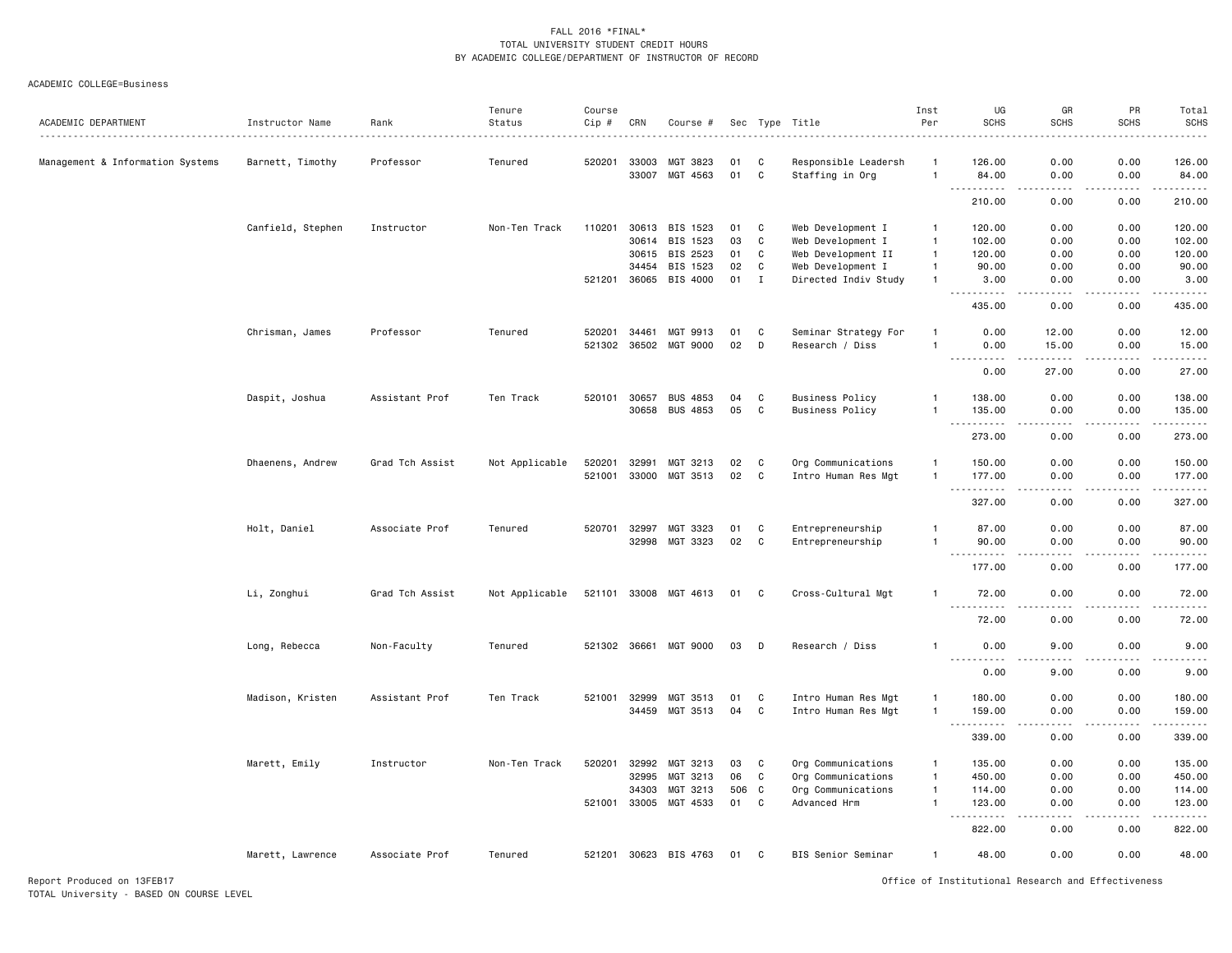#### ACADEMIC COLLEGE=Business

| ACADEMIC DEPARTMENT              | Instructor Name   | Rank                              | Tenure<br>Status | Course<br>Cip # | CRN   | Course #              |       |              | Sec Type Title         | Inst<br>Per    | UG<br><b>SCHS</b>                                                                                                                                                                     | GR<br><b>SCHS</b>     | PR<br><b>SCHS</b>                                                                                                                 | Total<br><b>SCHS</b>                                                                                                                                 |
|----------------------------------|-------------------|-----------------------------------|------------------|-----------------|-------|-----------------------|-------|--------------|------------------------|----------------|---------------------------------------------------------------------------------------------------------------------------------------------------------------------------------------|-----------------------|-----------------------------------------------------------------------------------------------------------------------------------|------------------------------------------------------------------------------------------------------------------------------------------------------|
|                                  |                   |                                   |                  |                 |       |                       |       |              |                        |                |                                                                                                                                                                                       |                       |                                                                                                                                   | $\frac{1}{2} \left( \frac{1}{2} \right) \left( \frac{1}{2} \right) \left( \frac{1}{2} \right) \left( \frac{1}{2} \right) \left( \frac{1}{2} \right)$ |
| Management & Information Systems | Marett, Lawrence  | Associate Prof                    | Tenured          | 521201          | 30628 | BIS 8613              | 01    | C            | MIS Administration     | $\mathbf{1}$   | 0.00                                                                                                                                                                                  | 12.00                 | 0.00                                                                                                                              | 12.00                                                                                                                                                |
|                                  |                   |                                   |                  |                 | 34076 | BIS 8613              | 501 C |              | MIS Administration     | $\overline{1}$ | 0.00<br>.                                                                                                                                                                             | 21.00<br>.            | 0.00<br>.                                                                                                                         | 21.00<br>.                                                                                                                                           |
|                                  |                   |                                   |                  |                 |       |                       |       |              |                        |                | 48.00                                                                                                                                                                                 | 33.00                 | 0.00                                                                                                                              | 81.00                                                                                                                                                |
|                                  | McLarty, Benjamin | Assistant Prof                    | Ten Track        | 521301          | 32988 | MGT 3114              | 01    | C            | Prin of Mgt & Prod     | $\overline{1}$ | 808.00                                                                                                                                                                                | 0.00                  | 0.00                                                                                                                              | 808.00                                                                                                                                               |
|                                  |                   |                                   |                  |                 | 32989 | MGT 3114              | 02    | $\mathbf c$  | Prin of Mgt & Prod     | $\mathbf{1}$   | 940.00<br><u> - - - - - - - - - -</u>                                                                                                                                                 | 0.00<br>.             | 0.00<br>$\frac{1}{2} \left( \frac{1}{2} \right) \left( \frac{1}{2} \right) \left( \frac{1}{2} \right) \left( \frac{1}{2} \right)$ | 940.00<br>.                                                                                                                                          |
|                                  |                   |                                   |                  |                 |       |                       |       |              |                        |                | 1748.00                                                                                                                                                                               | 0.00                  | 0.00                                                                                                                              | 1748.00                                                                                                                                              |
|                                  | McNamara, Kelly   | Clinical Assoc Prof Non-Ten Track |                  | 521201          | 30616 | BIS 3233              | 01    | C            | Management Informati   | $\mathbf{1}$   | 570.00                                                                                                                                                                                | 0.00                  | 0.00                                                                                                                              | 570.00                                                                                                                                               |
|                                  |                   |                                   |                  |                 | 30619 | BIS 3753              | 01    | C            | Business Database Sy   | $\overline{1}$ | 60.00                                                                                                                                                                                 | 0.00                  | 0.00                                                                                                                              | 60.00                                                                                                                                                |
|                                  |                   |                                   |                  |                 |       |                       |       |              |                        |                | $- - -$<br>. <b>.</b><br>630.00                                                                                                                                                       | $\frac{1}{2}$<br>0.00 | . <u>.</u> .<br>0.00                                                                                                              | .<br>630.00                                                                                                                                          |
|                                  | McNeil, Stacey    | Instructor                        | Non-Ten Track    | 520701          | 34013 | MGT 3323              | 201   | C            | Entrepreneurship       | $\overline{1}$ | 36.00                                                                                                                                                                                 | 0.00                  | 0.00                                                                                                                              | 36.00                                                                                                                                                |
|                                  |                   |                                   |                  | 521003          | 35037 | MGT 3813              | 201   | C            | Organizational Behav   | $\overline{1}$ | 39.00                                                                                                                                                                                 | 0.00                  | 0.00                                                                                                                              | 39.00                                                                                                                                                |
|                                  |                   |                                   |                  | 521301 34011    |       | MGT 3114              | 201 C |              | Prin of Mgt & Prod     | $\overline{1}$ | 84.00                                                                                                                                                                                 | 0.00                  | 0.00                                                                                                                              | 84.00                                                                                                                                                |
|                                  |                   |                                   |                  |                 |       |                       |       |              |                        |                | $\sim$ $\sim$ .<br>159.00                                                                                                                                                             | 0.00                  | $   -$<br>0.00                                                                                                                    | .<br>159.00                                                                                                                                          |
|                                  | Ndicu, Martin     | Grad Tch Assist                   | Not Applicable   |                 |       | 521201 30617 BIS 3233 | 02    | C            | Management Informati   |                | 561.00                                                                                                                                                                                | 0.00                  | 0.00                                                                                                                              | 561.00                                                                                                                                               |
|                                  |                   |                                   |                  |                 |       |                       |       |              |                        |                | $\omega$ $\omega$ $\omega$<br>561.00                                                                                                                                                  | 0.00                  | 0.00                                                                                                                              | .<br>561.00                                                                                                                                          |
|                                  | Otondo, Robert    | Associate Prof                    | Tenured          | 521201          | 30627 | BIS 8513              | 01    | C            | Bus Telecommunicatio   | $\mathbf{1}$   | 0.00                                                                                                                                                                                  | 9.00                  | 0.00                                                                                                                              | 9.00                                                                                                                                                 |
|                                  |                   |                                   |                  |                 | 34075 | BIS 8513              | 501   | $\mathbf{C}$ | Bus Telecommunicatio   | $\mathbf{1}$   | 0.00                                                                                                                                                                                  | 39.00                 | 0.00                                                                                                                              | 39.00                                                                                                                                                |
|                                  |                   |                                   |                  |                 | 36095 | BIS 9000              | 01    | D            | Research / Diss        | $\mathbf{1}$   | 0.00                                                                                                                                                                                  | 18.00                 | 0.00                                                                                                                              | 18.00                                                                                                                                                |
|                                  |                   |                                   |                  | 521299          | 30621 | BIS 4533              | 01    | C            | Decision Support Sys   | $\mathbf{1}$   | 90.00                                                                                                                                                                                 | 0.00                  | 0.00                                                                                                                              | 90.00                                                                                                                                                |
|                                  |                   |                                   |                  |                 |       | 30625 BIS 6533        | 01    | C            | Decision Support Sys   | $\mathbf{1}$   | 0.00                                                                                                                                                                                  | 6.00                  | 0.00                                                                                                                              | 6.00<br>$- - - - -$                                                                                                                                  |
|                                  |                   |                                   |                  |                 |       |                       |       |              |                        |                | 90.00                                                                                                                                                                                 | 72.00                 | 0.00                                                                                                                              | 162.00                                                                                                                                               |
|                                  | Pearson, Rodney   | Professor                         | Tenured          | 521003          | 35436 | FYE 1001              | F31   | C            | Freshman Year Experi   | 0.5            | 125.50                                                                                                                                                                                | 0.00                  | 0.00                                                                                                                              | 125.50                                                                                                                                               |
|                                  |                   |                                   |                  | 521201          | 30618 | BIS 3523              | 01    | C            | Advanced Languages     | $\overline{1}$ | 51.00                                                                                                                                                                                 | 0.00                  | 0.00                                                                                                                              | 51.00                                                                                                                                                |
|                                  |                   |                                   |                  |                 | 34455 | BIS 4523              | 01    | C            | Business Programming   | $\overline{1}$ | 21.00                                                                                                                                                                                 | 0.00                  | 0.00                                                                                                                              | 21.00                                                                                                                                                |
|                                  |                   |                                   |                  |                 | 35401 | BIS 6523              | 501 C |              | Business Programming   | $\overline{1}$ | 0.00                                                                                                                                                                                  | 6.00                  | 0.00                                                                                                                              | 6.00                                                                                                                                                 |
|                                  |                   |                                   |                  |                 | 36680 | BIS 4000              | 03    | $\mathbf{I}$ | Directed Indiv Study   | $\mathbf{1}$   | 3.00<br>.<br>$\sim$ $\sim$ $\sim$                                                                                                                                                     | 0.00<br>الدامات بال   | 0.00<br>.                                                                                                                         | 3.00<br>------                                                                                                                                       |
|                                  |                   |                                   |                  |                 |       |                       |       |              |                        |                | 200.50                                                                                                                                                                                | 6.00                  | 0.00                                                                                                                              | 206.50                                                                                                                                               |
|                                  | Randle, Vikki     | Associate Prof                    | Tenured          | 520101          | 33911 | <b>BUS 4853</b>       | 201 C |              | <b>Business Policy</b> | $\mathbf{1}$   | 27.00                                                                                                                                                                                 | 0.00                  | 0.00                                                                                                                              | 27.00                                                                                                                                                |
|                                  |                   |                                   |                  | 521001          |       | 34014 MGT 3513        | 201 C |              | Intro Human Res Mgt    | $\overline{1}$ | 90.00<br>$\sim$ $\sim$ $\sim$<br>$\frac{1}{2} \left( \frac{1}{2} \right) \left( \frac{1}{2} \right) \left( \frac{1}{2} \right) \left( \frac{1}{2} \right) \left( \frac{1}{2} \right)$ | 0.00                  | 0.00<br>.                                                                                                                         | 90.00<br>.                                                                                                                                           |
|                                  |                   |                                   |                  |                 |       |                       |       |              |                        |                | 117.00                                                                                                                                                                                | 0.00                  | 0.00                                                                                                                              | 117.00                                                                                                                                               |
|                                  | Richardson, Jimmy | Lecturer                          | Non-Ten Track    | 521003          |       | 33002 MGT 3813        | 01    | C.           | Organizational Behav   |                | 168.00                                                                                                                                                                                | 0.00                  | 0.00                                                                                                                              | 168.00                                                                                                                                               |
|                                  |                   |                                   |                  |                 |       |                       |       |              |                        |                | .<br>168.00                                                                                                                                                                           | المتمام المنا<br>0.00 | .<br>0.00                                                                                                                         | .<br>168.00                                                                                                                                          |
|                                  | Roberts, Renata   | Non-Faculty                       | Not Applicable   | 520201          | 32990 | MGT 3213              | 01    | C            | Org Communications     | $\mathbf{1}$   | 150.00                                                                                                                                                                                | 0.00                  | 0.00                                                                                                                              | 150.00                                                                                                                                               |
|                                  |                   |                                   |                  |                 | 32996 | MGT 3213              | 07    | C            | Org Communications     | $\mathbf{1}$   | 141.00                                                                                                                                                                                | 0.00                  | 0.00                                                                                                                              | 141.00                                                                                                                                               |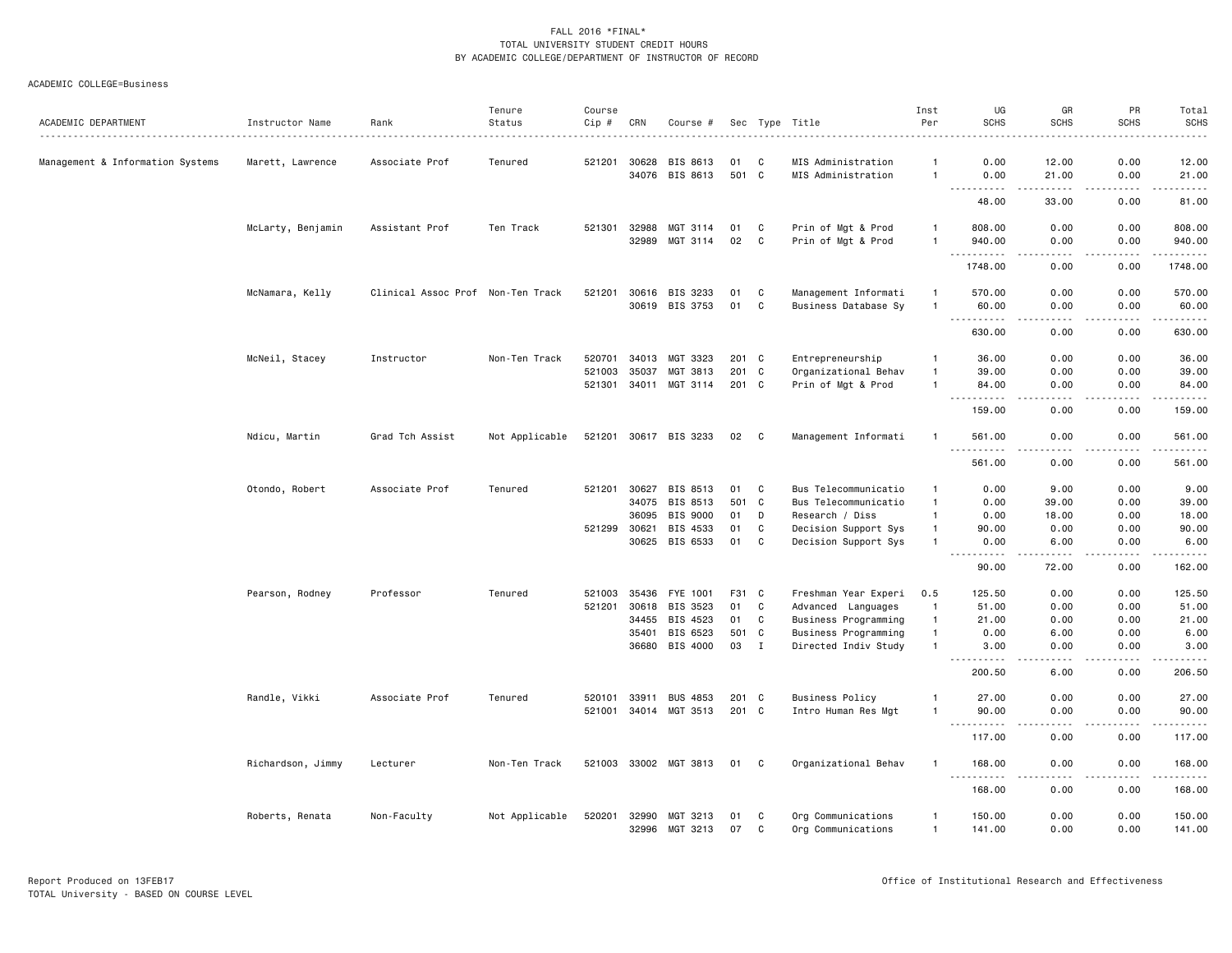#### ACADEMIC COLLEGE=Business

| ACADEMIC DEPARTMENT              | Instructor Name    | Rank           | Tenure<br>Status<br>. | Course<br>Cip #        | CRN                     | Course #                          |                   |                       | Sec Type Title                                                     | Inst<br>Per                                      | UG<br><b>SCHS</b>                                                                                                                                                 | GR<br><b>SCHS</b>                   | PR<br><b>SCHS</b>    | Total<br><b>SCHS</b><br>. <u>.</u> . |
|----------------------------------|--------------------|----------------|-----------------------|------------------------|-------------------------|-----------------------------------|-------------------|-----------------------|--------------------------------------------------------------------|--------------------------------------------------|-------------------------------------------------------------------------------------------------------------------------------------------------------------------|-------------------------------------|----------------------|--------------------------------------|
|                                  |                    |                |                       |                        |                         |                                   |                   |                       |                                                                    |                                                  | .                                                                                                                                                                 | $\frac{1}{2}$                       | <u>.</u>             | .                                    |
|                                  |                    |                |                       |                        |                         |                                   |                   |                       |                                                                    |                                                  | 291.00                                                                                                                                                            | 0.00                                | 0.00                 | 291.00                               |
| Management & Information Systems | Shin, Seungjae     | Professor      | Tenured               | 521201                 | 33907                   | BIS 3233<br>521403 34016 MKT 3323 | 201 C<br>$201$ C  |                       | Management Informati<br>International Logist                       | $\overline{1}$<br>$\overline{1}$                 | 93.00<br>36.00                                                                                                                                                    | 0.00<br>0.00                        | 0.00<br>0.00         | 93.00<br>36.00                       |
|                                  |                    |                |                       |                        |                         |                                   |                   |                       |                                                                    |                                                  | $\sim$ $\sim$ $\sim$<br>.<br>129.00                                                                                                                               | $\sim$ $\sim$ $\sim$<br>0.00        | .<br>0.00            | <u>.</u><br>129.00                   |
|                                  | Singh, Kulraj      | Assistant Prof | Ten Track             | 520101<br>520201       | 30656<br>34460          | <b>BUS 4853</b><br>MGT 4863       | 03<br>01          | C<br>C                | <b>Business Policy</b><br>Int"l Strategic Mgmt                     | -1<br>$\overline{1}$                             | 123.00<br>60.00                                                                                                                                                   | 0.00<br>0.00                        | 0.00<br>0.00         | 123.00<br>60.00                      |
|                                  |                    |                |                       |                        |                         |                                   |                   |                       |                                                                    |                                                  | .<br>183.00                                                                                                                                                       | $\sim$ $\sim$ $\sim$ $\sim$<br>0.00 | .<br>0.00            | .<br>183.00                          |
|                                  | Soleimanof, Sohrab | Assistant Prof | Non-Ten Track         | 520101                 | 30654<br>30655          | <b>BUS 4853</b><br>BUS 4853       | 01<br>02          | C<br>C                | <b>Business Policy</b><br><b>Business Policy</b>                   | $\overline{1}$<br>$\mathbf{1}$                   | 138.00<br>135.00                                                                                                                                                  | 0.00<br>0.00                        | 0.00<br>0.00         | 138.00<br>135.00                     |
|                                  |                    |                |                       |                        |                         |                                   |                   |                       |                                                                    |                                                  | $\sim$ $\sim$ .<br>د د د د<br>273.00                                                                                                                              | 0.00                                | 0.00                 | .<br>273.00                          |
|                                  | Spencer, Barbara   | Lecturer       | Non-Ten Track         | 520201                 |                         | 34305 MGT 8123                    | 501 C             |                       | Strategic Bus Consul                                               | $\overline{1}$                                   | 0.00<br>$\frac{1}{2} \left( \frac{1}{2} \right) \left( \frac{1}{2} \right) \left( \frac{1}{2} \right) \left( \frac{1}{2} \right) \left( \frac{1}{2} \right)$<br>. | 42.00<br>.                          | 0.00<br>.            | 42.00<br>.                           |
|                                  |                    |                |                       |                        |                         |                                   |                   |                       |                                                                    |                                                  | 0.00                                                                                                                                                              | 42.00                               | 0.00                 | 42.00                                |
|                                  | Taylor, Jacqueline | Lecturer       | Non-Ten Track         |                        |                         | 520201 34012 MGT 3213             | 201 C             |                       | Org Communications                                                 | $\mathbf{1}$                                     | 63.00<br>.<br>$\sim$ $\sim$ $\sim$                                                                                                                                | 0.00<br>- - - - -                   | 0.00<br>-----        | 63.00<br>.                           |
|                                  |                    |                |                       |                        |                         |                                   |                   |                       |                                                                    |                                                  | 63.00                                                                                                                                                             | 0.00                                | 0.00                 | 63.00                                |
|                                  | Templeton, Gary    | Associate Prof | Tenured               | 521201                 | 34073<br>34457<br>34458 | BIS 8113<br>BIS 8113<br>BIS 9213  | 501 C<br>01<br>01 | C<br>C                | Mgt Info Tech & Sys<br>Mgt Info Tech & Sys<br>Adv Topics In MIS Re | $\mathbf{1}$<br>$\overline{1}$<br>$\overline{1}$ | 0.00<br>0.00<br>0.00                                                                                                                                              | 111.00<br>66.00<br>3.00             | 0.00<br>0.00<br>0.00 | 111.00<br>66.00<br>3.00              |
|                                  |                    |                |                       |                        |                         | 36652 BIS 4000                    | 02                | $\mathbf{I}$          | Directed Indiv Study                                               | $\overline{1}$                                   | 3.00<br>المالما ماليا<br>3.00                                                                                                                                     | 0.00<br>$- - - - -$<br>180.00       | 0.00<br>.<br>0.00    | 3.00<br>183.00                       |
|                                  | Templeton, Laura   | Associate Prof | Tenured               | 520201<br>521001       | 33006<br>33001          | MGT 4543<br>MGT 3513              | 01<br>03          | C<br>C                | Compensation Mgt<br>Intro Human Res Mgt                            | $\overline{1}$                                   | 99.00<br>177.00                                                                                                                                                   | 0.00<br>0.00                        | 0.00<br>0.00         | 99.00<br>177.00                      |
|                                  |                    |                |                       |                        | 521302 36933            | MGT 9000                          | 04                | D                     | Research / Diss                                                    | $\overline{1}$                                   | 0.00                                                                                                                                                              | 1.00                                | 0.00                 | 1.00<br>.                            |
|                                  |                    |                |                       |                        |                         |                                   |                   |                       |                                                                    |                                                  | 276.00                                                                                                                                                            | 1.00                                | 0.00                 | 277.00                               |
|                                  | Vardaman, James    | Associate Prof | Tenured               | 520201<br>521302 35983 | 33004<br>34304          | MGT 4153<br>MGT 8113<br>MGT 9000  | 01<br>501<br>01   | C<br>$\mathbf C$<br>D | Management Seminar<br>Leadership Skills<br>Research / Diss         | $\mathbf{1}$<br>-1<br>$\mathbf{1}$               | 102.00<br>0.00<br>0.00                                                                                                                                            | 0.00<br>114.00<br>9.00              | 0.00<br>0.00<br>0.00 | 102.00<br>114.00<br>9.00             |
|                                  |                    |                |                       |                        |                         |                                   |                   |                       |                                                                    |                                                  | .<br>102.00                                                                                                                                                       | .<br>123.00                         | .<br>0.00            | .<br>225.00                          |
|                                  | Warkentin, Merrill | Professor      | Tenured               | 521201                 | 30622<br>30626          | BIS 4753<br>BIS 8213              | 01<br>01          | C<br>C                | Struc Sys Analysis<br>Adv Sys Anal & Des                           | -1<br>$\mathbf{1}$                               | 39.00<br>0.00                                                                                                                                                     | 0.00<br>18.00                       | 0.00<br>0.00         | 39.00<br>18.00                       |
|                                  |                    |                |                       |                        | 34074                   | BIS 8213<br>36425 BIS 9000        | 501<br>02         | C<br>D                | Adv Sys Anal & Des<br>Research / Diss                              | $\mathbf{1}$<br>$\overline{1}$                   | 0.00<br>0.00<br>.<br>$\sim$ $\sim$ $\sim$                                                                                                                         | 18.00<br>12.00<br>.                 | 0.00<br>0.00<br>.    | 18.00<br>12.00<br>.                  |
|                                  |                    |                |                       |                        |                         |                                   |                   |                       |                                                                    |                                                  | 39.00                                                                                                                                                             | 48.00                               | 0.00                 | 87.00                                |
|                                  | Young, Carlton     | Associate Prof | Tenured               | 510701                 | 33993                   | HCA 3313<br>33994 HCA 3813        | 201 C<br>201 C    |                       | Healthcare Systems<br>Healthcare Regulatio                         | $\mathbf{1}$<br>$\overline{1}$                   | 45.00<br>36.00                                                                                                                                                    | 0.00<br>0.00                        | 0.00<br>0.00         | 45.00<br>36.00                       |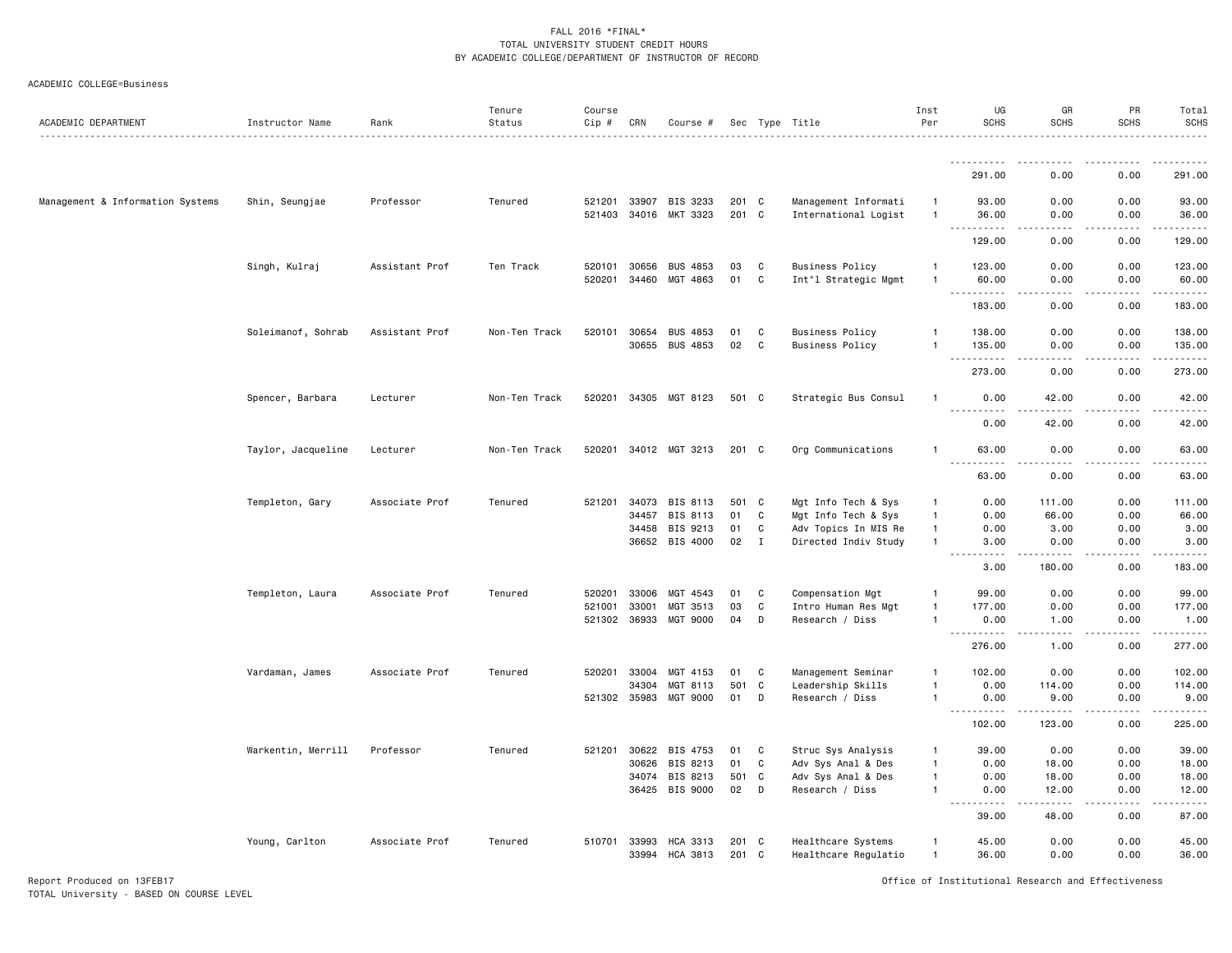#### ACADEMIC COLLEGE=Business

| ACADEMIC DEPARTMENT                    | Instructor Name | Rank | Tenure<br>Status | Course<br>Cip # | CRN | Course # |  | Sec Type Title | Inst<br>Per | UG<br>SCHS | GR<br><b>SCHS</b> | <b>PR</b><br><b>SCHS</b> | Total<br><b>SCHS</b><br>----- |
|----------------------------------------|-----------------|------|------------------|-----------------|-----|----------|--|----------------|-------------|------------|-------------------|--------------------------|-------------------------------|
|                                        |                 |      |                  |                 |     |          |  |                |             | 81.00      | 0.00              | 0.00                     | 81.00                         |
| ====================================== |                 |      |                  |                 |     |          |  |                |             | =========  | ==========        | ==========               | ==========                    |
| Management & Information Systems       |                 |      |                  |                 |     |          |  |                |             | 7816.50    | 541.00            | 0.00                     | 8357.50                       |
| ====================================== |                 |      |                  |                 |     |          |  |                |             | ========== | ==========        | ==========               |                               |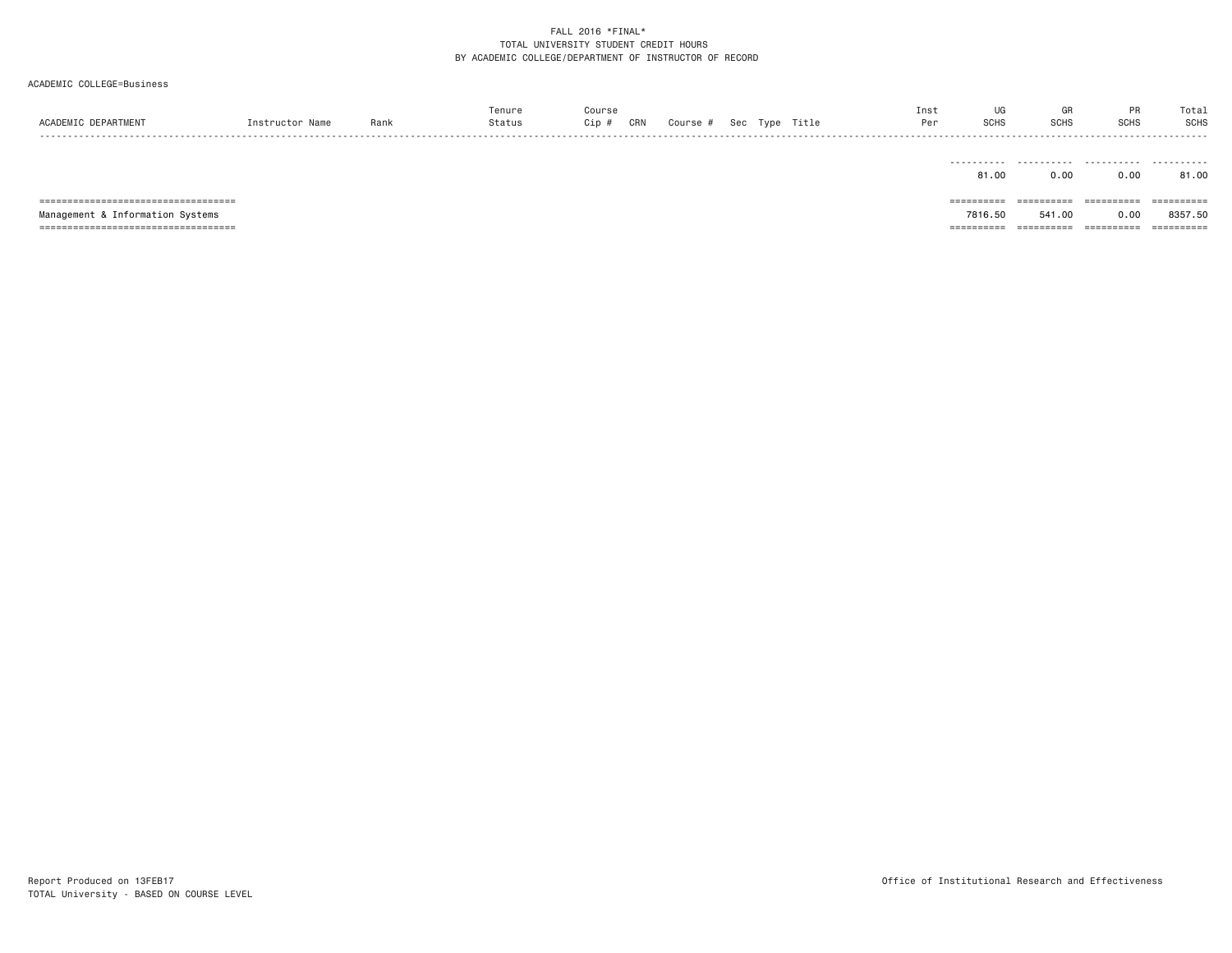#### ACADEMIC COLLEGE=Business

| ACADEMIC DEPARTMENT                | Instructor Name     | Rank            | Tenure<br>Status | Course<br>Cip # | CRN   | Course #              |       |              | Sec Type Title       | Inst<br>Per    | UG<br><b>SCHS</b>                  | GR<br><b>SCHS</b> | PR<br><b>SCHS</b><br>. | Total<br><b>SCHS</b><br>. |
|------------------------------------|---------------------|-----------------|------------------|-----------------|-------|-----------------------|-------|--------------|----------------------|----------------|------------------------------------|-------------------|------------------------|---------------------------|
| Marketing, Quantitative Analysis & | Adams, Frank        | Assistant Prof  | Ten Track        | 520209          | 33023 | MKT 4033              | 01    | C            | International Transp | $\mathbf{1}$   | 117.00                             | 0.00              | 0.00                   | 117.00                    |
|                                    |                     |                 |                  | 521401          | 33037 | MKT 4813              | 02    | C            | Marketing-Mgt        | $\overline{1}$ | 66.00<br>.                         | 0.00<br>.         | 0.00<br>.              | 66.00<br>.                |
|                                    |                     |                 |                  |                 |       |                       |       |              |                      |                | 183.00                             | 0.00              | 0.00                   | 183.00                    |
|                                    | Adkerson, Jeffrey   | Non-Faculty     | Not Applicable   | 310302          | 33013 | MKT 2211              | 01    | <b>S</b>     | PGM Level I Seminar  |                | 34,00                              | 0.00              | 0.00                   | 34.00                     |
|                                    |                     |                 |                  |                 | 33014 | MKT 2231              | 01    | L            | Golf Professional De | $\overline{1}$ | 19.00                              | 0.00              | 0.00                   | 19.00                     |
|                                    |                     |                 |                  | 521801 33029    |       | MKT 4233              | 01    | C            | Golf Operations Man  | $\overline{1}$ | 45.00                              | 0.00              | 0.00                   | 45.00                     |
|                                    |                     |                 |                  |                 |       |                       |       |              |                      |                | $  -$<br>98.00                     | 0.00              | 0.00                   | .<br>98.00                |
|                                    | Breazeale, Michael  | Assistant Prof  | Ten Track        | 521401          | 33030 | MKT 4413              | 01    | C            | Consumer Behavior    | $\mathbf{1}$   | 210.00                             | 0.00              | 0.00                   | 210.00                    |
|                                    |                     |                 |                  |                 | 33033 | MKT 4423              | 01    | C            | Strategic Brand Mana | $\mathbf{1}$   | 144.00                             | 0.00              | 0.00                   | 144.00                    |
|                                    |                     |                 |                  |                 | 33040 | MKT 6423              | 01    | C            | Strategic Brand Mana | $\mathbf{1}$   | 0.00                               | 15.00             | 0.00                   | 15.00                     |
|                                    |                     |                 |                  |                 |       |                       |       |              |                      |                |                                    | .                 | .                      | ------                    |
|                                    |                     |                 |                  |                 |       |                       |       |              |                      |                | 354.00                             | 15.00             | 0.00                   | 369.00                    |
|                                    | Brown, Haley-Lavell | Instructor      | Non-Ten Track    | 220205          | 30636 | BL 4243               | 01    | C            | Entrepreneur Law     | $\mathbf{1}$   | 33.00                              | 0.00              | 0.00                   | 33.00                     |
|                                    |                     |                 |                  |                 | 30639 | BL 6243               | 01    | C            | Entrepreneur Law     | $\overline{1}$ | 0.00                               | 75.00             | 0.00                   | 75.00                     |
|                                    |                     |                 |                  | 220207          | 30637 | BL 4263               | 01    | C            | Environmental Law    | $\overline{1}$ | 105.00                             | 0.00              | 0.00                   | 105.00                    |
|                                    |                     |                 |                  | 220209          | 30638 | BL 4273               | 01    | C            | Int Bus Law          | $\mathbf{1}$   | 75.00                              | 0.00              | 0.00                   | 75.00                     |
|                                    |                     |                 |                  | 229999          | 30640 | BL 6263               | 01    | C            | Environmental Law    | $\mathbf{1}$   | 0.00                               | 18.00             | 0.00                   | 18.00                     |
|                                    |                     |                 |                  |                 | 30641 | BL 6273               | 01    | C            | Int Bus Law          | $\mathbf{1}$   | 0.00                               | 9.00              | 0.00                   | 9.00<br>$- - - - -$       |
|                                    |                     |                 |                  |                 |       |                       |       |              |                      |                | 213.00                             | 102.00            | 0.00                   | 315.00                    |
|                                    | Collier, Joel       | Associate Prof  | Tenured          | 521401          | 33041 | <b>MKT 8153</b>       | 01    | C            | Strategic Marketing  | $\mathbf{1}$   | 0.00                               | 75.00             | 0.00                   | 75.00                     |
|                                    |                     |                 |                  |                 | 34307 | <b>MKT 8153</b>       | 521   | C            | Strategic Marketing  | 1              | 0.00                               | 87.00             | 0.00                   | 87.00                     |
|                                    |                     |                 |                  |                 | 35946 | <b>MKT 9000</b>       | 01    | D            | Research / Diss      |                | 0.00                               | 28.00             | 0.00                   | 28.00                     |
|                                    |                     |                 |                  |                 |       |                       |       |              |                      |                | المتمام المتعاد<br>$- - -$<br>0.00 | .<br>190.00       | .<br>0.00              | .<br>190.00               |
|                                    |                     |                 |                  |                 |       |                       |       |              |                      |                |                                    |                   |                        |                           |
|                                    | Cook, Cecelia       | Instructor      | Non-Ten Track    | 220205          | 30630 | BL 2413               | 01    | C            | Legal Envt Bus       | $\mathbf{1}$   | 579.00                             | 0.00              | 0.00                   | 579.00                    |
|                                    |                     |                 |                  |                 | 30631 | BL 2413               | 02    | C            | Legal Envt Bus       | $\overline{1}$ | 573.00                             | 0.00              | 0.00                   | 573.00                    |
|                                    |                     |                 |                  |                 | 30634 | BL 3223               | 01    | $\mathbf c$  | Law Of Comm Trans    | $\overline{1}$ | 165.00                             | 0.00              | 0.00                   | 165.00                    |
|                                    |                     |                 |                  |                 | 30635 | BL 3223               | 02    | C            | Law Of Comm Trans    | $\overline{1}$ | 165.00                             | 0.00              | 0.00                   | 165.00                    |
|                                    |                     |                 |                  | 229999          | 36859 | BL 4000               | 01    | $\mathbf I$  | Directed Indiv Study | $\mathbf{1}$   | 3.00<br>.                          | 0.00<br>.         | 0.00<br>$\frac{1}{2}$  | 3.00<br>.                 |
|                                    |                     |                 |                  |                 |       |                       |       |              |                      |                | 1485.00                            | 0.00              | 0.00                   | 1485.00                   |
|                                    | Denton, Joshua      | Grad Tch Assist | Not Applicable   |                 |       | 521401 34464 MKT 4123 | 02    | $\mathbf{C}$ | Advertising          |                | 147.00                             | 0.00              | 0.00                   | 147.00                    |
|                                    |                     |                 |                  |                 |       |                       |       |              |                      |                | 147.00                             | 0.00              | 0.00                   | .<br>147.00               |
|                                    | Dunlap, Kali        | Non-Faculty     | Not Applicable   |                 |       | 240102 34272 IDS 4111 | 502 C |              | Professional Seminar | $\mathbf{1}$   | 20.00                              | 0.00              | 0.00                   | 20.00                     |
|                                    |                     |                 |                  |                 |       |                       |       |              |                      |                | $- - -$<br>20.00                   | 0.00              | 0.00                   | .<br>20.00                |
|                                    | Esmark, Carol       | Assistant Prof  | Ten Track        | 521302 34079    |       | BQA 8233              | 501 C |              | Quant Analysis & Bus | $\mathbf{1}$   | 0.00                               | 108.00            | 0.00                   | 108.00                    |
|                                    |                     |                 |                  | 521403 33021    |       | MKT 3323              | 01    | C            | International Logist | $\mathbf{1}$   | 135.00                             | 0.00              | 0.00                   | 135.00                    |
|                                    |                     |                 |                  |                 |       |                       |       |              |                      |                | .<br>135.00                        | 108.00            | 0.00                   | .<br>243.00               |
|                                    |                     |                 |                  |                 |       |                       |       |              |                      |                |                                    |                   |                        |                           |
|                                    | Farmer, Robert      | Assistant Prof  | Ten Track        |                 |       | 521402 33034 MKT 4533 | 01    | C            | Marketing Research   | 1              | 132.00                             | 0.00              | 0.00                   | 132.00                    |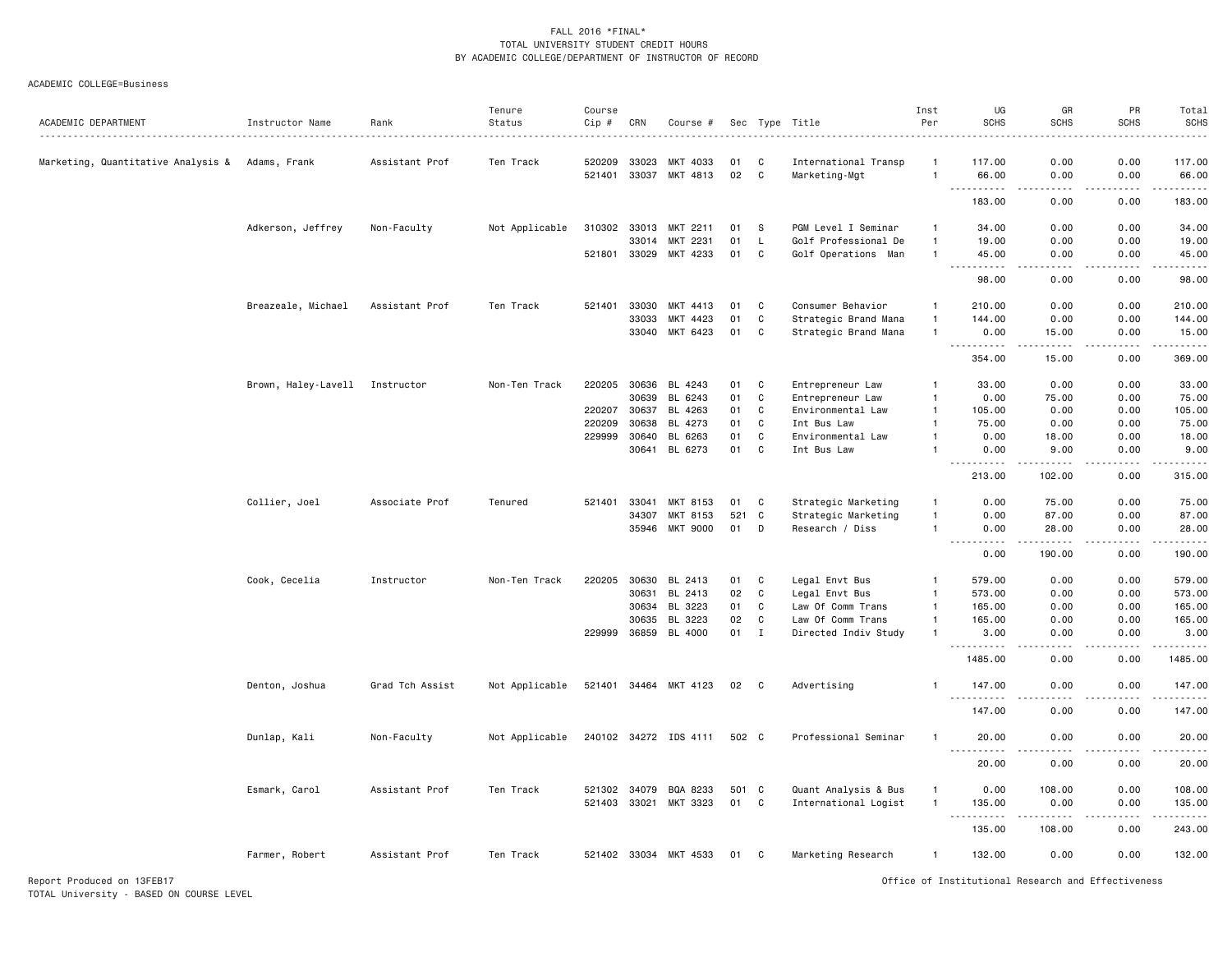#### ACADEMIC COLLEGE=Business

| ACADEMIC DEPARTMENT                               | Instructor Name     | Rank            | Tenure<br>Status | Course<br>Cip # | CRN          | Course #              |       |          | Sec Type Title       | Inst<br>Per    | UG<br><b>SCHS</b>                  | GR<br><b>SCHS</b>                                                                                                                 | PR<br><b>SCHS</b> | Total<br><b>SCHS</b><br>.                                                                                             |
|---------------------------------------------------|---------------------|-----------------|------------------|-----------------|--------------|-----------------------|-------|----------|----------------------|----------------|------------------------------------|-----------------------------------------------------------------------------------------------------------------------------------|-------------------|-----------------------------------------------------------------------------------------------------------------------|
| Marketing, Quantitative Analysis & Farmer, Robert |                     | Assistant Prof  | Ten Track        |                 |              | 521402 33035 MKT 4533 | 02    | C.       | Marketing Research   | -1             | 132.00<br>$\sim$ $\sim$ $\sim$     | 0.00                                                                                                                              | 0.00              | 132.00                                                                                                                |
|                                                   |                     |                 |                  |                 |              |                       |       |          |                      |                | 264.00                             | 0.00                                                                                                                              | 0.00              | 264.00                                                                                                                |
|                                                   | France, Stephen     | Assistant Prof  | Ten Track        |                 | 521302 30647 | BQA 3123              | 01    | C        | Bus Stat Methods II  | 1              | 219.00                             | 0.00                                                                                                                              | 0.00              | 219.00                                                                                                                |
|                                                   |                     |                 |                  |                 |              | 30652 BQA 9333        | 01    | C        | Stat Methods for Bus | -1             | 0.00<br><u>.</u>                   | 18.00<br>$- - - - -$                                                                                                              | 0.00<br>.         | 18.00<br>. <u>.</u>                                                                                                   |
|                                                   |                     |                 |                  |                 |              |                       |       |          |                      |                | 219.00                             | 18.00                                                                                                                             | 0.00              | 237.00                                                                                                                |
|                                                   | Goree, Michael      | Instructor      | Non-Ten Track    | 521401          | 33024        | MKT 4113              | 01    | C        | Personal Selling     | $\overline{1}$ | 216.00                             | 0.00                                                                                                                              | 0.00              | 216.00                                                                                                                |
|                                                   |                     |                 |                  |                 | 33025        | MKT 4113              | 02    | C        | Personal Selling     | $\overline{1}$ | 207.00                             | 0.00                                                                                                                              | 0.00              | 207.00                                                                                                                |
|                                                   |                     |                 |                  | 521803          | 33019        | MKT 3213              | 01    | C        | Retailing            | $\overline{1}$ | 195.00                             | 0.00                                                                                                                              | 0.00              | 195.00                                                                                                                |
|                                                   |                     |                 |                  |                 | 33020        | MKT 3213              | 02    | C        | Retailing            | $\overline{1}$ | 192.00<br>.                        | 0.00<br>$\frac{1}{2}$                                                                                                             | 0.00<br>-----     | 192.00<br>$\begin{array}{cccccccccc} \bullet & \bullet & \bullet & \bullet & \bullet & \bullet & \bullet \end{array}$ |
|                                                   |                     |                 |                  |                 |              |                       |       |          |                      |                | 810.00                             | 0.00                                                                                                                              | 0.00              | 810.00                                                                                                                |
|                                                   | Hill, William       | Associate Prof  | Tenured          | 510701          | 35039        | HCA 4443              | 201 E |          | Healthcare Internshi | $\mathbf{1}$   | 3.00                               | 0.00                                                                                                                              | 0.00              | 3.00                                                                                                                  |
|                                                   |                     |                 |                  | 521401          | 34017        | MKT 4113              | 201 C |          | Personal Selling     | $\overline{1}$ | 45.00                              | 0.00                                                                                                                              | 0.00              | 45.00                                                                                                                 |
|                                                   |                     |                 |                  |                 |              |                       |       |          |                      |                |                                    |                                                                                                                                   |                   |                                                                                                                       |
|                                                   |                     |                 |                  |                 |              |                       |       |          |                      |                | 48.00                              | 0.00                                                                                                                              | 0.00              | 48.00                                                                                                                 |
|                                                   | Krallman, Alexandra | Grad Tch Assist | Not Applicable   |                 |              | 521401 34306 MKT 3013 | 504 C |          | Principles Of Mkt    | -1             | 126.00<br>$- - - -$                | 0.00                                                                                                                              | 0.00              | 126.00<br>.                                                                                                           |
|                                                   |                     |                 |                  |                 |              |                       |       |          |                      |                | 126.00                             | 0.00                                                                                                                              | 0.00              | 126.00                                                                                                                |
|                                                   | Lam, Wai-Cheong     | Instructor      | Non-Ten Track    | 521302          | 30642        | BQA 2113              | 01    | C        | Bus Stat Methods I   | $\mathbf{1}$   | 201.00                             | 0.00                                                                                                                              | 0.00              | 201.00                                                                                                                |
|                                                   |                     |                 |                  |                 | 30643        | BQA 2113              | 02    | C        | Bus Stat Methods I   | $\overline{1}$ | 180.00                             | 0.00                                                                                                                              | 0.00              | 180.00                                                                                                                |
|                                                   |                     |                 |                  |                 | 30646        | BQA 2113              | 05    | C        | Bus Stat Methods I   | $\overline{1}$ | 78.00                              | 0.00                                                                                                                              | 0.00              | 78.00                                                                                                                 |
|                                                   |                     |                 |                  |                 | 30651        | BQA 3123              | 05    | C        | Bus Stat Methods II  | $\overline{1}$ | 138.00                             | 0.00                                                                                                                              | 0.00              | 138.00<br>.                                                                                                           |
|                                                   |                     |                 |                  |                 |              |                       |       |          |                      |                | 597.00                             | 0.00                                                                                                                              | 0.00              | 597.00                                                                                                                |
|                                                   | Lueg, Jason         | Professor       | Tenured          |                 | 521401 33036 | MKT 4813              | 01    | C        | Marketing-Mgt        | -1             | 63.00                              | 0.00                                                                                                                              | 0.00              | 63.00                                                                                                                 |
|                                                   |                     |                 |                  |                 | 36888        | MKT 4000              | 01    | I        | Directed Indiv Study | -1             | 3.00                               | 0.00                                                                                                                              | 0.00              | 3.00                                                                                                                  |
|                                                   |                     |                 |                  |                 |              |                       |       |          |                      |                | .<br>$\sim$ $\sim$ $\sim$<br>66.00 | $\frac{1}{2} \left( \frac{1}{2} \right) \left( \frac{1}{2} \right) \left( \frac{1}{2} \right) \left( \frac{1}{2} \right)$<br>0.00 | .<br>0.00         | .<br>66.00                                                                                                            |
|                                                   | Lueg, Nicole        | Professor       | Tenured          |                 |              | 521302 34463 BQA 8583 | 01    | <b>C</b> | Quan Meth Res In Bus | $\mathbf{1}$   | 0.00                               | 39.00                                                                                                                             | 0.00              | 39.00                                                                                                                 |
|                                                   |                     |                 |                  |                 |              |                       |       |          |                      |                | <u>.</u><br>0.00                   | $\frac{1}{2}$<br>39.00                                                                                                            | .<br>0.00         | .<br>39.00                                                                                                            |
|                                                   | Mallette, Stephanie | Instructor      | Non-Ten Track    | 220205          | 30632        | BL 2413               | 03    | C        | Legal Envt Bus       | -1             | 192.00                             | 0.00                                                                                                                              | 0.00              | 192.00                                                                                                                |
|                                                   |                     |                 |                  |                 | 34077        | BL 6243               | 511 C |          | Entrepreneur Law     | -1             | 0.00                               | 48.00                                                                                                                             | 0.00              | 48.00                                                                                                                 |
|                                                   |                     |                 |                  |                 |              | 229999 34078 BL 8113  | 521 C |          | Law Ethics Disp Res  | $\overline{1}$ | 0.00                               | 81.00                                                                                                                             | 0.00              | 81.00                                                                                                                 |
|                                                   |                     |                 |                  |                 |              |                       |       |          |                      |                | .                                  | . <u>.</u>                                                                                                                        | .                 | .                                                                                                                     |
|                                                   |                     |                 |                  |                 |              |                       |       |          |                      |                | 192.00                             | 129.00                                                                                                                            | 0.00              | 321.00                                                                                                                |
|                                                   | Moore, Melissa      | Professor       | Tenured          | 521003 32245    |              | FYE 1001              | F25 C |          | Freshman Year Experi | 0.5            | 2.00                               | 0.00                                                                                                                              | 0.00              | 2.00                                                                                                                  |
|                                                   |                     |                 |                  |                 | 32246        | FYE 1001              | F26 C |          | Freshman Year Experi | 0.5            | 10.50<br><u>.</u>                  | 0.00<br>.                                                                                                                         | 0.00<br>.         | 10.50<br>.                                                                                                            |
|                                                   |                     |                 |                  |                 |              |                       |       |          |                      |                | 12.50                              | 0.00                                                                                                                              | 0.00              | 12.50                                                                                                                 |
|                                                   | Moore, Robert       | Professor       | Tenured          |                 |              | 521003 32245 FYE 1001 | F25 C |          | Freshman Year Experi | 0.5            | 2.00                               | 0.00                                                                                                                              | 0.00              | 2.00                                                                                                                  |
|                                                   |                     |                 |                  |                 |              | 32246 FYE 1001        | F26 C |          | Freshman Year Experi | 0.5            | 10.50                              | 0.00                                                                                                                              | 0.00              | 10.50                                                                                                                 |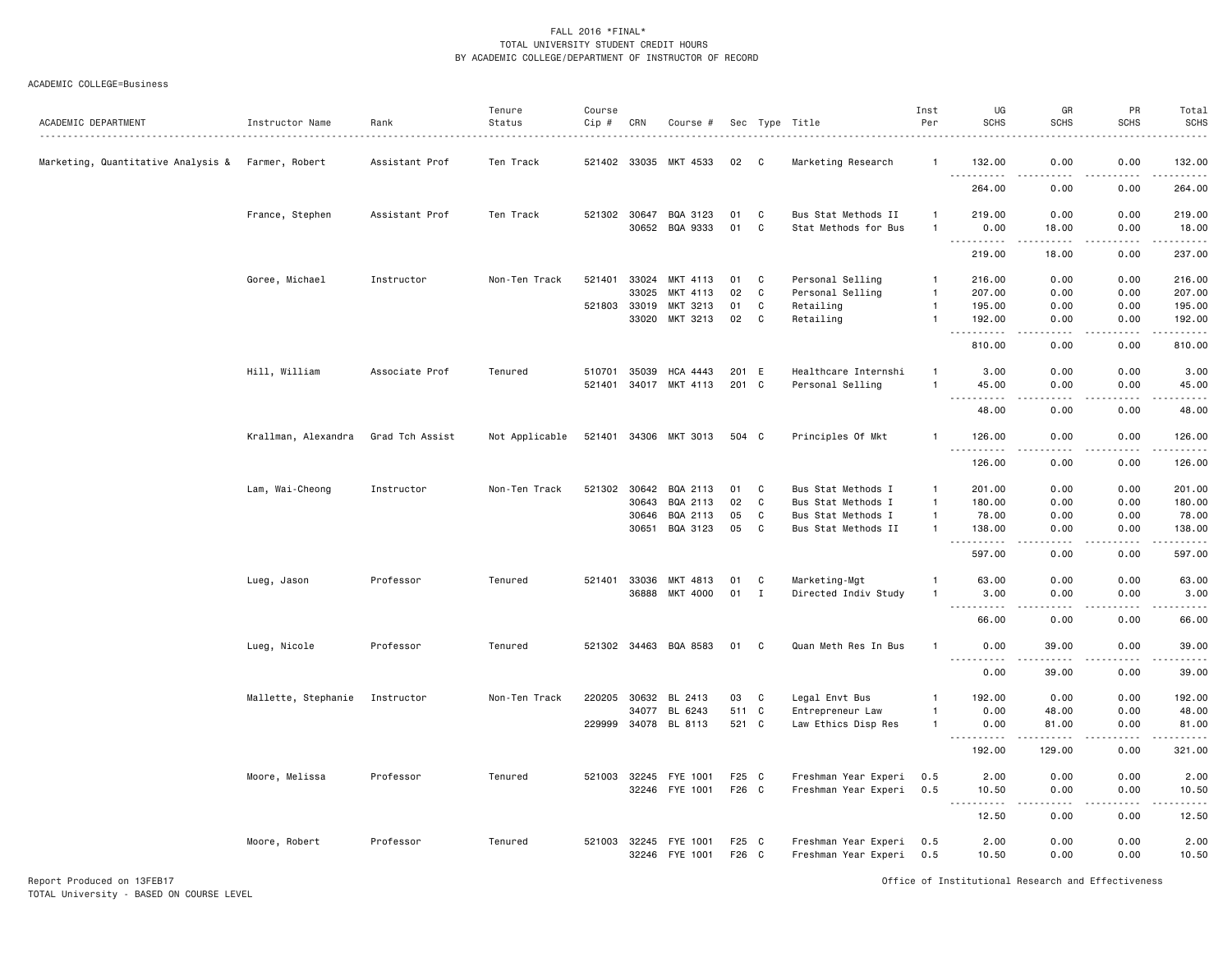ACADEMIC COLLEGE=Business

|                                     |                   |                 | Tenure         | Course       |                |                       |          |              |                                         | Inst                         | UG                             | GR                                                                                                                                | PR           | Total            |
|-------------------------------------|-------------------|-----------------|----------------|--------------|----------------|-----------------------|----------|--------------|-----------------------------------------|------------------------------|--------------------------------|-----------------------------------------------------------------------------------------------------------------------------------|--------------|------------------|
| ACADEMIC DEPARTMENT                 | Instructor Name   | Rank            | Status         | Cip #        | CRN            | Course #              |          |              | Sec Type Title                          | Per                          | <b>SCHS</b>                    | <b>SCHS</b><br>.                                                                                                                  | <b>SCHS</b>  | <b>SCHS</b><br>. |
|                                     |                   |                 |                |              |                |                       |          |              |                                         |                              |                                |                                                                                                                                   |              |                  |
| Marketing, Quantitative Analysis &  | Moore, Robert     | Professor       | Tenured        | 521401       | 33016<br>33017 | MKT 3013<br>MKT 3013  | 01<br>02 | C<br>C       | Principles Of Mkt                       | $\mathbf{1}$<br>$\mathbf{1}$ | 819.00<br>807.00               | 0.00<br>0.00                                                                                                                      | 0.00<br>0.00 | 819.00<br>807.00 |
|                                     |                   |                 |                |              | 33028          | MKT 4213              | 02       | C            | Principles Of Mkt<br>Internet Marketing | $\mathbf{1}$                 | 99.00                          | 0.00                                                                                                                              | 0.00         | 99.00            |
|                                     |                   |                 |                |              |                |                       |          |              |                                         |                              | .                              | .                                                                                                                                 | -----        | .                |
|                                     |                   |                 |                |              |                |                       |          |              |                                         |                              | 1737.50                        | 0.00                                                                                                                              | 0.00         | 1737.50          |
|                                     | Qu, Yingge        | Assistant Prof  | Ten Track      | 521401       | 34015          | MKT 3013              | 201 C    |              | Principles Of Mkt                       | $\mathbf{1}$                 | 87.00                          | 0.00                                                                                                                              | 0.00         | 87.00            |
|                                     |                   |                 |                |              | 34018          | MKT 4123              | 201 C    |              | Advertising                             | $\mathbf{1}$                 | 30.00                          | 0.00                                                                                                                              | 0.00         | 30.00            |
|                                     |                   |                 |                |              | 34019          | MKT 4413              | 201 C    |              | Consumer Behavior                       | $\mathbf{1}$                 | 21.00                          | 0.00                                                                                                                              | 0.00         | 21.00            |
|                                     |                   |                 |                |              |                |                       |          |              |                                         |                              | -----------<br>138.00          | $\frac{1}{2}$<br>0.00                                                                                                             | .<br>0.00    | .<br>138.00      |
|                                     | Scott, Adam       | Non-Faculty     | Not Applicable |              |                | 310302 33015 MKT 2251 | 01 L     |              | Golf Professional De                    | $\mathbf{1}$                 | 20.00                          | 0.00                                                                                                                              | 0.00         | 20.00            |
|                                     |                   |                 |                |              |                |                       |          |              |                                         |                              | 20.00                          | 0.00                                                                                                                              | 0.00         | 20.00            |
|                                     | Shanahan, Kevin   | Associate Prof  | Tenured        | 521401       | 33026          | MKT 4123              | 01       | C            | Advertising                             | $\mathbf{1}$                 | 168.00                         | 0.00                                                                                                                              | 0.00         | 168.00           |
|                                     |                   |                 |                |              | 36463          | MKT 9000              | 03       | D            | Research / Diss                         | $\mathbf{1}$                 | 0.00                           | 1.00                                                                                                                              | 0.00         | 1.00             |
|                                     |                   |                 |                |              | 521801 34465   | MKT 8333              | 01       | <sub>S</sub> | Sem Mkt Promotion &                     | $\mathbf{1}$                 | 0.00                           | 9.00                                                                                                                              | 0.00         | 9.00             |
|                                     |                   |                 |                |              |                |                       |          |              |                                         |                              | .<br>$- - -$                   | .                                                                                                                                 | .            | .                |
|                                     |                   |                 |                |              |                |                       |          |              |                                         |                              | 168.00                         | 10.00                                                                                                                             | 0.00         | 178.00           |
|                                     | Stevens, Jennifer | Grad Tch Assist | Not Applicable |              |                | 521403 33022 MKT 3933 | 01       | C.           | International Mkt                       | $\mathbf{1}$                 | 162.00<br><u>.</u>             | 0.00<br>$\frac{1}{2} \left( \frac{1}{2} \right) \left( \frac{1}{2} \right) \left( \frac{1}{2} \right) \left( \frac{1}{2} \right)$ | 0.00<br>.    | 162.00<br>.      |
|                                     |                   |                 |                |              |                |                       |          |              |                                         |                              | 162.00                         | 0.00                                                                                                                              | 0.00         | 162.00           |
|                                     | Verdell, Angela   | Non-Faculty     | Not Applicable |              |                | 140101 32249 GE 1021  | 01 C     |              | Engineering Success                     | $\mathbf{1}$                 | 27.00                          | 0.00                                                                                                                              | 0.00         | 27.00            |
|                                     |                   |                 |                |              |                |                       |          |              |                                         |                              | .<br>27.00                     | .<br>0.00                                                                                                                         | .<br>0.00    | ------<br>27.00  |
|                                     | Waites, Stacie    | Grad Tch Assist | Not Applicable | 521401 33031 |                | MKT 4413              | 02       | C.           | Consumer Behavior                       | -1                           | 216.00                         | 0.00                                                                                                                              | 0.00         | 216.00           |
|                                     |                   |                 |                |              |                |                       |          |              |                                         |                              | $\sim$ $\sim$ $\sim$           |                                                                                                                                   |              |                  |
|                                     |                   |                 |                |              |                |                       |          |              |                                         |                              | 216.00                         | 0.00                                                                                                                              | 0.00         | 216.00           |
|                                     | Wang, Xinchang    | Assistant Prof  | Ten Track      |              | 521302 30644   | BQA 2113              | 03       | C            | Bus Stat Methods I                      | $\mathbf{1}$                 | 228.00                         | 0.00                                                                                                                              | 0.00         | 228.00           |
|                                     |                   |                 |                |              | 30645          | BQA 2113              | 04       | C            | Bus Stat Methods I                      | $\mathbf{1}$                 | 174.00<br>$\sim$ $\sim$ $\sim$ | 0.00                                                                                                                              | 0.00         | 174.00           |
|                                     |                   |                 |                |              |                |                       |          |              |                                         |                              | 402.00                         | 0.00                                                                                                                              | 0.00         | 402.00           |
| ----------------------------------- |                   |                 |                |              |                |                       |          |              |                                         |                              |                                | ==========                                                                                                                        |              | ==========       |
| Marketing, Quantitative Analysis &  |                   |                 |                |              |                |                       |          |              |                                         |                              | 7840.00                        | 611.00                                                                                                                            | 0.00         | 8451.00          |
| ----------------------------------- |                   |                 |                |              |                |                       |          |              |                                         |                              |                                |                                                                                                                                   |              |                  |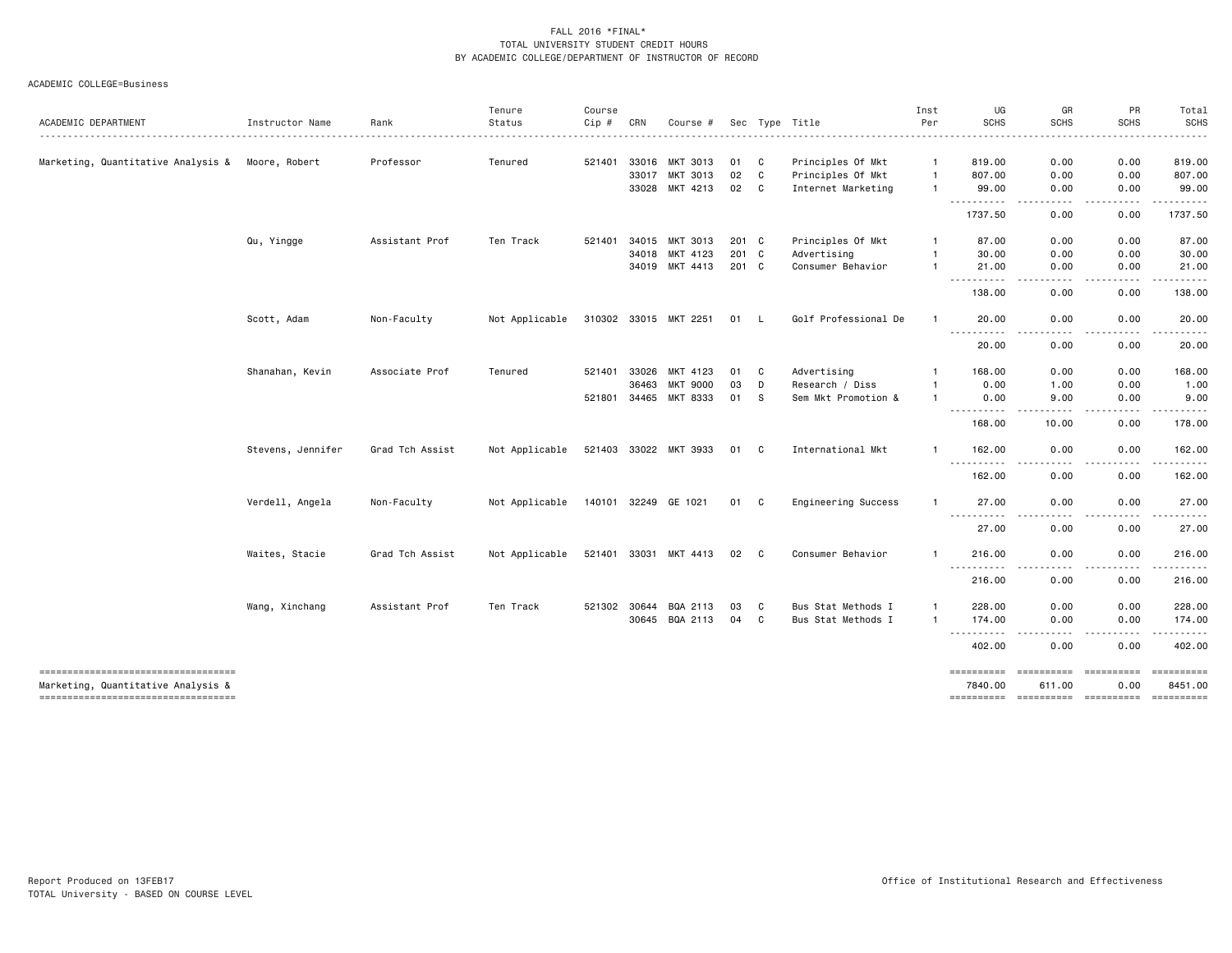#### ACADEMIC COLLEGE=Business

| ACADEMIC DEPARTMENT   | Instructor Name   | Rank                              | Tenure<br>Status | Course<br>Cip # | CRN            | Course #             |                |             | Sec Type Title       | Inst<br>Per          | UG<br><b>SCHS</b>                                                                                                                                                                                                                                                                                                                                                                                                                                                                                                       | GR<br><b>SCHS</b>       | PR<br><b>SCHS</b> | Total<br><b>SCHS</b><br>. |
|-----------------------|-------------------|-----------------------------------|------------------|-----------------|----------------|----------------------|----------------|-------------|----------------------|----------------------|-------------------------------------------------------------------------------------------------------------------------------------------------------------------------------------------------------------------------------------------------------------------------------------------------------------------------------------------------------------------------------------------------------------------------------------------------------------------------------------------------------------------------|-------------------------|-------------------|---------------------------|
| School of Accountancy | Addy, Noel        | Associate Prof                    | Tenured          | 520301          |                | 34058 ACC 8213       | 511 C          |             | Fin & Acc Report Ana |                      | 0.00                                                                                                                                                                                                                                                                                                                                                                                                                                                                                                                    | 108.00<br>$\frac{1}{2}$ | 0.00<br>.         | 108.00                    |
|                       |                   |                                   |                  |                 |                |                      |                |             |                      |                      | . <b>.</b><br>0.00                                                                                                                                                                                                                                                                                                                                                                                                                                                                                                      | 108.00                  | 0.00              | .<br>108.00               |
|                       | Berglund, Nathan  | Assistant Prof                    | Ten Track        | 520301          | 30057          | ACC 2013             | 03             | C           | Prin Financial Acct  | -1                   | 204.00                                                                                                                                                                                                                                                                                                                                                                                                                                                                                                                  | 0.00                    | 0.00              | 204.00                    |
|                       |                   |                                   |                  |                 | 30060          | ACC 2013             | 06             | C           | Prin Financial Acct  | $\overline{1}$       | 204.00                                                                                                                                                                                                                                                                                                                                                                                                                                                                                                                  | 0.00                    | 0.00              | 204.00                    |
|                       |                   |                                   |                  |                 | 30085          | ACC 8013             | 01             | C           | Sem-Fin Acc Theory   | $\mathbf{1}$         | 0.00<br>.                                                                                                                                                                                                                                                                                                                                                                                                                                                                                                               | 57.00<br>$- - - - -$    | 0.00<br>.         | 57.00                     |
|                       |                   |                                   |                  |                 |                |                      |                |             |                      |                      | 408.00                                                                                                                                                                                                                                                                                                                                                                                                                                                                                                                  | 57.00                   | 0.00              | 465.00                    |
|                       | Brewster, Billy   | Visit Assist Prof                 | Non-Ten Track    | 520301          | 30056          | ACC 2013             | 02             | C           | Prin Financial Acct  | $\mathbf{1}$         | 189.00                                                                                                                                                                                                                                                                                                                                                                                                                                                                                                                  | 0.00                    | 0.00              | 189.00                    |
|                       |                   |                                   |                  |                 | 30066          | ACC 2023             | 04             | C           | Prin Managerial Acct | $\overline{1}$       | 192.00<br><u>.</u>                                                                                                                                                                                                                                                                                                                                                                                                                                                                                                      | 0.00<br>.               | 0.00<br>.         | 192.00<br>------          |
|                       |                   |                                   |                  |                 |                |                      |                |             |                      |                      | 381.00                                                                                                                                                                                                                                                                                                                                                                                                                                                                                                                  | 0.00                    | 0.00              | 381.00                    |
|                       | Cowley, Jarred    | Grad Srv Assist                   | Not Applicable   | 131315 32733    |                | LSK 1001             | 01             | C           | Freshman Seminar     | 0.4                  | 10.80                                                                                                                                                                                                                                                                                                                                                                                                                                                                                                                   | 0.00                    | 0.00              | 10.80                     |
|                       |                   |                                   |                  |                 | 32734          | LSK 1001             | 02             | $\mathbf c$ | Freshman Seminar     | 0.4                  | 5.20<br>.                                                                                                                                                                                                                                                                                                                                                                                                                                                                                                               | 0.00<br>$\frac{1}{2}$   | 0.00<br>.         | 5.20<br>$    -$           |
|                       |                   |                                   |                  |                 |                |                      |                |             |                      |                      | 16.00                                                                                                                                                                                                                                                                                                                                                                                                                                                                                                                   | 0.00                    | 0.00              | 16.00                     |
|                       | Ennis, Kevin      | Associate Prof                    | Tenured          | 520301          | 33901          | ACC 3013             | 201 C          |             | Cost Accounting      | $\mathbf{1}$         | 45.00                                                                                                                                                                                                                                                                                                                                                                                                                                                                                                                   | 0.00                    | 0.00              | 45.00                     |
|                       |                   |                                   |                  |                 | 33903<br>33904 | ACC 4033<br>ACC 4063 | 201 C<br>201 C |             | Auditing             | -1<br>$\overline{1}$ | 15.00                                                                                                                                                                                                                                                                                                                                                                                                                                                                                                                   | 0.00                    | 0.00              | 15.00                     |
|                       |                   |                                   |                  | 521601          |                |                      |                |             | Income Tax II        |                      | 21.00<br>$- - - - -$                                                                                                                                                                                                                                                                                                                                                                                                                                                                                                    | 0.00<br>$\frac{1}{2}$   | 0.00<br>.         | 21.00<br>$- - - - -$      |
|                       |                   |                                   |                  |                 |                |                      |                |             |                      |                      | 81.00                                                                                                                                                                                                                                                                                                                                                                                                                                                                                                                   | 0.00                    | 0.00              | 81.00                     |
|                       | Faello, Joseph    | Assistant Prof                    | Ten Track        | 520301          | 33900          | ACC 3003             | 201 C          |             | Acct Systems I       |                      | 12.00                                                                                                                                                                                                                                                                                                                                                                                                                                                                                                                   | 0.00                    | 0.00              | 12.00                     |
|                       |                   |                                   |                  |                 |                | 33902 ACC 3023       | 201 C          |             | Intermediate Acc I   | $\mathbf{1}$         | 27.00<br>. <b>.</b><br>$- - -$                                                                                                                                                                                                                                                                                                                                                                                                                                                                                          | 0.00<br>$\frac{1}{2}$   | 0.00<br>.         | 27.00<br>.                |
|                       |                   |                                   |                  |                 |                |                      |                |             |                      |                      | 39.00                                                                                                                                                                                                                                                                                                                                                                                                                                                                                                                   | 0.00                    | 0.00              | 39.00                     |
|                       | Gardner, Virginia | Non-Faculty                       | Not Applicable   | 520301          | 34057          | ACC 2203             | 501 C          |             | Survey of Accounting | $\mathbf{1}$         | 57.00                                                                                                                                                                                                                                                                                                                                                                                                                                                                                                                   | 0.00                    | 0.00              | 57.00<br>$\frac{1}{2}$    |
|                       |                   |                                   |                  |                 |                |                      |                |             |                      |                      | 57.00                                                                                                                                                                                                                                                                                                                                                                                                                                                                                                                   | 0.00                    | 0.00              | 57.00                     |
|                       | Herring, Clyde    | Clinical Assoc Prof Non-Ten Track |                  | 520301          | 30067          | ACC 2203             | 01             | C           | Survey of Accounting | $\mathbf{1}$         | 132.00                                                                                                                                                                                                                                                                                                                                                                                                                                                                                                                  | 0.00                    | 0.00              | 132.00                    |
|                       |                   |                                   |                  |                 | 30077          | ACC 4023             | 01             | C           | Advanced ACC         | $\overline{1}$       | 6.00                                                                                                                                                                                                                                                                                                                                                                                                                                                                                                                    | 0.00                    | 0.00              | 6.00                      |
|                       |                   |                                   |                  |                 | 30082          | ACC 6023             | 01             | C           | Advanced ACC         | $\mathbf{1}$         | 0.00                                                                                                                                                                                                                                                                                                                                                                                                                                                                                                                    | 69.00                   | 0.00              | 69.00                     |
|                       |                   |                                   |                  |                 | 30091          | ACC 8213             | 01             | C           | Fin & Acc Report Ana | -1                   | 0.00<br>$\sim$ $\sim$ $\sim$<br>.                                                                                                                                                                                                                                                                                                                                                                                                                                                                                       | 81.00<br><u>.</u>       | 0.00<br>د د د د   | 81.00<br>.                |
|                       |                   |                                   |                  |                 |                |                      |                |             |                      |                      | 138.00                                                                                                                                                                                                                                                                                                                                                                                                                                                                                                                  | 150.00                  | 0.00              | 288.00                    |
|                       | Lang, Bradley     | Instructor                        | Non-Ten Track    | 520301          | 30065          | ACC 2023             | 03             | C           | Prin Managerial Acct | $\mathbf{1}$         | 216.00                                                                                                                                                                                                                                                                                                                                                                                                                                                                                                                  | 0.00                    | 0.00              | 216.00                    |
|                       |                   |                                   |                  |                 |                | 30086 ACC 8023       | 01             | C           | Managerial Acc       | $\overline{1}$       | 0.00<br><u>----------</u>                                                                                                                                                                                                                                                                                                                                                                                                                                                                                               | 123.00<br>.             | 0.00<br>.         | 123.00<br>.               |
|                       |                   |                                   |                  |                 |                |                      |                |             |                      |                      | 216.00                                                                                                                                                                                                                                                                                                                                                                                                                                                                                                                  | 123.00                  | 0.00              | 339.00                    |
|                       | Lehman, Mark      | Lecturer                          | Non-Ten Track    | 520301          | 30087          | ACC 8043             | 01             | C           | Fraud Examination    |                      | 0.00                                                                                                                                                                                                                                                                                                                                                                                                                                                                                                                    | 45.00                   | 0.00              | 45.00                     |
|                       |                   |                                   |                  |                 | 35286          | ACC 3053             | 01             | C           | Acct Systems II      | $\overline{1}$       | 45.00<br>$\begin{array}{cccccccccccccc} \multicolumn{2}{c}{} & \multicolumn{2}{c}{} & \multicolumn{2}{c}{} & \multicolumn{2}{c}{} & \multicolumn{2}{c}{} & \multicolumn{2}{c}{} & \multicolumn{2}{c}{} & \multicolumn{2}{c}{} & \multicolumn{2}{c}{} & \multicolumn{2}{c}{} & \multicolumn{2}{c}{} & \multicolumn{2}{c}{} & \multicolumn{2}{c}{} & \multicolumn{2}{c}{} & \multicolumn{2}{c}{} & \multicolumn{2}{c}{} & \multicolumn{2}{c}{} & \multicolumn{2}{c}{} & \multicolumn{2}{c}{} & \$<br>$\sim$ $\sim$ $\sim$ | 0.00<br>.               | 0.00<br>.         | 45.00<br>.                |
|                       |                   |                                   |                  |                 |                |                      |                |             |                      |                      | 45.00                                                                                                                                                                                                                                                                                                                                                                                                                                                                                                                   | 45.00                   | 0.00              | 90.00                     |
|                       | McNair, Frances   | Professor                         | Tenured          | 521601          | 30089          | ACC 8073             | 01             | C           | Corp Tax             | $\mathbf{1}$         | 0.00                                                                                                                                                                                                                                                                                                                                                                                                                                                                                                                    | 39.00                   | 0.00              | 39.00                     |
|                       |                   |                                   |                  |                 |                | 30090 ACC 8123       | 01             | C           | Tax Topics           | $\overline{1}$       | 0.00                                                                                                                                                                                                                                                                                                                                                                                                                                                                                                                    | 108.00                  | 0.00              | 108.00                    |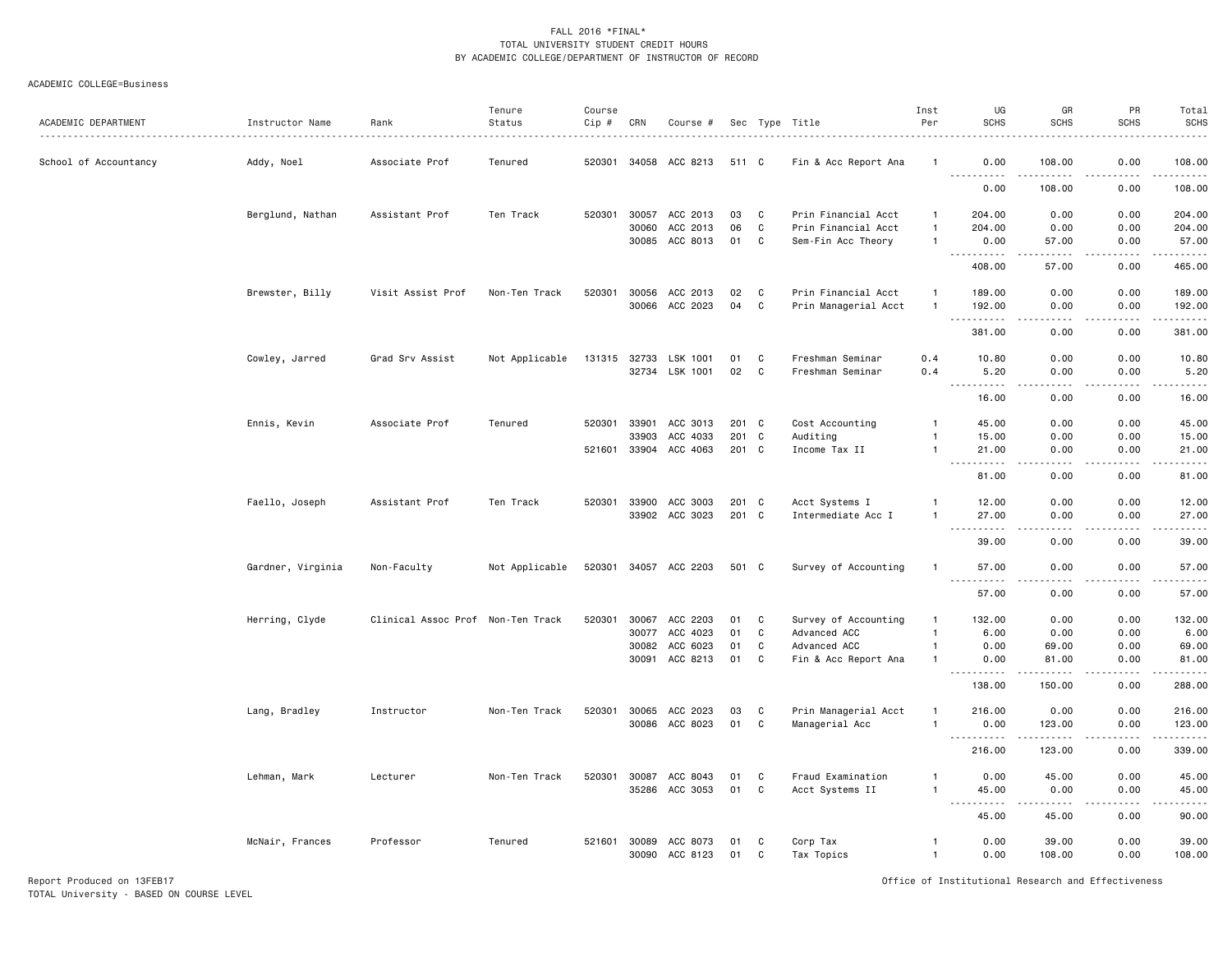Tenure Course Inst UG GR PR Total

| ACADEMIC DEPARTMENT                                         | Instructor Name  | Rank           | Status        | Cip #  | CRN          | Course #       |                   |              | Sec Type Title       | Per            | <b>SCHS</b>           | SCHS                             | SCHS          | <b>SCHS</b>                                                                                                                                                                                                                                                                                                                                                                                                                                                                                           |
|-------------------------------------------------------------|------------------|----------------|---------------|--------|--------------|----------------|-------------------|--------------|----------------------|----------------|-----------------------|----------------------------------|---------------|-------------------------------------------------------------------------------------------------------------------------------------------------------------------------------------------------------------------------------------------------------------------------------------------------------------------------------------------------------------------------------------------------------------------------------------------------------------------------------------------------------|
|                                                             |                  |                |               |        |              |                |                   |              |                      |                | ----------<br>0.00    | .<br>147.00                      | .<br>0.00     | <u>.</u><br>147.00                                                                                                                                                                                                                                                                                                                                                                                                                                                                                    |
|                                                             |                  |                |               |        |              |                |                   |              |                      |                |                       |                                  |               |                                                                                                                                                                                                                                                                                                                                                                                                                                                                                                       |
| School of Accountancy                                       | Pannell, Angela  | Instructor     | Non-Ten Track |        | 520301 30058 | ACC 2013       | 04                | $\mathbf{C}$ | Prin Financial Acct  | -1             | 213.00                | 0.00                             | 0.00          | 213.00                                                                                                                                                                                                                                                                                                                                                                                                                                                                                                |
|                                                             |                  |                |               |        | 30059        | ACC 2013       | 05                | $\mathbf{C}$ | Prin Financial Acct  | -1             | 213.00                | 0.00                             | 0.00          | 213.00                                                                                                                                                                                                                                                                                                                                                                                                                                                                                                |
|                                                             |                  |                |               |        | 30061        | ACC 2013       | 07 C              |              | Prin Financial Acct  | $\mathbf{1}$   | 192.00                | 0.00                             | 0.00          | 192.00                                                                                                                                                                                                                                                                                                                                                                                                                                                                                                |
|                                                             |                  |                |               |        | 30063        | ACC 2013       | H <sub>01</sub> B |              | Honors Prin Fin Acct | -1             | 15.00                 | 0.00                             | 0.00          | 15.00                                                                                                                                                                                                                                                                                                                                                                                                                                                                                                 |
|                                                             |                  |                |               |        |              | 30064 ACC 2023 | 02                | $\mathbf{C}$ | Prin Managerial Acct |                | 216.00<br>----------  | 0.00<br>.                        | 0.00<br>.     | 216.00                                                                                                                                                                                                                                                                                                                                                                                                                                                                                                |
|                                                             |                  |                |               |        |              |                |                   |              |                      |                | 849.00                | 0.00                             | 0.00          | 849.00                                                                                                                                                                                                                                                                                                                                                                                                                                                                                                |
|                                                             | Rigsby, John     | Associate Prof | Tenured       | 520301 | 30055        | ACC 2013       | 01                | $\mathbf{C}$ | Prin Financial Acct  | -1             | 201.00                | 0.00                             | 0.00          | 201.00                                                                                                                                                                                                                                                                                                                                                                                                                                                                                                |
|                                                             |                  |                |               |        | 30080        | ACC 4043       | 01                | C            | Municipal & Govt Acc | $\overline{1}$ | 123.00                | 0.00                             | 0.00          | 123.00                                                                                                                                                                                                                                                                                                                                                                                                                                                                                                |
|                                                             |                  |                |               |        |              | 30083 ACC 6043 | 01                | C            | Municipal & Govt Acc | -1             | 0.00                  | 15.00                            | 0.00          | 15.00                                                                                                                                                                                                                                                                                                                                                                                                                                                                                                 |
|                                                             |                  |                |               |        |              |                |                   |              |                      |                | 324.00                | 15.00                            | 0.00          | 339.00                                                                                                                                                                                                                                                                                                                                                                                                                                                                                                |
|                                                             | Sanders, Steve   | Lecturer       | Non-Ten Track | 520301 | 30078        | ACC 4033       | 01                | C            | Auditing             |                | 144.00                | 0.00                             | 0.00          | 144.00                                                                                                                                                                                                                                                                                                                                                                                                                                                                                                |
|                                                             |                  |                |               |        |              | 30079 ACC 4033 | 02                | C            | Auditing             |                | 225.00<br>.           | 0.00                             | 0.00          | 225.00<br>.                                                                                                                                                                                                                                                                                                                                                                                                                                                                                           |
|                                                             |                  |                |               |        |              |                |                   |              |                      |                | 369.00                | 0.00                             | 0.00          | 369.00                                                                                                                                                                                                                                                                                                                                                                                                                                                                                                |
|                                                             | Seay, Ryan       | Assistant Prof | Ten Track     | 520301 |              | 30071 ACC 3023 | 01 C              |              | Intermediate Acc I   | $\mathbf{1}$   | 195.00                | 0.00                             | 0.00          | 195.00                                                                                                                                                                                                                                                                                                                                                                                                                                                                                                |
|                                                             |                  |                |               |        |              | 30072 ACC 3023 | 02                | <b>C</b>     | Intermediate Acc I   | $\overline{1}$ | 177.00                | 0.00                             | 0.00          | 177.00                                                                                                                                                                                                                                                                                                                                                                                                                                                                                                |
|                                                             |                  |                |               |        |              | 35987 ACC 2023 | 05                | $\mathbf{C}$ | Prin Managerial Acct |                | 117.00<br>----------  | 0.00<br>.                        | 0.00<br>.     | 117.00                                                                                                                                                                                                                                                                                                                                                                                                                                                                                                |
|                                                             |                  |                |               |        |              |                |                   |              |                      |                | 489.00                | 0.00                             | 0.00          | 489.00                                                                                                                                                                                                                                                                                                                                                                                                                                                                                                |
|                                                             | Stancill, Alan   | Assistant Prof | Ten Track     | 520301 | 30088        | ACC 8063       | 01                | $\mathbf{C}$ | Res Tax Prac & Proc  | $\mathbf{1}$   | 0.00                  | 27.00                            | 0.00          | 27.00                                                                                                                                                                                                                                                                                                                                                                                                                                                                                                 |
|                                                             |                  |                |               |        | 521601 30075 | ACC 4013       | 01                | C            | Income Tax I         | $\mathbf{1}$   | 150.00                | 0.00                             | 0.00          | 150.00                                                                                                                                                                                                                                                                                                                                                                                                                                                                                                |
|                                                             |                  |                |               |        |              | 30076 ACC 4013 | 03                | C            | Income Tax I         | $\mathbf{1}$   | 258.00<br>----------  | 0.00                             | 0.00<br>----- | 258.00<br>. <u>.</u> .                                                                                                                                                                                                                                                                                                                                                                                                                                                                                |
|                                                             |                  |                |               |        |              |                |                   |              |                      |                | 408.00                | 27.00                            | 0.00          | 435.00                                                                                                                                                                                                                                                                                                                                                                                                                                                                                                |
|                                                             | Trinkle, Bradley | Assistant Prof | Ten Track     |        | 520301 30068 | ACC 3003       | 01                | C            | Acct Systems I       | -1             | 111.00                | 0.00                             | 0.00          | 111.00                                                                                                                                                                                                                                                                                                                                                                                                                                                                                                |
|                                                             |                  |                |               |        | 30069        | ACC 3003       | 02                | C            | Acct Systems I       | -1             | 135.00                | 0.00                             | 0.00          | 135.00                                                                                                                                                                                                                                                                                                                                                                                                                                                                                                |
|                                                             |                  |                |               |        |              | 30070 ACC 3003 | 03                | C            | Acct Systems I       | $\mathbf{1}$   | 108.00<br>----        | 0.00                             | 0.00          | 108.00                                                                                                                                                                                                                                                                                                                                                                                                                                                                                                |
|                                                             |                  |                |               |        |              |                |                   |              |                      |                | 354.00                | 0.00                             | 0.00          | 354.00                                                                                                                                                                                                                                                                                                                                                                                                                                                                                                |
| ----------------------------------<br>School of Accountancy |                  |                |               |        |              |                |                   |              |                      |                | ==========<br>4174.00 | ======================<br>672.00 | 0.00          | $\begin{minipage}{0.9\linewidth} \begin{tabular}{l} \multicolumn{2}{l}{} & \multicolumn{2}{l}{} & \multicolumn{2}{l}{} \\ \multicolumn{2}{l}{} & \multicolumn{2}{l}{} & \multicolumn{2}{l}{} \\ \multicolumn{2}{l}{} & \multicolumn{2}{l}{} & \multicolumn{2}{l}{} \\ \multicolumn{2}{l}{} & \multicolumn{2}{l}{} & \multicolumn{2}{l}{} \\ \multicolumn{2}{l}{} & \multicolumn{2}{l}{} & \multicolumn{2}{l}{} \\ \multicolumn{2}{l}{} & \multicolumn{2}{l}{} & \multicolumn{2}{l}{} \\ \$<br>4846.00 |
| -----------------------------------                         |                  |                |               |        |              |                |                   |              |                      |                | ==========            | ======================           |               |                                                                                                                                                                                                                                                                                                                                                                                                                                                                                                       |

ACADEMIC COLLEGE=Business

SCHS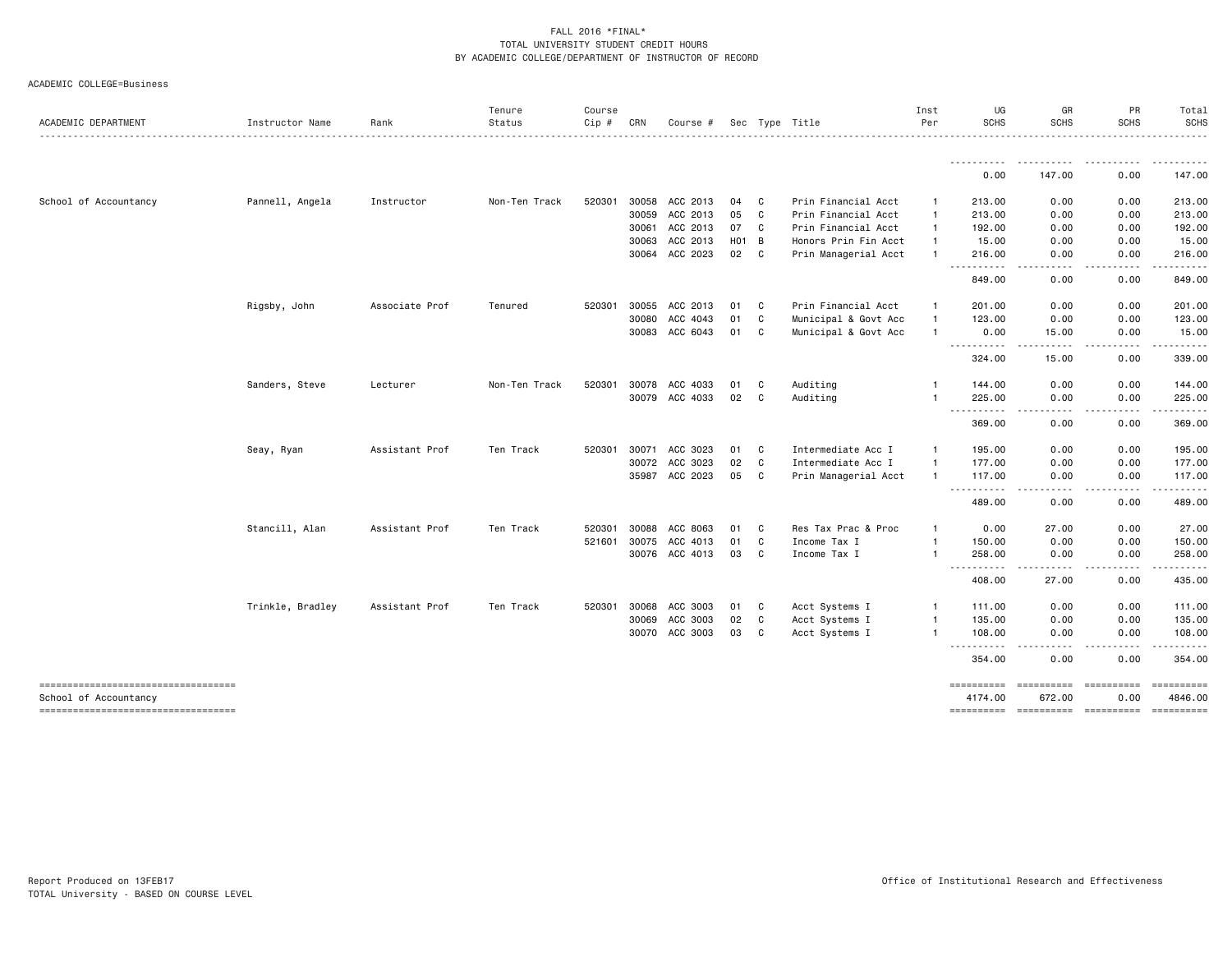|                                                      |                   |                   | Tenure         | Course       |       |                       |       |              |                       | Inst           | UG                                              | GR                                  | PR                                                                                                                                | Total                                                                                                                                                         |
|------------------------------------------------------|-------------------|-------------------|----------------|--------------|-------|-----------------------|-------|--------------|-----------------------|----------------|-------------------------------------------------|-------------------------------------|-----------------------------------------------------------------------------------------------------------------------------------|---------------------------------------------------------------------------------------------------------------------------------------------------------------|
| ACADEMIC DEPARTMENT                                  | Instructor Name   | Rank              | Status         | Cip #        | CRN   | Course #              |       |              | Sec Type Title        | Per            | <b>SCHS</b>                                     | <b>SCHS</b>                         | <b>SCHS</b>                                                                                                                       | <b>SCHS</b><br>.                                                                                                                                              |
| Counseling, Educational Psychology, Abernathy, Larry |                   | Resrch Assoc Prof | Non-Ten Track  | 422806       | 31908 | EPY 2513              | 01    | C            | Human Growth & Devel  |                | 297.00                                          | 0.00                                | 0.00                                                                                                                              | 297.00                                                                                                                                                        |
|                                                      |                   |                   |                |              | 31909 | EPY 2513              | 02    | C            | Human Growth & Devel  | $\mathbf{1}$   | 285.00<br>.                                     | 0.00<br>.                           | 0.00<br>.                                                                                                                         | 285.00<br>.                                                                                                                                                   |
|                                                      |                   |                   |                |              |       |                       |       |              |                       |                | 582.00                                          | 0.00                                | 0.00                                                                                                                              | 582.00                                                                                                                                                        |
|                                                      | Ball, Kimberly    | Lecturer          | Non-Ten Track  | 130601       | 31929 | EPY 4513              | 01    | C            | Ed Research Methods   | $\mathbf{1}$   | 60.00                                           | 0.00                                | 0.00                                                                                                                              | 60.00                                                                                                                                                         |
|                                                      |                   |                   |                | 130603       | 31926 | EPY 4214              | 01    | C            | Ed & Psy Statistics   | $\overline{1}$ | 156.00                                          | 0.00                                | 0.00                                                                                                                              | 156.00                                                                                                                                                        |
|                                                      |                   |                   |                |              | 31927 | EPY 4214              | 02    | К            | Ed & Psy Statistics   | $\overline{1}$ | 0.00                                            | 0.00                                | 0.00                                                                                                                              | 0.00                                                                                                                                                          |
|                                                      |                   |                   |                |              | 31928 | EPY 4214              | 03    | К            | Ed & Psy Statistics   | $\overline{1}$ | 0.00                                            | 0.00                                | 0.00                                                                                                                              | 0.00                                                                                                                                                          |
|                                                      |                   |                   |                | 130901       | 31518 | EDF 3333              | 05    | C            | Social Foundation Ed  | $\overline{1}$ | 75.00                                           | 0.00                                | 0.00                                                                                                                              | 75.00                                                                                                                                                         |
|                                                      |                   |                   |                |              | 34149 | EDF 3333              | 501 C |              | Social Foundation Ed  | $\mathbf{1}$   | 78.00<br>.                                      | 0.00<br>$\sim$ $\sim$ $\sim$ $\sim$ | 0.00<br>.                                                                                                                         | 78.00<br>.                                                                                                                                                    |
|                                                      |                   |                   |                |              |       |                       |       |              |                       |                | 369.00                                          | 0.00                                | 0.00                                                                                                                              | 369.00                                                                                                                                                        |
|                                                      | Beckwith, LaKinya | Non-Faculty       | Not Applicable | 130301       |       | 35712 LSK 1041        | 11    | C            | College Success I     | -1             | 19.00                                           | 0.00                                | 0.00                                                                                                                              | 19.00                                                                                                                                                         |
|                                                      |                   |                   |                |              |       |                       |       |              |                       |                | 19.00                                           | 0.00                                | 0.00                                                                                                                              | والمستحدث<br>19.00                                                                                                                                            |
|                                                      | Boyles, Caragh    | Non-Faculty       | Not Applicable |              |       | 350103 31970 EXL 0190 | 03    | E            | Experiential Learnin  | $\mathbf{1}$   | 6.00                                            | 0.00                                | 0.00                                                                                                                              | 6.00                                                                                                                                                          |
|                                                      |                   |                   |                |              |       |                       |       |              |                       |                | <u>.</u><br>6.00                                | ----<br>0.00                        | 0.00                                                                                                                              | .<br>6.00                                                                                                                                                     |
|                                                      | Capella, Julie    | Non-Faculty       | Not Applicable | 320104       | 31341 | DSS 0113              | 01    | C            | Money Math            | -1             | 27.00                                           | 0.00                                | 0.00                                                                                                                              | 27.00                                                                                                                                                         |
|                                                      |                   |                   |                | 330103       | 31343 | DSS 0313              | 01    | C            | Community Access      | $\overline{1}$ | 18.00                                           | 0.00                                | 0.00                                                                                                                              | 18.00                                                                                                                                                         |
|                                                      |                   |                   |                | 350101       | 31346 | DSS 0613              | 01    | $\mathbb{C}$ | Independent Living    | $\overline{1}$ | 24.00                                           | 0.00                                | 0.00                                                                                                                              | 24.00                                                                                                                                                         |
|                                                      |                   |                   |                | 350103       | 31348 | DSS 0813              | 01    | E            | Employment - On Campu | $\overline{1}$ | 6.00                                            | 0.00                                | 0.00                                                                                                                              | 6.00                                                                                                                                                          |
|                                                      |                   |                   |                | 360118 31344 |       | DSS 0413              | 01    | $\mathbf C$  | Basic Writing/Litera  | $\mathbf{1}$   | 12.00                                           | 0.00                                | 0.00<br>$\frac{1}{2} \left( \frac{1}{2} \right) \left( \frac{1}{2} \right) \left( \frac{1}{2} \right) \left( \frac{1}{2} \right)$ | 12.00<br>$\frac{1}{2} \left( \frac{1}{2} \right) \left( \frac{1}{2} \right) \left( \frac{1}{2} \right) \left( \frac{1}{2} \right) \left( \frac{1}{2} \right)$ |
|                                                      |                   |                   |                |              |       |                       |       |              |                       |                | 87.00                                           | 0.00                                | 0.00                                                                                                                              | 87.00                                                                                                                                                         |
|                                                      | Chrestman, Angela | Non-Faculty       | Not Applicable | 131101 31031 |       | COE 1323              | 03    | C            | Career Planning       | 0.5            | 30.00<br>$\sim$ $\sim$ $\sim$                   | 0.00                                | 0.00                                                                                                                              | 30.00<br>$- - - - -$                                                                                                                                          |
|                                                      |                   |                   |                |              |       |                       |       |              |                       |                | 30.00                                           | 0.00                                | 0.00                                                                                                                              | 30.00                                                                                                                                                         |
|                                                      | Dooley, Kathy     | Professor         | Tenured        | 422703       | 31045 | COE 4903              | 01    | B            | Dev Coun/Men Health   | $\mathbf{1}$   | 24.00                                           | 0.00                                | 0.00                                                                                                                              | 24.00                                                                                                                                                         |
|                                                      |                   |                   |                |              | 31048 | COE 6903              | 01    | B            | Dev Coun/Men Health   | $\overline{1}$ | 0.00                                            | 36.00                               | 0.00                                                                                                                              | 36.00                                                                                                                                                         |
|                                                      |                   |                   |                | 422803       | 31051 | COE 8053              | 01    | E            | Practicum             | 0.5            | 0.00                                            | 18.00                               | 0.00                                                                                                                              | 18.00                                                                                                                                                         |
|                                                      |                   |                   |                |              | 34564 | COE 8163              | 01    | C            | Spirituality in Coun  | $\mathbf{1}$   | 0.00                                            | 15.00                               | 0.00                                                                                                                              | 15.00                                                                                                                                                         |
|                                                      |                   |                   |                |              | 35932 | COE 9000              | 01    | D            | Research / Diss       | $\mathbf{1}$   | 0.00                                            | 10.00                               | 0.00                                                                                                                              | 10.00                                                                                                                                                         |
|                                                      |                   |                   |                |              | 36493 | COE 7000              | 10    | $\mathbf I$  | Directed Indiv Study  | $\overline{1}$ | 0.00                                            | 3.00                                | 0.00                                                                                                                              | 3.00                                                                                                                                                          |
|                                                      |                   |                   |                |              | 36510 | COE 7000              | 11    | $\mathbf I$  | Directed Indiv Study  | $\mathbf{1}$   | 0.00                                            | 6.00                                | 0.00                                                                                                                              | 6.00                                                                                                                                                          |
|                                                      |                   |                   |                |              | 36844 | COE 7000              | 13    | $\mathbf I$  | Directed Indiv Study  | $\overline{1}$ | 0.00                                            | 3.00                                | 0.00<br>$- - -$                                                                                                                   | 3.00<br>$\frac{1}{2} \left( \frac{1}{2} \right) \left( \frac{1}{2} \right) \left( \frac{1}{2} \right) \left( \frac{1}{2} \right) \left( \frac{1}{2} \right)$  |
|                                                      |                   |                   |                |              |       |                       |       |              |                       |                | 24.00                                           | 91.00                               | 0.00                                                                                                                              | 115.00                                                                                                                                                        |
|                                                      | Dunn, Laura       | Non-Faculty       | Not Applicable |              |       | 521003 35436 FYE 1001 | F31 C |              | Freshman Year Experi  | 0.5            | 125.50<br>$\omega_{\rm c}$ and $\omega_{\rm c}$ | 0.00                                | 0.00                                                                                                                              | 125.50<br>.                                                                                                                                                   |
|                                                      |                   |                   |                |              |       |                       |       |              |                       |                | 125.50                                          | 0.00                                | 0.00                                                                                                                              | 125.50                                                                                                                                                        |
|                                                      | Elder, Anastasia  | Professor         | Tenured        | 422806       | 34566 | EPY 4683              | 01    | C            | Advanced Issues in E  |                | 60.00                                           | 0.00                                | 0.00                                                                                                                              | 60.00                                                                                                                                                         |
|                                                      |                   |                   |                | 429999       | 35867 | EPY 9000              | 01    | D            | Research / Diss       | $\mathbf{1}$   | 0.00                                            | 6.00                                | 0.00                                                                                                                              | 6.00                                                                                                                                                          |
|                                                      |                   |                   |                | 521003       | 35026 | FYE 1001              | F29   | C            | Freshman Year Experi  | $\mathbf{1}$   | 25.00                                           | 0.00                                | 0.00                                                                                                                              | 25.00                                                                                                                                                         |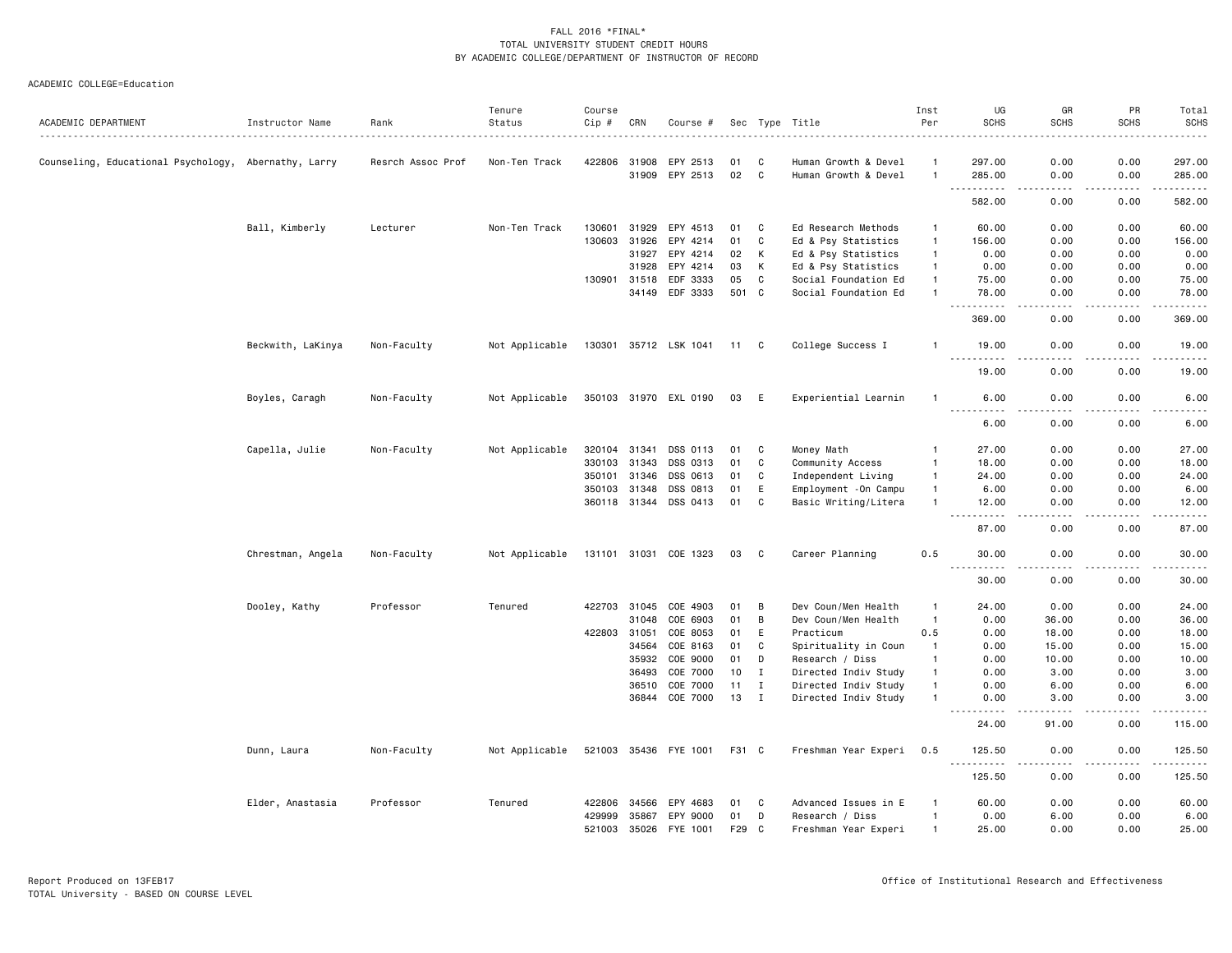|  |  | ACADEMIC COLLEGE=Education |
|--|--|----------------------------|
|--|--|----------------------------|

| ACADEMIC DEPARTMENT                                | Instructor Name     | Rank            | Tenure<br>Status | Course<br>Cip # | CRN          | Course #              |       |              | Sec Type Title       | Inst<br>Per    | UG<br><b>SCHS</b>                  | GR<br><b>SCHS</b>                                                                                                                                             | PR<br><b>SCHS</b> | Total<br><b>SCHS</b> |
|----------------------------------------------------|---------------------|-----------------|------------------|-----------------|--------------|-----------------------|-------|--------------|----------------------|----------------|------------------------------------|---------------------------------------------------------------------------------------------------------------------------------------------------------------|-------------------|----------------------|
|                                                    |                     |                 |                  |                 |              |                       |       |              | .                    |                |                                    |                                                                                                                                                               |                   |                      |
|                                                    |                     |                 |                  |                 |              |                       |       |              |                      |                | 85.00                              | 6.00                                                                                                                                                          | 0.00              | 91.00                |
| Counseling, Educational Psychology, Flowers, Erron |                     | Non-Faculty     | Not Applicable   | 131101 31038    |              | COE 4513              | 01    | C            | Paro Prof Stud Dev   | -1             | 93.00                              | 0.00                                                                                                                                                          | 0.00              | 93.00                |
|                                                    |                     |                 |                  |                 | 35752        | COE 4000              | 09    | I            | Directed Indiv Study | $\mathbf{1}$   | 3.00                               | 0.00                                                                                                                                                          | 0.00              | 3.00                 |
|                                                    |                     |                 |                  |                 | 35753        | COE 4000              | 10    | I            | Directed Indiv Study | $\mathbf{1}$   | 3.00                               | 0.00                                                                                                                                                          | 0.00              | 3.00                 |
|                                                    |                     |                 |                  |                 | 35754        | COE 4000              | 11    | Ι.           | Directed Indiv Study | $\mathbf{1}$   | 3.00                               | 0.00                                                                                                                                                          | 0.00              | 3.00                 |
|                                                    |                     |                 |                  |                 | 35756        | COE 4000              | 13    | I            | Directed Indiv Study | $\mathbf{1}$   | 3.00                               | 0.00                                                                                                                                                          | 0.00              | 3.00                 |
|                                                    |                     |                 |                  |                 | 35757        | COE 4000              | 14    | I            | Directed Indiv Study | -1             | 3.00                               | 0.00                                                                                                                                                          | 0.00              | 3.00                 |
|                                                    |                     |                 |                  |                 | 35758        | COE 4000              | 15    | $\mathbf{I}$ | Directed Indiv Study | $\mathbf{1}$   | 3.00                               | 0.00                                                                                                                                                          | 0.00              | 3.00                 |
|                                                    |                     |                 |                  |                 |              |                       |       |              |                      |                | .<br>$- - -$<br>111.00             | .<br>0.00                                                                                                                                                     | .<br>0.00         | .<br>111.00          |
|                                                    | Gadke, Daniel       | Assistant Prof  | Ten Track        | 130699          | 31936        | EPY 8690              | 01    | Ε            | School Psy Practicum | $\mathbf{1}$   | 0.00                               | 18.00                                                                                                                                                         | 0.00              | 18.00                |
|                                                    |                     |                 |                  |                 | 31925        | EPY 4113              | 01    | C            | Beh & Cog/Beh Inter  | $\overline{1}$ |                                    | 0.00                                                                                                                                                          | 0.00              | 42.00                |
|                                                    |                     |                 |                  | 420101          |              |                       |       |              |                      |                | 42.00                              |                                                                                                                                                               |                   |                      |
|                                                    |                     |                 |                  |                 | 31930        | EPY 6113              | 01    | C            | Beh & Cog/Beh Inter  | $\mathbf{1}$   | 0.00                               | 30.00                                                                                                                                                         | 0.00              | 30.00                |
|                                                    |                     |                 |                  |                 |              | 31941 EPY 8763        | 01    | В            | Advanced ABA         | $\mathbf{1}$   | 0.00<br>.<br>$\sim$ $\sim$ $\sim$  | 30.00<br>$\frac{1}{2} \left( \frac{1}{2} \right) \left( \frac{1}{2} \right) \left( \frac{1}{2} \right) \left( \frac{1}{2} \right) \left( \frac{1}{2} \right)$ | 0.00<br>.         | 30.00<br>.           |
|                                                    |                     |                 |                  |                 |              |                       |       |              |                      |                | 42.00                              | 78.00                                                                                                                                                         | 0.00              | 120.00               |
|                                                    | Gainer, Donna       | Instructor      | Non-Ten Track    | 130101          | 31911        | EPY 3143              | 01    | C            | Human Develop And Le | $\mathbf{1}$   | 90.00                              | 0.00                                                                                                                                                          | 0.00              | 90.00                |
|                                                    |                     |                 |                  |                 | 31912        | EPY 3143              | 02    | C            | Human Develop And Le | $\mathbf{1}$   | 90.00                              | 0.00                                                                                                                                                          | 0.00              | 90.00                |
|                                                    |                     |                 |                  | 130499          | 34561        | EPY 4553              | 01    | C            | Creativity/Innovatio | $\mathbf{1}$   | 90.00                              | 0.00                                                                                                                                                          | 0.00              | 90.00                |
|                                                    |                     |                 |                  |                 | 36508        | EPY 4000              | 01    | I            | Directed Indiv Study | $\overline{1}$ | 3.00                               | 0.00                                                                                                                                                          | 0.00              | 3.00                 |
|                                                    |                     |                 |                  |                 | 36697        | EPY 7000              | 01    | $\mathbf I$  | Directed Indiv Study | $\mathbf{1}$   | 0.00                               | 3.00                                                                                                                                                          | 0.00              | 3.00                 |
|                                                    |                     |                 |                  |                 | 130604 31914 | EPY 3253              | 01    | C            | Evaluating Learning  | $\mathbf{1}$   | 51.00                              | 0.00                                                                                                                                                          | 0.00              | 51.00                |
|                                                    |                     |                 |                  |                 |              | 422806 31915 EPY 3503 | 01    | C            | Prin Of Ed Psych     |                | 90.00                              | 0.00                                                                                                                                                          | 0.00              | 90.00                |
|                                                    |                     |                 |                  |                 |              |                       |       |              |                      |                | .<br>414.00                        | .<br>3.00                                                                                                                                                     | .<br>0.00         | .<br>417.00          |
|                                                    | Gilbert, Susan      | Grad Tch Assist | Not Applicable   |                 |              | 422803 31035 COE 4013 | 02 C  |              | Fac Skills Dev       | -1             | 60.00                              | 0.00                                                                                                                                                          | 0.00              | 60.00                |
|                                                    |                     |                 |                  |                 |              |                       |       |              |                      |                | 60.00                              | 0.00                                                                                                                                                          | 0.00              | .<br>60.00           |
|                                                    | Goldberg, Rebecca   | Associate Prof  | Tenured          |                 | 422803 31050 | COE 8023              | 02    | C            | Counseling Theory    | -1             | 0.00                               | 90.00                                                                                                                                                         | 0.00              | 90.00                |
|                                                    |                     |                 |                  |                 |              |                       |       |              |                      |                | <u>.</u><br>0.00                   | -----<br>90.00                                                                                                                                                | .<br>0.00         | .<br>90.00           |
|                                                    | Golson, Angela      | Instructor      | Non-Ten Track    | 420101          | 33601        | PSY 3213              | 02    | C            | Psych Of Ab Behavior | $\overline{1}$ | 270.00                             | 0.00                                                                                                                                                          | 0.00              | 270.00               |
|                                                    |                     |                 |                  |                 | 33602        | PSY 3213              | 03    | C            | Psych Of Ab Behavior | $\mathbf{1}$   | 246.00                             | 0.00                                                                                                                                                          | 0.00              | 246.00               |
|                                                    |                     |                 |                  |                 |              | 422705 33624 PSY 4203 | 02    | C            | Theories Of Pers     | $\mathbf{1}$   | 132.00                             | 0.00                                                                                                                                                          | 0.00              | 132.00               |
|                                                    |                     |                 |                  |                 |              |                       |       |              |                      |                | .<br>648.00                        | 0.00                                                                                                                                                          | 0.00              | 648.00               |
|                                                    | Gooden-Hunley, Lisa | Non-Faculty     | Not Applicable   |                 |              | 231303 35785 GE 3513  | 13 C  |              | Technical Writing    | -1             | 60.00                              | 0.00                                                                                                                                                          | 0.00              | 60.00                |
|                                                    |                     |                 |                  |                 |              |                       |       |              |                      |                | $\sim$ $\sim$ $\sim$<br>.<br>60.00 | .<br>0.00                                                                                                                                                     | .<br>0.00         | .<br>60.00           |
|                                                    | Hall, Kimberly      | Associate Prof  | Tenured          | 130603          | 33988        | EPY 6214              | 201 C |              | Ed & Psy Statistics  | $\mathbf{1}$   | 0.00                               | 32.00                                                                                                                                                         | 0.00              | 32.00                |
|                                                    |                     |                 |                  | 130604          | 35155        | EPY 8473              | 201   | $\mathbf{C}$ | Mid Level Assessment | $\overline{1}$ | 0.00                               | 15.00                                                                                                                                                         | 0.00              | 15.00                |
|                                                    |                     |                 |                  | 131101          | 36541        | COE 8740              | 201 E |              | Acad Yr Field ExpII- | 0.5            | 0.00                               | 3.00                                                                                                                                                          | 0.00              | 3.00                 |
|                                                    |                     |                 |                  | 422803          | 33922        | COE 8053              | 202 E |              | Practicum            | 0.5            | 0.00                               | 1.50                                                                                                                                                          | 0.00              | 1.50                 |
|                                                    |                     |                 |                  |                 | 35911        | COE 7000              | 201   | $\mathbf{I}$ | Directed Indiv Study | $\mathbf{1}$   | 0.00                               | 3.00                                                                                                                                                          | 0.00              | 3.00                 |
|                                                    |                     |                 |                  |                 | 36874        | COE 9000              | 05    | D            |                      | $\overline{1}$ | 0.00                               | 1.00                                                                                                                                                          | 0.00              | 1.00                 |
|                                                    |                     |                 |                  |                 |              |                       |       |              | Research / Diss      |                |                                    |                                                                                                                                                               |                   |                      |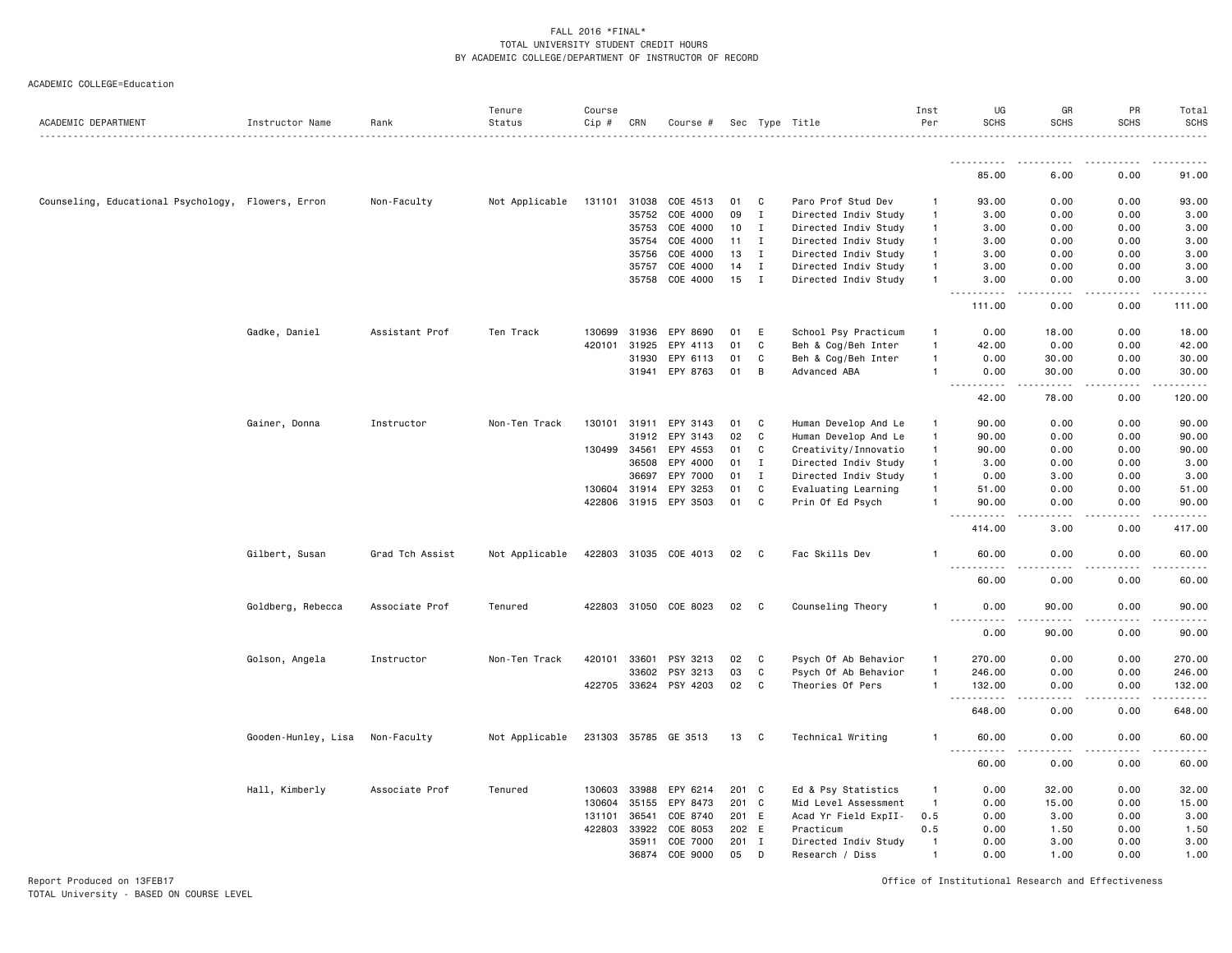|                                                    |                                      |                 | Tenure         | Course |              |                       |       |              |                      | Inst           | UG                                        | GR                                          | PR                 | Total          |
|----------------------------------------------------|--------------------------------------|-----------------|----------------|--------|--------------|-----------------------|-------|--------------|----------------------|----------------|-------------------------------------------|---------------------------------------------|--------------------|----------------|
| ACADEMIC DEPARTMENT                                | Instructor Name                      | Rank            | Status         | Cip #  | CRN          | Course #              |       |              | Sec Type Title       | Per            | <b>SCHS</b>                               | <b>SCHS</b>                                 | <b>SCHS</b>        | <b>SCHS</b>    |
| Counseling, Educational Psychology, Hall, Kimberly |                                      | Associate Prof  | Tenured        |        |              | 422803 36880 COE 8053 | 204 E |              | Practicum            | -1             | 0.00<br>.                                 | 9.00                                        | 0.00               | 9.00           |
|                                                    |                                      |                 |                |        |              |                       |       |              |                      |                | 0.00                                      | 64.50                                       | 0.00               | 64.50          |
|                                                    | Henington, Carlen                    | Professor       | Tenured        |        | 422805 31939 | EPY 8703              | 01    | C            | School Psychology    | $\mathbf{1}$   | 0.00                                      | 24.00                                       | 0.00               | 24.00          |
|                                                    |                                      |                 |                |        |              | 31942 EPY 8780        | 01    | C            | Internship Sch Psy   | -1             | 0.00                                      | 24.00                                       | 0.00               | 24.00          |
|                                                    |                                      |                 |                |        | 31945        | EPY 9703              | 01    | - S          | Leg & Eth School Psy | $\mathbf{1}$   | 0.00                                      | 24.00                                       | 0.00               | 24.00          |
|                                                    |                                      |                 |                |        | 422806 31947 | EPY 9730              | 01    | E            | Doc Psy Internship   | $\mathbf{1}$   | 0.00                                      | 30.00                                       | 0.00               | 30.00          |
|                                                    |                                      |                 |                |        | 429999 35868 | EPY 9000              | 02    | D            | Research / Diss      | -1             | 0.00<br>المتمالين                         | 13.00<br>.                                  | 0.00<br>.          | 13.00<br>.     |
|                                                    |                                      |                 |                |        |              |                       |       |              |                      |                | 0.00                                      | 115.00                                      | 0.00               | 115.00         |
|                                                    | Hess-Holden, Chelsey Grad Srv Assist |                 | Not Applicable |        |              | 422803 31036 COE 4023 | 01    | C            | Intro To Counseling  | -1             | 90.00                                     | 0.00                                        | 0.00               | 90.00          |
|                                                    |                                      |                 |                |        |              |                       |       |              |                      |                | 90.00                                     | 0.00                                        | 0.00               | 90.00          |
|                                                    | Hill, Dante                          | Non-Faculty     | Not Applicable |        |              | 131101 31039 COE 4513 | 02    | C            | Paro Prof Stud Dev   | $\mathbf{1}$   | 48.00                                     | 0.00                                        | 0.00               | 48.00          |
|                                                    |                                      |                 |                |        | 31040        | COE 4513              | 03    | C            | Paro Prof Stud Dev   | $\overline{1}$ | 57.00                                     | 0.00                                        | 0.00               | 57.00          |
|                                                    |                                      |                 |                |        | 31041        | COE 4513              | 04    | C            | Paro Prof Stud Dev   | $\mathbf{1}$   | 27.00                                     | 0.00                                        | 0.00               | 27.00          |
|                                                    |                                      |                 |                |        |              | 31042 COE 4513        | 05    | C            | Paro Prof Stud Dev   | $\overline{1}$ | 45.00<br>$\sim$ $\sim$<br>.               | 0.00                                        | 0.00               | 45.00<br>----- |
|                                                    |                                      |                 |                |        |              |                       |       |              |                      |                | 177.00                                    | 0.00                                        | 0.00               | 177.00         |
|                                                    | Holcomb, Hannah                      | Grad Tch Assist | Not Applicable | 131101 | 31029        | COE 1323              | 01    | C            | Career Planning      | 0.75           | 40.50                                     | 0.00                                        | 0.00               | 40.50          |
|                                                    |                                      |                 |                |        |              | 31032 COE 1323        | 04    | C            | Career Planning      | 0.75           | 47.25<br>.<br>$- - -$                     | 0.00<br>د د د د                             | 0.00<br>.          | 47.25<br>.     |
|                                                    |                                      |                 |                |        |              |                       |       |              |                      |                | 87.75                                     | 0.00                                        | 0.00               | 87.75          |
|                                                    | Illapperuma, Chathur Grad Tch Assist |                 | Not Applicable |        |              | 131099 32730 LSK 0023 | 01 L  |              | Dev Studies Lab      | -1             | 24.00<br>$\sim$ $\sim$ $\sim$<br>- - - -  | 0.00                                        | 0.00               | 24.00<br>.     |
|                                                    |                                      |                 |                |        |              |                       |       |              |                      |                | 24.00                                     | 0.00                                        | 0.00               | 24.00          |
|                                                    | Jackson, Deborah                     | Assistant Prof  | Ten Track      |        | 422707 31044 | COE 4743              | 01    | C            | Gender Issues In Cou | -1             | 57.00                                     | 0.00                                        | 0.00               | 57.00          |
|                                                    |                                      |                 |                |        | 31047        | COE 6743              | 01    | C            | Gender Issues In Cou | $\overline{1}$ | 0.00                                      | 9.00                                        | 0.00               | 9.00           |
|                                                    |                                      |                 |                |        | 422802 31063 | COE 8703              | 01    | C            | Prin Clin Mental Hlt | $\overline{1}$ | 0.00                                      | 30.00                                       | 0.00               | 30.00          |
|                                                    |                                      |                 |                |        |              | 422803 31051 COE 8053 | 01    | E            | Practicum            | 0.5            | 0.00<br>$\sim$ $\sim$ $\sim$<br>2.2.2.2.2 | 18.00<br>$\sim$ $\sim$ $\sim$ $\sim$ $\sim$ | 0.00<br>.          | 18.00<br>.     |
|                                                    |                                      |                 |                |        |              |                       |       |              |                      |                | 57.00                                     | 57.00                                       | 0.00               | 114.00         |
|                                                    | Justice, Cheryl                      | Associate Prof  | Tenured        |        |              | 422803 31056 COE 8150 | 01 E  |              | Aca Yr Field Exp I-P | $\mathbf{1}$   | 0.00                                      | 57.00                                       | 0.00               | 57.00          |
|                                                    |                                      |                 |                |        | 36311        | COE 7000              | 02    | $\mathbf{I}$ | Directed Indiv Study | $\mathbf{1}$   | 0.00                                      | 3.00                                        | 0.00               | 3.00           |
|                                                    |                                      |                 |                |        |              | 36315 COE 7000        | 03    | $\mathbf{I}$ | Directed Indiv Study | $\mathbf{1}$   | 0.00                                      | 3.00                                        | 0.00               | 3.00           |
|                                                    |                                      |                 |                |        | 36316        | COE 7000              | 04    | $\mathbf{I}$ | Directed Indiv Study | $\mathbf{1}$   | 0.00                                      | 3.00                                        | 0.00               | 3.00           |
|                                                    |                                      |                 |                |        | 36335        | COE 7000              | 05    | $\mathbf{I}$ | Directed Indiv Study | $\mathbf{1}$   | 0.00                                      | 3.00                                        | 0.00               | 3.00           |
|                                                    |                                      |                 |                |        | 36385        | COE 7000              | 06    | $\mathbf{I}$ | Directed Indiv Study | $\mathbf{1}$   | 0.00                                      | 3.00                                        | 0.00               | 3.00           |
|                                                    |                                      |                 |                |        | 36386        | COE 7000              | 07    | $\mathbf{I}$ | Directed Indiv Study | $\overline{1}$ | 0.00                                      | 3.00                                        | 0.00               | 3.00           |
|                                                    |                                      |                 |                |        |              | 36710 COE 7000        | 12    | $\mathbf{I}$ | Directed Indiv Study | -1             | 0.00<br>.<br>$\sim$ $\sim$ $\sim$         | 1.00<br>22222                               | 0.00<br>. <b>.</b> | 1.00<br>.      |
|                                                    |                                      |                 |                |        |              |                       |       |              |                      |                | 0.00                                      | 76.00                                       | 0.00               | 76.00          |
|                                                    | Karriem, Dinetta                     | Non-Faculty     | Not Applicable |        |              | 231302 31522 EDF 3413 | 03    | C            | Writing For Thinking | -1             | 90.00<br>.                                | 0.00<br>.                                   | 0.00               | 90.00          |
|                                                    |                                      |                 |                |        |              |                       |       |              |                      |                | 90.00                                     | 0.00                                        | 0.00               | 90.00          |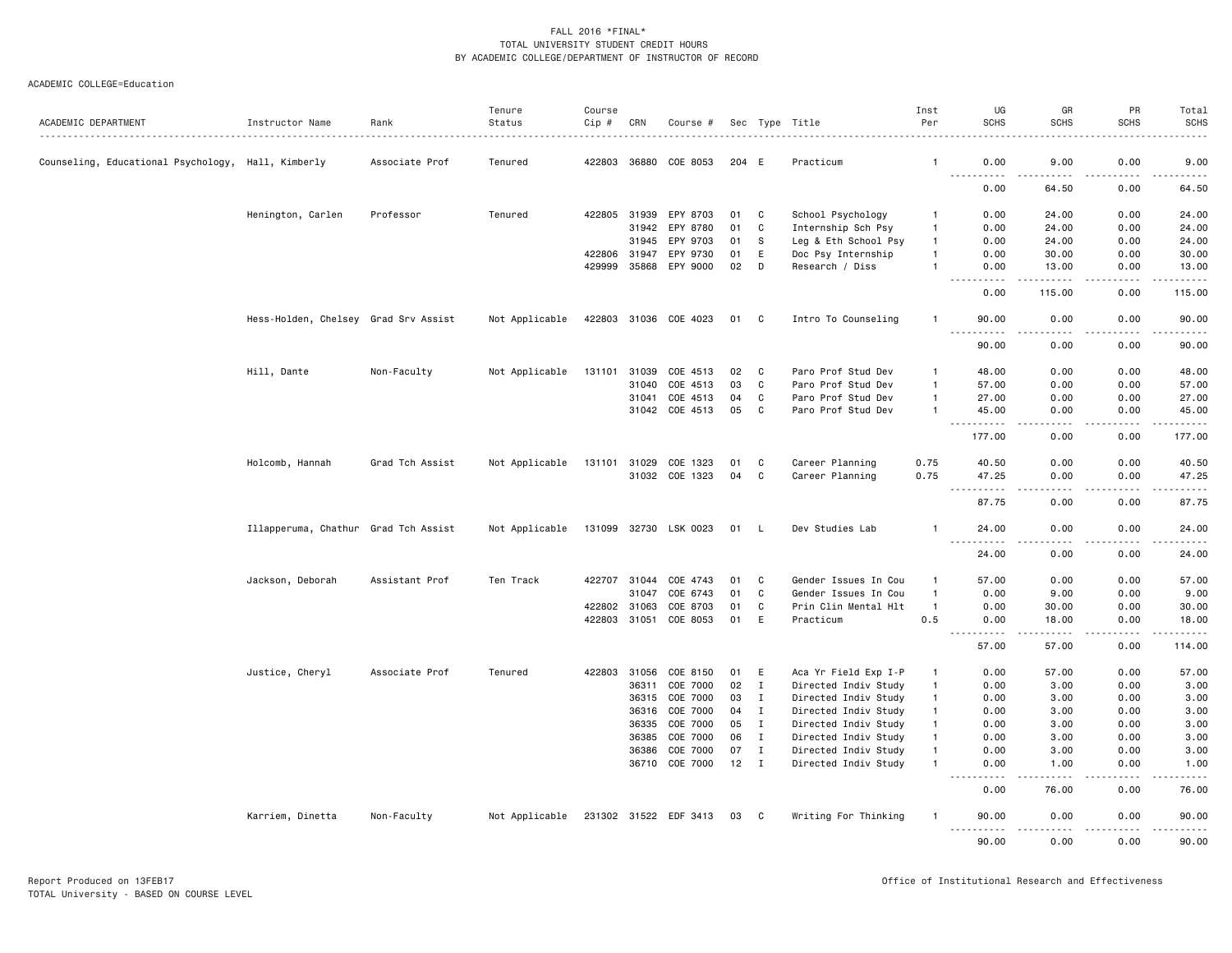|                                                   |                   |                | Tenure         | Course |              |                            |                 |              |                                              | Inst           | UG                                                                                                                                | GR                                                                                                                                                            | PR               | Total          |
|---------------------------------------------------|-------------------|----------------|----------------|--------|--------------|----------------------------|-----------------|--------------|----------------------------------------------|----------------|-----------------------------------------------------------------------------------------------------------------------------------|---------------------------------------------------------------------------------------------------------------------------------------------------------------|------------------|----------------|
| ACADEMIC DEPARTMENT                               | Instructor Name   | Rank           | Status         | Cip #  | CRN          | Course #                   |                 |              | Sec Type Title                               | Per            | <b>SCHS</b>                                                                                                                       | <b>SCHS</b>                                                                                                                                                   | <b>SCHS</b>      | <b>SCHS</b>    |
|                                                   |                   |                | Ten Track      |        | 130601 31535 | EDF 9463                   |                 |              |                                              | $\mathbf{1}$   | 0.00                                                                                                                              |                                                                                                                                                               |                  |                |
| Counseling, Educational Psychology, Leach, Nicole |                   | Assistant Prof |                | 422806 | 34568        | EPY 8223                   | 01<br>01        | C<br>C       | Qual Data Collection<br>Psy Educ Foundations | $\overline{1}$ | 0.00                                                                                                                              | 6.00<br>24.00                                                                                                                                                 | 0.00<br>0.00     | 6.00<br>24.00  |
|                                                   |                   |                |                |        | 422807 31919 | EPY 3543                   | 01              | C            | Psych Of Adoles                              | $\overline{1}$ | 144.00                                                                                                                            | 0.00                                                                                                                                                          | 0.00             | 144.00         |
|                                                   |                   |                |                |        |              |                            |                 |              |                                              |                | .                                                                                                                                 | $- - -$                                                                                                                                                       | $\frac{1}{2}$    | .              |
|                                                   |                   |                |                |        |              |                            |                 |              |                                              |                | 144.00                                                                                                                            | 30.00                                                                                                                                                         | 0.00             | 174.00         |
|                                                   | Locke, Brian      | Non-Employee   | Not Applicable | 280503 | 33054        | MS 4114                    | 01              | В            | Ldrship Chal & Goal                          | -1             | 24.00                                                                                                                             | 0.00                                                                                                                                                          | 0.00             | 24.00          |
|                                                   |                   |                |                |        | 33055        | MS 4114                    | 02              | B            | Ldrship Chal & Goal                          | $\overline{1}$ | 32.00                                                                                                                             | 0.00                                                                                                                                                          | 0.00             | 32.00          |
|                                                   |                   |                |                |        |              | 36506 MS 4000              | 01              | $\mathbf{I}$ | Dir Indiv Study                              | $\overline{1}$ | 4.00                                                                                                                              | 0.00<br>.                                                                                                                                                     | 0.00<br>$\cdots$ | 4.00           |
|                                                   |                   |                |                |        |              |                            |                 |              |                                              |                | 60.00                                                                                                                             | 0.00                                                                                                                                                          | 0.00             | 60.00          |
|                                                   | Looby, Eugenie    | Professor      | Tenured        | 131101 | 31065        | COE 8803                   | 01              | C            | Crisis Response Coun                         | -1             | 0.00                                                                                                                              | 36.00                                                                                                                                                         | 0.00             | 36.00          |
|                                                   |                   |                |                | 422803 | 34565        | COE 9023                   | 01              | C            | Adv Counsel Theory                           | $\mathbf{1}$   | 0.00                                                                                                                              | 9.00                                                                                                                                                          | 0.00             | 9.00           |
|                                                   |                   |                |                |        | 35933        | COE 9000                   | 02              | D            | Research / Diss                              | $\mathbf{1}$   | 0.00                                                                                                                              | 3.00                                                                                                                                                          | 0.00             | 3.00           |
|                                                   |                   |                |                |        | 36090        | COE 7000                   | 01              | $\mathbf{I}$ | Directed Indiv Study                         | $\mathbf{1}$   | 0.00                                                                                                                              | 3.00                                                                                                                                                          | 0.00             | 3.00           |
|                                                   |                   |                |                |        |              | 511505 31057 COE 8303      | 01              | C            | Family Couns Theory                          | -1             | 0.00<br>----                                                                                                                      | 36.00<br>-----                                                                                                                                                | 0.00<br>.        | 36.00<br>.     |
|                                                   |                   |                |                |        |              |                            |                 |              |                                              |                | 0.00                                                                                                                              | 87.00                                                                                                                                                         | 0.00             | 87.00          |
|                                                   | Maynard, Scott    | Non-Faculty    | Not Applicable | 131101 | 31029        | COE 1323                   | 01              | C            | Career Planning                              | 0.25           | 13.50                                                                                                                             | 0.00                                                                                                                                                          | 0.00             | 13.50          |
|                                                   |                   |                |                |        | 31030        | COE 1323                   | 02              | C            | Career Planning                              | -1             | 60.00                                                                                                                             | 0.00                                                                                                                                                          | 0.00             | 60.00          |
|                                                   |                   |                |                |        | 31031        | COE 1323                   | 03              | C            | Career Planning                              | 0.5            | 30.00                                                                                                                             | 0.00                                                                                                                                                          | 0.00             | 30.00          |
|                                                   |                   |                |                |        |              | 31032 COE 1323             | 04              | C            | Career Planning                              | 0.25           | 15.75                                                                                                                             | 0.00                                                                                                                                                          | 0.00             | 15.75          |
|                                                   |                   |                |                |        | 31033        | COE 1323                   | 05              | C            | Career Planning                              | $\overline{1}$ | 60.00                                                                                                                             | 0.00                                                                                                                                                          | 0.00             | 60.00          |
|                                                   |                   |                |                | 350103 | 31068        | CP 2103                    | 01              | E            | First Work Sem                               | $\overline{1}$ | 183.00                                                                                                                            | 0.00                                                                                                                                                          | 0.00             | 183.00         |
|                                                   |                   |                |                |        | 31069        | CP 2103                    | H01 E           |              | First Work Sem - Hon                         | -1             | 21.00                                                                                                                             | 0.00                                                                                                                                                          | 0.00             | 21.00          |
|                                                   |                   |                |                |        | 31070        | CP 2203                    | 01              | E            | Second Work Sem                              | $\overline{1}$ | 198.00                                                                                                                            | 0.00                                                                                                                                                          | 0.00             | 198.00         |
|                                                   |                   |                |                |        | 31071        | CP 2203                    | H01 E           |              | Second Work Sem - Ho                         | $\mathbf{1}$   | 30.00                                                                                                                             | 0.00                                                                                                                                                          | 0.00             | 30.00          |
|                                                   |                   |                |                |        | 31072        | CP 3303                    | 01              | E            | Third Work Sem                               | $\overline{1}$ | 168.00                                                                                                                            | 0.00                                                                                                                                                          | 0.00             | 168.00         |
|                                                   |                   |                |                |        | 31073        | CP 3303                    | HO <sub>1</sub> | E            | Third Work Sem - Hon                         | $\overline{1}$ | 9.00                                                                                                                              | 0.00                                                                                                                                                          | 0.00             | 9.00           |
|                                                   |                   |                |                |        | 31074        | CP 3403                    | 01              | E            | Fourth Work Sem                              | $\overline{1}$ | 9.00                                                                                                                              | 0.00                                                                                                                                                          | 0.00             | 9.00           |
|                                                   |                   |                |                |        | 31075        | CP 3403                    | H01 E           |              | Fourth Work Sem - Ho                         | -1<br>-1       | 3.00                                                                                                                              | 0.00                                                                                                                                                          | 0.00             | 3.00           |
|                                                   |                   |                |                |        | 31076        | CP 4503                    | 01<br>01        | E            | Fifth Work Sem                               | -1             | 6.00                                                                                                                              | 0.00                                                                                                                                                          | 0.00             | 6.00           |
|                                                   |                   |                |                |        | 31968        | EXL 0190<br>31974 EXL 3100 | 01              | E<br>E       | Experiential Learnin<br>CCPP Internship I    | $\overline{1}$ | 24.00<br>27.00                                                                                                                    | 0.00<br>0.00                                                                                                                                                  | 0.00<br>0.00     | 24.00<br>27.00 |
|                                                   |                   |                |                |        |              |                            |                 |              |                                              |                | .<br>857.25                                                                                                                       | $\omega$ $\omega$ $\omega$ $\omega$<br>0.00                                                                                                                   | <u>.</u><br>0.00 | .<br>857.25    |
|                                                   | Mazahreh, Laith   | Assistant Prof | Ten Track      | 131101 | 31066        | COE 8903                   | 01              | C            | School Couns Service                         | -1             | 0.00                                                                                                                              | 15.00                                                                                                                                                         | 0.00             | 15.00          |
|                                                   |                   |                |                |        |              | 422803 31049 COE 8023      | 01              | C            | Counseling Theory                            | $\overline{1}$ | 0.00                                                                                                                              | 27.00                                                                                                                                                         | 0.00             | 27.00          |
|                                                   |                   |                |                |        |              |                            |                 |              |                                              |                | .<br>$\sim$ $\sim$ .<br>0.00                                                                                                      | $\frac{1}{2} \left( \frac{1}{2} \right) \left( \frac{1}{2} \right) \left( \frac{1}{2} \right) \left( \frac{1}{2} \right) \left( \frac{1}{2} \right)$<br>42.00 | .<br>0.00        | .<br>42.00     |
|                                                   | McCleon, Tawny    | Associate Prof | Tenured        |        | 130604 31940 | EPY 8723                   | 01              | B            | Assessmt Ed Rel Set                          | $\mathbf{1}$   | 0.00                                                                                                                              | 30.00                                                                                                                                                         | 0.00             | 30.00          |
|                                                   |                   |                |                | 130699 | 31938        | EPY 8690                   | 03              | E            | School Psy Practicum                         | $\mathbf{1}$   | 0.00                                                                                                                              | 18.00                                                                                                                                                         | 0.00             | 18.00          |
|                                                   |                   |                |                | 422803 | 31943        | EPY 8933                   | 01              | C            | Integ Psycho-Ed Asse                         | $\overline{1}$ | 0.00                                                                                                                              | 21.00                                                                                                                                                         | 0.00             | 21.00          |
|                                                   |                   |                |                |        |              | 429999 36427 EPY 9000      | 04              | D            | Research / Diss                              | $\overline{1}$ | 0.00                                                                                                                              | 20.00<br>$\frac{1}{2}$                                                                                                                                        | 0.00<br>.        | 20.00<br>.     |
|                                                   |                   |                |                |        |              |                            |                 |              |                                              |                | $\frac{1}{2} \left( \frac{1}{2} \right) \left( \frac{1}{2} \right) \left( \frac{1}{2} \right) \left( \frac{1}{2} \right)$<br>0.00 | 89.00                                                                                                                                                         | 0.00             | 89.00          |
|                                                   | McDonald, Richard | Lecturer       | Non-Ten Track  |        |              | 130604 33986 EPY 3253      | 201 C           |              | Evaluating Learning                          | $\overline{1}$ | 27.00                                                                                                                             | 0.00                                                                                                                                                          | 0.00             | 27.00          |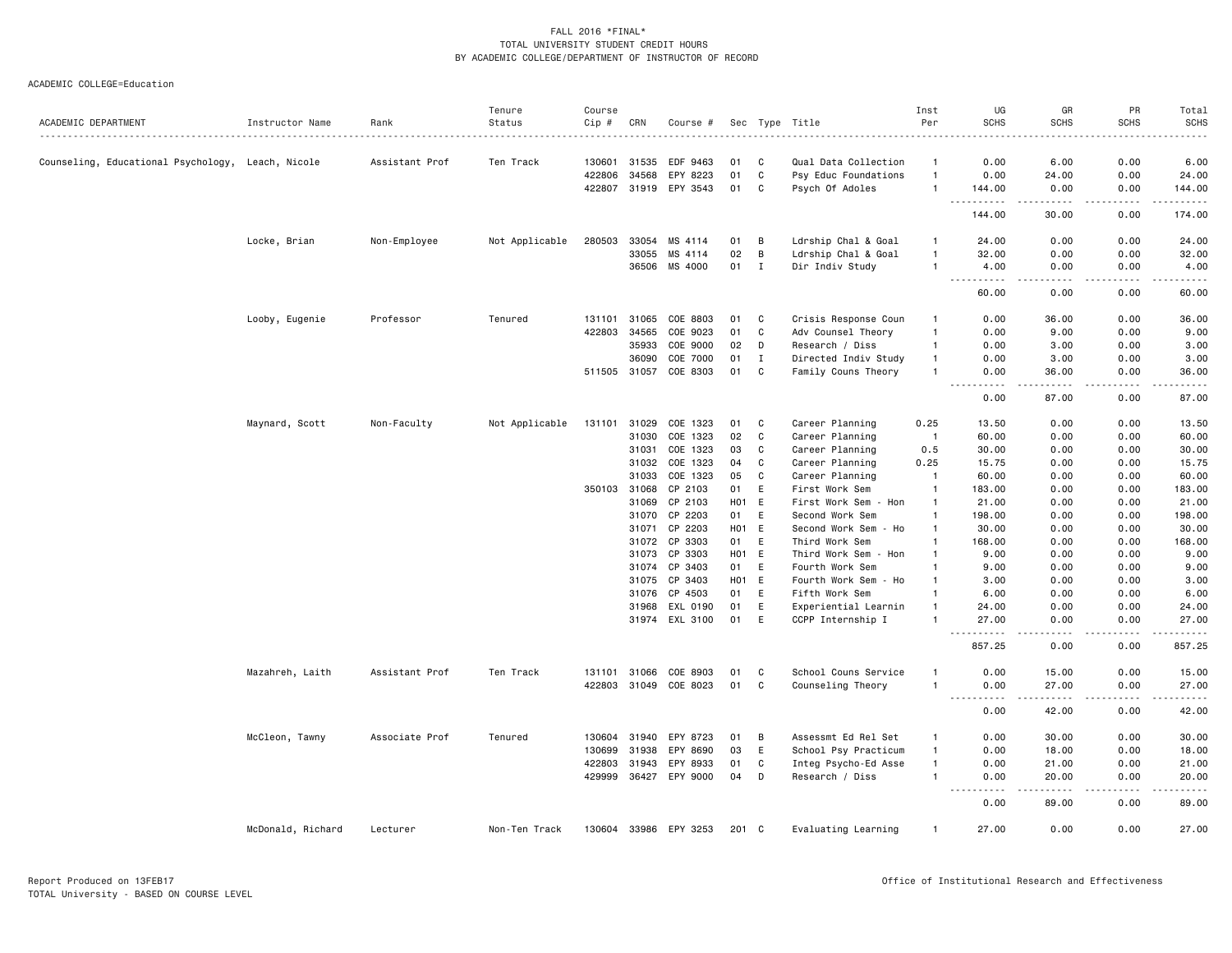| ACADEMIC DEPARTMENT                              | Instructor Name                     | Rank            | Tenure<br>Status | Course<br>Cip # | CRN   | Course #              |       |             | Sec Type Title       | Inst<br>Per  | UG<br><b>SCHS</b>                               | GR<br><b>SCHS</b>      | PR<br><b>SCHS</b> | Total<br><b>SCHS</b> |
|--------------------------------------------------|-------------------------------------|-----------------|------------------|-----------------|-------|-----------------------|-------|-------------|----------------------|--------------|-------------------------------------------------|------------------------|-------------------|----------------------|
|                                                  |                                     |                 |                  |                 |       |                       |       |             |                      |              |                                                 |                        |                   |                      |
|                                                  |                                     |                 |                  |                 |       |                       |       |             |                      |              | 27.00                                           | 0.00                   | 0.00              | 27.00                |
| Counseling, Educational Psychology, Morse, David |                                     | Professor       | Tenured          | 130601          | 31944 | EPY 9213              | 01    | C           | Adv Analysis Ed Rsch | $\mathbf{1}$ | 0.00                                            | 30.00                  | 0.00              | 30.00                |
|                                                  |                                     |                 |                  | 422803          | 35934 | COE 9000              | 03    | D           | Research / Diss      |              | 0.00<br>$\sim$ $\sim$ $\sim$ $\sim$             | 7.00<br>-----          | 0.00<br>.         | 7.00<br>.            |
|                                                  |                                     |                 |                  |                 |       |                       |       |             |                      |              | 0.00                                            | 37.00                  | 0.00              | 37.00                |
|                                                  | Olivieri, Kathleen                  | Instructor      | Non-Ten Track    | 520201          | 32993 | MGT 3213              | 04    | C           | Org Communications   | $\mathbf{1}$ | 153.00                                          | 0.00                   | 0.00              | 153.00               |
|                                                  |                                     |                 |                  |                 | 32994 | MGT 3213              | 05    | C           | Org Communications   | $\mathbf{1}$ | 147.00                                          | 0.00                   | 0.00              | 147.00               |
|                                                  |                                     |                 |                  | 521201          | 30609 | BIS 1012              | 01    | C           | Intro to Bus Info Sy | $\mathbf{1}$ | 496.00                                          | 0.00                   | 0.00              | 496.00               |
|                                                  |                                     |                 |                  |                 | 30610 | BIS 1012              | 02    | C           | Intro to Bus Info Sy | $\mathbf{1}$ | 92.00                                           | 0.00                   | 0.00              | 92.00                |
|                                                  |                                     |                 |                  |                 | 30611 | BIS 1012              | 03    | C           | Intro to Bus Info Sy | $\mathbf{1}$ | 90.00                                           | 0.00                   | 0.00              | 90.00                |
|                                                  |                                     |                 |                  | 521302 36927    |       | MGT 4000              | 01    | I           | Directed Indiv Study | $\mathbf{1}$ | 3.00<br>.                                       | 0.00                   | 0.00              | 3.00<br>.            |
|                                                  |                                     |                 |                  |                 |       |                       |       |             |                      |              | 981.00                                          | 0.00                   | 0.00              | 981.00               |
|                                                  | Palmer, Charles                     | Associate Prof  | Tenured          | 131101          | 31064 | COE 8730              | 01    | E           | Internship           |              | 0.00                                            | 12.00                  | 0.00              | 12.00                |
|                                                  |                                     |                 |                  | 422803          | 31052 | COE 8053              | 02    | E           | Practicum            |              | 0.00                                            | 6.00                   | 0.00              | 6.00                 |
|                                                  |                                     |                 |                  |                 | 31055 | COE 8063              | 02    | C           | Res Tech For Counsel | $\mathbf{1}$ | 0.00                                            | 30.00                  | 0.00              | 30.00                |
|                                                  |                                     |                 |                  |                 | 35935 | COE 9000              | 04    | D           | Research / Diss      | $\mathbf{1}$ | 0.00<br>$\sim$ $\sim$ $\sim$<br>.               | 2.00<br>-----          | 0.00<br>$- - - -$ | 2.00<br>والمستحدث    |
|                                                  |                                     |                 |                  |                 |       |                       |       |             |                      |              | 0.00                                            | 50.00                  | 0.00              | 50.00                |
|                                                  | Peeples, Kimberly                   | Grad Tch Assist | Not Applicable   |                 |       | 422803 31034 COE 4013 | 01    | C           | Fac Skills Dev       | 1            | 48.00                                           | 0.00                   | 0.00              | 48.00                |
|                                                  |                                     |                 |                  |                 |       |                       |       |             |                      |              | $- - - - -$<br>48.00                            | .<br>0.00              | .<br>0.00         | .<br>48.00           |
|                                                  | Seymour, Dana                       | Non-Faculty     | Not Applicable   |                 |       | 130604 34192 EPY 8473 | 501 C |             | Mid Level Assessment | $\mathbf{1}$ | 0.00                                            | 51.00                  | 0.00              | 51.00                |
|                                                  |                                     |                 |                  |                 |       |                       |       |             |                      |              | <u>.</u><br>0.00                                | $\frac{1}{2}$<br>51.00 | .<br>0.00         | .<br>51.00           |
|                                                  | Stratton-Gadke, Kase Assistant Prof |                 | Ten Track        | 130699          | 31937 | EPY 8690              | 02    | E           | School Psy Practicum | $\mathbf{1}$ | 0.00                                            | 21.00                  | 0.00              | 21.00                |
|                                                  |                                     |                 |                  |                 |       | 422703 31935 EPY 8253 | 01    | C           | Child Dev/Pathology  | $\mathbf{1}$ | 0.00                                            | 33,00                  | 0.00              | 33,00                |
|                                                  |                                     |                 |                  |                 |       |                       |       |             |                      |              | -----------                                     | .                      | .                 | .                    |
|                                                  |                                     |                 |                  |                 |       |                       |       |             |                      |              | 0.00                                            | 54.00                  | 0.00              | 54.00                |
|                                                  | Sullivan, Jayme                     | Lecturer        | Non-Ten Track    | 131101          | 36541 | COE 8740              | 201   | E           | Acad Yr Field ExpII- | 0.5          | 0.00                                            | 3.00                   | 0.00              | 3.00                 |
|                                                  |                                     |                 |                  | 422803          | 33922 | COE 8053              | 202 E |             | Practicum            | 0.5          | 0.00                                            | 1.50                   | 0.00              | 1.50                 |
|                                                  |                                     |                 |                  |                 |       |                       |       |             |                      |              | <b>.</b><br>$\sim$ $\sim$ $\sim$ $\sim$<br>0.00 | د د د د<br>4.50        | .<br>0.00         | والمستحدث<br>4.50    |
|                                                  | Vincent, Chelsey                    | Instructor      | Non-Ten Track    | 130301          | 32751 | LSK 1041              | 01    | C           | College Success I    | -1           | 20.00                                           | 0.00                   | 0.00              | 20.00                |
|                                                  |                                     |                 |                  |                 | 32752 | LSK 1041              | 02    | C           | College Success I    | $\mathbf{1}$ | 12.00                                           | 0.00                   | 0.00              | 12.00                |
|                                                  |                                     |                 |                  |                 | 32753 | LSK 1041              | 03    | $\mathbf c$ | College Success I    | $\mathbf{1}$ | 10.00                                           | 0.00                   | 0.00              | 10.00                |
|                                                  |                                     |                 |                  |                 | 32754 | LSK 1041              | 04    | C           | College Success I    | $\mathbf{1}$ | 20.00                                           | 0.00                   | 0.00              | 20.00                |
|                                                  |                                     |                 |                  |                 | 32755 | LSK 1041              | 05    | C           | College Success I    | $\mathbf{1}$ | 15.00                                           | 0.00                   | 0.00              | 15.00                |
|                                                  |                                     |                 |                  |                 | 32756 | LSK 1041              | 06    | C           | College Success I    | $\mathbf{1}$ | 11.00                                           | 0.00                   | 0.00              | 11.00                |
|                                                  |                                     |                 |                  | 131315 32743    |       | LSK 1023              | 01    | C           | Col Read/Study Skill | $\mathbf{1}$ | 90.00<br><u>.</u>                               | 0.00<br>$\frac{1}{2}$  | 0.00<br>.         | 90.00<br>.           |
|                                                  |                                     |                 |                  |                 |       |                       |       |             |                      |              | 178.00                                          | 0.00                   | 0.00              | 178.00               |
|                                                  | Walton, Amanda                      | Lecturer        | Non-Ten Track    |                 |       | 130101 33985 EPY 3143 | 201 C |             | Human Develop And Le | $\mathbf{1}$ | 27.00                                           | 0.00                   | 0.00              | 27.00                |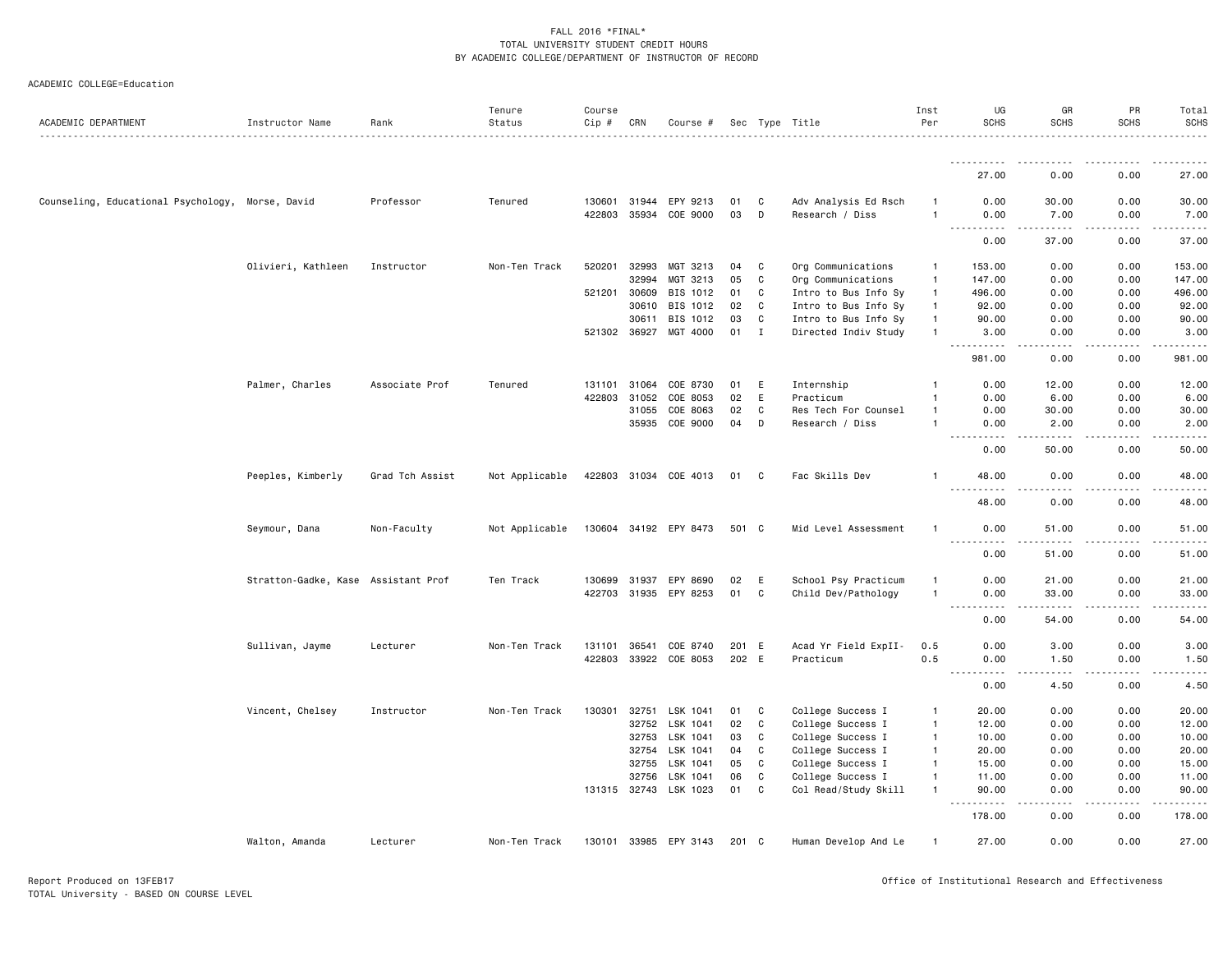| ACADEMIC DEPARTMENT                                                       | Instructor Name | Rank           | Tenure<br>Status | Course<br>Cip # | CRN          | Course #              |       |              | Sec Type Title       | Inst<br>Per    | UG<br><b>SCHS</b>                                                                                                                 | GR<br><b>SCHS</b>                                                                                                                                             | PR<br><b>SCHS</b>                                                                                                                                            | Total<br><b>SCHS</b> |
|---------------------------------------------------------------------------|-----------------|----------------|------------------|-----------------|--------------|-----------------------|-------|--------------|----------------------|----------------|-----------------------------------------------------------------------------------------------------------------------------------|---------------------------------------------------------------------------------------------------------------------------------------------------------------|--------------------------------------------------------------------------------------------------------------------------------------------------------------|----------------------|
|                                                                           |                 |                | .                |                 |              |                       |       |              |                      |                |                                                                                                                                   |                                                                                                                                                               |                                                                                                                                                              |                      |
|                                                                           |                 |                |                  |                 |              |                       |       |              |                      |                | 27.00                                                                                                                             | 0.00                                                                                                                                                          | 0.00                                                                                                                                                         | 27.00                |
| Counseling, Educational Psychology, Wang, Chih-Hsuan                      |                 | Lecturer       | Non-Ten Track    |                 |              | 130603 34190 EPY 6214 | 501 B |              | Ed & Psy Statistics  | $\mathbf{1}$   | 0.00                                                                                                                              | 64.00                                                                                                                                                         | 0.00                                                                                                                                                         | 64.00                |
|                                                                           |                 |                |                  |                 |              | 34191 EPY 8214        | 501 B |              | Adv Ed & Psy Stat    | 1              | 0.00                                                                                                                              | 12.00                                                                                                                                                         | 0.00                                                                                                                                                         | 12.00                |
|                                                                           |                 |                |                  |                 |              |                       |       |              |                      |                | $\sim$ $\sim$ $\sim$ $\sim$<br>.<br>0.00                                                                                          | 76.00                                                                                                                                                         | 0.00                                                                                                                                                         | 76.00                |
|                                                                           | Wei, Tianlan    | Assistant Prof | Ten Track        | 130499          | 36854        | EPY 7000              | 02    | I            | Directed Indiv Study | $\mathbf{1}$   | 0.00                                                                                                                              | 3.00                                                                                                                                                          | 0.00                                                                                                                                                         | 3.00                 |
|                                                                           |                 |                |                  | 130603          | 31931        | EPY 6214              | 01    | C            | Ed & Psy Statistics  | $\mathbf{1}$   | 0.00                                                                                                                              | 72.00                                                                                                                                                         | 0.00                                                                                                                                                         | 72.00                |
|                                                                           |                 |                |                  |                 |              | 31932 EPY 6214        | 02    | К            | Ed & Psy Statistics  | $\overline{1}$ | 0.00                                                                                                                              | 0.00                                                                                                                                                          | 0.00                                                                                                                                                         | 0.00                 |
|                                                                           |                 |                |                  |                 | 31933        | EPY 8214              | 01    | C            | Adv Ed & Psy Stat    | $\mathbf{1}$   | 0.00                                                                                                                              | 72.00                                                                                                                                                         | 0.00                                                                                                                                                         | 72.00                |
|                                                                           |                 |                |                  |                 |              | 31934 EPY 8214        | 02    | К            | Adv Ed & Psy Stat    |                | 0.00<br>.                                                                                                                         | 0.00<br>.                                                                                                                                                     | 0.00                                                                                                                                                         | 0.00<br><u>.</u>     |
|                                                                           |                 |                |                  |                 |              |                       |       |              |                      |                | $\frac{1}{2} \left( \frac{1}{2} \right) \left( \frac{1}{2} \right) \left( \frac{1}{2} \right) \left( \frac{1}{2} \right)$<br>0.00 | 147.00                                                                                                                                                        | $\frac{1}{2} \left( \frac{1}{2} \right) \left( \frac{1}{2} \right) \left( \frac{1}{2} \right) \left( \frac{1}{2} \right) \left( \frac{1}{2} \right)$<br>0.00 | 147.00               |
|                                                                           | Wilcher, Lori   | Lecturer       | Non-Ten Track    |                 | 131101 35111 | COE 8903              | 201 C |              | School Couns Service | $\mathbf{1}$   | 0.00                                                                                                                              | 51.00                                                                                                                                                         | 0.00                                                                                                                                                         | 51.00                |
|                                                                           |                 |                |                  | 422803          |              | 33920 COE 8023        | 201 C |              | Counseling Theory    | 1              | 0.00                                                                                                                              | 48.00                                                                                                                                                         | 0.00                                                                                                                                                         | 48.00                |
|                                                                           |                 |                |                  |                 |              |                       |       |              |                      |                | $\sim$ $\sim$ $\sim$<br>0.00                                                                                                      | 99.00                                                                                                                                                         | 0.00                                                                                                                                                         | 99.00                |
|                                                                           | Wilder, Carmen  | Non-Faculty    | Not Applicable   | 521003          | 33690        | SLCE 1002             | S01 C |              | Day One Leadership C | 0.3            | 103.80                                                                                                                            | 0.00                                                                                                                                                          | 0.00                                                                                                                                                         | 103.80               |
|                                                                           |                 |                |                  |                 | 33691        | SLCE 3812             | 01    | $\mathbf{C}$ | Montgomery Ldshp Pro | 0.5            | 39.00                                                                                                                             | 0.00                                                                                                                                                          | 0.00                                                                                                                                                         | 39.00                |
|                                                                           |                 |                |                  |                 | 35300        | <b>SLCE 1002</b>      | S02 B |              | Day One Leadership C | 0.3            | 14.40                                                                                                                             | 0.00                                                                                                                                                          | 0.00                                                                                                                                                         | 14.40                |
|                                                                           |                 |                |                  |                 | 35304        | SLCE 1002 S03 B       |       |              | Day One Leadership C | 0.3            | 5.40                                                                                                                              | 0.00                                                                                                                                                          | 0.00                                                                                                                                                         | 5.40                 |
|                                                                           |                 |                |                  |                 |              |                       |       |              |                      |                | $\frac{1}{2}$<br>.<br>162.60                                                                                                      | .<br>0.00                                                                                                                                                     | .<br>0.00                                                                                                                                                    | .<br>162.60          |
|                                                                           | Wilder, Charles | Non-Faculty    | Not Applicable   |                 |              | 141901 32960 ME 4111  | 01    | C            | Professional Develop | $\mathbf{1}$   | 68.00                                                                                                                             | 0.00                                                                                                                                                          | 0.00                                                                                                                                                         | 68.00                |
|                                                                           |                 |                |                  |                 |              |                       |       |              |                      |                | $\sim$ $\sim$ $\sim$<br>68.00                                                                                                     | 0.00                                                                                                                                                          | 0.00                                                                                                                                                         | 68.00                |
|                                                                           | Wong, Daniel    | Professor      | Tenured          |                 | 422803 31054 | COE 8063              | 01    | C            | Res Tech For Counsel |                | 0.00                                                                                                                              | 48.00                                                                                                                                                         | 0.00                                                                                                                                                         | 48.00                |
|                                                                           |                 |                |                  |                 |              | 512310 31058 COE 8353 | 01    | C            | Voc Rehab Counseling | $\mathbf{1}$   | 0.00                                                                                                                              | 18.00                                                                                                                                                         | 0.00                                                                                                                                                         | 18.00                |
|                                                                           |                 |                |                  |                 |              |                       |       |              |                      |                | .<br>$\sim$ $\sim$ $\sim$ $\sim$<br>0.00                                                                                          | $\frac{1}{2} \left( \frac{1}{2} \right) \left( \frac{1}{2} \right) \left( \frac{1}{2} \right) \left( \frac{1}{2} \right) \left( \frac{1}{2} \right)$<br>66.00 | $- - - - -$<br>0.00                                                                                                                                          | .<br>66.00           |
|                                                                           | Wong, Lucy      | Lecturer       | Non-Ten Track    |                 | 301101 31043 | COE 4713              | 01    | C            | Issues In Aging      | 1              | 93.00                                                                                                                             | 0.00                                                                                                                                                          | 0.00                                                                                                                                                         | 93.00                |
|                                                                           |                 |                |                  |                 | 31046        | COE 6713              | 01    | C            | Issues In Aging      | 1              | 0.00                                                                                                                              | 3.00                                                                                                                                                          | 0.00                                                                                                                                                         | 3.00                 |
|                                                                           |                 |                |                  |                 | 512310 31059 | COE 8373              | 01    | C            | Med Aspects/Disabil  | $\mathbf{1}$   | 0.00                                                                                                                              | 21.00                                                                                                                                                         | 0.00                                                                                                                                                         | 21.00                |
|                                                                           |                 |                |                  |                 |              |                       |       |              |                      |                | $\frac{1}{2}$<br>93.00                                                                                                            | .<br>24.00                                                                                                                                                    | .<br>0.00                                                                                                                                                    | .<br>117.00          |
|                                                                           | Wozny, Darren   | Professor      | Tenured          | 422803 33923    |              | COE 8063              | 201 C |              | Res Tech For Counsel | 1              | 0.00                                                                                                                              | 39.00                                                                                                                                                         | 0.00                                                                                                                                                         | 39.00                |
|                                                                           |                 |                |                  |                 |              | 511505 33925 COE 8303 | 201 C |              | Family Couns Theory  | 1              | 0.00                                                                                                                              | 57.00                                                                                                                                                         | 0.00                                                                                                                                                         | 57.00                |
|                                                                           |                 |                |                  |                 |              |                       |       |              |                      |                | $\sim$ $\sim$ $\sim$ $\sim$<br>.<br>0.00                                                                                          | $\frac{1}{2} \left( \frac{1}{2} \right) \left( \frac{1}{2} \right) \left( \frac{1}{2} \right) \left( \frac{1}{2} \right) \left( \frac{1}{2} \right)$<br>96.00 | -----<br>0.00                                                                                                                                                | 96.00                |
| ----------------------------------                                        |                 |                |                  |                 |              |                       |       |              |                      |                |                                                                                                                                   | ==========                                                                                                                                                    | ==========                                                                                                                                                   |                      |
| Counseling, Educational Psychology,<br>---------------------------------- |                 |                |                  |                 |              |                       |       |              |                      |                | 5834.10<br>==========                                                                                                             | 1533.00<br>----------- ---------                                                                                                                              | 0.00                                                                                                                                                         | 7367.10              |
|                                                                           |                 |                |                  |                 |              |                       |       |              |                      |                |                                                                                                                                   |                                                                                                                                                               |                                                                                                                                                              |                      |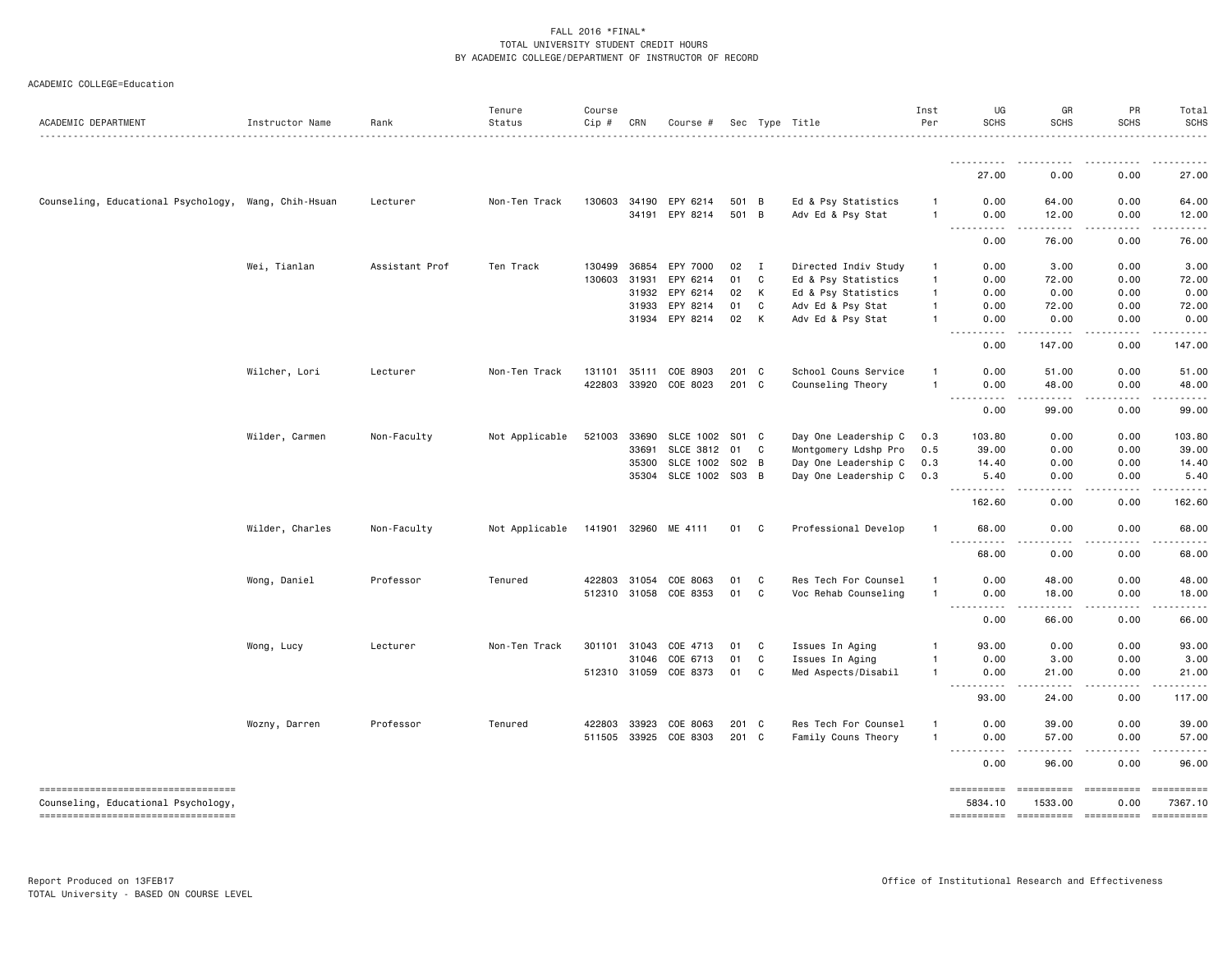|                                                     |                    |                  | Tenure        | Course       |              |                       |       |              |                      | Inst           | UG                                      | GR                                                                                                                                 | PR                | Total                                       |
|-----------------------------------------------------|--------------------|------------------|---------------|--------------|--------------|-----------------------|-------|--------------|----------------------|----------------|-----------------------------------------|------------------------------------------------------------------------------------------------------------------------------------|-------------------|---------------------------------------------|
| ACADEMIC DEPARTMENT                                 | Instructor Name    | Rank<br><u>.</u> | Status        | $Cip$ #      | CRN          | Course #              |       |              | Sec Type Title<br>.  | Per            | <b>SCHS</b>                             | <b>SCHS</b>                                                                                                                        | <b>SCHS</b>       | <b>SCHS</b><br>.                            |
| Curriculum, Instruction & Special E Alley, Kathleen |                    | Assistant Prof   | Ten Track     | 131202 36023 |              | EDE 7000              | 01    | I            | Directed Indiv Study | $\mathbf{1}$   | 0.00                                    | 1.00                                                                                                                               | 0.00              | 1.00                                        |
|                                                     |                    |                  |               |              | 36274        | EDE 9000              | 02    | D            | Research / Diss      | $\overline{1}$ | 0.00                                    | 2.00                                                                                                                               | 0.00              | 2.00                                        |
|                                                     |                    |                  |               | 131203 33665 |              | RDG 3423              | 01    | C            | Middle Lvl Lit II    | $\overline{1}$ | 87.00                                   | 0.00                                                                                                                               | 0.00              | 87.00                                       |
|                                                     |                    |                  |               |              | 34336        | RDG 8123              | 501 C |              | Sup MidSch Lit Learn | $\overline{1}$ | 0.00                                    | 51.00                                                                                                                              | 0.00              | 51.00                                       |
|                                                     |                    |                  |               |              |              |                       |       |              |                      |                | 87.00                                   | 54.00                                                                                                                              | 0.00              | <u>.</u><br>141.00                          |
|                                                     | Andrews, Hunter    | Lecturer         | Non-Ten Track | 422814 31551 |              | EDX 3213              | 01    | - C          | Indiv Inst Except Ch | $\overline{1}$ | 90.00                                   | 0.00                                                                                                                               | 0.00              | 90.00                                       |
|                                                     |                    |                  |               |              | 31556        | EDX 3213              | 06    | C            | Indiv Inst Except Ch | -1             | 90.00                                   | 0.00                                                                                                                               | 0.00              | 90.00                                       |
|                                                     |                    |                  |               |              |              |                       |       |              |                      |                | $\sim$ $\sim$<br>180.00                 | 0.00                                                                                                                               | 0.00              | .<br>180.00                                 |
|                                                     |                    |                  |               |              | 131202 31508 | EDE 8473              |       |              |                      | $\mathbf{1}$   | 0.00                                    | 27.00                                                                                                                              | 0.00              | 27.00                                       |
|                                                     | Anthony, Kenneth   | Assistant Prof   | Ten Track     |              |              |                       | 01    | C            | Elem Soc Stu Curr    | $\overline{1}$ |                                         |                                                                                                                                    |                   |                                             |
|                                                     |                    |                  |               |              | 36490        | EDE 7000              | 03    | $\mathbf I$  | Directed Indiv Study |                | 0.00                                    | 3.00                                                                                                                               | 0.00              | 3.00                                        |
|                                                     |                    |                  |               |              | 36491        | EDE 7000              | 04    | $\mathbf{I}$ | Directed Indiv Study | $\mathbf{1}$   | 0.00                                    | 3.00                                                                                                                               | 0.00              | 3.00                                        |
|                                                     |                    |                  |               | 131318 31501 |              | EDE 4143              | 01    | B            | Teach Elem/Mid Lvl S | $\overline{1}$ | 63.00                                   | 0.00                                                                                                                               | 0.00              | 63.00                                       |
|                                                     |                    |                  |               |              | 31502        | EDE 4143              | 02    | B            | Teach Elem/Mid Lvl S | $\overline{1}$ | 66.00<br>.                              | 0.00<br>-----                                                                                                                      | 0.00<br>.         | 66.00<br>.                                  |
|                                                     |                    |                  |               |              |              |                       |       |              |                      |                | 129.00                                  | 33.00                                                                                                                              | 0.00              | 162.00                                      |
|                                                     | Bennett, Stephanie | Assistant Prof   | Ten Track     |              | 131202 31509 | EDE 8623              | 01    | C            | Content Area Literac | $\mathbf{1}$   | 0.00                                    | 18.00                                                                                                                              | 0.00              | 18.00                                       |
|                                                     |                    |                  |               |              | 36501        | EDE 9000              | 04    | D            | Research / Diss      | $\overline{1}$ | 0.00                                    | 10.00                                                                                                                              | 0.00              | 10.00                                       |
|                                                     |                    |                  |               |              | 36726        | EDE 7000              | 05    | $\mathbf I$  | Directed Indiv Study | $\overline{1}$ | 0.00                                    | 1.00                                                                                                                               | 0.00              | 1.00                                        |
|                                                     |                    |                  |               | 131305 33668 |              | RDG 4133              | 02    | C            | Integrat Lang Art In | $\overline{1}$ | 66.00                                   | 0.00                                                                                                                               | 0.00              | 66.00                                       |
|                                                     |                    |                  |               |              | 33669        | RDG 4133              | 03    | C            | Integrat Lang Art In | $\overline{1}$ | 63.00                                   | 0.00                                                                                                                               | 0.00              | 63.00                                       |
|                                                     |                    |                  |               |              |              |                       |       |              |                      |                | $\sim$ $\sim$ $\sim$<br>-----<br>129.00 | $\frac{1}{2} \left( \frac{1}{2} \right) \left( \frac{1}{2} \right) \left( \frac{1}{2} \right) \left( \frac{1}{2} \right)$<br>29.00 | 0.00              | .<br>158.00                                 |
|                                                     | Binford, Paul      | Assistant Prof   | Ten Track     | 131203       | 34159        | EDS 8243              | 501 C |              | Adv. Plan Manage Lea | $\overline{1}$ | 0.00                                    | 36.00                                                                                                                              | 0.00              | 36.00                                       |
|                                                     |                    |                  |               | 131318 31503 |              | EDE 4143              | 03    | B            | Teach Elem/Mid Lvl S | $\overline{1}$ | 63.00                                   | 0.00                                                                                                                               | 0.00              | 63.00                                       |
|                                                     |                    |                  |               |              | 31539        | EDS 4643              | 01    | C            | Method Teach Soc Stu | $\overline{1}$ | 45.00                                   | 0.00                                                                                                                               | 0.00              | 45.00                                       |
|                                                     |                    |                  |               |              |              |                       |       |              |                      |                | $\sim$ $\sim$ $\sim$<br>-----<br>108.00 | $- - - -$<br>36.00                                                                                                                 | $- - - -$<br>0.00 | . <u>.</u> .<br>144.00                      |
|                                                     | Brenner, Devon     | Professor        | Tenured       |              |              | 131202 36816 EDE 9000 | 05    | D            | Research / Diss      | -1             | 0.00                                    | 1.00                                                                                                                               | 0.00              | 1.00                                        |
|                                                     |                    |                  |               |              |              |                       |       |              |                      |                | .<br>0.00                               | د د د د<br>1.00                                                                                                                    | .<br>0.00         | $    -$<br>1.00                             |
|                                                     | Brown, Karen       | Lecturer         | Non-Ten Track | 131203 34329 |              | RDG 3413              | 501 C |              | Middle Lvl Lit I     | $\mathbf{1}$   | 36.00                                   | 0.00                                                                                                                               | 0.00              | 36.00                                       |
|                                                     |                    |                  |               |              | 34331        | RDG 3423              | 501 C |              | Middle Lvl Lit II    | $\overline{1}$ | 39.00                                   | 0.00                                                                                                                               | 0.00              | 39.00                                       |
|                                                     |                    |                  |               |              |              |                       |       |              |                      |                | $\sim$ $\sim$ .<br>75.00                | 0.00                                                                                                                               | 0.00              | $\sim$ $\sim$ $\sim$ $\sim$ $\sim$<br>75.00 |
|                                                     |                    |                  |               |              |              |                       |       |              |                      |                |                                         |                                                                                                                                    |                   |                                             |
|                                                     | Buss, Nikki        | Lecturer         | Non-Ten Track | 131305 31541 |              | EDS 4673              | 01    | C            | Method Teach Lang Ar | $\overline{1}$ | 78.00                                   | 0.00                                                                                                                               | 0.00              | 78.00                                       |
|                                                     |                    |                  |               |              |              | 131315 33666 RDG 3513 | 01    | C            | Rdg Strag Second Sch | $\overline{1}$ | 84.00                                   | 0.00                                                                                                                               | 0.00              | 84.00<br>.                                  |
|                                                     |                    |                  |               |              |              |                       |       |              |                      |                | 162.00                                  | 0.00                                                                                                                               | 0.00              | 162.00                                      |
|                                                     | Chappell, Manya    | Instructor       | Non-Ten Track | 131203       | 33664        | RDG 3413              | 01    | C            | Middle Lvl Lit I     | -1             | 60.00                                   | 0.00                                                                                                                               | 0.00              | 60.00                                       |
|                                                     |                    |                  |               |              | 36643        | RDG 3413              | 02    | C            | Middle Lvl Lit I     | $\overline{1}$ | 30.00                                   | 0.00                                                                                                                               | 0.00              | 30.00                                       |
|                                                     |                    |                  |               | 131305 33667 |              | RDG 4133              | 01    | C            | Integrat Lang Art In | $\mathbf{1}$   | 63.00                                   | 0.00                                                                                                                               | 0.00              | 63.00                                       |
|                                                     |                    |                  |               |              | 131311 31499 | EDE 4123              | 03    | B            | Teach Elem/Mid Level | $\overline{1}$ | 63.00                                   | 0.00                                                                                                                               | 0.00              | 63.00                                       |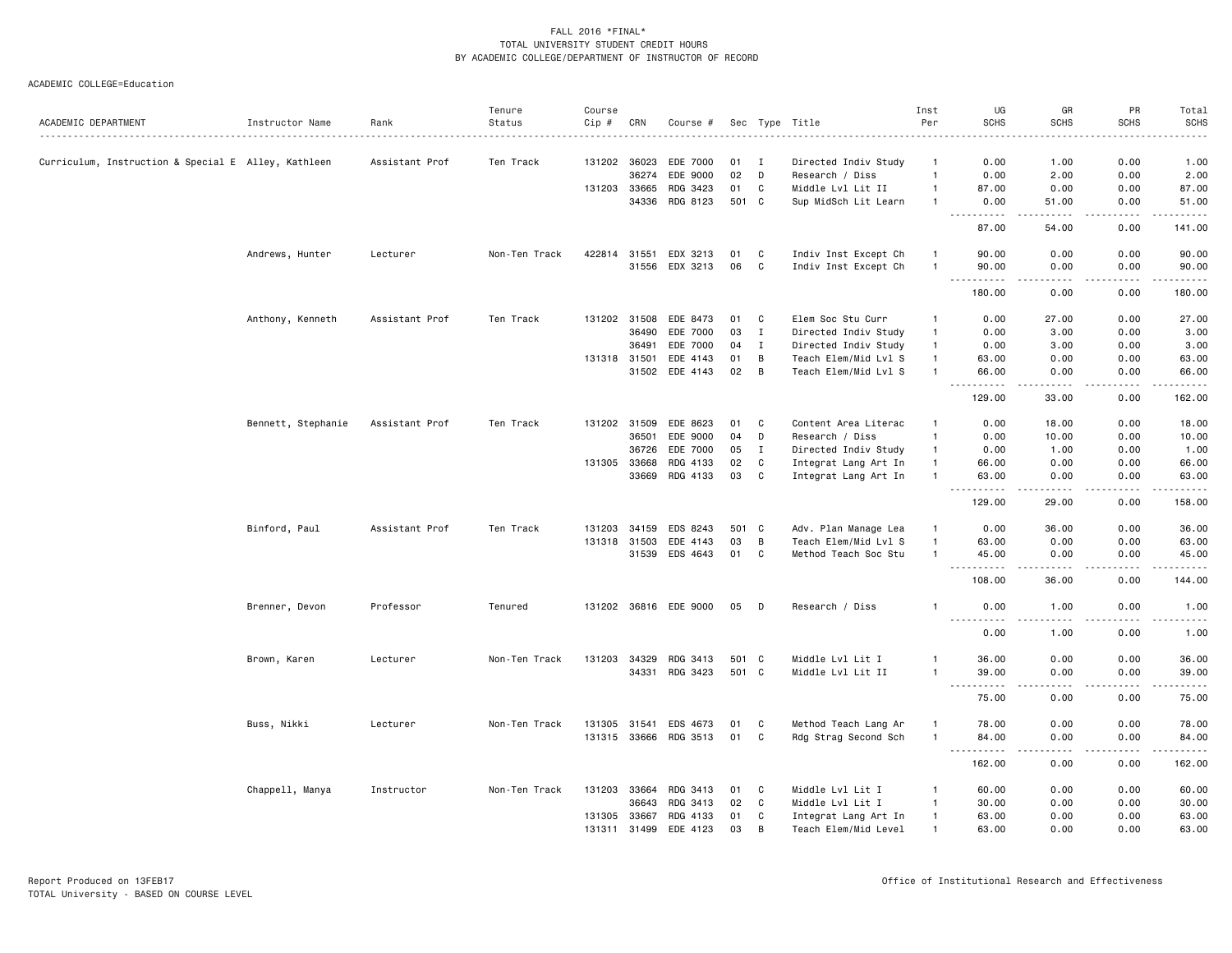| ACADEMIC COLLEGE=Education |  |
|----------------------------|--|
|----------------------------|--|

| ACADEMIC DEPARTMENT                                   | Instructor Name   | Rank           | Tenure<br>Status | Course<br>Cip # | CRN            | Course #              |          |              | Sec Type Title                          | Inst<br>Per                  | UG<br><b>SCHS</b>                                                                                                                                                                     | GR<br><b>SCHS</b>                                                                                                                                            | PR<br><b>SCHS</b> | Total<br><b>SCHS</b><br>$\frac{1}{2} \left( \frac{1}{2} \right) \left( \frac{1}{2} \right) \left( \frac{1}{2} \right) \left( \frac{1}{2} \right) \left( \frac{1}{2} \right)$ |
|-------------------------------------------------------|-------------------|----------------|------------------|-----------------|----------------|-----------------------|----------|--------------|-----------------------------------------|------------------------------|---------------------------------------------------------------------------------------------------------------------------------------------------------------------------------------|--------------------------------------------------------------------------------------------------------------------------------------------------------------|-------------------|------------------------------------------------------------------------------------------------------------------------------------------------------------------------------|
|                                                       |                   |                |                  |                 |                |                       |          |              |                                         |                              | <u>.</u>                                                                                                                                                                              |                                                                                                                                                              |                   |                                                                                                                                                                              |
|                                                       |                   |                |                  |                 |                |                       |          |              |                                         |                              | 216.00                                                                                                                                                                                | 0.00                                                                                                                                                         | 0.00              | 216.00                                                                                                                                                                       |
| Curriculum, Instruction & Special E Cirlot-New, Laura |                   | Non-Faculty    | Not Applicable   | 130101          | 31562          | EDX 4353              | 01       | C            | Assistive Tech in Sp                    | $\mathbf{1}$                 | 63.00                                                                                                                                                                                 | 0.00                                                                                                                                                         | 0.00              | 63.00                                                                                                                                                                        |
|                                                       |                   |                |                  |                 | 31570          | EDX 6353              | 01       | C            | Assistive Tech in Sp                    | -1                           | 0.00<br>.<br>$\sim$ $\sim$ $\sim$                                                                                                                                                     | 9.00<br>.                                                                                                                                                    | 0.00<br>.         | 9.00<br>.                                                                                                                                                                    |
|                                                       |                   |                |                  |                 |                |                       |          |              |                                         |                              | 63.00                                                                                                                                                                                 | 9.00                                                                                                                                                         | 0.00              | 72.00                                                                                                                                                                        |
|                                                       | Coffey, Kenneth   | Professor      | Tenured          | 131001          | 31563          | EDX 4413              | 01       | C            | Wk W/Fams of Stdts w                    | -1                           | 99.00                                                                                                                                                                                 | 0.00                                                                                                                                                         | 0.00              | 99.00                                                                                                                                                                        |
|                                                       |                   |                |                  |                 | 131008 35719   | EDX 4623              | 01       | $\mathtt{C}$ | Adapt for Stdts w/Ph                    | $\mathbf{1}$                 | 57.00                                                                                                                                                                                 | 0.00                                                                                                                                                         | 0.00              | 57.00                                                                                                                                                                        |
|                                                       |                   |                |                  |                 | 35720          | EDX 6623              | 01       | C            | Adap for Stdts w/Phy                    | $\mathbf{1}$                 | 0.00                                                                                                                                                                                  | 9.00                                                                                                                                                         | 0.00              | 9.00                                                                                                                                                                         |
|                                                       |                   |                |                  |                 | 422814 31552   | EDX 3213              | 02       | C            | Indiv Inst Except Ch                    | $\mathbf{1}$                 | 105.00<br>.<br>.                                                                                                                                                                      | 0.00                                                                                                                                                         | 0.00              | 105.00<br>.                                                                                                                                                                  |
|                                                       |                   |                |                  |                 |                |                       |          |              |                                         |                              | 261.00                                                                                                                                                                                | 9.00                                                                                                                                                         | 0.00              | 270.00                                                                                                                                                                       |
|                                                       | Collier, Matthew  | Lecturer       | Non-Ten Track    |                 |                | 422814 34169 EDX 3213 | 501 C    |              | Indiv Inst Except Ch                    | -1                           | 60.00                                                                                                                                                                                 | 0.00                                                                                                                                                         | 0.00              | 60.00                                                                                                                                                                        |
|                                                       |                   |                |                  |                 |                |                       |          |              |                                         |                              | 60.00                                                                                                                                                                                 | 0.00                                                                                                                                                         | 0.00              | 60.00                                                                                                                                                                        |
|                                                       | Davidson, Sandy   | Lecturer       | Non-Ten Track    |                 |                | 131202 33937 EDE 3343 | 201 C    |              | Teach Adoles Lit                        |                              | 27.00<br>$- - -$<br><u>.</u>                                                                                                                                                          | 0.00<br>$\frac{1}{2}$                                                                                                                                        | 0.00              | 27.00<br>.                                                                                                                                                                   |
|                                                       |                   |                |                  |                 |                |                       |          |              |                                         |                              | 27.00                                                                                                                                                                                 | 0.00                                                                                                                                                         | 0.00              | 27.00                                                                                                                                                                        |
|                                                       | Davis, Shane      | Non-Faculty    | Not Applicable   |                 |                | 131205 36785 EDS 3411 | 02       | E            | Prac In Secondary Ed                    |                              | 14.00<br>$\sim$ $\sim$ $\sim$<br>$\frac{1}{2} \left( \frac{1}{2} \right) \left( \frac{1}{2} \right) \left( \frac{1}{2} \right) \left( \frac{1}{2} \right) \left( \frac{1}{2} \right)$ | 0.00                                                                                                                                                         | 0.00              | 14.00                                                                                                                                                                        |
|                                                       |                   |                |                  |                 |                |                       |          |              |                                         |                              | 14.00                                                                                                                                                                                 | 0.00                                                                                                                                                         | 0.00              | 14.00                                                                                                                                                                        |
|                                                       | Devlin, Sandy     | Professor      | Tenured          |                 | 131001 31573   | EDX 8173              | 01       | C            | Sp Ed In Reg Classrm                    | $\mathbf{1}$                 | 0.00                                                                                                                                                                                  | 24.00                                                                                                                                                        | 0.00              | 24.00                                                                                                                                                                        |
|                                                       |                   |                |                  |                 | 31574          | EDX 8393              | 01       | S            | Seminar in Em/Bd                        | $\mathbf{1}$                 | 0.00                                                                                                                                                                                  | 18.00                                                                                                                                                        | 0.00              | 18.00                                                                                                                                                                        |
|                                                       |                   |                |                  |                 | 35883          | EDX 9000              | 01       | D            | Research / Diss                         | -1                           | 0.00                                                                                                                                                                                  | 7.00                                                                                                                                                         | 0.00              | 7.00                                                                                                                                                                         |
|                                                       |                   |                |                  |                 | 36433          | EDX 7000              | 01       | $\mathbf{I}$ | Directed Indiv Study                    | $\mathbf{1}$                 | 0.00                                                                                                                                                                                  | 3.00                                                                                                                                                         | 0.00              | 3.00                                                                                                                                                                         |
|                                                       |                   |                |                  |                 | 36757          | EDX 7000              | 03       | $\mathbf{I}$ | Directed Indiv Study                    | $\mathbf{1}$<br>$\mathbf{1}$ | 0.00                                                                                                                                                                                  | 3.00                                                                                                                                                         | 0.00              | 3.00                                                                                                                                                                         |
|                                                       |                   |                |                  | 131202          | 36895<br>36435 | EDX 7000<br>EDE 9000  | 04<br>03 | $\;$ I<br>D  | Directed Indiv Study<br>Research / Diss | $\mathbf{1}$                 | 0.00<br>0.00                                                                                                                                                                          | 3.00<br>3.00                                                                                                                                                 | 0.00<br>0.00      | 3.00<br>3.00                                                                                                                                                                 |
|                                                       |                   |                |                  |                 | 422814 31554   | EDX 3213              | 04       | $\mathtt{C}$ | Indiv Inst Except Ch                    | $\mathbf{1}$                 | 84.00                                                                                                                                                                                 | 0.00                                                                                                                                                         | 0.00              | 84.00                                                                                                                                                                        |
|                                                       |                   |                |                  |                 | 31558          | EDX 3213              | 08       | C            | Indiv Inst Except Ch                    | $\mathbf{1}$                 | 90.00                                                                                                                                                                                 | 0.00                                                                                                                                                         | 0.00              | 90.00                                                                                                                                                                        |
|                                                       |                   |                |                  |                 | 31559          | EDX 3223              | 01       | C            | Intro to Emtnl/Behav                    |                              | 105.00                                                                                                                                                                                | 0.00                                                                                                                                                         | 0.00              | 105.00                                                                                                                                                                       |
|                                                       |                   |                |                  |                 |                |                       |          |              |                                         |                              | $-$<br>.<br>279.00                                                                                                                                                                    | 61.00                                                                                                                                                        | 0.00              | 340.00                                                                                                                                                                       |
|                                                       | Feasel, Mandy     | Non-Employee   | Not Applicable   |                 |                | 131305 33956 EDS 4673 | 201 C    |              | Method Teach Lang Ar                    | -1                           | 15.00<br>$\sim$ $\sim$ $\sim$<br>. <u>.</u>                                                                                                                                           | 0.00                                                                                                                                                         | 0.00              | 15.00                                                                                                                                                                        |
|                                                       |                   |                |                  |                 |                |                       |          |              |                                         |                              | 15.00                                                                                                                                                                                 | 0.00                                                                                                                                                         | 0.00              | 15.00                                                                                                                                                                        |
|                                                       | Fondren, Patricia | Instructor     | Non-Ten Track    | 131001          | 31565          | EDX 4873              | 01       | - S          | Prof Sem In Sp Ed                       | $\mathbf{1}$                 | 6.00                                                                                                                                                                                  | 0.00                                                                                                                                                         | 0.00              | 6.00                                                                                                                                                                         |
|                                                       |                   |                |                  |                 | 34176          | EDX 6813              | 502 C    |              | Intro Assmt Spec Ed                     | $\mathbf{1}$                 | 0.00                                                                                                                                                                                  | 12.00                                                                                                                                                        | 0.00              | 12.00                                                                                                                                                                        |
|                                                       |                   |                |                  |                 | 422814 31550   | EDX 3203              | 01       | C            | Intro To Learn Disab                    | $\mathbf{1}$                 | 132.00                                                                                                                                                                                | 0.00                                                                                                                                                         | 0.00              | 132.00                                                                                                                                                                       |
|                                                       |                   |                |                  |                 | 31553          | EDX 3213              | 03       | C            | Indiv Inst Except Ch                    | $\mathbf{1}$                 | 87.00                                                                                                                                                                                 | 0.00                                                                                                                                                         | 0.00              | 87.00                                                                                                                                                                        |
|                                                       |                   |                |                  |                 | 34170          | EDX 3213              | 502 C    |              | Indiv Inst Except Ch                    | $\mathbf{1}$                 | 57.00<br><u>.</u>                                                                                                                                                                     | 0.00<br>$\frac{1}{2} \left( \frac{1}{2} \right) \left( \frac{1}{2} \right) \left( \frac{1}{2} \right) \left( \frac{1}{2} \right) \left( \frac{1}{2} \right)$ | 0.00<br>.         | 57.00<br>$\begin{array}{cccccccccc} \bullet & \bullet & \bullet & \bullet & \bullet & \bullet & \bullet \end{array}$                                                         |
|                                                       |                   |                |                  |                 |                |                       |          |              |                                         |                              | 282.00                                                                                                                                                                                | 12.00                                                                                                                                                        | 0.00              | 294.00                                                                                                                                                                       |
|                                                       | Franz, Dana       | Associate Prof | Tenured          | 131205 31511    |                | EDE 9221              | 01       | C            | Professional Practic                    |                              | 0.00                                                                                                                                                                                  | 2.00                                                                                                                                                         | 0.00              | 2.00                                                                                                                                                                         |
|                                                       |                   |                |                  |                 | 31536          | EDS 3411              | 01       | Ε            | Prac In Secondary Ed                    | $\overline{1}$               | 15.00                                                                                                                                                                                 | 0.00                                                                                                                                                         | 0.00              | 15.00                                                                                                                                                                        |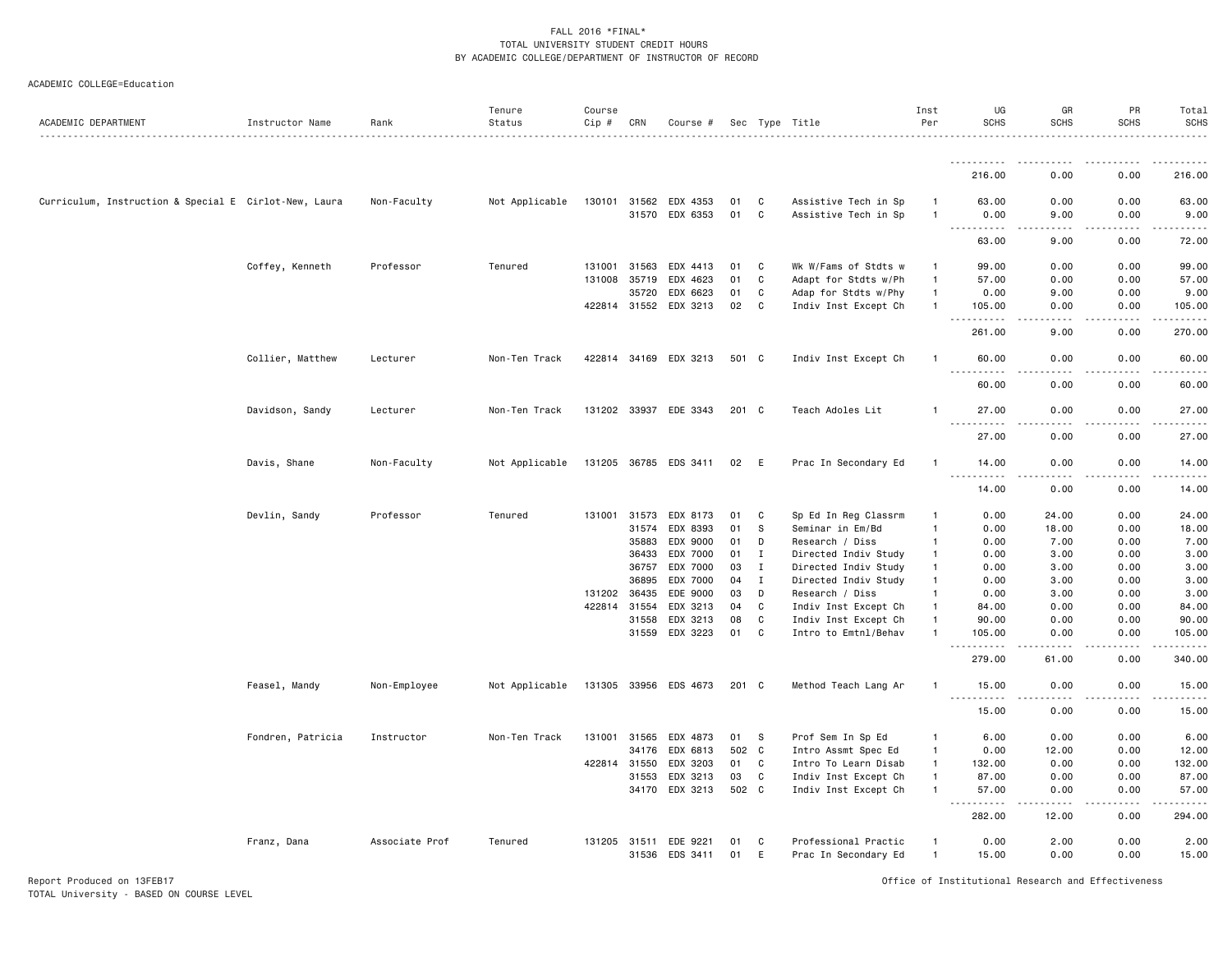#### ACADEMIC COLLEGE=Education

|                                                 |                   |                                   | Tenure        | Course       |       |                       |       |              |                      | Inst         | UG                                                                                                                        | GR                    | PR                    | Total               |
|-------------------------------------------------|-------------------|-----------------------------------|---------------|--------------|-------|-----------------------|-------|--------------|----------------------|--------------|---------------------------------------------------------------------------------------------------------------------------|-----------------------|-----------------------|---------------------|
| ACADEMIC DEPARTMENT                             | Instructor Name   | Rank                              | Status        | Cip #        | CRN   | Course #              |       |              | Sec Type Title<br>.  | Per          | <b>SCHS</b>                                                                                                               | <b>SCHS</b>           | <b>SCHS</b>           | <b>SCHS</b><br>.    |
| Curriculum, Instruction & Special E Franz, Dana |                   | Associate Prof                    | Tenured       | 131205       | 31547 | EDS 8653              | 01    | C            | Issues of Accountabi | -1           | 0.00                                                                                                                      | 30.00                 | 0.00                  | 30.00               |
|                                                 |                   |                                   |               |              | 31549 | EDS 9221              | 01    | $\mathbb C$  | Professional Practic | $\mathbf{1}$ | 0.00                                                                                                                      | 3.00                  | 0.00                  | 3.00                |
|                                                 |                   |                                   |               |              | 36158 | EDS 9000              | 01    | D            | Research / Diss      | $\mathbf{1}$ | 0.00                                                                                                                      | 17.00                 | 0.00                  | 17.00               |
|                                                 |                   |                                   |               |              | 36676 | EDS 7000              | 04    | Ι.           | Directed Indiv Study | $\mathbf{1}$ | 0.00                                                                                                                      | 5.00                  | 0.00                  | 5.00                |
|                                                 |                   |                                   |               |              |       | 36875 EDS 7000        | 06    | $\mathbf{I}$ | Directed Indiv Study | $\mathbf{1}$ | 0.00                                                                                                                      | 3.00                  | 0.00                  | 3.00                |
|                                                 |                   |                                   |               |              |       |                       |       |              |                      |              | $\frac{1}{2} \left( \frac{1}{2} \right) \left( \frac{1}{2} \right) \left( \frac{1}{2} \right) \left( \frac{1}{2} \right)$ |                       |                       | د د د د د           |
|                                                 |                   |                                   |               |              |       |                       |       |              |                      |              | 15.00                                                                                                                     | 60.00                 | 0.00                  | 75.00               |
|                                                 | Hanna, Tania      | Clinical Assist Pro Non-Ten Track |               | 131305       | 34036 | RDG 4133              | 201 C |              | Integrat Lang Art In | $\mathbf{1}$ | 39.00                                                                                                                     | 0.00                  | 0.00                  | 39.00               |
|                                                 |                   |                                   |               | 131315       | 34032 | RDG 3113              | 201   | C            | Early Literacy Instr | $\mathbf{1}$ | 54.00                                                                                                                     | 0.00                  | 0.00                  | 54.00               |
|                                                 |                   |                                   |               |              | 34033 | RDG 3123              | 201   | C            | Early Lit Instruct I | $\mathbf{1}$ | 54.00                                                                                                                     | 0.00                  | 0.00                  | 54.00               |
|                                                 |                   |                                   |               | 131316 33939 |       | EDE 4113              | 201 C |              | Teach Elem/Mid Level | $\mathbf{1}$ | 39.00                                                                                                                     | 0.00                  | 0.00                  | 39.00               |
|                                                 |                   |                                   |               |              |       |                       |       |              |                      |              | .<br>186.00                                                                                                               | 0.00                  | .<br>0.00             | .<br>186.00         |
|                                                 |                   |                                   |               |              |       |                       |       |              |                      |              |                                                                                                                           |                       |                       |                     |
|                                                 | Holley, Kenne     | Lecturer                          | Non-Ten Track |              |       | 131203 34128 EDE 3223 | 501 C |              | Middle Level Educati | -1           | 36.00<br>$- - - -$                                                                                                        | 0.00                  | 0.00<br>----          | 36.00<br>.          |
|                                                 |                   |                                   |               |              |       |                       |       |              |                      |              | 36.00                                                                                                                     | 0.00                  | 0.00                  | 36.00               |
|                                                 | Hollis, Anitra    | Lecturer                          | Non-Ten Track |              |       | 131318 34137 EDE 4143 | 501 C |              | Teach Elem/Mid Lvl S |              | 51.00                                                                                                                     | 0.00                  | 0.00                  | 51.00<br>والمستحدث  |
|                                                 |                   |                                   |               |              |       |                       |       |              |                      |              | 51.00                                                                                                                     | 0.00                  | 0.00                  | 51.00               |
|                                                 | Hood, Laura       | Lecturer                          | Non-Ten Track |              |       | 131315 31485 EDE 3233 | 02    | C            | Teach Lit at Elem/Mi | $\mathbf{1}$ | 72.00                                                                                                                     | 0.00                  | 0.00                  | 72.00               |
|                                                 |                   |                                   |               |              |       |                       |       |              |                      |              | 72.00                                                                                                                     | 0.00                  | $\frac{1}{2}$<br>0.00 | . <b>.</b><br>72.00 |
|                                                 | Hopper, Peggy     | Associate Prof                    | Tenured       | 131205       | 34162 | EDS 8623              | 501 C |              | Effective Instructio | $\mathbf{1}$ | 0.00                                                                                                                      | 27.00                 | 0.00                  | 27.00               |
|                                                 |                   |                                   |               |              | 36537 | EDS 7000              | 02    | $\mathbf{I}$ | Directed Indiv Study | $\mathbf{1}$ | 0.00                                                                                                                      | 1.00                  | 0.00                  | 1.00                |
|                                                 |                   |                                   |               |              | 36891 | EDS 7000              |       | 501 I        | Directed Indiv Study | $\mathbf{1}$ | 0.00                                                                                                                      | 1.00                  | 0.00                  | 1.00                |
|                                                 |                   |                                   |               | 131305       | 36312 | EDS 3673              | 01    | C            | Second Language Arts | $\mathbf{1}$ | 24.00                                                                                                                     | 0.00                  | 0.00                  | 24.00               |
|                                                 |                   |                                   |               | 131315       | 34339 | RDG 8653              | 501   | C            | Teach Read Sec Sch   | $\mathbf{1}$ | 0.00                                                                                                                      | 18.00                 | 0.00                  | 18.00               |
|                                                 |                   |                                   |               |              |       |                       |       |              |                      |              | .<br>24.00                                                                                                                | 47.00                 | 0.00                  | وبالمسامين<br>71.00 |
|                                                 | Ivy, Jessica      | Assistant Prof                    | Ten Track     | 131205       | 31543 | EDS 4873              | 01    | C            | Managing Secondary C | $\mathbf{1}$ | 39.00                                                                                                                     | 0.00                  | 0.00                  | 39.00               |
|                                                 |                   |                                   |               |              | 36210 | EDS 4990              | 01    | $\mathbb C$  | Special Topic In EDS | $\mathbf{1}$ | 12.00                                                                                                                     | 0.00                  | 0.00                  | 12.00               |
|                                                 |                   |                                   |               |              |       | 131311 31538 EDS 4633 | 01    | C            | Methods of Teaching  | $\mathbf{1}$ | 36.00                                                                                                                     | 0.00                  | 0.00                  | 36.00               |
|                                                 |                   |                                   |               |              |       |                       |       |              |                      |              | .<br>87.00                                                                                                                | $\frac{1}{2}$<br>0.00 | .<br>0.00             | .<br>87.00          |
|                                                 | Javorsky, Kristin | Assistant Prof                    | Ten Track     | 131202       | 36273 | EDE 9000              | 01    | D            | Research / Diss      | $\mathbf{1}$ | 0.00                                                                                                                      | 5.00                  | 0.00                  | 5.00                |
|                                                 |                   |                                   |               | 131315       | 33659 | RDG 3113              | 04    | C            | Early Literacy Instr | $\mathbf{1}$ | 81.00                                                                                                                     | 0.00                  | 0.00                  | 81.00               |
|                                                 |                   |                                   |               |              | 33663 | RDG 3123              | 04    | C            | Early Lit Instruct I | $\mathbf{1}$ | 81.00                                                                                                                     | 0.00                  | 0.00                  | 81.00               |
|                                                 |                   |                                   |               |              |       | 34325 RDG 3113        | 501 C |              | Early Literacy Instr | $\mathbf{1}$ | 69.00                                                                                                                     | 0.00                  | 0.00<br>.             | 69.00<br>.          |
|                                                 |                   |                                   |               |              |       |                       |       |              |                      |              | .<br>231.00                                                                                                               | $\frac{1}{2}$<br>5.00 | 0.00                  | 236.00              |
|                                                 | King, Mary        | Instructor                        | Non-Ten Track | 130301       | 32757 | LSK 1041              | 07    | C            | College Success I    | $\mathbf{1}$ | 24.00                                                                                                                     | 0.00                  | 0.00                  | 24.00               |
|                                                 |                   |                                   |               |              | 32758 | LSK 1041              | 08    | C            | College Success I    | $\mathbf{1}$ | 22.00                                                                                                                     | 0.00                  | 0.00                  | 22.00               |
|                                                 |                   |                                   |               |              | 32759 | LSK 1041              | 09    | $\mathtt{C}$ | College Success I    | $\mathbf{1}$ | 20.00                                                                                                                     | 0.00                  | 0.00                  | 20.00               |
|                                                 |                   |                                   |               |              | 32760 | LSK 1041              | 10    | C            | College Success I    | $\mathbf{1}$ | 27.00                                                                                                                     | 0.00                  | 0.00                  | 27.00               |
|                                                 |                   |                                   |               |              | 32763 | LSK 1141              | 01    | C            | College Success II   | $\mathbf{1}$ | 13.00                                                                                                                     | 0.00                  | 0.00                  | 13.00               |
|                                                 |                   |                                   |               |              | 32764 | LSK 1141              | 02    | $\mathbf{C}$ | College Success II   | $\mathbf{1}$ | 9.00                                                                                                                      | 0.00                  | 0.00                  | 9.00                |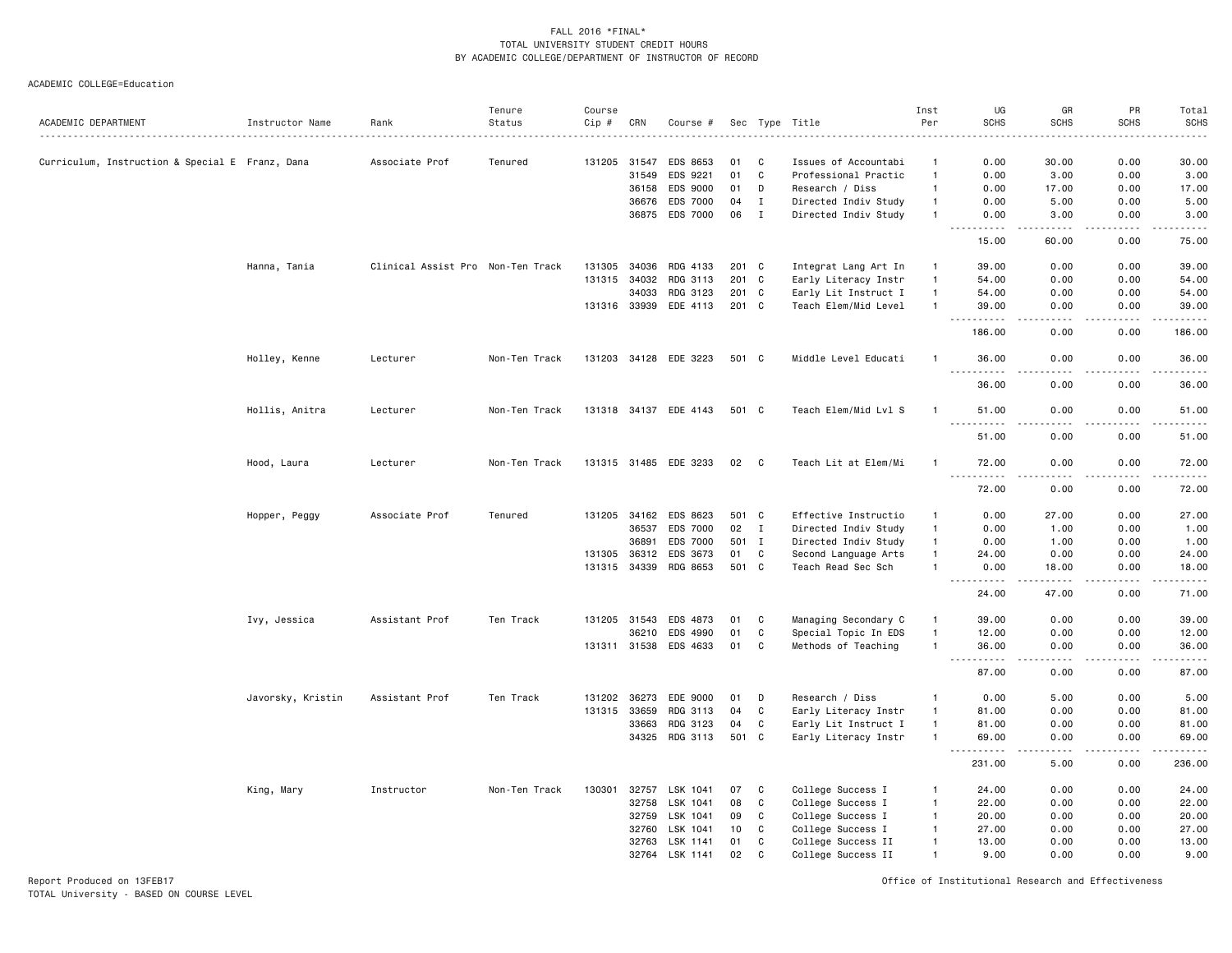#### ACADEMIC COLLEGE=Education

| ACADEMIC DEPARTMENT                            | Instructor Name     | Rank                              | Tenure<br>Status | Course<br>Cip # | CRN   | Course #              |       |              | Sec Type Title                             | Inst<br>Per    | UG<br><b>SCHS</b>                            | GR<br><b>SCHS</b>            | PR<br><b>SCHS</b> | Total<br><b>SCHS</b>     |
|------------------------------------------------|---------------------|-----------------------------------|------------------|-----------------|-------|-----------------------|-------|--------------|--------------------------------------------|----------------|----------------------------------------------|------------------------------|-------------------|--------------------------|
| Curriculum, Instruction & Special E King, Mary |                     | Instructor                        | Non-Ten Track    |                 |       | 131315 32744 LSK 1023 | 02    | - C          | Col Read/Study Skill                       | -1             | 87.00                                        | 0.00                         | 0.00              | 87.00                    |
|                                                |                     |                                   |                  |                 |       |                       |       |              |                                            |                | $\sim$ $\sim$ $\sim$<br>. <b>.</b><br>202.00 | .<br>0.00                    | 0.00              | .<br>202.00              |
|                                                |                     |                                   | Ten Track        | 131202 33935    |       | EDE 3123              | 201 C |              |                                            | $\overline{1}$ | 51.00                                        | 0.00                         | 0.00              | 51.00                    |
|                                                | Leffler, Jeffrey    | Instructor                        |                  |                 | 35334 | EDE 3443              | 201 C |              | Early Childhood Ed<br>Creat Arts Elem /Mid | $\overline{1}$ | 39.00                                        | 0.00                         | 0.00              | 39.00                    |
|                                                |                     |                                   |                  | 131318 33941    |       | EDE 4143              | 201 C |              | Teach Elem/Mid Lvl S                       | $\overline{1}$ | 39.00                                        | 0.00                         | 0.00              | 39.00                    |
|                                                |                     |                                   |                  |                 |       |                       |       |              |                                            |                | . <b>.</b><br>$- - -$<br>129.00              | .<br>0.00                    | .<br>0.00         | .<br>129.00              |
|                                                | Lindsey, Gail       | Clinical Assist Pro Non-Ten Track |                  | 131202          | 31480 | EDE 3123              | 02    | C            | Early Childhood Ed                         | $\overline{1}$ | 78.00                                        | 0.00                         | 0.00              | 78.00                    |
|                                                |                     |                                   |                  |                 | 31488 | EDE 3443              | 01    | $\mathtt{C}$ | Creat Arts Elem /Mid                       | $\overline{1}$ | 66.00                                        | 0.00                         | 0.00              | 66.00                    |
|                                                |                     |                                   |                  |                 | 31489 | EDE 3443              | 02    | C            | Creat Arts Elem / Mid                      | $\overline{1}$ | 69.00                                        | 0.00                         | 0.00              | 69.00                    |
|                                                |                     |                                   |                  |                 | 31490 | EDE 3443              | 03    | C            | Creat Arts Elem / Mid                      | $\overline{1}$ | 51.00                                        | 0.00                         | 0.00              | 51.00                    |
|                                                |                     |                                   |                  |                 |       |                       |       |              |                                            |                | $ -$<br>. <b>.</b><br>264.00                 | المالم مالك<br>0.00          | .<br>0.00         | .<br>264.00              |
|                                                |                     |                                   |                  |                 |       |                       |       |              |                                            |                |                                              |                              |                   |                          |
|                                                | May, Susan          | Instructor                        | Non-Ten Track    | 130101          | 33950 | EDF 4243              | 201 C |              | Plan for Diverse Lea                       | $\mathbf{1}$   | 18.00                                        | 0.00                         | 0.00              | 18.00                    |
|                                                |                     |                                   |                  | 130901          | 33947 | EDF 3333              | 201 C |              | Social Foundation Ed                       | $\overline{1}$ | 57.00                                        | 0.00                         | 0.00              | 57.00                    |
|                                                |                     |                                   |                  |                 |       | 131311 33940 EDE 4123 | 201 C |              | Teach Elem/Mid Level                       | $\overline{1}$ | 42.00                                        | 0.00<br>$\sim$ $\sim$ $\sim$ | 0.00<br>.         | 42.00<br>.               |
|                                                |                     |                                   |                  |                 |       |                       |       |              |                                            |                | 117.00                                       | 0.00                         | 0.00              | 117.00                   |
|                                                | McDaniel, Christina | Non-Faculty                       | Not Applicable   | 131316 31540    |       | EDS 4653              | 01    | C            | Method Teach Science                       | $\overline{1}$ | 9.00                                         | 0.00                         | 0.00              | 9.00                     |
|                                                |                     |                                   |                  |                 | 34133 | EDE 4113              | 501 C |              | Teach Elem/Mid Level                       | $\overline{1}$ | 51.00                                        | 0.00                         | 0.00              | 51.00                    |
|                                                |                     |                                   |                  |                 |       |                       |       |              |                                            |                | 60.00                                        | 0.00                         | $- - - -$<br>0.00 | $\frac{1}{2}$<br>60.00   |
|                                                |                     |                                   |                  |                 |       |                       |       |              |                                            |                |                                              |                              |                   |                          |
|                                                | McDowell, Teresa    | Lecturer                          | Non-Ten Track    | 131315 32740    |       | LSK 1013              | 01    | C            | Effective Reading                          | -1             | 78.00                                        | 0.00                         | 0.00              | 78.00                    |
|                                                |                     |                                   |                  |                 |       | 32741 LSK 1013        | 02    | C            | Effective Reading                          | $\overline{1}$ | 84.00                                        | 0.00                         | 0.00              | 84.00                    |
|                                                |                     |                                   |                  |                 |       |                       |       |              |                                            |                | .<br>162.00                                  | $\frac{1}{2}$<br>0.00        | .<br>0.00         | .<br>162.00              |
|                                                | McGinnis, Brecken   | Instructor                        | Non-Ten Track    | 131001          | 31561 | EDX 4113              | 01    | C            | Mthds/Mats Erly Chil                       | $\mathbf{1}$   | 78.00                                        | 0.00                         | 0.00              | 78.00                    |
|                                                |                     |                                   |                  |                 | 31572 | EDX 8143              | 01    | $\mathbf C$  | Early Ed Stdts w/Dis                       | $\overline{1}$ | 0.00                                         | 12.00                        | 0.00              | 12.00                    |
|                                                |                     |                                   |                  |                 | 34177 | EDX 8173              | 501 C |              | Sp Ed In Reg Classrm                       | $\overline{1}$ | 0.00                                         | 60.00                        | 0.00              | 60.00                    |
|                                                |                     |                                   |                  |                 | 34178 | EDX 8173              | 502 C |              | Sp Ed In Reg Classrm                       | $\overline{1}$ | 0.00                                         | 42.00                        | 0.00              | 42.00                    |
|                                                |                     |                                   |                  | 422814 31555    |       | EDX 3213              | 05    | C            | Indiv Inst Except Ch                       | $\overline{1}$ | 93.00                                        | 0.00                         | 0.00              | 93.00                    |
|                                                |                     |                                   |                  |                 |       |                       |       |              |                                            |                | .<br>171.00                                  | .<br>114.00                  | .<br>0.00         | .<br>285.00              |
|                                                | McKissick, Bethany  | Assistant Prof                    | Ten Track        | 131001          | 31560 | EDX 4103              | 01    | C            | Intro to Intell/Dev                        | $\overline{1}$ | 90.00                                        | 0.00                         | 0.00              | 90.00                    |
|                                                |                     |                                   |                  |                 | 34174 | EDX 6173              | 501 C |              | Intro Contingency Ma                       | $\overline{1}$ | 0.00                                         | 27.00                        | 0.00              | 27.00                    |
|                                                |                     |                                   |                  |                 |       |                       |       |              |                                            |                | $\sim 100$                                   |                              |                   | .                        |
|                                                |                     |                                   |                  |                 |       |                       |       |              |                                            |                | 90.00                                        | 27.00                        | 0.00              | 117.00                   |
|                                                | Miller, Nicole      | Assistant Prof                    | Ten Track        | 131203          | 31483 | EDE 3223              | 02    | C            | Middle Level Educati                       | -1             | 87.00                                        | 0.00                         | 0.00              | 87.00                    |
|                                                |                     |                                   |                  |                 | 34146 | EDE 8153              | 501 C |              | Prof Roles Mid Lev E                       | $\overline{1}$ | 0.00                                         | 39.00                        | 0.00              | 39.00                    |
|                                                |                     |                                   |                  |                 | 34147 | EDE 8153              | 502 C |              | Prof Roles Mid Lev E                       | $\overline{1}$ | 0.00<br>.                                    | 33.00<br>.                   | 0.00<br>.         | 33.00<br>$- - - - - - -$ |
|                                                |                     |                                   |                  |                 |       |                       |       |              |                                            |                | 87.00                                        | 72.00                        | 0.00              | 159.00                   |
|                                                | Moser, Kelly        | Assistant Prof                    | Ten Track        | 131205 31546    |       | EDS 8613              | 01    | C            | Mdle & Sec Sch Curr                        | $\mathbf{1}$   | 0.00                                         | 24.00                        | 0.00              | 24.00                    |
|                                                |                     |                                   |                  |                 | 34160 | EDS 8613              | 501 C |              | Mdle & Sec Sch Curr                        | $\overline{1}$ | 0.00                                         | 27.00                        | 0.00              | 27.00                    |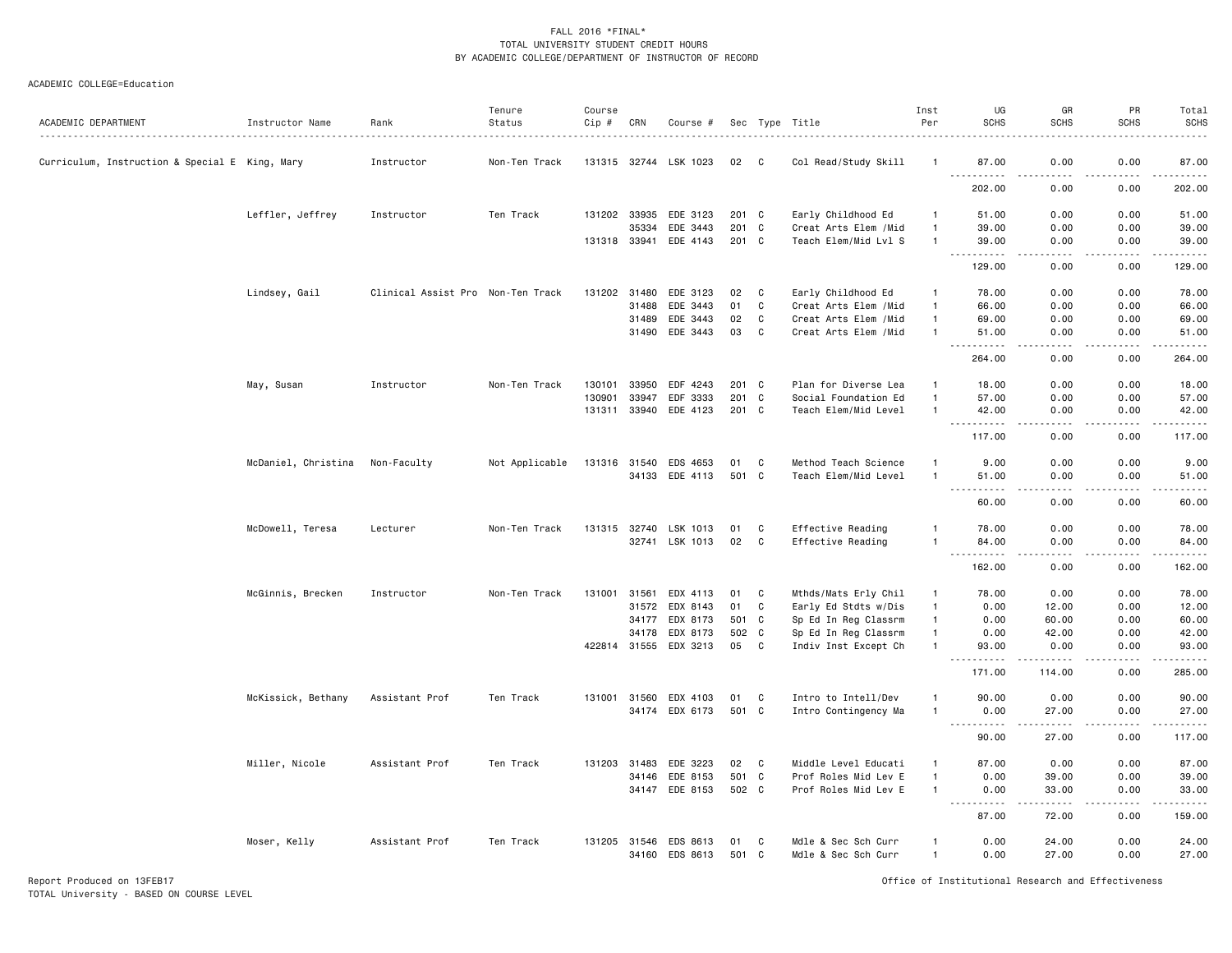#### ACADEMIC COLLEGE=Education

| ACADEMIC DEPARTMENT                              | Instructor Name   | Rank           | Tenure<br>Status | Course<br>Cip # | CRN   | Course #              |       |              | Sec Type Title       | Inst<br>Per    | UG<br><b>SCHS</b>                              | GR<br>SCHS            | PR<br><b>SCHS</b>     | Total<br><b>SCHS</b><br>----- |
|--------------------------------------------------|-------------------|----------------|------------------|-----------------|-------|-----------------------|-------|--------------|----------------------|----------------|------------------------------------------------|-----------------------|-----------------------|-------------------------------|
| Curriculum, Instruction & Special E Moser, Kelly |                   | Assistant Prof | Ten Track        | 131205          | 35879 | EDS 4000              | 02    | I            | Directed Indiv Study |                | 3.00                                           | 0.00                  | 0.00                  | 3.00                          |
|                                                  |                   |                |                  |                 | 36552 | EDS 7000              | 03    | $\mathbf{I}$ | Directed Indiv Study | $\mathbf{1}$   | 0.00                                           | 3.00                  | 0.00                  | 3.00                          |
|                                                  |                   |                |                  |                 |       |                       |       |              |                      |                | 3.00                                           | 54.00                 | 0.00                  | 57.00                         |
|                                                  | Mulkana, Angela   | Lecturer       | Non-Ten Track    | 131202 34130    |       | EDE 3343              | 501 C |              | Teach Adoles Lit     |                | 66.00                                          | 0.00                  | 0.00                  | 66.00                         |
|                                                  |                   |                |                  | 131203          | 34335 | RDG 8113              | 501 C |              | Mid Level Literacy I | $\mathbf{1}$   | 0.00<br>$- - - - -$                            | 45.00<br>.            | 0.00<br>.             | 45.00<br>.                    |
|                                                  |                   |                |                  |                 |       |                       |       |              |                      |                | 66.00                                          | 45.00                 | 0.00                  | 111.00                        |
|                                                  | Nicholson, Janice | Non-Faculty    | Not Applicable   | 131202          | 36641 | EDE 4000              | 01    | Ι.           | Directed Indiv Study | $\mathbf{1}$   | 3.00                                           | 0.00                  | 0.00                  | 3.00                          |
|                                                  |                   |                |                  |                 | 36896 | EDE 7000              | 06    | $\mathbf{I}$ | Directed Indiv Study | $\mathbf{1}$   | 0.00<br><u>.</u>                               | 3.00<br>.             | 0.00                  | 3.00<br>.                     |
|                                                  |                   |                |                  |                 |       |                       |       |              |                      |                | 3.00                                           | 3.00                  | 0.00                  | 6.00                          |
|                                                  | Nobles, Dena      | Instructor     | Non-Ten Track    | 131202          | 31505 | EDE 4883              | 01    | C            | Manag Elem/Mid Lvl C | $\mathbf{1}$   | 48.00                                          | 0.00                  | 0.00                  | 48.00                         |
|                                                  |                   |                |                  | 131316          | 31493 | EDE 4113              | 01    | B            | Teach Elem/Mid Level | $\overline{1}$ | 63.00                                          | 0.00                  | 0.00                  | 63.00                         |
|                                                  |                   |                |                  |                 | 31494 | EDE 4113              | 02    | B            | Teach Elem/Mid Level | $\overline{1}$ | 66.00                                          | 0.00                  | 0.00                  | 66.00                         |
|                                                  |                   |                |                  |                 | 31495 | EDE 4113              | 03    | B            | Teach Elem/Mid Level | $\mathbf{1}$   | 63.00<br>$- - -$<br>.                          | 0.00<br>.             | 0.00<br>.             | 63.00<br>.                    |
|                                                  |                   |                |                  |                 |       |                       |       |              |                      |                | 240.00                                         | 0.00                  | 0.00                  | 240.00                        |
|                                                  | Pate, Laura       | Instructor     | Non-Ten Track    | 130301          | 32747 | LSK 1033              | 01    | C            | Fund of Achievement  | $\mathbf{1}$   | 150.00                                         | 0.00                  | 0.00                  | 150.00                        |
|                                                  |                   |                |                  |                 | 32748 | LSK 1033              | 02    | $\mathbf C$  | Fund of Achievement  | $\overline{1}$ | 90.00                                          | 0.00                  | 0.00                  | 90.00                         |
|                                                  |                   |                |                  |                 | 32749 | LSK 1033              | 03    | C            | Fund of Achievement  | $\mathbf{1}$   | 93.00                                          | 0.00                  | 0.00                  | 93.00                         |
|                                                  |                   |                |                  |                 | 32750 | LSK 1033              | 04    | C            | Fund of Achievement  | $\mathbf{1}$   | 75.00                                          | 0.00                  | 0.00                  | 75.00                         |
|                                                  |                   |                |                  |                 | 32762 | LSK 1131              | 01    | C            | Fund of Success      | $\mathbf{1}$   | 38.00                                          | 0.00                  | 0.00                  | 38.00                         |
|                                                  |                   |                |                  | 131315 36429    |       | LSK 4000              | 02    | $\mathbf I$  | Directed Indiv Study | $\overline{1}$ | 1.00                                           | 0.00                  | 0.00                  | 1.00                          |
|                                                  |                   |                |                  |                 | 36432 | LSK 4000              | 03    | $\mathbf I$  | Directed Indiv Study | $\overline{1}$ | 1.00                                           | 0.00                  | 0.00                  | 1.00                          |
|                                                  |                   |                |                  |                 |       | 231301 31665 EN 1103  | 47    | C            | En Composition I     | $\mathbf{1}$   | 66.00<br>$- - - - -$                           | 0.00<br>$\frac{1}{2}$ | 0.00<br>$\frac{1}{2}$ | 66.00<br>.                    |
|                                                  |                   |                |                  |                 |       |                       |       |              |                      |                | 514.00                                         | 0.00                  | 0.00                  | 514.00                        |
|                                                  | Pauls, Amy        | Lecturer       | Non-Ten Track    |                 |       | 131315 34327 RDG 3123 | 501 C |              | Early Lit Instruct I |                | 72.00<br>$\omega_{\rm c}$ and $\omega_{\rm c}$ | 0.00<br>----          | 0.00<br>.             | 72.00<br>د د د د د            |
|                                                  |                   |                |                  |                 |       |                       |       |              |                      |                | 72.00                                          | 0.00                  | 0.00                  | 72.00                         |
|                                                  | Platt, Jennifer   | Lecturer       | Non-Ten Track    |                 |       | 131202 34139 EDE 4883 | 501 C |              | Manag Elem/Mid Lvl C | -1             | 57.00<br>.                                     | 0.00                  | 0.00<br>.             | 57.00<br>.                    |
|                                                  |                   |                |                  |                 |       |                       |       |              |                      |                | 57.00                                          | 0.00                  | 0.00                  | 57.00                         |
|                                                  | Prater, Kathy     | Lecturer       | Non-Ten Track    | 131099          | 32732 | LSK 0103              | 01    | C            | Intermediate Reading | $\overline{1}$ | 63.00                                          | 0.00                  | 0.00                  | 63.00                         |
|                                                  |                   |                |                  |                 | 36253 | LSK 0103              | 03    | C            | Intermediate Reading | $\overline{1}$ | 69.00                                          | 0.00                  | 0.00                  | 69.00                         |
|                                                  |                   |                |                  | 131315 32738    |       | LSK 1011              | 01    | C            | Study Skills         | $\overline{1}$ | 29.00                                          | 0.00                  | 0.00                  | 29.00                         |
|                                                  |                   |                |                  |                 | 32739 | LSK 1011              | 02    | C            | Study Skills         | $\overline{1}$ | 30.00                                          | 0.00                  | 0.00                  | 30.00                         |
|                                                  |                   |                |                  |                 | 32745 | LSK 1023              | 03    | C            | Col Read/Study Skill | $\overline{1}$ | 84.00                                          | 0.00                  | 0.00                  | 84.00                         |
|                                                  |                   |                |                  |                 | 32746 | LSK 1023              | 04    | C            | Col Read/Study Skill | $\mathbf{1}$   | 93.00                                          | 0.00                  | 0.00                  | 93.00                         |
|                                                  |                   |                |                  |                 | 34289 | LSK 1023              | 501 C |              | Col Read/Study Skill | $\overline{1}$ | 114.00                                         | 0.00                  | 0.00                  | 114.00<br>.                   |
|                                                  |                   |                |                  |                 |       |                       |       |              |                      |                | 482.00                                         | 0.00                  | 0.00                  | 482.00                        |
|                                                  | Ratliff, Lindon   | Associate Prof | Tenured          | 131001          | 33961 | EDS 8896              | 201 H |              | Dimensions of Learni |                | 0.00                                           | 6.00                  | 0.00                  | 6.00                          |
|                                                  |                   |                |                  |                 | 35157 | EDS 8886              | 201   | H            | Dimensions of Learni | $\mathbf{1}$   | 0.00                                           | 6.00                  | 0.00                  | 6.00                          |
|                                                  |                   |                |                  |                 | 36474 | EDS 8893              | 201 H |              | Secondary Internship | $\overline{1}$ | 0.00                                           | 3.00                  | 0.00                  | 3.00                          |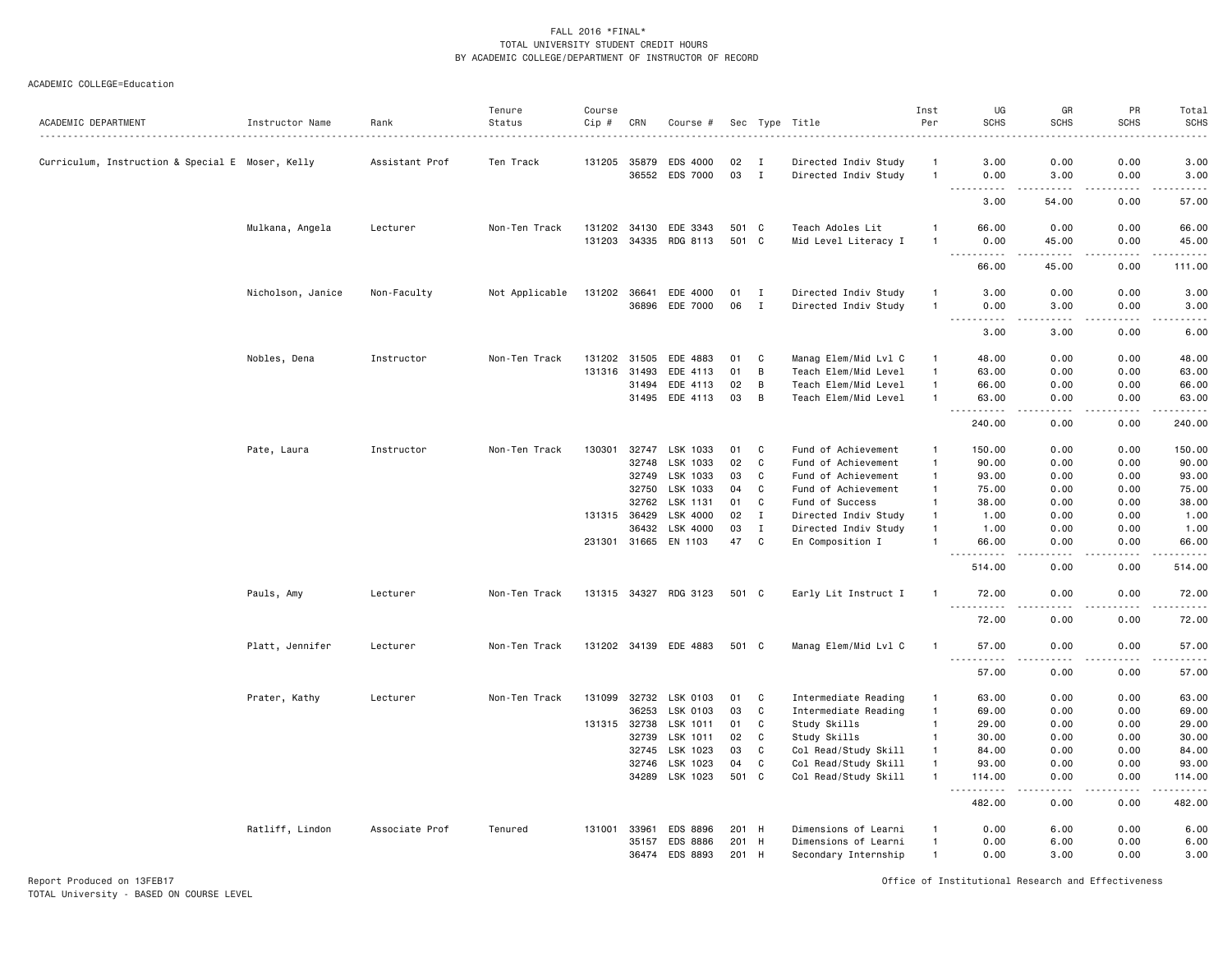|                                                     |                                     |                 | Tenure         | Course |                       |                                   |                |             |                                              | Inst                           | UG                                | GR                    | PR                   | Total                                                                                                                              |
|-----------------------------------------------------|-------------------------------------|-----------------|----------------|--------|-----------------------|-----------------------------------|----------------|-------------|----------------------------------------------|--------------------------------|-----------------------------------|-----------------------|----------------------|------------------------------------------------------------------------------------------------------------------------------------|
| ACADEMIC DEPARTMENT                                 | Instructor Name                     | Rank            | Status         | Cip #  | CRN                   | Course #                          |                |             | Sec Type Title                               | Per                            | <b>SCHS</b>                       | <b>SCHS</b>           | <b>SCHS</b>          | <b>SCHS</b><br>$\omega_{\rm c}$ and $\omega_{\rm c}$                                                                               |
|                                                     |                                     |                 |                |        |                       |                                   |                |             |                                              |                                |                                   |                       |                      |                                                                                                                                    |
| Curriculum, Instruction & Special E Ratliff, Lindon |                                     | Associate Prof  | Tenured        | 131203 | 35156                 | EDS 8243                          | 201 C          |             | Adv. Plan Manage Lea                         | $\mathbf{1}$                   | 0.00                              | 9.00                  | 0.00                 | 9.00                                                                                                                               |
|                                                     |                                     |                 |                | 131205 | 33954                 | EDS 3411                          | 201 E          |             | Prac In Secondary Ed                         | $\mathbf{1}$                   | 4.00                              | 0.00                  | 0.00                 | 4.00                                                                                                                               |
|                                                     |                                     |                 |                |        | 33957                 | EDS 4873                          | 201 C          |             | Managing Secondary C                         | $\overline{1}$                 | 15.00                             | 0.00                  | 0.00                 | 15.00                                                                                                                              |
|                                                     |                                     |                 |                |        | 35944                 | EDS 7000                          | 201 I          |             | Directed Indiv Study                         | $\mathbf{1}$<br>$\overline{1}$ | 0.00                              | 3.00                  | 0.00                 | 3.00                                                                                                                               |
|                                                     |                                     |                 |                |        | 36775                 | EDS 7000<br>131318 33955 EDS 4643 | 202 I<br>201 C |             | Directed Indiv Study<br>Method Teach Soc Stu | $\overline{1}$                 | 0.00<br>12.00                     | 3.00<br>0.00          | 0.00<br>0.00         | 3.00<br>12.00                                                                                                                      |
|                                                     |                                     |                 |                |        |                       |                                   |                |             |                                              |                                | $\sim$ $\sim$<br>-----<br>31.00   | .<br>30.00            | .<br>0.00            | .<br>61.00                                                                                                                         |
|                                                     | Rigdon, Laurel                      | Lecturer        | Non-Ten Track  | 422814 |                       | 33962 EDX 3203                    | 201 C          |             | Intro To Learn Disab                         | -1                             | 42.00                             | 0.00                  | 0.00                 | 42.00                                                                                                                              |
|                                                     |                                     |                 |                |        | 33963                 | EDX 3213                          | 201 C          |             | Indiv Inst Except Ch                         | $\overline{1}$                 | 66.00                             | 0.00                  | 0.00                 | 66.00                                                                                                                              |
|                                                     |                                     |                 |                |        |                       |                                   |                |             |                                              |                                | $\sim$ $\sim$<br>108.00           | 0.00                  | 0.00                 | 108.00                                                                                                                             |
|                                                     | Robichaux-Davis, Reb Associate Prof |                 | Tenured        | 130301 | 32761                 | LSK 1102                          | 01             | C           | Academic Math Strate                         | -1                             | 20.00                             | 0.00                  | 0.00                 | 20.00                                                                                                                              |
|                                                     |                                     |                 |                | 131202 | 36334                 | EDE 7000                          | 02             | I           | Directed Indiv Study                         | $\overline{1}$                 | 0.00                              | 1.00                  | 0.00                 | 1.00                                                                                                                               |
|                                                     |                                     |                 |                | 131311 | 31497                 | EDE 4123                          | 01             | В           | Teach Elem/Mid Level                         | $\overline{1}$                 | 66.00                             | 0.00                  | 0.00                 | 66.00                                                                                                                              |
|                                                     |                                     |                 |                |        | 31498                 | EDE 4123                          | 02             | B           | Teach Elem/Mid Level                         | $\overline{1}$                 | 66.00                             | 0.00                  | 0.00                 | 66.00                                                                                                                              |
|                                                     |                                     |                 |                |        |                       | 521003 32237 FYE 1001             | F17 C          |             | Freshman Year Experi                         | 0.5                            | 9.50                              | 0.00                  | 0.00                 | 9.50                                                                                                                               |
|                                                     |                                     |                 |                |        |                       | 32238 FYE 1001                    | F18 C          |             | Freshman Year Experi                         | 0.5                            | 6.50<br>.<br>$\sim$ $\sim$ $\sim$ | 0.00<br>د د د د       | 0.00<br>.            | 6.50<br>. <b>.</b>                                                                                                                 |
|                                                     |                                     |                 |                |        |                       |                                   |                |             |                                              |                                | 168.00                            | 1.00                  | 0.00                 | 169.00                                                                                                                             |
|                                                     | Robinson, Emily                     | Grad Tch Assist | Not Applicable |        |                       | 131315 32736 LSK 1001             | 07             | C           | Freshman Seminar                             | -1                             | 26.00<br>$- - - - -$              | 0.00<br>$\frac{1}{2}$ | 0.00<br>. <b>.</b> . | 26.00<br>.                                                                                                                         |
|                                                     |                                     |                 |                |        |                       |                                   |                |             |                                              |                                | 26.00                             | 0.00                  | 0.00                 | 26.00                                                                                                                              |
|                                                     | Sanders, Jennifer                   | Lecturer        | Non-Ten Track  |        |                       | 131305 34333 RDG 4133             | 501 C          |             | Integrat Lang Art In                         | $\mathbf{1}$                   | 48.00<br>$\sim$ $\sim$ $\sim$     | 0.00                  | 0.00                 | 48.00<br>$\frac{1}{2} \left( \frac{1}{2} \right) \left( \frac{1}{2} \right) \left( \frac{1}{2} \right) \left( \frac{1}{2} \right)$ |
|                                                     |                                     |                 |                |        |                       |                                   |                |             |                                              |                                | 48.00                             | 0.00                  | 0.00                 | 48.00                                                                                                                              |
|                                                     | Shea, Donna                         | Non-Faculty     | Not Applicable | 131001 | 31566                 | EDX 4886                          | 01             | -F          | Teach Internship in                          | $\mathbf{1}$                   | 12.00                             | 0.00                  | 0.00                 | 12.00                                                                                                                              |
|                                                     |                                     |                 |                |        | 31567                 | EDX 4896                          | 01             | - F         | Teach Internship in                          | $\mathbf{1}$                   | 12.00                             | 0.00                  | 0.00                 | 12.00                                                                                                                              |
|                                                     |                                     |                 |                |        | 33966                 | EDX 4886                          | 201 F          |             | Teach Internship in                          | $\overline{1}$                 | 18.00                             | 0.00                  | 0.00                 | 18.00                                                                                                                              |
|                                                     |                                     |                 |                |        | 33967                 | EDX 4896                          | 201 F          |             | Teach Internship in                          | $\mathbf{1}$                   | 18.00                             | 0.00                  | 0.00                 | 18.00                                                                                                                              |
|                                                     |                                     |                 |                |        | 34180                 | EDX 8233                          | 501 H          |             | Special Education In                         | $\mathbf{1}$                   | 0.00                              | 27.00                 | 0.00                 | 27.00                                                                                                                              |
|                                                     |                                     |                 |                |        | 35318                 | EDS 8886                          | 501 H          |             | Dimensions of Learni                         | $\mathbf{1}$                   | 0.00                              | 90.00                 | 0.00                 | 90.00                                                                                                                              |
|                                                     |                                     |                 |                |        | 35319                 | EDS 8896<br>EDE 4886              | 502 H          |             | Dimensions of Learni                         | $\mathbf{1}$<br>$\overline{1}$ | 0.00                              | 18.00                 | 0.00                 | 18.00                                                                                                                              |
|                                                     |                                     |                 |                |        | 131202 31506<br>31507 | EDE 4896                          | 01<br>01       | E<br>E      | Elem.Mid Lvl Interns                         | $\overline{1}$                 | 78.00<br>78.00                    | 0.00<br>0.00          | 0.00<br>0.00         | 78.00<br>78.00                                                                                                                     |
|                                                     |                                     |                 |                |        | 33943                 | EDE 4886                          | 201 E          |             | Elem/Mid Levl Intern<br>Elem.Mid Lvl Interns | $\overline{1}$                 | 30.00                             | 0.00                  | 0.00                 | 30.00                                                                                                                              |
|                                                     |                                     |                 |                |        | 33944                 | EDE 4896                          | 201            | E           | Elem/Mid Levl Intern                         | $\mathbf{1}$                   | 30.00                             | 0.00                  | 0.00                 | 30.00                                                                                                                              |
|                                                     |                                     |                 |                |        | 34140                 | EDE 4886                          | 501 E          |             | Elem.Mid Lvl Interns                         | $\mathbf{1}$                   | 132.00                            | 0.00                  | 0.00                 | 132.00                                                                                                                             |
|                                                     |                                     |                 |                |        | 34141                 | EDE 4896                          | 501 E          |             | Elem/Mid Levl Intern                         | $\overline{1}$                 | 132.00                            | 0.00                  | 0.00                 | 132.00                                                                                                                             |
|                                                     |                                     |                 |                | 131203 | 34142                 | EDE 8133                          | 501            | H           | Mid Level Intership                          | $\mathbf{1}$                   | 0.00                              | 78.00                 | 0.00                 | 78.00                                                                                                                              |
|                                                     |                                     |                 |                | 131205 | 31544                 | EDS 4886                          | 01             | F           | Teach Intern in Sec                          | $\mathbf{1}$                   | 30.00                             | 0.00                  | 0.00                 | 30.00                                                                                                                              |
|                                                     |                                     |                 |                |        | 31545                 | EDS 4896                          | 01             | $-F$        | Teach Intern in Sec                          | $\mathbf{1}$                   | 30.00                             | 0.00                  | 0.00                 | 30.00                                                                                                                              |
|                                                     |                                     |                 |                |        | 33958                 | EDS 4886                          | 201 F          |             | Teach Intern in Sec                          | $\overline{1}$                 | 30.00                             | 0.00                  | 0.00                 | 30.00                                                                                                                              |
|                                                     |                                     |                 |                |        | 33959                 | EDS 4896                          | 201 F          |             | Teach Intern in Sec                          | $\overline{1}$                 | 30.00                             | 0.00                  | 0.00                 | 30.00                                                                                                                              |
|                                                     |                                     |                 |                |        | 34154                 | EDS 4886                          | 501 F          |             | Teach Intern in Sec                          | $\overline{1}$                 | 42.00                             | 0.00                  | 0.00                 | 42.00                                                                                                                              |
|                                                     |                                     |                 |                |        | 34155                 | EDS 4896                          | 501 F          |             | Teach Intern in Sec                          | $\overline{1}$                 | 48.00                             | 0.00                  | 0.00                 | 48.00                                                                                                                              |
|                                                     |                                     |                 |                |        | 131312 33198          | MUE 4886                          | 01             | -F          | Stu Teach Music Ed                           | 0.5                            | 3.00                              | 0.00                  | 0.00                 | 3.00                                                                                                                               |
|                                                     |                                     |                 |                |        | 33199                 | MUE 4896                          | 01             | $\mathsf F$ | Stu Teach Music Ed                           | 0.5                            | 3.00                              | 0.00                  | 0.00                 | 3.00                                                                                                                               |
|                                                     |                                     |                 |                | 131314 | 33249                 | PE 4886                           | 01             | F           | Teach Intern in PE                           | $\overline{1}$                 | 24.00                             | 0.00                  | 0.00                 | 24.00                                                                                                                              |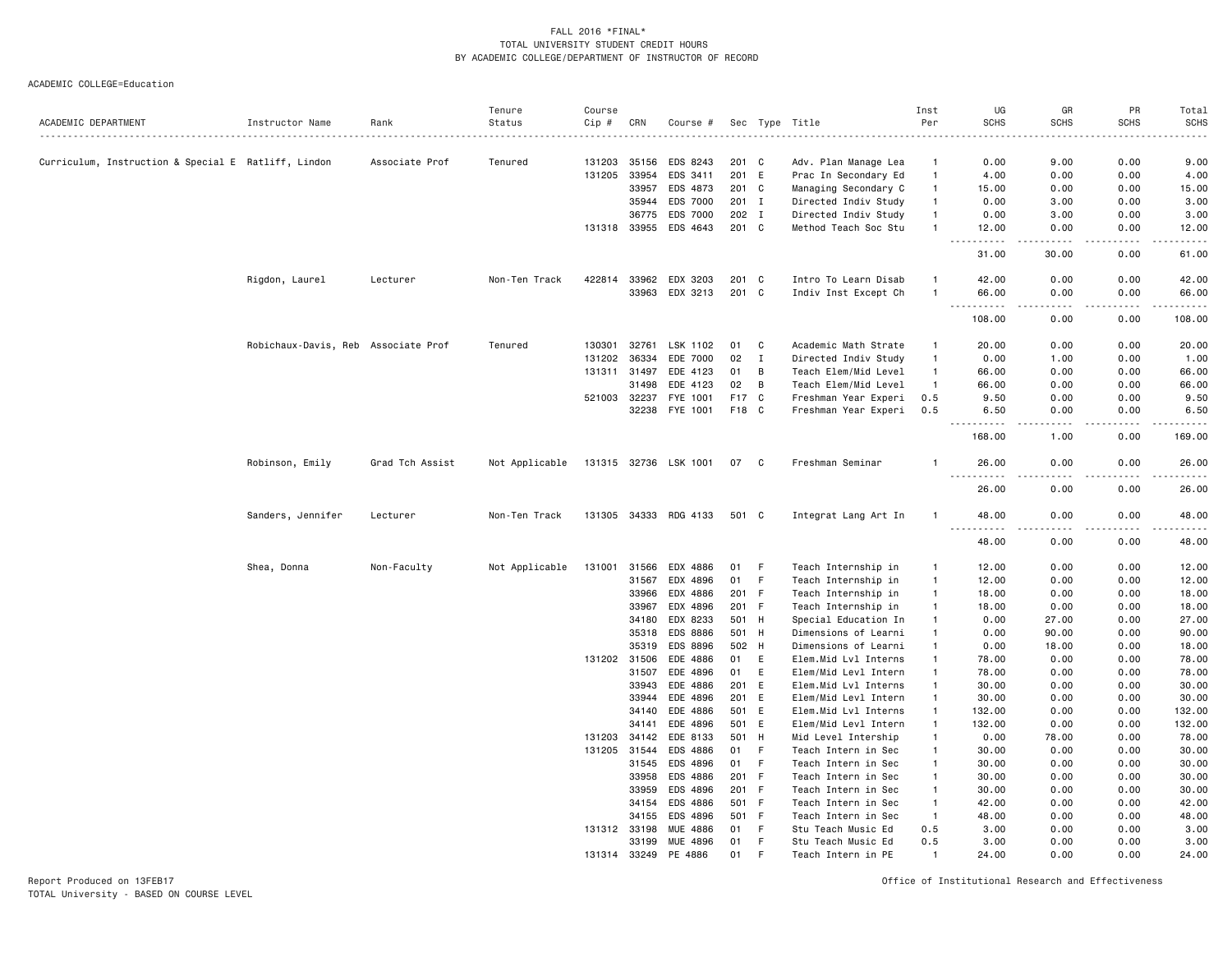ACADEMIC COLLEGE=Education

| ACADEMIC DEPARTMENT                             | Instructor Name     | Rank           | Tenure<br>Status | Course<br>Cip # | CRN   | Course #                   |              |                | Sec Type Title                               | Inst<br>Per                      | UG<br><b>SCHS</b>                           | GR<br><b>SCHS</b>               | PR<br><b>SCHS</b> | Total<br><b>SCHS</b>                                                                                                                                                                                                                                                                                                                                                                                                                |
|-------------------------------------------------|---------------------|----------------|------------------|-----------------|-------|----------------------------|--------------|----------------|----------------------------------------------|----------------------------------|---------------------------------------------|---------------------------------|-------------------|-------------------------------------------------------------------------------------------------------------------------------------------------------------------------------------------------------------------------------------------------------------------------------------------------------------------------------------------------------------------------------------------------------------------------------------|
| Curriculum, Instruction & Special E Shea, Donna |                     | Non-Faculty    | Not Applicable   | 131314          | 33250 | PE 4896                    | 01           | - F            | Teach Intern in PE                           | $\mathbf{1}$                     | 24.00                                       | 0.00                            | 0.00              | 24.00                                                                                                                                                                                                                                                                                                                                                                                                                               |
|                                                 |                     |                |                  |                 | 34314 | PE 4886                    | 501 F        |                | Teach Intern in PE                           | $\mathbf{1}$                     | 42.00                                       | 0.00                            | 0.00              | 42.00                                                                                                                                                                                                                                                                                                                                                                                                                               |
|                                                 |                     |                |                  |                 |       | 34315 PE 4896              | 501 F        |                | Teach Intern in PE                           | $\overline{1}$                   | 42.00<br>.                                  | 0.00<br>.                       | 0.00<br>.         | 42.00<br>$\begin{array}{cccccccccc} \bullet & \bullet & \bullet & \bullet & \bullet & \bullet & \bullet \end{array}$                                                                                                                                                                                                                                                                                                                |
|                                                 |                     |                |                  |                 |       |                            |              |                |                                              |                                  | $\sim$ $\sim$<br>888.00                     | 213.00                          | 0.00              | 1101.00                                                                                                                                                                                                                                                                                                                                                                                                                             |
|                                                 | Smith, Kimberly     | Instructor     | Non-Ten Track    |                 |       | 131202 31486 EDE 3343      | 01           | C              | Teach Adoles Lit                             | $\overline{1}$                   | 78.00                                       | 0.00                            | 0.00              | 78.00                                                                                                                                                                                                                                                                                                                                                                                                                               |
|                                                 |                     |                |                  | 131311          | 31491 | EDE 3523                   | 01           | C              | Found EL/ML Math Edu                         | $\mathbf{1}$                     | 90.00                                       | 0.00                            | 0.00              | 90.00                                                                                                                                                                                                                                                                                                                                                                                                                               |
|                                                 |                     |                |                  | 131315 33660    |       | RDG 3123                   | 01           | C              | Early Lit Instruct I                         | $\overline{1}$                   | 75.00                                       | 0.00                            | 0.00              | 75.00                                                                                                                                                                                                                                                                                                                                                                                                                               |
|                                                 |                     |                |                  |                 | 33661 | RDG 3123                   | 02           | C              | Early Lit Instruct I                         | $\overline{1}$                   | 66.00<br>. <b>.</b>                         | 0.00<br>.                       | 0.00<br>.         | 66.00<br>.                                                                                                                                                                                                                                                                                                                                                                                                                          |
|                                                 |                     |                |                  |                 |       |                            |              |                |                                              |                                  | 309.00                                      | 0.00                            | 0.00              | 309,00                                                                                                                                                                                                                                                                                                                                                                                                                              |
|                                                 | Sumrall, Brandi     | Instructor     | Non-Ten Track    | 131001 33965    |       | EDX 4873                   | 201 S        |                | Prof Sem In Sp Ed                            | $\overline{1}$                   | 9.00                                        | 0.00                            | 0.00              | 9.00                                                                                                                                                                                                                                                                                                                                                                                                                                |
|                                                 |                     |                |                  |                 | 35104 | EDX 4103                   | 201          | $\mathbf c$    | Intro to Intell/Dev                          | $\overline{1}$                   | 33.00                                       | 0.00                            | 0.00              | 33.00                                                                                                                                                                                                                                                                                                                                                                                                                               |
|                                                 |                     |                |                  | 422814 33964    |       | EDX 3223                   | 201 C        |                | Intro to Emtnl/Behav                         | $\mathbf{1}$                     | 36.00                                       | 0.00                            | 0.00              | 36.00                                                                                                                                                                                                                                                                                                                                                                                                                               |
|                                                 |                     |                |                  |                 |       | 35106 EDX 3233             | 201 C        |                | Contingency Manageme                         | $\overline{1}$                   | 45.00                                       | 0.00                            | 0.00              | 45.00                                                                                                                                                                                                                                                                                                                                                                                                                               |
|                                                 |                     |                |                  |                 |       |                            |              |                |                                              |                                  | 123.00                                      | 0.00                            | 0.00              | 123.00                                                                                                                                                                                                                                                                                                                                                                                                                              |
|                                                 | Vanderford, Deborah | Lecturer       | Non-Ten Track    |                 |       | 131202 31487 EDE 3343      | 02           | C              | Teach Adoles Lit                             | -1                               | 66.00                                       | 0.00                            | 0.00              | 66.00                                                                                                                                                                                                                                                                                                                                                                                                                               |
|                                                 |                     |                |                  | 131315 31484    |       | EDE 3233                   | 01           | C              | Teach Lit at Elem/Mi                         | $\overline{1}$                   | 75.00                                       | 0.00                            | 0.00              | 75.00                                                                                                                                                                                                                                                                                                                                                                                                                               |
|                                                 |                     |                |                  |                 |       |                            |              |                |                                              |                                  | .<br>$\sim$ $\sim$ $\sim$<br>141.00         | الدامات بال<br>0.00             | .<br>0.00         | .<br>141.00                                                                                                                                                                                                                                                                                                                                                                                                                         |
|                                                 |                     |                |                  |                 |       |                            |              |                |                                              |                                  |                                             |                                 |                   |                                                                                                                                                                                                                                                                                                                                                                                                                                     |
|                                                 | Virden, Jennifer    | Lecturer       | Non-Ten Track    | 131311          | 34131 | EDE 3523<br>34135 EDE 4123 | 501<br>501 C | $\mathbf{C}$   | Found EL/ML Math Edu<br>Teach Elem/Mid Level | $\overline{1}$<br>$\overline{1}$ | 42.00<br>57.00                              | 0.00<br>0.00                    | 0.00<br>0.00      | 42.00<br>57.00                                                                                                                                                                                                                                                                                                                                                                                                                      |
|                                                 |                     |                |                  |                 |       |                            |              |                |                                              |                                  | $\sim$<br>المتمالين                         | .                               | -----             | .                                                                                                                                                                                                                                                                                                                                                                                                                                   |
|                                                 |                     |                |                  |                 |       |                            |              |                |                                              |                                  | 99.00                                       | 0.00                            | 0.00              | 99.00                                                                                                                                                                                                                                                                                                                                                                                                                               |
|                                                 | Walker, Ryan        | Assistant Prof | Ten Track        | 130101          | 34156 | EDS 8103                   | 501          | C <sub>1</sub> | Adv Meth in Mid/Sec                          | $\mathbf{1}$                     | 0.00                                        | 39,00                           | 0.00              | 39,00                                                                                                                                                                                                                                                                                                                                                                                                                               |
|                                                 |                     |                |                  | 131205 36283    |       | EDS 9000                   | 02           | D              | Research / Diss                              | $\overline{1}$                   | 0.00                                        | 21.00                           | 0.00              | 21.00                                                                                                                                                                                                                                                                                                                                                                                                                               |
|                                                 |                     |                |                  |                 | 36479 | EDS 7000                   | 01           | $\mathbf{I}$   | Directed Indiv Study                         | $\overline{1}$                   | 0.00                                        | 3.00                            | 0.00              | 3.00                                                                                                                                                                                                                                                                                                                                                                                                                                |
|                                                 |                     |                |                  |                 | 36865 | EDS 7000                   | 05           | $\mathbf{I}$   | Directed Indiv Study                         | $\overline{1}$                   | 0.00<br>$\sim$ $\sim$ $\sim$                | 3.00                            | 0.00              | 3.00<br>$\frac{1}{2}$                                                                                                                                                                                                                                                                                                                                                                                                               |
|                                                 |                     |                |                  |                 |       |                            |              |                |                                              |                                  | 0.00                                        | 66.00                           | 0.00              | 66.00                                                                                                                                                                                                                                                                                                                                                                                                                               |
|                                                 | Wiley, Holly        | Instructor     | Non-Ten Track    | 260908 31855    |       | EP 4183                    | 01           | B              | Exercise & Weight Co                         | $\mathbf{1}$                     | 171.00                                      | 0.00                            | 0.00              | 171.00                                                                                                                                                                                                                                                                                                                                                                                                                              |
|                                                 |                     |                |                  |                 | 31856 | EP 4183                    | 02           | B              | Exercise & Weight Co                         | $\overline{1}$                   | 129.00                                      | 0.00                            | 0.00              | 129.00                                                                                                                                                                                                                                                                                                                                                                                                                              |
|                                                 |                     |                |                  | 310501 32685    |       | KI 2023                    | 02           | C              | Found of Health Educ                         | $\overline{1}$                   | 198.00                                      | 0.00                            | 0.00              | 198.00                                                                                                                                                                                                                                                                                                                                                                                                                              |
|                                                 |                     |                |                  |                 |       | 33236 PE 3153              | 01           | C              | Methods of Elem PE                           | $\mathbf{1}$                     | 105.00<br>$\sim$ $\sim$                     | 0.00                            | 0.00<br>المستبدا  | 105.00<br>.                                                                                                                                                                                                                                                                                                                                                                                                                         |
|                                                 |                     |                |                  |                 |       |                            |              |                |                                              |                                  | 603.00                                      | 0.00                            | 0.00              | 603.00                                                                                                                                                                                                                                                                                                                                                                                                                              |
|                                                 | Yuan, Ruiping       | Instructor     | Non-Ten Track    | 131202 31479    |       | EDE 3123                   | 01           | C              | Early Childhood Ed                           | $\mathbf{1}$                     | 84.00                                       | 0.00                            | 0.00              | 84.00                                                                                                                                                                                                                                                                                                                                                                                                                               |
|                                                 |                     |                |                  |                 | 34126 | EDE 3123                   | 501          | C              | Early Childhood Ed                           | $\mathbf{1}$                     | 66.00                                       | 0.00                            | 0.00              | 66.00                                                                                                                                                                                                                                                                                                                                                                                                                               |
|                                                 |                     |                |                  | 131315 33656    |       | RDG 3113                   | 01           | C              | Early Literacy Instr                         | $\overline{1}$                   | 75.00                                       | 0.00                            | 0.00              | 75.00                                                                                                                                                                                                                                                                                                                                                                                                                               |
|                                                 |                     |                |                  |                 | 33657 | RDG 3113                   | 02           | C              | Early Literacy Instr                         | $\overline{1}$                   | 66.00<br>. <b>.</b><br>$\sim$ $\sim$ $\sim$ | 0.00<br>$\frac{1}{2}$           | 0.00<br>.         | 66.00<br>.                                                                                                                                                                                                                                                                                                                                                                                                                          |
|                                                 |                     |                |                  |                 |       |                            |              |                |                                              |                                  | 291.00                                      | 0.00                            | 0.00              | 291.00                                                                                                                                                                                                                                                                                                                                                                                                                              |
| ======================================          |                     |                |                  |                 |       |                            |              |                |                                              |                                  | ==========                                  |                                 |                   | ==========                                                                                                                                                                                                                                                                                                                                                                                                                          |
| Curriculum, Instruction & Special E             |                     |                |                  |                 |       |                            |              |                |                                              |                                  | 8343.00                                     | 981.00                          | 0.00              | 9324.00                                                                                                                                                                                                                                                                                                                                                                                                                             |
| ====================================            |                     |                |                  |                 |       |                            |              |                |                                              |                                  |                                             | ========== ========== ========= |                   | $\begin{minipage}{0.9\linewidth} \hspace*{-0.2cm} \textbf{1} & \textbf{2} & \textbf{3} & \textbf{5} & \textbf{6} & \textbf{7} & \textbf{8} \\ \textbf{1} & \textbf{2} & \textbf{3} & \textbf{5} & \textbf{5} & \textbf{7} & \textbf{8} & \textbf{8} \\ \textbf{3} & \textbf{4} & \textbf{5} & \textbf{5} & \textbf{6} & \textbf{7} & \textbf{8} & \textbf{9} & \textbf{1} \\ \textbf{5} & \textbf{5} & \textbf{6} & \textbf{7} & \$ |

Report Produced on 13FEB17 Office of Institutional Research and Effectiveness

TOTAL University - BASED ON COURSE LEVEL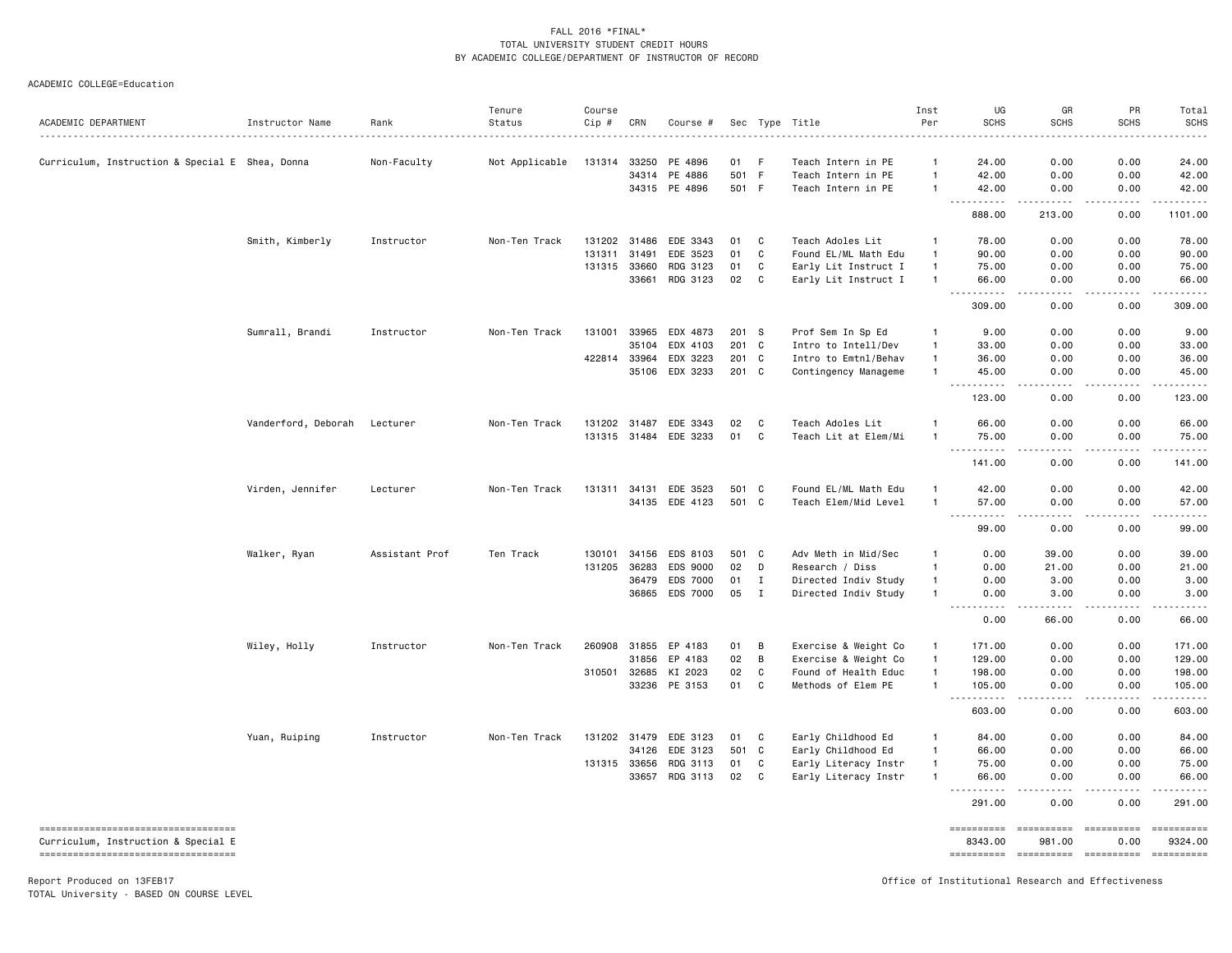| ACADEMIC DEPARTMENT    | Instructor Name                  | Rank              | Tenure<br>Status | Course<br>Cip # | CRN            | Course #              |             |              | Sec Type Title                               | Inst<br>Per                  | UG<br><b>SCHS</b>                                                                                                                                              | GR<br><b>SCHS</b> | PR<br><b>SCHS</b> | Total<br><b>SCHS</b>                                                                                                                                         |
|------------------------|----------------------------------|-------------------|------------------|-----------------|----------------|-----------------------|-------------|--------------|----------------------------------------------|------------------------------|----------------------------------------------------------------------------------------------------------------------------------------------------------------|-------------------|-------------------|--------------------------------------------------------------------------------------------------------------------------------------------------------------|
| Educational Leadership |                                  |                   | Not Applicable   | 131315          | 32733          | LSK 1001              | 01          | C            | Freshman Seminar                             | 0.6                          | 16.20                                                                                                                                                          | 0.00              | 0.00              | 16.20                                                                                                                                                        |
|                        | Armstrong, Christoph Non-Faculty |                   |                  |                 | 32734          | LSK 1001              | 02          | C            | Freshman Seminar                             | 0.6                          | 7.80                                                                                                                                                           | 0.00              | 0.00              | 7.80                                                                                                                                                         |
|                        |                                  |                   |                  |                 |                | 32742 LSK 1021        | 01          | S.           | Seminar Transfer Stu                         | $\mathbf{1}$                 | 23.00                                                                                                                                                          | 0.00              | 0.00              | 23.00                                                                                                                                                        |
|                        |                                  |                   |                  |                 |                |                       |             |              |                                              |                              | 22222                                                                                                                                                          |                   |                   |                                                                                                                                                              |
|                        |                                  |                   |                  |                 |                |                       |             |              |                                              |                              | 47.00                                                                                                                                                          | 0.00              | 0.00              | 47.00                                                                                                                                                        |
|                        | Baham, Jeremy                    | Non-Faculty       | Not Applicable   |                 | 130406 31061   | COE 8543              | 01          | C            | Legal Issues                                 | $\mathbf{1}$                 | 0.00                                                                                                                                                           | 33.00             | 0.00              | 33.00                                                                                                                                                        |
|                        |                                  |                   |                  | 300000          | 34362          | TKT 4413              | 501         | C            | Veterans Benefits &                          |                              | 36.00                                                                                                                                                          | 0.00              | 0.00              | 36.00                                                                                                                                                        |
|                        |                                  |                   |                  |                 |                | 34371 TKT 6413        | 501 C       |              | Veterans'Benefits &                          | $\mathbf{1}$                 | 0.00<br>.                                                                                                                                                      | 27.00<br>.        | 0.00              | 27.00                                                                                                                                                        |
|                        |                                  |                   |                  |                 |                |                       |             |              |                                              |                              | 36.00                                                                                                                                                          | 60.00             | 0.00              | 96.00                                                                                                                                                        |
|                        | Blendinger, Jack                 | Professor         | Tenured          | 130301          | 34291          | LSK 6013              | 501         | C            | Academic Writing for                         | -1                           | 0.00                                                                                                                                                           | 6.00              | 0.00              | 6.00                                                                                                                                                         |
|                        |                                  |                   |                  | 130401          | 36219          | EDA 9000              | 01          | D            | Research / Diss                              | $\mathbf{1}$                 | 0.00                                                                                                                                                           | 24.00             | 0.00              | 24.00                                                                                                                                                        |
|                        |                                  |                   |                  |                 | 36344          | EDA 8273              | 01          | C            | Ed Admin And Supv                            | $\mathbf{1}$                 | 0.00                                                                                                                                                           | 42.00             | 0.00              | 42.00                                                                                                                                                        |
|                        |                                  |                   |                  |                 |                | 130407 31477 EDA 9913 | 01          | s            | Dissertation Seminar                         |                              | 0.00                                                                                                                                                           | 12.00             | 0.00              | 12.00<br>$\frac{1}{2} \left( \frac{1}{2} \right) \left( \frac{1}{2} \right) \left( \frac{1}{2} \right) \left( \frac{1}{2} \right)$                           |
|                        |                                  |                   |                  |                 |                |                       |             |              |                                              |                              | 0.00                                                                                                                                                           | 84.00             | 0.00              | 84.00                                                                                                                                                        |
|                        | Bowen, Marilyn                   | Resrch Assoc Prof | Non-Ten Track    |                 |                | 130901 31514 EDF 3333 | 02          | $\mathbf{C}$ | Social Foundation Ed                         |                              | 180.00<br>. <b>.</b><br>.                                                                                                                                      | 0.00              | 0.00              | 180.00                                                                                                                                                       |
|                        |                                  |                   |                  |                 |                |                       |             |              |                                              |                              | 180.00                                                                                                                                                         | 0.00              | 0.00              | 180.00                                                                                                                                                       |
|                        | Brocato, Donna                   | Associate Prof    | Tenured          |                 | 130101 31528   | EDF 4243              | S02 C       |              | Plan for Diverse Lea                         | $\mathbf{1}$                 | 66.00                                                                                                                                                          | 0.00              | 0.00              | 66.00                                                                                                                                                        |
|                        |                                  |                   |                  |                 | 31529          | EDF 4243              | S01 C       |              | Plan for Diverse Lea                         | $\mathbf{1}$                 | 54.00                                                                                                                                                          | 0.00              | 0.00              | 54.00                                                                                                                                                        |
|                        |                                  |                   |                  |                 | 31530          | EDF 6243              | S01 C       |              | Plan for Diverse Lea                         | $\mathbf{1}$                 | 0.00                                                                                                                                                           | 3.00              | 0.00              | 3.00                                                                                                                                                         |
|                        |                                  |                   |                  |                 | 31531          | EDF 6243              | S02 C       |              | Plan for Diverse Lea                         | $\mathbf{1}$                 | 0.00                                                                                                                                                           | 3.00              | 0.00              | 3.00                                                                                                                                                         |
|                        |                                  |                   |                  | 130401          | 36220          | EDA 9000              | 02          | D            | Research / Diss                              | $\mathbf{1}$                 | 0.00                                                                                                                                                           | 21.00             | 0.00              | 21.00                                                                                                                                                        |
|                        |                                  |                   |                  | 240101          | 32551          | HON 4093              | H09         | s.           | Honors Thesis                                | $\mathbf{1}$                 | 3.00                                                                                                                                                           | 0.00              | 0.00              | 3.00                                                                                                                                                         |
|                        |                                  |                   |                  |                 | 260202 35908   | <b>BCH 4000</b>       | 03          | $\mathbf{I}$ | Directed Indiv Study                         | 0.5                          | 1.50<br>.                                                                                                                                                      | 0.00<br>22222     | 0.00<br>-----     | 1.50<br>$\frac{1}{2} \left( \frac{1}{2} \right) \left( \frac{1}{2} \right) \left( \frac{1}{2} \right) \left( \frac{1}{2} \right) \left( \frac{1}{2} \right)$ |
|                        |                                  |                   |                  |                 |                |                       |             |              |                                              |                              | 124.50                                                                                                                                                         | 27.00             | 0.00              | 151.50                                                                                                                                                       |
|                        | Campbell, Annika                 | Non-Faculty       | Not Applicable   | 309999          |                | 34377 ISE 4200        | 802 A       |              | Intl Student Exchang                         | $\mathbf{1}$                 | 108.00                                                                                                                                                         | 0.00              | 0.00              | 108.00                                                                                                                                                       |
|                        |                                  |                   |                  |                 |                | 34378 ISE 4200        | 808 A       |              | Intl Student Exchang                         | $\mathbf{1}$                 | 57.00                                                                                                                                                          | 0.00              | 0.00              | 57.00                                                                                                                                                        |
|                        |                                  |                   |                  |                 |                |                       |             |              |                                              |                              | $\frac{1}{2} \left( \frac{1}{2} \right) \left( \frac{1}{2} \right) \left( \frac{1}{2} \right) \left( \frac{1}{2} \right) \left( \frac{1}{2} \right)$<br>165.00 | 0.00              | 0.00              | 165.00                                                                                                                                                       |
|                        | Carter, Tashana                  | Lecturer          | Non-Ten Track    |                 |                | 231302 33948 EDF 3413 | 201 C       |              | Writing For Thinking                         | $\mathbf{1}$                 | 54.00                                                                                                                                                          | 0.00              | 0.00              | 54.00                                                                                                                                                        |
|                        |                                  |                   |                  |                 |                |                       |             |              |                                              |                              | $\sim$ $\sim$ $\sim$<br>.                                                                                                                                      |                   |                   |                                                                                                                                                              |
|                        |                                  |                   |                  |                 |                |                       |             |              |                                              |                              | 54.00                                                                                                                                                          | 0.00              | 0.00              | 54.00                                                                                                                                                        |
|                        | Coats, Linda                     | Professor         | Tenured          | 130401          | 34125          | EDA 8190              | 501 S       |              | Wkshp Ed Adm & Super                         | -1                           | 0.00                                                                                                                                                           | 6.00              | 0.00              | 6.00                                                                                                                                                         |
|                        |                                  |                   |                  |                 | 36579          | EDA 8190              | 502 S       |              | Wkshp Ed Adm & Super                         | $\mathbf{1}$                 | 0.00                                                                                                                                                           | 3.00              | 0.00              | 3.00                                                                                                                                                         |
|                        |                                  |                   |                  |                 | 36580          | EDA 8190              | 503 S       |              | Wkshp Ed Adm & Super                         | $\mathbf{1}$                 | 0.00                                                                                                                                                           | 3.00              | 0.00              | 3.00                                                                                                                                                         |
|                        |                                  |                   |                  | 130407          | 36670<br>34081 | EDA 9000<br>CCL 8113  | 06<br>501 C | D            | Research / Diss                              | $\mathbf{1}$<br>$\mathbf{1}$ | 0.00<br>0.00                                                                                                                                                   | 8.00<br>21.00     | 0.00<br>0.00      | 8.00<br>21.00                                                                                                                                                |
|                        |                                  |                   |                  |                 | 34082          | CCL 8113              | 502 C       |              | Comm Col Hist/Philos<br>Comm Col Hist/Philos | $\mathbf{1}$                 | 0.00                                                                                                                                                           | 30.00             | 0.00              | 30.00                                                                                                                                                        |
|                        |                                  |                   |                  |                 | 34085          | CCL 8213              | 501 E       |              | Intern In Comm Colle                         | $\mathbf{1}$                 | 0.00                                                                                                                                                           | 6.00              | 0.00              | 6.00                                                                                                                                                         |
|                        |                                  |                   |                  |                 | 35876          | CCL 9000              | 502 D       |              | Diss./Dissertation R                         | $\overline{1}$               | 0.00                                                                                                                                                           | 20.00             | 0.00              | 20.00                                                                                                                                                        |
|                        |                                  |                   |                  |                 |                |                       |             |              |                                              |                              | .<br>0.00                                                                                                                                                      | 97.00             | 0.00              | 97.00                                                                                                                                                        |
|                        | Cutts, Qiana                     | Assistant Prof    | Non-Ten Track    |                 |                | 231302 31523 EDF 3413 | 04          | C            | Writing For Thinking                         | $\mathbf{1}$                 | 90.00                                                                                                                                                          | 0.00              | 0.00              | 90.00                                                                                                                                                        |
|                        |                                  |                   |                  |                 |                |                       |             |              |                                              |                              |                                                                                                                                                                |                   |                   |                                                                                                                                                              |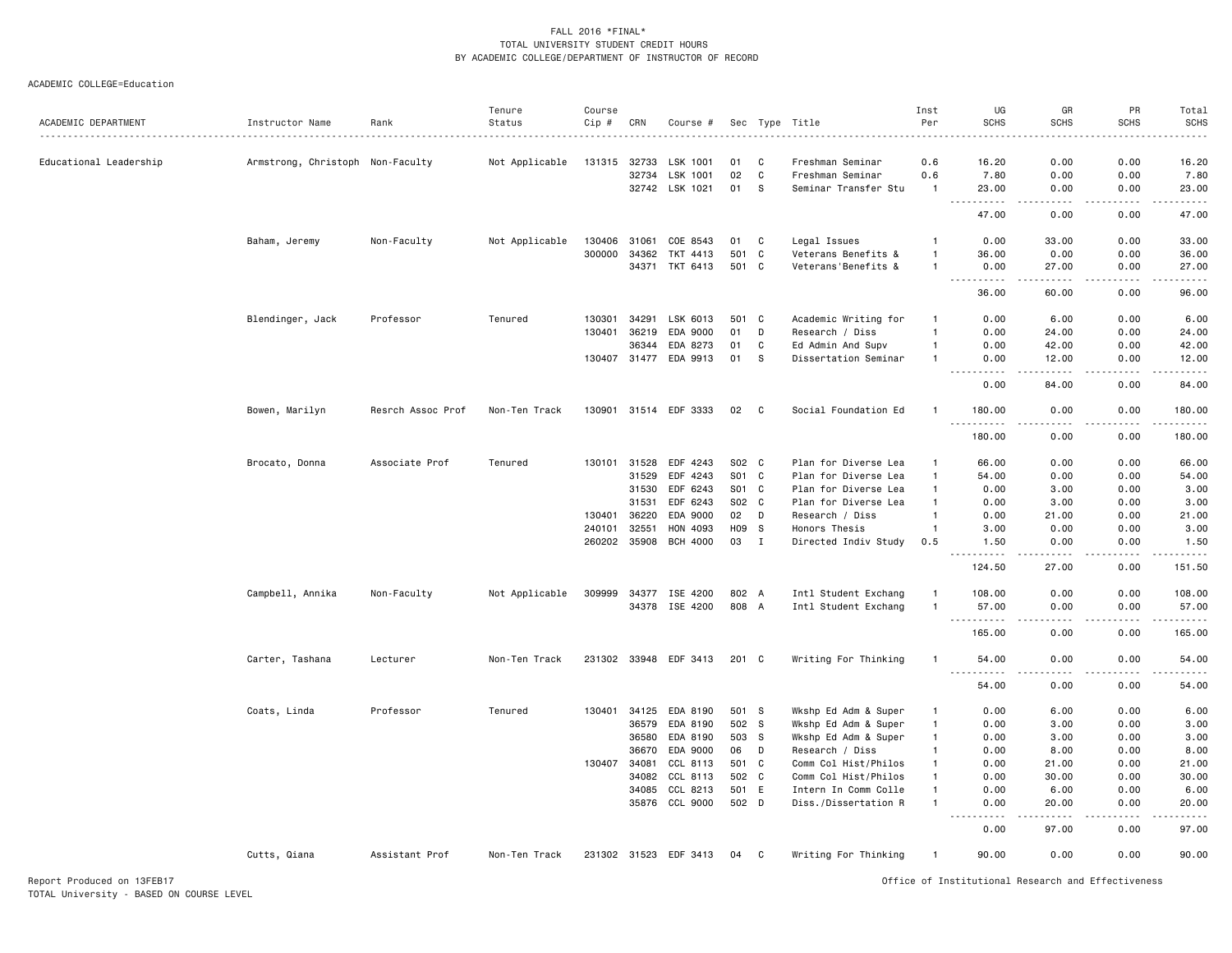| ACADEMIC DEPARTMENT    | Instructor Name               | Rank                              | Tenure<br>Status | Course<br>Cip # | CRN   | Course #              |       |              | Sec Type Title<br>.  | Inst<br>Per  | UG<br><b>SCHS</b>                                                                                                                                                                    | GR<br><b>SCHS</b>                                                                                                                                              | PR<br><b>SCHS</b> | Total<br><b>SCHS</b><br>.                   |
|------------------------|-------------------------------|-----------------------------------|------------------|-----------------|-------|-----------------------|-------|--------------|----------------------|--------------|--------------------------------------------------------------------------------------------------------------------------------------------------------------------------------------|----------------------------------------------------------------------------------------------------------------------------------------------------------------|-------------------|---------------------------------------------|
| Educational Leadership | Cutts, Qiana                  | Assistant Prof                    | Non-Ten Track    |                 |       | 231302 31524 EDF 3413 | 05    | - C          | Writing For Thinking |              | 81.00                                                                                                                                                                                | 0.00                                                                                                                                                           | 0.00              | 81.00                                       |
|                        |                               |                                   |                  |                 |       |                       |       |              |                      |              | .<br>171.00                                                                                                                                                                          | 0.00                                                                                                                                                           | 0.00              | .<br>171.00                                 |
|                        | Davis, James                  | Associate Prof                    | Tenured          |                 |       | 130407 36218 CCL 9000 | 505 D |              | Diss./Dissertation R |              | 0.00                                                                                                                                                                                 | 12.00                                                                                                                                                          | 0.00              | 12.00<br>$\sim$ $\sim$ $\sim$ $\sim$ $\sim$ |
|                        |                               |                                   |                  |                 |       |                       |       |              |                      |              | .<br>0.00                                                                                                                                                                            | 12.00                                                                                                                                                          | 0.00              | 12.00                                       |
|                        | Derby, Christy                | Lecturer                          | Non-Ten Track    | 130901          | 31513 | EDF 3333              | 01    | C            | Social Foundation Ed | $\mathbf{1}$ | 84.00                                                                                                                                                                                | 0.00                                                                                                                                                           | 0.00              | 84.00                                       |
|                        |                               |                                   |                  |                 | 31516 | EDF 3333              | 03    | $\mathbf{C}$ | Social Foundation Ed | $\mathbf{1}$ | 87.00                                                                                                                                                                                | 0.00                                                                                                                                                           | 0.00              | 87.00                                       |
|                        |                               |                                   |                  |                 | 31517 | EDF 3333              | 04    | C            | Social Foundation Ed | $\mathbf{1}$ | 87.00                                                                                                                                                                                | 0.00                                                                                                                                                           | 0.00              | 87.00                                       |
|                        |                               |                                   |                  |                 |       | 31519 EDF 3333        | 06    | $\mathbf{C}$ | Social Foundation Ed | $\mathbf{1}$ | 90.00<br>.                                                                                                                                                                           | 0.00<br>.                                                                                                                                                      | 0.00<br>.         | 90.00<br>.                                  |
|                        |                               |                                   |                  |                 |       |                       |       |              |                      |              | 348.00                                                                                                                                                                               | 0.00                                                                                                                                                           | 0.00              | 348.00                                      |
|                        | Exmeyer, Leslie               | Non-Faculty                       | Not Applicable   | 130301          | 32765 | LSK 2010              | 01    | C            | Praxis: Acad Core En | -1           | 70.00                                                                                                                                                                                | 0.00                                                                                                                                                           | 0.00              | 70.00                                       |
|                        |                               |                                   |                  |                 | 34290 | LSK 2010              | 501 C |              | Praxis: Acad Core En | $\mathbf{1}$ | 48.00<br>بالمحام                                                                                                                                                                     | 0.00                                                                                                                                                           | 0.00<br>بالمحام   | 48.00<br>.                                  |
|                        |                               |                                   |                  |                 |       |                       |       |              |                      |              | 118.00                                                                                                                                                                               | 0.00                                                                                                                                                           | 0.00              | 118.00                                      |
|                        | Farmer, Angela                | Assistant Prof                    | Ten Track        | 130401          | 31476 | EDA 8383              | 01    | C            | Ethical Dec In Ed    |              | 0.00                                                                                                                                                                                 | 30.00                                                                                                                                                          | 0.00              | 30.00                                       |
|                        |                               |                                   |                  |                 | 34152 | EDL 8523              | 501 C |              | Educ-Diverse Learner | -1           | 0.00                                                                                                                                                                                 | 24.00                                                                                                                                                          | 0.00              | 24.00                                       |
|                        |                               |                                   |                  |                 | 36221 | EDA 9000              | 03    | D            | Research / Diss      | $\mathbf{1}$ | 0.00                                                                                                                                                                                 | 28.00                                                                                                                                                          | 0.00              | 28.00                                       |
|                        |                               |                                   |                  |                 |       | 36342 EDL 8523        | 502 C |              | Educ-Diverse Learner | $\mathbf{1}$ | 0.00                                                                                                                                                                                 | 21.00                                                                                                                                                          | 0.00              | 21.00                                       |
|                        |                               |                                   |                  |                 |       |                       |       |              |                      |              | $\sim$ $\sim$ $\sim$<br>$\frac{1}{2} \left( \frac{1}{2} \right) \left( \frac{1}{2} \right) \left( \frac{1}{2} \right) \left( \frac{1}{2} \right) \left( \frac{1}{2} \right)$<br>0.00 | $\frac{1}{2} \left( \frac{1}{2} \right) \left( \frac{1}{2} \right) \left( \frac{1}{2} \right) \left( \frac{1}{2} \right) \left( \frac{1}{2} \right)$<br>103.00 | .<br>0.00         | .<br>103.00                                 |
|                        | Fincher, Mark                 | Assistant Prof                    | Ten Track        | 130407          |       | 33913 CCL 8173        | 201 C |              | Comm College Teachin | -1           | 0.00                                                                                                                                                                                 | 33.00                                                                                                                                                          | 0.00              | 33.00                                       |
|                        |                               |                                   |                  |                 | 35873 | CCL 8123              | 501   | $\mathbf{C}$ | Comm Col Finance     | $\mathbf{1}$ | 0.00                                                                                                                                                                                 | 21.00                                                                                                                                                          | 0.00              | 21.00                                       |
|                        |                               |                                   |                  |                 | 35881 | CCL 9000              | 504 D |              | Diss./Dissertation R | $\mathbf{1}$ | 0.00                                                                                                                                                                                 | 20.00                                                                                                                                                          | 0.00              | 20.00                                       |
|                        |                               |                                   |                  |                 | 36587 | CCL 7000              | 201 I |              | Directed Individual  | $\mathbf{1}$ | 0.00                                                                                                                                                                                 | 1.00                                                                                                                                                           | 0.00              | 1.00                                        |
|                        |                               |                                   |                  | 130601          | 33951 | EDF 8363              | 201 C |              | Func & Met Res In Ed | -1           | 0.00                                                                                                                                                                                 | 21.00                                                                                                                                                          | 0.00              | 21.00                                       |
|                        |                               |                                   |                  |                 |       |                       |       |              |                      |              | .<br>0.00                                                                                                                                                                            | $\frac{1}{2} \left( \frac{1}{2} \right) \left( \frac{1}{2} \right) \left( \frac{1}{2} \right) \left( \frac{1}{2} \right) \left( \frac{1}{2} \right)$<br>96.00  | .<br>0.00         | .<br>96.00                                  |
|                        | Hailey, Leigh                 | Clinical Assist Pro Non-Ten Track |                  | 130401          | 31475 | EDA 8293              | 02    | C            | Prof Dev Ed Persnnel | -1           | 0.00                                                                                                                                                                                 | 21.00                                                                                                                                                          | 0.00              | 21.00                                       |
|                        |                               |                                   |                  |                 | 34151 | EDL 8513              | 501 H |              | Leadership Intern I  | $\mathbf{1}$ | 0.00                                                                                                                                                                                 | 30.00                                                                                                                                                          | 0.00              | 30.00                                       |
|                        |                               |                                   |                  |                 | 36222 | EDA 9000              | 04    | D            | Research / Diss      | $\mathbf{1}$ | 0.00                                                                                                                                                                                 | 12.00                                                                                                                                                          | 0.00              | 12.00                                       |
|                        |                               |                                   |                  |                 | 36341 | EDL 8513              | 502   | H            | Leadership Intern I  |              | 0.00                                                                                                                                                                                 | 18.00                                                                                                                                                          | 0.00              | 18.00                                       |
|                        |                               |                                   |                  |                 |       | 36440 EDL 7000        | 501 I |              | Directed Indiv Study | $\mathbf{1}$ | 0.00                                                                                                                                                                                 | 3.00<br>$\frac{1}{2} \left( \frac{1}{2} \right) \left( \frac{1}{2} \right) \left( \frac{1}{2} \right) \left( \frac{1}{2} \right) \left( \frac{1}{2} \right)$   | 0.00<br>.         | 3.00<br>.                                   |
|                        |                               |                                   |                  |                 |       |                       |       |              |                      |              | .<br>$- - -$<br>0.00                                                                                                                                                                 | 84.00                                                                                                                                                          | 0.00              | 84.00                                       |
|                        | King, Stephanie               | Associate Prof                    | Tenured          | 130407          | 34084 | CCL 8173              | 501 C |              | Comm College Teachin | $\mathbf{1}$ | 0.00                                                                                                                                                                                 | 45.00                                                                                                                                                          | 0.00              | 45.00                                       |
|                        |                               |                                   |                  |                 | 34087 | CCL 8313              | 501 C |              | Comm Coll Instrl Ass | $\mathbf{1}$ | 0.00                                                                                                                                                                                 | 36.00                                                                                                                                                          | 0.00              | 36.00                                       |
|                        |                               |                                   |                  |                 |       | 35874 CCL 9000        | 501 D |              | Diss./Dissertation R | $\mathbf{1}$ | 0.00                                                                                                                                                                                 | 48.00                                                                                                                                                          | 0.00              | 48.00                                       |
|                        |                               |                                   |                  |                 |       |                       |       |              |                      |              | $- - - - -$<br>$\frac{1}{2}$<br>0.00                                                                                                                                                 | <u>.</u><br>129.00                                                                                                                                             | .<br>0.00         | .<br>129.00                                 |
|                        | McReynolds, Ritalain Lecturer |                                   | Non-Ten Track    | 131315 32766    |       | LSK 2013              | 01    | C            | Speed Reading        |              | 87.00                                                                                                                                                                                | 0.00                                                                                                                                                           | 0.00              | 87.00                                       |
|                        |                               |                                   |                  |                 |       | 32767 LSK 2013        | 02    | C            | Speed Reading        | $\mathbf{1}$ | 84.00<br>.                                                                                                                                                                           | 0.00<br>.                                                                                                                                                      | 0.00<br>.         | 84.00<br>.                                  |
|                        |                               |                                   |                  |                 |       |                       |       |              |                      |              | 171.00                                                                                                                                                                               | 0.00                                                                                                                                                           | 0.00              | 171.00                                      |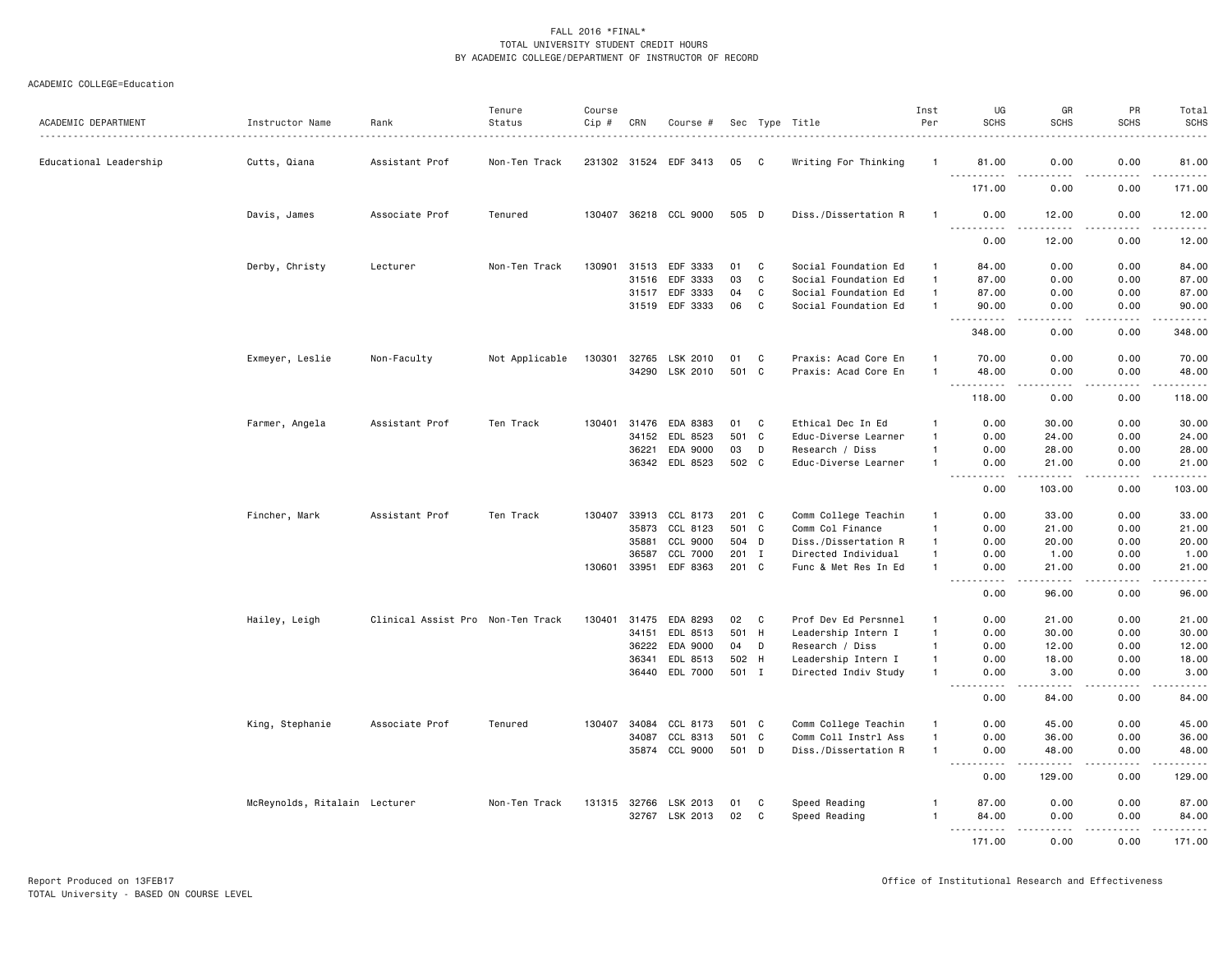| ACADEMIC DEPARTMENT                                          | Instructor Name   | Rank           | Tenure<br>Status | Course<br>Cip # | CRN                   | Course #              |          |              | Sec Type Title                         | Inst<br>Per       | UG<br><b>SCHS</b>                                      | GR<br><b>SCHS</b>                | PR<br><b>SCHS</b> | Total<br><b>SCHS</b>  |
|--------------------------------------------------------------|-------------------|----------------|------------------|-----------------|-----------------------|-----------------------|----------|--------------|----------------------------------------|-------------------|--------------------------------------------------------|----------------------------------|-------------------|-----------------------|
|                                                              |                   | <u>.</u>       |                  |                 |                       |                       |          |              | .                                      | $\mathbf{1}$      |                                                        |                                  |                   |                       |
| Educational Leadership                                       | Molina, Danielle  | Assistant Prof | Ten Track        |                 | 130406 31062<br>32402 | COE 8553<br>HED 8123  | 01<br>01 | C<br>C       | Student Aff/High Ed<br>U/CC Governance | $\mathbf{1}$      | 0.00<br>0.00                                           | 54.00<br>24.00                   | 0.00<br>0.00      | 54.00<br>24.00        |
|                                                              |                   |                |                  |                 | 131101 35570          | COE 8730              | 02       | E            | Internship                             | $\mathbf{1}$      | 0.00                                                   | 30.00                            | 0.00              | 30.00                 |
|                                                              |                   |                |                  |                 | 422803 36424          | COE 7000              | 09       | $\mathbf I$  | Directed Indiv Study                   | $\mathbf{1}$      | 0.00                                                   | 3.00                             | 0.00              | 3.00                  |
|                                                              |                   |                |                  |                 |                       |                       |          |              |                                        |                   | 0.00                                                   | 111.00                           | 0.00              | 111.00                |
|                                                              | Musser, Madhurima | Lecturer       | Non-Ten Track    |                 | 131202 31525          | EDF 3423              | 01       | C            | Exploring Diversity                    | 1                 | 24.00                                                  | 0.00                             | 0.00              | 24.00                 |
|                                                              |                   |                |                  |                 | 31527                 | EDF 3423              | 03       | C            | Exploring Diversity                    | $\mathbf{1}$      | 45.00                                                  | 0.00                             | 0.00              | 45.00                 |
|                                                              |                   |                |                  |                 | 231302 31520          | EDF 3413              | 01       | C            | Writing For Thinking                   | $\mathbf{1}$      | 90.00                                                  | 0.00                             | 0.00              | 90.00                 |
|                                                              |                   |                |                  |                 | 31521                 | EDF 3413              | 02       | C            | Writing For Thinking                   | $\mathbf{1}$      | 87.00<br>.                                             | 0.00                             | 0.00<br>.         | 87.00                 |
|                                                              |                   |                |                  |                 |                       |                       |          |              |                                        |                   | 246.00                                                 | 0.00                             | 0.00              | 246.00                |
|                                                              | Nader, Richard    | Non-Faculty    | Non-Ten Track    |                 |                       | 309999 32679 ISE 1103 | 01       | C            | Intro to Global Stud                   |                   | 27.00<br>$\sim$ $\sim$ $\sim$ $\sim$                   | 0.00                             | 0.00              | 27.00                 |
|                                                              |                   |                |                  |                 |                       |                       |          |              |                                        |                   | 27.00                                                  | 0.00                             | 0.00              | 27.00                 |
|                                                              | Pickering, Pamela | Lecturer       | Non-Ten Track    |                 |                       | 131202 33942 EDE 4883 | 201 C    |              | Manag Elem/Mid Lvl C                   | -1                | 15.00                                                  | 0.00                             | 0.00              | 15.00                 |
|                                                              |                   |                |                  |                 |                       |                       |          |              |                                        |                   | -----<br>15.00                                         | .<br>0.00                        | -----<br>0.00     | .<br>15.00            |
|                                                              | Prince, Debra     | Associate Prof | Tenured          | 130601          | 31532                 | EDF 8363              | 01       | C            | Func & Met Res In Ed                   | $\overline{1}$    | 0.00                                                   | 24.00                            | 0.00              | 24.00                 |
|                                                              |                   |                |                  |                 |                       | 34150 EDF 8363        | 501 C    |              | Func & Met Res In Ed                   | $\overline{1}$    | 0.00<br>$\sim$ $\sim$ $\sim$<br>.                      | 39.00                            | 0.00              | 39.00                 |
|                                                              |                   |                |                  |                 |                       |                       |          |              |                                        |                   | 0.00                                                   | 63.00                            | 0.00              | 63.00                 |
|                                                              | Stumpf, Arthur    | Associate Prof | Tenured          |                 | 130407 34086          | CCL 8283              | 501 C    |              | Leadership Comm Coll                   |                   | 0.00                                                   | 27.00                            | 0.00              | 27.00                 |
|                                                              |                   |                |                  |                 | 34088                 | CCL 8333              | 501 C    |              | Comm Col Admin                         | 1                 | 0.00                                                   | 21.00                            | 0.00              | 21.00                 |
|                                                              |                   |                |                  |                 |                       | 35875 CCL 9000        | 503 D    |              | Diss./Dissertation R                   | $\mathbf{1}$      | 0.00<br>$\sim$ $\sim$ $\sim$                           | 41.00                            | 0.00              | 41.00                 |
|                                                              |                   |                |                  |                 |                       |                       |          |              |                                        |                   | 0.00                                                   | 89.00                            | 0.00              | 89.00                 |
|                                                              | Taylor, Leonard   | Assistant Prof | Ten Track        |                 | 130406 34569          | HED 8133              | 01       | C            | U/CC Instruction                       | 1                 | 0.00                                                   | 57.00                            | 0.00              | 57.00                 |
|                                                              |                   |                |                  |                 |                       | 422701 31060 COE 8523 | 01       | C            | Student Dev Theory                     | 1                 | 0.00<br>$\sim$ $\sim$ .<br>$\sim$ $\sim$ $\sim$ $\sim$ | 57.00                            | 0.00              | 57.00                 |
|                                                              |                   |                |                  |                 |                       |                       |          |              |                                        |                   | 0.00                                                   | 114.00                           | 0.00              | 114.00                |
|                                                              | Wallin, Patsy     | Assistant Prof | Ten Track        |                 |                       | 130401 33952 EDL 8513 | 201 H    |              | Leadership Intern I                    | $\mathbf{1}$      | 0.00                                                   | 30.00                            | 0.00              | 30.00                 |
|                                                              |                   |                |                  |                 | 33953                 | EDL 8523              | 201      | $\mathbf{C}$ | Educ-Diverse Learner                   | 1<br>$\mathbf{1}$ | 0.00<br>57.00                                          | 33.00<br>0.00                    | 0.00              | 33.00                 |
|                                                              |                   |                |                  |                 |                       | 131202 33949 EDF 3423 | 201 C    |              | Exploring Diversity                    |                   | .                                                      |                                  | 0.00              | 57.00                 |
|                                                              |                   |                |                  |                 |                       |                       |          |              |                                        |                   | 57.00                                                  | 63.00                            | 0.00              | 120.00                |
|                                                              | Xu, Jianzhong     | Professor      | Tenured          |                 | 130401 36223          | EDA 9000              | 05       | D            | Research / Diss                        |                   | 0.00                                                   | 1.00                             | 0.00              | 1.00                  |
|                                                              |                   |                |                  |                 | 130603 31533          | EDF 9373              | 02       | C            | Ed Res Design                          | 1                 | 0.00                                                   | 18.00                            | 0.00              | 18.00                 |
|                                                              |                   |                |                  |                 |                       | 31534 EDF 9453        | 01       | C            | Intro Qual Research                    | 1                 | 0.00<br>$\frac{1}{2}$                                  | 24.00                            | 0.00              | 24.00                 |
|                                                              |                   |                |                  |                 |                       |                       |          |              |                                        |                   | 0.00                                                   | 43.00                            | 0.00              | 43.00                 |
| ----------------------------------<br>Educational Leadership |                   |                |                  |                 |                       |                       |          |              |                                        |                   | ==========<br>1759.50                                  | ----------- ---------<br>1175.00 | 0.00              | ==========<br>2934.50 |
| -----------------------------------                          |                   |                |                  |                 |                       |                       |          |              |                                        |                   |                                                        | ---------- ---------- ---------  |                   | ==========            |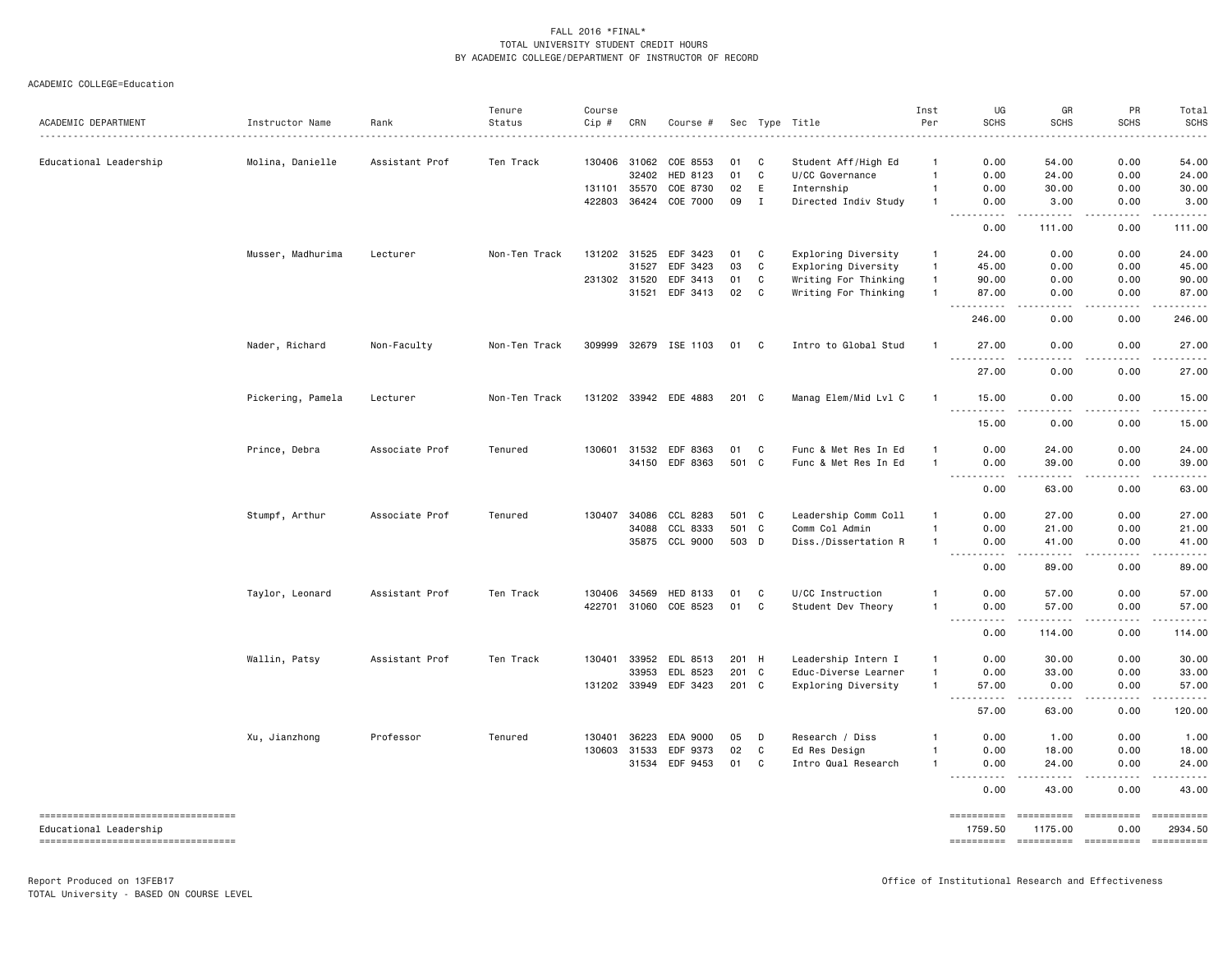|                                                       |                   |                | Tenure         | Course       |              |                       |       |             |                      | Inst           | UG                                                                                                                                | GR                     | PR          | Total                                                                                                                                                        |
|-------------------------------------------------------|-------------------|----------------|----------------|--------------|--------------|-----------------------|-------|-------------|----------------------|----------------|-----------------------------------------------------------------------------------------------------------------------------------|------------------------|-------------|--------------------------------------------------------------------------------------------------------------------------------------------------------------|
| ACADEMIC DEPARTMENT                                   | Instructor Name   | Rank           | Status         | Cip #        | CRN          | Course #              |       |             | Sec Type Title       | Per            | <b>SCHS</b>                                                                                                                       | <b>SCHS</b>            | <b>SCHS</b> | <b>SCHS</b>                                                                                                                                                  |
| Instructional Systems & Workforce D Abraham, Patricia |                   | Non-Faculty    | Not Applicable | 131309       | 33840        | TKT 4886              | 01    | F           | Teaching Intern Tech | -1             | 6.00                                                                                                                              | 0.00                   | 0.00        | 6.00                                                                                                                                                         |
|                                                       |                   |                |                |              | 33841        | TKT 4896              | 01 F  |             | Teaching Intern Tech | $\overline{1}$ | 6.00                                                                                                                              | 0.00<br>$- - - -$      | 0.00<br>.   | 6.00<br>$\frac{1}{2} \left( \frac{1}{2} \right) \left( \frac{1}{2} \right) \left( \frac{1}{2} \right) \left( \frac{1}{2} \right) \left( \frac{1}{2} \right)$ |
|                                                       |                   |                |                |              |              |                       |       |             |                      |                | 12.00                                                                                                                             | 0.00                   | 0.00        | 12.00                                                                                                                                                        |
|                                                       | Adams, James      | Professor      | Tenured        | 131310       | 34363        | TKT 4493              | 501 C |             | Meth Tchn Career Pat | $\overline{1}$ | 3.00                                                                                                                              | 0.00                   | 0.00        | 3.00                                                                                                                                                         |
|                                                       |                   |                |                |              | 34372        | TKT 6493              | 501 C |             | Meth Tchn Career Pat | $\overline{1}$ | 0.00                                                                                                                              | 21.00                  | 0.00        | 21.00                                                                                                                                                        |
|                                                       |                   |                |                | 131319 35404 |              | TKT 9000              | 01    | D           | Research / Diss      | $\mathbf{1}$   | 0.00                                                                                                                              | 14.00                  | 0.00        | 14.00                                                                                                                                                        |
|                                                       |                   |                |                |              | 36226        | <b>TKT 7000</b>       | 01    | $\mathbf I$ | Directed Indiv Study | $\overline{1}$ | 0.00                                                                                                                              | 3.00                   | 0.00        | 3.00                                                                                                                                                         |
|                                                       |                   |                |                | 131399       | 34360        | TKT 4263              | 501 C |             | Diverse Wrk & Ed Env | $\overline{1}$ | 9.00                                                                                                                              | 0.00                   | 0.00        | 9.00                                                                                                                                                         |
|                                                       |                   |                |                |              | 34369        | TKT 6263              | 501 C |             | Diverse Wrk & Ed Env | $\overline{1}$ | 0.00<br>.<br>$- - -$                                                                                                              | 39.00<br>$\frac{1}{2}$ | 0.00<br>.   | 39.00<br>.                                                                                                                                                   |
|                                                       |                   |                |                |              |              |                       |       |             |                      |                | 12.00                                                                                                                             | 77.00                  | 0.00        | 89.00                                                                                                                                                        |
|                                                       | Bailey, Ennis     | Non-Faculty    | Not Applicable | 300000       | 34361        | TKT 4403              | 501 C |             | Campus Transition fo | -1             | 33.00                                                                                                                             | 0.00                   | 0.00        | 33.00                                                                                                                                                        |
|                                                       |                   |                |                |              | 34370        | TKT 6403              | 501 C |             | Campus Transition fo | $\overline{1}$ | 0.00<br>$- - - - -$                                                                                                               | 9.00<br>$\frac{1}{2}$  | 0.00<br>.   | 9.00<br>.                                                                                                                                                    |
|                                                       |                   |                |                |              |              |                       |       |             |                      |                | 33.00                                                                                                                             | 9.00                   | 0.00        | 42.00                                                                                                                                                        |
|                                                       | Bailey, Melinda   | Non-Faculty    | Not Applicable |              |              | 240102 34271 IDS 4111 | 501 C |             | Professional Seminar | 0.5            | 11.00                                                                                                                             | 0.00                   | 0.00        | 11.00<br>.                                                                                                                                                   |
|                                                       |                   |                |                |              |              |                       |       |             |                      |                | 11.00                                                                                                                             | 0.00                   | 0.00        | 11.00                                                                                                                                                        |
|                                                       | Ballard, Iva      | Instructor     | Non-Ten Track  | 521302       | 30648        | BQA 3123              | 02    | C           | Bus Stat Methods II  | $\overline{1}$ | 216.00                                                                                                                            | 0.00                   | 0.00        | 216.00                                                                                                                                                       |
|                                                       |                   |                |                |              | 30649        | BQA 3123              | 03    | C           | Bus Stat Methods II  | $\overline{1}$ | 222.00                                                                                                                            | 0.00                   | 0.00        | 222.00                                                                                                                                                       |
|                                                       |                   |                |                |              | 30650        | BQA 3123              | 04    | C           | Bus Stat Methods II  | $\mathbf{1}$   | 213.00                                                                                                                            | 0.00                   | 0.00        | 213.00                                                                                                                                                       |
|                                                       |                   |                |                |              | 34080        | BQA 8443              | 501 C |             | Stat Analy Bus Dec   | $\overline{1}$ | 0.00<br><u> - - - - - - - - - -</u>                                                                                               | 87.00<br><u>.</u>      | 0.00<br>.   | 87.00<br>.                                                                                                                                                   |
|                                                       |                   |                |                |              |              |                       |       |             |                      |                | 651.00                                                                                                                            | 87.00                  | 0.00        | 738.00                                                                                                                                                       |
|                                                       | Beriswill, Joanne | Assistant Prof | Ten Track      | 130501       | 34605        | TKT 4443              | 01    | C           | Design Instr Games S | $\mathbf{1}$   | 15.00                                                                                                                             | 0.00                   | 0.00        | 15.00                                                                                                                                                        |
|                                                       |                   |                |                |              | 34606        | TKT 6443              | 01    | C           | Design Instr Games S | $\overline{1}$ | 0.00                                                                                                                              | 6.00                   | 0.00        | 6.00                                                                                                                                                         |
|                                                       |                   |                |                |              | 34607        | TKT 8623              | 01    | C           | Instructional Design | $\overline{1}$ | 0.00                                                                                                                              | 12.00                  | 0.00        | 12.00                                                                                                                                                        |
|                                                       |                   |                |                |              | 131319 35405 | TKT 9000              | 02    | D           | Research / Diss      | $\mathbf{1}$   | 0.00                                                                                                                              | 1.00                   | 0.00        | 1.00                                                                                                                                                         |
|                                                       |                   |                |                |              | 36447        | TKT 7000              | 04    | $\mathbf I$ | Directed Indiv Study | $\overline{1}$ | 0.00<br>.<br>$\sim 100$ km s $^{-1}$                                                                                              | 3.00<br>-----          | 0.00<br>.   | 3.00<br>.                                                                                                                                                    |
|                                                       |                   |                |                |              |              |                       |       |             |                      |                | 15.00                                                                                                                             | 22.00                  | 0.00        | 37.00                                                                                                                                                        |
|                                                       | Berryhill, Amy    | Non-Faculty    | Not Applicable | 090101       | 30939        | CO 1013               | 31    | C           | Intro to Communicati | $\overline{1}$ | 99.00                                                                                                                             | 0.00                   | 0.00        | 99.00                                                                                                                                                        |
|                                                       |                   |                |                | 110301       |              | 34355 TKT 1273        | 502 C |             | Computer Application | $\overline{1}$ | 102.00<br><u>----------</u>                                                                                                       | 0.00<br>.              | 0.00<br>.   | 102.00<br>.                                                                                                                                                  |
|                                                       |                   |                |                |              |              |                       |       |             |                      |                | 201.00                                                                                                                            | 0.00                   | 0.00        | 201.00                                                                                                                                                       |
|                                                       | Cornelious, Linda | Professor      | Tenured        | 131309       | 34836        | TKT 8213              | 501 C |             | Cont/Meth Career & T | $\overline{1}$ | 0.00                                                                                                                              | 21.00                  | 0.00        | 21.00                                                                                                                                                        |
|                                                       |                   |                |                | 131319       | 35406        | TKT 9000              | 03    | D           | Research / Diss      | $\mathbf{1}$   | 0.00                                                                                                                              | 19.00                  | 0.00        | 19.00                                                                                                                                                        |
|                                                       |                   |                |                | 131321       | 36356        | TKT 4803              | 501 C |             | Integ Tech for Learn | $\mathbf{1}$   | 18.00                                                                                                                             | 0.00                   | 0.00        | 18.00                                                                                                                                                        |
|                                                       |                   |                |                |              |              | 36357 TKT 6803        | 501 C |             | Integ Tech for Learn | $\mathbf{1}$   | 0.00<br>$\frac{1}{2} \left( \frac{1}{2} \right) \left( \frac{1}{2} \right) \left( \frac{1}{2} \right) \left( \frac{1}{2} \right)$ | 6.00                   | 0.00        | 6.00<br>والمناصبات                                                                                                                                           |
|                                                       |                   |                |                |              |              |                       |       |             |                      |                | 18.00                                                                                                                             | 46.00                  | 0.00        | 64.00                                                                                                                                                        |
|                                                       | Dale, Jonathan    | Instructor     | Non-Ten Track  | 150611       | 34602        | TKI 3183              | 01    | L.          | Machine Metal Proc   | -1             | 27.00                                                                                                                             | 0.00                   | 0.00        | 27.00                                                                                                                                                        |
|                                                       |                   |                |                | 150612       | 33819        | TKI 3044              | 01    | C           | Industrial Safety    | $\overline{1}$ | 216.00                                                                                                                            | 0.00                   | 0.00        | 216.00                                                                                                                                                       |
|                                                       |                   |                |                |              | 34833        | TKI 3044              | 501 C |             | Industrial Safety    | $\overline{1}$ | 40.00                                                                                                                             | 0.00                   | 0.00        | 40.00                                                                                                                                                        |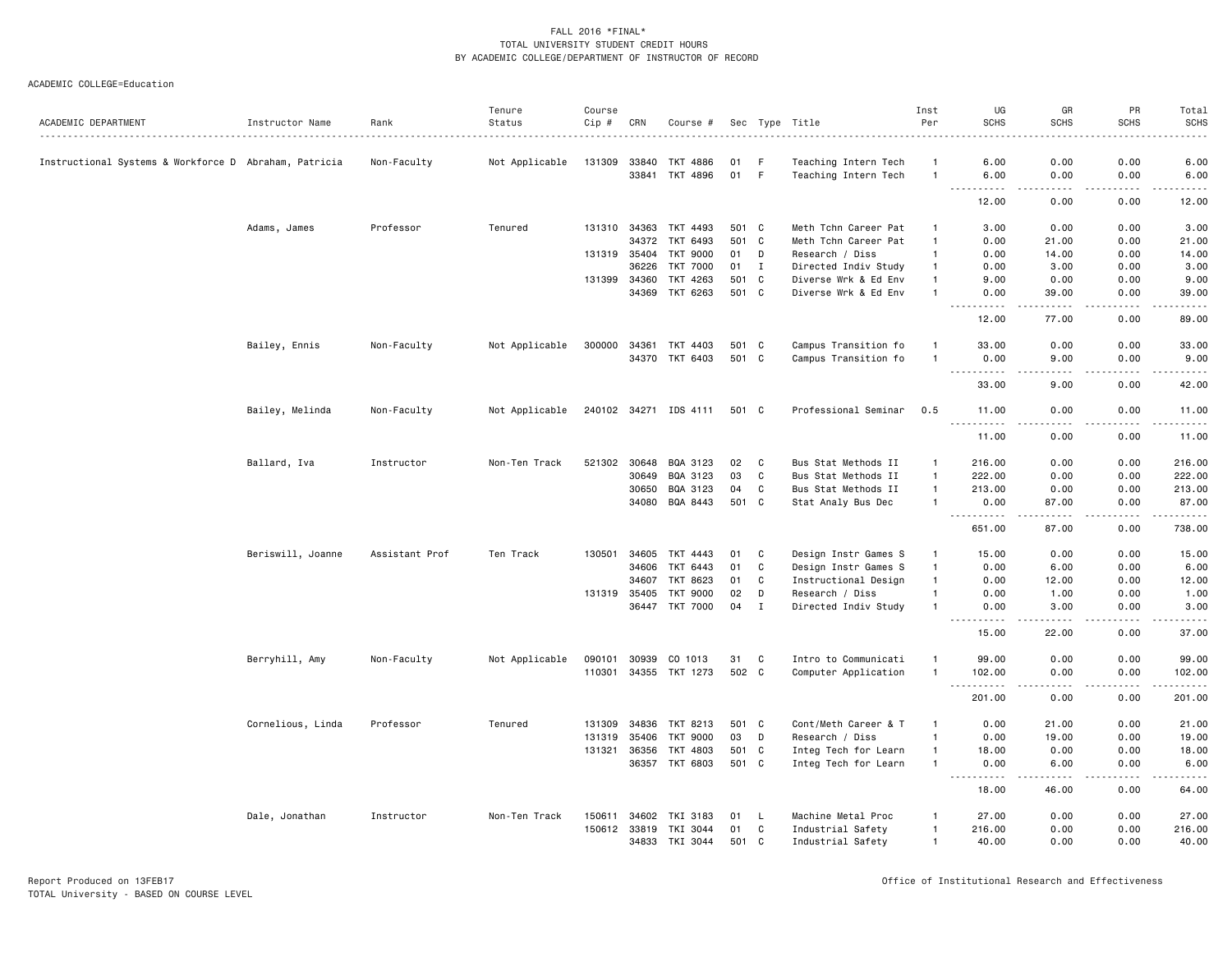#### ACADEMIC COLLEGE=Education

| ACADEMIC DEPARTMENT                               | Instructor Name  | Rank           | Tenure<br>Status | Course<br>Cip # | CRN          | Course #              |       |              | Sec Type Title       | Inst<br>Per    | UG<br><b>SCHS</b>                  | GR<br><b>SCHS</b>                                                                                                                 | PR<br><b>SCHS</b>     | Total<br><b>SCHS</b><br>$\sim$ $\sim$ $\sim$ $\sim$ |
|---------------------------------------------------|------------------|----------------|------------------|-----------------|--------------|-----------------------|-------|--------------|----------------------|----------------|------------------------------------|-----------------------------------------------------------------------------------------------------------------------------------|-----------------------|-----------------------------------------------------|
|                                                   |                  |                |                  |                 |              |                       |       |              |                      |                |                                    |                                                                                                                                   |                       |                                                     |
|                                                   |                  |                |                  |                 |              |                       |       |              |                      |                | 283.00                             | 0.00                                                                                                                              | 0.00                  | 283.00                                              |
| Instructional Systems & Workforce D Forde, Connie |                  | Professor      | Tenured          |                 |              | 131319 35407 TKT 9000 | 04    | D            | Research / Diss      | -1             | 0.00<br>.                          | 13.00                                                                                                                             | 0.00                  | 13.00<br>.                                          |
|                                                   |                  |                |                  |                 |              |                       |       |              |                      |                | 0.00                               | 13.00                                                                                                                             | 0.00                  | 13.00                                               |
|                                                   | Giordano, Mickey | Instructor     | Non-Ten Track    | 150303          | 33810        | TKI 1814              | 01    | B            | Basic Indust Elec &  | -1             | 80.00                              | 0.00                                                                                                                              | 0.00                  | 80.00                                               |
|                                                   |                  |                |                  |                 | 36623        | TKI 1814              | 02    | B            | Basic Indust Elec &  | $\overline{1}$ | 76.00                              | 0.00                                                                                                                              | 0.00                  | 76.00                                               |
|                                                   |                  |                |                  | 150405          | 33825        | TKI 4303              | 01    | B            | Industrial Robotics  | $\overline{1}$ | 90.00                              | 0.00                                                                                                                              | 0.00                  | 90.00                                               |
|                                                   |                  |                |                  |                 | 150612 33820 | TKI 3063              | 01    | C            | Ind Human Relations  | $\mathbf{1}$   | 105.00                             | 0.00                                                                                                                              | 0.00                  | 105.00                                              |
|                                                   |                  |                |                  |                 |              | 33822 TKI 4103        | 01    | B            | Industrial Cntrl Sys | $\overline{1}$ | 81.00<br>$\sim$ $\sim$ $\sim$<br>. | 0.00<br>$\sim$ $\sim$ $\sim$                                                                                                      | 0.00<br>.             | 81.00                                               |
|                                                   |                  |                |                  |                 |              |                       |       |              |                      |                | 432.00                             | 0.00                                                                                                                              | 0.00                  | 432.00                                              |
|                                                   | Huang, Kun       | Assistant Prof | Ten Track        | 110301          | 34350        | TKB 4283              | 501   | B            | Advanced Office Syst | $\mathbf{1}$   | 84.00                              | 0.00                                                                                                                              | 0.00                  | 84.00                                               |
|                                                   |                  |                |                  | 130501          | 34832        | TKT 8693              | 501   | $\mathbf c$  | Multiple Perptves on | -1             | 0.00                               | 30.00                                                                                                                             | 0.00                  | 30.00                                               |
|                                                   |                  |                |                  |                 | 34837        | <b>TKT 8823</b>       | 501   | $\mathbf{C}$ | Des Deliv Mgt of Dis | $\overline{1}$ | 0.00                               | 24.00                                                                                                                             | 0.00                  | 24.00                                               |
|                                                   |                  |                |                  |                 |              | 131319 36310 TKT 9000 | 08    | D            | Research / Diss      | $\overline{1}$ | 0.00<br>.<br>$-$                   | 2.00<br>$\frac{1}{2}$                                                                                                             | 0.00<br>.             | 2.00<br>$- - - - - - -$                             |
|                                                   |                  |                |                  |                 |              |                       |       |              |                      |                | 84.00                              | 56.00                                                                                                                             | 0.00                  | 140.00                                              |
|                                                   | Keel, Vicki      | Instructor     | Non-Ten Track    | 110301          | 33826        | TKT 1273              | 01    | C            | Computer Application | $\overline{1}$ | 105.00                             | 0.00                                                                                                                              | 0.00                  | 105.00                                              |
|                                                   |                  |                |                  |                 | 34354        | TKT 1273              | 501   | C            | Computer Application | $\overline{1}$ | 90.00                              | 0.00                                                                                                                              | 0.00                  | 90.00                                               |
|                                                   |                  |                |                  | 110401          | 34609        | TKB 2123              | 01    | В            | Database Mgt         | $\mathbf{1}$   | 96.00                              | 0.00                                                                                                                              | 0.00                  | 96.00                                               |
|                                                   |                  |                |                  | 131303          | 33807        | TKB 3133              | 01    | C            | Admin Management & P | $\mathbf{1}$   | 93.00                              | 0.00                                                                                                                              | 0.00                  | 93.00                                               |
|                                                   |                  |                |                  |                 | 34610        | TKB 2133              | 01    | B            | Sprdsht Design & Ana | $\overline{1}$ | 99.00<br>.                         | 0.00<br>$\frac{1}{2} \left( \frac{1}{2} \right) \left( \frac{1}{2} \right) \left( \frac{1}{2} \right) \left( \frac{1}{2} \right)$ | 0.00<br>.             | 99.00<br>.                                          |
|                                                   |                  |                |                  |                 |              |                       |       |              |                      |                | 483.00                             | 0.00                                                                                                                              | 0.00                  | 483.00                                              |
|                                                   | King, Thomas     | Non-Faculty    | Not Applicable   | 110301          | 34364        | TKT 4713              | 501   | $\mathbf{C}$ | Authoring for Instr  | $\overline{1}$ | 42.00                              | 0.00                                                                                                                              | 0.00                  | 42.00                                               |
|                                                   |                  |                |                  |                 | 34373        | TKT 6713              | 501   | C            | Authoring for Instr  | $\overline{1}$ | 0.00                               | 6.00                                                                                                                              | 0.00                  | 6.00                                                |
|                                                   |                  |                |                  |                 |              |                       |       |              |                      |                | 42.00                              | 6.00                                                                                                                              | 0.00                  | 48.00                                               |
|                                                   | Lee, Sang Joon   | Assistant Prof | Ten Track        | 110801          | 34351        | TKB 4583              | 501 B |              | Graphics and Web Des | $\mathbf{1}$   | 66.00                              | 0.00                                                                                                                              | 0.00                  | 66.00                                               |
|                                                   |                  |                |                  | 130501          | 34603        | TKT 4203              | 01    | C            | Emerging Technologie | $\overline{1}$ | 78.00                              | 0.00                                                                                                                              | 0.00                  | 78.00                                               |
|                                                   |                  |                |                  | 131303          | 34353        | <b>TKB 6583</b>       | 501   | B            | Graphics and Web Des | $\overline{1}$ | 0.00                               | 3.00                                                                                                                              | 0.00                  | 3.00                                                |
|                                                   |                  |                |                  | 131309          | 33837        | TKT 4343              | 01    | C            | Info Tech Project Mg | $\mathbf{1}$   | 75.00                              | 0.00<br>.                                                                                                                         | 0.00<br>$\frac{1}{2}$ | 75.00<br>.                                          |
|                                                   |                  |                |                  |                 |              |                       |       |              |                      |                | 219.00                             | 3.00                                                                                                                              | 0.00                  | 222.00                                              |
|                                                   | Mize, Mervin     | Instructor     | Non-Ten Track    | 131319          | 36716        | TKI 4000              | 02    | $\mathbf{I}$ | Directed Indiv Study | $\overline{1}$ | 3.00                               | 0.00                                                                                                                              | 0.00                  | 3.00                                                |
|                                                   |                  |                |                  |                 | 36755        | TKI 4000              | 03    | $\mathbf{I}$ | Directed Indiv Study | $\mathbf{1}$   | 3.00                               | 0.00                                                                                                                              | 0.00                  | 3.00                                                |
|                                                   |                  |                |                  |                 | 150612 33809 | TKI 1203              | 01    | B            | Industrial Communica | $\overline{1}$ | 102.00                             | 0.00                                                                                                                              | 0.00                  | 102.00                                              |
|                                                   |                  |                |                  |                 | 33812        | TKI 2123              | 01    | B            | Intro to CNC Prog    | $\overline{1}$ | 90.00                              | 0.00                                                                                                                              | 0.00                  | 90.00                                               |
|                                                   |                  |                |                  |                 | 36622        | TKI 2123              | 02    | B            | Intro to CNC Prog    | $\overline{1}$ | 63.00                              | 0.00                                                                                                                              | 0.00                  | 63.00                                               |
|                                                   |                  |                |                  |                 |              | 150614 33813 TKI 2323 | 01    | $\mathsf{L}$ | Forg Weld & Found    | $\overline{1}$ | 87.00<br>$\sim$                    | 0.00                                                                                                                              | 0.00                  | 87.00                                               |
|                                                   |                  |                |                  |                 |              |                       |       |              |                      |                | 348.00                             | 0.00                                                                                                                              | 0.00                  | 348.00                                              |
|                                                   | Okojie, Mabel    | Professor      | Tenured          | 110301          | 35191        | TKT 8773              | 501   | C            | Teach & Train with M | -1             | 0.00                               | 18.00                                                                                                                             | 0.00                  | 18.00                                               |
|                                                   |                  |                |                  | 131309          | 34604        | TKT 8243              | 01    | C            | Resch Probl in ISWD  | $\overline{1}$ | 0.00                               | 18.00                                                                                                                             | 0.00                  | 18.00                                               |
|                                                   |                  |                |                  |                 | 131319 35408 | TKT 9000              | 05    | D            | Research / Diss      | $\overline{1}$ | 0.00                               | 7.00                                                                                                                              | 0.00                  | 7.00                                                |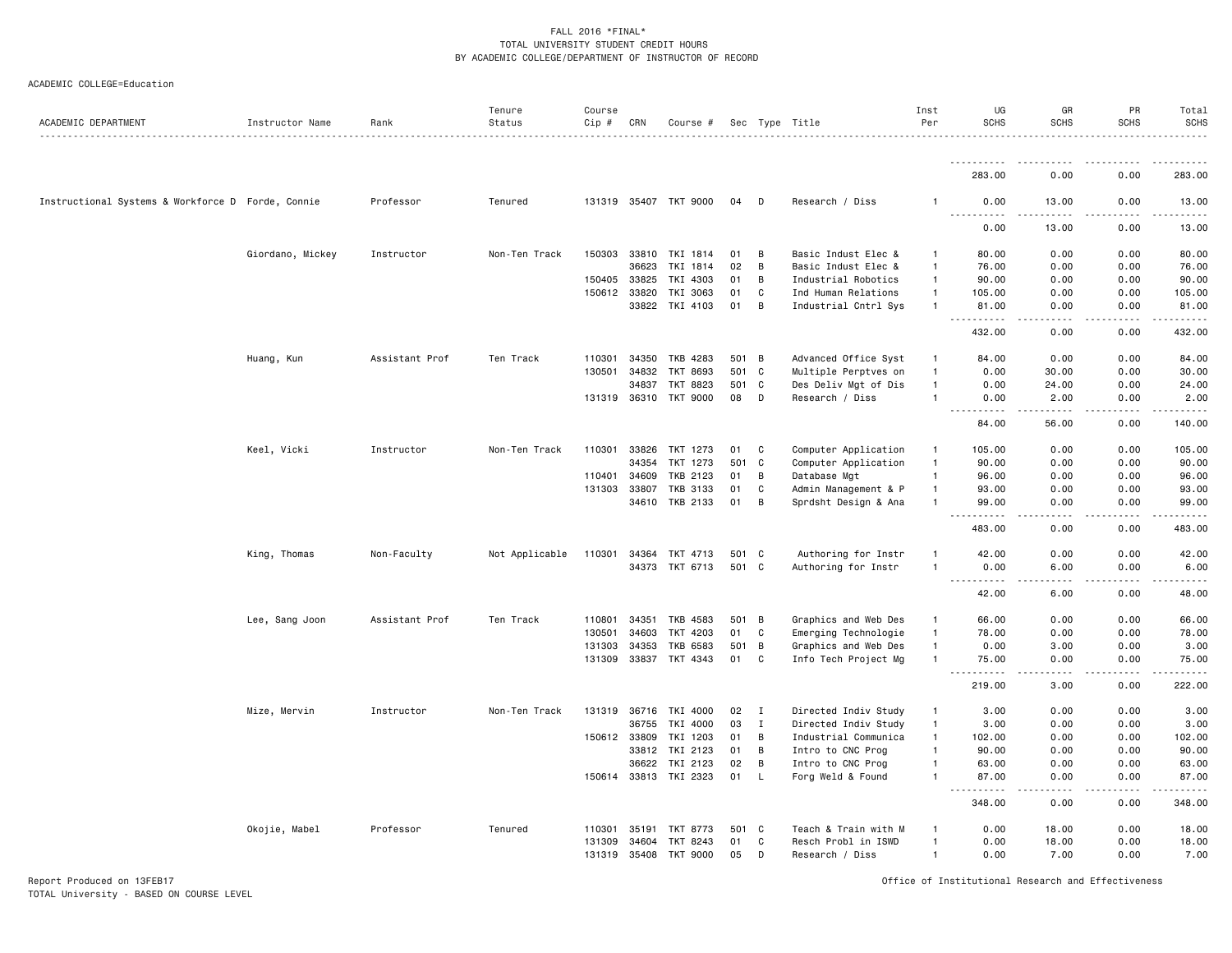| ACADEMIC DEPARTMENT                                                        | Instructor Name                     | Rank            | Tenure<br>Status | Course<br>Cip # | CRN          | Course #              |       |              | Sec Type Title       | Inst<br>Per    | UG<br><b>SCHS</b>                        | GR<br><b>SCHS</b>                                                                                                                 | PR<br><b>SCHS</b>                                                                                                                                                                                                                                                                                                                                                                                                                 | Total<br><b>SCHS</b>  |
|----------------------------------------------------------------------------|-------------------------------------|-----------------|------------------|-----------------|--------------|-----------------------|-------|--------------|----------------------|----------------|------------------------------------------|-----------------------------------------------------------------------------------------------------------------------------------|-----------------------------------------------------------------------------------------------------------------------------------------------------------------------------------------------------------------------------------------------------------------------------------------------------------------------------------------------------------------------------------------------------------------------------------|-----------------------|
| Instructional Systems & Workforce D Okojie, Mabel                          |                                     | Professor       | Tenured          |                 |              | 131319 36521 TKT 7000 | 05    | $\mathbf{I}$ | Directed Indiv Study | $\mathbf{1}$   | 0.00<br><u>.</u>                         | 3.00<br>-----                                                                                                                     | 0.00<br>.                                                                                                                                                                                                                                                                                                                                                                                                                         | 3.00<br>.             |
|                                                                            |                                     |                 |                  |                 |              |                       |       |              |                      |                | 0.00                                     | 46.00                                                                                                                             | 0.00                                                                                                                                                                                                                                                                                                                                                                                                                              | 46.00                 |
|                                                                            | Roberts, Frank                      | Non-Faculty     | Not Applicable   |                 |              | 131309 33833 TKT 3463 | 01 B  |              | Computer Repair/Main | -1             | 54.00<br><u>.</u>                        | 0.00                                                                                                                              | 0.00                                                                                                                                                                                                                                                                                                                                                                                                                              | 54.00                 |
|                                                                            |                                     |                 |                  |                 |              |                       |       |              |                      |                | 54.00                                    | .<br>0.00                                                                                                                         | .<br>0.00                                                                                                                                                                                                                                                                                                                                                                                                                         | .<br>54.00            |
|                                                                            | Satcher, Craig                      | Lecturer        | Non-Ten Track    |                 |              | 150613 33824 TKI 4263 | 01    | C            | Mfg Tech & Proc      | -1             | 153.00<br>.<br>$-$                       | 0.00<br>$\frac{1}{2}$                                                                                                             | 0.00<br>.                                                                                                                                                                                                                                                                                                                                                                                                                         | 153.00<br><u>.</u>    |
|                                                                            |                                     |                 |                  |                 |              |                       |       |              |                      |                | 153.00                                   | 0.00                                                                                                                              | 0.00                                                                                                                                                                                                                                                                                                                                                                                                                              | 153.00                |
|                                                                            | Scott-Bracey, Pamela Assistant Prof |                 | Ten Track        |                 | 131303 34359 | TKT 4213              | 501 C |              | Methods of Teaching  | $\mathbf{1}$   | 3.00                                     | 0.00                                                                                                                              | 0.00                                                                                                                                                                                                                                                                                                                                                                                                                              | 3.00                  |
|                                                                            |                                     |                 |                  |                 | 34368        | TKT 6213              | 501 C |              | Meth Tchn Business S | $\overline{1}$ | 0.00                                     | 9.00                                                                                                                              | 0.00                                                                                                                                                                                                                                                                                                                                                                                                                              | 9.00                  |
|                                                                            |                                     |                 |                  | 131309 33835    |              | TKT 3623              | 01    | C            | Dsgn Technology Trai | $\overline{1}$ | 60.00                                    | 0.00                                                                                                                              | 0.00                                                                                                                                                                                                                                                                                                                                                                                                                              | 60.00                 |
|                                                                            |                                     |                 |                  |                 | 131319 36290 | <b>TKT 7000</b>       | 02    | $\mathbf{I}$ | Directed Indiv Study | $\overline{1}$ | 0.00<br>.<br>$ -$                        | 3.00                                                                                                                              | 0.00                                                                                                                                                                                                                                                                                                                                                                                                                              | 3.00                  |
|                                                                            |                                     |                 |                  |                 |              |                       |       |              |                      |                | 63.00                                    | 12.00                                                                                                                             | 0.00                                                                                                                                                                                                                                                                                                                                                                                                                              | 75.00                 |
|                                                                            | Walton, Angela                      | Grad Tch Assist | Not Applicable   | 110301 33828    |              | TKT 1273              | 03    | C            | Computer Application | -1             | 96.00                                    | 0.00                                                                                                                              | 0.00                                                                                                                                                                                                                                                                                                                                                                                                                              | 96.00                 |
|                                                                            |                                     |                 |                  |                 |              | 33830 TKT 1273        | 05    | C            | Computer Application | $\overline{1}$ | 90.00<br>$\sim$ $\sim$ $\sim$<br>.       | 0.00<br>.                                                                                                                         | 0.00<br>.                                                                                                                                                                                                                                                                                                                                                                                                                         | 90.00<br>.            |
|                                                                            |                                     |                 |                  |                 |              |                       |       |              |                      |                | 186.00                                   | 0.00                                                                                                                              | 0.00                                                                                                                                                                                                                                                                                                                                                                                                                              | 186.00                |
|                                                                            | Wyatt, John                         | Associate Prof  | Tenured          | 131319          | 36706        | TKI 4000              | 01    | $\mathbf{I}$ | Directed Indiv Study | $\mathbf{1}$   | 3.00                                     | 0.00                                                                                                                              | 0.00                                                                                                                                                                                                                                                                                                                                                                                                                              | 3.00                  |
|                                                                            |                                     |                 |                  | 150612 33821    |              | TKI 3343              | 01    | B            | CAD/CAM              | $\overline{1}$ | 81.00                                    | 0.00                                                                                                                              | 0.00                                                                                                                                                                                                                                                                                                                                                                                                                              | 81.00                 |
|                                                                            |                                     |                 |                  |                 | 33823        | TKI 4224              | 01    | C            | Quality Assurance    | $\mathbf{1}$   | 180.00                                   | 0.00                                                                                                                              | 0.00                                                                                                                                                                                                                                                                                                                                                                                                                              | 180.00                |
|                                                                            |                                     |                 |                  |                 | 34613        | TKI 3353              | 01    | B            | Forecast & Cost Mode | $\overline{1}$ | 111.00<br>$\sim$ $\sim$ $\sim$           | 0.00<br>$\frac{1}{2} \left( \frac{1}{2} \right) \left( \frac{1}{2} \right) \left( \frac{1}{2} \right) \left( \frac{1}{2} \right)$ | 0.00<br>.                                                                                                                                                                                                                                                                                                                                                                                                                         | 111.00<br>.           |
|                                                                            |                                     |                 |                  |                 |              |                       |       |              |                      |                | 375.00                                   | 0.00                                                                                                                              | 0.00                                                                                                                                                                                                                                                                                                                                                                                                                              | 375.00                |
|                                                                            | Yarbrough, Steven                   | Grad Tch Assist | Not Applicable   | 110301          | 33827        | TKT 1273              | 02    | C            | Computer Application | $\overline{1}$ | 99.00                                    | 0.00                                                                                                                              | 0.00                                                                                                                                                                                                                                                                                                                                                                                                                              | 99.00                 |
|                                                                            |                                     |                 |                  |                 |              | 33829 TKT 1273        | 04    | $\mathbf{C}$ | Computer Application | $\overline{1}$ | 99.00<br>.                               | 0.00                                                                                                                              | 0.00<br>.                                                                                                                                                                                                                                                                                                                                                                                                                         | 99.00<br>.            |
|                                                                            |                                     |                 |                  |                 |              |                       |       |              |                      |                | $\sim$ $\sim$ $\sim$<br>198.00           | $- - - -$<br>0.00                                                                                                                 | 0.00                                                                                                                                                                                                                                                                                                                                                                                                                              | 198.00                |
|                                                                            | Yu, Chien                           | Professor       | Tenured          |                 |              | 110301 35113 TKT 8743 | 501 B |              | Interactive Media    | -1             | 0.00                                     | 18.00                                                                                                                             | 0.00                                                                                                                                                                                                                                                                                                                                                                                                                              | 18.00                 |
|                                                                            |                                     |                 |                  | 130501          | 34830        | <b>TKT 8703</b>       | 501   | C            | Trends & Issues Inst | $\overline{1}$ | 0.00                                     | 54.00                                                                                                                             | 0.00                                                                                                                                                                                                                                                                                                                                                                                                                              | 54.00                 |
|                                                                            |                                     |                 |                  |                 | 131319 35410 | TKT 9000              | 07    | D            | Research / Diss      | -1             | 0.00<br>$\sim$ $\sim$ $\sim$<br><u>.</u> | 20.00<br>$- - - - -$                                                                                                              | 0.00<br>.                                                                                                                                                                                                                                                                                                                                                                                                                         | 20.00<br>.            |
|                                                                            |                                     |                 |                  |                 |              |                       |       |              |                      |                | 0.00                                     | 92.00                                                                                                                             | 0.00                                                                                                                                                                                                                                                                                                                                                                                                                              | 92.00                 |
|                                                                            | Yu, Wei-Chieh                       | Assistant Prof  | Ten Track        |                 | 110301 34365 | TKT 4753              | 501 C |              | Media for Present In | $\overline{1}$ | 66.00                                    | 0.00                                                                                                                              | 0.00                                                                                                                                                                                                                                                                                                                                                                                                                              | 66.00                 |
|                                                                            |                                     |                 |                  |                 | 34374        | TKT 6753              | 501   | $\mathbf c$  | Media for Present In | $\overline{1}$ | 0.00                                     | 9.00                                                                                                                              | 0.00                                                                                                                                                                                                                                                                                                                                                                                                                              | 9.00                  |
|                                                                            |                                     |                 |                  | 111001          | 33808        | TKB 4563              | 01    | C            | Intro to Data Networ | $\overline{1}$ | 102.00                                   | 0.00                                                                                                                              | 0.00                                                                                                                                                                                                                                                                                                                                                                                                                              | 102.00                |
|                                                                            |                                     |                 |                  |                 | 131319 36370 | TKT 9000              | 09    | D            | Research / Diss      | $\overline{1}$ | 0.00                                     | 1.00                                                                                                                              | 0.00                                                                                                                                                                                                                                                                                                                                                                                                                              | 1.00                  |
|                                                                            |                                     |                 |                  |                 |              |                       |       |              |                      |                | 168.00                                   | 10.00                                                                                                                             | 0.00                                                                                                                                                                                                                                                                                                                                                                                                                              | 178.00                |
| -----------------------------------<br>Instructional Systems & Workforce D |                                     |                 |                  |                 |              |                       |       |              |                      |                | ==========<br>4041.00                    | 479.00                                                                                                                            | 0.00                                                                                                                                                                                                                                                                                                                                                                                                                              | ==========<br>4520.00 |
| -----------------------------------                                        |                                     |                 |                  |                 |              |                       |       |              |                      |                | ==========                               |                                                                                                                                   | $\begin{minipage}{0.03\linewidth} \hspace*{-0.2cm} \textbf{1} & \textbf{2} & \textbf{3} & \textbf{5} & \textbf{6} & \textbf{7} & \textbf{8} \\ \textbf{1} & \textbf{2} & \textbf{3} & \textbf{5} & \textbf{6} & \textbf{7} & \textbf{8} & \textbf{9} \\ \textbf{2} & \textbf{3} & \textbf{5} & \textbf{6} & \textbf{7} & \textbf{8} & \textbf{9} & \textbf{10} & \textbf{10} & \textbf{10} \\ \textbf{3} & \textbf{6} & \textbf{$ | ==========            |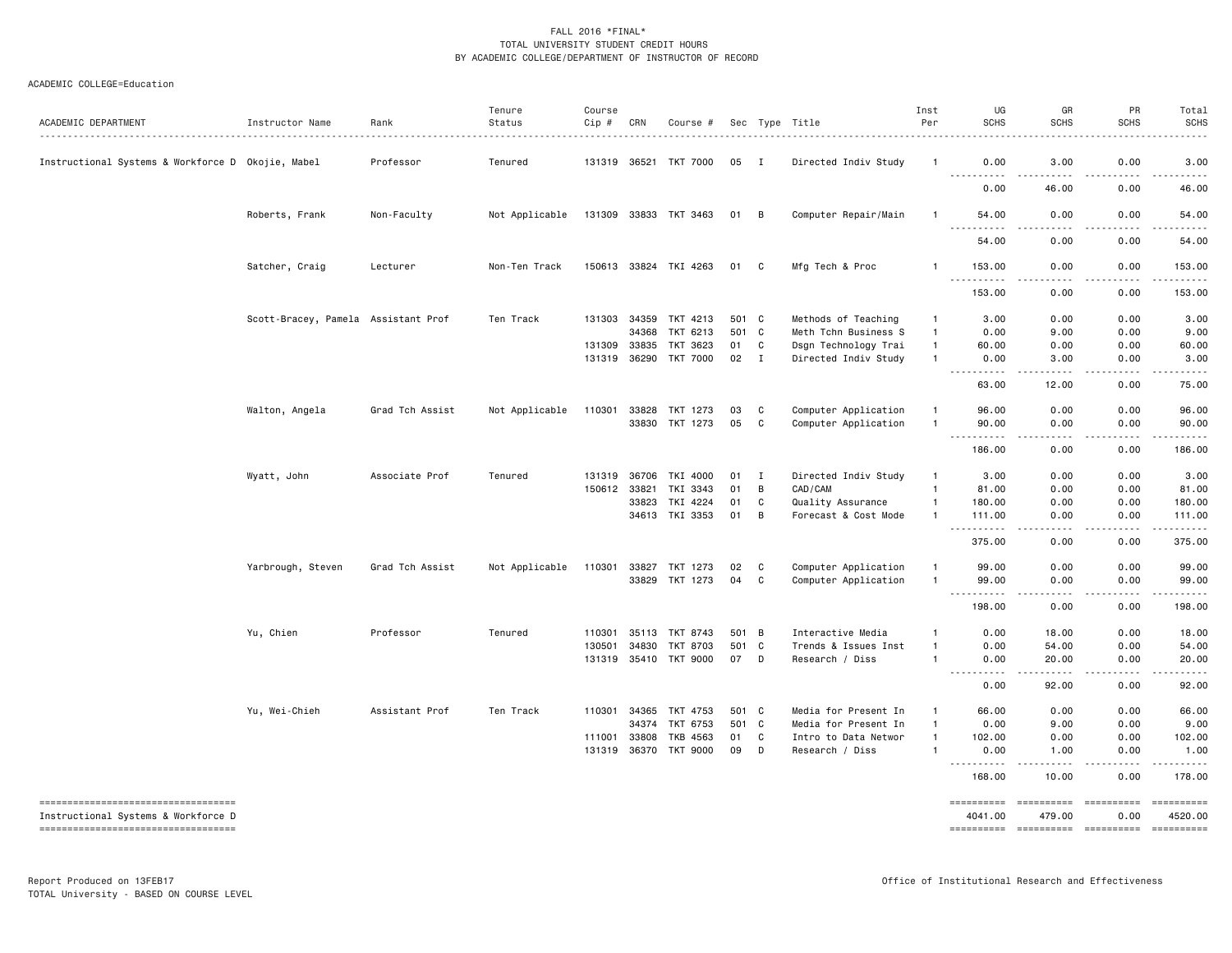| ACADEMIC DEPARTMENT | Instructor Name                     | Rank            | Tenure<br>Status | Course<br>Cip # | CRN            | Course #             |          |              | Sec Type Title                                         | Inst<br>Per    | UG<br><b>SCHS</b>                                                                                             | GR<br><b>SCHS</b>                                                                                                                 | PR<br><b>SCHS</b> | Total<br><b>SCHS</b> |
|---------------------|-------------------------------------|-----------------|------------------|-----------------|----------------|----------------------|----------|--------------|--------------------------------------------------------|----------------|---------------------------------------------------------------------------------------------------------------|-----------------------------------------------------------------------------------------------------------------------------------|-------------------|----------------------|
|                     |                                     |                 |                  |                 |                |                      |          |              | <u>.</u>                                               |                |                                                                                                               |                                                                                                                                   |                   | .                    |
| Kinesiology         | Agiovlasitis, Stamat Associate Prof |                 | Tenured          | 260908 31853    |                | EP 4133              | 02       | C            | Ex Prog Clinical Pop                                   | $\mathbf{1}$   | 120.00                                                                                                        | 0.00                                                                                                                              | 0.00              | 120.00               |
|                     |                                     |                 |                  |                 | 34571          | EP 4133              | 01       | C            | Ex Prog Clinical Pop                                   | $\overline{1}$ | 90.00                                                                                                         | 0.00                                                                                                                              | 0.00              | 90.00                |
|                     |                                     |                 |                  | 310505          | 36522          | EP 4000              | 07       | Ι.           | Directed Indiv Study                                   | $\overline{1}$ | 3.00                                                                                                          | 0.00                                                                                                                              | 0.00              | 3.00                 |
|                     |                                     |                 |                  |                 |                | 36682 KI 4000        | 06       | $\mathbf{I}$ | Directed Indiv Study                                   | $\overline{1}$ | 3.00                                                                                                          | 0.00                                                                                                                              | 0.00              | 3.00                 |
|                     |                                     |                 |                  |                 |                |                      |          |              |                                                        |                | .<br>216.00                                                                                                   | $- - - -$<br>0.00                                                                                                                 | $- - - -$<br>0.00 | .<br>216.00          |
|                     | Allred, Anthony                     | Grad Tch Assist | Not Applicable   | 260908 31830    |                | EP 3304              | 02       | B            | Exercise Physiology                                    | 0.25           | 13.00                                                                                                         | 0.00                                                                                                                              | 0.00              | 13.00                |
|                     |                                     |                 |                  |                 | 31832          | EP 3304              | 04       | B            | Exercise Physiology                                    | 0.25           | 13.00                                                                                                         | 0.00                                                                                                                              | 0.00              | 13.00                |
|                     |                                     |                 |                  |                 |                | 310505 32687 KI 2213 | 01       | C            | Emergency Health Car                                   | 0.4            | 32.40                                                                                                         | 0.00                                                                                                                              | 0.00              | 32.40                |
|                     |                                     |                 |                  |                 |                |                      |          |              |                                                        |                | $\sim$ $\sim$ $\sim$<br>.<br>58.40                                                                            | $\frac{1}{2}$<br>0.00                                                                                                             | .<br>0.00         | .<br>58.40           |
|                     | Basham, Steven                      | Grad Tch Assist | Not Applicable   | 260908          | 31833          | EP 3304              | 05       | B            | Exercise Physiology                                    | 0.25           | 12.00                                                                                                         | 0.00                                                                                                                              | 0.00              | 12.00                |
|                     |                                     |                 |                  |                 | 31834          | EP 3304              | 06       | B            | Exercise Physiology                                    | 0.25           | 12.00                                                                                                         | 0.00                                                                                                                              | 0.00              | 12.00                |
|                     |                                     |                 |                  | 310501          | 33225          | PE 1151              | 04       | L            | Strength Training                                      | 0.4            | 4.40                                                                                                          | 0.00                                                                                                                              | 0.00              | 4.40                 |
|                     |                                     |                 |                  |                 |                | 33226 PE 1151        | 05       | L            | Strength Training                                      | 0.4            | 4.40                                                                                                          | 0.00                                                                                                                              | 0.00              | 4.40                 |
|                     |                                     |                 |                  |                 |                |                      |          |              |                                                        |                | . <u>.</u> .<br>32.80                                                                                         | $\frac{1}{2}$<br>0.00                                                                                                             | .<br>0.00         | $    -$<br>32.80     |
|                     |                                     |                 |                  |                 |                |                      |          |              |                                                        |                |                                                                                                               |                                                                                                                                   |                   |                      |
|                     | Brown, Stanley                      | Professor       | Tenured          | 310505          | 31823          | EP 2013              | 01       | C            | Fundamentals of Kine                                   | 0.2            | 186.60                                                                                                        | 0.00                                                                                                                              | 0.00              | 186.60               |
|                     |                                     |                 |                  |                 | 31845          | EP 3613              | 01       | $\mathtt{C}$ | Exercise Electrocard                                   | $\overline{1}$ | 186.00                                                                                                        | 0.00                                                                                                                              | 0.00              | 186.00               |
|                     |                                     |                 |                  |                 | 31846          | EP 3613              | 02       | $\mathtt{C}$ | Exercise Electrocard                                   | $\overline{1}$ | 162.00                                                                                                        | 0.00                                                                                                                              | 0.00              | 162.00               |
|                     |                                     |                 |                  |                 | 32695          | KI 8710              | 01       | E            | Internship                                             | $\overline{1}$ | 0.00<br>.                                                                                                     | 12.00                                                                                                                             | 0.00<br>لأعامل    | 12.00<br>.           |
|                     |                                     |                 |                  |                 |                |                      |          |              |                                                        |                | 534.60                                                                                                        | 12.00                                                                                                                             | 0.00              | 546.60               |
|                     | Chander, Harish                     | Assistant Prof  | Ten Track        | 131314          | 34574          | EP 8503              | 01       | C            | Occupational Phys                                      | $\overline{1}$ | 0.00                                                                                                          | 33.00                                                                                                                             | 0.00              | 33.00                |
|                     |                                     |                 |                  | 260908          | 31825          | EP 3233              | 01       | $\mathtt{C}$ | Anatomical Kinesiolo                                   | $\overline{1}$ | 213.00                                                                                                        | 0.00                                                                                                                              | 0.00              | 213.00               |
|                     |                                     |                 |                  | 310505          | 35579          | EP 4000              | 04       | $\;$ I       | Directed Indiv Study                                   | $\overline{1}$ | 2.00                                                                                                          | 0.00                                                                                                                              | 0.00              | 2.00                 |
|                     |                                     |                 |                  |                 | 36478          | EP 4000              | 06       | $\mathbf I$  | Directed Indiv Study                                   | $\overline{1}$ | 3.00                                                                                                          | 0.00                                                                                                                              | 0.00              | 3.00                 |
|                     |                                     |                 |                  |                 |                |                      |          |              |                                                        |                | <u> - - - - - - - - - -</u><br>218.00                                                                         | .<br>33.00                                                                                                                        | .<br>0.00         | .<br>251.00          |
|                     | Chen, Chih Chia                     | Assistant Prof  | Ten Track        | 131314          | 36190          | PE 4000              | 02       | $\mathbf{I}$ | Directed Indiv Study                                   | $\overline{1}$ | 3.00                                                                                                          | 0.00                                                                                                                              | 0.00              | 3.00                 |
|                     |                                     |                 |                  | 260908          | 31824          | EP 3183              | 01       | $\mathtt{C}$ | Exercise Psychology                                    | $\overline{1}$ | 423.00                                                                                                        | 0.00                                                                                                                              | 0.00              | 423.00               |
|                     |                                     |                 |                  | 310505 34579    |                | PE 8163              | 01       | s            | Sem in Physical Educ                                   | $\overline{1}$ | 0.00                                                                                                          | 21.00                                                                                                                             | 0.00              | 21.00                |
|                     |                                     |                 |                  |                 |                |                      |          |              |                                                        |                | $\frac{1}{2} \left( \frac{1}{2} \right) \left( \frac{1}{2} \right) \left( \frac{1}{2} \right)$<br>.<br>426.00 | $\sim$ $\sim$ $\sim$<br>21.00                                                                                                     | 0.00              | .<br>447.00          |
|                     | Choi, Poram                         | Grad Tch Assist | Not Applicable   | 260908          | 31829          | EP 3304              | 01       | В            | Exercise Physiology                                    | 0.25           | 12.00                                                                                                         | 0.00                                                                                                                              | 0.00              | 12.00                |
|                     |                                     |                 |                  |                 | 31835          | EP 3304              | 07       | B            | Exercise Physiology                                    | 0.25           | 12.00                                                                                                         | 0.00                                                                                                                              | 0.00              | 12.00                |
|                     |                                     |                 |                  |                 | 31838          | EP 3304              | 10       | B            | Exercise Physiology                                    | 0.25           | 11.00                                                                                                         | 0.00                                                                                                                              | 0.00              | 11.00                |
|                     |                                     |                 |                  | 310501          |                | 33218 PE 1061        | 06       | L            | Fitness Walking/ Jog                                   | 0.6            | 6.00                                                                                                          | 0.00                                                                                                                              | 0.00              | 6.00                 |
|                     |                                     |                 |                  |                 |                |                      |          |              |                                                        |                | -----<br>41.00                                                                                                | $\frac{1}{2} \left( \frac{1}{2} \right) \left( \frac{1}{2} \right) \left( \frac{1}{2} \right) \left( \frac{1}{2} \right)$<br>0.00 | .<br>0.00         | .<br>41.00           |
|                     |                                     |                 |                  |                 |                |                      |          |              |                                                        |                |                                                                                                               |                                                                                                                                   |                   |                      |
|                     | Connor, Kristen                     | Grad Tch Assist | Not Applicable   | 131314          | 33248          | PE 4873              | 01       | C            | Prof Sem In Physica 0.75                               |                | 9.00                                                                                                          | 0.00                                                                                                                              | 0.00              | 9.00                 |
|                     |                                     |                 |                  |                 | 34313          | PE 4873              | 501      | C<br>C       | Prof Sem In Physica 0.75                               |                | 15.75                                                                                                         | 0.00                                                                                                                              | 0.00              | 15.75                |
|                     |                                     |                 |                  | 310501          | 35326<br>33213 | PE 1243<br>PE 1061   | 02<br>01 | L            | Methods Games and Sp 0.75<br>Fitness Walking/ Jog 0.75 |                | 65.25<br>7.50                                                                                                 | 0.00<br>0.00                                                                                                                      | 0.00<br>0.00      | 65.25<br>7.50        |
|                     |                                     |                 |                  | 310504          | 35760          | PE 4990              | 01       | L            | Special Topic In PE 0.75                               |                | 7.50                                                                                                          | 0.00                                                                                                                              | 0.00              | 7.50                 |
|                     |                                     |                 |                  |                 |                |                      |          |              |                                                        |                |                                                                                                               |                                                                                                                                   |                   |                      |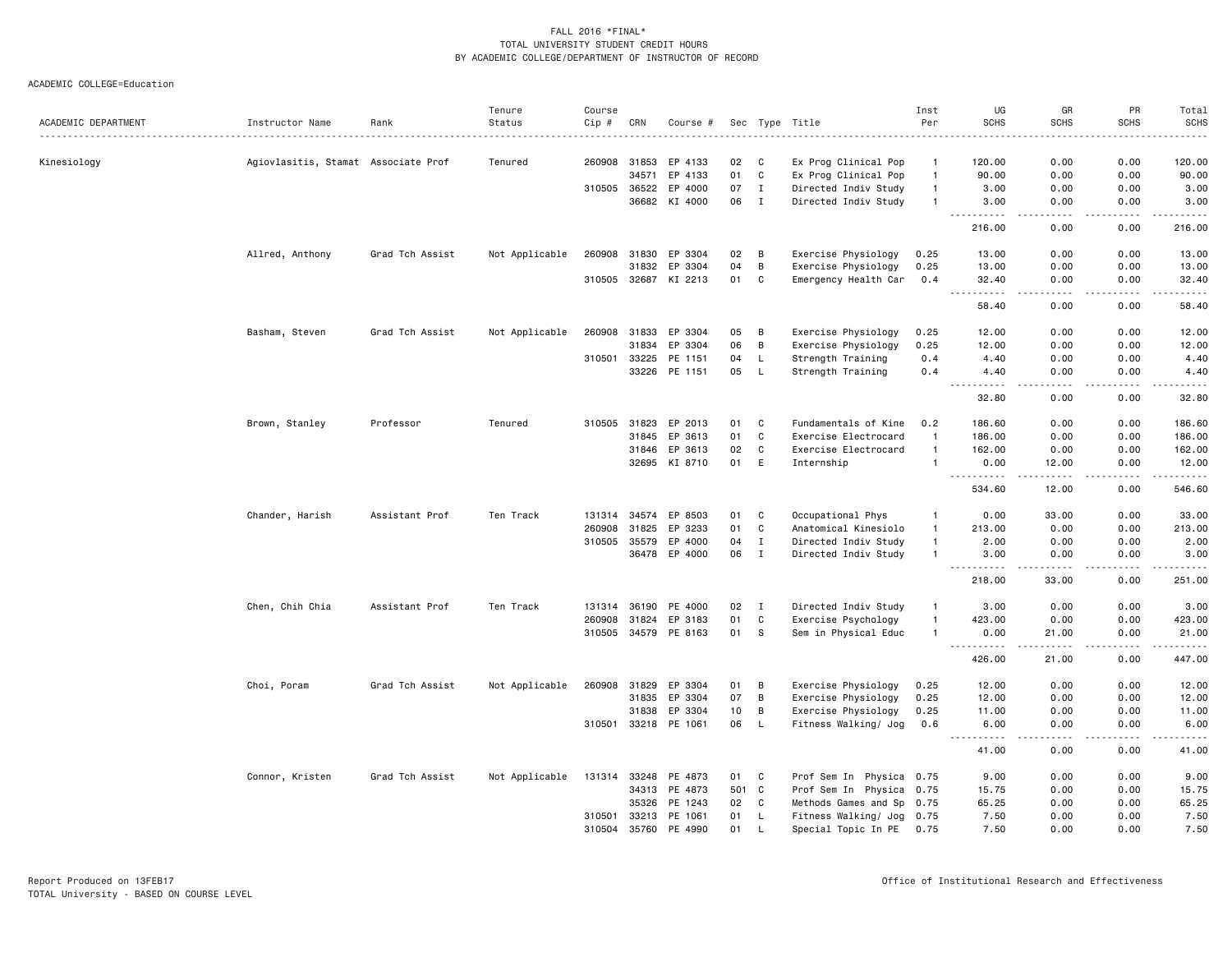#### ACADEMIC COLLEGE=Education

| ACADEMIC DEPARTMENT | Instructor Name     | Rank            | Tenure<br>Status | Course<br>Cip # | CRN          | Course #             |       |              | Sec Type Title            | Inst<br>Per    | UG<br><b>SCHS</b>   | GR<br><b>SCHS</b> | PR<br><b>SCHS</b> | Total<br><b>SCHS</b><br>$- - - - - -$ |
|---------------------|---------------------|-----------------|------------------|-----------------|--------------|----------------------|-------|--------------|---------------------------|----------------|---------------------|-------------------|-------------------|---------------------------------------|
|                     |                     |                 |                  |                 |              |                      |       |              |                           |                | .                   |                   |                   |                                       |
|                     |                     |                 |                  |                 |              |                      |       |              |                           |                | 105.00              | 0.00              | 0.00              | 105.00                                |
| Kinesiology         | Edwards, Matthew    | Lecturer        | Non-Ten Track    |                 |              | 260908 33983 EP 3643 | 201 C |              | Applied Anat & Patho      | -1             | 36.00               | 0.00              | 0.00              | 36.00                                 |
|                     |                     |                 |                  |                 |              |                      |       |              |                           |                | 36.00               | 0.00              | 0.00              | 36.00                                 |
|                     | Funderburk, Deborah | Instructor      | Non-Ten Track    | 310501          | 34575        | PE 1253              | 01    | B            | Teaching Lifetime Ac      | -1             | 96.00               | 0.00              | 0.00              | 96.00                                 |
|                     |                     |                 |                  |                 | 34576        | PE 1263              | 01    | B            | Methods of Teaching       | $\overline{1}$ | 90.00               | 0.00              | 0.00              | 90.00                                 |
|                     |                     |                 |                  | 500301          | 33221        | PE 1091              | 01    | L            | Contemporary Dance        | $\overline{1}$ | 29.00               | 0.00              | 0.00              | 29.00                                 |
|                     |                     |                 |                  |                 |              | 33233 PE 1323        | 01    | B            | Hist & Apprec of Dan      | $\overline{1}$ | 222.00<br>.<br>$ -$ | 0.00              | 0.00              | 222.00<br>.                           |
|                     |                     |                 |                  |                 |              |                      |       |              |                           |                | 437.00              | 0.00              | 0.00              | 437.00                                |
|                     | Gordon, Kymberle    | Grad Tch Assist | Not Applicable   | 310501          | 33205        | PE 1021              | 01    | L,           | Volleyball                | 0.6            | 10.20               | 0.00              | 0.00              | 10.20                                 |
|                     |                     |                 |                  |                 | 33206        | PE 1021              | 02    | L.           | Volleyball                | 0.6            | 10.20               | 0.00              | 0.00              | 10.20                                 |
|                     |                     |                 |                  |                 | 310504 34580 | SS 2103              | 01    | C            | Sport Careers and Pr 0.75 |                | 90.00               | 0.00              | 0.00              | 90.00                                 |
|                     |                     |                 |                  | 310505 32691    |              | KI 2603              | 01    | C            | Medical Terminology       | $\overline{1}$ | 975.00              | 0.00              | 0.00              | 975.00<br>.                           |
|                     |                     |                 |                  |                 |              |                      |       |              |                           |                | 1085.40             | 0.00              | 0.00              | 1085.40                               |
|                     | Grant, Erin         | Instructor      | Non-Ten Track    | 260908          |              | 31858 EP 4603        | 01    | C            | Physical Activity Ep      | $\mathbf{1}$   | 144.00              | 0.00              | 0.00              | 144.00                                |
|                     |                     |                 |                  | 310501          | 32681        | KI 1803              | 01    | C            | Health Trends & Topi      | $\overline{1}$ | 144.00              | 0.00              | 0.00              | 144.00                                |
|                     |                     |                 |                  |                 | 32684        | KI 2023              | 01    | C            | Found of Health Educ      | $\overline{1}$ | 201.00              | 0.00              | 0.00              | 201.00                                |
|                     |                     |                 |                  |                 | 32686        | KI 2023              | 03    | C            | Found of Health Educ      | $\overline{1}$ | 195.00              | 0.00              | 0.00              | 195.00                                |
|                     |                     |                 |                  |                 |              | 310505 36086 KI 4000 | 03    | $\mathbf{I}$ | Directed Indiv Study      | $\overline{1}$ | 3.00<br><u>.</u>    | 0.00<br>.         | 0.00<br>.         | 3.00<br>.                             |
|                     |                     |                 |                  |                 |              |                      |       |              |                           |                | 687.00              | 0.00              | 0.00              | 687.00                                |
|                     | Hilton, Laura       | Instructor      | Non-Ten Track    | 260908          | 33980        | EP 3304              | 201 C |              | Exercise Physiology       | -1             | 36.00               | 0.00              | 0.00              | 36.00                                 |
|                     |                     |                 |                  |                 | 33981        | EP 3304              | 202 K |              | Exercise Physiology       | $\overline{1}$ | 0.00                | 0.00              | 0.00              | 0.00                                  |
|                     |                     |                 |                  |                 |              | 33982 EP 3304        | 203 K |              | Exercise Physiology       | $\mathbf{1}$   | 0.00                | 0.00              | 0.00              | 0.00                                  |
|                     |                     |                 |                  |                 | 35110        | EP 4810              | 201 H |              | Clin Exercise Phys I      | $\mathbf{1}$   | 12.00               | 0.00              | 0.00              | 12.00                                 |
|                     |                     |                 |                  | 310505 33977    |              | EP 2013              | 201 C |              | Fundamentals of Kine      | $\overline{1}$ | 42.00               | 0.00              | 0.00              | 42.00                                 |
|                     |                     |                 |                  |                 | 36945        | EP 4000              | 201   | $\mathbf I$  | Directed Indiv Study      | -1             | 1.00                | 0.00              | 0.00              | 1.00                                  |
|                     |                     |                 |                  |                 |              |                      |       |              |                           |                | 91.00               | 0.00              | 0.00              | 91.00                                 |
|                     | Holmes, Megan       | Assistant Prof  | Ten Track        | 260908          | 35096        | EP 4603              | 02    | C            | Physical Activity Ep      | $\mathbf{1}$   | 132.00              | 0.00              | 0.00              | 132.00                                |
|                     |                     |                 |                  | 310505          | 32694        | KI 8303              | 01    | C            | Research in Kinesiol      | $\overline{1}$ | 0.00                | 69.00             | 0.00              | 69.00                                 |
|                     |                     |                 |                  |                 | 36371        | EP 4000              | 05    | $\mathbf{I}$ | Directed Indiv Study      | $\overline{1}$ | 2.00                | 0.00              | 0.00              | 2.00                                  |
|                     |                     |                 |                  |                 |              | 36747 SS 7000        | 01    | $\mathbf{I}$ | Directed Indiv Study      | $\mathbf{1}$   | 0.00                | 3.00              | 0.00<br>$- - - -$ | 3.00                                  |
|                     |                     |                 |                  |                 |              |                      |       |              |                           |                | 134.00              | 72.00             | 0.00              | 206.00                                |
|                     | Joe, Lee            | Instructor      | Non-Ten Track    | 260908          | 31829        | EP 3304              | 01    | B            | Exercise Physiology       | 0.75           | 36.00               | 0.00              | 0.00              | 36.00                                 |
|                     |                     |                 |                  |                 | 31830        | EP 3304              | 02    | B            | Exercise Physiology       | 0.75           | 39.00               | 0.00              | 0.00              | 39.00                                 |
|                     |                     |                 |                  |                 | 31831        | EP 3304              | 03    | В            | Exercise Physiology       | 0.75           | 39.00               | 0.00              | 0.00              | 39.00                                 |
|                     |                     |                 |                  |                 | 31832        | EP 3304              | 04    | B            | Exercise Physiology       | 0.75           | 39.00               | 0.00              | 0.00              | 39.00                                 |
|                     |                     |                 |                  |                 | 31833        | EP 3304              | 05    | B            | Exercise Physiology       | 0.75           | 36.00               | 0.00              | 0.00              | 36.00                                 |
|                     |                     |                 |                  |                 | 31834        | EP 3304              | 06    | В            | Exercise Physiology       | 0.75           | 36.00               | 0.00              | 0.00              | 36.00                                 |
|                     |                     |                 |                  |                 | 31835        | EP 3304              | 07    | B            | Exercise Physiology       | 0.75           | 36.00               | 0.00              | 0.00              | 36.00                                 |
|                     |                     |                 |                  |                 | 31862        | EP 4803              | 01    | S            | Prof Seminar in Ex S      | $\overline{1}$ | 333.00              | 0.00              | 0.00              | 333.00                                |
|                     |                     |                 |                  |                 | 31863        | EP 4810              | 01    | H            | Clin Exercise Phys I      | $\overline{1}$ | 99.00               | 0.00              | 0.00              | 99.00                                 |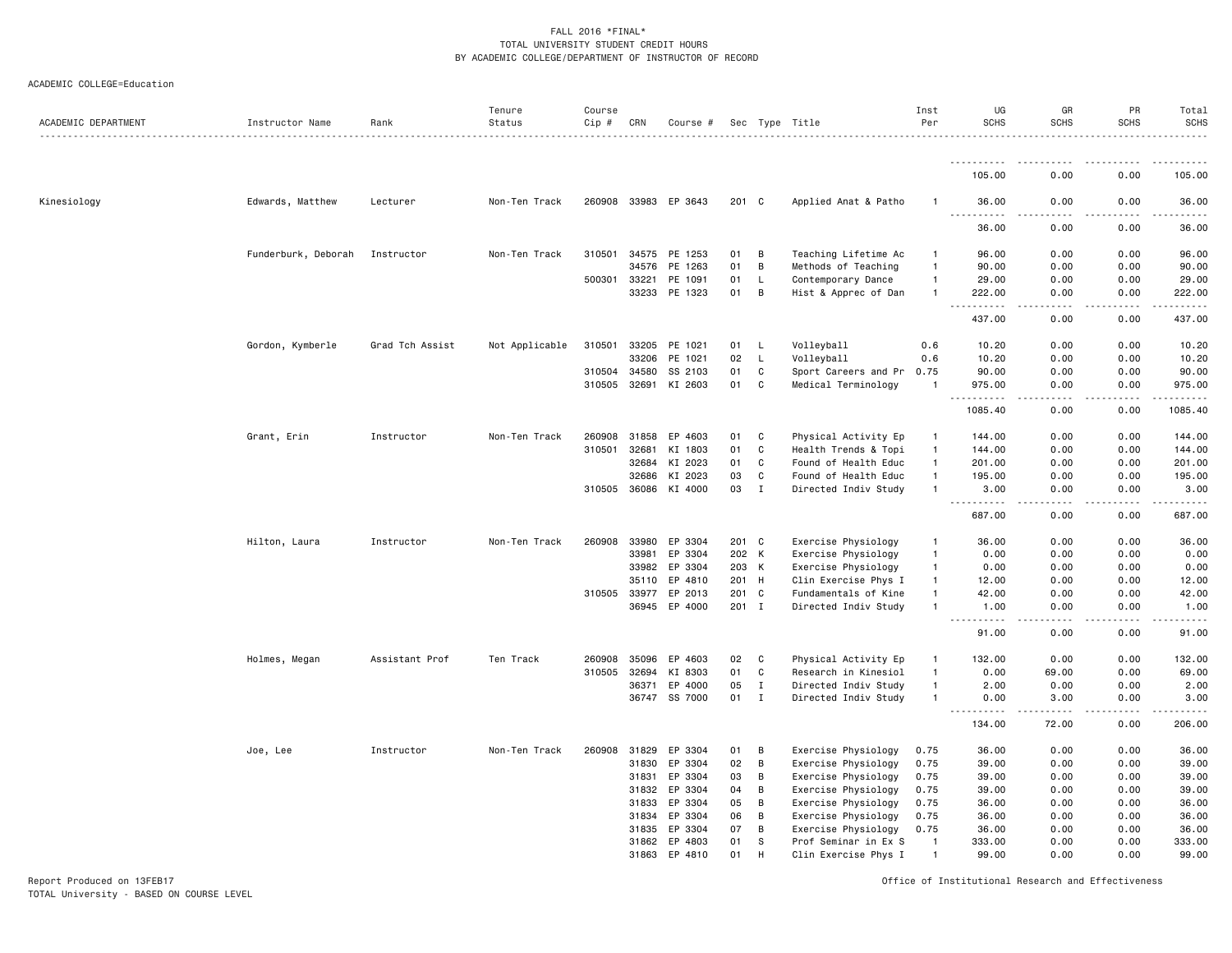ACADEMIC COLLEGE=Education

| ACADEMIC DEPARTMENT | Instructor Name     | Rank            | Tenure<br>Status | Course<br>Cip # | CRN   | Course #      |                  |              | Sec Type Title       | Inst<br>Per    | UG<br><b>SCHS</b>                                                                                                                                         | GR<br><b>SCHS</b>                                                                                                                 | PR<br><b>SCHS</b> | Total<br>SCHS<br>$    -$                   |
|---------------------|---------------------|-----------------|------------------|-----------------|-------|---------------|------------------|--------------|----------------------|----------------|-----------------------------------------------------------------------------------------------------------------------------------------------------------|-----------------------------------------------------------------------------------------------------------------------------------|-------------------|--------------------------------------------|
| Kinesiology         | Joe, Lee            | Instructor      | Non-Ten Track    | 260908          | 31864 | EP 4810       | 02               | H            | Clin Exercise Phys I | -1             | 99.00                                                                                                                                                     | 0.00                                                                                                                              | 0.00              | 99.00                                      |
|                     |                     |                 |                  | 310501          | 31857 | EP 4210       | 01               | E            | Hlth Fitness Stdies  | $\overline{1}$ | 42.00                                                                                                                                                     | 0.00                                                                                                                              | 0.00              | 42.00                                      |
|                     |                     |                 |                  | 310505          | 36825 | EP 4000       | 08               | $\;$ I       | Directed Indiv Study | $\overline{1}$ | 3.00                                                                                                                                                      | 0.00                                                                                                                              | 0.00              | 3.00                                       |
|                     |                     |                 |                  |                 | 36970 | EP 4000       | 09               | $\mathbf I$  | Directed Indiv Study | $\overline{1}$ | 3.00                                                                                                                                                      | 0.00                                                                                                                              | 0.00              | 3.00                                       |
|                     |                     |                 |                  |                 |       |               |                  |              |                      |                | 840.00                                                                                                                                                    | 0.00                                                                                                                              | 0.00              | والمناصبات<br>840.00                       |
|                     | Knight, Adam        | Associate Prof  | Tenured          | 260908          | 31860 | EP 4703       | 01               | C            | Neural Contl Human M | -1             | 195.00                                                                                                                                                    | 0.00                                                                                                                              | 0.00              | 195.00                                     |
|                     |                     |                 |                  |                 | 34573 | EP 8453       | 01               | C            | Biomech Human Movem  | $\overline{1}$ | 0.00                                                                                                                                                      | 60.00                                                                                                                             | 0.00              | 60.00                                      |
|                     |                     |                 |                  | 310505          | 32680 | KI 1001       | F <sub>0</sub> 1 | C            | First Year Seminar   | $\overline{1}$ | 41.00                                                                                                                                                     | 0.00                                                                                                                              | 0.00              | 41.00                                      |
|                     |                     |                 |                  |                 | 36243 | KI 4000       | 04               | $\mathbf{I}$ | Directed Indiv Study | $\overline{1}$ | 3.00                                                                                                                                                      | 0.00                                                                                                                              | 0.00              | 3.00                                       |
|                     |                     |                 |                  |                 | 36438 | KI 4000       | 05               | $\mathbf I$  | Directed Indiv Study | $\overline{1}$ | 1.00<br>$\sim$ $\sim$ $\sim$<br>.                                                                                                                         | 0.00<br>.                                                                                                                         | 0.00<br>.         | 1.00<br>------                             |
|                     |                     |                 |                  |                 |       |               |                  |              |                      |                | 240.00                                                                                                                                                    | 60.00                                                                                                                             | 0.00              | 300.00                                     |
|                     | Krings, Benjamin    | Grad Tch Assist | Not Applicable   | 131314          | 33238 | PE 3313       | 01               | C            | Sport Physiology     | $\mathbf{1}$   | 117.00                                                                                                                                                    | 0.00                                                                                                                              | 0.00              | 117.00                                     |
|                     |                     |                 |                  | 310501 31852    |       | EP 4113       | 04               | B            | Fitness Prog & Testi | $\overline{1}$ | 39.00                                                                                                                                                     | 0.00<br>$\sim$ $\sim$ $\sim$ $\sim$                                                                                               | 0.00<br>.         | 39.00<br>.                                 |
|                     |                     |                 |                  |                 |       |               |                  |              |                      |                | 156.00                                                                                                                                                    | 0.00                                                                                                                              | 0.00              | 156.00                                     |
|                     | Lamberth, John      | Associate Prof  | Tenured          | 260908          | 31826 | EP 3233       | 02               | C            | Anatomical Kinesiolo | $\overline{1}$ | 252.00                                                                                                                                                    | 0.00                                                                                                                              | 0.00              | 252.00                                     |
|                     |                     |                 |                  |                 | 31848 | EP 3643       | 01               | C            | Applied Anat & Patho | $\overline{1}$ | 237.00                                                                                                                                                    | 0.00                                                                                                                              | 0.00              | 237.00                                     |
|                     |                     |                 |                  | 310505          | 35399 | KI 4000       | 01               | $\mathbf I$  | Directed Indiv Study | $\overline{1}$ | 3.00                                                                                                                                                      | 0.00                                                                                                                              | 0.00              | 3.00                                       |
|                     |                     |                 |                  |                 | 35445 | KI 4000       | 02               | $\mathbf I$  | Directed Indiv Study | $\overline{1}$ | 3.00<br>. <b>.</b>                                                                                                                                        | 0.00<br>$\frac{1}{2} \left( \frac{1}{2} \right) \left( \frac{1}{2} \right) \left( \frac{1}{2} \right) \left( \frac{1}{2} \right)$ | 0.00<br>.         | 3.00<br>.                                  |
|                     |                     |                 |                  |                 |       |               |                  |              |                      |                | 495.00                                                                                                                                                    | 0.00                                                                                                                              | 0.00              | 495.00                                     |
|                     | Lee, Young Han      | Assistant Prof  | Ten Track        | 310504          | 33750 | SS 4803       | 01               | C            | Seminar in Sports St | $\overline{1}$ | 69.00                                                                                                                                                     | 0.00                                                                                                                              | 0.00              | 69.00                                      |
|                     |                     |                 |                  | 310505          | 33752 | SS 8823       | 01               | C            | Sport Sponsorships   | $\overline{1}$ | 0.00                                                                                                                                                      | 42.00                                                                                                                             | 0.00              | 42.00                                      |
|                     |                     |                 |                  |                 | 36681 | SS 4000       | 01               | $\mathbf I$  | Directed Indiv Study | $\mathbf{1}$   | 3.00                                                                                                                                                      | 0.00                                                                                                                              | 0.00              | 3.00                                       |
|                     |                     |                 |                  |                 |       | 36724 KI 4000 | 07               | $\mathbf I$  | Directed Indiv Study | $\overline{1}$ | 3.00<br>$\sim$ $\sim$ $\sim$<br><u>.</u>                                                                                                                  | 0.00<br><u>.</u>                                                                                                                  | 0.00<br>.         | 3.00<br>.                                  |
|                     |                     |                 |                  |                 |       |               |                  |              |                      |                | 75.00                                                                                                                                                     | 42.00                                                                                                                             | 0.00              | 117.00                                     |
|                     | Luczak, Anthony     | Grad Tch Assist | Not Applicable   | 131314          | 33239 | PE 3313       | 02               | K            | Sport Physiology     | 0.4            | 0.00                                                                                                                                                      | 0.00                                                                                                                              | 0.00              | 0.00                                       |
|                     |                     |                 |                  |                 | 33240 | PE 3313       | 03               | К            | Sport Physiology     | 0.4            | 0.00                                                                                                                                                      | 0.00                                                                                                                              | 0.00              | 0.00                                       |
|                     |                     |                 |                  |                 | 33241 | PE 3313       | 04               | K            | Sport Physiology     | 0.4            | 0.00                                                                                                                                                      | 0.00                                                                                                                              | 0.00              | 0.00                                       |
|                     |                     |                 |                  | 260908          | 31839 | EP 3304       | 11               | B            | Exercise Physiology  | 0.25           | 13.00                                                                                                                                                     | 0.00                                                                                                                              | 0.00              | 13.00                                      |
|                     |                     |                 |                  | 310501          | 34582 | PE 1001       | 01               | L.           | Racquetball          | 0.4            | 5.20<br>$\sim$ $\sim$ $\sim$<br>$\frac{1}{2} \left( \frac{1}{2} \right) \left( \frac{1}{2} \right) \left( \frac{1}{2} \right) \left( \frac{1}{2} \right)$ | 0.00<br>$\sim$ $\sim$ $\sim$                                                                                                      | 0.00<br>.         | 5.20<br>$\sim$ $\sim$ $\sim$ $\sim$ $\sim$ |
|                     |                     |                 |                  |                 |       |               |                  |              |                      |                | 18.20                                                                                                                                                     | 0.00                                                                                                                              | 0.00              | 18.20                                      |
|                     | McAllister, Matthew | Assistant Prof  | Ten Track        | 131314          | 33239 | PE 3313       | 02               | К            | Sport Physiology     | 0.6            | 0.00                                                                                                                                                      | 0.00                                                                                                                              | 0.00              | 0.00                                       |
|                     |                     |                 |                  |                 | 33240 | PE 3313       | 03               | К            | Sport Physiology     | 0.6            | 0.00                                                                                                                                                      | 0.00                                                                                                                              | 0.00              | 0.00                                       |
|                     |                     |                 |                  |                 | 33241 | PE 3313       | 04               | К            | Sport Physiology     | 0.6            | 0.00                                                                                                                                                      | 0.00                                                                                                                              | 0.00              | 0.00                                       |
|                     |                     |                 |                  |                 | 33242 | PE 3313       | 05               | к            | Sport Physiology     | 0.6            | 0.00                                                                                                                                                      | 0.00                                                                                                                              | 0.00              | 0.00                                       |
|                     |                     |                 |                  |                 | 33248 | PE 4873       | 01               | C            | Prof Sem In Physica  | 0.25           | 3.00                                                                                                                                                      | 0.00                                                                                                                              | 0.00              | 3.00                                       |
|                     |                     |                 |                  |                 | 34313 | PE 4873       | 501              | C            | Prof Sem In Physica  | 0.25           | 5.25                                                                                                                                                      | 0.00                                                                                                                              | 0.00              | 5.25                                       |
|                     |                     |                 |                  |                 | 35326 | PE 1243       | 02               | C            | Methods Games and Sp | 0.25           | 21.75                                                                                                                                                     | 0.00                                                                                                                              | 0.00              | 21.75                                      |
|                     |                     |                 |                  | 260908          | 34570 | EP 4123       | 01               | C            | Aging and Physical A | -1             | 132.00                                                                                                                                                    | 0.00                                                                                                                              | 0.00              | 132.00                                     |
|                     |                     |                 |                  | 310501          | 31851 | EP 4113       | 03               | B            | Fitness Prog & Testi | $\overline{1}$ | 54.00                                                                                                                                                     | 0.00                                                                                                                              | 0.00              | 54.00                                      |
|                     |                     |                 |                  |                 | 33205 | PE 1021       | 01               | L            | Volleyball           | 0.4            | 6.80                                                                                                                                                      | 0.00                                                                                                                              | 0.00              | 6.80                                       |
|                     |                     |                 |                  |                 | 33206 | PE 1021       | 02               | L            | Volleyball           | 0.4            | 6.80                                                                                                                                                      | 0.00                                                                                                                              | 0.00              | 6.80                                       |
|                     |                     |                 |                  |                 | 33210 | PE 1041       | 01               | L            | Aerobics             | 0.6            | 10.20                                                                                                                                                     | 0.00                                                                                                                              | 0.00              | 10.20                                      |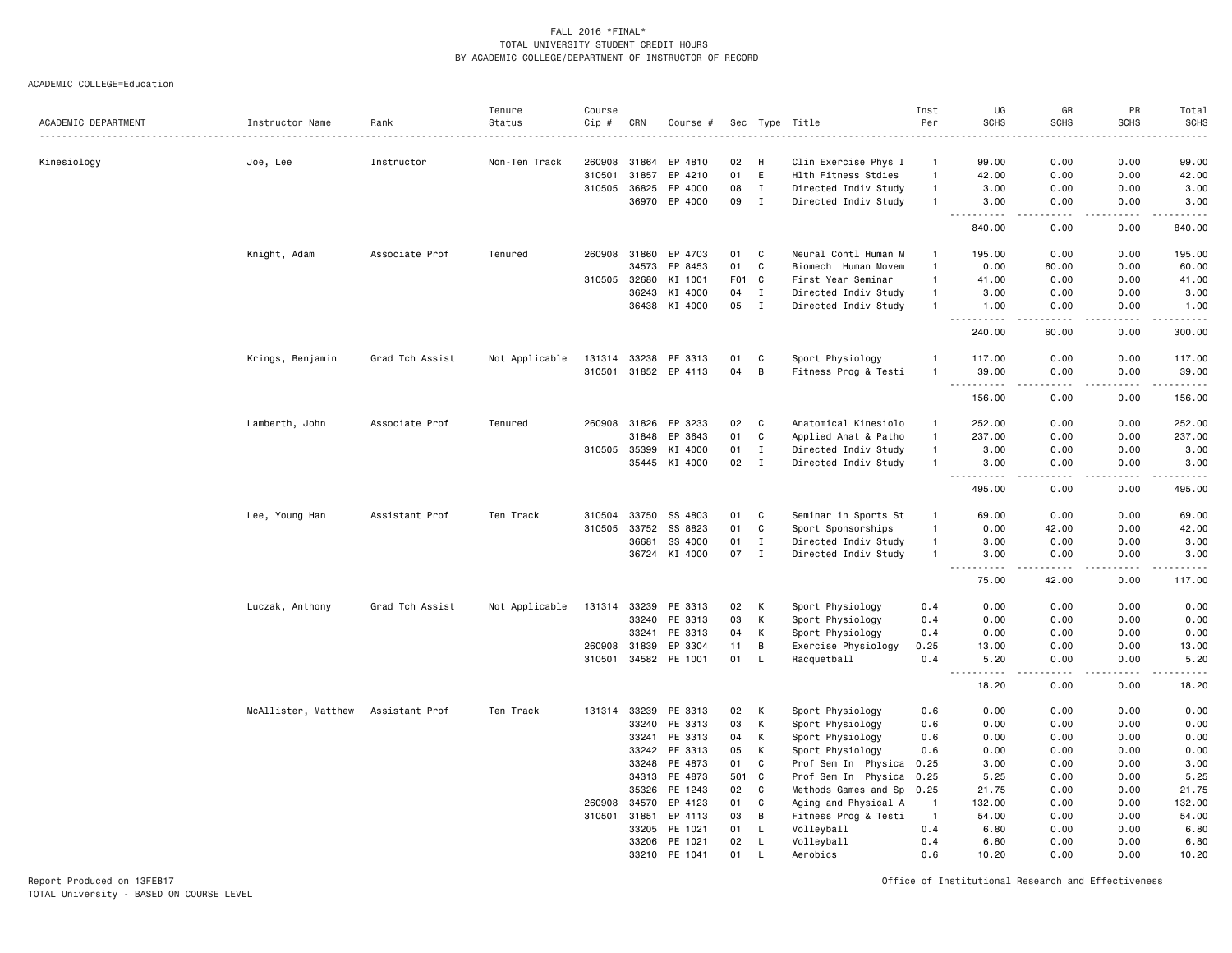|                     |                     |                 | Tenure         | Course |              |               |     |              |                      | Inst           | UG                           | GR                                                                                                                        | PR               | Total         |
|---------------------|---------------------|-----------------|----------------|--------|--------------|---------------|-----|--------------|----------------------|----------------|------------------------------|---------------------------------------------------------------------------------------------------------------------------|------------------|---------------|
| ACADEMIC DEPARTMENT | Instructor Name     | Rank            | Status         | Cip #  | CRN          | Course #      | Sec | Type         | Title<br>.           | Per            | <b>SCHS</b>                  | <b>SCHS</b>                                                                                                               | <b>SCHS</b>      | <b>SCHS</b>   |
|                     |                     |                 |                |        |              |               |     |              |                      |                |                              |                                                                                                                           |                  |               |
| Kinesiology         | McAllister, Matthew | Assistant Prof  | Ten Track      | 310501 | 33211        | PE 1041       | 02  | L.           | Aerobics             | 0.6            | 10.20                        | 0.00                                                                                                                      | 0.00             | 10.20         |
|                     |                     |                 |                |        | 33213        | PE 1061       | 01  | L            | Fitness Walking/ Jog | 0.25           | 2.50                         | 0.00                                                                                                                      | 0.00             | 2.50          |
|                     |                     |                 |                |        | 33216        | PE 1061       | 04  | L            | Fitness Walking/ Jog | 0.6            | 7.80                         | 0.00                                                                                                                      | 0.00             | 7.80          |
|                     |                     |                 |                |        | 33217        | PE 1061       | 05  | L.           | Fitness Walking/ Jog | 0.6            | 7.20                         | 0.00                                                                                                                      | 0.00             | 7.20          |
|                     |                     |                 |                |        | 33218        | PE 1061       | 06  | $\mathsf{L}$ | Fitness Walking/ Jog | 0.4            | 4.00                         | 0.00                                                                                                                      | 0.00             | 4.00          |
|                     |                     |                 |                |        | 33223        | PE 1151       | 02  | L.           | Strength Training    | 0.6            | 6.60                         | 0.00                                                                                                                      | 0.00             | 6.60          |
|                     |                     |                 |                |        | 33224        | PE 1151       | 03  | L            | Strength Training    | 0.6            | 7.20                         | 0.00                                                                                                                      | 0.00             | 7.20          |
|                     |                     |                 |                |        | 33225        | PE 1151       | 04  | L            | Strength Training    | 0.6            | 6.60                         | 0.00                                                                                                                      | 0.00             | 6.60          |
|                     |                     |                 |                |        | 33226        | PE 1151       | 05  | $\mathsf{L}$ | Strength Training    | 0.6            | 6.60                         | 0.00                                                                                                                      | 0.00             | 6.60          |
|                     |                     |                 |                |        | 34582        | PE 1001       | 01  | $\mathsf{L}$ | Racquetball          | 0.6            | 7.80                         | 0.00                                                                                                                      | 0.00             | 7.80          |
|                     |                     |                 |                | 310504 | 34580        | SS 2103       | 01  | C            | Sport Careers and Pr | 0.25           | 30.00                        | 0.00                                                                                                                      | 0.00             | 30.00         |
|                     |                     |                 |                |        | 35760        | PE 4990       | 01  | L.           | Special Topic In PE  | 0.25           | 2.50                         | 0.00                                                                                                                      | 0.00             | 2.50          |
|                     |                     |                 |                |        | 310505 32687 | KI 2213       | 01  | C            | Emergency Health Car | 0.6            | 48.60                        | 0.00                                                                                                                      | 0.00             | 48.60         |
|                     |                     |                 |                |        | 32688        | KI 2213       | 02  | C            | Emergency Health Car | 0.6            | 23.40                        | 0.00                                                                                                                      | 0.00             | 23.40         |
|                     |                     |                 |                |        | 32689        | KI 2213       | 03  | C            | Emergency Health Car | 0.6            | 52.20<br>.                   | 0.00<br>.                                                                                                                 | 0.00<br>.        | 52.20<br>.    |
|                     |                     |                 |                |        |              |               |     |              |                      |                | 463.00                       | 0.00                                                                                                                      | 0.00             | 463.00        |
|                     | Miller, Brandon     | Grad Tch Assist | Not Applicable | 310501 | 31850        | EP 4113       | 02  | В            | Fitness Prog & Testi | $\overline{1}$ | 78.00                        | 0.00                                                                                                                      | 0.00             | 78.00         |
|                     |                     |                 |                |        | 310505 31823 | EP 2013       | 01  | C            | Fundamentals of Kine | 0.6            | 559.80                       | 0.00                                                                                                                      | 0.00             | 559.80        |
|                     |                     |                 |                |        |              |               |     |              |                      |                | .                            |                                                                                                                           |                  | $- - - - - -$ |
|                     |                     |                 |                |        |              |               |     |              |                      |                | 637.80                       | 0.00                                                                                                                      | 0.00             | 637.80        |
|                     | North, Mary         | Non-Faculty     | Not Applicable |        | 010101 32248 | GA 2001       | 01  | C            | CALS Amb. Leadership | -1             | 43.00<br>.<br>.              | 0.00                                                                                                                      | 0.00             | 43.00         |
|                     |                     |                 |                |        |              |               |     |              |                      |                | 43.00                        | 0.00                                                                                                                      | 0.00             | 43.00         |
|                     | Pan, Zhujun         | Assistant Prof  | Ten Track      | 260908 | 31861        | EP 4703       | 02  | C            | Neural Contl Human M | -1             | 57.00                        | 0.00                                                                                                                      | 0.00             | 57.00         |
|                     |                     |                 |                | 310505 | 34578        | PE 4853       | 01  | C            | Motor Lrng and Skill | -1             | 54.00                        | 0.00                                                                                                                      | 0.00             | 54.00         |
|                     |                     |                 |                |        |              |               |     |              |                      |                | .<br>$\sim$ $\sim$ $\sim$ .  | $\frac{1}{2} \left( \frac{1}{2} \right) \left( \frac{1}{2} \right) \left( \frac{1}{2} \right) \left( \frac{1}{2} \right)$ | .                | .             |
|                     |                     |                 |                |        |              |               |     |              |                      |                | 111.00                       | 0.00                                                                                                                      | 0.00             | 111.00        |
|                     | Queen, Leondre      | Grad Tch Assist | Not Applicable | 310501 | 33216        | PE 1061       | 04  | L            | Fitness Walking/ Jog | 0.4            | 5.20                         | 0.00                                                                                                                      | 0.00             | 5.20          |
|                     |                     |                 |                |        | 33217        | PE 1061       | 05  | L            | Fitness Walking/ Jog | 0.4            | 4.80                         | 0.00                                                                                                                      | 0.00             | 4.80          |
|                     |                     |                 |                |        | 310505 32688 | KI 2213       | 02  | $\mathtt{C}$ | Emergency Health Car | 0.4            | 15.60                        | 0.00                                                                                                                      | 0.00             | 15.60         |
|                     |                     |                 |                |        |              |               |     |              |                      |                | 25.60                        | 0.00                                                                                                                      | 0.00             | 25.60         |
|                     | Rye, David          | Instructor      | Non-Ten Track  | 310504 | 33747        | SS 3403       | 01  | C            | Facil & Event Mgmt S | $\mathbf{1}$   | 144.00                       | 0.00                                                                                                                      | 0.00             | 144.00        |
|                     |                     |                 |                |        | 33748        | SS 3603       | 01  | $\mathtt{C}$ | Program Planning-Spo | $\mathbf{1}$   | 144.00                       | 0.00                                                                                                                      | 0.00             | 144.00        |
|                     |                     |                 |                |        | 33749        | SS 4396       | 01  | E            | Sports Studies Inter | $\mathbf{1}$   | 60.00                        | 0.00                                                                                                                      | 0.00             | 60.00         |
|                     |                     |                 |                |        |              |               |     |              |                      |                | $\sim$ $\sim$<br>.<br>348.00 | 0.00                                                                                                                      | 0.00             | .<br>348.00   |
|                     |                     |                 |                |        |              |               |     |              |                      |                |                              |                                                                                                                           |                  |               |
|                     | Ryuh, Yonjoong      | Grad Tch Assist | Not Applicable | 260908 | 31831        | EP 3304       | 03  | В            | Exercise Physiology  | 0.25           | 13.00                        | 0.00                                                                                                                      | 0.00             | 13.00         |
|                     |                     |                 |                |        | 31841        | EP 3304       | 13  | В            | Exercise Physiology  | 0.25           | 11.00                        | 0.00                                                                                                                      | 0.00             | 11.00         |
|                     |                     |                 |                | 310501 | 33214        | PE 1061       | 02  | $\mathsf{L}$ | Fitness Walking/ Jog | $\overline{1}$ | 12.00                        | 0.00                                                                                                                      | 0.00             | 12.00         |
|                     |                     |                 |                |        | 33215        | PE 1061       | 03  | L.           | Fitness Walking/ Jog | $\overline{1}$ | 12.00                        | 0.00                                                                                                                      | 0.00             | 12.00         |
|                     |                     |                 |                |        |              | 33219 PE 1061 | 07  | $\mathsf{L}$ | Fitness Walking/ Jog | $\mathbf{1}$   | 12.00<br>.                   | 0.00<br>.                                                                                                                 | 0.00<br>$\cdots$ | 12.00         |
|                     |                     |                 |                |        |              |               |     |              |                      |                | 60.00                        | 0.00                                                                                                                      | 0.00             | 60.00         |
|                     | Shepherd, Brandon   | Grad Tch Assist | Not Applicable | 131314 | 33242        | PE 3313       | 05  | к            | Sport Physiology     | 0.4            | 0.00                         | 0.00                                                                                                                      | 0.00             | 0.00          |
|                     |                     |                 |                | 310501 | 33223        | PE 1151       | 02  | L.           | Strength Training    | 0.4            | 4.40                         | 0.00                                                                                                                      | 0.00             | 4.40          |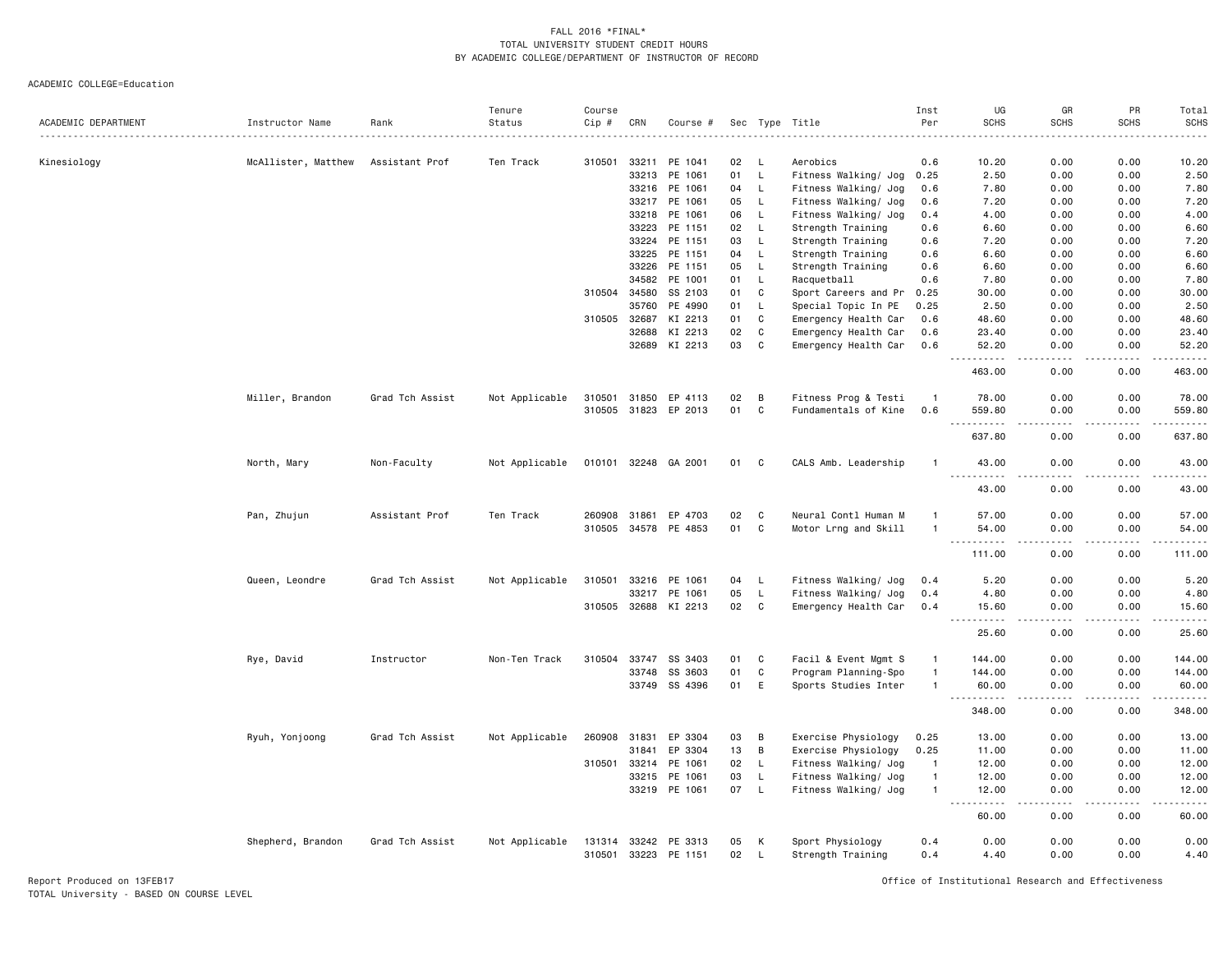| ACADEMIC DEPARTMENT | Instructor Name                     | Rank            | Tenure<br>Status | Course<br>Cip # | CRN   | Course #      |       |                | Sec Type Title            | Inst<br>Per    | UG<br><b>SCHS</b>                   | GR<br><b>SCHS</b>                   | PR<br><b>SCHS</b> | Total<br><b>SCHS</b><br>$\frac{1}{2} \left( \frac{1}{2} \right) \left( \frac{1}{2} \right) \left( \frac{1}{2} \right) \left( \frac{1}{2} \right) \left( \frac{1}{2} \right)$ |
|---------------------|-------------------------------------|-----------------|------------------|-----------------|-------|---------------|-------|----------------|---------------------------|----------------|-------------------------------------|-------------------------------------|-------------------|------------------------------------------------------------------------------------------------------------------------------------------------------------------------------|
| Kinesiology         | Shepherd, Brandon                   | Grad Tch Assist | Not Applicable   | 310501 33224    |       | PE 1151       | 03    | -1.            | Strength Training         | 0.4            | 4.80                                | 0.00                                | 0.00              | 4.80                                                                                                                                                                         |
|                     |                                     |                 |                  |                 |       |               |       |                |                           |                | 9.20                                | 0.00                                | 0.00              | 9.20                                                                                                                                                                         |
|                     | Simpson, Jeffrey                    | Grad Tch Assist | Not Applicable   | 310501          | 31849 | EP 4113       | 01    | B              | Fitness Prog & Testi      |                | 87.00                               | 0.00                                | 0.00              | 87.00                                                                                                                                                                        |
|                     |                                     |                 |                  |                 |       | 32682 KI 1803 | 02    | C              | Health Trends & Topi      | $\overline{1}$ | 129.00<br>.                         | 0.00<br>$\frac{1}{2}$               | 0.00<br>.         | 129.00<br>.                                                                                                                                                                  |
|                     |                                     |                 |                  |                 |       |               |       |                |                           |                | 216.00                              | 0.00                                | 0.00              | 216.00                                                                                                                                                                       |
|                     | Smith, JohnEric                     | Assistant Prof  | Ten Track        | 260908          | 31837 | EP 3304       | 09    | В              | Exercise Physiology       | 0.75           | 39.00                               | 0.00                                | 0.00              | 39.00                                                                                                                                                                        |
|                     |                                     |                 |                  |                 | 31838 | EP 3304       | 10    | B              | Exercise Physiology       | 0.75           | 33.00                               | 0.00                                | 0.00              | 33.00                                                                                                                                                                        |
|                     |                                     |                 |                  |                 | 31839 | EP 3304       | 11    | B              | Exercise Physiology       | 0.75           | 39.00                               | 0.00                                | 0.00              | 39.00                                                                                                                                                                        |
|                     |                                     |                 |                  |                 | 31840 | EP 3304       | 12    | B              | Exercise Physiology       | 0.75           | 39.00                               | 0.00                                | 0.00              | 39.00                                                                                                                                                                        |
|                     |                                     |                 |                  |                 | 31841 | EP 3304       | 13    | B              | Exercise Physiology       | 0.75           | 33.00                               | 0.00                                | 0.00              | 33.00                                                                                                                                                                        |
|                     |                                     |                 |                  |                 | 34572 | EP 8263       | 01    | $\mathbb{C}$   | Exercise Metabolism       | $\mathbf{1}$   | 0.00                                | 63.00                               | 0.00              | 63.00                                                                                                                                                                        |
|                     |                                     |                 |                  | 310505          | 35590 | EP 7000       | 01    | $\mathbf I$    | Directed Indiv Study      | $\overline{1}$ | 0.00                                | 3.00                                | 0.00              | 3.00                                                                                                                                                                         |
|                     |                                     |                 |                  |                 |       |               |       |                |                           |                | 183.00                              | 66.00                               | 0.00              | 249.00                                                                                                                                                                       |
|                     | Talwar, Saira                       | Grad Tch Assist | Not Applicable   | 310501          | 33210 | PE 1041       | 01    | L              | Aerobics                  | 0.4            | 6.80                                | 0.00                                | 0.00              | 6.80                                                                                                                                                                         |
|                     |                                     |                 |                  |                 | 33211 | PE 1041       | 02    | L              | Aerobics                  | 0.4            | 6.80                                | 0.00                                | 0.00              | 6.80                                                                                                                                                                         |
|                     |                                     |                 |                  | 310505          |       | 32689 KI 2213 | 03    | $\mathbf C$    | Emergency Health Car      | 0.4            | 34.80                               | 0.00                                | 0.00<br>.         | 34.80<br>$\sim$ $\sim$ $\sim$ $\sim$                                                                                                                                         |
|                     |                                     |                 |                  |                 |       |               |       |                |                           |                | 48.40                               | 0.00                                | 0.00              | 48.40                                                                                                                                                                        |
|                     | Thompson, Pamela                    | Lecturer        | Non-Ten Track    | 260908          | 35107 | EP 4123       | 201   | C              | Aging and Physical A      |                | 57.00                               | 0.00                                | 0.00              | 57.00                                                                                                                                                                        |
|                     |                                     |                 |                  | 310505 34006    |       | KI 2603       | 201 C |                | Medical Terminology       | $\mathbf{1}$   | 42.00<br>.                          | 0.00<br>$\sim$ $\sim$ $\sim$ $\sim$ | 0.00<br>.         | 42.00<br>.                                                                                                                                                                   |
|                     |                                     |                 |                  |                 |       |               |       |                |                           |                | 99.00                               | 0.00                                | 0.00              | 99.00                                                                                                                                                                        |
|                     | Twietmeyer, Greggory Assistant Prof |                 | Ten Track        | 310504          | 34581 | SS 4103       | 01    | C              | Ethics in Sports Mgm 0.75 |                | 85.50                               | 0.00                                | 0.00              | 85.50                                                                                                                                                                        |
|                     |                                     |                 |                  |                 | 35085 | SS 8990       | 01    | C              | Special Topics Sport      | $\mathbf{1}$   | 0.00                                | 45.00                               | 0.00              | 45.00                                                                                                                                                                        |
|                     |                                     |                 |                  | 310505 31823    |       | EP 2013       | 01    | C              | Fundamentals of Kine      | 0.2            | 186.60                              | 0.00                                | 0.00              | 186.60                                                                                                                                                                       |
|                     |                                     |                 |                  |                 | 36754 | SS 4000       | 02    | $\mathbf{I}$   | Directed Indiv Study      | $\mathbf{1}$   | 3.00                                | 0.00                                | 0.00              | 3.00                                                                                                                                                                         |
|                     |                                     |                 |                  |                 |       |               |       |                |                           |                | .<br>$\sim$ $\sim$ $\sim$<br>275.10 | .<br>45.00                          | .<br>0.00         | .<br>320.10                                                                                                                                                                  |
|                     | Vickers, J.                         | Associate Prof  | Tenured          | 131307          | 33246 | PE 4163       | 01    | C              | Prin Meth of Sec Hth      | $\overline{1}$ | 63.00                               | 0.00                                | 0.00              | 63.00                                                                                                                                                                        |
|                     |                                     |                 |                  | 131314          | 35094 | PE 4533       | 01    | $\mathbf C$    | Developing Coaching       | $\overline{1}$ | 123.00                              | 0.00                                | 0.00              | 123.00                                                                                                                                                                       |
|                     |                                     |                 |                  |                 | 35095 | PE 6533       | 01    | C              | Developing Coaching       | $\overline{1}$ | 0.00                                | 18.00                               | 0.00              | 18.00                                                                                                                                                                        |
|                     |                                     |                 |                  |                 | 35402 | PE 4000       | 501   | $\mathbf{I}$   | Directed Indiv Study      | $\overline{1}$ | 1.00                                | 0.00                                | 0.00              | 1.00                                                                                                                                                                         |
|                     |                                     |                 |                  |                 | 36080 | PE 7000       | 01    | Ι.             | Directed Indiv Study      | $\overline{1}$ | 0.00                                | 3.00                                | 0.00              | 3.00                                                                                                                                                                         |
|                     |                                     |                 |                  |                 | 36529 | PE 4000       | 502 I |                | Directed Indiv Study      | $\mathbf{1}$   | 3.00                                | 0.00                                | 0.00              | 3.00                                                                                                                                                                         |
|                     |                                     |                 |                  |                 | 36746 | PE 4000       | 06    | $\mathbf I$    | Directed Indiv Study      | $\overline{1}$ | 3.00                                | 0.00                                | 0.00              | 3.00                                                                                                                                                                         |
|                     |                                     |                 |                  |                 | 36774 | PE 7000       | 03    | $\mathbf I$    | Directed Indiv Study      | $\overline{1}$ | 0.00                                | 1.00                                | 0.00              | 1.00                                                                                                                                                                         |
|                     |                                     |                 |                  | 310505          | 36025 | KI 7000       | 01    | $\mathbf{I}$   | Directed Indiv Study      | $\mathbf{1}$   | 0.00                                | 3.00                                | 0.00              | 3.00                                                                                                                                                                         |
|                     |                                     |                 |                  |                 | 36050 | KI 7000       | 02    | $\mathbf{I}$   | Directed Indiv Study      | $\overline{1}$ | 0.00                                | 3.00                                | 0.00              | 3.00                                                                                                                                                                         |
|                     |                                     |                 |                  |                 |       |               |       |                |                           |                | 193.00                              | 28.00                               | 0.00              | 221.00                                                                                                                                                                       |
|                     | Waldman, Hunter                     | Grad Tch Assist | Not Applicable   | 131314          | 33228 | PE 1171       | 01    | L              | Strength & Condition      | $\mathbf{1}$   | 10.00                               | 0.00                                | 0.00              | 10.00                                                                                                                                                                        |
|                     |                                     |                 |                  |                 | 33229 | PE 1171       | 02    | L.             | Strength & Condition      | $\overline{1}$ | 12.00                               | 0.00                                | 0.00              | 12.00                                                                                                                                                                        |
|                     |                                     |                 |                  | 260908          | 31837 | EP 3304       | 09    | $\, {\bf B}$   | Exercise Physiology       | 0.25           | 13.00                               | 0.00                                | 0.00              | 13.00                                                                                                                                                                        |
|                     |                                     |                 |                  |                 | 31840 | EP 3304       | 12    | $\overline{B}$ | Exercise Physiology       | 0.25           | 13.00                               | 0.00                                | 0.00              | 13.00                                                                                                                                                                        |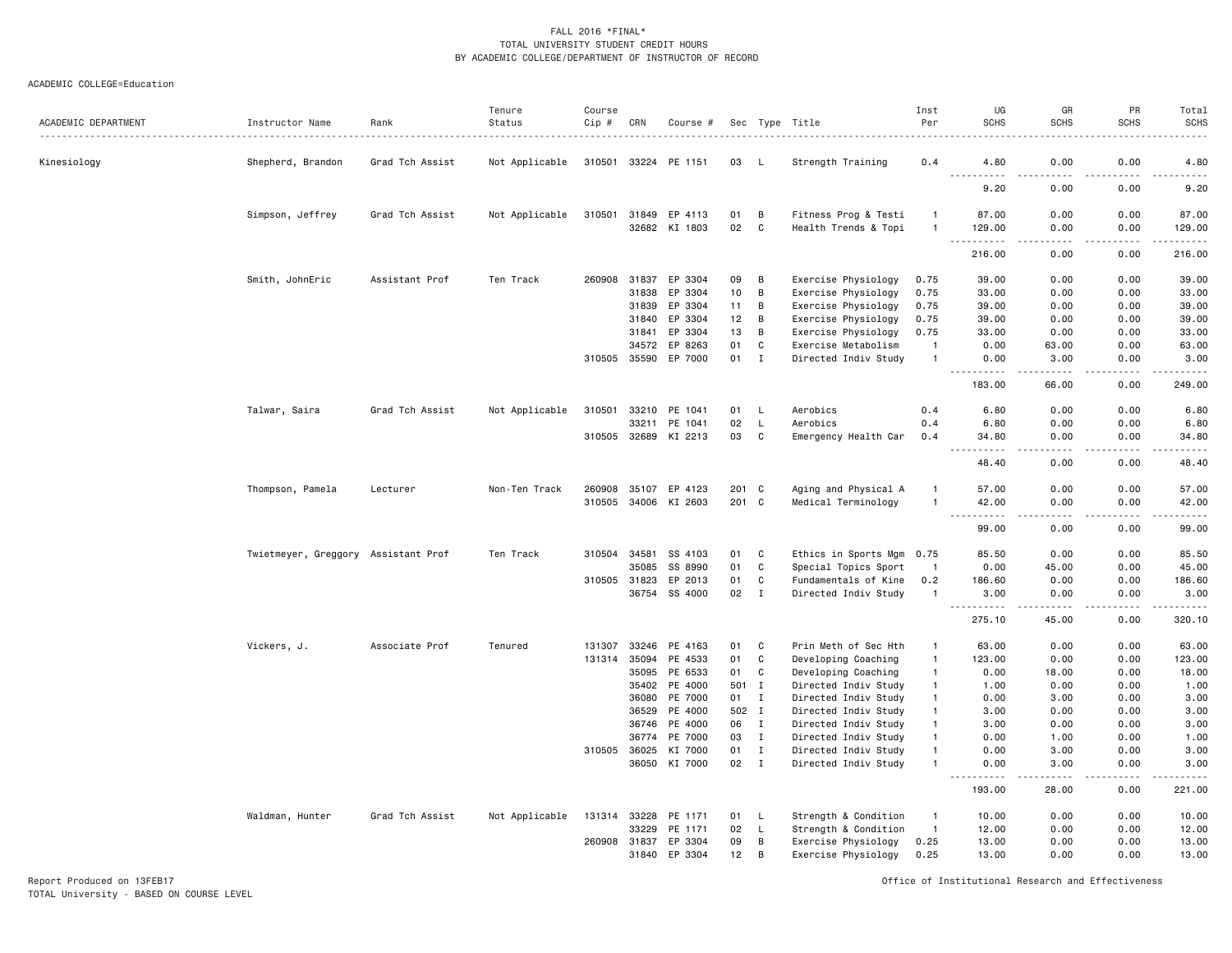|  | ACADEMIC COLLEGE=Education |
|--|----------------------------|
|--|----------------------------|

| ACADEMIC DEPARTMENT                                  | Instructor Name    | Rank            | Tenure<br>Status | Course<br>Cip # | CRN   | Course #             |               |              | Sec Type Title            | Inst<br>Per    | UG<br><b>SCHS</b>     | GR<br><b>SCHS</b>                                                                                                                                                                                                                                                                                                                                                                                                                                                                                                                                                          | PR<br><b>SCHS</b> | Total<br>SCHS                |
|------------------------------------------------------|--------------------|-----------------|------------------|-----------------|-------|----------------------|---------------|--------------|---------------------------|----------------|-----------------------|----------------------------------------------------------------------------------------------------------------------------------------------------------------------------------------------------------------------------------------------------------------------------------------------------------------------------------------------------------------------------------------------------------------------------------------------------------------------------------------------------------------------------------------------------------------------------|-------------------|------------------------------|
|                                                      |                    |                 |                  |                 |       |                      |               |              |                           |                |                       |                                                                                                                                                                                                                                                                                                                                                                                                                                                                                                                                                                            |                   |                              |
|                                                      |                    |                 |                  |                 |       |                      |               |              |                           |                | 48.00                 | 0.00                                                                                                                                                                                                                                                                                                                                                                                                                                                                                                                                                                       | 0.00              | 48.00                        |
| Kinesiology                                          | Watkins, James     | Grad Tch Assist | Not Applicable   | 310501          | 33208 | PE 1031              | 01            | L.           | Tennis                    | -1             | 18.00                 | 0.00                                                                                                                                                                                                                                                                                                                                                                                                                                                                                                                                                                       | 0.00              | 18.00                        |
|                                                      |                    |                 |                  |                 | 33209 | PE 1031              | 02            | $\mathsf{L}$ | Tennis                    | -1             | 16.00                 | 0.00                                                                                                                                                                                                                                                                                                                                                                                                                                                                                                                                                                       | 0.00              | 16.00                        |
|                                                      |                    |                 |                  | 310504          | 33746 | SS 2003              | 01            | C            | Foundations Sport Mg      | $\overline{1}$ | 282.00                | 0.00                                                                                                                                                                                                                                                                                                                                                                                                                                                                                                                                                                       | 0.00              | 282.00                       |
|                                                      |                    |                 |                  |                 | 34581 | SS 4103              | 01            | C            | Ethics in Sports Mgm 0.25 |                | 28.50<br>.            | 0.00<br>$\cdots$                                                                                                                                                                                                                                                                                                                                                                                                                                                                                                                                                           | 0.00<br>.         | 28.50<br>------              |
|                                                      |                    |                 |                  |                 |       |                      |               |              |                           |                | 344.50                | 0.00                                                                                                                                                                                                                                                                                                                                                                                                                                                                                                                                                                       | 0.00              | 344.50                       |
|                                                      | Wax, Benjamin      | Associate Prof  | Tenured          | 260908          | 33978 | EP 3183              | 201 C         |              | Exercise Psychology       | -1             | 39.00                 | 0.00                                                                                                                                                                                                                                                                                                                                                                                                                                                                                                                                                                       | 0.00              | 39.00                        |
|                                                      |                    |                 |                  | 310501          |       | 33984 EP 4113        | 201 B         |              | Fitness Prog & Testi      |                | 60.00<br>.            | 0.00<br>.                                                                                                                                                                                                                                                                                                                                                                                                                                                                                                                                                                  | 0.00<br>-----     | 60.00<br>.                   |
|                                                      |                    |                 |                  |                 |       |                      |               |              |                           |                | 99.00                 | 0.00                                                                                                                                                                                                                                                                                                                                                                                                                                                                                                                                                                       | 0.00              | 99.00                        |
|                                                      | Winston, Tommy     | Lecturer        | Non-Ten Track    |                 |       | 260908 33979 EP 3233 | $201 \quad C$ |              | Anatomical Kinesiolo      | $\mathbf{1}$   | 30.00<br>.            | 0.00<br>- - - -                                                                                                                                                                                                                                                                                                                                                                                                                                                                                                                                                            | 0.00              | 30.00                        |
|                                                      |                    |                 |                  |                 |       |                      |               |              |                           |                | 30.00                 | 0.00                                                                                                                                                                                                                                                                                                                                                                                                                                                                                                                                                                       | 0.00              | 30.00                        |
|                                                      | Young, Glen        | Instructor      | Non-Ten Track    | 131314          | 34577 | PE 3033              | 01            | C            | Basket/Football Offi      | $\mathbf{1}$   | 171.00                | 0.00                                                                                                                                                                                                                                                                                                                                                                                                                                                                                                                                                                       | 0.00              | 171.00                       |
|                                                      |                    |                 |                  |                 |       | 35315 PE 1243        | 01            | C            | Methods Games and Sp      | $\mathbf{1}$   | 90.00                 | 0.00                                                                                                                                                                                                                                                                                                                                                                                                                                                                                                                                                                       | 0.00              | 90.00                        |
|                                                      |                    |                 |                  |                 | 35316 | PE 3533              | 01            | C            | Coaching Sports           | -1             | 192.00                | 0.00                                                                                                                                                                                                                                                                                                                                                                                                                                                                                                                                                                       | 0.00              | 192.00                       |
|                                                      |                    |                 |                  |                 | 36647 | PE 4000              | 04            | $\mathbf{I}$ | Directed Indiv Study      |                | 3.00<br>-----------   | 0.00<br>. <b>.</b><br>$- - -$                                                                                                                                                                                                                                                                                                                                                                                                                                                                                                                                              | 0.00<br>-----     | 3.00<br>. <u>.</u> .         |
|                                                      |                    |                 |                  |                 |       |                      |               |              |                           |                | 456.00                | 0.00                                                                                                                                                                                                                                                                                                                                                                                                                                                                                                                                                                       | 0.00              | 456.00                       |
|                                                      | Zimmerman, Matthew | Assistant Prof  | Ten Track        | 310504          | 33751 | SS 8123              | 01            | C            | Sports Administratio      | $\mathbf{1}$   | 0.00                  | 54.00                                                                                                                                                                                                                                                                                                                                                                                                                                                                                                                                                                      | 0.00              | 54.00                        |
|                                                      |                    |                 |                  |                 | 36162 | SS 3503              | 02            | C            | Sport and Rec Leader      | $\mathbf{1}$   | 126.00<br>.           | 0.00                                                                                                                                                                                                                                                                                                                                                                                                                                                                                                                                                                       | 0.00<br>.         | 126.00<br><u>.</u>           |
|                                                      |                    |                 |                  |                 |       |                      |               |              |                           |                | 126.00                | 54.00                                                                                                                                                                                                                                                                                                                                                                                                                                                                                                                                                                      | 0.00              | 180.00                       |
| -------------------------------------<br>Kinesiology |                    |                 |                  |                 |       |                      |               |              |                           |                | ==========<br>9742.00 | $\begin{minipage}{0.03\textwidth} \centering \begin{minipage}{0.03\textwidth} \centering \centering \end{minipage} \begin{minipage}{0.03\textwidth} \centering \centering \end{minipage} \begin{minipage}{0.03\textwidth} \centering \begin{minipage}{0.03\textwidth} \centering \centering \end{minipage} \end{minipage} \begin{minipage}{0.03\textwidth} \centering \begin{minipage}{0.03\textwidth} \centering \centering \end{minipage} \end{minipage} \begin{minipage}{0.03\textwidth} \centering \begin{minipage}{0.03\textwidth} \centering \centering \$<br>433.00 | 0.00              | <b>SERRESERE</b><br>10175.00 |
| =====================================                |                    |                 |                  |                 |       |                      |               |              |                           |                | ==========            | ----------- ----------                                                                                                                                                                                                                                                                                                                                                                                                                                                                                                                                                     |                   | -----------                  |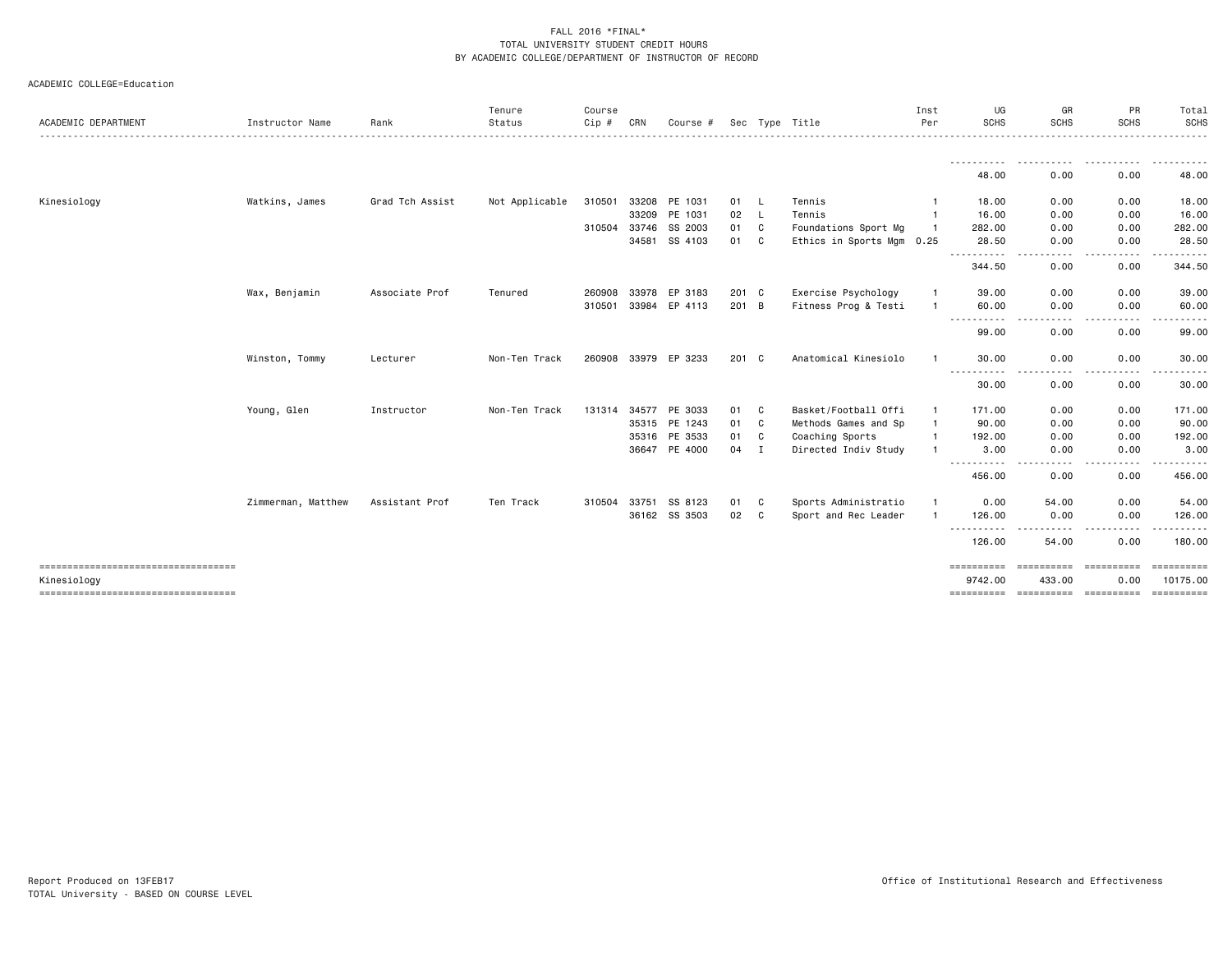#### ACADEMIC COLLEGE=Education

|                     |                                |                | Tenure        | Course       |                |                      |                  |             |                             | Inst                             | UG                             | GR                                  | PR           | Total                                      |
|---------------------|--------------------------------|----------------|---------------|--------------|----------------|----------------------|------------------|-------------|-----------------------------|----------------------------------|--------------------------------|-------------------------------------|--------------|--------------------------------------------|
| ACADEMIC DEPARTMENT | Instructor Name                | Rank           | Status        | Cip #        | CRN            | Course #             |                  |             | Sec Type Title              | Per                              | <b>SCHS</b>                    | <b>SCHS</b>                         | <b>SCHS</b>  | <b>SCHS</b>                                |
| Music               | Aarhus, Craig                  | Associate Prof | Tenured       |              | 500906 33096   | MU 3412              | 01               | C           | Conducting                  | -1                               | 26.00                          | 0.00                                | 0.00         | 26.00                                      |
|                     |                                |                |               |              |                |                      |                  |             |                             |                                  | $\frac{1}{2}$<br>.<br>26.00    | 0.00                                | 0.00         | .<br>26.00                                 |
|                     | Baker, Jason                   | Associate Prof | Tenured       | 131312       | 33077          | MU 2551              | 01               | E           | Percussion Ensemble         | -1                               | 15.00                          | 0.00                                | 0.00         | 15.00                                      |
|                     |                                |                |               | 500903       | 33134          | MUA 1610             | 01               | E           | Percussion - Non Maj        | $\overline{1}$                   | 3.00                           | 0.00                                | 0.00         | 3.00                                       |
|                     |                                |                |               |              | 33135          | MUA 1610             | 02               | E           | Percussion- Majors          | $\overline{1}$                   | 12.00                          | 0.00                                | 0.00         | 12.00                                      |
|                     |                                |                |               |              | 33168          | MUA 2610             | 02               | E           | Percussion Majors           | $\mathbf{1}$                     | 8.00                           | 0.00                                | 0.00         | 8.00                                       |
|                     |                                |                |               |              | 33189          | MUA 3610             | 01               | E           | Percussion                  | $\overline{1}$                   | 5.00<br>$ -$<br>.              | 0.00<br>$\frac{1}{2}$               | 0.00<br>.    | 5.00<br>.                                  |
|                     |                                |                |               |              |                |                      |                  |             |                             |                                  | 43.00                          | 0.00                                | 0.00         | 43.00                                      |
|                     | Banks, Jessica                 | Lecturer       | Non-Ten Track | 131312 33192 |                | <b>MUE 3001</b>      | 01               | E           | Practicum Music Ed          | $\overline{1}$                   | 10.00                          | 0.00                                | 0.00         | 10.00                                      |
|                     |                                |                |               |              | 33198          | <b>MUE 4886</b>      | 01               | F           | Stu Teach Music Ed          | 0.5                              | 3.00                           | 0.00                                | 0.00         | 3.00                                       |
|                     |                                |                |               |              | 33199          | MUE 4896             | 01               | -F          | Stu Teach Music Ed          | 0.5                              | 3.00                           | 0.00                                | 0.00         | 3.00                                       |
|                     |                                |                |               | 500903       | 33111          | MUA 1110             | 01               | E           | Flute -Non Majors           | $\overline{1}$                   | 2.00                           | 0.00                                | 0.00         | 2.00                                       |
|                     |                                |                |               |              | 33112          | MUA 1110             | 02               | E           | Flute - Majors              | $\overline{1}$                   | 4.00                           | 0.00                                | 0.00         | 4.00                                       |
|                     |                                |                |               |              | 33148<br>33149 | MUA 2110<br>MUA 2110 | 01<br>02         | E<br>E      | Flute Non Majors            | $\mathbf{1}$<br>$\mathbf{1}$     | 1.00<br>5.00                   | 0.00<br>0.00                        | 0.00<br>0.00 | 1.00<br>5.00                               |
|                     |                                |                |               |              | 33179          | MUA 3110             | 01               | E           | Flute Majors<br>Flute Major | $\overline{1}$                   | 2.00                           | 0.00                                | 0.00         | 2.00                                       |
|                     |                                |                |               | 500904       | 33057          | MU 1003              | 01               | C           | Fund of Music Theory        | $\overline{1}$                   | 48.00                          | 0.00                                | 0.00         | 48.00                                      |
|                     |                                |                |               | 500915 33068 |                | MU 2011              | 01               | E           | Woodwind Ensembles          |                                  | 14.00                          | 0.00                                | 0.00         | 14.00                                      |
|                     |                                |                |               |              |                |                      |                  |             |                             |                                  | $- - -$<br>.<br>92.00          | $- - - -$<br>0.00                   | .<br>0.00    | .<br>92.00                                 |
|                     | Brown, Michael R.              | Professor      | Tenured       | 131312 34309 |                | MU 1123              | 501 C            |             | American Music App.         | $\mathbf{1}$                     | 90.00                          | 0.00                                | 0.00         | 90.00                                      |
|                     |                                |                |               | 500901       | 34308          | MU 1113              | 501              | C           | His & Apprec Of Musi        | $\overline{1}$                   | 57.00                          | 0.00                                | 0.00         | 57.00                                      |
|                     |                                |                |               | 500902 34310 |                | MU 1133              | 501 C            |             | The History of Rock         | $\overline{1}$                   | 108.00<br>$\sim$ $\sim$ $\sim$ | 0.00<br>$\sim$ $\sim$ $\sim$ $\sim$ | 0.00<br>.    | 108.00<br>$\alpha$ is a single $\alpha$    |
|                     |                                |                |               |              |                |                      |                  |             |                             |                                  | 255.00                         | 0.00                                | 0.00         | 255.00                                     |
|                     | Butler, Matthew                | Lecturer       | Non-Ten Track | 500903       | 33103          | MUA 1050             | 01               | E           | Voice - Non Majors          | 0.5                              | 1.50                           | 0.00                                | 0.00         | 1.50                                       |
|                     |                                |                |               |              | 33104          | MUA 1050             | 02               | E           | Voice - Non Major           | 0.5                              | 5.50                           | 0.00                                | 0.00         | 5.50                                       |
|                     |                                |                |               |              | 36588          | MUA 1050             | 10               | E           | Voice-Non Majors            | 0.5                              | 19.00<br>$\sim$ $\sim$         | 0.00                                | 0.00         | 19.00<br>.                                 |
|                     |                                |                |               |              |                |                      |                  |             |                             |                                  | 26.00                          | 0.00                                | 0.00         | 26.00                                      |
|                     | Damm, Robert                   | Professor      | Tenured       | 050201       | 30005          | AAS 1103             | 01               | C           | African American Mus        | $\mathbf{1}$                     | 48.00                          | 0.00                                | 0.00         | 48.00                                      |
|                     |                                |                |               | 500901       | 33056          | MU 1001              | F <sub>0</sub> 1 | C           | First Year Seminar          | $\overline{1}$                   | 25.00                          | 0.00                                | 0.00         | 25.00                                      |
|                     |                                |                |               |              | 33059          | MU 1103              | 01               | C           | African-Amer Music          | $\mathbf{1}$                     | 27.00                          | 0.00                                | 0.00         | 27.00                                      |
|                     |                                |                |               |              | 33196          | MUE 3243             | 01               | C           | Plan/Manage Lrn Mus         | $\overline{1}$<br>$\overline{1}$ | 27.00                          | 0.00                                | 0.00         | 27.00                                      |
|                     |                                |                |               |              | 36723          | MU 4000              | 02               | $\mathbf I$ | Directed Indiv Study        |                                  | 1.00<br>.                      | 0.00<br>$\sim$ $\sim$ $\sim$        | 0.00<br>.    | 1.00<br>$\sim$ $\sim$ $\sim$ $\sim$ $\sim$ |
|                     |                                |                |               |              |                |                      |                  |             |                             |                                  | 128.00                         | 0.00                                | 0.00         | 128.00                                     |
|                     | Daniels, Matthew               | Assistant Prof | Ten Track     | 500903       | 33106          | MUA 1050             | 04               | E           | Voice Majors                | 0.5                              | 4.00                           | 0.00                                | 0.00         | 4.00                                       |
|                     |                                |                |               |              | 33145          | MUA 2050             | 04               | E           | Voice Majors                | 0.5                              | 6.00                           | 0.00                                | 0.00         | 6.00                                       |
|                     |                                |                |               |              |                | 33175 MUA 3050       | 01               | E           | Voice Major                 | 0.5                              | 5.50                           | 0.00                                | 0.00         | 5.50                                       |
|                     |                                |                |               |              |                |                      |                  |             |                             |                                  | 15.50                          | 0.00                                | 0.00         | 15.50                                      |
|                     | Edwards-Henry, Jacqu Professor |                | Tenured       | 131312 35321 |                | MUE 3333             | 01               | B           | Intro Piano Peg             | -1                               | 9.00                           | 0.00                                | 0.00         | 9.00                                       |
|                     |                                |                |               | 500903       | 33099          | MUA 1010             | 01               | E           | Piano - Majors              | $\mathbf{1}$                     | 6.00                           | 0.00                                | 0.00         | 6.00                                       |
|                     |                                |                |               |              | 33173          | MUA 3010             | 01               | E           | Piano Majors                | $\overline{1}$                   | 2.00                           | 0.00                                | 0.00         | 2.00                                       |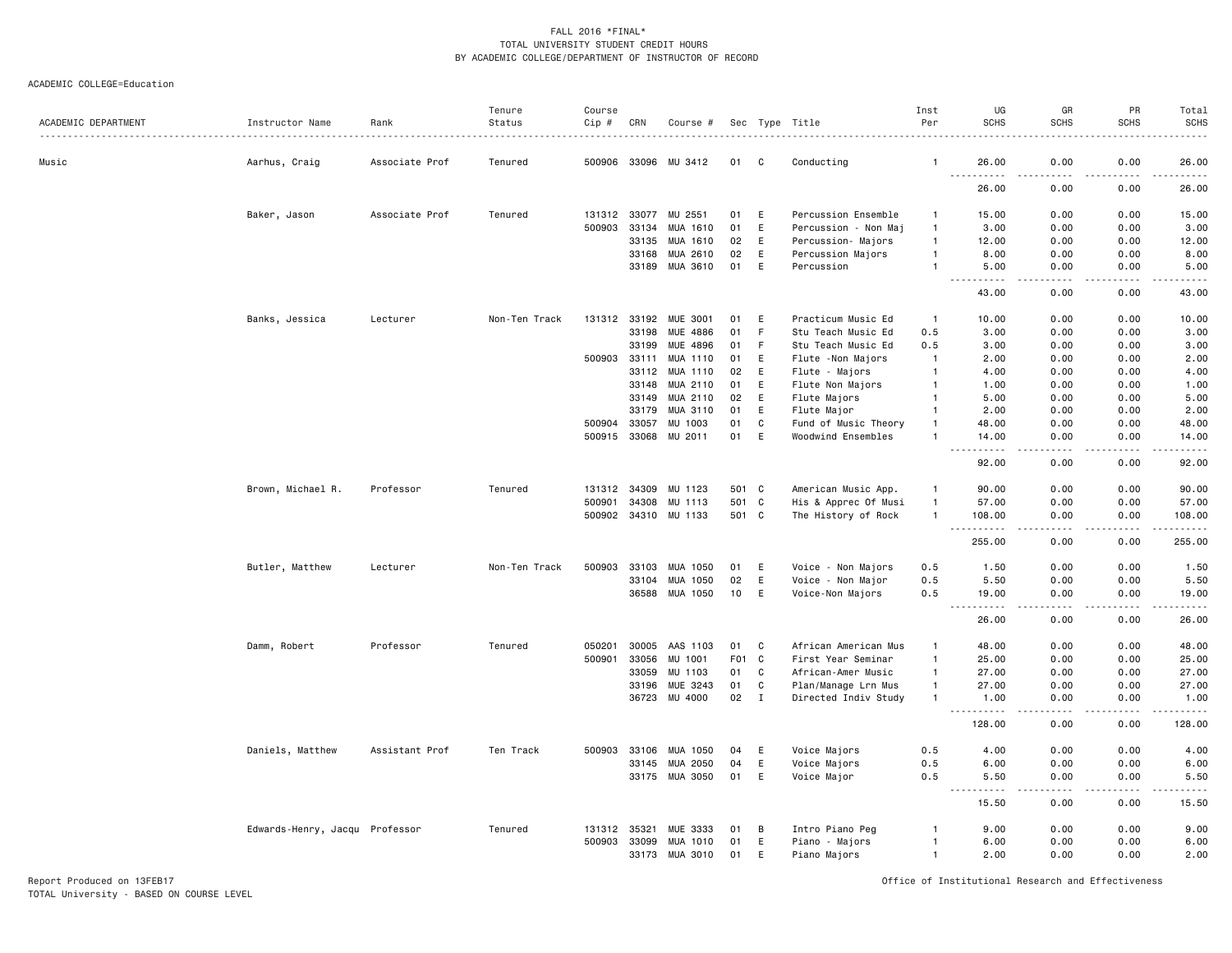ACADEMIC COLLEGE=Education

| ACADEMIC DEPARTMENT | Instructor Name                | Rank           | Tenure<br>Status | Course<br>Cip # | CRN   | Course #             |    |              | Sec Type Title        | Inst<br>Per    | UG<br><b>SCHS</b>                  | GR<br><b>SCHS</b>                   | PR<br><b>SCHS</b> | Total<br><b>SCHS</b><br>$    -$                                                                                                                               |
|---------------------|--------------------------------|----------------|------------------|-----------------|-------|----------------------|----|--------------|-----------------------|----------------|------------------------------------|-------------------------------------|-------------------|---------------------------------------------------------------------------------------------------------------------------------------------------------------|
| Music               | Edwards-Henry, Jacqu Professor |                | Tenured          | 500907          |       | 33072 MU 2111        | 02 | - L          | Music Majors Piano I  | -1             | 12.00                              | 0.00                                | 0.00              | 12.00                                                                                                                                                         |
|                     |                                |                |                  |                 | 33073 | MU 2111              | 03 | $\mathsf L$  | Music Majors Piano I  | $\overline{1}$ | 12.00                              | 0.00                                | 0.00              | 12.00                                                                                                                                                         |
|                     |                                |                |                  |                 | 33092 | MU 3111              | 02 | L            | Piano Class           | $\overline{1}$ | 9.00                               | 0.00                                | 0.00              | 9.00                                                                                                                                                          |
|                     |                                |                |                  |                 | 33093 | MU 3112              | 01 | <b>L</b>     | Funct Skills Piano I  |                | 20.00                              | 0.00                                | 0.00              | 20.00                                                                                                                                                         |
|                     |                                |                |                  |                 |       |                      |    |              |                       |                | 70.00                              | 0.00                                | 0.00              | $\frac{1}{2} \left( \frac{1}{2} \right) \left( \frac{1}{2} \right) \left( \frac{1}{2} \right) \left( \frac{1}{2} \right) \left( \frac{1}{2} \right)$<br>70.00 |
|                     | Falcone, Sheri                 | Instructor     | Non-Ten Track    | 131312          | 33194 | MUE 3222             | 01 | C            | Woodwind Methods      |                | 12.00                              | 0.00                                | 0.00              | 12.00                                                                                                                                                         |
|                     |                                |                |                  | 500903          | 33113 | MUA 1150             | 01 | E            | Clarinet Non Majors   | $\mathbf{1}$   | 2.00                               | 0.00                                | 0.00              | 2.00                                                                                                                                                          |
|                     |                                |                |                  |                 | 33114 | MUA 1150             | 02 | E            | Clarinet- Majors      | $\mathbf{1}$   | 8.00                               | 0.00                                | 0.00              | 8.00                                                                                                                                                          |
|                     |                                |                |                  |                 | 33115 | MUA 1210             | 01 | E            | Saxophone - Non Majo  | $\mathbf{1}$   | 1.00                               | 0.00                                | 0.00              | 1.00                                                                                                                                                          |
|                     |                                |                |                  |                 | 33116 | MUA 1210             | 02 | E            | Saxophone - Majors    | $\mathbf{1}$   | 17.00                              | 0.00                                | 0.00              | 17.00                                                                                                                                                         |
|                     |                                |                |                  |                 | 33117 | MUA 1250             | 01 | E            | Oboe - Non Majors     | $\mathbf{1}$   | 2.00                               | 0.00                                | 0.00              | 2.00                                                                                                                                                          |
|                     |                                |                |                  |                 | 33153 | MUA 2210             | 02 | E            | Saxophone Majors      | $\mathbf{1}$   | 6.00                               | 0.00                                | 0.00              | 6.00                                                                                                                                                          |
|                     |                                |                |                  |                 | 33180 | MUA 3150             | 01 | E            | Clarinet Major        |                | 4.00                               | 0.00                                | 0.00              | 4.00                                                                                                                                                          |
|                     |                                |                |                  |                 | 33181 | MUA 3210             | 01 | E            | Saxophone             |                | 4.00                               | 0.00                                | 0.00              | 4.00                                                                                                                                                          |
|                     |                                |                |                  |                 | 33182 | MUA 3250             | 01 | E            | Oboe                  |                | 2.00                               | 0.00                                | 0.00              | 2.00                                                                                                                                                          |
|                     |                                |                |                  | 500915          | 33069 | MU 2011              | 02 | E            | Woodwind Ensembles    |                | 7.00                               | 0.00                                | 0.00              | 7.00                                                                                                                                                          |
|                     |                                |                |                  |                 |       | 33070 MU 2011        | 04 | E            | Woodwind Ensembles    | $\mathbf{1}$   | 11.00                              | 0.00                                | 0.00              | 11.00<br>.                                                                                                                                                    |
|                     |                                |                |                  |                 |       |                      |    |              |                       |                | .<br>76.00                         | .<br>0.00                           | .<br>0.00         | 76.00                                                                                                                                                         |
|                     | Fontaine, Jeanette             | Assistant Prof | Ten Track        | 500903          | 33108 | MUA 1050             | 06 | E            | Voice -Majors         | 0.5            | 4.00                               | 0.00                                | 0.00              | 4.00                                                                                                                                                          |
|                     |                                |                |                  |                 | 33147 | MUA 2050             | 06 | E            | Voice-Majors          | 0.5            | 3.00                               | 0.00                                | 0.00              | 3.00                                                                                                                                                          |
|                     |                                |                |                  |                 | 33177 | MUA 3050             | 03 | E            | Voice Major           | 0.5            | 6.00                               | 0.00                                | 0.00              | 6.00                                                                                                                                                          |
|                     |                                |                |                  | 500908          | 34591 | MU 1241              | 01 | $\mathbb S$  | Diction I             | $\mathbf{1}$   | 16.00                              | 0.00                                | 0.00              | 16.00                                                                                                                                                         |
|                     |                                |                |                  |                 |       | 34592 MU 2681        | 01 | C            | Opera Workshop        | $\mathbf{1}$   | 34.00                              | 0.00                                | 0.00<br>.         | 34.00<br>$    -$                                                                                                                                              |
|                     |                                |                |                  |                 |       |                      |    |              |                       |                | $- - - - -$<br>63.00               | $\frac{1}{2}$<br>0.00               | 0.00              | 63.00                                                                                                                                                         |
|                     | Haislip, Matthew               | Instructor     | Non-Ten Track    | 131312          | 33085 | MU 2851              | 03 | E            | Brass Ensemble-Chamb  | $\overline{1}$ | 1.00                               | 0.00                                | 0.00              | 1.00                                                                                                                                                          |
|                     |                                |                |                  |                 | 33087 | MU 2851              | 05 | E            | Brass Ensemble Chamb  | $\mathbf{1}$   | 12.00                              | 0.00                                | 0.00              | 12.00                                                                                                                                                         |
|                     |                                |                |                  |                 | 36618 | MU 2851              | 02 | E            | Brass Ensemble        | 0.5            | 6.00                               | 0.00                                | 0.00              | 6.00                                                                                                                                                          |
|                     |                                |                |                  | 500901          | 33066 | MU 1321              | 01 | $\mathsf{L}$ | Ear Training I        | 0.5            | 12.50                              | 0.00                                | 0.00              | 12.50                                                                                                                                                         |
|                     |                                |                |                  |                 | 33067 | MU 1321              | 02 | L            | Ear Training I        | 0.5            | 10.00                              | 0.00                                | 0.00              | 10.00                                                                                                                                                         |
|                     |                                |                |                  | 500902          | 33065 | MU 1213              | 01 | C            | Music Theory I        | 0.5            | 60.00                              | 0.00                                | 0.00              | 60.00                                                                                                                                                         |
|                     |                                |                |                  |                 | 36319 | MU 1213              | 02 | C            | Music Theory I        | 0.5            | 18.00                              | 0.00                                | 0.00              | 18.00                                                                                                                                                         |
|                     |                                |                |                  | 500903          | 33126 | MUA 1410             | 01 | E            | Horn - Non Majors     | $\overline{1}$ | 5.00                               | 0.00                                | 0.00              | 5.00                                                                                                                                                          |
|                     |                                |                |                  |                 | 33127 | MUA 1410             | 02 | E            | Horn Majors           | $\overline{1}$ | 2.00                               | 0.00                                | 0.00              | 2.00                                                                                                                                                          |
|                     |                                |                |                  |                 |       | 33160 MUA 2410       | 01 | E            | Horn Non Majors       | $\mathbf{1}$   | 1.00<br>$\omega$ is a<br>.         | 0.00<br>$\sim$ $\sim$ $\sim$ $\sim$ | 0.00<br>.         | 1.00<br>.                                                                                                                                                     |
|                     |                                |                |                  |                 |       |                      |    |              |                       |                | 127.50                             | 0.00                                | 0.00              | 127.50                                                                                                                                                        |
|                     | Hause, Barry                   | Lecturer       | Non-Ten Track    | 500903          |       | 33138 MUA 1710       | 01 | Q            | Guitar- Non Majors    | -1             | 25.00                              | 0.00                                | 0.00              | 25.00                                                                                                                                                         |
|                     |                                |                |                  |                 |       | 33170 MUA 2710       | 01 | Q            | Guitar Non Majors     | $\overline{1}$ | 6.00                               | 0.00                                | 0.00              | 6.00                                                                                                                                                          |
|                     |                                |                |                  |                 |       |                      |    |              |                       |                | .<br>$\sim$ $\sim$ $\sim$<br>31.00 | $   -$<br>0.00                      | .<br>0.00         | .<br>31.00                                                                                                                                                    |
|                     | Human, Richard                 | Associate Prof | Tenured          |                 |       | 131312 33086 MU 2851 | 04 | E            | Brass Ensemble - Trom | $\mathbf{1}$   | 12.00                              | 0.00                                | 0.00              | 12.00                                                                                                                                                         |
|                     |                                |                |                  |                 | 36618 | MU 2851              | 02 | E            | Brass Ensemble        | 0.5            | 6.00                               | 0.00                                | 0.00              | 6.00                                                                                                                                                          |
|                     |                                |                |                  | 500901          | 33060 | MU 1113              | 01 | C            | His & Apprec Of Musi  | -1             | 204.00                             | 0.00                                | 0.00              | 204.00                                                                                                                                                        |
|                     |                                |                |                  | 500903          | 33128 | MUA 1450             | 01 | E            | Trombone - Non Major  | $\mathbf{1}$   | 5.00                               | 0.00                                | 0.00              | 5.00                                                                                                                                                          |
|                     |                                |                |                  |                 | 33129 | MUA 1450             | 02 | E            | Trombone Majors       | $\mathbf{1}$   | 6.00                               | 0.00                                | 0.00              | 6.00                                                                                                                                                          |
|                     |                                |                |                  |                 | 33130 | MUA 1510             | 01 | E            | Euphonium - Non Major | $\overline{1}$ | 1.00                               | 0.00                                | 0.00              | 1.00                                                                                                                                                          |
|                     |                                |                |                  |                 |       |                      |    |              |                       |                |                                    |                                     |                   |                                                                                                                                                               |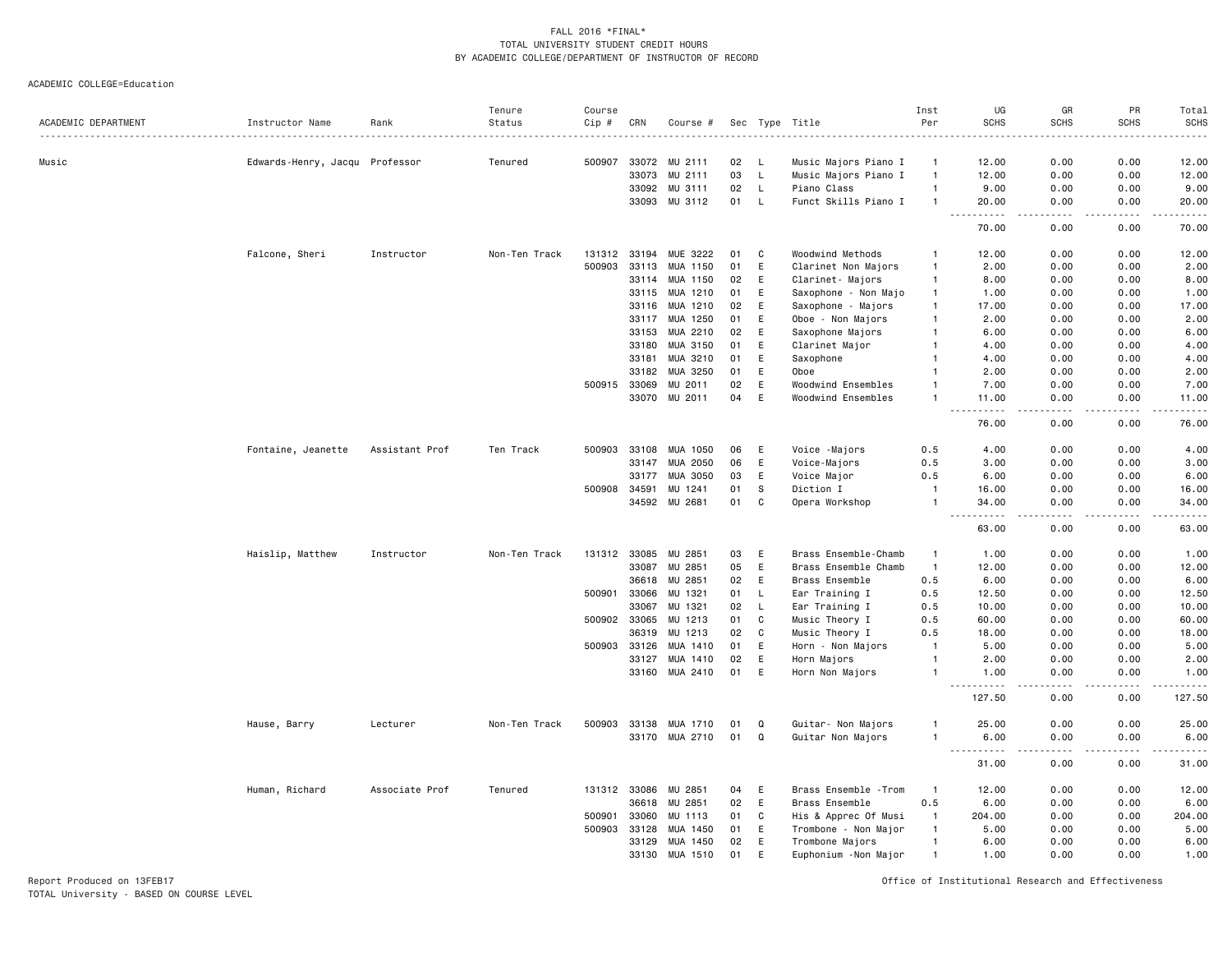#### ACADEMIC COLLEGE=Education

|                     |                   |                | Tenure         | Course       |                |                       |          |        |                                   | Inst           | UG                  | GR                                  | PR                           | Total                 |
|---------------------|-------------------|----------------|----------------|--------------|----------------|-----------------------|----------|--------|-----------------------------------|----------------|---------------------|-------------------------------------|------------------------------|-----------------------|
| ACADEMIC DEPARTMENT | Instructor Name   | Rank           | Status         | $Cip$ #      | CRN            | Course #              |          |        | Sec Type Title                    | Per            | <b>SCHS</b>         | <b>SCHS</b>                         | <b>SCHS</b>                  | <b>SCHS</b>           |
| Music               | Human, Richard    | Associate Prof | Tenured        | 500903       | 33165          | MUA 2510              | 02       | E      | Euphonium Majors                  | -1             | 2.00                | 0.00                                | 0.00                         | 2.00                  |
|                     |                   |                |                |              | 33167          | MUA 2550              | 02       | E      | Tuba Majors                       | $\mathbf{1}$   | 2.00                | 0.00                                | 0.00                         | 2.00                  |
|                     |                   |                |                |              |                | 33186 MUA 3450        | 01       | E      | Trombone Majors                   | $\mathbf{1}$   | 2.00                | 0.00                                | 0.00                         | 2.00                  |
|                     |                   |                |                |              |                |                       |          |        |                                   |                | .                   | $   -$                              | .                            | $    -$               |
|                     |                   |                |                |              |                |                       |          |        |                                   |                | 240.00              | 0.00                                | 0.00                         | 240.00                |
|                     | Infanger, Peter   | Non-Faculty    | Not Applicable | 131312 33079 |                | MU 2611               | 01       | Ε      | Concert Choir                     | 0.5            | 29.50               | 0.00                                | 0.00                         | 29.50                 |
|                     |                   |                |                | 500903 33109 |                | MUA 1050              | 07       | E      | Voice - Non Majors                | 0.5            | 7.00<br>$  -$       | 0.00                                | 0.00                         | 7.00<br>$\frac{1}{2}$ |
|                     |                   |                |                |              |                |                       |          |        |                                   |                | 36.50               | 0.00                                | 0.00                         | 36.50                 |
|                     | Jackson, Terrell  | Non-Faculty    | Not Applicable |              |                | 500907 34594 MUA 1031 | 02       | E      | Piano for Non-Music               | $\mathbf{1}$   | 9.00                | 0.00                                | 0.00                         | 9.00                  |
|                     |                   |                |                |              |                |                       |          |        |                                   |                | 9.00                | 0.00                                | 0.00                         | 9.00                  |
|                     | Jenkins, Thomas   | Non-Faculty    | Not Applicable | 500907       |                | 34600 MUA 1020        | 02       | E      | Piano Lessons                     |                | 6.00                | 0.00                                | 0.00                         | 6.00                  |
|                     |                   |                |                |              |                | 36730 MUA 1031        | 04       | E      | Piano for Non-Music               | $\mathbf{1}$   | 8.00<br>$- - - - -$ | 0.00<br>.                           | 0.00<br>.                    | 8.00<br>.             |
|                     |                   |                |                |              |                |                       |          |        |                                   |                | 14.00               | 0.00                                | 0.00                         | 14.00                 |
|                     | Kirkland, Anthony | Assistant Prof | Ten Track      | 131312       | 33084          | MU 2851               | 01       | E      | Brass Ensemble-Trump              | $\mathbf{1}$   | 12.00               | 0.00                                | 0.00                         | 12.00                 |
|                     |                   |                |                | 500903       | 33058          | MU 1010               | 01       | E      | Recital Hour                      | $\mathbf{1}$   | 0.00                | 0.00                                | 0.00                         | 0.00                  |
|                     |                   |                |                |              | 33122          | MUA 1350              | 01       | E      | Trumpet - Non Majors              | $\mathbf{1}$   | 9.00                | 0.00                                | 0.00                         | 9.00                  |
|                     |                   |                |                |              | 33123          | MUA 1350              | 02       | E      | Trumpet - Majors                  | $\mathbf{1}$   | 5.00                | 0.00                                | 0.00                         | 5.00                  |
|                     |                   |                |                |              | 33125          | MUA 1350              | 04       | E      | Trumpet-Majors                    | $\overline{1}$ | 2.00                | 0.00                                | 0.00                         | 2.00                  |
|                     |                   |                |                |              | 33159          | MUA 2350              | 02       | E      | Trumpet Majors                    |                | 2.00                | 0.00                                | 0.00                         | 2.00                  |
|                     |                   |                |                |              |                | 33184 MUA 3350        | 01       | E      | Trumpet                           | $\mathbf{1}$   | 8.00                | 0.00                                | 0.00                         | 8.00                  |
|                     |                   |                |                |              |                |                       |          |        |                                   |                | 38.00               | 0.00                                | 0.00                         | 38.00                 |
|                     | Kopetz, Barry     | Professor      | Tenured        | 131312 33195 |                | MUE 3231              | 01       | L      | String Methods                    |                | 2.00                | 0.00                                | 0.00                         | 2.00                  |
|                     |                   |                |                | 500903       | 33090          | MU 2951               | 01       | Q      | Philharmonia                      | $\mathbf{1}$   | 9.00                | 0.00                                | 0.00                         | 9.00                  |
|                     |                   |                |                |              | 33136          | MUA 1650              | 01       | E      | Strings - Majors                  | -1             | 3.00                | 0.00                                | 0.00                         | 3.00                  |
|                     |                   |                |                |              | 33137          | MUA 1650              | 02       | E      | Strings- Non Majors               | $\mathbf{1}$   | 5.00                | 0.00                                | 0.00                         | 5.00                  |
|                     |                   |                |                |              | 33169          | MUA 2650              | 01       | E      | Strings-Majors                    | $\mathbf{1}$   | 2.00<br>.           | 0.00<br>$\sim$ $\sim$ $\sim$ $\sim$ | 0.00<br>.                    | 2.00<br>د د د د د     |
|                     |                   |                |                |              |                |                       |          |        |                                   |                | 21.00               | 0.00                                | 0.00                         | 21.00                 |
|                     | Kopetz, Catherine | Lecturer       | Non-Ten Track  | 131312       | 33197          | MUE 4873              | 01       | S      | Prof Sem Mus Ed                   | $\mathbf{1}$   | 3.00                | 0.00                                | 0.00                         | 3.00                  |
|                     |                   |                |                |              | 34451          | MUE 2153              | 01       | C      | Foundations of Music              | $\overline{1}$ | 81.00               | 0.00                                | 0.00                         | 81.00                 |
|                     |                   |                |                |              | 35320          | MU 2611               | 03       | E      | Concert Choir                     | 0.5            | 22.00               | 0.00                                | 0.00                         | 22.00                 |
|                     |                   |                |                | 500907       | 34596          | MUA 1020              | 01       | E      | Piano Lessons                     | $\mathbf{1}$   | 13.00               | 0.00                                | 0.00                         | 13.00                 |
|                     |                   |                |                |              | 34599          | MUA 1031              | 03       | E      | Piano for Non-Music               |                | 5.00                | 0.00                                | 0.00<br>$\sim$ $\sim$ $\sim$ | 5.00<br>.             |
|                     |                   |                |                |              |                |                       |          |        |                                   |                | 124.00              | 0.00                                | 0.00                         | 124.00                |
|                     | Lance, Elva       | Instructor     | Non-Ten Track  | 500901       | 33193          | MUE 3213              | 01       | C      | Perf Assess in Music              | 0.5            | 13.50               | 0.00                                | 0.00                         | 13.50                 |
|                     |                   |                |                | 500903       | 33076          | MU 2511               | 01       | E      | Marching Band                     | 0.5            | 185.50              | 0.00                                | 0.00                         | 185.50                |
|                     |                   |                |                |              |                | 500915 33078 MU 2571  | 01       | E      | Wind Ensemble                     | $\overline{1}$ | 74.00<br>.          | 0.00<br>$\sim$ $\sim$ $\sim$        | 0.00<br>.                    | 74.00<br><u>.</u>     |
|                     |                   |                |                |              |                |                       |          |        |                                   |                | 273.00              | 0.00                                | 0.00                         | 273.00                |
|                     | Landis, Ryan      | Instructor     | Non-Ten Track  | 500903       | 33107<br>33143 | MUA 1050<br>MUA 2050  | 05<br>01 | E<br>E | Voice -Majors<br>Voice Non Majors | 0.5<br>0.5     | 3.50<br>1.00        | 0.00<br>0.00                        | 0.00<br>0.00                 | 3.50<br>1.00          |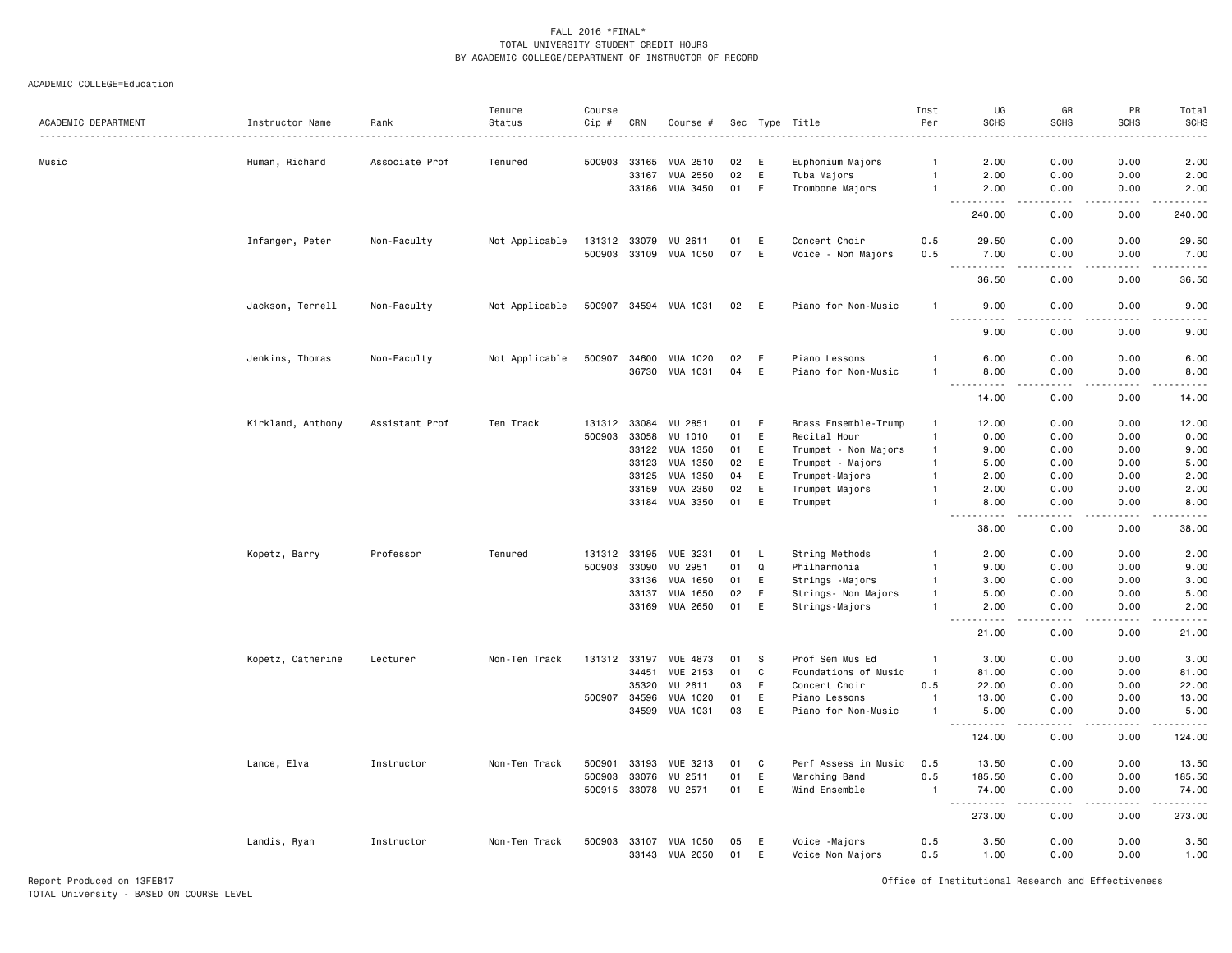|                     |                  |                | Tenure        | Course       |                |                      |          |          |                                  | Inst           | UG                                 | GR                    | PR           | Total                                                                                                                                    |
|---------------------|------------------|----------------|---------------|--------------|----------------|----------------------|----------|----------|----------------------------------|----------------|------------------------------------|-----------------------|--------------|------------------------------------------------------------------------------------------------------------------------------------------|
| ACADEMIC DEPARTMENT | Instructor Name  | Rank           | Status        | Cip #        | CRN            | Course #             |          |          | Sec Type Title                   | Per            | <b>SCHS</b>                        | <b>SCHS</b>           | <b>SCHS</b>  | <b>SCHS</b><br>$\frac{1}{2} \left( \frac{1}{2} \right) \left( \frac{1}{2} \right) \left( \frac{1}{2} \right) \left( \frac{1}{2} \right)$ |
| Music               | Landis, Ryan     | Instructor     | Non-Ten Track | 500903       | 33146          | MUA 2050             | 05       | E        | Voice Majors                     | 0.5            | 11.00                              | 0.00                  | 0.00         | 11.00                                                                                                                                    |
|                     |                  |                |               |              |                | 33176 MUA 3050       | 02       | E        | Voice                            | 0.5            | 1.00                               | 0.00                  | 0.00         | 1.00                                                                                                                                     |
|                     |                  |                |               |              |                |                      |          |          |                                  |                | -----<br>16.50                     | $\frac{1}{2}$<br>0.00 | .<br>0.00    | .<br>16.50                                                                                                                               |
|                     | Mannino, Roseann | Lecturer       | Non-Ten Track | 500903       | 33105          | MUA 1050             | 03       | E        | Voice - Non Majors               | 0.5            | 3.00                               | 0.00                  | 0.00         | 3.00                                                                                                                                     |
|                     |                  |                |               |              | 33110          | MUA 1050             | 08       | E        | Voice-Majors                     | 0.5            | 2.50                               | 0.00                  | 0.00         | 2.50                                                                                                                                     |
|                     |                  |                |               |              | 33144          | MUA 2050             | 02       | E        | Voice - Majors                   | 0.5            | 6.00                               | 0.00                  | 0.00         | 6.00                                                                                                                                     |
|                     |                  |                |               |              | 33178          | MUA 3050             | 04       | E        | Voice-Majors                     | 0.5            | 2.00                               | 0.00                  | 0.00         | 2.00                                                                                                                                     |
|                     |                  |                |               |              |                |                      |          |          |                                  |                | .<br>$\sim$ $\sim$ $\sim$<br>13.50 | د د د د<br>0.00       | .<br>0.00    | د د د د د<br>13.50                                                                                                                       |
|                     |                  |                | Non-Ten Track | 500907       | 33091          | MU 3111              | 01       | L        | Piano Class                      | $\mathbf{1}$   | 12.00                              | 0.00                  | 0.00         | 12.00                                                                                                                                    |
|                     | Murphy, Karen    | Instructor     |               |              | 33094          | MU 3201              | 01       | C        | Collabor Piano Ensem             |                | 2.00                               | 0.00                  | 0.00         | 2.00                                                                                                                                     |
|                     |                  |                |               |              |                | 36149 MU 3111        | 03       | <b>L</b> | Piano Class                      | -1             | 4.00                               | 0.00                  | 0.00         | 4.00                                                                                                                                     |
|                     |                  |                |               |              |                |                      |          |          |                                  |                | $\sim$ $\sim$ $\sim$<br>-----      | .                     | -----        | .                                                                                                                                        |
|                     |                  |                |               |              |                |                      |          |          |                                  |                | 18.00                              | 0.00                  | 0.00         | 18.00                                                                                                                                    |
|                     | Packwood, Gary   | Associate Prof | Tenured       | 131312 33079 |                | MU 2611              | 01       | E        | Concert Choir                    | 0.5            | 29.50                              | 0.00                  | 0.00         | 29.50                                                                                                                                    |
|                     |                  |                |               |              | 33080          | MU 2611              | 02       | E        | Concert Choir                    | $\overline{1}$ | 50.00                              | 0.00                  | 0.00         | 50.00                                                                                                                                    |
|                     |                  |                |               |              | 35320          | MU 2611              | 03       | E        | Concert Choir                    | 0.5            | 22.00                              | 0.00                  | 0.00         | 22.00                                                                                                                                    |
|                     |                  |                |               | 500901       | 33193          | MUE 3213             | 01       | C        | Perf Assess in Music             | 0.5            | 13.50                              | 0.00                  | 0.00         | 13.50                                                                                                                                    |
|                     |                  |                |               | 500903       | 33083          | MU 2731              | 01       | E        | Chambers Singers                 | $\overline{1}$ | 50.00                              | 0.00                  | 0.00         | 50.00                                                                                                                                    |
|                     |                  |                |               |              | 33103          | MUA 1050             | 01       | E        | Voice - Non Majors               | 0.5            | 1.50                               | 0.00                  | 0.00         | 1.50                                                                                                                                     |
|                     |                  |                |               |              | 33104          | MUA 1050             | 02       | E        | Voice - Non Major                | 0.5            | 5.50                               | 0.00                  | 0.00         | 5.50                                                                                                                                     |
|                     |                  |                |               |              | 33105          | MUA 1050             | 03       | E        | Voice - Non Majors               | 0.5            | 3.00                               | 0.00                  | 0.00         | 3.00                                                                                                                                     |
|                     |                  |                |               |              | 33106          | MUA 1050             | 04       | E        | Voice Majors                     | 0.5            | 4.00                               | 0.00                  | 0.00         | 4.00                                                                                                                                     |
|                     |                  |                |               |              | 33107          | MUA 1050             | 05       | E        | Voice -Majors                    | 0.5            | 3.50                               | 0.00                  | 0.00         | 3.50                                                                                                                                     |
|                     |                  |                |               |              | 33108          | MUA 1050             | 06       | E        | Voice -Majors                    | 0.5            | 4.00                               | 0.00                  | 0.00         | 4.00                                                                                                                                     |
|                     |                  |                |               |              | 33109          | MUA 1050             | 07       | E        | Voice - Non Majors               | 0.5            | 7.00                               | 0.00                  | 0.00         | 7.00                                                                                                                                     |
|                     |                  |                |               |              | 33110          | MUA 1050             | 08       | E        | Voice-Majors                     | 0.5            | 2.50                               | 0.00                  | 0.00         | 2.50                                                                                                                                     |
|                     |                  |                |               |              | 33143          | MUA 2050             | 01       | E        | Voice Non Majors                 | 0.5            | 1.00                               | 0.00                  | 0.00         | 1.00                                                                                                                                     |
|                     |                  |                |               |              | 33144          | MUA 2050             | 02       | E        | Voice - Majors                   | 0.5            | 6.00                               | 0.00                  | 0.00         | 6.00                                                                                                                                     |
|                     |                  |                |               |              | 33145          | MUA 2050             | 04       | E        | Voice Majors                     | 0.5            | 6.00                               | 0.00                  | 0.00         | 6.00                                                                                                                                     |
|                     |                  |                |               |              | 33146          | MUA 2050             | 05       | E        | Voice Majors                     | 0.5            | 11.00                              | 0.00                  | 0.00         | 11.00                                                                                                                                    |
|                     |                  |                |               |              | 33147          | MUA 2050             | 06       | E        | Voice-Majors                     | 0.5            | 3.00                               | 0.00                  | 0.00         | 3.00                                                                                                                                     |
|                     |                  |                |               |              | 33175          | MUA 3050             | 01       | E        | Voice Major                      | 0.5            | 5.50                               | 0.00                  | 0.00         | 5.50                                                                                                                                     |
|                     |                  |                |               |              | 33176<br>33177 | MUA 3050<br>MUA 3050 | 02<br>03 | E<br>E   | Voice                            | 0.5<br>0.5     | 1.00<br>6.00                       | 0.00<br>0.00          | 0.00<br>0.00 | 1.00<br>6.00                                                                                                                             |
|                     |                  |                |               |              |                |                      | 04       | E        | Voice Major                      |                |                                    | 0.00                  |              |                                                                                                                                          |
|                     |                  |                |               |              | 33178<br>36588 | MUA 3050<br>MUA 1050 | 10       | E        | Voice-Majors<br>Voice-Non Majors | 0.5<br>0.5     | 2.00<br>19.00                      | 0.00                  | 0.00<br>0.00 | 2.00<br>19.00                                                                                                                            |
|                     |                  |                |               |              |                |                      |          |          |                                  |                | .<br>256.50                        | $  -$<br>0.00         | .<br>0.00    | .<br>256.50                                                                                                                              |
|                     | Patilla, Carol   |                |               | 500907       | 34593          | MUA 1031             | 01       | E        | Piano for Non-Music              | -1             |                                    | 0.00                  | 0.00         | 19.00                                                                                                                                    |
|                     |                  | Lecturer       | Non-Ten Track |              |                |                      |          |          |                                  |                | 19.00<br><u>.</u>                  |                       | $- - - -$    | .                                                                                                                                        |
|                     |                  |                |               |              |                |                      |          |          |                                  |                | 19.00                              | 0.00                  | 0.00         | 19.00                                                                                                                                    |
|                     | Patilla, Michael | Associate Prof | Tenured       | 500902       | 34588          | MU 1133              | 01       | C        | The History of Rock              | -1             | 195.00                             | 0.00                  | 0.00         | 195.00                                                                                                                                   |
|                     |                  |                |               | 500903       | 33075          | MU 2411              | 01       | Q        | Guitar Ensemble                  | $\mathbf{1}$   | 2.00                               | 0.00                  | 0.00         | 2.00                                                                                                                                     |
|                     |                  |                |               |              | 33139          | MUA 1710             | 02       | Q        | Guitar Majors                    | $\mathbf{1}$   | 9.00                               | 0.00                  | 0.00         | 9.00                                                                                                                                     |
|                     |                  |                |               |              | 33171          | MUA 2710             | 02       | Q        | Guitar Majors                    | $\mathbf{1}$   | 2.00                               | 0.00                  | 0.00         | 2.00                                                                                                                                     |
|                     |                  |                |               |              | 33190          | MUA 3710             | 01       | $\Omega$ | Guitar                           | $\overline{1}$ | 2.00                               | 0.00                  | 0.00         | 2.00                                                                                                                                     |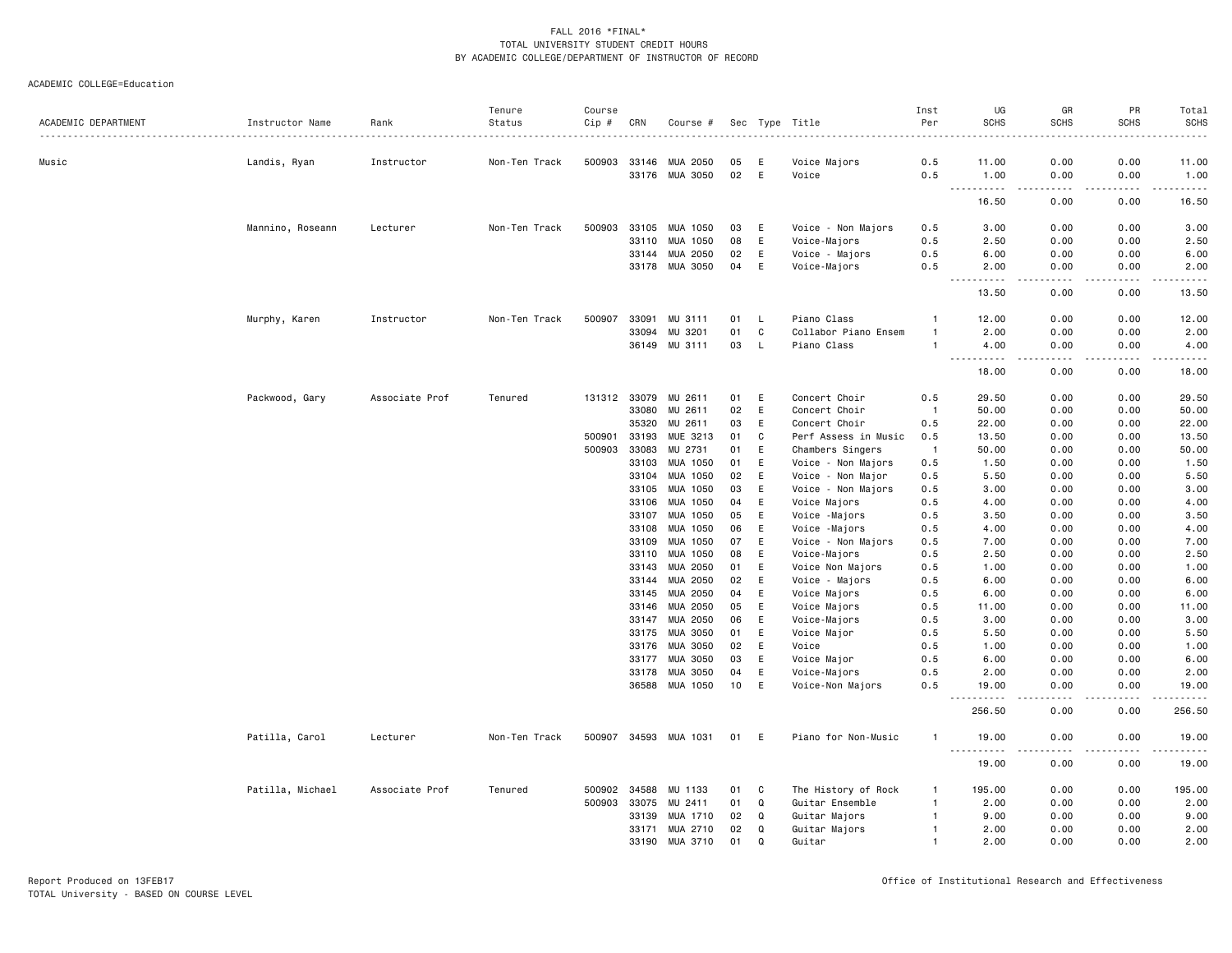|                                               |                    |                | Tenure         | Course       |              |                      |      |     |                      | Inst           | UG                     | GR                                  | PR                  | Total                 |
|-----------------------------------------------|--------------------|----------------|----------------|--------------|--------------|----------------------|------|-----|----------------------|----------------|------------------------|-------------------------------------|---------------------|-----------------------|
| ACADEMIC DEPARTMENT                           | Instructor Name    | Rank           | Status         | Cip #        | CRN          | Course #             |      |     | Sec Type Title       | Per            | <b>SCHS</b>            | <b>SCHS</b>                         | <b>SCHS</b>         | <b>SCHS</b>           |
|                                               |                    |                |                |              |              |                      |      |     |                      |                | -----------<br>210.00  | $\sim$ $\sim$ $\sim$ $\sim$<br>0.00 | 0.00                | .<br>210.00           |
| Music                                         | Ross, Ryan         | Assistant Prof | Ten Track      | 500901       | 33061        | MU 1113              | 05   | C   | His & Apprec Of Musi | -1             | 957.00                 | 0.00                                | 0.00                | 957.00                |
|                                               |                    |                |                |              |              | 500902 33074 MU 2322 | 01   | C   | Music History II     | -1             | 10.00                  | 0.00                                | 0.00                | 10.00                 |
|                                               |                    |                |                |              |              |                      |      |     |                      |                | .<br>967.00            | 0.00                                | $\cdots$<br>0.00    | .<br>967.00           |
|                                               | Sebba, Rosangela   | Professor      | Tenured        | 500901       | 33066        | MU 1321              | 01   | - L | Ear Training I       | 0.5            | 12.50                  | 0.00                                | 0.00                | 12.50                 |
|                                               |                    |                |                |              | 33067        | MU 1321              | 02   | - L | Ear Training I       | 0.5            | 10.00                  | 0.00                                | 0.00                | 10.00                 |
|                                               |                    |                |                | 500902 33065 |              | MU 1213              | 01   | C   | Music Theory I       | 0.5            | 60.00                  | 0.00                                | 0.00                | 60.00                 |
|                                               |                    |                |                |              | 36319        | MU 1213              | 02   | C.  | Music Theory I       | 0.5            | 18.00                  | 0.00                                | 0.00                | 18.00                 |
|                                               |                    |                |                | 500903 33100 |              | MUA 1010             | 02   | E   | Piano - Majors       | $\overline{1}$ | 6.00                   | 0.00                                | 0.00                | 6.00                  |
|                                               |                    |                |                |              | 33142        | MUA 2010             | 02   | E   | Piano Majors         |                | 4.00                   | 0.00                                | 0.00                | 4.00                  |
|                                               |                    |                |                |              |              | 33174 MUA 3010       | 02   | E   | Piano Majors         |                | 2.00<br>-----<br>----- | 0.00<br>$- - - -$                   | 0.00<br>.           | 2.00<br>.             |
|                                               |                    |                |                |              |              |                      |      |     |                      |                | 112.50                 | 0.00                                | 0.00                | 112.50                |
|                                               | Sobaskie, James    | Associate Prof | Tenured        | 500901       | 33082        | MU 2721              | 01   | - L | Ear Training III     | -1             | 27.00                  | 0.00                                | 0.00                | 27.00                 |
|                                               |                    |                |                | 500902       | 33081        | MU 2613              | 01   | C   | Music Theory III     | -1             | 75.00                  | 0.00                                | 0.00                | 75.00                 |
|                                               |                    |                |                | 500904       | 33140        | MUA 1810             | 01   | Q   | Music Composition    | -1             | 1.00                   | 0.00                                | 0.00                | 1.00                  |
|                                               |                    |                |                |              |              | 34587 MU 4313        | 01   | C   | Form And Analysis    |                | 39.00                  | 0.00                                | 0.00                | 39.00                 |
|                                               |                    |                |                |              |              |                      |      |     |                      |                | <b></b><br>142.00      | 0.00                                | 0.00                | 142.00                |
|                                               | Taylor, Clifton    | Associate Prof | Tenured        |              | 131312 33088 | MU 2911              | 01   | E   | Jazz Ensemble        | $\mathbf{1}$   | 22.00                  | 0.00                                | 0.00                | 22.00                 |
|                                               |                    |                |                | 500901       | 36225        | MU 4000              | 01   | I   | Directed Indiv Study | $\mathbf{1}$   | 2.00                   | 0.00                                | 0.00                | 2.00                  |
|                                               |                    |                |                |              |              | 500903 33076 MU 2511 | 01   | E   | Marching Band        | 0.5            | 185.50                 | 0.00                                | 0.00                | 185.50                |
|                                               |                    |                |                |              |              |                      |      |     |                      |                | $- - - -$<br>209.50    | 0.00                                | .<br>0.00           | 209.50                |
|                                               | Wallace, Katherine | Non-Faculty    | Not Applicable |              |              | 500907 33071 MU 2111 | 01 L |     | Music Majors Piano I | -1             | 10.00                  | 0.00                                | 0.00                | 10.00                 |
|                                               |                    |                |                |              |              |                      |      |     |                      |                | ----------<br>10.00    | $\frac{1}{2}$<br>0.00               | 0.00                | 10.00                 |
| ------------------------------------<br>Music |                    |                |                |              |              |                      |      |     |                      |                | ==========<br>3683.00  | ==========<br>0.00                  | -----------<br>0.00 | ==========<br>3683.00 |
| ======================================        |                    |                |                |              |              |                      |      |     |                      |                | ==========             | =====================               |                     | ==========            |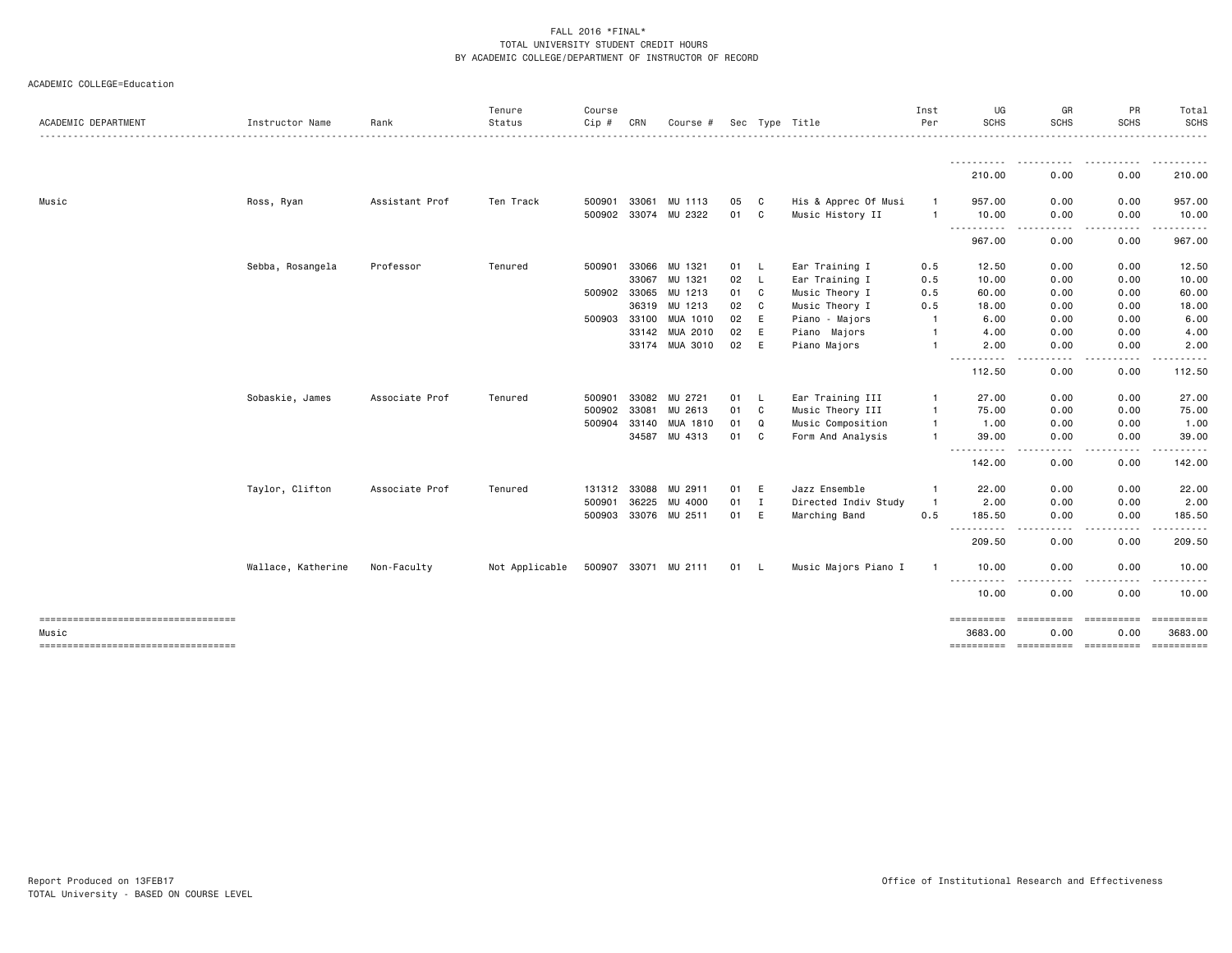# ACADEMIC COLLEGE=Engineering

| ACADEMIC DEPARTMENT   | Instructor Name    | Rank           | Tenure<br>Status | Course<br>Cip # | CRN            | Course #                   |          |                    | Sec Type Title                       | Inst<br>Per                  | UG<br><b>SCHS</b>                                                                              | GR<br><b>SCHS</b>                                                                                                                                             | PR<br><b>SCHS</b> | Total<br><b>SCHS</b>                           |
|-----------------------|--------------------|----------------|------------------|-----------------|----------------|----------------------------|----------|--------------------|--------------------------------------|------------------------------|------------------------------------------------------------------------------------------------|---------------------------------------------------------------------------------------------------------------------------------------------------------------|-------------------|------------------------------------------------|
| Aerospace Engineering | Bednar, Amy        | Lecturer       | Non-Ten Track    | 309999          |                | 36372 CME 8113             |          | 501 C              | Comp Geometry                        | 0.5                          | 0.00                                                                                           | 9.00                                                                                                                                                          | 0.00              | -----<br>9.00                                  |
|                       |                    |                |                  |                 |                |                            |          |                    |                                      |                              | $- - - - -$<br>0.00                                                                            | 9.00                                                                                                                                                          | 0.00              | <u>.</u><br>9.00                               |
|                       | Belk, Davy         | Professor      | Ten Track        | 140201          | 30403          | ASE 2113                   | 01       | C                  | Intro Aircraft Space                 | 0.5                          | 40.50                                                                                          | 0.00                                                                                                                                                          | 0.00              | 40.50                                          |
|                       |                    |                |                  |                 | 30404          | ASE 2113                   | 02       | C                  | Intro Aircraft Space                 | 0.5                          | 40.50                                                                                          | 0.00                                                                                                                                                          | 0.00              | 40.50                                          |
|                       |                    |                |                  | 141101          | 31596          | EM 3313                    | 04       | C                  | Fluid Mechanics                      | $\mathbf{1}$                 | 120.00<br>. <b>.</b>                                                                           | 0.00                                                                                                                                                          | 0.00<br>.         | 120.00                                         |
|                       |                    |                |                  |                 |                |                            |          |                    |                                      |                              | 201.00                                                                                         | 0.00                                                                                                                                                          | 0.00              | 201.00                                         |
|                       | Bhatia, Manav      | Assistant Prof | Ten Track        | 140201          | 30413          | ASE 4123                   | 01       | C                  | Aerospace Controls                   | $\mathbf{1}$                 | 105.00                                                                                         | 0.00                                                                                                                                                          | 0.00              | 105.00                                         |
|                       |                    |                |                  |                 | 35965          | ASE 9000                   | 01       | D                  | Research/Diss                        | $\mathbf{1}$                 | 0.00<br>.                                                                                      | 17.00<br>$\frac{1}{2} \left( \frac{1}{2} \right) \left( \frac{1}{2} \right) \left( \frac{1}{2} \right) \left( \frac{1}{2} \right) \left( \frac{1}{2} \right)$ | 0.00<br>.         | 17.00<br>.                                     |
|                       |                    |                |                  |                 |                |                            |          |                    |                                      |                              | 105.00                                                                                         | 17.00                                                                                                                                                         | 0.00              | 122.00                                         |
|                       | Bhushan, Shanti    | Assistant Prof | Ten Track        | 141901          | 32955          | ME 3513                    | 02       | C                  | Thermodynamics I                     | $\mathbf{1}$                 | 207.00                                                                                         | 0.00                                                                                                                                                          | 0.00              | 207.00                                         |
|                       |                    |                |                  |                 |                | 36108 ME 8000              | 02       | D                  | Research / Thesis                    | $\mathbf{1}$                 | 0.00<br>----<br>.                                                                              | 9.00<br>$\frac{1}{2}$                                                                                                                                         | 0.00<br>$- - - -$ | 9.00<br>$- - - - - - -$                        |
|                       |                    |                |                  |                 |                |                            |          |                    |                                      |                              | 207.00                                                                                         | 9.00                                                                                                                                                          | 0.00              | 216.00                                         |
|                       | Cheng, Yang        | Associate Prof | Tenured          | 140201          | 30408          | ASE 3813                   | 01       | C                  | Intro Orbital Mechan                 | -1                           | 75.00                                                                                          | 0.00                                                                                                                                                          | 0.00              | 75.00                                          |
|                       |                    |                |                  |                 | 35967          | ASE 9000                   | 03       | D                  | Research/Diss                        | $\mathbf{1}$                 | 0.00                                                                                           | 11.00                                                                                                                                                         | 0.00              | 11.00                                          |
|                       |                    |                |                  |                 |                |                            |          |                    |                                      |                              | 75.00                                                                                          | 11.00                                                                                                                                                         | 0.00              | 22222<br>86.00                                 |
|                       | Cinnella, Pasquale | Professor      | Tenured          | 140201          |                | 30407 ASE 3333             | 01       | $\mathbf{C}$       | Aerothermodynamics                   | $\mathbf{1}$                 | 180.00                                                                                         | 0.00                                                                                                                                                          | 0.00              | 180.00                                         |
|                       |                    |                |                  |                 |                |                            |          |                    |                                      |                              | .<br>180.00                                                                                    | 0.00                                                                                                                                                          | .<br>0.00         | .<br>180.00                                    |
|                       | Coley, Lorenzo     | Instructor     | Non-Ten Track    | 140201          | 30409          | ASE 4113                   | 01       | L.                 | Aerospace Eng Lab I                  | $\mathbf{1}$                 | 15.00                                                                                          | 0.00                                                                                                                                                          | 0.00              | 15.00                                          |
|                       |                    |                |                  |                 | 30410          | ASE 4113                   | 02       | L.                 | Aerospace Eng Lab I                  | $\mathbf{1}$                 | 36.00                                                                                          | 0.00                                                                                                                                                          | 0.00              | 36.00                                          |
|                       |                    |                |                  |                 | 30411          | ASE 4113<br>30412 ASE 4113 | 03<br>04 | $\mathsf{L}$<br>L. | Aerospace Eng Lab I                  | $\mathbf{1}$<br>$\mathbf{1}$ | 24.00<br>36.00                                                                                 | 0.00<br>0.00                                                                                                                                                  | 0.00<br>0.00      | 24.00<br>36.00                                 |
|                       |                    |                |                  |                 |                |                            |          |                    | Aerospace Eng Lab I                  |                              | $\frac{1}{2} \left( \frac{1}{2} \right) \left( \frac{1}{2} \right) \left( \frac{1}{2} \right)$ |                                                                                                                                                               | $- - - -$         | .                                              |
|                       |                    |                |                  |                 |                |                            |          |                    |                                      |                              | 111.00                                                                                         | 0.00                                                                                                                                                          | 0.00              | 111.00                                         |
|                       | Hannigan, Thomas   | Instructor     | Non-Ten Track    | 140201          | 30403          | ASE 2113                   | 01       | C                  | Intro Aircraft Space                 | 0.5                          | 40.50                                                                                          | 0.00                                                                                                                                                          | 0.00              | 40.50                                          |
|                       |                    |                |                  |                 | 30404          | ASE 2113                   | 02       | $\mathtt{C}$       | Intro Aircraft Space                 | 0.5                          | 40.50                                                                                          | 0.00                                                                                                                                                          | 0.00              | 40.50                                          |
|                       |                    |                |                  |                 | 141101 31594   | EM 3313                    | 02       | $\mathbf{C}$       | Fluid Mechanics                      | 0.5                          | 114.00<br>.                                                                                    | 0.00<br>$- - - -$                                                                                                                                             | 0.00<br>.         | 114.00<br>$\omega$ is a second set of $\omega$ |
|                       |                    |                |                  |                 |                |                            |          |                    |                                      |                              | 195.00                                                                                         | 0.00                                                                                                                                                          | 0.00              | 195.00                                         |
|                       | Hensley, Jeffrey   | Lecturer       | Non-Ten Track    | 309999          |                | 36372 CME 8113             |          | 501 C              | Comp Geometry                        | 0.5                          | 0.00<br>.                                                                                      | 9.00                                                                                                                                                          | 0.00<br>$\cdots$  | 9.00<br>-----                                  |
|                       |                    |                |                  |                 |                |                            |          |                    |                                      |                              | 0.00                                                                                           | 9.00                                                                                                                                                          | 0.00              | 9.00                                           |
|                       | Janus, Jonathan    | Associate Prof | Tenured          | 140201          | 30423          | ASE 8413                   | 01       | C                  | Comput Fluid Dyn I                   | $\mathbf{1}$                 | 0.00                                                                                           | 75.00                                                                                                                                                         | 0.00              | 75.00                                          |
|                       |                    |                |                  |                 | 34065          | ASE 8413                   |          | 501 C              | Comput Fluid Dyn I                   | $\mathbf{1}$                 | 0.00                                                                                           | 18.00                                                                                                                                                         | 0.00              | 18.00                                          |
|                       |                    |                |                  |                 | 34891          | ASE 9000                   |          | 501 D              | Research/Diss                        | $\mathbf{1}$                 | 0.00                                                                                           | 1.00                                                                                                                                                          | 0.00              | 1.00                                           |
|                       |                    |                |                  | 141101          | 35955<br>31593 | ASE 8000<br>EM 3313        | 01<br>01 | D<br>C             | Research / Thesis<br>Fluid Mechanics | $\mathbf{1}$                 | 0.00<br>144.00                                                                                 | 9.00<br>0.00                                                                                                                                                  | 0.00<br>0.00      | 9.00<br>144.00                                 |
|                       |                    |                |                  |                 |                |                            |          |                    |                                      |                              | .<br>144.00                                                                                    | 103.00                                                                                                                                                        | 0.00              | 247.00                                         |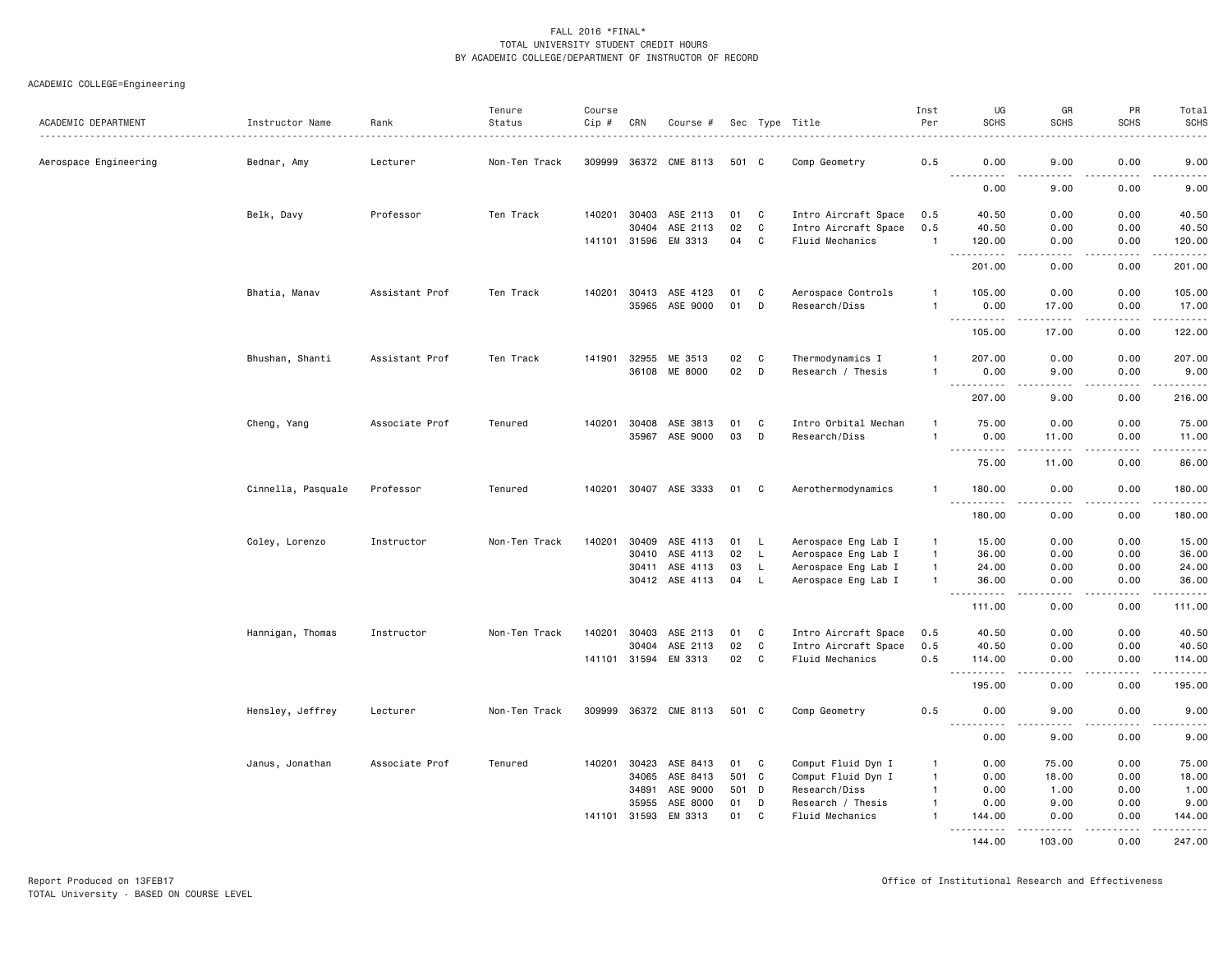# ACADEMIC COLLEGE=Engineering

| ACADEMIC DEPARTMENT   | Instructor Name     | Rank            | Tenure<br>Status | Course<br>Cip # | CRN            | Course #             |          |             | Sec Type Title                           | Inst<br>Per          | UG<br><b>SCHS</b>                   | GR<br><b>SCHS</b>                                                                                                                                             | PR<br><b>SCHS</b> | Total<br>SCHS                                                                                                                                                                                                                                                                                                                                                                                                                                                                                    |
|-----------------------|---------------------|-----------------|------------------|-----------------|----------------|----------------------|----------|-------------|------------------------------------------|----------------------|-------------------------------------|---------------------------------------------------------------------------------------------------------------------------------------------------------------|-------------------|--------------------------------------------------------------------------------------------------------------------------------------------------------------------------------------------------------------------------------------------------------------------------------------------------------------------------------------------------------------------------------------------------------------------------------------------------------------------------------------------------|
|                       |                     |                 |                  |                 |                |                      |          |             |                                          |                      |                                     |                                                                                                                                                               |                   | .                                                                                                                                                                                                                                                                                                                                                                                                                                                                                                |
| Aerospace Engineering | Jayakody, Nimesh    | Grad Tch Assist | Not Applicable   | 141101          | 31578<br>31581 | EM 2413<br>EM 2413   | 01<br>04 | C<br>C      | Engineering Mech I<br>Engineering Mech I | -1<br>$\overline{1}$ | 90.00<br>285.00                     | 0.00<br>0.00                                                                                                                                                  | 0.00<br>0.00      | 90.00<br>285.00                                                                                                                                                                                                                                                                                                                                                                                                                                                                                  |
|                       |                     |                 |                  |                 |                |                      |          |             |                                          |                      | $  -$<br>.<br>375.00                | .<br>0.00                                                                                                                                                     | .<br>0.00         | $\begin{array}{cccccccccccccc} \multicolumn{2}{c}{} & \multicolumn{2}{c}{} & \multicolumn{2}{c}{} & \multicolumn{2}{c}{} & \multicolumn{2}{c}{} & \multicolumn{2}{c}{} & \multicolumn{2}{c}{} & \multicolumn{2}{c}{} & \multicolumn{2}{c}{} & \multicolumn{2}{c}{} & \multicolumn{2}{c}{} & \multicolumn{2}{c}{} & \multicolumn{2}{c}{} & \multicolumn{2}{c}{} & \multicolumn{2}{c}{} & \multicolumn{2}{c}{} & \multicolumn{2}{c}{} & \multicolumn{2}{c}{} & \multicolumn{2}{c}{} & \$<br>375.00 |
|                       | Jha, Ratneshwar     | Professor       | Tenured          | 140201          | 35956          | ASE 8000             | 02       | D           | Research / Thesis                        |                      | 0.00                                | 4.00                                                                                                                                                          | 0.00              | 4.00                                                                                                                                                                                                                                                                                                                                                                                                                                                                                             |
|                       |                     |                 |                  |                 | 35969          | ASE 9000             | 05       | D           | Research/Diss                            | $\mathbf{1}$         | 0.00                                | 10.00                                                                                                                                                         | 0.00              | 10.00                                                                                                                                                                                                                                                                                                                                                                                                                                                                                            |
|                       |                     |                 |                  |                 | 35970          | ASE 9000             | 06       | D           | Research/Diss                            | $\overline{1}$       | 0.00                                | 13.00                                                                                                                                                         | 0.00              | 13.00                                                                                                                                                                                                                                                                                                                                                                                                                                                                                            |
|                       |                     |                 |                  |                 | 36772          | ASE 7000             | 02       | $\mathbf I$ | Directed Indiv Study                     | $\overline{1}$       | 0.00                                | 3.00                                                                                                                                                          | 0.00              | 3.00                                                                                                                                                                                                                                                                                                                                                                                                                                                                                             |
|                       |                     |                 |                  | 141101 31590    |                | EM 3213              | 02       | C           | Mech Of Materials                        | $\overline{1}$       | 180.00                              | 0.00                                                                                                                                                          | 0.00              | 180.00                                                                                                                                                                                                                                                                                                                                                                                                                                                                                           |
|                       |                     |                 |                  |                 |                |                      |          |             |                                          |                      | .<br>180.00                         | .<br>30.00                                                                                                                                                    | .<br>0.00         | .<br>210.00                                                                                                                                                                                                                                                                                                                                                                                                                                                                                      |
|                       | Koenig, Keith       | Professor       | Tenured          | 140201          | 30399          | ASE 1013             | 01       | B           | Intro to Aerospace E                     | 0.5                  | 172.50                              | 0.00                                                                                                                                                          | 0.00              | 172.50                                                                                                                                                                                                                                                                                                                                                                                                                                                                                           |
|                       |                     |                 |                  |                 | 30402          | ASE 1501             | 02       | E           | Design Competition                       | $\overline{1}$       | 7.00                                | 0.00                                                                                                                                                          | 0.00              | 7.00                                                                                                                                                                                                                                                                                                                                                                                                                                                                                             |
|                       |                     |                 |                  |                 | 30417          | ASE 4533             | 01       | B           | Spacecraft Design I                      | $\mathbf{1}$         | 45.00                               | 0.00                                                                                                                                                          | 0.00              | 45.00                                                                                                                                                                                                                                                                                                                                                                                                                                                                                            |
|                       |                     |                 |                  |                 | 35957          | ASE 8000             | 03       | D           | Research / Thesis                        | $\overline{1}$       | 0.00                                | 29.00                                                                                                                                                         | 0.00              | 29.00                                                                                                                                                                                                                                                                                                                                                                                                                                                                                            |
|                       |                     |                 |                  |                 | 36621          | ASE 7000             | 01       | $\mathbf I$ | Directed Indiv Study                     | $\overline{1}$       | 0.00                                | 3.00                                                                                                                                                          | 0.00              | 3.00                                                                                                                                                                                                                                                                                                                                                                                                                                                                                             |
|                       |                     |                 |                  |                 |                |                      |          |             |                                          |                      | .<br>224.50                         | $\frac{1}{2} \left( \frac{1}{2} \right) \left( \frac{1}{2} \right) \left( \frac{1}{2} \right) \left( \frac{1}{2} \right) \left( \frac{1}{2} \right)$<br>32.00 | د د د د<br>0.00   | .<br>256.50                                                                                                                                                                                                                                                                                                                                                                                                                                                                                      |
|                       | Lacy, Thomas        | Professor       | Tenured          | 140201          | 35958          | ASE 8000             | 04       | D           | Research / Thesis                        | $\mathbf{1}$         | 0.00                                | 14.00                                                                                                                                                         | 0.00              | 14.00                                                                                                                                                                                                                                                                                                                                                                                                                                                                                            |
|                       |                     |                 |                  |                 | 35971          | ASE 9000             | 07       | D           | Research/Diss                            |                      | 0.00                                | 40.00                                                                                                                                                         | 0.00              | 40.00                                                                                                                                                                                                                                                                                                                                                                                                                                                                                            |
|                       |                     |                 |                  |                 | 35972          | ASE 9000             | 08       | D           | Research/Diss                            | $\mathbf{1}$         | 0.00                                | 7.00                                                                                                                                                          | 0.00              | 7.00                                                                                                                                                                                                                                                                                                                                                                                                                                                                                             |
|                       |                     |                 |                  | 141101 31598    |                | EM 8113              | 01       | C           | Theory Of Cont Media                     |                      | 0.00<br>$\sim$ $\sim$ $\sim$<br>.   | 75.00<br>.                                                                                                                                                    | 0.00<br>.         | 75.00<br>.                                                                                                                                                                                                                                                                                                                                                                                                                                                                                       |
|                       |                     |                 |                  |                 |                |                      |          |             |                                          |                      | 0.00                                | 136.00                                                                                                                                                        | 0.00              | 136.00                                                                                                                                                                                                                                                                                                                                                                                                                                                                                           |
|                       | Moore, Timothy      | Instructor      | Non-Ten Track    | 141101          | 31582          | EM 2413              | 05       | C           | Engineering Mech I                       | $\overline{1}$       | 168.00                              | 0.00                                                                                                                                                          | 0.00              | 168.00                                                                                                                                                                                                                                                                                                                                                                                                                                                                                           |
|                       |                     |                 |                  |                 | 31583          | EM 2413              | 06       | $\mathbf c$ | Engineering Mech I                       | $\mathbf{1}$         | 186.00                              | 0.00                                                                                                                                                          | 0.00              | 186.00                                                                                                                                                                                                                                                                                                                                                                                                                                                                                           |
|                       |                     |                 |                  |                 | 31586          | EM 2433              | 02       | C           | Engineering Mech II                      | $\overline{1}$       | 87.00<br>$\frac{1}{2}$              | 0.00<br>$   -$                                                                                                                                                | 0.00<br>د د د د   | 87.00<br><u>.</u>                                                                                                                                                                                                                                                                                                                                                                                                                                                                                |
|                       |                     |                 |                  |                 |                |                      |          |             |                                          |                      | 441.00                              | 0.00                                                                                                                                                          | 0.00              | 441.00                                                                                                                                                                                                                                                                                                                                                                                                                                                                                           |
|                       | Newman, James       | Professor       | Tenured          | 140201          | 30419          | ASE 6013             | 01       | E           | Directed Project in                      |                      | 0.00                                | 3.00                                                                                                                                                          | 0.00              | 3.00                                                                                                                                                                                                                                                                                                                                                                                                                                                                                             |
|                       |                     |                 |                  |                 | 35975          | ASE 9000             | 11       | D           | Research/Diss                            |                      | 0.00                                | 3.00                                                                                                                                                          | 0.00              | 3.00                                                                                                                                                                                                                                                                                                                                                                                                                                                                                             |
|                       |                     |                 |                  | 141101          | 31599          | EM 8213              | 01       | C           | Fracture Mechanics                       |                      | 0.00                                | 63.00                                                                                                                                                         | 0.00              | 63.00                                                                                                                                                                                                                                                                                                                                                                                                                                                                                            |
|                       |                     |                 |                  |                 | 34185          | EM 8213              | 501 C    |             | Fracture Mechanics                       | $\overline{1}$       | 0.00<br>$\sim$ $\sim$ $\sim$ $\sim$ | 12.00                                                                                                                                                         | 0.00              | 12.00<br>.                                                                                                                                                                                                                                                                                                                                                                                                                                                                                       |
|                       |                     |                 |                  |                 |                |                      |          |             |                                          |                      | 0.00                                | 81.00                                                                                                                                                         | 0.00              | 81.00                                                                                                                                                                                                                                                                                                                                                                                                                                                                                            |
|                       | Olsen, Gregory      | Instructor      | Non-Ten Track    | 140201          | 30418          | ASE 4623             | 01       | C           | Aerospace Structural                     | $\overline{1}$       | 117.00                              | 0.00                                                                                                                                                          | 0.00              | 117.00                                                                                                                                                                                                                                                                                                                                                                                                                                                                                           |
|                       |                     |                 |                  |                 | 36792          | ASE 7000             | 03       | $\;$ I      | Directed Indiv Study                     | $\overline{1}$       | 0.00                                | 3.00                                                                                                                                                          | 0.00              | 3.00                                                                                                                                                                                                                                                                                                                                                                                                                                                                                             |
|                       |                     |                 |                  | 141101          | 31591          | EM 3213              | 03       | $\mathbf c$ | Mech Of Materials                        | $\overline{1}$       | 210.00                              | 0.00                                                                                                                                                          | 0.00              | 210.00                                                                                                                                                                                                                                                                                                                                                                                                                                                                                           |
|                       |                     |                 |                  |                 | 31592          | EM 3213              | 04       | $\mathbf c$ | Mech Of Materials                        | $\overline{1}$       | 204.00<br>$\sim$ $\sim$ $\sim$<br>. | 0.00                                                                                                                                                          | 0.00              | 204.00<br>------                                                                                                                                                                                                                                                                                                                                                                                                                                                                                 |
|                       |                     |                 |                  |                 |                |                      |          |             |                                          |                      | 531.00                              | 3.00                                                                                                                                                          | 0.00              | 534.00                                                                                                                                                                                                                                                                                                                                                                                                                                                                                           |
|                       | Rais-Rohani, Masoud | Professor       | Tenured          | 140201          | 36459          | ASE 9000             | 13       | D           | Research/Diss                            | $\mathbf{1}$         | 0.00                                | 9.00                                                                                                                                                          | 0.00              | 9.00                                                                                                                                                                                                                                                                                                                                                                                                                                                                                             |
|                       |                     |                 |                  |                 |                | 141101 31589 EM 3213 | 01       | C           | Mech Of Materials                        | $\overline{1}$       | 126.00                              | 0.00                                                                                                                                                          | 0.00              | 126.00                                                                                                                                                                                                                                                                                                                                                                                                                                                                                           |
|                       |                     |                 |                  |                 |                |                      |          |             |                                          |                      | $\sim$ $\sim$ $\sim$<br>.<br>126.00 | $\frac{1}{2}$<br>9.00                                                                                                                                         | .<br>0.00         | .<br>135.00                                                                                                                                                                                                                                                                                                                                                                                                                                                                                      |
|                       | Schemmel, Austin    | Grad Tch Assist | Not Applicable   |                 |                | 141101 31580 EM 2413 | 03       | C           | Engineering Mech I                       | $\overline{1}$       | 192.00                              | 0.00                                                                                                                                                          | 0.00              | 192.00                                                                                                                                                                                                                                                                                                                                                                                                                                                                                           |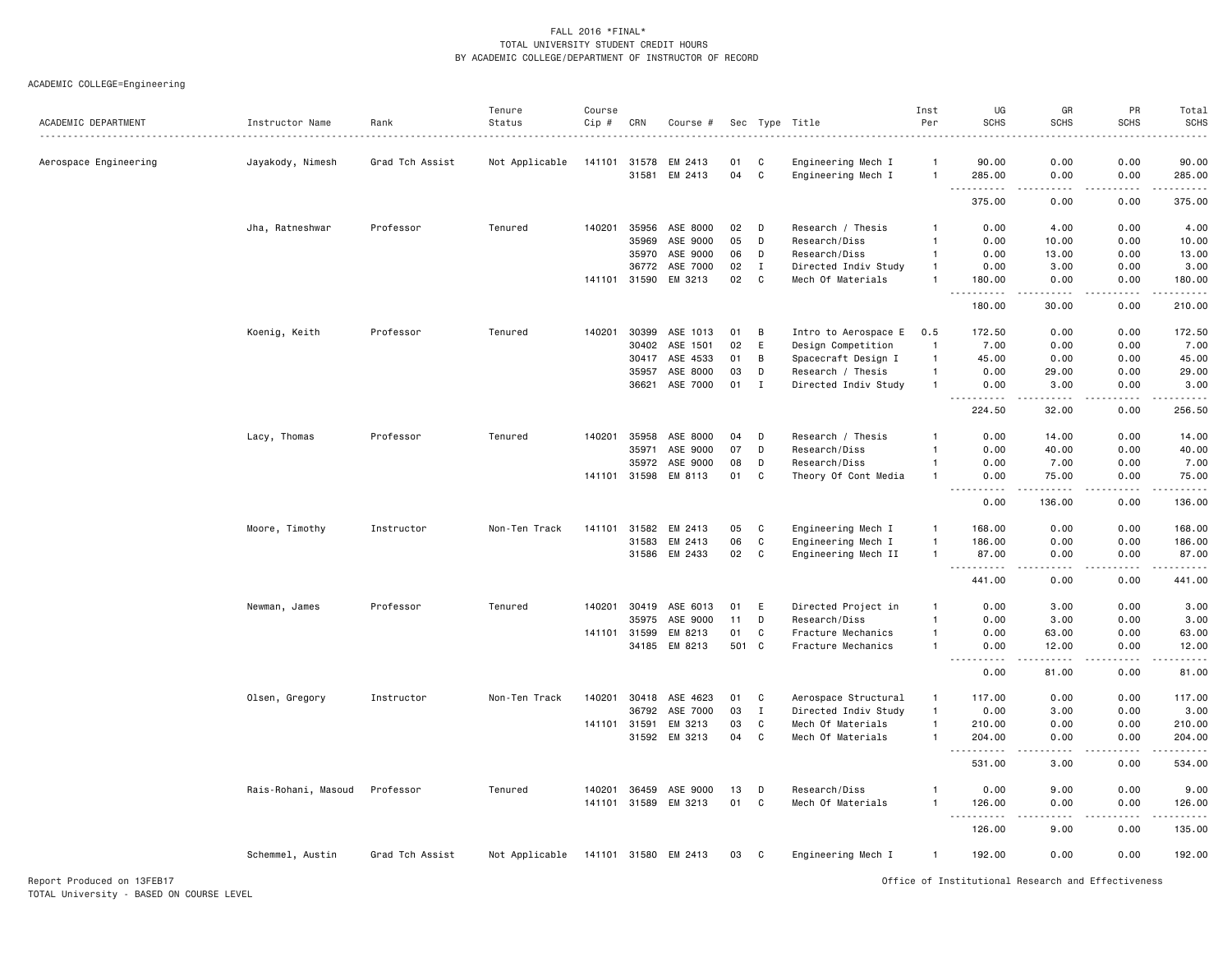| ACADEMIC DEPARTMENT   | Instructor Name                      | Rank              | Tenure<br>Status | Course<br>Cip # | CRN          | Course #        |       |    | Sec Type Title       | Inst<br>Per    | UG<br><b>SCHS</b>                                                                                                                                           | GR<br><b>SCHS</b>                                                                                                                 | PR<br><b>SCHS</b>            | Total<br><b>SCHS</b>      |
|-----------------------|--------------------------------------|-------------------|------------------|-----------------|--------------|-----------------|-------|----|----------------------|----------------|-------------------------------------------------------------------------------------------------------------------------------------------------------------|-----------------------------------------------------------------------------------------------------------------------------------|------------------------------|---------------------------|
| Aerospace Engineering | Schemmel, Austin                     | Grad Tch Assist   | Not Applicable   |                 | 141101 31584 | EM 2413         | 07    | C) | Engineering Mech I   | $\mathbf{1}$   | 132.00                                                                                                                                                      | 0.00                                                                                                                              | 0.00                         | 132.00                    |
|                       |                                      |                   |                  |                 |              |                 |       |    |                      |                | $\sim$ $\sim$ $\sim$<br>324.00                                                                                                                              | $\frac{1}{2} \left( \frac{1}{2} \right) \left( \frac{1}{2} \right) \left( \frac{1}{2} \right) \left( \frac{1}{2} \right)$<br>0.00 | .<br>0.00                    | .<br>324.00               |
|                       | Sescu, Adrian                        | Assistant Prof    | Ten Track        | 140201          | 30421        | ASE 8343        | 01    | C  | Incomp Vis Lam Flow  | -1             | 0.00                                                                                                                                                        | 84.00                                                                                                                             | 0.00                         | 84.00                     |
|                       |                                      |                   |                  |                 | 34064        | ASE 8343        | 501 C |    | Incomp Vis Lam Flow  | $\overline{1}$ | 0.00                                                                                                                                                        | 15.00                                                                                                                             | 0.00                         | 15.00                     |
|                       |                                      |                   |                  |                 | 34893        | ASE 9000        | 503 D |    | Research/Diss        | $\mathbf{1}$   | 0.00                                                                                                                                                        | 1.00                                                                                                                              | 0.00                         | 1.00                      |
|                       |                                      |                   |                  |                 | 35961        | ASE 8000        | 07    | D  | Research / Thesis    |                | 0.00                                                                                                                                                        | 7.00                                                                                                                              | 0.00                         | 7.00                      |
|                       |                                      |                   |                  |                 | 36234        | ASE 9000        | 12    | D  | Research/Diss        | -1             | 0.00                                                                                                                                                        | 20.00<br>$  -$                                                                                                                    | 0.00<br>$- - - -$            | 20.00<br>.                |
|                       |                                      |                   |                  |                 |              |                 |       |    |                      |                | 0.00                                                                                                                                                        | 127.00                                                                                                                            | 0.00                         | 127.00                    |
|                       | St. Columbia, Joseph Grad Tch Assist |                   | Not Applicable   | 140201          | 30399        | ASE 1013        | 01    | B  | Intro to Aerospace E | 0.5            | 172.50<br>.                                                                                                                                                 | 0.00<br>$- - - -$                                                                                                                 | 0.00<br>.                    | 172.50<br>.               |
|                       |                                      |                   |                  |                 |              |                 |       |    |                      |                | 172.50                                                                                                                                                      | 0.00                                                                                                                              | 0.00                         | 172.50                    |
|                       | Sullivan, Rani                       | Associate Prof    | Tenured          | 140201          | 35962        | ASE 8000        | 08    | D  | Research / Thesis    | -1             | 0.00                                                                                                                                                        | 9.00                                                                                                                              | 0.00                         | 9.00                      |
|                       |                                      |                   |                  |                 | 141101 31597 | EM 3413         | 01    | C  | Vibrations           | $\overline{1}$ | 138.00<br>.                                                                                                                                                 | 0.00<br>$\sim$ $\sim$ $\sim$                                                                                                      | 0.00<br>.                    | 138.00                    |
|                       |                                      |                   |                  |                 |              |                 |       |    |                      |                | 138.00                                                                                                                                                      | 9.00                                                                                                                              | 0.00                         | 147.00                    |
|                       | Thompson, David                      | Non-Faculty       | Tenured          | 140201          | 30415        | ASE 4343        | 01    | C  | Compressible Aerody  | $\mathbf{1}$   | 120.00                                                                                                                                                      | 0.00                                                                                                                              | 0.00                         | 120.00                    |
|                       |                                      |                   |                  |                 | 34892        | ASE 9000        | 502 D |    | Research/Diss        | $\mathbf{1}$   | 0.00                                                                                                                                                        | 1.00                                                                                                                              | 0.00                         | 1.00                      |
|                       |                                      |                   |                  |                 | 35963        | ASE 8000        | 09    | D  | Research / Thesis    | $\overline{1}$ | 0.00                                                                                                                                                        | 5.00                                                                                                                              | 0.00                         | 5.00                      |
|                       |                                      |                   |                  |                 | 36514        | ASE 9000        | 14    | D  | Research/Diss        | $\overline{1}$ | 0.00                                                                                                                                                        | 23.00                                                                                                                             | 0.00                         | 23.00                     |
|                       |                                      |                   |                  | 141101          | 31594        | EM 3313         | 02    | C  | Fluid Mechanics      | 0.5            | 114.00                                                                                                                                                      | 0.00                                                                                                                              | 0.00                         | 114.00                    |
|                       |                                      |                   |                  | 309999          | 36692        | <b>CME 9000</b> | 501   | D  | Research/Dis         | $\overline{1}$ | 0.00<br>بالمحاد                                                                                                                                             | 3.00<br>$\sim$ $\sim$ $\sim$ $\sim$                                                                                               | 0.00<br>$\sim$ $\sim$ $\sim$ | 3.00<br>.                 |
|                       |                                      |                   |                  |                 |              |                 |       |    |                      |                | 234.00                                                                                                                                                      | 32.00                                                                                                                             | 0.00                         | 266.00                    |
|                       | Walker, Calvin                       | Instructor        | Non-Ten Track    | 140201          | 30401        | ASE 1501        | 01    | E  | Design Competition   | 0.5            | 6.50                                                                                                                                                        | 0.00                                                                                                                              | 0.00                         | 6.50                      |
|                       |                                      |                   |                  |                 | 30416        | ASE 4513        | 01    | B  | Aircraft Design I    | $\overline{1}$ | 60.00                                                                                                                                                       | 0.00                                                                                                                              | 0.00                         | 60.00                     |
|                       |                                      |                   |                  |                 | 36495        | ASE 4990        | 01    | C  | Special Topic In ASE | $\overline{1}$ | 42.00                                                                                                                                                       | 0.00                                                                                                                              | 0.00                         | 42.00                     |
|                       |                                      |                   |                  |                 | 36496        | ASE 6990        | 01    | C  | Special Topic In ASE | $\overline{1}$ | 0.00                                                                                                                                                        | 63.00                                                                                                                             | 0.00                         | 63.00                     |
|                       |                                      |                   |                  |                 | 141101 31585 | EM 2433         | 01    | C  | Engineering Mech II  | $\overline{1}$ | 198.00<br>$\sim$ $\sim$ $\sim$<br>. <b>.</b>                                                                                                                | 0.00<br>.                                                                                                                         | 0.00<br>. <b>.</b>           | 198.00<br><u>.</u>        |
|                       |                                      |                   |                  |                 |              |                 |       |    |                      |                | 306.50                                                                                                                                                      | 63.00                                                                                                                             | 0.00                         | 369.50                    |
|                       | Walters, Andrew                      | Instructor        | Non-Ten Track    | 140201          | 35489        | ASE 3233        | 01    | C  | Aero Structural Anal | $\overline{1}$ | 162.00                                                                                                                                                      | 0.00                                                                                                                              | 0.00                         | 162.00                    |
|                       |                                      |                   |                  | 141101          | 31587        | EM 2433         | 03    | C  | Engineering Mech II  | $\overline{1}$ | 189.00                                                                                                                                                      | 0.00                                                                                                                              | 0.00                         | 189.00                    |
|                       |                                      |                   |                  |                 | 31588        | EM 2433         | 04    | C  | Engineering Mech II  | $\mathbf{1}$   | 156.00<br>$\sim$ $\sim$ $\sim$<br>$\frac{1}{2} \left( \frac{1}{2} \right) \left( \frac{1}{2} \right) \left( \frac{1}{2} \right) \left( \frac{1}{2} \right)$ | 0.00<br>$\frac{1}{2} \left( \frac{1}{2} \right) \left( \frac{1}{2} \right) \left( \frac{1}{2} \right) \left( \frac{1}{2} \right)$ | 0.00<br>.                    | 156.00<br><u>.</u>        |
|                       |                                      |                   |                  |                 |              |                 |       |    |                      |                | 507.00                                                                                                                                                      | 0.00                                                                                                                              | 0.00                         | 507.00                    |
|                       | Weed, Richard                        | Resrch Assoc Prof | Non-Ten Track    | 140201          | 35964        | ASE 8000        | 10    | D  | Research / Thesis    | -1             | 0.00<br>$\sim$ $\sim$ $\sim$ $\sim$ $\sim$                                                                                                                  | 7.00                                                                                                                              | 0.00                         | 7.00                      |
|                       |                                      |                   |                  |                 |              |                 |       |    |                      |                | 0.00                                                                                                                                                        | 7.00                                                                                                                              | 0.00                         | 7.00                      |
|                       | Zangeneh, Sepehr                     | Grad Tch Assist   | Not Applicable   | 141101 31595    |              | EM 3313         | 03    | C  | Fluid Mechanics      | -1             | 153.00<br><u>.</u>                                                                                                                                          | 0.00<br>$\frac{1}{2}$                                                                                                             | 0.00<br>.                    | 153.00<br>$- - - - - - -$ |
|                       |                                      |                   |                  |                 |              |                 |       |    |                      |                | 153.00                                                                                                                                                      | 0.00                                                                                                                              | 0.00                         | 153.00                    |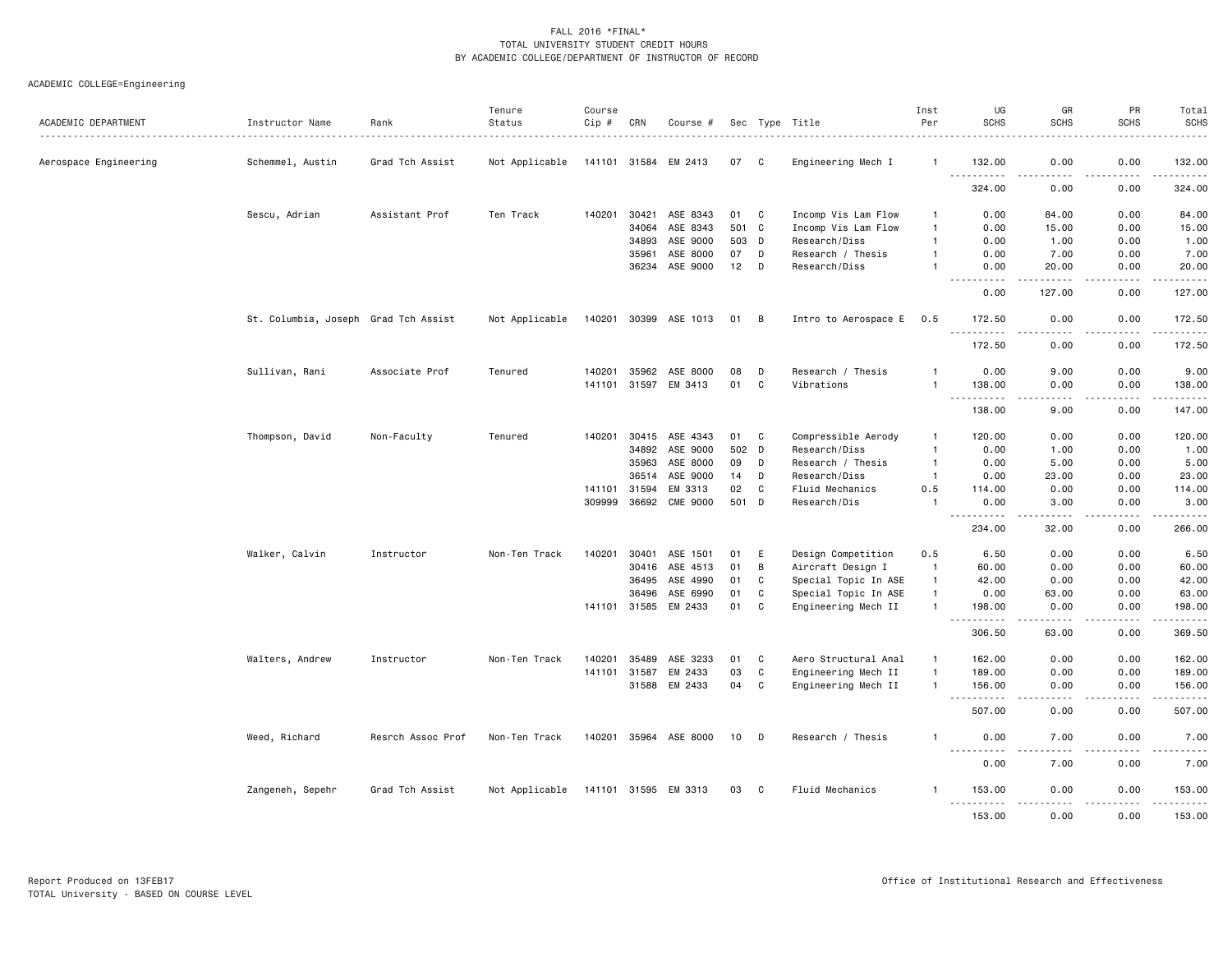## ACADEMIC COLLEGE=Engineering

| 0.000 | Rank | Tenure<br>Status | Course<br>CRN<br>Cip | Course | Sec | Title | Inst<br>Per | <b>SCHS</b> | ur<br><b>SCHS</b> | <b>SCHS</b> | Total<br>SCHS |
|-------|------|------------------|----------------------|--------|-----|-------|-------------|-------------|-------------------|-------------|---------------|
| ----- |      |                  |                      |        |     |       |             |             |                   |             | __________    |

 Aerospace Engineering 4930.50 687.00 0.00 5617.50 =================================== ========== ========== ========== ==========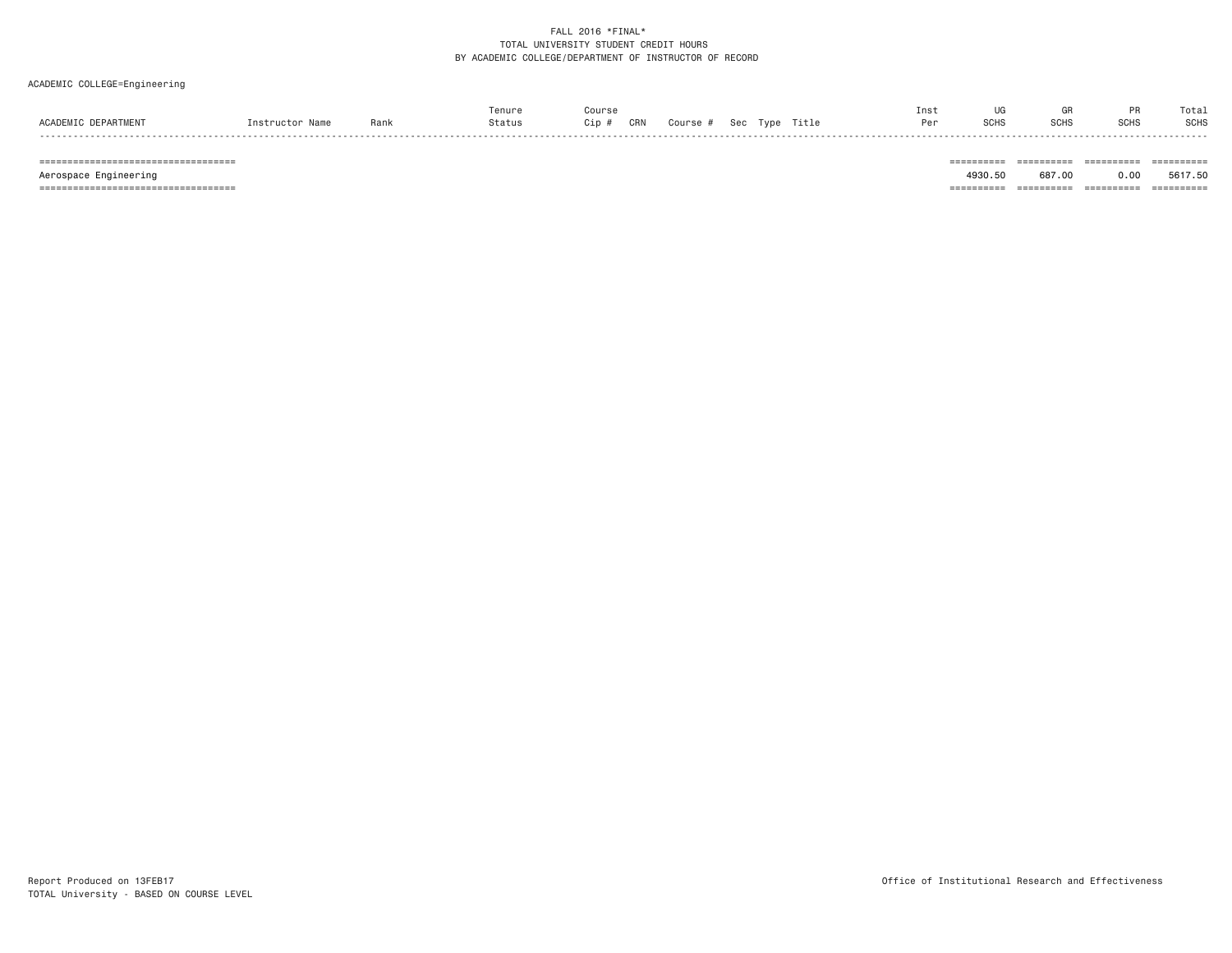ACADEMIC COLLEGE=Engineering

|                      |                    |                | Tenure    | Course |                |                       |          |              |                                            | Inst                         | UG                                                                                                                                                                                 | GR           | PR                 | Total                                                                                                                                                                                                                                                                                                                                        |
|----------------------|--------------------|----------------|-----------|--------|----------------|-----------------------|----------|--------------|--------------------------------------------|------------------------------|------------------------------------------------------------------------------------------------------------------------------------------------------------------------------------|--------------|--------------------|----------------------------------------------------------------------------------------------------------------------------------------------------------------------------------------------------------------------------------------------------------------------------------------------------------------------------------------------|
| ACADEMIC DEPARTMENT  | Instructor Name    | Rank           | Status    | Cip #  | CRN            | Course #              | Sec      |              | Type Title                                 | Per                          | <b>SCHS</b>                                                                                                                                                                        | <b>SCHS</b>  | <b>SCHS</b>        | <b>SCHS</b>                                                                                                                                                                                                                                                                                                                                  |
|                      |                    |                |           |        |                |                       |          |              |                                            |                              |                                                                                                                                                                                    |              |                    |                                                                                                                                                                                                                                                                                                                                              |
| Ag & Bio Engineering | Cathcart, Thomas   | Professor      | Tenured   | 140301 | 35692<br>35937 | ABE 9000<br>ABE 4000  | 01<br>03 | D<br>I       | Research / Diss                            | $\mathbf{1}$<br>$\mathbf{1}$ | 0.00<br>3.00                                                                                                                                                                       | 1.00<br>0.00 | 0.00<br>0.00       | 1.00<br>3.00                                                                                                                                                                                                                                                                                                                                 |
|                      |                    |                |           | 140501 | 30029          | ABE 4323              | 01       | C            | Directed Indiv Study                       | $\overline{1}$               | 105.00                                                                                                                                                                             | 0.00         | 0.00               | 105.00                                                                                                                                                                                                                                                                                                                                       |
|                      |                    |                |           |        | 30030          | ABE 4323              | 02       | C            | Phys Sys Biomed Eng<br>Phys Sys Biomed Eng | $\overline{1}$               | 75.00                                                                                                                                                                              | 0.00         | 0.00               | 75.00                                                                                                                                                                                                                                                                                                                                        |
|                      |                    |                |           |        |                |                       |          |              |                                            |                              | .<br>$\sim$ $\sim$ $\sim$                                                                                                                                                          | .            | .<br>$\frac{1}{2}$ | $\frac{1}{2} \left( \frac{1}{2} \right) \left( \frac{1}{2} \right) \left( \frac{1}{2} \right) \left( \frac{1}{2} \right) \left( \frac{1}{2} \right) \left( \frac{1}{2} \right)$                                                                                                                                                              |
|                      |                    |                |           |        |                |                       |          |              |                                            |                              | 183.00                                                                                                                                                                             | 1.00         | 0.00               | 184.00                                                                                                                                                                                                                                                                                                                                       |
|                      | Elder, Steven      | Professor      | Tenured   | 140301 | 35678          | ABE 8000              | 02       | D            | Research / Thesis                          | $\mathbf{1}$                 | 0.00                                                                                                                                                                               | 14.00        | 0.00               | 14.00                                                                                                                                                                                                                                                                                                                                        |
|                      |                    |                |           |        | 35693          | ABE 9000              | 02       | D            | Research / Diss                            | -1                           | 0.00                                                                                                                                                                               | 9.00         | 0.00               | 9.00                                                                                                                                                                                                                                                                                                                                         |
|                      |                    |                |           |        | 36737          | ABE 4000              | 10       | $\mathbf I$  | Directed Indiv Study                       | $\overline{1}$               | 3.00                                                                                                                                                                               | 0.00         | 0.00               | 3.00                                                                                                                                                                                                                                                                                                                                         |
|                      |                    |                |           | 140501 | 30038          | ABE 4613              | 01       | C            | Biomechanics                               | $\overline{1}$               | 180.00                                                                                                                                                                             | 0.00         | 0.00               | 180.00                                                                                                                                                                                                                                                                                                                                       |
|                      |                    |                |           |        | 30049          | ABE 6613              | 01       | C            | Biomechanics                               | $\overline{1}$               | 0.00                                                                                                                                                                               | 6.00         | 0.00               | 6.00                                                                                                                                                                                                                                                                                                                                         |
|                      |                    |                |           |        |                | 30052 ABE 8511        | 01       | C            | Jrnl Rev Biomed Eng                        | -1                           | 0.00<br>بالمحام                                                                                                                                                                    | 6.00         | 0.00<br>.          | 6.00<br>$\frac{1}{2} \left( \begin{array}{ccc} 1 & 0 & 0 & 0 \\ 0 & 0 & 0 & 0 \\ 0 & 0 & 0 & 0 \\ 0 & 0 & 0 & 0 \\ 0 & 0 & 0 & 0 \\ 0 & 0 & 0 & 0 \\ 0 & 0 & 0 & 0 \\ 0 & 0 & 0 & 0 \\ 0 & 0 & 0 & 0 \\ 0 & 0 & 0 & 0 \\ 0 & 0 & 0 & 0 & 0 \\ 0 & 0 & 0 & 0 & 0 \\ 0 & 0 & 0 & 0 & 0 \\ 0 & 0 & 0 & 0 & 0 \\ 0 & 0 & 0 & 0 & 0 \\ 0 & 0 & 0$ |
|                      |                    |                |           |        |                |                       |          |              |                                            |                              | 183.00                                                                                                                                                                             | 35.00        | 0.00               | 218.00                                                                                                                                                                                                                                                                                                                                       |
|                      | Liao, Jun          | Associate Prof | Tenured   | 140301 | 35695          | ABE 9000              | 04       | Ð            | Research / Diss                            | -1                           | 0.00                                                                                                                                                                               | 7.00         | 0.00               | 7.00                                                                                                                                                                                                                                                                                                                                         |
|                      |                    |                |           | 140501 | 30040          | ABE 4723              | 01       | C            | Tissue Engineering                         | $\overline{1}$               | 120.00                                                                                                                                                                             | 0.00         | 0.00               | 120.00                                                                                                                                                                                                                                                                                                                                       |
|                      |                    |                |           |        | 30051          | ABE 6723              | 01       | C            | Tissue Engineering                         | $\mathbf{1}$                 | 0.00                                                                                                                                                                               | 6.00         | 0.00               | 6.00                                                                                                                                                                                                                                                                                                                                         |
|                      |                    |                |           | 240101 | 36550          | HON 4000              | 11       | Ι.           | Directed Individual                        | $\overline{1}$               | 3.00                                                                                                                                                                               | 0.00         | 0.00               | 3.00                                                                                                                                                                                                                                                                                                                                         |
|                      |                    |                |           |        |                |                       |          |              |                                            |                              | $\frac{1}{2}$<br>123.00                                                                                                                                                            | 13.00        | 0.00               | 136.00                                                                                                                                                                                                                                                                                                                                       |
|                      | Parajuli, Prem     | Associate Prof | Tenured   | 140301 | 35697          | ABE 9000              | 06       | D            | Research / Diss                            | -1                           | 0.00                                                                                                                                                                               | 6.00         | 0.00               | 6.00                                                                                                                                                                                                                                                                                                                                         |
|                      |                    |                |           |        |                | 150699 30018 ABE 1863 | 01       | C            | Eng Tech In Ag                             |                              | 174.00                                                                                                                                                                             | 0.00         | 0.00               | 174.00                                                                                                                                                                                                                                                                                                                                       |
|                      |                    |                |           |        |                |                       |          |              |                                            |                              | $\omega_{\rm c}$<br>$\frac{1}{2} \left( \frac{1}{2} \right) \left( \frac{1}{2} \right) \left( \frac{1}{2} \right) \left( \frac{1}{2} \right) \left( \frac{1}{2} \right)$<br>174.00 | 6.00         | د د د د<br>0.00    | .<br>180.00                                                                                                                                                                                                                                                                                                                                  |
|                      | Prabhu, Rajkumar   | Assistant Prof | Ten Track |        |                | 140301 35482 ABE 4000 | 01       | $\mathbf{I}$ | Directed Indiv Study                       | -1                           | 3.00                                                                                                                                                                               | 0.00         | 0.00               | 3.00                                                                                                                                                                                                                                                                                                                                         |
|                      |                    |                |           |        | 35684          | ABE 8000              | 08       | D            | Research / Thesis                          | -1                           | 0.00                                                                                                                                                                               | 6.00         | 0.00               | 6.00                                                                                                                                                                                                                                                                                                                                         |
|                      |                    |                |           |        | 35699          | ABE 9000              | 08       | D            | Research / Diss                            | -1                           | 0.00                                                                                                                                                                               | 63.00        | 0.00               | 63.00                                                                                                                                                                                                                                                                                                                                        |
|                      |                    |                |           |        | 36636          | ABE 7000              | 01       | $\mathbf{I}$ | Directed Indiv Study                       | $\mathbf{1}$                 | 0.00                                                                                                                                                                               | 3.00         | 0.00               | 3.00                                                                                                                                                                                                                                                                                                                                         |
|                      |                    |                |           |        | 140501 30025   | ABE 3303              | 01       | C            | Transport in Bio Eng                       | $\overline{1}$               | 63.00                                                                                                                                                                              | 0.00         | 0.00               | 63.00                                                                                                                                                                                                                                                                                                                                        |
|                      |                    |                |           |        |                |                       |          |              |                                            |                              | .<br>66.00                                                                                                                                                                         | .<br>72.00   | .<br>0.00          | .<br>138.00                                                                                                                                                                                                                                                                                                                                  |
|                      | To, Suminto        | Professor      | Tenured   |        | 140301 36470   | ABE 4000              | 06       | $\mathbf{I}$ | Directed Indiv Study                       | -1                           | 3.00                                                                                                                                                                               | 0.00         | 0.00               | 3.00                                                                                                                                                                                                                                                                                                                                         |
|                      |                    |                |           |        | 36471          | ABE 4000              | 07       | $\mathbf{I}$ | Directed Indiv Study                       | $\mathbf{1}$                 | 3.00                                                                                                                                                                               | 0.00         | 0.00               | 3.00                                                                                                                                                                                                                                                                                                                                         |
|                      |                    |                |           |        | 36472          | ABE 4000              | 08       | $\mathbf I$  | Directed Indiv Study                       | $\overline{1}$               | 3.00                                                                                                                                                                               | 0.00         | 0.00               | 3.00                                                                                                                                                                                                                                                                                                                                         |
|                      |                    |                |           | 140501 | 30026          | ABE 3413              | 01       | C            | Bioinstrumentation I                       | $\overline{1}$               | 243.00                                                                                                                                                                             | 0.00         | 0.00               | 243.00                                                                                                                                                                                                                                                                                                                                       |
|                      |                    |                |           |        | 30027          | ABE 3413              | 02       | К            | Bioinstrumentation I                       | $\overline{1}$               | 0.00                                                                                                                                                                               | 0.00         | 0.00               | 0.00                                                                                                                                                                                                                                                                                                                                         |
|                      |                    |                |           |        | 30028          | ABE 3413              | 03       | К            | Bioinstrumentation I                       |                              | 0.00                                                                                                                                                                               | 0.00         | 0.00               | 0.00                                                                                                                                                                                                                                                                                                                                         |
|                      |                    |                |           |        |                |                       |          |              |                                            |                              | $\sim$ $\sim$ $\sim$<br>.<br>252.00                                                                                                                                                | 0.00         | 0.00               | .<br>252.00                                                                                                                                                                                                                                                                                                                                  |
|                      | Warnock, James     | Non-Faculty    | Tenured   |        | 140101 36263   | GE 1911               | D01 L    |              | Introduction to Engi                       | $\mathbf{1}$                 | 32.00                                                                                                                                                                              | 0.00         | 0.00               | 32.00                                                                                                                                                                                                                                                                                                                                        |
|                      |                    |                |           |        | 36918          | GE 1911               |          | D02 L        | Introduction to Engi                       | $\overline{1}$               | 18.00                                                                                                                                                                              | 0.00         | 0.00               | 18.00                                                                                                                                                                                                                                                                                                                                        |
|                      |                    |                |           | 140301 | 36079          | ABE 8000              | 17       | D            | Research / Thesis                          | $\overline{1}$               | 0.00                                                                                                                                                                               | 12.00        | 0.00               | 12.00                                                                                                                                                                                                                                                                                                                                        |
|                      |                    |                |           | 521003 | 32243          | FYE 1001              | F23      | C            | Freshman Year Experi                       | 0.5                          | 8.00                                                                                                                                                                               | 0.00         | 0.00               | 8.00                                                                                                                                                                                                                                                                                                                                         |
|                      |                    |                |           |        |                | 32244 FYE 1001        | F24 C    |              | Freshman Year Experi                       | 0.5                          | 5.50                                                                                                                                                                               | 0.00         | 0.00               | 5.50                                                                                                                                                                                                                                                                                                                                         |
|                      |                    |                |           |        |                |                       |          |              |                                            |                              | 63.50                                                                                                                                                                              | 12.00        | 0.00               | 75.50                                                                                                                                                                                                                                                                                                                                        |
|                      | Williams, Lakiesha | Associate Prof | Tenured   |        |                | 140301 35690 ABE 8000 | 14       | D            | Research / Thesis                          | $\overline{1}$               | 0.00                                                                                                                                                                               | 6.00         | 0.00               | 6.00                                                                                                                                                                                                                                                                                                                                         |

Report Produced on 13FEB17 Office of Institutional Research and Effectiveness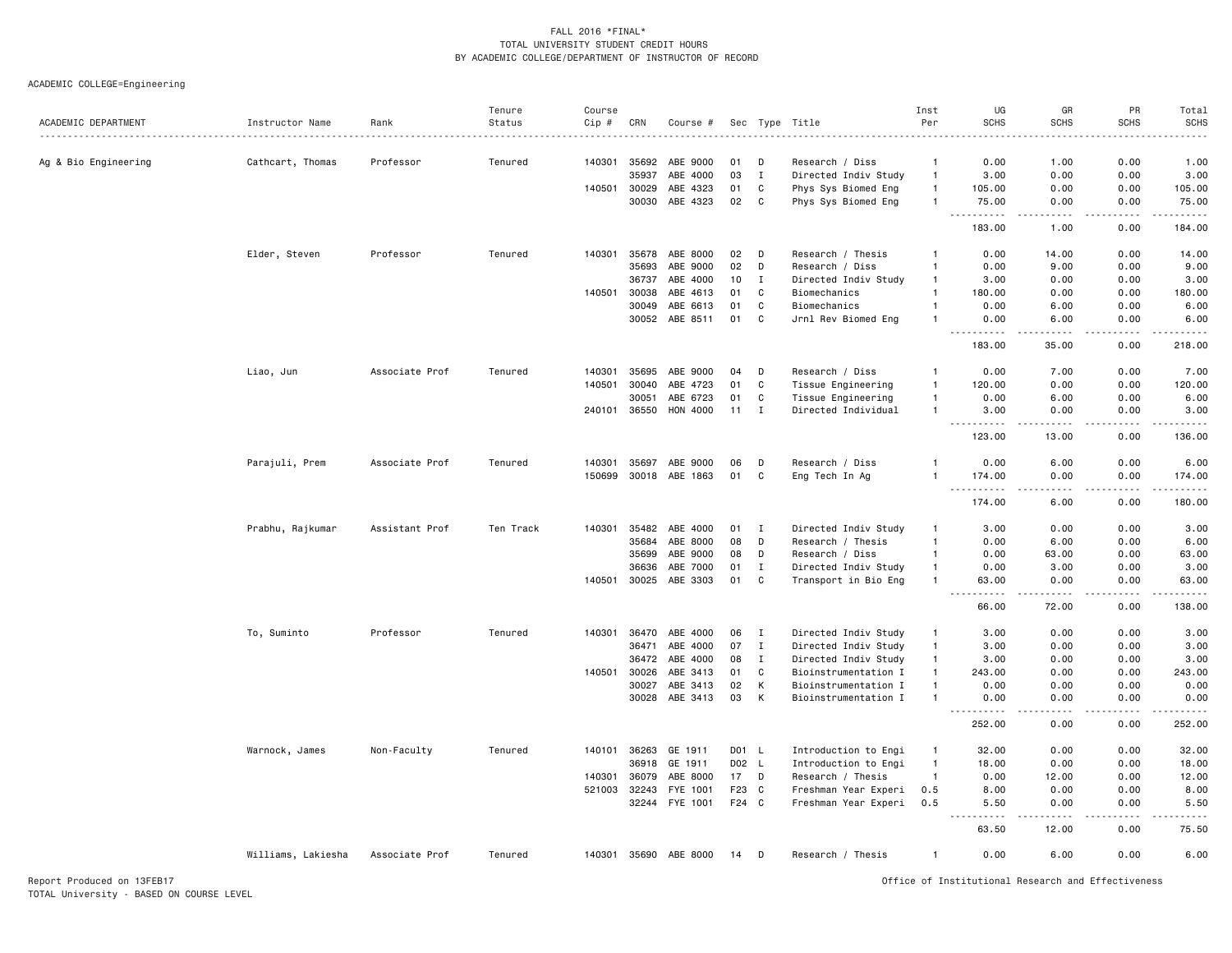| ACADEMIC DEPARTMENT                                                                                   | Instructor Name    | Rank           | Tenure<br>Status | Course<br>Cip # | CRN   | Course # |    |   | Sec Type Title  | Inst<br>Per | UG<br>SCHS            | GR<br><b>SCHS</b>                  | PR<br><b>SCHS</b>                           | Total<br><b>SCHS</b><br>-------     |
|-------------------------------------------------------------------------------------------------------|--------------------|----------------|------------------|-----------------|-------|----------|----|---|-----------------|-------------|-----------------------|------------------------------------|---------------------------------------------|-------------------------------------|
| Ag & Bio Engineering                                                                                  | Williams, Lakiesha | Associate Prof | Tenured          | 140301          | 35705 | ABE 9000 | 14 | D | Research / Diss |             | 0.00<br>.<br>0.00     | 6.00<br>.<br>12.00                 | 0.00<br>.<br>0.00                           | 6.00<br>.<br>12.00                  |
| ===================================<br>Ag & Bio Engineering<br>====================================== |                    |                |                  |                 |       |          |    |   |                 |             | ==========<br>1044.50 | ==========<br>151.00<br>========== | ==========<br>0.00<br>$=$ = = = = = = = = = | ==========<br>1195.50<br>========== |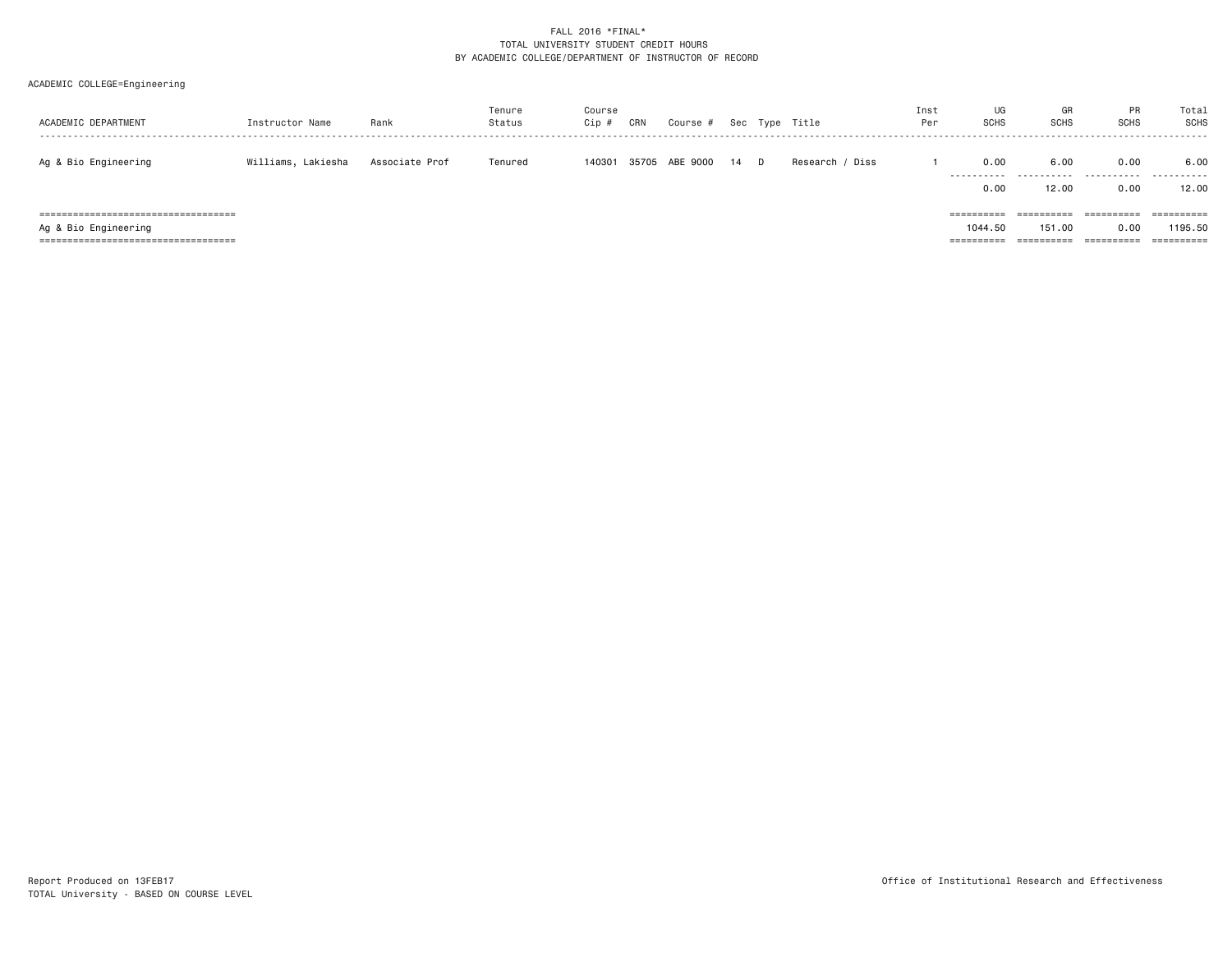| ACADEMIC DEPARTMENT               | Instructor Name | Rank            | Tenure<br>Status | Course<br>Cip# | CRN   | Course #             |       |              | Sec Type Title       | Inst<br>Per  | UG<br><b>SCHS</b>                     | GR<br><b>SCHS</b> | PR<br><b>SCHS</b> | Total<br><b>SCHS</b>                                                                                                              |
|-----------------------------------|-----------------|-----------------|------------------|----------------|-------|----------------------|-------|--------------|----------------------|--------------|---------------------------------------|-------------------|-------------------|-----------------------------------------------------------------------------------------------------------------------------------|
|                                   |                 |                 |                  |                |       |                      |       |              |                      |              |                                       |                   |                   | $\frac{1}{2}$                                                                                                                     |
| Civil & Environmental Engineering | Freyne, Seamus  | Associate Prof  | Tenured          | 140101         | 36679 | GE 1501              | 02    | Ε            | Engineering Design C | -1           | 41.00                                 | 0.00              | 0.00              | 41.00                                                                                                                             |
|                                   |                 |                 |                  | 140801         | 34546 | CE 4983              | 01    | $\mathbf{C}$ | Engr.Wood Structures | $\mathbf{1}$ | 84.00                                 | 0.00              | 0.00              | 84.00                                                                                                                             |
|                                   |                 |                 |                  |                | 34713 | CE 6983              | 501 C |              | Engr.Wood Structures | $\mathbf{1}$ | 0.00                                  | 48.00             | 0.00              | 48.00                                                                                                                             |
|                                   |                 |                 |                  |                | 34869 | CE 9000              | 502 D |              | Research / Diss      | $\mathbf{1}$ | 0.00                                  | 14.00             | 0.00              | 14.00                                                                                                                             |
|                                   |                 |                 |                  |                | 34880 | CE 8000              | 502 D |              | Research / Thesis    | $\mathbf{1}$ | 0.00                                  | 1.00              | 0.00              | 1.00                                                                                                                              |
|                                   |                 |                 |                  |                | 35303 | CE 4963              | 01    | C            | Steel Structures I   | $\mathbf{1}$ | 75.00<br>$- - - - -$                  | 0.00<br><u>.</u>  | 0.00<br>.         | 75.00<br>$\begin{array}{cccccccccc} \bullet & \bullet & \bullet & \bullet & \bullet & \bullet & \bullet \end{array}$              |
|                                   |                 |                 |                  |                |       |                      |       |              |                      |              | 200.00                                | 63.00             | 0.00              | 263.00                                                                                                                            |
|                                   | Gude, Veera     | Assistant Prof  | Ten Track        | 140801         | 30701 | CE 4883              | 01    | C            | Engrd. Environmental | $\mathbf{1}$ | 93.00                                 | 0.00              | 0.00              | 93.00                                                                                                                             |
|                                   |                 |                 |                  |                | 30712 | CE 6883              | 01    | C            | Engrd. Environmental | $\mathbf{1}$ | 0.00                                  | 3.00              | 0.00              | 3.00                                                                                                                              |
|                                   |                 |                 |                  |                | 34544 | CE 4843              | 01    | $\mathbb{C}$ | Environ Engineering  | $\mathbf{1}$ | 6.00                                  | 0.00              | 0.00              | 6.00                                                                                                                              |
|                                   |                 |                 |                  |                | 34545 | CE 6843              | 01    | $\mathsf{C}$ | Environ Engineering  | $\mathbf{1}$ | 0.00                                  | 3.00              | 0.00              | 3.00                                                                                                                              |
|                                   |                 |                 |                  |                | 34711 | CE 6843              | 501 C |              | Environ Engineering  | $\mathbf{1}$ | 0.00                                  | 12.00             | 0.00              | 12.00                                                                                                                             |
|                                   |                 |                 |                  |                | 34881 | CE 8000              | 503 D |              | Research / Thesis    | $\mathbf{1}$ | 0.00                                  | 6.00              | 0.00              | 6.00                                                                                                                              |
|                                   |                 |                 |                  |                | 35853 | CE 8000              | 02    | D            | Research / Thesis    | -1           | 0.00                                  | 3.00              | 0.00              | 3.00<br>$\frac{1}{2} \left( \frac{1}{2} \right) \left( \frac{1}{2} \right) \left( \frac{1}{2} \right) \left( \frac{1}{2} \right)$ |
|                                   |                 |                 |                  |                |       |                      |       |              |                      |              | 99.00                                 | 27.00             | 0.00              | 126.00                                                                                                                            |
|                                   | Gullett, Philip | Associate Prof  | Tenured          | 140801         | 30716 | CE 8683              | 01    | C            | Finite Element Analy | $\mathbf{1}$ | 0.00                                  | 6.00              | 0.00              | 6.00                                                                                                                              |
|                                   |                 |                 |                  |                | 34098 | CE 8683              | 501 C |              | Finite Element Analy | $\mathbf{1}$ | 0.00                                  | 15.00             | 0.00              | 15.00                                                                                                                             |
|                                   |                 |                 |                  |                | 34873 | CE 9000              | 504 D |              | Research / Diss      | $\mathbf{1}$ | 0.00                                  | 1.00              | 0.00              | 1.00                                                                                                                              |
|                                   |                 |                 |                  |                | 34883 | CE 8000              | 504 D |              | Research / Thesis    | $\mathbf{1}$ | 0.00                                  | 2.00              | 0.00              | 2.00                                                                                                                              |
|                                   |                 |                 |                  |                | 35854 | CE 8000              | 03    | D            | Research / Thesis    | $\mathbf{1}$ | 0.00                                  | 3.00              | 0.00              | 3.00                                                                                                                              |
|                                   |                 |                 |                  |                | 36543 | CE 7000              | 502 I |              | Directed Indiv Study | $\mathbf{1}$ | 0.00                                  | 3.00              | 0.00              | 3.00                                                                                                                              |
|                                   |                 |                 |                  | 140803         |       | 30688 CE 3603        | 01    | $\mathbf{C}$ | Structural Mech      | $\mathbf{1}$ | 237.00                                | 0.00              | 0.00              | 237.00                                                                                                                            |
|                                   |                 |                 |                  |                |       |                      |       |              |                      |              | .<br>237.00                           | 30.00             | .<br>0.00         | .<br>267.00                                                                                                                       |
|                                   | Howard, Isaac   | Associate Prof  | Tenured          | 140801         | 34884 | CE 8000              | 505 D |              | Research / Thesis    | $\mathbf{1}$ | 0.00                                  | 1.00              | 0.00              | 1.00                                                                                                                              |
|                                   |                 |                 |                  |                | 35855 | CE 8000              | 04    | D            | Research / Thesis    | $\mathbf{1}$ | 0.00                                  | 3.00              | 0.00              | 3.00                                                                                                                              |
|                                   |                 |                 |                  |                | 35864 | CE 9000              | 04    | D            | Research / Diss      | $\mathbf{1}$ | 0.00                                  | 12.00             | 0.00              | 12.00                                                                                                                             |
|                                   |                 |                 |                  | 140803         | 34549 | CE 8333              | 01    | $\mathbf c$  | Pavement Rehabillita | $\mathbf{1}$ | 0.00                                  | 9.00              | 0.00              | 9.00                                                                                                                              |
|                                   |                 |                 |                  |                | 34714 | CE 8333              | 501   | $\mathbf c$  | Pavement Rehabillita | $\mathbf{1}$ | 0.00                                  | 36.00             | 0.00              | 36.00                                                                                                                             |
|                                   |                 |                 |                  |                |       | 140804 30694 CE 4103 | 01    | C            | Pavement Mat & Des   |              | 114.00<br>$\sim$ $\sim$ $\sim$ $\sim$ | 0.00              | 0.00<br>.         | 114.00<br>.                                                                                                                       |
|                                   |                 |                 |                  |                |       |                      |       |              |                      |              | 114.00                                | 61.00             | 0.00              | 175.00                                                                                                                            |
|                                   | Jiang, Yi       | Grad Tch Assist | Not Applicable   | 140805         | 30689 | CE 3801              | 01    | L.           | Env./Wtr.Res.Engr.I  | 0.75         | 18.00                                 | 0.00              | 0.00              | 18.00                                                                                                                             |
|                                   |                 |                 |                  |                |       | 30690 CE 3801        | 02    | $\mathsf{L}$ | Env./Wtr.Res.Engr.I  | 0.75         | 16.50                                 | 0.00              | 0.00              | 16.50                                                                                                                             |
|                                   |                 |                 |                  |                | 30691 | CE 3801              | 03    | L            | Env./Wtr.Res.Engr.I  | 0.75         | 18.00                                 | 0.00              | 0.00              | 18.00                                                                                                                             |
|                                   |                 |                 |                  |                | 30692 | CE 3801              | 04    | $\mathsf{L}$ | Env./Wtr.Res.Engr.I  | 0.75         | 16.50                                 | 0.00              | 0.00              | 16.50<br>$\sim$ $\sim$ $\sim$ $\sim$ $\sim$                                                                                       |
|                                   |                 |                 |                  |                |       |                      |       |              |                      |              | 69.00                                 | 0.00              | 0.00              | 69.00                                                                                                                             |
|                                   | King, Herbert   | Instructor      | Non-Ten Track    | 140801         | 30696 | CE 4233              | 01    | C            | Control Surveys      |              | 42.00                                 | 0.00              | 0.00              | 42.00                                                                                                                             |
|                                   |                 |                 |                  | 143801         | 30678 | CE 2213              | 01    | C            | Surveying            | $\mathbf{1}$ | 315.00                                | 0.00              | 0.00              | 315.00                                                                                                                            |
|                                   |                 |                 |                  |                |       | 30679 CE 2213        | 02    | К            | Surveying            | $\mathbf{1}$ | 0.00                                  | 0.00              | 0.00              | 0.00                                                                                                                              |
|                                   |                 |                 |                  |                | 30680 | CE 2213              | 03    | К            | Surveying            | $\mathbf{1}$ | 0.00                                  | 0.00              | 0.00              | 0.00                                                                                                                              |
|                                   |                 |                 |                  |                | 30681 | CE 2213              | 04    | К            | Surveying            | $\mathbf{1}$ | 0.00                                  | 0.00              | 0.00              | 0.00                                                                                                                              |
|                                   |                 |                 |                  |                | 36347 | CE 2213              | 05    | K            | Surveying            | $\mathbf{1}$ | 0.00<br>.                             | 0.00              | 0.00<br>-----     | 0.00<br>.                                                                                                                         |
|                                   |                 |                 |                  |                |       |                      |       |              |                      |              | 357.00                                | 0.00              | 0.00              | 357.00                                                                                                                            |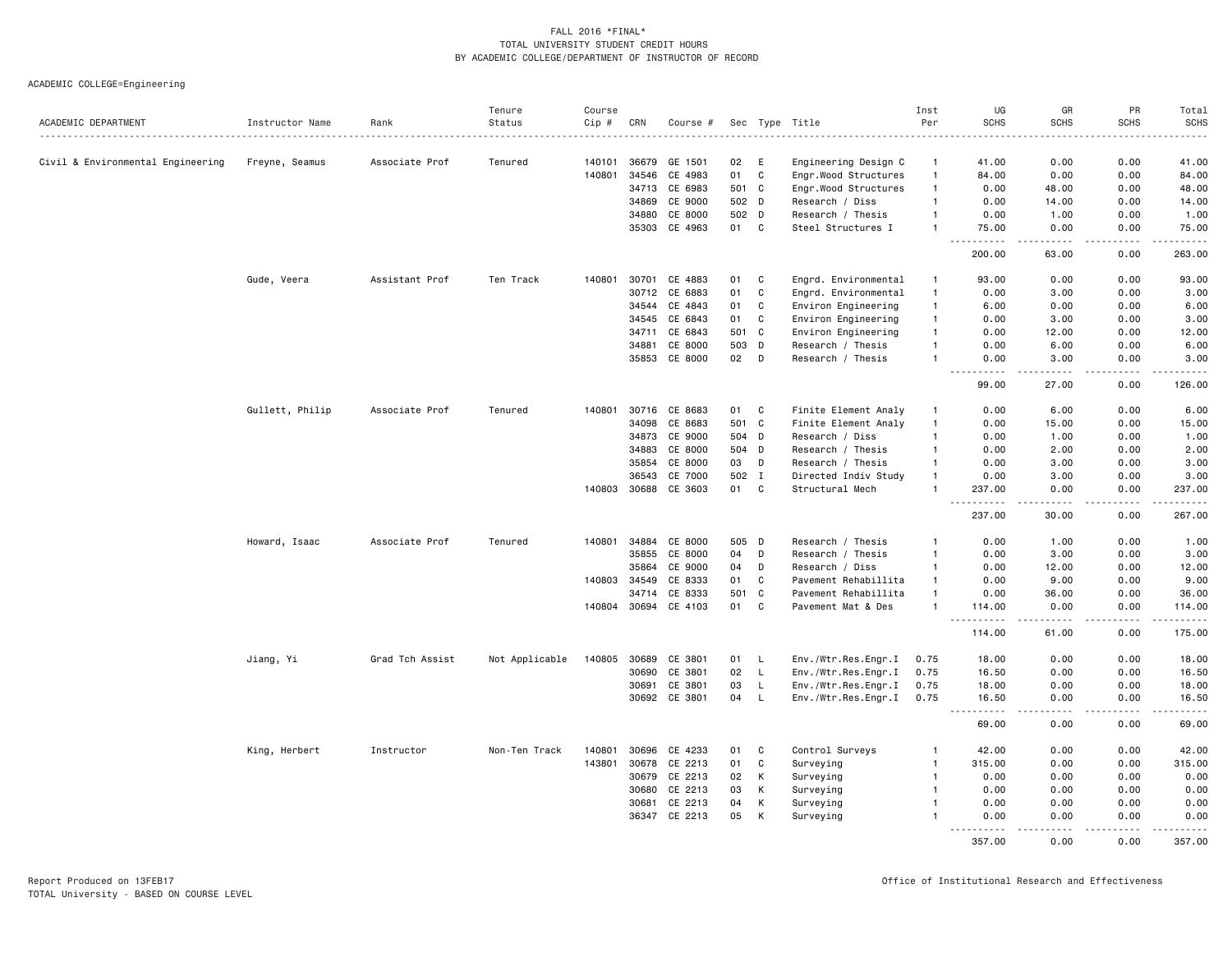| ACADEMIC DEPARTMENT               |                     | Rank              | Tenure<br>Status | Course<br>Cip # | CRN   |               |       |              |                      | Inst<br>Per    | UG<br><b>SCHS</b>                                                                                                  | GR<br><b>SCHS</b>                                                                                                                                             | PR<br><b>SCHS</b> | Total<br><b>SCHS</b> |
|-----------------------------------|---------------------|-------------------|------------------|-----------------|-------|---------------|-------|--------------|----------------------|----------------|--------------------------------------------------------------------------------------------------------------------|---------------------------------------------------------------------------------------------------------------------------------------------------------------|-------------------|----------------------|
|                                   | Instructor Name     |                   |                  |                 |       | Course #      |       |              | Sec Type Title       |                |                                                                                                                    |                                                                                                                                                               |                   | .                    |
| Civil & Environmental Engineering | Magbanua, Benjamin  | Associate Prof    | Tenured          | 140801          | 30682 | CE 2803       | 01    | C            | Environ Engr Issues  | $\overline{1}$ | 198.00                                                                                                             | 0.00                                                                                                                                                          | 0.00              | 198.00               |
|                                   |                     |                   |                  |                 | 30693 | CE 3823       | 01    | $\mathtt{C}$ | Environmental Engr   | $\overline{1}$ | 282.00                                                                                                             | 0.00                                                                                                                                                          | 0.00              | 282.00               |
|                                   |                     |                   |                  | 140805          | 30689 | CE 3801       | 01    | L.           | Env./Wtr.Res.Engr.I  | 0.25           | 6.00                                                                                                               | 0.00                                                                                                                                                          | 0.00              | 6.00                 |
|                                   |                     |                   |                  |                 | 30690 | CE 3801       | 02    | L            | Env./Wtr.Res.Engr.I  | 0.25           | 5.50                                                                                                               | 0.00                                                                                                                                                          | 0.00              | 5.50                 |
|                                   |                     |                   |                  |                 | 30691 | CE 3801       | 03    | L.           | Env./Wtr.Res.Engr.I  | 0.25           | 6.00                                                                                                               | 0.00                                                                                                                                                          | 0.00              | 6.00                 |
|                                   |                     |                   |                  |                 | 30692 | CE 3801       | 04    | L            | Env./Wtr.Res.Engr.I  | 0.25           | 5.50                                                                                                               | 0.00                                                                                                                                                          | 0.00              | 5.50                 |
|                                   |                     |                   |                  |                 |       |               |       |              |                      |                | 503.00                                                                                                             | 0.00                                                                                                                                                          | 0.00              | 503.00               |
|                                   | Martin, James L.    | Professor         | Tenured          | 140801          | 30708 | CE 6523       | 01    | C            | Open Chan Hydraul    | -1             | 0.00                                                                                                               | 3.00                                                                                                                                                          | 0.00              | 3.00                 |
|                                   |                     |                   |                  |                 | 34092 | CE 6523       | 501   | C            | Open Chan Hydraul    | $\overline{1}$ | 0.00                                                                                                               | 15.00                                                                                                                                                         | 0.00              | 15.00                |
|                                   |                     |                   |                  |                 | 34874 | CE 9000       | 508   | D            | Research / Diss      | -1             | 0.00                                                                                                               | 3.00                                                                                                                                                          | 0.00              | 3.00                 |
|                                   |                     |                   |                  |                 | 35856 | CE 8000       | 05    | D            | Research / Thesis    | $\mathbf{1}$   | 0.00                                                                                                               | 1.00                                                                                                                                                          | 0.00              | 1.00                 |
|                                   |                     |                   |                  | 140805          | 30697 | CE 4523       | 01    | C            | Open Chan Hydraul    | $\overline{1}$ | 159.00                                                                                                             | 0.00                                                                                                                                                          | 0.00              | 159.00               |
|                                   |                     |                   |                  |                 | 34551 | CE 8573       | 01    | C            | Hydro-environmental  | -1             | 0.00                                                                                                               | 12.00                                                                                                                                                         | 0.00              | 12.00                |
|                                   |                     |                   |                  |                 |       | 34716 CE 8573 | 501 C |              | Hydro-environmental  | $\overline{1}$ | 0.00<br><u>.</u><br>$\frac{1}{2} \left( \frac{1}{2} \right) \left( \frac{1}{2} \right) \left( \frac{1}{2} \right)$ | 18.00<br><u>.</u>                                                                                                                                             | 0.00<br>.         | 18.00<br>.           |
|                                   |                     |                   |                  |                 |       |               |       |              |                      |                | 159.00                                                                                                             | 52.00                                                                                                                                                         | 0.00              | 211.00               |
|                                   | Mortezaei, Kimia    | Grad Tch Assist   | Not Applicable   | 140802          | 30683 | CE 3411       | 01    | L            | Soil Mechanics Lab   | 0.9            | 21.60                                                                                                              | 0.00                                                                                                                                                          | 0.00              | 21.60                |
|                                   |                     |                   |                  |                 | 30684 | CE 3411       | 02    | L            | Soil Mechanics Lab   | 0.9            | 21.60                                                                                                              | 0.00                                                                                                                                                          | 0.00              | 21.60                |
|                                   |                     |                   |                  |                 | 30685 | CE 3411       | 03    | L            | Soil Mechanics Lab   | 0.9            | 20.70                                                                                                              | 0.00                                                                                                                                                          | 0.00              | 20.70                |
|                                   |                     |                   |                  |                 | 30686 | CE 3411       | 04    | L            | Soil Mechanics Lab   | 0.9            | 20.70                                                                                                              | 0.00                                                                                                                                                          | 0.00              | 20.70                |
|                                   |                     |                   |                  |                 | 30687 | CE 3413       | 01    | C            | Soil Mechanics       | 0.9            | 275.40                                                                                                             | 0.00                                                                                                                                                          | 0.00              | 275.40               |
|                                   |                     |                   |                  |                 |       |               |       |              |                      |                | $  -$<br>.<br>360.00                                                                                               | $\cdots$<br>0.00                                                                                                                                              | .<br>0.00         | .<br>360.00          |
|                                   | Peters, John        | Resrch Assoc Prof | Non-Ten Track    | 140801          | 34550 | CE 8473       | 01    | C            | Theoretical Soil Mec | -1             | 0.00                                                                                                               | 15.00                                                                                                                                                         | 0.00              | 15.00                |
|                                   |                     |                   |                  |                 |       | 34715 CE 8473 | 501 C |              | Theoretical Soil Mec | $\overline{1}$ | 0.00                                                                                                               | 36.00                                                                                                                                                         | 0.00              | 36.00                |
|                                   |                     |                   |                  |                 |       |               |       |              |                      |                | د د د د<br>0.00                                                                                                    | $\frac{1}{2} \left( \frac{1}{2} \right) \left( \frac{1}{2} \right) \left( \frac{1}{2} \right) \left( \frac{1}{2} \right) \left( \frac{1}{2} \right)$<br>51.00 | .<br>0.00         | .<br>51.00           |
|                                   | Ramirez Avila, John | Assistant Prof    | Ten Track        | 140801          | 34876 | CE 9000       | 509   | D            | Research / Diss      |                | 0.00                                                                                                               | 2.00                                                                                                                                                          | 0.00              | 2.00                 |
|                                   |                     |                   |                  |                 | 36192 | CE 8000       | 501 D |              | Research / Thesis    | -1             | 0.00                                                                                                               | 3.00                                                                                                                                                          | 0.00              | 3.00                 |
|                                   |                     |                   |                  |                 | 36196 | CE 8000       | 507 D |              | Research / Thesis    | $\mathbf{1}$   | 0.00                                                                                                               | 5.00                                                                                                                                                          | 0.00              | 5.00                 |
|                                   |                     |                   |                  |                 | 36499 | CE 7000       | 501   | $\mathbf I$  | Directed Indiv Study | $\mathbf{1}$   | 0.00                                                                                                               | 3.00                                                                                                                                                          | 0.00              | 3.00                 |
|                                   |                     |                   |                  |                 | 36515 | CE 8000       | 10    | D            | Research / Thesis    | $\overline{1}$ | 0.00                                                                                                               | 1.00                                                                                                                                                          | 0.00              | 1.00                 |
|                                   |                     |                   |                  |                 | 36516 | CE 7000       | 03    | $\mathbf{I}$ | Directed Indiv Study | $\overline{1}$ | 0.00                                                                                                               | 3.00                                                                                                                                                          | 0.00              | 3.00                 |
|                                   |                     |                   |                  |                 | 36544 | CE 7000       | 503   | I            | Directed Indiv Study | $\overline{1}$ | 0.00                                                                                                               | 3.00                                                                                                                                                          | 0.00              | 3.00                 |
|                                   |                     |                   |                  |                 | 36578 | CE 4000       | 01    | $\mathbf I$  | Directed Indiv Study | $\overline{1}$ | 3.00                                                                                                               | 0.00                                                                                                                                                          | 0.00              | 3.00                 |
|                                   |                     |                   |                  |                 | 36662 | CE 4000       | 02    | $\mathbf I$  | Directed Indiv Study | $\overline{1}$ | 3.00                                                                                                               | 0.00                                                                                                                                                          | 0.00              | 3.00                 |
|                                   |                     |                   |                  |                 | 36879 | CE 4000       | 03    | $\mathbf{I}$ | Directed Indiv Study | $\mathbf{1}$   | 3.00                                                                                                               | 0.00                                                                                                                                                          | 0.00              | 3.00                 |
|                                   |                     |                   |                  | 140805          | 34542 | CE 4563       | 01    | C            | Sedimentation Engr   | -1             | 9.00                                                                                                               | 0.00                                                                                                                                                          | 0.00              | 9.00                 |
|                                   |                     |                   |                  |                 | 34543 | CE 6563       | 01    | C            | Sedimentation Engr   | $\mathbf{1}$   | 0.00                                                                                                               | 6.00                                                                                                                                                          | 0.00              | 6.00                 |
|                                   |                     |                   |                  |                 | 34710 | CE 6563       | 501   | <b>C</b>     | Sedimentation Engr   | 1              | 0.00                                                                                                               | 24.00                                                                                                                                                         | 0.00              | 24.00                |
|                                   |                     |                   |                  |                 |       |               |       |              |                      |                | 18.00                                                                                                              | 50.00                                                                                                                                                         | 0.00              | 68.00                |
|                                   | Truax, Dennis       | Professor         | Tenured          | 140801          | 30677 | CE 1001       | 01    | L            | Intro to Civil Eng   | $\overline{1}$ | 160.00                                                                                                             | 0.00                                                                                                                                                          | 0.00              | 160.00               |
|                                   |                     |                   |                  |                 | 30700 | CE 4703       | 01    | $\mathbf C$  | Constr Eng Managemen | $\overline{1}$ | 207.00                                                                                                             | 0.00                                                                                                                                                          | 0.00              | 207.00               |
|                                   |                     |                   |                  |                 | 34886 | CE 8000       | 510   | D            | Research / Thesis    | $\overline{1}$ | 0.00                                                                                                               | 2.00                                                                                                                                                          | 0.00              | 2.00                 |
|                                   |                     |                   |                  |                 | 35866 | CE 9000       | 06    | D            | Research / Diss      | $\overline{1}$ | 0.00                                                                                                               | 9.00                                                                                                                                                          | 0.00              | 9.00                 |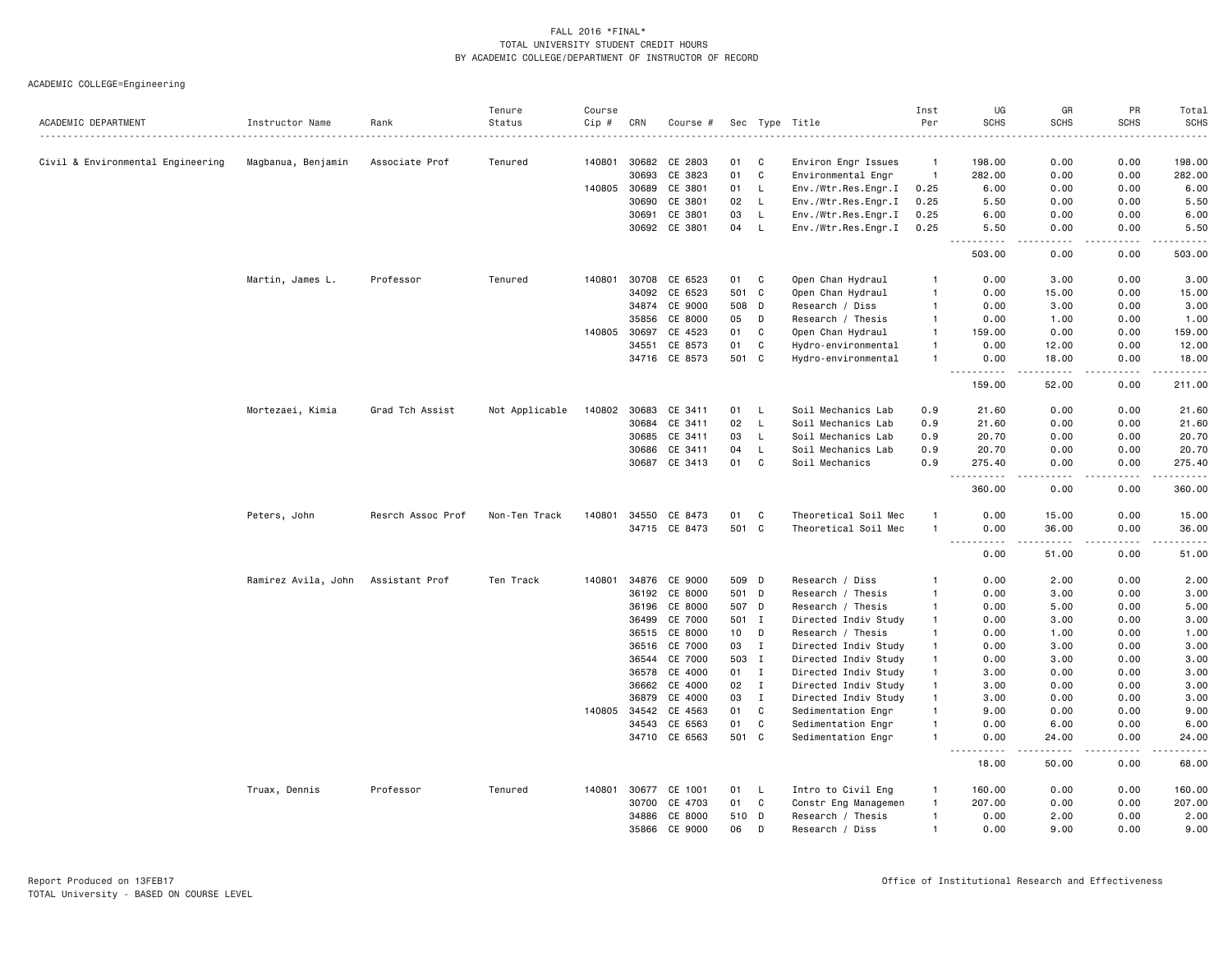| ACADEMIC COLLEGE=Engineering |  |  |  |  |
|------------------------------|--|--|--|--|
|------------------------------|--|--|--|--|

| 367.00<br>11.00<br>Civil & Environmental Engineering<br>Vahedifard, Farshid<br>34877 CE 9000<br>Assistant Prof<br>Ten Track<br>Research / Diss<br>140801<br>511 D<br>0.00<br>6.00<br>07<br>35858<br>CE 8000<br>D<br>Research / Thesis<br>0.00<br>15.00<br>$\mathbf{1}$<br>36257<br>CE 7000<br>I<br>0.00<br>2.00<br>01<br>Directed Indiv Study<br>$\mathbf{1}$<br>CE 9000<br>08<br>D<br>36718<br>Research / Diss<br>0.00<br>18.00<br>140802 30683<br>CE 3411<br>0.00<br>01<br>- L<br>Soil Mechanics Lab<br>0.1<br>2.40<br>30684<br>CE 3411<br>02<br>L<br>Soil Mechanics Lab<br>0.1<br>2.40<br>0.00<br>30685<br>CE 3411<br>03<br><b>L</b><br>Soil Mechanics Lab<br>2.30<br>0.00<br>0.1<br>CE 3411<br>Soil Mechanics Lab<br>30686<br>04<br>L.<br>0.1<br>2.30<br>0.00<br>30687 CE 3413<br>C<br>01<br>Soil Mechanics<br>0.1<br>30.60<br>0.00<br>----<br>40.00<br>41.00 |                                |                   |
|-------------------------------------------------------------------------------------------------------------------------------------------------------------------------------------------------------------------------------------------------------------------------------------------------------------------------------------------------------------------------------------------------------------------------------------------------------------------------------------------------------------------------------------------------------------------------------------------------------------------------------------------------------------------------------------------------------------------------------------------------------------------------------------------------------------------------------------------------------------------|--------------------------------|-------------------|
|                                                                                                                                                                                                                                                                                                                                                                                                                                                                                                                                                                                                                                                                                                                                                                                                                                                                   |                                | .                 |
|                                                                                                                                                                                                                                                                                                                                                                                                                                                                                                                                                                                                                                                                                                                                                                                                                                                                   | 0.00                           | .<br>378.00       |
|                                                                                                                                                                                                                                                                                                                                                                                                                                                                                                                                                                                                                                                                                                                                                                                                                                                                   | 0.00                           | 6.00              |
|                                                                                                                                                                                                                                                                                                                                                                                                                                                                                                                                                                                                                                                                                                                                                                                                                                                                   | 0.00                           | 15.00             |
|                                                                                                                                                                                                                                                                                                                                                                                                                                                                                                                                                                                                                                                                                                                                                                                                                                                                   | 0.00                           | 2.00              |
|                                                                                                                                                                                                                                                                                                                                                                                                                                                                                                                                                                                                                                                                                                                                                                                                                                                                   | 0.00                           | 18.00             |
|                                                                                                                                                                                                                                                                                                                                                                                                                                                                                                                                                                                                                                                                                                                                                                                                                                                                   | 0.00                           | 2.40              |
|                                                                                                                                                                                                                                                                                                                                                                                                                                                                                                                                                                                                                                                                                                                                                                                                                                                                   | 0.00                           | 2.40              |
|                                                                                                                                                                                                                                                                                                                                                                                                                                                                                                                                                                                                                                                                                                                                                                                                                                                                   | 0.00                           | 2.30              |
|                                                                                                                                                                                                                                                                                                                                                                                                                                                                                                                                                                                                                                                                                                                                                                                                                                                                   | 0.00                           | 2.30              |
|                                                                                                                                                                                                                                                                                                                                                                                                                                                                                                                                                                                                                                                                                                                                                                                                                                                                   | 0.00                           | 30.60             |
|                                                                                                                                                                                                                                                                                                                                                                                                                                                                                                                                                                                                                                                                                                                                                                                                                                                                   | 0.00                           | 81.00             |
| White, Thomas<br>Professor<br>30702 CE 4903<br>01 C<br>Civil Engr Comp<br>Tenured<br>140801<br>78.00<br>0.00                                                                                                                                                                                                                                                                                                                                                                                                                                                                                                                                                                                                                                                                                                                                                      | 0.00                           | 78.00             |
| CE 9000<br>34878<br>512 D<br>Research / Diss<br>0.00<br>3.00                                                                                                                                                                                                                                                                                                                                                                                                                                                                                                                                                                                                                                                                                                                                                                                                      | 0.00                           | 3.00              |
| 34888 CE 8000<br>512 D<br>Research / Thesis<br>0.00<br>3.00                                                                                                                                                                                                                                                                                                                                                                                                                                                                                                                                                                                                                                                                                                                                                                                                       | 0.00                           | 3.00              |
| .<br>$\frac{1}{2} \left( \frac{1}{2} \right) \left( \frac{1}{2} \right) \left( \frac{1}{2} \right) \left( \frac{1}{2} \right) \left( \frac{1}{2} \right)$<br>$\frac{1}{2}$<br>78.00<br>6.00                                                                                                                                                                                                                                                                                                                                                                                                                                                                                                                                                                                                                                                                       | 0.00                           | 84.00             |
| Non-Ten Track<br>34552<br><b>Blast Effects</b><br>9.00<br>Woodson, Stanley<br>140801<br>CE 8673<br>01<br>C.<br>0.00<br>Lecturer                                                                                                                                                                                                                                                                                                                                                                                                                                                                                                                                                                                                                                                                                                                                   | 0.00                           | 9.00              |
| 34717 CE 8673<br>501 C<br><b>Blast Effects</b><br>0.00<br>45.00                                                                                                                                                                                                                                                                                                                                                                                                                                                                                                                                                                                                                                                                                                                                                                                                   | 0.00                           | 45.00             |
| ----------<br>-----<br>0.00<br>54.00                                                                                                                                                                                                                                                                                                                                                                                                                                                                                                                                                                                                                                                                                                                                                                                                                              | $- - - - -$<br>$- - -$<br>0.00 | <u>.</u><br>54.00 |
| Associate Prof<br>Zhang, Li<br>Tenured<br>30707<br>CE 6133<br>01 C<br>Geom. Design. Hwys<br>0.00<br>3.00<br>140801                                                                                                                                                                                                                                                                                                                                                                                                                                                                                                                                                                                                                                                                                                                                                | 0.00                           | 3.00              |
| 34879 CE 9000<br>513 D<br>5.00<br>Research / Diss<br>0.00                                                                                                                                                                                                                                                                                                                                                                                                                                                                                                                                                                                                                                                                                                                                                                                                         | 0.00                           | 5.00              |
| CE 8000<br>35860<br>09<br>$\Box$<br>Research / Thesis<br>0.00<br>9.00                                                                                                                                                                                                                                                                                                                                                                                                                                                                                                                                                                                                                                                                                                                                                                                             | 0.00                           | 9.00              |
| 36145<br>CE 9000<br>07<br>D<br>Research / Diss<br>2.00<br>0.00                                                                                                                                                                                                                                                                                                                                                                                                                                                                                                                                                                                                                                                                                                                                                                                                    | 0.00                           | 2.00              |
| 140804 30695<br>CE 4133<br>C<br>01<br>Geo Design Of Hwys<br>48.00<br>0.00                                                                                                                                                                                                                                                                                                                                                                                                                                                                                                                                                                                                                                                                                                                                                                                         | 0.00                           | 48.00             |
| ----------<br>48.00<br>19.00                                                                                                                                                                                                                                                                                                                                                                                                                                                                                                                                                                                                                                                                                                                                                                                                                                      | -----<br>0.00                  | 67.00             |
| -------------------------------------<br>==========<br>eessesses                                                                                                                                                                                                                                                                                                                                                                                                                                                                                                                                                                                                                                                                                                                                                                                                  | essessesse                     |                   |
| Civil & Environmental Engineering<br>2649.00<br>465.00<br>======================================                                                                                                                                                                                                                                                                                                                                                                                                                                                                                                                                                                                                                                                                                                                                                                  | 0.00                           | 3114.00           |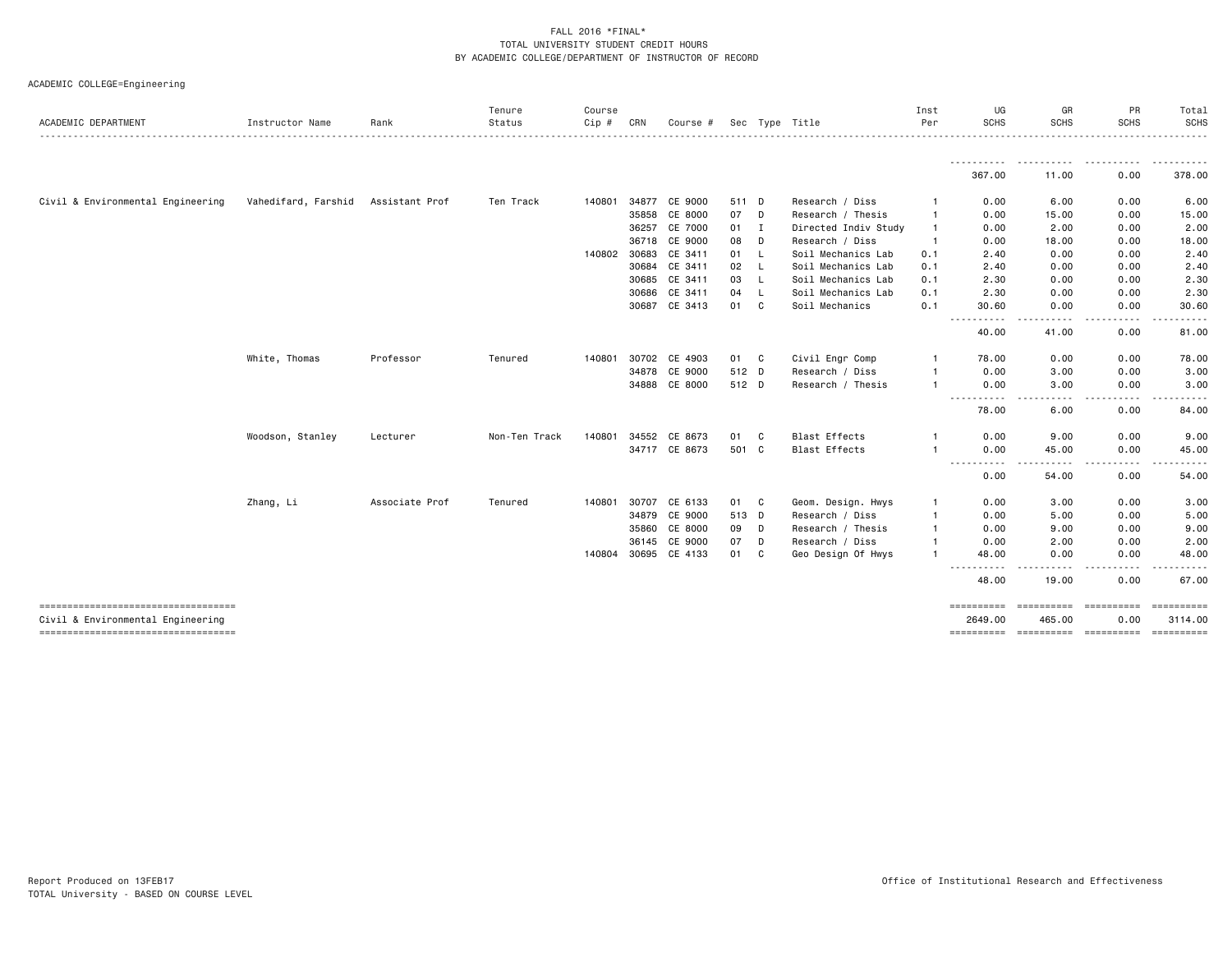| ACADEMIC DEPARTMENT            | Instructor Name                     | Rank            | Tenure<br>Status | Course<br>Cip # | CRN          | Course #              |                  |              | Sec Type Title       | Inst<br>Per    | UG<br><b>SCHS</b>                   | GR<br><b>SCHS</b>                   | PR<br><b>SCHS</b> | Total<br><b>SCHS</b> |
|--------------------------------|-------------------------------------|-----------------|------------------|-----------------|--------------|-----------------------|------------------|--------------|----------------------|----------------|-------------------------------------|-------------------------------------|-------------------|----------------------|
|                                |                                     |                 |                  |                 |              |                       |                  |              |                      |                |                                     |                                     |                   |                      |
| Computer Science & Engineering | Abdoulahi, Ibrahim                  | Grad Tch Assist | Not Applicable   | 110201          | 31136        | CSE 2813              | 02               | C            | Discrete Structures  | -1             | 114.00                              | 0.00                                | 0.00              | 114.00               |
|                                |                                     |                 |                  |                 | 31138        | CSE 2813              | H02 C            |              | Honors- Discrete Str | $\mathbf{1}$   | 9.00<br><u>.</u>                    | 0.00<br>.                           | 0.00<br>-----     | 9.00<br>.            |
|                                |                                     |                 |                  |                 |              |                       |                  |              |                      |                | 123.00                              | 0.00                                | 0.00              | 123.00               |
|                                | Anderson, Richard                   | Instructor      | Non-Ten Track    | 110101          | 31144        | CSE 3813              | 01               | C            | Intro to Formal Lang | $\overline{1}$ | 150.00                              | 0.00                                | 0.00              | 150.00               |
|                                |                                     |                 |                  | 110201          | 31129        | CSE 2383              | 01               | C            | Data Struc & Anal of | $\mathbf{1}$   | 129.00                              | 0.00                                | 0.00              | 129.00               |
|                                |                                     |                 |                  |                 | 31130        | CSE 2383              | 02               | C            | Data Struc & Anal of | $\mathbf{1}$   | 153.00                              | 0.00                                | 0.00              | 153.00               |
|                                |                                     |                 |                  |                 | 31131        | CSE 2383              | 03               | C            | Data Struc & Anal of | $\mathbf{1}$   | 144.00                              | 0.00                                | 0.00              | 144.00               |
|                                |                                     |                 |                  |                 | 31132        | CSE 2383              | H <sub>0</sub> 1 | C            | HonorsData Struc & A | $\mathbf{1}$   | 9.00                                | 0.00                                | 0.00              | 9.00                 |
|                                |                                     |                 |                  |                 | 31133        | CSE 2383              | H02 C            |              | HonorsData Struc & A | $\mathbf{1}$   | 15.00                               | 0.00                                | 0.00              | 15.00                |
|                                |                                     |                 |                  |                 |              | 31134 CSE 2383        | H03 C            |              | Honor Data Struc & A | $\mathbf{1}$   | 12.00                               | 0.00                                | 0.00              | 12.00                |
|                                |                                     |                 |                  |                 |              |                       |                  |              |                      |                | $\sim$ $\sim$ $\sim$<br>.<br>612.00 | .<br>0.00                           | -----<br>0.00     | -----<br>612.00      |
|                                | Archibald, Christoph Assistant Prof |                 | Ten Track        | 110101          | 31177        | CSE 6633              | 01               | C            | Artificial Intell    | -1             | 0.00                                | 36.00                               | 0.00              | 36.00                |
|                                |                                     |                 |                  |                 | 35647        | CSE 8000              | 02               | D            | Research / Thesis    | -1             | 0.00                                | 2.00                                | 0.00              | 2.00                 |
|                                |                                     |                 |                  |                 | 35661        | CSE 9000              | 01               | D            | Research/Diss        | -1             | 0.00                                | 23.00                               | 0.00              | 23.00                |
|                                |                                     |                 |                  | 110102 31161    |              | CSE 4633              | 01               | C            | Artificial Intell    | $\overline{1}$ | 69.00                               | 0.00                                | 0.00              | 69.00                |
|                                |                                     |                 |                  |                 | 140101 36789 | GE 1501               | 03               | E            | Engineering Design C | 0.5            | 4.50<br>$\sim$ $\sim$ $\sim$ $\sim$ | 0.00                                | 0.00              | 4.50<br>.            |
|                                |                                     |                 |                  |                 |              |                       |                  |              |                      |                | 73.50                               | 61.00                               | 0.00              | 134.50               |
|                                | Asif, K M                           | Grad Tch Assist | Not Applicable   |                 |              | 110201 31101 CSE 1233 | 03               | C            | Cmptr Prog-C         | -1             | 183.00<br>.<br>$\sim$ $\sim$ $\sim$ | 0.00                                | 0.00              | 183.00               |
|                                |                                     |                 |                  |                 |              |                       |                  |              |                      |                | 183.00                              | 0.00                                | 0.00              | 183.00               |
|                                | Banicescu, Ioana                    | Professor       | Tenured          |                 | 110101 31197 | CSE 8833              | 01               | C            | Algorithms           |                | 0.00                                | 36.00                               | 0.00              | 36.00                |
|                                |                                     |                 |                  |                 | 35662        | CSE 9000              | 02               | D            | Research/Diss        | -1             | 0.00                                | 3.00                                | 0.00              | 3.00                 |
|                                |                                     |                 |                  |                 | 36602        | CSE 7000              | 02               | I            | Directed Indiv Study | $\mathbf{1}$   | 0.00                                | 3.00                                | 0.00              | 3.00                 |
|                                |                                     |                 |                  |                 |              |                       |                  |              |                      |                | 0.00                                | 42.00                               | 0.00              | 42.00                |
|                                | Bethel, Cindy                       | Associate Prof  | Ten Track        | 110101          | 35302        | CSE 8990              | 02               | C            | Special Topic in CS  | $\mathbf{1}$   | 0.00                                | 60.00                               | 0.00              | 60.00                |
|                                |                                     |                 |                  |                 | 35649        | CSE 8000              | 04               | D            | Research / Thesis    | $\mathbf{1}$   | 0.00                                | 26.00                               | 0.00              | 26.00                |
|                                |                                     |                 |                  |                 | 35663        | CSE 9000              | 03               | D            | Research/Diss        | -1             | 0.00                                | 27.00                               | 0.00              | 27.00                |
|                                |                                     |                 |                  |                 | 36612        | CSE 7000              | 03               | $\bf{I}$     | Directed Indiv Study | $\mathbf{1}$   | 0.00                                | 3.00                                | 0.00              | 3.00                 |
|                                |                                     |                 |                  |                 | 36668        | CSE 7000              | 07               | $\mathbf{I}$ | Directed Indiv Study | $\mathbf{1}$   | 0.00                                | 1.00                                | 0.00              | 1.00                 |
|                                |                                     |                 |                  |                 | 36855        | CSE 7000              | 09               | $\mathbf I$  | Directed Indiv Study | $\overline{1}$ | 0.00                                | 3.00                                | 0.00              | 3.00                 |
|                                |                                     |                 |                  | 140101          | 36789        | GE 1501               | 03               | E            | Engineering Design C | 0.5            | 4.50<br>.<br>$  -$                  | 0.00<br>.                           | 0.00<br>.         | 4.50<br>-----        |
|                                |                                     |                 |                  |                 |              |                       |                  |              |                      |                | 4.50                                | 120.00                              | 0.00              | 124.50               |
|                                | Bhowmik, Tanmay                     | Assistant Prof  | Ten Track        | 110701          | 31150        | CSE 4214              | 01               | C            | Intro to Software En | $\mathbf{1}$   | 100.00                              | 0.00                                | 0.00              | 100.00               |
|                                |                                     |                 |                  |                 | 31151        | CSE 4214              | 02               | К            | Intro to Software En | $\mathbf{1}$   | 0.00                                | 0.00                                | 0.00              | 0.00                 |
|                                |                                     |                 |                  |                 | 31152        | CSE 4214              | 03               | К            | Intro to Software En | -1             | 0.00                                | 0.00                                | 0.00              | 0.00                 |
|                                |                                     |                 |                  |                 | 31167        | CSE 6214              | 01               | C            | Intro to Software E  | $\mathbf{1}$   | 0.00                                | 8.00                                | 0.00              | 8.00                 |
|                                |                                     |                 |                  |                 | 31168        | CSE 6214              | 02               | Κ            | Intro to Software E  | -1             | 0.00                                | 0.00                                | 0.00              | 0.00                 |
|                                |                                     |                 |                  |                 | 31169        | CSE 6214              | 03               | К            | Intro to Software E  | -1             | 0.00<br>.                           | 0.00<br>$\sim$ $\sim$ $\sim$ $\sim$ | 0.00<br>.         | 0.00<br>-----        |
|                                |                                     |                 |                  |                 |              |                       |                  |              |                      |                | 100.00                              | 8.00                                | 0.00              | 108.00               |
|                                | Codabux, Zadia                      | Grad Tch Assist | Not Applicable   |                 |              | 110201 31100 CSE 1233 | 02               | $\mathbf{C}$ | Cmptr Prog-C         | $\mathbf{1}$   | 168.00                              | 0.00                                | 0.00              | 168.00               |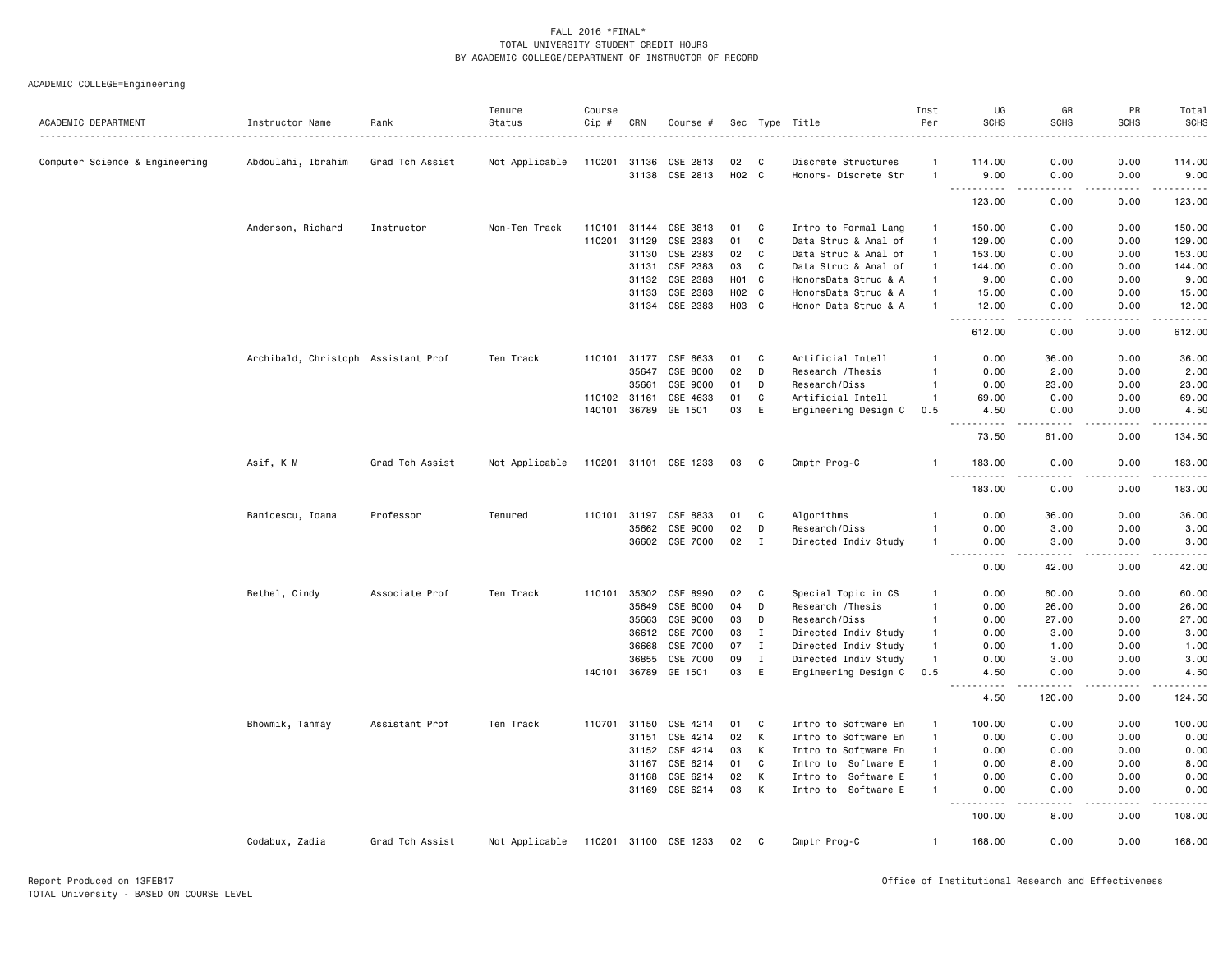| ACADEMIC COLLEGE=Engineering |  |  |  |
|------------------------------|--|--|--|
|                              |  |  |  |

| ACADEMIC DEPARTMENT            | Instructor Name               | Rank               | Tenure<br>Status | Course<br>Cip # | CRN   | Course # |                  |              | Sec Type Title       | Inst<br>Per    | UG<br><b>SCHS</b>                                                                                                                                                                                    | GR<br><b>SCHS</b>            | PR<br><b>SCHS</b>                                                                                                                                            | Total<br><b>SCHS</b>   |
|--------------------------------|-------------------------------|--------------------|------------------|-----------------|-------|----------|------------------|--------------|----------------------|----------------|------------------------------------------------------------------------------------------------------------------------------------------------------------------------------------------------------|------------------------------|--------------------------------------------------------------------------------------------------------------------------------------------------------------|------------------------|
|                                |                               |                    |                  |                 |       |          |                  |              |                      |                |                                                                                                                                                                                                      |                              |                                                                                                                                                              |                        |
|                                |                               |                    |                  |                 |       |          |                  |              |                      |                | <u>.</u><br>168.00                                                                                                                                                                                   | $\sim$ $\sim$ $\sim$<br>0.00 | -----<br>0.00                                                                                                                                                | 168.00                 |
| Computer Science & Engineering | Crumpton, Joseph              | Resrch Assist Prof | Non-Ten Track    | 110101          | 31159 | CSE 4503 | 01               | C            | Database Management  | -1             | 96.00                                                                                                                                                                                                | 0.00                         | 0.00                                                                                                                                                         | 96.00                  |
|                                |                               |                    |                  |                 | 31175 | CSE 6503 | 01               | C            | Database Management  | $\mathbf{1}$   | 0.00                                                                                                                                                                                                 | 9.00                         | 0.00                                                                                                                                                         | 9.00                   |
|                                |                               |                    |                  |                 | 36413 | CSE 6503 | 501              | C            | Database Management  | $\mathbf{1}$   | 0.00                                                                                                                                                                                                 | 3.00                         | 0.00                                                                                                                                                         | 3.00                   |
|                                |                               |                    |                  | 110701 31140    |       | CSE 3324 | 01               | C            | Dist Client/Server P | $\mathbf{1}$   | 192.00                                                                                                                                                                                               | 0.00                         | 0.00                                                                                                                                                         | 192.00                 |
|                                |                               |                    |                  |                 | 31141 | CSE 3324 | 02               | K            | Dist Client/Server P | $\mathbf{1}$   | 0.00                                                                                                                                                                                                 | 0.00                         | 0.00                                                                                                                                                         | 0.00                   |
|                                |                               |                    |                  |                 | 31142 | CSE 3324 | 03               | К            | Dist Client/Server P | $\mathbf{1}$   | 0.00                                                                                                                                                                                                 | 0.00                         | 0.00                                                                                                                                                         | 0.00                   |
|                                |                               |                    |                  |                 | 31143 | CSE 3324 | 04               | K            | Dist Client/Server P | $\mathbf{1}$   | 0.00                                                                                                                                                                                                 | 0.00                         | 0.00                                                                                                                                                         | 0.00                   |
|                                |                               |                    |                  |                 |       |          |                  |              |                      |                | $- - -$<br>$\frac{1}{2} \left( \frac{1}{2} \right) \left( \frac{1}{2} \right) \left( \frac{1}{2} \right) \left( \frac{1}{2} \right) \left( \frac{1}{2} \right) \left( \frac{1}{2} \right)$<br>288.00 | $- - - - -$<br>12.00         | $\frac{1}{2} \left( \frac{1}{2} \right) \left( \frac{1}{2} \right) \left( \frac{1}{2} \right) \left( \frac{1}{2} \right) \left( \frac{1}{2} \right)$<br>0.00 | .<br>300.00            |
|                                | Dampier, David                | Non-Faculty        | Tenured          | 110101          | 31183 | CSE 8080 | 06               | $\mathbf{I}$ | Directed Project Cs  | $\mathbf{1}$   | 0.00                                                                                                                                                                                                 | 3.00                         | 0.00                                                                                                                                                         | 3.00                   |
|                                |                               |                    |                  |                 | 35591 | CSE 8000 | 01               | D            | Research / Thesis    | $\overline{1}$ | 0.00                                                                                                                                                                                                 | 8.00                         | 0.00                                                                                                                                                         | 8.00                   |
|                                |                               |                    |                  |                 | 35595 | CSE 7000 | 01               | $\mathbf I$  | Directed Indiv Study | $\mathbf{1}$   | 0.00                                                                                                                                                                                                 | 3.00                         | 0.00                                                                                                                                                         | 3.00                   |
|                                |                               |                    |                  |                 | 35664 | CSE 9000 | 04               | D            | Research/Diss        | $\mathbf{1}$   | 0.00                                                                                                                                                                                                 | 18.00                        | 0.00                                                                                                                                                         | 18.00                  |
|                                |                               |                    |                  |                 | 36205 | CSE 8080 | 501              | $\mathbf{I}$ | Directed Project Cs  | $\mathbf{1}$   | 0.00                                                                                                                                                                                                 | 3.00                         | 0.00                                                                                                                                                         | 3.00                   |
|                                |                               |                    |                  |                 | 36694 | CSE 7000 | 08               | $\mathbf{I}$ | Directed Indiv Study | $\overline{1}$ | 0.00<br>.<br>$- - -$                                                                                                                                                                                 | 3.00<br>$- - - - -$          | 0.00<br>$- - - - -$                                                                                                                                          | 3.00                   |
|                                |                               |                    |                  |                 |       |          |                  |              |                      |                | 0.00                                                                                                                                                                                                 | 38.00                        | 0.00                                                                                                                                                         | 38.00                  |
|                                | Hansen, Eric                  | Associate Prof     | Tenured          | 110101          | 31164 | CSE 4833 | 01               | C            | Intro to Algorithms  | $\mathbf{1}$   | 156.00                                                                                                                                                                                               | 0.00                         | 0.00                                                                                                                                                         | 156.00                 |
|                                |                               |                    |                  |                 | 31180 | CSE 6833 | 01               | C            | Intro to Algorithms  | $\mathbf{1}$   | 0.00                                                                                                                                                                                                 | 27.00                        | 0.00                                                                                                                                                         | 27.00                  |
|                                |                               |                    |                  |                 | 35666 | CSE 9000 | 06               | D            | Research/Diss        | $\overline{1}$ | 0.00<br>.<br>$\frac{1}{2}$                                                                                                                                                                           | 24.00<br>.                   | 0.00<br>$- - - - -$                                                                                                                                          | 24.00<br>$- - - - - -$ |
|                                |                               |                    |                  |                 |       |          |                  |              |                      |                | 156.00                                                                                                                                                                                               | 51.00                        | 0.00                                                                                                                                                         | 207.00                 |
|                                | Henderson, Lisa               | Instructor         | Non-Ten Track    | 110201          | 31105 | CSE 1284 | 03               | C            | Intro Comp Prog      | $\mathbf{1}$   | 240.00                                                                                                                                                                                               | 0.00                         | 0.00                                                                                                                                                         | 240.00                 |
|                                |                               |                    |                  |                 | 31106 | CSE 1284 | 04               | C            | Intro Comp Prog      | $\overline{1}$ | 240.00                                                                                                                                                                                               | 0.00                         | 0.00                                                                                                                                                         | 240.00                 |
|                                |                               |                    |                  |                 | 31107 | CSE 1284 | 05               | К            | Intro Comp Prog      | $\mathbf{1}$   | 0.00                                                                                                                                                                                                 | 0.00                         | 0.00                                                                                                                                                         | 0.00                   |
|                                |                               |                    |                  |                 | 31108 | CSE 1284 | 06               | K            | Intro Comp Prog      | $\mathbf{1}$   | 0.00                                                                                                                                                                                                 | 0.00                         | 0.00                                                                                                                                                         | 0.00                   |
|                                |                               |                    |                  |                 | 31109 | CSE 1284 | 07               | K            | Intro Comp Prog      | $\mathbf{1}$   | 0.00                                                                                                                                                                                                 | 0.00                         | 0.00                                                                                                                                                         | 0.00                   |
|                                |                               |                    |                  |                 | 31110 | CSE 1284 | 08               | K            | Intro Comp Prog      | $\mathbf{1}$   | 0.00                                                                                                                                                                                                 | 0.00                         | 0.00                                                                                                                                                         | 0.00                   |
|                                |                               |                    |                  |                 | 31111 | CSE 1284 | 09               | К            | Intro Comp Prog      | $\overline{1}$ | 0.00                                                                                                                                                                                                 | 0.00                         | 0.00                                                                                                                                                         | 0.00                   |
|                                |                               |                    |                  |                 | 31112 | CSE 1284 | 10               | К            | Intro Comp Prog      | $\overline{1}$ | 0.00                                                                                                                                                                                                 | 0.00                         | 0.00                                                                                                                                                         | 0.00                   |
|                                |                               |                    |                  |                 | 31113 | CSE 1284 | 11               | K            | Intro Comp Prog      | $\mathbf{1}$   | 0.00                                                                                                                                                                                                 | 0.00                         | 0.00                                                                                                                                                         | 0.00                   |
|                                |                               |                    |                  |                 | 31114 | CSE 1284 | 12               | К            | Intro Comp Prog      | -1             | 0.00                                                                                                                                                                                                 | 0.00                         | 0.00                                                                                                                                                         | 0.00                   |
|                                |                               |                    |                  |                 | 31115 | CSE 1284 | 13               | K            | Intro Comp Prog      | -1             | 0.00                                                                                                                                                                                                 | 0.00                         | 0.00                                                                                                                                                         | 0.00                   |
|                                |                               |                    |                  |                 | 31116 | CSE 1284 | 14               | к            | Intro Comp Prog      | $\mathbf{1}$   | 0.00                                                                                                                                                                                                 | 0.00                         | 0.00                                                                                                                                                         | 0.00                   |
|                                |                               |                    |                  |                 | 31121 | CSE 1384 | 01               | C            | Intermed Comp Prog   | $\mathbf{1}$   | 128.00                                                                                                                                                                                               | 0.00                         | 0.00                                                                                                                                                         | 128.00                 |
|                                |                               |                    |                  |                 | 31122 | CSE 1384 | 02               | C            | Intermed Comp Prog   | $\mathbf{1}$   | 128.00                                                                                                                                                                                               | 0.00                         | 0.00                                                                                                                                                         | 128.00                 |
|                                |                               |                    |                  |                 | 31123 | CSE 1384 | 03               | K            | Intermed Comp Prog   | $\mathbf{1}$   | 0.00                                                                                                                                                                                                 | 0.00                         | 0.00                                                                                                                                                         | 0.00                   |
|                                |                               |                    |                  |                 | 31124 | CSE 1384 | 04               | К            | Intermed Comp Prog   | -1             | 0.00                                                                                                                                                                                                 | 0.00                         | 0.00                                                                                                                                                         | 0.00                   |
|                                |                               |                    |                  |                 | 31125 | CSE 1384 | 05               | K            | Intermed Comp Prog   | $\mathbf{1}$   | 0.00                                                                                                                                                                                                 | 0.00                         | 0.00                                                                                                                                                         | 0.00                   |
|                                |                               |                    |                  |                 | 31126 | CSE 1384 | 06               | K            | Intermed Comp Prog   | $\mathbf{1}$   | 0.00                                                                                                                                                                                                 | 0.00                         | 0.00                                                                                                                                                         | 0.00                   |
|                                |                               |                    |                  |                 | 31127 | CSE 1384 | H <sub>0</sub> 1 | $\mathbf{C}$ | Honors Intermed Comp | $\mathbf{1}$   | 8.00                                                                                                                                                                                                 | 0.00                         | 0.00                                                                                                                                                         | 8.00                   |
|                                |                               |                    |                  |                 | 34513 | CSE 1384 | H02 C            |              | Intermed Comp Prog-H | $\overline{1}$ | 12.00                                                                                                                                                                                                | 0.00                         | 0.00                                                                                                                                                         | 12.00                  |
|                                |                               |                    |                  |                 | 35330 | CSE 1384 | 07               | K            | Intermed Comp Prog   | $\mathbf{1}$   | 0.00<br>.<br>.                                                                                                                                                                                       | 0.00<br>.                    | 0.00                                                                                                                                                         | 0.00                   |
|                                |                               |                    |                  |                 |       |          |                  |              |                      |                | 756.00                                                                                                                                                                                               | 0.00                         | 0.00                                                                                                                                                         | 756.00                 |
|                                | Jankun-Kelly, Monika Lecturer |                    | Non-Ten Track    | 110201          | 31099 | CSE 1233 | 01               | C            | Cmptr Prog-C         | -1             | 168.00                                                                                                                                                                                               | 0.00                         | 0.00                                                                                                                                                         | 168.00                 |
|                                |                               |                    |                  |                 | 31103 | CSE 1284 | 01               | C            | Intro Comp Prog      | $\mathbf{1}$   | 240.00                                                                                                                                                                                               | 0.00                         | 0.00                                                                                                                                                         | 240.00                 |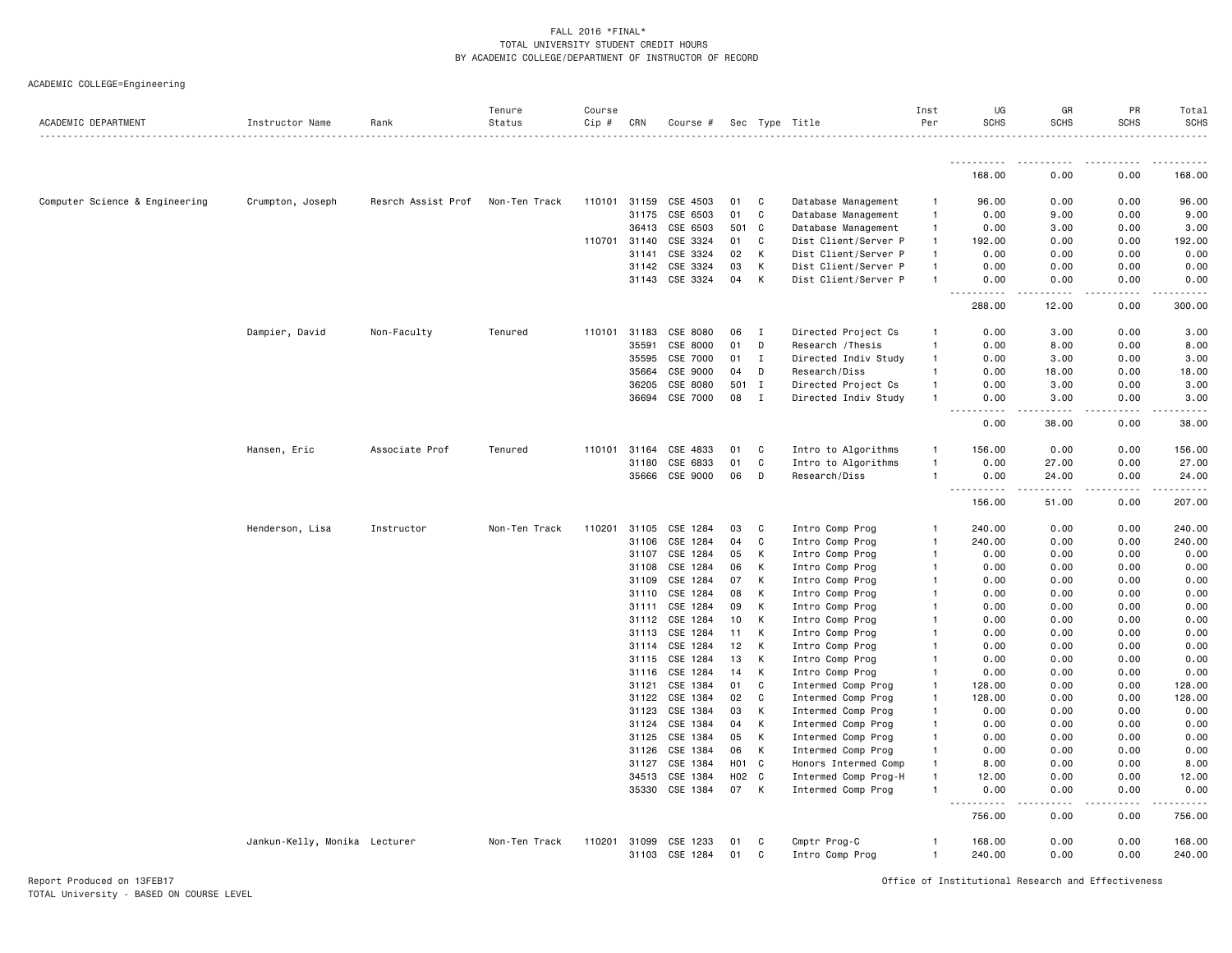|                                |                               |                                   | Tenure         | Course |              |                       |                 |              |                      | Inst           | UG                                | GR                | PR                           | Total                                                                                                                                                                                   |
|--------------------------------|-------------------------------|-----------------------------------|----------------|--------|--------------|-----------------------|-----------------|--------------|----------------------|----------------|-----------------------------------|-------------------|------------------------------|-----------------------------------------------------------------------------------------------------------------------------------------------------------------------------------------|
| ACADEMIC DEPARTMENT            | Instructor Name               | Rank                              | Status         | Cip #  | CRN          | Course #              |                 |              | Sec Type Title       | Per            | <b>SCHS</b>                       | <b>SCHS</b>       | <b>SCHS</b>                  | <b>SCHS</b><br>.                                                                                                                                                                        |
| Computer Science & Engineering | Jankun-Kelly, Monika Lecturer |                                   | Non-Ten Track  | 110201 | 31104        | CSE 1284              | 02              | C            | Intro Comp Prog      | $\mathbf{1}$   | 236.00                            | 0.00              | 0.00                         | 236.00                                                                                                                                                                                  |
|                                |                               |                                   |                |        | 31120        | CSE 1284              | HO1 B           |              | Honors Intro Comp Pr | $\mathbf{1}$   | 72.00                             | 0.00              | 0.00                         | 72.00                                                                                                                                                                                   |
|                                |                               |                                   |                |        | 35329        | CSE 1284              | H02 B           |              | Intro Comp Prog-Hono | $\overline{1}$ | 76.00                             | 0.00              | 0.00                         | 76.00                                                                                                                                                                                   |
|                                |                               |                                   |                |        |              |                       |                 |              |                      |                | $  -$<br>. <b>.</b><br>792.00     | $- - - -$<br>0.00 | .<br>0.00                    | .<br>792.00                                                                                                                                                                             |
|                                | Jankun-Kelly, T.              | Associate Prof                    | Tenured        | 110101 | 31185        | CSE 8080              | 11              | I            | Directed Project Cs  | -1             | 0.00                              | 3.00              | 0.00                         | 3.00                                                                                                                                                                                    |
|                                |                               |                                   |                |        | 35667        | CSE 9000              | 07              | D            | Research/Diss        | -1             | 0.00                              | 3.00              | 0.00                         | 3.00                                                                                                                                                                                    |
|                                |                               |                                   |                |        | 36264        | CSE 8990              | 04              | $\mathtt{C}$ | Special Topic in CS  | $\overline{1}$ | 0.00<br>$\sim$ $\sim$ $\sim$<br>. | 42.00<br>.        | 0.00<br>.                    | 42.00<br>.                                                                                                                                                                              |
|                                |                               |                                   |                |        |              |                       |                 |              |                      |                | 0.00                              | 48.00             | 0.00                         | 48.00                                                                                                                                                                                   |
|                                | Lee, David                    | Non-Faculty                       | Not Applicable | 110101 | 35297        | CSE 4990              | 01              | C            | Special Topic in CS  | $\mathbf{1}$   | 84.00                             | 0.00              | 0.00                         | 84.00                                                                                                                                                                                   |
|                                |                               |                                   |                |        | 35298        | CSE 6990              | 01              | C            | Special Topic in CSE | -1             | 0.00<br>$\sim$ $\sim$ $\sim$<br>. | 9.00<br>22222     | 0.00<br>.                    | 9.00<br>.                                                                                                                                                                               |
|                                |                               |                                   |                |        |              |                       |                 |              |                      |                | 84.00                             | 9.00              | 0.00                         | 93.00                                                                                                                                                                                   |
|                                | Lee, Sarah                    | Clinical Assist Pro Non-Ten Track |                | 110101 | 35299        | CSE 8990              | 01              | C            | Special Topic in CS  | -1             | 0.00                              | 72.00             | 0.00                         | 72.00                                                                                                                                                                                   |
|                                |                               |                                   |                |        | 36282        | CSE 4000              | 02              | $\mathbf I$  | Directed Indiv Study | $\overline{1}$ | 2.00                              | 0.00              | 0.00                         | 2.00                                                                                                                                                                                    |
|                                |                               |                                   |                | 110701 | 31098        | CSE 1002              | 01              | C            | Intro CSE            | $\overline{1}$ | 252.00                            | 0.00              | 0.00                         | 252.00                                                                                                                                                                                  |
|                                |                               |                                   |                |        | 31154        | CSE 4223              | 01              | C            | Manage Software Proj | $\overline{1}$ | 96.00                             | 0.00              | 0.00                         | 96.00                                                                                                                                                                                   |
|                                |                               |                                   |                |        |              | 31170 CSE 6223        | 01              | C            | Manage Software Proj | $\overline{1}$ | 0.00<br>.                         | 3.00<br>.         | 0.00<br>.                    | 3.00<br>$\frac{1}{2} \left( \frac{1}{2} \right) \left( \frac{1}{2} \right) \left( \frac{1}{2} \right) \left( \frac{1}{2} \right) \left( \frac{1}{2} \right) \left( \frac{1}{2} \right)$ |
|                                |                               |                                   |                |        |              |                       |                 |              |                      |                | 350.00                            | 75.00             | 0.00                         | 425.00                                                                                                                                                                                  |
|                                | Luke, Edward                  | Professor                         | Tenured        | 110101 | 31149        | CSE 4163              | 01              | C            | Des Parallel Alg     | -1             | 9.00                              | 0.00              | 0.00                         | 9.00                                                                                                                                                                                    |
|                                |                               |                                   |                |        | 31166        | CSE 6163              | 01              | C            | Des Parallel Alg     | -1             | 0.00                              | 18.00             | 0.00                         | 18.00                                                                                                                                                                                   |
|                                |                               |                                   |                |        | 35306        | CSE 6163              | 501             | C            | Des Parallel Alg     | -1             | 0.00                              | 6.00              | 0.00                         | 6.00                                                                                                                                                                                    |
|                                |                               |                                   |                | 140201 | 35973        | ASE 9000              | 09              | D            | Research/Diss        | -1             | 0.00                              | 12.00             | 0.00                         | 12.00                                                                                                                                                                                   |
|                                |                               |                                   |                |        | 309999 36104 | <b>CME 9000</b>       | 05              | D            | Research/Dis         | -1             | 0.00                              | 6.00              | 0.00                         | 6.00<br>$\frac{1}{2}$                                                                                                                                                                   |
|                                |                               |                                   |                |        |              |                       |                 |              |                      |                | 9.00                              | 42.00             | 0.00                         | 51.00                                                                                                                                                                                   |
|                                | McGrew, Robert                | Lecturer                          | Non-Ten Track  |        | 110101 31172 | CSE 6243              | 01              | C            | Info & Computer Secu | 1              | 0.00                              | 9.00              | 0.00                         | 9.00                                                                                                                                                                                    |
|                                |                               |                                   |                |        | 111003 31156 | CSE 4243              | 01              | $\mathtt{C}$ | Info & Computer Secu | $\overline{1}$ | 81.00                             | 0.00              | 0.00                         | 81.00                                                                                                                                                                                   |
|                                |                               |                                   |                |        | 141001 31450 | ECE 4763              | 01              | C            | Info and Computer Se | -1             | 3.00<br>$\sim$ $\sim$<br>.        | 0.00<br>.         | 0.00<br>$\sim$ $\sim$ $\sim$ | 3.00<br>----                                                                                                                                                                            |
|                                |                               |                                   |                |        |              |                       |                 |              |                      |                | 84.00                             | 9.00              | 0.00                         | 93.00                                                                                                                                                                                   |
|                                | Morris, Gerald                | Lecturer                          | Non-Ten Track  |        |              | 110701 34516 CSE 6753 | 01              | C            | Computation Fundamen | -1             | 0.00                              | 12.00             | 0.00                         | 12.00                                                                                                                                                                                   |
|                                |                               |                                   |                |        |              | 35309 CSE 6753        | 501 C           |              | Computation Fundamen | $\overline{1}$ | 0.00<br>$\sim$ $\sim$ $\sim$<br>. | 9.00<br>.         | 0.00<br>.                    | 9.00<br>$\frac{1}{2} \left( \frac{1}{2} \right) \left( \frac{1}{2} \right) \left( \frac{1}{2} \right) \left( \frac{1}{2} \right)$                                                       |
|                                |                               |                                   |                |        |              |                       |                 |              |                      |                | 0.00                              | 21.00             | 0.00                         | 21.00                                                                                                                                                                                   |
|                                | Pape, Patrick                 | Resrch Assist Prof                | Non-Ten Track  |        |              | 110101 31173 CSE 6273 | 01              | C            | Intro to Computer Fo | $\overline{1}$ | 0.00                              | 18.00             | 0.00                         | 18.00                                                                                                                                                                                   |
|                                |                               |                                   |                |        |              | 111003 31157 CSE 4273 | 01              | C            | Intro to Computer Fo | -1             | 150.00                            | 0.00              | 0.00                         | 150.00<br>.                                                                                                                                                                             |
|                                |                               |                                   |                |        |              |                       |                 |              |                      |                | $ -$<br>150.00                    | 18.00             | .<br>0.00                    | 168.00                                                                                                                                                                                  |
|                                | Perkins, Andy                 | Associate Prof                    | Tenured        |        | 110201 31135 | CSE 2813              | 01              | C            | Discrete Structures  | -1             | 156.00                            | 0.00              | 0.00                         | 156.00                                                                                                                                                                                  |
|                                |                               |                                   |                |        | 31137        | CSE 2813              | HO <sub>1</sub> | $\mathbf{C}$ | Honors Discrete Stru | $\overline{1}$ | 3.00                              | 0.00              | 0.00                         | 3.00                                                                                                                                                                                    |
|                                |                               |                                   |                |        | 31160        | CSE 4613              | 01              | C            | Bio-computing        | $\mathbf{1}$   | 15.00                             | 0.00              | 0.00                         | 15.00                                                                                                                                                                                   |
|                                |                               |                                   |                |        | 31176        | CSE 6613              | 01              | $\mathtt{C}$ | Bio-computing        | $\overline{1}$ | 0.00                              | 39.00             | 0.00                         | 39.00                                                                                                                                                                                   |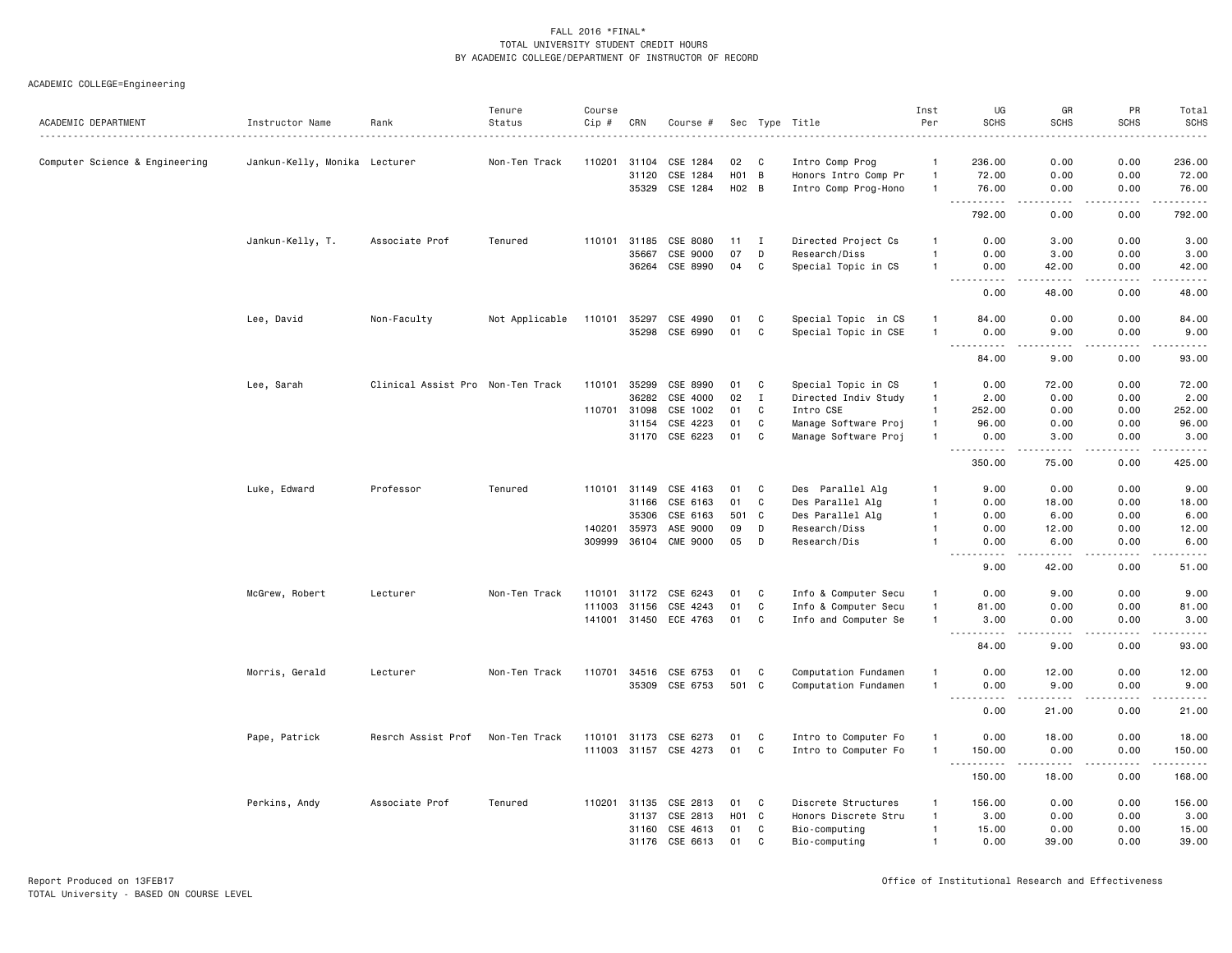|                                |                                     |                | Tenure         | Course |              |                       |                  |                |                      | Inst           | UG                                                                                                                                                 | GR                | PR          | Total                     |
|--------------------------------|-------------------------------------|----------------|----------------|--------|--------------|-----------------------|------------------|----------------|----------------------|----------------|----------------------------------------------------------------------------------------------------------------------------------------------------|-------------------|-------------|---------------------------|
| ACADEMIC DEPARTMENT            | Instructor Name                     | Rank           | Status         | Cip #  | CRN          | Course #              |                  |                | Sec Type Title       | Per            | <b>SCHS</b>                                                                                                                                        | <b>SCHS</b>       | <b>SCHS</b> | <b>SCHS</b>               |
|                                |                                     |                |                |        |              |                       |                  |                |                      |                | 174.00                                                                                                                                             | 39.00             | 0.00        | 213.00                    |
|                                |                                     |                |                |        |              |                       |                  |                |                      |                |                                                                                                                                                    |                   |             |                           |
| Computer Science & Engineering | Ramkumar, Mahalingam Associate Prof |                | Tenured        |        | 110101 31148 | CSE 4153              | 01               | C              | Data Comm Networks   | 1              | 66.00                                                                                                                                              | 0.00              | 0.00        | 66.00                     |
|                                |                                     |                |                |        | 31165        | CSE 6153              | 01               | C              | Data Comm Networks   | -1             | 0.00                                                                                                                                               | 12.00             | 0.00        | 12.00                     |
|                                |                                     |                |                |        | 35655        | CSE 8000              | 10               | D              | Research / Thesis    | -1             | 0.00                                                                                                                                               | 3.00              | 0.00        | 3.00                      |
|                                |                                     |                |                |        | 35670        | CSE 9000              | 10               | D              | Research/Diss        | -1             | 0.00                                                                                                                                               | 3.00              | 0.00        | 3.00                      |
|                                |                                     |                |                |        | 141001 31453 | ECE 4833              | 01               | C              | Data Comm Networks   | -1             | 48.00<br>.                                                                                                                                         | 0.00<br>.         | 0.00<br>.   | 48.00<br>.                |
|                                |                                     |                |                |        |              |                       |                  |                |                      |                | 114.00                                                                                                                                             | 18.00             | 0.00        | 132.00                    |
|                                | Reese, Donna                        | Professor      | Tenured        |        | 110101 31145 | CSE 3981              | 01               | C              | Computer Ethics      | -1             | 13.00                                                                                                                                              | 0.00              | 0.00        | 13.00                     |
|                                |                                     |                |                |        | 31146        | CSE 3981              | 02               | C              | Computer Ethics      | -1             | 13.00                                                                                                                                              | 0.00              | 0.00        | 13.00                     |
|                                |                                     |                |                |        | 31181        | CSE 8011              | 01               | s              | Seminar              | -1             | 0.00                                                                                                                                               | 33.00             | 0.00        | 33.00                     |
|                                |                                     |                |                |        | 35656        | CSE 8000              | 11               | D              | Research / Thesis    | $\mathbf{1}$   | 0.00                                                                                                                                               | 20.00             | 0.00        | 20.00                     |
|                                |                                     |                |                | 110201 | 31119        | CSE 1284              | DO 1             | $\overline{B}$ | Intro Comp Prog      | -1             | 40.00                                                                                                                                              | 0.00              | 0.00        | 40.00                     |
|                                |                                     |                |                | 521003 | 32225        | FYE 1001              | F <sub>0</sub> 5 | C              | Freshman Year Experi | $\overline{1}$ | 18.00                                                                                                                                              | 0.00              | 0.00        | 18.00                     |
|                                |                                     |                |                |        |              | 32226 FYE 1001        | F06 C            |                | Freshman Year Experi | $\overline{1}$ | 10.00<br>.                                                                                                                                         | 0.00              | 0.00        | 10.00                     |
|                                |                                     |                |                |        |              |                       |                  |                |                      |                | 94.00                                                                                                                                              | 53.00             | 0.00        | 147.00                    |
|                                | Ritter, Thomas                      | Non-Faculty    | Not Applicable | 110101 | 31163        | CSE 4733              | 01               | C              | Operating Systems I  | 1              | 129.00                                                                                                                                             | 0.00              | 0.00        | 129.00                    |
|                                |                                     |                |                |        | 31179        | CSE 6733              | 01               | C              | Operating Systems I  | $\overline{1}$ | 0.00                                                                                                                                               | 15.00             | 0.00        | 15.00                     |
|                                |                                     |                |                |        |              |                       |                  |                |                      |                | <u>.</u><br>129.00                                                                                                                                 | <u>.</u><br>15.00 | .<br>0.00   | $- - - - - - -$<br>144.00 |
|                                | Swan, John                          | Professor      | Tenured        |        |              | 110101 31162 CSE 4713 | 01               | C              | Prog Languages       | -1             | 87.00                                                                                                                                              | 0.00              | 0.00        | 87.00                     |
|                                |                                     |                |                |        | 31178        | CSE 6713              | 01               | C              | Prog Languages       | -1             | 0.00                                                                                                                                               | 21.00             | 0.00        | 21.00                     |
|                                |                                     |                |                |        | 35657        | CSE 8000              | 12               | D              | Research / Thesis    | $\overline{1}$ | 0.00                                                                                                                                               | 1.00              | 0.00        | 1.00                      |
|                                |                                     |                |                |        |              | 35672 CSE 9000        | 12               | D              | Research/Diss        | -1             | 0.00                                                                                                                                               | 10.00             | 0.00        | 10.00                     |
|                                |                                     |                |                |        |              | 36667 CSE 7000        | 06               | I              | Directed Indiv Study | -1             | 0.00                                                                                                                                               | 3.00              | 0.00        | 3.00                      |
|                                |                                     |                |                |        |              |                       |                  |                |                      |                | 87.00                                                                                                                                              | 35.00             | 0.00        | 122.00                    |
|                                | Williams, Byron                     | Assistant Prof | Ten Track      | 110101 | 31155        | CSE 4233              | 01               | C              | SW Arch & Design     | $\overline{1}$ | 105.00                                                                                                                                             | 0.00              | 0.00        | 105.00                    |
|                                |                                     |                |                |        | 31171        | CSE 6233              | 01               | C              | SW Arch & Design     | $\mathbf{1}$   | 0.00                                                                                                                                               | 3.00              | 0.00        | 3.00                      |
|                                |                                     |                |                |        | 35328        | CSE 3213              | 01               | L.             | Software Eng Sr Proj | $\mathbf{1}$   | 93.00                                                                                                                                              | 0.00              | 0.00        | 93.00                     |
|                                |                                     |                |                |        | 35396        | CSE 4000              | 01               | $\mathbf{I}$   | Directed Indiv Study | $\overline{1}$ | 3.00                                                                                                                                               | 0.00              | 0.00        | 3.00                      |
|                                |                                     |                |                |        | 35673        | CSE 9000              | 13               | D              | Research/Diss        | $\overline{1}$ | 0.00                                                                                                                                               | 36.00             | 0.00        | 36.00                     |
|                                |                                     |                |                |        | 36920        | CSE 7000              | 10               | $\mathbf{I}$   | Directed Indiv Study | -1             | 0.00<br>$\sim$ $\sim$<br>$\frac{1}{2} \left( \frac{1}{2} \right) \left( \frac{1}{2} \right) \left( \frac{1}{2} \right) \left( \frac{1}{2} \right)$ | 3.00<br>.         | 0.00<br>.   | 3.00<br>.                 |
|                                |                                     |                |                |        |              |                       |                  |                |                      |                | 201.00                                                                                                                                             | 42.00             | 0.00        | 243.00                    |
|                                | Young, Maxwell                      | Assistant Prof | Ten Track      |        | 110101 35301 | CSE 8990              | 03               | C              | Special Topic in CS  | -1             | 0.00                                                                                                                                               | 60.00             | 0.00        | 60.00                     |
|                                |                                     |                |                |        |              | 35659 CSE 8000        | 14               | D              | Research / Thesis    | $\overline{1}$ | 0.00<br>.                                                                                                                                          | 2.00              | 0.00        | 2.00                      |
|                                |                                     |                |                |        |              |                       |                  |                |                      |                | $\sim$ $\sim$ $\sim$<br>0.00                                                                                                                       | -----<br>62.00    | .<br>0.00   | . <u>.</u> .<br>62.00     |
|                                | Zhang, Song                         | Associate Prof | Tenured        | 110101 | 31158        | CSE 4413              | 01               | C              | Computer Graphics    | 1              | 36.00                                                                                                                                              | 0.00              | 0.00        | 36.00                     |
|                                |                                     |                |                |        | 31174        | CSE 6413              | 01               | C              | Computer Graphics    | -1             | 0.00                                                                                                                                               | 27.00             | 0.00        | 27.00                     |
|                                |                                     |                |                |        | 35660        | CSE 8000              | 15               | D              | Research / Thesis    | -1             | 0.00                                                                                                                                               | 10.00             | 0.00        | 10.00                     |
|                                |                                     |                |                |        | 35675        | CSE 9000              | 15               | D              | Research/Diss        | $\overline{1}$ | 0.00                                                                                                                                               | 15.00             | 0.00        | 15.00                     |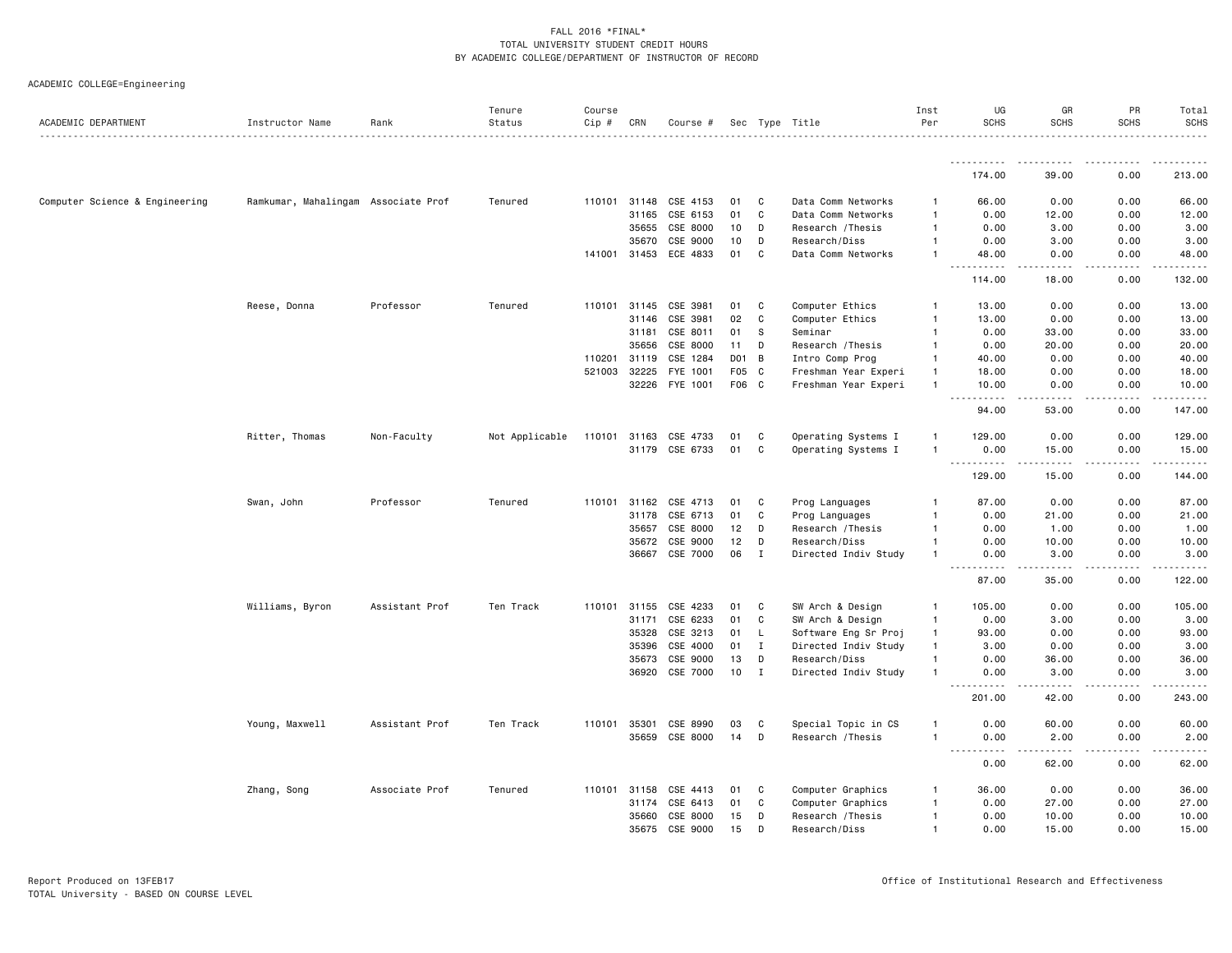| ACADEMIC DEPARTMENT                    | Instructor Name | Rank | Tenure<br>Status | Course<br>Cip #<br>CRN | Course # |  | Sec Type Title | Inst<br>Per | UG<br><b>SCHS</b> | GR<br><b>SCHS</b> | PR<br><b>SCHS</b>     | Total<br><b>SCHS</b> |
|----------------------------------------|-----------------|------|------------------|------------------------|----------|--|----------------|-------------|-------------------|-------------------|-----------------------|----------------------|
|                                        |                 |      |                  |                        |          |  |                |             | .<br>36.00        | .<br>52.00        | .<br>0.00             | .<br>88.00           |
| ====================================== |                 |      |                  |                        |          |  |                |             | ==========        | ==========        | ==========            | -----------          |
| Computer Science & Engineering         |                 |      |                  |                        |          |  |                |             | 4768.00           | 870.00            | 0.00                  | 5638,00              |
| ====================================== |                 |      |                  |                        |          |  |                |             | =========         | ==========        | $=$ = = = = = = = = = |                      |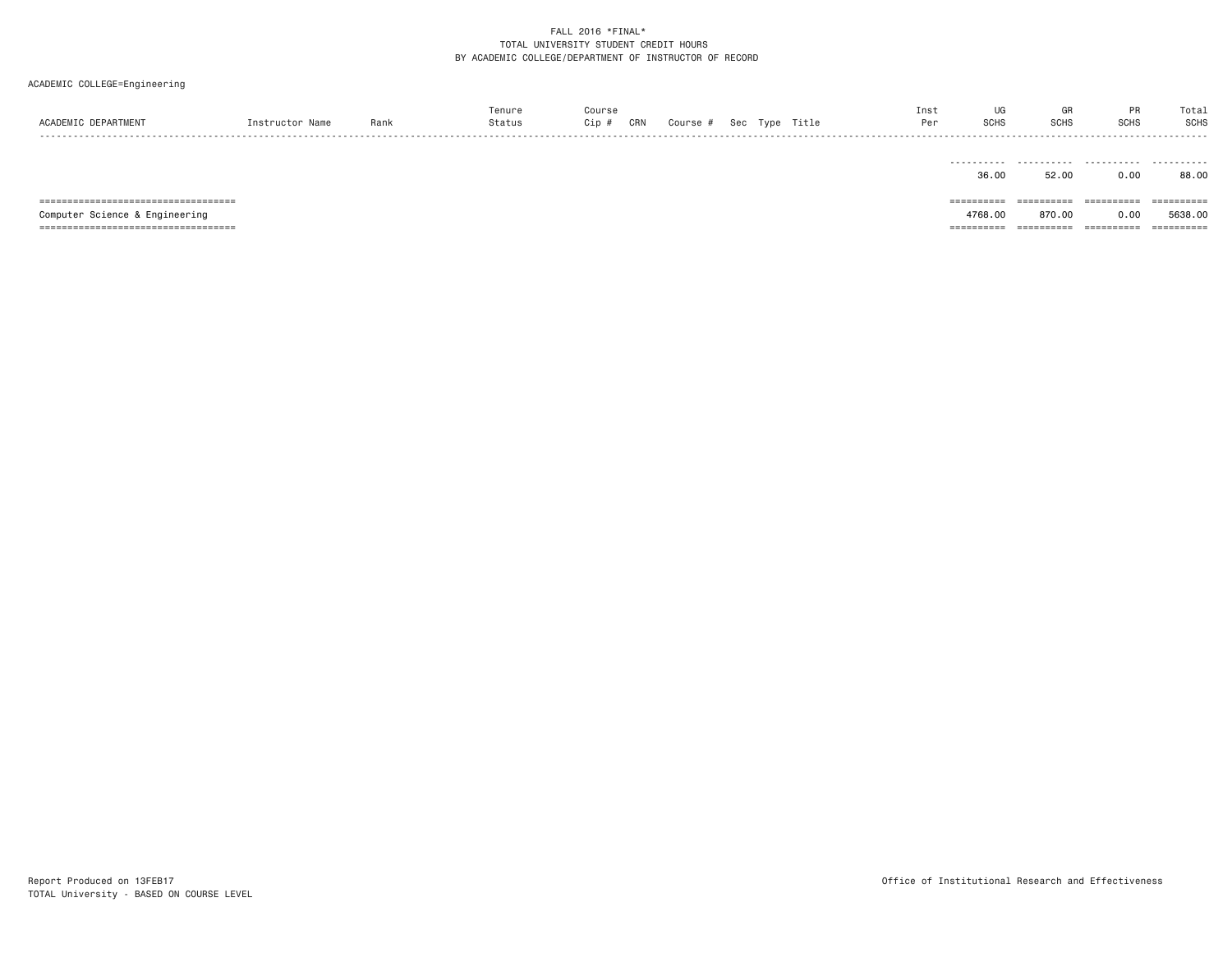ACADEMIC COLLEGE=Engineering

| ACADEMIC DEPARTMENT               | Instructor Name    | Rank           | Tenure<br>Status | Course<br>Cip # | CRN   | Course #              |       |             | Sec Type Title       | Inst<br>Per    | UG<br><b>SCHS</b>                                                                                                                 | GR<br><b>SCHS</b>    | PR<br><b>SCHS</b> | Total<br><b>SCHS</b><br>$- - - -$ |
|-----------------------------------|--------------------|----------------|------------------|-----------------|-------|-----------------------|-------|-------------|----------------------|----------------|-----------------------------------------------------------------------------------------------------------------------------------|----------------------|-------------------|-----------------------------------|
| Electrical & Computer Engineering | Abdelwahed, Sherif | Associate Prof | Tenured          | 141001          | 34942 | ECE 9000              | 501   | D           | Research/Diss        | 1              | 0.00                                                                                                                              | 4.00                 | 0.00              | 4.00                              |
|                                   |                    |                |                  |                 | 35789 | ECE 8000              | 01    | D           | Research/Thesis      | $\mathbf{1}$   | 0.00                                                                                                                              | 14.00                | 0.00              | 14.00                             |
|                                   |                    |                |                  |                 | 35806 | ECE 9000              | 01    | D           | Research/Diss        | $\mathbf{1}$   | 0.00                                                                                                                              | 33.00                | 0.00              | 33.00                             |
|                                   |                    |                |                  |                 | 36411 | ECE 7000              | 04    | I           | Directed Indiv Study | $\mathbf{1}$   | 0.00                                                                                                                              | 3.00                 | 0.00              | 3.00<br>$\cdots$                  |
|                                   |                    |                |                  |                 |       |                       |       |             |                      |                | 0.00                                                                                                                              | 54.00                | 0.00              | 54.00                             |
|                                   | Anderson, Derek    | Assistant Prof | Ten Track        | 141001          | 31403 | ECE 3443              | 01    | C           | Signals and Systems  | $\mathbf{1}$   | 90.00                                                                                                                             | 0.00                 | 0.00              | 90.00                             |
|                                   |                    |                |                  |                 | 34968 | ECE 8000              | 502   | D           | Research/Thesis      | $\mathbf{1}$   | 0.00                                                                                                                              | 6.00                 | 0.00              | 6.00                              |
|                                   |                    |                |                  |                 | 35790 | ECE 8000              | 02    | D           | Research/Thesis      | $\mathbf{1}$   | 0.00                                                                                                                              | 42.00                | 0.00              | 42.00                             |
|                                   |                    |                |                  |                 | 35807 | ECE 9000              | 02    | D           | Research/Diss        | $\mathbf{1}$   | 0.00                                                                                                                              | 21.00                | 0.00              | 21.00<br>وساعات                   |
|                                   |                    |                |                  |                 |       |                       |       |             |                      |                | 90.00                                                                                                                             | 69.00                | 0.00              | 159.00                            |
|                                   | Ball, John         | Assistant Prof | Ten Track        | 141001          | 31437 | ECE 4413              | 01    | C           | Digital Signal Proce | -1             | 45.00                                                                                                                             | 0.00                 | 0.00              | 45.00                             |
|                                   |                    |                |                  |                 | 31458 | ECE 6413              | 01    | C           | Digital Signal Proce | $\overline{1}$ | 0.00                                                                                                                              | 39.00                | 0.00              | 39.00                             |
|                                   |                    |                |                  |                 | 34120 | ECE 6413              | 501   | C           | Digital Signal Proce | $\overline{1}$ | 0.00                                                                                                                              | 18.00                | 0.00              | 18.00                             |
|                                   |                    |                |                  |                 | 35791 | ECE 8000              | 03    | D           | Research/Thesis      | 1              | 0.00                                                                                                                              | 10.00                | 0.00              | 10.00                             |
|                                   |                    |                |                  |                 | 35808 | ECE 9000              | 03    | D           | Research/Diss        |                | 0.00<br>$\frac{1}{2} \left( \frac{1}{2} \right) \left( \frac{1}{2} \right) \left( \frac{1}{2} \right) \left( \frac{1}{2} \right)$ | 27.00                | 0.00              | 27.00<br>.                        |
|                                   |                    |                |                  |                 |       |                       |       |             |                      |                | 45.00                                                                                                                             | 94.00                | 0.00              | 139.00                            |
|                                   | Bruce, Jerry       | Associate Prof | Tenured          | 140901          | 31444 | ECE 4723              | 01    | B           | Embedded Systems     | 1              | 24.00                                                                                                                             | 0.00                 | 0.00              | 24.00                             |
|                                   |                    |                |                  | 141001          | 31373 | ECE 1002              | 01    | B           | Intro to ECE         | $\overline{1}$ | 184.00                                                                                                                            | 0.00                 | 0.00              | 184.00                            |
|                                   |                    |                |                  |                 | 35792 | ECE 8000              | 04    | D           | Research/Thesis      | $\overline{1}$ | 0.00                                                                                                                              | 7.00                 | 0.00              | 7.00                              |
|                                   |                    |                |                  |                 | 35809 | ECE 9000              | 04    | D           | Research/Diss        | 1              | 0.00                                                                                                                              | 1.00                 | 0.00              | 1.00                              |
|                                   |                    |                |                  |                 | 36408 | ECE 7000              | 01    | $\mathbf I$ | Directed Indiv Study | $\mathbf{1}$   | 0.00<br>.                                                                                                                         | 3.00<br>.            | 0.00<br>د د د د   | 3.00<br>.                         |
|                                   |                    |                |                  |                 |       |                       |       |             |                      |                | 208.00                                                                                                                            | 11.00                | 0.00              | 219.00                            |
|                                   | Dabbiru, Lalitha   | Non-Faculty    | Not Applicable   |                 |       | 141001 31385 ECE 3413 | 01 C  |             | Intro to Electronic  | -1             | 264.00<br>$\sim$ $\sim$ $\sim$<br>.                                                                                               | 0.00<br>.            | 0.00<br>.         | 264.00<br>.                       |
|                                   |                    |                |                  |                 |       |                       |       |             |                      |                | 264.00                                                                                                                            | 0.00                 | 0.00              | 264.00                            |
|                                   | Donohoe, John      | Professor      | Tenured          | 110701          | 34718 | ECE 6323              | 501 C |             | Electromagnetic Comp | $\overline{1}$ | 0.00                                                                                                                              | 12.00                | 0.00              | 12.00                             |
|                                   |                    |                |                  | 141001          | 34498 | ECE 4323              | 01    | C           | Electromagnetic Comp | $\overline{1}$ | 3.00                                                                                                                              | 0.00                 | 0.00              | 3.00                              |
|                                   |                    |                |                  |                 | 34971 | ECE 8000              | 505 D |             | Research/Thesis      | $\mathbf{1}$   | 0.00                                                                                                                              | 1.00                 | 0.00              | 1.00                              |
|                                   |                    |                |                  |                 |       | 35810 ECE 9000        | 05    | D           | Research/Diss        | $\mathbf{1}$   | 0.00<br>.                                                                                                                         | 3.00<br><u>.</u>     | 0.00<br>.         | 3.00<br>$\cdots$                  |
|                                   |                    |                |                  |                 |       |                       |       |             |                      |                | 3.00                                                                                                                              | 16.00                | 0.00              | 19.00                             |
|                                   | Du, Qian           | Professor      | Tenured          | 141001          | 34506 | ECE 8493              | 01    | C           | Neural Networks      | 1              | 0.00                                                                                                                              | 30.00                | 0.00              | 30.00                             |
|                                   |                    |                |                  |                 | 34721 | ECE 8493              | 501 C |             | Neural Networks      | $\mathbf{1}$   | 0.00                                                                                                                              | 21.00                | 0.00              | 21.00                             |
|                                   |                    |                |                  |                 | 34951 | ECE 9000              | 506   | D           | Research/Diss        | $\mathbf{1}$   | 0.00                                                                                                                              | 1.00                 | 0.00              | 1.00                              |
|                                   |                    |                |                  |                 |       | 35811 ECE 9000        | 06    | D           | Research/Diss        | $\mathbf{1}$   | 0.00<br>$  -$<br>.                                                                                                                | 14.00<br>$- - - - -$ | 0.00<br>.         | 14.00<br>.                        |
|                                   |                    |                |                  |                 |       |                       |       |             |                      |                | 0.00                                                                                                                              | 66.00                | 0.00              | 66.00                             |
|                                   | Follett, Randolph  | Associate Prof | Tenured          | 140201          | 30401 | ASE 1501              | 01    | E           | Design Competition   | 0.5            | 6.50                                                                                                                              | 0.00                 | 0.00              | 6.50                              |
|                                   |                    |                |                  | 141001          | 31439 | ECE 4522              | 01    | B           | EE Design II         | $\overline{1}$ | 34.00                                                                                                                             | 0.00                 | 0.00              | 34.00                             |
|                                   |                    |                |                  |                 | 31441 | ECE 4542              | 01    | B           | CPE Design II        | $\overline{1}$ | 16.00                                                                                                                             | 0.00                 | 0.00              | 16.00                             |
|                                   |                    |                |                  |                 | 31454 | ECE 4913              | 01    | C           | Feedback Con Sys I   | $\mathbf{1}$   | 21.00                                                                                                                             | 0.00                 | 0.00              | 21.00                             |
|                                   |                    |                |                  |                 | 31471 | ECE 6913              | 01    | C           | Fdbk Con Sys I       | $\mathbf{1}$   | 0.00                                                                                                                              | 12.00                | 0.00              | 12.00                             |
|                                   |                    |                |                  |                 | 35795 | ECE 8000              | 07    | D           | Research/Thesis      | $\overline{1}$ | 0.00                                                                                                                              | 7.00                 | 0.00              | 7.00                              |

Report Produced on 13FEB17 Office of Institutional Research and Effectiveness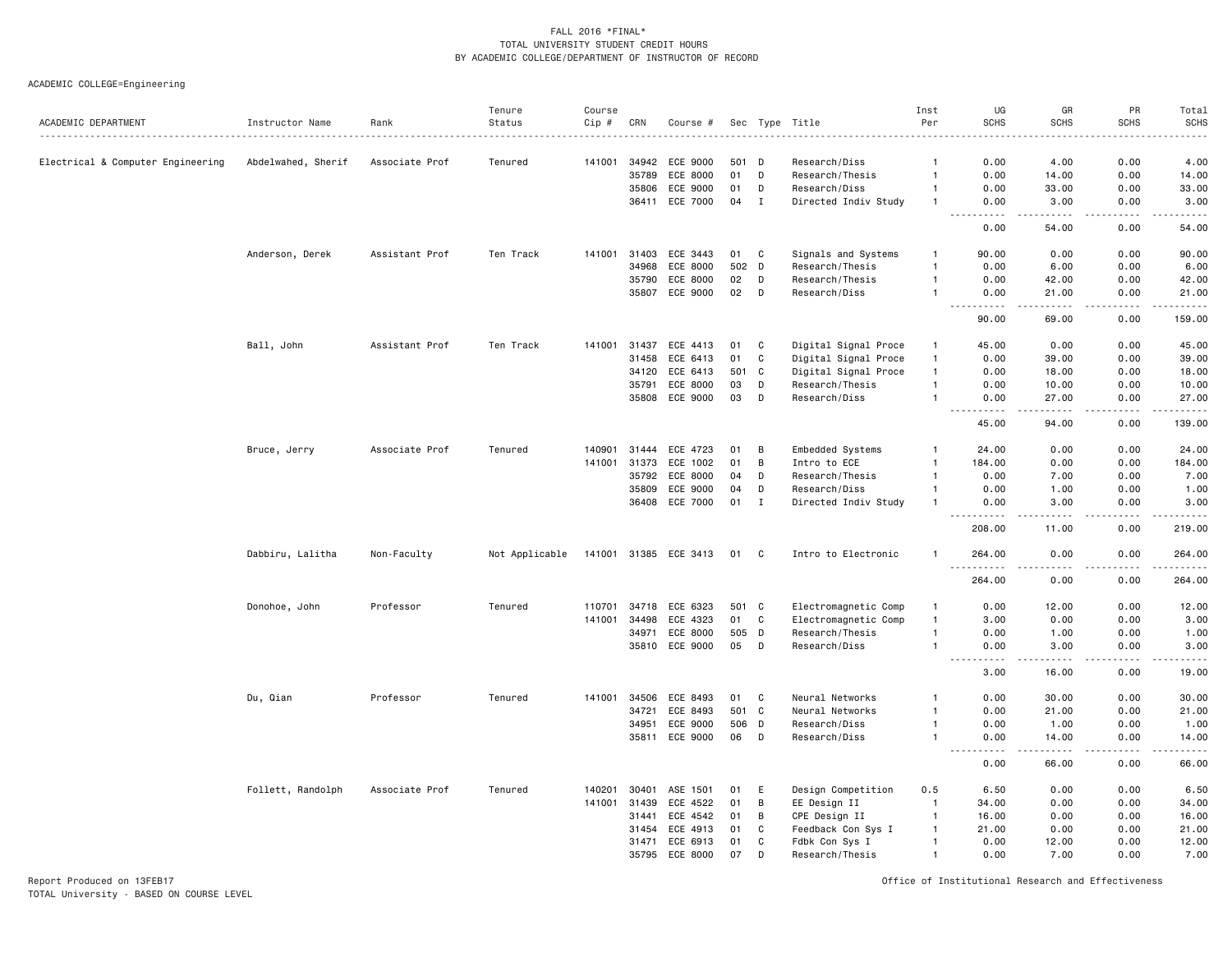|                                   |                                     |                | Tenure    | Course |              |                |       |              |                      | Inst           | UG                                            | GR                                                                                                                                                            | PR            | Total                        |
|-----------------------------------|-------------------------------------|----------------|-----------|--------|--------------|----------------|-------|--------------|----------------------|----------------|-----------------------------------------------|---------------------------------------------------------------------------------------------------------------------------------------------------------------|---------------|------------------------------|
| ACADEMIC DEPARTMENT               | Instructor Name                     | Rank           | Status    | Cip #  | CRN          | Course #       |       |              | Sec Type Title       | Per            | <b>SCHS</b>                                   | <b>SCHS</b>                                                                                                                                                   | <b>SCHS</b>   | <b>SCHS</b><br>$- - - - - -$ |
|                                   |                                     |                |           |        |              |                |       |              |                      |                | .                                             | .                                                                                                                                                             |               | .                            |
|                                   |                                     |                |           |        |              |                |       |              |                      |                | 77.50                                         | 19.00                                                                                                                                                         | 0.00          | 96.50                        |
| Electrical & Computer Engineering | Fowler, James                       | Professor      | Tenured   | 141001 |              | 34953 ECE 9000 | 508   | D            | Research/Diss        | -1             | 0.00                                          | 6.00                                                                                                                                                          | 0.00          | 6.00                         |
|                                   |                                     |                |           |        | 35159        | ECE 8483       | 01    | C            | Image and Video Codi | $\overline{1}$ | 0.00                                          | 6.00                                                                                                                                                          | 0.00          | 6.00                         |
|                                   |                                     |                |           |        | 35796        | ECE 8000       | 08    | D            | Research/Thesis      | $\mathbf{1}$   | 0.00                                          | 19.00                                                                                                                                                         | 0.00          | 19.00                        |
|                                   |                                     |                |           |        |              | 35813 ECE 9000 | 08    | D            | Research/Diss        | $\overline{1}$ | 0.00                                          | 14.00                                                                                                                                                         | 0.00          | 14.00                        |
|                                   |                                     |                |           |        |              |                |       |              |                      |                | $\sim$<br>$\sim$ $\sim$ $\sim$ $\sim$<br>0.00 | .<br>45.00                                                                                                                                                    | -----<br>0.00 | .<br>45.00                   |
|                                   | Fu, Yong                            | Associate Prof | Tenured   |        | 141001 31442 | ECE 4613       | 01    | C            | Pwr Transmission Sys | $\mathbf{1}$   | 54.00                                         | 0.00                                                                                                                                                          | 0.00          | 54.00                        |
|                                   |                                     |                |           |        | 31459        | ECE 6613       | 01    | $\mathbf{C}$ | Pwr Transmission Sys | $\overline{1}$ | 0.00                                          | 30.00                                                                                                                                                         | 0.00          | 30.00                        |
|                                   |                                     |                |           |        | 34507        | ECE 8683       | 01    | C            | Power Sys Opt & Cont | $\mathbf{1}$   | 0.00                                          | 24.00                                                                                                                                                         | 0.00          | 24.00                        |
|                                   |                                     |                |           |        | 34719        | ECE 6613       | 501 C |              | Pwr Transmission Sys | $\mathbf{1}$   | 0.00                                          | 18.00                                                                                                                                                         | 0.00          | 18.00                        |
|                                   |                                     |                |           |        | 34722        | ECE 8683       | 501 C |              | Power Sys Opt & Cont | $\overline{1}$ | 0.00                                          | 6.00                                                                                                                                                          | 0.00          | 6.00                         |
|                                   |                                     |                |           |        | 34955        | ECE 9000       | 509   | D            | Research/Diss        | $\overline{1}$ | 0.00                                          | 3.00                                                                                                                                                          | 0.00          | 3.00                         |
|                                   |                                     |                |           |        |              | 35814 ECE 9000 | 09    | D            | Research/Diss        | -1             | 0.00                                          | 17.00                                                                                                                                                         | 0.00          | 17.00                        |
|                                   |                                     |                |           |        |              |                |       |              |                      |                | $ -$<br>.<br>54.00                            | .<br>98.00                                                                                                                                                    | .<br>0.00     | .<br>152.00                  |
|                                   | Jones, Bryan                        | Associate Prof | Tenured   | 141001 | 31422        | ECE 3724       | 01    | C            | Microprocessors      | -1             | 160.00                                        | 0.00                                                                                                                                                          | 0.00          | 160.00                       |
|                                   |                                     |                |           |        | 31423        | ECE 3724       | 02    | C            | Microprocessors      | $\overline{1}$ | 188.00                                        | 0.00                                                                                                                                                          | 0.00          | 188.00                       |
|                                   |                                     |                |           |        | 31424        | ECE 3724       | 03    | К            | Microprocessors      | $\overline{1}$ | 0.00                                          | 0.00                                                                                                                                                          | 0.00          | 0.00                         |
|                                   |                                     |                |           |        | 31425        | ECE 3724       | 04    | К            | Microprocessors      | -1             | 0.00                                          | 0.00                                                                                                                                                          | 0.00          | 0.00                         |
|                                   |                                     |                |           |        | 31426        | ECE 3724       | 05    | К            | Microprocessors      | -1             | 0.00                                          | 0.00                                                                                                                                                          | 0.00          | 0.00                         |
|                                   |                                     |                |           |        | 31427        | ECE 3724       | 06    | К            | Microprocessors      | 1              | 0.00                                          | 0.00                                                                                                                                                          | 0.00          | 0.00                         |
|                                   |                                     |                |           |        | 31428        | ECE 3724       | 07    | К            | Microprocessors      | -1             | 0.00                                          | 0.00                                                                                                                                                          | 0.00          | 0.00                         |
|                                   |                                     |                |           |        | 31429        | ECE 3724       | 08    | к            | Microprocessors      | -1             | 0.00                                          | 0.00                                                                                                                                                          | 0.00          | 0.00                         |
|                                   |                                     |                |           |        | 31430        | ECE 3724       | 09    | к            | Microprocessors      | 1              | 0.00                                          | 0.00                                                                                                                                                          | 0.00          | 0.00                         |
|                                   |                                     |                |           |        | 31431        | ECE 3724       | 10    | К            | Microprocessors      | -1             | 0.00                                          | 0.00                                                                                                                                                          | 0.00          | 0.00                         |
|                                   |                                     |                |           |        |              | 31432 ECE 3724 | 11    | К            | Microprocessors      | -1             | 0.00                                          | 0.00                                                                                                                                                          | 0.00          | 0.00                         |
|                                   |                                     |                |           |        | 31438        | ECE 4512       | 01    | B            | EE Design I          | $\overline{1}$ | 48.00                                         | 0.00                                                                                                                                                          | 0.00          | 48.00                        |
|                                   |                                     |                |           |        | 31440        | ECE 4532       | 01    | B            | CPE Design I         | -1             | 14.00                                         | 0.00                                                                                                                                                          | 0.00          | 14.00                        |
|                                   |                                     |                |           |        |              | 35815 ECE 9000 | 10    | D            | Research/Diss        | 1              | 0.00                                          | 1.00                                                                                                                                                          | 0.00          | 1.00                         |
|                                   |                                     |                |           |        |              |                |       |              |                      |                | .<br>410.00                                   | $\sim$ $\sim$ $\sim$<br>1.00                                                                                                                                  | .<br>0.00     | . <b>.</b><br>411.00         |
|                                   | Karimi-Ghartemani, M Associate Prof |                | Ten Track | 141001 | 31404        | ECE 3614       | 01    | C            | Fundamentals of Ener | $\mathbf{1}$   | 88.00                                         | 0.00                                                                                                                                                          | 0.00          | 88.00                        |
|                                   |                                     |                |           |        | 31405        | ECE 3614       | 02    | К            | Fundamentals of Ener | $\overline{1}$ | 0.00                                          | 0.00                                                                                                                                                          | 0.00          | 0.00                         |
|                                   |                                     |                |           |        | 31406        | ECE 3614       | 03    | к            | Fundamentals of Ener | $\mathbf{1}$   | 0.00                                          | 0.00                                                                                                                                                          | 0.00          | 0.00                         |
|                                   |                                     |                |           |        | 31407        | ECE 3614       | 04    | К            | Fundamentals of Ener | $\mathbf{1}$   | 0.00                                          | 0.00                                                                                                                                                          | 0.00          | 0.00                         |
|                                   |                                     |                |           |        | 31408        | ECE 3614       | 05    | К            | Fundamentals of Ener | $\mathbf{1}$   | 0.00                                          | 0.00                                                                                                                                                          | 0.00          | 0.00                         |
|                                   |                                     |                |           |        | 31409        | ECE 3614       | 06    | К            | Fundamentals of Ener | $\mathbf{1}$   | 0.00                                          | 0.00                                                                                                                                                          | 0.00          | 0.00                         |
|                                   |                                     |                |           |        | 34453        | ECE 3614       | 09    | K            | Fundamentals of Ener | $\mathbf{1}$   | 0.00                                          | 0.00                                                                                                                                                          | 0.00          | 0.00                         |
|                                   |                                     |                |           |        | 34508        | ECE 8923       | 01    | C            | Non-Linear Con Sys   | $\overline{1}$ | 0.00                                          | 30.00                                                                                                                                                         | 0.00          | 30.00                        |
|                                   |                                     |                |           |        | 34723        | ECE 8923       | 501   | C            | Non-Linear Con Sys   | $\overline{1}$ | 0.00                                          | 3.00                                                                                                                                                          | 0.00          | 3.00                         |
|                                   |                                     |                |           |        |              | 35816 ECE 9000 | 11    | D            | Research/Diss        | -1             | 0.00                                          | 31.00                                                                                                                                                         | 0.00          | 31.00                        |
|                                   |                                     |                |           |        |              |                |       |              |                      |                | .<br>$\sim$ $\sim$<br>88.00                   | $\frac{1}{2} \left( \frac{1}{2} \right) \left( \frac{1}{2} \right) \left( \frac{1}{2} \right) \left( \frac{1}{2} \right) \left( \frac{1}{2} \right)$<br>64.00 | .<br>0.00     | .<br>152.00                  |
|                                   | King, Roger                         | Non-Faculty    | Tenured   | 309999 |              | 36103 CME 9000 | 04    | D            | Research/Dis         | -1             | 0.00                                          | 1.00                                                                                                                                                          | 0.00          | 1.00                         |
|                                   |                                     |                |           |        |              |                |       |              |                      |                | 0.00                                          | 1.00                                                                                                                                                          | 0.00          | 1.00                         |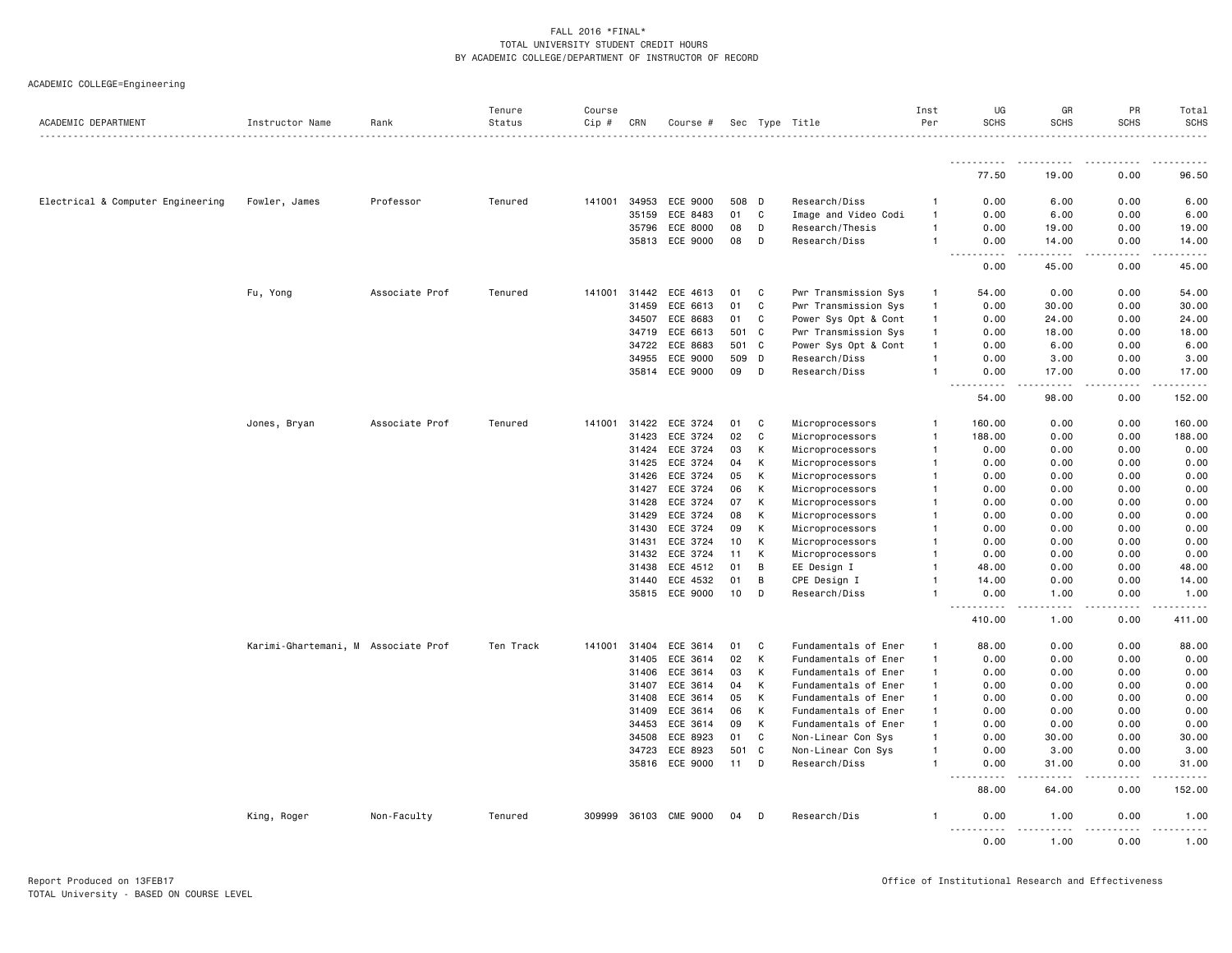|                                   |                                     |                | Tenure        | Course |                |                       |          |             |                                            | Inst                             | UG                                                                                                                                                                                                       | GR                | PR           | Total            |
|-----------------------------------|-------------------------------------|----------------|---------------|--------|----------------|-----------------------|----------|-------------|--------------------------------------------|----------------------------------|----------------------------------------------------------------------------------------------------------------------------------------------------------------------------------------------------------|-------------------|--------------|------------------|
| ACADEMIC DEPARTMENT               | Instructor Name                     | Rank           | Status        | Cip #  | CRN            | Course #              |          |             | Sec Type Title<br>.                        | Per                              | <b>SCHS</b>                                                                                                                                                                                              | <b>SCHS</b>       | <b>SCHS</b>  | <b>SCHS</b><br>. |
|                                   |                                     |                |               |        |                |                       |          |             |                                            |                                  |                                                                                                                                                                                                          |                   |              |                  |
| Electrical & Computer Engineering | Kluss, Joni Viljami                 | Assistant Prof | Ten Track     | 141001 | 34500<br>34501 | ECE 4663<br>ECE 6663  | 01<br>01 | C<br>C      | Insul Coord Pow Sys<br>Insul Coord Pow Sys | $\overline{1}$<br>$\overline{1}$ | 24.00<br>0.00                                                                                                                                                                                            | 0.00<br>12.00     | 0.00<br>0.00 | 24.00<br>12.00   |
|                                   |                                     |                |               |        |                |                       |          |             |                                            |                                  | . <u>.</u>                                                                                                                                                                                               | $\frac{1}{2}$     | .            | .                |
|                                   |                                     |                |               |        |                |                       |          |             |                                            |                                  | 24.00                                                                                                                                                                                                    | 12.00             | 0.00         | 36.00            |
|                                   | Koshka, Yaroslav                    | Professor      | Tenured       | 141001 | 31375          | ECE 3213              | 01       | C           | Solid State Electron                       | $\overline{1}$                   | 57.00                                                                                                                                                                                                    | 0.00              | 0.00         | 57.00            |
|                                   |                                     |                |               |        | 34496          | ECE 4293              | 01       | C           | Nano-electronics                           | $\overline{1}$                   | 24.00                                                                                                                                                                                                    | 0.00              | 0.00         | 24.00            |
|                                   |                                     |                |               |        | 34497          | ECE 6293              | 01       | C           | Nano-electronics                           | $\mathbf{1}$                     | 0.00                                                                                                                                                                                                     | 6.00              | 0.00         | 6.00             |
|                                   |                                     |                |               |        |                | 36444 ECE 7000        | 501 I    |             | Directed Indiv Study                       | $\overline{1}$                   | 0.00<br>$\frac{1}{2}$<br>$\frac{1}{2} \left( \frac{1}{2} \right) \left( \frac{1}{2} \right) \left( \frac{1}{2} \right) \left( \frac{1}{2} \right) \left( \frac{1}{2} \right) \left( \frac{1}{2} \right)$ | 3.00<br>الدامات ب | 0.00<br>.    | 3.00<br>.        |
|                                   |                                     |                |               |        |                |                       |          |             |                                            |                                  | 81.00                                                                                                                                                                                                    | 9.00              | 0.00         | 90.00            |
|                                   | Kurum, Mehmet                       | Assistant Prof | Ten Track     |        |                | 141001 31381 ECE 3323 | 01       | B           | Electromagnetics II                        | -1                               | 63.00                                                                                                                                                                                                    | 0.00              | 0.00         | 63,00            |
|                                   |                                     |                |               |        |                |                       |          |             |                                            |                                  | 63.00                                                                                                                                                                                                    | 0.00              | 0.00         | 63.00            |
|                                   | Mazzola, Michael                    | Professor      | Tenured       | 140101 | 32252          | GE 3011               | 01       | S           | Engr Entrepreneur Se                       | 0.6                              | 60.60                                                                                                                                                                                                    | 0.00              | 0.00         | 60.60            |
|                                   |                                     |                |               | 141001 | 31399          | ECE 3434              | 01       | C           | Adv Electronic Circu                       | $\mathbf{1}$                     | 88.00                                                                                                                                                                                                    | 0.00              | 0.00         | 88.00            |
|                                   |                                     |                |               |        | 31400          | ECE 3434              | 02       | K           | Adv Electronic Circu                       | $\overline{1}$                   | 0.00                                                                                                                                                                                                     | 0.00              | 0.00         | 0.00             |
|                                   |                                     |                |               |        | 31401          | ECE 3434              | 03       | К           | Adv Electronic Circu                       | $\overline{1}$                   | 0.00                                                                                                                                                                                                     | 0.00              | 0.00         | 0.00             |
|                                   |                                     |                |               |        | 31402          | ECE 3434              | 04       | K           | Adv Electronic Circu                       | $\overline{1}$                   | 0.00                                                                                                                                                                                                     | 0.00              | 0.00         | 0.00             |
|                                   |                                     |                |               |        | 35818          | ECE 9000              | 13       | D           | Research/Diss                              | $\overline{1}$                   | 0.00                                                                                                                                                                                                     | 40.00             | 0.00         | 40.00            |
|                                   |                                     |                |               |        | 36410          | ECE 7000              | 03       | $\mathbf I$ | Directed Indiv Study                       | $\mathbf{1}$                     | 0.00                                                                                                                                                                                                     | 3.00              | 0.00         | 3.00<br>.        |
|                                   |                                     |                |               |        |                |                       |          |             |                                            |                                  | 148.60                                                                                                                                                                                                   | 43.00             | 0.00         | 191.60           |
|                                   | Mohammadi-Aragh, Mah Assistant Prof |                | Ten Track     | 140901 | 31443          | ECE 4713              | 01       | C           | Computer Architectur                       | -1                               | 117.00                                                                                                                                                                                                   | 0.00              | 0.00         | 117.00           |
|                                   |                                     |                |               |        | 31460          | ECE 6713              | 01       | C           | Computer Architectur                       | $\overline{1}$                   | 0.00                                                                                                                                                                                                     | 12.00             | 0.00         | 12.00            |
|                                   |                                     |                |               | 141001 |                | 36465 ECE 9000        | 19       | D           | Research/Diss                              | $\overline{1}$                   | 0.00<br>. <b>.</b>                                                                                                                                                                                       | 4.00              | 0.00         | 4.00<br>.        |
|                                   |                                     |                |               |        |                |                       |          |             |                                            |                                  | 117.00                                                                                                                                                                                                   | 16.00             | 0.00         | 133.00           |
|                                   | Molen, G. Marshall                  | Professor      | Tenured       | 140101 | 30883          | CHE 4193              | 01       | C           | Automotive Engineeri                       | $\mathbf{1}$                     | 12.00                                                                                                                                                                                                    | 0.00              | 0.00         | 12.00            |
|                                   |                                     |                |               |        | 31434          | ECE 4193              | 01       | C           | Automotive Engineeri                       | $\overline{1}$                   | 21.00                                                                                                                                                                                                    | 0.00              | 0.00         | 21.00            |
|                                   |                                     |                |               |        | 31455          | ECE 6193              | 01       | C           | Automotive Engineeri                       | $\overline{1}$                   | 0.00                                                                                                                                                                                                     | 3.00              | 0.00         | 3.00             |
|                                   |                                     |                |               |        | 32962          | ME 4193               | 01       | C           | Automotive Engineeri                       | $\overline{1}$                   | 54.00                                                                                                                                                                                                    | 0.00              | 0.00         | 54.00            |
|                                   |                                     |                |               |        | 32975          | ME 6193               | 01       | C           | Automotive Engineeri                       | $\overline{1}$                   | 0.00                                                                                                                                                                                                     | 12.00             | 0.00         | 12.00            |
|                                   |                                     |                |               | 141001 | 35802          | ECE 8000              | 14       | D           | Research/Thesis                            | $\overline{1}$                   | 0.00                                                                                                                                                                                                     | 1.00              | 0.00         | 1.00             |
|                                   |                                     |                |               |        | 35819          | ECE 9000              | 14       | D           | Research/Diss                              | -1                               | 0.00                                                                                                                                                                                                     | 10.00             | 0.00         | 10.00            |
|                                   |                                     |                |               | 149999 |                | 32653 IE 4193         | 01       | C           | Automotive Engineeri                       | $\overline{1}$                   | 3.00                                                                                                                                                                                                     | 0.00              | 0.00         | 3.00<br>.        |
|                                   |                                     |                |               |        |                |                       |          |             |                                            |                                  | 90.00                                                                                                                                                                                                    | 26.00             | 0.00         | 116.00           |
|                                   | Moorhead, Jane                      | Instructor     | Non-Ten Track | 141001 | 31386          | ECE 3413              | 02       | C           | Intro to Electronic                        | $\overline{1}$                   | 261.00                                                                                                                                                                                                   | 0.00              | 0.00         | 261.00           |
|                                   |                                     |                |               |        | 31412          | ECE 3714              | 01       | C           | Digital Devices                            | $\overline{1}$                   | 312.00                                                                                                                                                                                                   | 0.00              | 0.00         | 312.00           |
|                                   |                                     |                |               |        | 31413          | ECE 3714              | 02       | C           | Digital Devices                            | $\overline{1}$                   | 316.00                                                                                                                                                                                                   | 0.00              | 0.00         | 316.00           |
|                                   |                                     |                |               |        | 31414          | ECE 3714              | 03       | K           | Digital Devices                            | $\mathbf{1}$                     | 0.00                                                                                                                                                                                                     | 0.00              | 0.00         | 0.00             |
|                                   |                                     |                |               |        | 31415          | ECE 3714              | 04       | К           | Digital Devices                            | -1                               | 0.00                                                                                                                                                                                                     | 0.00              | 0.00         | 0.00             |
|                                   |                                     |                |               |        | 31416          | ECE 3714              | 05       | К           | Digital Devices                            | -1                               | 0.00                                                                                                                                                                                                     | 0.00              | 0.00         | 0.00             |
|                                   |                                     |                |               |        | 31417          | ECE 3714              | 06       | K           | Digital Devices                            | -1                               | 0.00                                                                                                                                                                                                     | 0.00              | 0.00         | 0.00             |
|                                   |                                     |                |               |        | 31418          | ECE 3714              | 07       | К           | Digital Devices                            | -1                               | 0.00                                                                                                                                                                                                     | 0.00              | 0.00         | 0.00             |
|                                   |                                     |                |               |        | 31419          | ECE 3714              | 08       | К           | Digital Devices                            | $\mathbf{1}$                     | 0.00                                                                                                                                                                                                     | 0.00              | 0.00         | 0.00             |
|                                   |                                     |                |               |        | 31420          | ECE 3714              | 09       | к           | Digital Devices                            |                                  | 0.00                                                                                                                                                                                                     | 0.00              | 0.00         | 0.00             |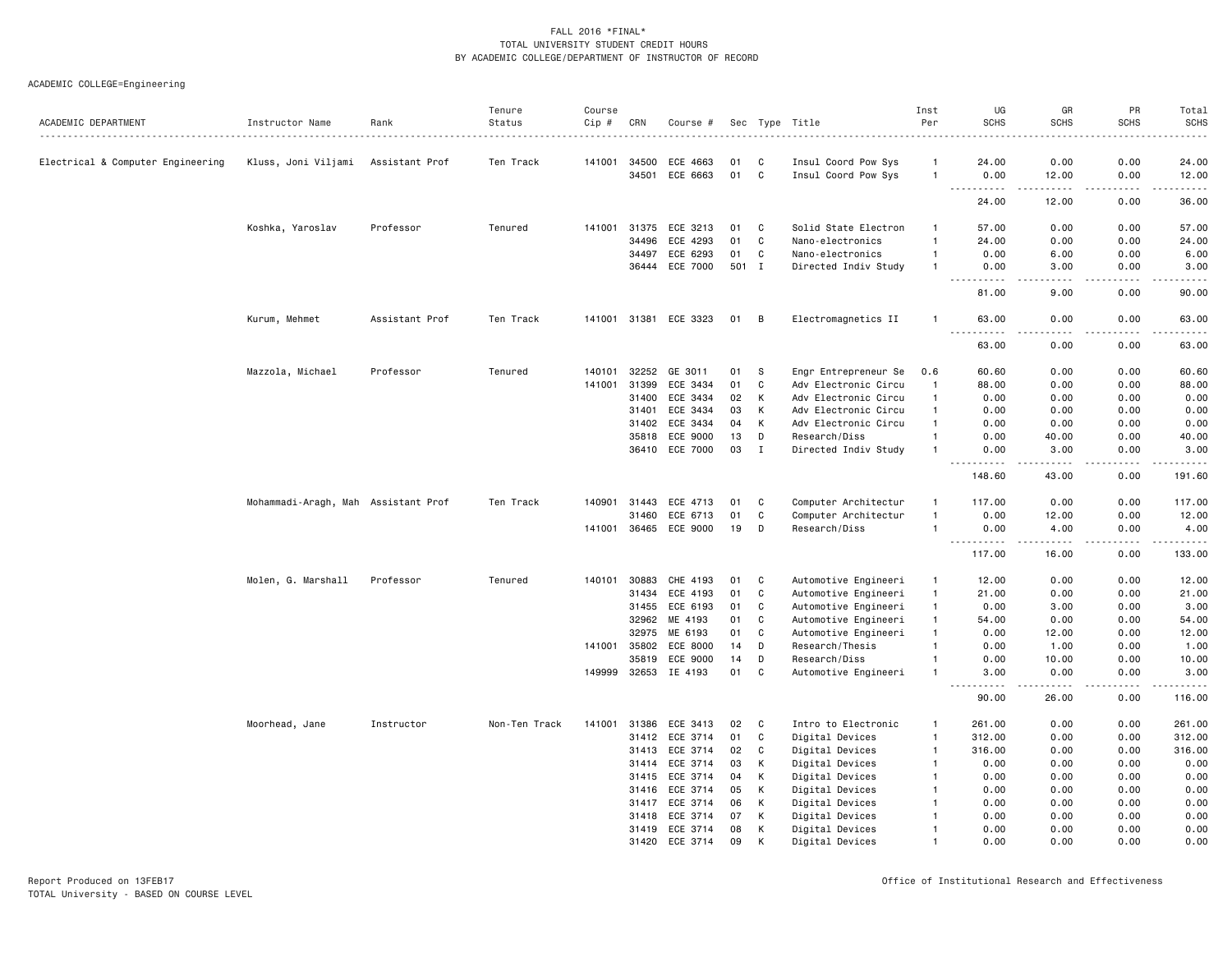|  | ACADEMIC COLLEGE=Engineering |  |
|--|------------------------------|--|
|--|------------------------------|--|

|                                                                            |                  |                                                        | Tenure  | Course |              |                       |       |   |                      | Inst         | UG                          | GR                     | PR                 | Total                                                                                                                                                                                                                                                                                                                                                                                                                                                                                             |
|----------------------------------------------------------------------------|------------------|--------------------------------------------------------|---------|--------|--------------|-----------------------|-------|---|----------------------|--------------|-----------------------------|------------------------|--------------------|---------------------------------------------------------------------------------------------------------------------------------------------------------------------------------------------------------------------------------------------------------------------------------------------------------------------------------------------------------------------------------------------------------------------------------------------------------------------------------------------------|
| ACADEMIC DEPARTMENT                                                        | Instructor Name  | Rank                                                   | Status  | Cip #  | CRN          | Course #              |       |   | Sec Type Title       | Per          | SCHS                        | <b>SCHS</b>            | <b>SCHS</b>        | <b>SCHS</b>                                                                                                                                                                                                                                                                                                                                                                                                                                                                                       |
|                                                                            |                  |                                                        |         |        |              |                       |       |   |                      |              | 889,00                      | 0.00                   | 0.00               | 889.00                                                                                                                                                                                                                                                                                                                                                                                                                                                                                            |
| Electrical & Computer Engineering                                          | Moorhead, Robert | Non-Faculty                                            | Tenured |        |              | 141001 36185 ECE 8000 | 18    | D | Research/Thesis      |              | 0.00                        | 6.00                   | 0.00               | 6.00                                                                                                                                                                                                                                                                                                                                                                                                                                                                                              |
|                                                                            |                  |                                                        |         |        |              |                       |       |   |                      |              | 0.00                        | 6.00                   | 0.00               | 6.00                                                                                                                                                                                                                                                                                                                                                                                                                                                                                              |
|                                                                            | Reese, Robert    | Associate Prof                                         | Tenured |        | 140901 31447 | ECE 4743              | 01    | B | Digital Sys Design   | -1           | 21.00                       | 0.00                   | 0.00               | 21.00                                                                                                                                                                                                                                                                                                                                                                                                                                                                                             |
|                                                                            |                  |                                                        |         |        | 31464        | ECE 6743              | 01    | B | Digital Sys Design   | $\mathbf{1}$ | 0.00                        | 15.00                  | 0.00               | 15.00                                                                                                                                                                                                                                                                                                                                                                                                                                                                                             |
|                                                                            |                  |                                                        |         |        | 141001 34493 | ECE 1001              | F01 C |   | First Year Seminar   |              | 23.00                       | 0.00                   | 0.00               | 23.00                                                                                                                                                                                                                                                                                                                                                                                                                                                                                             |
|                                                                            |                  |                                                        |         |        | 35820        | ECE 9000              | 15    | D | Research/Diss        |              | 0.00<br>----------          | 13.00<br>.             | 0.00<br>-----      | 13.00<br>.                                                                                                                                                                                                                                                                                                                                                                                                                                                                                        |
|                                                                            |                  |                                                        |         |        |              |                       |       |   |                      |              | 44.00                       | 28.00                  | 0.00               | 72.00                                                                                                                                                                                                                                                                                                                                                                                                                                                                                             |
|                                                                            |                  | Shivakumaraiah, Loke Clinical Assist Pro Non-Ten Track |         |        |              | 141001 34811 ECE 3714 | 601 B |   | Digital Devices      | $\mathbf{1}$ | 52.00                       | 0.00                   | 0.00               | 52.00                                                                                                                                                                                                                                                                                                                                                                                                                                                                                             |
|                                                                            |                  |                                                        |         |        |              |                       |       |   |                      |              | ----------<br>52.00         | 0.00                   | 0.00               | 52.00                                                                                                                                                                                                                                                                                                                                                                                                                                                                                             |
|                                                                            | Winton, Raymond  | Professor                                              | Tenured |        |              | 141001 31376 ECE 3313 | 01    | B | Electromagnetics I   |              | 96.00                       | 0.00                   | 0.00               | 96.00                                                                                                                                                                                                                                                                                                                                                                                                                                                                                             |
|                                                                            |                  |                                                        |         |        | 31388        | ECE 3424              | 01    | C | Intm Electronic Circ | $\mathbf{1}$ | 148.00                      | 0.00                   | 0.00               | 148.00                                                                                                                                                                                                                                                                                                                                                                                                                                                                                            |
|                                                                            |                  |                                                        |         |        |              | 31392 ECE 3424        | 06    | K | Intm Electronic Circ |              | 0.00                        | 0.00                   | 0.00               | 0.00                                                                                                                                                                                                                                                                                                                                                                                                                                                                                              |
|                                                                            |                  |                                                        |         |        | 31393        | ECE 3424              | 07    | K | Intm Electronic Circ |              | 0.00                        | 0.00                   | 0.00               | 0.00                                                                                                                                                                                                                                                                                                                                                                                                                                                                                              |
|                                                                            |                  |                                                        |         |        | 31394        | ECE 3424              | 08    | K | Intm Electronic Circ |              | 0.00                        | 0.00                   | 0.00               | 0.00                                                                                                                                                                                                                                                                                                                                                                                                                                                                                              |
|                                                                            |                  |                                                        |         |        |              | 31395 ECE 3424        | 09    | K | Intm Electronic Circ |              | 0.00<br>---------- <i>-</i> | 0.00                   | 0.00               | 0.00                                                                                                                                                                                                                                                                                                                                                                                                                                                                                              |
|                                                                            |                  |                                                        |         |        |              |                       |       |   |                      |              | 244.00                      | $- - - -$<br>0.00      | .<br>0.00          | 244.00                                                                                                                                                                                                                                                                                                                                                                                                                                                                                            |
|                                                                            | Younan, Nicolas  | Professor                                              | Tenured | 141001 | 34964        | ECE 9000              | 519 D |   | Research/Diss        |              | 0.00                        | 1.00                   | 0.00               | 1.00                                                                                                                                                                                                                                                                                                                                                                                                                                                                                              |
|                                                                            |                  |                                                        |         |        |              | 34976 ECE 8000        | 519 D |   | Research/Thesis      |              | 0.00                        | 1.00                   | 0.00               | 1.00                                                                                                                                                                                                                                                                                                                                                                                                                                                                                              |
|                                                                            |                  |                                                        |         |        |              |                       |       |   |                      |              | - - - -<br>0.00             | 2.00                   | 0.00               | 2.00                                                                                                                                                                                                                                                                                                                                                                                                                                                                                              |
| -------------------------------------<br>Electrical & Computer Engineering |                  |                                                        |         |        |              |                       |       |   |                      |              | ==========<br>2992.10       | ==========<br>680.00   | ==========<br>0.00 | $\begin{array}{cccccccccc} \multicolumn{2}{c}{} & \multicolumn{2}{c}{} & \multicolumn{2}{c}{} & \multicolumn{2}{c}{} & \multicolumn{2}{c}{} & \multicolumn{2}{c}{} & \multicolumn{2}{c}{} & \multicolumn{2}{c}{} & \multicolumn{2}{c}{} & \multicolumn{2}{c}{} & \multicolumn{2}{c}{} & \multicolumn{2}{c}{} & \multicolumn{2}{c}{} & \multicolumn{2}{c}{} & \multicolumn{2}{c}{} & \multicolumn{2}{c}{} & \multicolumn{2}{c}{} & \multicolumn{2}{c}{} & \multicolumn{2}{c}{} & \mult$<br>3672.10 |
| -------------------------------------                                      |                  |                                                        |         |        |              |                       |       |   |                      |              | ==========                  | ----------- ---------- |                    | ==========                                                                                                                                                                                                                                                                                                                                                                                                                                                                                        |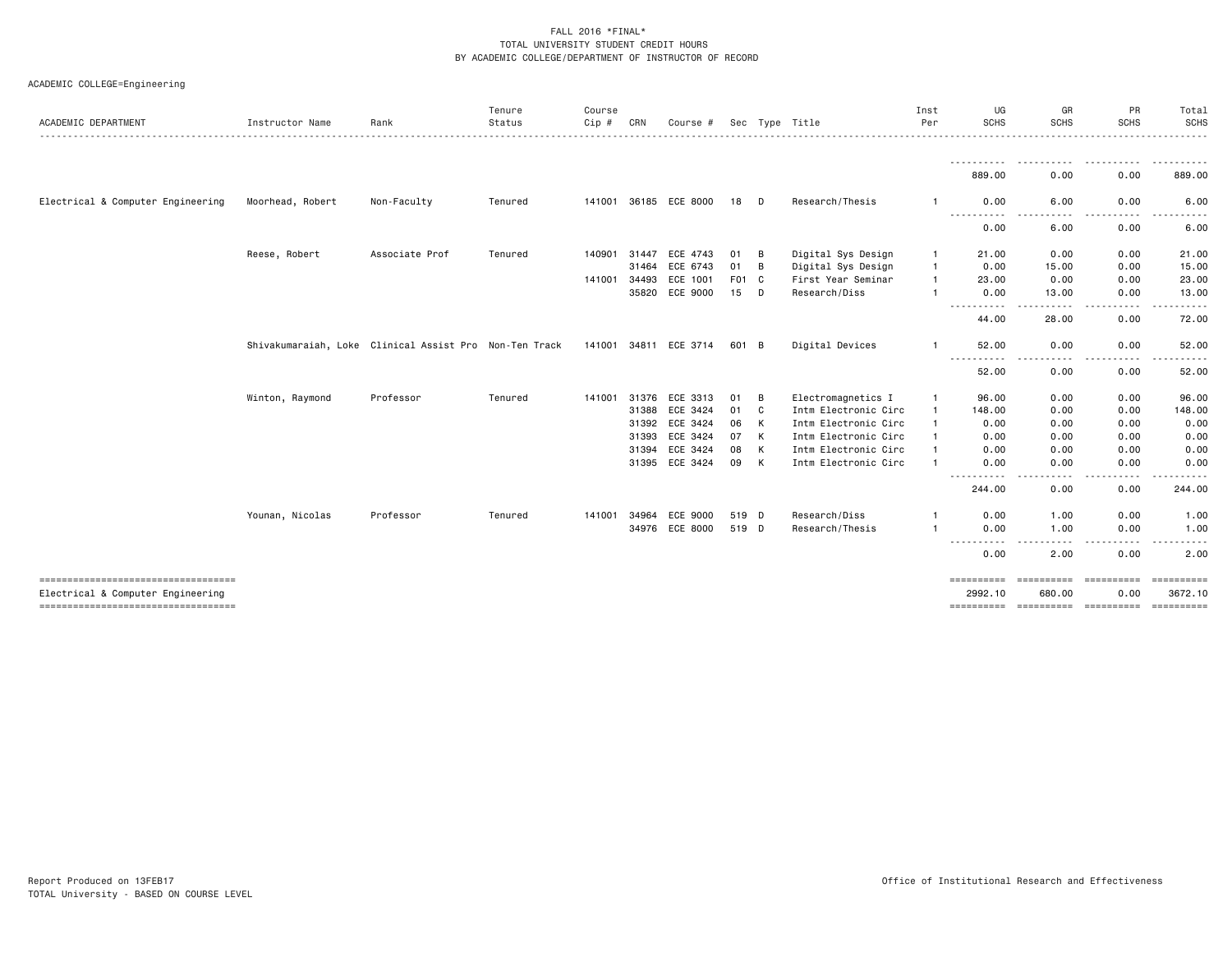ACADEMIC COLLEGE=Engineering

|                                  |                                      |                 | Tenure         | Course |       |                       |       |             |                      | Inst           | UG                                                                                                                                                          | GR                                  | PR                           | Total                                |
|----------------------------------|--------------------------------------|-----------------|----------------|--------|-------|-----------------------|-------|-------------|----------------------|----------------|-------------------------------------------------------------------------------------------------------------------------------------------------------------|-------------------------------------|------------------------------|--------------------------------------|
| ACADEMIC DEPARTMENT              | Instructor Name                      | Rank            | Status         | Cip #  | CRN   | Course #              |       |             | Sec Type Title       | Per            | <b>SCHS</b>                                                                                                                                                 | <b>SCHS</b>                         | <b>SCHS</b>                  | <b>SCHS</b>                          |
| Industrial & Systems Engineering | Bian, Linkan                         | Assistant Prof  | Ten Track      | 142701 | 34511 | IE 8773               | 01    | C           | Sys Sim II           | -1             | 0.00                                                                                                                                                        | 12.00                               | 0.00                         | 12.00                                |
|                                  |                                      |                 |                |        | 34726 | IE 8773               | 501 C |             | Sys Sim II           | $\mathbf{1}$   | 0.00                                                                                                                                                        | 24.00                               | 0.00                         | 24.00                                |
|                                  |                                      |                 |                | 143501 | 34923 | IE 9000               | 501 D |             | Research/DIss        | -1             | 0.00                                                                                                                                                        | 9.00                                | 0.00                         | 9.00                                 |
|                                  |                                      |                 |                |        | 35423 | IE 9000               | 01    | D           | Research/DIss        | $\overline{1}$ | 0.00                                                                                                                                                        | 12.00                               | 0.00                         | 12.00                                |
|                                  |                                      |                 |                |        | 36728 | IE 7000               | 03    | $\;$ I      | Directed Indiv Study |                | 0.00                                                                                                                                                        | 3.00                                | 0.00                         | 3.00                                 |
|                                  |                                      |                 |                |        | 36731 | IE 8000               | 07    | D           | Research / Thesis    |                | 0.00                                                                                                                                                        | 6.00                                | 0.00                         | 6.00<br>.                            |
|                                  |                                      |                 |                |        |       |                       |       |             |                      |                | 0.00                                                                                                                                                        | 66.00                               | 0.00                         | 66.00                                |
|                                  | Bostick, Lisa                        | Lecturer        | Non-Ten Track  |        |       | 151302 31575 EG 1143  | 01    | $\,$ B      | Graphic Com          |                | 162.00                                                                                                                                                      | 0.00                                | 0.00                         | 162.00                               |
|                                  |                                      |                 |                |        | 31576 | EG 1143               | 02    | $\,$ B      | Graphic Com          |                | 150.00<br>.                                                                                                                                                 | 0.00<br>$\frac{1}{2}$               | 0.00<br>.                    | 150.00                               |
|                                  |                                      |                 |                |        |       |                       |       |             |                      |                | 312.00                                                                                                                                                      | 0.00                                | 0.00                         | 312.00                               |
|                                  | Bullington, Stanley                  | Professor       | Tenured        | 142701 | 32661 | IE 4915               | 01    | C           | Design Of Ind Sys    | $\mathbf{1}$   | 65.00                                                                                                                                                       | 0.00                                | 0.00                         | 65.00                                |
|                                  |                                      |                 |                |        | 32662 | IE 4915               | 02    | К           | Design Of Ind Sys    | $\mathbf{1}$   | 0.00                                                                                                                                                        | 0.00                                | 0.00                         | 0.00                                 |
|                                  |                                      |                 |                | 143501 | 34925 | IE 9000               | 502 D |             | Research/DIss        | $\mathbf{1}$   | 0.00                                                                                                                                                        | 3.00                                | 0.00                         | 3.00                                 |
|                                  |                                      |                 |                |        | 35424 | IE 9000               | 02    | D           | Research/DIss        | $\mathbf{1}$   | 0.00                                                                                                                                                        | 1.00                                | 0.00                         | 1.00                                 |
|                                  |                                      |                 |                | 143701 | 34725 | IE 8733               | 501   | C           | Decision Theory      | $\mathbf{1}$   | 0.00                                                                                                                                                        | 63.00                               | 0.00                         | 63.00                                |
|                                  |                                      |                 |                |        | 34733 | IE 8733               | 01    | $\mathbf c$ | Decision Theory      | $\overline{1}$ | 0.00<br>$\sim$ $\sim$ .<br>$\sim$ $\sim$ $\sim$ $\sim$                                                                                                      | 18.00                               | 0.00<br>$\sim$ $\sim$ $\sim$ | 18.00<br>$\sim$ $\sim$ $\sim$ $\sim$ |
|                                  |                                      |                 |                |        |       |                       |       |             |                      |                | 65.00                                                                                                                                                       | 85.00                               | 0.00                         | 150.00                               |
|                                  | Burch, Reuben                        | Assistant Prof  | Ten Track      | 143501 |       | 32646 IE 1911         | 01    | L.          | Intro To IE          | $\mathbf{1}$   | 27.00                                                                                                                                                       | 0.00                                | 0.00                         | 27.00                                |
|                                  |                                      |                 |                |        | 32647 | IE 1911               | 02    | $\mathsf L$ | Intro To IE          | $\mathbf{1}$   | 35.00                                                                                                                                                       | 0.00                                | 0.00                         | 35.00                                |
|                                  |                                      |                 |                |        | 36538 | IE 9000               | 10    | D           | Research/DIss        | $\overline{1}$ | 0.00<br>$\sim$ $\sim$ $\sim$<br><b>.</b>                                                                                                                    | 3.00<br>$\sim$ $\sim$ $\sim$ $\sim$ | 0.00<br>.                    | 3.00<br>د د د د د                    |
|                                  |                                      |                 |                |        |       |                       |       |             |                      |                | 62.00                                                                                                                                                       | 3.00                                | 0.00                         | 65.00                                |
|                                  | Deb, Shuchisnigdha                   | Grad Res Assist | Not Applicable | 270301 | 32657 | IE 4613               | 01    | C           | Eng Statistics I     | 0.9            | 413.10                                                                                                                                                      | 0.00                                | 0.00                         | 413.10                               |
|                                  |                                      |                 |                |        | 32668 | IE 6613               | 01    | C           | Eng Statistics I     | 0.9            | 0.00                                                                                                                                                        | 5.40                                | 0.00                         | 5.40                                 |
|                                  |                                      |                 |                |        |       | 34277 IE 6613         | 501 C |             | Eng Statistics I     | 0.9            | 0.00<br>$\frac{1}{2} \left( \frac{1}{2} \right) \left( \frac{1}{2} \right) \left( \frac{1}{2} \right)$<br>.                                                 | 35.10<br><b></b>                    | 0.00<br>.                    | 35.10<br>.                           |
|                                  |                                      |                 |                |        |       |                       |       |             |                      |                | 413.10                                                                                                                                                      | 40.50                               | 0.00                         | 453.60                               |
|                                  | Green, Robert                        | Non-Faculty     | Not Applicable | 143501 | 32655 | IE 4513               | 01    | C           | Engineering Admin    | $\mathbf{1}$   | 114.00                                                                                                                                                      | 0.00                                | 0.00                         | 114.00                               |
|                                  |                                      |                 |                |        | 32666 | IE 6513               | 01    | $\mathbf c$ | Engineering Admin    | 0.9            | 0.00                                                                                                                                                        | 10.80                               | 0.00                         | 10.80                                |
|                                  |                                      |                 |                |        | 34275 | IE 6513               | 501   | C           | Engineering Admin    | 0.9            | 0.00                                                                                                                                                        | 35.10                               | 0.00                         | 35.10                                |
|                                  |                                      |                 |                |        |       | 521003 31972 EXL 1191 | 01    | Ε           | Leadership Internshi | $\mathbf{1}$   | 2.00<br>.                                                                                                                                                   | 0.00<br>.                           | 0.00<br>.                    | 2.00<br>$- - - - -$                  |
|                                  |                                      |                 |                |        |       |                       |       |             |                      |                | 116.00                                                                                                                                                      | 45.90                               | 0.00                         | 161.90                               |
|                                  | Hill, Eric                           | Non-Faculty     | Not Applicable | 140101 | 32252 | GE 3011               | 01    | S           | Engr Entrepreneur Se | 0.4            | 40.40<br>$\sim$ $\sim$ $\sim$                                                                                                                               | 0.00                                | 0.00                         | 40.40                                |
|                                  |                                      |                 |                |        |       |                       |       |             |                      |                | 40.40                                                                                                                                                       | 0.00                                | 0.00                         | 40.40                                |
|                                  | Jafari Marandi, Ruho Grad Tch Assist |                 | Not Applicable |        |       | 143501 32652 IE 3913  | 01 C  |             | Engr Economy I       | -1             | 801.00<br>$\sim$ $\sim$ $\sim$<br>$\frac{1}{2} \left( \frac{1}{2} \right) \left( \frac{1}{2} \right) \left( \frac{1}{2} \right) \left( \frac{1}{2} \right)$ | 0.00                                | 0.00                         | 801.00<br>.                          |
|                                  |                                      |                 |                |        |       |                       |       |             |                      |                | 801.00                                                                                                                                                      | 0.00                                | 0.00                         | 801.00                               |
|                                  | Jaradat, Raed                        | Assistant Prof  | Ten Track      | 142701 | 32660 | IE 4773               | 01    | C           | Sys Simulation I     | $\mathbf{1}$   | 51.00                                                                                                                                                       | 0.00                                | 0.00                         | 51.00                                |
|                                  |                                      |                 |                |        | 32671 | IE 6773               | 01    | C           | Sys Simulation I     | $\overline{1}$ | 0.00                                                                                                                                                        | 18.00                               | 0.00                         | 18.00                                |
|                                  |                                      |                 |                | 143501 | 34904 | IE 8000               | 503   | D           | Research / Thesis    | $\overline{1}$ | 0.00                                                                                                                                                        | 3.00                                | 0.00                         | 3.00                                 |
|                                  |                                      |                 |                |        | 35426 | IE 9000               | 03    | D           | Research/DIss        | $\overline{1}$ | 0.00                                                                                                                                                        | 3.00                                | 0.00                         | 3.00                                 |

Report Produced on 13FEB17 Office of Institutional Research and Effectiveness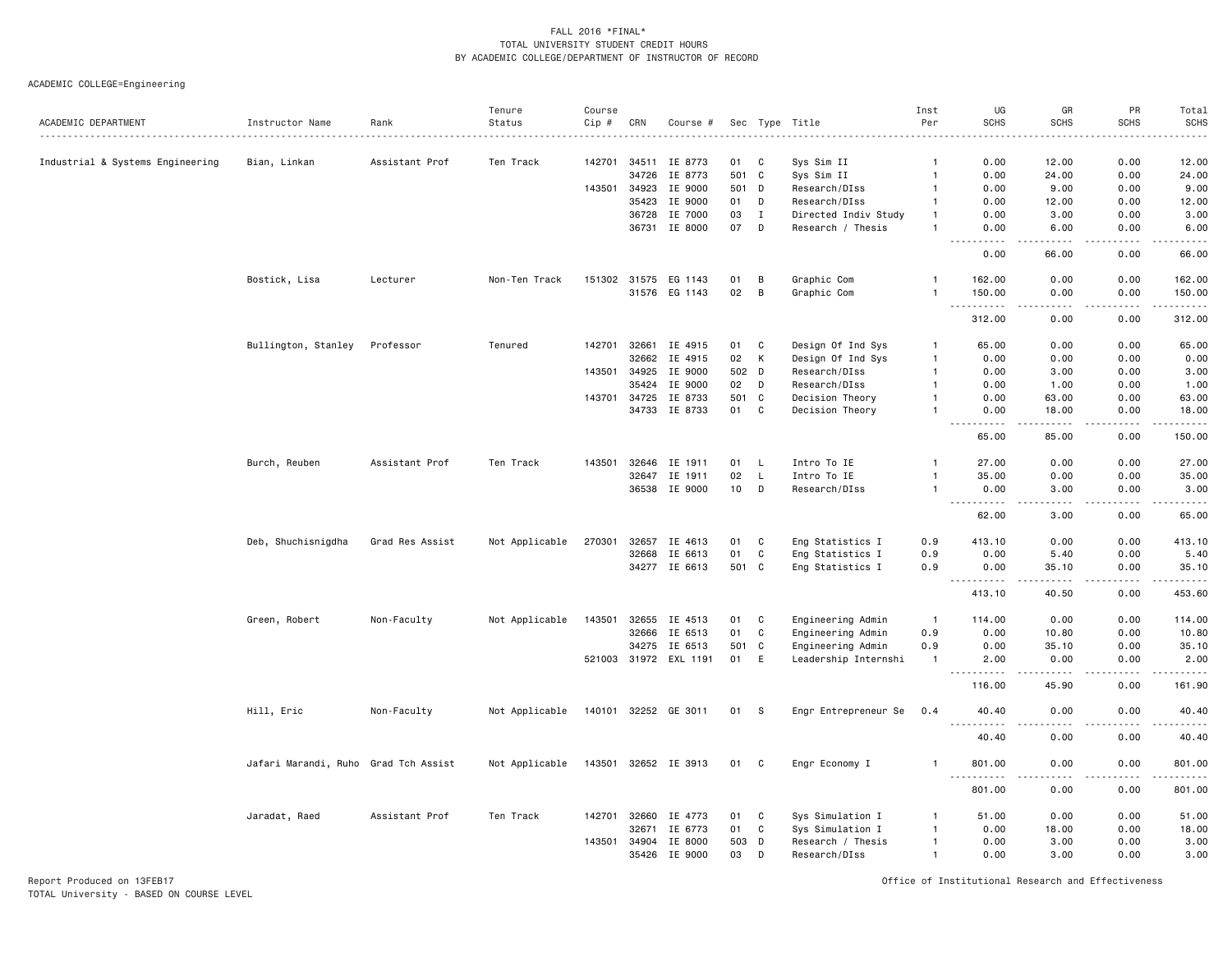| ACADEMIC DEPARTMENT              | Instructor Name                     | Rank            | Tenure<br>Status | Course<br>Cip # | CRN            | Course #           |       |             | Sec Type Title       | Inst<br>Per    | UG<br><b>SCHS</b>                  | GR<br><b>SCHS</b>                                                                                                                                             | PR<br><b>SCHS</b> | Total<br><b>SCHS</b>   |
|----------------------------------|-------------------------------------|-----------------|------------------|-----------------|----------------|--------------------|-------|-------------|----------------------|----------------|------------------------------------|---------------------------------------------------------------------------------------------------------------------------------------------------------------|-------------------|------------------------|
|                                  |                                     |                 |                  |                 |                |                    |       |             |                      |                |                                    |                                                                                                                                                               |                   |                        |
|                                  |                                     |                 |                  |                 |                |                    |       |             |                      |                | 51.00                              | 24.00                                                                                                                                                         | 0.00              | 75.00                  |
| Industrial & Systems Engineering | Ma, Junfeng                         | Assistant Prof  | Ten Track        | 143501          | 32658          | IE 4653            | 01    | C.          | Ind Qual Control I   |                | 108.00                             | 0.00                                                                                                                                                          | 0.00              | 108.00                 |
|                                  |                                     |                 |                  |                 | 32669          | IE 6653            | 01    | C           | Ind Qual Control I   | -1             | 0.00                               | 18.00                                                                                                                                                         | 0.00              | 18.00                  |
|                                  |                                     |                 |                  |                 | 34278          | IE 6653            | 501 C |             | Ind Qual Control I   | $\overline{1}$ | 0.00                               | 24.00                                                                                                                                                         | 0.00              | 24.00                  |
|                                  |                                     |                 |                  |                 |                |                    |       |             |                      |                | د د د د<br>108.00                  | $\frac{1}{2} \left( \frac{1}{2} \right) \left( \frac{1}{2} \right) \left( \frac{1}{2} \right) \left( \frac{1}{2} \right) \left( \frac{1}{2} \right)$<br>42.00 | .<br>0.00         | .<br>150.00            |
|                                  | Marufuzzaman, Mohamm Assistant Prof |                 | Ten Track        | 142701          | 32659          | IE 4753            | 01    | C           | Systems Engr & Analy | 0.1            | 9.00                               | 0.00                                                                                                                                                          | 0.00              | 9.00                   |
|                                  |                                     |                 |                  |                 | 34512          | IE 8793            | 01    | C           | Heuristics in Optim  | $\overline{1}$ | 0.00                               | 36.00                                                                                                                                                         | 0.00              | 36.00                  |
|                                  |                                     |                 |                  |                 | 34727          | IE 8793            | 501   | C           | Heuristics in Optim  | $\overline{1}$ | 0.00                               | 33.00                                                                                                                                                         | 0.00              | 33.00                  |
|                                  |                                     |                 |                  | 143501          | 32670          | IE 6753            | 01    | C           | Systems Engr & Analy | 0.1            | 0.00                               | 1.50                                                                                                                                                          | 0.00              | 1.50                   |
|                                  |                                     |                 |                  |                 | 34928          | IE 9000            | 504   | D           | Research/DIss        | $\mathbf{1}$   | 0.00                               | 7.00                                                                                                                                                          | 0.00              | 7.00                   |
|                                  |                                     |                 |                  |                 | 35417          | IE 8000            | 02    | D           | Research / Thesis    | $\overline{1}$ | 0.00                               | 3.00                                                                                                                                                          | 0.00              | 3.00                   |
|                                  |                                     |                 |                  |                 | 35428          | IE 9000            | 04    | D           | Research/DIss        | $\overline{1}$ | 0.00                               | 33.00                                                                                                                                                         | 0.00              | 33.00                  |
|                                  |                                     |                 |                  |                 | 36527          | IE 7000            | 01    | $\mathbf I$ | Directed Indiv Study | $\overline{1}$ | 0.00                               | 3.00                                                                                                                                                          | 0.00              | 3.00                   |
|                                  |                                     |                 |                  |                 | 36600          | IE 7000            | 02    | $\mathbf I$ | Directed Indiv Study | $\mathbf{1}$   | 0.00                               | 3.00                                                                                                                                                          | 0.00              | 3.00                   |
|                                  |                                     |                 |                  | 149999          | 35333          | IE 4000            | 01    | $\mathbf I$ | Directed Indiv Study | $\overline{1}$ | 3.00                               | 0.00                                                                                                                                                          | 0.00              | 3.00                   |
|                                  |                                     |                 |                  |                 | 35707          | IE 4000            | 02    | $\mathbf I$ | Directed Indiv Study | $\mathbf{1}$   | 3.00                               | 0.00                                                                                                                                                          | 0.00              | 3.00                   |
|                                  |                                     |                 |                  |                 |                |                    |       |             |                      |                | .<br>15.00                         | -----<br>119.50                                                                                                                                               | $- - - -$<br>0.00 | . <u>.</u> .<br>134.50 |
|                                  |                                     |                 |                  |                 |                |                    |       |             |                      |                |                                    |                                                                                                                                                               |                   |                        |
|                                  | Medal, Hugh                         | Assistant Prof  | Ten Track        | 143501          | 32654          | IE 4333            | 01    | C           | Prod Control Sys I   | -1             | 93.00                              | 0.00                                                                                                                                                          | 0.00              | 93.00                  |
|                                  |                                     |                 |                  |                 | 32665          | IE 6333            | 01    | C           | Prod Control Sys I   | $\overline{1}$ | 0.00                               | 21.00                                                                                                                                                         | 0.00              | 21.00                  |
|                                  |                                     |                 |                  |                 | 34274          | IE 6333            | 501   | <b>C</b>    | Prod Control Sys I   | $\mathbf{1}$   | 0.00                               | 51.00                                                                                                                                                         | 0.00              | 51.00                  |
|                                  |                                     |                 |                  |                 | 34906          | IE 8000            | 505   | D           | Research / Thesis    | $\overline{1}$ | 0.00                               | 1.00                                                                                                                                                          | 0.00              | 1.00                   |
|                                  |                                     |                 |                  |                 | 35307          | IE 8990            | 01    | C           | Special Topic In IE  | $\mathbf{1}$   | 0.00                               | 12.00                                                                                                                                                         | 0.00              | 12.00                  |
|                                  |                                     |                 |                  |                 | 35429          | IE 9000            | 05    | D           | Research/DIss        | $\overline{1}$ | 0.00                               | 7.00                                                                                                                                                          | 0.00              | 7.00                   |
|                                  |                                     |                 |                  |                 | 36191          | IE 4333            | 501   | C           | Prod Control Sys I   | $\mathbf{1}$   | 9.00                               | 0.00                                                                                                                                                          | 0.00              | 9.00                   |
|                                  |                                     |                 |                  | 149999          |                | 36619 IE 4000      | 04    | I           | Directed Indiv Study | $\overline{1}$ | 3.00                               | 0.00<br>$\frac{1}{2} \left( \frac{1}{2} \right) \left( \frac{1}{2} \right) \left( \frac{1}{2} \right) \left( \frac{1}{2} \right)$                             | 0.00<br>.         | 3.00<br>والمناصبات     |
|                                  |                                     |                 |                  |                 |                |                    |       |             |                      |                | 105.00                             | 92.00                                                                                                                                                         | 0.00              | 197.00                 |
|                                  | Poudel, Sushil                      | Grad Res Assist | Not Applicable   | 142701          | 32659          | IE 4753            | 01    | C           | Systems Engr & Analy | 0.9            | 81.00                              | 0.00                                                                                                                                                          | 0.00              | 81.00                  |
|                                  |                                     |                 |                  | 143501          |                | 32670 IE 6753      | 01    | C           | Systems Engr & Analy | 0.9            | 0.00                               | 13.50                                                                                                                                                         | 0.00              | 13.50                  |
|                                  |                                     |                 |                  |                 |                |                    |       |             |                      |                | $\sim$ $\sim$ $\sim$<br>.<br>81.00 | $\frac{1}{2} \left( \frac{1}{2} \right) \left( \frac{1}{2} \right) \left( \frac{1}{2} \right) \left( \frac{1}{2} \right) \left( \frac{1}{2} \right)$<br>13.50 | -----<br>0.00     | .<br>94.50             |
|                                  | Reeves, Kari                        | Non-Faculty     | Tenured          | 143501          | 34907          | IE 8000            | 506 D |             | Research / Thesis    |                | 0.00                               | 3.00                                                                                                                                                          | 0.00              | 3.00                   |
|                                  |                                     |                 |                  |                 | 34931          | IE 9000            | 506 D |             | Research/DIss        | $\mathbf{1}$   | 0.00                               | 11.00                                                                                                                                                         | 0.00              | 11.00                  |
|                                  |                                     |                 |                  |                 | 35418          | IE 8000            | 03    | D           | Research / Thesis    | $\mathbf{1}$   | 0.00                               | 13.00                                                                                                                                                         | 0.00              | 13.00                  |
|                                  |                                     |                 |                  |                 |                | 35430 IE 9000      | 06    | D           | Research/DIss        | $\overline{1}$ | 0.00                               | 4.00                                                                                                                                                          | 0.00              | 4.00                   |
|                                  |                                     |                 |                  |                 |                |                    |       |             |                      |                | $\sim$ $\sim$<br>0.00              | 31.00                                                                                                                                                         | 0.00              | 31.00                  |
|                                  | Smith, Brian                        | Assistant Prof  | Ten Track        | 143501          | 32650          | IE 3323            | 01    | C           | Mfg Processes        | $\mathbf{1}$   | 72.00                              | 0.00                                                                                                                                                          | 0.00              | 72.00                  |
|                                  |                                     |                 |                  |                 | 32651          | IE 3323            | 02    | K           | Mfg Processes        | -1             | 0.00                               | 0.00                                                                                                                                                          | 0.00              | 0.00                   |
|                                  |                                     |                 |                  |                 | 34919          | IE 8000            | 509   | D           | Research / Thesis    | $\mathbf{1}$   | 0.00                               | 1.00                                                                                                                                                          | 0.00              | 1.00                   |
|                                  |                                     |                 |                  |                 |                |                    | 509   | D           |                      | -1             | 0.00                               | 16.00                                                                                                                                                         | 0.00              |                        |
|                                  |                                     |                 |                  |                 | 34937<br>35431 | IE 9000<br>IE 9000 | 07    | D           | Research/DIss        | -1             | 0.00                               |                                                                                                                                                               | 0.00              | 16.00<br>13.00         |
|                                  |                                     |                 |                  |                 |                |                    |       | $\mathbf I$ | Research/DIss        | $\overline{1}$ |                                    | 13.00                                                                                                                                                         |                   |                        |
|                                  |                                     |                 |                  | 149999          | 36849          | IE 4000            | 05    |             | Directed Indiv Study |                | 2.00                               | 0.00                                                                                                                                                          | 0.00              | 2.00                   |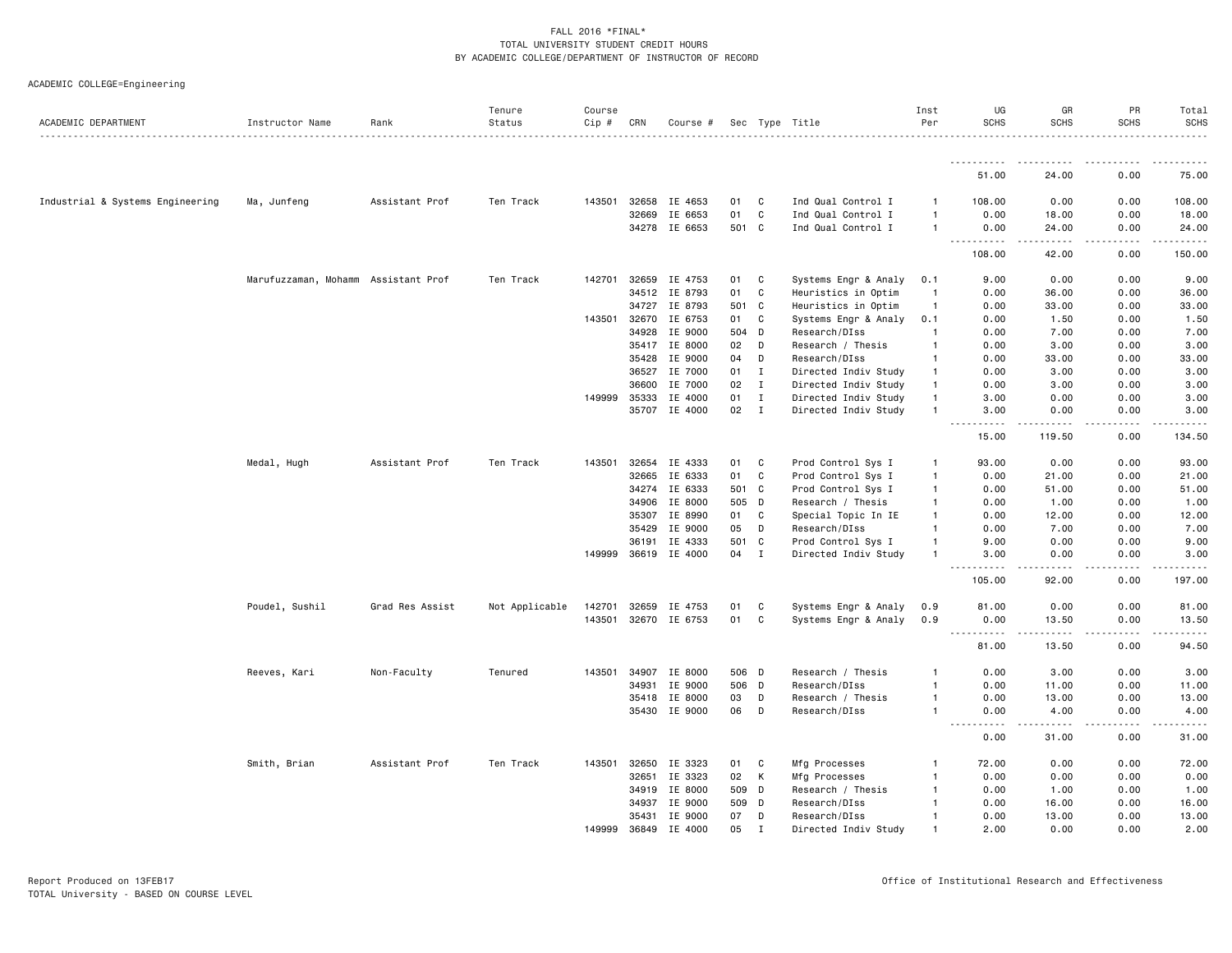| ACADEMIC DEPARTMENT                                                      | Instructor Name     | Rank           | Tenure<br>Status | Course<br>Cip # | CRN   | Course #      |       |              | Sec Type Title       | Inst<br>Per  | UG<br><b>SCHS</b>     | GR<br><b>SCHS</b>            | PR<br><b>SCHS</b> | Total<br><b>SCHS</b>        |
|--------------------------------------------------------------------------|---------------------|----------------|------------------|-----------------|-------|---------------|-------|--------------|----------------------|--------------|-----------------------|------------------------------|-------------------|-----------------------------|
|                                                                          |                     |                |                  |                 |       |               |       |              |                      |              |                       | .                            | .                 | .                           |
|                                                                          |                     |                |                  |                 |       |               |       |              |                      |              | 74.00                 | 30.00                        | 0.00              | 104.00                      |
| Industrial & Systems Engineering                                         | Strawderman, Lesley | Associate Prof | Tenured          | 143501          | 32648 | IE 3121       | 01    | - L          | Industrial Ergo Labo | -1           | 37.00                 | 0.00                         | 0.00              | 37.00                       |
|                                                                          |                     |                |                  |                 |       | 32649 IE 3123 | 01    | C            | Industrial Ergonomic |              | 111.00                | 0.00                         | 0.00              | 111.00                      |
|                                                                          |                     |                |                  |                 |       | 34509 IE 4573 | 01    | C            | Process Imprvmnt Eng |              | 60.00                 | 0.00                         | 0.00              | 60.00                       |
|                                                                          |                     |                |                  |                 |       | 34510 IE 6573 | 01    | $\mathbf{C}$ | Process Imprvmnt Eng |              | 0.00                  | 9.00                         | 0.00              | 9.00                        |
|                                                                          |                     |                |                  |                 | 34724 | IE 6573       | 501 C |              | Process Imprvmnt Eng |              | 0.00                  | 60.00                        | 0.00              | 60.00                       |
|                                                                          |                     |                |                  |                 | 34933 | IE 9000       | 507 D |              | Research/DIss        |              | 0.00                  | 12.00                        | 0.00              | 12.00                       |
|                                                                          |                     |                |                  |                 |       | 35420 IE 8000 | 05    | D            | Research / Thesis    |              | 0.00                  | 7.00                         | 0.00              | 7.00                        |
|                                                                          |                     |                |                  |                 |       | 35432 IE 9000 | 08    | D            | Research/DIss        |              | 0.00                  | 9.00                         | 0.00              | 9.00                        |
|                                                                          |                     |                |                  |                 |       | 36419 IE 7000 | 501 I |              | Directed Indiv Study |              | 0.00                  | 2.00                         | 0.00              | 2.00                        |
|                                                                          |                     |                |                  | 270301          | 32657 | IE 4613       | 01    | - C          | Eng Statistics I     | 0.1          | 45.90                 | 0.00                         | 0.00              | 45.90                       |
|                                                                          |                     |                |                  |                 |       | 32668 IE 6613 | 01 C  |              | Eng Statistics I     | 0.1          | 0.00                  | 0.60                         | 0.00              | 0.60                        |
|                                                                          |                     |                |                  |                 |       | 34277 IE 6613 | 501 C |              | Eng Statistics I     | 0.1          | 0.00                  | 3.90                         | 0.00              | 3.90                        |
|                                                                          |                     |                |                  |                 |       |               |       |              |                      |              | .<br>253.90           | 103.50                       | 0.00              | 357.40                      |
|                                                                          | Usher, John         | Professor      | Tenured          | 143501          | 32663 | IE 4934       | 01    | в            | Info Systems for IE  | $\mathbf{1}$ | 44.00                 | 0.00                         | 0.00              | 44.00                       |
|                                                                          |                     |                |                  |                 |       | 32666 IE 6513 | 01    | - C          | Engineering Admin    | 0.1          | 0.00                  | 1.20                         | 0.00              | 1.20                        |
|                                                                          |                     |                |                  |                 |       | 34275 IE 6513 | 501 C |              | Engineering Admin    | 0.1          | 0.00                  | 3.90                         | 0.00              | 3.90                        |
|                                                                          |                     |                |                  |                 |       | 34935 IE 9000 | 508 D |              | Research/DIss        |              | 0.00                  | 1.00                         | 0.00              | 1.00                        |
|                                                                          |                     |                |                  |                 |       |               |       |              |                      |              | .<br>44.00            | $- - -$<br>$- - - -$<br>6.10 | 0.00              | 50.10                       |
| ====================================                                     |                     |                |                  |                 |       |               |       |              |                      |              | $=$ = = = = = = = = = |                              | ==========        | ==========                  |
| Industrial & Systems Engineering<br>==================================== |                     |                |                  |                 |       |               |       |              |                      |              | 2541.40<br>========== | 702.00                       | 0.00              | 3243.40<br><b>Expressed</b> |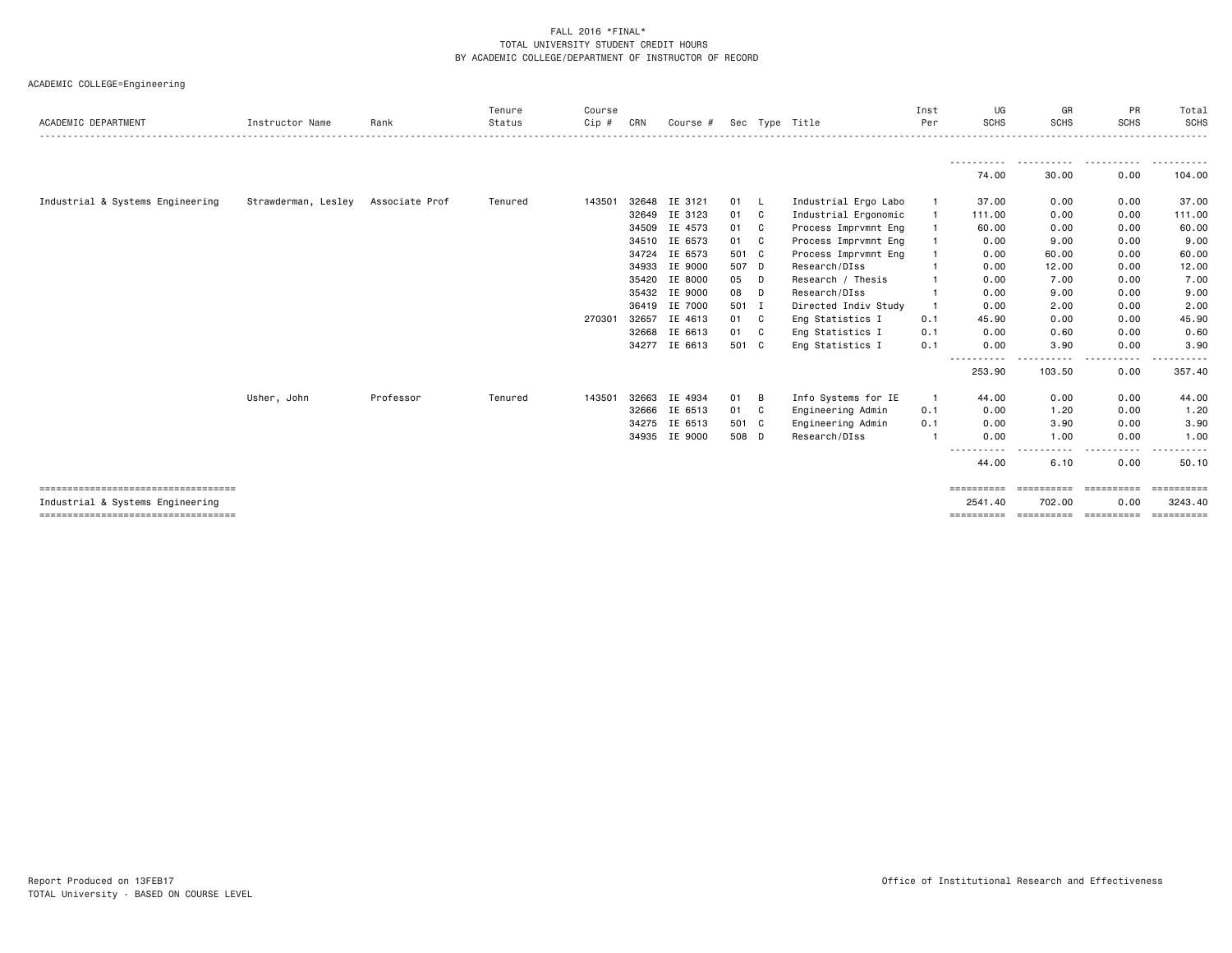## ACADEMIC COLLEGE=Engineering

| ACADEMIC DEPARTMENT    | Instructor Name     | Rank           | Tenure<br>Status | Course<br>Cip # | CRN          | Course #             |       |              | Sec Type Title         | Inst<br>Per    | UG<br><b>SCHS</b>              | GR<br><b>SCHS</b>   | PR<br><b>SCHS</b>                   | Total<br><b>SCHS</b><br>.                                                                                                                                      |
|------------------------|---------------------|----------------|------------------|-----------------|--------------|----------------------|-------|--------------|------------------------|----------------|--------------------------------|---------------------|-------------------------------------|----------------------------------------------------------------------------------------------------------------------------------------------------------------|
| Mechanical Engineering | Askari, Omid        | Assistant Prof | Ten Track        |                 | 141901 32956 | ME 3513              | 03    | C            | Thermodynamics I       |                | 150.00                         | 0.00                | 0.00                                | 150.00                                                                                                                                                         |
|                        |                     |                |                  |                 |              |                      |       |              |                        |                | .<br>150.00                    | .<br>0.00           | .<br>0.00                           | .<br>150.00                                                                                                                                                    |
|                        | Bammann, Douglas    | Professor      | Tenured          | 141901          | 32950        | ME 3113              | 02    | C            | Engineering Analysis   | $\overline{1}$ | 111.00                         | 0.00                | 0.00                                | 111.00                                                                                                                                                         |
|                        |                     |                |                  |                 | 32983        | ME 8213              | 01    | C            | Engineering Anal I     | $\mathbf{1}$   | 0.00                           | 21.00               | 0.00                                | 21.00                                                                                                                                                          |
|                        |                     |                |                  |                 | 34301        | ME 8213              | 501   | C            | Engineering Anal I     | $\mathbf{1}$   | 0.00                           | 18.00               | 0.00                                | 18.00                                                                                                                                                          |
|                        |                     |                |                  |                 |              |                      |       |              |                        |                | 111.00                         | 39.00               | $\sim$ $\sim$ $\sim$ $\sim$<br>0.00 | .<br>150.00                                                                                                                                                    |
|                        | Chen, Lei           | Assistant Prof | Ten Track        | 141901          | 32952        | ME 3403              | 01    | C            | Materials for ME Des   | $\mathbf{1}$   | 195.00                         | 0.00                | 0.00                                | 195.00                                                                                                                                                         |
|                        |                     |                |                  |                 |              | 36135 ME 9000        | 10    | D            | Research / Diss        | $\mathbf{1}$   | 0.00                           | 4.00                | 0.00                                | 4.00                                                                                                                                                           |
|                        |                     |                |                  |                 |              |                      |       |              |                        |                | $\sim 100$<br>195.00           | $- - - -$<br>4.00   | $- - - -$<br>0.00                   | .<br>199.00                                                                                                                                                    |
|                        | Cho, HeeJin         | Assistant Prof | Ten Track        | 141901          | 32965        | ME 4373              | 01    | C            | Air Conditioning       | -1             | 48.00                          | 0.00                | 0.00                                | 48.00                                                                                                                                                          |
|                        |                     |                |                  |                 | 32977        | ME 6373              | 01    | C            | Air Conditioning       | $\overline{1}$ | 0.00                           | 24.00               | 0.00                                | 24.00                                                                                                                                                          |
|                        |                     |                |                  |                 | 36110        | ME 8000              | 04    | D            | Research / Thesis      | $\mathbf{1}$   | 0.00                           | 26.00               | 0.00                                | 26.00                                                                                                                                                          |
|                        |                     |                |                  |                 | 36136        | ME 9000              | 11    | D            | Research / Diss        | $\mathbf{1}$   | 0.00                           | 30.00               | 0.00                                | 30.00                                                                                                                                                          |
|                        |                     |                |                  |                 | 36553        | ME 7000              | 03    | $\mathbf{I}$ | Directed Indiv Study   | $\mathbf{1}$   | 0.00<br>-----                  | 3.00<br>$- - - - -$ | 0.00<br>.                           | 3.00<br>.                                                                                                                                                      |
|                        |                     |                |                  |                 |              |                      |       |              |                        |                | 48.00                          | 83.00               | 0.00                                | 131.00                                                                                                                                                         |
|                        | Daniewicz, Steven   | Non-Employee   | Not Applicable   |                 |              | 141901 36137 ME 9000 | 12    | D            | Research / Diss        | -1             | 0.00                           | 1.00                | 0.00                                | 1.00                                                                                                                                                           |
|                        |                     |                |                  |                 |              |                      |       |              |                        |                | .<br>0.00                      | .<br>1.00           | .<br>0.00                           | $\frac{1}{2}$<br>1.00                                                                                                                                          |
|                        | El Kadiri, Haitham  | Associate Prof | Tenured          | 141901          | 36112        | ME 8000              | 06    | D            | Research / Thesis      | $\mathbf{1}$   | 0.00                           | 21.00               | 0.00                                | 21.00                                                                                                                                                          |
|                        |                     |                |                  |                 | 36138        | ME 9000              | 13    | D            | Research / Diss        | $\mathbf{1}$   | 0.00                           | 62.00               | 0.00                                | 62.00                                                                                                                                                          |
|                        |                     |                |                  |                 | 36729        | ME 4000              | 06    | $\;$ I       | Directed Indiv Study   | $\overline{1}$ | 3.00                           | 0.00                | 0.00                                | 3.00                                                                                                                                                           |
|                        |                     |                |                  | 309999          | 36203        | <b>CME 9000</b>      | 07    | D            | Research/Dis           | $\overline{1}$ | 0.00                           | 9.00                | 0.00                                | 9.00                                                                                                                                                           |
|                        |                     |                |                  |                 |              |                      |       |              |                        |                | .<br>3.00                      | -----<br>92.00      | .<br>0.00                           | د د د د د<br>95.00                                                                                                                                             |
|                        | Findley, Kristoffer | Lecturer       | Non-Ten Track    | 141101 36407    |              | EM 3313              | 601 C |              | <b>Fluid Mechanics</b> | $\mathbf{1}$   | 54.00                          | 0.00                | 0.00                                | 54.00                                                                                                                                                          |
|                        |                     |                |                  |                 |              |                      |       |              |                        |                | 54.00                          | 0.00                | 0.00                                | 54.00                                                                                                                                                          |
|                        | Hodge, B. Keith     | Lecturer       | Non-Ten Track    | 141901          | 32964        | ME 4333              | 01    | C            | Energy Sys Design      |                | 177.00                         | 0.00                | 0.00                                | 177.00                                                                                                                                                         |
|                        |                     |                |                  |                 |              | 32976 ME 6333        | 01    | $\mathbf c$  | Energy Sys Design      | $\overline{1}$ | 0.00                           | 6.00                | 0.00                                | 6.00                                                                                                                                                           |
|                        |                     |                |                  |                 |              |                      |       |              |                        |                | $\sim$ $\sim$ $\sim$<br>177.00 | 6.00                | 0.00                                | $\frac{1}{2} \left( \frac{1}{2} \right) \left( \frac{1}{2} \right) \left( \frac{1}{2} \right) \left( \frac{1}{2} \right) \left( \frac{1}{2} \right)$<br>183.00 |
|                        | Horstemeyer, Mark   | Professor      | Tenured          | 140101          | 36404        | GE 1501              | 01    | E            | Engineering Design C   | $\overline{1}$ | 14.00                          | 0.00                | 0.00                                | 14.00                                                                                                                                                          |
|                        |                     |                |                  | 141901          | 32961        | ME 4123              | 01    | $\mathbf c$  | Failure of Eng. Mat'   | $\overline{1}$ | 78.00                          | 0.00                | 0.00                                | 78.00                                                                                                                                                          |
|                        |                     |                |                  |                 | 32974        | ME 6123              | 01    | $\mathbf c$  | Failure of Eng. Mat'   | $\overline{1}$ | 0.00                           | 24.00               | 0.00                                | 24.00                                                                                                                                                          |
|                        |                     |                |                  |                 | 32982        | ME 8011              | 01    | S            | Graduate Seminar       | $\mathbf{1}$   | 0.00                           | 29.00               | 0.00                                | 29.00                                                                                                                                                          |
|                        |                     |                |                  |                 | 34300        | ME 8011              | 501   | <sub>S</sub> | Graduate Seminar       | $\mathbf{1}$   | 0.00                           | 5.00                | 0.00                                | 5.00                                                                                                                                                           |
|                        |                     |                |                  |                 | 34728        | ME 6123              | 501   | C            | Failure of Eng. Mat'   | $\mathbf{1}$   | 0.00                           | 21.00               | 0.00                                | 21.00                                                                                                                                                          |
|                        |                     |                |                  |                 | 34894        | ME 8000              | 507 D |              | Research / Thesis      |                | 0.00                           | 5.00                | 0.00                                | 5.00                                                                                                                                                           |
|                        |                     |                |                  |                 | 34898        | ME 9000              | 507 D |              | Research / Diss        |                | 0.00                           | 3.00                | 0.00                                | 3.00                                                                                                                                                           |
|                        |                     |                |                  |                 | 36113        | ME 8000              | 07    | D            | Research / Thesis      |                | 0.00                           | 21.00               | 0.00                                | 21.00                                                                                                                                                          |
|                        |                     |                |                  |                 | 36139        | ME 9000              | 14    | D            | Research / Diss        |                | 0.00                           | 56.00               | 0.00                                | 56.00                                                                                                                                                          |
|                        |                     |                |                  |                 | 36524        | ME 4000              | 01    | $\mathbf{r}$ | Directed Indiv Study   |                | 3.00                           | 0.00                | 0.00                                | 3.00                                                                                                                                                           |

Report Produced on 13FEB17 Office of Institutional Research and Effectiveness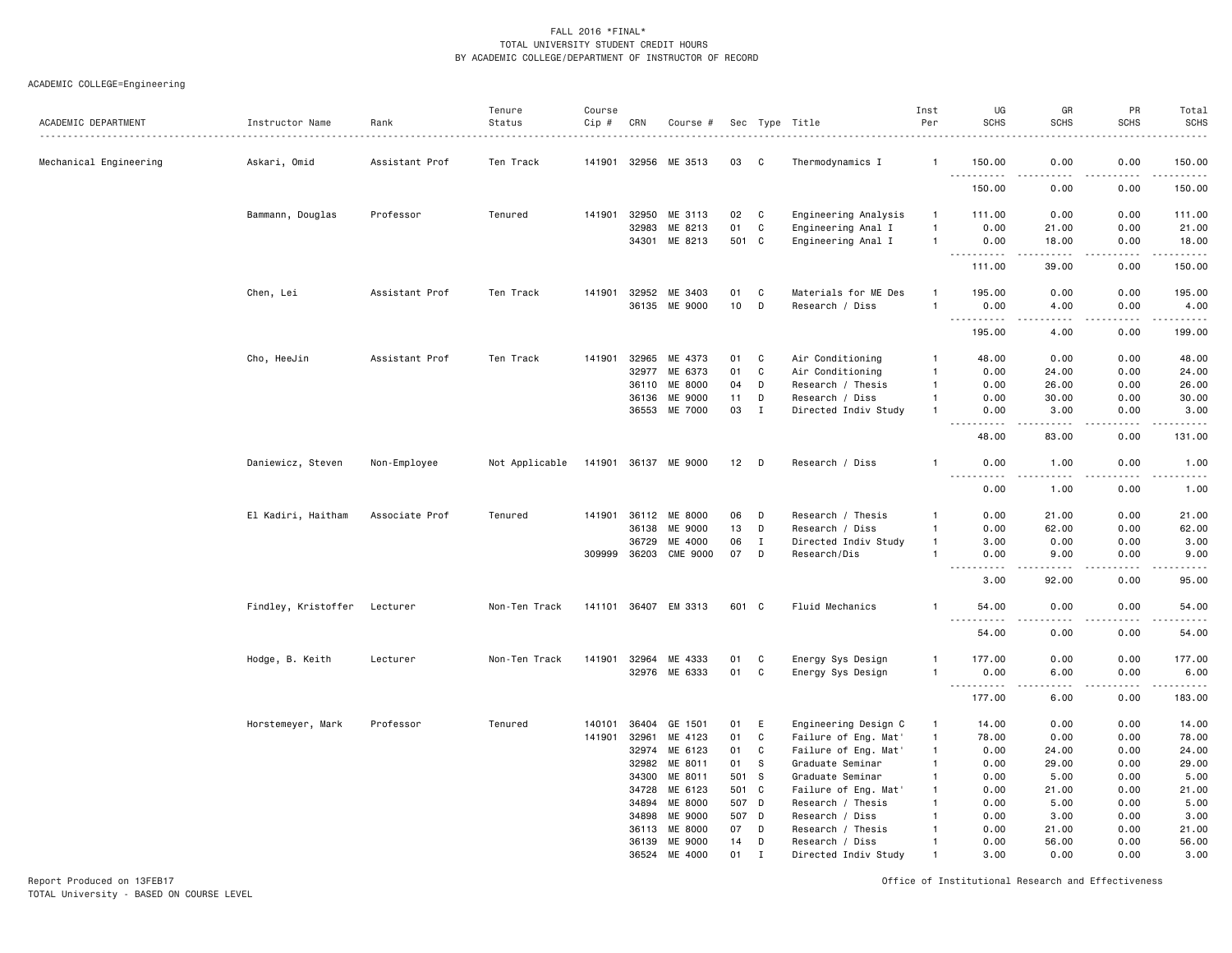|                        |                   |                 | Tenure         | Course |                |                           |          |              |                                      | Inst                           | UG                                                                                                                                             | GR                                  | PR                | Total                                                                                                                               |
|------------------------|-------------------|-----------------|----------------|--------|----------------|---------------------------|----------|--------------|--------------------------------------|--------------------------------|------------------------------------------------------------------------------------------------------------------------------------------------|-------------------------------------|-------------------|-------------------------------------------------------------------------------------------------------------------------------------|
| ACADEMIC DEPARTMENT    | Instructor Name   | Rank            | Status         | Cip #  | CRN            | Course #                  |          |              | Sec Type Title                       | Per                            | <b>SCHS</b>                                                                                                                                    | <b>SCHS</b>                         | <b>SCHS</b>       | <b>SCHS</b><br>$\frac{1}{2}$                                                                                                        |
| Mechanical Engineering | Horstemeyer, Mark | Professor       | Tenured        | 141901 | 36526          | ME 4000                   | 03       | I            | Directed Indiv Study                 | $\overline{1}$                 | 3.00                                                                                                                                           | 0.00                                | 0.00              | 3.00                                                                                                                                |
|                        |                   |                 |                |        | 36545          | ME 6123                   | 02       | $\mathbf{C}$ | Failure of Eng. Mat'                 | $\overline{1}$                 | 0.00                                                                                                                                           | 36.00                               | 0.00              | 36.00                                                                                                                               |
|                        |                   |                 |                |        | 36620          | ME 7000                   | 04       | $\mathbf I$  | Directed Indiv Study                 | $\overline{1}$                 | 0.00                                                                                                                                           | 3.00                                | 0.00              | 3.00                                                                                                                                |
|                        |                   |                 |                |        | 36664          | ME 4000                   | 04       | $\mathbf I$  | Directed Indiv Study                 | $\overline{1}$                 | 3.00                                                                                                                                           | 0.00                                | 0.00              | 3.00                                                                                                                                |
|                        |                   |                 |                | 309999 | 36101          | <b>CME 9000</b>           | 02       | D            | Research/Dis                         | 1                              | 0.00                                                                                                                                           | 15.00                               | 0.00              | 15.00                                                                                                                               |
|                        |                   |                 |                | 400801 | 36468          | PH 9000                   | 13       | D            | Research / Diss                      |                                | 0.00                                                                                                                                           | 9.00                                | 0.00              | 9.00                                                                                                                                |
|                        |                   |                 |                |        |                |                           |          |              |                                      |                                | 101.00                                                                                                                                         | 227.00                              | 0.00              | وساعات<br>328.00                                                                                                                    |
|                        | Khalili, Ashkan   | Grad Tch Assist | Not Applicable |        |                | 141101 31579 EM 2413      | 02       | C            | Engineering Mech I                   | -1                             | 186.00                                                                                                                                         | 0.00                                | 0.00              | 186.00                                                                                                                              |
|                        |                   |                 |                |        |                |                           |          |              |                                      |                                | .<br>186.00                                                                                                                                    | .<br>0.00                           | .<br>0.00         | .<br>186.00                                                                                                                         |
|                        | Knizley, Alta     | Instructor      | Non-Ten Track  | 141901 | 32943          | ME 1111                   | 01       | C            | Introduction To ME                   | $\overline{1}$                 | 86.00                                                                                                                                          | 0.00                                | 0.00              | 86.00                                                                                                                               |
|                        |                   |                 |                |        | 32949          | ME 3113                   | 01       | $\mathbf C$  | Engineering Analysis                 | $\overline{1}$                 | 207.00                                                                                                                                         | 0.00                                | 0.00              | 207.00                                                                                                                              |
|                        |                   |                 |                |        | 34526          | ME 4343                   | 01       | C            | Intermed Heat Trans                  | $\overline{1}$                 | 15.00                                                                                                                                          | 0.00                                | 0.00              | 15.00                                                                                                                               |
|                        |                   |                 |                |        | 34527          | ME 6343                   | 01       | C            | Intermed Heat Trans                  | $\overline{1}$                 | 0.00                                                                                                                                           | 24.00                               | 0.00              | 24.00                                                                                                                               |
|                        |                   |                 |                |        | 36752          | ME 4000                   | 07       | $\mathbf{I}$ | Directed Indiv Study                 | $\overline{1}$                 | 3.00                                                                                                                                           | 0.00                                | 0.00              | 3.00                                                                                                                                |
|                        |                   |                 |                |        | 36753          | ME 4000                   | 08       | $\;$ I       | Directed Indiv Study                 | $\overline{1}$                 | 3.00                                                                                                                                           | 0.00                                | 0.00              | 3.00                                                                                                                                |
|                        |                   |                 |                |        |                | 36814 ME 7000             | 08       | $\mathbf{I}$ | Directed Indiv Study                 | $\overline{1}$                 | 0.00                                                                                                                                           | 3.00                                | 0.00              | 3.00                                                                                                                                |
|                        |                   |                 |                |        |                |                           |          |              |                                      |                                | -----<br>314.00                                                                                                                                | .<br>27.00                          | .<br>0.00         | .<br>341.00                                                                                                                         |
|                        | Krishnan, Sundar  | Associate Prof  | Tenured        | 141901 | 34528          | ME 4823                   | 01       | C            | Comp Flow And Turbo                  | $\mathbf{1}$                   | 9.00                                                                                                                                           | 0.00                                | 0.00              | 9.00                                                                                                                                |
|                        |                   |                 |                |        | 34529          | ME 6823                   | 01       | C            | Comp Flow And Turbo                  | $\overline{1}$                 | 0.00                                                                                                                                           | 42.00                               | 0.00              | 42.00                                                                                                                               |
|                        |                   |                 |                |        | 34730          | ME 6823                   | 501      | C            | Comp Flow And Turbo                  | $\overline{1}$                 | 0.00                                                                                                                                           | 9.00                                | 0.00              | 9.00                                                                                                                                |
|                        |                   |                 |                |        | 36114          | ME 8000                   | 08       | D            | Research / Thesis                    | $\mathbf{1}$                   | 0.00                                                                                                                                           | 10.00                               | 0.00              | 10.00                                                                                                                               |
|                        |                   |                 |                |        | 36140          | ME 9000                   | 15       | D            | Research / Diss                      | $\mathbf{1}$                   | 0.00                                                                                                                                           | 19.00                               | 0.00              | 19.00                                                                                                                               |
|                        |                   |                 |                |        | 36659          | ME 7000                   | 05       | $\mathbf I$  | Directed Indiv Study                 | $\overline{1}$                 | 0.00                                                                                                                                           | 3.00                                | 0.00              | 3.00                                                                                                                                |
|                        |                   |                 |                |        | 36660          | ME 7000                   | 06       | $\mathbf{I}$ | Directed Indiv Study                 | -1                             | 0.00<br>.                                                                                                                                      | 3.00<br>$\sim$ $\sim$ $\sim$ $\sim$ | 0.00<br>بالمستعاد | 3.00<br>$\frac{1}{2}$                                                                                                               |
|                        |                   |                 |                |        |                |                           |          |              |                                      |                                | 9.00                                                                                                                                           | 86.00                               | 0.00              | 95.00                                                                                                                               |
|                        | Liu, Yucheng      | Associate Prof  | Ten Track      | 141901 | 32971          | ME 4443                   | 01       | C            | Mech Systems Design                  | $\overline{1}$                 | 168.00                                                                                                                                         | 0.00                                | 0.00              | 168.00                                                                                                                              |
|                        |                   |                 |                |        | 32979          | ME 6443                   | 01       | $\mathbf C$  | Mech Systems Design                  | $\overline{1}$                 | 0.00                                                                                                                                           | 3.00                                | 0.00              | 3.00                                                                                                                                |
|                        |                   |                 |                |        | 36115          | ME 8000                   | 09       | D            | Research / Thesis                    | $\overline{1}$                 | 0.00                                                                                                                                           | 3.00                                | 0.00              | 3.00                                                                                                                                |
|                        |                   |                 |                |        | 36141          | <b>ME 9000</b>            | 16       | D            | Research / Diss                      | $\overline{1}$                 | 0.00<br><u> - - - - - - - - - -</u>                                                                                                            | 27.00<br>$\sim$ $\sim$ $\sim$       | 0.00<br>.         | 27.00<br>.                                                                                                                          |
|                        |                   |                 |                |        |                |                           |          |              |                                      |                                | 168.00                                                                                                                                         | 33.00                               | 0.00              | 201.00                                                                                                                              |
|                        | Long, William     | Lecturer        | Non-Ten Track  | 141901 | 32946          | ME 2133                   | 02       | B            | Modeling and Manuf                   | $\mathbf{1}$                   | 141.00                                                                                                                                         | 0.00                                | 0.00              | 141.00                                                                                                                              |
|                        |                   |                 |                |        | 32969          | ME 4403                   | 01       | C            | Machine Design                       | $\overline{1}$                 | 198.00                                                                                                                                         | 0.00                                | 0.00              | 198.00                                                                                                                              |
|                        |                   |                 |                | 142701 | 32959          | ME 3613                   | 01       | C            | System Dynamics                      | $\overline{1}$                 | 183.00<br>$\omega \neq \omega$<br>.                                                                                                            | 0.00<br>$- - -$                     | 0.00              | 183.00<br>$\begin{array}{cccccccccccccc} \bullet & \bullet & \bullet & \bullet & \bullet & \bullet & \bullet & \bullet \end{array}$ |
|                        |                   |                 |                |        |                |                           |          |              |                                      |                                | 522.00                                                                                                                                         | 0.00                                | 0.00              | 522.00                                                                                                                              |
|                        | Luck, Rogelio     | Professor       | Tenured        |        |                | 141901 36142 ME 9000      | 17       | D            | Research / Diss                      | -1                             | 0.00<br>$- - - -$<br>$\frac{1}{2} \left( \frac{1}{2} \right) \left( \frac{1}{2} \right) \left( \frac{1}{2} \right) \left( \frac{1}{2} \right)$ | 20.00<br>.                          | 0.00<br>.         | 20.00<br>. <u>.</u> .                                                                                                               |
|                        |                   |                 |                |        |                |                           |          |              |                                      |                                | 0.00                                                                                                                                           | 20.00                               | 0.00              | 20.00                                                                                                                               |
|                        | Mago, Pedro       | Professor       | Tenured        | 141901 | 36117<br>36143 | <b>ME 8000</b><br>ME 9000 | 11<br>18 | D<br>D       | Research / Thesis<br>Research / Diss | $\mathbf{1}$<br>$\overline{1}$ | 0.00<br>0.00                                                                                                                                   | 3.00<br>2.00                        | 0.00<br>0.00      | 3.00<br>2.00                                                                                                                        |
|                        |                   |                 |                |        |                |                           |          |              |                                      |                                |                                                                                                                                                |                                     |                   |                                                                                                                                     |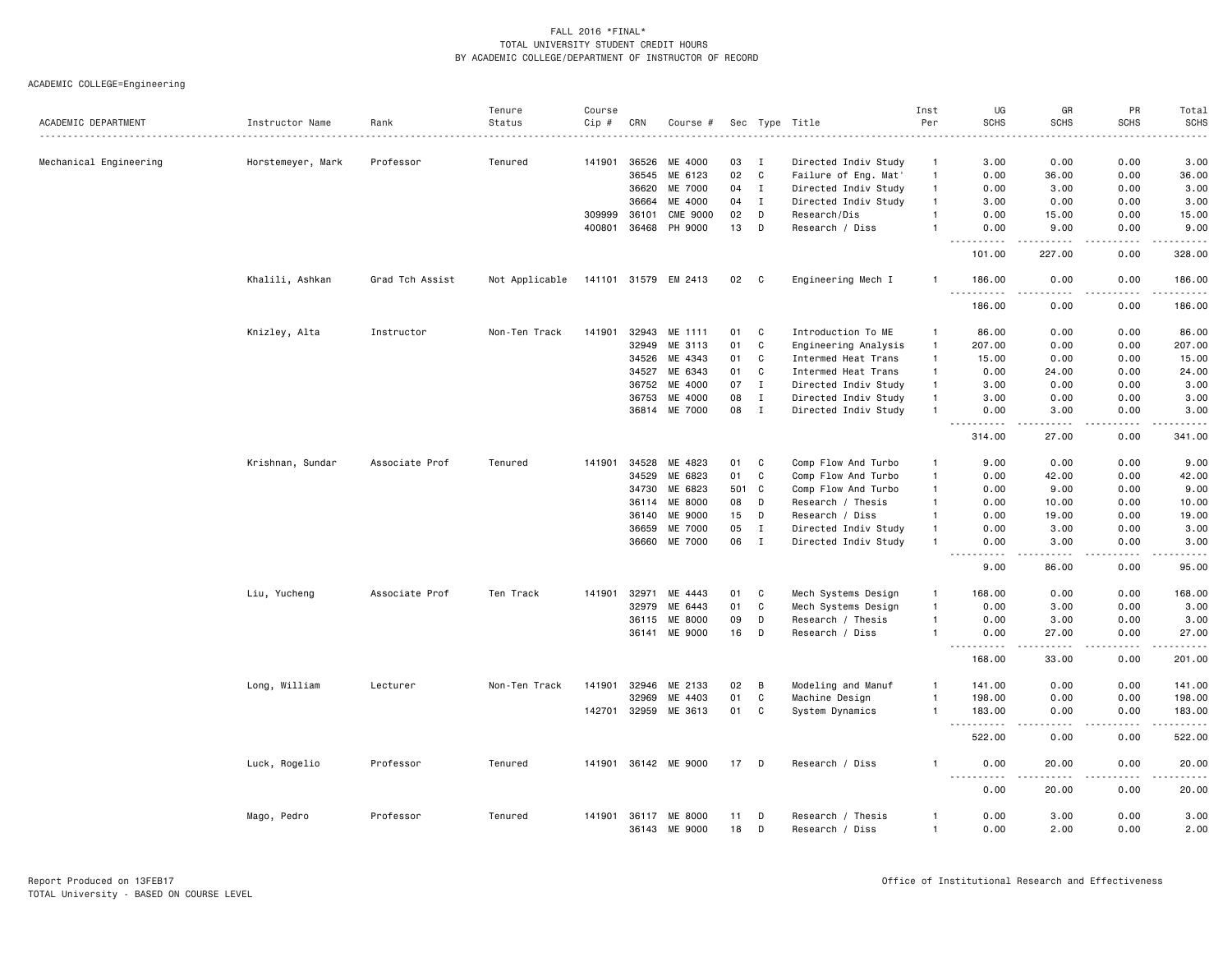|  | ACADEMIC COLLEGE=Engineering |  |
|--|------------------------------|--|
|--|------------------------------|--|

| ACADEMIC DEPARTMENT    | Instructor Name  | Rank                              | Tenure<br>Status | Course<br>Cip # | CRN   | Course #             |       |                | Sec Type Title       | Inst<br>Per    | UG<br><b>SCHS</b>                        | GR<br><b>SCHS</b>                                                                                                                                             | PR<br><b>SCHS</b>   | Total<br><b>SCHS</b> |
|------------------------|------------------|-----------------------------------|------------------|-----------------|-------|----------------------|-------|----------------|----------------------|----------------|------------------------------------------|---------------------------------------------------------------------------------------------------------------------------------------------------------------|---------------------|----------------------|
|                        |                  |                                   |                  |                 |       |                      |       |                |                      |                |                                          |                                                                                                                                                               |                     |                      |
|                        |                  |                                   |                  |                 |       |                      |       |                |                      |                | 0.00                                     | 5.00                                                                                                                                                          | 0.00                | 5.00                 |
| Mechanical Engineering | Mahajan, Govinda | Grad Tch Assist                   | Not Applicable   |                 |       | 141901 32958 ME 3523 | 02    | $\overline{c}$ | Thermodynamics II    | 1              | 78.00<br>.                               | 0.00                                                                                                                                                          | 0.00                | 78.00                |
|                        |                  |                                   |                  |                 |       |                      |       |                |                      |                | 78.00                                    | 0.00                                                                                                                                                          | 0.00                | 78.00                |
|                        | Patton, Richard  | Associate Prof                    | Tenured          | 141901          | 32972 | ME 4643              | 01    | C              | Intro Vibration/Cont | $\mathbf{1}$   | 144.00                                   | 0.00                                                                                                                                                          | 0.00                | 144.00               |
|                        |                  |                                   |                  |                 | 32980 | ME 6643              | 01    | C              | Intro Vibration/Cont | $\mathbf{1}$   | 0.00                                     | 3.00                                                                                                                                                          | 0.00                | 3.00                 |
|                        |                  |                                   |                  |                 | 36530 | ME 4990              | 01    | C              | Special Topic In ME  | 1              | 123.00                                   | 0.00                                                                                                                                                          | 0.00                | 123.00               |
|                        |                  |                                   |                  |                 | 36531 | ME 6990              | 01    | C              | Special Topic In ME  | $\mathbf{1}$   | 0.00<br>.<br>$\sim$ $\sim$ $\sim$ $\sim$ | 12.00<br>$\frac{1}{2} \left( \frac{1}{2} \right) \left( \frac{1}{2} \right) \left( \frac{1}{2} \right) \left( \frac{1}{2} \right) \left( \frac{1}{2} \right)$ | 0.00<br>-----       | 12.00<br>.           |
|                        |                  |                                   |                  |                 |       |                      |       |                |                      |                | 267.00                                   | 15.00                                                                                                                                                         | 0.00                | 282.00               |
|                        | Priddy, Matthew  | Visit Assist Prof                 | Non-Ten Track    | 141901          | 32954 | ME 3513              | 01    | C              | Thermodynamics I     | 1              | 111.00                                   | 0.00                                                                                                                                                          | 0.00                | 111.00               |
|                        |                  |                                   |                  |                 | 34525 | ME 6133              | 01    | $\mathtt{C}$   | Mechanical Metallurg | $\mathbf{1}$   | 0.00                                     | 48.00                                                                                                                                                         | 0.00                | 48.00                |
|                        |                  |                                   |                  |                 | 36494 | ME 8243              | 01    | C              | Finite Element In Me | $\mathbf{1}$   | 0.00                                     | 24.00                                                                                                                                                         | 0.00                | 24.00                |
|                        |                  |                                   |                  | 142001          | 34524 | ME 4133              | 01    | $\mathtt{C}$   | Mechanical Metallurg | $\mathbf{1}$   | 24.00<br>.<br>$\sim 100$                 | 0.00<br>.                                                                                                                                                     | 0.00<br>.           | 24.00<br>.           |
|                        |                  |                                   |                  |                 |       |                      |       |                |                      |                | 135.00                                   | 72.00                                                                                                                                                         | 0.00                | 207.00               |
|                        | Rhee, Hongjoo    | Resrch Assoc Prof                 | Non-Ten Track    | 141901          |       | 36120 ME 9000        | 02    | D              | Research / Diss      | 1              | 0.00                                     | 10.00                                                                                                                                                         | 0.00                | 10.00                |
|                        |                  |                                   |                  |                 | 36127 | ME 8000              | 14    | D              | Research / Thesis    | 1              | 0.00<br>.                                | 3.00<br><u>.</u>                                                                                                                                              | 0.00<br>.           | 3.00<br>. <u>.</u> . |
|                        |                  |                                   |                  |                 |       |                      |       |                |                      |                | 0.00                                     | 13.00                                                                                                                                                         | 0.00                | 13.00                |
|                        | Shamsaei, Nima   | Non-Employee                      | Not Applicable   | 141901          | 34899 | ME 9000              | 515 D |                | Research / Diss      | 1              | 0.00                                     | 8.00                                                                                                                                                          | 0.00                | 8.00                 |
|                        |                  |                                   |                  |                 | 36121 | ME 9000              | 03    | D              | Research / Diss      | 1              | 0.00                                     | 43.00                                                                                                                                                         | 0.00                | 43.00                |
|                        |                  |                                   |                  |                 |       | 36128 ME 8000        | 15    | D              | Research / Thesis    | 1              | 0.00<br>.<br>$\sim$ $\sim$ $\sim$        | 37.00<br>$- - - - -$                                                                                                                                          | 0.00<br>$- - - - -$ | 37.00<br>.           |
|                        |                  |                                   |                  |                 |       |                      |       |                |                      |                | 0.00                                     | 88.00                                                                                                                                                         | 0.00                | 88.00                |
|                        | Smith, Joshua    | Clinical Assist Pro Non-Ten Track |                  | 141901          | 34522 | ME 1111              | 601 C |                | Introduction To ME   | $\overline{1}$ | 23.00                                    | 0.00                                                                                                                                                          | 0.00                | 23.00                |
|                        |                  |                                   |                  |                 | 34523 | ME 2133              | 601 B |                | Modeling and Manuf   | $\mathbf{1}$   | 63.00                                    | 0.00                                                                                                                                                          | 0.00                | 63.00                |
|                        |                  |                                   |                  |                 | 34532 | ME 3113              | 601 C |                | Engineering Analysis | 1              | 33.00                                    | 0.00                                                                                                                                                          | 0.00                | 33.00                |
|                        |                  |                                   |                  |                 | 34533 | ME 3513              | 601 C |                | Thermodynamics I     | 1              | 60.00                                    | 0.00<br>.                                                                                                                                                     | 0.00<br>.           | 60.00<br><u>.</u>    |
|                        |                  |                                   |                  |                 |       |                      |       |                |                      |                | 179.00                                   | 0.00                                                                                                                                                          | 0.00                | 179.00               |
|                        | Spayde, Dustin   | Instructor                        | Non-Ten Track    | 141901          | 32947 | ME 3103              | 01    | B              | Exp Meas and Techniq | $\overline{1}$ | 144.00                                   | 0.00                                                                                                                                                          | 0.00                | 144.00               |
|                        |                  |                                   |                  |                 | 32948 | ME 3103              | 02    | B              | Exp Meas and Techniq | $\overline{1}$ | 69.00                                    | 0.00                                                                                                                                                          | 0.00                | 69.00                |
|                        |                  |                                   |                  |                 | 32963 | ME 4301              | 01    | L.             | Thermo-Fluids Labora | $\mathbf{1}$   | 23.00                                    | 0.00                                                                                                                                                          | 0.00                | 23.00                |
|                        |                  |                                   |                  |                 | 32966 | ME 4401              | 01    | L.             | Solid Mechanics Lab  | $\mathbf{1}$   | 25.00                                    | 0.00                                                                                                                                                          | 0.00                | 25.00                |
|                        |                  |                                   |                  |                 | 32967 | ME 4401              | 02    | $\mathsf{L}$   | Solid Mechanics Lab  | $\mathbf{1}$   | 27.00                                    | 0.00                                                                                                                                                          | 0.00                | 27.00                |
|                        |                  |                                   |                  |                 | 32968 | ME 4401              | 03    | L.             | Solid Mechanics Lab  | 1              | 22.00                                    | 0.00                                                                                                                                                          | 0.00                | 22.00                |
|                        |                  |                                   |                  |                 | 35092 | ME 4301              | 02    | L              | Thermo-Fluids Labora | $\mathbf{1}$   | 27.00                                    | 0.00                                                                                                                                                          | 0.00                | 27.00                |
|                        |                  |                                   |                  |                 | 35093 | ME 4301              | 03    | L.             | Thermo-Fluids Labora | 1              | 25.00                                    | 0.00                                                                                                                                                          | 0.00                | 25.00                |
|                        |                  |                                   |                  |                 |       |                      |       |                |                      |                | 362.00                                   | 0.00                                                                                                                                                          | 0.00                | 362.00               |
|                        | Spayde, Emily    | Instructor                        | Non-Ten Track    | 141901          | 32945 | ME 2133              | 01    | B              | Modeling and Manuf   | $\mathbf{1}$   | 141.00                                   | 0.00                                                                                                                                                          | 0.00                | 141.00               |
|                        |                  |                                   |                  |                 | 32951 | ME 3313              | 01    | C              | Heat Transfer        | 1              | 207.00                                   | 0.00                                                                                                                                                          | 0.00                | 207.00               |
|                        |                  |                                   |                  |                 | 36477 | ME 1111              | 03    | C              | Introduction To ME   | $\mathbf{1}$   | 49.00                                    | 0.00                                                                                                                                                          | 0.00                | 49.00                |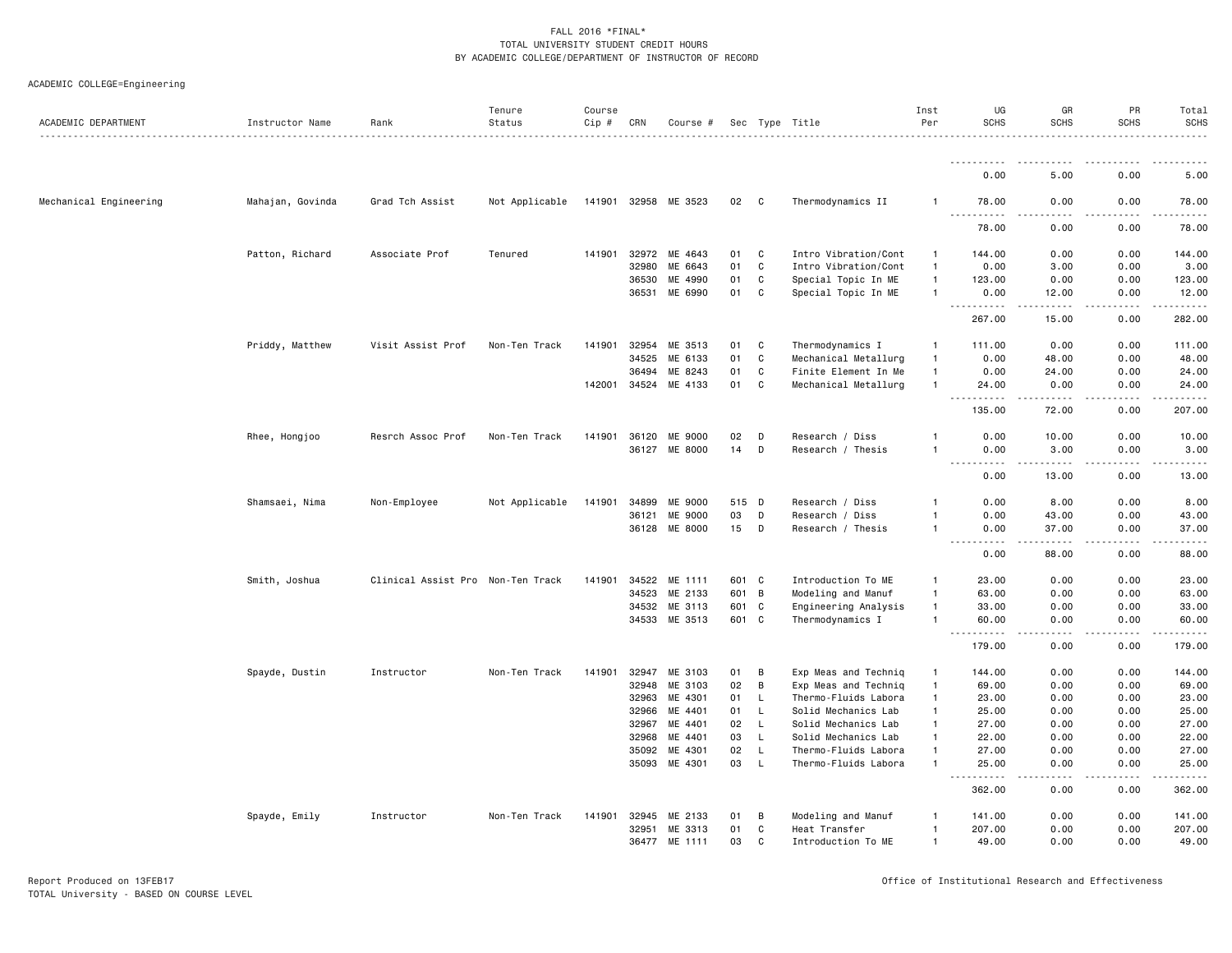| <b>ACADEMIC DEPARTMENT</b>                                   | Instructor Name                     | Rank            | Tenure<br>Status                    | Course<br>Cip # | CRN          | Course #             |        |   | Sec Type Title       | Inst<br>Per  | UG<br><b>SCHS</b>                                                                                                                  | GR<br><b>SCHS</b>                                                                                                         | PR<br><b>SCHS</b>                                                                                                       | Total<br><b>SCHS</b>  |
|--------------------------------------------------------------|-------------------------------------|-----------------|-------------------------------------|-----------------|--------------|----------------------|--------|---|----------------------|--------------|------------------------------------------------------------------------------------------------------------------------------------|---------------------------------------------------------------------------------------------------------------------------|-------------------------------------------------------------------------------------------------------------------------|-----------------------|
|                                                              |                                     |                 |                                     |                 |              |                      |        |   |                      |              |                                                                                                                                    | $\frac{1}{2} \left( \frac{1}{2} \right) \left( \frac{1}{2} \right) \left( \frac{1}{2} \right) \left( \frac{1}{2} \right)$ |                                                                                                                         | .<br>-------          |
|                                                              |                                     |                 |                                     |                 |              |                      |        |   |                      |              | 397.00                                                                                                                             | 0.00                                                                                                                      | 0.00                                                                                                                    | 397.00                |
| Mechanical Engineering                                       | Srinivasan, Kalyan K Associate Prof |                 | Tenured                             |                 | 141901 32957 | ME 3523              | 01 C   |   | Thermodynamics II    | -1           | 195.00                                                                                                                             | 0.00                                                                                                                      | 0.00                                                                                                                    | 195.00                |
|                                                              |                                     |                 |                                     |                 |              | 36122 ME 9000        | 04     | D | Research / Diss      |              | 0.00                                                                                                                               | 2.00                                                                                                                      | 0.00                                                                                                                    | 2.00                  |
|                                                              |                                     |                 |                                     |                 |              | 36129 ME 8000        | 16 D   |   | Research / Thesis    |              | 0.00                                                                                                                               | 4.00                                                                                                                      | 0.00                                                                                                                    | 4.00                  |
|                                                              |                                     |                 |                                     |                 | 36239        | ME 9000              | 504 D  |   | Research / Diss      |              | 0.00                                                                                                                               | 1.00                                                                                                                      | 0.00                                                                                                                    | 1.00                  |
|                                                              |                                     |                 |                                     |                 | 36446        | ME 7000              | $01$ I |   | Directed Indiv Study |              | 0.00                                                                                                                               | 3.00                                                                                                                      | 0.00                                                                                                                    | 3.00                  |
|                                                              |                                     |                 |                                     |                 |              | 36674 ME 4000        | 05 I   |   | Directed Indiv Study |              | 3.00<br>.                                                                                                                          | 0.00                                                                                                                      | 0.00                                                                                                                    | 3.00                  |
|                                                              |                                     |                 |                                     |                 |              |                      |        |   |                      |              | 198.00                                                                                                                             | 10.00                                                                                                                     | 0.00                                                                                                                    | 208.00                |
|                                                              | Stone, Tonya                        | Assistant Prof  | Ten Track                           | 141901          | 32953        | ME 3423              | 01 C   |   | Mech Of Machinery    | $\mathbf{1}$ | 204.00                                                                                                                             | 0.00                                                                                                                      | 0.00                                                                                                                    | 204.00                |
|                                                              |                                     |                 |                                     |                 | 36123        | ME 9000              | 05     | D | Research / Diss      |              | 0.00                                                                                                                               | 1.00                                                                                                                      | 0.00                                                                                                                    | 1.00                  |
|                                                              |                                     |                 |                                     |                 |              | 36130 ME 8000        | $17$ D |   | Research / Thesis    |              | 0.00<br>-----------                                                                                                                | 6.00<br>$\frac{1}{2}$<br><u>.</u>                                                                                         | 0.00<br>$\begin{array}{cccccccccccccc} \bullet & \bullet & \bullet & \bullet & \bullet & \bullet & \bullet \end{array}$ | 6.00<br>.             |
|                                                              |                                     |                 |                                     |                 |              |                      |        |   |                      |              | 204.00                                                                                                                             | 7.00                                                                                                                      | 0.00                                                                                                                    | 211.00                |
|                                                              | Svenson, Sven                       | Lecturer        | Non-Ten Track                       |                 |              | 141101 36406 EM 3213 | 601 C  |   | Mech Of Materials    | $\mathbf{1}$ | 63.00<br>$\frac{1}{2} \left( \frac{1}{2} \right) \left( \frac{1}{2} \right) \left( \frac{1}{2} \right) \left( \frac{1}{2} \right)$ | 0.00                                                                                                                      | 0.00                                                                                                                    | 63.00                 |
|                                                              |                                     |                 |                                     |                 |              |                      |        |   |                      |              | 63.00                                                                                                                              | 0.00                                                                                                                      | 0.00                                                                                                                    | 63.00                 |
|                                                              | Thompson, Scott                     | Non-Employee    | Not Applicable 141901 36124 ME 9000 |                 |              |                      | 06     | D | Research / Diss      |              | 0.00                                                                                                                               | 50.00                                                                                                                     | 0.00                                                                                                                    | 50.00                 |
|                                                              |                                     |                 |                                     |                 |              | 36131 ME 8000        | 18 D   |   | Research / Thesis    | $\mathbf{1}$ | 0.00<br>----------                                                                                                                 | 22.00                                                                                                                     | 0.00<br>.                                                                                                               | 22.00                 |
|                                                              |                                     |                 |                                     |                 |              |                      |        |   |                      |              | 0.00                                                                                                                               | 72.00                                                                                                                     | 0.00                                                                                                                    | 72.00                 |
|                                                              | Walters, Dibbon                     | Non-Employee    | Not Applicable 141901 36132 ME 8000 |                 |              |                      | 19 D   |   | Research / Thesis    | $\mathbf{1}$ | 0.00<br>$- - - - -$                                                                                                                | 10.00<br>.                                                                                                                | 0.00                                                                                                                    | 10.00                 |
|                                                              |                                     |                 |                                     |                 |              |                      |        |   |                      |              | -----<br>0.00                                                                                                                      | 10.00                                                                                                                     | .<br>0.00                                                                                                               | 10.00                 |
|                                                              | Wilson, Mary                        | Grad Tch Assist | Not Applicable 141901 32944 ME 1111 |                 |              |                      | 02 C   |   | Introduction To ME   | $\mathbf{1}$ | 87.00                                                                                                                              | 0.00                                                                                                                      | 0.00                                                                                                                    | 87.00                 |
|                                                              |                                     |                 |                                     |                 |              |                      |        |   |                      |              | ----------<br>87.00                                                                                                                | $\sim$ $\sim$ $\sim$<br>0.00                                                                                              | 0.00                                                                                                                    | 87.00                 |
|                                                              |                                     |                 |                                     |                 |              |                      |        |   |                      |              | ==========                                                                                                                         | ----------- ---------                                                                                                     |                                                                                                                         |                       |
| Mechanical Engineering<br>---------------------------------- |                                     |                 |                                     |                 |              |                      |        |   |                      |              | 4008.00                                                                                                                            | 910.00<br>---------- ---------- ---------                                                                                 | 0.00                                                                                                                    | 4918.00<br>========== |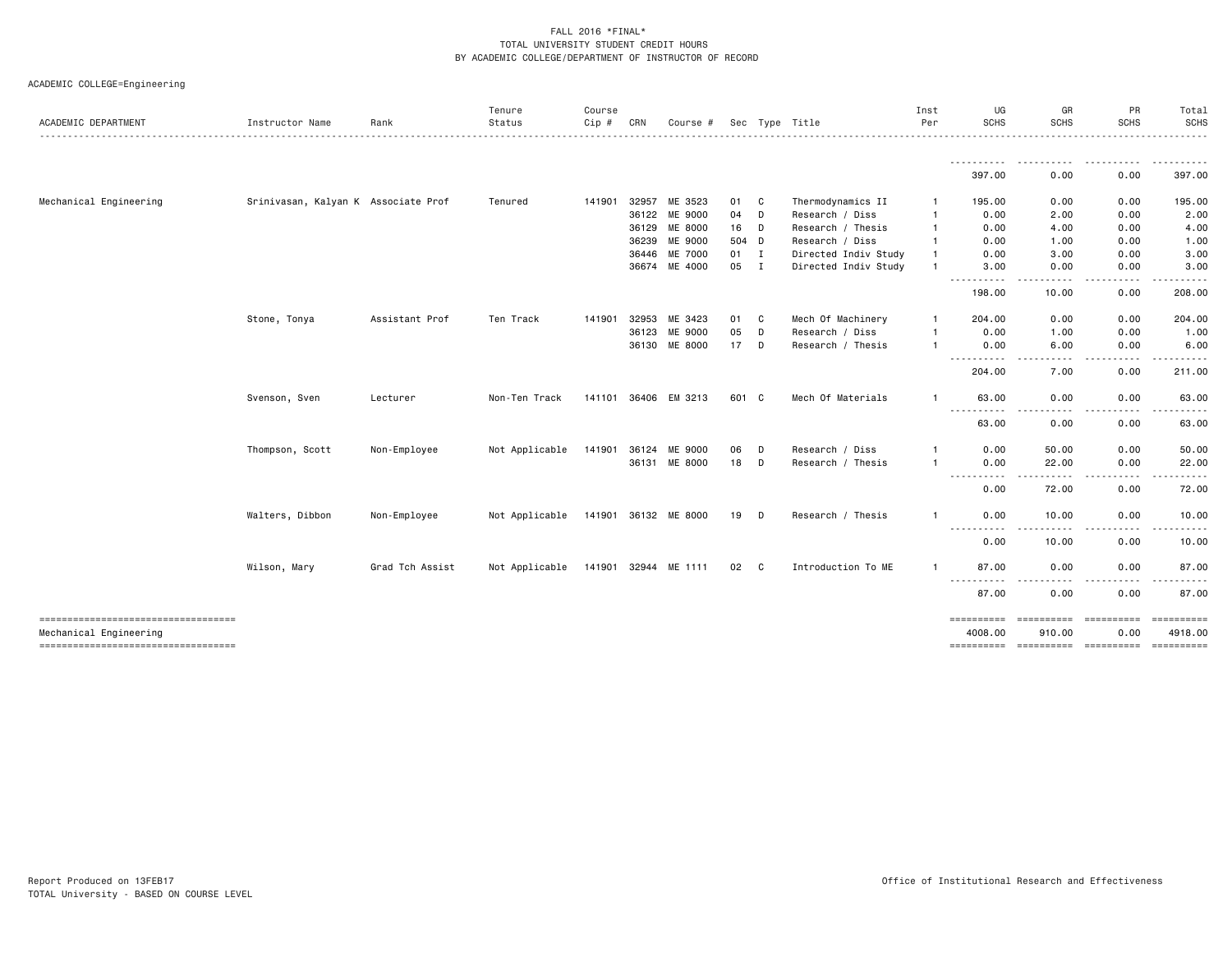ACADEMIC COLLEGE=Engineering

| ACADEMIC DEPARTMENT            | Instructor Name  | Rank            | Tenure<br>Status | Course<br>Cip # | CRN   | Course #              |       |              | Sec Type Title       | Inst<br>Per    | UG<br><b>SCHS</b>                                                                                                                                              | GR<br><b>SCHS</b>            | PR<br><b>SCHS</b> | Total<br><b>SCHS</b><br>$    -$ |
|--------------------------------|------------------|-----------------|------------------|-----------------|-------|-----------------------|-------|--------------|----------------------|----------------|----------------------------------------------------------------------------------------------------------------------------------------------------------------|------------------------------|-------------------|---------------------------------|
| School of Chemical Engineering | Amirlatifi, Amin | Assistant Prof  | Ten Track        | 140701          | 36898 | CHE 8000              | 11    | D            | Research / Thesis    | $\mathbf{1}$   | 0.00                                                                                                                                                           | 3.00                         | 0.00              | 3.00                            |
|                                |                  |                 |                  | 142501          | 34560 | PTE 4903              | 01    | C            | Petr Reservoir Eng 1 | $\overline{1}$ | 45.00                                                                                                                                                          | 0.00                         | 0.00              | 45.00                           |
|                                |                  |                 |                  |                 | 36637 | PTE 4000              | 01    | $\mathbf I$  | Directed Indiv Study | 0.5            | 1.50                                                                                                                                                           | 0.00                         | 0.00              | 1.50                            |
|                                |                  |                 |                  |                 |       |                       |       |              |                      |                | .<br>$\sim$ $\sim$ $\sim$<br>46.50                                                                                                                             | .<br>3.00                    | .<br>0.00         | .<br>49.50                      |
|                                | Bricka, Ray      | Associate Prof  | Tenured          | 140701          | 30879 | CHE 4134              | 01    | C            | Process Design       | 0.25           | 88.00                                                                                                                                                          | 0.00                         | 0.00              | 88.00                           |
|                                |                  |                 |                  |                 | 35828 | CHE 9000              | 01    | D            | Research/Diss        | $\overline{1}$ | 0.00                                                                                                                                                           | 1.00                         | 0.00              | 1.00                            |
|                                |                  |                 |                  |                 | 36284 | CHE 4613              | 01    | C            | Air Pol Con Design   | $\overline{1}$ | 93.00                                                                                                                                                          | 0.00<br>.                    | 0.00              | 93.00<br>.                      |
|                                |                  |                 |                  |                 |       |                       |       |              |                      |                | $\frac{1}{2} \left( \frac{1}{2} \right) \left( \frac{1}{2} \right) \left( \frac{1}{2} \right) \left( \frac{1}{2} \right) \left( \frac{1}{2} \right)$<br>181.00 | 1.00                         | $\cdots$<br>0.00  | 182.00                          |
|                                | Cole, David      | Instructor      | Non-Ten Track    | 142501          | 34559 | PTE 3963              | 01    | C            | Drilling             | 1              | 45.00                                                                                                                                                          | 0.00                         | 0.00              | 45.00                           |
|                                |                  |                 |                  |                 | 35158 | PTE 3973              | 01    | C            | Petroleum Production | $\mathbf{1}$   | 42.00                                                                                                                                                          | 0.00                         | 0.00              | 42.00                           |
|                                |                  |                 |                  |                 | 36637 | PTE 4000              | 01    | I            | Directed Indiv Study | 0.5            | 1.50<br>$\sim$ $\sim$ $\sim$                                                                                                                                   | 0.00                         | 0.00              | 1.50<br>وبالمسامين              |
|                                |                  |                 |                  |                 |       |                       |       |              |                      |                | 88.50                                                                                                                                                          | 0.00                         | 0.00              | 88.50                           |
|                                | Elmore, Billy    | Associate Prof  | Tenured          | 140701          | 30862 | CHE 1101              | 01    | C            | CHE Fresh Seminar    | 0.5            | 66.50                                                                                                                                                          | 0.00                         | 0.00              | 66.50                           |
|                                |                  |                 |                  |                 | 30879 | CHE 4134              | 01    | C            | Process Design       | 0.25           | 88.00                                                                                                                                                          | 0.00                         | 0.00              | 88.00                           |
|                                |                  |                 |                  |                 | 30880 | CHE 4134              | 02    | K            | Process Design       | $\overline{1}$ | 0.00                                                                                                                                                           | 0.00                         | 0.00              | 0.00                            |
|                                |                  |                 |                  |                 | 30881 | CHE 4134              | 03    | К            | Process Design       | -1             | 0.00                                                                                                                                                           | 0.00                         | 0.00              | 0.00                            |
|                                |                  |                 |                  |                 | 30892 | CHE 8011              | 01    | s            | Chem En Seminar      |                | 0.00                                                                                                                                                           | 13.00                        | 0.00              | 13.00                           |
|                                |                  |                 |                  |                 | 35839 | CHE 8000              | 02    | D            | Research / Thesis    |                | 0.00                                                                                                                                                           | 1.00                         | 0.00              | 1.00                            |
|                                |                  |                 |                  |                 | 36399 | CHE 4000              | 01    | $\mathbf I$  | Directed Indiv Study | $\overline{1}$ | 4.00                                                                                                                                                           | 0.00                         | 0.00              | 4.00                            |
|                                |                  |                 |                  |                 | 36693 | CHE 4000              | 03    | $\mathbf I$  | Directed Indiv Study |                | 3.00                                                                                                                                                           | 0.00                         | 0.00              | 3.00                            |
|                                |                  |                 |                  |                 |       |                       |       |              |                      |                | .<br>161.50                                                                                                                                                    | 14.00                        | 0.00              | .<br>175.50                     |
|                                | French, William  | Associate Prof  | Tenured          | 140701          | 30862 | CHE 1101              | 01    | C            | CHE Fresh Seminar    | 0.5            | 66.50                                                                                                                                                          | 0.00                         | 0.00              | 66.50                           |
|                                |                  |                 |                  |                 | 30863 | CHE 2114              | 01    | C            | Mass & Energy Balanc | $\mathbf{1}$   | 564.00                                                                                                                                                         | 0.00                         | 0.00              | 564.00                          |
|                                |                  |                 |                  |                 | 35830 | CHE 9000              | 03    | D            | Research/Diss        | $\mathbf{1}$   | 0.00<br>.                                                                                                                                                      | 8.00<br>$\sim$ $\sim$ $\sim$ | 0.00<br>.         | 8.00<br>.                       |
|                                |                  |                 |                  |                 |       |                       |       |              |                      |                | 630.50                                                                                                                                                         | 8.00                         | 0.00              | 638.50                          |
|                                | Hill, Priscilla  | Associate Prof  | Tenured          | 140701          | 30861 | CHE 1001              | F01 C |              | First Year Seminar   | $\overline{1}$ | 43.00                                                                                                                                                          | 0.00                         | 0.00              | 43.00                           |
|                                |                  |                 |                  |                 | 30866 | CHE 3123              | 01    | C            | Chem En Thermo II    | $\overline{1}$ | 111.00                                                                                                                                                         | 0.00                         | 0.00              | 111.00                          |
|                                |                  |                 |                  |                 | 30879 | CHE 4134              | 01    | C            | Process Design       | 0.25           | 88.00                                                                                                                                                          | 0.00                         | 0.00              | 88.00                           |
|                                |                  |                 |                  |                 | 36536 | CHE 4000              | 02    | $\mathbf{I}$ | Directed Indiv Study | $\mathbf{1}$   | 2.00<br>.                                                                                                                                                      | 0.00<br>$  -$                | 0.00<br>.         | 2.00<br>.                       |
|                                |                  |                 |                  |                 |       |                       |       |              |                      |                | 244.00                                                                                                                                                         | 0.00                         | 0.00              | 244.00                          |
|                                | Howlader, Md     | Grad Tch Assist | Not Applicable   |                 |       | 140701 36455 CHE 3232 | 02    | L,           | Chem Eng Lab II      | $\mathbf{1}$   | 40.00                                                                                                                                                          | 0.00                         | 0.00              | 40.00<br>.                      |
|                                |                  |                 |                  |                 |       |                       |       |              |                      |                | 40.00                                                                                                                                                          | 0.00                         | 0.00              | 40.00                           |
|                                | Keith, Jason     | Non-Faculty     | Tenured          |                 |       | 140701 35832 CHE 9000 | 05    | D            | Research/Diss        | $\mathbf{1}$   | 0.00<br><u>.</u>                                                                                                                                               | 12.00<br>.                   | 0.00<br>$- - - -$ | 12.00<br>.                      |
|                                |                  |                 |                  |                 |       |                       |       |              |                      |                | 0.00                                                                                                                                                           | 12.00                        | 0.00              | 12.00                           |
|                                | Kundu, Santanu   | Assistant Prof  | Ten Track        | 140701          | 30875 | CHE 3413              | 01    | C            | Eng Materials        | $\mathbf{1}$   | 354.00                                                                                                                                                         | 0.00                         | 0.00              | 354.00                          |
|                                |                  |                 |                  |                 | 35833 | CHE 9000              | 06    | D            | Research/Diss        | $\mathbf{1}$   | 0.00                                                                                                                                                           | 35.00                        | 0.00              | 35.00                           |
|                                |                  |                 |                  |                 | 35843 | CHE 8000              | 06    | D            | Research / Thesis    | $\overline{1}$ | 0.00                                                                                                                                                           | 2.00                         | 0.00              | 2.00                            |
|                                |                  |                 |                  |                 | 36596 | CHE 7000              | 01    | I            | Directed Indiv Study | $\overline{1}$ | 0.00                                                                                                                                                           | 3.00                         | 0.00              | 3.00                            |

Report Produced on 13FEB17 Office of Institutional Research and Effectiveness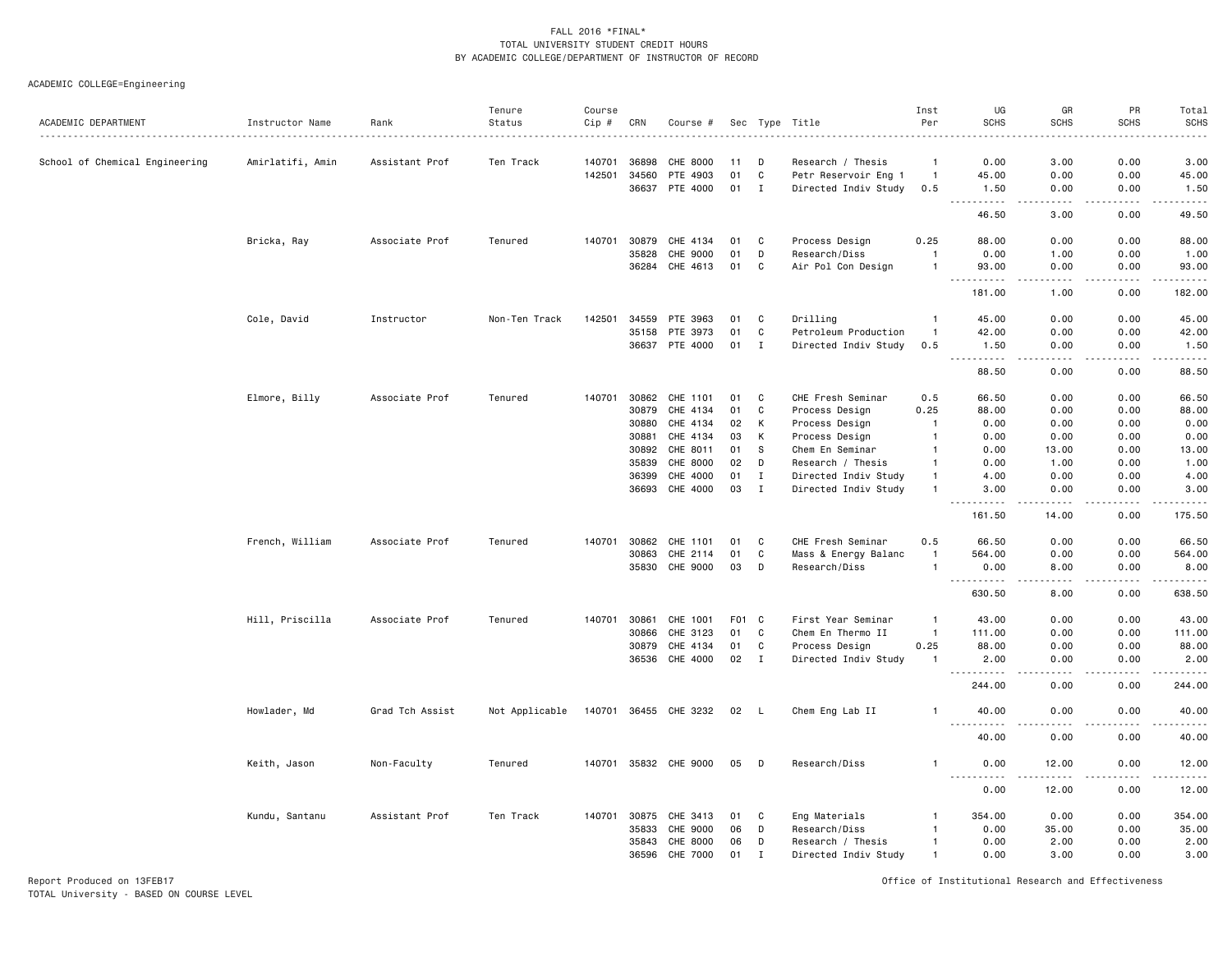|                                    |                                      |                 | Tenure         | Course       |       |                       |      |              |                      | Inst           | UG                                                                                                                                                                                                                                                                                                                                                                                                                                                                                                     | GR                    | PR            | Total              |
|------------------------------------|--------------------------------------|-----------------|----------------|--------------|-------|-----------------------|------|--------------|----------------------|----------------|--------------------------------------------------------------------------------------------------------------------------------------------------------------------------------------------------------------------------------------------------------------------------------------------------------------------------------------------------------------------------------------------------------------------------------------------------------------------------------------------------------|-----------------------|---------------|--------------------|
| ACADEMIC DEPARTMENT                | Instructor Name                      | Rank            | Status         | Cip #        | CRN   | Course #              |      |              | Sec Type Title       | Per            | <b>SCHS</b>                                                                                                                                                                                                                                                                                                                                                                                                                                                                                            | <b>SCHS</b>           | <b>SCHS</b>   | <b>SCHS</b>        |
| School of Chemical Engineering     | Kundu, Santanu                       | Assistant Prof  | Ten Track      | 140701       | 36597 | <b>CHE 7000</b>       | 02   | $\mathbf{I}$ | Directed Indiv Study | $\mathbf{1}$   | 0.00                                                                                                                                                                                                                                                                                                                                                                                                                                                                                                   | 3.00                  | 0.00          | 3.00               |
|                                    |                                      |                 |                |              | 36598 | CHE 7000              | 03   | $\mathbf{I}$ | Directed Indiv Study | $\mathbf{1}$   | 0.00                                                                                                                                                                                                                                                                                                                                                                                                                                                                                                   | 3.00                  | 0.00          | 3.00               |
|                                    |                                      |                 |                |              |       |                       |      |              |                      |                | ----------<br>354.00                                                                                                                                                                                                                                                                                                                                                                                                                                                                                   | -----<br>46.00        | -----<br>0.00 | .<br>400.00        |
|                                    | Meng, Dong                           | Assistant Prof  | Ten Track      | 140701       | 30894 | CHE 8223              | 01   | C            | Adv Process Comp     |                | 0.00                                                                                                                                                                                                                                                                                                                                                                                                                                                                                                   | 12.00                 | 0.00          | 12.00              |
|                                    |                                      |                 |                |              | 35834 | CHE 9000              | 07   | D            | Research/Diss        | -1             | 0.00                                                                                                                                                                                                                                                                                                                                                                                                                                                                                                   | 6.00                  | 0.00          | 6.00               |
|                                    |                                      |                 |                |              |       |                       |      |              |                      |                | ----------<br>0.00                                                                                                                                                                                                                                                                                                                                                                                                                                                                                     | -----<br>18.00        | -----<br>0.00 | .<br>18.00         |
|                                    | Pearson, Larry                       | Instructor      | Non-Ten Track  | 140701       | 30865 | CHE 3113              | 01   | C            | Chem En Thermo I     | -1             | 174.00                                                                                                                                                                                                                                                                                                                                                                                                                                                                                                 | 0.00                  | 0.00          | 174.00             |
|                                    |                                      |                 |                |              | 30867 | CHE 3203              | 01   | C            | Fluid Flow Op        | $\overline{1}$ | 402.00                                                                                                                                                                                                                                                                                                                                                                                                                                                                                                 | 0.00                  | 0.00          | 402.00             |
|                                    |                                      |                 |                |              | 30879 | CHE 4134              | 01   | C            | Process Design       | 0.25           | 88.00                                                                                                                                                                                                                                                                                                                                                                                                                                                                                                  | 0.00                  | 0.00          | 88.00              |
|                                    |                                      |                 |                |              |       |                       |      |              |                      |                | ----------<br>664.00                                                                                                                                                                                                                                                                                                                                                                                                                                                                                   | $\frac{1}{2}$<br>0.00 | .<br>0.00     | <u>.</u><br>664.00 |
|                                    | Rai, Neeraj                          | Assistant Prof  | Ten Track      | 140701       | 30893 | CHE 8113              | 01   | C            | Adv Che En Thermo    | -1             | 0.00                                                                                                                                                                                                                                                                                                                                                                                                                                                                                                   | 15.00                 | 0.00          | 15.00              |
|                                    |                                      |                 |                |              | 35835 | CHE 9000              | 08   | D            | Research/Diss        | $\mathbf{1}$   | 0.00                                                                                                                                                                                                                                                                                                                                                                                                                                                                                                   | 49.00                 | 0.00          | 49.00              |
|                                    |                                      |                 |                |              |       |                       |      |              |                      |                | $- - -$<br>.<br>0.00                                                                                                                                                                                                                                                                                                                                                                                                                                                                                   | 64.00                 | 0.00          | 64.00              |
|                                    | Toghiani, Hossein                    | Professor       | Tenured        |              |       | 140701 30877 CHE 4113 | 01   | C.           | Chem Reactor Design  | $\mathbf{1}$   | 255.00                                                                                                                                                                                                                                                                                                                                                                                                                                                                                                 | 0.00                  | 0.00          | 255.00             |
|                                    |                                      |                 |                |              |       |                       |      |              |                      |                | $\frac{1}{2} \left( \begin{array}{ccc} 1 & 0 & 0 & 0 \\ 0 & 0 & 0 & 0 \\ 0 & 0 & 0 & 0 \\ 0 & 0 & 0 & 0 \\ 0 & 0 & 0 & 0 \\ 0 & 0 & 0 & 0 \\ 0 & 0 & 0 & 0 \\ 0 & 0 & 0 & 0 \\ 0 & 0 & 0 & 0 \\ 0 & 0 & 0 & 0 \\ 0 & 0 & 0 & 0 & 0 \\ 0 & 0 & 0 & 0 & 0 \\ 0 & 0 & 0 & 0 & 0 \\ 0 & 0 & 0 & 0 & 0 \\ 0 & 0 & 0 & 0 & 0 \\ 0 & 0 & 0$<br>$\frac{1}{2} \left( \frac{1}{2} \right) \left( \frac{1}{2} \right) \left( \frac{1}{2} \right) \left( \frac{1}{2} \right) \left( \frac{1}{2} \right)$<br>255.00 | $- - -$<br>0.00       | .<br>0.00     | .<br>255.00        |
|                                    | Varadarajan, Anandav Non-Faculty     |                 | Not Applicable | 140701       | 36453 | CHE 3232              | 05   | $\mathsf{L}$ | Chem Eng Lab II      | $\mathbf{1}$   | 26.00                                                                                                                                                                                                                                                                                                                                                                                                                                                                                                  | 0.00                  | 0.00          | 26.00              |
|                                    |                                      |                 |                |              |       | 36457 CHE 3232        | 04   | <b>L</b>     | Chem Eng Lab II      | $\mathbf{1}$   | 26.00                                                                                                                                                                                                                                                                                                                                                                                                                                                                                                  | 0.00                  | 0.00          | 26.00              |
|                                    |                                      |                 |                |              |       |                       |      |              |                      |                | $- - -$<br>.<br>52.00                                                                                                                                                                                                                                                                                                                                                                                                                                                                                  | ----<br>0.00          | .<br>0.00     | .<br>52.00         |
|                                    | Venkatesan, Shanmuga Grad Res Assist |                 | Not Applicable |              |       | 140701 36456 CHE 3232 | 03 L |              | Chem Eng Lab II      | -1             | 32.00                                                                                                                                                                                                                                                                                                                                                                                                                                                                                                  | 0.00                  | 0.00          | 32.00              |
|                                    |                                      |                 |                |              |       |                       |      |              |                      |                | $  -$<br>32.00                                                                                                                                                                                                                                                                                                                                                                                                                                                                                         | 0.00                  | 0.00          | 32.00              |
|                                    | Zabet, Mahla                         | Grad Tch Assist | Not Applicable | 140701 30868 |       | CHE 3232              | 01   | -L           | Chem Eng Lab II      | $\mathbf{1}$   | 38.00                                                                                                                                                                                                                                                                                                                                                                                                                                                                                                  | 0.00                  | 0.00          | 38.00              |
|                                    |                                      |                 |                |              |       |                       |      |              |                      |                | $\frac{1}{2} \left( \begin{array}{ccc} 1 & 0 & 0 & 0 \\ 0 & 0 & 0 & 0 \\ 0 & 0 & 0 & 0 \\ 0 & 0 & 0 & 0 \\ 0 & 0 & 0 & 0 \\ 0 & 0 & 0 & 0 \\ 0 & 0 & 0 & 0 \\ 0 & 0 & 0 & 0 \\ 0 & 0 & 0 & 0 \\ 0 & 0 & 0 & 0 \\ 0 & 0 & 0 & 0 & 0 \\ 0 & 0 & 0 & 0 & 0 \\ 0 & 0 & 0 & 0 & 0 \\ 0 & 0 & 0 & 0 & 0 \\ 0 & 0 & 0 & 0 & 0 \\ 0 & 0 & 0$<br>.<br>38.00                                                                                                                                                     | 0.00                  | 0.00          | 38.00              |
|                                    |                                      |                 |                |              |       |                       |      |              |                      |                |                                                                                                                                                                                                                                                                                                                                                                                                                                                                                                        |                       |               |                    |
| ---------------------------------- |                                      |                 |                |              |       |                       |      |              |                      |                | ==========                                                                                                                                                                                                                                                                                                                                                                                                                                                                                             | ==========            | ==========    | ==========         |
| School of Chemical Engineering     |                                      |                 |                |              |       |                       |      |              |                      |                | 2787.00                                                                                                                                                                                                                                                                                                                                                                                                                                                                                                | 166.00                | 0.00          | 2953.00            |
| ---------------------------------- |                                      |                 |                |              |       |                       |      |              |                      |                |                                                                                                                                                                                                                                                                                                                                                                                                                                                                                                        |                       |               |                    |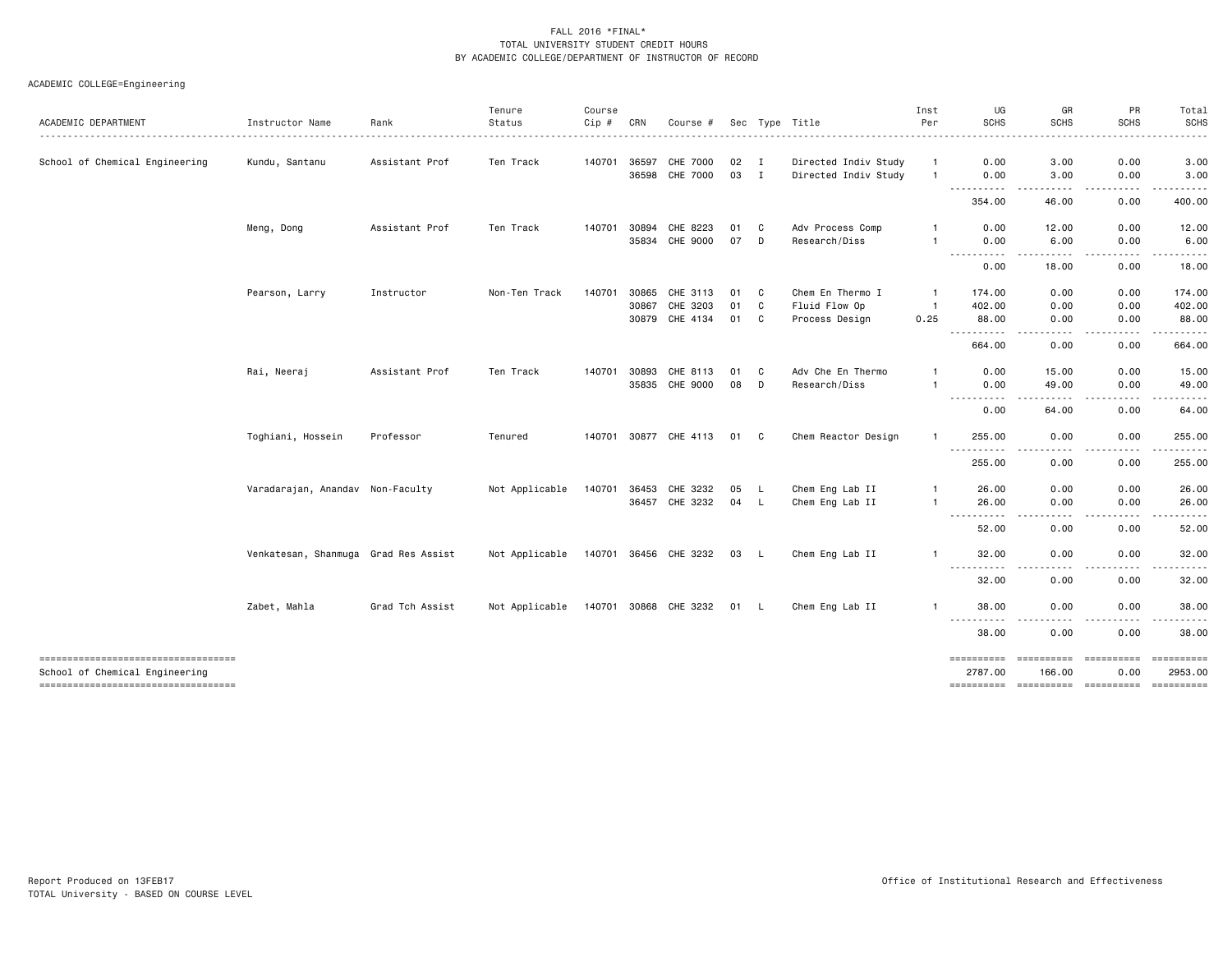| ACADEMIC DEPARTMENT | Instructor Name    | Rank           | Tenure<br>Status | Course<br>Cip # | CRN   | Course #             |       |              | Sec Type Title       | Inst<br>Per    | UG<br><b>SCHS</b>                                                                                                                                            | GR<br><b>SCHS</b> | PR<br><b>SCHS</b>            | Total<br><b>SCHS</b><br>$\frac{1}{2}$                                                                                                                        |
|---------------------|--------------------|----------------|------------------|-----------------|-------|----------------------|-------|--------------|----------------------|----------------|--------------------------------------------------------------------------------------------------------------------------------------------------------------|-------------------|------------------------------|--------------------------------------------------------------------------------------------------------------------------------------------------------------|
| Forestry            | Alexander, Heather | Assistant Prof | Ten Track        |                 |       | 030501 35375 F0 8000 | 01    | D            | Research / Thesis    | -1             | 0.00                                                                                                                                                         | 4.00              | 0.00                         | 4.00                                                                                                                                                         |
|                     |                    |                |                  |                 |       |                      |       |              |                      |                | <u>.</u><br>0.00                                                                                                                                             | 4.00              | 0.00                         | $\frac{1}{2} \left( \frac{1}{2} \right) \left( \frac{1}{2} \right) \left( \frac{1}{2} \right) \left( \frac{1}{2} \right) \left( \frac{1}{2} \right)$<br>4.00 |
|                     | Evans, David       | Professor      | Tenured          | 030501          |       | 32175 FO 2113        | 01    | C            | Dendrology           |                | 132.00                                                                                                                                                       | 0.00              | 0.00                         | 132.00                                                                                                                                                       |
|                     |                    |                |                  |                 | 32176 | F0 2113              | 02    | К            | Dendrology           | $\mathbf{1}$   | 0.00                                                                                                                                                         | 0.00              | 0.00                         | 0.00                                                                                                                                                         |
|                     |                    |                |                  |                 | 32177 | F0 2113              | 03    | К            | Dendrology           | $\mathbf{1}$   | 0.00                                                                                                                                                         | 0.00              | 0.00                         | 0.00                                                                                                                                                         |
|                     |                    |                |                  |                 | 32195 | F0 6313              | 01    | C            | Spatial Tech Nat Res | $\mathbf{1}$   | 0.00                                                                                                                                                         | 15.00             | 0.00                         | 15.00                                                                                                                                                        |
|                     |                    |                |                  |                 | 32196 | FO 6313              | 02    | К            | Spatial Tech Nat Res | $\overline{1}$ | 0.00                                                                                                                                                         | 0.00              | 0.00                         | 0.00                                                                                                                                                         |
|                     |                    |                |                  |                 | 32197 | F0 6313              | 03    | К            | Spatial Tech Nat Res | $\overline{1}$ | 0.00                                                                                                                                                         | 0.00              | 0.00                         | 0.00                                                                                                                                                         |
|                     |                    |                |                  |                 | 35376 | F0 8000              | 02    | D            | Research / Thesis    | $\overline{1}$ | 0.00                                                                                                                                                         | 12.00             | 0.00                         | 12.00                                                                                                                                                        |
|                     |                    |                |                  | 450702          | 32184 | F0 4313              | 01    | C            | Spatial Tech Nat Res | $\overline{1}$ | 126.00                                                                                                                                                       | 0.00              | 0.00                         | 126.00                                                                                                                                                       |
|                     |                    |                |                  |                 | 32185 | F0 4313              | 02    | К            | Spatial Tech Nat Res | $\overline{1}$ | 0.00                                                                                                                                                         | 0.00              | 0.00                         | 0.00                                                                                                                                                         |
|                     |                    |                |                  |                 |       | 32186 FO 4313        | 03    | К            | Spatial Tech Nat Res | $\mathbf{1}$   | 0.00<br>.<br>$- - -$                                                                                                                                         | 0.00<br>.         | 0.00<br>.                    | 0.00<br>.                                                                                                                                                    |
|                     |                    |                |                  |                 |       |                      |       |              |                      |                | 258.00                                                                                                                                                       | 27.00             | 0.00                         | 285.00                                                                                                                                                       |
|                     | Ezell, Andrew      | Professor      | Tenured          | 030501          | 35366 | F0 9000              | 01    | D            | Research / Diss      |                | 0.00                                                                                                                                                         | 13.00             | 0.00                         | 13.00                                                                                                                                                        |
|                     |                    |                |                  |                 | 35377 | F0 8000              | 03    | D            | Research / Thesis    |                | 0.00                                                                                                                                                         | 29.00             | 0.00                         | 29.00                                                                                                                                                        |
|                     |                    |                |                  |                 |       |                      |       |              |                      |                | $\frac{1}{2} \left( \frac{1}{2} \right) \left( \frac{1}{2} \right) \left( \frac{1}{2} \right) \left( \frac{1}{2} \right) \left( \frac{1}{2} \right)$<br>0.00 | 42.00             | $\sim$ $\sim$ $\sim$<br>0.00 | د د د د د<br>42.00                                                                                                                                           |
|                     | Gordon, Jason      | Ext Assoc Prof | Non-Ten Track    | 030501          | 35367 | F0 9000              | 02    | D            | Research / Diss      |                | 0.00                                                                                                                                                         | 6.00              | 0.00                         | 6.00                                                                                                                                                         |
|                     |                    |                |                  |                 |       | 35379 F0 8000        | 05    | D            | Research / Thesis    | $\mathbf{1}$   | 0.00                                                                                                                                                         | 5.00              | 0.00                         | 5.00                                                                                                                                                         |
|                     |                    |                |                  |                 |       |                      |       |              |                      |                | ----------<br>0.00                                                                                                                                           | <u>.</u><br>11.00 | .<br>0.00                    | -----<br>11.00                                                                                                                                               |
|                     |                    |                |                  |                 |       |                      |       |              |                      |                |                                                                                                                                                              |                   |                              |                                                                                                                                                              |
|                     | Grace, Laura       | Professor      | Tenured          | 030501          | 32183 | F0 4233              | 01    | C            | Forest Op & Harvest  | $\overline{1}$ | 108.00                                                                                                                                                       | 0.00              | 0.00                         | 108.00                                                                                                                                                       |
|                     |                    |                |                  |                 | 36051 | F0 4343              | 01    | C            | For Admin & Org      | $\mathbf{1}$   | 66.00<br>د د د د<br>$\sim$ $\sim$ $\sim$                                                                                                                     | 0.00<br>.         | 0.00<br>.                    | 66.00<br>------                                                                                                                                              |
|                     |                    |                |                  |                 |       |                      |       |              |                      |                | 174.00                                                                                                                                                       | 0.00              | 0.00                         | 174.00                                                                                                                                                       |
|                     | Grado, Stephen     | Professor      | Tenured          | 030201          | 34608 | F0 8163              | 501 C |              | Nonmarket Forest Val | $\mathbf{1}$   | 0.00                                                                                                                                                         | 30.00             | 0.00                         | 30.00                                                                                                                                                        |
|                     |                    |                |                  | 030501          | 32174 | FO 1101              | 01    | $\mathbf c$  | Forest Res Survey    | $\overline{1}$ | 70.00                                                                                                                                                        | 0.00              | 0.00                         | 70.00                                                                                                                                                        |
|                     |                    |                |                  |                 |       | 32179 FO 3113        | 01    | C            | For Recreation Mgt   | $\mathbf{1}$   | 210.00                                                                                                                                                       | 0.00              | 0.00                         | 210.00                                                                                                                                                       |
|                     |                    |                |                  |                 |       |                      |       |              |                      |                | $\sim$ $\sim$ $\sim$<br>د د د د<br>280.00                                                                                                                    | د د د د<br>30.00  | .<br>0.00                    | .<br>310.00                                                                                                                                                  |
|                     | Grala, Robert      | Associate Prof | Tenured          | 030501          | 34612 | FO 8143              | 01    | C            | Adv Forest Economics |                | 0.00                                                                                                                                                         | 18.00             | 0.00                         | 18.00                                                                                                                                                        |
|                     |                    |                |                  |                 | 35369 | F0 9000              | 04    | D            | Research / Diss      | $\mathbf{1}$   | 0.00                                                                                                                                                         | 19.00             | 0.00                         | 19.00                                                                                                                                                        |
|                     |                    |                |                  |                 | 35382 | F0 8000              | 08    | D            | Research / Thesis    | $\mathbf{1}$   | 0.00                                                                                                                                                         | 3.00              | 0.00                         | 3.00                                                                                                                                                         |
|                     |                    |                |                  |                 |       | 35940 FO 8143        | 501   | $\mathbf{C}$ | Adv Forest Economics | $\mathbf{1}$   | 0.00                                                                                                                                                         | 12.00             | 0.00                         | 12.00                                                                                                                                                        |
|                     |                    |                |                  |                 |       |                      |       |              |                      |                | .<br>0.00                                                                                                                                                    | 52.00             | 0.00                         | د د د د د<br>52.00                                                                                                                                           |
|                     | Grebner, Donald    | Professor      | Tenured          | 030501          |       | 32187 FO 4323        | 01    | C            | Forest Resource Mgt  | -1             | 120.00                                                                                                                                                       | 0.00              | 0.00                         | 120.00                                                                                                                                                       |
|                     |                    |                |                  |                 | 32188 | F0 4323              | 02    | К            | Forest Resource Mgt  | $\mathbf{1}$   | 0.00                                                                                                                                                         | 0.00              | 0.00                         | 0.00                                                                                                                                                         |
|                     |                    |                |                  |                 | 32189 | F0 4323              | 03    | К            | Forest Resource Mgt  | $\overline{1}$ | 0.00                                                                                                                                                         | 0.00              | 0.00                         | 0.00                                                                                                                                                         |
|                     |                    |                |                  |                 | 34212 | F0 6323              | 501 B |              | Forest Resource Mgt  | $\overline{1}$ | 0.00                                                                                                                                                         | 9.00              | 0.00                         | 9.00                                                                                                                                                         |
|                     |                    |                |                  |                 | 34216 | F0 8243              | 501   | C            | Adv Fo Res Mgt & Pln | $\overline{1}$ | 0.00                                                                                                                                                         | 12.00             | 0.00                         | 12.00                                                                                                                                                        |
|                     |                    |                |                  |                 | 35383 | F0 8000              | 09    | D            | Research / Thesis    | $\overline{1}$ | 0.00<br><u>.</u>                                                                                                                                             | 20.00             | 0.00                         | 20.00<br>.                                                                                                                                                   |
|                     |                    |                |                  |                 |       |                      |       |              |                      |                | 120.00                                                                                                                                                       | 41.00             | 0.00                         | 161.00                                                                                                                                                       |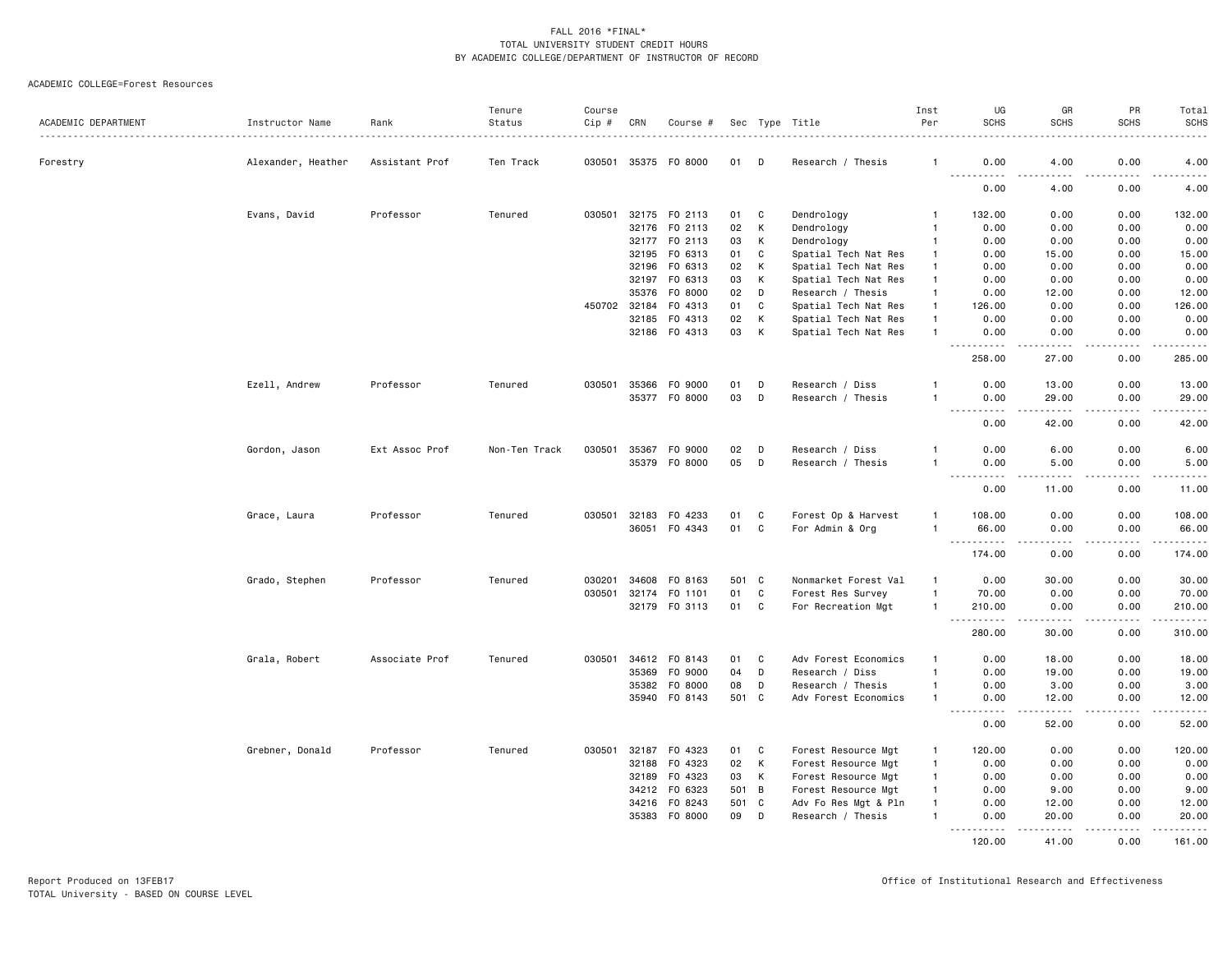| ACADEMIC DEPARTMENT                                                                       | Instructor Name   | Rank           | Tenure<br>Status | Course<br>Cip # | CRN                     | Course #                            |                 |               | Sec Type Title<br>.                                       | Inst<br>Per                  | UG<br><b>SCHS</b>                                                                                                                 | GR<br><b>SCHS</b>                                                                                                                          | PR<br><b>SCHS</b>                                                                                                                                            | Total<br><b>SCHS</b>           |
|-------------------------------------------------------------------------------------------|-------------------|----------------|------------------|-----------------|-------------------------|-------------------------------------|-----------------|---------------|-----------------------------------------------------------|------------------------------|-----------------------------------------------------------------------------------------------------------------------------------|--------------------------------------------------------------------------------------------------------------------------------------------|--------------------------------------------------------------------------------------------------------------------------------------------------------------|--------------------------------|
| Forestry                                                                                  | Henderson, James  | Ext Assoc Prof | Non-Ten Track    | 030501          | 35384                   | F0 8000                             | 10              | D             | Research / Thesis                                         | $\mathbf{1}$                 | 0.00<br>$\frac{1}{2} \left( \frac{1}{2} \right) \left( \frac{1}{2} \right) \left( \frac{1}{2} \right) \left( \frac{1}{2} \right)$ | 5.00                                                                                                                                       | 0.00                                                                                                                                                         | 5.00                           |
|                                                                                           |                   |                |                  |                 |                         |                                     |                 |               |                                                           |                              | 0.00                                                                                                                              | 5.00                                                                                                                                       | 0.00                                                                                                                                                         | 5.00                           |
|                                                                                           | Munn, Ian         | Non-Faculty    | Tenured          | 030501          | 36882                   | F0 8000<br>030506 32178 F0 3003     | 502 D<br>01     | F.            | Research / Thesis<br>Internship in Forest                 | $\mathbf{1}$<br>-1           | 0.00<br>18.00                                                                                                                     | 1.00<br>0.00                                                                                                                               | 0.00<br>0.00                                                                                                                                                 | 1.00<br>18.00                  |
|                                                                                           |                   |                |                  |                 |                         |                                     |                 |               |                                                           |                              | $\sim$ $\sim$ $\sim$ $\sim$<br>$\sim$ $\sim$ $\sim$<br>18.00                                                                      | .<br>1.00                                                                                                                                  | $\frac{1}{2} \left( \frac{1}{2} \right) \left( \frac{1}{2} \right) \left( \frac{1}{2} \right) \left( \frac{1}{2} \right) \left( \frac{1}{2} \right)$<br>0.00 | .<br>19.00                     |
|                                                                                           | Renninger, Heidi  | Assistant Prof | Ten Track        |                 |                         | 030501 35387 FO 8000                | 13              | D             | Research / Thesis                                         | -1                           | 0.00                                                                                                                              | 9.00                                                                                                                                       | 0.00                                                                                                                                                         | 9.00                           |
|                                                                                           |                   |                |                  |                 |                         |                                     |                 |               |                                                           |                              | $\frac{1}{2}$<br>$- - - - -$<br>0.00                                                                                              | -----<br>9.00                                                                                                                              | $- - - - -$<br>0.00                                                                                                                                          | .<br>9.00                      |
|                                                                                           | Roberts, Scott    | Professor      | Tenured          | 030501          | 32191<br>32192<br>32193 | F0 6123<br>F0 6123<br>F0 6123       | 01<br>02<br>03  | C<br>К<br>К   | Forest Ecology<br>Forest Ecology<br>Forest Ecology        | -1<br>-1<br>-1               | 0.00<br>0.00<br>0.00                                                                                                              | 21.00<br>0.00<br>0.00                                                                                                                      | 0.00<br>0.00<br>0.00                                                                                                                                         | 21.00<br>0.00<br>0.00          |
|                                                                                           |                   |                |                  |                 | 32202<br>34215<br>35388 | F0 8111<br>FO 8111<br>F0 8000       | 01<br>501<br>14 | S<br>- S<br>D | Graduate Seminar<br>Graduate Seminar<br>Research / Thesis | -1<br>-1                     | 0.00<br>0.00<br>0.00                                                                                                              | 13.00<br>4.00<br>1.00                                                                                                                      | 0.00<br>0.00<br>0.00                                                                                                                                         | 13.00<br>4.00<br>1.00          |
|                                                                                           |                   |                |                  | 030502          | 32180<br>32181          | F0 4123<br>F0 4123<br>32182 F0 4123 | 01<br>02<br>03  | C<br>Κ<br>К   | Forest Ecology<br>Forest Ecology<br>Forest Ecology        | -1<br>-1<br>-1               | 120,00<br>0.00<br>0.00                                                                                                            | 0.00<br>0.00<br>0.00                                                                                                                       | 0.00<br>0.00<br>0.00                                                                                                                                         | 120.00<br>0.00<br>0.00         |
|                                                                                           |                   |                |                  |                 |                         |                                     |                 |               |                                                           |                              | المتمامين<br>$\sim$ $\sim$ $\sim$ .<br>120.00                                                                                     | .<br>39.00                                                                                                                                 | 2.2.2.2.2<br>0.00                                                                                                                                            | $\omega$ is a set of<br>159.00 |
|                                                                                           | Rousseau, Randall | Ext Prof       | Non-Ten Track    | 030501          | 35372<br>35389          | F0 9000<br>F0 8000                  | 07<br>15        | D<br>D        | Research / Diss<br>Research / Thesis                      | -1<br>-1                     | 0.00<br>0.00<br>.                                                                                                                 | 10.00<br>1.00<br>$\frac{1}{2} \left( \frac{1}{2} \right) \left( \frac{1}{2} \right) \left( \frac{1}{2} \right) \left( \frac{1}{2} \right)$ | 0.00<br>0.00<br>.                                                                                                                                            | 10.00<br>1.00                  |
|                                                                                           |                   |                |                  |                 |                         |                                     |                 |               |                                                           |                              | 0.00                                                                                                                              | 11.00                                                                                                                                      | 0.00                                                                                                                                                         | 11.00                          |
|                                                                                           | Sabatia, Charles  | Assistant Prof | Ten Track        | 030501          | 35390                   | F0 8000                             | 16              | D             | Research / Thesis                                         | $\overline{1}$               | 0.00<br><u>.</u>                                                                                                                  | 6.00<br>$- - - -$                                                                                                                          | 0.00<br>$- - - - -$                                                                                                                                          | 6.00<br>.                      |
|                                                                                           |                   |                |                  |                 |                         |                                     |                 |               |                                                           |                              | 0.00                                                                                                                              | 6.00                                                                                                                                       | 0.00                                                                                                                                                         | 6.00                           |
|                                                                                           | Siegert, Courtney | Assistant Prof | Ten Track        | 030501          | 35392<br>36473          | F0 8000<br>F0 8990                  | 18<br>01        | D<br>В        | Research / Thesis<br>Special Topic In FO                  | $\mathbf{1}$<br>$\mathbf{1}$ | 0.00<br>0.00                                                                                                                      | 14.00<br>24.00                                                                                                                             | 0.00<br>0.00                                                                                                                                                 | 14.00<br>24.00                 |
|                                                                                           |                   |                |                  |                 | 36858                   | F0 4000                             | 01              | $\mathbf{I}$  | Directed Indiv Study                                      | $\mathbf{1}$                 | 3.00<br>.<br>$\sim$ $\sim$ $\sim$                                                                                                 | 0.00<br>.                                                                                                                                  | 0.00<br>.                                                                                                                                                    | 3.00<br>د د د د                |
|                                                                                           | Sun, Changyou     | Professor      | Tenured          | 030501          |                         | 35374 FO 9000                       | 09              | D             | Research / Diss                                           | -1                           | 3.00<br>0.00                                                                                                                      | 38.00<br>4.00                                                                                                                              | 0.00<br>0.00                                                                                                                                                 | 41.00<br>4.00                  |
|                                                                                           |                   |                |                  |                 |                         |                                     |                 |               |                                                           |                              | <u>.</u><br>0.00                                                                                                                  | 4.00                                                                                                                                       | 0.00                                                                                                                                                         | 4.00                           |
|                                                                                           | Willis, John      | Assistant Prof | Ten Track        | 030501          |                         | 35394 F0 8000                       | 20              | D             | Research / Thesis                                         | $\mathbf{1}$                 | 0.00                                                                                                                              | 6.00                                                                                                                                       | 0.00                                                                                                                                                         | 6.00                           |
|                                                                                           |                   |                |                  |                 |                         |                                     |                 |               |                                                           |                              | .<br>0.00                                                                                                                         | $- - -$<br>6.00                                                                                                                            | .<br>0.00                                                                                                                                                    | 6.00                           |
| -----------------------------------<br>Forestry<br>====================================== |                   |                |                  |                 |                         |                                     |                 |               |                                                           |                              | ==========<br>973.00                                                                                                              | ==========<br>326.00                                                                                                                       | 0.00                                                                                                                                                         | ==========<br>1299.00          |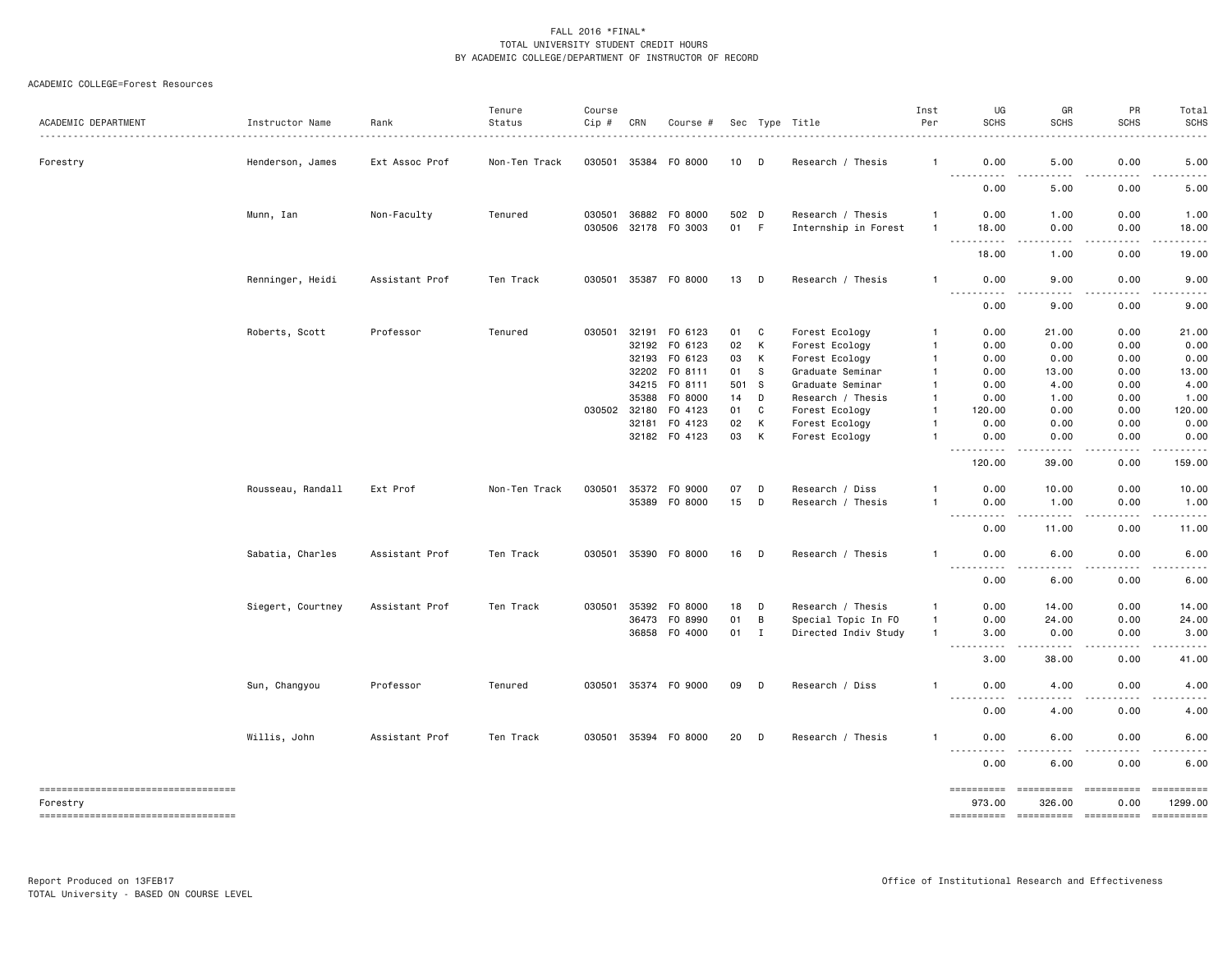#### ACADEMIC COLLEGE=Forest Resources

|                         |                                     |                | Tenure    | Course |                |                      |          |        |                                  | Inst                         | UG                                                                                                          | GR                                                                                                                                                            | PR             | Total              |
|-------------------------|-------------------------------------|----------------|-----------|--------|----------------|----------------------|----------|--------|----------------------------------|------------------------------|-------------------------------------------------------------------------------------------------------------|---------------------------------------------------------------------------------------------------------------------------------------------------------------|----------------|--------------------|
| ACADEMIC DEPARTMENT     | Instructor Name                     | Rank           | Status    | Cip #  | CRN            | Course #             |          |        | Sec Type Title                   | Per                          | <b>SCHS</b>                                                                                                 | <b>SCHS</b>                                                                                                                                                   | <b>SCHS</b>    | <b>SCHS</b>        |
|                         |                                     |                |           |        |                |                      |          |        |                                  |                              |                                                                                                             |                                                                                                                                                               |                |                    |
| Sustainable Bioproducts | Barnes, H. Michael                  | Professor      | Tenured   | 030501 | 36298          | FP 9000              | 01       | D      | Research / Diss                  | -1                           | 0.00                                                                                                        | 3.00                                                                                                                                                          | 0.00           | 3.00               |
|                         |                                     |                |           | 030509 | 32205          | FP 4013              | 01       | C      | Wood Anatomy                     | $\overline{1}$               | 9.00                                                                                                        | 0.00                                                                                                                                                          | 0.00           | 9.00               |
|                         |                                     |                |           |        | 32206<br>32212 | FP 4013<br>FP 6013   | 02<br>01 | К<br>C | Wood Anatomy                     | $\mathbf{1}$<br>$\mathbf{1}$ | 0.00<br>0.00                                                                                                | 0.00<br>27.00                                                                                                                                                 | 0.00<br>0.00   | 0.00               |
|                         |                                     |                |           |        | 32213          | FP 6013              |          | К      | Wood Anatomy                     |                              |                                                                                                             |                                                                                                                                                               |                | 27.00<br>0.00      |
|                         |                                     |                |           |        |                | 32218 FP 8111        | 02<br>01 | S      | Wood Anatomy<br>Research Seminar |                              | 0.00<br>0.00                                                                                                | 0.00<br>8.00                                                                                                                                                  | 0.00<br>0.00   | 8.00               |
|                         |                                     |                |           |        |                |                      |          |        |                                  |                              | .                                                                                                           | .                                                                                                                                                             | $   -$         | <u>.</u>           |
|                         |                                     |                |           |        |                |                      |          |        |                                  |                              | 9.00                                                                                                        | 38.00                                                                                                                                                         | 0.00           | 47.00              |
|                         | Borazjani, Abdolhami Professor      |                | Tenured   |        |                | 030599 32220 FP 8133 | 01 C     |        | Environ Issues In Fp             | $\mathbf{1}$                 | 0.00<br>.                                                                                                   | 21.00<br>. <u>.</u>                                                                                                                                           | 0.00<br>.      | 21.00<br>.         |
|                         |                                     |                |           |        |                |                      |          |        |                                  |                              | 0.00                                                                                                        | 21.00                                                                                                                                                         | 0.00           | 21.00              |
|                         | Hassan, El Barbary                  | Associate Prof | Tenured   | 030501 | 36292          | FP 8000              | 01       | D      | Research / Thesis                | -1                           | 0.00                                                                                                        | 10.00                                                                                                                                                         | 0.00           | 10.00              |
|                         |                                     |                |           |        | 36299          | FP 9000              | 02       | D      | Research / Diss                  |                              | 0.00                                                                                                        | 13.00                                                                                                                                                         | 0.00           | 13.00<br>$    -$   |
|                         |                                     |                |           |        |                |                      |          |        |                                  |                              | 0.00                                                                                                        | 23,00                                                                                                                                                         | 0.00           | 23.00              |
|                         | Jeremic Nikolic, Dra Assistant Prof |                | Ten Track | 030501 | 36293          | FP 8000              | 02       | D      | Research / Thesis                |                              | 0.00                                                                                                        | 17.00                                                                                                                                                         | 0.00           | 17.00              |
|                         |                                     |                |           |        | 36300          | FP 9000              | 03       | D      | Research / Diss                  | $\overline{1}$               | 0.00<br>.<br>$  -$                                                                                          | 44.00<br>بالمنابذة                                                                                                                                            | 0.00<br>$   -$ | 44.00<br>$    -$   |
|                         |                                     |                |           |        |                |                      |          |        |                                  |                              | 0.00                                                                                                        | 61.00                                                                                                                                                         | 0.00           | 61.00              |
|                         | Nejad, Mojgan                       | Assistant Prof | Ten Track | 030501 | 36294          | FP 8000              | 03       | D      | Research / Thesis                | $\mathbf{1}$                 | 0.00                                                                                                        | 8.00                                                                                                                                                          | 0.00           | 8.00               |
|                         |                                     |                |           |        | 36301          | FP 9000              | 04       | D      | Research / Diss                  | $\mathbf{1}$                 | 0.00                                                                                                        | 13.00                                                                                                                                                         | 0.00           | 13.00              |
|                         |                                     |                |           |        |                |                      |          |        |                                  |                              | $\sim$ $\sim$ $\sim$<br>$- - - - -$<br>0.00                                                                 | $\frac{1}{2} \left( \frac{1}{2} \right) \left( \frac{1}{2} \right) \left( \frac{1}{2} \right) \left( \frac{1}{2} \right) \left( \frac{1}{2} \right)$<br>21.00 | .<br>0.00      | .<br>21.00         |
|                         | Seale, Roy                          | Professor      | Tenured   | 030501 | 36295          | FP 8000              | 04       | D      | Research / Thesis                |                              | 0.00                                                                                                        | 3.00                                                                                                                                                          | 0.00           | 3.00               |
|                         |                                     |                |           |        |                | 36302 FP 9000        | 05       | D      | Research / Diss                  | $\overline{1}$               | 0.00                                                                                                        | 21.00                                                                                                                                                         | 0.00           | 21.00              |
|                         |                                     |                |           |        |                |                      |          |        |                                  |                              | .<br>0.00                                                                                                   | $\frac{1}{2} \left( \frac{1}{2} \right) \left( \frac{1}{2} \right) \left( \frac{1}{2} \right) \left( \frac{1}{2} \right) \left( \frac{1}{2} \right)$<br>24.00 | 0.00           | د د د د د<br>24.00 |
|                         | Shmulsky, Rubin                     | Professor      | Tenured   |        |                | 030501 36296 FP 8000 | 05       | D      | Research / Thesis                | -1                           | 0.00                                                                                                        | 4.00                                                                                                                                                          | 0.00           | 4.00               |
|                         |                                     |                |           |        |                |                      |          |        |                                  |                              | $\frac{1}{2}$<br>-----<br>0.00                                                                              | 4.00                                                                                                                                                          | 0.00           | .<br>4.00          |
|                         | Stokes, Carrlet                     | Assistant Prof | Ten Track | 030101 | 34624          | SBP 1103             | 01       | C      | Intro Sustain Biopro             |                              | 102.00                                                                                                      | 0.00                                                                                                                                                          | 0.00           | 102.00             |
|                         |                                     |                |           | 030501 |                | 36304 FP 9000        | 07       | D      | Research / Diss                  | $\mathbf{1}$                 | 0.00                                                                                                        | 10.00                                                                                                                                                         | 0.00           | 10.00              |
|                         |                                     |                |           |        |                |                      |          |        |                                  |                              | <u>.</u><br>102.00                                                                                          | $\frac{1}{2} \left( \frac{1}{2} \right) \left( \frac{1}{2} \right) \left( \frac{1}{2} \right) \left( \frac{1}{2} \right) \left( \frac{1}{2} \right)$<br>10.00 | .<br>0.00      | 112.00             |
|                         | Street, Jason                       | Assistant Prof | Ten Track | 030101 | 36863          | SBP 4000             | 02       | Ι      | Directed Indiv Study             | $\mathbf{1}$                 | 3.00                                                                                                        | 0.00                                                                                                                                                          | 0.00           | 3.00               |
|                         |                                     |                |           | 030501 | 36305          | FP 9000              | 08       | D      | Research / Diss                  | $\mathbf{1}$                 | 0.00                                                                                                        | 3.00                                                                                                                                                          | 0.00           | 3.00               |
|                         |                                     |                |           | 030509 | 32208          | FP 4123              | 01       | C      | Lumber Manufacture               | $\overline{1}$               | 15.00                                                                                                       | 0.00                                                                                                                                                          | 0.00           | 15.00              |
|                         |                                     |                |           |        | 32209          | FP 4123              | 02       | К      | Lumber Manufacture               | $\mathbf{1}$                 | 0.00                                                                                                        | 0.00                                                                                                                                                          | 0.00           | 0.00               |
|                         |                                     |                |           |        | 32215          | FP 6123              | 01       | C      | Lumber Manufacture               | $\mathbf{1}$                 | 0.00                                                                                                        | 21.00                                                                                                                                                         | 0.00           | 21.00              |
|                         |                                     |                |           |        |                | 32216 FP 6123        | 02       | К      | Lumber Manufacture               | $\mathbf{1}$                 | 0.00<br>$\frac{1}{2} \left( \frac{1}{2} \right) \left( \frac{1}{2} \right) \left( \frac{1}{2} \right)$<br>. | 0.00<br><u>.</u>                                                                                                                                              | 0.00<br>.      | 0.00<br>. <u>.</u> |
|                         |                                     |                |           |        |                |                      |          |        |                                  |                              | 18.00                                                                                                       | 24.00                                                                                                                                                         | 0.00           | 42.00              |
|                         | Wan, Hui                            | Associate Prof | Ten Track | 030101 | 34625          | SBP 4144             | 01       | C      | Biocomposite Appl Ma             | $\mathbf{1}$                 | 8.00                                                                                                        | 0.00                                                                                                                                                          | 0.00           | 8.00               |
|                         |                                     |                |           |        | 34626          | SBP 6144             | 01       | C      | Biocomposite Appl Ma             | $\overline{1}$               | 0.00                                                                                                        | 24.00                                                                                                                                                         | 0.00           | 24.00              |
|                         |                                     |                |           |        | 34627          | SBP 4144             | 02       | К      | Biocomposite Appl Ma             | $\overline{1}$               | 0.00                                                                                                        | 0.00                                                                                                                                                          | 0.00           | 0.00               |

Report Produced on 13FEB17 Office of Institutional Research and Effectiveness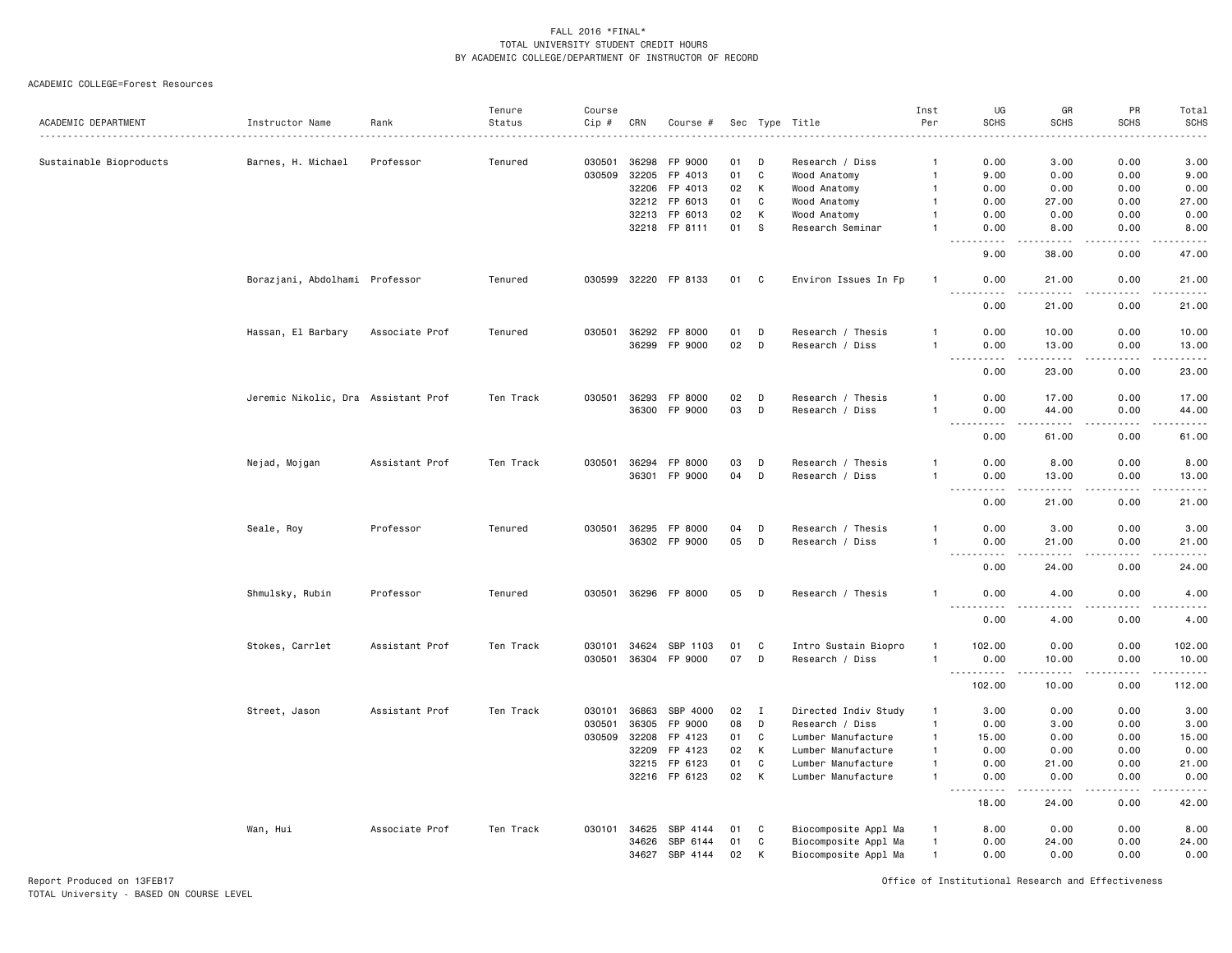| ACADEMIC DEPARTMENT                                                                                     | Instructor Name | Rank           | Tenure<br>Status | Course<br>Cip #  | CRN                     | Course #                                   |                             |               | Sec Type Title                                               | Inst<br>Per | UG<br>SCHS                                 | GR<br>SCHS                                             | <b>PR</b><br><b>SCHS</b>          | Total<br>SCHS<br>.                  |
|---------------------------------------------------------------------------------------------------------|-----------------|----------------|------------------|------------------|-------------------------|--------------------------------------------|-----------------------------|---------------|--------------------------------------------------------------|-------------|--------------------------------------------|--------------------------------------------------------|-----------------------------------|-------------------------------------|
| Sustainable Bioproducts                                                                                 | Wan, Hui        | Associate Prof | Ten Track        | 030101<br>030501 | 34628                   | SBP 6144<br>36306 FP 9000<br>36903 FP 8000 | 02<br>09<br>07              | K<br>D<br>D   | Biocomposite Appl Ma<br>Research / Diss<br>Research / Thesis |             | 0.00<br>0.00<br>0.00                       | 0.00<br>16.00<br>2.00                                  | 0.00<br>0.00<br>0.00              | 0.00<br>16.00<br>2.00               |
|                                                                                                         |                 |                |                  |                  |                         |                                            |                             |               |                                                              |             | - - - - - - - - - -<br>8,00                | 42.00                                                  | 0.00                              | 50.00                               |
|                                                                                                         | Zhang, Jilei    | Professor      | Tenured          | 030101<br>030501 | 36862<br>36297<br>36307 | SBP 4000<br>FP 8000<br>FP 9000             | 01<br>06<br>10 <sup>1</sup> | - 1<br>D<br>D | Directed Indiv Study<br>Research / Thesis<br>Research / Diss |             | 3.00<br>0.00<br>0.00<br>----------<br>3.00 | 0.00<br>1.00<br>48.00<br>- - - - - - <b>-</b><br>49.00 | 0.00<br>0.00<br>0.00<br>.<br>0.00 | 3.00<br>1.00<br>48.00<br>.<br>52.00 |
| ====================================<br>Sustainable Bioproducts<br>==================================== |                 |                |                  |                  |                         |                                            |                             |               |                                                              |             | $=$ = = = = = = = = =<br>140.00            | ==========<br>317,00<br>==========                     | ==========<br>0.00<br>==========  | 457.00<br>==========                |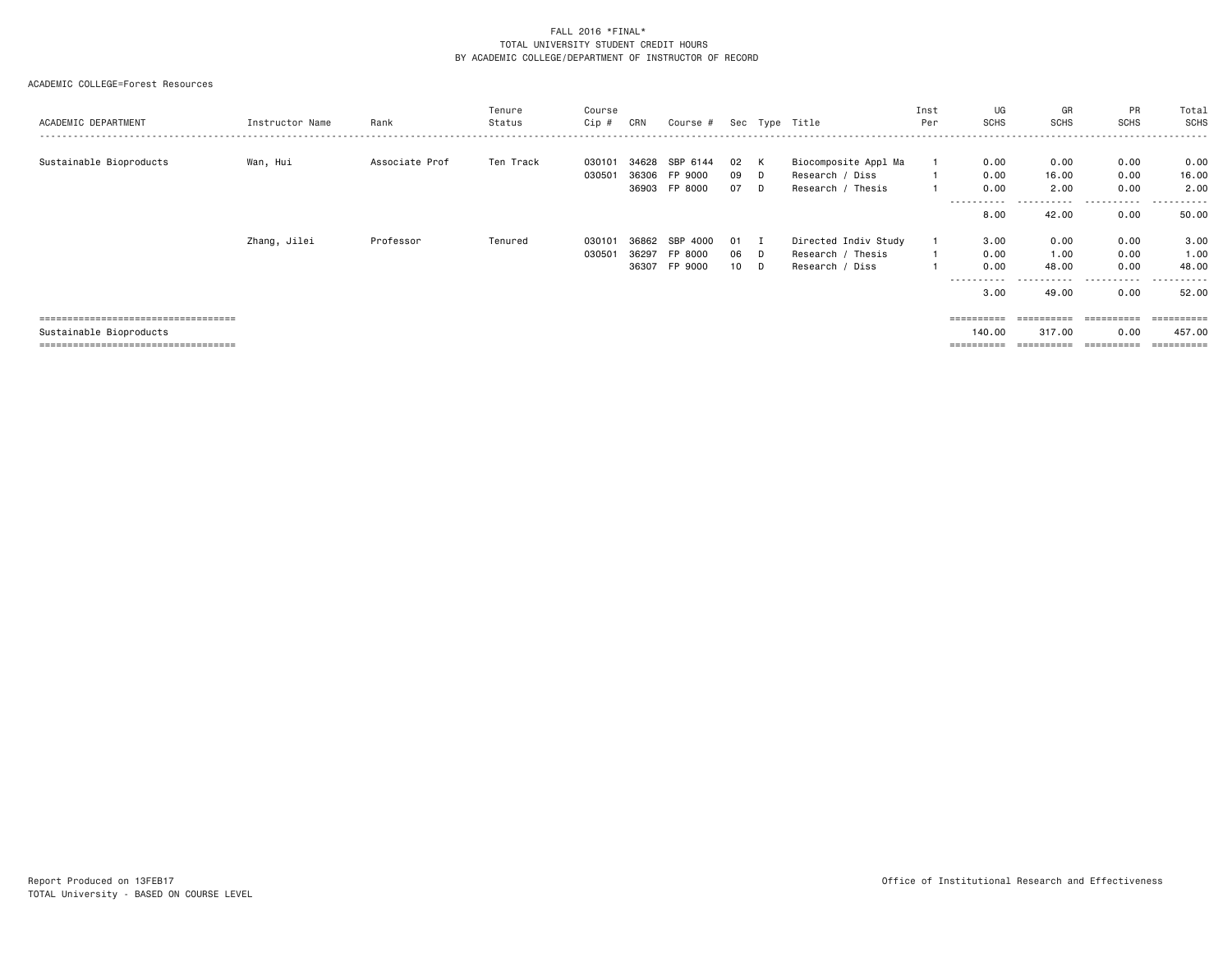|                                   |                    |                 | Tenure        | Course |              |                       |                  |              |                      | Inst           | UG                                | GR                                                                                                                                                            | PR            | Total                                                                                                                             |
|-----------------------------------|--------------------|-----------------|---------------|--------|--------------|-----------------------|------------------|--------------|----------------------|----------------|-----------------------------------|---------------------------------------------------------------------------------------------------------------------------------------------------------------|---------------|-----------------------------------------------------------------------------------------------------------------------------------|
| ACADEMIC DEPARTMENT               | Instructor Name    | Rank            | Status        | Cip #  | CRN          | Course #              |                  |              | Sec Type Title       | Per            | SCHS                              | <b>SCHS</b>                                                                                                                                                   | <b>SCHS</b>   | <b>SCHS</b>                                                                                                                       |
| Wildlife, Fisheries & Aquaculture | Allen, Peter       | Associate Prof  | Tenured       | 030201 | 33871        | WFA 4173              | 01               | C            | Fish Physiology      | -1             | 30.00                             | 0.00                                                                                                                                                          | 0.00          | 30.00                                                                                                                             |
|                                   |                    |                 |               |        | 33872        | WFA 4173              | 02               | К            | Fish Physiology      | $\overline{1}$ | 0.00                              | 0.00                                                                                                                                                          | 0.00          | 0.00                                                                                                                              |
|                                   |                    |                 |               |        | 33873        | WFA 4173              | 03               | К            | Fish Physiology      | -1             | 0.00                              | 0.00                                                                                                                                                          | 0.00          | 0.00                                                                                                                              |
|                                   |                    |                 |               |        | 33888        | WFA 6173              | 01               | C            | Fish Physiology      | -1             | 0.00                              | 18.00                                                                                                                                                         | 0.00          | 18.00                                                                                                                             |
|                                   |                    |                 |               |        | 33889        | WFA 6173              | 02               | K            | Fish Physiology      | $\mathbf{1}$   | 0.00                              | 0.00                                                                                                                                                          | 0.00          | 0.00                                                                                                                              |
|                                   |                    |                 |               |        | 33890        | WFA 6173              | 03               | K            | Fish Physiology      | $\overline{1}$ | 0.00                              | 0.00                                                                                                                                                          | 0.00          | 0.00                                                                                                                              |
|                                   |                    |                 |               | 030601 | 35337        | <b>WFA 8000</b>       | 01               | D            | Research / Thesis    | 1              | 0.00                              | 17.00                                                                                                                                                         | 0.00          | 17.00                                                                                                                             |
|                                   |                    |                 |               |        | 35572        | <b>WFA 9000</b>       | 04               | D            | Research / Diss      | $\mathbf{1}$   | 0.00                              | 14.00                                                                                                                                                         | 0.00          | 14.00                                                                                                                             |
|                                   |                    |                 |               |        |              | 36868 WFA 4000        | 04               | $\mathbf I$  | Directed Indiv Study | $\overline{1}$ | 3.00<br>.                         | 0.00<br>.                                                                                                                                                     | 0.00          | 3.00<br>$\frac{1}{2}$                                                                                                             |
|                                   |                    |                 |               |        |              |                       |                  |              |                      |                | 33.00                             | 49.00                                                                                                                                                         | 0.00          | 82.00                                                                                                                             |
|                                   | Ayers, Christopher | Instructor      | Non-Ten Track | 030201 | 33857        | WFA 1102              | 01               | C            | Wildl & Fish Profess | -1             | 190.00                            | 0.00                                                                                                                                                          | 0.00          | 190.00                                                                                                                            |
|                                   |                    |                 |               |        | 33868        | WFA 4153              | 01               | C            | Prin Wild Con & Man  | $\overline{1}$ | 234.00                            | 0.00                                                                                                                                                          | 0.00          | 234.00                                                                                                                            |
|                                   |                    |                 |               |        | 33869        | WFA 4153              | 02               | К            | Prin Wild Con & Man  | $\mathbf{1}$   | 0.00                              | 0.00                                                                                                                                                          | 0.00          | 0.00                                                                                                                              |
|                                   |                    |                 |               |        | 33870        | WFA 4153              | 03               | К            | Prin Wild Con & Man  | $\overline{1}$ | 0.00                              | 0.00                                                                                                                                                          | 0.00          | 0.00                                                                                                                              |
|                                   |                    |                 |               |        | 33881        | WFA 4433              | 01               | C            | Mammalogy            | $\overline{1}$ | 141.00                            | 0.00                                                                                                                                                          | 0.00          | 141.00                                                                                                                            |
|                                   |                    |                 |               |        | 33882        | WFA 4433              | 02               | К            | Mammalogy            | $\overline{1}$ | 0.00                              | 0.00                                                                                                                                                          | 0.00          | 0.00                                                                                                                              |
|                                   |                    |                 |               |        | 33883        | WFA 4433              | 03               | К            | Mammalogy            |                | 0.00                              | 0.00                                                                                                                                                          | 0.00          | 0.00                                                                                                                              |
|                                   |                    |                 |               |        |              | 33884 WFA 4433        | 04               | K            | Mammalogy            | $\mathbf{1}$   | 0.00                              | 0.00                                                                                                                                                          | 0.00          | 0.00                                                                                                                              |
|                                   |                    |                 |               |        |              |                       |                  |              |                      |                | 565.00                            | 0.00                                                                                                                                                          | 0.00          | 565.00                                                                                                                            |
|                                   | Baker, Beth        | Ext Assist Prof | Non-Ten Track |        |              | 030601 36559 WFA 8000 | 21               | D            | Research / Thesis    | 1              | 0.00<br>-----                     | 6.00<br>$\frac{1}{2} \left( \frac{1}{2} \right) \left( \frac{1}{2} \right) \left( \frac{1}{2} \right)$                                                        | 0.00<br>.     | 6.00<br>$\frac{1}{2} \left( \frac{1}{2} \right) \left( \frac{1}{2} \right) \left( \frac{1}{2} \right) \left( \frac{1}{2} \right)$ |
|                                   |                    |                 |               |        |              |                       |                  |              |                      |                | 0.00                              | 6.00                                                                                                                                                          | 0.00          | 6.00                                                                                                                              |
|                                   | Barton, Martha     | Instructor      | Non-Ten Track | 260101 | 36213        | BIO 2990              | 02               | C            | Special Topic in BI  | $\overline{1}$ | 66.00                             | 0.00                                                                                                                                                          | 0.00          | 66.00                                                                                                                             |
|                                   |                    |                 |               |        | 36286        | BIO 1134              | 40               | C            | Biology I            | $\overline{1}$ | 540.00<br>$\sim$ $\sim$           | 0.00                                                                                                                                                          | 0.00          | 540.00                                                                                                                            |
|                                   |                    |                 |               |        |              |                       |                  |              |                      |                | 606.00                            | 0.00                                                                                                                                                          | 0.00          | 606.00                                                                                                                            |
|                                   | Belant, Jerrold    | Professor       | Tenured       | 030601 | 35338        | <b>WFA 8000</b>       | 02               | D            | Research / Thesis    | -1             | 0.00                              | 21.00                                                                                                                                                         | 0.00          | 21.00                                                                                                                             |
|                                   |                    |                 |               |        |              | 35573 WFA 9000        | 05               | D            | Research / Diss      | $\overline{1}$ | 0.00<br><u>.</u>                  | 49.00<br>$- - - - -$                                                                                                                                          | 0.00<br>.     | 49.00<br>. <u>.</u> .                                                                                                             |
|                                   |                    |                 |               |        |              |                       |                  |              |                      |                | 0.00                              | 70.00                                                                                                                                                         | 0.00          | 70.00                                                                                                                             |
|                                   | Burger, Leslie     | Ext Assist Prof | Non-Ten Track | 030201 | 33855        | WFA 1001              | F <sub>0</sub> 2 | C            | First Year Seminar   | $\overline{1}$ | 17.00                             | 0.00                                                                                                                                                          | 0.00          | 17.00                                                                                                                             |
|                                   |                    |                 |               |        | 33856        | <b>WFA 1001</b>       | F <sub>0</sub> 3 | C            | First Year Seminar   | $\overline{1}$ | 18.00                             | 0.00                                                                                                                                                          | 0.00          | 18.00                                                                                                                             |
|                                   |                    |                 |               |        | 33858        | <b>WFA 3000</b>       | 01               | E            | Internship           | $\overline{1}$ | 21.00                             | 0.00                                                                                                                                                          | 0.00          | 21.00                                                                                                                             |
|                                   |                    |                 |               |        | 34616        | WFA 1001              | F <sub>0</sub> 1 | $\mathbf{C}$ | First Year Seminar   | $\overline{1}$ | 19.00                             | 0.00                                                                                                                                                          | 0.00          | 19.00                                                                                                                             |
|                                   |                    |                 |               | 030601 |              | 35339 WFA 8000        | 03               | D            | Research / Thesis    | $\overline{1}$ | 0.00<br>$\sim$ $\sim$ $\sim$<br>. | 6.00<br>.                                                                                                                                                     | 0.00<br>----- | 6.00<br>.                                                                                                                         |
|                                   |                    |                 |               |        |              |                       |                  |              |                      |                | 75.00                             | 6.00                                                                                                                                                          | 0.00          | 81.00                                                                                                                             |
|                                   | Colvin, Michael    | Assistant Prof  | Ten Track     |        | 030301 33877 | WFA 4313              | 01               | C            | Fisheries Manage     | $\mathbf{1}$   | 36.00                             | 0.00                                                                                                                                                          | 0.00          | 36.00                                                                                                                             |
|                                   |                    |                 |               |        | 33892        | WFA 6313              | 01               | C            | Fisheries Manage     | $\mathbf{1}$   | 0.00                              | 3.00                                                                                                                                                          | 0.00          | 3.00                                                                                                                              |
|                                   |                    |                 |               | 030601 | 35340        | <b>WFA 8000</b>       | 04               | D            | Research / Thesis    | -1             | 0.00                              | 13.00                                                                                                                                                         | 0.00          | 13.00                                                                                                                             |
|                                   |                    |                 |               |        | 36393        | WFA 9000              | 10               | D            | Research / Diss      | -1             | 0.00<br><u>.</u>                  | 13.00<br>$\frac{1}{2} \left( \frac{1}{2} \right) \left( \frac{1}{2} \right) \left( \frac{1}{2} \right) \left( \frac{1}{2} \right) \left( \frac{1}{2} \right)$ | 0.00<br>.     | 13.00<br>.                                                                                                                        |
|                                   |                    |                 |               |        |              |                       |                  |              |                      |                | 36.00                             | 29.00                                                                                                                                                         | 0.00          | 65.00                                                                                                                             |
|                                   | Davis, John        | Associate Prof  | Tenured       |        | 030103 33879 | WFA 4383              | 01               | B            | Wetlands Ecol & Mgt  | $\overline{1}$ | 69.00                             | 0.00                                                                                                                                                          | 0.00          | 69.00                                                                                                                             |
|                                   |                    |                 |               |        | 33894        | WFA 6383              | 01               | В            | Wetlands Ecol & Mgt  | $\overline{1}$ | 0.00                              | 12.00                                                                                                                                                         | 0.00          | 12.00                                                                                                                             |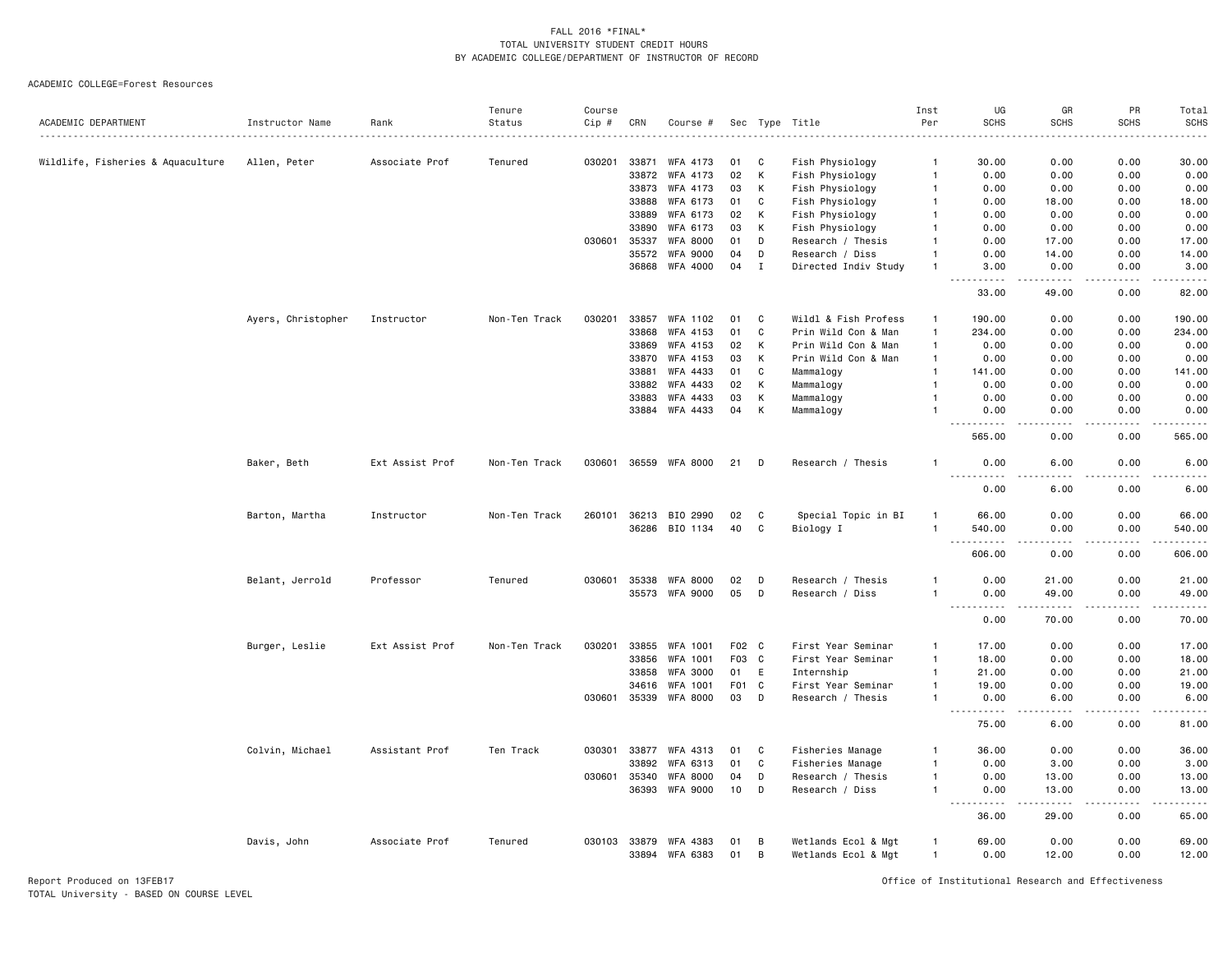| ACADEMIC DEPARTMENT               | Instructor Name   | Rank           | Tenure<br>Status | Course<br>$Cip$ # | CRN          | Course #              |       |              | Sec Type Title       | Inst<br>Per    | UG<br><b>SCHS</b>                                                                                                                                              | GR<br><b>SCHS</b>                                                                                                                                            | PR<br><b>SCHS</b>                                                                                      | Total<br><b>SCHS</b>                                                                                                                                                                    |
|-----------------------------------|-------------------|----------------|------------------|-------------------|--------------|-----------------------|-------|--------------|----------------------|----------------|----------------------------------------------------------------------------------------------------------------------------------------------------------------|--------------------------------------------------------------------------------------------------------------------------------------------------------------|--------------------------------------------------------------------------------------------------------|-----------------------------------------------------------------------------------------------------------------------------------------------------------------------------------------|
|                                   |                   |                |                  |                   |              |                       |       |              | .                    |                |                                                                                                                                                                |                                                                                                                                                              |                                                                                                        |                                                                                                                                                                                         |
| Wildlife, Fisheries & Aquaculture | Davis, John       | Associate Prof | Tenured          |                   | 030601 35496 | <b>WFA 9000</b>       | 03    | D            | Research / Diss      | $\mathbf{1}$   | 0.00                                                                                                                                                           | 26.00                                                                                                                                                        | 0.00                                                                                                   | 26.00                                                                                                                                                                                   |
|                                   |                   |                |                  |                   | 36352        | WFA 4000              | 01    | $\mathbf{I}$ | Directed Indiv Study | $\overline{1}$ | 3.00                                                                                                                                                           | 0.00                                                                                                                                                         | 0.00                                                                                                   | 3.00                                                                                                                                                                                    |
|                                   |                   |                |                  |                   | 36391        | WFA 8000              | 19    | D            | Research / Thesis    | $\mathbf{1}$   | 0.00                                                                                                                                                           | 22.00                                                                                                                                                        | 0.00                                                                                                   | 22.00                                                                                                                                                                                   |
|                                   |                   |                |                  |                   | 521003 32237 | FYE 1001              | F17 C |              | Freshman Year Experi | 0.5            | 9.50                                                                                                                                                           | 0.00                                                                                                                                                         | 0.00                                                                                                   | 9.50                                                                                                                                                                                    |
|                                   |                   |                |                  |                   |              | 32238 FYE 1001        | F18 C |              | Freshman Year Experi | 0.5            | 6.50<br>$\sim$ $\sim$<br>.                                                                                                                                     | 0.00<br>$\frac{1}{2} \left( \frac{1}{2} \right) \left( \frac{1}{2} \right) \left( \frac{1}{2} \right) \left( \frac{1}{2} \right) \left( \frac{1}{2} \right)$ | 0.00<br>-----                                                                                          | 6.50<br>$\frac{1}{2} \left( \frac{1}{2} \right) \left( \frac{1}{2} \right) \left( \frac{1}{2} \right) \left( \frac{1}{2} \right) \left( \frac{1}{2} \right) \left( \frac{1}{2} \right)$ |
|                                   |                   |                |                  |                   |              |                       |       |              |                      |                | 88.00                                                                                                                                                          | 60.00                                                                                                                                                        | 0.00                                                                                                   | 148.00                                                                                                                                                                                  |
|                                   | Demarais, Stephen | Professor      | Tenured          | 030103            | 33896        | WFA 6494              | 01    | B            | Lg Mamm Ecol & Mgt   | $\mathbf{1}$   | 0.00                                                                                                                                                           | 28.00                                                                                                                                                        | 0.00                                                                                                   | 28.00                                                                                                                                                                                   |
|                                   |                   |                |                  | 030601            | 33886        | WFA 4494              | 01    | B            | Lg Mamm Ecol & Mgt   | $\mathbf{1}$   | 4.00                                                                                                                                                           | 0.00                                                                                                                                                         | 0.00                                                                                                   | 4.00                                                                                                                                                                                    |
|                                   |                   |                |                  |                   | 35341        | WFA 8000              | 05    | D            | Research / Thesis    | $\mathbf{1}$   | 0.00                                                                                                                                                           | 26.00                                                                                                                                                        | 0.00                                                                                                   | 26.00                                                                                                                                                                                   |
|                                   |                   |                |                  |                   |              | 36394 WFA 9000        | 11    | D            | Research / Diss      | $\mathbf{1}$   | 0.00<br><u>.</u>                                                                                                                                               | 5.00<br>$\frac{1}{2} \left( \frac{1}{2} \right) \left( \frac{1}{2} \right) \left( \frac{1}{2} \right) \left( \frac{1}{2} \right) \left( \frac{1}{2} \right)$ | 0.00<br>.                                                                                              | 5.00<br>.                                                                                                                                                                               |
|                                   |                   |                |                  |                   |              |                       |       |              |                      |                | 4.00                                                                                                                                                           | 59.00                                                                                                                                                        | 0.00                                                                                                   | 63.00                                                                                                                                                                                   |
|                                   | Goodridge, Blair  | Assistant Prof | Ten Track        | 030201            | 33861        | WFA 3133              | 01    | C            | Ap Aq Ter Ecol       | $\mathbf{1}$   | 264.00                                                                                                                                                         | 0.00                                                                                                                                                         | 0.00                                                                                                   | 264.00                                                                                                                                                                                  |
|                                   |                   |                |                  |                   | 33862        | WFA 3133              | 02    | к            | Ap Aq Ter Ecol       | $\mathbf{1}$   | 0.00                                                                                                                                                           | 0.00                                                                                                                                                         | 0.00                                                                                                   | 0.00                                                                                                                                                                                    |
|                                   |                   |                |                  |                   | 33863        | WFA 3133              | 03    | к            | Ap Aq Ter Ecol       | $\mathbf{1}$   | 0.00                                                                                                                                                           | 0.00                                                                                                                                                         | 0.00                                                                                                   | 0.00                                                                                                                                                                                    |
|                                   |                   |                |                  |                   | 33864        | WFA 3133              | 04    | к            | Ap Aq Ter Ecol       | $\mathbf{1}$   | 0.00<br>.                                                                                                                                                      | 0.00<br>.                                                                                                                                                    | 0.00<br>.                                                                                              | 0.00<br>.                                                                                                                                                                               |
|                                   |                   |                |                  |                   |              |                       |       |              |                      |                | 264.00                                                                                                                                                         | 0.00                                                                                                                                                         | 0.00                                                                                                   | 264.00                                                                                                                                                                                  |
|                                   | Guyton, John      | Ext Assoc Prof | Non-Ten Track    |                   |              | 011105 35196 EPP 1001 | F02 C |              | First Year Experienc | $\mathbf{1}$   | 13.00<br>.                                                                                                                                                     | 0.00                                                                                                                                                         | 0.00                                                                                                   | 13.00                                                                                                                                                                                   |
|                                   |                   |                |                  |                   |              |                       |       |              |                      |                | 13.00                                                                                                                                                          | 0.00                                                                                                                                                         | 0.00                                                                                                   | 13.00                                                                                                                                                                                   |
|                                   | Hunt, Kevin       | Professor      | Tenured          |                   | 030201 33878 | WFA 4353              | 01    | C            | FW Policy & Law Enf  | 0.65           | 76.05                                                                                                                                                          | 0.00                                                                                                                                                         | 0.00                                                                                                   | 76.05                                                                                                                                                                                   |
|                                   |                   |                |                  |                   | 33885        | WFA 4463              | 01    | C            | Hum Dim Wf Mgt       | $\mathbf{1}$   | 174.00                                                                                                                                                         | 0.00                                                                                                                                                         | 0.00                                                                                                   | 174.00                                                                                                                                                                                  |
|                                   |                   |                |                  |                   |              | 030601 35342 WFA 8000 | 06    | D            | Research / Thesis    | $\mathbf{1}$   | 0.00                                                                                                                                                           | 13.00                                                                                                                                                        | 0.00                                                                                                   | 13.00                                                                                                                                                                                   |
|                                   |                   |                |                  |                   |              |                       |       |              |                      |                | $\frac{1}{2} \left( \frac{1}{2} \right) \left( \frac{1}{2} \right) \left( \frac{1}{2} \right) \left( \frac{1}{2} \right) \left( \frac{1}{2} \right)$<br>250.05 | .<br>13.00                                                                                                                                                   | .<br>0.00                                                                                              | $\begin{array}{cccccccccc} \bullet & \bullet & \bullet & \bullet & \bullet & \bullet & \bullet \end{array}$<br>263.05                                                                   |
|                                   | Jones, Jeanne     | Non-Employee   | Not Applicable   |                   |              | 030601 36400 WFA 8000 | 20    | D            | Research / Thesis    | $\mathbf{1}$   | 0.00<br>.                                                                                                                                                      | 1.00                                                                                                                                                         | 0.00                                                                                                   | 1.00<br>.                                                                                                                                                                               |
|                                   |                   |                |                  |                   |              |                       |       |              |                      |                | 0.00                                                                                                                                                           | 1.00                                                                                                                                                         | 0.00                                                                                                   | 1.00                                                                                                                                                                                    |
|                                   | Jones, Walter     | Ext Prof       | Non-Ten Track    | 030201            | 33878        | WFA 4353              | 01    | C            | FW Policy & Law Enf  | 0.35           | 40.95                                                                                                                                                          | 0.00                                                                                                                                                         | 0.00                                                                                                   | 40.95                                                                                                                                                                                   |
|                                   |                   |                |                  |                   |              | 030601 36396 WFA 9000 | 13    | D            | Research / Diss      | $\mathbf{1}$   | 0.00                                                                                                                                                           | 2.00<br>.                                                                                                                                                    | 0.00<br>2.2.2.2.2                                                                                      | 2.00                                                                                                                                                                                    |
|                                   |                   |                |                  |                   |              |                       |       |              |                      |                | .<br>40.95                                                                                                                                                     | 2.00                                                                                                                                                         | $\frac{1}{2} \left( \frac{1}{2} \right) \left( \frac{1}{2} \right) \left( \frac{1}{2} \right)$<br>0.00 | .<br>42.95                                                                                                                                                                              |
|                                   | Lashley, Marcus   | Assistant Prof | Ten Track        | 030601            | 33874        | WFA 4223              | 01    | C            | Wildlife Plant ID    | $\mathbf{1}$   | 75.00                                                                                                                                                          | 0.00                                                                                                                                                         | 0.00                                                                                                   | 75.00                                                                                                                                                                                   |
|                                   |                   |                |                  |                   | 34617        | WFA 4223              | 02    | K            | Wildlife Plant ID    | $\mathbf{1}$   | 0.00                                                                                                                                                           | 0.00                                                                                                                                                         | 0.00                                                                                                   | 0.00                                                                                                                                                                                    |
|                                   |                   |                |                  |                   | 34618        | WFA 6223              | 02    | K            | Wildife Plant ID     | $\mathbf{1}$   | 0.00                                                                                                                                                           | 0.00                                                                                                                                                         | 0.00                                                                                                   | 0.00                                                                                                                                                                                    |
|                                   |                   |                |                  |                   | 34619        | WFA 4223              | 03    | К            | Wildlife Plant ID    | $\mathbf{1}$   | 0.00                                                                                                                                                           | 0.00                                                                                                                                                         | 0.00                                                                                                   | 0.00                                                                                                                                                                                    |
|                                   |                   |                |                  |                   | 34623        | WFA 6223              | 01    | C            | Wildife Plant ID     | $\mathbf{1}$   | 0.00                                                                                                                                                           | 9.00                                                                                                                                                         | 0.00                                                                                                   | 9.00                                                                                                                                                                                    |
|                                   |                   |                |                  |                   |              | 35344 WFA 8000        | 08    | D            | Research / Thesis    | $\mathbf{1}$   | 0.00                                                                                                                                                           | 19.00                                                                                                                                                        | 0.00                                                                                                   | 19.00                                                                                                                                                                                   |
|                                   |                   |                |                  |                   |              |                       |       |              |                      |                | $\sim$ $\sim$ $\sim$<br>.<br>75.00                                                                                                                             | -----<br>28.00                                                                                                                                               | -----<br>0.00                                                                                          | ------<br>103.00                                                                                                                                                                        |
|                                   | Miranda, Leandro  | Non-Employee   | Not Applicable   |                   |              | 030601 35345 WFA 8000 | 09    | D            | Research / Thesis    | -1             | 0.00<br>.                                                                                                                                                      | 14.00<br>.                                                                                                                                                   | 0.00<br>.                                                                                              | 14.00<br><u>.</u>                                                                                                                                                                       |
|                                   |                   |                |                  |                   |              |                       |       |              |                      |                | 0.00                                                                                                                                                           | 14.00                                                                                                                                                        | 0.00                                                                                                   | 14.00                                                                                                                                                                                   |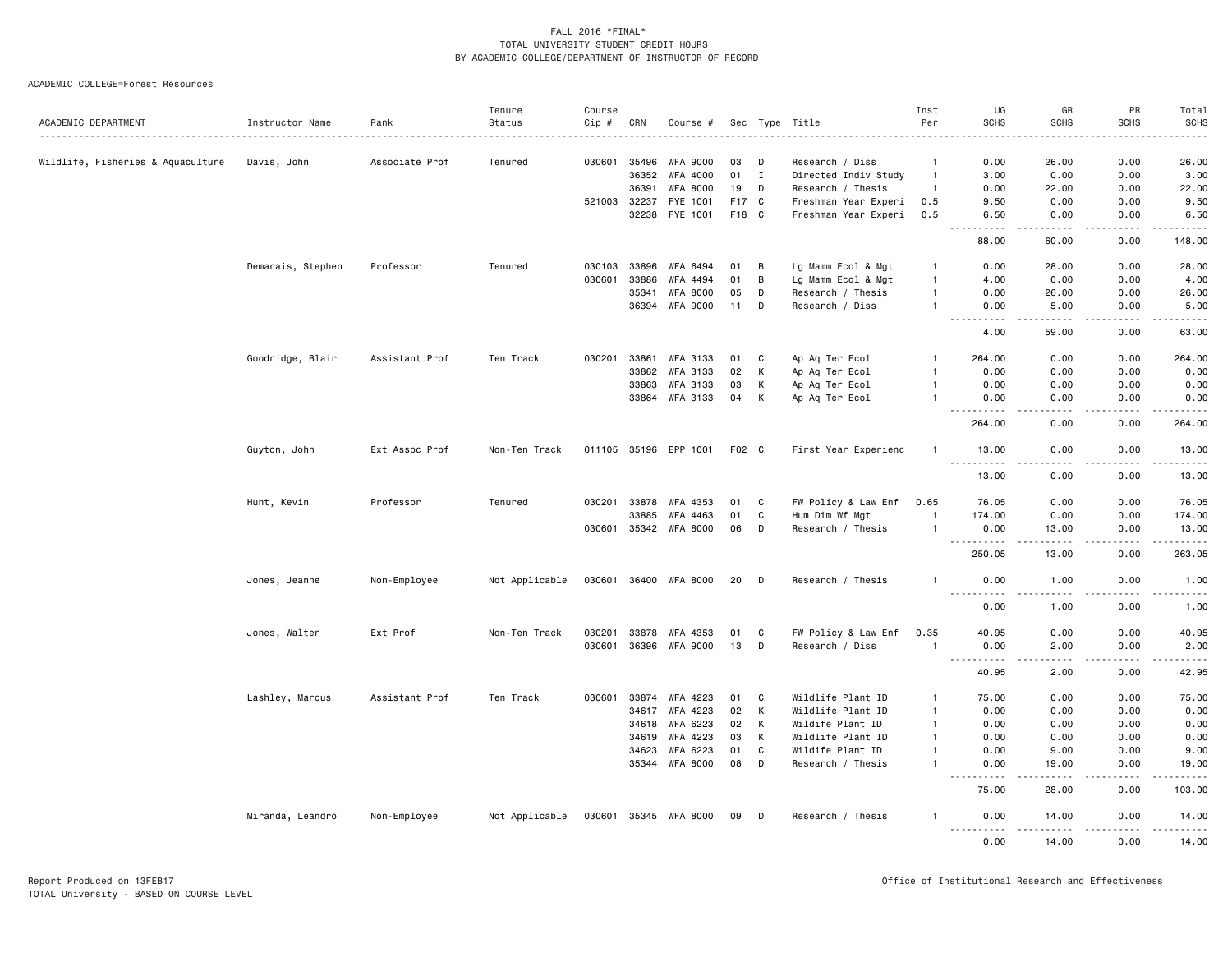| ACADEMIC DEPARTMENT                                                      | Instructor Name     | Rank            | Tenure<br>Status | Course<br>Cip # | CRN            | Course #                           |          |                              | Sec Type Title                               | Inst<br>Per                  | UG<br><b>SCHS</b>                                                                                                                                                  | GR<br>SCHS                       | PR<br><b>SCHS</b> | Total<br><b>SCHS</b>                                                                                                                                                                                                                                                                                                                                                                                                                                                                   |
|--------------------------------------------------------------------------|---------------------|-----------------|------------------|-----------------|----------------|------------------------------------|----------|------------------------------|----------------------------------------------|------------------------------|--------------------------------------------------------------------------------------------------------------------------------------------------------------------|----------------------------------|-------------------|----------------------------------------------------------------------------------------------------------------------------------------------------------------------------------------------------------------------------------------------------------------------------------------------------------------------------------------------------------------------------------------------------------------------------------------------------------------------------------------|
| Wildlife, Fisheries & Aquaculture                                        | Neal, Jason         | Ext Assoc Prof  | Non-Ten Track    | 030601          | 35346<br>35574 | <b>WFA 8000</b><br><b>WFA 9000</b> | 10<br>06 | D<br>D                       | Research / Thesis<br>Research / Diss         | $\mathbf{1}$<br>$\mathbf{1}$ | 0.00<br>0.00                                                                                                                                                       | 8.00<br>1.00                     | 0.00<br>0.00      | 8.00<br>1.00                                                                                                                                                                                                                                                                                                                                                                                                                                                                           |
|                                                                          |                     |                 |                  |                 |                |                                    |          |                              |                                              |                              | .<br>$\frac{1}{2}$<br>0.00                                                                                                                                         | .<br>9.00                        | -----<br>0.00     | -----<br>9.00                                                                                                                                                                                                                                                                                                                                                                                                                                                                          |
|                                                                          |                     |                 |                  |                 |                |                                    |          |                              |                                              |                              |                                                                                                                                                                    |                                  |                   |                                                                                                                                                                                                                                                                                                                                                                                                                                                                                        |
|                                                                          | Rush, Scott         | Assistant Prof  | Ten Track        | 030601          | 34614          | WFA 4484                           | 01       | B                            | Uplnd Avian Ecol & M                         | $\mathbf{1}$                 | 20.00                                                                                                                                                              | 0.00                             | 0.00              | 20.00                                                                                                                                                                                                                                                                                                                                                                                                                                                                                  |
|                                                                          |                     |                 |                  |                 | 34615          | <b>WFA 6484</b>                    | 01       | B                            | Uplnd Avian Ecol & M                         | $\mathbf{1}$                 | 0.00                                                                                                                                                               | 20.00                            | 0.00              | 20.00                                                                                                                                                                                                                                                                                                                                                                                                                                                                                  |
|                                                                          |                     |                 |                  |                 | 35347          | <b>WFA 8000</b>                    | 11       | D                            | Research / Thesis                            | $\mathbf{1}$                 | 0.00                                                                                                                                                               | 32.00                            | 0.00              | 32.00                                                                                                                                                                                                                                                                                                                                                                                                                                                                                  |
|                                                                          |                     |                 |                  |                 | 36369          | WFA 4000<br>36583 WFA 4000         | 02<br>03 | $\mathbf{I}$<br>$\mathbf{I}$ | Directed Indiv Study<br>Directed Indiv Study | $\mathbf{1}$<br>$\mathbf{1}$ | 3.00<br>3.00                                                                                                                                                       | 0.00<br>0.00                     | 0.00<br>0.00      | 3.00<br>3.00                                                                                                                                                                                                                                                                                                                                                                                                                                                                           |
|                                                                          |                     |                 |                  |                 |                |                                    |          |                              |                                              |                              | $\sim$ $\sim$ $\sim$<br>.<br>26.00                                                                                                                                 | $- - - - -$<br>52.00             | .<br>0.00         | . <u>.</u> .<br>78.00                                                                                                                                                                                                                                                                                                                                                                                                                                                                  |
|                                                                          |                     |                 |                  |                 |                |                                    |          |                              |                                              |                              |                                                                                                                                                                    |                                  |                   |                                                                                                                                                                                                                                                                                                                                                                                                                                                                                        |
|                                                                          | Schramm, Harold     | Non-Employee    | Not Applicable   | 030301          | 33898          | WFA 8273                           | 01       | C                            | Advanced Fisheries M                         | $\mathbf{1}$                 | 0.00                                                                                                                                                               | 15.00                            | 0.00              | 15.00                                                                                                                                                                                                                                                                                                                                                                                                                                                                                  |
|                                                                          |                     |                 |                  | 030601          | 35348          | <b>WFA 8000</b>                    | 12       | D<br>D                       | Research / Thesis                            | $\mathbf{1}$<br>$\mathbf{1}$ | 0.00                                                                                                                                                               | 15.00                            | 0.00              | 15.00                                                                                                                                                                                                                                                                                                                                                                                                                                                                                  |
|                                                                          |                     |                 |                  |                 |                | 36398 WFA 9000                     | 15       |                              | Research / Diss                              |                              | 0.00<br>.                                                                                                                                                          | 1.00<br>-----                    | 0.00<br>.         | 1.00<br>.                                                                                                                                                                                                                                                                                                                                                                                                                                                                              |
|                                                                          |                     |                 |                  |                 |                |                                    |          |                              |                                              |                              | 0.00                                                                                                                                                               | 31.00                            | 0.00              | 31.00                                                                                                                                                                                                                                                                                                                                                                                                                                                                                  |
|                                                                          | Sparks, Eric        | Ext Assist Prof | Non-Ten Track    |                 |                | 030601 35349 WFA 8000              | 13       | D                            | Research / Thesis                            | $\mathbf{1}$                 | 0.00                                                                                                                                                               | 9.00                             | 0.00              | 9.00                                                                                                                                                                                                                                                                                                                                                                                                                                                                                   |
|                                                                          |                     |                 |                  |                 |                |                                    |          |                              |                                              |                              | $\frac{1}{2}$<br>0.00                                                                                                                                              | 9.00                             | 0.00              | 9.00                                                                                                                                                                                                                                                                                                                                                                                                                                                                                   |
|                                                                          | Street, Garrett     | Assistant Prof  | Ten Track        | 030201          | 33867          | WFA 4123                           | 01       | B                            | Wildl & Fish Biometr                         |                              | 144.00                                                                                                                                                             | 0.00                             | 0.00              | 144.00                                                                                                                                                                                                                                                                                                                                                                                                                                                                                 |
|                                                                          |                     |                 |                  |                 | 030601 35350   | <b>WFA 8000</b>                    | 14       | D                            | Research / Thesis                            | $\mathbf{1}$                 | 0.00                                                                                                                                                               | 19.00                            | 0.00              | 19.00                                                                                                                                                                                                                                                                                                                                                                                                                                                                                  |
|                                                                          |                     |                 |                  |                 |                |                                    |          |                              |                                              |                              | . <b>.</b><br>$\frac{1}{2} \left( \frac{1}{2} \right) \left( \frac{1}{2} \right) \left( \frac{1}{2} \right) \left( \frac{1}{2} \right) \left( \frac{1}{2} \right)$ | <b></b>                          | .                 | .                                                                                                                                                                                                                                                                                                                                                                                                                                                                                      |
|                                                                          |                     |                 |                  |                 |                |                                    |          |                              |                                              |                              | 144.00                                                                                                                                                             | 19.00                            | 0.00              | 163.00                                                                                                                                                                                                                                                                                                                                                                                                                                                                                 |
|                                                                          | Strickland, Bronson | Ext Assoc Prof  | Non-Ten Track    |                 | 030601 35351   | <b>WFA 8000</b>                    | 15       | D                            | Research / Thesis                            | 1                            | 0.00                                                                                                                                                               | 8.00                             | 0.00              | 8.00                                                                                                                                                                                                                                                                                                                                                                                                                                                                                   |
|                                                                          |                     |                 |                  |                 |                | 35576 WFA 9000                     | 08       | D                            | Research / Diss                              | $\mathbf{1}$                 | 0.00                                                                                                                                                               | 4.00                             | 0.00              | 4.00                                                                                                                                                                                                                                                                                                                                                                                                                                                                                   |
|                                                                          |                     |                 |                  |                 |                |                                    |          |                              |                                              |                              | .<br>0.00                                                                                                                                                          | .<br>12.00                       | .<br>0.00         | .<br>12.00                                                                                                                                                                                                                                                                                                                                                                                                                                                                             |
|                                                                          | Tegt, Jessica       | Ext Assist Prof | Non-Ten Track    | 261301          | 33860          | WFA 3013                           | 01       | E                            | HWC Internship                               | $\mathbf{1}$                 | 6.00                                                                                                                                                               | 0.00                             | 0.00              | 6.00                                                                                                                                                                                                                                                                                                                                                                                                                                                                                   |
|                                                                          |                     |                 |                  |                 | 35209          | WFA 4521                           | 01       | C                            | Adv Topics in HWC II                         | $\mathbf{1}$                 | 1.00                                                                                                                                                               | 0.00                             | 0.00              | 1.00                                                                                                                                                                                                                                                                                                                                                                                                                                                                                   |
|                                                                          |                     |                 |                  |                 |                | 36092 WFA 4512                     | 01       | C                            | Advanced HWC I                               | $\mathbf{1}$                 | 4.00<br>.                                                                                                                                                          | 0.00<br>.                        | 0.00              | 4.00<br>.                                                                                                                                                                                                                                                                                                                                                                                                                                                                              |
|                                                                          |                     |                 |                  |                 |                |                                    |          |                              |                                              |                              | 11.00                                                                                                                                                              | 0.00                             | 0.00              | 11.00                                                                                                                                                                                                                                                                                                                                                                                                                                                                                  |
|                                                                          | Vilella, Francisco  | Non-Employee    | Not Applicable   |                 | 030601 35353   | <b>WFA 8000</b>                    | 17       | D                            | Research / Thesis                            | 1                            | 0.00                                                                                                                                                               | 11.00                            | 0.00              | 11.00                                                                                                                                                                                                                                                                                                                                                                                                                                                                                  |
|                                                                          |                     |                 |                  |                 |                | 35355 WFA 9000                     | 01       | D                            | Research / Diss                              | $\mathbf{1}$                 | 0.00                                                                                                                                                               | 13.00                            | 0.00              | 13.00                                                                                                                                                                                                                                                                                                                                                                                                                                                                                  |
|                                                                          |                     |                 |                  |                 |                |                                    |          |                              |                                              |                              | $\sim$ $\sim$ $\sim$ $\sim$<br>.<br>0.00                                                                                                                           | 24.00                            | 0.00              | 24.00                                                                                                                                                                                                                                                                                                                                                                                                                                                                                  |
|                                                                          | Wang, Guiming       | Associate Prof  | Tenured          |                 |                | 030601 35354 WFA 8000              | 18       | D                            | Research / Thesis                            | -1                           | 0.00                                                                                                                                                               | 8.00                             | 0.00              | 8.00                                                                                                                                                                                                                                                                                                                                                                                                                                                                                   |
|                                                                          |                     |                 |                  |                 |                |                                    |          |                              |                                              |                              | .<br>0.00                                                                                                                                                          | ----<br>8.00                     | 0.00              | .<br>8.00                                                                                                                                                                                                                                                                                                                                                                                                                                                                              |
| ======================================                                   |                     |                 |                  |                 |                |                                    |          |                              |                                              |                              | ==========                                                                                                                                                         | ==========                       | -----------       | $\begin{array}{cccccccccc} \multicolumn{2}{c}{} & \multicolumn{2}{c}{} & \multicolumn{2}{c}{} & \multicolumn{2}{c}{} & \multicolumn{2}{c}{} & \multicolumn{2}{c}{} & \multicolumn{2}{c}{} & \multicolumn{2}{c}{} & \multicolumn{2}{c}{} & \multicolumn{2}{c}{} & \multicolumn{2}{c}{} & \multicolumn{2}{c}{} & \multicolumn{2}{c}{} & \multicolumn{2}{c}{} & \multicolumn{2}{c}{} & \multicolumn{2}{c}{} & \multicolumn{2}{c}{} & \multicolumn{2}{c}{} & \multicolumn{2}{c}{} & \mult$ |
| Wildlife, Fisheries & Aquaculture<br>----------------------------------- |                     |                 |                  |                 |                |                                    |          |                              |                                              |                              | 2231.00<br>==========                                                                                                                                              | 501.00<br>----------- ---------- | 0.00              | 2732.00<br>$= 1.122222222222$                                                                                                                                                                                                                                                                                                                                                                                                                                                          |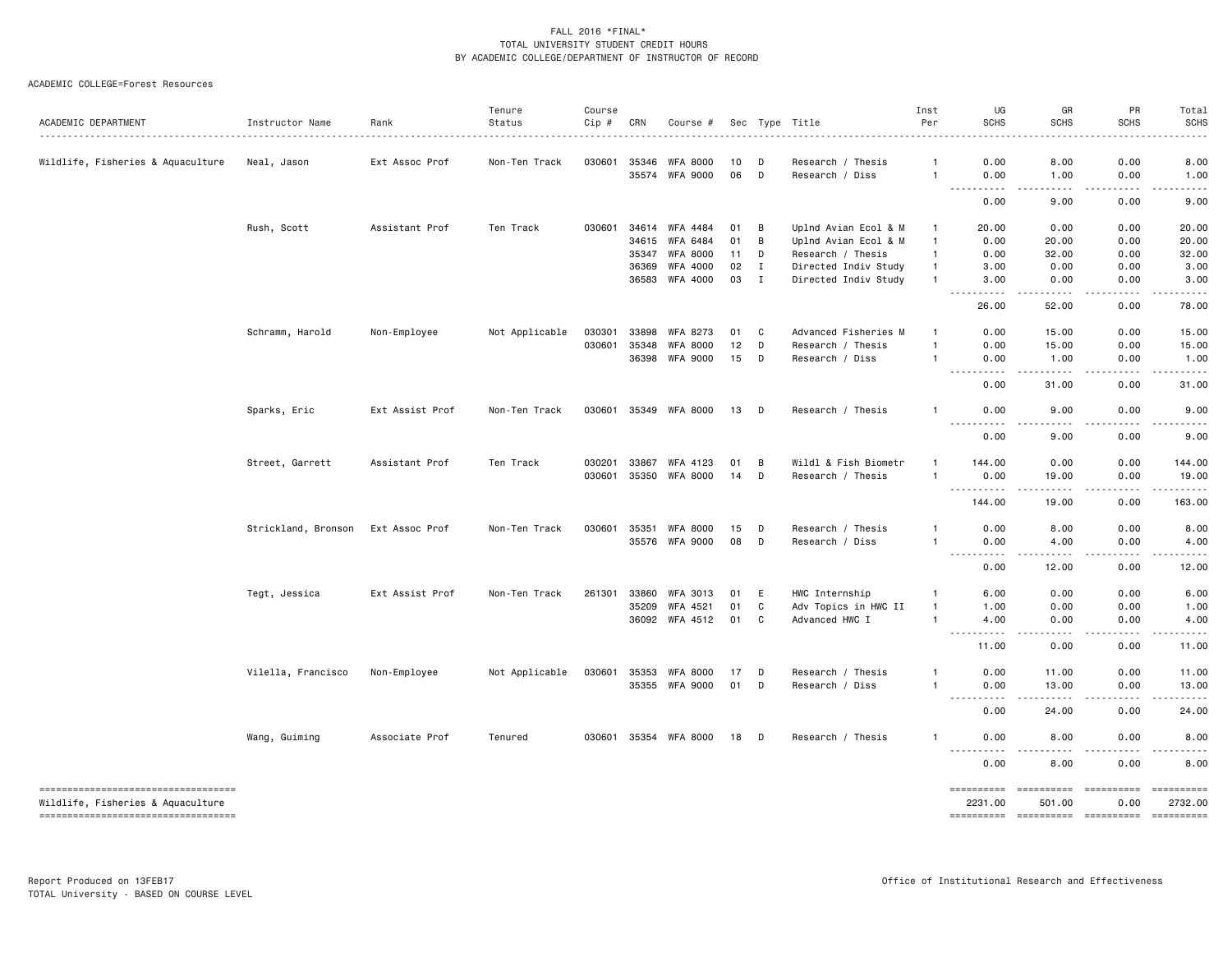### ACADEMIC COLLEGE=Veterinary Medicine

|                     |                   |                                   | Tenure         | Course       |       |                       |      |                |                      | Inst           | UG                          | GR                           | PR          | Total                                                                                                                                     |
|---------------------|-------------------|-----------------------------------|----------------|--------------|-------|-----------------------|------|----------------|----------------------|----------------|-----------------------------|------------------------------|-------------|-------------------------------------------------------------------------------------------------------------------------------------------|
| ACADEMIC DEPARTMENT | Instructor Name   | Rank                              | Status         | Cip #        | CRN   | Course #              |      | Sec Type       | Title                | Per            | <b>SCHS</b>                 | <b>SCHS</b>                  | <b>SCHS</b> | <b>SCHS</b>                                                                                                                               |
|                     |                   |                                   |                |              |       |                       |      |                |                      |                |                             |                              |             |                                                                                                                                           |
| Veterinary Medicine | Archer, Todd      | Associate Prof                    | Tenured        | 512401       | 31257 | CVM 5380              | 01   | E              | Small Anim Int Med   | $\mathbf{1}$   | 0.00                        | 0.00                         | 126.00      | 126.00                                                                                                                                    |
|                     |                   |                                   |                |              | 31293 | CVM 5702              | 01   | E              | Clin Hematology & Im | $\mathbf{1}$   | 0.00                        | 0.00                         | 42.00       | 42.00                                                                                                                                     |
|                     |                   |                                   |                | 512501 31313 |       | CVM 8081              | 03   | C              | Clin Sci Journal Rev | $\overline{1}$ | 0.00                        | 2.00                         | 0.00        | 2.00                                                                                                                                      |
|                     |                   |                                   |                |              | 35511 | CVM 8000              | 01   | D              | Research / Thesis    | -1             | 0.00                        | 5.00                         | 0.00        | 5.00                                                                                                                                      |
|                     |                   |                                   |                |              |       |                       |      |                |                      |                | .                           | .                            | .           | $\omega$ is $\omega$ in $\omega$ .                                                                                                        |
|                     |                   |                                   |                |              |       |                       |      |                |                      |                | 0.00                        | 7.00                         | 168.00      | 175.00                                                                                                                                    |
|                     | Beasley, Michaela | Clinical Assist Pro Non-Ten Track |                |              |       | 512401 31256 CVM 5364 | 01   | H              | VSC Clinical Rotatio | 0.5            | 0.00                        | 0.00<br>$\sim$ $\sim$ $\sim$ | 96.00<br>.  | 96.00<br>.                                                                                                                                |
|                     |                   |                                   |                |              |       |                       |      |                |                      |                | 0.00                        | 0.00                         | 96.00       | 96.00                                                                                                                                     |
|                     | Betbeze, Caroline | Clinical Assist Pro Non-Ten Track |                |              |       | 512401 31256 CVM 5364 | 01   | H              | VSC Clinical Rotatio | 0.5            | 0.00                        | 0.00<br>$- - -$              | 96.00<br>.  | 96.00<br>.                                                                                                                                |
|                     |                   |                                   |                |              |       |                       |      |                |                      |                | 0.00                        | 0.00                         | 96.00       | 96.00                                                                                                                                     |
|                     | Bowser, Jacquelyn | Assistant Prof                    | Ten Track      |              |       | 512501 35512 CVM 8000 | 02   | D              | Research / Thesis    | -1             | 0.00                        | 2.00                         | 0.00        | 2.00                                                                                                                                      |
|                     |                   |                                   |                |              |       |                       |      |                |                      |                | 0.00                        | 2.00                         | 0.00        | 2.00                                                                                                                                      |
|                     | Brashier, Michael | Associate Prof                    | Tenured        |              |       | 512401 31227 CVM 5036 | 01   | C              | Veterinary Physiolog | 0.2            | 0.00                        | 0.00                         | 552.00      | 552.00                                                                                                                                    |
|                     |                   |                                   |                |              |       |                       |      |                |                      |                | 0.00                        | 0.00                         | 552.00      | 552.00                                                                                                                                    |
|                     | Brinkman, Erin    | Clinical Assoc Prof Non-Ten Track |                | 512401       | 31240 | CVM 5224              | 01   | E              | Radiology            | $\mathbf{1}$   | 0.00                        | 0.00                         | 172.00      | 172.00                                                                                                                                    |
|                     |                   |                                   |                |              | 31260 | CVM 5420              | 01   | E              | Adv Rot in Radiology | $\overline{1}$ | 0.00                        | 0.00                         | 6.00        | 6.00                                                                                                                                      |
|                     |                   |                                   |                |              | 36907 | CVM 8990              | 03   | C              | Special Topic In CVM | 0.5            | 0.00                        | 3.00                         | 0.00        | 3.00                                                                                                                                      |
|                     |                   |                                   |                | 512501       | 31312 | CVM 8081              | 02   | C              | Clin Sci Journal Rev | $\mathbf{1}$   | 0.00                        | 3.00                         | 0.00        | 3.00                                                                                                                                      |
|                     |                   |                                   |                |              | 36077 | <b>CVM 7000</b>       | 01   | $\mathbf I$    | Directed Indiv Study | $\overline{1}$ | 0.00                        | 1.00                         | 0.00        | 1.00                                                                                                                                      |
|                     |                   |                                   |                |              | 36078 | <b>CVM 7000</b>       | 02   | $\mathbf{I}$   | Directed Indiv Study | $\overline{1}$ | 0.00                        | 1.00                         | 0.00        | 1.00                                                                                                                                      |
|                     |                   |                                   |                |              | 36590 | <b>CVM 7000</b>       | 06   | $\mathbf{I}$   | Directed Indiv Study | -1             | 0.00                        | 1.00                         | 0.00        | 1.00                                                                                                                                      |
|                     |                   |                                   |                |              |       |                       |      |                |                      |                | .<br>$ -$<br>0.00           | .<br>9.00                    | .<br>178.00 | .<br>187.00                                                                                                                               |
|                     | Bulla, Camillo    | Associate Prof                    | Tenured        | 512401       | 31231 | CVM 5123              | 01   | C              | Veterinary Clinical  | 0.5            | 0.00                        | 0.00                         | 270.00      | 270.00                                                                                                                                    |
|                     |                   |                                   |                |              | 31239 | CVM 5214              | 01   | E              | Lab Services         | $\mathbf{1}$   | 0.00                        | 0.00                         | 160.00      | 160.00                                                                                                                                    |
|                     |                   |                                   |                | 512501       | 35532 | <b>CVM 9000</b>       | 02   | D              | Research / Diss      | $\mathbf{1}$   | 0.00                        | 3.00                         | 0.00        | 3.00                                                                                                                                      |
|                     |                   |                                   |                |              | 36209 | <b>CVM 8000</b>       | 21   | D              | Research / Thesis    | -1             | 0.00                        | 7.00                         | 0.00        | 7.00                                                                                                                                      |
|                     |                   |                                   |                |              |       |                       |      |                |                      |                | $\sim$ $\sim$ $\sim$ $\sim$ | .                            | ------      | .                                                                                                                                         |
|                     |                   |                                   |                |              |       |                       |      |                |                      |                | 0.00                        | 10.00                        | 430.00      | 440.00                                                                                                                                    |
|                     | Bulla, Sandra     | Non-Faculty                       | Not Applicable |              |       | 512401 31231 CVM 5123 | 01 C |                | Veterinary Clinical  | 0.1            | 0.00<br>.                   | 0.00<br>.                    | 270.00<br>. | 270.00<br>$\mathcal{L}^{\mathcal{L}}\mathcal{L}^{\mathcal{L}}\mathcal{L}^{\mathcal{L}}\mathcal{L}^{\mathcal{L}}\mathcal{L}^{\mathcal{L}}$ |
|                     |                   |                                   |                |              |       |                       |      |                |                      |                | 0.00                        | 0.00                         | 270.00      | 270.00                                                                                                                                    |
|                     | Butler, James     | Assistant Prof                    | Ten Track      | 512401       | 35588 | CVM 5452              | 01   | H              | Small Animal Rehab   | -1             | 0.00                        | 0.00                         | 6.00        | 6.00                                                                                                                                      |
|                     |                   |                                   |                |              |       | 512501 35514 CVM 8000 | 04   | D              | Research / Thesis    | 1              | 0.00                        | 5.00                         | 0.00        | 5.00                                                                                                                                      |
|                     |                   |                                   |                |              |       |                       |      |                |                      |                | 0.00                        | 5.00                         | 6.00        | 11.00                                                                                                                                     |
|                     | Carr, Russell     | Associate Prof                    | Tenured        |              |       | 512501 35533 CVM 9000 | 03   | D              | Research / Diss      | $\overline{1}$ | 0.00                        | 14.00                        | 0.00        | 14.00                                                                                                                                     |
|                     |                   |                                   |                |              |       |                       |      |                |                      |                | 0.00                        | 14.00                        | 0.00        | 14.00                                                                                                                                     |
|                     | Chambers, Janice  | Professor                         | Tenured        |              |       | 512401 36589 CVM 4000 | 03   | $\blacksquare$ | Directed Indiv Study | $\mathbf{1}$   | 1.00                        | 0.00                         | 0.00        | 1.00                                                                                                                                      |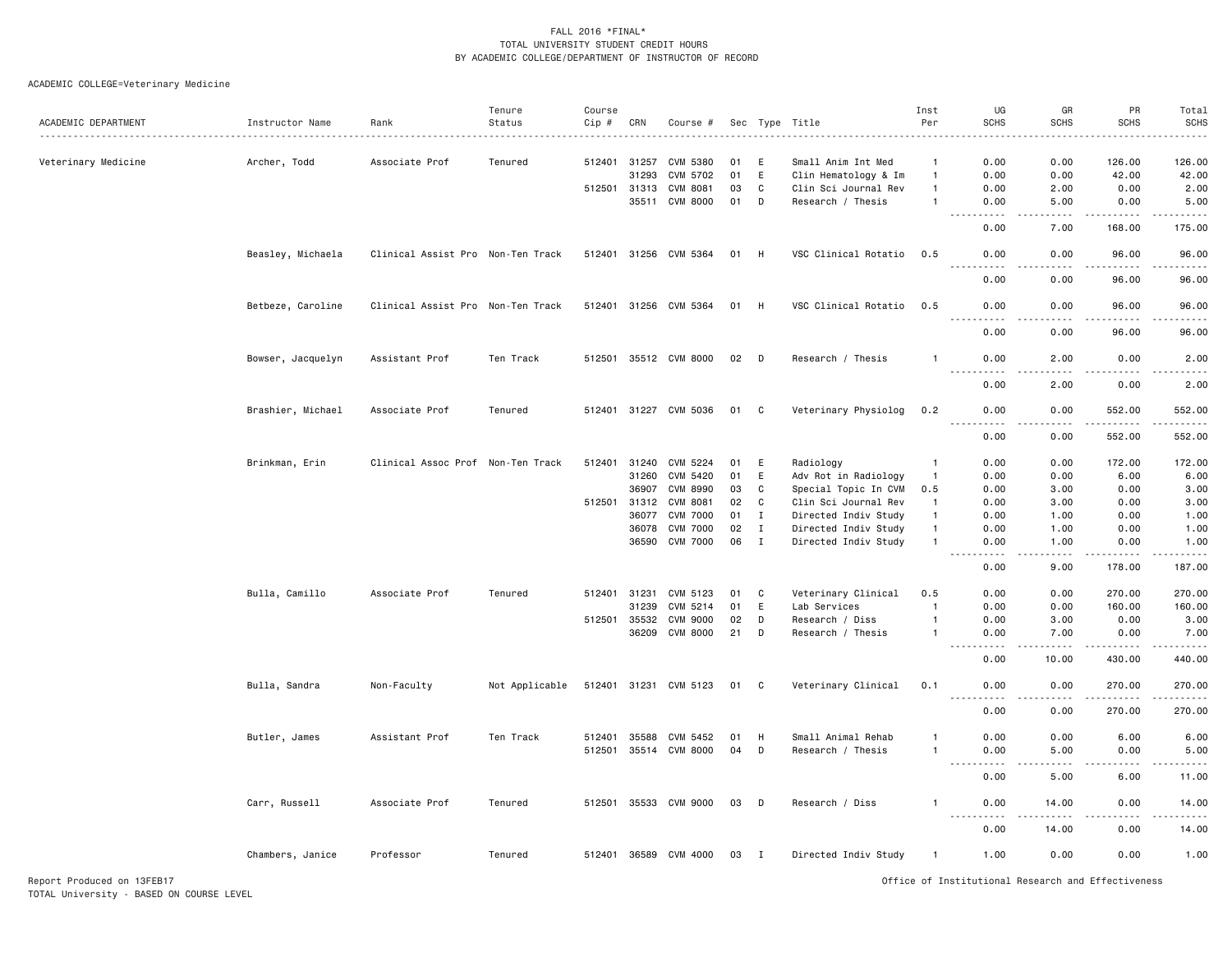### ACADEMIC COLLEGE=Veterinary Medicine

|                     |                     |                                   | Tenure         | Course       |       |                       |    |             |                      | Inst           | UG                                | GR                                                                                                                                                            | PR                                   | Total                                                                                                                                                         |
|---------------------|---------------------|-----------------------------------|----------------|--------------|-------|-----------------------|----|-------------|----------------------|----------------|-----------------------------------|---------------------------------------------------------------------------------------------------------------------------------------------------------------|--------------------------------------|---------------------------------------------------------------------------------------------------------------------------------------------------------------|
| ACADEMIC DEPARTMENT | Instructor Name     | Rank                              | Status         | Cip #        | CRN   | Course #              |    |             | Sec Type Title       | Per            | <b>SCHS</b>                       | <b>SCHS</b>                                                                                                                                                   | <b>SCHS</b>                          | <b>SCHS</b>                                                                                                                                                   |
|                     |                     |                                   |                |              |       |                       |    |             |                      |                |                                   |                                                                                                                                                               |                                      |                                                                                                                                                               |
| Veterinary Medicine | Chambers, Janice    | Professor                         | Tenured        | 512501       | 31220 | CVM 4513              | 01 | C           | Environ Toxicology   | $\overline{1}$ | 27.00                             | 0.00                                                                                                                                                          | 0.00                                 | 27.00                                                                                                                                                         |
|                     |                     |                                   |                |              | 31304 | CVM 6513              | 01 | C           | Environ Toxicology   | $\overline{1}$ | 0.00                              | 12.00                                                                                                                                                         | 0.00                                 | 12.00                                                                                                                                                         |
|                     |                     |                                   |                |              |       | 35534 CVM 9000        | 04 | D           | Research / Diss      | $\overline{1}$ | 0.00<br>$\sim$ $\sim$ $\sim$<br>. | 29.00<br>$\frac{1}{2} \left( \frac{1}{2} \right) \left( \frac{1}{2} \right) \left( \frac{1}{2} \right) \left( \frac{1}{2} \right) \left( \frac{1}{2} \right)$ | 0.00<br>.                            | 29.00<br>.                                                                                                                                                    |
|                     |                     |                                   |                |              |       |                       |    |             |                      |                | 28.00                             | 41.00                                                                                                                                                         | 0.00                                 | 69.00                                                                                                                                                         |
|                     | Christiansen, David | Clinical Assist Pro Non-Ten Track |                | 512401       | 31289 | CVM 5580              | 06 | E           | Adv Clin Rot 3       |                | 0.00                              | 0.00                                                                                                                                                          | 4.00                                 | 4.00                                                                                                                                                          |
|                     |                     |                                   |                | 512501 31250 |       | CVM 5282              | 01 | E           | Lg Animal/Ambulatory |                | 0.00                              | 0.00                                                                                                                                                          | 58.00                                | 58.00                                                                                                                                                         |
|                     |                     |                                   |                |              |       |                       |    |             |                      |                | $\sim$ $\sim$ $\sim$              |                                                                                                                                                               | .                                    | وبالمستريث                                                                                                                                                    |
|                     |                     |                                   |                |              |       |                       |    |             |                      |                | 0.00                              | 0.00                                                                                                                                                          | 62.00                                | 62.00                                                                                                                                                         |
|                     | Cooper, Dana        | Non-Faculty                       | Not Applicable |              |       | 510808 31205 CVM 3201 | 01 | -L          | Dental Principles fo | 0.5            | 9.00<br>.                         | 0.00                                                                                                                                                          | 0.00                                 | 9.00<br>.                                                                                                                                                     |
|                     |                     |                                   |                |              |       |                       |    |             |                      |                | 9.00                              | 0.00                                                                                                                                                          | 0.00                                 | 9.00                                                                                                                                                          |
|                     | Eddy, Alison        | Clinical Assoc Prof Non-Ten Track |                |              |       | 512401 31246 CVM 5266 | 01 | C           | Equine Med & Surg    | -1             | 0.00<br>.                         | 0.00                                                                                                                                                          | 126.00<br>.                          | 126.00<br>1.111111                                                                                                                                            |
|                     |                     |                                   |                |              |       |                       |    |             |                      |                | 0.00                              | 0.00                                                                                                                                                          | 126.00                               | 126.00                                                                                                                                                        |
|                     | Eells, Jeffrey      | Associate Prof                    | Tenured        | 512401       | 31224 | CVM 5013              | 01 | В           | Veterinary Neuroscie | $\mathbf{1}$   | 0.00                              | 0.00                                                                                                                                                          | 276.00                               | 276.00                                                                                                                                                        |
|                     |                     |                                   |                | 512501       | 36576 | <b>CVM 7000</b>       | 05 | $\mathbf I$ | Directed Indiv Study | $\mathbf{1}$   | 0.00                              | 2.00                                                                                                                                                          | 0.00                                 | 2.00                                                                                                                                                          |
|                     |                     |                                   |                |              |       |                       |    |             |                      |                | .<br>0.00                         | .<br>2.00                                                                                                                                                     | .<br>276.00                          | $\begin{array}{cccccccccccccc} \bullet & \bullet & \bullet & \bullet & \bullet & \bullet & \bullet & \bullet \end{array}$<br>278.00                           |
|                     | Eubanks, Diana      | Clinical Prof                     | Non-Ten Track  | 512401       | 31227 | CVM 5036              | 01 | C           | Veterinary Physiolog | 0.2            | 0.00                              | 0.00                                                                                                                                                          | 552.00                               | 552.00                                                                                                                                                        |
|                     |                     |                                   |                |              | 31242 | CVM 5246              | 01 | E           | Community Veterinary | -1             | 0.00                              | 0.00                                                                                                                                                          | 186.00                               | 186.00                                                                                                                                                        |
|                     |                     |                                   |                |              | 31280 | CVM 5570              | 02 | E           | Adv Clin Rot 2       | $\mathbf{1}$   | 0.00                              | 0.00                                                                                                                                                          | 2.00                                 | 2.00                                                                                                                                                          |
|                     |                     |                                   |                |              |       | 512501 31302 CVM 6036 | 01 | C           | Veterinary Physiolog | $\overline{1}$ | 0.00                              | 6.00                                                                                                                                                          | 0.00                                 | 6.00                                                                                                                                                          |
|                     |                     |                                   |                |              |       |                       |    |             |                      |                | .                                 | الدامات بال                                                                                                                                                   |                                      | .                                                                                                                                                             |
|                     |                     |                                   |                |              |       |                       |    |             |                      |                | 0.00                              | 6.00                                                                                                                                                          | 740.00                               | 746.00                                                                                                                                                        |
|                     | Fleming, Sherrill   | Associate Prof                    | Tenured        | 512401       | 31227 | CVM 5036              | 01 | C           | Veterinary Physiolog | 0.2            | 0.00                              | 0.00                                                                                                                                                          | 552.00                               | 552.00                                                                                                                                                        |
|                     |                     |                                   |                |              | 31248 | CVM 5276              | 01 | $\mathbf c$ | Food Animal Practice | $\overline{1}$ | 0.00                              | 0.00                                                                                                                                                          | 120.00                               | 120.00                                                                                                                                                        |
|                     |                     |                                   |                |              |       | 31249 CVM 5276        | 02 | E           | Food Animal Practice | $\overline{1}$ | 0.00<br>$  -$                     | 0.00<br>.                                                                                                                                                     | 60.00<br>.                           | 60.00                                                                                                                                                         |
|                     |                     |                                   |                |              |       |                       |    |             |                      |                | .<br>0.00                         | 0.00                                                                                                                                                          | 732.00                               | ------<br>732.00                                                                                                                                              |
|                     | Fontenot, Robin     | Clinical Assist Pro Non-Ten Track |                | 512401       | 31297 | CVM 5862              | 01 | E           | Equine Lameness      | 0.5            | 0.00                              | 0.00                                                                                                                                                          | 16.00                                | 16.00                                                                                                                                                         |
|                     |                     |                                   |                | 512501       | 31314 | CVM 8081              | 04 | C           | Clin Sci Journal Rev | -1             | 0.00                              | 1.00                                                                                                                                                          | 0.00                                 | 1.00                                                                                                                                                          |
|                     |                     |                                   |                |              |       |                       |    |             |                      |                | 0.00                              | 1.00                                                                                                                                                          | $\sim$ $\sim$ $\sim$ $\sim$<br>16.00 | $\frac{1}{2} \left( \frac{1}{2} \right) \left( \frac{1}{2} \right) \left( \frac{1}{2} \right) \left( \frac{1}{2} \right) \left( \frac{1}{2} \right)$<br>17.00 |
|                     | Gambino, Jennifer   | Assistant Prof                    | Ten Track      |              |       | 512401 36907 CVM 8990 | 03 | C           | Special Topic In CVM | 0.5            | 0.00                              | 3.00                                                                                                                                                          | 0.00                                 | 3.00                                                                                                                                                          |
|                     |                     |                                   |                |              |       |                       |    |             |                      |                | 0.00                              | 3.00                                                                                                                                                          | 0.00                                 | -----<br>3.00                                                                                                                                                 |
|                     | Gardner, Allison    | Clinical Assist Pro Non-Ten Track |                | 510808       | 31202 | CVM 3112              | 01 | B           | An Hand, Husb, Nutri | $\mathbf{1}$   | 54.00                             | 0.00                                                                                                                                                          | 0.00                                 | 54.00                                                                                                                                                         |
|                     |                     |                                   |                |              | 31206 | CVM 3202              | 01 | B           | Diagnostic Imaging f | 0.5            | 27.00                             | 0.00                                                                                                                                                          | 0.00                                 | 27.00                                                                                                                                                         |
|                     |                     |                                   |                |              | 31208 | CVM 4003              | 01 | Ε           | Internship Experienc | $\overline{1}$ | 12.00                             | 0.00                                                                                                                                                          | 0.00                                 | 12.00                                                                                                                                                         |
|                     |                     |                                   |                |              | 31210 | CVM 4103              | 01 | H           | Large Animal Exp I   | $\overline{1}$ | 33.00                             | 0.00                                                                                                                                                          | 0.00                                 | 33.00                                                                                                                                                         |
|                     |                     |                                   |                |              | 31214 | CVM 4206              | 01 | H           | Small Animal Clinica | $\overline{1}$ | 72.00                             | 0.00                                                                                                                                                          | 0.00                                 | 72.00                                                                                                                                                         |
|                     |                     |                                   |                |              | 31217 | CVM 4333              | 01 | H           | Emergency/ICU Clinic | $\overline{1}$ | 33.00                             | 0.00                                                                                                                                                          | 0.00                                 | 33.00                                                                                                                                                         |
|                     |                     |                                   |                |              | 31218 | CVM 4501              | 01 | H           | Diagnostic Lab Exp   | $\mathbf{1}$   | 2.00                              | 0.00                                                                                                                                                          | 0.00                                 | 2.00                                                                                                                                                          |
|                     |                     |                                   |                |              | 31219 | CVM 4511              | 01 | H           | Biomed Research Exp  | $\mathbf{1}$   | 8.00                              | 0.00                                                                                                                                                          | 0.00                                 | 8.00                                                                                                                                                          |
|                     |                     |                                   |                |              |       |                       |    |             |                      |                |                                   |                                                                                                                                                               |                                      |                                                                                                                                                               |

Report Produced on 13FEB17 Office of Institutional Research and Effectiveness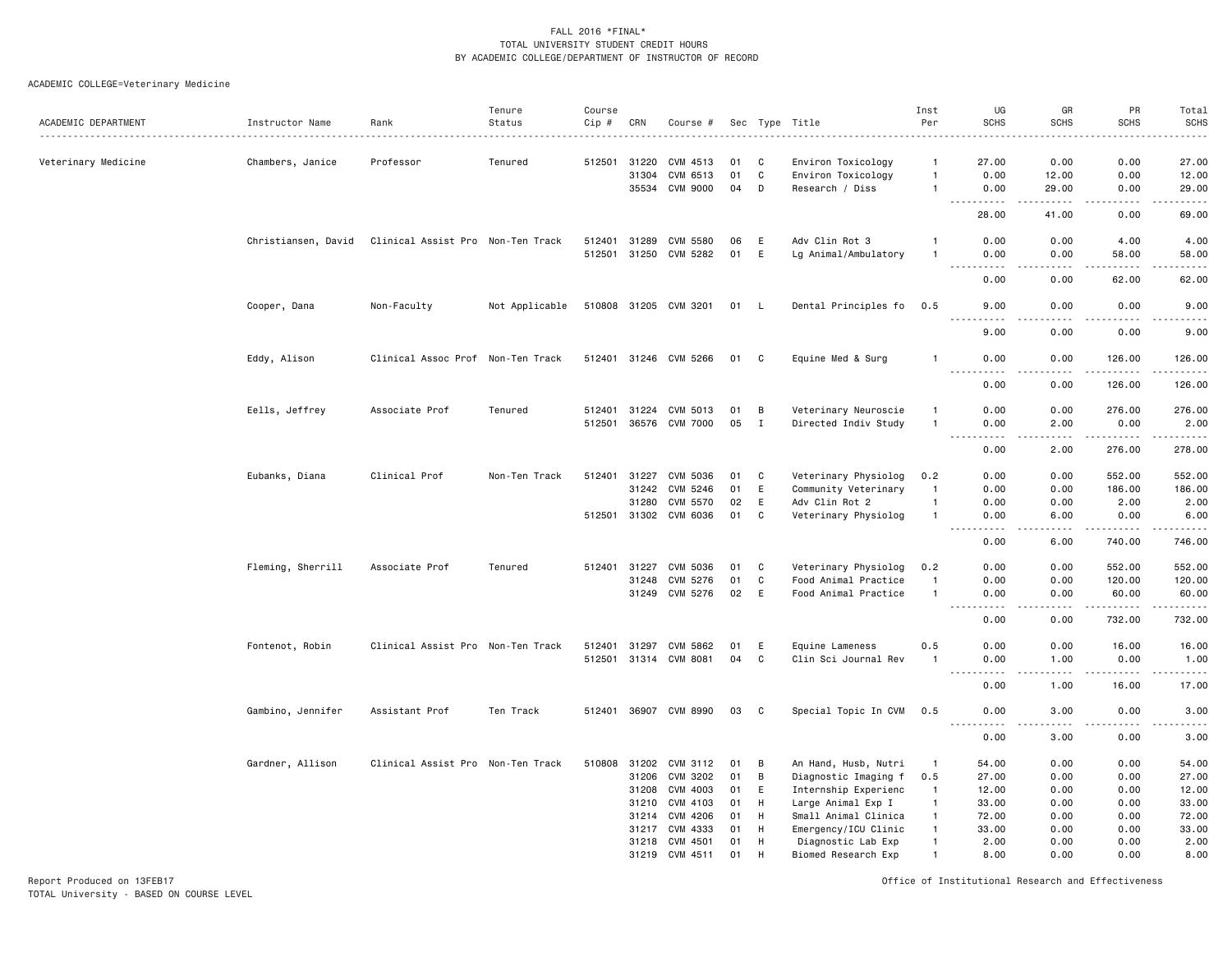|  |  |  |  |  | ACADEMIC COLLEGE=Veterinary Medicine |
|--|--|--|--|--|--------------------------------------|
|--|--|--|--|--|--------------------------------------|

| <b></b><br>.<br>$\cdots$<br>.<br>.<br>241.00<br>241.00<br>0.00<br>0.00<br>Veterinary Medicine<br>Gaunt, Patricia<br>31233 CVM 5152<br>Professor<br>Tenured<br>512401<br>01<br>C<br>Veterinary Toxicolog<br>0.00<br>180.00<br>180.00<br>$\mathbf{1}$<br>0.00<br>0.00<br>0.00<br>180.00<br>180.00<br>Clinical Prof<br>Grace, Sharon<br>Non-Ten Track<br>512401<br>31223<br>CVM 5011<br>01<br>S<br>Professional Develop<br>0.00<br>0.00<br>92.00<br>92.00<br>$\mathbf{1}$<br>31236<br>CVM 5186<br>01<br>Small Anim Med & Sur<br>$\mathbf{1}$<br>0.00<br>0.00<br>540.00<br>540.00<br>В<br>31296<br>CVM 5814<br>01<br>C<br>The Feline Patient<br>0.00<br>212.00<br>212.00<br>$\mathbf{1}$<br>0.00<br>CVM 5000<br>2.00<br>35641<br>02<br>Directed Indiv Study<br>2.00<br>Ι<br>$\mathbf{1}$<br>0.00<br>0.00<br>35643<br><b>CVM 5000</b><br>3.00<br>04<br>I<br>Directed Indiv Study<br>$\mathbf{1}$<br>0.00<br>0.00<br>3.00<br>35882<br><b>CVM 5000</b><br>05<br>4.00<br>I<br>Directed Indiv Study<br>$\mathbf{1}$<br>0.00<br>0.00<br>4.00<br>35885<br><b>CVM 5000</b><br>06<br>2.00<br>I<br>Directed Indiv Study<br>$\mathbf{1}$<br>0.00<br>0.00<br>2.00<br>35886<br><b>CVM 5000</b><br>07<br>Directed Indiv Study<br>2.00<br>I<br>$\mathbf{1}$<br>0.00<br>0.00<br>2.00<br>35914<br><b>CVM 5000</b><br>08<br>4.00<br>I<br>Directed Indiv Study<br>$\mathbf{1}$<br>0.00<br>0.00<br>4.00<br>35941<br><b>CVM 5000</b><br>2.00<br>10<br>I<br>Directed Indiv Study<br>$\mathbf{1}$<br>0.00<br>0.00<br>2.00<br><b>CVM 5000</b><br>2.00<br>36061<br>11<br>$\mathbf{I}$<br>Directed Indiv Study<br>$\mathbf{1}$<br>0.00<br>0.00<br>2.00<br><b>CVM 5000</b><br>12<br>4.00<br>36070<br>Directed Indiv Study<br>0.00<br>0.00<br>4.00<br>$\mathbf{I}$<br>$\mathbf{1}$<br><b>CVM 5000</b><br>13<br>4.00<br>36071<br>I<br>Directed Indiv Study<br>$\mathbf{1}$<br>0.00<br>0.00<br>4.00<br>36164<br><b>CVM 5000</b><br>14<br>I<br>Directed Indiv Study<br>0.00<br>4.00<br>4.00<br>$\mathbf{1}$<br>0.00<br>36165<br><b>CVM 5000</b><br>15<br>4.00<br>$\mathbf{I}$<br>Directed Indiv Study<br>$\mathbf{1}$<br>0.00<br>0.00<br>4.00<br>36166<br><b>CVM 5000</b><br>16<br>I<br>Directed Indiv Study<br>0.00<br>0.00<br>4.00<br>4.00<br>$\mathbf{1}$<br>36167<br>CVM 5000<br>17<br>$\mathbf I$<br>Directed Indiv Study<br>0.00<br>0.00<br>4.00<br>4.00<br>$\mathbf{1}$<br><b>CVM 5000</b><br>4.00<br>36168<br>18<br>$\mathbf{I}$<br>Directed Indiv Study<br>0.00<br>0.00<br>4.00<br>$\mathbf{1}$<br>36169<br><b>CVM 5000</b><br>19<br>Directed Indiv Study<br>0.00<br>0.00<br>4.00<br>4.00<br>Ι<br>$\mathbf{1}$<br>36170<br><b>CVM 5000</b><br>20<br>0.00<br>4.00<br>4.00<br>I<br>Directed Indiv Study<br>$\mathbf{1}$<br>0.00<br><b>CVM 5000</b><br>21<br>$\mathbf I$<br>4.00<br>4.00<br>36171<br>Directed Indiv Study<br>$\mathbf{1}$<br>0.00<br>0.00<br><b>CVM 5000</b><br>22<br>4.00<br>36172<br>I<br>Directed Indiv Study<br>0.00<br>0.00<br>4.00<br>$\mathbf{1}$<br>36173<br><b>CVM 5000</b><br>23<br>4.00<br>I<br>Directed Indiv Study<br>$\mathbf{1}$<br>0.00<br>0.00<br>4.00<br>4.00<br>36174<br>CVM 5000<br>24<br>I<br>Directed Indiv Study<br>$\mathbf{1}$<br>0.00<br>0.00<br>4.00<br>4.00<br>36175<br><b>CVM 5000</b><br>25<br>I<br>Directed Indiv Study<br>0.00<br>0.00<br>4.00<br>$\mathbf{1}$<br>36176<br><b>CVM 5000</b><br>4.00<br>26<br>I<br>Directed Indiv Study<br>0.00<br>0.00<br>4.00<br>$\mathbf{1}$<br><b>CVM 5000</b><br>4.00<br>36177<br>27<br>$\mathbf{I}$<br>Directed Indiv Study<br>$\mathbf{1}$<br>0.00<br>0.00<br>4.00<br><b>CVM 5000</b><br>28<br>4.00<br>4.00<br>36178<br>$\mathbf{I}$<br>Directed Indiv Study<br>$\mathbf{1}$<br>0.00<br>0.00<br><b>CVM 5000</b><br>4.00<br>36179<br>29<br>Ι<br>Directed Indiv Study<br>0.00<br>0.00<br>4.00<br>$\mathbf{1}$<br>36180<br><b>CVM 5000</b><br>30<br>0.00<br>0.00<br>4.00<br>4.00<br>I<br>Directed Indiv Study<br>$\mathbf{1}$<br>36181<br>CVM 5000<br>31<br>Directed Indiv Study<br>4.00<br>I<br>$\mathbf{1}$<br>0.00<br>0.00<br>4.00<br>36182<br><b>CVM 5000</b><br>32<br>4.00<br>$\mathbf{I}$<br>Directed Indiv Study<br>$\mathbf{1}$<br>0.00<br>0.00<br>4.00<br>36183<br><b>CVM 5000</b><br>33<br>$\mathbf I$<br>Directed Indiv Study<br>0.00<br>0.00<br>4.00<br>$\mathbf{1}$<br>4.00<br>36211<br><b>CVM 5000</b><br>34<br>$\mathbf I$<br>Directed Indiv Study<br>0.00<br>0.00<br>4.00<br>$\mathbf{1}$<br>4.00<br>36228<br>CVM 5000<br>35<br>0.00<br>4.00<br>I<br>Directed Indiv Study<br>$\mathbf{1}$<br>0.00<br>4.00<br>36229<br><b>CVM 5000</b><br>36<br>Directed Indiv Study<br>0.00<br>0.00<br>4.00<br>4.00<br>I<br>$\mathbf{1}$<br>36232<br><b>CVM 5000</b><br>37<br>4.00<br>I<br>Directed Indiv Study<br>$\mathbf{1}$<br>0.00<br>0.00<br>4.00<br><b>CVM 5000</b><br>2.00<br>36233<br>38<br>I<br>Directed Indiv Study<br>$\mathbf{1}$<br>0.00<br>0.00<br>2.00<br>4.00<br>36265<br><b>CVM 5000</b><br>39<br>I<br>Directed Indiv Study<br>0.00<br>0.00<br>4.00<br>$\mathbf{1}$<br>4.00<br>36353<br><b>CVM 5000</b><br>40<br>Directed Indiv Study<br>I<br>$\mathbf{1}$<br>0.00<br>0.00<br>4.00<br>36354<br><b>CVM 5000</b><br>41<br>I<br>Directed Indiv Study<br>$\mathbf{1}$<br>0.00<br>0.00<br>4.00<br>4.00<br>36374<br>CVM 5000<br>42<br>Ι<br>Directed Indiv Study<br>0.00<br>0.00<br>2.00<br>2.00<br>$\mathbf{1}$<br><b>CVM 5000</b><br>4.00<br>36375<br>43<br>$\mathbf{I}$<br>Directed Indiv Study<br>$\mathbf{1}$<br>0.00<br>0.00<br>4.00<br><b>CVM 5000</b><br>36376<br>44<br>$\mathbf I$<br>Directed Indiv Study<br>0.00<br>0.00<br>4.00<br>4.00<br>$\mathbf{1}$<br>3.00<br>36414<br><b>CVM 5000</b><br>45<br>$\mathbf{I}$<br>Directed Indiv Study<br>0.00<br>0.00<br>3.00<br>$\mathbf{1}$<br>46<br>36415<br><b>CVM 5000</b><br>$\mathbf I$<br>Directed Indiv Study<br>0.00<br>0.00<br>2.00<br>2.00<br>$\mathbf{1}$<br><b>CVM 5000</b><br>2.00<br>36417<br>48<br>Directed Indiv Study<br>0.00<br>0.00<br>2.00<br>I<br>$\mathbf{1}$ | ACADEMIC DEPARTMENT | Instructor Name | Rank | Tenure<br>Status | Course<br>Cip # | CRN | Course # |  | Sec Type Title | Inst<br>Per | UG<br><b>SCHS</b> | GR<br><b>SCHS</b><br>. | PR<br><b>SCHS</b> | Total<br>SCHS |
|-------------------------------------------------------------------------------------------------------------------------------------------------------------------------------------------------------------------------------------------------------------------------------------------------------------------------------------------------------------------------------------------------------------------------------------------------------------------------------------------------------------------------------------------------------------------------------------------------------------------------------------------------------------------------------------------------------------------------------------------------------------------------------------------------------------------------------------------------------------------------------------------------------------------------------------------------------------------------------------------------------------------------------------------------------------------------------------------------------------------------------------------------------------------------------------------------------------------------------------------------------------------------------------------------------------------------------------------------------------------------------------------------------------------------------------------------------------------------------------------------------------------------------------------------------------------------------------------------------------------------------------------------------------------------------------------------------------------------------------------------------------------------------------------------------------------------------------------------------------------------------------------------------------------------------------------------------------------------------------------------------------------------------------------------------------------------------------------------------------------------------------------------------------------------------------------------------------------------------------------------------------------------------------------------------------------------------------------------------------------------------------------------------------------------------------------------------------------------------------------------------------------------------------------------------------------------------------------------------------------------------------------------------------------------------------------------------------------------------------------------------------------------------------------------------------------------------------------------------------------------------------------------------------------------------------------------------------------------------------------------------------------------------------------------------------------------------------------------------------------------------------------------------------------------------------------------------------------------------------------------------------------------------------------------------------------------------------------------------------------------------------------------------------------------------------------------------------------------------------------------------------------------------------------------------------------------------------------------------------------------------------------------------------------------------------------------------------------------------------------------------------------------------------------------------------------------------------------------------------------------------------------------------------------------------------------------------------------------------------------------------------------------------------------------------------------------------------------------------------------------------------------------------------------------------------------------------------------------------------------------------------------------------------------------------------------------------------------------------------------------------------------------------------------------------------------------------------------------------------------------------------------------------------------------------------------------------------------------------------------------------------------------------------------------------------------------------------------------------------------------------------------------------------------------------------------------------------------------------------------------------------------------------------------------------------------------------------------------------------------------------------------------------------------------------------------------------------------------------------------------------------------------------------------------------------------------------------------------------------------------------------------------------------------------------------------------------------------------------------------------------------------------------------------------------------------------------------------------------------------------------------------------------------------------------------------------------------------------------------------------------------------------------------------------------------------------------------------------------------------------------------------------------------------------------------------------------------------------------------------------------------------------------|---------------------|-----------------|------|------------------|-----------------|-----|----------|--|----------------|-------------|-------------------|------------------------|-------------------|---------------|
|                                                                                                                                                                                                                                                                                                                                                                                                                                                                                                                                                                                                                                                                                                                                                                                                                                                                                                                                                                                                                                                                                                                                                                                                                                                                                                                                                                                                                                                                                                                                                                                                                                                                                                                                                                                                                                                                                                                                                                                                                                                                                                                                                                                                                                                                                                                                                                                                                                                                                                                                                                                                                                                                                                                                                                                                                                                                                                                                                                                                                                                                                                                                                                                                                                                                                                                                                                                                                                                                                                                                                                                                                                                                                                                                                                                                                                                                                                                                                                                                                                                                                                                                                                                                                                                                                                                                                                                                                                                                                                                                                                                                                                                                                                                                                                                                                                                                                                                                                                                                                                                                                                                                                                                                                                                                                                                                                                                                                                                                                                                                                                                                                                                                                                                                                                                                                                                                                                       |                     |                 |      |                  |                 |     |          |  |                |             |                   |                        |                   |               |
|                                                                                                                                                                                                                                                                                                                                                                                                                                                                                                                                                                                                                                                                                                                                                                                                                                                                                                                                                                                                                                                                                                                                                                                                                                                                                                                                                                                                                                                                                                                                                                                                                                                                                                                                                                                                                                                                                                                                                                                                                                                                                                                                                                                                                                                                                                                                                                                                                                                                                                                                                                                                                                                                                                                                                                                                                                                                                                                                                                                                                                                                                                                                                                                                                                                                                                                                                                                                                                                                                                                                                                                                                                                                                                                                                                                                                                                                                                                                                                                                                                                                                                                                                                                                                                                                                                                                                                                                                                                                                                                                                                                                                                                                                                                                                                                                                                                                                                                                                                                                                                                                                                                                                                                                                                                                                                                                                                                                                                                                                                                                                                                                                                                                                                                                                                                                                                                                                                       |                     |                 |      |                  |                 |     |          |  |                |             |                   |                        |                   |               |
|                                                                                                                                                                                                                                                                                                                                                                                                                                                                                                                                                                                                                                                                                                                                                                                                                                                                                                                                                                                                                                                                                                                                                                                                                                                                                                                                                                                                                                                                                                                                                                                                                                                                                                                                                                                                                                                                                                                                                                                                                                                                                                                                                                                                                                                                                                                                                                                                                                                                                                                                                                                                                                                                                                                                                                                                                                                                                                                                                                                                                                                                                                                                                                                                                                                                                                                                                                                                                                                                                                                                                                                                                                                                                                                                                                                                                                                                                                                                                                                                                                                                                                                                                                                                                                                                                                                                                                                                                                                                                                                                                                                                                                                                                                                                                                                                                                                                                                                                                                                                                                                                                                                                                                                                                                                                                                                                                                                                                                                                                                                                                                                                                                                                                                                                                                                                                                                                                                       |                     |                 |      |                  |                 |     |          |  |                |             |                   |                        |                   |               |
|                                                                                                                                                                                                                                                                                                                                                                                                                                                                                                                                                                                                                                                                                                                                                                                                                                                                                                                                                                                                                                                                                                                                                                                                                                                                                                                                                                                                                                                                                                                                                                                                                                                                                                                                                                                                                                                                                                                                                                                                                                                                                                                                                                                                                                                                                                                                                                                                                                                                                                                                                                                                                                                                                                                                                                                                                                                                                                                                                                                                                                                                                                                                                                                                                                                                                                                                                                                                                                                                                                                                                                                                                                                                                                                                                                                                                                                                                                                                                                                                                                                                                                                                                                                                                                                                                                                                                                                                                                                                                                                                                                                                                                                                                                                                                                                                                                                                                                                                                                                                                                                                                                                                                                                                                                                                                                                                                                                                                                                                                                                                                                                                                                                                                                                                                                                                                                                                                                       |                     |                 |      |                  |                 |     |          |  |                |             |                   |                        |                   |               |
|                                                                                                                                                                                                                                                                                                                                                                                                                                                                                                                                                                                                                                                                                                                                                                                                                                                                                                                                                                                                                                                                                                                                                                                                                                                                                                                                                                                                                                                                                                                                                                                                                                                                                                                                                                                                                                                                                                                                                                                                                                                                                                                                                                                                                                                                                                                                                                                                                                                                                                                                                                                                                                                                                                                                                                                                                                                                                                                                                                                                                                                                                                                                                                                                                                                                                                                                                                                                                                                                                                                                                                                                                                                                                                                                                                                                                                                                                                                                                                                                                                                                                                                                                                                                                                                                                                                                                                                                                                                                                                                                                                                                                                                                                                                                                                                                                                                                                                                                                                                                                                                                                                                                                                                                                                                                                                                                                                                                                                                                                                                                                                                                                                                                                                                                                                                                                                                                                                       |                     |                 |      |                  |                 |     |          |  |                |             |                   |                        |                   |               |
|                                                                                                                                                                                                                                                                                                                                                                                                                                                                                                                                                                                                                                                                                                                                                                                                                                                                                                                                                                                                                                                                                                                                                                                                                                                                                                                                                                                                                                                                                                                                                                                                                                                                                                                                                                                                                                                                                                                                                                                                                                                                                                                                                                                                                                                                                                                                                                                                                                                                                                                                                                                                                                                                                                                                                                                                                                                                                                                                                                                                                                                                                                                                                                                                                                                                                                                                                                                                                                                                                                                                                                                                                                                                                                                                                                                                                                                                                                                                                                                                                                                                                                                                                                                                                                                                                                                                                                                                                                                                                                                                                                                                                                                                                                                                                                                                                                                                                                                                                                                                                                                                                                                                                                                                                                                                                                                                                                                                                                                                                                                                                                                                                                                                                                                                                                                                                                                                                                       |                     |                 |      |                  |                 |     |          |  |                |             |                   |                        |                   |               |
|                                                                                                                                                                                                                                                                                                                                                                                                                                                                                                                                                                                                                                                                                                                                                                                                                                                                                                                                                                                                                                                                                                                                                                                                                                                                                                                                                                                                                                                                                                                                                                                                                                                                                                                                                                                                                                                                                                                                                                                                                                                                                                                                                                                                                                                                                                                                                                                                                                                                                                                                                                                                                                                                                                                                                                                                                                                                                                                                                                                                                                                                                                                                                                                                                                                                                                                                                                                                                                                                                                                                                                                                                                                                                                                                                                                                                                                                                                                                                                                                                                                                                                                                                                                                                                                                                                                                                                                                                                                                                                                                                                                                                                                                                                                                                                                                                                                                                                                                                                                                                                                                                                                                                                                                                                                                                                                                                                                                                                                                                                                                                                                                                                                                                                                                                                                                                                                                                                       |                     |                 |      |                  |                 |     |          |  |                |             |                   |                        |                   |               |
|                                                                                                                                                                                                                                                                                                                                                                                                                                                                                                                                                                                                                                                                                                                                                                                                                                                                                                                                                                                                                                                                                                                                                                                                                                                                                                                                                                                                                                                                                                                                                                                                                                                                                                                                                                                                                                                                                                                                                                                                                                                                                                                                                                                                                                                                                                                                                                                                                                                                                                                                                                                                                                                                                                                                                                                                                                                                                                                                                                                                                                                                                                                                                                                                                                                                                                                                                                                                                                                                                                                                                                                                                                                                                                                                                                                                                                                                                                                                                                                                                                                                                                                                                                                                                                                                                                                                                                                                                                                                                                                                                                                                                                                                                                                                                                                                                                                                                                                                                                                                                                                                                                                                                                                                                                                                                                                                                                                                                                                                                                                                                                                                                                                                                                                                                                                                                                                                                                       |                     |                 |      |                  |                 |     |          |  |                |             |                   |                        |                   |               |
|                                                                                                                                                                                                                                                                                                                                                                                                                                                                                                                                                                                                                                                                                                                                                                                                                                                                                                                                                                                                                                                                                                                                                                                                                                                                                                                                                                                                                                                                                                                                                                                                                                                                                                                                                                                                                                                                                                                                                                                                                                                                                                                                                                                                                                                                                                                                                                                                                                                                                                                                                                                                                                                                                                                                                                                                                                                                                                                                                                                                                                                                                                                                                                                                                                                                                                                                                                                                                                                                                                                                                                                                                                                                                                                                                                                                                                                                                                                                                                                                                                                                                                                                                                                                                                                                                                                                                                                                                                                                                                                                                                                                                                                                                                                                                                                                                                                                                                                                                                                                                                                                                                                                                                                                                                                                                                                                                                                                                                                                                                                                                                                                                                                                                                                                                                                                                                                                                                       |                     |                 |      |                  |                 |     |          |  |                |             |                   |                        |                   |               |
|                                                                                                                                                                                                                                                                                                                                                                                                                                                                                                                                                                                                                                                                                                                                                                                                                                                                                                                                                                                                                                                                                                                                                                                                                                                                                                                                                                                                                                                                                                                                                                                                                                                                                                                                                                                                                                                                                                                                                                                                                                                                                                                                                                                                                                                                                                                                                                                                                                                                                                                                                                                                                                                                                                                                                                                                                                                                                                                                                                                                                                                                                                                                                                                                                                                                                                                                                                                                                                                                                                                                                                                                                                                                                                                                                                                                                                                                                                                                                                                                                                                                                                                                                                                                                                                                                                                                                                                                                                                                                                                                                                                                                                                                                                                                                                                                                                                                                                                                                                                                                                                                                                                                                                                                                                                                                                                                                                                                                                                                                                                                                                                                                                                                                                                                                                                                                                                                                                       |                     |                 |      |                  |                 |     |          |  |                |             |                   |                        |                   |               |
|                                                                                                                                                                                                                                                                                                                                                                                                                                                                                                                                                                                                                                                                                                                                                                                                                                                                                                                                                                                                                                                                                                                                                                                                                                                                                                                                                                                                                                                                                                                                                                                                                                                                                                                                                                                                                                                                                                                                                                                                                                                                                                                                                                                                                                                                                                                                                                                                                                                                                                                                                                                                                                                                                                                                                                                                                                                                                                                                                                                                                                                                                                                                                                                                                                                                                                                                                                                                                                                                                                                                                                                                                                                                                                                                                                                                                                                                                                                                                                                                                                                                                                                                                                                                                                                                                                                                                                                                                                                                                                                                                                                                                                                                                                                                                                                                                                                                                                                                                                                                                                                                                                                                                                                                                                                                                                                                                                                                                                                                                                                                                                                                                                                                                                                                                                                                                                                                                                       |                     |                 |      |                  |                 |     |          |  |                |             |                   |                        |                   |               |
|                                                                                                                                                                                                                                                                                                                                                                                                                                                                                                                                                                                                                                                                                                                                                                                                                                                                                                                                                                                                                                                                                                                                                                                                                                                                                                                                                                                                                                                                                                                                                                                                                                                                                                                                                                                                                                                                                                                                                                                                                                                                                                                                                                                                                                                                                                                                                                                                                                                                                                                                                                                                                                                                                                                                                                                                                                                                                                                                                                                                                                                                                                                                                                                                                                                                                                                                                                                                                                                                                                                                                                                                                                                                                                                                                                                                                                                                                                                                                                                                                                                                                                                                                                                                                                                                                                                                                                                                                                                                                                                                                                                                                                                                                                                                                                                                                                                                                                                                                                                                                                                                                                                                                                                                                                                                                                                                                                                                                                                                                                                                                                                                                                                                                                                                                                                                                                                                                                       |                     |                 |      |                  |                 |     |          |  |                |             |                   |                        |                   |               |
|                                                                                                                                                                                                                                                                                                                                                                                                                                                                                                                                                                                                                                                                                                                                                                                                                                                                                                                                                                                                                                                                                                                                                                                                                                                                                                                                                                                                                                                                                                                                                                                                                                                                                                                                                                                                                                                                                                                                                                                                                                                                                                                                                                                                                                                                                                                                                                                                                                                                                                                                                                                                                                                                                                                                                                                                                                                                                                                                                                                                                                                                                                                                                                                                                                                                                                                                                                                                                                                                                                                                                                                                                                                                                                                                                                                                                                                                                                                                                                                                                                                                                                                                                                                                                                                                                                                                                                                                                                                                                                                                                                                                                                                                                                                                                                                                                                                                                                                                                                                                                                                                                                                                                                                                                                                                                                                                                                                                                                                                                                                                                                                                                                                                                                                                                                                                                                                                                                       |                     |                 |      |                  |                 |     |          |  |                |             |                   |                        |                   |               |
|                                                                                                                                                                                                                                                                                                                                                                                                                                                                                                                                                                                                                                                                                                                                                                                                                                                                                                                                                                                                                                                                                                                                                                                                                                                                                                                                                                                                                                                                                                                                                                                                                                                                                                                                                                                                                                                                                                                                                                                                                                                                                                                                                                                                                                                                                                                                                                                                                                                                                                                                                                                                                                                                                                                                                                                                                                                                                                                                                                                                                                                                                                                                                                                                                                                                                                                                                                                                                                                                                                                                                                                                                                                                                                                                                                                                                                                                                                                                                                                                                                                                                                                                                                                                                                                                                                                                                                                                                                                                                                                                                                                                                                                                                                                                                                                                                                                                                                                                                                                                                                                                                                                                                                                                                                                                                                                                                                                                                                                                                                                                                                                                                                                                                                                                                                                                                                                                                                       |                     |                 |      |                  |                 |     |          |  |                |             |                   |                        |                   |               |
|                                                                                                                                                                                                                                                                                                                                                                                                                                                                                                                                                                                                                                                                                                                                                                                                                                                                                                                                                                                                                                                                                                                                                                                                                                                                                                                                                                                                                                                                                                                                                                                                                                                                                                                                                                                                                                                                                                                                                                                                                                                                                                                                                                                                                                                                                                                                                                                                                                                                                                                                                                                                                                                                                                                                                                                                                                                                                                                                                                                                                                                                                                                                                                                                                                                                                                                                                                                                                                                                                                                                                                                                                                                                                                                                                                                                                                                                                                                                                                                                                                                                                                                                                                                                                                                                                                                                                                                                                                                                                                                                                                                                                                                                                                                                                                                                                                                                                                                                                                                                                                                                                                                                                                                                                                                                                                                                                                                                                                                                                                                                                                                                                                                                                                                                                                                                                                                                                                       |                     |                 |      |                  |                 |     |          |  |                |             |                   |                        |                   |               |
|                                                                                                                                                                                                                                                                                                                                                                                                                                                                                                                                                                                                                                                                                                                                                                                                                                                                                                                                                                                                                                                                                                                                                                                                                                                                                                                                                                                                                                                                                                                                                                                                                                                                                                                                                                                                                                                                                                                                                                                                                                                                                                                                                                                                                                                                                                                                                                                                                                                                                                                                                                                                                                                                                                                                                                                                                                                                                                                                                                                                                                                                                                                                                                                                                                                                                                                                                                                                                                                                                                                                                                                                                                                                                                                                                                                                                                                                                                                                                                                                                                                                                                                                                                                                                                                                                                                                                                                                                                                                                                                                                                                                                                                                                                                                                                                                                                                                                                                                                                                                                                                                                                                                                                                                                                                                                                                                                                                                                                                                                                                                                                                                                                                                                                                                                                                                                                                                                                       |                     |                 |      |                  |                 |     |          |  |                |             |                   |                        |                   |               |
|                                                                                                                                                                                                                                                                                                                                                                                                                                                                                                                                                                                                                                                                                                                                                                                                                                                                                                                                                                                                                                                                                                                                                                                                                                                                                                                                                                                                                                                                                                                                                                                                                                                                                                                                                                                                                                                                                                                                                                                                                                                                                                                                                                                                                                                                                                                                                                                                                                                                                                                                                                                                                                                                                                                                                                                                                                                                                                                                                                                                                                                                                                                                                                                                                                                                                                                                                                                                                                                                                                                                                                                                                                                                                                                                                                                                                                                                                                                                                                                                                                                                                                                                                                                                                                                                                                                                                                                                                                                                                                                                                                                                                                                                                                                                                                                                                                                                                                                                                                                                                                                                                                                                                                                                                                                                                                                                                                                                                                                                                                                                                                                                                                                                                                                                                                                                                                                                                                       |                     |                 |      |                  |                 |     |          |  |                |             |                   |                        |                   |               |
|                                                                                                                                                                                                                                                                                                                                                                                                                                                                                                                                                                                                                                                                                                                                                                                                                                                                                                                                                                                                                                                                                                                                                                                                                                                                                                                                                                                                                                                                                                                                                                                                                                                                                                                                                                                                                                                                                                                                                                                                                                                                                                                                                                                                                                                                                                                                                                                                                                                                                                                                                                                                                                                                                                                                                                                                                                                                                                                                                                                                                                                                                                                                                                                                                                                                                                                                                                                                                                                                                                                                                                                                                                                                                                                                                                                                                                                                                                                                                                                                                                                                                                                                                                                                                                                                                                                                                                                                                                                                                                                                                                                                                                                                                                                                                                                                                                                                                                                                                                                                                                                                                                                                                                                                                                                                                                                                                                                                                                                                                                                                                                                                                                                                                                                                                                                                                                                                                                       |                     |                 |      |                  |                 |     |          |  |                |             |                   |                        |                   |               |
|                                                                                                                                                                                                                                                                                                                                                                                                                                                                                                                                                                                                                                                                                                                                                                                                                                                                                                                                                                                                                                                                                                                                                                                                                                                                                                                                                                                                                                                                                                                                                                                                                                                                                                                                                                                                                                                                                                                                                                                                                                                                                                                                                                                                                                                                                                                                                                                                                                                                                                                                                                                                                                                                                                                                                                                                                                                                                                                                                                                                                                                                                                                                                                                                                                                                                                                                                                                                                                                                                                                                                                                                                                                                                                                                                                                                                                                                                                                                                                                                                                                                                                                                                                                                                                                                                                                                                                                                                                                                                                                                                                                                                                                                                                                                                                                                                                                                                                                                                                                                                                                                                                                                                                                                                                                                                                                                                                                                                                                                                                                                                                                                                                                                                                                                                                                                                                                                                                       |                     |                 |      |                  |                 |     |          |  |                |             |                   |                        |                   |               |
|                                                                                                                                                                                                                                                                                                                                                                                                                                                                                                                                                                                                                                                                                                                                                                                                                                                                                                                                                                                                                                                                                                                                                                                                                                                                                                                                                                                                                                                                                                                                                                                                                                                                                                                                                                                                                                                                                                                                                                                                                                                                                                                                                                                                                                                                                                                                                                                                                                                                                                                                                                                                                                                                                                                                                                                                                                                                                                                                                                                                                                                                                                                                                                                                                                                                                                                                                                                                                                                                                                                                                                                                                                                                                                                                                                                                                                                                                                                                                                                                                                                                                                                                                                                                                                                                                                                                                                                                                                                                                                                                                                                                                                                                                                                                                                                                                                                                                                                                                                                                                                                                                                                                                                                                                                                                                                                                                                                                                                                                                                                                                                                                                                                                                                                                                                                                                                                                                                       |                     |                 |      |                  |                 |     |          |  |                |             |                   |                        |                   |               |
|                                                                                                                                                                                                                                                                                                                                                                                                                                                                                                                                                                                                                                                                                                                                                                                                                                                                                                                                                                                                                                                                                                                                                                                                                                                                                                                                                                                                                                                                                                                                                                                                                                                                                                                                                                                                                                                                                                                                                                                                                                                                                                                                                                                                                                                                                                                                                                                                                                                                                                                                                                                                                                                                                                                                                                                                                                                                                                                                                                                                                                                                                                                                                                                                                                                                                                                                                                                                                                                                                                                                                                                                                                                                                                                                                                                                                                                                                                                                                                                                                                                                                                                                                                                                                                                                                                                                                                                                                                                                                                                                                                                                                                                                                                                                                                                                                                                                                                                                                                                                                                                                                                                                                                                                                                                                                                                                                                                                                                                                                                                                                                                                                                                                                                                                                                                                                                                                                                       |                     |                 |      |                  |                 |     |          |  |                |             |                   |                        |                   |               |
|                                                                                                                                                                                                                                                                                                                                                                                                                                                                                                                                                                                                                                                                                                                                                                                                                                                                                                                                                                                                                                                                                                                                                                                                                                                                                                                                                                                                                                                                                                                                                                                                                                                                                                                                                                                                                                                                                                                                                                                                                                                                                                                                                                                                                                                                                                                                                                                                                                                                                                                                                                                                                                                                                                                                                                                                                                                                                                                                                                                                                                                                                                                                                                                                                                                                                                                                                                                                                                                                                                                                                                                                                                                                                                                                                                                                                                                                                                                                                                                                                                                                                                                                                                                                                                                                                                                                                                                                                                                                                                                                                                                                                                                                                                                                                                                                                                                                                                                                                                                                                                                                                                                                                                                                                                                                                                                                                                                                                                                                                                                                                                                                                                                                                                                                                                                                                                                                                                       |                     |                 |      |                  |                 |     |          |  |                |             |                   |                        |                   |               |
|                                                                                                                                                                                                                                                                                                                                                                                                                                                                                                                                                                                                                                                                                                                                                                                                                                                                                                                                                                                                                                                                                                                                                                                                                                                                                                                                                                                                                                                                                                                                                                                                                                                                                                                                                                                                                                                                                                                                                                                                                                                                                                                                                                                                                                                                                                                                                                                                                                                                                                                                                                                                                                                                                                                                                                                                                                                                                                                                                                                                                                                                                                                                                                                                                                                                                                                                                                                                                                                                                                                                                                                                                                                                                                                                                                                                                                                                                                                                                                                                                                                                                                                                                                                                                                                                                                                                                                                                                                                                                                                                                                                                                                                                                                                                                                                                                                                                                                                                                                                                                                                                                                                                                                                                                                                                                                                                                                                                                                                                                                                                                                                                                                                                                                                                                                                                                                                                                                       |                     |                 |      |                  |                 |     |          |  |                |             |                   |                        |                   |               |
|                                                                                                                                                                                                                                                                                                                                                                                                                                                                                                                                                                                                                                                                                                                                                                                                                                                                                                                                                                                                                                                                                                                                                                                                                                                                                                                                                                                                                                                                                                                                                                                                                                                                                                                                                                                                                                                                                                                                                                                                                                                                                                                                                                                                                                                                                                                                                                                                                                                                                                                                                                                                                                                                                                                                                                                                                                                                                                                                                                                                                                                                                                                                                                                                                                                                                                                                                                                                                                                                                                                                                                                                                                                                                                                                                                                                                                                                                                                                                                                                                                                                                                                                                                                                                                                                                                                                                                                                                                                                                                                                                                                                                                                                                                                                                                                                                                                                                                                                                                                                                                                                                                                                                                                                                                                                                                                                                                                                                                                                                                                                                                                                                                                                                                                                                                                                                                                                                                       |                     |                 |      |                  |                 |     |          |  |                |             |                   |                        |                   |               |
|                                                                                                                                                                                                                                                                                                                                                                                                                                                                                                                                                                                                                                                                                                                                                                                                                                                                                                                                                                                                                                                                                                                                                                                                                                                                                                                                                                                                                                                                                                                                                                                                                                                                                                                                                                                                                                                                                                                                                                                                                                                                                                                                                                                                                                                                                                                                                                                                                                                                                                                                                                                                                                                                                                                                                                                                                                                                                                                                                                                                                                                                                                                                                                                                                                                                                                                                                                                                                                                                                                                                                                                                                                                                                                                                                                                                                                                                                                                                                                                                                                                                                                                                                                                                                                                                                                                                                                                                                                                                                                                                                                                                                                                                                                                                                                                                                                                                                                                                                                                                                                                                                                                                                                                                                                                                                                                                                                                                                                                                                                                                                                                                                                                                                                                                                                                                                                                                                                       |                     |                 |      |                  |                 |     |          |  |                |             |                   |                        |                   |               |
|                                                                                                                                                                                                                                                                                                                                                                                                                                                                                                                                                                                                                                                                                                                                                                                                                                                                                                                                                                                                                                                                                                                                                                                                                                                                                                                                                                                                                                                                                                                                                                                                                                                                                                                                                                                                                                                                                                                                                                                                                                                                                                                                                                                                                                                                                                                                                                                                                                                                                                                                                                                                                                                                                                                                                                                                                                                                                                                                                                                                                                                                                                                                                                                                                                                                                                                                                                                                                                                                                                                                                                                                                                                                                                                                                                                                                                                                                                                                                                                                                                                                                                                                                                                                                                                                                                                                                                                                                                                                                                                                                                                                                                                                                                                                                                                                                                                                                                                                                                                                                                                                                                                                                                                                                                                                                                                                                                                                                                                                                                                                                                                                                                                                                                                                                                                                                                                                                                       |                     |                 |      |                  |                 |     |          |  |                |             |                   |                        |                   |               |
|                                                                                                                                                                                                                                                                                                                                                                                                                                                                                                                                                                                                                                                                                                                                                                                                                                                                                                                                                                                                                                                                                                                                                                                                                                                                                                                                                                                                                                                                                                                                                                                                                                                                                                                                                                                                                                                                                                                                                                                                                                                                                                                                                                                                                                                                                                                                                                                                                                                                                                                                                                                                                                                                                                                                                                                                                                                                                                                                                                                                                                                                                                                                                                                                                                                                                                                                                                                                                                                                                                                                                                                                                                                                                                                                                                                                                                                                                                                                                                                                                                                                                                                                                                                                                                                                                                                                                                                                                                                                                                                                                                                                                                                                                                                                                                                                                                                                                                                                                                                                                                                                                                                                                                                                                                                                                                                                                                                                                                                                                                                                                                                                                                                                                                                                                                                                                                                                                                       |                     |                 |      |                  |                 |     |          |  |                |             |                   |                        |                   |               |
|                                                                                                                                                                                                                                                                                                                                                                                                                                                                                                                                                                                                                                                                                                                                                                                                                                                                                                                                                                                                                                                                                                                                                                                                                                                                                                                                                                                                                                                                                                                                                                                                                                                                                                                                                                                                                                                                                                                                                                                                                                                                                                                                                                                                                                                                                                                                                                                                                                                                                                                                                                                                                                                                                                                                                                                                                                                                                                                                                                                                                                                                                                                                                                                                                                                                                                                                                                                                                                                                                                                                                                                                                                                                                                                                                                                                                                                                                                                                                                                                                                                                                                                                                                                                                                                                                                                                                                                                                                                                                                                                                                                                                                                                                                                                                                                                                                                                                                                                                                                                                                                                                                                                                                                                                                                                                                                                                                                                                                                                                                                                                                                                                                                                                                                                                                                                                                                                                                       |                     |                 |      |                  |                 |     |          |  |                |             |                   |                        |                   |               |
|                                                                                                                                                                                                                                                                                                                                                                                                                                                                                                                                                                                                                                                                                                                                                                                                                                                                                                                                                                                                                                                                                                                                                                                                                                                                                                                                                                                                                                                                                                                                                                                                                                                                                                                                                                                                                                                                                                                                                                                                                                                                                                                                                                                                                                                                                                                                                                                                                                                                                                                                                                                                                                                                                                                                                                                                                                                                                                                                                                                                                                                                                                                                                                                                                                                                                                                                                                                                                                                                                                                                                                                                                                                                                                                                                                                                                                                                                                                                                                                                                                                                                                                                                                                                                                                                                                                                                                                                                                                                                                                                                                                                                                                                                                                                                                                                                                                                                                                                                                                                                                                                                                                                                                                                                                                                                                                                                                                                                                                                                                                                                                                                                                                                                                                                                                                                                                                                                                       |                     |                 |      |                  |                 |     |          |  |                |             |                   |                        |                   |               |
|                                                                                                                                                                                                                                                                                                                                                                                                                                                                                                                                                                                                                                                                                                                                                                                                                                                                                                                                                                                                                                                                                                                                                                                                                                                                                                                                                                                                                                                                                                                                                                                                                                                                                                                                                                                                                                                                                                                                                                                                                                                                                                                                                                                                                                                                                                                                                                                                                                                                                                                                                                                                                                                                                                                                                                                                                                                                                                                                                                                                                                                                                                                                                                                                                                                                                                                                                                                                                                                                                                                                                                                                                                                                                                                                                                                                                                                                                                                                                                                                                                                                                                                                                                                                                                                                                                                                                                                                                                                                                                                                                                                                                                                                                                                                                                                                                                                                                                                                                                                                                                                                                                                                                                                                                                                                                                                                                                                                                                                                                                                                                                                                                                                                                                                                                                                                                                                                                                       |                     |                 |      |                  |                 |     |          |  |                |             |                   |                        |                   |               |
|                                                                                                                                                                                                                                                                                                                                                                                                                                                                                                                                                                                                                                                                                                                                                                                                                                                                                                                                                                                                                                                                                                                                                                                                                                                                                                                                                                                                                                                                                                                                                                                                                                                                                                                                                                                                                                                                                                                                                                                                                                                                                                                                                                                                                                                                                                                                                                                                                                                                                                                                                                                                                                                                                                                                                                                                                                                                                                                                                                                                                                                                                                                                                                                                                                                                                                                                                                                                                                                                                                                                                                                                                                                                                                                                                                                                                                                                                                                                                                                                                                                                                                                                                                                                                                                                                                                                                                                                                                                                                                                                                                                                                                                                                                                                                                                                                                                                                                                                                                                                                                                                                                                                                                                                                                                                                                                                                                                                                                                                                                                                                                                                                                                                                                                                                                                                                                                                                                       |                     |                 |      |                  |                 |     |          |  |                |             |                   |                        |                   |               |
|                                                                                                                                                                                                                                                                                                                                                                                                                                                                                                                                                                                                                                                                                                                                                                                                                                                                                                                                                                                                                                                                                                                                                                                                                                                                                                                                                                                                                                                                                                                                                                                                                                                                                                                                                                                                                                                                                                                                                                                                                                                                                                                                                                                                                                                                                                                                                                                                                                                                                                                                                                                                                                                                                                                                                                                                                                                                                                                                                                                                                                                                                                                                                                                                                                                                                                                                                                                                                                                                                                                                                                                                                                                                                                                                                                                                                                                                                                                                                                                                                                                                                                                                                                                                                                                                                                                                                                                                                                                                                                                                                                                                                                                                                                                                                                                                                                                                                                                                                                                                                                                                                                                                                                                                                                                                                                                                                                                                                                                                                                                                                                                                                                                                                                                                                                                                                                                                                                       |                     |                 |      |                  |                 |     |          |  |                |             |                   |                        |                   |               |
|                                                                                                                                                                                                                                                                                                                                                                                                                                                                                                                                                                                                                                                                                                                                                                                                                                                                                                                                                                                                                                                                                                                                                                                                                                                                                                                                                                                                                                                                                                                                                                                                                                                                                                                                                                                                                                                                                                                                                                                                                                                                                                                                                                                                                                                                                                                                                                                                                                                                                                                                                                                                                                                                                                                                                                                                                                                                                                                                                                                                                                                                                                                                                                                                                                                                                                                                                                                                                                                                                                                                                                                                                                                                                                                                                                                                                                                                                                                                                                                                                                                                                                                                                                                                                                                                                                                                                                                                                                                                                                                                                                                                                                                                                                                                                                                                                                                                                                                                                                                                                                                                                                                                                                                                                                                                                                                                                                                                                                                                                                                                                                                                                                                                                                                                                                                                                                                                                                       |                     |                 |      |                  |                 |     |          |  |                |             |                   |                        |                   |               |
|                                                                                                                                                                                                                                                                                                                                                                                                                                                                                                                                                                                                                                                                                                                                                                                                                                                                                                                                                                                                                                                                                                                                                                                                                                                                                                                                                                                                                                                                                                                                                                                                                                                                                                                                                                                                                                                                                                                                                                                                                                                                                                                                                                                                                                                                                                                                                                                                                                                                                                                                                                                                                                                                                                                                                                                                                                                                                                                                                                                                                                                                                                                                                                                                                                                                                                                                                                                                                                                                                                                                                                                                                                                                                                                                                                                                                                                                                                                                                                                                                                                                                                                                                                                                                                                                                                                                                                                                                                                                                                                                                                                                                                                                                                                                                                                                                                                                                                                                                                                                                                                                                                                                                                                                                                                                                                                                                                                                                                                                                                                                                                                                                                                                                                                                                                                                                                                                                                       |                     |                 |      |                  |                 |     |          |  |                |             |                   |                        |                   |               |
|                                                                                                                                                                                                                                                                                                                                                                                                                                                                                                                                                                                                                                                                                                                                                                                                                                                                                                                                                                                                                                                                                                                                                                                                                                                                                                                                                                                                                                                                                                                                                                                                                                                                                                                                                                                                                                                                                                                                                                                                                                                                                                                                                                                                                                                                                                                                                                                                                                                                                                                                                                                                                                                                                                                                                                                                                                                                                                                                                                                                                                                                                                                                                                                                                                                                                                                                                                                                                                                                                                                                                                                                                                                                                                                                                                                                                                                                                                                                                                                                                                                                                                                                                                                                                                                                                                                                                                                                                                                                                                                                                                                                                                                                                                                                                                                                                                                                                                                                                                                                                                                                                                                                                                                                                                                                                                                                                                                                                                                                                                                                                                                                                                                                                                                                                                                                                                                                                                       |                     |                 |      |                  |                 |     |          |  |                |             |                   |                        |                   |               |
|                                                                                                                                                                                                                                                                                                                                                                                                                                                                                                                                                                                                                                                                                                                                                                                                                                                                                                                                                                                                                                                                                                                                                                                                                                                                                                                                                                                                                                                                                                                                                                                                                                                                                                                                                                                                                                                                                                                                                                                                                                                                                                                                                                                                                                                                                                                                                                                                                                                                                                                                                                                                                                                                                                                                                                                                                                                                                                                                                                                                                                                                                                                                                                                                                                                                                                                                                                                                                                                                                                                                                                                                                                                                                                                                                                                                                                                                                                                                                                                                                                                                                                                                                                                                                                                                                                                                                                                                                                                                                                                                                                                                                                                                                                                                                                                                                                                                                                                                                                                                                                                                                                                                                                                                                                                                                                                                                                                                                                                                                                                                                                                                                                                                                                                                                                                                                                                                                                       |                     |                 |      |                  |                 |     |          |  |                |             |                   |                        |                   |               |
|                                                                                                                                                                                                                                                                                                                                                                                                                                                                                                                                                                                                                                                                                                                                                                                                                                                                                                                                                                                                                                                                                                                                                                                                                                                                                                                                                                                                                                                                                                                                                                                                                                                                                                                                                                                                                                                                                                                                                                                                                                                                                                                                                                                                                                                                                                                                                                                                                                                                                                                                                                                                                                                                                                                                                                                                                                                                                                                                                                                                                                                                                                                                                                                                                                                                                                                                                                                                                                                                                                                                                                                                                                                                                                                                                                                                                                                                                                                                                                                                                                                                                                                                                                                                                                                                                                                                                                                                                                                                                                                                                                                                                                                                                                                                                                                                                                                                                                                                                                                                                                                                                                                                                                                                                                                                                                                                                                                                                                                                                                                                                                                                                                                                                                                                                                                                                                                                                                       |                     |                 |      |                  |                 |     |          |  |                |             |                   |                        |                   |               |
|                                                                                                                                                                                                                                                                                                                                                                                                                                                                                                                                                                                                                                                                                                                                                                                                                                                                                                                                                                                                                                                                                                                                                                                                                                                                                                                                                                                                                                                                                                                                                                                                                                                                                                                                                                                                                                                                                                                                                                                                                                                                                                                                                                                                                                                                                                                                                                                                                                                                                                                                                                                                                                                                                                                                                                                                                                                                                                                                                                                                                                                                                                                                                                                                                                                                                                                                                                                                                                                                                                                                                                                                                                                                                                                                                                                                                                                                                                                                                                                                                                                                                                                                                                                                                                                                                                                                                                                                                                                                                                                                                                                                                                                                                                                                                                                                                                                                                                                                                                                                                                                                                                                                                                                                                                                                                                                                                                                                                                                                                                                                                                                                                                                                                                                                                                                                                                                                                                       |                     |                 |      |                  |                 |     |          |  |                |             |                   |                        |                   |               |
|                                                                                                                                                                                                                                                                                                                                                                                                                                                                                                                                                                                                                                                                                                                                                                                                                                                                                                                                                                                                                                                                                                                                                                                                                                                                                                                                                                                                                                                                                                                                                                                                                                                                                                                                                                                                                                                                                                                                                                                                                                                                                                                                                                                                                                                                                                                                                                                                                                                                                                                                                                                                                                                                                                                                                                                                                                                                                                                                                                                                                                                                                                                                                                                                                                                                                                                                                                                                                                                                                                                                                                                                                                                                                                                                                                                                                                                                                                                                                                                                                                                                                                                                                                                                                                                                                                                                                                                                                                                                                                                                                                                                                                                                                                                                                                                                                                                                                                                                                                                                                                                                                                                                                                                                                                                                                                                                                                                                                                                                                                                                                                                                                                                                                                                                                                                                                                                                                                       |                     |                 |      |                  |                 |     |          |  |                |             |                   |                        |                   |               |
|                                                                                                                                                                                                                                                                                                                                                                                                                                                                                                                                                                                                                                                                                                                                                                                                                                                                                                                                                                                                                                                                                                                                                                                                                                                                                                                                                                                                                                                                                                                                                                                                                                                                                                                                                                                                                                                                                                                                                                                                                                                                                                                                                                                                                                                                                                                                                                                                                                                                                                                                                                                                                                                                                                                                                                                                                                                                                                                                                                                                                                                                                                                                                                                                                                                                                                                                                                                                                                                                                                                                                                                                                                                                                                                                                                                                                                                                                                                                                                                                                                                                                                                                                                                                                                                                                                                                                                                                                                                                                                                                                                                                                                                                                                                                                                                                                                                                                                                                                                                                                                                                                                                                                                                                                                                                                                                                                                                                                                                                                                                                                                                                                                                                                                                                                                                                                                                                                                       |                     |                 |      |                  |                 |     |          |  |                |             |                   |                        |                   |               |
|                                                                                                                                                                                                                                                                                                                                                                                                                                                                                                                                                                                                                                                                                                                                                                                                                                                                                                                                                                                                                                                                                                                                                                                                                                                                                                                                                                                                                                                                                                                                                                                                                                                                                                                                                                                                                                                                                                                                                                                                                                                                                                                                                                                                                                                                                                                                                                                                                                                                                                                                                                                                                                                                                                                                                                                                                                                                                                                                                                                                                                                                                                                                                                                                                                                                                                                                                                                                                                                                                                                                                                                                                                                                                                                                                                                                                                                                                                                                                                                                                                                                                                                                                                                                                                                                                                                                                                                                                                                                                                                                                                                                                                                                                                                                                                                                                                                                                                                                                                                                                                                                                                                                                                                                                                                                                                                                                                                                                                                                                                                                                                                                                                                                                                                                                                                                                                                                                                       |                     |                 |      |                  |                 |     |          |  |                |             |                   |                        |                   |               |
|                                                                                                                                                                                                                                                                                                                                                                                                                                                                                                                                                                                                                                                                                                                                                                                                                                                                                                                                                                                                                                                                                                                                                                                                                                                                                                                                                                                                                                                                                                                                                                                                                                                                                                                                                                                                                                                                                                                                                                                                                                                                                                                                                                                                                                                                                                                                                                                                                                                                                                                                                                                                                                                                                                                                                                                                                                                                                                                                                                                                                                                                                                                                                                                                                                                                                                                                                                                                                                                                                                                                                                                                                                                                                                                                                                                                                                                                                                                                                                                                                                                                                                                                                                                                                                                                                                                                                                                                                                                                                                                                                                                                                                                                                                                                                                                                                                                                                                                                                                                                                                                                                                                                                                                                                                                                                                                                                                                                                                                                                                                                                                                                                                                                                                                                                                                                                                                                                                       |                     |                 |      |                  |                 |     |          |  |                |             |                   |                        |                   |               |
|                                                                                                                                                                                                                                                                                                                                                                                                                                                                                                                                                                                                                                                                                                                                                                                                                                                                                                                                                                                                                                                                                                                                                                                                                                                                                                                                                                                                                                                                                                                                                                                                                                                                                                                                                                                                                                                                                                                                                                                                                                                                                                                                                                                                                                                                                                                                                                                                                                                                                                                                                                                                                                                                                                                                                                                                                                                                                                                                                                                                                                                                                                                                                                                                                                                                                                                                                                                                                                                                                                                                                                                                                                                                                                                                                                                                                                                                                                                                                                                                                                                                                                                                                                                                                                                                                                                                                                                                                                                                                                                                                                                                                                                                                                                                                                                                                                                                                                                                                                                                                                                                                                                                                                                                                                                                                                                                                                                                                                                                                                                                                                                                                                                                                                                                                                                                                                                                                                       |                     |                 |      |                  |                 |     |          |  |                |             |                   |                        |                   |               |
|                                                                                                                                                                                                                                                                                                                                                                                                                                                                                                                                                                                                                                                                                                                                                                                                                                                                                                                                                                                                                                                                                                                                                                                                                                                                                                                                                                                                                                                                                                                                                                                                                                                                                                                                                                                                                                                                                                                                                                                                                                                                                                                                                                                                                                                                                                                                                                                                                                                                                                                                                                                                                                                                                                                                                                                                                                                                                                                                                                                                                                                                                                                                                                                                                                                                                                                                                                                                                                                                                                                                                                                                                                                                                                                                                                                                                                                                                                                                                                                                                                                                                                                                                                                                                                                                                                                                                                                                                                                                                                                                                                                                                                                                                                                                                                                                                                                                                                                                                                                                                                                                                                                                                                                                                                                                                                                                                                                                                                                                                                                                                                                                                                                                                                                                                                                                                                                                                                       |                     |                 |      |                  |                 |     |          |  |                |             |                   |                        |                   |               |
|                                                                                                                                                                                                                                                                                                                                                                                                                                                                                                                                                                                                                                                                                                                                                                                                                                                                                                                                                                                                                                                                                                                                                                                                                                                                                                                                                                                                                                                                                                                                                                                                                                                                                                                                                                                                                                                                                                                                                                                                                                                                                                                                                                                                                                                                                                                                                                                                                                                                                                                                                                                                                                                                                                                                                                                                                                                                                                                                                                                                                                                                                                                                                                                                                                                                                                                                                                                                                                                                                                                                                                                                                                                                                                                                                                                                                                                                                                                                                                                                                                                                                                                                                                                                                                                                                                                                                                                                                                                                                                                                                                                                                                                                                                                                                                                                                                                                                                                                                                                                                                                                                                                                                                                                                                                                                                                                                                                                                                                                                                                                                                                                                                                                                                                                                                                                                                                                                                       |                     |                 |      |                  |                 |     |          |  |                |             |                   |                        |                   |               |
|                                                                                                                                                                                                                                                                                                                                                                                                                                                                                                                                                                                                                                                                                                                                                                                                                                                                                                                                                                                                                                                                                                                                                                                                                                                                                                                                                                                                                                                                                                                                                                                                                                                                                                                                                                                                                                                                                                                                                                                                                                                                                                                                                                                                                                                                                                                                                                                                                                                                                                                                                                                                                                                                                                                                                                                                                                                                                                                                                                                                                                                                                                                                                                                                                                                                                                                                                                                                                                                                                                                                                                                                                                                                                                                                                                                                                                                                                                                                                                                                                                                                                                                                                                                                                                                                                                                                                                                                                                                                                                                                                                                                                                                                                                                                                                                                                                                                                                                                                                                                                                                                                                                                                                                                                                                                                                                                                                                                                                                                                                                                                                                                                                                                                                                                                                                                                                                                                                       |                     |                 |      |                  |                 |     |          |  |                |             |                   |                        |                   |               |
|                                                                                                                                                                                                                                                                                                                                                                                                                                                                                                                                                                                                                                                                                                                                                                                                                                                                                                                                                                                                                                                                                                                                                                                                                                                                                                                                                                                                                                                                                                                                                                                                                                                                                                                                                                                                                                                                                                                                                                                                                                                                                                                                                                                                                                                                                                                                                                                                                                                                                                                                                                                                                                                                                                                                                                                                                                                                                                                                                                                                                                                                                                                                                                                                                                                                                                                                                                                                                                                                                                                                                                                                                                                                                                                                                                                                                                                                                                                                                                                                                                                                                                                                                                                                                                                                                                                                                                                                                                                                                                                                                                                                                                                                                                                                                                                                                                                                                                                                                                                                                                                                                                                                                                                                                                                                                                                                                                                                                                                                                                                                                                                                                                                                                                                                                                                                                                                                                                       |                     |                 |      |                  |                 |     |          |  |                |             |                   |                        |                   |               |
|                                                                                                                                                                                                                                                                                                                                                                                                                                                                                                                                                                                                                                                                                                                                                                                                                                                                                                                                                                                                                                                                                                                                                                                                                                                                                                                                                                                                                                                                                                                                                                                                                                                                                                                                                                                                                                                                                                                                                                                                                                                                                                                                                                                                                                                                                                                                                                                                                                                                                                                                                                                                                                                                                                                                                                                                                                                                                                                                                                                                                                                                                                                                                                                                                                                                                                                                                                                                                                                                                                                                                                                                                                                                                                                                                                                                                                                                                                                                                                                                                                                                                                                                                                                                                                                                                                                                                                                                                                                                                                                                                                                                                                                                                                                                                                                                                                                                                                                                                                                                                                                                                                                                                                                                                                                                                                                                                                                                                                                                                                                                                                                                                                                                                                                                                                                                                                                                                                       |                     |                 |      |                  |                 |     |          |  |                |             |                   |                        |                   |               |
|                                                                                                                                                                                                                                                                                                                                                                                                                                                                                                                                                                                                                                                                                                                                                                                                                                                                                                                                                                                                                                                                                                                                                                                                                                                                                                                                                                                                                                                                                                                                                                                                                                                                                                                                                                                                                                                                                                                                                                                                                                                                                                                                                                                                                                                                                                                                                                                                                                                                                                                                                                                                                                                                                                                                                                                                                                                                                                                                                                                                                                                                                                                                                                                                                                                                                                                                                                                                                                                                                                                                                                                                                                                                                                                                                                                                                                                                                                                                                                                                                                                                                                                                                                                                                                                                                                                                                                                                                                                                                                                                                                                                                                                                                                                                                                                                                                                                                                                                                                                                                                                                                                                                                                                                                                                                                                                                                                                                                                                                                                                                                                                                                                                                                                                                                                                                                                                                                                       |                     |                 |      |                  |                 |     |          |  |                |             |                   |                        |                   |               |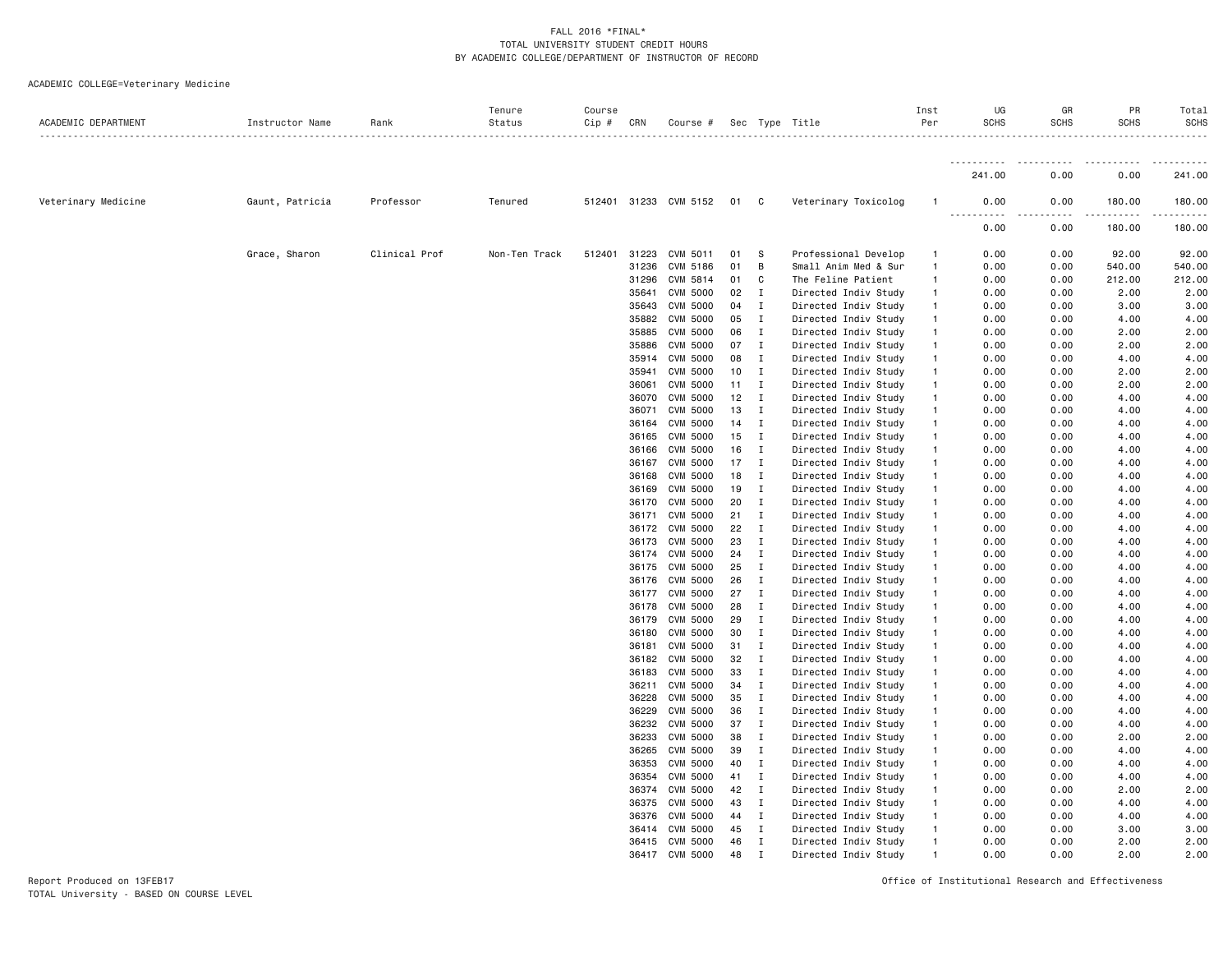## ACADEMIC COLLEGE=Veterinary Medicine

| ACADEMIC DEPARTMENT | Instructor Name  | Rank                              | Tenure<br>Status | Course<br>Cip # | CRN   | Course #              |    |              | Sec Type Title       | Inst<br>Per    | UG<br><b>SCHS</b>            | GR<br><b>SCHS</b> | PR<br><b>SCHS</b> | Total<br><b>SCHS</b>              |
|---------------------|------------------|-----------------------------------|------------------|-----------------|-------|-----------------------|----|--------------|----------------------|----------------|------------------------------|-------------------|-------------------|-----------------------------------|
|                     |                  |                                   |                  |                 |       |                       |    |              |                      |                |                              |                   |                   |                                   |
| Veterinary Medicine | Grace, Sharon    | Clinical Prof                     | Non-Ten Track    | 512401          | 36437 | CVM 5000              | 50 | I            | Directed Indiv Study | $\overline{1}$ | 0.00                         | 0.00              | 4.00              | 4.00                              |
|                     |                  |                                   |                  |                 | 36475 | <b>CVM 5000</b>       | 51 | Ι            | Directed Indiv Study | $\mathbf{1}$   | 0.00                         | 0.00              | 2.00              | 2.00                              |
|                     |                  |                                   |                  |                 | 36476 | CVM 5000              | 52 | Ι.           | Directed Indiv Study | $\mathbf{1}$   | 0.00                         | 0.00              | 2.00              | 2.00                              |
|                     |                  |                                   |                  |                 | 36570 | <b>CVM 5000</b>       | 53 | Ι.           | Directed Indiv Study | -1             | 0.00                         | 0.00              | 4.00              | 4.00                              |
|                     |                  |                                   |                  |                 | 36572 | <b>CVM 5000</b>       | 54 | $\mathbf{I}$ | Directed Indiv Study | $\overline{1}$ | 0.00                         | 0.00              | 4.00              | 4.00                              |
|                     |                  |                                   |                  |                 | 36574 | <b>CVM 5000</b>       | 55 | $\mathbf I$  | Directed Indiv Study | $\mathbf{1}$   | 0.00                         | 0.00              | 2.00              | 2.00                              |
|                     |                  |                                   |                  |                 | 36575 | <b>CVM 5000</b>       | 56 | $\mathbf I$  | Directed Indiv Study | $\overline{1}$ | 0.00                         | 0.00              | 4.00              | 4.00                              |
|                     |                  |                                   |                  |                 | 36881 | <b>CVM 5000</b>       | 57 | $\mathbf{I}$ | Directed Indiv Study | $\overline{1}$ | 0.00                         | 0.00              | 4.00              | 4.00                              |
|                     |                  |                                   |                  |                 | 36883 | CVM 5000              | 58 | $\mathbf I$  | Directed Indiv Study | $\mathbf{1}$   | 0.00                         | 0.00              | 4.00              | 4.00                              |
|                     |                  |                                   |                  |                 | 36884 | <b>CVM 5000</b>       | 59 | $\mathbf I$  | Directed Indiv Study | $\mathbf{1}$   | 0.00                         | 0.00              | 2.00              | 2.00                              |
|                     |                  |                                   |                  |                 | 36900 | <b>CVM 5000</b>       | 60 | $\;$ I       | Directed Indiv Study | $\mathbf{1}$   | 0.00                         | 0.00              | 4.00              | 4.00                              |
|                     |                  |                                   |                  |                 | 36901 | <b>CVM 5000</b>       | 61 | $\mathbf{I}$ | Directed Indiv Study | $\mathbf{1}$   | 0.00                         | 0.00              | 2.00              | 2.00                              |
|                     |                  |                                   |                  |                 | 36905 | <b>CVM 5000</b>       | 62 | Ι            | Directed Indiv Study | $\mathbf{1}$   | 0.00                         | 0.00              | 2.00              | 2.00                              |
|                     |                  |                                   |                  |                 | 36921 | CVM 5000              | 63 | Ι            | Directed Indiv Study | $\mathbf{1}$   | 0.00                         | 0.00              | 4.00              | 4.00                              |
|                     |                  |                                   |                  |                 | 36922 | CVM 5000              | 64 | $\mathbf I$  | Directed Indiv Study | $\overline{1}$ | 0.00                         | 0.00              | 3.00              | 3.00                              |
|                     |                  |                                   |                  |                 | 36923 | <b>CVM 5000</b>       | 65 | Ι.           | Directed Indiv Study | $\mathbf{1}$   | 0.00                         | 0.00              | 2.00              | 2.00                              |
|                     |                  |                                   |                  |                 | 36924 | <b>CVM 5000</b>       | 66 | Ι.           | Directed Indiv Study | -1             | 0.00                         | 0.00              | 4.00              | 4.00                              |
|                     |                  |                                   |                  |                 | 36925 | <b>CVM 5000</b>       | 67 | $\mathbf I$  | Directed Indiv Study | $\overline{1}$ | 0.00                         | 0.00              | 4.00              | 4.00                              |
|                     |                  |                                   |                  |                 | 36926 | <b>CVM 5000</b>       | 68 | $\mathbf{I}$ | Directed Indiv Study | $\overline{1}$ | 0.00                         | 0.00              | 4.00              | 4.00                              |
|                     |                  |                                   |                  |                 | 36942 | CVM 5000              | 69 | $\mathbf I$  | Directed Indiv Study | $\mathbf{1}$   | 0.00                         | 0.00              | 2.00              | 2.00                              |
|                     |                  |                                   |                  |                 | 36943 | <b>CVM 5000</b>       | 70 | $\mathbf{I}$ | Directed Indiv Study | $\mathbf{1}$   | 0.00                         | 0.00              | 2.00              | 2.00                              |
|                     |                  |                                   |                  |                 | 36944 | CVM 5000              | 71 | $\mathbf I$  | Directed Indiv Study | $\overline{1}$ | 0.00                         | 0.00              | 2.00              | 2.00                              |
|                     |                  |                                   |                  |                 | 36946 | <b>CVM 5000</b>       | 72 | $\mathbf{I}$ | Directed Indiv Study | $\mathbf{1}$   | 0.00                         | 0.00              | 2.00              | 2.00                              |
|                     |                  |                                   |                  |                 | 36947 | CVM 5000              | 73 | $\mathbf I$  | Directed Indiv Study | $\mathbf{1}$   | 0.00                         | 0.00              | 4.00              | 4.00                              |
|                     |                  |                                   |                  |                 | 36948 | CVM 5000              | 74 | I            | Directed Indiv Study | $\mathbf{1}$   | 0.00                         | 0.00              | 4.00              | 4.00                              |
|                     |                  |                                   |                  |                 | 36956 | CVM 5000              | 75 | $\mathbf I$  | Directed Indiv Study | $\mathbf{1}$   | 0.00                         | 0.00              | 4.00              | 4.00                              |
|                     |                  |                                   |                  |                 | 36958 | CVM 5000              | 76 | Ι.           | Directed Indiv Study | $\mathbf{1}$   | 0.00                         | 0.00              | 2.00              | 2.00                              |
|                     |                  |                                   |                  |                 | 36971 | CVM 5000              | 77 | $\mathbf I$  | Directed Indiv Study | $\overline{1}$ | 0.00                         | 0.00              | 2.00              | 2.00                              |
|                     |                  |                                   |                  |                 |       |                       |    |              |                      |                | 0.00                         | 0.00              | 1085.00           | 1085.00                           |
|                     | Griffin, Matthew | Resrch Assoc Prof                 | Non-Ten Track    | 512501          |       | 35536 CVM 9000        | 06 | Ð            | Research / Diss      | $\mathbf{1}$   | 0.00<br>$- - - -$            | 31,00<br>-----    | 0.00              | 31.00<br>.                        |
|                     |                  |                                   |                  |                 |       |                       |    |              |                      |                | 0.00                         | 31.00             | 0.00              | 31.00                             |
|                     | Gunter, Miriam   | Clinical Assist Pro Non-Ten Track |                  |                 |       | 512401 31276 CVM 5560 | 03 | E            | Adv Clin Rot 1       | $\mathbf{1}$   | 0.00                         | 0.00              | 8.00              | 8.00                              |
|                     |                  |                                   |                  |                 |       |                       |    |              |                      |                | <u>.</u><br>0.00             | $- - - -$<br>0.00 | .<br>8.00         | -----<br>8.00                     |
|                     | Hanson, Larry    | Professor                         | Tenured          | 512401          | 36758 | <b>CVM 8990</b>       | 02 | C            | Special Topic In CVM | 0.5            | 0.00                         | 6.00              | 0.00              | 6.00                              |
|                     |                  |                                   |                  | 512501          | 31308 | CVM 8031              | 01 | C            | Curntop Mol Mech Dz  | $\overline{1}$ | 0.00                         | 2.00              | 0.00              | 2.00                              |
|                     |                  |                                   |                  |                 | 35537 | CVM 9000              | 07 | D            | Research / Diss      | $\overline{1}$ | 0.00<br>$\sim$ $\sim$ $\sim$ | 6.00              | 0.00              | 6.00<br>$\omega$ is $\omega$ in . |
|                     |                  |                                   |                  |                 |       |                       |    |              |                      |                | 0.00                         | 14.00             | 0.00              | 14.00                             |
|                     | Hinz, Simone     | Clinical Instructor Non-Ten Track |                  |                 |       | 512401 31241 CVM 5234 | 01 | E            | Anesthesiolgy        | 0.5            | 0.00                         | 0.00              | 168.00            | 168.00                            |
|                     |                  |                                   |                  |                 |       |                       |    |              |                      |                | 0.00                         | 0.00              | 168.00            | 168.00                            |
|                     | Howell, George   | Assistant Prof                    | Ten Track        | 512501          | 36669 | CVM 9000              | 30 | D            | Research / Diss      | $\mathbf{1}$   | 0.00                         | 2.00              | 0.00              | 2.00                              |
|                     |                  |                                   |                  |                 |       |                       |    |              |                      |                | 0.00                         | 2.00              | 0.00              | 2.00                              |
|                     | Huston, Carla    | Associate Prof                    | Tenured          |                 |       | 512401 31212 CVM 4180 | 01 | C            | Emerg Prep Anim Heal | -1             | 33.00                        | 0.00              | 0.00              | 33.00                             |
|                     |                  |                                   |                  |                 |       |                       |    |              |                      |                |                              |                   |                   |                                   |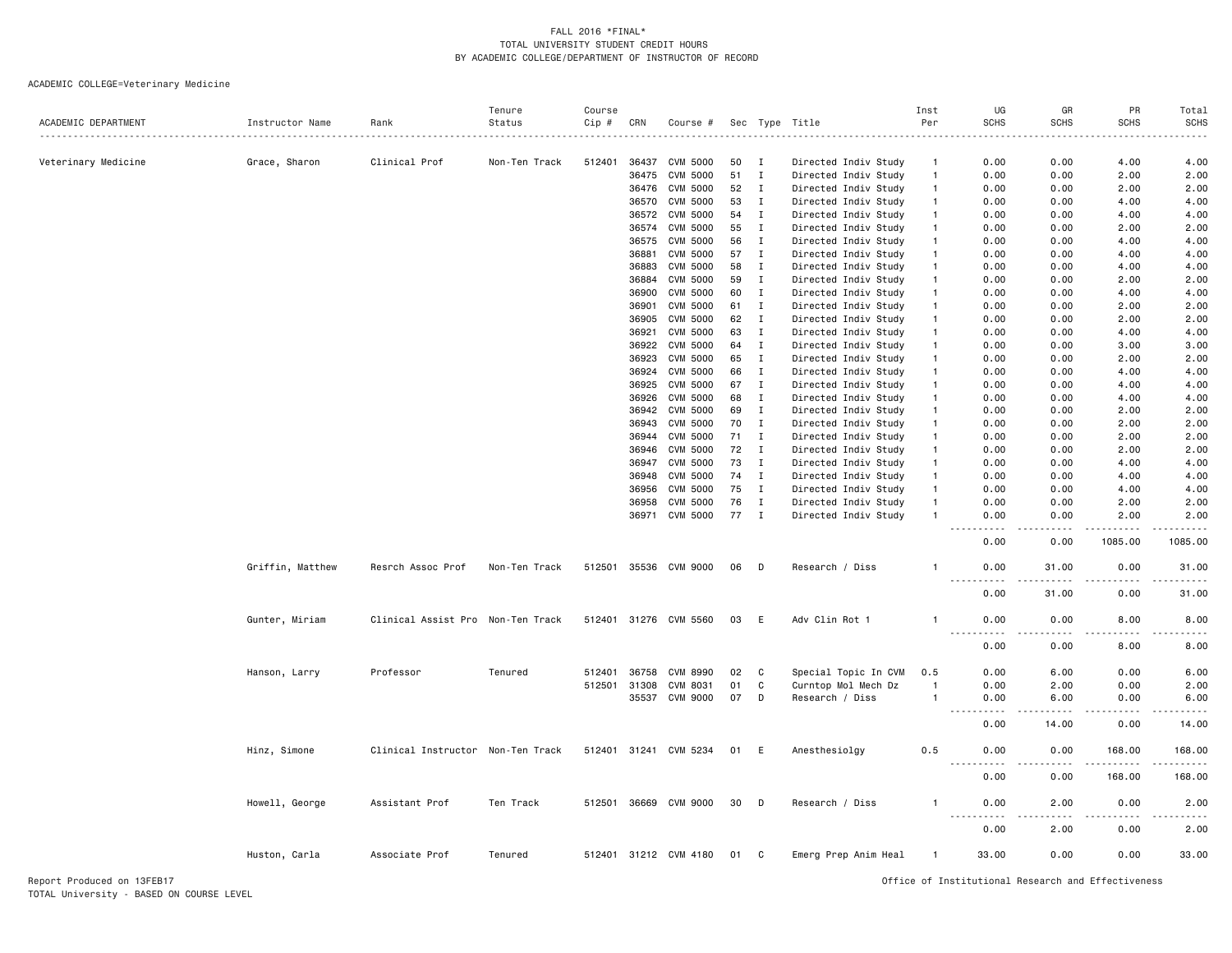### ACADEMIC COLLEGE=Veterinary Medicine

| ACADEMIC DEPARTMENT | Instructor Name    | Rank                              | Tenure<br>Status | Course<br>$Cip \#$ | CRN          | Course #              |                  |    | Sec Type Title                                                                                                             | Inst<br>Per    | UG<br><b>SCHS</b>                        | GR<br><b>SCHS</b>     | PR<br><b>SCHS</b>                                                                                                                                            | Total<br><b>SCHS</b>  |
|---------------------|--------------------|-----------------------------------|------------------|--------------------|--------------|-----------------------|------------------|----|----------------------------------------------------------------------------------------------------------------------------|----------------|------------------------------------------|-----------------------|--------------------------------------------------------------------------------------------------------------------------------------------------------------|-----------------------|
| Veterinary Medicine | Huston, Carla      | Associate Prof                    | Tenured          |                    | 512401 31235 | CVM 5182              | 01               | C  | Vet Disaster Managem                                                                                                       | -1             | 0.00                                     | 0.00                  | 22.00                                                                                                                                                        | 22.00                 |
|                     |                    |                                   |                  |                    |              | 31303 CVM 6180        | 01               | C  | Emerg Prep Animal He                                                                                                       | $\overline{1}$ | 0.00<br>$\sim$ $\sim$ $\sim$<br>.        | 3.00<br>.             | 0.00<br>.                                                                                                                                                    | 3.00<br>.             |
|                     |                    |                                   |                  |                    |              |                       |                  |    |                                                                                                                            |                | 33.00                                    | 3.00                  | 22.00                                                                                                                                                        | 58.00                 |
|                     | Jack, Sherman      | Professor                         | Tenured          |                    |              | 512401 31229 CVM 5073 | 01               | B  | Veterinary Histology                                                                                                       | -1             | 0.00<br>-----<br>.                       | 0.00<br>$\frac{1}{2}$ | 276.00<br><u>.</u>                                                                                                                                           | 276.00<br>.           |
|                     |                    |                                   |                  |                    |              |                       |                  |    |                                                                                                                            |                | 0.00                                     | 0.00                  | 276.00                                                                                                                                                       | 276.00                |
|                     | Jackson, Elizabeth | Clinical Instructor Non-Ten Track |                  |                    | 510808 31200 | CVM 3022              | 01               | B  | Sm Anim Tech Skls &                                                                                                        | $\overline{1}$ | 54.00                                    | 0.00                  | 0.00                                                                                                                                                         | 54.00                 |
|                     |                    |                                   |                  |                    | 31201        | CVM 3111              | 01               | B  | Parasitology: Vet Tec                                                                                                      | $\overline{1}$ | 27.00                                    | 0.00                  | 0.00                                                                                                                                                         | 27.00                 |
|                     |                    |                                   |                  |                    | 31205        | CVM 3201              | 01               | L. | Dental Principles fo                                                                                                       | 0.5            | 9.00                                     | 0.00                  | 0.00                                                                                                                                                         | 9.00                  |
|                     |                    |                                   |                  |                    | 31207        | CVM 3243              | 01               | C  | Basis Pac Proc & <gt< td=""><td><math>\overline{1}</math></td><td>81.00</td><td>0.00</td><td>0.00</td><td>81.00</td></gt<> | $\overline{1}$ | 81.00                                    | 0.00                  | 0.00                                                                                                                                                         | 81.00                 |
|                     |                    |                                   |                  |                    | 31213        | CVM 4201              | 01               | H  | Clinical Experience                                                                                                        | $\overline{1}$ | 5.00                                     | 0.00                  | 0.00                                                                                                                                                         | 5.00                  |
|                     |                    |                                   |                  |                    | 31215        | CVM 4213              | 01               | H  | Sm Anim Surg & Anes                                                                                                        | $\mathbf{1}$   | 30.00                                    | 0.00                  | 0.00                                                                                                                                                         | 30.00                 |
|                     |                    |                                   |                  |                    | 31221        | CVM 4601              | 01               | H  | Anl Emerg & Refer Ct                                                                                                       | $\overline{1}$ | 10.00                                    | 0.00                  | 0.00                                                                                                                                                         | 10.00                 |
|                     |                    |                                   |                  |                    |              | 512501 31199 CVM 3014 | 01               | В  | App Anat & Phys Vet                                                                                                        | 0.5            | 54.00<br>$\sim$ $\sim$<br>. <b>.</b>     | 0.00<br>.             | 0.00<br>-----                                                                                                                                                | 54.00<br>.            |
|                     |                    |                                   |                  |                    |              |                       |                  |    |                                                                                                                            |                | 270.00                                   | 0.00                  | 0.00                                                                                                                                                         | 270.00                |
|                     | Kaplan, Barbara    | Assistant Prof                    | Ten Track        |                    |              | 512501 35540 CVM 9000 | 10               | D  | Research / Diss                                                                                                            | $\mathbf{1}$   | 0.00                                     | 9.00<br>$\frac{1}{2}$ | 0.00<br>.                                                                                                                                                    | 9.00<br>$\frac{1}{2}$ |
|                     |                    |                                   |                  |                    |              |                       |                  |    |                                                                                                                            |                | 0.00                                     | 9.00                  | 0.00                                                                                                                                                         | 9.00                  |
|                     | Karsi, Attila      | Associate Prof                    | Ten Track        | 512501             | 35521        | <b>CVM 8000</b>       | 11               | D  | Research / Thesis                                                                                                          | $\overline{1}$ | 0.00                                     | 2.00                  | 0.00                                                                                                                                                         | 2.00                  |
|                     |                    |                                   |                  |                    | 35541        | CVM 9000              | 11               | D  | Research / Diss                                                                                                            | -1             | 0.00<br>$-$                              | 22.00                 | 0.00                                                                                                                                                         | 22.00                 |
|                     |                    |                                   |                  |                    |              |                       |                  |    |                                                                                                                            |                | 0.00                                     | 24.00                 | 0.00                                                                                                                                                         | 24.00                 |
|                     | Khaitsa, Margaret  | Professor                         | Tenured          |                    |              | 512401 31230 CVM 5111 | 01               | C  | Prof Develop III                                                                                                           | -1             | 0.00<br>.<br>$- - - -$                   | 0.00<br>.             | 90.00                                                                                                                                                        | 90.00<br>.            |
|                     |                    |                                   |                  |                    |              |                       |                  |    |                                                                                                                            |                | 0.00                                     | 0.00                  | 90.00                                                                                                                                                        | 90.00                 |
|                     | Kohler, Amanda     | Clinical Instructor Non-Ten Track |                  | 510808             | 31203        | CVM 3132              | 01               | B  | Clinical Path Lab Te                                                                                                       | $\overline{1}$ | 30.00                                    | 0.00                  | 0.00                                                                                                                                                         | 30.00                 |
|                     |                    |                                   |                  |                    |              | 31204 CVM 3132        | 02               | B  | Clinical Path Lab Te                                                                                                       | $\overline{1}$ | 24.00                                    | 0.00                  | 0.00                                                                                                                                                         | 24.00                 |
|                     |                    |                                   |                  |                    |              | 31206 CVM 3202        | 01               | B  | Diagnostic Imaging f                                                                                                       | 0.5            | 27.00                                    | 0.00                  | 0.00                                                                                                                                                         | 27.00                 |
|                     |                    |                                   |                  |                    |              |                       |                  |    |                                                                                                                            |                | $\sim$ $\sim$ $\sim$<br>.<br>81.00       | الدامات ب<br>0.00     | -----<br>0.00                                                                                                                                                | .<br>81.00            |
|                     |                    |                                   |                  |                    |              |                       |                  |    |                                                                                                                            |                |                                          |                       |                                                                                                                                                              |                       |
|                     | Langston, Vernon   | Professor                         | Tenured          | 512401             | 31227        | CVM 5036              | 01               | C  | Veterinary Physiolog                                                                                                       | 0.2            | 0.00                                     | 0.00                  | 552.00                                                                                                                                                       | 552.00                |
|                     |                    |                                   |                  |                    | 31254        | CVM 5310              | 01               | E  | SM Critical Care Med                                                                                                       | 0.2            | 0.00                                     | 0.00                  | 92.00                                                                                                                                                        | 92.00                 |
|                     |                    |                                   |                  |                    | 31255        | CVM 5310              | 99               | E  | SM Critical Care Med                                                                                                       | 0.2            | 0.00                                     | 0.00                  | 4.00                                                                                                                                                         | 4.00                  |
|                     |                    |                                   |                  |                    | 31273        | CVM 5553              | 01               | C  | Pharmacology II                                                                                                            | $\overline{1}$ | 0.00<br><u>.</u><br>$\sim$ $\sim$ $\sim$ | 0.00<br>.             | 270.00<br>.                                                                                                                                                  | 270.00<br>.           |
|                     |                    |                                   |                  |                    |              |                       |                  |    |                                                                                                                            |                | 0.00                                     | 0.00                  | 918.00                                                                                                                                                       | 918.00                |
|                     | Lathan, Patricia   | Associate Prof                    | Tenured          | 512401             | 31198        | CVM 1001              | F <sub>0</sub> 1 | C  | First Year Seminar                                                                                                         | $\mathbf{1}$   | 24.00                                    | 0.00                  | 0.00                                                                                                                                                         | 24.00                 |
|                     |                    |                                   |                  |                    | 31290        | CVM 5602              | 01               | C  | Comp Endocrinology I                                                                                                       | -1             | 0.00                                     | 0.00                  | 50.00                                                                                                                                                        | 50.00                 |
|                     |                    |                                   |                  |                    |              | 512501 35522 CVM 8000 | 12               | D  | Research / Thesis                                                                                                          | -1             | 0.00<br>.                                | 1.00<br>والمستناء     | 0.00<br>$\frac{1}{2} \left( \frac{1}{2} \right) \left( \frac{1}{2} \right) \left( \frac{1}{2} \right) \left( \frac{1}{2} \right) \left( \frac{1}{2} \right)$ | 1.00<br>.             |
|                     |                    |                                   |                  |                    |              |                       |                  |    |                                                                                                                            |                | 24.00                                    | 1.00                  | 50.00                                                                                                                                                        | 75.00                 |
|                     | Lawrence, Mark     | Non-Faculty                       | Tenured          |                    | 512401 31225 | CVM 5023              | 01               | C  | Infectious Agents I                                                                                                        | -1             | 0.00                                     | 0.00                  | 273.00                                                                                                                                                       | 273.00                |
|                     |                    |                                   |                  | 512501             |              | 35542 CVM 9000        | 12               | D  | Research / Diss                                                                                                            | $\mathbf{1}$   | 0.00                                     | 9.00                  | 0.00                                                                                                                                                         | 9.00                  |

Report Produced on 13FEB17 Office of Institutional Research and Effectiveness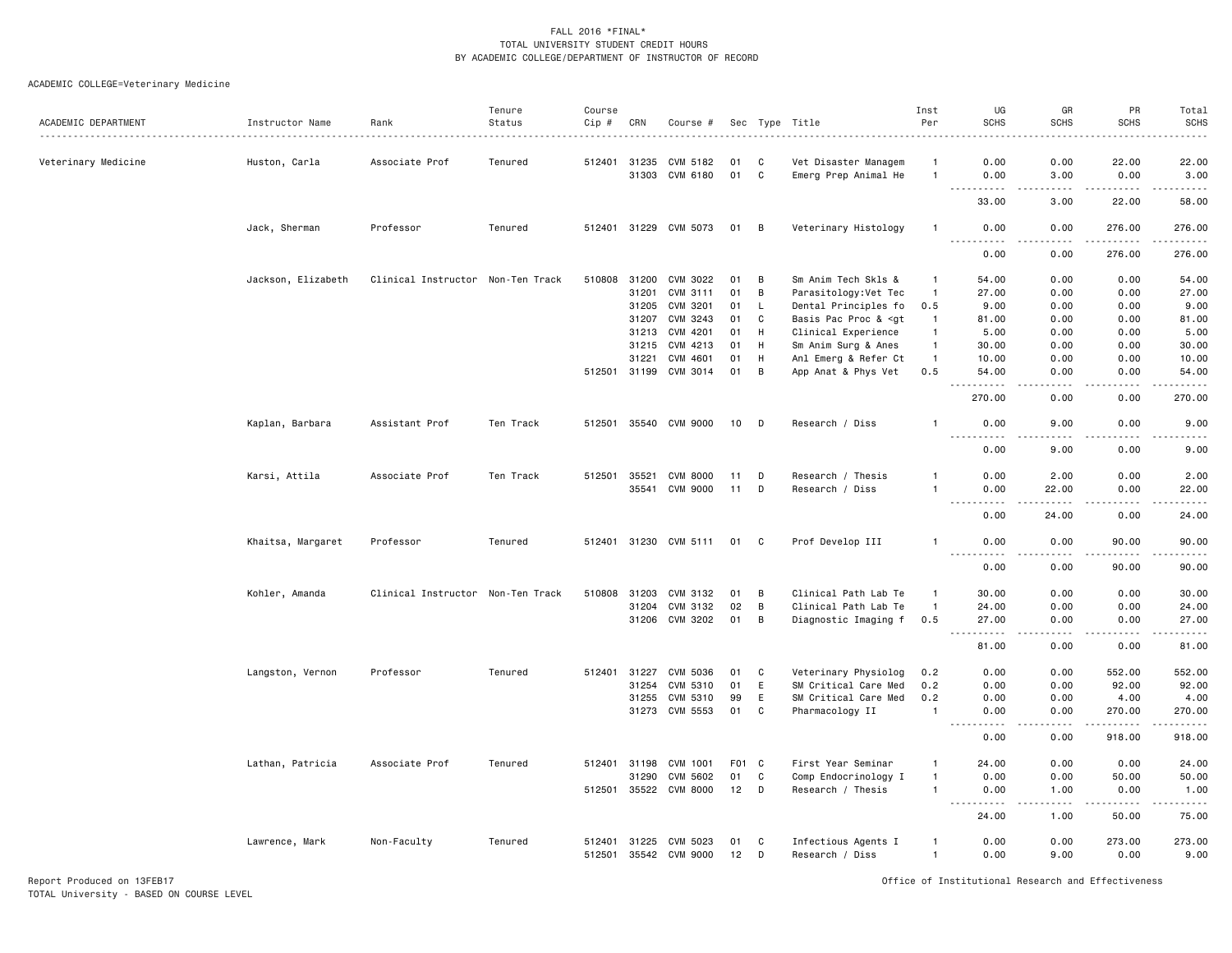# ACADEMIC COLLEGE=Veterinary Medicine

| ACADEMIC DEPARTMENT | Instructor Name     | Rank                              | Tenure<br>Status | Course<br>Cip # | CRN   | Course #              |    |     | Sec Type Title       | Inst<br>Per    | UG<br><b>SCHS</b>                                                                                                                                    | GR<br><b>SCHS</b>     | PR<br><b>SCHS</b>       | Total<br><b>SCHS</b><br>. |
|---------------------|---------------------|-----------------------------------|------------------|-----------------|-------|-----------------------|----|-----|----------------------|----------------|------------------------------------------------------------------------------------------------------------------------------------------------------|-----------------------|-------------------------|---------------------------|
|                     |                     |                                   |                  |                 |       |                       |    |     |                      |                |                                                                                                                                                      | .                     | .                       | .                         |
|                     |                     |                                   |                  |                 |       |                       |    |     |                      |                | 0.00                                                                                                                                                 | 9.00                  | 273.00                  | 282.00                    |
| Veterinary Medicine | Linford, Robert     | Professor                         | Tenured          | 512401          | 31227 | CVM 5036              | 01 | C   | Veterinary Physiolog | 0.2            | 0.00                                                                                                                                                 | 0.00                  | 552.00                  | 552.00                    |
|                     |                     |                                   |                  |                 | 31228 | CVM 5046              | 01 | B   | Veterinary Anatomy I | $\overline{1}$ | 0.00                                                                                                                                                 | 0.00                  | 552.00                  | 552.00                    |
|                     |                     |                                   |                  |                 | 31234 | CVM 5153              | 01 | B   | Equine Med & Surgery | $\overline{1}$ | 0.00                                                                                                                                                 | 0.00                  | 270.00                  | 270.00                    |
|                     |                     |                                   |                  |                 | 36657 | <b>CVM 8990</b>       | 01 | B   | Special Topic In CVM | $\overline{1}$ | 0.00                                                                                                                                                 | 4.00                  | 0.00                    | 4.00                      |
|                     |                     |                                   |                  | 512501          | 35543 | CVM 9000              | 13 | D   | Research / Diss      | $\mathbf{1}$   | 0.00                                                                                                                                                 | 6.00                  | 0.00                    | 6.00                      |
|                     |                     |                                   |                  |                 |       |                       |    |     |                      |                | $\sim$ $\sim$ $\sim$<br>0.00                                                                                                                         | $- - - -$<br>10.00    | . <u>.</u> .<br>1374.00 | . <u>.</u><br>1384.00     |
|                     | Mackin, Andrew      | Professor                         | Tenured          |                 |       | 512501 35544 CVM 9000 | 14 | D   | Research / Diss      | -1             | 0.00                                                                                                                                                 | 7.00                  | 0.00                    | 7.00                      |
|                     |                     |                                   |                  |                 |       |                       |    |     |                      |                | $ -$                                                                                                                                                 |                       |                         | والمناصبات                |
|                     |                     |                                   |                  |                 |       |                       |    |     |                      |                | 0.00                                                                                                                                                 | 7.00                  | 0.00                    | 7.00                      |
|                     | Magee, Danny        | Clinical Prof                     | Non-Ten Track    | 512501          | 31318 | CVM 8105              | 01 | E   | Avian Extern Ship    | -1             | 0.00                                                                                                                                                 | 5.00                  | 0.00                    | 5.00                      |
|                     |                     |                                   |                  |                 | 31319 | CVM 8113              | 01 | C   | Adv Dis Of Poultry   | $\mathbf{1}$   | 0.00                                                                                                                                                 | 12.00                 | 0.00                    | 12.00                     |
|                     |                     |                                   |                  |                 | 31331 | CVM 8790              | 01 | L   | Lab Diag Services    | $\mathbf{1}$   | 0.00                                                                                                                                                 | 2.00                  | 0.00<br>.               | 2.00<br>.                 |
|                     |                     |                                   |                  |                 |       |                       |    |     |                      |                | $- - - -$<br>0.00                                                                                                                                    | .<br>19.00            | 0.00                    | 19.00                     |
|                     | Meyer, Robert       | Professor                         | Tenured          | 512401          | 31238 | CVM 5213              | 01 | B   | Intro Vet Anesthesio | $\overline{1}$ | 0.00                                                                                                                                                 | 0.00                  | 270.00                  | 270.00                    |
|                     |                     |                                   |                  |                 | 31241 | CVM 5234              | 01 | E   | Anesthesiolgy        | 0.5            | 0.00                                                                                                                                                 | 0.00                  | 168.00                  | 168.00                    |
|                     |                     |                                   |                  | 512501          | 31315 | CVM 8081              | 05 | C   | Clin Sci Journal Rev | $\mathbf{1}$   | 0.00                                                                                                                                                 | 2.00                  | 0.00                    | 2.00                      |
|                     |                     |                                   |                  |                 | 31333 | CVM 8801              | 01 | - S | Seminars in Vet Anes | $\overline{1}$ | 0.00                                                                                                                                                 | 1.00                  | 0.00                    | 1.00                      |
|                     |                     |                                   |                  |                 | 35515 | CVM 8000              | 05 | D   | Research / Thesis    | $\overline{1}$ | 0.00                                                                                                                                                 | 1.00                  | 0.00                    | 1.00                      |
|                     |                     |                                   |                  |                 |       |                       |    |     |                      |                | $\sim$ $\sim$ $\sim$<br>$\frac{1}{2} \frac{1}{2} \frac{1}{2} \frac{1}{2} \frac{1}{2} \frac{1}{2} \frac{1}{2} \frac{1}{2}$<br>0.00                    | $- - - -$<br>4.00     | 438.00                  | .<br>442.00               |
|                     | Mochal, Cathleen    | Clinical Assist Pro Non-Ten Track |                  |                 |       | 512401 31297 CVM 5862 | 01 | E   | Equine Lameness      | 0.5            | 0.00                                                                                                                                                 | 0.00                  | 16.00                   | 16.00                     |
|                     |                     |                                   |                  |                 |       |                       |    |     |                      |                | $\sim$ $\sim$ $\sim$ $\sim$<br>.<br>0.00                                                                                                             | $\frac{1}{2}$<br>0.00 | 16.00                   | .<br>16.00                |
|                     | Morgan, Timothy     | Associate Prof                    | Ten Track        |                 |       | 512401 36418 CVM 5000 | 49 | I   | Directed Indiv Study | $\overline{1}$ | 0.00                                                                                                                                                 | 0.00                  | 4.00                    | 4.00                      |
|                     |                     |                                   |                  |                 |       |                       |    |     |                      |                | $\frac{1}{2} \left( \frac{1}{2} \right) \left( \frac{1}{2} \right) \left( \frac{1}{2} \right) \left( \frac{1}{2} \right) \left( \frac{1}{2} \right)$ |                       |                         |                           |
|                     |                     |                                   |                  |                 |       |                       |    |     |                      |                | 0.00                                                                                                                                                 | 0.00                  | 4.00                    | 4.00                      |
|                     | Nabors, Ben         | Clinical Instructor Non-Ten Track |                  |                 |       | 512501 31199 CVM 3014 | 01 | B   | App Anat & Phys Vet  | 0.5            | 54.00                                                                                                                                                | 0.00<br>$\cdots$      | 0.00<br>.               | 54.00<br>$\cdots$         |
|                     |                     |                                   |                  |                 |       |                       |    |     |                      |                | 54.00                                                                                                                                                | 0.00                  | 0.00                    | 54.00                     |
|                     | Petrie-Hanson, Lora | Associate Prof                    | Tenured          | 030601          | 36096 | CVM 6134              | 01 | B   | Aqua Anim Health Mgt | $\overline{1}$ | 0.00                                                                                                                                                 | 20.00                 | 0.00                    | 20.00                     |
|                     |                     |                                   |                  | 512501          | 35546 | CVM 9000              | 16 | D   | Research / Diss      | $\overline{1}$ | 0.00                                                                                                                                                 | 15.00                 | 0.00                    | 15.00                     |
|                     |                     |                                   |                  |                 |       |                       |    |     |                      |                | $\sim$<br>0.00                                                                                                                                       | 35.00                 | 0.00                    | 35.00                     |
|                     | Pharr, Gregory      | Associate Prof                    | Tenured          | 512501          | 31322 | CVM 8301              | 01 | C   | Adv. Top Comp Immuno | -1             | 0.00                                                                                                                                                 | 2.00                  | 0.00                    | 2.00                      |
|                     |                     |                                   |                  |                 |       | 35547 CVM 9000        | 17 | D   | Research / Diss      | $\overline{1}$ | 0.00                                                                                                                                                 | 9.00                  | 0.00                    | 9.00                      |
|                     |                     |                                   |                  |                 |       |                       |    |     |                      |                | $\sim 100$<br>.<br>0.00                                                                                                                              | .<br>11.00            | .<br>0.00               | .<br>11.00                |
|                     | Pinchuk, Lesya      | Associate Prof                    | Tenured          | 512401          | 31226 | CVM 5033              | 01 | C   | Immunology           | -1             | 0.00                                                                                                                                                 | 0.00                  | 270.00                  | 270.00                    |
|                     |                     |                                   |                  | 512501          | 35548 | <b>CVM 9000</b>       | 18 | D   | Research / Diss      | $\mathbf{1}$   | 0.00                                                                                                                                                 | 3.00                  | 0.00                    | 3.00                      |
|                     |                     |                                   |                  |                 | 36199 | CVM 7000              | 04 | I   | Directed Indiv Study | $\overline{1}$ | 0.00                                                                                                                                                 | 3.00                  | 0.00                    | 3.00                      |

Report Produced on 13FEB17 Office of Institutional Research and Effectiveness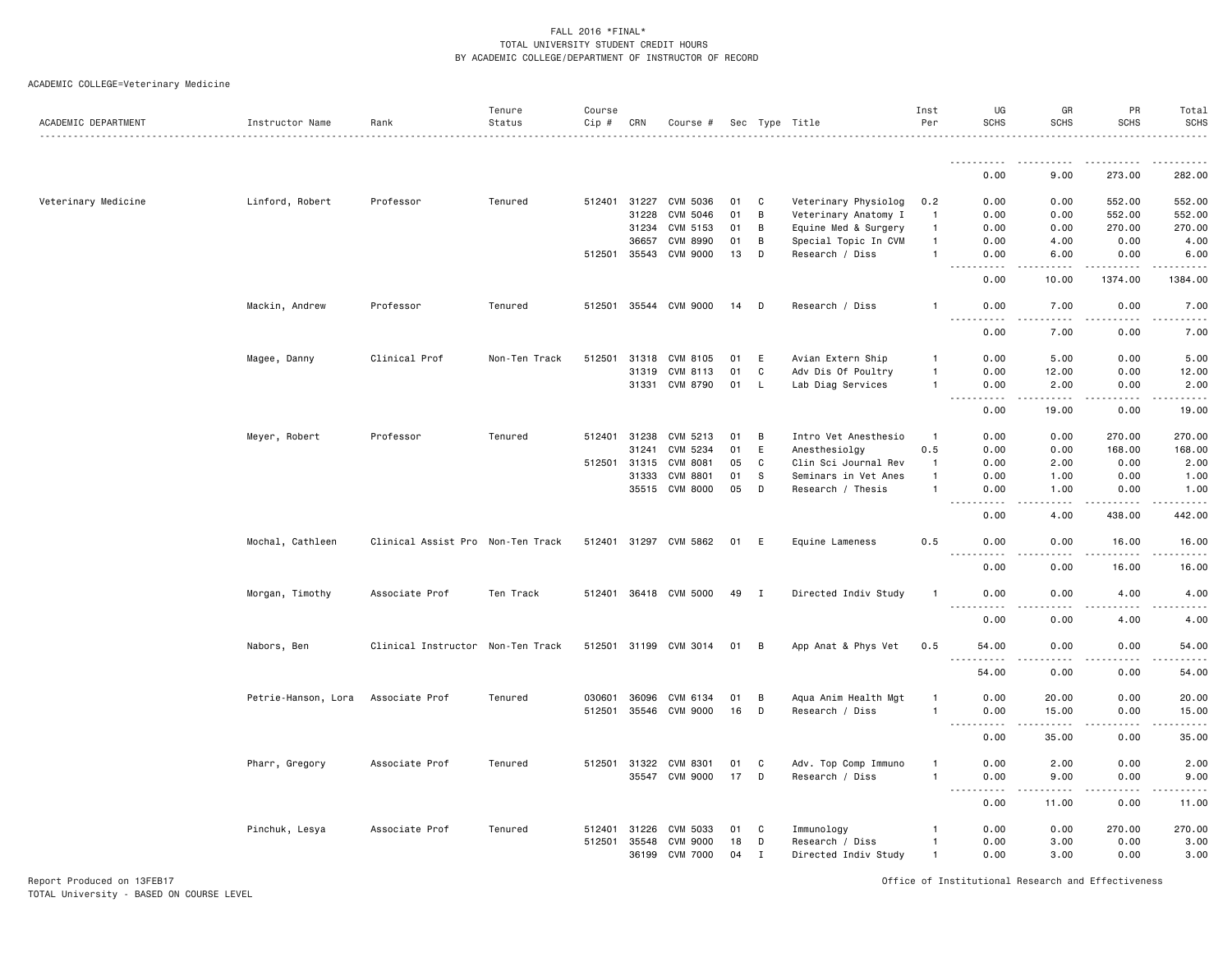# ACADEMIC COLLEGE=Veterinary Medicine

| ACADEMIC DEPARTMENT | Instructor Name                     | Rank                              | Tenure<br>Status | Course<br>Cip # | CRN   | Course #              |    |             | Sec Type Title       | Inst<br>Per    | UG<br><b>SCHS</b>                                                                                                                                                                                                                                                                                                                                                                                                                                                                                                                 | GR<br><b>SCHS</b>                   | PR<br><b>SCHS</b> | Total<br>SCHS<br>.   |
|---------------------|-------------------------------------|-----------------------------------|------------------|-----------------|-------|-----------------------|----|-------------|----------------------|----------------|-----------------------------------------------------------------------------------------------------------------------------------------------------------------------------------------------------------------------------------------------------------------------------------------------------------------------------------------------------------------------------------------------------------------------------------------------------------------------------------------------------------------------------------|-------------------------------------|-------------------|----------------------|
|                     |                                     |                                   |                  |                 |       |                       |    |             |                      |                | <u> - - - - - - - - - -</u>                                                                                                                                                                                                                                                                                                                                                                                                                                                                                                       | ----                                | .                 | .                    |
|                     |                                     |                                   |                  |                 |       |                       |    |             |                      |                | 0.00                                                                                                                                                                                                                                                                                                                                                                                                                                                                                                                              | 6.00                                | 270.00            | 276.00               |
| Veterinary Medicine | Pruett, Stephen                     | Professor                         | Tenured          | 512401          | 31299 | CVM 6021              | 01 | C           | Essent Res Prac & Pr | -1             | 0.00                                                                                                                                                                                                                                                                                                                                                                                                                                                                                                                              | 10.00                               | 0.00              | 10.00                |
|                     |                                     |                                   |                  | 512501          | 35549 | CVM 9000              | 19 | D           | Research / Diss      | -1             | 0.00<br>.                                                                                                                                                                                                                                                                                                                                                                                                                                                                                                                         | 10.00<br>.                          | 0.00<br>.         | 10.00                |
|                     |                                     |                                   |                  |                 |       |                       |    |             |                      |                | $\sim$ $\sim$ $\sim$<br>0.00                                                                                                                                                                                                                                                                                                                                                                                                                                                                                                      | 20.00                               | 0.00              | .<br>20.00           |
|                     | Ross, Matthew                       | Associate Prof                    | Tenured          | 512501          | 31324 | CVM 8543              | 01 | C           | Mechanisms Toxic Act | -1             | 0.00                                                                                                                                                                                                                                                                                                                                                                                                                                                                                                                              | 18.00                               | 0.00              | 18.00                |
|                     |                                     |                                   |                  |                 |       |                       |    |             |                      |                | $\frac{1}{2} \frac{1}{2} \frac{1}{2} \frac{1}{2} \frac{1}{2} \frac{1}{2} \frac{1}{2} \frac{1}{2} \frac{1}{2} \frac{1}{2} \frac{1}{2} \frac{1}{2} \frac{1}{2} \frac{1}{2} \frac{1}{2} \frac{1}{2} \frac{1}{2} \frac{1}{2} \frac{1}{2} \frac{1}{2} \frac{1}{2} \frac{1}{2} \frac{1}{2} \frac{1}{2} \frac{1}{2} \frac{1}{2} \frac{1}{2} \frac{1}{2} \frac{1}{2} \frac{1}{2} \frac{1}{2} \frac{$<br>$\frac{1}{2} \left( \frac{1}{2} \right) \left( \frac{1}{2} \right) \left( \frac{1}{2} \right) \left( \frac{1}{2} \right)$<br>0.00 | 18.00                               | .<br>0.00         | .<br>18.00           |
|                     | Seo, Keun Seok                      | Assistant Prof                    | Ten Track        |                 |       | 512501 35551 CVM 9000 | 21 | D           | Research / Diss      | $\overline{1}$ | 0.00<br><u>.</u>                                                                                                                                                                                                                                                                                                                                                                                                                                                                                                                  | 19.00<br>$\frac{1}{2}$              | 0.00<br>.         | 19.00<br>.           |
|                     |                                     |                                   |                  |                 |       |                       |    |             |                      |                | 0.00                                                                                                                                                                                                                                                                                                                                                                                                                                                                                                                              | 19.00                               | 0.00              | 19.00                |
|                     | Smith, David                        | Professor                         | Tenured          | 010903          | 35033 | CVM 5273              | 01 | B           | Population Medicine  | 0.5            | 0.00                                                                                                                                                                                                                                                                                                                                                                                                                                                                                                                              | 0.00                                | 123.00            | 123.00               |
|                     |                                     |                                   |                  | 512501          | 35552 | CVM 9000              | 22 | D           | Research / Diss      | $\mathbf{1}$   | 0.00                                                                                                                                                                                                                                                                                                                                                                                                                                                                                                                              | 17.00                               | 0.00              | 17.00                |
|                     |                                     |                                   |                  |                 |       |                       |    |             |                      |                | $\sim$ $\sim$ .<br>0.00                                                                                                                                                                                                                                                                                                                                                                                                                                                                                                           | 17.00                               | .<br>123.00       | .<br>140.00          |
|                     | Smith, Jack                         | Non-Faculty                       | Tenured          | 512401          | 31232 | CVM 5143              | 01 | C           | Theriogenology       | $\overline{1}$ | 0.00                                                                                                                                                                                                                                                                                                                                                                                                                                                                                                                              | 0.00                                | 270.00            | 270.00               |
|                     |                                     |                                   |                  |                 | 31251 | CVM 5292              | 01 | E           | Flowood/MVRDL Extern | $\mathbf{1}$   | 0.00                                                                                                                                                                                                                                                                                                                                                                                                                                                                                                                              | 0.00                                | 50.00             | 50.00                |
|                     |                                     |                                   |                  |                 | 31265 | CVM 5510              | 01 | E           | Vm An Externship 1   | $\mathbf{1}$   | 0.00                                                                                                                                                                                                                                                                                                                                                                                                                                                                                                                              | 0.00                                | 98.00             | 98.00                |
|                     |                                     |                                   |                  |                 | 31266 | CVM 5510              | 02 | E           | Vm An Externship 1   | $\overline{1}$ | 0.00                                                                                                                                                                                                                                                                                                                                                                                                                                                                                                                              | 0.00                                | 2.00              | 2.00                 |
|                     |                                     |                                   |                  |                 | 31268 | CVM 5520              | 01 | E           | Vm An Externship 2   | $\overline{1}$ | 0.00                                                                                                                                                                                                                                                                                                                                                                                                                                                                                                                              | 0.00                                | 32.00             | 32.00                |
|                     |                                     |                                   |                  |                 | 31269 | CVM 5530              | 01 | E           | Vm An Externship 3   | -1             | 0.00                                                                                                                                                                                                                                                                                                                                                                                                                                                                                                                              | 0.00                                | 4.00              | 4.00                 |
|                     |                                     |                                   |                  |                 | 31274 | CVM 5560              | 01 | E           | Adv Clin Rot 1       | -1             | 0.00                                                                                                                                                                                                                                                                                                                                                                                                                                                                                                                              | 0.00                                | 7.00              | 7.00                 |
|                     |                                     |                                   |                  |                 | 31279 | CVM 5570              | 01 | E           | Adv Clin Rot 2       | -1             | 0.00                                                                                                                                                                                                                                                                                                                                                                                                                                                                                                                              | 0.00                                | 2.00              | 2.00                 |
|                     |                                     |                                   |                  |                 | 31284 | CVM 5580              | 01 | E           | Adv Clin Rot 3       |                | 0.00                                                                                                                                                                                                                                                                                                                                                                                                                                                                                                                              | 0.00                                | 4.00              | 4.00                 |
|                     |                                     |                                   |                  |                 | 31288 | CVM 5580              | 05 | E           | Adv Clin Rot 3       | $\overline{1}$ | 0.00<br>$\sim$ $\sim$<br>.                                                                                                                                                                                                                                                                                                                                                                                                                                                                                                        | 0.00<br>$\frac{1}{2}$               | 3.00              | 3.00<br>. <u>.</u> . |
|                     |                                     |                                   |                  |                 |       |                       |    |             |                      |                | 0.00                                                                                                                                                                                                                                                                                                                                                                                                                                                                                                                              | 0.00                                | 472.00            | 472.00               |
|                     | Swiderski, Cyprianna Associate Prof |                                   | Tenured          | 512501          | 31316 | CVM 8081              | 06 | C           | Clin Sci Journal Rev | -1             | 0.00                                                                                                                                                                                                                                                                                                                                                                                                                                                                                                                              | 1.00                                | 0.00              | 1.00                 |
|                     |                                     |                                   |                  |                 | 36556 | <b>CVM 8000</b>       | 23 | D           | Research / Thesis    | $\overline{1}$ | 0.00                                                                                                                                                                                                                                                                                                                                                                                                                                                                                                                              | 2.00                                | 0.00              | 2.00                 |
|                     |                                     |                                   |                  |                 | 36866 | <b>CVM 7000</b>       | 08 | $\mathbf I$ | Directed Indiv Study | $\overline{1}$ | 0.00                                                                                                                                                                                                                                                                                                                                                                                                                                                                                                                              | 3.00                                | 0.00              | 3.00                 |
|                     |                                     |                                   |                  |                 |       |                       |    |             |                      |                | $\sim$ $\sim$ $\sim$ $\sim$<br>.<br>0.00                                                                                                                                                                                                                                                                                                                                                                                                                                                                                          | .<br>6.00                           | .<br>0.00         | -----<br>6.00        |
|                     | Syrcle, Jason                       | Clinical Assoc Prof Non-Ten Track |                  | 512401          | 31309 | CVM 8061              | 01 | S           | Small Anim Surg Lit  | -1             | 0.00                                                                                                                                                                                                                                                                                                                                                                                                                                                                                                                              | 3.00                                | 0.00              | 3.00                 |
|                     |                                     |                                   |                  | 512501          | 31244 | CVM 5256              | 01 | E           | Small Animal Surgery | $\mathbf{1}$   | 0.00                                                                                                                                                                                                                                                                                                                                                                                                                                                                                                                              | 0.00                                | 186.00            | 186.00               |
|                     |                                     |                                   |                  |                 |       |                       |    |             |                      |                | $\sim$ $\sim$ $\sim$<br>0.00                                                                                                                                                                                                                                                                                                                                                                                                                                                                                                      | $\sim$ $\sim$ $\sim$ $\sim$<br>3.00 | .<br>186.00       | .<br>189.00          |
|                     | Thames, Brittany                    | Clinical Assist Pro Non-Ten Track |                  | 512401          | 31254 | CVM 5310              | 01 | E           | SM Critical Care Med | 0.8            | 0.00                                                                                                                                                                                                                                                                                                                                                                                                                                                                                                                              | 0.00                                | 92.00             | 92.00                |
|                     |                                     |                                   |                  |                 |       | 31255 CVM 5310        | 99 | E           | SM Critical Care Med | 0.8            | 0.00                                                                                                                                                                                                                                                                                                                                                                                                                                                                                                                              | 0.00                                | 4.00              | 4.00                 |
|                     |                                     |                                   |                  |                 |       |                       |    |             |                      |                | .<br>$\sim$ $\sim$ $\sim$<br>0.00                                                                                                                                                                                                                                                                                                                                                                                                                                                                                                 | $\sim$ $\sim$ $\sim$<br>0.00        | .<br>96.00        | .<br>96.00           |
|                     | Thomason, John                      | Assistant Prof                    | Ten Track        | 512501          | 35528 | <b>CVM 8000</b>       | 18 | D           | Research / Thesis    | -1             | 0.00                                                                                                                                                                                                                                                                                                                                                                                                                                                                                                                              | 3.00                                | 0.00              | 3.00                 |
|                     |                                     |                                   |                  | 512508          | 31310 | CVM 8071              | 01 | C           | Small Animal In Med  | $\overline{1}$ | 0.00                                                                                                                                                                                                                                                                                                                                                                                                                                                                                                                              | 3.00                                | 0.00              | 3.00                 |